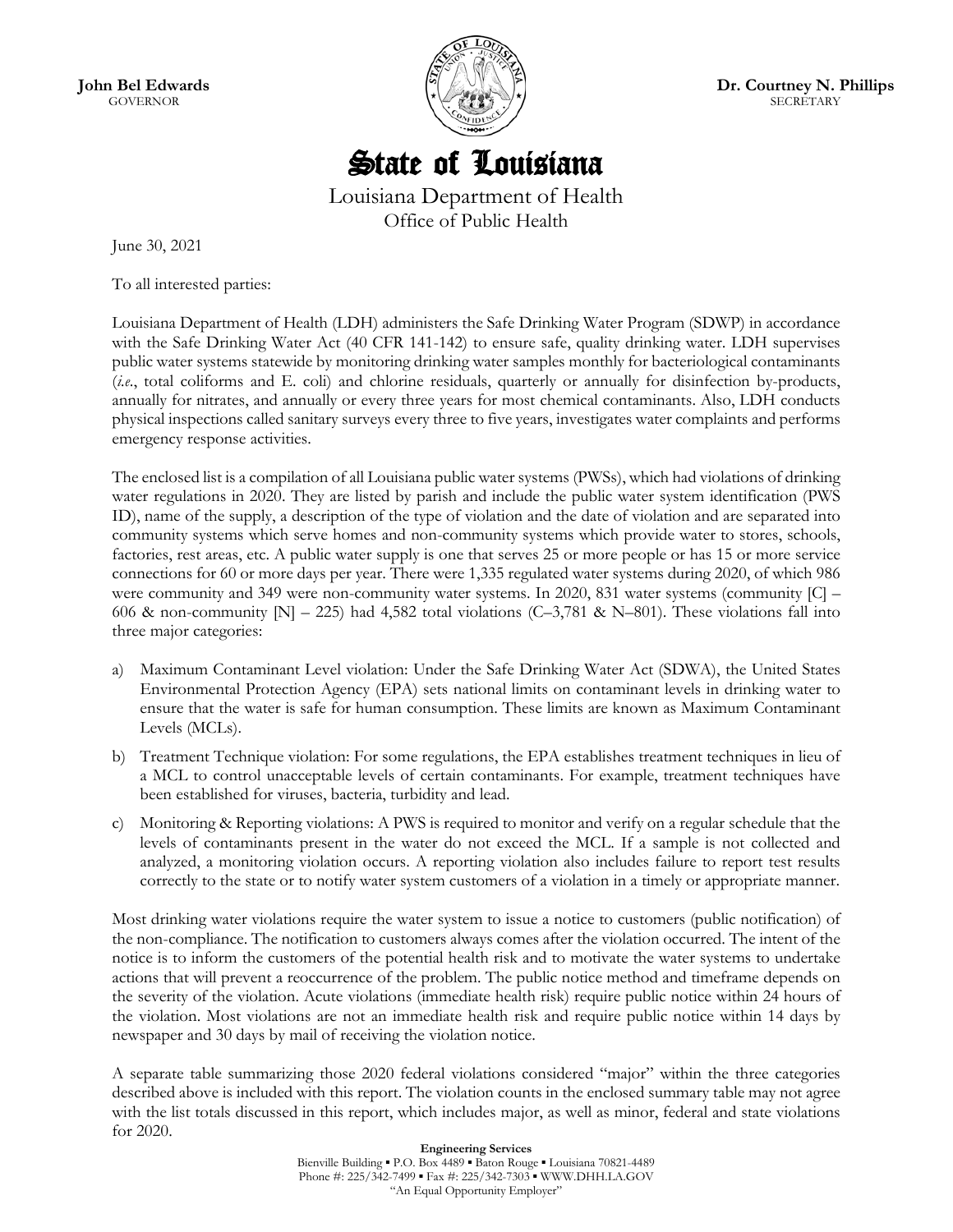On April 1, 2016, the *Revised Total Coliform Rule* (RTCR) became effective, replacing the previous *Total Coliform Rule* (TCR). The intent of the RTCR is to increase public health protection through the reduction of potential pathways of entry for fecal contamination into distribution systems. The RTCR establishes a maximum contaminant level (MCL) for E. coli and uses E. coli and total coliforms to initiate a "find and fix" approach to address fecal contamination that could enter into the distribution system. It requires public water systems to perform assessments to identify sanitary defects and subsequently take action to correct them. All public water systems in Louisiana are required to be monitored for coliform bacteria every month. Although coliform bacteria are found throughout the environment and can enter drinking water by various mechanisms, they are primarily associated with sewage and the intestinal tract of mammals and are used as an indicator of potential health-related contamination of drinking water. Under RTCR, multiple coliform-positive samples or failure to collect follow-up samples triggers a Level 1 Assessment requirement. If the PWS triggers a Level 1 Assessment and the PWS fails to conduct or performs an inadequate Level 1 Assessment, a violation of type "LEVEL 1 ASSESS, TC POS RT NO RPT (RTCR)" or "LEVEL 1 ASSESS, MULTIPLE TC POS (RTCR)" will be noted. In 2020 there were eight such violations  $(C-5 \& N-3)$  with eight systems in violation  $(C-5 \& N-3)$ .

A violation for fecal coliform bacteria (specifically E. coli), which is more directly related to human or animal waste, is indicated in this report as "MCL, E. COLI, POS E COLI (RTCR)". Due to the health concerns, this is an acute violation and requires immediate public notification. Louisiana had only four acute E. coli violations  $(C-3 & N-1)$  with four systems in violation  $(C-3 & N-1)$ .

During 2020 in Louisiana, bacteriological compliance sampling was conducted by individual water systems (36) or by LDH-SDWP staff. If all the required samples were not collected, sampling violations were issued and the systems were required to notify their customers. Louisiana's public water systems were issued five "MONITORING, ROUTINE, MAJOR (RTCR)" violations (C–0 & N–5) with two systems in violation (C–0 & N–2). "Major" refers to a failure to collect any samples in a monitoring period. Additionally, public water systems that use groundwater as their source are required to monitor their source water (wells) for bacteriological contaminants if coliform bacteria are found during routine bacteriological sampling. Four water systems (C–2 & N–2) with a combined four "MONITORING GWR TRIGGER/ADDITIONAL" violations (C–2 & N–2) failed to complete this monitoring.

The *Ground Water Rule* (GWR) requires LDH-SDWP staff to conduct sanitary surveys (onsite inspections) of PWSs every 3 to 5 years depending on the PWS type (community vs. non-community). Public water systems are required to correct significant deficiencies identified by LDH-SDWP staff during a sanitary survey. PWSs must provide a corrective action plan and schedule to LDH-SDWP within 90 days after the PWS has received a sanitary survey report citing one or more significant deficiencies. Systems that fail to correct significant deficiencies are issued a "FAILURE ADDRESS DEFICIENCY (GWR)" violation. In 2020 there were 649 (C–560 & N–89) total violations with 249 (C–216 & N–33) systems in violations.

Under the Surface Water Treatment Rules, violations contain the terms "SWTR", "TURBIDITY", "IESWTR" or "LT2ESWTR" are issued to public water systems, using surface water (lakes, rivers and streams) as their source, that are unable to produce water with a low enough turbidity or fail to monitor turbidity at the required frequency. Turbidity is the measure of the amount of suspended material (cloudiness) in the water. During the report year there were 56 regulated surface water systems in Louisiana, and 28 treatment technique violations (C–16 & N–12) occurred with five systems in violation (C–3 & N–2). These violations normally occur in the winter and are associated with the increased difficulty of treating surface waters during colder months.

During 2020 in Louisiana, most of the chemical sampling (excluding lead & copper) was conducted by LDH-SDWP staff. Samples to check for numerous inorganic, organic and radiological compounds are routinely collected and analyzed. If levels of these compounds are found to be above the MCL set by the EPA, a MCL violation is issued or, if samples are not collected in a timely manner, a monitoring violation is issued. There were 11 MCL violations issued for arsenic (C–8 & N–3) with six systems in violation (C–4 & N–2). Arsenic is a metal found in some ground water.

In Louisiana all public water systems are required to maintain an adequate level of disinfectant in their water system to kill potentially disease–causing microorganisms and are issued state violations if they fail to maintain a protective level of disinfectant (chlorine). Such violations are indicated as "INADEQUATE MIN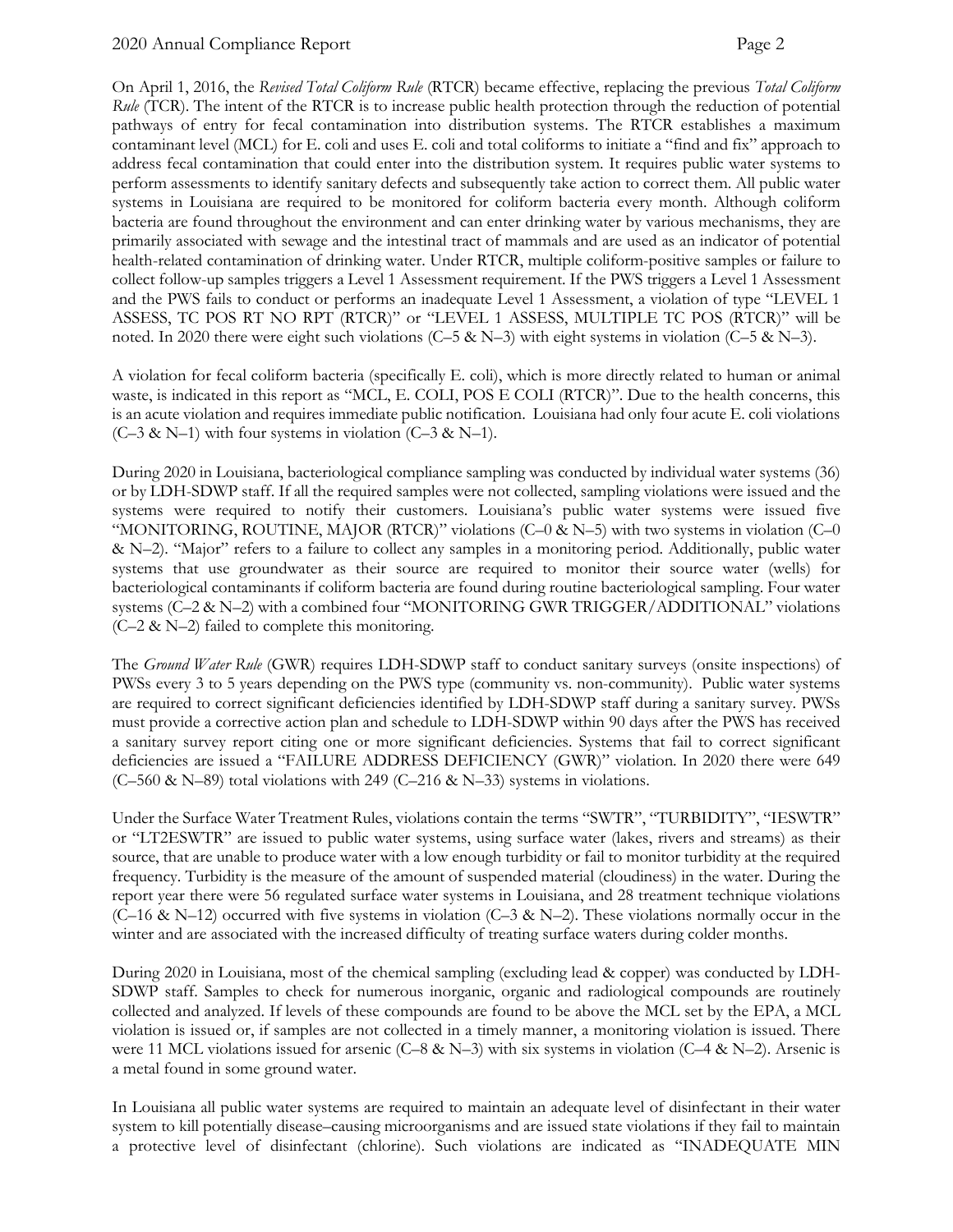CHLORINE RESIDUAL (GW&SW)" in this report. In 2020, there were 1088 inadequate disinfectant residual violations (C–746 & N–342) with 597 systems in violation (C–422 & N–175).

Per the *Stage 1 and Stage 2 Disinfectants and Disinfection By-products Rules* (DBPR), all community and non-transient non-community water systems are required to monitor for disinfection by-products. Total Trihalomethanes (TTHMs), Total Haloacetic Acids (HAA5) and Chlorite are disinfection by-products (DBPs) potentially formed by disinfectants used to treat drinking water. Effective January 1, 2017, LDH-SDWP staff conduct compliance sampling for disinfection by-products (TTHMs-HAA5). Surface water systems are additionally required to test for disinfectant by-product precursors known as Total Organic Carbon (TOC). There were no violations for inadequate disinfection by–product precursor removal in 2020. Stage 2 DBPR tightened compliance by requiring each sample location in the water system to comply with the TTHM and HAA5 MCLs. For Stage 2 DBPR, there were 463 violations (C–463 & N–0) of the MCL (LRAA) for TTHMs with 89 systems in violation  $(C-89 \& N=0)$ , and 178 violations  $(C-176 \& N=2)$  of the MCL (LRAA) for HAA5 with 32 systems in violation (C–31 & N–1). For failing to monitor for TTHMs-HAA5, two violations (C–2 & N–0) with two systems in violation (C–2 & N–0) were issued. Seven violations (C–7 & N–0) for failure to monitor for chlorine dioxide were issued to two systems (C–2 & N–0) in 2020.

Per the *Lead and Copper Rule* (LCR), all community water systems and non-transient non-community water systems are required to monitor drinking water for lead and copper at their customer's taps. For lead and copper, EPA set Action Levels (AL) and requires systems to take additional actions when more than 10 percent of the samples exceed the AL for lead and/or copper. Required additional actions include increased lead and copper monitoring, consumer notification of results, public education (for lead exceedances only), water quality monitoring and implementation of corrosion control treatment. There were 18 LCR monitoring violations (C– 18 & N–0) for failing to collect their initial set of routine lead and copper tap samples with three water systems (C–3 & N–0) in violation. There were 39 water systems (C–37 & N–2) issued a total of 72 LCR monitoring violations ( $C$ –70 & N–2) for failing to collect routine lead and copper tap samples. There were two water systems (C–2 & N–0) issued two LCR monitoring violations (C–2 & N–0) for failing to collect water quality parameters. There were 14 water systems (C–12 & N–2) issued a total of 21 (C–19 & N–2) LCR reporting violations for failing to submit a corrosion control treatment (CCT) recommendation/study. There were three community water systems issued three LCR reporting violations for failing to distribute public education. There were 113 water systems (C–96 & N–17) with a total of 143 (C–123 & N–20) LCR reporting violations for failing to distribute lead consumer notices.

This report is an effort by LDH-SDWP to provide the general public with additional information regarding the quality of their drinking water. This report is a follow-up to earlier reports dating back to 1996. There was an overall slight increase in the number of violations issued in 2020, primarily due to an increase in the number of violations for inadequate disinfectant level and for failure to address significant deficiencies. Disinfection byproducts (TTHM-HAA5) MCL violations decreased in 2020, but remain one of the most common violations in Louisiana. LDH-SDWP continues to focus efforts on disinfection by-product control and ensuring adequate monitoring of drinking water to protect public health while also addressing failing infrastructure and exploring options for regional consolidation of water systems. Public water systems are still challenged with meeting the tighter requirements of the new *Disinfection By-products Rule* (Stage 2) while maintaining adequate disinfectant residual in the water system to control the amoeba, *Naegleria fowleri,* which has been detected so far in nine public water systems in Louisiana. A report on the violations for 2021 will be issued in the summer of 2022. Additionally, each water system produces an annual Consumer Confidence Report which provides detailed information about sampling results and drinking water violations. This, and other drinking water information, is available on EPA's website and will be available on the LDH-SDWP website.

If you have any additional questions, please feel free to call or write. Caryn Benjamin, Deputy Chief Engineer – Compliance and Enforcement LDH-OPH | Engineering Services | Safe Drinking Water Program 225-342-7499 | www.dhh.la.gov/SafeDrinkingWater

Enclosures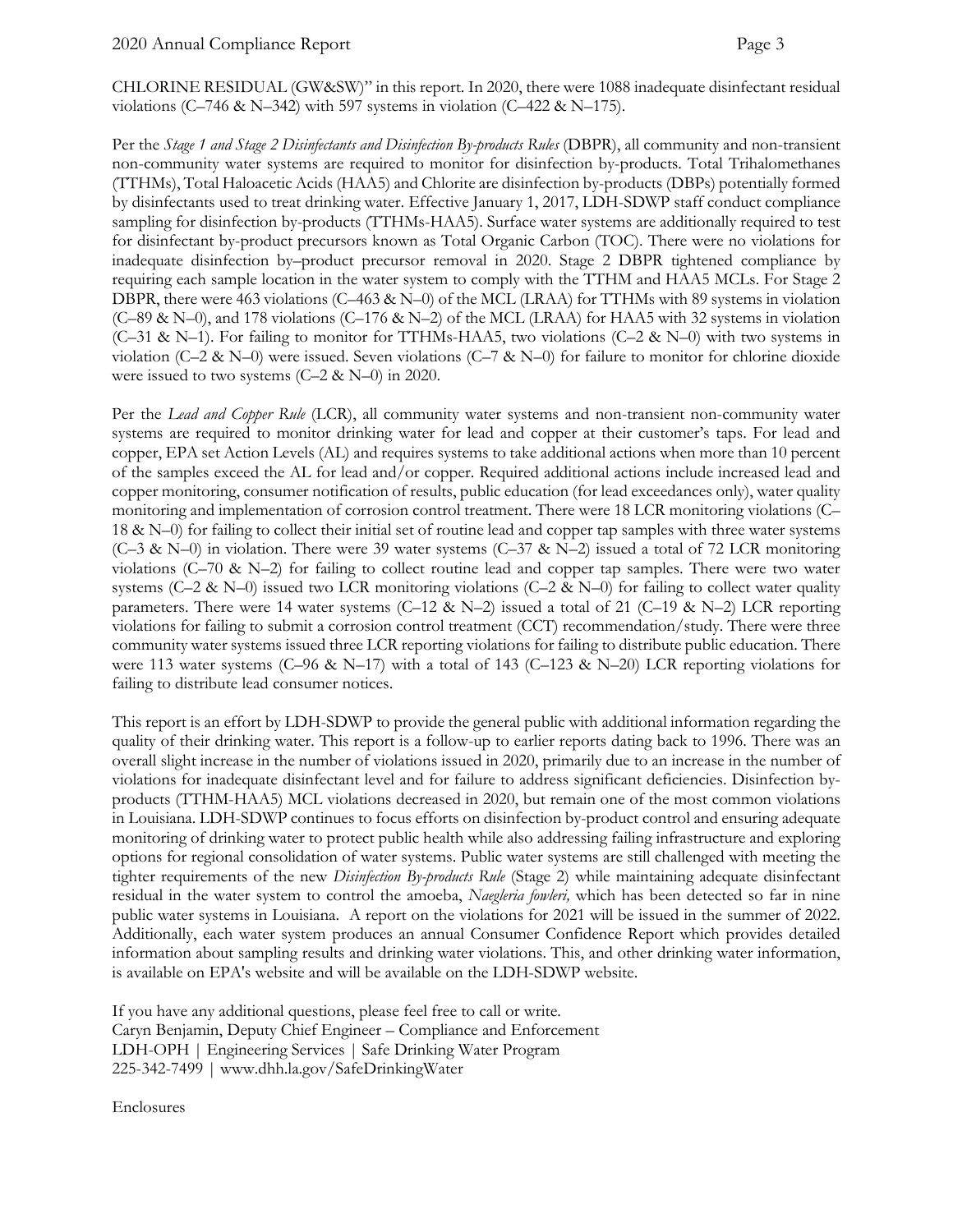# State of Louisiana 2020 Public Water System Compliance Report Monday, June 21, 2021

1:18:47 PM

|                                                                                                                                                             | Maximum Contaminant Level Treatment Technique |                         |                               |                         |                               | <b>Significant Monitoring</b> |
|-------------------------------------------------------------------------------------------------------------------------------------------------------------|-----------------------------------------------|-------------------------|-------------------------------|-------------------------|-------------------------------|-------------------------------|
| <b>Violations Category</b>                                                                                                                                  | Count of<br>Violations                        | Systems in<br>Violation | Count of<br><b>Violations</b> | Systems in<br>Violation | Count of<br><b>Violations</b> | Systems in<br>Violation       |
| <b>Chemical Contaminant Group</b>                                                                                                                           | 11                                            | 6                       |                               |                         | ΝR                            | NR.                           |
| <b>Disinfection Byproducts Rule</b>                                                                                                                         | 658                                           | 96                      |                               |                         |                               |                               |
| Lead and Copper Rule                                                                                                                                        |                                               |                         | 32                            | 18                      | 237                           | 147                           |
| <b>Revised Total Coliform Rule</b>                                                                                                                          | 4                                             | 4                       | 56                            | 23                      |                               |                               |
| <b>Ground Water Rule</b>                                                                                                                                    |                                               |                         | 649                           | 249                     |                               | 4                             |
| Surface Water Treatment Rule, Interim Enhanced, Long Term<br>1, and Long Term 2 Surface Water Treatment Rules, and Filter<br><b>Backwash Recycling Rule</b> |                                               |                         | 28                            | 5                       | <b>NR</b>                     | <b>NR</b>                     |
| <b>Consumer Confidence Report</b>                                                                                                                           |                                               |                         |                               |                         | 264                           | 136                           |

*NR: None Reported. RTCR major Monitoring violations and Reporting violations are combined under Significant Monitoring. There were no RTCR Reporting violations issued in 2020.*

| Total number of regulated systems<br>during report year                           | 1,335 |
|-----------------------------------------------------------------------------------|-------|
| Total number of systems with violations<br>in above categories during report year | 459   |
| Total number of violations<br>in above categories during report year              | 1.949 |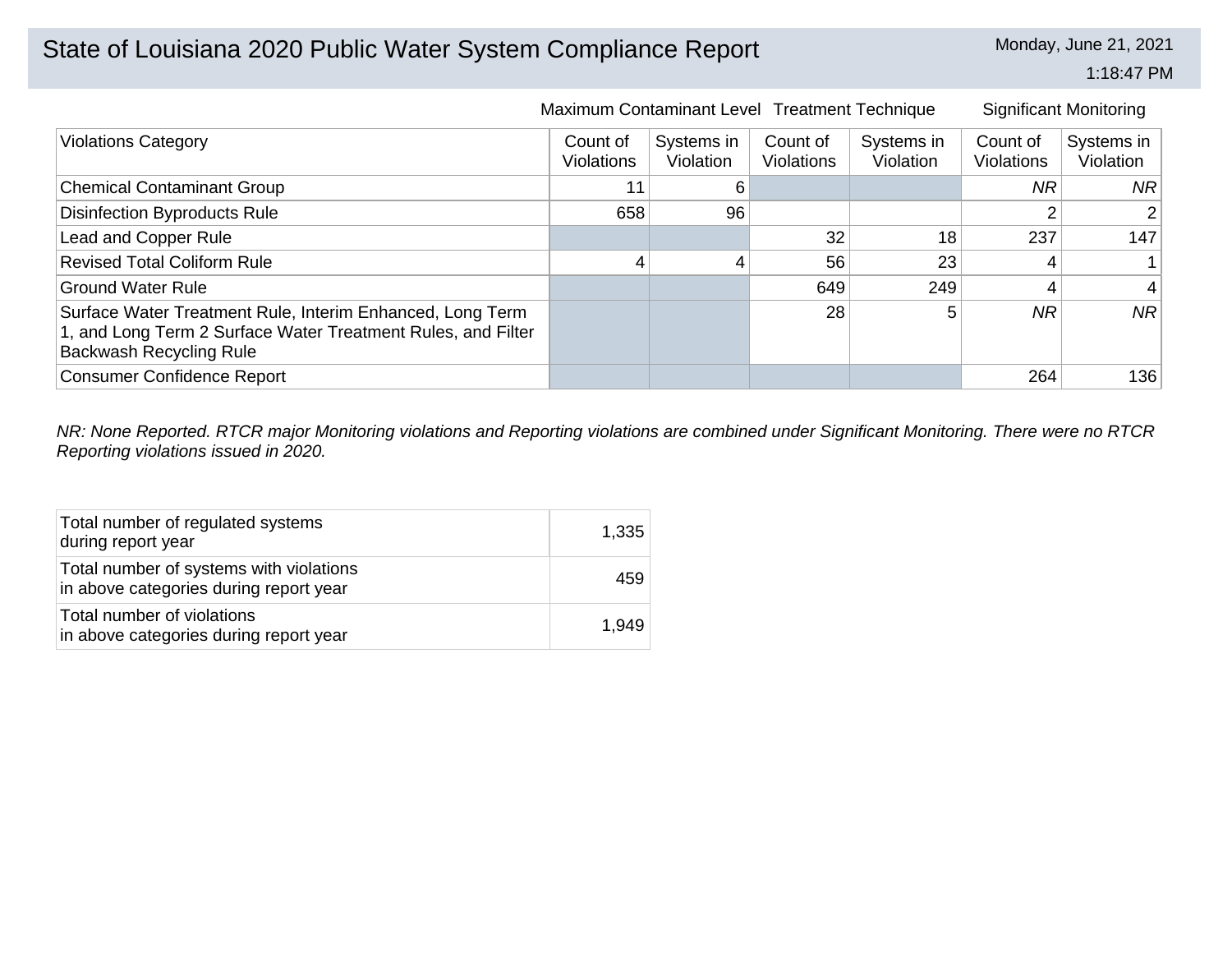| <b>PWS ID</b> | <b>Supply Name</b>                               | <b>Type of Violation</b>                                                              | Date     | Parish        |
|---------------|--------------------------------------------------|---------------------------------------------------------------------------------------|----------|---------------|
| LA1001004     |                                                  | TOWN OF IOTA WATER SYSTEM FAILURE ADDRESS DEFICIENCY (GWR)<br><b>GROUNDWATER RULE</b> | 10/29/18 | <b>ACADIA</b> |
| LA1001004     |                                                  | TOWN OF IOTA WATER SYSTEM LEAD CONSUMER NOTICE (LCR)<br><b>LEAD &amp; COPPER RULE</b> | 02/16/19 | <b>ACADIA</b> |
| LA1001004     |                                                  | TOWN OF IOTA WATER SYSTEM PUBLIC NOTICE RULE LINKED TO VIOLATION<br>PUBLIC NOTICE     | 12/04/18 | <b>ACADIA</b> |
| LA1001005     | VILLAGE OF MERMENTAU<br><b>WATER SYSTEM</b>      | FAILURE ADDRESS DEFICIENCY (GWR)<br><b>GROUNDWATER RULE</b>                           | 05/22/19 | <b>ACADIA</b> |
| LA1001005     | <b>VILLAGE OF MERMENTAU</b><br>WATER SYSTEM      | FAILURE ADDRESS DEFICIENCY (GWR)<br><b>GROUNDWATER RULE</b>                           | 05/22/19 | <b>ACADIA</b> |
| LA1001005     | VILLAGE OF MERMENTAU<br><b>WATER SYSTEM</b>      | PUBLIC NOTICE RULE LINKED TO VIOLATION<br><b>PUBLIC NOTICE</b>                        | 07/12/19 | <b>ACADIA</b> |
| LA1001006     | <b>VILLAGE OF MORSE WATER</b><br><b>SYSTEM</b>   | FAILURE ADDRESS DEFICIENCY (GWR)<br><b>GROUNDWATER RULE</b>                           | 01/11/20 | <b>ACADIA</b> |
| LA1001006     | <b>VILLAGE OF MORSE WATER</b><br><b>SYSTEM</b>   | FAILURE ADDRESS DEFICIENCY (GWR)<br><b>GROUNDWATER RULE</b>                           | 01/11/20 | <b>ACADIA</b> |
| LA1001006     | <b>VILLAGE OF MORSE WATER</b><br><b>SYSTEM</b>   | PUBLIC NOTICE RULE LINKED TO VIOLATION<br>PUBLIC NOTICE                               | 03/05/20 | <b>ACADIA</b> |
| LA1001006     | <b>VILLAGE OF MORSE WATER</b><br><b>SYSTEM</b>   | INADEQUATE MIN CHLORINE RESIDUAL(GW&SW)<br><b>CHLORINE</b>                            | 06/01/20 | <b>ACADIA</b> |
| LA1001006     | <b>VILLAGE OF MORSE WATER</b><br><b>SYSTEM</b>   | INADEQUATE MIN CHLORINE RESIDUAL(GW&SW)<br><b>CHLORINE</b>                            | 04/01/20 | <b>ACADIA</b> |
| LA1001006     | <b>VILLAGE OF MORSE WATER</b><br><b>SYSTEM</b>   | INADEQUATE MIN CHLORINE RESIDUAL(GW&SW)<br><b>CHLORINE</b>                            | 02/01/20 | <b>ACADIA</b> |
| LA1001007     | <b>CITY OF RAYNE WATER</b><br><b>SYSTEM</b>      | INADEQUATE MIN CHLORINE RESIDUAL(GW&SW)<br><b>CHLORINE</b>                            | 11/01/20 | <b>ACADIA</b> |
| LA1001007     | <b>CITY OF RAYNE WATER</b><br><b>SYSTEM</b>      | INADEQUATE MIN CHLORINE RESIDUAL(GW&SW)<br><b>CHLORINE</b>                            | 04/01/20 | <b>ACADIA</b> |
| LA1001007     | <b>CITY OF RAYNE WATER</b><br><b>SYSTEM</b>      | INADEQUATE MIN CHLORINE RESIDUAL(GW&SW)<br><b>CHLORINE</b>                            | 02/01/20 | <b>ACADIA</b> |
| LA1001007     | <b>CITY OF RAYNE WATER</b><br><b>SYSTEM</b>      | 5% DS BELOW MIN 0.5-2 MONTHS CONSEC(GW)<br><b>CHLORINE</b>                            | 12/01/20 | <b>ACADIA</b> |
| LA1001022     | <b>SOUTH RAYNE WATER</b><br>CORPORATION          | INADEQUATE MIN CHLORINE RESIDUAL(GW&SW)<br><b>CHLORINE</b>                            | 03/01/20 | <b>ACADIA</b> |
| LA1001025     | <b>EGAN WATER CORPORATION</b>                    | INADEQUATE MIN CHLORINE RESIDUAL(GW&SW)<br><b>CHLORINE</b>                            | 08/01/20 | <b>ACADIA</b> |
| LA1001025     | <b>EGAN WATER CORPORATION</b>                    | 5% DS BELOW MIN 0.5-2 MONTHS CONSEC(GW)<br><b>CHLORINE</b>                            | 09/01/20 | <b>ACADIA</b> |
| LA1001026     | <b>EGAN WATER CORPORATION</b><br>NO <sub>2</sub> | INADEQUATE MIN CHLORINE RESIDUAL(GW&SW)<br><b>CHLORINE</b>                            | 05/01/20 | <b>ACADIA</b> |
| LA1003001     | ALLEN PARISH WW DISTRICT<br>NO <sub>1</sub>      | LEAD CONSUMER NOTICE (LCR)<br><b>LEAD &amp; COPPER RULE</b>                           | 02/13/20 | <b>ALLEN</b>  |
| LA1003001     | ALLEN PARISH WW DISTRICT<br>NO <sub>1</sub>      | LEAD CONSUMER NOTICE (LCR)<br><b>LEAD &amp; COPPER RULE</b>                           | 04/13/16 | <b>ALLEN</b>  |
| LA1003001     | ALLEN PARISH WW DISTRICT<br>NO <sub>1</sub>      | <b>CCR REPORT</b><br>CONSUMER CONFIDENCE RULE                                         | 07/01/19 | <b>ALLEN</b>  |
| LA1003001     | ALLEN PARISH WW DISTRICT<br>NO <sub>1</sub>      | <b>CCR REPORT</b><br>CONSUMER CONFIDENCE RULE                                         | 07/01/18 | <b>ALLEN</b>  |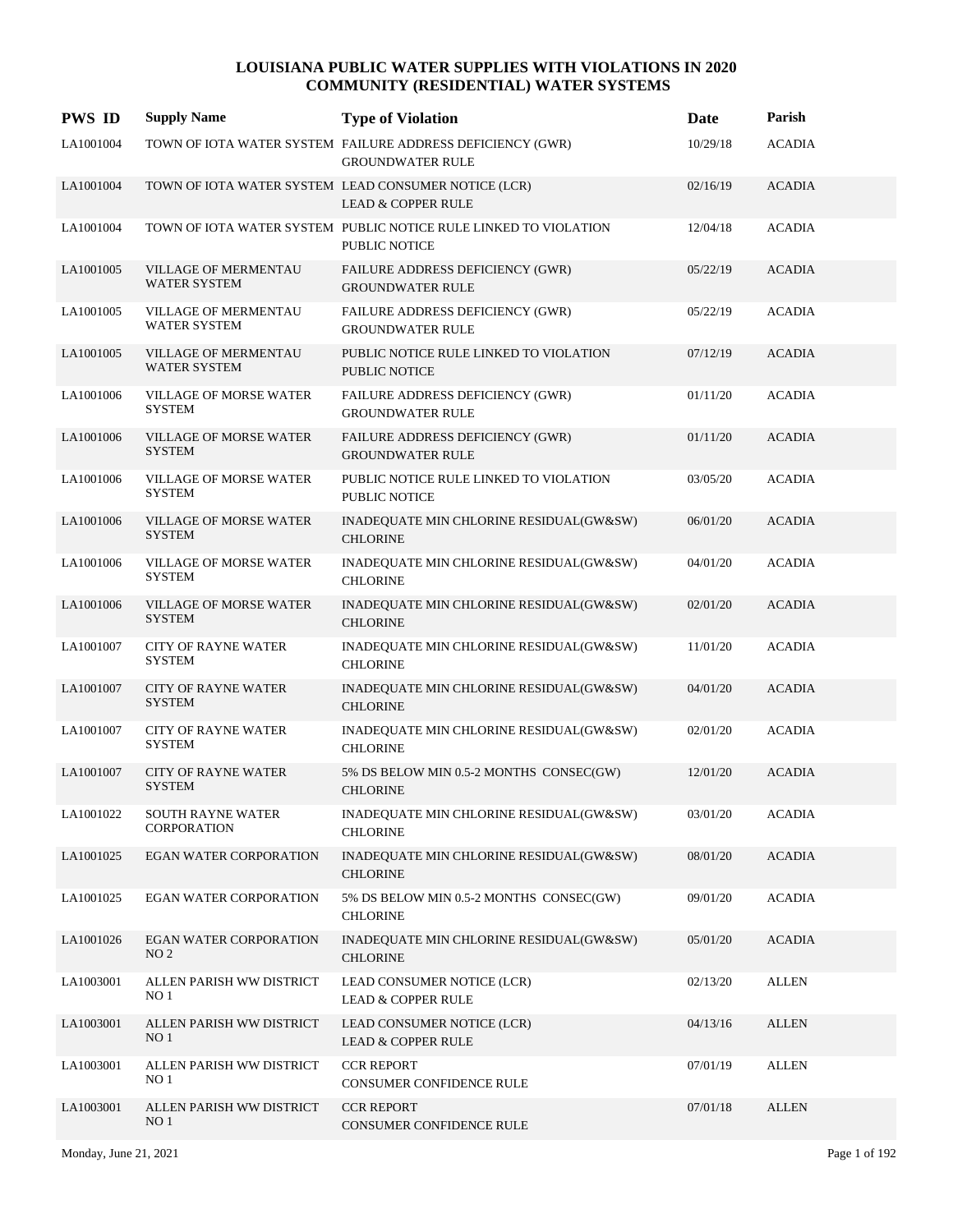| <b>PWS ID</b> | <b>Supply Name</b>                            | <b>Type of Violation</b>                                               | Date     | Parish           |
|---------------|-----------------------------------------------|------------------------------------------------------------------------|----------|------------------|
| LA1003001     | ALLEN PARISH WW DISTRICT<br>NO 1              | <b>CCR REPORT</b><br>CONSUMER CONFIDENCE RULE                          | 07/01/17 | <b>ALLEN</b>     |
| LA1003001     | ALLEN PARISH WW DISTRICT<br>NO <sub>1</sub>   | <b>CCR REPORT</b><br>CONSUMER CONFIDENCE RULE                          | 07/01/16 | <b>ALLEN</b>     |
| LA1003001     | ALLEN PARISH WW DISTRICT<br>NO <sub>1</sub>   | CCR ADEQUACY/AVAILABILITY/CONTENT<br>CONSUMER CONFIDENCE RULE          | 10/01/17 | <b>ALLEN</b>     |
| LA1003001     | ALLEN PARISH WW DISTRICT<br>NO <sub>1</sub>   | CCR ADEQUACY/AVAILABILITY/CONTENT<br><b>CONSUMER CONFIDENCE RULE</b>   | 10/01/16 | <b>ALLEN</b>     |
| LA1003001     | ALLEN PARISH WW DISTRICT<br>NO <sub>1</sub>   | PUBLIC NOTICE RULE LINKED TO VIOLATION<br><b>PUBLIC NOTICE</b>         | 04/20/19 | <b>ALLEN</b>     |
| LA1003001     | ALLEN PARISH WW DISTRICT<br>NO <sub>1</sub>   | PUBLIC NOTICE RULE LINKED TO VIOLATION<br><b>PUBLIC NOTICE</b>         | 02/09/19 | <b>ALLEN</b>     |
| LA1003003     | NORTHWEST ALLEN PARISH<br>WW DISTRICT         | FOLLOW-UP OR ROUTINE TAP M/R (LCR)<br><b>LEAD &amp; COPPER RULE</b>    | 10/01/15 | <b>ALLEN</b>     |
| LA1003003     | NORTHWEST ALLEN PARISH<br>WW DISTRICT         | INADEQUATE MIN CHLORINE RESIDUAL(GW&SW)<br><b>CHLORINE</b>             | 02/01/20 | <b>ALLEN</b>     |
| LA1003006     | <b>CITY OF OAKDALE WATER</b><br><b>SYSTEM</b> | <b>CCR REPORT</b><br>CONSUMER CONFIDENCE RULE                          | 07/01/20 | <b>ALLEN</b>     |
| LA1003007     | TOWN OF OBERLIN WATER<br><b>SYSTEM</b>        | FAILURE ADDRESS DEFICIENCY (GWR)<br><b>GROUNDWATER RULE</b>            | 05/16/19 | <b>ALLEN</b>     |
| LA1003007     | TOWN OF OBERLIN WATER<br><b>SYSTEM</b>        | PUBLIC NOTICE RULE LINKED TO VIOLATION<br><b>PUBLIC NOTICE</b>         | 06/24/19 | <b>ALLEN</b>     |
| LA1003008     | <b>SOUTH OAKDALE WATER</b><br><b>SYSTEM</b>   | INADEQUATE MIN CHLORINE RESIDUAL(GW&SW)<br><b>CHLORINE</b>             | 11/01/20 | <b>ALLEN</b>     |
| LA1003009     | SOUTHWEST ALLEN WW<br><b>DISTRICT NO 2</b>    | INADEQUATE MIN CHLORINE RESIDUAL(GW&SW)<br><b>CHLORINE</b>             | 07/01/20 | <b>ALLEN</b>     |
| LA1003011     | EAST ALLEN PARISH WATER<br><b>WORKS</b>       | MCL, AVERAGE<br><b>ARSENIC</b>                                         | 01/01/20 | <b>ALLEN</b>     |
| LA1005006     | <b>BELLE RINA</b>                             | FAILURE ADDRESS DEFICIENCY (GWR)<br><b>GROUNDWATER RULE</b>            | 12/07/20 | <b>ASCENSION</b> |
| LA1005046     | <b>JIMMY BABIN APARTMENTS</b>                 | SAMPLE SITING PLAN ERRORS (RTCR)<br>REVISED TOTAL COLIFORM RULE (RTCR) | 04/01/16 | <b>ASCENSION</b> |
| LA1005085     | MCGAHA APARTMENTS                             | <b>CCR REPORT</b><br>CONSUMER CONFIDENCE RULE                          | 07/01/20 | <b>ASCENSION</b> |
| LA1005085     | MCGAHA APARTMENTS                             | INADEQUATE MIN CHLORINE RESIDUAL(GW&SW)<br><b>CHLORINE</b>             | 08/01/20 | <b>ASCENSION</b> |
| LA1005085     | MCGAHA APARTMENTS                             | INADEQUATE MIN CHLORINE RESIDUAL(GW&SW)<br><b>CHLORINE</b>             | 06/01/20 | <b>ASCENSION</b> |
| LA1005085     | MCGAHA APARTMENTS                             | INADEQUATE MIN CHLORINE RESIDUAL(GW&SW)<br><b>CHLORINE</b>             | 02/01/20 | <b>ASCENSION</b> |
| LA1005112     | RODDY ROAD VILLAGE<br>ASCENSION, LLC          | INADEQUATE MIN CHLORINE RESIDUAL(GW&SW)<br><b>CHLORINE</b>             | 12/01/20 | <b>ASCENSION</b> |
| LA1005112     | RODDY ROAD VILLAGE<br>ASCENSION, LLC          | INADEQUATE MIN CHLORINE RESIDUAL(GW&SW)<br><b>CHLORINE</b>             | 10/01/20 | <b>ASCENSION</b> |
| LA1005112     | RODDY ROAD VILLAGE<br>ASCENSION, LLC          | INADEQUATE MIN CHLORINE RESIDUAL(GW&SW)<br><b>CHLORINE</b>             | 09/01/20 | <b>ASCENSION</b> |
| LA1005112     | RODDY ROAD VILLAGE<br>ASCENSION, LLC          | INADEQUATE MIN CHLORINE RESIDUAL(GW&SW)<br><b>CHLORINE</b>             | 06/01/20 | <b>ASCENSION</b> |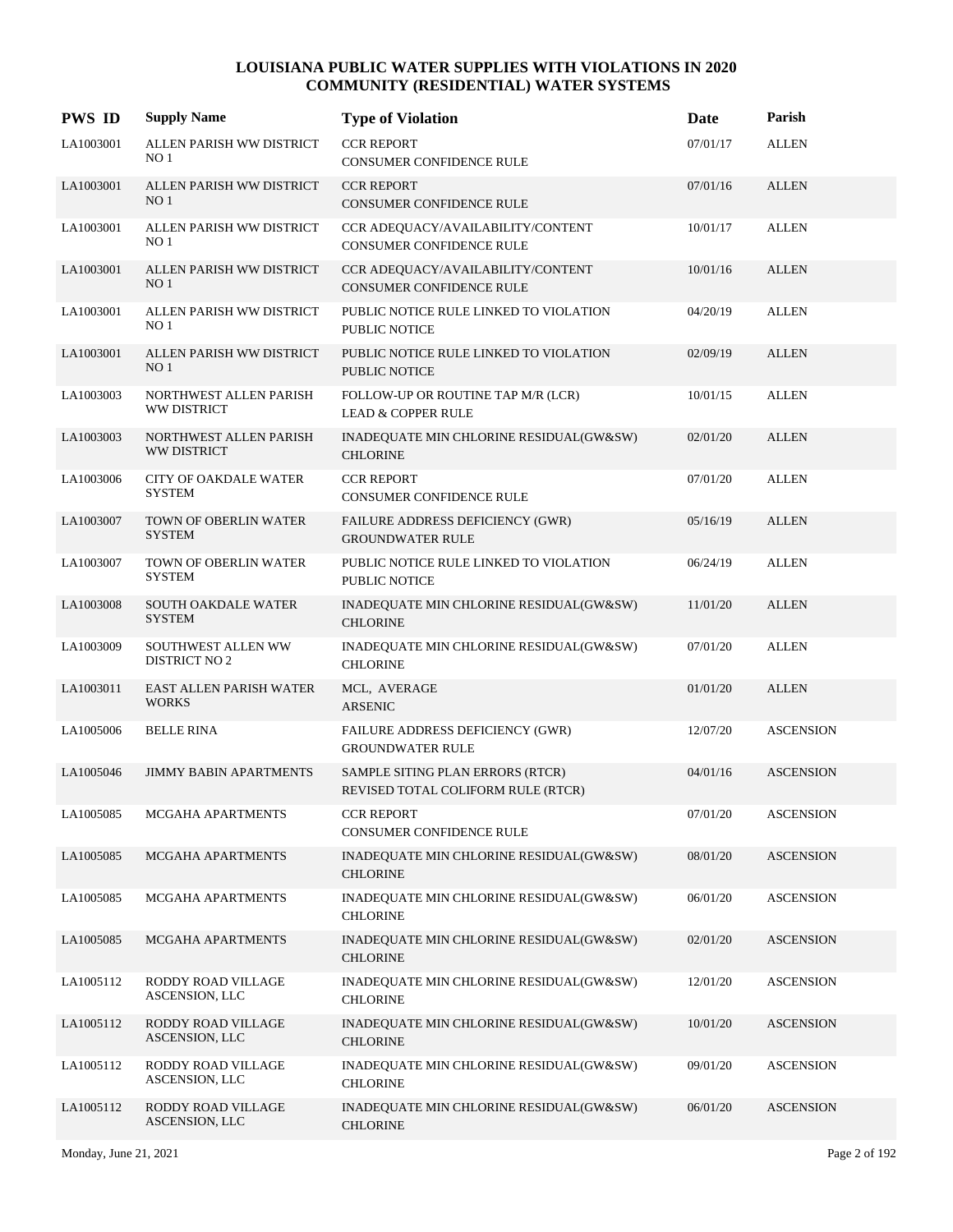| <b>PWS ID</b> | <b>Supply Name</b>                                 | <b>Type of Violation</b>                                             | Date     | Parish           |
|---------------|----------------------------------------------------|----------------------------------------------------------------------|----------|------------------|
| LA1005112     | RODDY ROAD VILLAGE<br>ASCENSION, LLC               | INADEQUATE MIN CHLORINE RESIDUAL(GW&SW)<br><b>CHLORINE</b>           | 01/01/20 | <b>ASCENSION</b> |
| LA1005112     | RODDY ROAD VILLAGE<br>ASCENSION, LLC               | 5% DS BELOW MIN 0.5-2 MONTHS CONSEC(GW)<br><b>CHLORINE</b>           | 02/01/20 | <b>ASCENSION</b> |
| LA1005114     | SHADY OAKS MOBILE HOME<br>PARK WATER SYSTEM        | INADEQUATE MIN CHLORINE RESIDUAL(GW&SW)<br><b>CHLORINE</b>           | 11/01/20 | <b>ASCENSION</b> |
| LA1005114     | <b>SHADY OAKS MOBILE HOME</b><br>PARK WATER SYSTEM | INADEQUATE MIN CHLORINE RESIDUAL(GW&SW)<br><b>CHLORINE</b>           | 03/01/20 | <b>ASCENSION</b> |
| LA1005114     | <b>SHADY OAKS MOBILE HOME</b><br>PARK WATER SYSTEM | INADEQUATE MIN CHLORINE RESIDUAL(GW&SW)<br><b>CHLORINE</b>           | 01/01/20 | <b>ASCENSION</b> |
| LA1005114     | SHADY OAKS MOBILE HOME<br>PARK WATER SYSTEM        | 5% DS BELOW MIN 0.5-2 MONTHS CONSEC(GW)<br><b>CHLORINE</b>           | 02/01/20 | <b>ASCENSION</b> |
| LA1005119     | <b>COUNTRYSIDE MOBILE HOME</b><br><b>COURT</b>     | FAILURE ADDRESS DEFICIENCY (GWR)<br><b>GROUNDWATER RULE</b>          | 12/14/20 | <b>ASCENSION</b> |
| LA1005119     | <b>COUNTRYSIDE MOBILE HOME</b><br><b>COURT</b>     | FAILURE ADDRESS DEFICIENCY (GWR)<br><b>GROUNDWATER RULE</b>          | 12/14/20 | <b>ASCENSION</b> |
| LA1005119     | <b>COUNTRYSIDE MOBILE HOME</b><br><b>COURT</b>     | <b>CCR REPORT</b><br>CONSUMER CONFIDENCE RULE                        | 07/01/20 | <b>ASCENSION</b> |
| LA1005119     | <b>COUNTRYSIDE MOBILE HOME</b><br><b>COURT</b>     | <b>CCR REPORT</b><br>CONSUMER CONFIDENCE RULE                        | 07/01/19 | <b>ASCENSION</b> |
| LA1005119     | COUNTRYSIDE MOBILE HOME<br><b>COURT</b>            | <b>CCR REPORT</b><br>CONSUMER CONFIDENCE RULE                        | 07/01/18 | <b>ASCENSION</b> |
| LA1005119     | <b>COUNTRYSIDE MOBILE HOME</b><br><b>COURT</b>     | CCR ADEQUACY/AVAILABILITY/CONTENT<br><b>CONSUMER CONFIDENCE RULE</b> | 10/01/17 | <b>ASCENSION</b> |
| LA1005147     | WHITE ROAD MOBILE HOME<br><b>PARK</b>              | LEAD CONSUMER NOTICE (LCR)<br><b>LEAD &amp; COPPER RULE</b>          | 01/12/18 | <b>ASCENSION</b> |
| LA1005147     | WHITE ROAD MOBILE HOME<br><b>PARK</b>              | <b>CCR REPORT</b><br><b>CONSUMER CONFIDENCE RULE</b>                 | 07/01/19 | <b>ASCENSION</b> |
| LA1005148     | PLANTATION MOBILE HOME<br>VILLAGE                  | FAILURE ADDRESS DEFICIENCY (GWR)<br><b>GROUNDWATER RULE</b>          | 10/07/19 | <b>ASCENSION</b> |
| LA1005148     | PLANTATION MOBILE HOME<br><b>VILLAGE</b>           | FAILURE ADDRESS DEFICIENCY (GWR)<br><b>GROUNDWATER RULE</b>          | 10/07/19 | <b>ASCENSION</b> |
| LA1005148     | PLANTATION MOBILE HOME<br><b>VILLAGE</b>           | FAILURE ADDRESS DEFICIENCY (GWR)<br><b>GROUNDWATER RULE</b>          | 10/07/19 | <b>ASCENSION</b> |
| LA1005148     | PLANTATION MOBILE HOME<br>VILLAGE                  | FAILURE ADDRESS DEFICIENCY (GWR)<br><b>GROUNDWATER RULE</b>          | 10/07/19 | <b>ASCENSION</b> |
| LA1005148     | PLANTATION MOBILE HOME<br><b>VILLAGE</b>           | FAILURE ADDRESS DEFICIENCY (GWR)<br><b>GROUNDWATER RULE</b>          | 10/07/19 | <b>ASCENSION</b> |
| LA1005148     | PLANTATION MOBILE HOME<br><b>VILLAGE</b>           | FAILURE ADDRESS DEFICIENCY (GWR)<br><b>GROUNDWATER RULE</b>          | 10/07/19 | <b>ASCENSION</b> |
| LA1005148     | PLANTATION MOBILE HOME<br>VILLAGE                  | PUBLIC NOTICE RULE LINKED TO VIOLATION<br>PUBLIC NOTICE              | 01/16/20 | <b>ASCENSION</b> |
| LA1005148     | PLANTATION MOBILE HOME<br><b>VILLAGE</b>           | INADEQUATE MIN CHLORINE RESIDUAL(GW&SW)<br><b>CHLORINE</b>           | 12/01/20 | <b>ASCENSION</b> |
| LA1005148     | PLANTATION MOBILE HOME<br><b>VILLAGE</b>           | INADEQUATE MIN CHLORINE RESIDUAL(GW&SW)<br><b>CHLORINE</b>           | 03/01/20 | <b>ASCENSION</b> |
| LA1005148     | PLANTATION MOBILE HOME<br>VILLAGE                  | INADEQUATE MIN CHLORINE RESIDUAL(GW&SW)<br><b>CHLORINE</b>           | 01/01/20 | <b>ASCENSION</b> |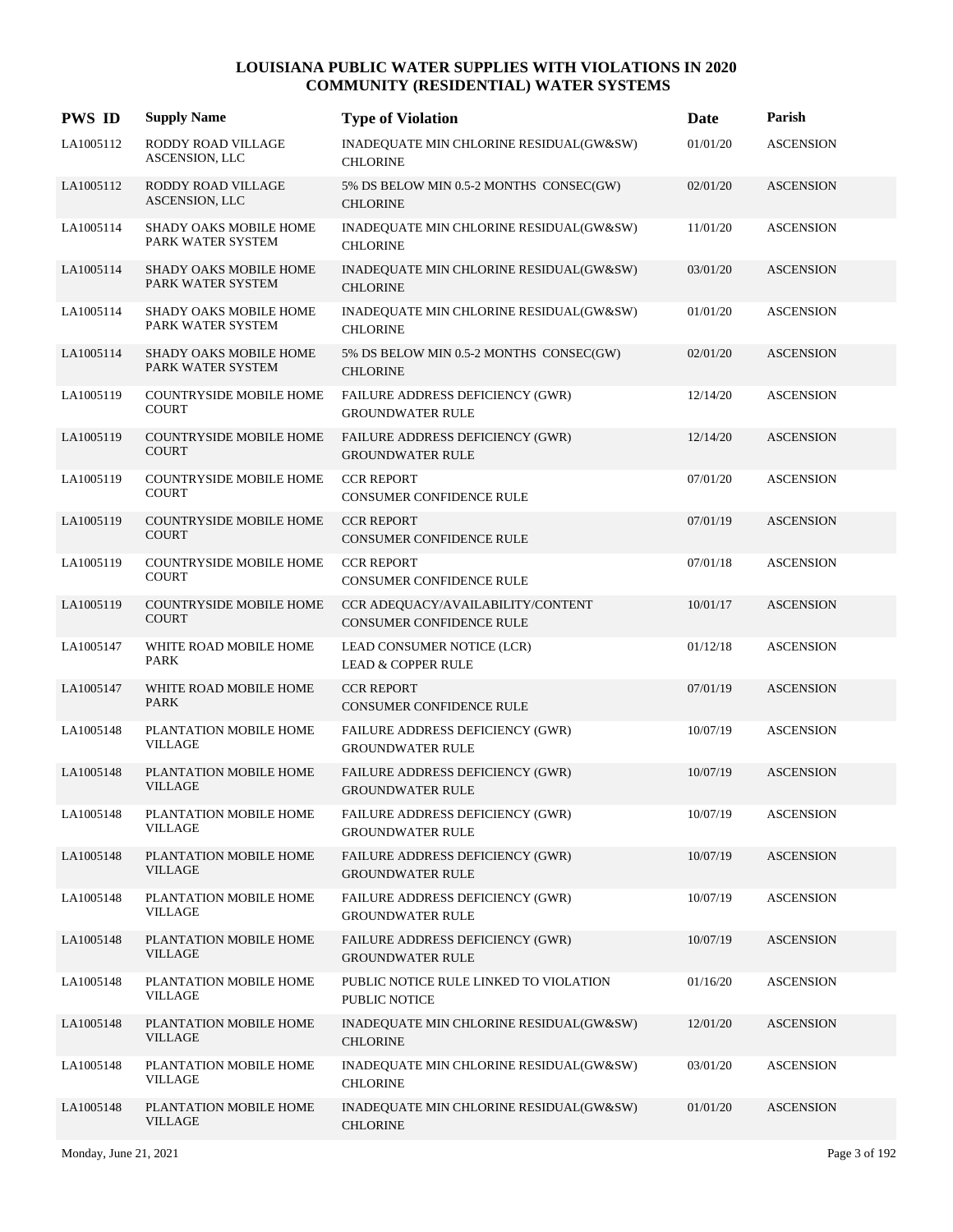| <b>PWS ID</b> | <b>Supply Name</b>                        | <b>Type of Violation</b>                                                            | Date     | Parish           |
|---------------|-------------------------------------------|-------------------------------------------------------------------------------------|----------|------------------|
| LA1005152     | PINE TRAILER PARK                         | FAILURE ADDRESS DEFICIENCY (GWR)<br><b>GROUNDWATER RULE</b>                         | 10/24/19 | <b>ASCENSION</b> |
| LA1005152     | PINE TRAILER PARK                         | FAILURE ADDRESS DEFICIENCY (GWR)<br><b>GROUNDWATER RULE</b>                         | 10/24/19 | <b>ASCENSION</b> |
| LA1005152     | PINE TRAILER PARK                         | FOLLOW-UP OR ROUTINE TAP M/R (LCR)<br><b>LEAD &amp; COPPER RULE</b>                 | 07/01/19 | <b>ASCENSION</b> |
| LA1005152     | PINE TRAILER PARK                         | FOLLOW-UP OR ROUTINE TAP M/R (LCR)<br><b>LEAD &amp; COPPER RULE</b>                 | 01/01/19 | <b>ASCENSION</b> |
| LA1005152     | PINE TRAILER PARK                         | FOLLOW-UP OR ROUTINE TAP M/R (LCR)<br><b>LEAD &amp; COPPER RULE</b>                 | 07/01/18 | <b>ASCENSION</b> |
| LA1005152     | PINE TRAILER PARK                         | FOLLOW-UP OR ROUTINE TAP M/R (LCR)<br><b>LEAD &amp; COPPER RULE</b>                 | 01/01/18 | <b>ASCENSION</b> |
| LA1005152     | PINE TRAILER PARK                         | LEAD CONSUMER NOTICE (LCR)<br><b>LEAD &amp; COPPER RULE</b>                         | 05/10/20 | <b>ASCENSION</b> |
| LA1005152     | PINE TRAILER PARK                         | LEAD CONSUMER NOTICE (LCR)<br><b>LEAD &amp; COPPER RULE</b>                         | 10/25/17 | <b>ASCENSION</b> |
| LA1005152     | PINE TRAILER PARK                         | <b>CCR REPORT</b><br><b>CONSUMER CONFIDENCE RULE</b>                                | 07/01/20 | <b>ASCENSION</b> |
| LA1005152     | PINE TRAILER PARK                         | <b>CCR REPORT</b><br>CONSUMER CONFIDENCE RULE                                       | 07/01/19 | <b>ASCENSION</b> |
| LA1005152     | PINE TRAILER PARK                         | <b>CCR REPORT</b><br><b>CONSUMER CONFIDENCE RULE</b>                                | 07/01/18 | <b>ASCENSION</b> |
| LA1005152     | PINE TRAILER PARK                         | PUBLIC NOTICE RULE LINKED TO VIOLATION<br>PUBLIC NOTICE                             | 01/15/20 | <b>ASCENSION</b> |
| LA1005152     | PINE TRAILER PARK                         | PUBLIC NOTICE RULE LINKED TO VIOLATION<br><b>PUBLIC NOTICE</b>                      | 11/09/19 | <b>ASCENSION</b> |
| LA1005152     | PINE TRAILER PARK                         | PUBLIC NOTICE RULE LINKED TO VIOLATION<br><b>PUBLIC NOTICE</b>                      | 05/18/19 | <b>ASCENSION</b> |
| LA1005152     | PINE TRAILER PARK                         | PUBLIC NOTICE RULE LINKED TO VIOLATION<br><b>PUBLIC NOTICE</b>                      | 11/05/18 | <b>ASCENSION</b> |
| LA1005152     | PINE TRAILER PARK                         | PUBLIC NOTICE RULE LINKED TO VIOLATION<br><b>PUBLIC NOTICE</b>                      | 05/13/18 | <b>ASCENSION</b> |
| LA1005152     | PINE TRAILER PARK                         | INADEQUATE MIN CHLORINE RESIDUAL(GW&SW)<br><b>CHLORINE</b>                          | 07/01/20 | <b>ASCENSION</b> |
| LA1005152     | PINE TRAILER PARK                         | INADEQUATE MIN CHLORINE RESIDUAL(GW&SW)<br><b>CHLORINE</b>                          | 05/01/20 | <b>ASCENSION</b> |
| LA1005171     | OAK VILLAGE MOBILE HOME<br><b>PARK WS</b> | <b>CCR REPORT</b><br>CONSUMER CONFIDENCE RULE                                       | 07/01/19 | <b>ASCENSION</b> |
| LA1005171     | OAK VILLAGE MOBILE HOME<br><b>PARK WS</b> | PUBLIC NOTICE RULE LINKED TO VIOLATION<br>PUBLIC NOTICE                             | 11/28/19 | <b>ASCENSION</b> |
| LA1005175     | TREYVILLE COURTS TRAILER<br>PARK          | INADEQUATE MIN CHLORINE RESIDUAL(GW&SW)<br><b>CHLORINE</b>                          | 03/01/20 | <b>ASCENSION</b> |
| LA1005175     | TREYVILLE COURTS TRAILER<br><b>PARK</b>   | INADEQUATE MIN CHLORINE RESIDUAL(GW&SW)<br><b>CHLORINE</b>                          | 01/01/20 | <b>ASCENSION</b> |
| LA1005202     | <b>COURT</b>                              | COUNTRYVIEW MOBILE HOME FAILURE ADDRESS DEFICIENCY (GWR)<br><b>GROUNDWATER RULE</b> | 09/12/19 | <b>ASCENSION</b> |
| LA1005202     | COUNTRYVIEW MOBILE HOME<br><b>COURT</b>   | FAILURE ADDRESS DEFICIENCY (GWR)<br><b>GROUNDWATER RULE</b>                         | 09/12/19 | <b>ASCENSION</b> |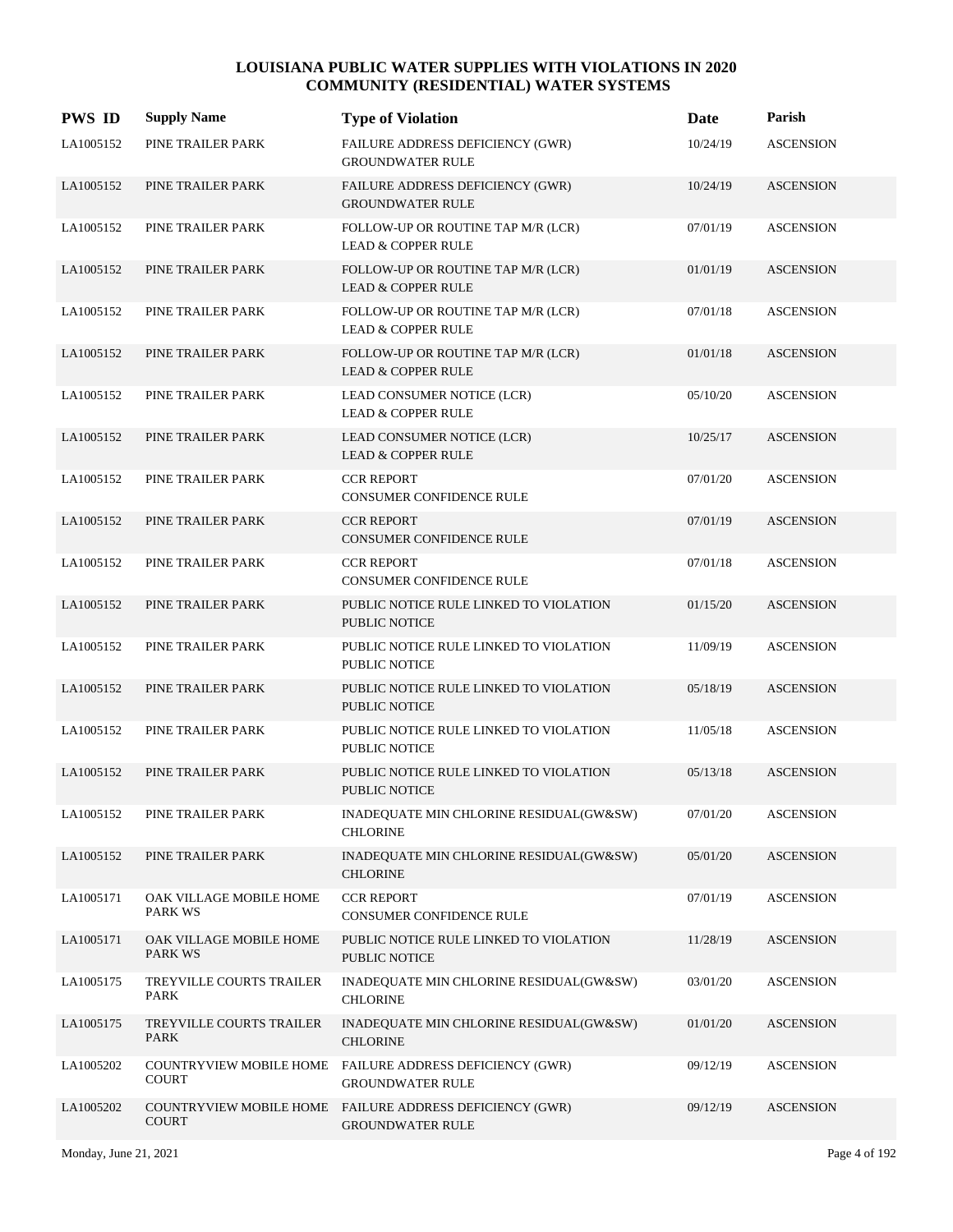| <b>PWS ID</b> | <b>Supply Name</b>                                   | <b>Type of Violation</b>                                                               | Date     | Parish           |
|---------------|------------------------------------------------------|----------------------------------------------------------------------------------------|----------|------------------|
| LA1005202     | <b>COURT</b>                                         | COUNTRYVIEW MOBILE HOME FAILURE ADDRESS DEFICIENCY (GWR)<br><b>GROUNDWATER RULE</b>    | 09/12/19 | <b>ASCENSION</b> |
| LA1005202     | <b>COURT</b>                                         | COUNTRYVIEW MOBILE HOME LEAD CONSUMER NOTICE (LCR)<br><b>LEAD &amp; COPPER RULE</b>    | 01/12/18 | <b>ASCENSION</b> |
| LA1005202     | COUNTRYVIEW MOBILE HOME CCR REPORT<br><b>COURT</b>   | CONSUMER CONFIDENCE RULE                                                               | 07/01/19 | <b>ASCENSION</b> |
| LA1005202     | <b>COURT</b>                                         | COUNTRYVIEW MOBILE HOME PUBLIC NOTICE RULE LINKED TO VIOLATION<br><b>PUBLIC NOTICE</b> | 01/16/20 | <b>ASCENSION</b> |
| LA1005210     | ST AMANT TRAILER PARK                                | INADEQUATE MIN CHLORINE RESIDUAL(GW&SW)<br><b>CHLORINE</b>                             | 06/01/20 | <b>ASCENSION</b> |
| LA1009005     | TOWN OF COTTONPORT<br><b>WATER SYSTEM</b>            | MCL, LRAA<br><b>TTHM</b>                                                               | 10/01/20 | <b>AVOYELLES</b> |
| LA1009005     | TOWN OF COTTONPORT<br><b>WATER SYSTEM</b>            | MCL, LRAA<br><b>TTHM</b>                                                               | 01/01/20 | <b>AVOYELLES</b> |
| LA1009005     | TOWN OF COTTONPORT<br><b>WATER SYSTEM</b>            | INADEQUATE MIN CHLORINE RESIDUAL(GW&SW)<br><b>CHLORINE</b>                             | 06/01/20 | <b>AVOYELLES</b> |
| LA1009005     | TOWN OF COTTONPORT<br>WATER SYSTEM                   | 5% DS BELOW MIN 0.5-2 MONTHS CONSEC(GW)<br><b>CHLORINE</b>                             | 08/01/20 | <b>AVOYELLES</b> |
| LA1009005     | TOWN OF COTTONPORT<br><b>WATER SYSTEM</b>            | 5% DS BELOW MIN 0.5-2 MONTHS CONSEC(GW)<br><b>CHLORINE</b>                             | 07/01/20 | <b>AVOYELLES</b> |
| LA1009006     | TOWN OF EVERGREEN WATER<br><b>SYSTEM</b>             | INADEQUATE MIN CHLORINE RESIDUAL(GW&SW)<br><b>CHLORINE</b>                             | 06/01/20 | <b>AVOYELLES</b> |
| LA1009006     | TOWN OF EVERGREEN WATER<br><b>SYSTEM</b>             | 5% DS BELOW MIN 0.5-2 MONTHS CONSEC(GW)<br><b>CHLORINE</b>                             | 08/01/20 | <b>AVOYELLES</b> |
| LA1009006     | TOWN OF EVERGREEN WATER<br><b>SYSTEM</b>             | 5% DS BELOW MIN 0.5-2 MONTHS CONSEC(GW)<br><b>CHLORINE</b>                             | 07/01/20 | <b>AVOYELLES</b> |
| LA1009013     | TOWN OF PLAUCHEVILLE<br><b>WATER SYSTM</b>           | LEAD CONSUMER NOTICE (LCR)<br>LEAD & COPPER RULE                                       | 01/10/20 | <b>AVOYELLES</b> |
| LA1009014     | TOWN OF SIMMESPORT WATER CCR REPORT<br><b>SYSTEM</b> | CONSUMER CONFIDENCE RULE                                                               | 07/01/19 | <b>AVOYELLES</b> |
| LA1009014     | <b>SYSTEM</b>                                        | TOWN OF SIMMESPORT WATER INADEQUATE MIN CHLORINE RESIDUAL(GW&SW)<br><b>CHLORINE</b>    | 09/01/20 | <b>AVOYELLES</b> |
| LA1009014     | <b>SYSTEM</b>                                        | TOWN OF SIMMESPORT WATER INADEQUATE MIN CHLORINE RESIDUAL(GW&SW)<br><b>CHLORINE</b>    | 07/01/20 | <b>AVOYELLES</b> |
| LA1009014     | <b>SYSTEM</b>                                        | TOWN OF SIMMESPORT WATER INADEQUATE MIN CHLORINE RESIDUAL(GW&SW)<br><b>CHLORINE</b>    | 01/01/20 | <b>AVOYELLES</b> |
| LA1009014     | <b>SYSTEM</b>                                        | TOWN OF SIMMESPORT WATER 5% DS BELOW MIN 0.5-2 MONTHS CONSEC(GW)<br><b>CHLORINE</b>    | 10/01/20 | <b>AVOYELLES</b> |
| LA1009014     | <b>SYSTEM</b>                                        | TOWN OF SIMMESPORT WATER 5% DS BELOW MIN 0.5-2 MONTHS CONSEC(GW)<br><b>CHLORINE</b>    | 02/01/20 | <b>AVOYELLES</b> |
| LA1009015     | SOUTHWEST AVOYELLES<br><b>WATER DISTRICT</b>         | <b>CCR REPORT</b><br>CONSUMER CONFIDENCE RULE                                          | 07/01/20 | <b>AVOYELLES</b> |
| LA1009015     | SOUTHWEST AVOYELLES<br>WATER DISTRICT                | <b>CCR REPORT</b><br>CONSUMER CONFIDENCE RULE                                          | 07/01/19 | <b>AVOYELLES</b> |
| LA1009015     | SOUTHWEST AVOYELLES<br>WATER DISTRICT                | INADEQUATE MIN CHLORINE RESIDUAL(GW&SW)<br><b>CHLORINE</b>                             | 06/01/20 | <b>AVOYELLES</b> |
| LA1009015     | SOUTHWEST AVOYELLES<br>WATER DISTRICT                | INADEQUATE MIN CHLORINE RESIDUAL(GW&SW)<br><b>CHLORINE</b>                             | 04/01/20 | <b>AVOYELLES</b> |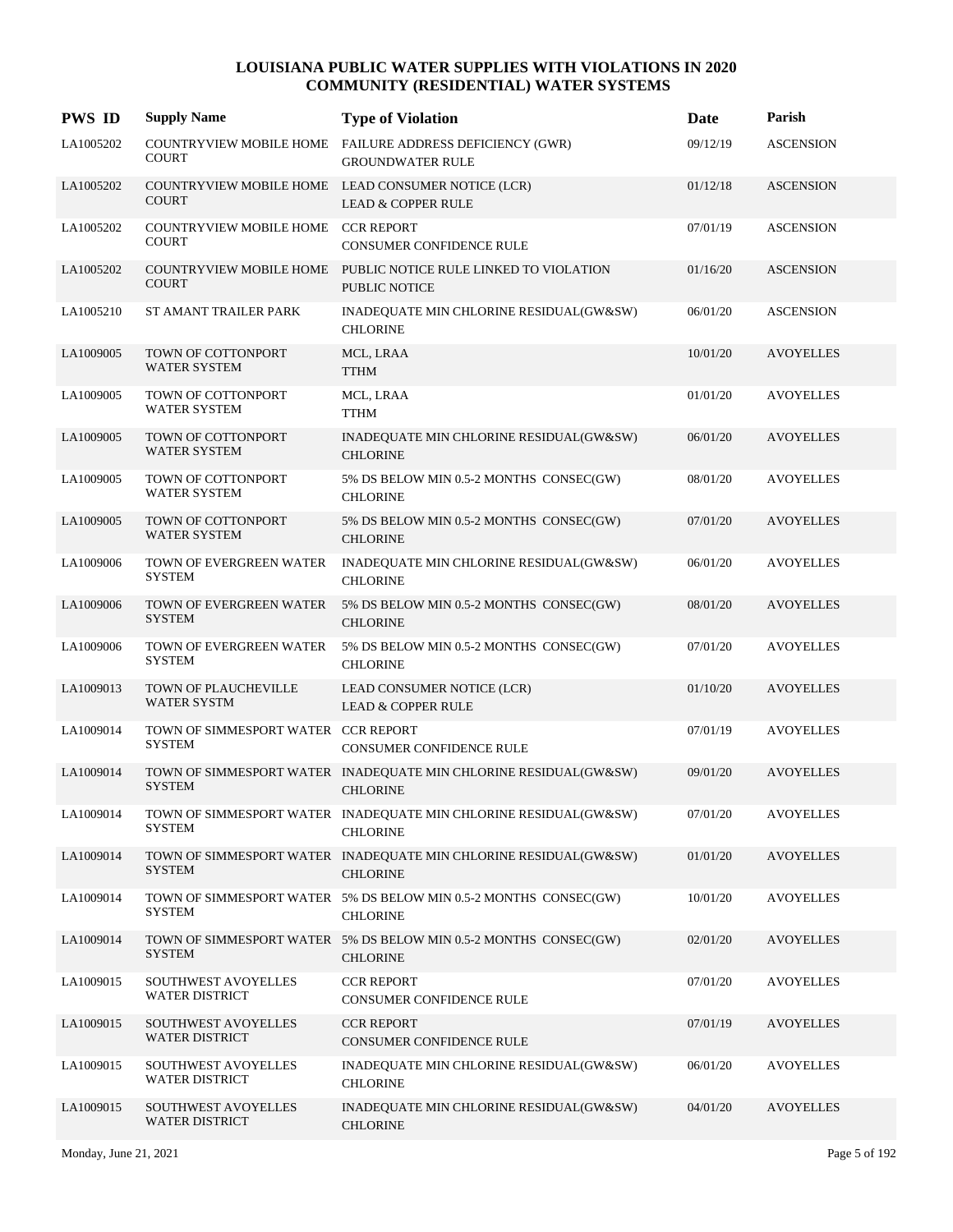| <b>PWS ID</b> | <b>Supply Name</b>                             | <b>Type of Violation</b>                                                             | Date     | Parish            |
|---------------|------------------------------------------------|--------------------------------------------------------------------------------------|----------|-------------------|
| LA1009015     | SOUTHWEST AVOYELLES<br><b>WATER DISTRICT</b>   | 5% DS BELOW MIN 0.5-2 MONTHS CONSEC(GW)<br><b>CHLORINE</b>                           | 12/01/20 | <b>AVOYELLES</b>  |
| LA1009015     | SOUTHWEST AVOYELLES<br><b>WATER DISTRICT</b>   | 5% DS BELOW MIN 0.5-2 MONTHS CONSEC(GW)<br><b>CHLORINE</b>                           | 11/01/20 | <b>AVOYELLES</b>  |
| LA1009015     | SOUTHWEST AVOYELLES<br><b>WATER DISTRICT</b>   | 5% DS BELOW MIN 0.5-2 MONTHS CONSEC(GW)<br><b>CHLORINE</b>                           | 10/01/20 | <b>AVOYELLES</b>  |
| LA1009015     | SOUTHWEST AVOYELLES<br><b>WATER DISTRICT</b>   | 5% DS BELOW MIN 0.5-2 MONTHS CONSEC(GW)<br><b>CHLORINE</b>                           | 09/01/20 | <b>AVOYELLES</b>  |
| LA1009015     | SOUTHWEST AVOYELLES<br><b>WATER DISTRICT</b>   | 5% DS BELOW MIN 0.5-2 MONTHS CONSEC(GW)<br><b>CHLORINE</b>                           | 08/01/20 | <b>AVOYELLES</b>  |
| LA1009015     | SOUTHWEST AVOYELLES<br><b>WATER DISTRICT</b>   | 5% DS BELOW MIN 0.5-2 MONTHS CONSEC(GW)<br><b>CHLORINE</b>                           | 07/01/20 | <b>AVOYELLES</b>  |
| LA1009015     | SOUTHWEST AVOYELLES<br><b>WATER DISTRICT</b>   | 5% DS BELOW MIN 0.5-2 MONTHS CONSEC(GW)<br><b>CHLORINE</b>                           | 06/01/20 | <b>AVOYELLES</b>  |
| LA1009015     | SOUTHWEST AVOYELLES<br><b>WATER DISTRICT</b>   | 5% DS BELOW MIN 0.5-2 MONTHS CONSEC(GW)<br><b>CHLORINE</b>                           | 05/01/20 | <b>AVOYELLES</b>  |
| LA1009015     | SOUTHWEST AVOYELLES<br><b>WATER DISTRICT</b>   | EXCEED SECONDARY CONTAMINANT LEVEL<br><b>FLUORIDE</b>                                | 01/01/20 | <b>AVOYELLES</b>  |
| LA1009016     | <b>AVOYELLES WARD ONE</b><br>WATER SYSTEM INC  | FAILURE ADDRESS DEFICIENCY (GWR)<br><b>GROUNDWATER RULE</b>                          | 02/14/20 | <b>AVOYELLES</b>  |
| LA1009020     | <b>DISTRICT</b>                                | SPRING BAYOU WATER WORKS FAILURE ADDRESS DEFICIENCY (GWR)<br><b>GROUNDWATER RULE</b> | 03/02/19 | <b>AVOYELLES</b>  |
| LA1011001     | <b>CITY OF DERIDDER WATER</b><br><b>SYSTEM</b> | INADEQUATE MIN CHLORINE RESIDUAL(GW&SW)<br><b>CHLORINE</b>                           | 03/01/20 | <b>BEAUREGARD</b> |
| LA1011008     | BEAUREGARD WATER WORKS<br>DIST#3               | LEAD CONSUMER NOTICE (LCR)<br><b>LEAD &amp; COPPER RULE</b>                          | 12/10/20 | <b>BEAUREGARD</b> |
| LA1011008     | <b>BEAUREGARD WATER WORKS</b><br>DIST #3       | <b>CCR REPORT</b><br><b>CONSUMER CONFIDENCE RULE</b>                                 | 07/01/20 | <b>BEAUREGARD</b> |
| LA1011008     | <b>BEAUREGARD WATER WORKS</b><br>DIST#3        | <b>FAILURE TO SUBMIT MONITORING PLAN</b><br>TOTAL COLIFORM RULE                      | 01/01/14 | <b>BEAUREGARD</b> |
| LA1011012     | <b>BEAUREGARD DISTRICT NO 2</b><br>WARD NO 5   | INADEQUATE MIN CHLORINE RESIDUAL(GW&SW)<br><b>CHLORINE</b>                           | 11/01/20 | <b>BEAUREGARD</b> |
| LA1011012     | <b>BEAUREGARD DISTRICT NO 2</b><br>WARD NO 5   | INADEQUATE MIN CHLORINE RESIDUAL(GW&SW)<br><b>CHLORINE</b>                           | 07/01/20 | <b>BEAUREGARD</b> |
| LA1011012     | <b>BEAUREGARD DISTRICT NO 2</b><br>WARD NO 5   | INADEQUATE MIN CHLORINE RESIDUAL(GW&SW)<br><b>CHLORINE</b>                           | 04/01/20 | <b>BEAUREGARD</b> |
| LA1013001     | ALABAMA WATER SYSTEM                           | FAILURE ADDRESS DEFICIENCY (GWR)<br><b>GROUNDWATER RULE</b>                          | 09/16/19 | <b>BIENVILLE</b>  |
| LA1013001     | ALABAMA WATER SYSTEM                           | FAILURE ADDRESS DEFICIENCY (GWR)<br><b>GROUNDWATER RULE</b>                          | 09/16/19 | <b>BIENVILLE</b>  |
| LA1013001     | ALABAMA WATER SYSTEM                           | FAILURE ADDRESS DEFICIENCY (GWR)<br><b>GROUNDWATER RULE</b>                          | 09/16/19 | <b>BIENVILLE</b>  |
| LA1013001     | ALABAMA WATER SYSTEM                           | INADEQUATE MIN CHLORINE RESIDUAL(GW&SW)<br><b>CHLORINE</b>                           | 12/01/20 | <b>BIENVILLE</b>  |
| LA1013002     | ALBERTA WATER SYSTEM                           | MCL, LRAA<br>TOTAL HALOACETIC ACIDS (HAA5)                                           | 10/01/20 | <b>BIENVILLE</b>  |
| LA1013002     | ALBERTA WATER SYSTEM                           | MCL, LRAA<br><b>TTHM</b>                                                             | 10/01/20 | <b>BIENVILLE</b>  |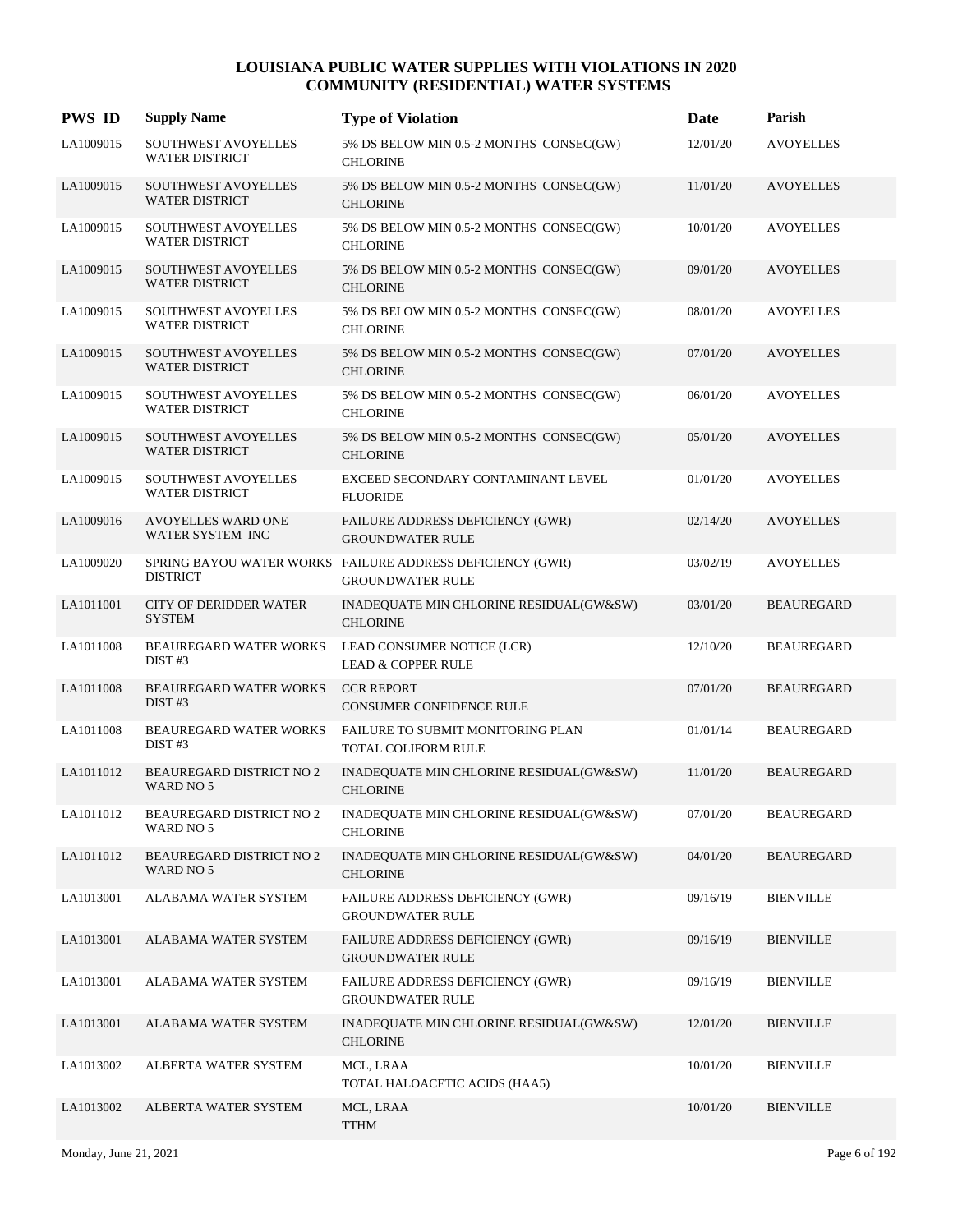| <b>PWS ID</b> | <b>Supply Name</b>          | <b>Type of Violation</b>                                           | Date     | Parish           |
|---------------|-----------------------------|--------------------------------------------------------------------|----------|------------------|
| LA1013002     | ALBERTA WATER SYSTEM        | MCL, LRAA<br>TOTAL HALOACETIC ACIDS (HAA5)                         | 07/01/20 | <b>BIENVILLE</b> |
| LA1013002     | ALBERTA WATER SYSTEM        | MCL, LRAA<br>TOTAL HALOACETIC ACIDS (HAA5)                         | 07/01/20 | <b>BIENVILLE</b> |
| LA1013002     | ALBERTA WATER SYSTEM        | MCL, LRAA<br><b>TTHM</b>                                           | 07/01/20 | <b>BIENVILLE</b> |
| LA1013002     | ALBERTA WATER SYSTEM        | MCL, LRAA<br>TTHM                                                  | 07/01/20 | <b>BIENVILLE</b> |
| LA1013002     | ALBERTA WATER SYSTEM        | MCL, LRAA<br><b>TTHM</b>                                           | 04/01/20 | <b>BIENVILLE</b> |
| LA1013002     | ALBERTA WATER SYSTEM        | MCL, LRAA<br>TOTAL HALOACETIC ACIDS (HAA5)                         | 04/01/20 | <b>BIENVILLE</b> |
| LA1013002     | ALBERTA WATER SYSTEM        | MCL, LRAA<br><b>TTHM</b>                                           | 04/01/20 | <b>BIENVILLE</b> |
| LA1013002     | ALBERTA WATER SYSTEM        | MCL, LRAA<br>TOTAL HALOACETIC ACIDS (HAA5)                         | 04/01/20 | <b>BIENVILLE</b> |
| LA1013002     | ALBERTA WATER SYSTEM        | MCL, LRAA<br>TTHM                                                  | 01/01/20 | <b>BIENVILLE</b> |
| LA1013002     | <b>ALBERTA WATER SYSTEM</b> | MCL, LRAA<br><b>TTHM</b>                                           | 01/01/20 | <b>BIENVILLE</b> |
| LA1013002     | ALBERTA WATER SYSTEM        | MCL, LRAA<br>TOTAL HALOACETIC ACIDS (HAA5)                         | 01/01/20 | <b>BIENVILLE</b> |
| LA1013002     | ALBERTA WATER SYSTEM        | MCL, LRAA<br>TOTAL HALOACETIC ACIDS (HAA5)                         | 01/01/20 | <b>BIENVILLE</b> |
| LA1013002     | ALBERTA WATER SYSTEM        | FAILURE ADDRESS DEFICIENCY (GWR)<br><b>GROUNDWATER RULE</b>        | 12/26/19 | <b>BIENVILLE</b> |
| LA1013002     | ALBERTA WATER SYSTEM        | FAILURE ADDRESS DEFICIENCY (GWR)<br><b>GROUNDWATER RULE</b>        | 12/26/19 | <b>BIENVILLE</b> |
| LA1013002     | ALBERTA WATER SYSTEM        | FAILURE ADDRESS DEFICIENCY (GWR)<br><b>GROUNDWATER RULE</b>        | 12/26/19 | <b>BIENVILLE</b> |
| LA1013002     | ALBERTA WATER SYSTEM        | FAILURE ADDRESS DEFICIENCY (GWR)<br><b>GROUNDWATER RULE</b>        | 12/26/19 | <b>BIENVILLE</b> |
| LA1013002     | ALBERTA WATER SYSTEM        | FAILURE ADDRESS DEFICIENCY (GWR)<br><b>GROUNDWATER RULE</b>        | 12/26/19 | <b>BIENVILLE</b> |
| LA1013002     | ALBERTA WATER SYSTEM        | FAILURE ADDRESS DEFICIENCY (GWR)<br><b>GROUNDWATER RULE</b>        | 12/26/19 | <b>BIENVILLE</b> |
| LA1013002     | ALBERTA WATER SYSTEM        | <b>FAILURE ADDRESS DEFICIENCY (GWR)</b><br><b>GROUNDWATER RULE</b> | 12/26/19 | <b>BIENVILLE</b> |
| LA1013002     | ALBERTA WATER SYSTEM        | PUBLIC NOTICE RULE LINKED TO VIOLATION<br>PUBLIC NOTICE            | 02/10/20 | <b>BIENVILLE</b> |
| LA1013002     | ALBERTA WATER SYSTEM        | INADEQUATE MIN CHLORINE RESIDUAL(GW&SW)<br><b>CHLORINE</b>         | 08/01/20 | <b>BIENVILLE</b> |
| LA1013002     | ALBERTA WATER SYSTEM        | INADEQUATE MIN CHLORINE RESIDUAL(GW&SW)<br><b>CHLORAMINE</b>       | 06/01/20 | <b>BIENVILLE</b> |
| LA1013002     | ALBERTA WATER SYSTEM        | 5% DS BELOW MIN 0.5-2 MONTHS CONSEC(GW)<br><b>CHLORAMINE</b>       | 09/01/20 | <b>BIENVILLE</b> |
| LA1013002     | ALBERTA WATER SYSTEM        | 5% DS BELOW MIN 0.5-2 MONTHS CONSEC(GW)<br><b>CHLORINE</b>         | 07/01/20 | <b>BIENVILLE</b> |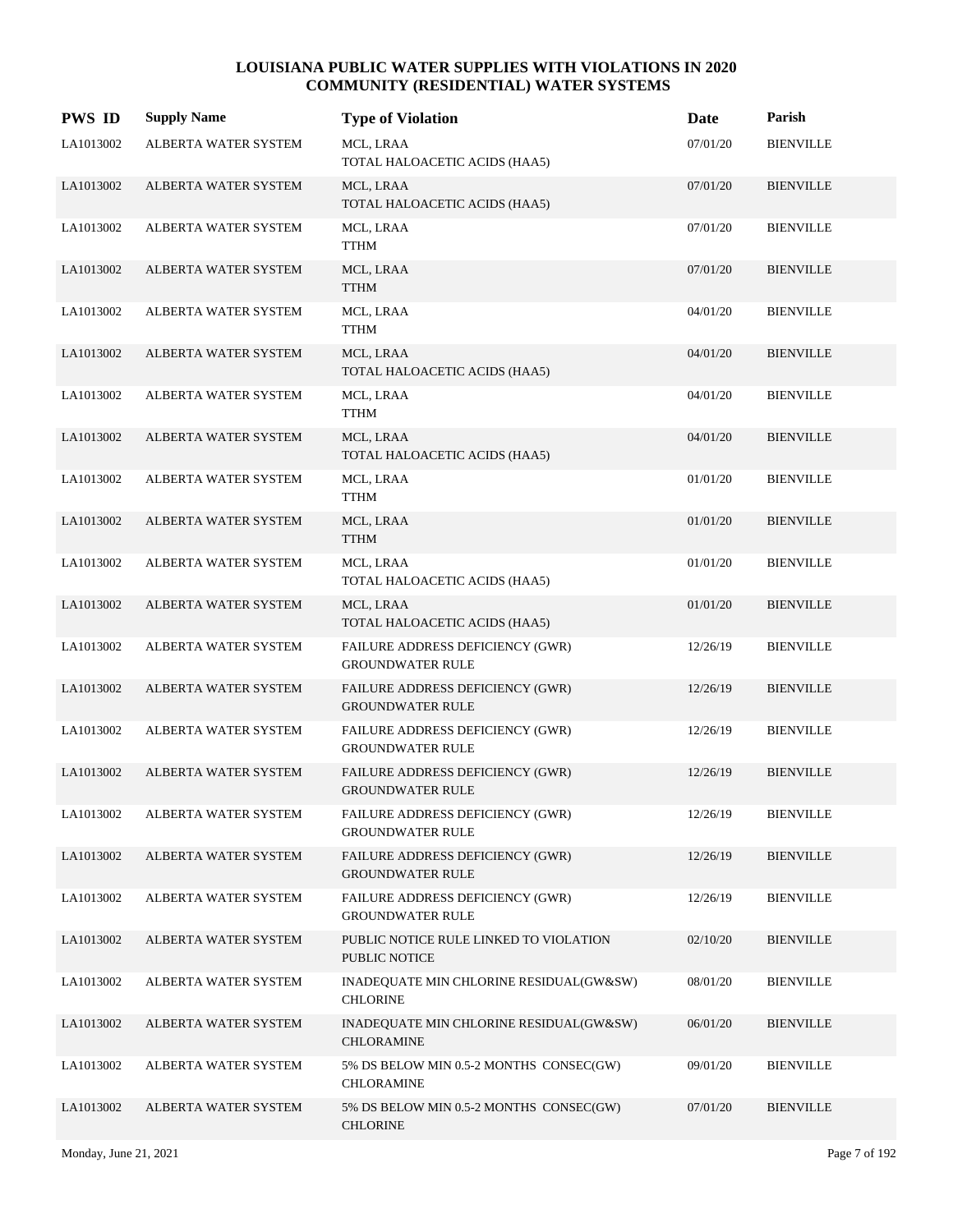| <b>PWS ID</b> | <b>Supply Name</b>            | <b>Type of Violation</b>                                                  | Date     | Parish           |
|---------------|-------------------------------|---------------------------------------------------------------------------|----------|------------------|
| LA1013003     | ARCADIA WATER SYSTEM          | FAILURE ADDRESS DEFICIENCY (GWR)<br><b>GROUNDWATER RULE</b>               | 11/01/20 | <b>BIENVILLE</b> |
| LA1013003     | ARCADIA WATER SYSTEM          | PUBLIC NOTICE RULE LINKED TO VIOLATION<br><b>PUBLIC NOTICE</b>            | 12/18/20 | <b>BIENVILLE</b> |
| LA1013004     | BIENVILLE WATER SYSTEM        | FAILURE ADDRESS DEFICIENCY (GWR)<br><b>GROUNDWATER RULE</b>               | 12/25/19 | <b>BIENVILLE</b> |
| LA1013004     | <b>BIENVILLE WATER SYSTEM</b> | FAILURE ADDRESS DEFICIENCY (GWR)<br><b>GROUNDWATER RULE</b>               | 12/25/19 | <b>BIENVILLE</b> |
| LA1013004     | <b>BIENVILLE WATER SYSTEM</b> | PUBLIC NOTICE RULE LINKED TO VIOLATION<br><b>PUBLIC NOTICE</b>            | 02/10/20 | <b>BIENVILLE</b> |
| LA1013005     | BRYCELAND WATER SYSTEM        | FAILURE ADDRESS DEFICIENCY (GWR)<br><b>GROUNDWATER RULE</b>               | 09/19/19 | <b>BIENVILLE</b> |
| LA1013005     | BRYCELAND WATER SYSTEM        | FAILURE ADDRESS DEFICIENCY (GWR)<br><b>GROUNDWATER RULE</b>               | 09/19/19 | <b>BIENVILLE</b> |
| LA1013006     | <b>CASTOR WATER SYSTEM</b>    | INADEQUATE MIN CHLORINE RESIDUAL(GW&SW)<br><b>CHLORINE</b>                | 07/01/20 | <b>BIENVILLE</b> |
| LA1013007     | FRIENDSHIP WATER SYSTEM       | FAILURE ADDRESS DEFICIENCY (GWR)<br><b>GROUNDWATER RULE</b>               | 04/21/20 | <b>BIENVILLE</b> |
| LA1013007     | FRIENDSHIP WATER SYSTEM       | FAILURE ADDRESS DEFICIENCY (GWR)<br><b>GROUNDWATER RULE</b>               | 04/21/20 | <b>BIENVILLE</b> |
| LA1013007     | FRIENDSHIP WATER SYSTEM       | FAILURE ADDRESS DEFICIENCY (GWR)<br><b>GROUNDWATER RULE</b>               | 04/21/20 | <b>BIENVILLE</b> |
| LA1013007     | FRIENDSHIP WATER SYSTEM       | WATER QUALITY PARAMETER M/R (LCR)<br><b>LEAD &amp; COPPER RULE</b>        | 01/01/20 | <b>BIENVILLE</b> |
| LA1013007     | FRIENDSHIP WATER SYSTEM       | INITIAL/FOLLOW-UP/ROUTINE SOWT M/R (LCR)<br><b>LEAD &amp; COPPER RULE</b> | 01/01/19 | <b>BIENVILLE</b> |
| LA1013007     | FRIENDSHIP WATER SYSTEM       | OCCT/SOWT RECOMMENDATION/STUDY (LCR)<br><b>LEAD &amp; COPPER RULE</b>     | 07/11/20 | <b>BIENVILLE</b> |
| LA1013007     | FRIENDSHIP WATER SYSTEM       | OCCT/SOWT RECOMMENDATION/STUDY (LCR)<br><b>LEAD &amp; COPPER RULE</b>     | 07/11/19 | <b>BIENVILLE</b> |
| LA1013007     | FRIENDSHIP WATER SYSTEM       | PUBLIC EDUCATION (LCR)<br><b>LEAD &amp; COPPER RULE</b>                   | 02/28/20 | <b>BIENVILLE</b> |
| LA1013007     | FRIENDSHIP WATER SYSTEM       | LEAD CONSUMER NOTICE (LCR)<br><b>LEAD &amp; COPPER RULE</b>               | 11/06/20 | <b>BIENVILLE</b> |
| LA1013007     | FRIENDSHIP WATER SYSTEM       | LEAD CONSUMER NOTICE (LCR)<br><b>LEAD &amp; COPPER RULE</b>               | 11/29/19 | <b>BIENVILLE</b> |
| LA1013007     | FRIENDSHIP WATER SYSTEM       | CCR ADEQUACY/AVAILABILITY/CONTENT<br>CONSUMER CONFIDENCE RULE             | 10/01/17 | <b>BIENVILLE</b> |
| LA1013007     | FRIENDSHIP WATER SYSTEM       | PUBLIC NOTICE RULE LINKED TO VIOLATION<br>PUBLIC NOTICE                   | 03/07/20 | <b>BIENVILLE</b> |
| LA1013007     | FRIENDSHIP WATER SYSTEM       | PUBLIC NOTICE RULE LINKED TO VIOLATION<br>PUBLIC NOTICE                   | 03/07/20 | <b>BIENVILLE</b> |
| LA1013007     | FRIENDSHIP WATER SYSTEM       | PUBLIC NOTICE RULE LINKED TO VIOLATION<br><b>PUBLIC NOTICE</b>            | 11/06/19 | <b>BIENVILLE</b> |
| LA1013007     | FRIENDSHIP WATER SYSTEM       | PUBLIC NOTICE RULE LINKED TO VIOLATION<br>PUBLIC NOTICE                   | 11/06/19 | <b>BIENVILLE</b> |
| LA1013007     | FRIENDSHIP WATER SYSTEM       | PUBLIC NOTICE RULE LINKED TO VIOLATION<br>PUBLIC NOTICE                   | 04/29/19 | <b>BIENVILLE</b> |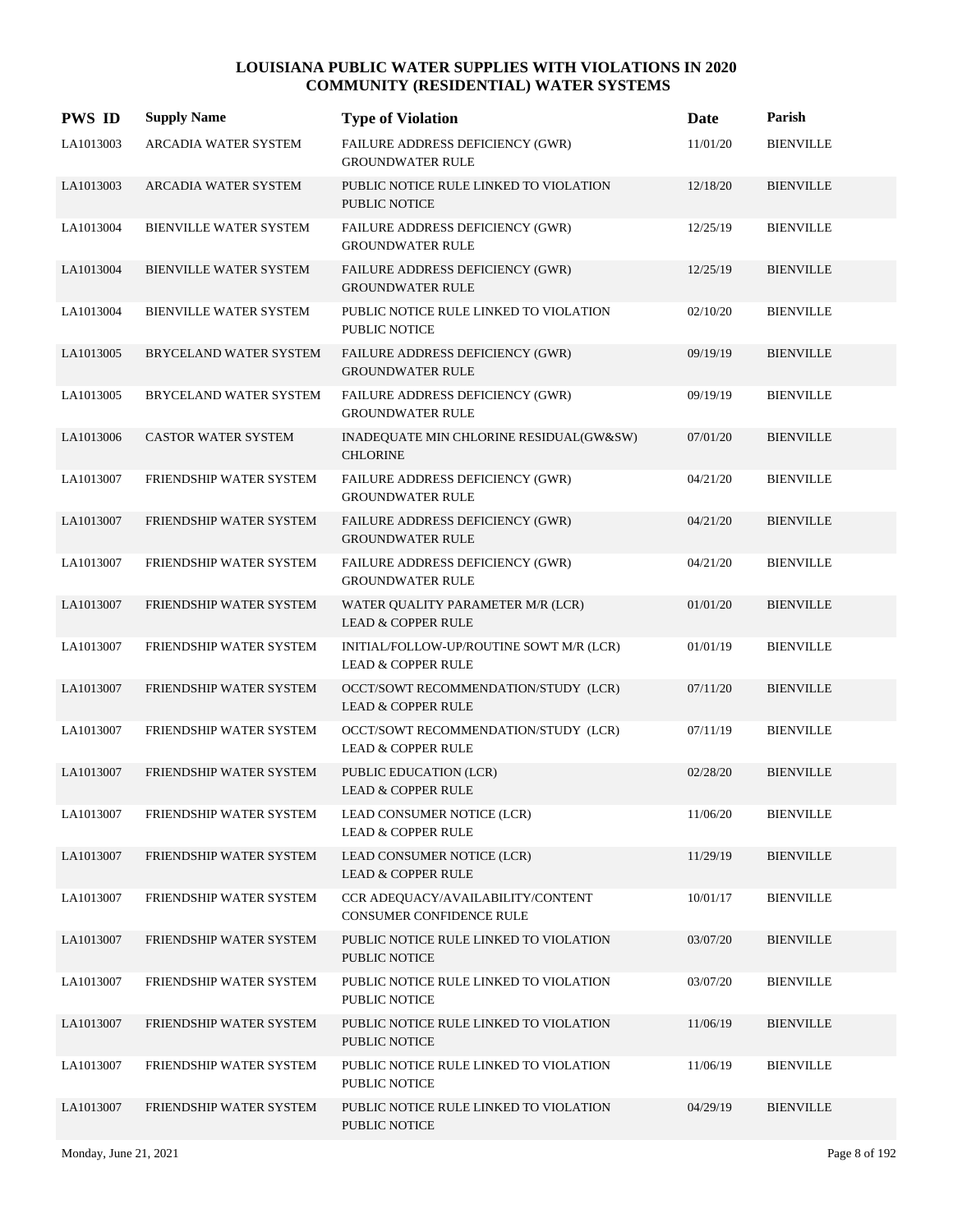| <b>PWS ID</b> | <b>Supply Name</b>                       | <b>Type of Violation</b>                                                            | Date     | Parish           |
|---------------|------------------------------------------|-------------------------------------------------------------------------------------|----------|------------------|
| LA1013007     | FRIENDSHIP WATER SYSTEM                  | INADEQUATE MIN CHLORINE RESIDUAL(GW&SW)<br><b>CHLORINE</b>                          | 01/01/20 | <b>BIENVILLE</b> |
| LA1013008     | <b>GIBSLAND WATER SYSTEM</b>             | FAILURE ADDRESS DEFICIENCY (GWR)<br><b>GROUNDWATER RULE</b>                         | 11/01/18 | <b>BIENVILLE</b> |
| LA1013008     | <b>GIBSLAND WATER SYSTEM</b>             | FOLLOW-UP OR ROUTINE TAP M/R (LCR)<br><b>LEAD &amp; COPPER RULE</b>                 | 07/01/19 | <b>BIENVILLE</b> |
| LA1013008     | <b>GIBSLAND WATER SYSTEM</b>             | <b>CCR REPORT</b><br><b>CONSUMER CONFIDENCE RULE</b>                                | 07/01/20 | <b>BIENVILLE</b> |
| LA1013008     | <b>GIBSLAND WATER SYSTEM</b>             | <b>CCR REPORT</b><br>CONSUMER CONFIDENCE RULE                                       | 07/01/19 | <b>BIENVILLE</b> |
| LA1013008     | <b>GIBSLAND WATER SYSTEM</b>             | <b>CCR REPORT</b><br><b>CONSUMER CONFIDENCE RULE</b>                                | 07/01/18 | <b>BIENVILLE</b> |
| LA1013008     | GIBSLAND WATER SYSTEM                    | <b>CCR REPORT</b><br>CONSUMER CONFIDENCE RULE                                       | 07/01/17 | <b>BIENVILLE</b> |
| LA1013008     | <b>GIBSLAND WATER SYSTEM</b>             | CCR ADEQUACY/AVAILABILITY/CONTENT<br><b>CONSUMER CONFIDENCE RULE</b>                | 10/01/17 | <b>BIENVILLE</b> |
| LA1013009     | <b>LUCKY WATERWORKS</b>                  | OCCT/SOWT RECOMMENDATION/STUDY (LCR)<br><b>LEAD &amp; COPPER RULE</b>               | 11/01/18 | <b>BIENVILLE</b> |
| LA1013009     | LUCKY WATERWORKS                         | LEAD CONSUMER NOTICE (LCR)<br><b>LEAD &amp; COPPER RULE</b>                         | 11/29/19 | <b>BIENVILLE</b> |
| LA1013009     | LUCKY WATERWORKS                         | LEAD CONSUMER NOTICE (LCR)<br><b>LEAD &amp; COPPER RULE</b>                         | 11/10/18 | <b>BIENVILLE</b> |
| LA1013009     | LUCKY WATERWORKS                         | <b>CCR REPORT</b><br><b>CONSUMER CONFIDENCE RULE</b>                                | 07/01/20 | <b>BIENVILLE</b> |
| LA1013009     | <b>LUCKY WATERWORKS</b>                  | PUBLIC NOTICE RULE LINKED TO VIOLATION<br><b>PUBLIC NOTICE</b>                      | 02/17/18 | <b>BIENVILLE</b> |
| LA1013010     | <b>SYSTEM</b>                            | EDWARDS MILLCREEK WATER LEAD CONSUMER NOTICE (LCR)<br><b>LEAD &amp; COPPER RULE</b> | 02/05/20 | <b>BIENVILLE</b> |
| LA1013010     | EDWARDS MILLCREEK WATER<br><b>SYSTEM</b> | <b>CCR REPORT</b><br>CONSUMER CONFIDENCE RULE                                       | 07/01/20 | <b>BIENVILLE</b> |
| LA1013010     | EDWARDS MILLCREEK WATER<br><b>SYSTEM</b> | CCR ADEQUACY/AVAILABILITY/CONTENT<br>CONSUMER CONFIDENCE RULE                       | 10/01/17 | <b>BIENVILLE</b> |
| LA1013010     | <b>SYSTEM</b>                            | EDWARDS MILLCREEK WATER PUBLIC NOTICE RULE LINKED TO VIOLATION<br>PUBLIC NOTICE     | 02/09/19 | <b>BIENVILLE</b> |
| LA1013010     | <b>SYSTEM</b>                            | EDWARDS MILLCREEK WATER INADEQUATE MIN CHLORINE RESIDUAL(GW&SW)<br><b>CHLORINE</b>  | 05/01/20 | <b>BIENVILLE</b> |
| LA1013010     | EDWARDS MILLCREEK WATER<br><b>SYSTEM</b> | FAILURE TO SUBMIT MONITORING PLAN<br>TOTAL COLIFORM RULE                            | 01/01/14 | <b>BIENVILLE</b> |
| LA1013012     | MT OLIVE WATER SYSTEM                    | FAILURE ADDRESS DEFICIENCY (GWR)<br><b>GROUNDWATER RULE</b>                         | 05/03/19 | <b>BIENVILLE</b> |
| LA1013012     | MT OLIVE WATER SYSTEM                    | FAILURE ADDRESS DEFICIENCY (GWR)<br><b>GROUNDWATER RULE</b>                         | 05/03/19 | <b>BIENVILLE</b> |
| LA1013012     | MT OLIVE WATER SYSTEM                    | FAILURE ADDRESS DEFICIENCY (GWR)<br><b>GROUNDWATER RULE</b>                         | 05/03/19 | <b>BIENVILLE</b> |
| LA1013012     | MT OLIVE WATER SYSTEM                    | LEAD CONSUMER NOTICE (LCR)<br><b>LEAD &amp; COPPER RULE</b>                         | 03/18/18 | <b>BIENVILLE</b> |
| LA1013012     | MT OLIVE WATER SYSTEM                    | PUBLIC NOTICE RULE LINKED TO VIOLATION<br>PUBLIC NOTICE                             | 06/12/19 | <b>BIENVILLE</b> |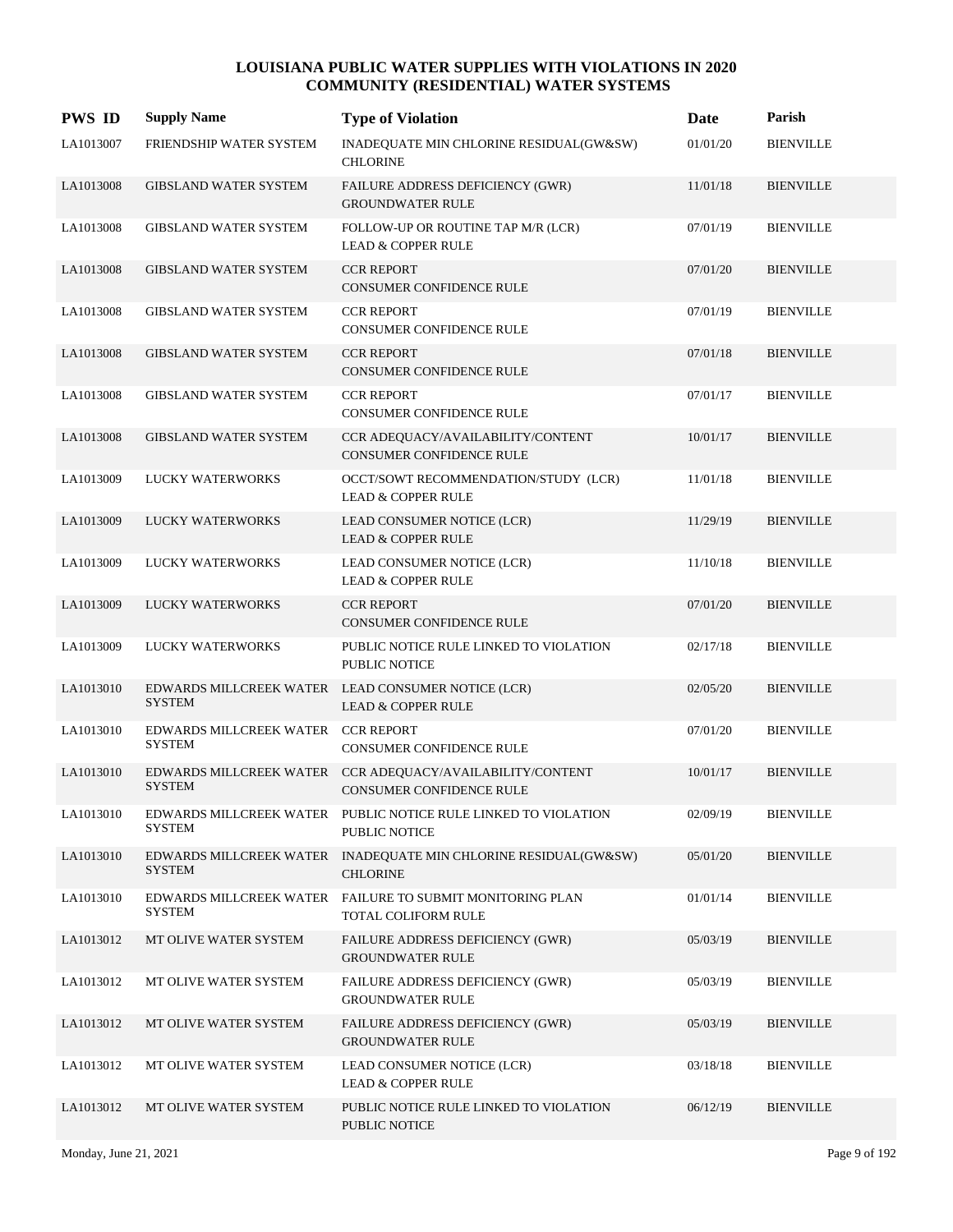| <b>PWS ID</b> | <b>Supply Name</b>                          | <b>Type of Violation</b>                                                            | Date     | Parish           |
|---------------|---------------------------------------------|-------------------------------------------------------------------------------------|----------|------------------|
| LA1013012     | MT OLIVE WATER SYSTEM                       | PUBLIC NOTICE RULE LINKED TO VIOLATION<br><b>PUBLIC NOTICE</b>                      | 04/11/17 | <b>BIENVILLE</b> |
| LA1013012     | MT OLIVE WATER SYSTEM                       | PUBLIC NOTICE RULE LINKED TO VIOLATION<br><b>PUBLIC NOTICE</b>                      | 12/13/13 | <b>BIENVILLE</b> |
| LA1013012     | MT OLIVE WATER SYSTEM                       | INADEQUATE MIN CHLORINE RESIDUAL(GW&SW)<br><b>CHLORINE</b>                          | 08/01/20 | <b>BIENVILLE</b> |
| LA1013012     | MT OLIVE WATER SYSTEM                       | 5% DS BELOW MIN 0.5-2 MONTHS CONSEC(GW)<br><b>CHLORINE</b>                          | 11/01/20 | <b>BIENVILLE</b> |
| LA1013012     | MT OLIVE WATER SYSTEM                       | 5% DS BELOW MIN 0.5-2 MONTHS CONSEC(GW)<br><b>CHLORINE</b>                          | 10/01/20 | <b>BIENVILLE</b> |
| LA1013012     | MT OLIVE WATER SYSTEM                       | 5% DS BELOW MIN 0.5-2 MONTHS CONSEC(GW)<br><b>CHLORINE</b>                          | 09/01/20 | <b>BIENVILLE</b> |
| LA1013013     | RINGGOLD WATER SYSTEM                       | WQP LEVEL NON-COMPLIANCE (LCR)<br><b>LEAD &amp; COPPER RULE</b>                     | 07/01/20 | <b>BIENVILLE</b> |
| LA1013013     | RINGGOLD WATER SYSTEM                       | WQP LEVEL NON-COMPLIANCE (LCR)<br><b>LEAD &amp; COPPER RULE</b>                     | 01/01/20 | <b>BIENVILLE</b> |
| LA1013013     | RINGGOLD WATER SYSTEM                       | INADEQUATE MIN CHLORINE RESIDUAL(GW&SW)<br><b>CHLORINE</b>                          | 03/01/20 | <b>BIENVILLE</b> |
| LA1013013     | RINGGOLD WATER SYSTEM                       | FAILURE TO SUBMIT MONITORING PLAN<br>TOTAL COLIFORM RULE                            | 01/01/14 | <b>BIENVILLE</b> |
| LA1013014     | <b>SALINE WATER SYSTEM</b>                  | MCL, LRAA<br><b>TTHM</b>                                                            | 10/01/20 | <b>BIENVILLE</b> |
| LA1013014     | <b>SALINE WATER SYSTEM</b>                  | MCL, LRAA<br>TOTAL HALOACETIC ACIDS (HAA5)                                          | 01/01/20 | <b>BIENVILLE</b> |
| LA1013014     | <b>SALINE WATER SYSTEM</b>                  | MCL, LRAA<br><b>TTHM</b>                                                            | 01/01/20 | <b>BIENVILLE</b> |
| LA1013014     | SALINE WATER SYSTEM                         | INADEQUATE MIN CHLORINE RESIDUAL(GW&SW)<br><b>CHLORINE</b>                          | 11/01/20 | <b>BIENVILLE</b> |
| LA1013016     | SHILOH WATERWORKS<br><b>DISTRICT</b>        | LEAD CONSUMER NOTICE (LCR)<br><b>LEAD &amp; COPPER RULE</b>                         | 02/05/20 | <b>BIENVILLE</b> |
| LA1013016     | <b>SHILOH WATERWORKS</b><br><b>DISTRICT</b> | <b>CCR REPORT</b><br><b>CONSUMER CONFIDENCE RULE</b>                                | 07/01/20 | <b>BIENVILLE</b> |
| LA1013016     | SHILOH WATERWORKS<br><b>DISTRICT</b>        | CCR ADEQUACY/AVAILABILITY/CONTENT<br>CONSUMER CONFIDENCE RULE                       | 10/01/17 | <b>BIENVILLE</b> |
| LA1013016     | SHILOH WATERWORKS<br><b>DISTRICT</b>        | CCR ADEQUACY/AVAILABILITY/CONTENT<br>CONSUMER CONFIDENCE RULE                       | 10/01/16 | <b>BIENVILLE</b> |
| LA1013017     | SOUTHEAST BIENVILLE<br>WATER SYSTEM         | FAILURE ADDRESS DEFICIENCY (GWR)<br><b>GROUNDWATER RULE</b>                         | 06/22/20 | <b>BIENVILLE</b> |
| LA1013017     | SOUTHEAST BIENVILLE<br><b>WATER SYSTEM</b>  | PUBLIC NOTICE RULE LINKED TO VIOLATION<br>PUBLIC NOTICE                             | 07/30/20 | <b>BIENVILLE</b> |
| LA1013017     | <b>SOUTHEAST BIENVILLE</b><br>WATER SYSTEM  | INADEQUATE MIN CHLORINE RESIDUAL(GW&SW)<br><b>CHLORINE</b>                          | 06/01/20 | <b>BIENVILLE</b> |
| LA1013018     |                                             | MOUNT CALM WATER SYSTEM FAILURE ADDRESS DEFICIENCY (GWR)<br><b>GROUNDWATER RULE</b> | 06/02/18 | <b>BIENVILLE</b> |
| LA1013018     |                                             | MOUNT CALM WATER SYSTEM PUBLIC NOTICE RULE LINKED TO VIOLATION<br>PUBLIC NOTICE     | 09/14/18 | <b>BIENVILLE</b> |
| LA1013018     |                                             | MOUNT CALM WATER SYSTEM INADEQUATE MIN CHLORINE RESIDUAL(GW&SW)<br><b>CHLORINE</b>  | 10/01/20 | <b>BIENVILLE</b> |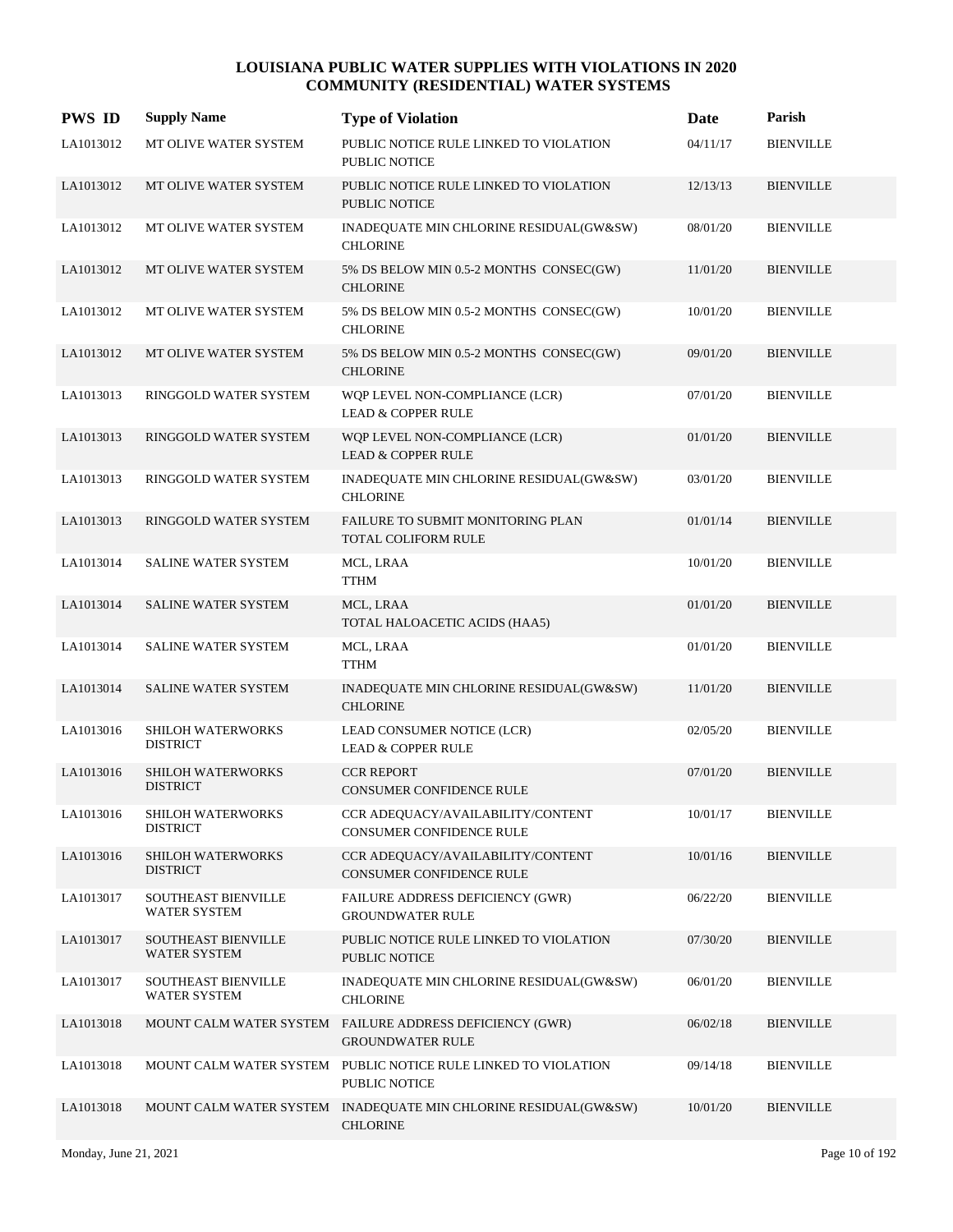| <b>PWS ID</b> | <b>Supply Name</b>                                 | <b>Type of Violation</b>                                                       | Date     | Parish           |
|---------------|----------------------------------------------------|--------------------------------------------------------------------------------|----------|------------------|
| LA1013019     | <b>CYPRESS WATER SYSTEM</b>                        | FAILURE ADDRESS DEFICIENCY (GWR)<br><b>GROUNDWATER RULE</b>                    | 04/15/20 | <b>BIENVILLE</b> |
| LA1013019     | <b>CYPRESS WATER SYSTEM</b>                        | INADEQUATE MIN CHLORINE RESIDUAL(GW&SW)<br><b>CHLORINE</b>                     | 08/01/20 | <b>BIENVILLE</b> |
| LA1013020     | OLD SALINE COMMUNITY<br><b>WATER SYSTEM</b>        | FAILURE ADDRESS DEFICIENCY (GWR)<br><b>GROUNDWATER RULE</b>                    | 08/02/18 | <b>BIENVILLE</b> |
| LA1013020     | <b>OLD SALINE COMMUNITY</b><br><b>WATER SYSTEM</b> | FOLLOW-UP OR ROUTINE TAP M/R (LCR)<br><b>LEAD &amp; COPPER RULE</b>            | 10/01/20 | <b>BIENVILLE</b> |
| LA1013020     | <b>OLD SALINE COMMUNITY</b><br><b>WATER SYSTEM</b> | PUBLIC NOTICE RULE LINKED TO VIOLATION<br><b>PUBLIC NOTICE</b>                 | 03/06/19 | <b>BIENVILLE</b> |
| LA1013021     | MILLCREEK WATER SYSTEM                             | LEAD CONSUMER NOTICE (LCR)<br><b>LEAD &amp; COPPER RULE</b>                    | 03/18/18 | <b>BIENVILLE</b> |
| LA1013021     | MILLCREEK WATER SYSTEM                             | INADEQUATE MIN CHLORINE RESIDUAL(GW&SW)<br><b>CHLORINE</b>                     | 10/01/20 | <b>BIENVILLE</b> |
| LA1013021     | MILLCREEK WATER SYSTEM                             | INADEQUATE MIN CHLORINE RESIDUAL(GW&SW)<br><b>CHLORINE</b>                     | 07/01/20 | <b>BIENVILLE</b> |
| LA1013021     | MILLCREEK WATER SYSTEM                             | 5% DS BELOW MIN 0.5-2 MONTHS CONSEC(GW)<br><b>CHLORINE</b>                     | 11/01/20 | <b>BIENVILLE</b> |
| LA1013023     | SPRINGHILL COMMUNITY<br><b>WATER SYSTEM</b>        | FAILURE ADDRESS DEFICIENCY (GWR)<br><b>GROUNDWATER RULE</b>                    | 06/16/19 | <b>BIENVILLE</b> |
| LA1013023     | SPRINGHILL COMMUNITY<br><b>WATER SYSTEM</b>        | PUBLIC NOTICE RULE LINKED TO VIOLATION<br>PUBLIC NOTICE                        | 07/27/19 | <b>BIENVILLE</b> |
| LA1013023     | SPRINGHILL COMMUNITY<br>WATER SYSTEM               | INADEQUATE MIN CHLORINE RESIDUAL(GW&SW)<br><b>CHLORINE</b>                     | 12/01/20 | <b>BIENVILLE</b> |
| LA1013023     | SPRINGHILL COMMUNITY<br>WATER SYSTEM               | INADEQUATE MIN CHLORINE RESIDUAL(GW&SW)<br><b>CHLORINE</b>                     | 09/01/20 | <b>BIENVILLE</b> |
| LA1013023     | SPRINGHILL COMMUNITY<br>WATER SYSTEM               | INADEQUATE MIN CHLORINE RESIDUAL(GW&SW)<br><b>CHLORINE</b>                     | 08/01/20 | <b>BIENVILLE</b> |
| LA1013023     | SPRINGHILL COMMUNITY<br>WATER SYSTEM               | INADEQUATE MIN CHLORINE RESIDUAL(GW&SW)<br><b>CHLORINE</b>                     | 07/01/20 | <b>BIENVILLE</b> |
| LA1013023     | SPRINGHILL COMMUNITY<br>WATER SYSTEM               | 5% DS BELOW MIN 0.5-2 MONTHS CONSEC(GW)<br><b>CHLORINE</b>                     | 10/01/20 | <b>BIENVILLE</b> |
| LA1015005     | <b>SYSTEM</b>                                      | COUNTRY PLACE SUBD WATER INADEQUATE MIN CHLORINE RESIDUAL(GW&SW)<br>CHLORAMINE | 10/01/20 | <b>BOSSIER</b>   |
| LA1015006     | PLANTATION TRACE MOBILE<br><b>HOME PARK</b>        | <b>CCR REPORT</b><br>CONSUMER CONFIDENCE RULE                                  | 07/01/20 | <b>BOSSIER</b>   |
| LA1015006     | PLANTATION TRACE MOBILE<br>HOME PARK               | <b>CCR REPORT</b><br>CONSUMER CONFIDENCE RULE                                  | 07/01/19 | <b>BOSSIER</b>   |
| LA1015006     | PLANTATION TRACE MOBILE<br><b>HOME PARK</b>        | PUBLIC NOTICE RULE LINKED TO VIOLATION<br>PUBLIC NOTICE                        | 08/07/18 | <b>BOSSIER</b>   |
| LA1015006     | PLANTATION TRACE MOBILE<br><b>HOME PARK</b>        | PUBLIC NOTICE RULE LINKED TO VIOLATION<br>PUBLIC NOTICE                        | 08/07/18 | <b>BOSSIER</b>   |
| LA1015006     | PLANTATION TRACE MOBILE<br><b>HOME PARK</b>        | INADEQUATE MIN CHLORINE RESIDUAL(GW&SW)<br><b>CHLORINE</b>                     | 10/01/20 | <b>BOSSIER</b>   |
| LA1015006     | PLANTATION TRACE MOBILE<br><b>HOME PARK</b>        | INADEQUATE MIN CHLORINE RESIDUAL(GW&SW)<br><b>CHLORINE</b>                     | 04/01/20 | <b>BOSSIER</b>   |
| LA1015009     | <b>EVANGELINE OAKS WATER</b><br><b>SYSTEM</b>      | FAILURE ADDRESS DEFICIENCY (GWR)<br><b>GROUNDWATER RULE</b>                    | 12/02/18 | <b>BOSSIER</b>   |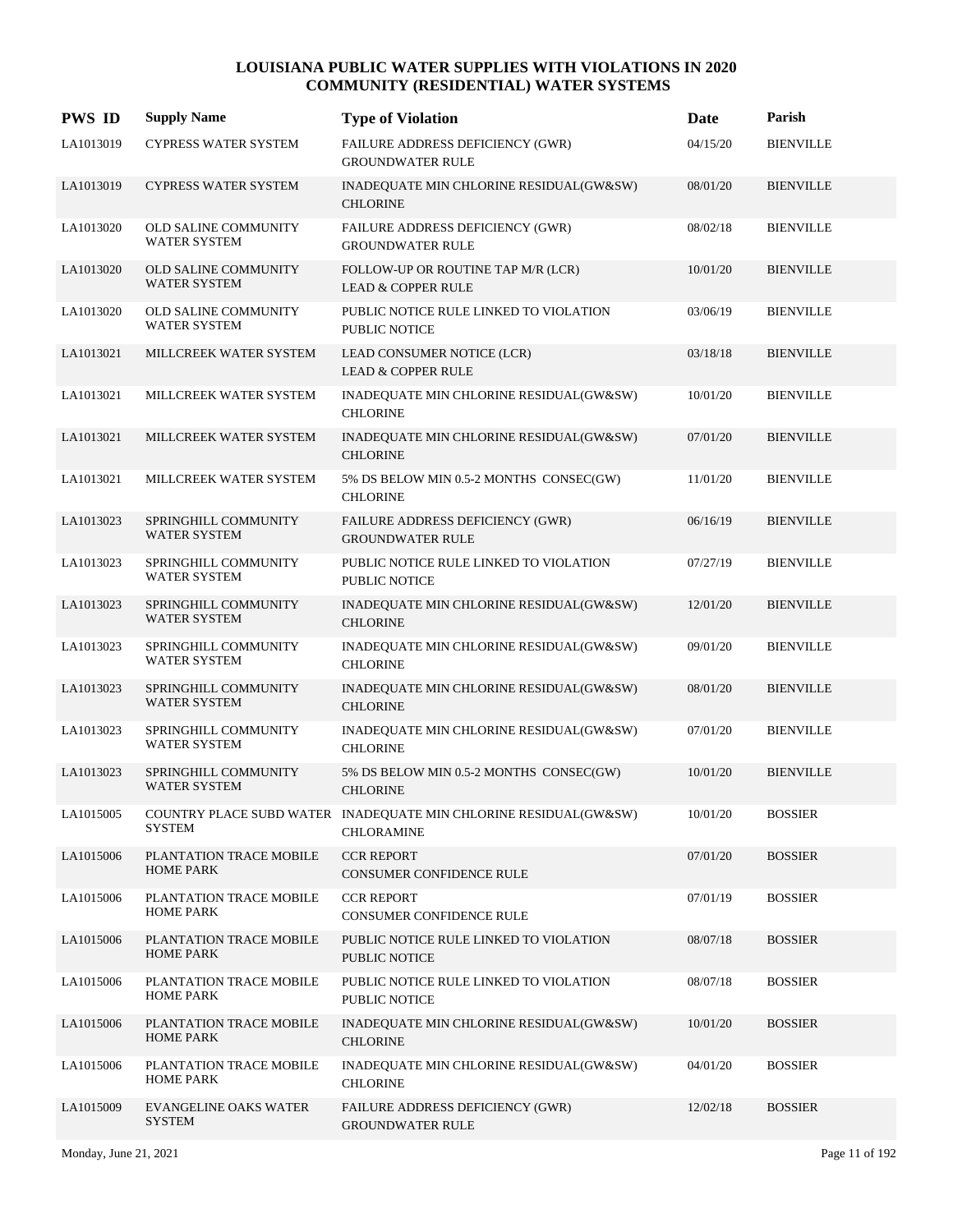| <b>PWS ID</b> | <b>Supply Name</b>                            | <b>Type of Violation</b>                                       | Date     | Parish         |
|---------------|-----------------------------------------------|----------------------------------------------------------------|----------|----------------|
| LA1015009     | <b>EVANGELINE OAKS WATER</b><br><b>SYSTEM</b> | FAILURE ADDRESS DEFICIENCY (GWR)<br><b>GROUNDWATER RULE</b>    | 12/02/18 | <b>BOSSIER</b> |
| LA1015009     | <b>EVANGELINE OAKS WATER</b><br><b>SYSTEM</b> | FAILURE ADDRESS DEFICIENCY (GWR)<br><b>GROUNDWATER RULE</b>    | 12/02/18 | <b>BOSSIER</b> |
| LA1015009     | <b>EVANGELINE OAKS WATER</b><br><b>SYSTEM</b> | <b>CCR REPORT</b><br>CONSUMER CONFIDENCE RULE                  | 07/01/19 | <b>BOSSIER</b> |
| LA1015009     | <b>EVANGELINE OAKS WATER</b><br><b>SYSTEM</b> | <b>CCR REPORT</b><br><b>CONSUMER CONFIDENCE RULE</b>           | 07/01/18 | <b>BOSSIER</b> |
| LA1015009     | <b>EVANGELINE OAKS WATER</b><br><b>SYSTEM</b> | PUBLIC NOTICE RULE LINKED TO VIOLATION<br><b>PUBLIC NOTICE</b> | 03/06/19 | <b>BOSSIER</b> |
| LA1015009     | <b>EVANGELINE OAKS WATER</b><br><b>SYSTEM</b> | PUBLIC NOTICE RULE LINKED TO VIOLATION<br><b>PUBLIC NOTICE</b> | 11/06/18 | <b>BOSSIER</b> |
| LA1015009     | <b>EVANGELINE OAKS WATER</b><br><b>SYSTEM</b> | PUBLIC NOTICE RULE LINKED TO VIOLATION<br><b>PUBLIC NOTICE</b> | 11/06/18 | <b>BOSSIER</b> |
| LA1015009     | <b>EVANGELINE OAKS WATER</b><br><b>SYSTEM</b> | INADEQUATE MIN CHLORINE RESIDUAL(GW&SW)<br><b>CHLORINE</b>     | 11/01/20 | <b>BOSSIER</b> |
| LA1015009     | <b>EVANGELINE OAKS WATER</b><br><b>SYSTEM</b> | INADEQUATE MIN CHLORINE RESIDUAL(GW&SW)<br><b>CHLORINE</b>     | 08/01/20 | <b>BOSSIER</b> |
| LA1015009     | <b>EVANGELINE OAKS WATER</b><br><b>SYSTEM</b> | INADEQUATE MIN CHLORINE RESIDUAL(GW&SW)<br><b>CHLORINE</b>     | 02/01/20 | <b>BOSSIER</b> |
| LA1015012     | HILLCREST MHP WATER<br><b>SYSTEM</b>          | MCL, LRAA<br>TTHM                                              | 10/01/20 | <b>BOSSIER</b> |
| LA1015012     | HILLCREST MHP WATER<br><b>SYSTEM</b>          | MCL, LRAA<br><b>TTHM</b>                                       | 07/01/20 | <b>BOSSIER</b> |
| LA1015012     | HILLCREST MHP WATER<br><b>SYSTEM</b>          | MCL, LRAA<br><b>TTHM</b>                                       | 04/01/20 | <b>BOSSIER</b> |
| LA1015012     | HILLCREST MHP WATER<br><b>SYSTEM</b>          | FAILURE ADDRESS DEFICIENCY (GWR)<br><b>GROUNDWATER RULE</b>    | 03/07/20 | <b>BOSSIER</b> |
| LA1015012     | HILLCREST MHP WATER<br><b>SYSTEM</b>          | FAILURE ADDRESS DEFICIENCY (GWR)<br><b>GROUNDWATER RULE</b>    | 03/07/20 | <b>BOSSIER</b> |
| LA1015012     | HILLCREST MHP WATER<br><b>SYSTEM</b>          | <b>CCR REPORT</b><br><b>CONSUMER CONFIDENCE RULE</b>           | 07/01/20 | <b>BOSSIER</b> |
| LA1015012     | HILLCREST MHP WATER<br>SYSTEM                 | <b>CCR REPORT</b><br>CONSUMER CONFIDENCE RULE                  | 07/01/19 | <b>BOSSIER</b> |
| LA1015016     | TOWN OF PLAIN DEALING<br>WATER SYSTEM         | INADEQUATE MIN CHLORINE RESIDUAL(GW&SW)<br><b>CHLORAMINE</b>   | 08/01/20 | <b>BOSSIER</b> |
| LA1015016     | TOWN OF PLAIN DEALING<br>WATER SYSTEM         | INADEQUATE MIN CHLORINE RESIDUAL(GW&SW)<br><b>CHLORAMINE</b>   | 05/01/20 | <b>BOSSIER</b> |
| LA1015016     | TOWN OF PLAIN DEALING<br><b>WATER SYSTEM</b>  | 5% DS BELOW MIN 0.5-2 MONTHS CONSEC(GW)<br><b>CHLORAMINE</b>   | 09/01/20 | <b>BOSSIER</b> |
| LA1015016     | TOWN OF PLAIN DEALING<br>WATER SYSTEM         | 5% DS BELOW MIN 0.5-2 MONTHS CONSEC(GW)<br>CHLORAMINE          | 06/01/20 | <b>BOSSIER</b> |
| LA1015016     | TOWN OF PLAIN DEALING<br><b>WATER SYSTEM</b>  | 5% DS BELOW MIN 0.5-2 MONTHS CONSEC(GW)<br><b>CHLORAMINE</b>   | 02/01/20 | <b>BOSSIER</b> |
| LA1015016     | TOWN OF PLAIN DEALING<br>WATER SYSTEM         | 5% DS BELOW MIN 0.5-2 MONTHS CONSEC(GW)<br><b>CHLORAMINE</b>   | 01/01/20 | <b>BOSSIER</b> |
| LA1015016     | TOWN OF PLAIN DEALING<br>WATER SYSTEM         | EXCEED SECONDARY CONTAMINANT LEVEL<br><b>FLUORIDE</b>          | 01/01/20 | <b>BOSSIER</b> |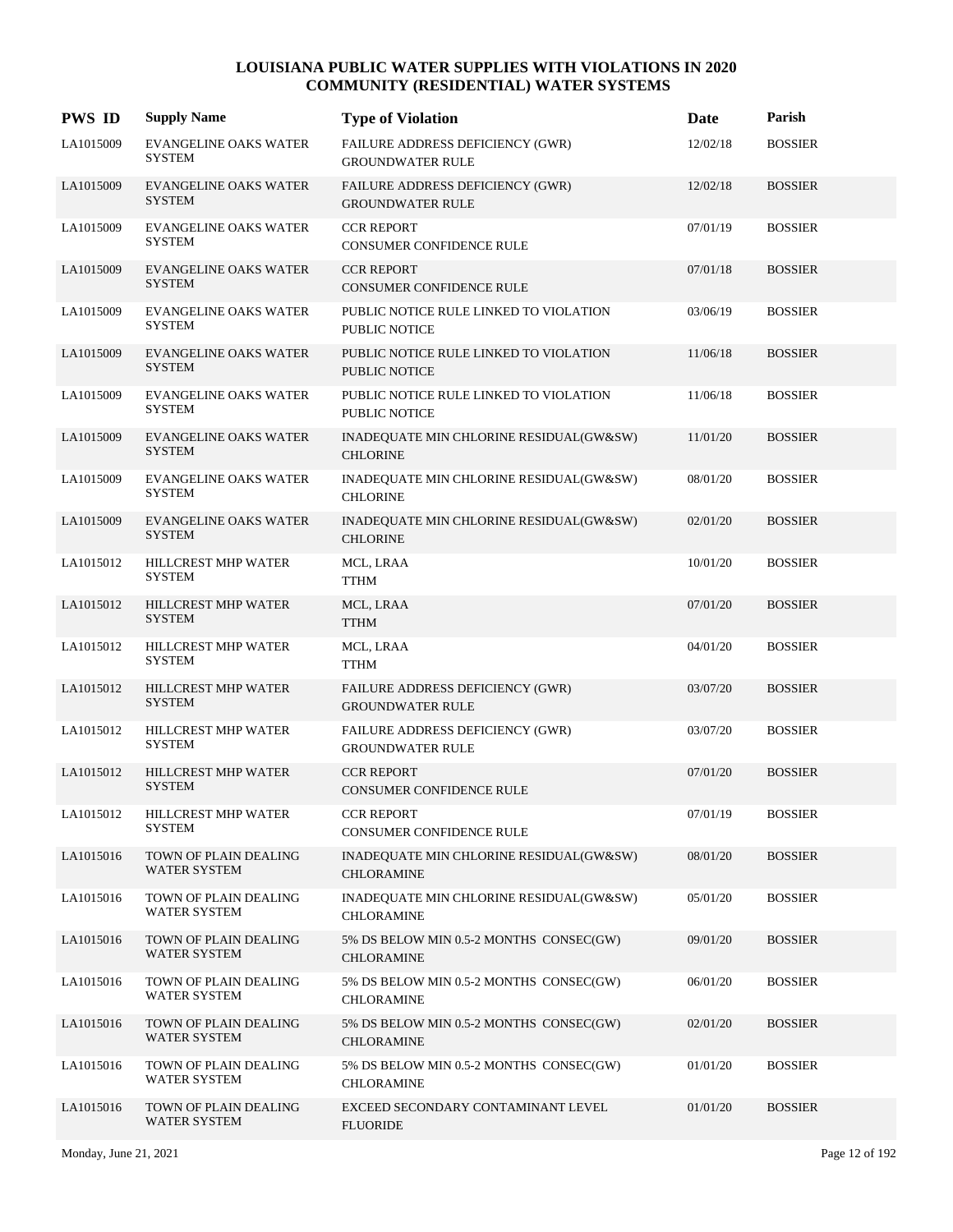| <b>PWS ID</b> | <b>Supply Name</b>                          | <b>Type of Violation</b>                                             | <b>Date</b> | Parish         |
|---------------|---------------------------------------------|----------------------------------------------------------------------|-------------|----------------|
| LA1015018     | VILLAGE WATER SYSTEM                        | INADEQUATE MIN CHLORINE RESIDUAL(GW&SW)<br><b>CHLORINE</b>           | 08/01/20    | <b>BOSSIER</b> |
| LA1015018     | VILLAGE WATER SYSTEM                        | INADEQUATE MIN CHLORINE RESIDUAL(GW&SW)<br><b>CHLORINE</b>           | 05/01/20    | <b>BOSSIER</b> |
| LA1015018     | VILLAGE WATER SYSTEM                        | INADEQUATE MIN CHLORINE RESIDUAL(GW&SW)<br><b>CHLORINE</b>           | 01/01/20    | <b>BOSSIER</b> |
| LA1015021     | <b>BODCAU WATER WORKS</b>                   | INADEQUATE MIN CHLORINE RESIDUAL(GW&SW)<br><b>CHLORINE</b>           | 04/01/20    | <b>BOSSIER</b> |
| LA1015022     | <b>BARKSDALE AFB WATER</b><br><b>SYSTEM</b> | INADEQUATE MIN CHLORINE RESIDUAL(GW&SW)<br><b>CHLORAMINE</b>         | 06/01/20    | <b>BOSSIER</b> |
| LA1015023     | ST MARYS WATER SYSTEM                       | PUBLIC NOTICE RULE LINKED TO VIOLATION<br><b>PUBLIC NOTICE</b>       | 10/16/18    | <b>BOSSIER</b> |
| LA1015023     | ST MARYS WATER SYSTEM                       | INADEQUATE MIN CHLORINE RESIDUAL(GW&SW)<br><b>CHLORINE</b>           | 10/01/20    | <b>BOSSIER</b> |
| LA1015024     | <b>SOUTHGATE MHP WATER</b><br><b>SYSTEM</b> | FAILURE ADDRESS DEFICIENCY (GWR)<br><b>GROUNDWATER RULE</b>          | 10/02/18    | <b>BOSSIER</b> |
| LA1015024     | <b>SOUTHGATE MHP WATER</b><br><b>SYSTEM</b> | FAILURE ADDRESS DEFICIENCY (GWR)<br><b>GROUNDWATER RULE</b>          | 10/02/18    | <b>BOSSIER</b> |
| LA1015024     | <b>SOUTHGATE MHP WATER</b><br><b>SYSTEM</b> | FAILURE ADDRESS DEFICIENCY (GWR)<br><b>GROUNDWATER RULE</b>          | 10/02/18    | <b>BOSSIER</b> |
| LA1015024     | <b>SOUTHGATE MHP WATER</b><br><b>SYSTEM</b> | FAILURE ADDRESS DEFICIENCY (GWR)<br><b>GROUNDWATER RULE</b>          | 10/02/18    | <b>BOSSIER</b> |
| LA1015024     | <b>SOUTHGATE MHP WATER</b><br><b>SYSTEM</b> | FAILURE ADDRESS DEFICIENCY (GWR)<br><b>GROUNDWATER RULE</b>          | 10/02/18    | <b>BOSSIER</b> |
| LA1015024     | <b>SOUTHGATE MHP WATER</b><br><b>SYSTEM</b> | FAILURE ADDRESS DEFICIENCY (GWR)<br><b>GROUNDWATER RULE</b>          | 01/02/16    | <b>BOSSIER</b> |
| LA1015024     | <b>SOUTHGATE MHP WATER</b><br><b>SYSTEM</b> | LEAD CONSUMER NOTICE (LCR)<br><b>LEAD &amp; COPPER RULE</b>          | 10/24/19    | <b>BOSSIER</b> |
| LA1015024     | <b>SOUTHGATE MHP WATER</b><br><b>SYSTEM</b> | LEAD CONSUMER NOTICE (LCR)<br><b>LEAD &amp; COPPER RULE</b>          | 03/04/17    | <b>BOSSIER</b> |
| LA1015024     | <b>SOUTHGATE MHP WATER</b><br><b>SYSTEM</b> | <b>CCR REPORT</b><br><b>CONSUMER CONFIDENCE RULE</b>                 | 07/01/20    | <b>BOSSIER</b> |
| LA1015024     | <b>SOUTHGATE MHP WATER</b><br><b>SYSTEM</b> | <b>CCR REPORT</b><br>CONSUMER CONFIDENCE RULE                        | 07/01/19    | <b>BOSSIER</b> |
| LA1015024     | <b>SOUTHGATE MHP WATER</b><br><b>SYSTEM</b> | <b>CCR REPORT</b><br>CONSUMER CONFIDENCE RULE                        | 07/01/18    | <b>BOSSIER</b> |
| LA1015024     | <b>SOUTHGATE MHP WATER</b><br><b>SYSTEM</b> | <b>CCR REPORT</b><br><b>CONSUMER CONFIDENCE RULE</b>                 | 07/01/17    | <b>BOSSIER</b> |
| LA1015024     | <b>SOUTHGATE MHP WATER</b><br><b>SYSTEM</b> | CCR ADEQUACY/AVAILABILITY/CONTENT<br><b>CONSUMER CONFIDENCE RULE</b> | 10/01/17    | <b>BOSSIER</b> |
| LA1015024     | <b>SOUTHGATE MHP WATER</b><br><b>SYSTEM</b> | PUBLIC NOTICE RULE LINKED TO VIOLATION<br><b>PUBLIC NOTICE</b>       | 03/06/19    | <b>BOSSIER</b> |
| LA1015024     | <b>SOUTHGATE MHP WATER</b><br><b>SYSTEM</b> | PUBLIC NOTICE RULE LINKED TO VIOLATION<br>PUBLIC NOTICE              | 02/08/16    | <b>BOSSIER</b> |
| LA1015024     | <b>SOUTHGATE MHP WATER</b><br><b>SYSTEM</b> | PUBLIC NOTICE RULE LINKED TO VIOLATION<br><b>PUBLIC NOTICE</b>       | 09/08/14    | <b>BOSSIER</b> |
| LA1015024     | <b>SOUTHGATE MHP WATER</b><br><b>SYSTEM</b> | PUBLIC NOTICE RULE LINKED TO VIOLATION<br>PUBLIC NOTICE              | 05/09/14    | <b>BOSSIER</b> |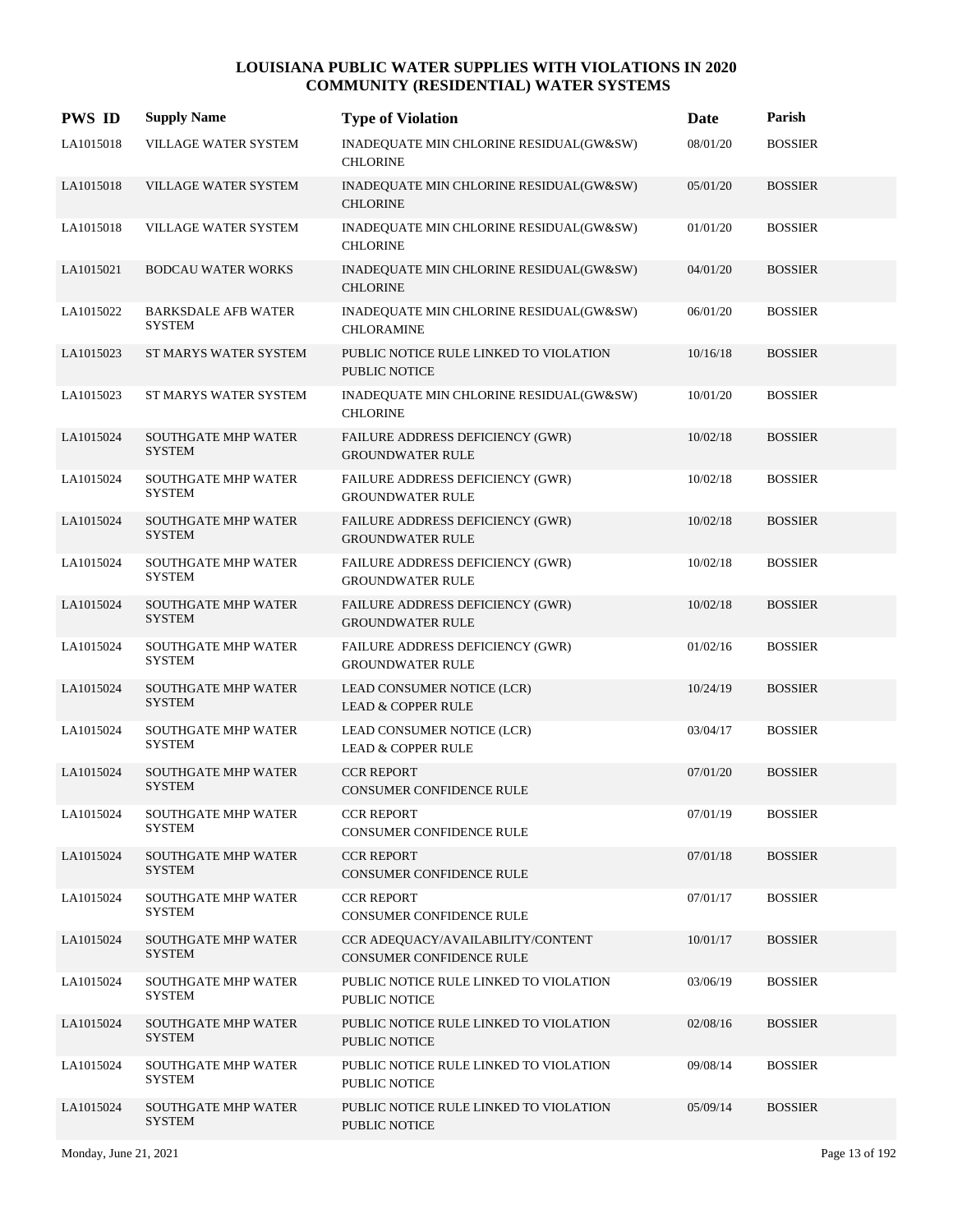| <b>PWS ID</b> | <b>Supply Name</b>                          | <b>Type of Violation</b>                                              | Date     | Parish         |
|---------------|---------------------------------------------|-----------------------------------------------------------------------|----------|----------------|
| LA1015024     | <b>SOUTHGATE MHP WATER</b><br><b>SYSTEM</b> | PUBLIC NOTICE RULE LINKED TO VIOLATION<br>PUBLIC NOTICE               | 03/07/14 | <b>BOSSIER</b> |
| LA1015024     | <b>SOUTHGATE MHP WATER</b><br><b>SYSTEM</b> | PUBLIC NOTICE RULE LINKED TO VIOLATION<br><b>PUBLIC NOTICE</b>        | 03/07/14 | <b>BOSSIER</b> |
| LA1015024     | SOUTHGATE MHP WATER<br><b>SYSTEM</b>        | PUBLIC NOTICE RULE LINKED TO VIOLATION<br>PUBLIC NOTICE               | 10/15/13 | <b>BOSSIER</b> |
| LA1015024     | <b>SOUTHGATE MHP WATER</b><br><b>SYSTEM</b> | PUBLIC NOTICE RULE LINKED TO VIOLATION<br><b>PUBLIC NOTICE</b>        | 08/14/13 | <b>BOSSIER</b> |
| LA1015024     | <b>SOUTHGATE MHP WATER</b><br><b>SYSTEM</b> | PUBLIC NOTICE RULE LINKED TO VIOLATION<br>PUBLIC NOTICE               | 08/09/13 | <b>BOSSIER</b> |
| LA1015024     | <b>SOUTHGATE MHP WATER</b><br><b>SYSTEM</b> | PUBLIC NOTICE RULE LINKED TO VIOLATION<br>PUBLIC NOTICE               | 07/10/13 | <b>BOSSIER</b> |
| LA1015024     | <b>SOUTHGATE MHP WATER</b><br><b>SYSTEM</b> | PUBLIC NOTICE RULE LINKED TO VIOLATION<br>PUBLIC NOTICE               | 06/06/13 | <b>BOSSIER</b> |
| LA1015024     | <b>SOUTHGATE MHP WATER</b><br><b>SYSTEM</b> | PUBLIC NOTICE RULE LINKED TO VIOLATION<br><b>PUBLIC NOTICE</b>        | 05/10/13 | <b>BOSSIER</b> |
| LA1015024     | <b>SOUTHGATE MHP WATER</b><br><b>SYSTEM</b> | PUBLIC NOTICE RULE LINKED TO VIOLATION<br><b>PUBLIC NOTICE</b>        | 03/14/13 | <b>BOSSIER</b> |
| LA1015024     | <b>SOUTHGATE MHP WATER</b><br><b>SYSTEM</b> | PUBLIC NOTICE RULE LINKED TO VIOLATION<br><b>PUBLIC NOTICE</b>        | 02/12/13 | <b>BOSSIER</b> |
| LA1015024     | <b>SOUTHGATE MHP WATER</b><br><b>SYSTEM</b> | PUBLIC NOTICE RULE LINKED TO VIOLATION<br><b>PUBLIC NOTICE</b>        | 12/11/12 | <b>BOSSIER</b> |
| LA1015024     | <b>SOUTHGATE MHP WATER</b><br><b>SYSTEM</b> | PUBLIC NOTICE RULE LINKED TO VIOLATION<br><b>PUBLIC NOTICE</b>        | 09/08/12 | <b>BOSSIER</b> |
| LA1015024     | <b>SOUTHGATE MHP WATER</b><br><b>SYSTEM</b> | PUBLIC NOTICE RULE LINKED TO VIOLATION<br><b>PUBLIC NOTICE</b>        | 08/06/12 | <b>BOSSIER</b> |
| LA1015024     | <b>SOUTHGATE MHP WATER</b><br><b>SYSTEM</b> | PUBLIC NOTICE RULE LINKED TO VIOLATION<br><b>PUBLIC NOTICE</b>        | 07/06/12 | <b>BOSSIER</b> |
| LA1015024     | <b>SOUTHGATE MHP WATER</b><br><b>SYSTEM</b> | PUBLIC NOTICE RULE LINKED TO VIOLATION<br>PUBLIC NOTICE               | 05/31/12 | <b>BOSSIER</b> |
| LA1015024     | <b>SOUTHGATE MHP WATER</b><br><b>SYSTEM</b> | PUBLIC NOTICE RULE LINKED TO VIOLATION<br><b>PUBLIC NOTICE</b>        | 04/08/12 | <b>BOSSIER</b> |
| LA1015024     | <b>SOUTHGATE MHP WATER</b><br><b>SYSTEM</b> | PUBLIC NOTICE RULE LINKED TO VIOLATION<br>PUBLIC NOTICE               | 03/10/12 | <b>BOSSIER</b> |
| LA1015024     | <b>SOUTHGATE MHP WATER</b><br><b>SYSTEM</b> | PUBLIC NOTICE RULE LINKED TO VIOLATION<br><b>PUBLIC NOTICE</b>        | 08/06/11 | <b>BOSSIER</b> |
| LA1015024     | <b>SOUTHGATE MHP WATER</b><br>SYSTEM        | PUBLIC NOTICE RULE LINKED TO VIOLATION<br>PUBLIC NOTICE               | 08/02/11 | <b>BOSSIER</b> |
| LA1015024     | <b>SOUTHGATE MHP WATER</b><br><b>SYSTEM</b> | INADEQUATE MIN CHLORINE RESIDUAL(GW&SW)<br><b>CHLORINE</b>            | 09/01/20 | <b>BOSSIER</b> |
| LA1015024     | <b>SOUTHGATE MHP WATER</b><br>SYSTEM        | INADEQUATE MIN CHLORINE RESIDUAL(GW&SW)<br><b>CHLORINE</b>            | 05/01/20 | <b>BOSSIER</b> |
| LA1015024     | <b>SOUTHGATE MHP WATER</b><br><b>SYSTEM</b> | 5% DS BELOW MIN 0.5-2 MONTHS CONSEC(GW)<br><b>CHLORINE</b>            | 10/01/20 | <b>BOSSIER</b> |
| LA1015024     | <b>SOUTHGATE MHP WATER</b><br>SYSTEM        | FAILURE TO SUBMIT MONITORING PLAN<br>TOTAL COLIFORM RULE              | 01/01/14 | <b>BOSSIER</b> |
| LA1015029     | <b>SOUTH BOSSIER WATER</b><br><b>SYSTEM</b> | MCL, E. COLI, POS E COLI (RTCR)<br>REVISED TOTAL COLIFORM RULE (RTCR) | 07/01/20 | <b>BOSSIER</b> |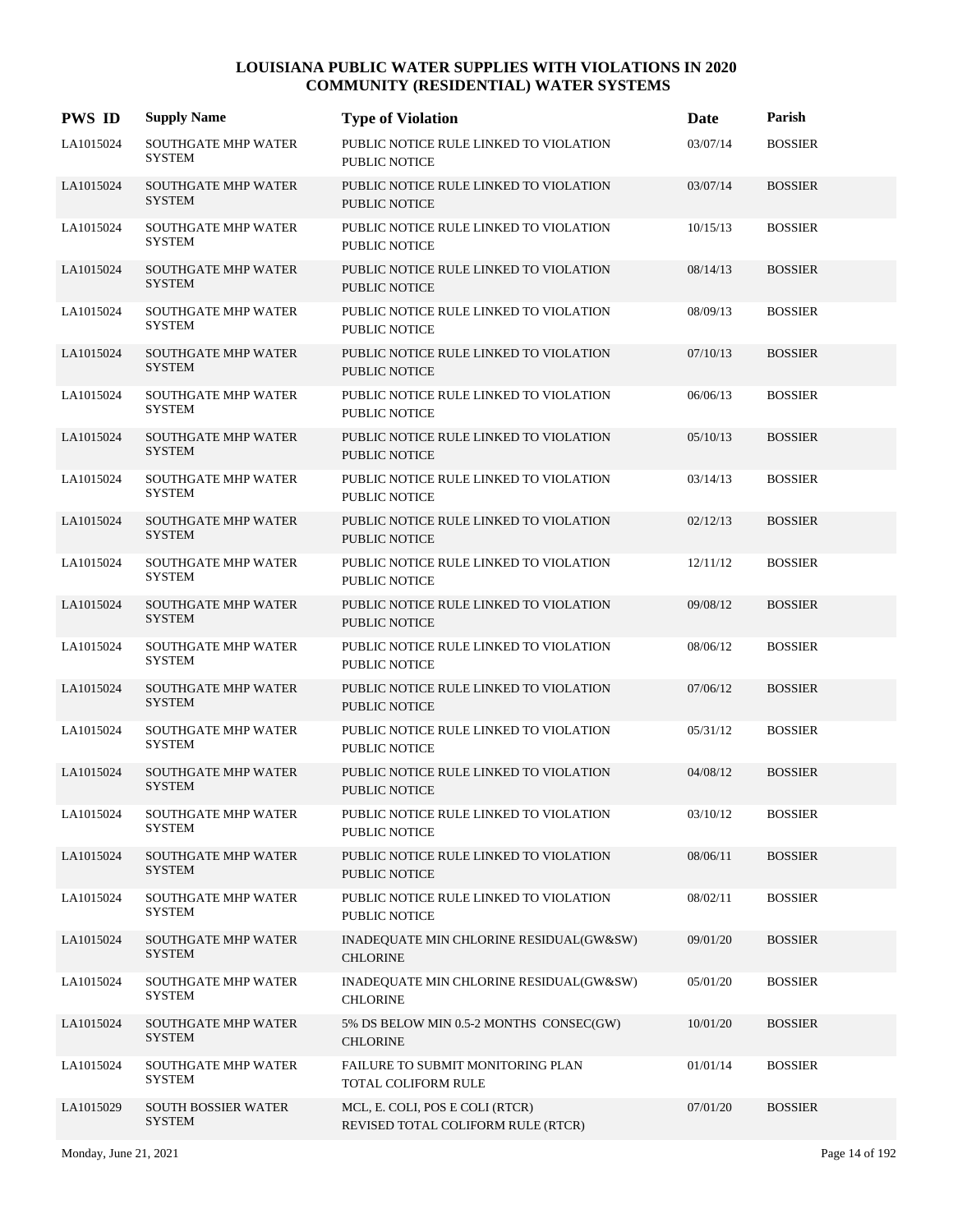| <b>PWS ID</b> | <b>Supply Name</b>                          | <b>Type of Violation</b>                                                  | Date     | Parish         |
|---------------|---------------------------------------------|---------------------------------------------------------------------------|----------|----------------|
| LA1015029     | <b>SOUTH BOSSIER WATER</b><br><b>SYSTEM</b> | PUBLIC NOTICE RULE LINKED TO VIOLATION<br><b>PUBLIC NOTICE</b>            | 08/06/20 | <b>BOSSIER</b> |
| LA1015029     | SOUTH BOSSIER WATER<br><b>SYSTEM</b>        | INADEQUATE MIN CHLORINE RESIDUAL(GW&SW)<br><b>CHLORINE</b>                | 10/01/20 | <b>BOSSIER</b> |
| LA1015029     | SOUTH BOSSIER WATER<br><b>SYSTEM</b>        | INADEQUATE MIN CHLORINE RESIDUAL(GW&SW)<br><b>CHLORINE</b>                | 06/01/20 | <b>BOSSIER</b> |
| LA1015029     | <b>SOUTH BOSSIER WATER</b><br><b>SYSTEM</b> | INADEQUATE MIN CHLORINE RESIDUAL(GW&SW)<br><b>CHLORINE</b>                | 02/01/20 | <b>BOSSIER</b> |
| LA1015029     | <b>SOUTH BOSSIER WATER</b><br><b>SYSTEM</b> | 5% DS BELOW MIN 0.5-2 MONTHS CONSEC(GW)<br><b>CHLORINE</b>                | 07/01/20 | <b>BOSSIER</b> |
| LA1015030     | RIVER POINT WATER SYSTEM                    | CORRECTIVE/EXPEDITED ACTIONS (RTCR)<br>REVISED TOTAL COLIFORM RULE (RTCR) | 09/28/19 | <b>BOSSIER</b> |
| LA1015030     | RIVER POINT WATER SYSTEM                    | CORRECTIVE/EXPEDITED ACTIONS (RTCR)<br>REVISED TOTAL COLIFORM RULE (RTCR) | 09/27/19 | <b>BOSSIER</b> |
| LA1015030     | <b>RIVER POINT WATER SYSTEM</b>             | CORRECTIVE/EXPEDITED ACTIONS (RTCR)<br>REVISED TOTAL COLIFORM RULE (RTCR) | 11/23/18 | <b>BOSSIER</b> |
| LA1015030     | RIVER POINT WATER SYSTEM                    | CORRECTIVE/EXPEDITED ACTIONS (RTCR)<br>REVISED TOTAL COLIFORM RULE (RTCR) | 11/23/18 | <b>BOSSIER</b> |
| LA1015030     | RIVER POINT WATER SYSTEM                    | <b>FAILURE ADDRESS DEFICIENCY (GWR)</b><br><b>GROUNDWATER RULE</b>        | 10/18/19 | <b>BOSSIER</b> |
| LA1015030     | RIVER POINT WATER SYSTEM                    | FAILURE ADDRESS DEFICIENCY (GWR)<br><b>GROUNDWATER RULE</b>               | 10/18/19 | <b>BOSSIER</b> |
| LA1015030     | RIVER POINT WATER SYSTEM                    | FAILURE ADDRESS DEFICIENCY (GWR)<br><b>GROUNDWATER RULE</b>               | 10/18/19 | <b>BOSSIER</b> |
| LA1015030     | RIVER POINT WATER SYSTEM                    | FAILURE ADDRESS DEFICIENCY (GWR)<br><b>GROUNDWATER RULE</b>               | 03/20/15 | <b>BOSSIER</b> |
| LA1015030     | RIVER POINT WATER SYSTEM                    | <b>CCR REPORT</b><br><b>CONSUMER CONFIDENCE RULE</b>                      | 07/01/17 | <b>BOSSIER</b> |
| LA1015030     | RIVER POINT WATER SYSTEM                    | CCR ADEQUACY/AVAILABILITY/CONTENT<br>CONSUMER CONFIDENCE RULE             | 10/01/17 | <b>BOSSIER</b> |
| LA1015030     | RIVER POINT WATER SYSTEM                    | PUBLIC NOTICE RULE LINKED TO VIOLATION<br><b>PUBLIC NOTICE</b>            | 11/27/19 | <b>BOSSIER</b> |
| LA1015030     | RIVER POINT WATER SYSTEM                    | PUBLIC NOTICE RULE LINKED TO VIOLATION<br><b>PUBLIC NOTICE</b>            | 11/27/19 | <b>BOSSIER</b> |
| LA1015030     | RIVER POINT WATER SYSTEM                    | PUBLIC NOTICE RULE LINKED TO VIOLATION<br><b>PUBLIC NOTICE</b>            | 11/26/19 | <b>BOSSIER</b> |
| LA1015030     | RIVER POINT WATER SYSTEM                    | PUBLIC NOTICE RULE LINKED TO VIOLATION<br>PUBLIC NOTICE                   | 11/23/19 | <b>BOSSIER</b> |
| LA1015030     | RIVER POINT WATER SYSTEM                    | PUBLIC NOTICE RULE LINKED TO VIOLATION<br><b>PUBLIC NOTICE</b>            | 09/14/18 | <b>BOSSIER</b> |
| LA1015030     | RIVER POINT WATER SYSTEM                    | PUBLIC NOTICE RULE LINKED TO VIOLATION<br>PUBLIC NOTICE                   | 11/08/15 | <b>BOSSIER</b> |
| LA1015030     | RIVER POINT WATER SYSTEM                    | PUBLIC NOTICE RULE LINKED TO VIOLATION<br>PUBLIC NOTICE                   | 10/07/15 | <b>BOSSIER</b> |
| LA1015030     | RIVER POINT WATER SYSTEM                    | INADEQUATE MIN CHLORINE RESIDUAL(GW&SW)<br><b>CHLORINE</b>                | 09/01/20 | <b>BOSSIER</b> |
| LA1015030     | RIVER POINT WATER SYSTEM                    | INADEQUATE MIN CHLORINE RESIDUAL(GW&SW)<br><b>CHLORINE</b>                | 04/01/20 | <b>BOSSIER</b> |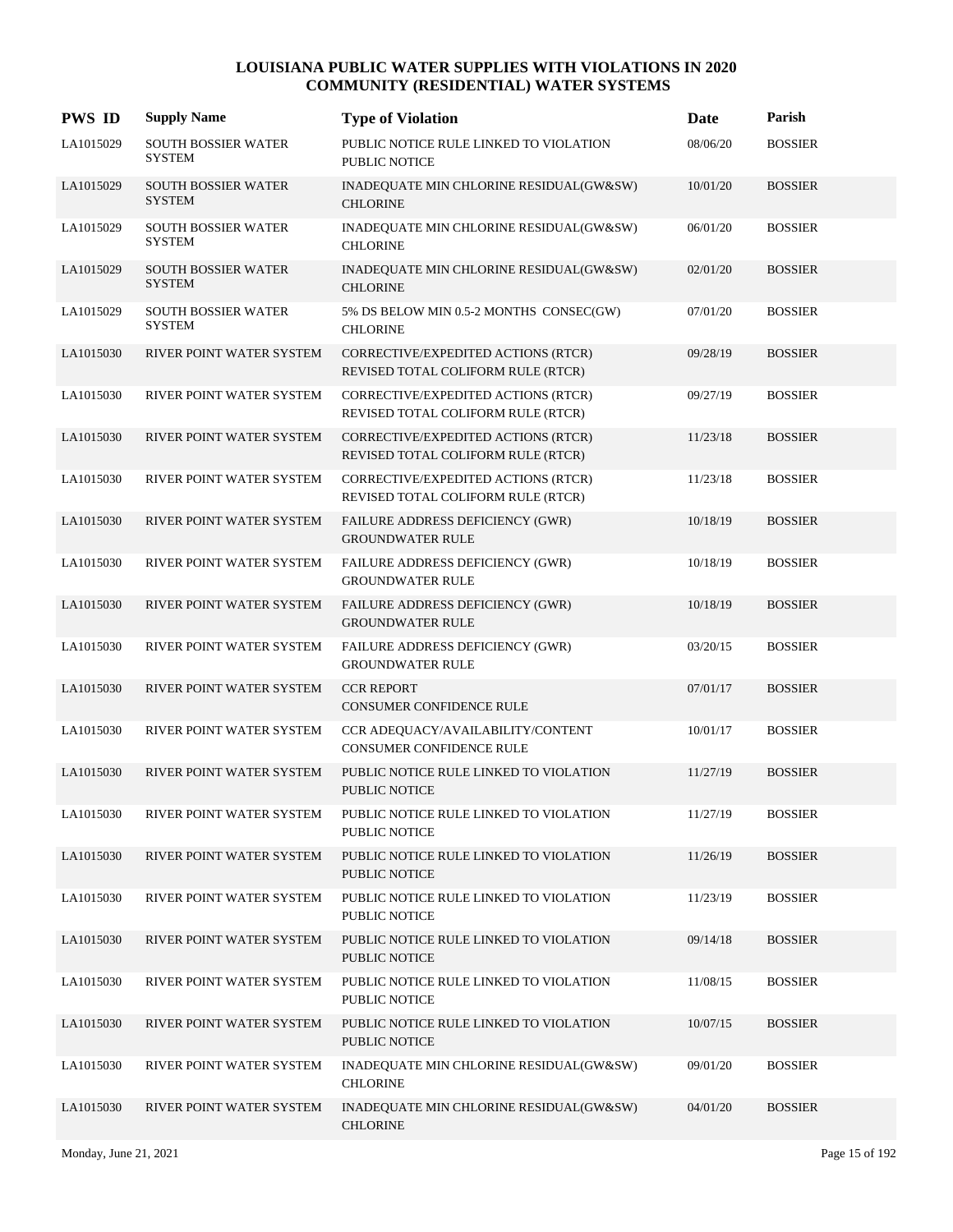| <b>PWS ID</b> | <b>Supply Name</b>                               | <b>Type of Violation</b>                                              | <b>Date</b> | Parish         |
|---------------|--------------------------------------------------|-----------------------------------------------------------------------|-------------|----------------|
| LA1015030     | RIVER POINT WATER SYSTEM                         | 5% DS BELOW MIN 0.5-2 MONTHS CONSEC(GW)<br><b>CHLORINE</b>            | 12/01/20    | <b>BOSSIER</b> |
| LA1015030     | RIVER POINT WATER SYSTEM                         | 5% DS BELOW MIN 0.5-2 MONTHS CONSEC(GW)<br><b>CHLORINE</b>            | 11/01/20    | <b>BOSSIER</b> |
| LA1015030     | RIVER POINT WATER SYSTEM                         | 5% DS BELOW MIN 0.5-2 MONTHS CONSEC(GW)<br><b>CHLORINE</b>            | 10/01/20    | <b>BOSSIER</b> |
| LA1015030     | RIVER POINT WATER SYSTEM                         | 5% DS BELOW MIN 0.5-2 MONTHS CONSEC(GW)<br><b>CHLORINE</b>            | 09/01/20    | <b>BOSSIER</b> |
| LA1015030     | RIVER POINT WATER SYSTEM                         | 5% DS BELOW MIN 0.5-2 MONTHS CONSEC(GW)<br><b>CHLORINE</b>            | 08/01/20    | <b>BOSSIER</b> |
| LA1015030     | RIVER POINT WATER SYSTEM                         | 5% DS BELOW MIN 0.5-2 MONTHS CONSEC(GW)<br><b>CHLORINE</b>            | 07/01/20    | <b>BOSSIER</b> |
| LA1015030     | RIVER POINT WATER SYSTEM                         | 5% DS BELOW MIN 0.5-2 MONTHS CONSEC(GW)<br><b>CHLORINE</b>            | 06/01/20    | <b>BOSSIER</b> |
| LA1015030     | RIVER POINT WATER SYSTEM                         | 5% DS BELOW MIN 0.5-2 MONTHS CONSEC(GW)<br><b>CHLORINE</b>            | 05/01/20    | <b>BOSSIER</b> |
| LA1015036     | PEACEFUL PINES MHP WATER<br><b>SYSTEM</b>        | LEAD CONSUMER NOTICE (LCR)<br><b>LEAD &amp; COPPER RULE</b>           | 02/17/18    | <b>BOSSIER</b> |
| LA1015036     | PEACEFUL PINES MHP WATER<br><b>SYSTEM</b>        | <b>CCR REPORT</b><br>CONSUMER CONFIDENCE RULE                         | 07/01/20    | <b>BOSSIER</b> |
| LA1015036     | PEACEFUL PINES MHP WATER<br><b>SYSTEM</b>        | <b>CCR REPORT</b><br>CONSUMER CONFIDENCE RULE                         | 07/01/19    | <b>BOSSIER</b> |
| LA1015036     | PEACEFUL PINES MHP WATER<br><b>SYSTEM</b>        | <b>CCR REPORT</b><br>CONSUMER CONFIDENCE RULE                         | 07/01/18    | <b>BOSSIER</b> |
| LA1015036     | PEACEFUL PINES MHP WATER<br><b>SYSTEM</b>        | FAILURE TO SUBMIT MONITORING PLAN<br>TOTAL COLIFORM RULE              | 01/01/14    | <b>BOSSIER</b> |
| LA1015040     | CYPRESS BLACK BAYOU<br><b>WATER SYSTEM</b>       | INADEQUATE MIN CHLORINE RESIDUAL(GW&SW)<br><b>CHLORAMINE</b>          | 10/01/20    | <b>BOSSIER</b> |
| LA1015040     | CYPRESS BLACK BAYOU<br><b>WATER SYSTEM</b>       | INADEQUATE MIN CHLORINE RESIDUAL(GW&SW)<br><b>CHLORAMINE</b>          | 01/01/20    | <b>BOSSIER</b> |
| LA1015041     | <b>BELLEVUE WATER SYSTEM</b>                     | LEAD CONSUMER NOTICE (LCR)<br><b>LEAD &amp; COPPER RULE</b>           | 02/16/19    | <b>BOSSIER</b> |
| LA1015044     | <b>SLIGO WATER SYSTEM</b><br><b>INCORPORATED</b> | FOLLOW-UP OR ROUTINE TAP M/R (LCR)<br><b>LEAD &amp; COPPER RULE</b>   | 07/01/20    | <b>BOSSIER</b> |
| LA1015044     | SLIGO WATER SYSTEM<br><b>INCORPORATED</b>        | FOLLOW-UP OR ROUTINE TAP M/R (LCR)<br><b>LEAD &amp; COPPER RULE</b>   | 07/01/19    | <b>BOSSIER</b> |
| LA1015044     | <b>SLIGO WATER SYSTEM</b><br><b>INCORPORATED</b> | FOLLOW-UP OR ROUTINE TAP M/R (LCR)<br><b>LEAD &amp; COPPER RULE</b>   | 01/01/19    | <b>BOSSIER</b> |
| LA1015044     | <b>SLIGO WATER SYSTEM</b><br><b>INCORPORATED</b> | FOLLOW-UP OR ROUTINE TAP M/R (LCR)<br><b>LEAD &amp; COPPER RULE</b>   | 07/01/18    | <b>BOSSIER</b> |
| LA1015044     | <b>SLIGO WATER SYSTEM</b><br><b>INCORPORATED</b> | OCCT/SOWT RECOMMENDATION/STUDY (LCR)<br><b>LEAD &amp; COPPER RULE</b> | 01/11/20    | <b>BOSSIER</b> |
| LA1015044     | <b>SLIGO WATER SYSTEM</b><br><b>INCORPORATED</b> | OCCT/SOWT RECOMMENDATION/STUDY (LCR)<br><b>LEAD &amp; COPPER RULE</b> | 01/11/18    | <b>BOSSIER</b> |
| LA1015044     | <b>SLIGO WATER SYSTEM</b><br><b>INCORPORATED</b> | LEAD CONSUMER NOTICE (LCR)<br><b>LEAD &amp; COPPER RULE</b>           | 12/12/19    | <b>BOSSIER</b> |
| LA1015044     | <b>SLIGO WATER SYSTEM</b><br><b>INCORPORATED</b> | PUBLIC NOTICE RULE LINKED TO VIOLATION<br><b>PUBLIC NOTICE</b>        | 11/02/20    | <b>BOSSIER</b> |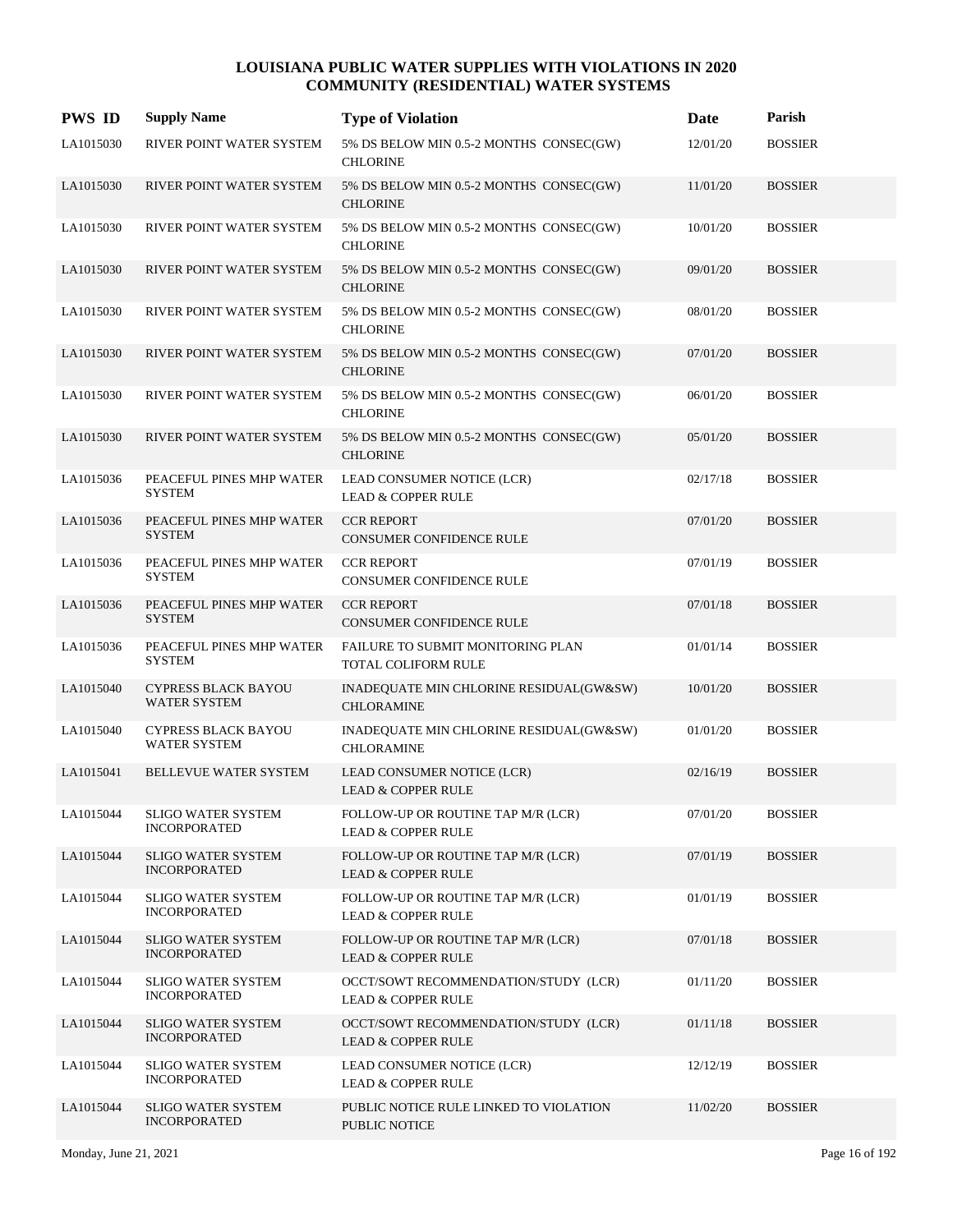| <b>PWS ID</b> | <b>Supply Name</b>                               | <b>Type of Violation</b>                                        | Date     | Parish         |
|---------------|--------------------------------------------------|-----------------------------------------------------------------|----------|----------------|
| LA1015044     | <b>SLIGO WATER SYSTEM</b><br><b>INCORPORATED</b> | PUBLIC NOTICE RULE LINKED TO VIOLATION<br><b>PUBLIC NOTICE</b>  | 06/15/20 | <b>BOSSIER</b> |
| LA1015044     | <b>SLIGO WATER SYSTEM</b><br><b>INCORPORATED</b> | PUBLIC NOTICE RULE LINKED TO VIOLATION<br><b>PUBLIC NOTICE</b>  | 06/15/20 | <b>BOSSIER</b> |
| LA1015044     | <b>SLIGO WATER SYSTEM</b><br><b>INCORPORATED</b> | PUBLIC NOTICE RULE LINKED TO VIOLATION<br><b>PUBLIC NOTICE</b>  | 11/09/19 | <b>BOSSIER</b> |
| LA1015044     | <b>SLIGO WATER SYSTEM</b><br><b>INCORPORATED</b> | PUBLIC NOTICE RULE LINKED TO VIOLATION<br><b>PUBLIC NOTICE</b>  | 05/18/19 | <b>BOSSIER</b> |
| LA1015044     | <b>SLIGO WATER SYSTEM</b><br><b>INCORPORATED</b> | PUBLIC NOTICE RULE LINKED TO VIOLATION<br>PUBLIC NOTICE         | 02/23/19 | <b>BOSSIER</b> |
| LA1015044     | <b>SLIGO WATER SYSTEM</b><br><b>INCORPORATED</b> | PUBLIC NOTICE RULE LINKED TO VIOLATION<br><b>PUBLIC NOTICE</b>  | 11/21/18 | <b>BOSSIER</b> |
| LA1015044     | <b>SLIGO WATER SYSTEM</b><br><b>INCORPORATED</b> | PUBLIC NOTICE RULE LINKED TO VIOLATION<br>PUBLIC NOTICE         | 11/05/18 | <b>BOSSIER</b> |
| LA1015044     | <b>SLIGO WATER SYSTEM</b><br><b>INCORPORATED</b> | PUBLIC NOTICE RULE LINKED TO VIOLATION<br><b>PUBLIC NOTICE</b>  | 11/05/18 | <b>BOSSIER</b> |
| LA1015044     | <b>SLIGO WATER SYSTEM</b><br><b>INCORPORATED</b> | PUBLIC NOTICE RULE LINKED TO VIOLATION<br><b>PUBLIC NOTICE</b>  | 06/02/18 | <b>BOSSIER</b> |
| LA1015044     | <b>SLIGO WATER SYSTEM</b><br><b>INCORPORATED</b> | PUBLIC NOTICE RULE LINKED TO VIOLATION<br>PUBLIC NOTICE         | 07/01/17 | <b>BOSSIER</b> |
| LA1015047     | HIGHLAND WATER WORKS                             | MRDL (CHLORINE/CHLORAMINE)<br><b>CHLORINE</b>                   | 04/01/20 | <b>BOSSIER</b> |
| LA1015047     | HIGHLAND WATER WORKS                             | MRDL (CHLORINE/CHLORAMINE)<br><b>CHLORINE</b>                   | 04/01/20 | <b>BOSSIER</b> |
| LA1015047     | HIGHLAND WATER WORKS                             | MRDL (CHLORINE/CHLORAMINE)<br><b>CHLORINE</b>                   | 04/01/20 | <b>BOSSIER</b> |
| LA1015047     | HIGHLAND WATER WORKS                             | MRDL (CHLORINE/CHLORAMINE)<br><b>CHLORINE</b>                   | 01/01/20 | <b>BOSSIER</b> |
| LA1015047     | HIGHLAND WATER WORKS                             | WQP LEVEL NON-COMPLIANCE (LCR)<br><b>LEAD &amp; COPPER RULE</b> | 07/01/20 | <b>BOSSIER</b> |
| LA1015047     | <b>HIGHLAND WATER WORKS</b>                      | WQP LEVEL NON-COMPLIANCE (LCR)<br><b>LEAD &amp; COPPER RULE</b> | 01/01/20 | <b>BOSSIER</b> |
| LA1017001     | KEITHVILLE MOBILE VILLA                          | LEAD CONSUMER NOTICE (LCR)<br><b>LEAD &amp; COPPER RULE</b>     | 02/16/19 | CADDO          |
| LA1017001     | KEITHVILLE MOBILE VILLA                          | LEAD CONSUMER NOTICE (LCR)<br><b>LEAD &amp; COPPER RULE</b>     | 04/16/16 | CADDO          |
| LA1017001     | KEITHVILLE MOBILE VILLA                          | <b>CCR REPORT</b><br>CONSUMER CONFIDENCE RULE                   | 07/01/20 | CADDO          |
| LA1017001     | KEITHVILLE MOBILE VILLA                          | <b>CCR REPORT</b><br>CONSUMER CONFIDENCE RULE                   | 07/01/19 | CADDO          |
| LA1017001     | KEITHVILLE MOBILE VILLA                          | PUBLIC NOTICE RULE LINKED TO VIOLATION<br>PUBLIC NOTICE         | 07/08/18 | CADDO          |
| LA1017001     | KEITHVILLE MOBILE VILLA                          | PUBLIC NOTICE RULE LINKED TO VIOLATION<br><b>PUBLIC NOTICE</b>  | 07/08/18 | CADDO          |
| LA1017001     | KEITHVILLE MOBILE VILLA                          | PUBLIC NOTICE RULE LINKED TO VIOLATION<br>PUBLIC NOTICE         | 04/12/17 | CADDO          |
| LA1017001     | KEITHVILLE MOBILE VILLA                          | PUBLIC NOTICE RULE LINKED TO VIOLATION<br>PUBLIC NOTICE         | 11/12/16 | CADDO          |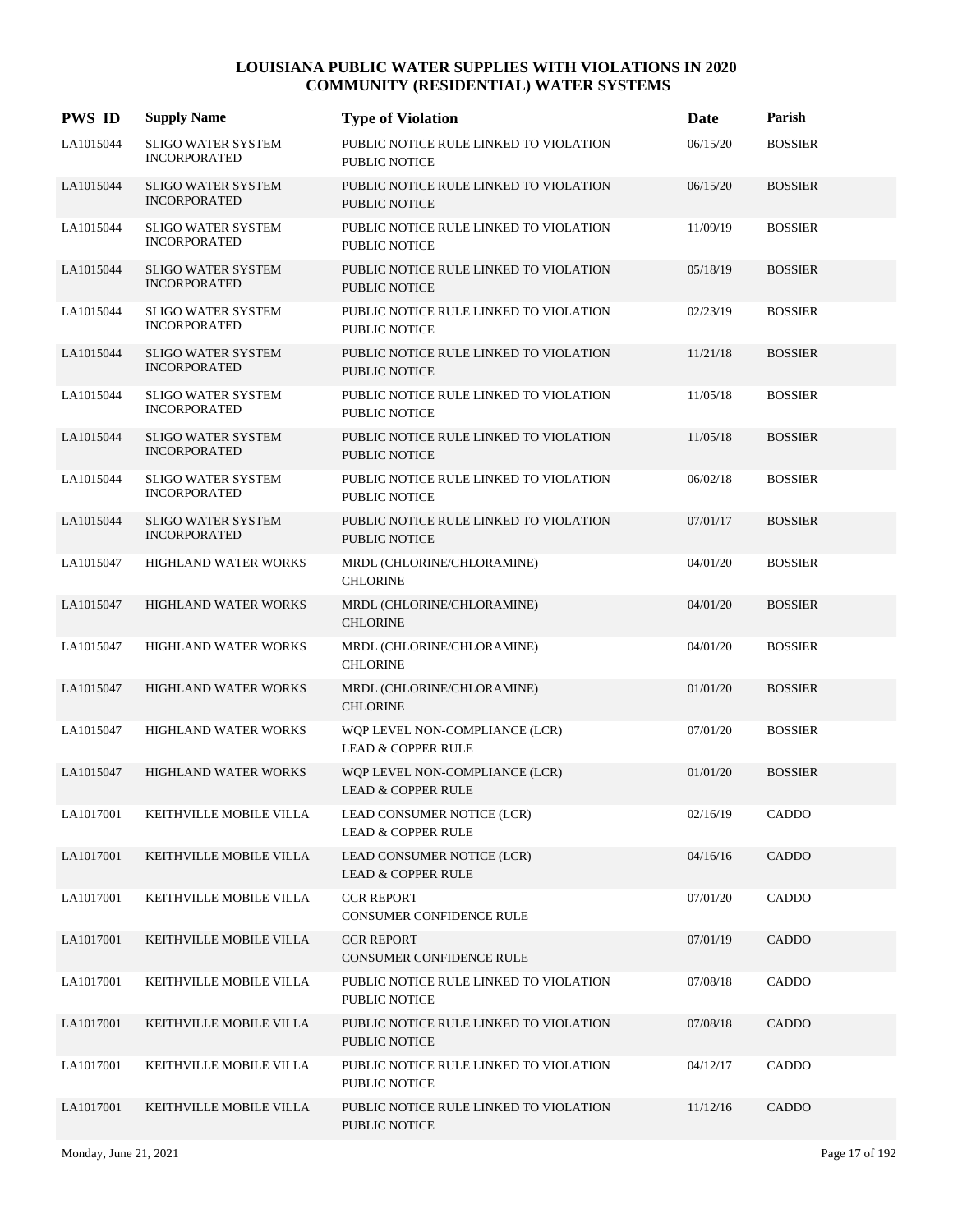| <b>PWS ID</b> | <b>Supply Name</b>                             | <b>Type of Violation</b>                                              | Date     | Parish |
|---------------|------------------------------------------------|-----------------------------------------------------------------------|----------|--------|
| LA1017001     | KEITHVILLE MOBILE VILLA                        | PUBLIC NOTICE RULE LINKED TO VIOLATION<br><b>PUBLIC NOTICE</b>        | 08/06/16 | CADDO  |
| LA1017001     | KEITHVILLE MOBILE VILLA                        | INADEQUATE MIN CHLORINE RESIDUAL(GW&SW)<br><b>CHLORINE</b>            | 08/01/20 | CADDO  |
| LA1017001     | KEITHVILLE MOBILE VILLA                        | INADEQUATE MIN CHLORINE RESIDUAL(GW&SW)<br><b>CHLORINE</b>            | 05/01/20 | CADDO  |
| LA1017001     | KEITHVILLE MOBILE VILLA                        | 5% DS BELOW MIN 0.5-2 MONTHS CONSEC(GW)<br><b>CHLORINE</b>            | 10/01/20 | CADDO  |
| LA1017001     | KEITHVILLE MOBILE VILLA                        | 5% DS BELOW MIN 0.5-2 MONTHS CONSEC(GW)<br><b>CHLORINE</b>            | 09/01/20 | CADDO  |
| LA1017002     | <b>AUTUMN ACRES MHP WATER</b><br><b>SYSTEM</b> | INADEQUATE MIN CHLORINE RESIDUAL(GW&SW)<br><b>CHLORINE</b>            | 03/01/20 | CADDO  |
| LA1017002     | <b>AUTUMN ACRES MHP WATER</b><br><b>SYSTEM</b> | INADEQUATE MIN CHLORINE RESIDUAL(GW&SW)<br><b>CHLORINE</b>            | 02/01/20 | CADDO  |
| LA1017002     | <b>AUTUMN ACRES MHP WATER</b><br><b>SYSTEM</b> | 5% DS BELOW MIN 0.5-2 MONTHS CONSEC(GW)<br><b>CHLORINE</b>            | 04/01/20 | CADDO  |
| LA1017004     | BEL-DI-GIL WATER SYSTEM                        | MCL, LRAA<br><b>TTHM</b>                                              | 10/01/20 | CADDO  |
| LA1017004     | BEL-DI-GIL WATER SYSTEM                        | MCL, LRAA<br><b>TTHM</b>                                              | 10/01/20 | CADDO  |
| LA1017004     | BEL-DI-GIL WATER SYSTEM                        | MCL, LRAA<br><b>TTHM</b>                                              | 07/01/20 | CADDO  |
| LA1017004     | <b>BEL-DI-GIL WATER SYSTEM</b>                 | MCL, LRAA<br><b>TTHM</b>                                              | 07/01/20 | CADDO  |
| LA1017004     | BEL-DI-GIL WATER SYSTEM                        | MCL, LRAA<br><b>TTHM</b>                                              | 04/01/20 | CADDO  |
| LA1017004     | BEL-DI-GIL WATER SYSTEM                        | MCL, LRAA<br><b>TTHM</b>                                              | 04/01/20 | CADDO  |
| LA1017004     | BEL-DI-GIL WATER SYSTEM                        | MCL, LRAA<br><b>TTHM</b>                                              | 01/01/20 | CADDO  |
| LA1017004     | <b>BEL-DI-GIL WATER SYSTEM</b>                 | MCL, LRAA<br><b>TTHM</b>                                              | 01/01/20 | CADDO  |
| LA1017004     | BEL-DI-GIL WATER SYSTEM                        | FAILURE ADDRESS DEFICIENCY (GWR)<br><b>GROUNDWATER RULE</b>           | 09/17/19 | CADDO  |
| LA1017004     | BEL-DI-GIL WATER SYSTEM                        | FAILURE ADDRESS DEFICIENCY (GWR)<br><b>GROUNDWATER RULE</b>           | 09/17/19 | CADDO  |
| LA1017004     | BEL-DI-GIL WATER SYSTEM                        | OCCT/SOWT RECOMMENDATION/STUDY (LCR)<br><b>LEAD &amp; COPPER RULE</b> | 11/01/18 | CADDO  |
| LA1017004     | BEL-DI-GIL WATER SYSTEM                        | INADEQUATE MIN CHLORINE RESIDUAL(GW&SW)<br><b>CHLORINE</b>            | 08/01/20 | CADDO  |
| LA1017004     | BEL-DI-GIL WATER SYSTEM                        | 5% DS BELOW MIN 0.5-2 MONTHS CONSEC(GW)<br><b>CHLORAMINE</b>          | 09/01/20 | CADDO  |
| LA1017005     | <b>BELLA VISTA MHP WATER</b><br><b>SYSTEM</b>  | INADEQUATE MIN CHLORINE RESIDUAL(GW&SW)<br><b>CHLORINE</b>            | 08/01/20 | CADDO  |
| LA1017005     | BELLA VISTA MHP WATER<br><b>SYSTEM</b>         | FAILURE TO SUBMIT MONITORING PLAN<br>TOTAL COLIFORM RULE              | 01/01/14 | CADDO  |
| LA1017016     | <b>HOSSTON MIRA WATER</b><br><b>SYSTEM</b>     | FAILURE SUBMIT OEL REPORT FOR TTHM<br><b>TTHM</b>                     | 10/31/17 | CADDO  |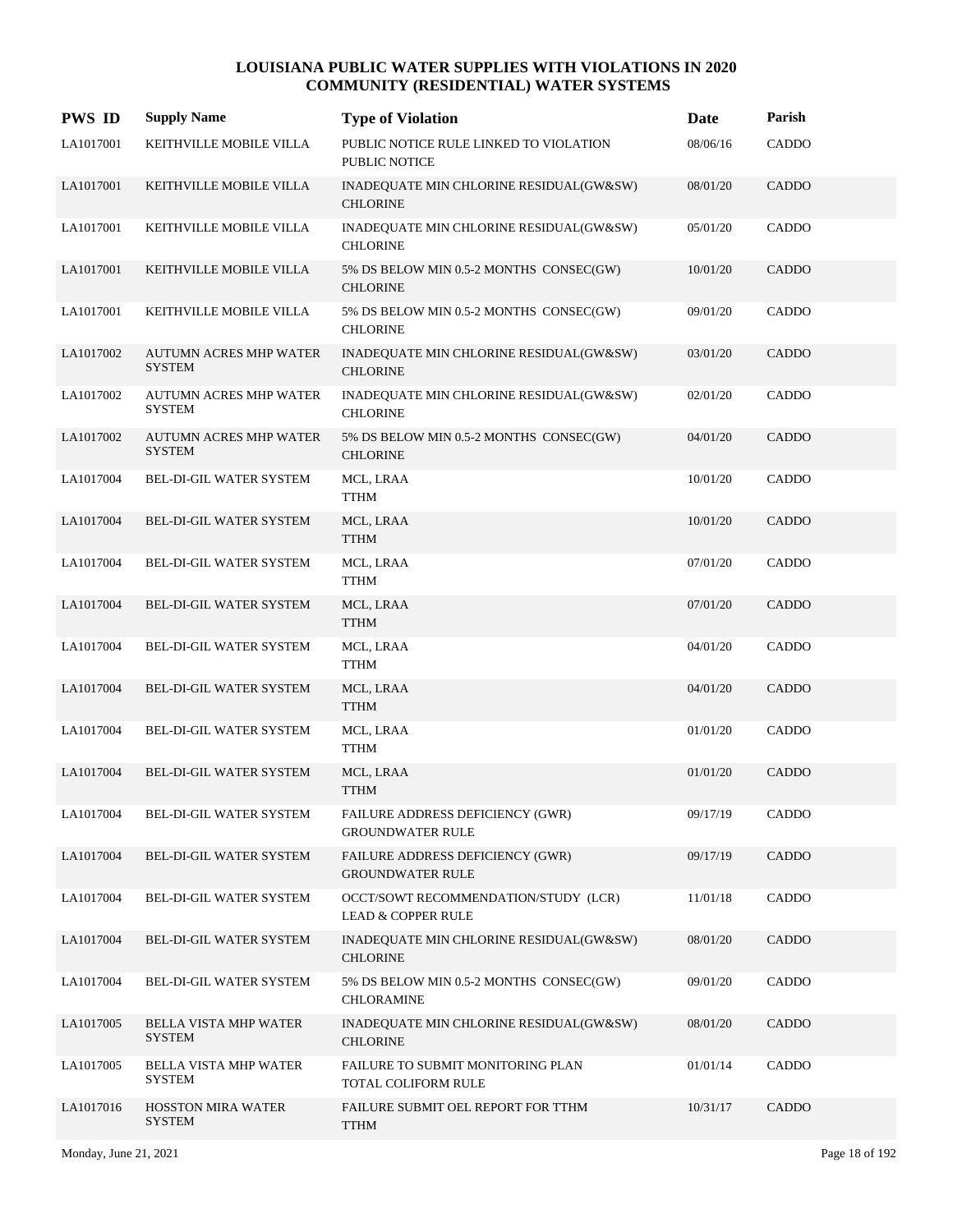| <b>PWS ID</b> | <b>Supply Name</b>                         | <b>Type of Violation</b>                                     | Date     | Parish       |
|---------------|--------------------------------------------|--------------------------------------------------------------|----------|--------------|
| LA1017016     | <b>HOSSTON MIRA WATER</b><br>SYSTEM        | FAILURE SUBMIT OEL REPORT FOR TTHM<br><b>TTHM</b>            | 10/31/14 | CADDO        |
| LA1017016     | <b>HOSSTON MIRA WATER</b><br><b>SYSTEM</b> | PUBLIC NOTICE RULE LINKED TO VIOLATION<br>PUBLIC NOTICE      | 02/17/18 | CADDO        |
| LA1017016     | <b>HOSSTON MIRA WATER</b><br><b>SYSTEM</b> | INADEQUATE MIN CHLORINE RESIDUAL(GW&SW)<br><b>CHLORAMINE</b> | 11/01/20 | CADDO        |
| LA1017017     | <b>IDA WATER SYSTEM</b>                    | FAILURE ADDRESS DEFICIENCY (GWR)<br><b>GROUNDWATER RULE</b>  | 07/18/19 | CADDO        |
| LA1017017     | <b>IDA WATER SYSTEM</b>                    | FAILURE ADDRESS DEFICIENCY (GWR)<br><b>GROUNDWATER RULE</b>  | 07/18/19 | CADDO        |
| LA1017017     | <b>IDA WATER SYSTEM</b>                    | PUBLIC NOTICE RULE LINKED TO VIOLATION<br>PUBLIC NOTICE      | 09/01/19 | CADDO        |
| LA1017017     | <b>IDA WATER SYSTEM</b>                    | INADEQUATE MIN CHLORINE RESIDUAL(GW&SW)<br><b>CHLORINE</b>   | 08/01/20 | CADDO        |
| LA1017026     | OIL CITY WATER WORKS                       | MCL, LRAA<br><b>TTHM</b>                                     | 10/01/20 | CADDO        |
| LA1017026     | OIL CITY WATER WORKS                       | MCL, LRAA<br><b>TTHM</b>                                     | 10/01/20 | CADDO        |
| LA1017026     | OIL CITY WATER WORKS                       | MCL, LRAA<br><b>TTHM</b>                                     | 10/01/20 | <b>CADDO</b> |
| LA1017026     | OIL CITY WATER WORKS                       | MCL, LRAA<br>TOTAL HALOACETIC ACIDS (HAA5)                   | 10/01/20 | CADDO        |
| LA1017026     | OIL CITY WATER WORKS                       | MCL, LRAA<br>TOTAL HALOACETIC ACIDS (HAA5)                   | 07/01/20 | CADDO        |
| LA1017026     | OIL CITY WATER WORKS                       | MCL, LRAA<br>TTHM                                            | 07/01/20 | CADDO        |
| LA1017026     | OIL CITY WATER WORKS                       | MCL, LRAA<br><b>TTHM</b>                                     | 07/01/20 | CADDO        |
| LA1017026     | OIL CITY WATER WORKS                       | MCL, LRAA<br>TTHM                                            | 04/01/20 | CADDO        |
| LA1017026     | OIL CITY WATER WORKS                       | MCL, LRAA<br><b>TTHM</b>                                     | 04/01/20 | <b>CADDO</b> |
| LA1017026     | OIL CITY WATER WORKS                       | MCL, LRAA<br>TOTAL HALOACETIC ACIDS (HAA5)                   | 04/01/20 | CADDO        |
| LA1017026     | OIL CITY WATER WORKS                       | MCL, LRAA<br><b>TTHM</b>                                     | 01/01/20 | CADDO        |
| LA1017026     | OIL CITY WATER WORKS                       | MCL, LRAA<br>TTHM                                            | 01/01/20 | CADDO        |
| LA1017026     | OIL CITY WATER WORKS                       | MCL, LRAA<br>TOTAL HALOACETIC ACIDS (HAA5)                   | 01/01/20 | CADDO        |
| LA1017026     | OIL CITY WATER WORKS                       | MCL, LRAA<br>TOTAL HALOACETIC ACIDS (HAA5)                   | 01/01/20 | CADDO        |
| LA1017026     | OIL CITY WATER WORKS                       | FOLLOW-UP OR ROUTINE TAP M/R (LCR)<br>LEAD & COPPER RULE     | 10/01/15 | CADDO        |
| LA1017026     | OIL CITY WATER WORKS                       | PUBLIC NOTICE RULE LINKED TO VIOLATION<br>PUBLIC NOTICE      | 11/04/20 | CADDO        |
| LA1017026     | OIL CITY WATER WORKS                       | PUBLIC NOTICE RULE LINKED TO VIOLATION<br>PUBLIC NOTICE      | 07/09/20 | CADDO        |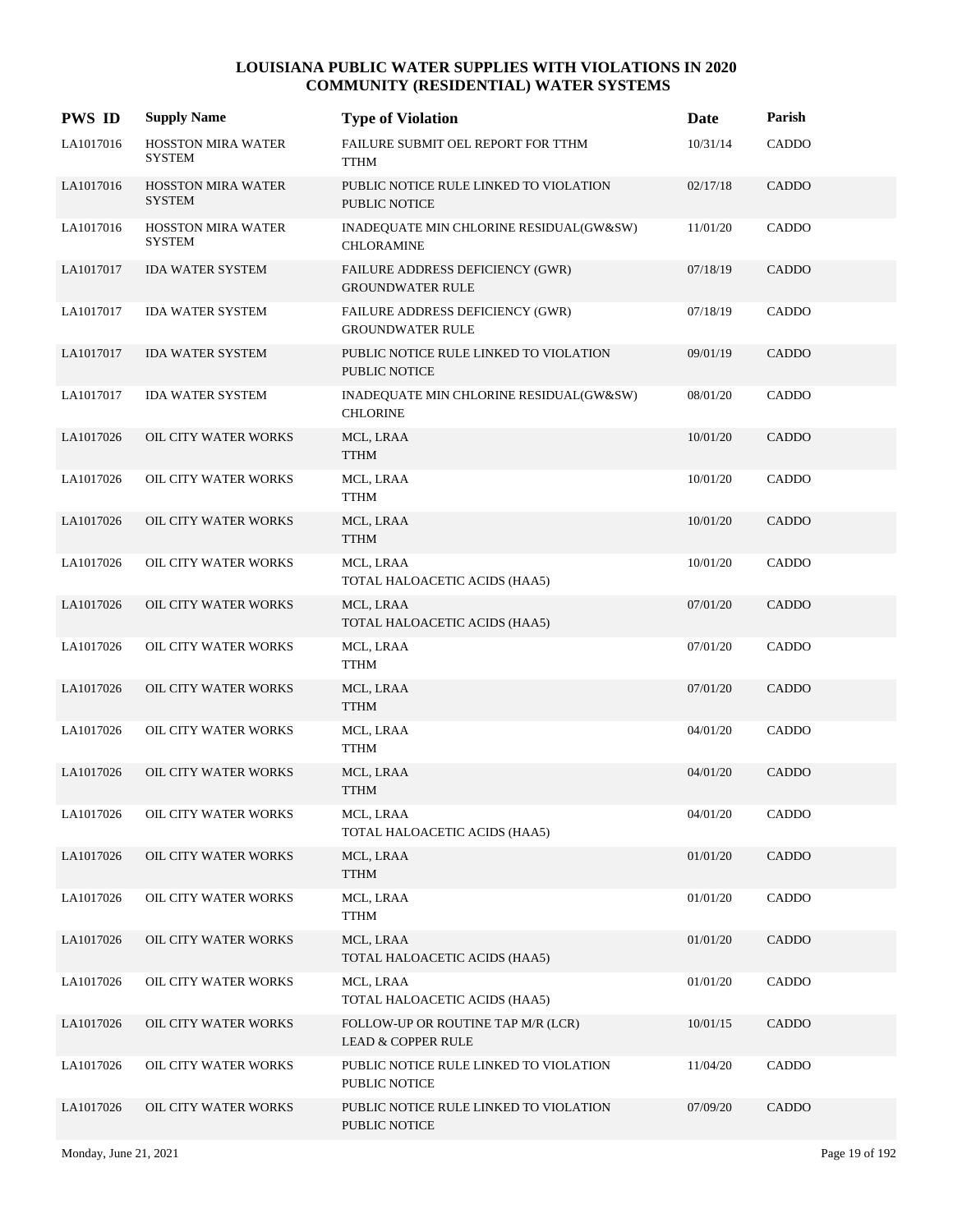| <b>PWS ID</b> | <b>Supply Name</b>                              | <b>Type of Violation</b>                                                             | Date     | Parish       |
|---------------|-------------------------------------------------|--------------------------------------------------------------------------------------|----------|--------------|
| LA1017026     | OIL CITY WATER WORKS                            | PUBLIC NOTICE RULE LINKED TO VIOLATION<br><b>PUBLIC NOTICE</b>                       | 03/11/20 | CADDO        |
| LA1017026     | OIL CITY WATER WORKS                            | PUBLIC NOTICE RULE LINKED TO VIOLATION<br><b>PUBLIC NOTICE</b>                       | 12/06/19 | CADDO        |
| LA1017026     | OIL CITY WATER WORKS                            | PUBLIC NOTICE RULE LINKED TO VIOLATION<br><b>PUBLIC NOTICE</b>                       | 09/10/19 | CADDO        |
| LA1017027     | PINEHILL WATERWORKS<br><b>DISTRICT</b>          | INADEQUATE MIN CHLORINE RESIDUAL(GW&SW)<br><b>CHLORAMINE</b>                         | 09/01/20 | CADDO        |
| LA1017027     | PINEHILL WATERWORKS<br><b>DISTRICT</b>          | INADEQUATE MIN CHLORINE RESIDUAL(GW&SW)<br><b>CHLORAMINE</b>                         | 03/01/20 | CADDO        |
| LA1017027     | PINEHILL WATERWORKS<br><b>DISTRICT</b>          | 5% DS BELOW MIN 0.5-2 MONTHS CONSEC(GW)<br><b>CHLORINE</b>                           | 10/01/20 | CADDO        |
| LA1017028     | RODESSA WATER SYSTEM                            | INADEQUATE MIN CHLORINE RESIDUAL(GW&SW)<br><b>CHLORINE</b>                           | 06/01/20 | CADDO        |
| LA1017029     | <b>COMPANY</b>                                  | JONES ROLLING RIDGE WATER PUBLIC NOTICE RULE LINKED TO VIOLATION<br>PUBLIC NOTICE    | 06/10/17 | CADDO        |
| LA1017029     | <b>COMPANY</b>                                  | JONES ROLLING RIDGE WATER PUBLIC NOTICE RULE LINKED TO VIOLATION<br>PUBLIC NOTICE    | 06/07/17 | CADDO        |
| LA1017029     | <b>COMPANY</b>                                  | JONES ROLLING RIDGE WATER INADEQUATE MIN CHLORINE RESIDUAL(GW&SW)<br><b>CHLORINE</b> | 08/01/20 | CADDO        |
| LA1017029     | <b>COMPANY</b>                                  | JONES ROLLING RIDGE WATER 5% DS BELOW MIN 0.5-2 MONTHS CONSEC(GW)<br><b>CHLORINE</b> | 09/01/20 | CADDO        |
| LA1017033     | SPRINGLAKE MHP WATER<br><b>SYSTEM</b>           | MCL, LRAA<br><b>TTHM</b>                                                             | 10/01/20 | CADDO        |
| LA1017033     | SPRINGLAKE MHP WATER<br><b>SYSTEM</b>           | INADEQUATE MIN CHLORINE RESIDUAL(GW&SW)<br><b>CHLORINE</b>                           | 03/01/20 | CADDO        |
| LA1017042     | WILDWOOD SOUTH WATER<br><b>SYSTEM</b>           | LEAD CONSUMER NOTICE (LCR)<br><b>LEAD &amp; COPPER RULE</b>                          | 02/20/19 | CADDO        |
| LA1017042     | WILDWOOD SOUTH WATER<br><b>SYSTEM</b>           | <b>CCR REPORT</b><br><b>CONSUMER CONFIDENCE RULE</b>                                 | 07/01/19 | <b>CADDO</b> |
| LA1017042     | WILDWOOD SOUTH WATER<br><b>SYSTEM</b>           | PUBLIC NOTICE RULE LINKED TO VIOLATION<br><b>PUBLIC NOTICE</b>                       | 09/10/19 | CADDO        |
| LA1017042     | WILDWOOD SOUTH WATER<br><b>SYSTEM</b>           | PUBLIC NOTICE RULE LINKED TO VIOLATION<br>PUBLIC NOTICE                              | 03/19/18 | CADDO        |
| LA1017051     | <b>EVERGREEN ESTATES WATER</b><br><b>SYSTEM</b> | FAILURE ADDRESS DEFICIENCY (GWR)<br><b>GROUNDWATER RULE</b>                          | 11/01/18 | CADDO        |
| LA1017051     | <b>EVERGREEN ESTATES WATER</b><br><b>SYSTEM</b> | PUBLIC NOTICE RULE LINKED TO VIOLATION<br>PUBLIC NOTICE                              | 03/08/19 | CADDO        |
| LA1017052     | <b>WATERWORKS DISTRICT 7</b>                    | INADEQUATE MIN CHLORINE RESIDUAL(GW&SW)<br><b>CHLORINE</b>                           | 06/01/20 | CADDO        |
| LA1017058     | DEEPWOODS UTILITIES INC                         | INADEQUATE MIN CHLORINE RESIDUAL(GW&SW)<br><b>CHLORINE</b>                           | 11/01/20 | CADDO        |
| LA1017058     | DEEPWOODS UTILITIES INC                         | INADEQUATE MIN CHLORINE RESIDUAL(GW&SW)<br><b>CHLORINE</b>                           | 07/01/20 | CADDO        |
| LA1017062     | FOUR FORKS WATER SYSTEM                         | INADEQUATE MIN CHLORINE RESIDUAL(GW&SW)<br><b>CHLORINE</b>                           | 10/01/20 | CADDO        |
| LA1017062     | FOUR FORKS WATER SYSTEM                         | INADEQUATE MIN CHLORINE RESIDUAL(GW&SW)<br><b>CHLORINE</b>                           | 08/01/20 | CADDO        |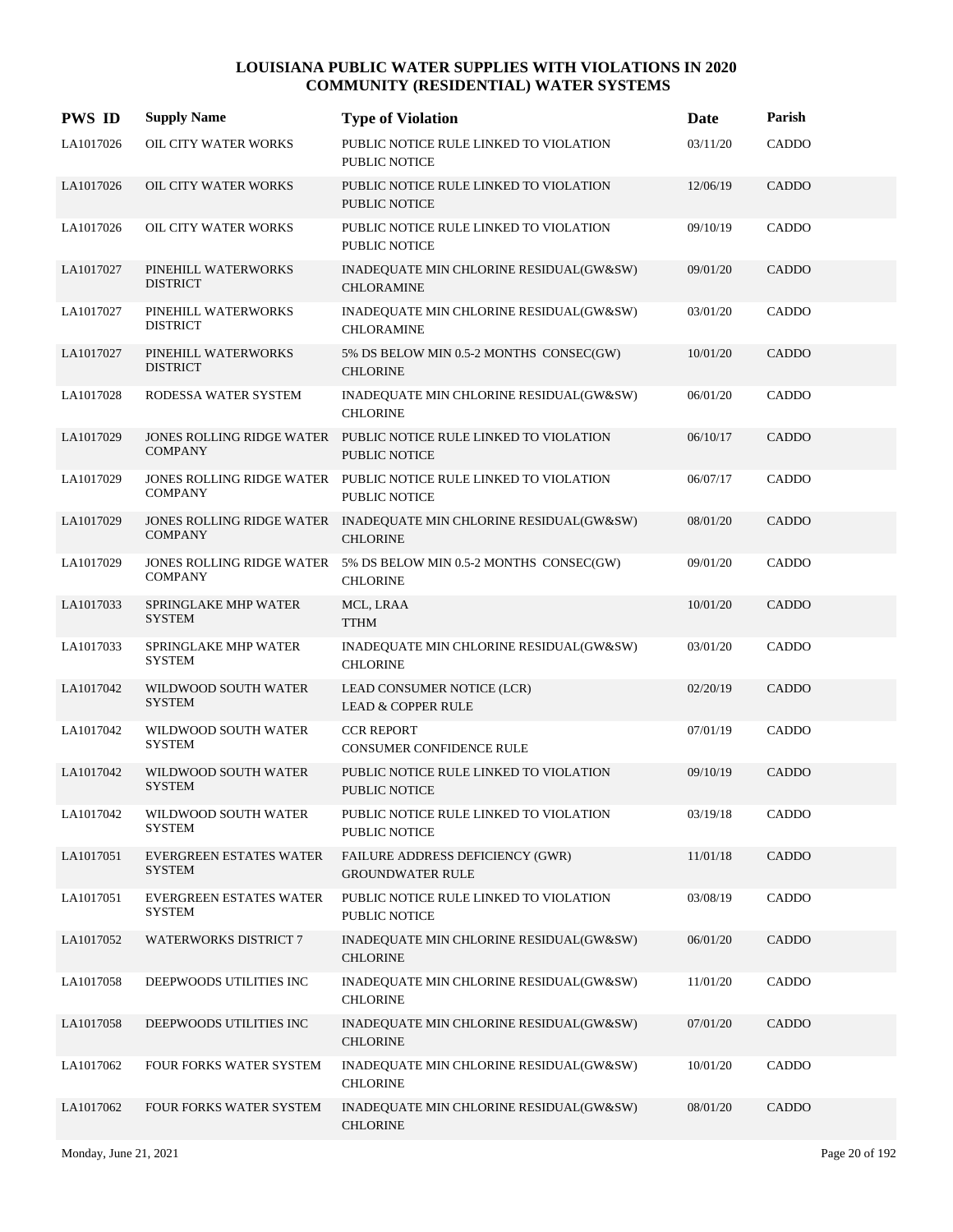| <b>PWS ID</b> | <b>Supply Name</b>                                     | <b>Type of Violation</b>                                                              | Date     | Parish       |
|---------------|--------------------------------------------------------|---------------------------------------------------------------------------------------|----------|--------------|
| LA1017066     | SHERWOOD APARTMENTS<br>WATER SYSTEM                    | LEAD CONSUMER NOTICE (LCR)<br><b>LEAD &amp; COPPER RULE</b>                           | 01/10/20 | CADDO        |
| LA1017066     | SHERWOOD APARTMENTS<br><b>WATER SYSTEM</b>             | LEAD CONSUMER NOTICE (LCR)<br><b>LEAD &amp; COPPER RULE</b>                           | 02/01/17 | CADDO        |
| LA1017066     | SHERWOOD APARTMENTS<br><b>WATER SYSTEM</b>             | <b>CCR REPORT</b><br>CONSUMER CONFIDENCE RULE                                         | 07/01/19 | CADDO        |
| LA1017066     | SHERWOOD APARTMENTS<br>WATER SYSTEM                    | INADEQUATE MIN CHLORINE RESIDUAL(GW&SW)<br><b>CHLORINE</b>                            | 11/01/20 | CADDO        |
| LA1017066     | SHERWOOD APARTMENTS<br><b>WATER SYSTEM</b>             | INADEQUATE MIN CHLORINE RESIDUAL(GW&SW)<br><b>CHLORINE</b>                            | 07/01/20 | CADDO        |
| LA1017066     | SHERWOOD APARTMENTS<br>WATER SYSTEM                    | FAILURE TO SUBMIT MONITORING PLAN<br>TOTAL COLIFORM RULE                              | 01/01/14 | CADDO        |
| LA1017072     | <b>BARRON RIDGE SUBDIVISION</b><br><b>WATER SYSTEM</b> | INADEQUATE MIN CHLORINE RESIDUAL(GW&SW)<br><b>CHLORINE</b>                            | 07/01/20 | CADDO        |
| LA1017072     | <b>BARRON RIDGE SUBDIVISION</b><br><b>WATER SYSTEM</b> | INADEQUATE MIN CHLORINE RESIDUAL(GW&SW)<br><b>CHLORINE</b>                            | 03/01/20 | <b>CADDO</b> |
| LA1017073     | <b>COLWORTH PLACE WATER</b><br><b>SUPPLY</b>           | INADEQUATE MIN CHLORINE RESIDUAL(GW&SW)<br><b>CHLORINE</b>                            | 03/01/20 | CADDO        |
| LA1017075     |                                                        | DIXIE GARDEN WATER SUPPLY LEAD CONSUMER NOTICE (LCR)<br><b>LEAD &amp; COPPER RULE</b> | 02/21/19 | CADDO        |
| LA1017075     |                                                        | DIXIE GARDEN WATER SUPPLY LEAD CONSUMER NOTICE (LCR)<br><b>LEAD &amp; COPPER RULE</b> | 04/16/16 | CADDO        |
| LA1017075     | DIXIE GARDEN WATER SUPPLY CCR REPORT                   | CONSUMER CONFIDENCE RULE                                                              | 07/01/19 | <b>CADDO</b> |
| LA1017076     | <b>COUNTRY LIVING ESTATES</b><br>WATER SYSTEM          | FAILURE ADDRESS DEFICIENCY (GWR)<br><b>GROUNDWATER RULE</b>                           | 12/31/20 | CADDO        |
| LA1017076     | <b>COUNTRY LIVING ESTATES</b><br><b>WATER SYSTEM</b>   | INADEQUATE MIN CHLORINE RESIDUAL(GW&SW)<br><b>CHLORINE</b>                            | 09/01/20 | CADDO        |
| LA1017080     | SOUTH SHREVEPORT MOBILE<br><b>VILLA</b>                | FOLLOW-UP OR ROUTINE TAP M/R (LCR)<br><b>LEAD &amp; COPPER RULE</b>                   | 10/01/13 | CADDO        |
| LA1017080     | <b>SOUTH SHREVEPORT MOBILE</b><br><b>VILLA</b>         | <b>CCR REPORT</b><br><b>CONSUMER CONFIDENCE RULE</b>                                  | 07/01/13 | CADDO        |
| LA1017080     | <b>SOUTH SHREVEPORT MOBILE</b><br><b>VILLA</b>         | <b>CCR REPORT</b><br>CONSUMER CONFIDENCE RULE                                         | 07/01/12 | CADDO        |
| LA1017080     | <b>SOUTH SHREVEPORT MOBILE</b><br><b>VILLA</b>         | CCR ADEQUACY/AVAILABILITY/CONTENT<br>CONSUMER CONFIDENCE RULE                         | 10/01/13 | CADDO        |
| LA1017080     | <b>SOUTH SHREVEPORT MOBILE</b><br>VILLA                | CCR ADEOUACY/AVAILABILITY/CONTENT<br>CONSUMER CONFIDENCE RULE                         | 10/01/12 | CADDO        |
| LA1017080     | <b>SOUTH SHREVEPORT MOBILE</b><br>VILLA                | PUBLIC NOTICE RULE LINKED TO VIOLATION<br>PUBLIC NOTICE                               | 02/20/14 | CADDO        |
| LA1017080     | <b>SOUTH SHREVEPORT MOBILE</b><br><b>VILLA</b>         | PUBLIC NOTICE RULE LINKED TO VIOLATION<br><b>PUBLIC NOTICE</b>                        | 10/15/13 | CADDO        |
| LA1017080     | <b>SOUTH SHREVEPORT MOBILE</b><br><b>VILLA</b>         | PUBLIC NOTICE RULE LINKED TO VIOLATION<br>PUBLIC NOTICE                               | 03/12/13 | CADDO        |
| LA1017080     | <b>SOUTH SHREVEPORT MOBILE</b><br><b>VILLA</b>         | PUBLIC NOTICE RULE LINKED TO VIOLATION<br>PUBLIC NOTICE                               | 02/12/13 | CADDO        |
| LA1017080     | <b>SOUTH SHREVEPORT MOBILE</b><br>VILLA                | INADEQUATE MIN CHLORINE RESIDUAL(GW&SW)<br><b>CHLORINE</b>                            | 12/01/20 | CADDO        |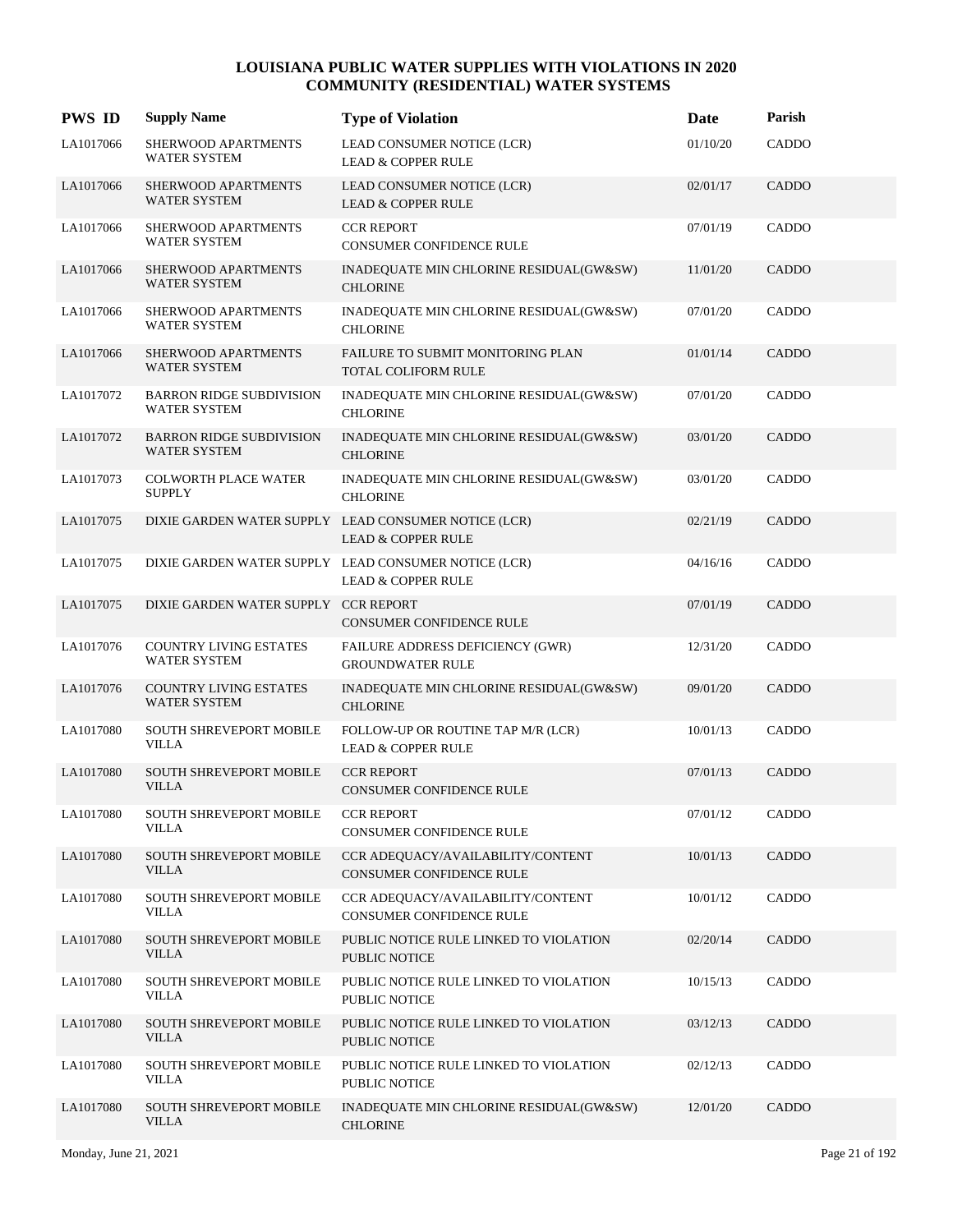| <b>PWS ID</b> | <b>Supply Name</b>                                | <b>Type of Violation</b>                                            | Date     | Parish       |
|---------------|---------------------------------------------------|---------------------------------------------------------------------|----------|--------------|
| LA1017082     | <b>SHADOW LAKE MHP WATER</b><br><b>SYSTEM</b>     | INADEQUATE MIN CHLORINE RESIDUAL(GW&SW)<br><b>CHLORINE</b>          | 04/01/20 | CADDO        |
| LA1017083     | <b>LAKE SHREVE ESTATES</b><br>WATER SYSTEM        | FAILURE ADDRESS DEFICIENCY (GWR)<br><b>GROUNDWATER RULE</b>         | 05/04/20 | <b>CADDO</b> |
| LA1017083     | <b>LAKE SHREVE ESTATES</b><br><b>WATER SYSTEM</b> | <b>FAILURE ADDRESS DEFICIENCY (GWR)</b><br><b>GROUNDWATER RULE</b>  | 05/04/20 | CADDO        |
| LA1017083     | <b>LAKE SHREVE ESTATES</b><br>WATER SYSTEM        | FAILURE ADDRESS DEFICIENCY (GWR)<br><b>GROUNDWATER RULE</b>         | 05/04/20 | CADDO        |
| LA1017083     | <b>LAKE SHREVE ESTATES</b><br>WATER SYSTEM        | FAILURE ADDRESS DEFICIENCY (GWR)<br><b>GROUNDWATER RULE</b>         | 05/04/20 | CADDO        |
| LA1017083     | <b>LAKE SHREVE ESTATES</b><br><b>WATER SYSTEM</b> | FAILURE ADDRESS DEFICIENCY (GWR)<br><b>GROUNDWATER RULE</b>         | 05/04/20 | CADDO        |
| LA1017083     | <b>LAKE SHREVE ESTATES</b><br><b>WATER SYSTEM</b> | FAILURE ADDRESS DEFICIENCY (GWR)<br><b>GROUNDWATER RULE</b>         | 05/04/20 | CADDO        |
| LA1017083     | <b>LAKE SHREVE ESTATES</b><br>WATER SYSTEM        | FOLLOW-UP OR ROUTINE TAP M/R (LCR)<br><b>LEAD &amp; COPPER RULE</b> | 10/01/20 | CADDO        |
| LA1017083     | <b>LAKE SHREVE ESTATES</b><br>WATER SYSTEM        | FOLLOW-UP OR ROUTINE TAP M/R (LCR)<br><b>LEAD &amp; COPPER RULE</b> | 10/01/19 | CADDO        |
| LA1017083     | <b>LAKE SHREVE ESTATES</b><br><b>WATER SYSTEM</b> | <b>CCR REPORT</b><br>CONSUMER CONFIDENCE RULE                       | 07/01/20 | CADDO        |
| LA1017083     | <b>LAKE SHREVE ESTATES</b><br>WATER SYSTEM        | <b>CCR REPORT</b><br>CONSUMER CONFIDENCE RULE                       | 07/01/19 | CADDO        |
| LA1017083     | <b>LAKE SHREVE ESTATES</b><br>WATER SYSTEM        | PUBLIC NOTICE RULE LINKED TO VIOLATION<br>PUBLIC NOTICE             | 06/10/20 | CADDO        |
| LA1017083     | LAKE SHREVE ESTATES<br>WATER SYSTEM               | INADEQUATE MIN CHLORINE RESIDUAL(GW&SW)<br><b>CHLORINE</b>          | 09/01/20 | CADDO        |
| LA1017083     | <b>LAKE SHREVE ESTATES</b><br><b>WATER SYSTEM</b> | INADEQUATE MIN CHLORINE RESIDUAL(GW&SW)<br><b>CHLORINE</b>          | 06/01/20 | CADDO        |
| LA1017084     | HUNTINGTON MOBILE HOME<br>PARK WATER SYSTEM       | <b>CCR REPORT</b><br>CONSUMER CONFIDENCE RULE                       | 07/01/20 | CADDO        |
| LA1017087     | DIXIE GARDEN - KINGS HWY<br><b>WATER SYSTEM</b>   | INITIAL TAP SAMPLING (LCR)<br><b>LEAD &amp; COPPER RULE</b>         | 01/01/20 | CADDO        |
| LA1017087     | DIXIE GARDEN - KINGS HWY<br>WATER SYSTEM          | INITIAL TAP SAMPLING (LCR)<br><b>LEAD &amp; COPPER RULE</b>         | 07/01/19 | CADDO        |
| LA1017087     | DIXIE GARDEN - KINGS HWY<br>WATER SYSTEM          | INITIAL TAP SAMPLING (LCR)<br><b>LEAD &amp; COPPER RULE</b>         | 01/01/19 | CADDO        |
| LA1017087     | DIXIE GARDEN - KINGS HWY<br>WATER SYSTEM          | INITIAL TAP SAMPLING (LCR)<br><b>LEAD &amp; COPPER RULE</b>         | 01/01/18 | CADDO        |
| LA1017087     | DIXIE GARDEN - KINGS HWY<br>WATER SYSTEM          | INITIAL TAP SAMPLING (LCR)<br><b>LEAD &amp; COPPER RULE</b>         | 07/01/17 | CADDO        |
| LA1017087     | DIXIE GARDEN - KINGS HWY<br>WATER SYSTEM          | LEAD CONSUMER NOTICE (LCR)<br><b>LEAD &amp; COPPER RULE</b>         | 11/10/18 | CADDO        |
| LA1017087     | DIXIE GARDEN - KINGS HWY<br>WATER SYSTEM          | <b>CCR REPORT</b><br>CONSUMER CONFIDENCE RULE                       | 07/01/19 | CADDO        |
| LA1017087     | DIXIE GARDEN - KINGS HWY<br>WATER SYSTEM          | PUBLIC NOTICE RULE LINKED TO VIOLATION<br>PUBLIC NOTICE             | 11/09/19 | CADDO        |
| LA1017087     | DIXIE GARDEN - KINGS HWY<br>WATER SYSTEM          | PUBLIC NOTICE RULE LINKED TO VIOLATION<br>PUBLIC NOTICE             | 05/18/19 | CADDO        |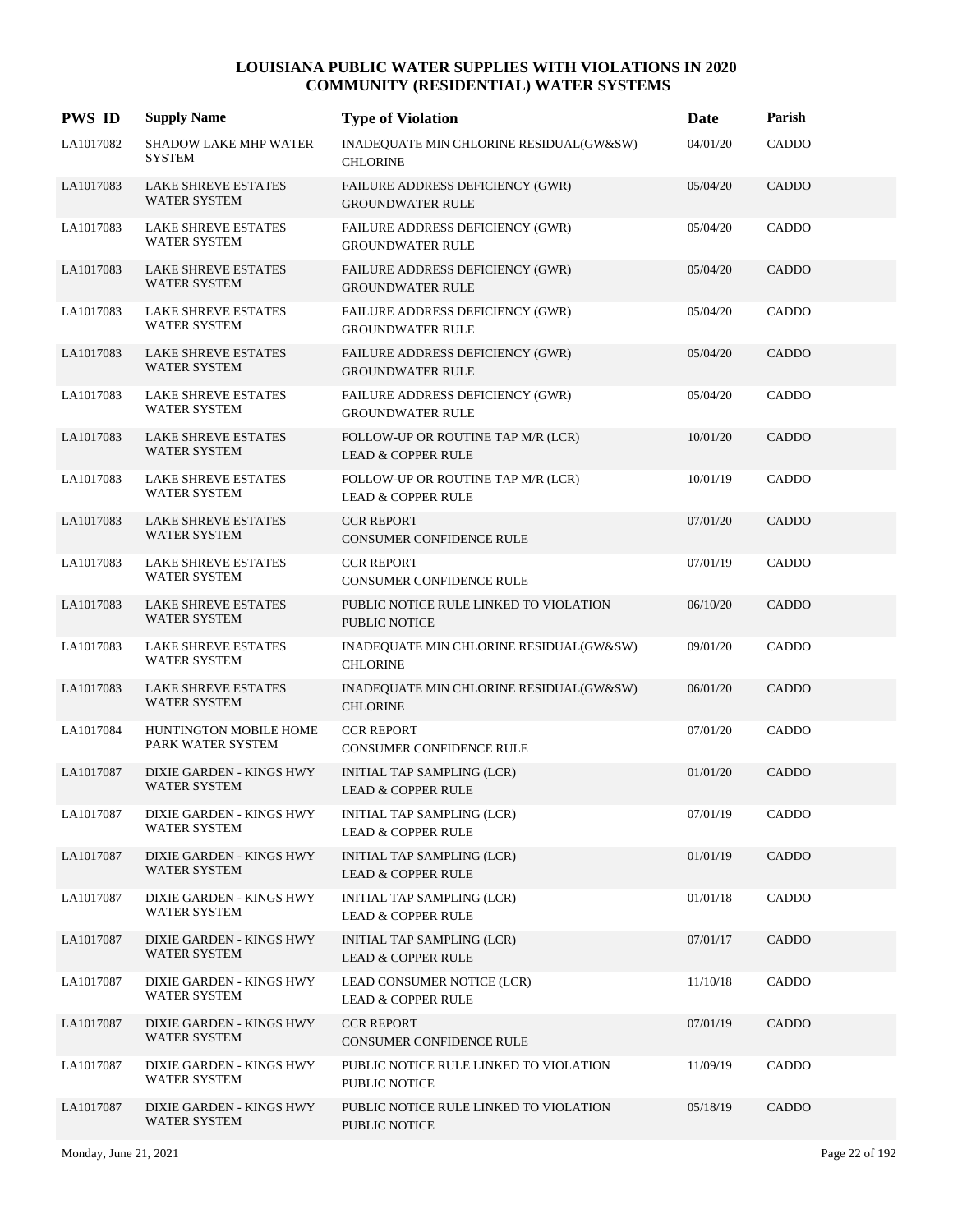| <b>PWS ID</b> | <b>Supply Name</b>                                  | <b>Type of Violation</b>                                       | Date     | Parish           |
|---------------|-----------------------------------------------------|----------------------------------------------------------------|----------|------------------|
| LA1019001     | BRIGAS ESTATES WATER<br><b>SYSTEM</b>               | FAILURE ADDRESS DEFICIENCY (GWR)<br><b>GROUNDWATER RULE</b>    | 12/25/19 | <b>CALCASIEU</b> |
| LA1019001     | <b>BRIGAS ESTATES WATER</b><br><b>SYSTEM</b>        | <b>CCR REPORT</b><br>CONSUMER CONFIDENCE RULE                  | 07/01/20 | <b>CALCASIEU</b> |
| LA1019001     | <b>BRIGAS ESTATES WATER</b><br><b>SYSTEM</b>        | PUBLIC NOTICE RULE LINKED TO VIOLATION<br>PUBLIC NOTICE        | 02/02/20 | <b>CALCASIEU</b> |
| LA1019001     | <b>BRIGAS ESTATES WATER</b><br><b>SYSTEM</b>        | INADEQUATE MIN CHLORINE RESIDUAL(GW&SW)<br><b>CHLORINE</b>     | 09/01/20 | <b>CALCASIEU</b> |
| LA1019001     | <b>BRIGAS ESTATES WATER</b><br><b>SYSTEM</b>        | INADEQUATE MIN CHLORINE RESIDUAL(GW&SW)<br><b>CHLORINE</b>     | 03/01/20 | <b>CALCASIEU</b> |
| LA1019024     | UTILITY SERVICE OF LAKE<br><b>CHARLES W S</b>       | FAILURE ADDRESS DEFICIENCY (GWR)<br><b>GROUNDWATER RULE</b>    | 12/25/19 | <b>CALCASIEU</b> |
| LA1019024     | UTILITY SERVICE OF LAKE<br><b>CHARLES W S</b>       | <b>CCR REPORT</b><br>CONSUMER CONFIDENCE RULE                  | 07/01/20 | <b>CALCASIEU</b> |
| LA1019024     | UTILITY SERVICE OF LAKE<br><b>CHARLES W S</b>       | PUBLIC NOTICE RULE LINKED TO VIOLATION<br><b>PUBLIC NOTICE</b> | 02/02/20 | <b>CALCASIEU</b> |
| LA1019024     | UTILITY SERVICE OF LAKE<br><b>CHARLES W S</b>       | INADEQUATE MIN CHLORINE RESIDUAL(GW&SW)<br><b>CHLORINE</b>     | 10/01/20 | CALCASIEU        |
| LA1019024     | UTILITY SERVICE OF LAKE<br><b>CHARLES W S</b>       | 5% DS BELOW MIN 0.5-2 MONTHS CONSEC(GW)<br><b>CHLORINE</b>     | 12/01/20 | <b>CALCASIEU</b> |
| LA1019024     | UTILITY SERVICE OF LAKE<br><b>CHARLES W S</b>       | 5% DS BELOW MIN 0.5-2 MONTHS CONSEC(GW)<br><b>CHLORINE</b>     | 11/01/20 | <b>CALCASIEU</b> |
| LA1019028     | <b>JESSE DUB JAMES T P WATER</b><br><b>SYSTEM</b>   | INADEQUATE MIN CHLORINE RESIDUAL(GW&SW)<br><b>CHLORINE</b>     | 08/01/20 | <b>CALCASIEU</b> |
| LA1019044     | <b>SULPHUR CITY OF WATER</b><br><b>SYSTEM</b>       | FAILURE ADDRESS DEFICIENCY (GWR)<br><b>GROUNDWATER RULE</b>    | 01/01/20 | <b>CALCASIEU</b> |
| LA1019044     | <b>SULPHUR CITY OF WATER</b><br><b>SYSTEM</b>       | CCR ADEQUACY/AVAILABILITY/CONTENT<br>CONSUMER CONFIDENCE RULE  | 10/01/17 | <b>CALCASIEU</b> |
| LA1019048     | TOWN OF VINTON WATER<br><b>SYSTEM</b>               | INADEQUATE MIN CHLORINE RESIDUAL(GW&SW)<br><b>CHLORINE</b>     | 08/01/20 | <b>CALCASIEU</b> |
| LA1019053     | <b>CALCASIEU PARISH WW</b><br><b>DISTRICT NO 4</b>  | INADEQUATE MIN CHLORINE RESIDUAL(GW&SW)<br><b>CHLORINE</b>     | 03/01/20 | <b>CALCASIEU</b> |
| LA1019059     | C K B TRAILER PARK WATER<br><b>SYSTEM</b>           | LEAD CONSUMER NOTICE (LCR)<br><b>LEAD &amp; COPPER RULE</b>    | 02/05/20 | CALCASIEU        |
| LA1019059     | C K B TRAILER PARK WATER<br><b>SYSTEM</b>           | LEAD CONSUMER NOTICE (LCR)<br><b>LEAD &amp; COPPER RULE</b>    | 03/31/17 | <b>CALCASIEU</b> |
| LA1019059     | C K B TRAILER PARK WATER<br><b>SYSTEM</b>           | <b>CCR REPORT</b><br>CONSUMER CONFIDENCE RULE                  | 07/01/19 | CALCASIEU        |
| LA1019076     | OAK MEADOWS SUBDIVISION<br><b>WATER SYSTEM</b>      | INADEQUATE MIN CHLORINE RESIDUAL(GW&SW)<br><b>CHLORINE</b>     | 11/01/20 | <b>CALCASIEU</b> |
| LA1019076     | OAK MEADOWS SUBDIVISION<br><b>WATER SYSTEM</b>      | INADEQUATE MIN CHLORINE RESIDUAL(GW&SW)<br><b>CHLORINE</b>     | 04/01/20 | CALCASIEU        |
| LA1019076     | OAK MEADOWS SUBDIVISION<br><b>WATER SYSTEM</b>      | 5% DS BELOW MIN 0.5-2 MONTHS CONSEC(GW)<br><b>CHLORINE</b>     | 05/01/20 | <b>CALCASIEU</b> |
| LA1019079     | <b>EAST PARK SUBDIVISION</b><br><b>WATER SYSTEM</b> | INADEQUATE MIN CHLORINE RESIDUAL(GW&SW)<br><b>CHLORINE</b>     | 09/01/20 | CALCASIEU        |
| LA1019079     | <b>EAST PARK SUBDIVISION</b><br>WATER SYSTEM        | INADEQUATE MIN CHLORINE RESIDUAL(GW&SW)<br><b>CHLORINE</b>     | 08/01/20 | <b>CALCASIEU</b> |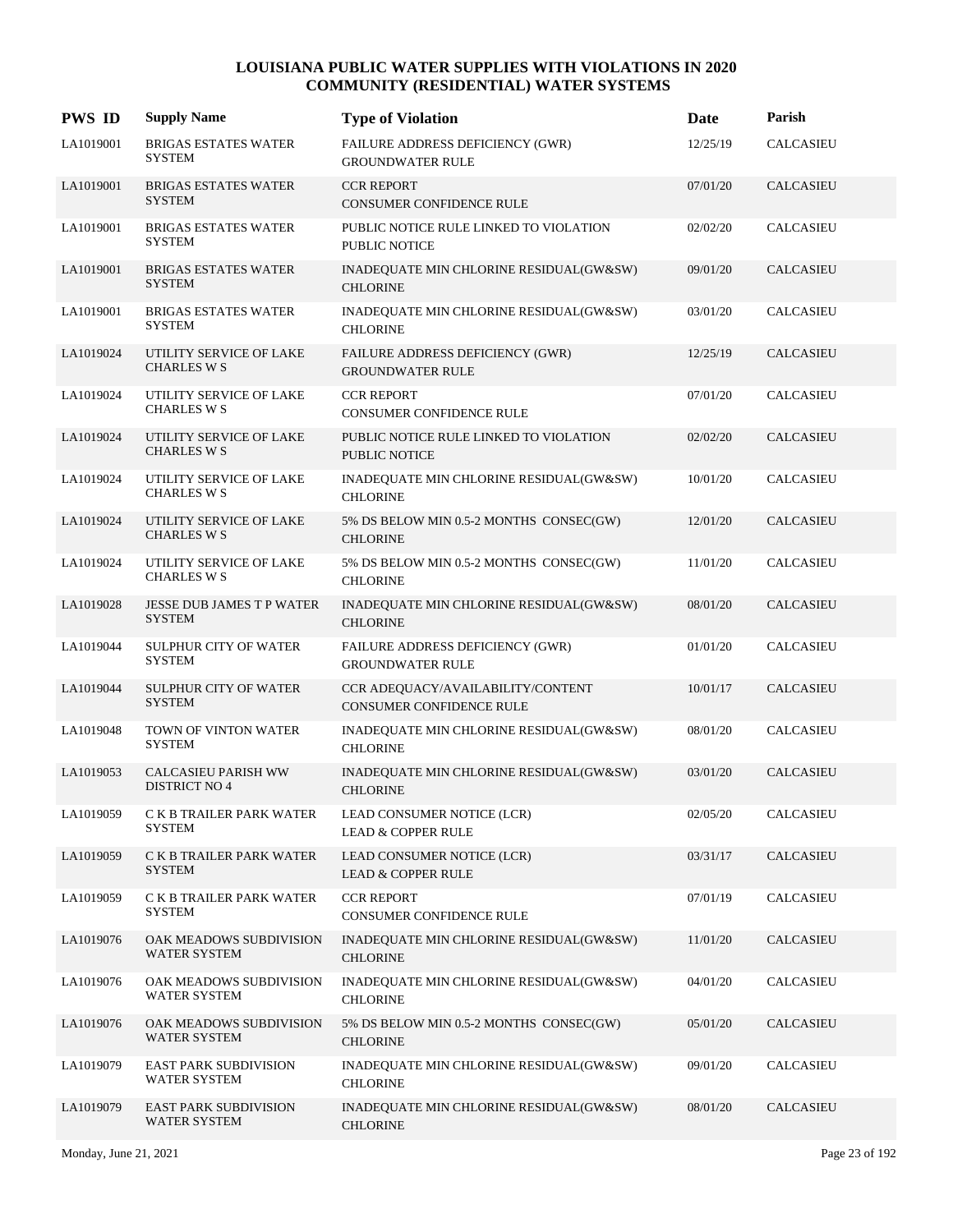| <b>PWS ID</b> | <b>Supply Name</b>                                          | <b>Type of Violation</b>                                                                | Date     | Parish           |
|---------------|-------------------------------------------------------------|-----------------------------------------------------------------------------------------|----------|------------------|
| LA1019080     | <b>FAIRVIEW MOBILE ESTATES</b><br><b>NORTH WS</b>           | LEAD CONSUMER NOTICE (LCR)<br><b>LEAD &amp; COPPER RULE</b>                             | 02/05/20 | <b>CALCASIEU</b> |
| LA1019080     | <b>FAIRVIEW MOBILE ESTATES</b><br><b>NORTH WS</b>           | <b>CCR REPORT</b><br>CONSUMER CONFIDENCE RULE                                           | 07/01/20 | <b>CALCASIEU</b> |
| LA1019083     | <b>COUNTRY PINES NORTH</b><br><b>SUBDIVISION WS</b>         | INADEQUATE MIN CHLORINE RESIDUAL(GW&SW)<br><b>CHLORINE</b>                              | 12/01/20 | <b>CALCASIEU</b> |
| LA1019085     | SMITH MOBILE HOME VILLAGE CCR REPORT<br>WATER SYSTEM        | <b>CONSUMER CONFIDENCE RULE</b>                                                         | 07/01/20 | <b>CALCASIEU</b> |
| LA1019085     | SMITH MOBILE HOME VILLAGE CCR REPORT<br>WATER SYSTEM        | CONSUMER CONFIDENCE RULE                                                                | 07/01/19 | CALCASIEU        |
| LA1019085     | SMITH MOBILE HOME VILLAGE CCR REPORT<br><b>WATER SYSTEM</b> | CONSUMER CONFIDENCE RULE                                                                | 07/01/18 | <b>CALCASIEU</b> |
| LA1019085     | SMITH MOBILE HOME VILLAGE CCR REPORT<br><b>WATER SYSTEM</b> | CONSUMER CONFIDENCE RULE                                                                | 07/01/17 | <b>CALCASIEU</b> |
| LA1019085     | SMITH MOBILE HOME VILLAGE CCR REPORT<br>WATER SYSTEM        | <b>CONSUMER CONFIDENCE RULE</b>                                                         | 07/01/16 | <b>CALCASIEU</b> |
| LA1019085     | WATER SYSTEM                                                | SMITH MOBILE HOME VILLAGE CCR ADEQUACY/AVAILABILITY/CONTENT<br>CONSUMER CONFIDENCE RULE | 10/01/17 | <b>CALCASIEU</b> |
| LA1019085     | <b>WATER SYSTEM</b>                                         | SMITH MOBILE HOME VILLAGE CCR ADEQUACY/AVAILABILITY/CONTENT<br>CONSUMER CONFIDENCE RULE | 10/01/16 | <b>CALCASIEU</b> |
| LA1019085     | <b>WATER SYSTEM</b>                                         | SMITH MOBILE HOME VILLAGE INADEQUATE MIN CHLORINE RESIDUAL(GW&SW)<br><b>CHLORINE</b>    | 08/01/20 | <b>CALCASIEU</b> |
| LA1019085     | <b>WATER SYSTEM</b>                                         | SMITH MOBILE HOME VILLAGE INADEQUATE MIN CHLORINE RESIDUAL(GW&SW)<br><b>CHLORINE</b>    | 04/01/20 | <b>CALCASIEU</b> |
| LA1019091     | TESI LAKE STREET                                            | INADEQUATE MIN CHLORINE RESIDUAL(GW&SW)<br><b>CHLORINE</b>                              | 07/01/20 | <b>CALCASIEU</b> |
| LA1019091     | TESI LAKE STREET                                            | INADEQUATE MIN CHLORINE RESIDUAL(GW&SW)<br><b>CHLORINE</b>                              | 05/01/20 | <b>CALCASIEU</b> |
| LA1019091     | TESI LAKE STREET                                            | 5% DS BELOW MIN 0.5-2 MONTHS CONSEC(GW)<br><b>CHLORINE</b>                              | 08/01/20 | <b>CALCASIEU</b> |
| LA1019096     | <b>FAIRVIEW MOBILE ESTATES</b><br><b>SOUTH WS</b>           | <b>CCR REPORT</b><br><b>CONSUMER CONFIDENCE RULE</b>                                    | 07/01/20 | CALCASIEU        |
| LA1019096     | <b>FAIRVIEW MOBILE ESTATES</b><br><b>SOUTH WS</b>           | INADEQUATE MIN CHLORINE RESIDUAL(GW&SW)<br><b>CHLORINE</b>                              | 10/01/20 | CALCASIEU        |
| LA1019096     | <b>FAIRVIEW MOBILE ESTATES</b><br><b>SOUTH WS</b>           | INADEQUATE MIN CHLORINE RESIDUAL(GW&SW)<br><b>CHLORINE</b>                              | 08/01/20 | CALCASIEU        |
| LA1019096     | <b>FAIRVIEW MOBILE ESTATES</b><br><b>SOUTH WS</b>           | INADEQUATE MIN CHLORINE RESIDUAL(GW&SW)<br><b>CHLORINE</b>                              | 06/01/20 | CALCASIEU        |
| LA1019096     | <b>FAIRVIEW MOBILE ESTATES</b><br><b>SOUTH WS</b>           | INADEQUATE MIN CHLORINE RESIDUAL(GW&SW)<br><b>CHLORINE</b>                              | 01/01/20 | CALCASIEU        |
| LA1019102     | COUNTRY LIVING TRAILER<br>PARK WATER SYSTEM                 | INADEQUATE MIN CHLORINE RESIDUAL(GW&SW)<br><b>CHLORINE</b>                              | 11/01/20 | CALCASIEU        |
| LA1019109     | PHOENIX MHP WATER SYSTEM                                    | INADEQUATE MIN CHLORINE RESIDUAL(GW&SW)<br><b>CHLORINE</b>                              | 03/01/20 | CALCASIEU        |
| LA1019112     | WATER SYSTEM                                                | OAK PINE MOBILE HOME PARK INADEQUATE MIN CHLORINE RESIDUAL(GW&SW)<br><b>CHLORINE</b>    | 10/01/20 | CALCASIEU        |
| LA1019115     | <b>GIFFORD MOBILE HOME PARK</b><br>П                        | INADEQUATE MIN CHLORINE RESIDUAL(GW&SW)<br><b>CHLORINE</b>                              | 08/01/20 | <b>CALCASIEU</b> |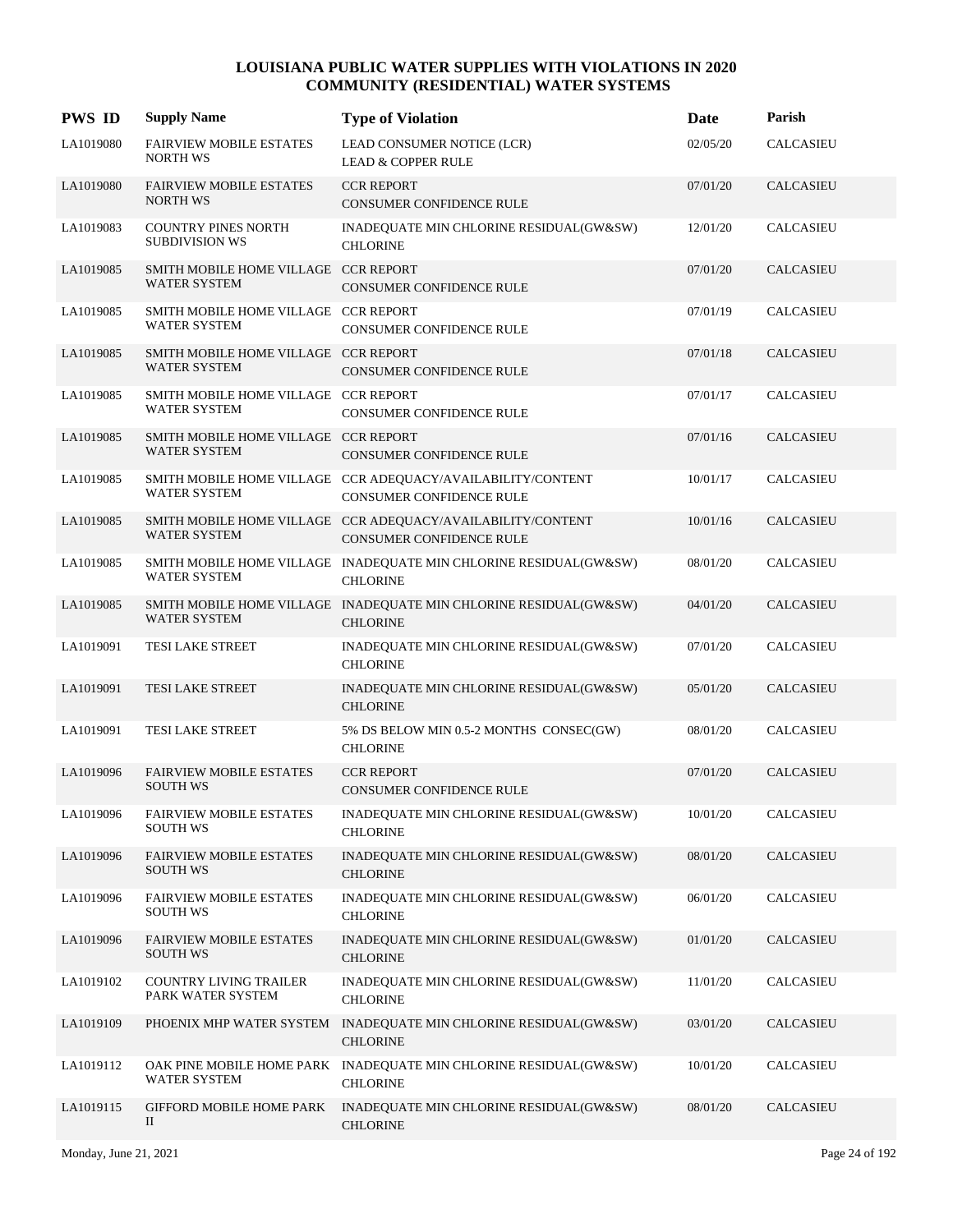| <b>PWS ID</b> | <b>Supply Name</b>                                             | <b>Type of Violation</b>                                                               | Date     | Parish           |
|---------------|----------------------------------------------------------------|----------------------------------------------------------------------------------------|----------|------------------|
| LA1019115     | <b>GIFFORD MOBILE HOME PARK</b><br>П                           | 5% DS BELOW MIN 0.5-2 MONTHS CONSEC(GW)<br><b>CHLORINE</b>                             | 02/01/20 | <b>CALCASIEU</b> |
| LA1019115     | <b>GIFFORD MOBILE HOME PARK</b><br>Π                           | 5% DS BELOW MIN 0.5-2 MONTHS CONSEC(GW)<br><b>CHLORINE</b>                             | 01/01/20 | <b>CALCASIEU</b> |
| LA1019118     | <b>CALCASIEU PARISH WW</b><br><b>DISTRICT 8</b>                | INADEQUATE MIN CHLORINE RESIDUAL(GW&SW)<br><b>CHLORINE</b>                             | 12/01/20 | <b>CALCASIEU</b> |
| LA1019118     | <b>CALCASIEU PARISH WW</b><br><b>DISTRICT 8</b>                | INADEQUATE MIN CHLORINE RESIDUAL(GW&SW)<br><b>CHLORINE</b>                             | 09/01/20 | <b>CALCASIEU</b> |
| LA1019118     | <b>CALCASIEU PARISH WW</b><br><b>DISTRICT 8</b>                | INADEQUATE MIN CHLORINE RESIDUAL(GW&SW)<br><b>CHLORINE</b>                             | 02/01/20 | CALCASIEU        |
| LA1019123     | <b>SYSTEM</b>                                                  | GULF STREAM MANOR WATER FAILURE ADDRESS DEFICIENCY (GWR)<br><b>GROUNDWATER RULE</b>    | 12/31/20 | <b>CALCASIEU</b> |
| LA1019123     | GULF STREAM MANOR WATER CCR REPORT<br><b>SYSTEM</b>            | CONSUMER CONFIDENCE RULE                                                               | 07/01/20 | CALCASIEU        |
| LA1019123     | GULF STREAM MANOR WATER CCR REPORT<br><b>SYSTEM</b>            | <b>CONSUMER CONFIDENCE RULE</b>                                                        | 07/01/19 | <b>CALCASIEU</b> |
| LA1019123     | <b>SYSTEM</b>                                                  | GULF STREAM MANOR WATER PUBLIC NOTICE RULE LINKED TO VIOLATION<br><b>PUBLIC NOTICE</b> | 03/13/19 | <b>CALCASIEU</b> |
| LA1019123     | <b>SYSTEM</b>                                                  | GULF STREAM MANOR WATER INADEQUATE MIN CHLORINE RESIDUAL(GW&SW)<br><b>CHLORINE</b>     | 08/01/20 | <b>CALCASIEU</b> |
| LA1019123     | <b>SYSTEM</b>                                                  | GULF STREAM MANOR WATER INADEQUATE MIN CHLORINE RESIDUAL(GW&SW)<br><b>CHLORINE</b>     | 01/01/20 | <b>CALCASIEU</b> |
| LA1019123     | <b>SYSTEM</b>                                                  | GULF STREAM MANOR WATER 5% DS BELOW MIN 0.5-2 MONTHS CONSEC(GW)<br><b>CHLORINE</b>     | 02/01/20 | <b>CALCASIEU</b> |
| LA1019123     | GULF STREAM MANOR WATER NO CERTIFIED OPERATOR<br><b>SYSTEM</b> |                                                                                        | 04/25/18 | <b>CALCASIEU</b> |
| LA1019125     | MILES MOBILE HOME PARK                                         | CORRECTIVE/EXPEDITED ACTIONS (RTCR)<br>REVISED TOTAL COLIFORM RULE (RTCR)              | 10/22/19 | <b>CALCASIEU</b> |
| LA1019125     | MILES MOBILE HOME PARK                                         | CORRECTIVE/EXPEDITED ACTIONS (RTCR)<br>REVISED TOTAL COLIFORM RULE (RTCR)              | 10/19/19 | <b>CALCASIEU</b> |
| LA1019125     | MILES MOBILE HOME PARK                                         | INITIAL TAP SAMPLING (LCR)<br><b>LEAD &amp; COPPER RULE</b>                            | 01/01/20 | CALCASIEU        |
| LA1019125     | MILES MOBILE HOME PARK                                         | INITIAL TAP SAMPLING (LCR)<br><b>LEAD &amp; COPPER RULE</b>                            | 07/01/19 | CALCASIEU        |
| LA1019125     | MILES MOBILE HOME PARK                                         | <b>INITIAL TAP SAMPLING (LCR)</b><br><b>LEAD &amp; COPPER RULE</b>                     | 01/01/19 | CALCASIEU        |
| LA1019125     | MILES MOBILE HOME PARK                                         | INITIAL TAP SAMPLING (LCR)<br><b>LEAD &amp; COPPER RULE</b>                            | 07/01/18 | CALCASIEU        |
| LA1019125     | MILES MOBILE HOME PARK                                         | INITIAL TAP SAMPLING (LCR)<br><b>LEAD &amp; COPPER RULE</b>                            | 01/01/18 | CALCASIEU        |
| LA1019125     | MILES MOBILE HOME PARK                                         | INITIAL TAP SAMPLING (LCR)<br><b>LEAD &amp; COPPER RULE</b>                            | 07/01/17 | CALCASIEU        |
| LA1019125     | MILES MOBILE HOME PARK                                         | INITIAL TAP SAMPLING (LCR)<br><b>LEAD &amp; COPPER RULE</b>                            | 01/01/17 | CALCASIEU        |
| LA1019125     | MILES MOBILE HOME PARK                                         | INITIAL TAP SAMPLING (LCR)<br><b>LEAD &amp; COPPER RULE</b>                            | 07/01/16 | CALCASIEU        |
| LA1019125     | MILES MOBILE HOME PARK                                         | INITIAL TAP SAMPLING (LCR)<br><b>LEAD &amp; COPPER RULE</b>                            | 01/01/16 | <b>CALCASIEU</b> |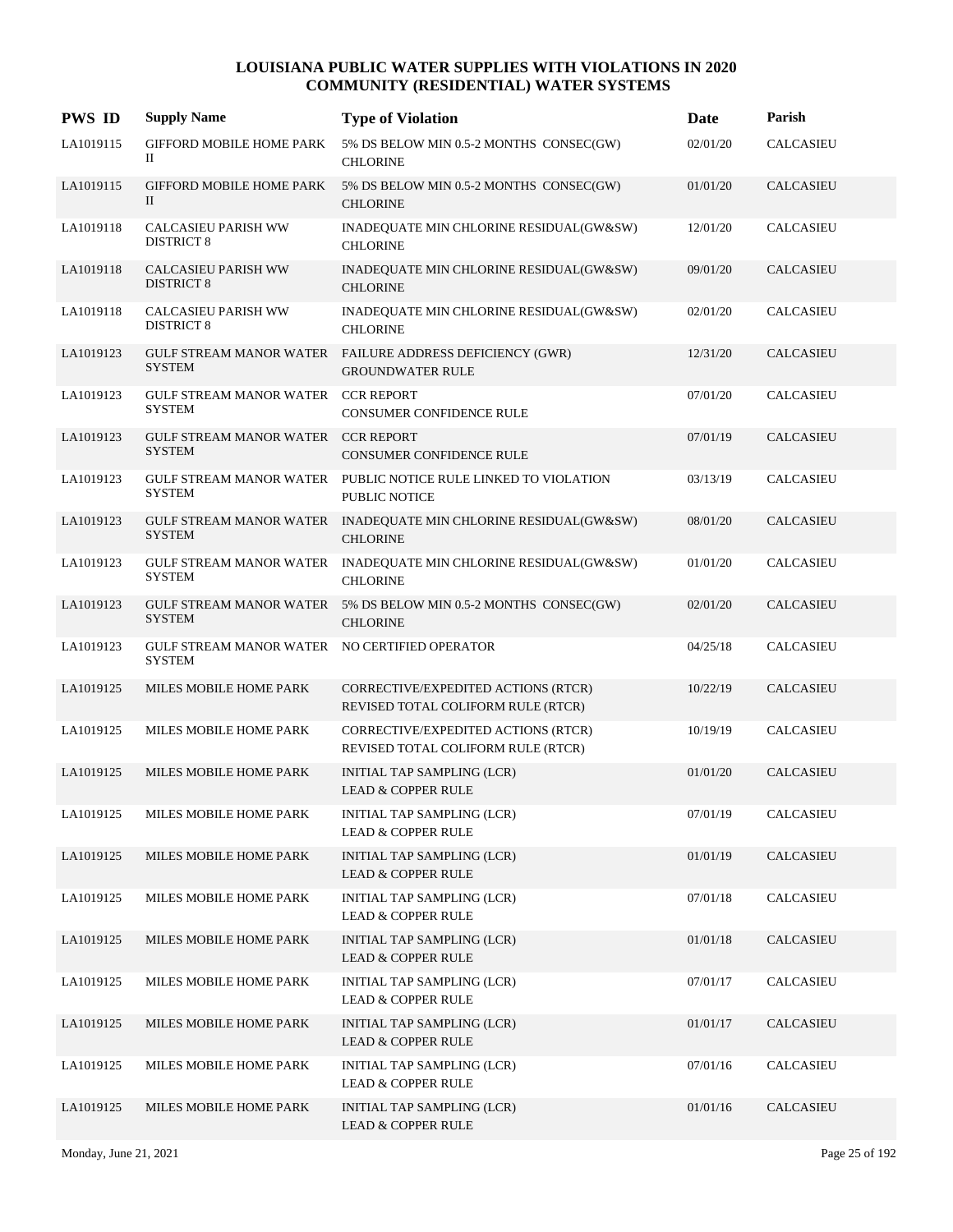| <b>PWS ID</b> | <b>Supply Name</b>     | <b>Type of Violation</b>                                       | Date     | Parish           |
|---------------|------------------------|----------------------------------------------------------------|----------|------------------|
| LA1019125     | MILES MOBILE HOME PARK | INITIAL TAP SAMPLING (LCR)<br><b>LEAD &amp; COPPER RULE</b>    | 07/01/15 | <b>CALCASIEU</b> |
| LA1019125     | MILES MOBILE HOME PARK | INITIAL TAP SAMPLING (LCR)<br><b>LEAD &amp; COPPER RULE</b>    | 01/01/15 | <b>CALCASIEU</b> |
| LA1019125     | MILES MOBILE HOME PARK | INITIAL TAP SAMPLING (LCR)<br><b>LEAD &amp; COPPER RULE</b>    | 07/01/14 | <b>CALCASIEU</b> |
| LA1019125     | MILES MOBILE HOME PARK | <b>CCR REPORT</b><br>CONSUMER CONFIDENCE RULE                  | 07/01/19 | <b>CALCASIEU</b> |
| LA1019125     | MILES MOBILE HOME PARK | <b>CCR REPORT</b><br>CONSUMER CONFIDENCE RULE                  | 07/01/18 | <b>CALCASIEU</b> |
| LA1019125     | MILES MOBILE HOME PARK | <b>CCR REPORT</b><br>CONSUMER CONFIDENCE RULE                  | 07/01/17 | <b>CALCASIEU</b> |
| LA1019125     | MILES MOBILE HOME PARK | <b>CCR REPORT</b><br>CONSUMER CONFIDENCE RULE                  | 07/01/16 | <b>CALCASIEU</b> |
| LA1019125     | MILES MOBILE HOME PARK | <b>CCR REPORT</b><br>CONSUMER CONFIDENCE RULE                  | 07/01/15 | <b>CALCASIEU</b> |
| LA1019125     | MILES MOBILE HOME PARK | <b>CCR REPORT</b><br>CONSUMER CONFIDENCE RULE                  | 07/01/14 | CALCASIEU        |
| LA1019125     | MILES MOBILE HOME PARK | CCR ADEQUACY/AVAILABILITY/CONTENT<br>CONSUMER CONFIDENCE RULE  | 10/01/17 | <b>CALCASIEU</b> |
| LA1019125     | MILES MOBILE HOME PARK | CCR ADEQUACY/AVAILABILITY/CONTENT<br>CONSUMER CONFIDENCE RULE  | 10/01/16 | CALCASIEU        |
| LA1019125     | MILES MOBILE HOME PARK | CCR ADEQUACY/AVAILABILITY/CONTENT<br>CONSUMER CONFIDENCE RULE  | 10/01/15 | <b>CALCASIEU</b> |
| LA1019125     | MILES MOBILE HOME PARK | CCR ADEQUACY/AVAILABILITY/CONTENT<br>CONSUMER CONFIDENCE RULE  | 10/01/14 | <b>CALCASIEU</b> |
| LA1019125     | MILES MOBILE HOME PARK | PUBLIC NOTICE RULE LINKED TO VIOLATION<br>PUBLIC NOTICE        | 05/05/20 | <b>CALCASIEU</b> |
| LA1019125     | MILES MOBILE HOME PARK | PUBLIC NOTICE RULE LINKED TO VIOLATION<br><b>PUBLIC NOTICE</b> | 01/01/20 | CALCASIEU        |
| LA1019125     | MILES MOBILE HOME PARK | PUBLIC NOTICE RULE LINKED TO VIOLATION<br>PUBLIC NOTICE        | 11/09/19 | <b>CALCASIEU</b> |
| LA1019125     | MILES MOBILE HOME PARK | PUBLIC NOTICE RULE LINKED TO VIOLATION<br>PUBLIC NOTICE        | 09/24/19 | CALCASIEU        |
| LA1019125     | MILES MOBILE HOME PARK | PUBLIC NOTICE RULE LINKED TO VIOLATION<br><b>PUBLIC NOTICE</b> | 05/18/19 | <b>CALCASIEU</b> |
| LA1019125     | MILES MOBILE HOME PARK | PUBLIC NOTICE RULE LINKED TO VIOLATION<br>PUBLIC NOTICE        | 11/05/18 | <b>CALCASIEU</b> |
| LA1019125     | MILES MOBILE HOME PARK | PUBLIC NOTICE RULE LINKED TO VIOLATION<br><b>PUBLIC NOTICE</b> | 05/13/18 | <b>CALCASIEU</b> |
| LA1019125     | MILES MOBILE HOME PARK | PUBLIC NOTICE RULE LINKED TO VIOLATION<br>PUBLIC NOTICE        | 12/11/17 | CALCASIEU        |
| LA1019125     | MILES MOBILE HOME PARK | PUBLIC NOTICE RULE LINKED TO VIOLATION<br>PUBLIC NOTICE        | 05/30/17 | <b>CALCASIEU</b> |
| LA1019125     | MILES MOBILE HOME PARK | PUBLIC NOTICE RULE LINKED TO VIOLATION<br>PUBLIC NOTICE        | 02/19/17 | <b>CALCASIEU</b> |
| LA1019125     | MILES MOBILE HOME PARK | PUBLIC NOTICE RULE LINKED TO VIOLATION<br>PUBLIC NOTICE        | 01/06/17 | <b>CALCASIEU</b> |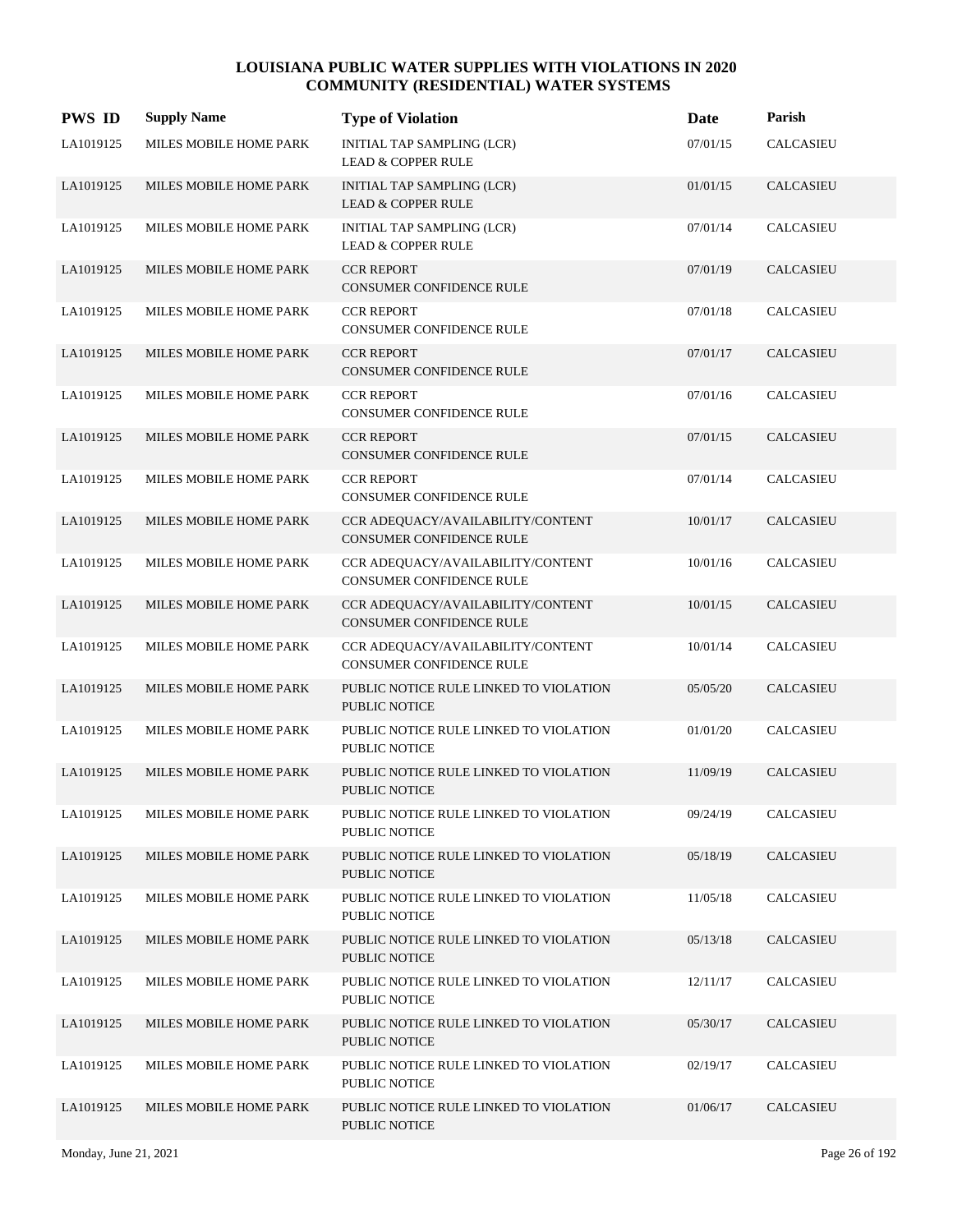| <b>PWS ID</b> | <b>Supply Name</b>     | <b>Type of Violation</b>                                       | Date     | Parish           |
|---------------|------------------------|----------------------------------------------------------------|----------|------------------|
| LA1019125     | MILES MOBILE HOME PARK | PUBLIC NOTICE RULE LINKED TO VIOLATION<br><b>PUBLIC NOTICE</b> | 11/29/16 | <b>CALCASIEU</b> |
| LA1019125     | MILES MOBILE HOME PARK | PUBLIC NOTICE RULE LINKED TO VIOLATION<br><b>PUBLIC NOTICE</b> | 05/08/16 | <b>CALCASIEU</b> |
| LA1019125     | MILES MOBILE HOME PARK | PUBLIC NOTICE RULE LINKED TO VIOLATION<br><b>PUBLIC NOTICE</b> | 03/15/16 | <b>CALCASIEU</b> |
| LA1019125     | MILES MOBILE HOME PARK | PUBLIC NOTICE RULE LINKED TO VIOLATION<br><b>PUBLIC NOTICE</b> | 03/15/16 | <b>CALCASIEU</b> |
| LA1019125     | MILES MOBILE HOME PARK | PUBLIC NOTICE RULE LINKED TO VIOLATION<br><b>PUBLIC NOTICE</b> | 02/27/16 | <b>CALCASIEU</b> |
| LA1019125     | MILES MOBILE HOME PARK | PUBLIC NOTICE RULE LINKED TO VIOLATION<br><b>PUBLIC NOTICE</b> | 02/04/16 | <b>CALCASIEU</b> |
| LA1019125     | MILES MOBILE HOME PARK | PUBLIC NOTICE RULE LINKED TO VIOLATION<br><b>PUBLIC NOTICE</b> | 02/04/16 | CALCASIEU        |
| LA1019125     | MILES MOBILE HOME PARK | PUBLIC NOTICE RULE LINKED TO VIOLATION<br><b>PUBLIC NOTICE</b> | 11/12/15 | <b>CALCASIEU</b> |
| LA1019125     | MILES MOBILE HOME PARK | PUBLIC NOTICE RULE LINKED TO VIOLATION<br><b>PUBLIC NOTICE</b> | 11/12/15 | <b>CALCASIEU</b> |
| LA1019125     | MILES MOBILE HOME PARK | PUBLIC NOTICE RULE LINKED TO VIOLATION<br><b>PUBLIC NOTICE</b> | 11/05/15 | <b>CALCASIEU</b> |
| LA1019125     | MILES MOBILE HOME PARK | PUBLIC NOTICE RULE LINKED TO VIOLATION<br><b>PUBLIC NOTICE</b> | 10/09/15 | <b>CALCASIEU</b> |
| LA1019125     | MILES MOBILE HOME PARK | PUBLIC NOTICE RULE LINKED TO VIOLATION<br>PUBLIC NOTICE        | 10/07/15 | <b>CALCASIEU</b> |
| LA1019125     | MILES MOBILE HOME PARK | PUBLIC NOTICE RULE LINKED TO VIOLATION<br><b>PUBLIC NOTICE</b> | 09/15/15 | <b>CALCASIEU</b> |
| LA1019125     | MILES MOBILE HOME PARK | PUBLIC NOTICE RULE LINKED TO VIOLATION<br><b>PUBLIC NOTICE</b> | 09/15/15 | <b>CALCASIEU</b> |
| LA1019125     | MILES MOBILE HOME PARK | PUBLIC NOTICE RULE LINKED TO VIOLATION<br><b>PUBLIC NOTICE</b> | 08/12/15 | <b>CALCASIEU</b> |
| LA1019125     | MILES MOBILE HOME PARK | PUBLIC NOTICE RULE LINKED TO VIOLATION<br><b>PUBLIC NOTICE</b> | 08/12/15 | <b>CALCASIEU</b> |
| LA1019125     | MILES MOBILE HOME PARK | PUBLIC NOTICE RULE LINKED TO VIOLATION<br><b>PUBLIC NOTICE</b> | 07/10/15 | <b>CALCASIEU</b> |
| LA1019125     | MILES MOBILE HOME PARK | PUBLIC NOTICE RULE LINKED TO VIOLATION<br>PUBLIC NOTICE        | 07/09/15 | <b>CALCASIEU</b> |
| LA1019125     | MILES MOBILE HOME PARK | PUBLIC NOTICE RULE LINKED TO VIOLATION<br>PUBLIC NOTICE        | 06/11/15 | CALCASIEU        |
| LA1019125     | MILES MOBILE HOME PARK | PUBLIC NOTICE RULE LINKED TO VIOLATION<br><b>PUBLIC NOTICE</b> | 06/11/15 | <b>CALCASIEU</b> |
| LA1019125     | MILES MOBILE HOME PARK | PUBLIC NOTICE RULE LINKED TO VIOLATION<br>PUBLIC NOTICE        | 05/11/15 | <b>CALCASIEU</b> |
| LA1019125     | MILES MOBILE HOME PARK | PUBLIC NOTICE RULE LINKED TO VIOLATION<br>PUBLIC NOTICE        | 05/11/15 | <b>CALCASIEU</b> |
| LA1019125     | MILES MOBILE HOME PARK | PUBLIC NOTICE RULE LINKED TO VIOLATION<br>PUBLIC NOTICE        | 04/15/15 | <b>CALCASIEU</b> |
| LA1019125     | MILES MOBILE HOME PARK | PUBLIC NOTICE RULE LINKED TO VIOLATION<br>PUBLIC NOTICE        | 04/14/15 | <b>CALCASIEU</b> |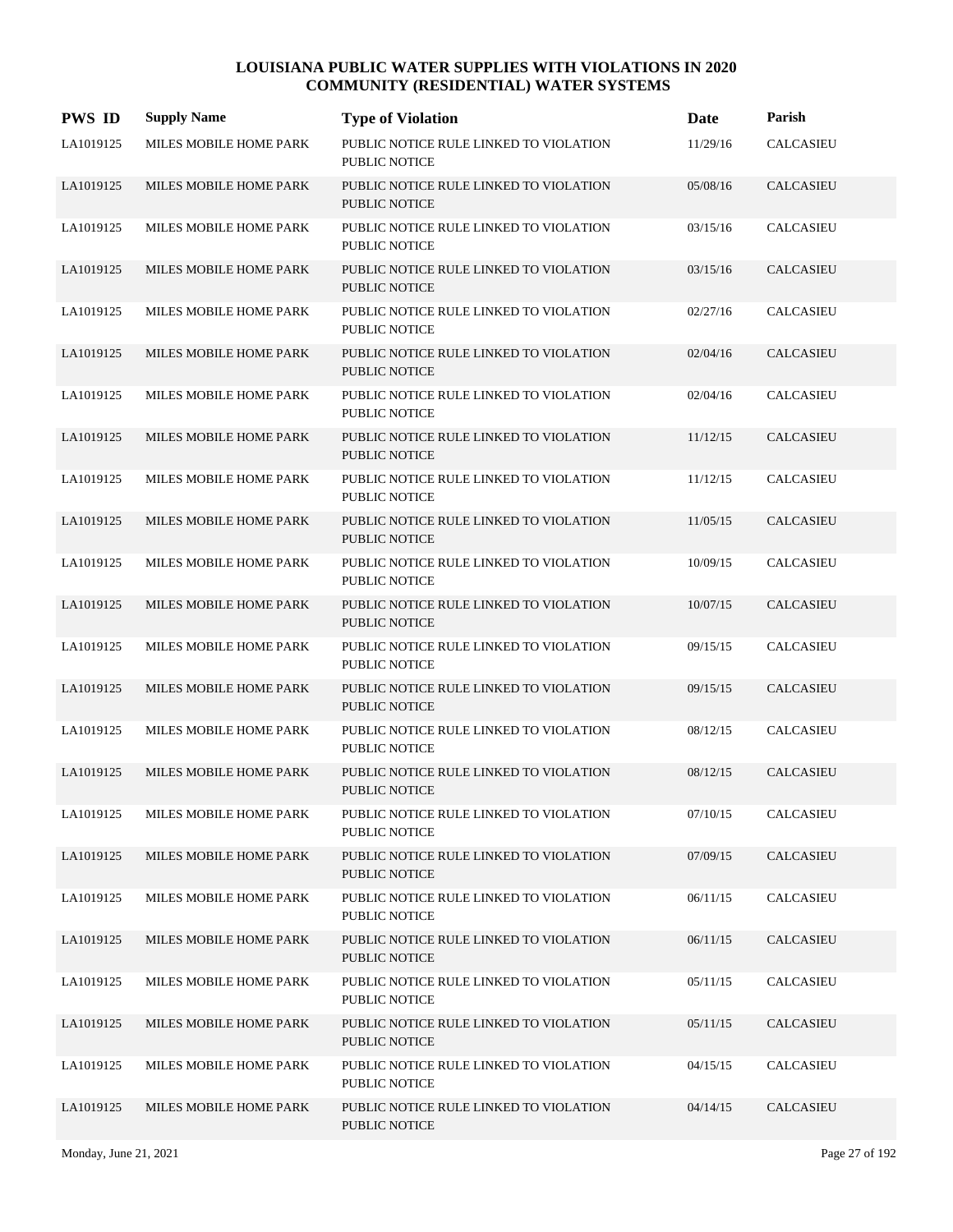| <b>PWS ID</b> | <b>Supply Name</b>                        | <b>Type of Violation</b>                                       | Date     | Parish           |
|---------------|-------------------------------------------|----------------------------------------------------------------|----------|------------------|
| LA1019125     | MILES MOBILE HOME PARK                    | PUBLIC NOTICE RULE LINKED TO VIOLATION<br>PUBLIC NOTICE        | 03/13/15 | <b>CALCASIEU</b> |
| LA1019125     | MILES MOBILE HOME PARK                    | PUBLIC NOTICE RULE LINKED TO VIOLATION<br><b>PUBLIC NOTICE</b> | 03/13/15 | CALCASIEU        |
| LA1019125     | MILES MOBILE HOME PARK                    | PUBLIC NOTICE RULE LINKED TO VIOLATION<br>PUBLIC NOTICE        | 02/16/15 | CALCASIEU        |
| LA1019125     | MILES MOBILE HOME PARK                    | PUBLIC NOTICE RULE LINKED TO VIOLATION<br><b>PUBLIC NOTICE</b> | 02/05/15 | CALCASIEU        |
| LA1019125     | MILES MOBILE HOME PARK                    | PUBLIC NOTICE RULE LINKED TO VIOLATION<br><b>PUBLIC NOTICE</b> | 02/05/15 | CALCASIEU        |
| LA1019125     | MILES MOBILE HOME PARK                    | PUBLIC NOTICE RULE LINKED TO VIOLATION<br><b>PUBLIC NOTICE</b> | 01/13/15 | CALCASIEU        |
| LA1019125     | MILES MOBILE HOME PARK                    | PUBLIC NOTICE RULE LINKED TO VIOLATION<br><b>PUBLIC NOTICE</b> | 01/13/15 | <b>CALCASIEU</b> |
| LA1019125     | MILES MOBILE HOME PARK                    | PUBLIC NOTICE RULE LINKED TO VIOLATION<br><b>PUBLIC NOTICE</b> | 12/18/14 | <b>CALCASIEU</b> |
| LA1019125     | MILES MOBILE HOME PARK                    | PUBLIC NOTICE RULE LINKED TO VIOLATION<br><b>PUBLIC NOTICE</b> | 10/11/14 | CALCASIEU        |
| LA1019125     | MILES MOBILE HOME PARK                    | PUBLIC NOTICE RULE LINKED TO VIOLATION<br><b>PUBLIC NOTICE</b> | 10/03/14 | CALCASIEU        |
| LA1019125     | MILES MOBILE HOME PARK                    | PUBLIC NOTICE RULE LINKED TO VIOLATION<br>PUBLIC NOTICE        | 10/03/14 | CALCASIEU        |
| LA1019125     | MILES MOBILE HOME PARK                    | PUBLIC NOTICE RULE LINKED TO VIOLATION<br><b>PUBLIC NOTICE</b> | 09/20/14 | CALCASIEU        |
| LA1019125     | MILES MOBILE HOME PARK                    | PUBLIC NOTICE RULE LINKED TO VIOLATION<br><b>PUBLIC NOTICE</b> | 09/20/14 | CALCASIEU        |
| LA1019125     | MILES MOBILE HOME PARK                    | PUBLIC NOTICE RULE LINKED TO VIOLATION<br><b>PUBLIC NOTICE</b> | 08/13/14 | CALCASIEU        |
| LA1019125     | MILES MOBILE HOME PARK                    | PUBLIC NOTICE RULE LINKED TO VIOLATION<br><b>PUBLIC NOTICE</b> | 08/11/14 | CALCASIEU        |
| LA1019125     | MILES MOBILE HOME PARK                    | PUBLIC NOTICE RULE LINKED TO VIOLATION<br>PUBLIC NOTICE        | 05/15/14 | CALCASIEU        |
| LA1019125     | MILES MOBILE HOME PARK                    | PUBLIC NOTICE RULE LINKED TO VIOLATION<br>PUBLIC NOTICE        | 04/14/14 | <b>CALCASIEU</b> |
| LA1019125     | MILES MOBILE HOME PARK                    | PUBLIC NOTICE RULE LINKED TO VIOLATION<br><b>PUBLIC NOTICE</b> | 03/17/14 | CALCASIEU        |
| LA1019125     | MILES MOBILE HOME PARK                    | PUBLIC NOTICE RULE LINKED TO VIOLATION<br>PUBLIC NOTICE        | 03/05/14 | CALCASIEU        |
| LA1019125     | MILES MOBILE HOME PARK                    | PUBLIC NOTICE RULE LINKED TO VIOLATION<br>PUBLIC NOTICE        | 02/07/14 | CALCASIEU        |
| LA1019125     | MILES MOBILE HOME PARK                    | INADEQUATE MIN CHLORINE RESIDUAL(GW&SW)<br><b>CHLORINE</b>     | 03/01/20 | CALCASIEU        |
| LA1019125     | MILES MOBILE HOME PARK                    | 5% DS BELOW MIN 0.5-2 MONTHS CONSEC(GW)<br><b>CHLORINE</b>     | 04/01/20 | <b>CALCASIEU</b> |
| LA1019125     | MILES MOBILE HOME PARK                    | 5% DS BELOW MIN 0.5-2 MONTHS CONSEC(GW)<br><b>CHLORINE</b>     | 01/01/20 | CALCASIEU        |
| LA1019127     | K & P MH & RV PARK WATER<br><b>SYSTEM</b> | INADEQUATE MIN CHLORINE RESIDUAL(GW&SW)<br><b>CHLORINE</b>     | 10/01/20 | <b>CALCASIEU</b> |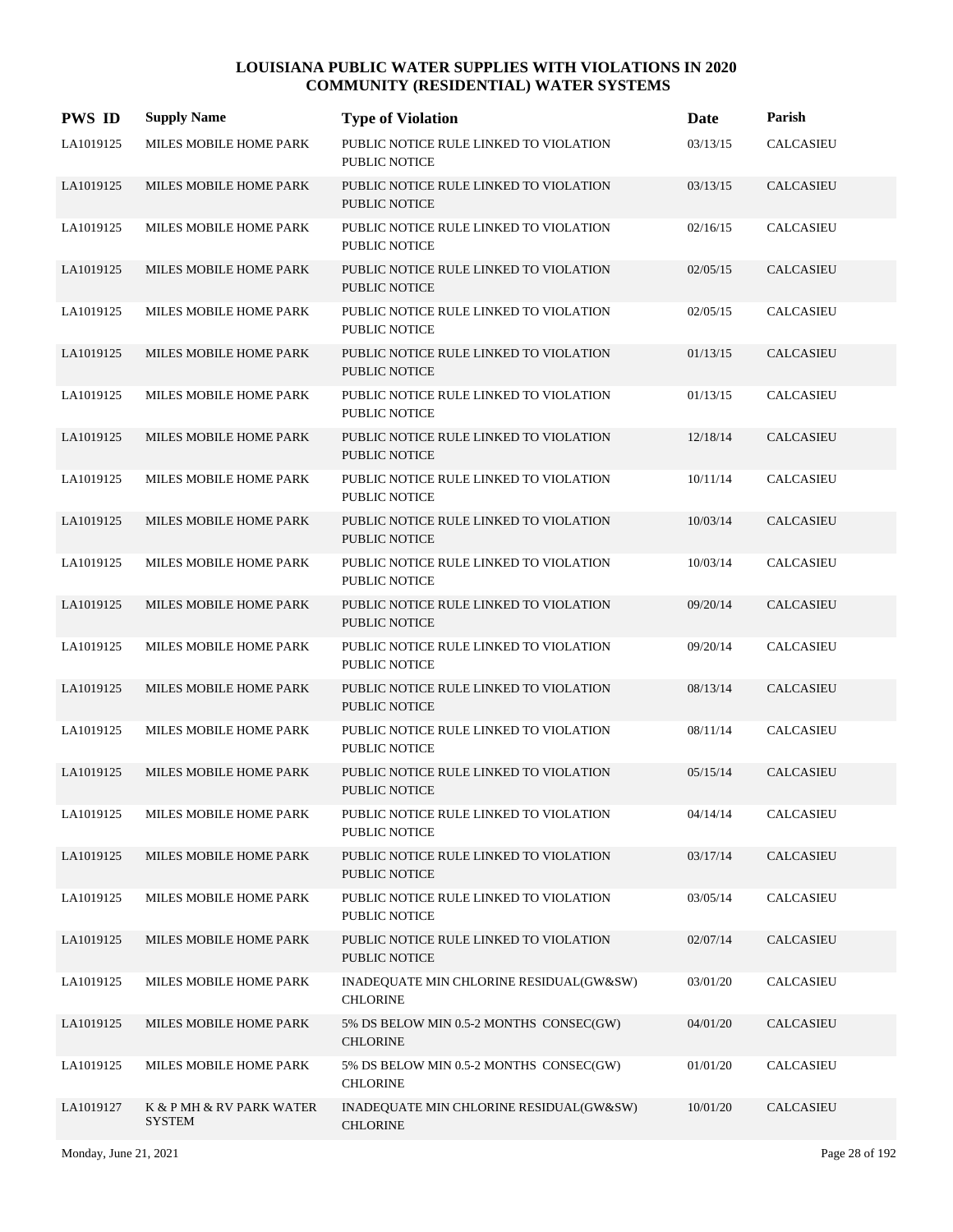| <b>PWS ID</b> | <b>Supply Name</b>                          | <b>Type of Violation</b>                                    | Date     | Parish          |
|---------------|---------------------------------------------|-------------------------------------------------------------|----------|-----------------|
| LA1021001     | <b>CLARKS WATER SYSTEM</b>                  | FAILURE ADDRESS DEFICIENCY (GWR)<br><b>GROUNDWATER RULE</b> | 08/24/17 | <b>CALDWELL</b> |
| LA1021001     | <b>CLARKS WATER SYSTEM</b>                  | INADEQUATE MIN CHLORINE RESIDUAL(GW&SW)<br><b>CHLORINE</b>  | 08/01/20 | CALDWELL        |
| LA1021001     | <b>CLARKS WATER SYSTEM</b>                  | INADEQUATE MIN CHLORINE RESIDUAL(GW&SW)<br><b>CHLORINE</b>  | 01/01/20 | CALDWELL        |
| LA1021004     | <b>EAST COLUMBIA WATER</b><br><b>SYSTEM</b> | INADEQUATE MIN CHLORINE RESIDUAL(GW&SW)<br><b>CHLORINE</b>  | 12/01/20 | <b>CALDWELL</b> |
| LA1021005     | <b>GRAYSON WATER SYSTEM</b>                 | FAILURE ADDRESS DEFICIENCY (GWR)<br><b>GROUNDWATER RULE</b> | 06/01/19 | <b>CALDWELL</b> |
| LA1021005     | <b>GRAYSON WATER SYSTEM</b>                 | FAILURE ADDRESS DEFICIENCY (GWR)<br><b>GROUNDWATER RULE</b> | 06/01/19 | <b>CALDWELL</b> |
| LA1021005     | <b>GRAYSON WATER SYSTEM</b>                 | LEAD CONSUMER NOTICE (LCR)<br><b>LEAD &amp; COPPER RULE</b> | 01/25/20 | CALDWELL        |
| LA1021007     | <b>HOLUM WATER SYSTEM</b>                   | MCL, LRAA<br><b>TTHM</b>                                    | 10/01/20 | <b>CALDWELL</b> |
| LA1021007     | HOLUM WATER SYSTEM                          | MCL, LRAA<br><b>TTHM</b>                                    | 07/01/20 | <b>CALDWELL</b> |
| LA1021007     | HOLUM WATER SYSTEM                          | MCL, LRAA<br><b>TTHM</b>                                    | 04/01/20 | <b>CALDWELL</b> |
| LA1021007     | HOLUM WATER SYSTEM                          | MCL, LRAA<br><b>TTHM</b>                                    | 01/01/20 | <b>CALDWELL</b> |
| LA1021007     | <b>HOLUM WATER SYSTEM</b>                   | INADEQUATE MIN CHLORINE RESIDUAL(GW&SW)<br><b>CHLORINE</b>  | 11/01/20 | <b>CALDWELL</b> |
| LA1021007     | <b>HOLUM WATER SYSTEM</b>                   | INADEQUATE MIN CHLORINE RESIDUAL(GW&SW)<br><b>CHLORINE</b>  | 08/01/20 | CALDWELL        |
| LA1021007     | <b>HOLUM WATER SYSTEM</b>                   | INADEQUATE MIN CHLORINE RESIDUAL(GW&SW)<br><b>CHLORINE</b>  | 04/01/20 | <b>CALDWELL</b> |
| LA1021007     | <b>HOLUM WATER SYSTEM</b>                   | 5% DS BELOW MIN 0.5-2 MONTHS CONSEC(GW)<br><b>CHLORINE</b>  | 09/01/20 | <b>CALDWELL</b> |
| LA1021007     | HOLUM WATER SYSTEM                          | 5% DS BELOW MIN 0.5-2 MONTHS CONSEC(GW)<br><b>CHLORINE</b>  | 06/01/20 | <b>CALDWELL</b> |
| LA1021007     | <b>HOLUM WATER SYSTEM</b>                   | 5% DS BELOW MIN 0.5-2 MONTHS CONSEC(GW)<br><b>CHLORINE</b>  | 05/01/20 | <b>CALDWELL</b> |
| LA1021009     | <b>COTTON PLANT WATER</b><br><b>SYSTEM</b>  | <b>CCR REPORT</b><br>CONSUMER CONFIDENCE RULE               | 07/01/20 | <b>CALDWELL</b> |
| LA1021011     | VIXEN WATER SYSTEM                          | MCL, LRAA<br><b>TTHM</b>                                    | 10/01/20 | <b>CALDWELL</b> |
| LA1021011     | VIXEN WATER SYSTEM                          | MCL, LRAA<br>TOTAL HALOACETIC ACIDS (HAA5)                  | 10/01/20 | <b>CALDWELL</b> |
| LA1021011     | VIXEN WATER SYSTEM                          | MCL, LRAA<br>TOTAL HALOACETIC ACIDS (HAA5)                  | 10/01/20 | <b>CALDWELL</b> |
| LA1021011     | VIXEN WATER SYSTEM                          | MCL, LRAA<br><b>TTHM</b>                                    | 10/01/20 | <b>CALDWELL</b> |
| LA1021011     | VIXEN WATER SYSTEM                          | MCL, LRAA<br>TOTAL HALOACETIC ACIDS (HAA5)                  | 07/01/20 | <b>CALDWELL</b> |
| LA1021011     | VIXEN WATER SYSTEM                          | MCL, LRAA<br><b>TTHM</b>                                    | 07/01/20 | <b>CALDWELL</b> |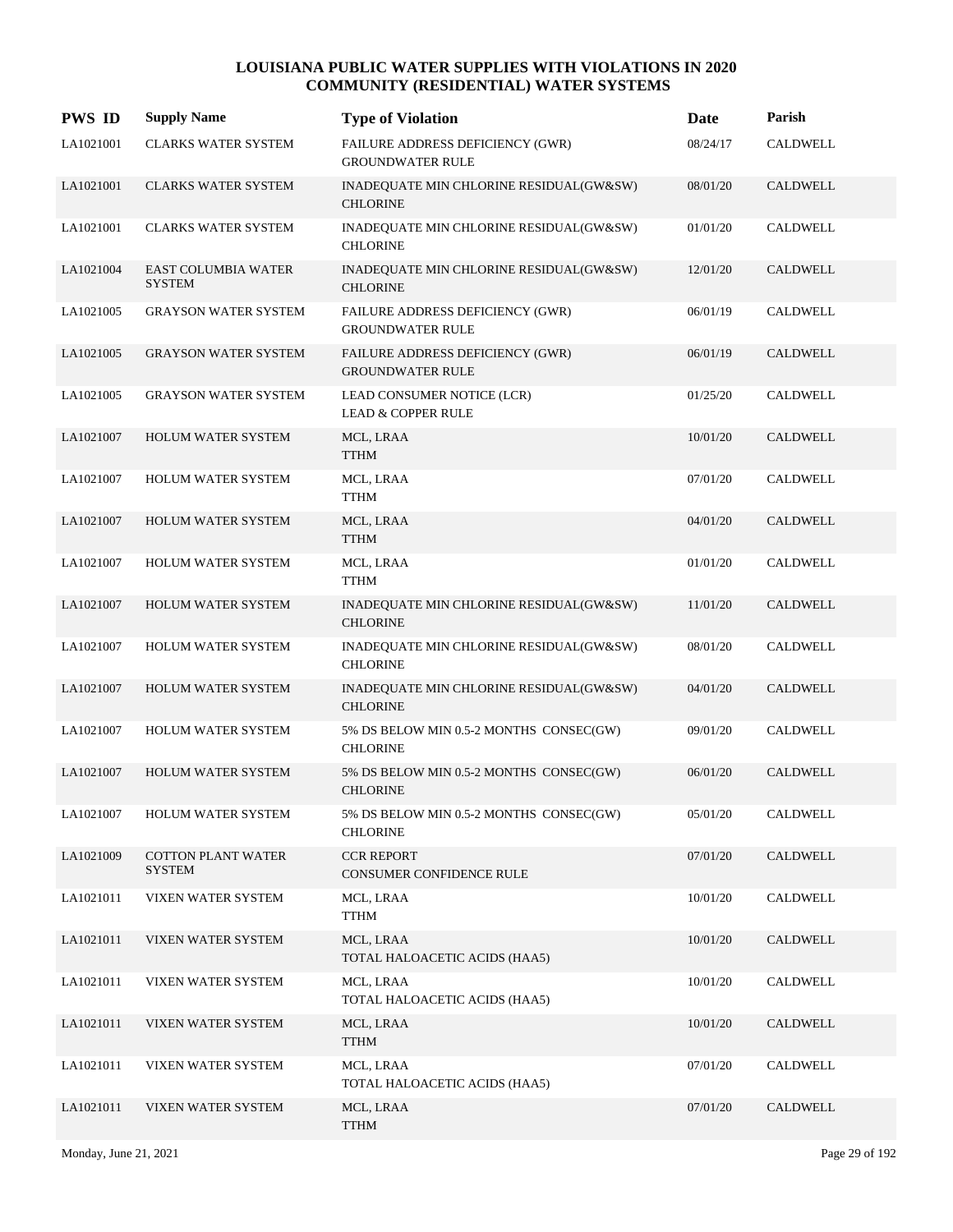| <b>PWS ID</b> | <b>Supply Name</b>                            | <b>Type of Violation</b>                                                            | Date     | Parish          |
|---------------|-----------------------------------------------|-------------------------------------------------------------------------------------|----------|-----------------|
| LA1021011     | VIXEN WATER SYSTEM                            | MCL, LRAA<br>TTHM                                                                   | 07/01/20 | <b>CALDWELL</b> |
| LA1021011     | VIXEN WATER SYSTEM                            | MCL, LRAA<br>TOTAL HALOACETIC ACIDS (HAA5)                                          | 07/01/20 | <b>CALDWELL</b> |
| LA1021011     | VIXEN WATER SYSTEM                            | MCL, LRAA<br><b>TTHM</b>                                                            | 04/01/20 | <b>CALDWELL</b> |
| LA1021011     | VIXEN WATER SYSTEM                            | MCL, LRAA<br><b>TTHM</b>                                                            | 04/01/20 | <b>CALDWELL</b> |
| LA1021011     | VIXEN WATER SYSTEM                            | MCL, LRAA<br>TOTAL HALOACETIC ACIDS (HAA5)                                          | 04/01/20 | CALDWELL        |
| LA1021011     | VIXEN WATER SYSTEM                            | MCL, LRAA<br>TOTAL HALOACETIC ACIDS (HAA5)                                          | 04/01/20 | <b>CALDWELL</b> |
| LA1021011     | VIXEN WATER SYSTEM                            | MCL, LRAA<br><b>TTHM</b>                                                            | 01/01/20 | CALDWELL        |
| LA1021011     | VIXEN WATER SYSTEM                            | MCL, LRAA<br><b>TTHM</b>                                                            | 01/01/20 | <b>CALDWELL</b> |
| LA1021011     | VIXEN WATER SYSTEM                            | MCL, LRAA<br>TOTAL HALOACETIC ACIDS (HAA5)                                          | 01/01/20 | <b>CALDWELL</b> |
| LA1021011     | VIXEN WATER SYSTEM                            | MCL, LRAA<br>TOTAL HALOACETIC ACIDS (HAA5)                                          | 01/01/20 | <b>CALDWELL</b> |
| LA1021011     | VIXEN WATER SYSTEM                            | FAILURE ADDRESS DEFICIENCY (GWR)<br><b>GROUNDWATER RULE</b>                         | 07/05/19 | CALDWELL        |
| LA1021011     | VIXEN WATER SYSTEM                            | FOLLOW-UP OR ROUTINE TAP M/R (LCR)<br><b>LEAD &amp; COPPER RULE</b>                 | 01/01/20 | CALDWELL        |
| LA1021011     | VIXEN WATER SYSTEM                            | FOLLOW-UP OR ROUTINE TAP M/R (LCR)<br><b>LEAD &amp; COPPER RULE</b>                 | 07/01/19 | CALDWELL        |
| LA1021011     | VIXEN WATER SYSTEM                            | PUBLIC NOTICE RULE LINKED TO VIOLATION<br><b>PUBLIC NOTICE</b>                      | 11/04/20 | <b>CALDWELL</b> |
| LA1021011     | VIXEN WATER SYSTEM                            | PUBLIC NOTICE RULE LINKED TO VIOLATION<br>PUBLIC NOTICE                             | 07/23/20 | CALDWELL        |
| LA1021011     | VIXEN WATER SYSTEM                            | PUBLIC NOTICE RULE LINKED TO VIOLATION<br>PUBLIC NOTICE                             | 03/18/20 | <b>CALDWELL</b> |
| LA1021011     | VIXEN WATER SYSTEM                            | PUBLIC NOTICE RULE LINKED TO VIOLATION<br>PUBLIC NOTICE                             | 11/09/19 | <b>CALDWELL</b> |
| LA1021011     | VIXEN WATER SYSTEM                            | INADEQUATE MIN CHLORINE RESIDUAL(GW&SW)<br><b>CHLORINE</b>                          | 12/01/20 | <b>CALDWELL</b> |
| LA1021011     | VIXEN WATER SYSTEM                            | INADEQUATE MIN CHLORINE RESIDUAL(GW&SW)<br><b>CHLORINE</b>                          | 06/01/20 | CALDWELL        |
| LA1023001     | WW DISTRICT 1                                 | CAMERON PARISH WATER AND INADEQUATE MIN CHLORINE RESIDUAL(GW&SW)<br><b>CHLORINE</b> | 03/01/20 | <b>CAMERON</b>  |
| LA1023001     | WW DISTRICT 1                                 | CAMERON PARISH WATER AND INADEQUATE MIN CHLORINE RESIDUAL(GW&SW)<br><b>CHLORINE</b> | 01/01/20 | <b>CAMERON</b>  |
| LA1023001     | WW DISTRICT 1                                 | CAMERON PARISH WATER AND 5% DS BELOW MIN 0.5-2 MONTHS CONSEC(GW)<br><b>CHLORINE</b> | 05/01/20 | <b>CAMERON</b>  |
| LA1023001     | WW DISTRICT 1                                 | CAMERON PARISH WATER AND 5% DS BELOW MIN 0.5-2 MONTHS CONSEC(GW)<br><b>CHLORINE</b> | 04/01/20 | <b>CAMERON</b>  |
| LA1023003     | <b>CAMERON PARISH WW</b><br><b>DISTRICT 7</b> | MCL, LRAA<br><b>TTHM</b>                                                            | 04/01/20 | <b>CAMERON</b>  |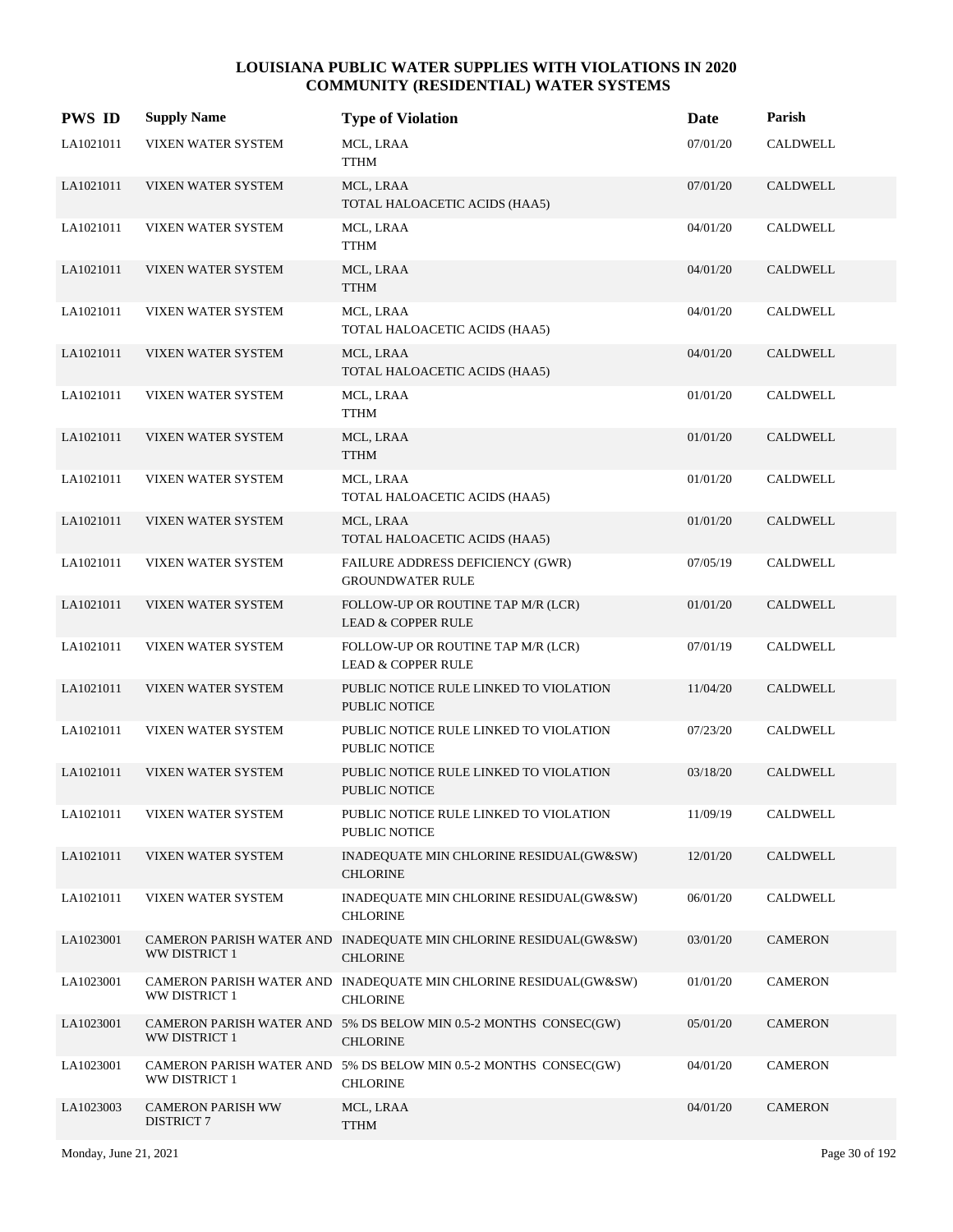| <b>PWS ID</b> | <b>Supply Name</b>                                        | <b>Type of Violation</b>                                                             | Date     | Parish           |
|---------------|-----------------------------------------------------------|--------------------------------------------------------------------------------------|----------|------------------|
| LA1023003     | <b>CAMERON PARISH WW</b><br><b>DISTRICT 7</b>             | MCL, LRAA<br><b>TTHM</b>                                                             | 01/01/20 | <b>CAMERON</b>   |
| LA1023003     | <b>CAMERON PARISH WW</b><br><b>DISTRICT 7</b>             | LEAD CONSUMER NOTICE (LCR)<br><b>LEAD &amp; COPPER RULE</b>                          | 03/10/19 | <b>CAMERON</b>   |
| LA1023003     | <b>CAMERON PARISH WW</b><br><b>DISTRICT 7</b>             | INADEQUATE MIN CHLORINE RESIDUAL(GW&SW)<br><b>CHLORINE</b>                           | 07/01/20 | <b>CAMERON</b>   |
| LA1023003     | <b>CAMERON PARISH WW</b><br><b>DISTRICT 7</b>             | INADEQUATE MIN CHLORINE RESIDUAL(GW&SW)<br><b>CHLORINE</b>                           | 04/01/20 | <b>CAMERON</b>   |
| LA1023003     | <b>CAMERON PARISH WW</b><br><b>DISTRICT 7</b>             | INADEQUATE MIN CHLORINE RESIDUAL(GW&SW)<br><b>CHLORINE</b>                           | 01/01/20 | <b>CAMERON</b>   |
| LA1023003     | <b>CAMERON PARISH WW</b><br><b>DISTRICT 7</b>             | 5% DS BELOW MIN 0.5-2 MONTHS CONSEC(GW)<br><b>CHLORINE</b>                           | 08/01/20 | <b>CAMERON</b>   |
| LA1023003     | <b>CAMERON PARISH WW</b><br><b>DISTRICT 7</b>             | 5% DS BELOW MIN 0.5-2 MONTHS CONSEC(GW)<br><b>CHLORINE</b>                           | 05/01/20 | <b>CAMERON</b>   |
| LA1023011     | <b>CAMERON PARISH WW</b><br>DISTRICT 11-SWEET LAKE        | <b>CCR REPORT</b><br><b>CONSUMER CONFIDENCE RULE</b>                                 | 07/01/20 | <b>CAMERON</b>   |
| LA1023012     | <b>CAMERON PARISH WW</b><br><b>DISTRICT 9</b>             | MCL, LRAA<br>TTHM                                                                    | 04/01/20 | <b>CAMERON</b>   |
| LA1023012     | <b>CAMERON PARISH WW</b><br><b>DISTRICT 9</b>             | MCL, LRAA<br><b>TTHM</b>                                                             | 01/01/20 | <b>CAMERON</b>   |
| LA1023012     | <b>CAMERON PARISH WW</b><br>DISTRICT 9                    | MCL, LRAA<br>TTHM                                                                    | 01/01/20 | <b>CAMERON</b>   |
| LA1023013     | <b>CAMERON PARISH WW</b><br><b>DISTRICT 11 - BIG LAKE</b> | <b>CCR REPORT</b><br><b>CONSUMER CONFIDENCE RULE</b>                                 | 07/01/20 | <b>CAMERON</b>   |
| LA1025002     |                                                           | BLACK RIVER WATER SYSTEM FAILURE ADDRESS DEFICIENCY (GWR)<br><b>GROUNDWATER RULE</b> | 01/27/20 | <b>CATAHOULA</b> |
| LA1025002     |                                                           | BLACK RIVER WATER SYSTEM FAILURE ADDRESS DEFICIENCY (GWR)<br><b>GROUNDWATER RULE</b> | 01/27/20 | <b>CATAHOULA</b> |
| LA1025002     |                                                           | BLACK RIVER WATER SYSTEM FAILURE ADDRESS DEFICIENCY (GWR)<br><b>GROUNDWATER RULE</b> | 01/27/20 | <b>CATAHOULA</b> |
| LA1025002     | BLACK RIVER WATER SYSTEM                                  | FAILURE ADDRESS DEFICIENCY (GWR)<br><b>GROUNDWATER RULE</b>                          | 01/27/20 | <b>CATAHOULA</b> |
| LA1025003     | ENTERPRISE WATER SYSTEM                                   | MCL, LRAA<br><b>TTHM</b>                                                             | 07/01/20 | <b>CATAHOULA</b> |
| LA1025003     | ENTERPRISE WATER SYSTEM                                   | MCL, LRAA<br><b>TTHM</b>                                                             | 04/01/20 | <b>CATAHOULA</b> |
| LA1025003     | ENTERPRISE WATER SYSTEM                                   | MCL, LRAA<br><b>TTHM</b>                                                             | 04/01/20 | <b>CATAHOULA</b> |
| LA1025003     | ENTERPRISE WATER SYSTEM                                   | FAILURE ADDRESS DEFICIENCY (GWR)<br><b>GROUNDWATER RULE</b>                          | 02/02/18 | <b>CATAHOULA</b> |
| LA1025003     | ENTERPRISE WATER SYSTEM                                   | FAILURE ADDRESS DEFICIENCY (GWR)<br><b>GROUNDWATER RULE</b>                          | 02/02/18 | <b>CATAHOULA</b> |
| LA1025003     | ENTERPRISE WATER SYSTEM                                   | LEAD CONSUMER NOTICE (LCR)<br>LEAD & COPPER RULE                                     | 01/10/20 | <b>CATAHOULA</b> |
| LA1025003     | ENTERPRISE WATER SYSTEM                                   | PUBLIC NOTICE RULE LINKED TO VIOLATION<br>PUBLIC NOTICE                              | 11/04/20 | <b>CATAHOULA</b> |
| LA1025003     | <b>ENTERPRISE WATER SYSTEM</b>                            | PUBLIC NOTICE RULE LINKED TO VIOLATION<br>PUBLIC NOTICE                              | 07/17/20 | <b>CATAHOULA</b> |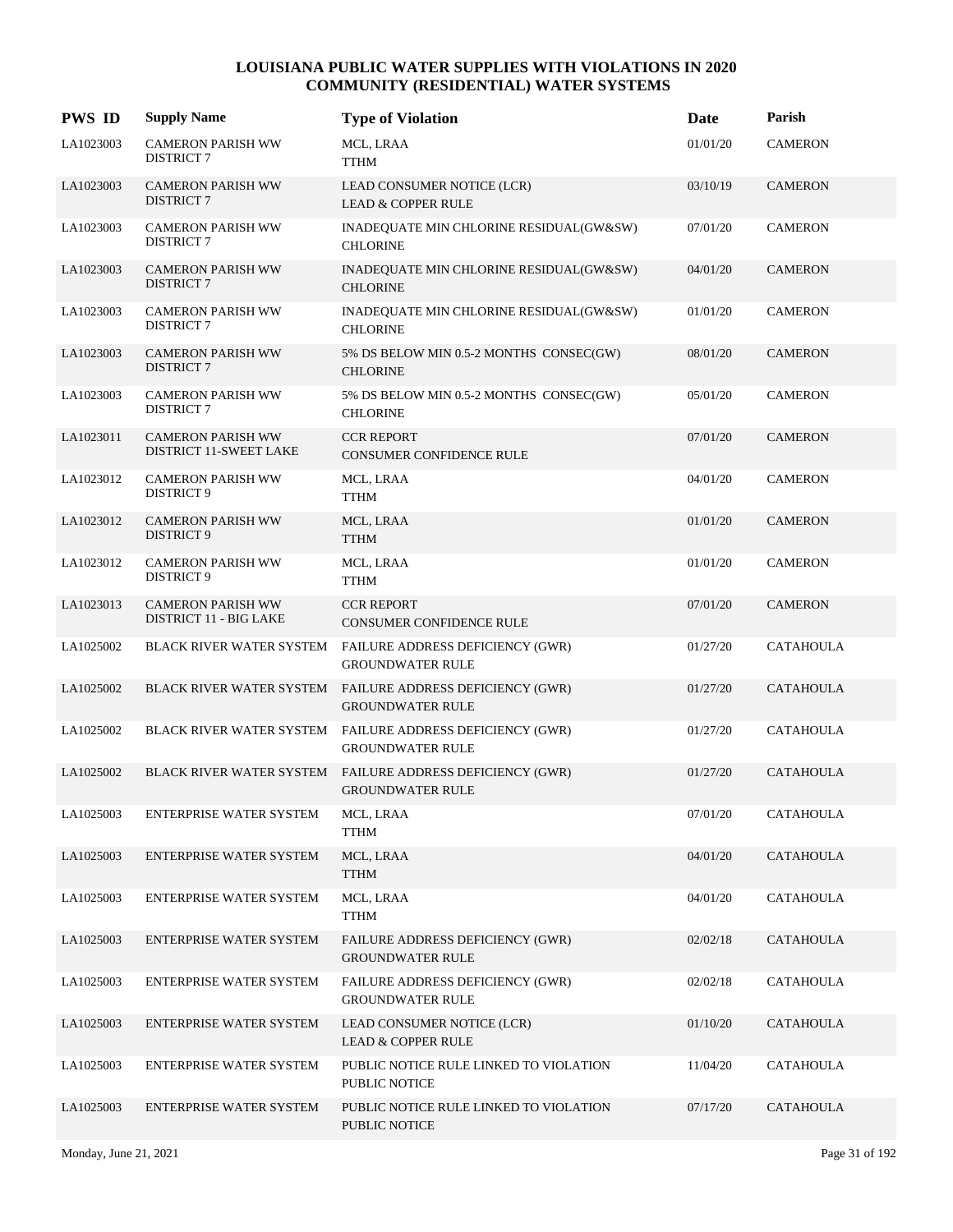| <b>PWS ID</b> | <b>Supply Name</b>                                     | <b>Type of Violation</b>                                                            | Date     | Parish           |
|---------------|--------------------------------------------------------|-------------------------------------------------------------------------------------|----------|------------------|
| LA1025003     | ENTERPRISE WATER SYSTEM                                | INADEQUATE MIN CHLORINE RESIDUAL(GW&SW)<br><b>CHLORINE</b>                          | 12/01/20 | <b>CATAHOULA</b> |
| LA1025003     | ENTERPRISE WATER SYSTEM                                | INADEQUATE MIN CHLORINE RESIDUAL(GW&SW)<br><b>CHLORINE</b>                          | 09/01/20 | <b>CATAHOULA</b> |
| LA1025006     | TOWN OF JONESVILLE WATER<br><b>SYSTEM</b>              | FAILURE ADDRESS DEFICIENCY (GWR)<br><b>GROUNDWATER RULE</b>                         | 07/02/19 | CATAHOULA        |
| LA1025006     | TOWN OF JONESVILLE WATER<br><b>SYSTEM</b>              | INADEQUATE MIN CHLORINE RESIDUAL(GW&SW)<br><b>CHLORINE</b>                          | 09/01/20 | <b>CATAHOULA</b> |
| LA1025007     | LELAND WATER SYSTEM INC                                | INADEQUATE MIN CHLORINE RESIDUAL(GW&SW)<br><b>CHLORINE</b>                          | 04/01/20 | <b>CATAHOULA</b> |
| LA1025009     | VILLAGE OF SICILY ISLAND<br><b>WATER SYSTEM</b>        | FAILURE ADDRESS DEFICIENCY (GWR)<br><b>GROUNDWATER RULE</b>                         | 02/01/19 | <b>CATAHOULA</b> |
| LA1025009     | VILLAGE OF SICILY ISLAND<br><b>WATER SYSTEM</b>        | <b>FAILURE ADDRESS DEFICIENCY (GWR)</b><br><b>GROUNDWATER RULE</b>                  | 02/01/19 | CATAHOULA        |
| LA1025009     | VILLAGE OF SICILY ISLAND<br><b>WATER SYSTEM</b>        | FAILURE ADDRESS DEFICIENCY (GWR)<br><b>GROUNDWATER RULE</b>                         | 02/01/19 | <b>CATAHOULA</b> |
| LA1025009     | VILLAGE OF SICILY ISLAND<br><b>WATER SYSTEM</b>        | FAILURE ADDRESS DEFICIENCY (GWR)<br><b>GROUNDWATER RULE</b>                         | 02/01/19 | <b>CATAHOULA</b> |
| LA1025009     | <b>VILLAGE OF SICILY ISLAND</b><br><b>WATER SYSTEM</b> | FAILURE ADDRESS DEFICIENCY (GWR)<br><b>GROUNDWATER RULE</b>                         | 02/01/19 | <b>CATAHOULA</b> |
| LA1025009     | VILLAGE OF SICILY ISLAND<br><b>WATER SYSTEM</b>        | FAILURE ADDRESS DEFICIENCY (GWR)<br><b>GROUNDWATER RULE</b>                         | 02/01/19 | <b>CATAHOULA</b> |
| LA1025009     | VILLAGE OF SICILY ISLAND<br><b>WATER SYSTEM</b>        | PUBLIC NOTICE RULE LINKED TO VIOLATION<br><b>PUBLIC NOTICE</b>                      | 03/25/19 | <b>CATAHOULA</b> |
| LA1025009     | VILLAGE OF SICILY ISLAND<br><b>WATER SYSTEM</b>        | PUBLIC NOTICE RULE LINKED TO VIOLATION<br>PUBLIC NOTICE                             | 09/14/18 | <b>CATAHOULA</b> |
| LA1025011     | <b>MAITLAND WATER WORKS</b><br><b>DISTRICT</b>         | FAILURE ADDRESS DEFICIENCY (GWR)<br><b>GROUNDWATER RULE</b>                         | 12/24/19 | <b>CATAHOULA</b> |
| LA1025011     | <b>MAITLAND WATER WORKS</b><br><b>DISTRICT</b>         | FAILURE ADDRESS DEFICIENCY (GWR)<br><b>GROUNDWATER RULE</b>                         | 12/24/19 | <b>CATAHOULA</b> |
| LA1025011     | <b>MAITLAND WATER WORKS</b><br><b>DISTRICT</b>         | FAILURE ADDRESS DEFICIENCY (GWR)<br><b>GROUNDWATER RULE</b>                         | 12/18/19 | <b>CATAHOULA</b> |
| LA1025011     | <b>MAITLAND WATER WORKS</b><br><b>DISTRICT</b>         | LEAD CONSUMER NOTICE (LCR)<br><b>LEAD &amp; COPPER RULE</b>                         | 01/25/20 | <b>CATAHOULA</b> |
| LA1025011     | <b>MAITLAND WATER WORKS</b><br><b>DISTRICT</b>         | INADEQUATE MIN CHLORINE RESIDUAL(GW&SW)<br><b>CHLORINE</b>                          | 07/01/20 | <b>CATAHOULA</b> |
| LA1027001     | ATHENS WATER SYSTEM                                    | INADEQUATE MIN CHLORINE RESIDUAL(GW&SW)<br><b>CHLORINE</b>                          | 12/01/20 | <b>CLAIBORNE</b> |
| LA1027001     | ATHENS WATER SYSTEM                                    | INADEQUATE MIN CHLORINE RESIDUAL(GW&SW)<br><b>CHLORINE</b>                          | 07/01/20 | <b>CLAIBORNE</b> |
| LA1027002     |                                                        | HAYNESVILLE WATER SYSTEM INADEQUATE MIN CHLORINE RESIDUAL(GW&SW)<br><b>CHLORINE</b> | 12/01/20 | <b>CLAIBORNE</b> |
| LA1027003     | HOMER WATER SYSTEM                                     | <b>CCR REPORT</b><br>CONSUMER CONFIDENCE RULE                                       | 07/01/20 | <b>CLAIBORNE</b> |
| LA1027003     | HOMER WATER SYSTEM                                     | INADEQUATE MIN CHLORINE RESIDUAL(GW&SW)<br><b>CHLORINE</b>                          | 03/01/20 | <b>CLAIBORNE</b> |
| LA1027003     | HOMER WATER SYSTEM                                     | INADEQUATE MIN CHLORINE RESIDUAL(GW&SW)<br><b>CHLORINE</b>                          | 01/01/20 | <b>CLAIBORNE</b> |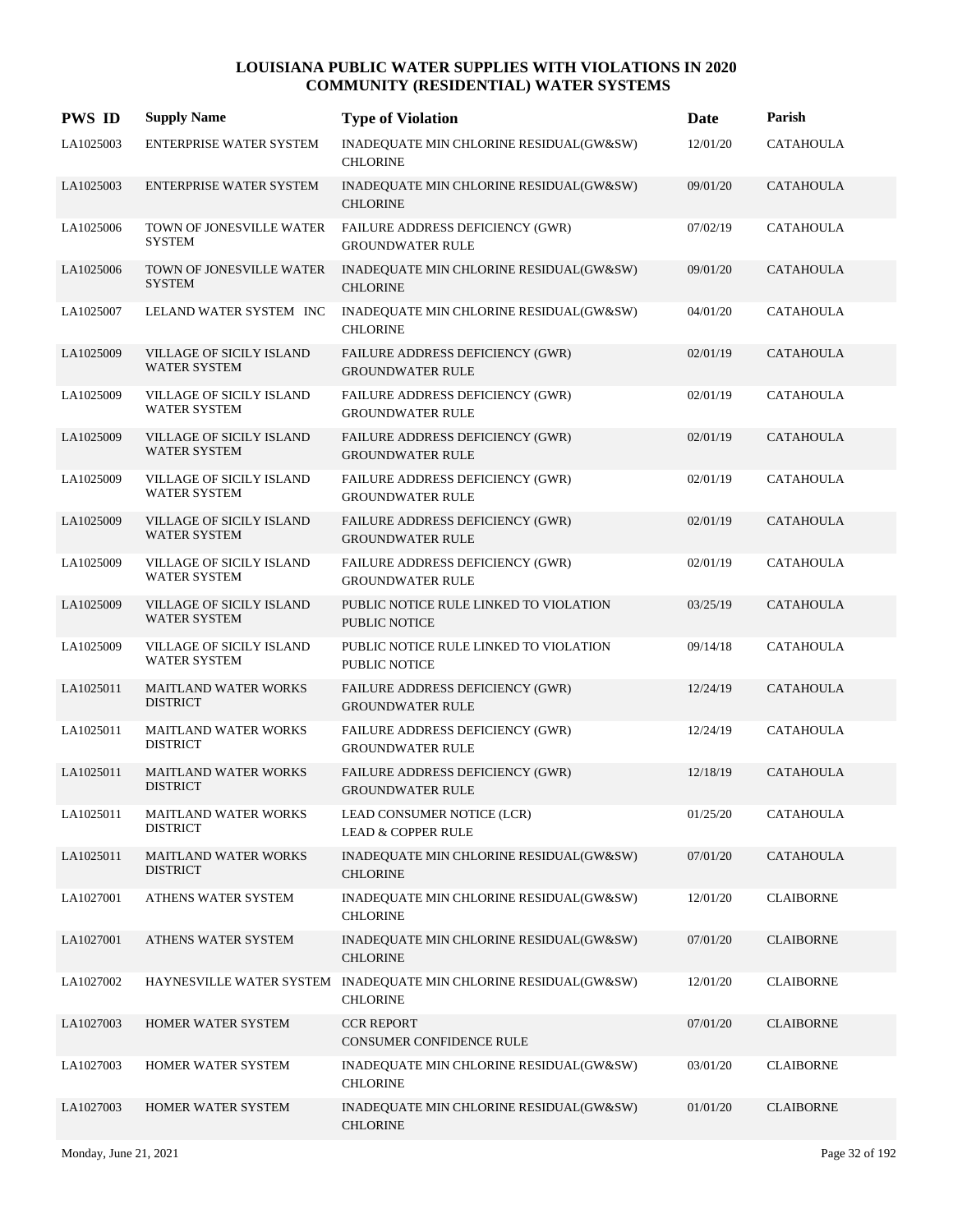| <b>PWS ID</b> | <b>Supply Name</b>                      | <b>Type of Violation</b>                                                              | Date     | Parish           |
|---------------|-----------------------------------------|---------------------------------------------------------------------------------------|----------|------------------|
| LA1027006     | SOUTH CLAIBORNE WATER<br><b>SYSTEM</b>  | INADEQUATE MIN CHLORINE RESIDUAL(GW&SW)<br><b>CHLORINE</b>                            | 11/01/20 | <b>CLAIBORNE</b> |
| LA1027010     |                                         | NORTON SHOP WATER SYSTEM FAILURE TO SUBMIT MONITORING PLAN<br>TOTAL COLIFORM RULE     | 01/01/14 | <b>CLAIBORNE</b> |
| LA1027012     |                                         | MIDDLE FORK WATER SYSTEM INADEQUATE MIN CHLORINE RESIDUAL(GW&SW)<br><b>CHLORAMINE</b> | 11/01/20 | <b>CLAIBORNE</b> |
| LA1027012     |                                         | MIDDLE FORK WATER SYSTEM INADEQUATE MIN CHLORINE RESIDUAL(GW&SW)<br><b>CHLORINE</b>   | 04/01/20 | <b>CLAIBORNE</b> |
| LA1027013     | WARD NINE WATER SYSTEM                  | LEAD CONSUMER NOTICE (LCR)<br><b>LEAD &amp; COPPER RULE</b>                           | 12/29/18 | <b>CLAIBORNE</b> |
| LA1027013     | WARD NINE WATER SYSTEM                  | <b>CCR REPORT</b><br>CONSUMER CONFIDENCE RULE                                         | 07/01/20 | <b>CLAIBORNE</b> |
| LA1027013     | WARD NINE WATER SYSTEM                  | <b>CCR REPORT</b><br>CONSUMER CONFIDENCE RULE                                         | 07/01/19 | <b>CLAIBORNE</b> |
| LA1027013     | WARD NINE WATER SYSTEM                  | PUBLIC NOTICE RULE LINKED TO VIOLATION<br><b>PUBLIC NOTICE</b>                        | 01/22/20 | <b>CLAIBORNE</b> |
| LA1029002     | TOWN OF CLAYTON WATER<br><b>SYSTEM</b>  | MCL, LRAA<br><b>TTHM</b>                                                              | 10/01/20 | <b>CONCORDIA</b> |
| LA1029002     | TOWN OF CLAYTON WATER<br><b>SYSTEM</b>  | MCL, LRAA<br><b>TTHM</b>                                                              | 10/01/20 | CONCORDIA        |
| LA1029002     | TOWN OF CLAYTON WATER<br><b>SYSTEM</b>  | MCL, LRAA<br><b>TTHM</b>                                                              | 07/01/20 | <b>CONCORDIA</b> |
| LA1029002     | TOWN OF CLAYTON WATER<br><b>SYSTEM</b>  | MCL, LRAA<br><b>TTHM</b>                                                              | 07/01/20 | <b>CONCORDIA</b> |
| LA1029002     | TOWN OF CLAYTON WATER<br><b>SYSTEM</b>  | MCL, LRAA<br><b>TTHM</b>                                                              | 04/01/20 | <b>CONCORDIA</b> |
| LA1029002     | TOWN OF CLAYTON WATER<br><b>SYSTEM</b>  | MCL, LRAA<br><b>TTHM</b>                                                              | 04/01/20 | <b>CONCORDIA</b> |
| LA1029002     | TOWN OF CLAYTON WATER<br><b>SYSTEM</b>  | MCL, LRAA<br><b>TTHM</b>                                                              | 01/01/20 | CONCORDIA        |
| LA1029002     | TOWN OF CLAYTON WATER<br><b>SYSTEM</b>  | FAILURE ADDRESS DEFICIENCY (GWR)<br><b>GROUNDWATER RULE</b>                           | 01/06/20 | CONCORDIA        |
| LA1029002     | TOWN OF CLAYTON WATER<br>SYSTEM         | FAILURE ADDRESS DEFICIENCY (GWR)<br><b>GROUNDWATER RULE</b>                           | 01/06/20 | CONCORDIA        |
| LA1029002     | TOWN OF CLAYTON WATER<br><b>SYSTEM</b>  | FAILURE ADDRESS DEFICIENCY (GWR)<br><b>GROUNDWATER RULE</b>                           | 12/25/18 | <b>CONCORDIA</b> |
| LA1029002     | TOWN OF CLAYTON WATER<br>SYSTEM         | FAILURE ADDRESS DEFICIENCY (GWR)<br><b>GROUNDWATER RULE</b>                           | 12/25/18 | CONCORDIA        |
| LA1029002     | TOWN OF CLAYTON WATER<br><b>SYSTEM</b>  | <b>FAILURE ADDRESS DEFICIENCY (GWR)</b><br><b>GROUNDWATER RULE</b>                    | 12/25/18 | CONCORDIA        |
| LA1029002     | TOWN OF CLAYTON WATER<br><b>SYSTEM</b>  | FAILURE ADDRESS DEFICIENCY (GWR)<br><b>GROUNDWATER RULE</b>                           | 01/31/12 | CONCORDIA        |
| LA1029002     | TOWN OF CLAYTON WATER<br><b>SYSTEM</b>  | PUBLIC NOTICE RULE LINKED TO VIOLATION<br>PUBLIC NOTICE                               | 06/16/18 | CONCORDIA        |
| LA1029005     | TOWN OF FERRIDAY WATER<br>SYSTEM        | MCL, LRAA<br><b>TTHM</b>                                                              | 10/01/20 | CONCORDIA        |
| LA1029005     | TOWN OF FERRIDAY WATER<br><b>SYSTEM</b> | MCL, LRAA<br><b>TTHM</b>                                                              | 10/01/20 | CONCORDIA        |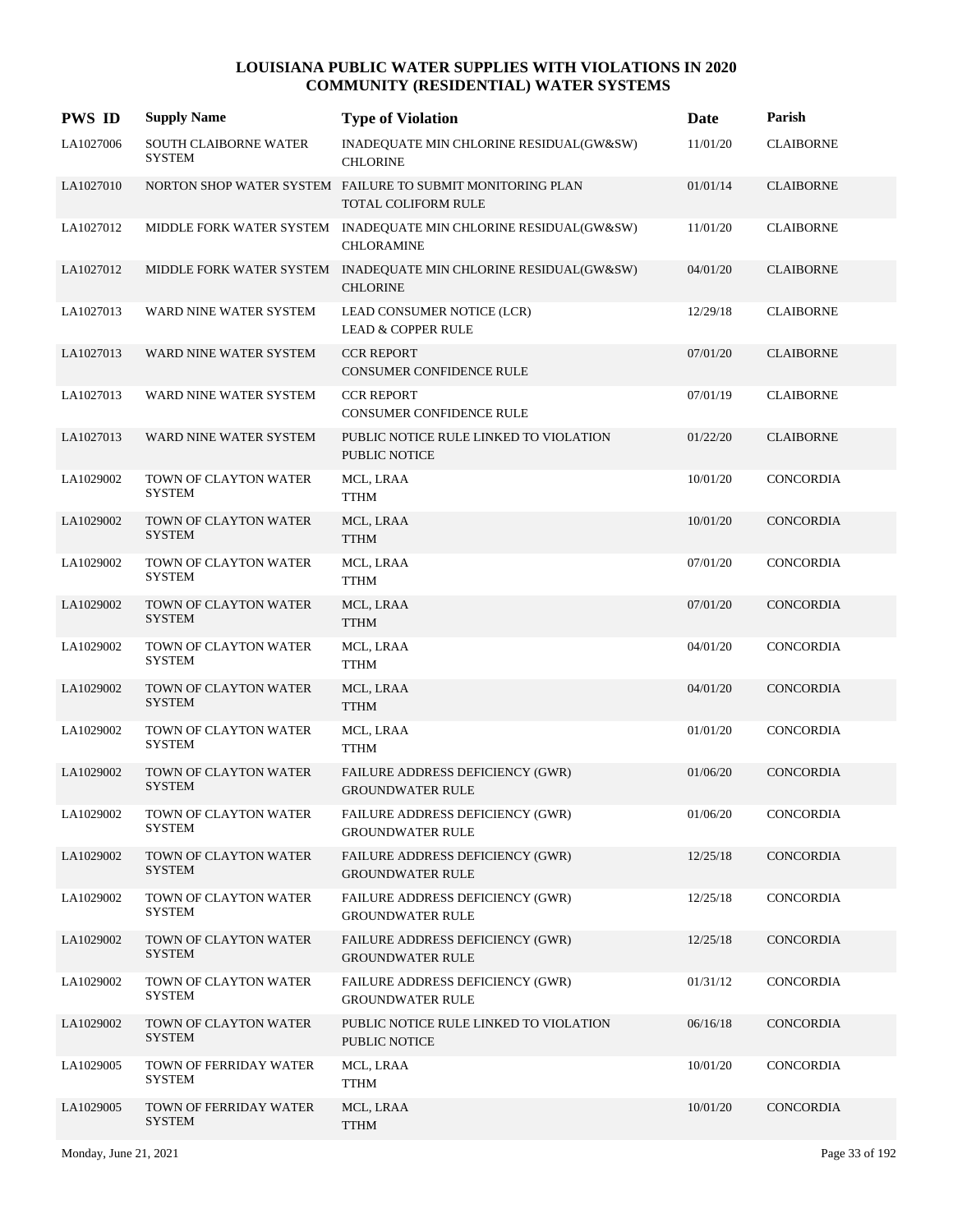| <b>PWS ID</b> | <b>Supply Name</b>                      | <b>Type of Violation</b>                                            | Date     | Parish           |
|---------------|-----------------------------------------|---------------------------------------------------------------------|----------|------------------|
| LA1029005     | TOWN OF FERRIDAY WATER<br>SYSTEM        | MCL, LRAA<br>TOTAL HALOACETIC ACIDS (HAA5)                          | 10/01/20 | <b>CONCORDIA</b> |
| LA1029005     | TOWN OF FERRIDAY WATER<br><b>SYSTEM</b> | MCL, LRAA<br>TOTAL HALOACETIC ACIDS (HAA5)                          | 10/01/20 | <b>CONCORDIA</b> |
| LA1029005     | TOWN OF FERRIDAY WATER<br><b>SYSTEM</b> | MCL, LRAA<br>TOTAL HALOACETIC ACIDS (HAA5)                          | 07/01/20 | CONCORDIA        |
| LA1029005     | TOWN OF FERRIDAY WATER<br><b>SYSTEM</b> | MCL, LRAA<br>TOTAL HALOACETIC ACIDS (HAA5)                          | 07/01/20 | CONCORDIA        |
| LA1029005     | TOWN OF FERRIDAY WATER<br><b>SYSTEM</b> | MCL, LRAA<br><b>TTHM</b>                                            | 07/01/20 | CONCORDIA        |
| LA1029005     | TOWN OF FERRIDAY WATER<br><b>SYSTEM</b> | MCL, LRAA<br><b>TTHM</b>                                            | 07/01/20 | CONCORDIA        |
| LA1029005     | TOWN OF FERRIDAY WATER<br><b>SYSTEM</b> | MCL, LRAA<br><b>TTHM</b>                                            | 04/01/20 | CONCORDIA        |
| LA1029005     | TOWN OF FERRIDAY WATER<br><b>SYSTEM</b> | MCL, LRAA<br><b>TTHM</b>                                            | 04/01/20 | CONCORDIA        |
| LA1029005     | TOWN OF FERRIDAY WATER<br><b>SYSTEM</b> | MCL, LRAA<br><b>TTHM</b>                                            | 01/01/20 | <b>CONCORDIA</b> |
| LA1029005     | TOWN OF FERRIDAY WATER<br><b>SYSTEM</b> | MCL, LRAA<br><b>TTHM</b>                                            | 01/01/20 | <b>CONCORDIA</b> |
| LA1029005     | TOWN OF FERRIDAY WATER<br><b>SYSTEM</b> | FAILURE SUBMIT OEL REPORT FOR HAA5<br>TOTAL HALOACETIC ACIDS (HAA5) | 10/31/17 | CONCORDIA        |
| LA1029005     | TOWN OF FERRIDAY WATER<br><b>SYSTEM</b> | FAILURE SUBMIT OEL REPORT FOR TTHM<br><b>TTHM</b>                   | 10/31/17 | CONCORDIA        |
| LA1029005     | TOWN OF FERRIDAY WATER<br><b>SYSTEM</b> | FAILURE SUBMIT OEL REPORT FOR HAA5<br>TOTAL HALOACETIC ACIDS (HAA5) | 07/31/17 | CONCORDIA        |
| LA1029005     | TOWN OF FERRIDAY WATER<br><b>SYSTEM</b> | FAILURE SUBMIT OEL REPORT FOR TTHM<br><b>TTHM</b>                   | 07/31/17 | <b>CONCORDIA</b> |
| LA1029005     | TOWN OF FERRIDAY WATER<br><b>SYSTEM</b> | FAILURE MAINTAIN MICROBIAL TREAT.(GWR)<br><b>CHLORINE</b>           | 09/01/20 | CONCORDIA        |
| LA1029005     | TOWN OF FERRIDAY WATER<br><b>SYSTEM</b> | FAILURE ADDRESS DEFICIENCY (GWR)<br><b>GROUNDWATER RULE</b>         | 08/07/13 | <b>CONCORDIA</b> |
| LA1029005     | TOWN OF FERRIDAY WATER<br><b>SYSTEM</b> | LEAD CONSUMER NOTICE (LCR)<br><b>LEAD &amp; COPPER RULE</b>         | 01/31/19 | CONCORDIA        |
| LA1029005     | TOWN OF FERRIDAY WATER<br><b>SYSTEM</b> | PUBLIC NOTICE RULE LINKED TO VIOLATION<br><b>PUBLIC NOTICE</b>      | 11/04/20 | CONCORDIA        |
| LA1029005     | TOWN OF FERRIDAY WATER<br><b>SYSTEM</b> | PUBLIC NOTICE RULE LINKED TO VIOLATION<br><b>PUBLIC NOTICE</b>      | 07/09/20 | CONCORDIA        |
| LA1029005     | TOWN OF FERRIDAY WATER<br><b>SYSTEM</b> | PUBLIC NOTICE RULE LINKED TO VIOLATION<br><b>PUBLIC NOTICE</b>      | 01/22/20 | CONCORDIA        |
| LA1029005     | TOWN OF FERRIDAY WATER<br><b>SYSTEM</b> | PUBLIC NOTICE RULE LINKED TO VIOLATION<br><b>PUBLIC NOTICE</b>      | 10/23/19 | <b>CONCORDIA</b> |
| LA1029005     | TOWN OF FERRIDAY WATER<br><b>SYSTEM</b> | PUBLIC NOTICE RULE LINKED TO VIOLATION<br>PUBLIC NOTICE             | 07/31/19 | CONCORDIA        |
| LA1029005     | TOWN OF FERRIDAY WATER<br><b>SYSTEM</b> | PUBLIC NOTICE RULE LINKED TO VIOLATION<br><b>PUBLIC NOTICE</b>      | 04/06/19 | CONCORDIA        |
| LA1029005     | TOWN OF FERRIDAY WATER<br><b>SYSTEM</b> | PUBLIC NOTICE RULE LINKED TO VIOLATION<br>PUBLIC NOTICE             | 01/23/19 | CONCORDIA        |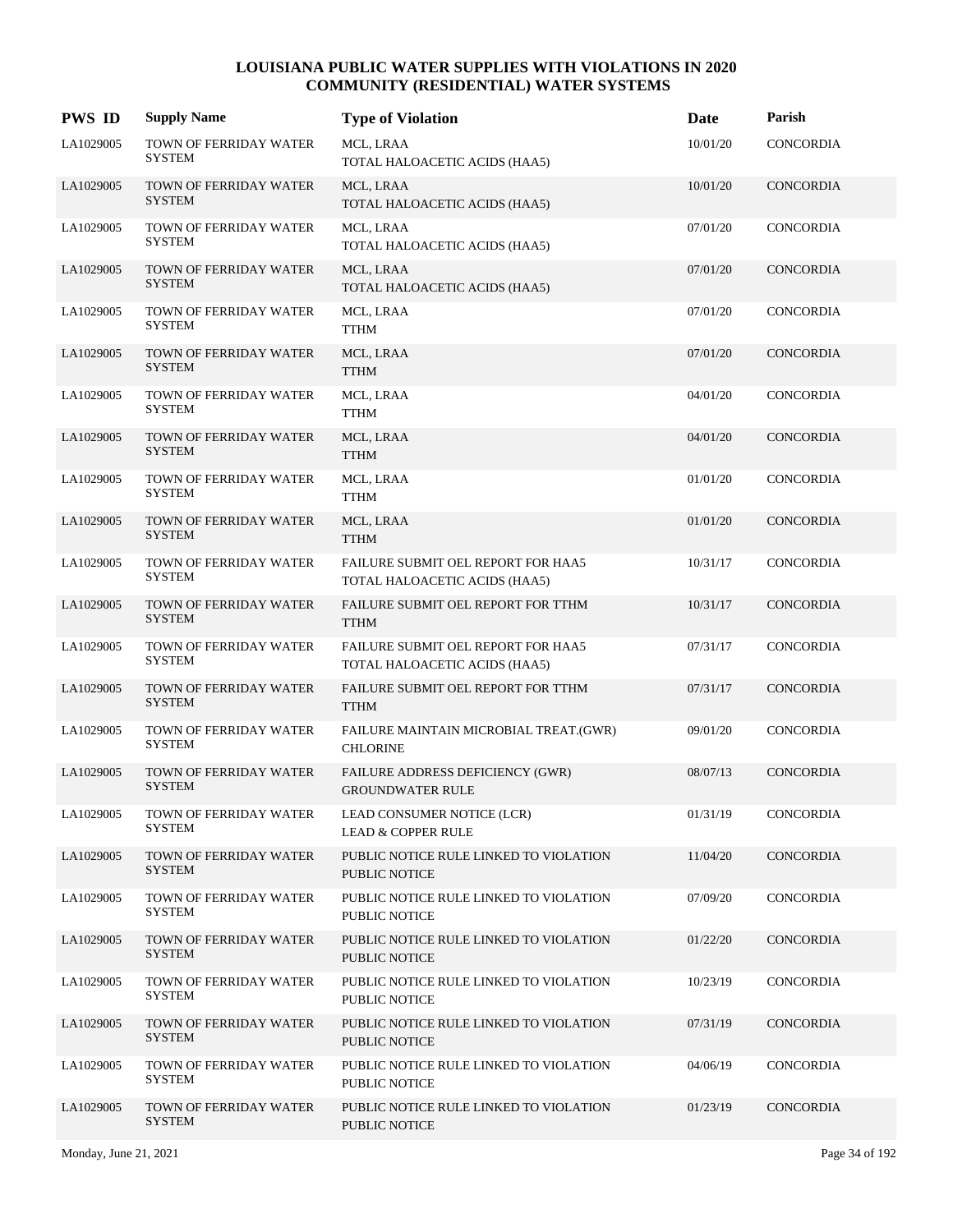| <b>PWS ID</b> | <b>Supply Name</b>                                  | <b>Type of Violation</b>                                                             | Date     | Parish           |
|---------------|-----------------------------------------------------|--------------------------------------------------------------------------------------|----------|------------------|
| LA1029005     | TOWN OF FERRIDAY WATER<br><b>SYSTEM</b>             | PUBLIC NOTICE RULE LINKED TO VIOLATION<br><b>PUBLIC NOTICE</b>                       | 09/21/18 | <b>CONCORDIA</b> |
| LA1029005     | TOWN OF FERRIDAY WATER<br><b>SYSTEM</b>             | PUBLIC NOTICE RULE LINKED TO VIOLATION<br><b>PUBLIC NOTICE</b>                       | 09/14/18 | CONCORDIA        |
| LA1029005     | TOWN OF FERRIDAY WATER<br><b>SYSTEM</b>             | PUBLIC NOTICE RULE LINKED TO VIOLATION<br><b>PUBLIC NOTICE</b>                       | 07/05/18 | <b>CONCORDIA</b> |
| LA1029005     | TOWN OF FERRIDAY WATER<br><b>SYSTEM</b>             | PUBLIC NOTICE RULE LINKED TO VIOLATION<br><b>PUBLIC NOTICE</b>                       | 02/03/18 | <b>CONCORDIA</b> |
| LA1029005     | TOWN OF FERRIDAY WATER<br><b>SYSTEM</b>             | INADEQUATE MIN CHLORINE RESIDUAL(GW&SW)<br><b>CHLORINE</b>                           | 12/01/20 | <b>CONCORDIA</b> |
| LA1029005     | TOWN OF FERRIDAY WATER<br><b>SYSTEM</b>             | INADEQUATE MIN CHLORINE RESIDUAL(GW&SW)<br><b>CHLORINE</b>                           | 08/01/20 | <b>CONCORDIA</b> |
| LA1029005     | TOWN OF FERRIDAY WATER<br><b>SYSTEM</b>             | 5% DS BELOW MIN 0.5-2 MONTHS CONSEC(GW)<br><b>CHLORINE</b>                           | 09/01/20 | <b>CONCORDIA</b> |
| LA1029006     | LAKE ST JOHN WATERWORKS<br><b>DISTRICT 1</b>        | MCL, LRAA<br>TOTAL HALOACETIC ACIDS (HAA5)                                           | 10/01/20 | <b>CONCORDIA</b> |
| LA1029006     | LAKE ST JOHN WATERWORKS<br><b>DISTRICT 1</b>        | MCL, LRAA<br>TOTAL HALOACETIC ACIDS (HAA5)                                           | 10/01/20 | <b>CONCORDIA</b> |
| LA1029006     | LAKE ST JOHN WATERWORKS<br><b>DISTRICT 1</b>        | MCL, LRAA<br>TOTAL HALOACETIC ACIDS (HAA5)                                           | 07/01/20 | <b>CONCORDIA</b> |
| LA1029006     | <b>LAKE ST JOHN WATERWORKS</b><br><b>DISTRICT 1</b> | MCL, LRAA<br>TOTAL HALOACETIC ACIDS (HAA5)                                           | 07/01/20 | CONCORDIA        |
| LA1029006     | LAKE ST JOHN WATERWORKS<br><b>DISTRICT 1</b>        | MCL, LRAA<br>TOTAL HALOACETIC ACIDS (HAA5)                                           | 04/01/20 | <b>CONCORDIA</b> |
| LA1029006     | LAKE ST JOHN WATERWORKS<br><b>DISTRICT 1</b>        | MCL, LRAA<br><b>TTHM</b>                                                             | 01/01/20 | <b>CONCORDIA</b> |
| LA1029006     | LAKE ST JOHN WATERWORKS<br><b>DISTRICT 1</b>        | MCL, LRAA<br>TOTAL HALOACETIC ACIDS (HAA5)                                           | 01/01/20 | <b>CONCORDIA</b> |
| LA1029007     | MONTEREY RURAL WATER<br><b>SYSTEM INC</b>           | FAILURE ADDRESS DEFICIENCY (GWR)<br><b>GROUNDWATER RULE</b>                          | 11/19/19 | CONCORDIA        |
| LA1029007     | MONTEREY RURAL WATER<br><b>SYSTEM INC</b>           | FAILURE ADDRESS DEFICIENCY (GWR)<br><b>GROUNDWATER RULE</b>                          | 11/19/19 | CONCORDIA        |
| LA1029007     | MONTEREY RURAL WATER<br><b>SYSTEM INC</b>           | INADEQUATE MIN CHLORINE RESIDUAL(GW&SW)<br><b>CHLORINE</b>                           | 09/01/20 | <b>CONCORDIA</b> |
| LA1029007     | MONTEREY RURAL WATER<br><b>SYSTEM INC</b>           | INADEQUATE MIN CHLORINE RESIDUAL(GW&SW)<br><b>CHLORINE</b>                           | 03/01/20 | CONCORDIA        |
| LA1029007     | MONTEREY RURAL WATER<br>SYSTEM INC                  | 5% DS BELOW MIN 0.5-2 MONTHS CONSEC(GW)<br><b>CHLORINE</b>                           | 10/01/20 | CONCORDIA        |
| LA1029007     | MONTEREY RURAL WATER<br><b>SYSTEM INC</b>           | 5% DS BELOW MIN 0.5-2 MONTHS CONSEC(GW)<br><b>CHLORINE</b>                           | 04/01/20 | CONCORDIA        |
| LA1029009     | <b>SUPPLY</b>                                       | TOWN OF RIDGECREST WATER FAILURE ADDRESS DEFICIENCY (GWR)<br><b>GROUNDWATER RULE</b> | 01/01/20 | CONCORDIA        |
| LA1029009     | TOWN OF RIDGECREST WATER<br><b>SUPPLY</b>           | FAILURE ADDRESS DEFICIENCY (GWR)<br><b>GROUNDWATER RULE</b>                          | 01/01/20 | CONCORDIA        |
| LA1029009     | SUPPLY                                              | TOWN OF RIDGECREST WATER FAILURE ADDRESS DEFICIENCY (GWR)<br><b>GROUNDWATER RULE</b> | 01/01/20 | CONCORDIA        |
| LA1029009     | <b>SUPPLY</b>                                       | TOWN OF RIDGECREST WATER FAILURE ADDRESS DEFICIENCY (GWR)<br><b>GROUNDWATER RULE</b> | 01/01/20 | <b>CONCORDIA</b> |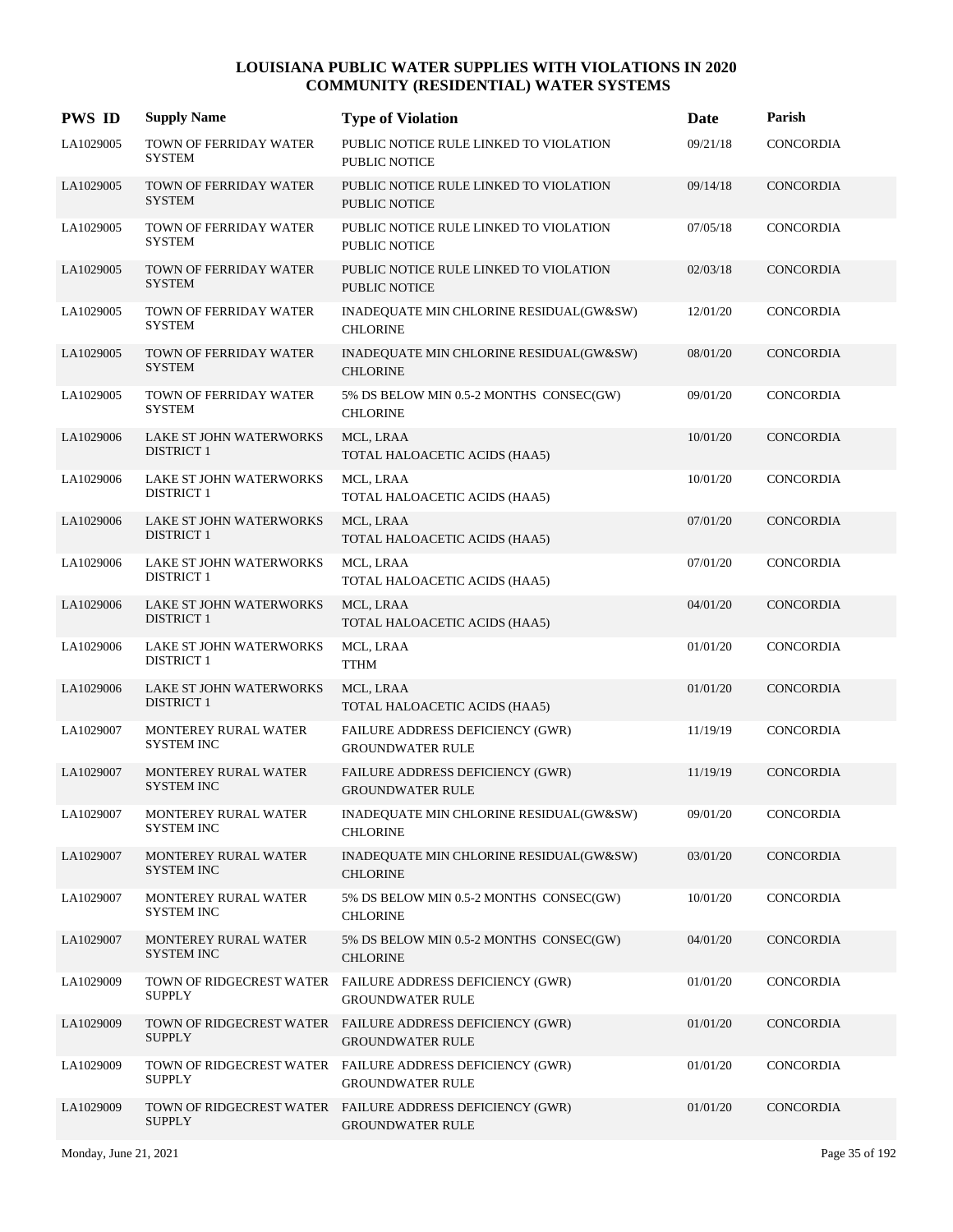| <b>PWS ID</b> | <b>Supply Name</b>                            | <b>Type of Violation</b>                                                             | Date     | Parish           |
|---------------|-----------------------------------------------|--------------------------------------------------------------------------------------|----------|------------------|
| LA1029009     | <b>SUPPLY</b>                                 | TOWN OF RIDGECREST WATER FAILURE ADDRESS DEFICIENCY (GWR)<br><b>GROUNDWATER RULE</b> | 01/01/20 | <b>CONCORDIA</b> |
| LA1029009     | <b>SUPPLY</b>                                 | TOWN OF RIDGECREST WATER INADEQUATE MIN CHLORINE RESIDUAL(GW&SW)<br><b>CHLORINE</b>  | 12/01/20 | <b>CONCORDIA</b> |
| LA1029009     | <b>SUPPLY</b>                                 | TOWN OF RIDGECREST WATER INADEQUATE MIN CHLORINE RESIDUAL(GW&SW)<br><b>CHLORINE</b>  | 05/01/20 | CONCORDIA        |
| LA1029011     | <b>CITY OF VIDALIA WATER</b><br><b>SYSTEM</b> | INADEQUATE MIN CHLORINE RESIDUAL(GW&SW)<br><b>CHLORINE</b>                           | 06/01/20 | <b>CONCORDIA</b> |
| LA1029014     | NORTH LAKE ST JOHN WATER<br><b>SYSTEM</b>     | MCL, LRAA<br>TOTAL HALOACETIC ACIDS (HAA5)                                           | 10/01/20 | <b>CONCORDIA</b> |
| LA1029014     | NORTH LAKE ST JOHN WATER<br><b>SYSTEM</b>     | MCL, LRAA<br><b>TTHM</b>                                                             | 10/01/20 | <b>CONCORDIA</b> |
| LA1029014     | NORTH LAKE ST JOHN WATER<br><b>SYSTEM</b>     | MCL, LRAA<br><b>TTHM</b>                                                             | 10/01/20 | <b>CONCORDIA</b> |
| LA1029014     | NORTH LAKE ST JOHN WATER<br><b>SYSTEM</b>     | MCL, LRAA<br>TOTAL HALOACETIC ACIDS (HAA5)                                           | 10/01/20 | <b>CONCORDIA</b> |
| LA1029014     | NORTH LAKE ST JOHN WATER<br><b>SYSTEM</b>     | MCL, LRAA<br>TOTAL HALOACETIC ACIDS (HAA5)                                           | 07/01/20 | <b>CONCORDIA</b> |
| LA1029014     | NORTH LAKE ST JOHN WATER<br><b>SYSTEM</b>     | MCL, LRAA<br>TOTAL HALOACETIC ACIDS (HAA5)                                           | 07/01/20 | CONCORDIA        |
| LA1029014     | NORTH LAKE ST JOHN WATER<br><b>SYSTEM</b>     | MCL, LRAA<br>TOTAL HALOACETIC ACIDS (HAA5)                                           | 01/01/20 | CONCORDIA        |
| LA1029014     | NORTH LAKE ST JOHN WATER<br><b>SYSTEM</b>     | MCL, LRAA<br>TOTAL HALOACETIC ACIDS (HAA5)                                           | 01/01/20 | <b>CONCORDIA</b> |
| LA1029014     | NORTH LAKE ST JOHN WATER<br><b>SYSTEM</b>     | PUBLIC NOTICE RULE LINKED TO VIOLATION<br>PUBLIC NOTICE                              | 11/06/20 | CONCORDIA        |
| LA1029014     | NORTH LAKE ST JOHN WATER<br><b>SYSTEM</b>     | PUBLIC NOTICE RULE LINKED TO VIOLATION<br><b>PUBLIC NOTICE</b>                       | 10/23/19 | CONCORDIA        |
| LA1029014     | NORTH LAKE ST JOHN WATER<br><b>SYSTEM</b>     | PUBLIC NOTICE RULE LINKED TO VIOLATION<br>PUBLIC NOTICE                              | 01/23/19 | CONCORDIA        |
| LA1031005     | <b>EAST DESOTO WATER SYSTEM</b>               | MCL, LRAA<br><b>TTHM</b>                                                             | 07/01/20 | DE SOTO          |
| LA1031005     | EAST DESOTO WATER SYSTEM MCL, LRAA            | <b>TTHM</b>                                                                          | 04/01/20 | DE SOTO          |
| LA1031005     | EAST DESOTO WATER SYSTEM                      | MCL, LRAA<br><b>TTHM</b>                                                             | 01/01/20 | DE SOTO          |
| LA1031005     |                                               | EAST DESOTO WATER SYSTEM PUBLIC NOTICE RULE LINKED TO VIOLATION<br>PUBLIC NOTICE     | 09/23/20 | DE SOTO          |
| LA1031005     |                                               | EAST DESOTO WATER SYSTEM PUBLIC NOTICE RULE LINKED TO VIOLATION<br>PUBLIC NOTICE     | 06/12/20 | DE SOTO          |
| LA1031005     |                                               | EAST DESOTO WATER SYSTEM PUBLIC NOTICE RULE LINKED TO VIOLATION<br>PUBLIC NOTICE     | 04/03/20 | DE SOTO          |
| LA1031005     | EAST DESOTO WATER SYSTEM                      | PUBLIC NOTICE RULE LINKED TO VIOLATION<br>PUBLIC NOTICE                              | 12/06/19 | DE SOTO          |
| LA1031005     | EAST DESOTO WATER SYSTEM                      | INADEQUATE MIN CHLORINE RESIDUAL(GW&SW)<br><b>CHLORINE</b>                           | 10/01/20 | DE SOTO          |
| LA1031007     | KEATCHIE WATER SYSTEM                         | LEAD CONSUMER NOTICE (LCR)<br><b>LEAD &amp; COPPER RULE</b>                          | 01/10/20 | DE SOTO          |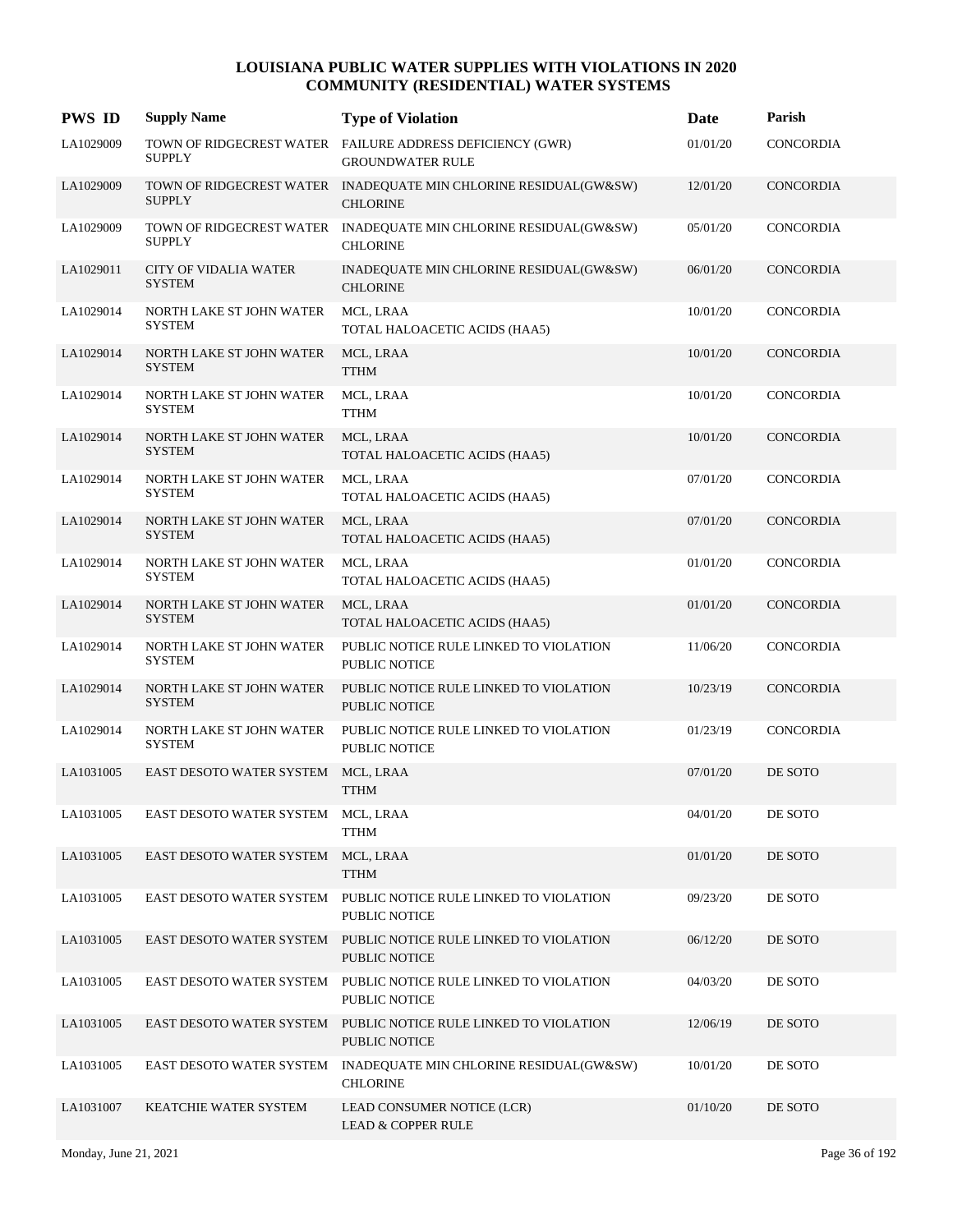| <b>PWS ID</b> | <b>Supply Name</b>                            | <b>Type of Violation</b>                                             | Date     | Parish  |
|---------------|-----------------------------------------------|----------------------------------------------------------------------|----------|---------|
| LA1031007     | KEATCHIE WATER SYSTEM                         | LEAD CONSUMER NOTICE (LCR)<br><b>LEAD &amp; COPPER RULE</b>          | 03/24/17 | DE SOTO |
| LA1031007     | KEATCHIE WATER SYSTEM                         | <b>CCR REPORT</b><br>CONSUMER CONFIDENCE RULE                        | 07/01/20 | DE SOTO |
| LA1031007     | KEATCHIE WATER SYSTEM                         | <b>CCR REPORT</b><br>CONSUMER CONFIDENCE RULE                        | 07/01/19 | DE SOTO |
| LA1031007     | KEATCHIE WATER SYSTEM                         | <b>CCR REPORT</b><br><b>CONSUMER CONFIDENCE RULE</b>                 | 07/01/18 | DE SOTO |
| LA1031007     | KEATCHIE WATER SYSTEM                         | CCR ADEQUACY/AVAILABILITY/CONTENT<br><b>CONSUMER CONFIDENCE RULE</b> | 10/01/17 | DE SOTO |
| LA1031007     | KEATCHIE WATER SYSTEM                         | PUBLIC NOTICE RULE LINKED TO VIOLATION<br><b>PUBLIC NOTICE</b>       | 10/07/15 | DE SOTO |
| LA1031007     | KEATCHIE WATER SYSTEM                         | PUBLIC NOTICE RULE LINKED TO VIOLATION<br><b>PUBLIC NOTICE</b>       | 09/24/15 | DE SOTO |
| LA1031007     | <b>KEATCHIE WATER SYSTEM</b>                  | INADEQUATE MIN CHLORINE RESIDUAL(GW&SW)<br><b>CHLORINE</b>           | 02/01/20 | DE SOTO |
| LA1031009     | MANSFIELD WATER SYSTEM                        | INADEQUATE MIN CHLORINE RESIDUAL(GW&SW)<br><b>CHLORAMINE</b>         | 06/01/20 | DE SOTO |
| LA1031009     | MANSFIELD WATER SYSTEM                        | 5% DS BELOW MIN 0.5-2 MONTHS CONSEC(GW)<br><b>CHLORAMINE</b>         | 08/01/20 | DE SOTO |
| LA1031009     | MANSFIELD WATER SYSTEM                        | 5% DS BELOW MIN 0.5-2 MONTHS CONSEC(GW)<br><b>CHLORAMINE</b>         | 07/01/20 | DE SOTO |
| LA1031014     | <b>SOUTH MANSFIELD WATER</b><br><b>SYSTEM</b> | INADEQUATE MIN CHLORINE RESIDUAL(GW&SW)<br><b>CHLORINE</b>           | 09/01/20 | DE SOTO |
| LA1031014     | SOUTH MANSFIELD WATER<br><b>SYSTEM</b>        | INADEQUATE MIN CHLORINE RESIDUAL(GW&SW)<br><b>CHLORINE</b>           | 05/01/20 | DE SOTO |
| LA1031014     | SOUTH MANSFIELD WATER<br><b>SYSTEM</b>        | INADEQUATE MIN CHLORINE RESIDUAL(GW&SW)<br><b>CHLORINE</b>           | 03/01/20 | DE SOTO |
| LA1031014     | SOUTH MANSFIELD WATER<br><b>SYSTEM</b>        | 5% DS BELOW MIN 0.5-2 MONTHS CONSEC(GW)<br><b>CHLORINE</b>           | 06/01/20 | DE SOTO |
| LA1031029     | <b>SOUTH DESOTO WATER</b><br><b>SYSTEM</b>    | MCL, LRAA<br><b>TTHM</b>                                             | 10/01/20 | DE SOTO |
| LA1031029     | <b>SOUTH DESOTO WATER</b><br><b>SYSTEM</b>    | MCL, LRAA<br><b>TTHM</b>                                             | 10/01/20 | DE SOTO |
| LA1031029     | <b>SOUTH DESOTO WATER</b><br><b>SYSTEM</b>    | MCL, LRAA<br><b>TTHM</b>                                             | 07/01/20 | DE SOTO |
| LA1031029     | <b>SOUTH DESOTO WATER</b><br><b>SYSTEM</b>    | MCL, LRAA<br>TTHM                                                    | 07/01/20 | DE SOTO |
| LA1031029     | <b>SOUTH DESOTO WATER</b><br><b>SYSTEM</b>    | MCL, LRAA<br><b>TTHM</b>                                             | 04/01/20 | DE SOTO |
| LA1031029     | <b>SOUTH DESOTO WATER</b><br><b>SYSTEM</b>    | MCL, LRAA<br><b>TTHM</b>                                             | 04/01/20 | DE SOTO |
| LA1031029     | <b>SOUTH DESOTO WATER</b><br><b>SYSTEM</b>    | MCL, LRAA<br><b>TTHM</b>                                             | 01/01/20 | DE SOTO |
| LA1031029     | <b>SOUTH DESOTO WATER</b><br><b>SYSTEM</b>    | MCL, LRAA<br><b>TTHM</b>                                             | 01/01/20 | DE SOTO |
| LA1031029     | <b>SOUTH DESOTO WATER</b><br><b>SYSTEM</b>    | FAILURE SUBMIT OEL REPORT FOR TTHM<br><b>TTHM</b>                    | 10/31/17 | DE SOTO |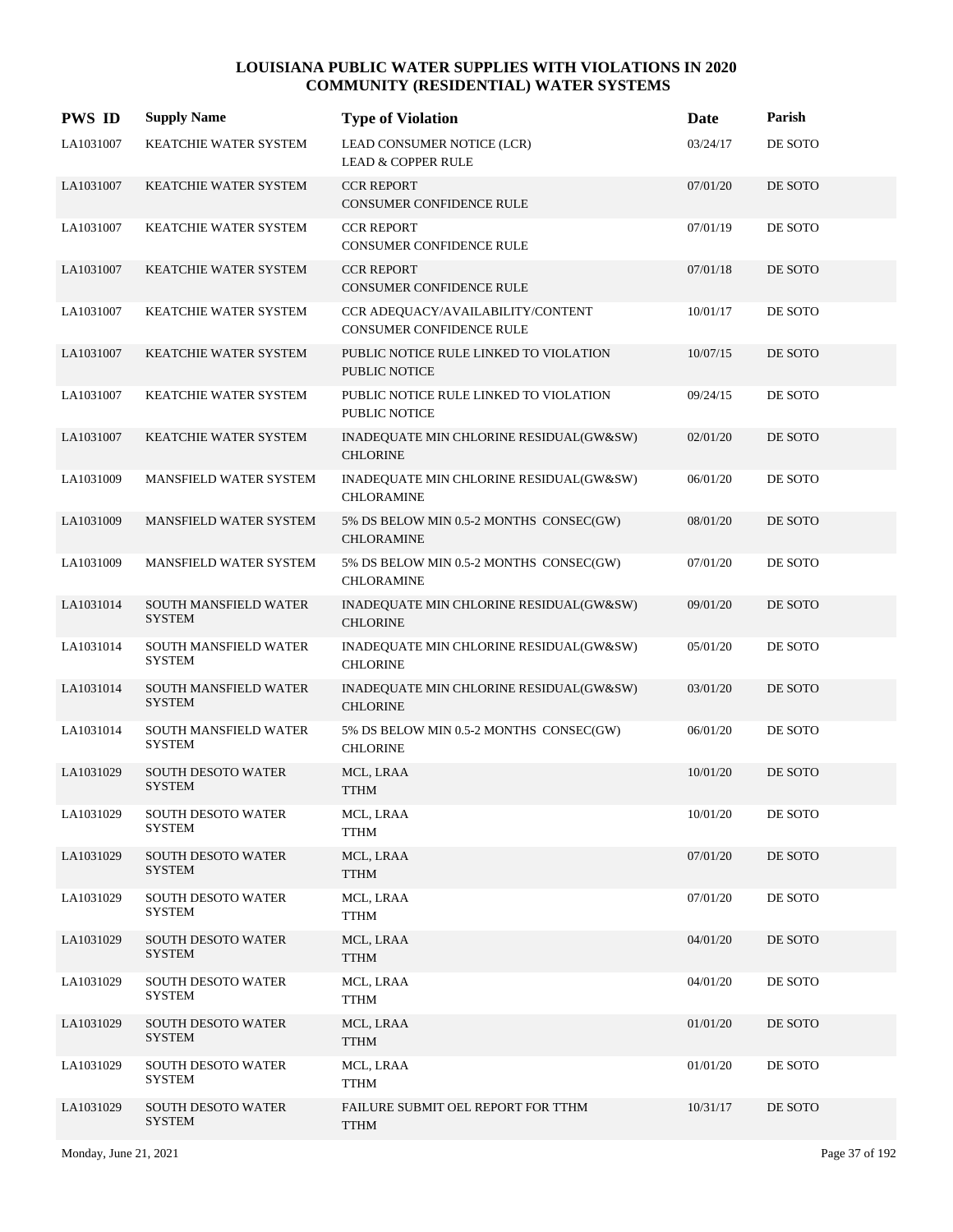| <b>PWS ID</b> | <b>Supply Name</b>                                    | <b>Type of Violation</b>                                           | Date     | Parish                  |
|---------------|-------------------------------------------------------|--------------------------------------------------------------------|----------|-------------------------|
| LA1031029     | SOUTH DESOTO WATER<br><b>SYSTEM</b>                   | FAILURE SUBMIT OEL REPORT FOR TTHM<br><b>TTHM</b>                  | 07/31/17 | DE SOTO                 |
| LA1031029     | SOUTH DESOTO WATER<br><b>SYSTEM</b>                   | FAILURE SUBMIT OEL REPORT FOR TTHM<br><b>TTHM</b>                  | 05/01/17 | DE SOTO                 |
| LA1031029     | <b>SOUTH DESOTO WATER</b><br><b>SYSTEM</b>            | FAILURE SUBMIT OEL REPORT FOR TTHM<br><b>TTHM</b>                  | 10/31/14 | DE SOTO                 |
| LA1031029     | <b>SOUTH DESOTO WATER</b><br><b>SYSTEM</b>            | FAILURE ADDRESS DEFICIENCY (GWR)<br><b>GROUNDWATER RULE</b>        | 10/02/18 | DE SOTO                 |
| LA1031029     | SOUTH DESOTO WATER<br><b>SYSTEM</b>                   | FAILURE ADDRESS DEFICIENCY (GWR)<br><b>GROUNDWATER RULE</b>        | 10/02/18 | DE SOTO                 |
| LA1031029     | SOUTH DESOTO WATER<br><b>SYSTEM</b>                   | FAILURE ADDRESS DEFICIENCY (GWR)<br><b>GROUNDWATER RULE</b>        | 10/02/18 | DE SOTO                 |
| LA1031029     | SOUTH DESOTO WATER<br><b>SYSTEM</b>                   | LEAD CONSUMER NOTICE (LCR)<br><b>LEAD &amp; COPPER RULE</b>        | 04/21/16 | DE SOTO                 |
| LA1031029     | <b>SOUTH DESOTO WATER</b><br><b>SYSTEM</b>            | PUBLIC NOTICE RULE LINKED TO VIOLATION<br><b>PUBLIC NOTICE</b>     | 08/21/19 | DE SOTO                 |
| LA1031029     | SOUTH DESOTO WATER<br><b>SYSTEM</b>                   | PUBLIC NOTICE RULE LINKED TO VIOLATION<br>PUBLIC NOTICE            | 05/23/19 | DE SOTO                 |
| LA1031029     | SOUTH DESOTO WATER<br><b>SYSTEM</b>                   | PUBLIC NOTICE RULE LINKED TO VIOLATION<br><b>PUBLIC NOTICE</b>     | 03/02/19 | DE SOTO                 |
| LA1031029     | SOUTH DESOTO WATER<br><b>SYSTEM</b>                   | PUBLIC NOTICE RULE LINKED TO VIOLATION<br>PUBLIC NOTICE            | 02/09/19 | DE SOTO                 |
| LA1031029     | <b>SOUTH DESOTO WATER</b><br><b>SYSTEM</b>            | PUBLIC NOTICE RULE LINKED TO VIOLATION<br><b>PUBLIC NOTICE</b>     | 04/28/12 | DE SOTO                 |
| LA1031029     | <b>SOUTH DESOTO WATER</b><br><b>SYSTEM</b>            | INADEQUATE MIN CHLORINE RESIDUAL(GW&SW)<br><b>CHLORINE</b>         | 11/01/20 | DE SOTO                 |
| LA1031030     | <b>DESOTO PARISH WATER</b><br><b>WORKS DISTRICT 1</b> | MCL, LRAA<br><b>TTHM</b>                                           | 10/01/20 | DE SOTO                 |
| LA1031030     | <b>DESOTO PARISH WATER</b><br><b>WORKS DISTRICT 1</b> | MCL, LRAA<br>TTHM                                                  | 07/01/20 | DE SOTO                 |
| LA1031030     | <b>DESOTO PARISH WATER</b><br><b>WORKS DISTRICT 1</b> | MCL, LRAA<br><b>TTHM</b>                                           | 07/01/20 | DE SOTO                 |
| LA1031030     | <b>DESOTO PARISH WATER</b><br><b>WORKS DISTRICT 1</b> | MCL, LRAA<br><b>TTHM</b>                                           | 04/01/20 | DE SOTO                 |
| LA1031030     | <b>DESOTO PARISH WATER</b><br>WORKS DISTRICT 1        | MONITORING, ROUTINE (DBP), MAJOR<br>TOT TTHM/HAA5                  | 01/01/20 | DE SOTO                 |
| LA1031030     | <b>DESOTO PARISH WATER</b><br><b>WORKS DISTRICT 1</b> | INADEQUATE MIN CHLORINE RESIDUAL(GW&SW)<br><b>CHLORINE</b>         | 07/01/20 | DE SOTO                 |
| LA1033132     | JESTC                                                 | <b>FAILURE ADDRESS DEFICIENCY (GWR)</b><br><b>GROUNDWATER RULE</b> | 10/20/17 | <b>EAST BATON ROUGE</b> |
| LA1033132     | JESTC                                                 | LEAD CONSUMER NOTICE (LCR)<br><b>LEAD &amp; COPPER RULE</b>        | 02/23/19 | <b>EAST BATON ROUGE</b> |
| LA1033132     | JESTC                                                 | LEAD CONSUMER NOTICE (LCR)<br><b>LEAD &amp; COPPER RULE</b>        | 04/27/16 | <b>EAST BATON ROUGE</b> |
| LA1033132     | JESTC                                                 | <b>CCR REPORT</b><br>CONSUMER CONFIDENCE RULE                      | 07/01/20 | <b>EAST BATON ROUGE</b> |
| LA1033132     | JESTC                                                 | <b>CCR REPORT</b><br>CONSUMER CONFIDENCE RULE                      | 07/01/19 | <b>EAST BATON ROUGE</b> |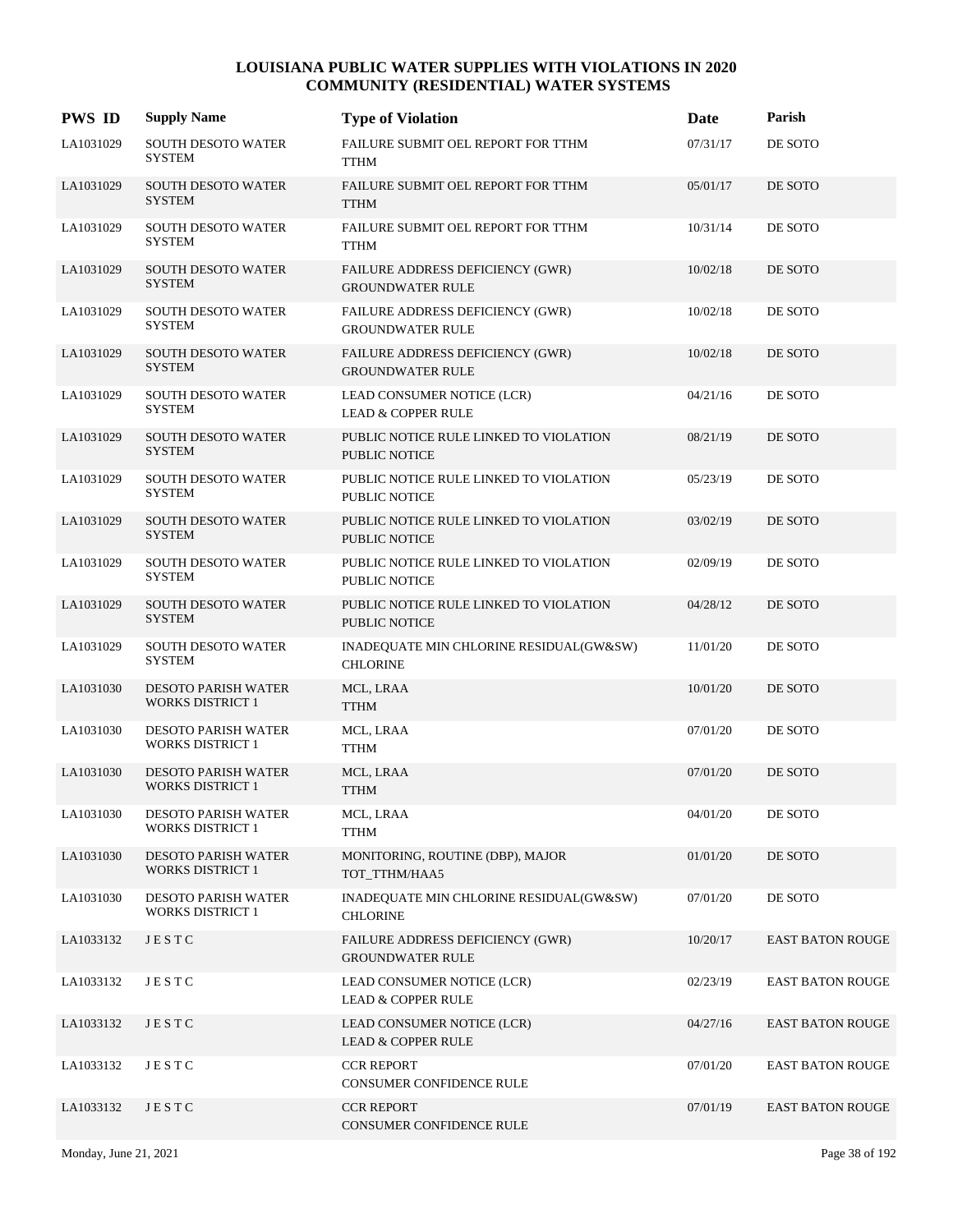| <b>PWS ID</b> | <b>Supply Name</b>                            | <b>Type of Violation</b>                                             | Date     | Parish                  |
|---------------|-----------------------------------------------|----------------------------------------------------------------------|----------|-------------------------|
| LA1033132     | JESTC                                         | <b>CCR REPORT</b><br>CONSUMER CONFIDENCE RULE                        | 07/01/18 | EAST BATON ROUGE        |
| LA1033132     | JESTC                                         | <b>CCR REPORT</b><br><b>CONSUMER CONFIDENCE RULE</b>                 | 07/01/17 | <b>EAST BATON ROUGE</b> |
| LA1033132     | JESTC                                         | <b>CCR REPORT</b><br>CONSUMER CONFIDENCE RULE                        | 07/01/16 | <b>EAST BATON ROUGE</b> |
| LA1033132     | JESTC                                         | <b>CCR REPORT</b><br>CONSUMER CONFIDENCE RULE                        | 07/01/15 | <b>EAST BATON ROUGE</b> |
| LA1033132     | JESTC                                         | CCR ADEQUACY/AVAILABILITY/CONTENT<br><b>CONSUMER CONFIDENCE RULE</b> | 10/01/17 | <b>EAST BATON ROUGE</b> |
| LA1033132     | JESTC                                         | CCR ADEQUACY/AVAILABILITY/CONTENT<br>CONSUMER CONFIDENCE RULE        | 10/01/16 | <b>EAST BATON ROUGE</b> |
| LA1033132     | <b>JESTC</b>                                  | CCR ADEQUACY/AVAILABILITY/CONTENT<br><b>CONSUMER CONFIDENCE RULE</b> | 10/01/15 | <b>EAST BATON ROUGE</b> |
| LA1033132     | JESTC                                         | PUBLIC NOTICE RULE LINKED TO VIOLATION<br><b>PUBLIC NOTICE</b>       | 06/14/19 | <b>EAST BATON ROUGE</b> |
| LA1033132     | JESTC                                         | PUBLIC NOTICE RULE LINKED TO VIOLATION<br>PUBLIC NOTICE              | 08/21/16 | <b>EAST BATON ROUGE</b> |
| LA1033132     | JESTC                                         | PUBLIC NOTICE RULE LINKED TO VIOLATION<br>PUBLIC NOTICE              | 08/21/16 | <b>EAST BATON ROUGE</b> |
| LA1033132     | JESTC                                         | PUBLIC NOTICE RULE LINKED TO VIOLATION<br>PUBLIC NOTICE              | 02/24/16 | <b>EAST BATON ROUGE</b> |
| LA1033132     | JESTC                                         | PUBLIC NOTICE RULE LINKED TO VIOLATION<br><b>PUBLIC NOTICE</b>       | 03/03/14 | <b>EAST BATON ROUGE</b> |
| LA1033132     | JESTC                                         | PUBLIC NOTICE RULE LINKED TO VIOLATION<br>PUBLIC NOTICE              | 05/31/12 | <b>EAST BATON ROUGE</b> |
| LA1033132     | JESTC                                         | PUBLIC NOTICE RULE LINKED TO VIOLATION<br>PUBLIC NOTICE              | 11/28/11 | <b>EAST BATON ROUGE</b> |
| LA1035002     | LAKE PROVIDENCE WATER<br><b>SYSTEM</b>        | FAILURE ADDRESS DEFICIENCY (GWR)<br><b>GROUNDWATER RULE</b>          | 11/01/20 | EAST CARROLL            |
| LA1035002     | <b>LAKE PROVIDENCE WATER</b><br><b>SYSTEM</b> | FAILURE ADDRESS DEFICIENCY (GWR)<br><b>GROUNDWATER RULE</b>          | 08/01/20 | <b>EAST CARROLL</b>     |
| LA1035002     | LAKE PROVIDENCE WATER<br><b>SYSTEM</b>        | <b>CCR REPORT</b><br>CONSUMER CONFIDENCE RULE                        | 07/01/20 | <b>EAST CARROLL</b>     |
| LA1035002     | LAKE PROVIDENCE WATER<br>SYSTEM               | PUBLIC NOTICE RULE LINKED TO VIOLATION<br>PUBLIC NOTICE              | 12/16/20 | <b>EAST CARROLL</b>     |
| LA1035002     | <b>LAKE PROVIDENCE WATER</b><br><b>SYSTEM</b> | PUBLIC NOTICE RULE LINKED TO VIOLATION<br>PUBLIC NOTICE              | 09/12/20 | <b>EAST CARROLL</b>     |
| LA1035002     | LAKE PROVIDENCE WATER<br><b>SYSTEM</b>        | INADEQUATE MIN CHLORINE RESIDUAL(GW&SW)<br><b>CHLORINE</b>           | 07/01/20 | <b>EAST CARROLL</b>     |
| LA1035002     | LAKE PROVIDENCE WATER<br><b>SYSTEM</b>        | INADEQUATE MIN CHLORINE RESIDUAL(GW&SW)<br><b>CHLORINE</b>           | 04/01/20 | <b>EAST CARROLL</b>     |
| LA1035004     | MONTICELLO WATER SYSTEM                       | FAILURE ADDRESS DEFICIENCY (GWR)<br><b>GROUNDWATER RULE</b>          | 06/01/19 | <b>EAST CARROLL</b>     |
| LA1035004     | MONTICELLO WATER SYSTEM                       | FAILURE ADDRESS DEFICIENCY (GWR)<br><b>GROUNDWATER RULE</b>          | 06/01/19 | <b>EAST CARROLL</b>     |
| LA1035004     | MONTICELLO WATER SYSTEM                       | INADEQUATE MIN CHLORINE RESIDUAL(GW&SW)<br><b>CHLORINE</b>           | 07/01/20 | <b>EAST CARROLL</b>     |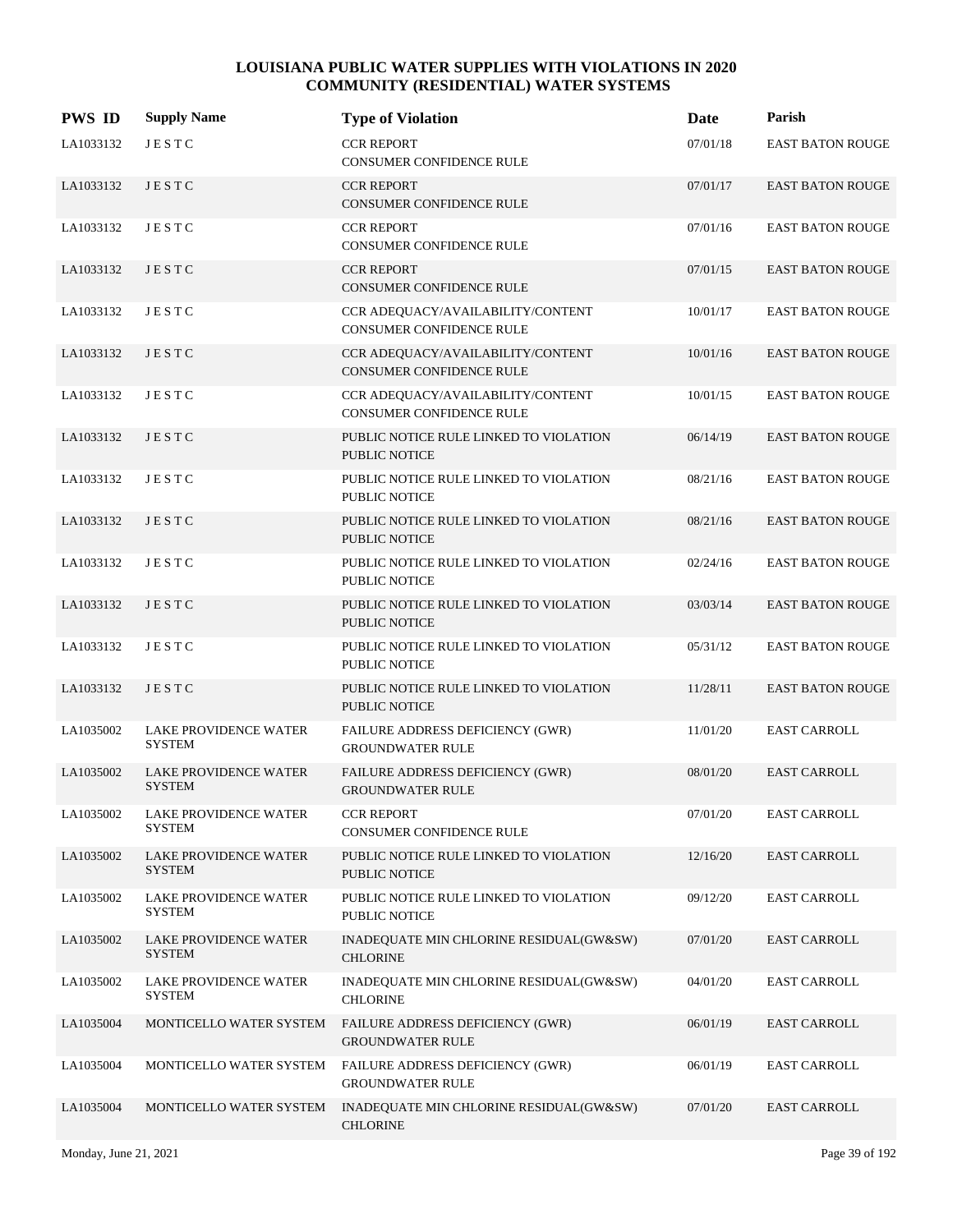| <b>PWS ID</b> | <b>Supply Name</b>                              | <b>Type of Violation</b>                                               | Date     | Parish                |
|---------------|-------------------------------------------------|------------------------------------------------------------------------|----------|-----------------------|
| LA1035006     | EAST CARROLL WS NORTH                           | FAILURE ADDRESS DEFICIENCY (GWR)<br><b>GROUNDWATER RULE</b>            | 03/13/17 | <b>EAST CARROLL</b>   |
| LA1035006     | <b>EAST CARROLL WS NORTH</b>                    | WATER QUALITY PARAMETER M/R (LCR)<br><b>LEAD &amp; COPPER RULE</b>     | 01/01/20 | <b>EAST CARROLL</b>   |
| LA1035006     | EAST CARROLL WS NORTH                           | OCCT/SOWT RECOMMENDATION/STUDY (LCR)<br><b>LEAD &amp; COPPER RULE</b>  | 12/01/19 | <b>EAST CARROLL</b>   |
| LA1035006     | <b>EAST CARROLL WS NORTH</b>                    | OCCT/SOWT RECOMMENDATION/STUDY (LCR)<br><b>LEAD &amp; COPPER RULE</b>  | 10/01/19 | <b>EAST CARROLL</b>   |
| LA1035006     | EAST CARROLL WS NORTH                           | OCCT/SOWT RECOMMENDATION/STUDY (LCR)<br><b>LEAD &amp; COPPER RULE</b>  | 01/01/19 | <b>EAST CARROLL</b>   |
| LA1035006     | <b>EAST CARROLL WS NORTH</b>                    | OCCT/SOWT RECOMMENDATION/STUDY (LCR)<br><b>LEAD &amp; COPPER RULE</b>  | 07/11/18 | <b>EAST CARROLL</b>   |
| LA1035006     | EAST CARROLL WS NORTH                           | OCCT/SOWT RECOMMENDATION/STUDY (LCR)<br><b>LEAD &amp; COPPER RULE</b>  | 07/11/17 | <b>EAST CARROLL</b>   |
| LA1035006     | <b>EAST CARROLL WS NORTH</b>                    | OCCT/SOWT INSTALL DEMONSTRATION (LCR)<br><b>LEAD &amp; COPPER RULE</b> | 01/01/18 | <b>EAST CARROLL</b>   |
| LA1035006     | EAST CARROLL WS NORTH                           | PUBLIC EDUCATION (LCR)<br><b>LEAD &amp; COPPER RULE</b>                | 12/04/19 | <b>EAST CARROLL</b>   |
| LA1035006     | <b>EAST CARROLL WS NORTH</b>                    | PUBLIC NOTICE RULE LINKED TO VIOLATION<br><b>PUBLIC NOTICE</b>         | 09/14/18 | <b>EAST CARROLL</b>   |
| LA1035006     | EAST CARROLL WS NORTH                           | PUBLIC NOTICE RULE LINKED TO VIOLATION<br>PUBLIC NOTICE                | 09/14/18 | <b>EAST CARROLL</b>   |
| LA1035006     | <b>EAST CARROLL WS NORTH</b>                    | PUBLIC NOTICE RULE LINKED TO VIOLATION<br><b>PUBLIC NOTICE</b>         | 03/02/18 | <b>EAST CARROLL</b>   |
| LA1035006     | EAST CARROLL WS NORTH                           | PUBLIC NOTICE RULE LINKED TO VIOLATION<br><b>PUBLIC NOTICE</b>         | 10/31/17 | <b>EAST CARROLL</b>   |
| LA1035006     | <b>EAST CARROLL WS NORTH</b>                    | INADEQUATE MIN CHLORINE RESIDUAL(GW&SW)<br><b>CHLORINE</b>             | 07/01/20 | <b>EAST CARROLL</b>   |
| LA1035006     | EAST CARROLL WS NORTH                           | 5% DS BELOW MIN 0.5-2 MONTHS CONSEC(GW)<br><b>CHLORINE</b>             | 09/01/20 | <b>EAST CARROLL</b>   |
| LA1035006     | <b>EAST CARROLL WS NORTH</b>                    | 5% DS BELOW MIN 0.5-2 MONTHS CONSEC(GW)<br><b>CHLORINE</b>             | 08/01/20 | <b>EAST CARROLL</b>   |
| LA1035007     | <b>EAST CARROLL WS SOUTH</b>                    | FAILURE ADDRESS DEFICIENCY (GWR)<br><b>GROUNDWATER RULE</b>            | 01/27/19 | <b>EAST CARROLL</b>   |
| LA1035007     | <b>EAST CARROLL WS SOUTH</b>                    | FAILURE ADDRESS DEFICIENCY (GWR)<br><b>GROUNDWATER RULE</b>            | 01/27/19 | <b>EAST CARROLL</b>   |
| LA1035007     | <b>EAST CARROLL WS SOUTH</b>                    | <b>FAILURE ADDRESS DEFICIENCY (GWR)</b><br><b>GROUNDWATER RULE</b>     | 01/27/19 | <b>EAST CARROLL</b>   |
| LA1035007     | <b>EAST CARROLL WS SOUTH</b>                    | PUBLIC NOTICE RULE LINKED TO VIOLATION<br>PUBLIC NOTICE                | 07/05/19 | <b>EAST CARROLL</b>   |
| LA1035007     | <b>EAST CARROLL WS SOUTH</b>                    | PUBLIC NOTICE RULE LINKED TO VIOLATION<br>PUBLIC NOTICE                | 07/01/17 | <b>EAST CARROLL</b>   |
| LA1037002     | DIXON CORRECTIONAL<br><b>INSTITUTE</b>          | FOLLOW-UP OR ROUTINE TAP M/R (LCR)<br><b>LEAD &amp; COPPER RULE</b>    | 10/01/19 | <b>EAST FELICIANA</b> |
| LA1037008     | TOWN OF SLAUGHTER WATER<br>SYSTEM               | <b>CCR REPORT</b><br>CONSUMER CONFIDENCE RULE                          | 07/01/20 | <b>EAST FELICIANA</b> |
| LA1037010     | <b>VILLAGE OF WILSON WATER</b><br><b>SYSTEM</b> | <b>CCR REPORT</b><br>CONSUMER CONFIDENCE RULE                          | 07/01/20 | <b>EAST FELICIANA</b> |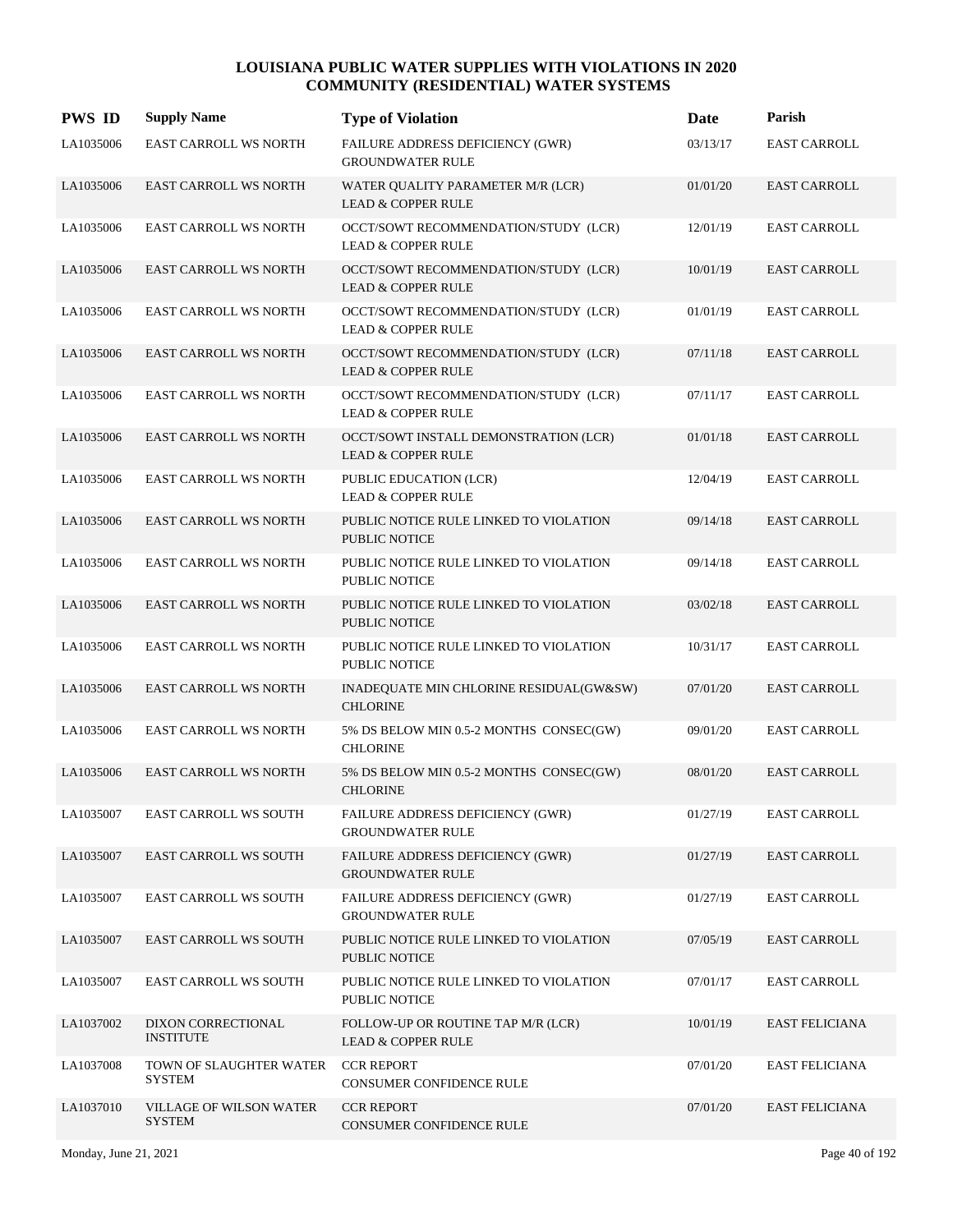| <b>PWS ID</b> | <b>Supply Name</b>                              | <b>Type of Violation</b>                                                                | Date     | Parish                |
|---------------|-------------------------------------------------|-----------------------------------------------------------------------------------------|----------|-----------------------|
| LA1037010     | <b>VILLAGE OF WILSON WATER</b><br><b>SYSTEM</b> | <b>CCR REPORT</b><br>CONSUMER CONFIDENCE RULE                                           | 07/01/19 | <b>EAST FELICIANA</b> |
| LA1037010     | <b>VILLAGE OF WILSON WATER</b><br><b>SYSTEM</b> | PUBLIC NOTICE RULE LINKED TO VIOLATION<br><b>PUBLIC NOTICE</b>                          | 03/19/18 | <b>EAST FELICIANA</b> |
| LA1039002     | CHATAIGNIER WATER SYSTEM MCL, LRAA              | <b>TTHM</b>                                                                             | 07/01/20 | <b>EVANGELINE</b>     |
| LA1039002     | CHATAIGNIER WATER SYSTEM MCL, LRAA              | <b>TTHM</b>                                                                             | 04/01/20 | <b>EVANGELINE</b>     |
| LA1039002     | CHATAIGNIER WATER SYSTEM MCL, LRAA              | TTHM                                                                                    | 01/01/20 | <b>EVANGELINE</b>     |
| LA1039002     | CHATAIGNIER WATER SYSTEM MCL, LRAA              | <b>TTHM</b>                                                                             | 01/01/20 | <b>EVANGELINE</b>     |
| LA1039002     |                                                 | CHATAIGNIER WATER SYSTEM PUBLIC NOTICE RULE LINKED TO VIOLATION<br><b>PUBLIC NOTICE</b> | 11/08/19 | <b>EVANGELINE</b>     |
| LA1039002     |                                                 | CHATAIGNIER WATER SYSTEM PUBLIC NOTICE RULE LINKED TO VIOLATION<br><b>PUBLIC NOTICE</b> | 09/08/19 | <b>EVANGELINE</b>     |
| LA1039002     |                                                 | CHATAIGNIER WATER SYSTEM INADEQUATE MIN CHLORINE RESIDUAL(GW&SW)<br><b>CHLORINE</b>     | 12/01/20 | <b>EVANGELINE</b>     |
| LA1039002     |                                                 | CHATAIGNIER WATER SYSTEM INADEQUATE MIN CHLORINE RESIDUAL(GW&SW)<br><b>CHLORINE</b>     | 07/01/20 | <b>EVANGELINE</b>     |
| LA1039003     | <b>EAST SIDE WATER SYSTEM</b>                   | PUBLIC NOTICE RULE LINKED TO VIOLATION<br>PUBLIC NOTICE                                 | 04/26/19 | <b>EVANGELINE</b>     |
| LA1039003     | <b>EAST SIDE WATER SYSTEM</b>                   | INADEQUATE MIN CHLORINE RESIDUAL(GW&SW)<br><b>CHLORINE</b>                              | 05/01/20 | <b>EVANGELINE</b>     |
| LA1039003     | <b>EAST SIDE WATER SYSTEM</b>                   | INADEQUATE MIN CHLORINE RESIDUAL(GW&SW)<br><b>CHLORINE</b>                              | 03/01/20 | <b>EVANGELINE</b>     |
| LA1039003     | EAST SIDE WATER SYSTEM                          | NO CERTIFIED OPERATOR                                                                   | 06/04/20 | <b>EVANGELINE</b>     |
| LA1039005     | TOWN OF MAMOU WATER<br><b>SYSTEM</b>            | MCL, LRAA<br><b>TTHM</b>                                                                | 10/01/20 | <b>EVANGELINE</b>     |
| LA1039005     | TOWN OF MAMOU WATER<br><b>SYSTEM</b>            | MCL, LRAA<br><b>TTHM</b>                                                                | 07/01/20 | <b>EVANGELINE</b>     |
| LA1039005     | TOWN OF MAMOU WATER<br><b>SYSTEM</b>            | MCL, LRAA<br>TOTAL HALOACETIC ACIDS (HAA5)                                              | 07/01/20 | <b>EVANGELINE</b>     |
| LA1039005     | TOWN OF MAMOU WATER<br><b>SYSTEM</b>            | FOLLOW-UP OR ROUTINE TAP M/R (LCR)<br><b>LEAD &amp; COPPER RULE</b>                     | 10/01/20 | <b>EVANGELINE</b>     |
| LA1039005     | TOWN OF MAMOU WATER<br>SYSTEM                   | PUBLIC NOTICE RULE LINKED TO VIOLATION<br>PUBLIC NOTICE                                 | 03/25/18 | <b>EVANGELINE</b>     |
| LA1039005     | TOWN OF MAMOU WATER<br><b>SYSTEM</b>            | PUBLIC NOTICE RULE LINKED TO VIOLATION<br>PUBLIC NOTICE                                 | 02/21/18 | <b>EVANGELINE</b>     |
| LA1039005     | TOWN OF MAMOU WATER<br><b>SYSTEM</b>            | INADEQUATE MIN CHLORINE RESIDUAL(GW&SW)<br><b>CHLORINE</b>                              | 06/01/20 | <b>EVANGELINE</b>     |
| LA1039005     | TOWN OF MAMOU WATER<br><b>SYSTEM</b>            | INADEQUATE MIN CHLORINE RESIDUAL(GW&SW)<br><b>CHLORINE</b>                              | 03/01/20 | <b>EVANGELINE</b>     |
| LA1039005     | TOWN OF MAMOU WATER<br>SYSTEM                   | 5% DS BELOW MIN 0.5-2 MONTHS CONSEC(GW)<br><b>CHLORINE</b>                              | 10/01/20 | <b>EVANGELINE</b>     |
| LA1039005     | TOWN OF MAMOU WATER<br><b>SYSTEM</b>            | 5% DS BELOW MIN 0.5-2 MONTHS CONSEC(GW)<br><b>CHLORINE</b>                              | 09/01/20 | <b>EVANGELINE</b>     |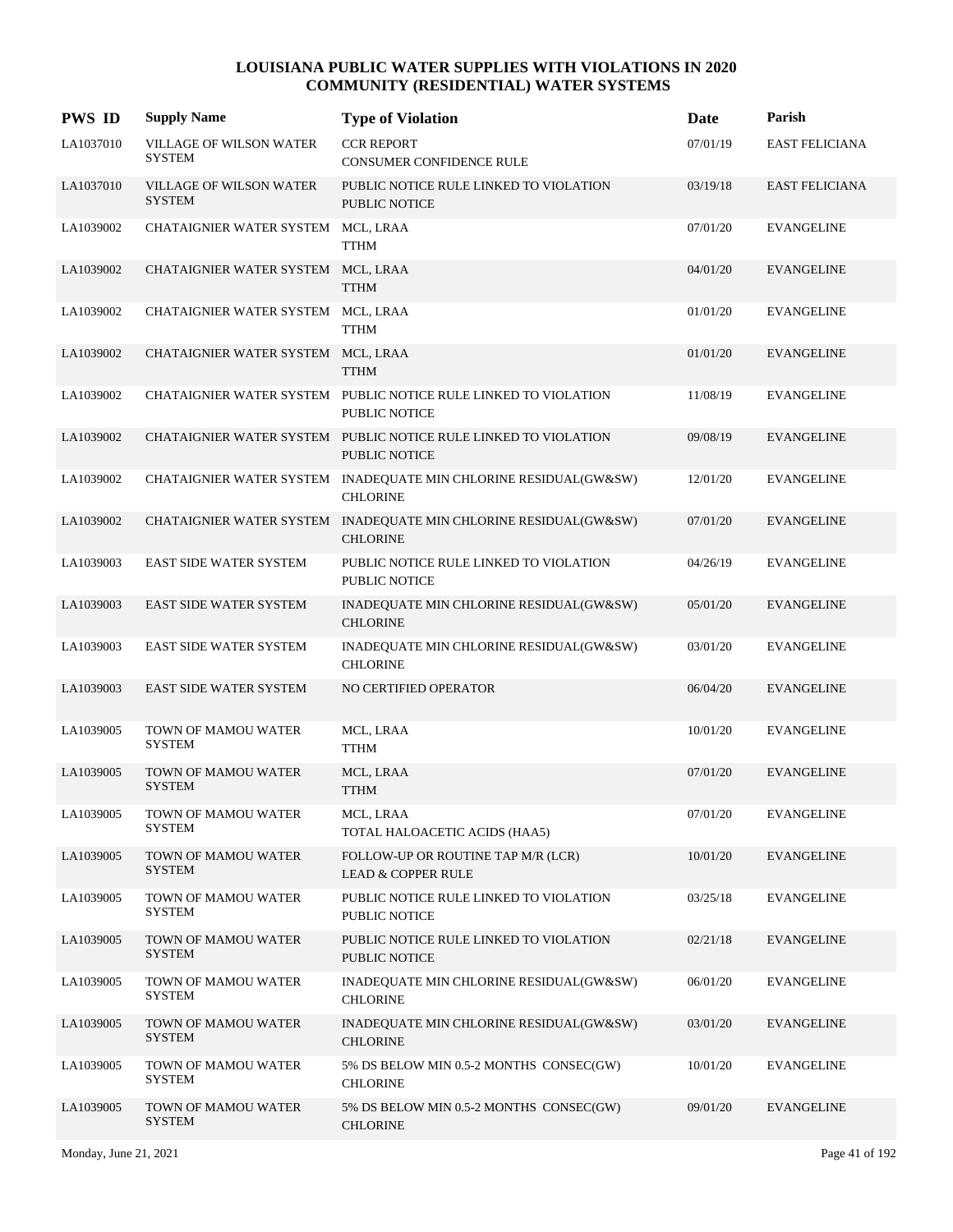| <b>PWS ID</b> | <b>Supply Name</b>                                     | <b>Type of Violation</b>                                                               | Date     | Parish            |
|---------------|--------------------------------------------------------|----------------------------------------------------------------------------------------|----------|-------------------|
| LA1039005     | TOWN OF MAMOU WATER<br><b>SYSTEM</b>                   | 5% DS BELOW MIN 0.5-2 MONTHS CONSEC(GW)<br><b>CHLORINE</b>                             | 08/01/20 | <b>EVANGELINE</b> |
| LA1039005     | TOWN OF MAMOU WATER<br><b>SYSTEM</b>                   | 5% DS BELOW MIN 0.5-2 MONTHS CONSEC(GW)<br><b>CHLORINE</b>                             | 07/01/20 | <b>EVANGELINE</b> |
| LA1039005     | TOWN OF MAMOU WATER<br><b>SYSTEM</b>                   | EXCEED SECONDARY CONTAMINANT LEVEL<br><b>FLUORIDE</b>                                  | 01/01/20 | <b>EVANGELINE</b> |
| LA1039006     | POINT BLUE WATER SYSTEM<br><b>INC</b>                  | INADEQUATE MIN CHLORINE RESIDUAL(GW&SW)<br><b>CHLORINE</b>                             | 06/01/20 | <b>EVANGELINE</b> |
| LA1039007     | REDDELL VIDRINE WATER<br><b>DISTRICT</b>               | FAILURE ADDRESS DEFICIENCY (GWR)<br><b>GROUNDWATER RULE</b>                            | 02/16/19 | <b>EVANGELINE</b> |
| LA1039007     | REDDELL VIDRINE WATER<br><b>DISTRICT</b>               | <b>FAILURE ADDRESS DEFICIENCY (GWR)</b><br><b>GROUNDWATER RULE</b>                     | 02/16/19 | <b>EVANGELINE</b> |
| LA1039007     | REDDELL VIDRINE WATER<br><b>DISTRICT</b>               | FAILURE ADDRESS DEFICIENCY (GWR)<br><b>GROUNDWATER RULE</b>                            | 02/16/19 | <b>EVANGELINE</b> |
| LA1039007     | REDDELL VIDRINE WATER<br><b>DISTRICT</b>               | <b>CCR REPORT</b><br><b>CONSUMER CONFIDENCE RULE</b>                                   | 07/01/20 | <b>EVANGELINE</b> |
| LA1039007     | REDDELL VIDRINE WATER<br><b>DISTRICT</b>               | PUBLIC NOTICE RULE LINKED TO VIOLATION<br><b>PUBLIC NOTICE</b>                         | 04/26/19 | <b>EVANGELINE</b> |
| LA1039007     | REDDELL VIDRINE WATER<br><b>DISTRICT</b>               | PUBLIC NOTICE RULE LINKED TO VIOLATION<br><b>PUBLIC NOTICE</b>                         | 04/27/18 | <b>EVANGELINE</b> |
| LA1039007     | REDDELL VIDRINE WATER<br><b>DISTRICT</b>               | INADEQUATE MIN CHLORINE RESIDUAL(GW&SW)<br><b>CHLORINE</b>                             | 09/01/20 | <b>EVANGELINE</b> |
| LA1039007     | REDDELL VIDRINE WATER<br><b>DISTRICT</b>               | EXCEED SECONDARY CONTAMINANT LEVEL<br><b>FLUORIDE</b>                                  | 01/01/20 | <b>EVANGELINE</b> |
| LA1039009     | TE MAMOU WATER DISTRICT                                | FAILURE ADDRESS DEFICIENCY (GWR)<br><b>GROUNDWATER RULE</b>                            | 01/21/20 | <b>EVANGELINE</b> |
| LA1039009     | TE MAMOU WATER DISTRICT                                | FAILURE ADDRESS DEFICIENCY (GWR)<br><b>GROUNDWATER RULE</b>                            | 01/21/20 | <b>EVANGELINE</b> |
| LA1039009     | TE MAMOU WATER DISTRICT                                | PUBLIC NOTICE RULE LINKED TO VIOLATION<br><b>PUBLIC NOTICE</b>                         | 03/05/20 | <b>EVANGELINE</b> |
| LA1039009     | TE MAMOU WATER DISTRICT                                | INADEQUATE MIN CHLORINE RESIDUAL(GW&SW)<br><b>CHLORINE</b>                             | 09/01/20 | <b>EVANGELINE</b> |
| LA1039010     | SYSTEM                                                 | CITY OF VILLE PLATTE WATER FAILURE ADDRESS DEFICIENCY (GWR)<br><b>GROUNDWATER RULE</b> | 04/24/19 | <b>EVANGELINE</b> |
| LA1039010     | <b>SYSTEM</b>                                          | CITY OF VILLE PLATTE WATER PUBLIC NOTICE RULE LINKED TO VIOLATION<br>PUBLIC NOTICE     | 08/31/17 | <b>EVANGELINE</b> |
| LA1039010     | <b>SYSTEM</b>                                          | CITY OF VILLE PLATTE WATER INADEQUATE MIN CHLORINE RESIDUAL(GW&SW)<br><b>CHLORINE</b>  | 09/01/20 | <b>EVANGELINE</b> |
| LA1039010     | <b>SYSTEM</b>                                          | CITY OF VILLE PLATTE WATER INADEQUATE MIN CHLORINE RESIDUAL(GW&SW)<br><b>CHLORINE</b>  | 02/01/20 | <b>EVANGELINE</b> |
| LA1039013     | VILLAGE OF TURKEY CREEK<br><b>WATER SYSTEM</b>         | INADEQUATE MIN CHLORINE RESIDUAL(GW&SW)<br><b>CHLORINE</b>                             | 11/01/20 | <b>EVANGELINE</b> |
| LA1039013     | VILLAGE OF TURKEY CREEK<br><b>WATER SYSTEM</b>         | INADEQUATE MIN CHLORINE RESIDUAL(GW&SW)<br><b>CHLORINE</b>                             | 05/01/20 | <b>EVANGELINE</b> |
| LA1039014     | <b>EVANGELINE PARISH</b><br><b>INDUSTRIAL PARK W S</b> | INADEQUATE MIN CHLORINE RESIDUAL(GW&SW)<br><b>CHLORINE</b>                             | 09/01/20 | <b>EVANGELINE</b> |
| LA1039018     | PINE PRAIRIE CORRECTIONAL<br><b>FACILITY</b>           | LEAD CONSUMER NOTICE (LCR)<br><b>LEAD &amp; COPPER RULE</b>                            | 01/10/20 | <b>EVANGELINE</b> |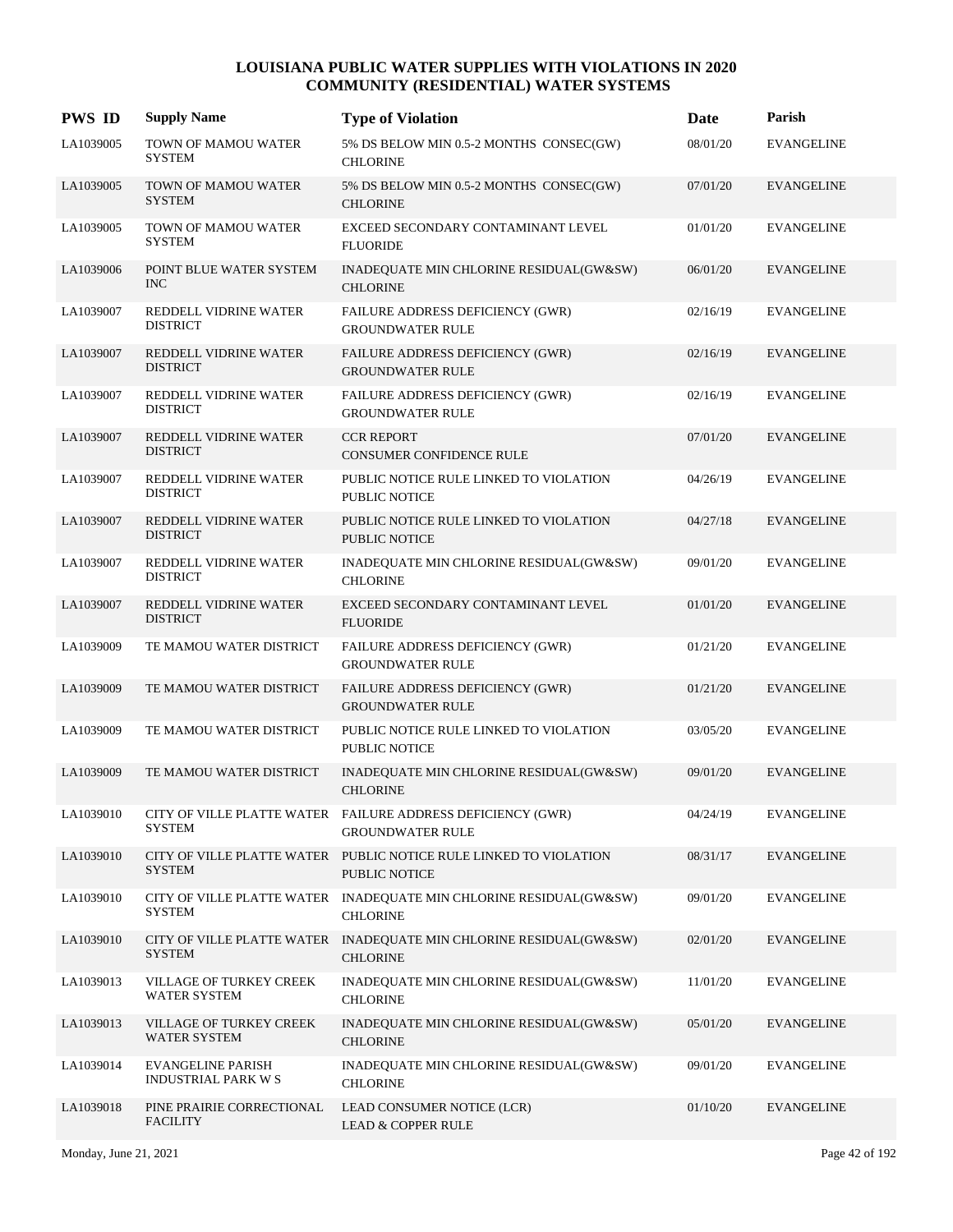| <b>PWS ID</b> | <b>Supply Name</b>                           | <b>Type of Violation</b>                                           | Date     | Parish            |
|---------------|----------------------------------------------|--------------------------------------------------------------------|----------|-------------------|
| LA1039018     | PINE PRAIRIE CORRECTIONAL<br><b>FACILITY</b> | <b>CCR REPORT</b><br>CONSUMER CONFIDENCE RULE                      | 07/01/20 | <b>EVANGELINE</b> |
| LA1039018     | PINE PRAIRIE CORRECTIONAL<br><b>FACILITY</b> | <b>CCR REPORT</b><br><b>CONSUMER CONFIDENCE RULE</b>               | 07/01/19 | <b>EVANGELINE</b> |
| LA1039018     | PINE PRAIRIE CORRECTIONAL<br><b>FACILITY</b> | <b>CCR REPORT</b><br>CONSUMER CONFIDENCE RULE                      | 07/01/18 | <b>EVANGELINE</b> |
| LA1039018     | PINE PRAIRIE CORRECTIONAL<br><b>FACILITY</b> | <b>CCR REPORT</b><br>CONSUMER CONFIDENCE RULE                      | 07/01/17 | <b>EVANGELINE</b> |
| LA1039018     | PINE PRAIRIE CORRECTIONAL<br><b>FACILITY</b> | CCR ADEQUACY/AVAILABILITY/CONTENT<br>CONSUMER CONFIDENCE RULE      | 10/01/17 | <b>EVANGELINE</b> |
| LA1039018     | PINE PRAIRIE CORRECTIONAL<br><b>FACILITY</b> | PUBLIC NOTICE RULE LINKED TO VIOLATION<br><b>PUBLIC NOTICE</b>     | 07/02/18 | <b>EVANGELINE</b> |
| LA1039018     | PINE PRAIRIE CORRECTIONAL<br><b>FACILITY</b> | INADEQUATE MIN CHLORINE RESIDUAL(GW&SW)<br><b>CHLORINE</b>         | 12/01/20 | <b>EVANGELINE</b> |
| LA1039018     | PINE PRAIRIE CORRECTIONAL<br><b>FACILITY</b> | INADEQUATE MIN CHLORINE RESIDUAL(GW&SW)<br><b>CHLORINE</b>         | 08/01/20 | <b>EVANGELINE</b> |
| LA1041002     | <b>GILBERT WATER SYSTEM</b>                  | FAILURE ADDRESS DEFICIENCY (GWR)<br><b>GROUNDWATER RULE</b>        | 08/02/19 | <b>FRANKLIN</b>   |
| LA1041006     | WINNSBORO WATER SYSTEM                       | INADEQUATE MIN CHLORINE RESIDUAL(GW&SW)<br><b>CHLORINE</b>         | 01/01/20 | <b>FRANKLIN</b>   |
| LA1041007     | WISNER WATER SYSTEM                          | FAILURE ADDRESS DEFICIENCY (GWR)<br><b>GROUNDWATER RULE</b>        | 08/06/19 | <b>FRANKLIN</b>   |
| LA1041007     | WISNER WATER SYSTEM                          | FAILURE ADDRESS DEFICIENCY (GWR)<br><b>GROUNDWATER RULE</b>        | 08/06/19 | <b>FRANKLIN</b>   |
| LA1041007     | WISNER WATER SYSTEM                          | FAILURE ADDRESS DEFICIENCY (GWR)<br><b>GROUNDWATER RULE</b>        | 09/22/16 | <b>FRANKLIN</b>   |
| LA1041007     | WISNER WATER SYSTEM                          | PUBLIC NOTICE RULE LINKED TO VIOLATION<br><b>PUBLIC NOTICE</b>     | 10/05/19 | <b>FRANKLIN</b>   |
| LA1041007     | WISNER WATER SYSTEM                          | PUBLIC NOTICE RULE LINKED TO VIOLATION<br><b>PUBLIC NOTICE</b>     | 09/06/19 | <b>FRANKLIN</b>   |
| LA1041007     | WISNER WATER SYSTEM                          | PUBLIC NOTICE RULE LINKED TO VIOLATION<br><b>PUBLIC NOTICE</b>     | 09/14/18 | <b>FRANKLIN</b>   |
| LA1041009     | WEST WINNSBORO WATER<br><b>SYSTEM</b>        | FAILURE ADDRESS DEFICIENCY (GWR)<br><b>GROUNDWATER RULE</b>        | 10/01/18 | <b>FRANKLIN</b>   |
| LA1041010     | LIDDIEVILLE WATER SYSTEM                     | FAILURE ADDRESS DEFICIENCY (GWR)<br><b>GROUNDWATER RULE</b>        | 02/29/20 | <b>FRANKLIN</b>   |
| LA1041010     | LIDDIEVILLE WATER SYSTEM                     | FAILURE ADDRESS DEFICIENCY (GWR)<br><b>GROUNDWATER RULE</b>        | 02/29/20 | <b>FRANKLIN</b>   |
| LA1041010     | LIDDIEVILLE WATER SYSTEM                     | FAILURE ADDRESS DEFICIENCY (GWR)<br><b>GROUNDWATER RULE</b>        | 02/29/20 | <b>FRANKLIN</b>   |
| LA1041012     | TURKEY CREEK WATER<br><b>SYSTEM</b>          | <b>FAILURE ADDRESS DEFICIENCY (GWR)</b><br><b>GROUNDWATER RULE</b> | 04/02/19 | <b>FRANKLIN</b>   |
| LA1043001     | ZONE 2 WATER SYSTEM INC                      | INADEQUATE MIN CHLORINE RESIDUAL(GW&SW)<br><b>CHLORINE</b>         | 12/01/20 | <b>GRANT</b>      |
| LA1043001     | ZONE 2 WATER SYSTEM INC                      | INADEQUATE MIN CHLORINE RESIDUAL(GW&SW)<br><b>CHLORINE</b>         | 03/01/20 | GRANT             |
| LA1043002     | TOWN OF COLFAX                               | FAILURE ADDRESS DEFICIENCY (GWR)<br><b>GROUNDWATER RULE</b>        | 12/23/19 | GRANT             |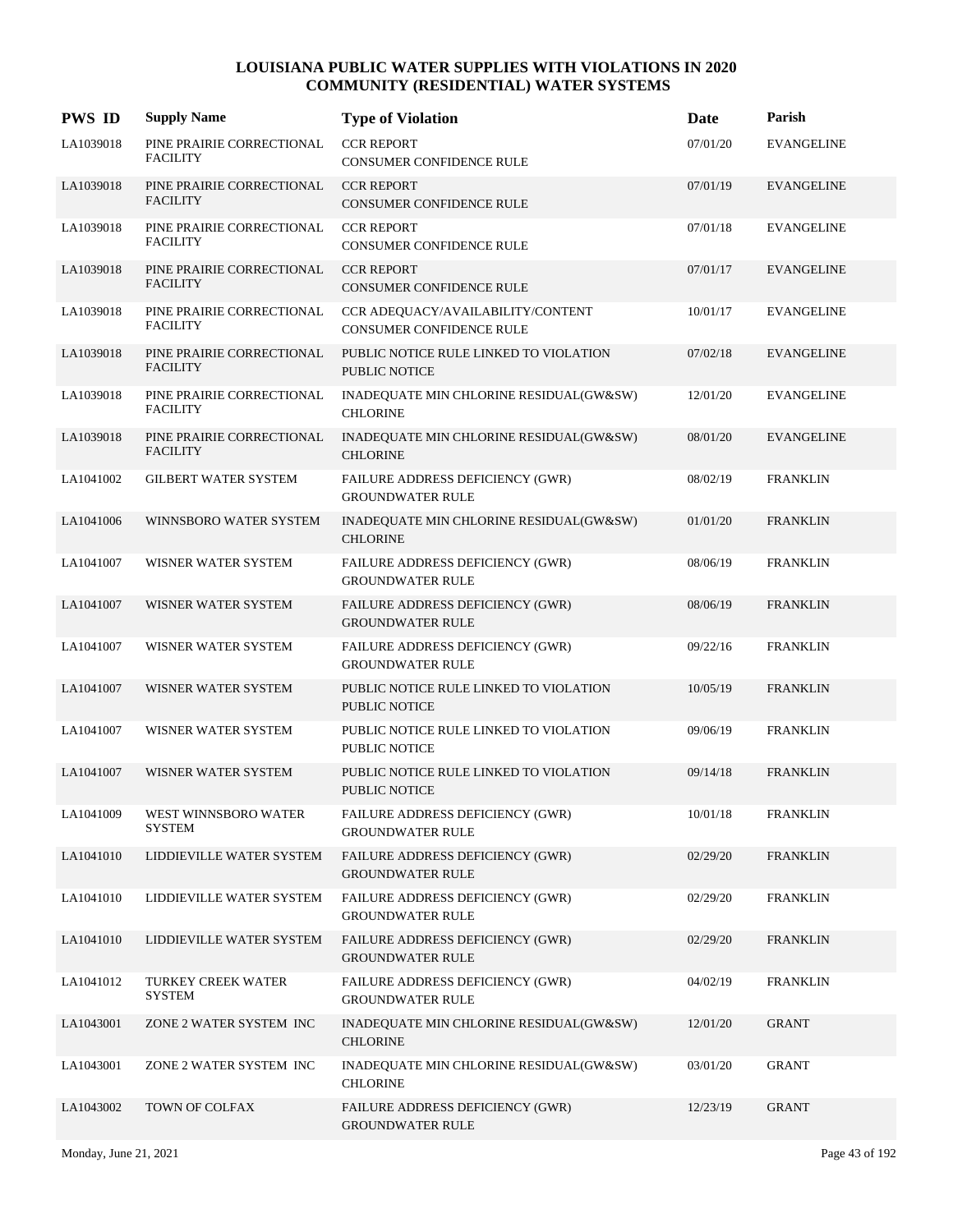| <b>PWS ID</b> | <b>Supply Name</b>                                  | <b>Type of Violation</b>                                                     | Date     | Parish       |
|---------------|-----------------------------------------------------|------------------------------------------------------------------------------|----------|--------------|
| LA1043002     | TOWN OF COLFAX                                      | FAILURE ADDRESS DEFICIENCY (GWR)<br><b>GROUNDWATER RULE</b>                  | 12/23/19 | <b>GRANT</b> |
| LA1043002     | TOWN OF COLFAX                                      | PUBLIC NOTICE RULE LINKED TO VIOLATION<br><b>PUBLIC NOTICE</b>               | 02/10/20 | <b>GRANT</b> |
| LA1043003     | VILLAGE OF DRY PRONG<br><b>WATER SYSTEM</b>         | FAILURE ADDRESS DEFICIENCY (GWR)<br><b>GROUNDWATER RULE</b>                  | 03/05/20 | <b>GRANT</b> |
| LA1043004     | <b>VILLAGE OF GEORGETOWN</b><br><b>WATER SUPPLY</b> | MCL, LRAA<br><b>TTHM</b>                                                     | 10/01/20 | <b>GRANT</b> |
| LA1043004     | VILLAGE OF GEORGETOWN<br><b>WATER SUPPLY</b>        | MCL, LRAA<br><b>TTHM</b>                                                     | 10/01/20 | <b>GRANT</b> |
| LA1043004     | VILLAGE OF GEORGETOWN<br><b>WATER SUPPLY</b>        | MCL, LRAA<br><b>TTHM</b>                                                     | 07/01/20 | <b>GRANT</b> |
| LA1043004     | VILLAGE OF GEORGETOWN<br><b>WATER SUPPLY</b>        | MCL, LRAA<br><b>TTHM</b>                                                     | 07/01/20 | <b>GRANT</b> |
| LA1043004     | <b>VILLAGE OF GEORGETOWN</b><br><b>WATER SUPPLY</b> | MCL, LRAA<br><b>TTHM</b>                                                     | 04/01/20 | <b>GRANT</b> |
| LA1043004     | VILLAGE OF GEORGETOWN<br><b>WATER SUPPLY</b>        | MCL, LRAA<br><b>TTHM</b>                                                     | 04/01/20 | <b>GRANT</b> |
| LA1043004     | VILLAGE OF GEORGETOWN<br><b>WATER SUPPLY</b>        | MCL, LRAA<br><b>TTHM</b>                                                     | 01/01/20 | <b>GRANT</b> |
| LA1043004     | VILLAGE OF GEORGETOWN<br><b>WATER SUPPLY</b>        | MCL, LRAA<br><b>TTHM</b>                                                     | 01/01/20 | <b>GRANT</b> |
| LA1043004     | <b>VILLAGE OF GEORGETOWN</b><br><b>WATER SUPPLY</b> | INADEQUATE MIN CHLORINE RESIDUAL(GW&SW)<br><b>CHLORINE</b>                   | 10/01/20 | <b>GRANT</b> |
| LA1043004     | VILLAGE OF GEORGETOWN<br><b>WATER SUPPLY</b>        | INADEQUATE MIN CHLORINE RESIDUAL(GW&SW)<br><b>CHLORINE</b>                   | 04/01/20 | GRANT        |
| LA1043004     | VILLAGE OF GEORGETOWN<br><b>WATER SUPPLY</b>        | 5% DS BELOW MIN 0.5-2 MONTHS CONSEC(GW)<br><b>CHLORINE</b>                   | 05/01/20 | <b>GRANT</b> |
| LA1043005     | TOWN OF MONTGOMERY<br><b>WATER SYSTEM</b>           | LEVEL 1 ASSESS, MULTIPLE TC POS (RTCR)<br>REVISED TOTAL COLIFORM RULE (RTCR) | 03/04/17 | <b>GRANT</b> |
| LA1043005     | TOWN OF MONTGOMERY<br><b>WATER SYSTEM</b>           | FAILURE ADDRESS DEFICIENCY (GWR)<br><b>GROUNDWATER RULE</b>                  | 09/27/19 | <b>GRANT</b> |
| LA1043005     | TOWN OF MONTGOMERY<br>WATER SYSTEM                  | FAILURE ADDRESS DEFICIENCY (GWR)<br><b>GROUNDWATER RULE</b>                  | 09/27/19 | <b>GRANT</b> |
| LA1043005     | TOWN OF MONTGOMERY<br><b>WATER SYSTEM</b>           | FAILURE ADDRESS DEFICIENCY (GWR)<br><b>GROUNDWATER RULE</b>                  | 09/27/19 | <b>GRANT</b> |
| LA1043005     | TOWN OF MONTGOMERY<br>WATER SYSTEM                  | FAILURE ADDRESS DEFICIENCY (GWR)<br><b>GROUNDWATER RULE</b>                  | 09/27/19 | GRANT        |
| LA1043005     | TOWN OF MONTGOMERY<br>WATER SYSTEM                  | FAILURE ADDRESS DEFICIENCY (GWR)<br><b>GROUNDWATER RULE</b>                  | 09/27/19 | <b>GRANT</b> |
| LA1043005     | TOWN OF MONTGOMERY<br>WATER SYSTEM                  | <b>CCR REPORT</b><br>CONSUMER CONFIDENCE RULE                                | 07/01/20 | GRANT        |
| LA1043005     | TOWN OF MONTGOMERY<br>WATER SYSTEM                  | PUBLIC NOTICE RULE LINKED TO VIOLATION<br>PUBLIC NOTICE                      | 06/24/17 | <b>GRANT</b> |
| LA1043005     | TOWN OF MONTGOMERY<br>WATER SYSTEM                  | INADEQUATE MIN CHLORINE RESIDUAL(GW&SW)<br><b>CHLORINE</b>                   | 12/01/20 | GRANT        |
| LA1043005     | TOWN OF MONTGOMERY<br>WATER SYSTEM                  | INADEQUATE MIN CHLORINE RESIDUAL(GW&SW)<br><b>CHLORINE</b>                   | 08/01/20 | <b>GRANT</b> |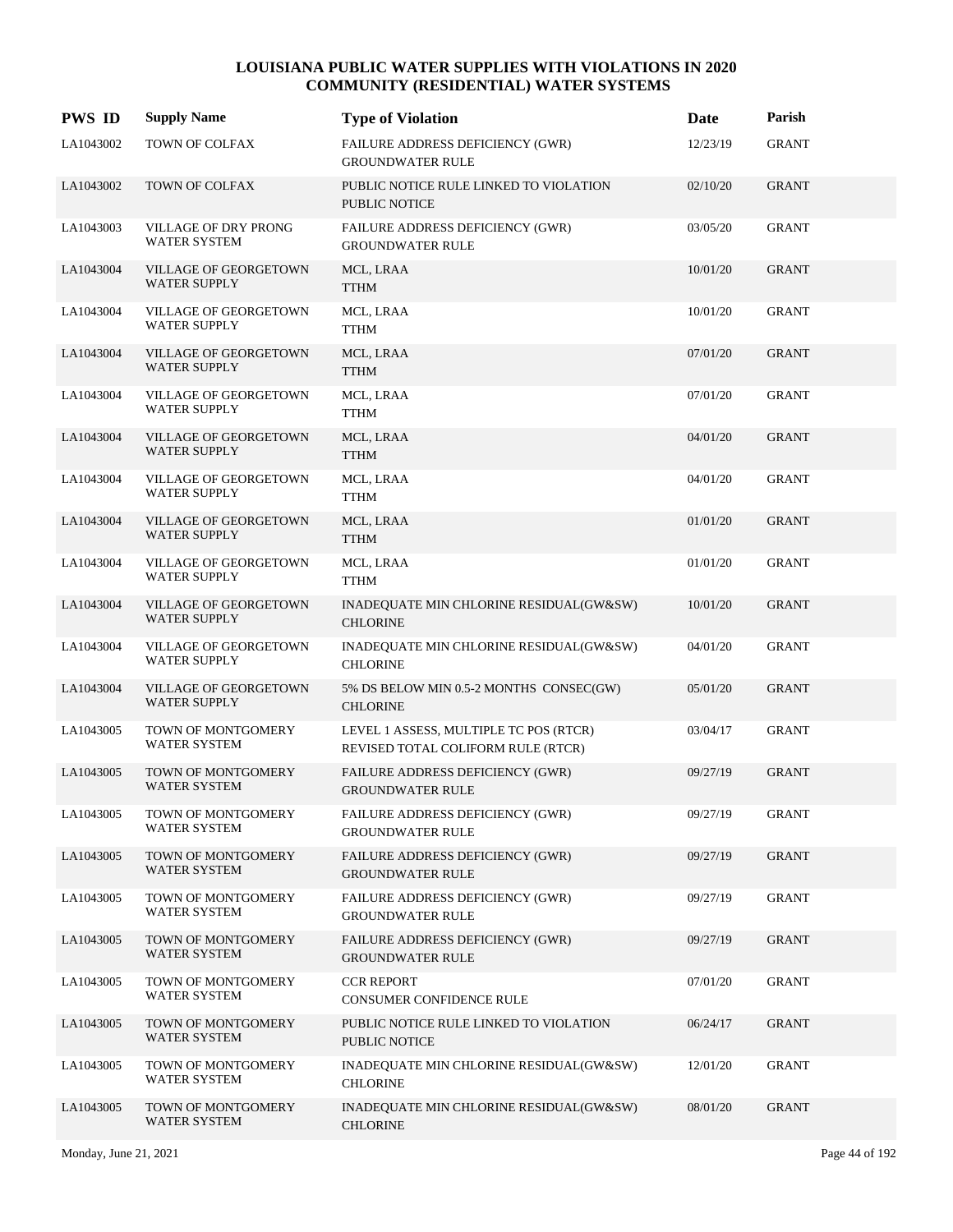| <b>PWS ID</b> | <b>Supply Name</b>                             | <b>Type of Violation</b>                                       | Date     | Parish       |
|---------------|------------------------------------------------|----------------------------------------------------------------|----------|--------------|
| LA1043005     | TOWN OF MONTGOMERY<br><b>WATER SYSTEM</b>      | INADEQUATE MIN CHLORINE RESIDUAL(GW&SW)<br><b>CHLORINE</b>     | 05/01/20 | <b>GRANT</b> |
| LA1043005     | TOWN OF MONTGOMERY<br>WATER SYSTEM             | 5% DS BELOW MIN 0.5-2 MONTHS CONSEC(GW)<br><b>CHLORINE</b>     | 09/01/20 | <b>GRANT</b> |
| LA1043007     | <b>TOWN OF POLLOCK WATER</b><br><b>SYSTEM</b>  | INADEQUATE MIN CHLORINE RESIDUAL(GW&SW)<br><b>CHLORINE</b>     | 10/01/20 | <b>GRANT</b> |
| LA1043007     | TOWN OF POLLOCK WATER<br><b>SYSTEM</b>         | INADEQUATE MIN CHLORINE RESIDUAL(GW&SW)<br><b>CHLORINE</b>     | 05/01/20 | <b>GRANT</b> |
| LA1043008     | <b>SOUTH GRANT WATER</b><br><b>CORPORATION</b> | <b>CCR REPORT</b><br>CONSUMER CONFIDENCE RULE                  | 07/01/20 | GRANT        |
| LA1043008     | <b>SOUTH GRANT WATER</b><br><b>CORPORATION</b> | INADEQUATE MIN CHLORINE RESIDUAL(GW&SW)<br><b>CHLORINE</b>     | 05/01/20 | <b>GRANT</b> |
| LA1043013     | CENTRAL GRANT WATER<br><b>SYSTEM</b>           | FAILURE ADDRESS DEFICIENCY (GWR)<br><b>GROUNDWATER RULE</b>    | 12/13/19 | <b>GRANT</b> |
| LA1043013     | CENTRAL GRANT WATER<br><b>SYSTEM</b>           | FAILURE ADDRESS DEFICIENCY (GWR)<br><b>GROUNDWATER RULE</b>    | 12/13/19 | <b>GRANT</b> |
| LA1043013     | CENTRAL GRANT WATER<br>SYSTEM                  | PUBLIC NOTICE RULE LINKED TO VIOLATION<br>PUBLIC NOTICE        | 01/19/20 | GRANT        |
| LA1043013     | <b>CENTRAL GRANT WATER</b><br><b>SYSTEM</b>    | PUBLIC NOTICE RULE LINKED TO VIOLATION<br><b>PUBLIC NOTICE</b> | 11/04/17 | <b>GRANT</b> |
| LA1043013     | CENTRAL GRANT WATER<br><b>SYSTEM</b>           | PUBLIC NOTICE RULE LINKED TO VIOLATION<br>PUBLIC NOTICE        | 10/11/17 | <b>GRANT</b> |
| LA1043013     | CENTRAL GRANT WATER<br><b>SYSTEM</b>           | PUBLIC NOTICE RULE LINKED TO VIOLATION<br>PUBLIC NOTICE        | 10/10/17 | <b>GRANT</b> |
| LA1043014     | WEST GRANT WATER<br><b>ASSOCIATION</b>         | FAILURE ADDRESS DEFICIENCY (GWR)<br><b>GROUNDWATER RULE</b>    | 02/12/20 | GRANT        |
| LA1043014     | WEST GRANT WATER<br><b>ASSOCIATION</b>         | FAILURE ADDRESS DEFICIENCY (GWR)<br><b>GROUNDWATER RULE</b>    | 02/12/20 | <b>GRANT</b> |
| LA1043014     | WEST GRANT WATER<br><b>ASSOCIATION</b>         | PUBLIC NOTICE RULE LINKED TO VIOLATION<br>PUBLIC NOTICE        | 03/15/20 | GRANT        |
| LA1043014     | WEST GRANT WATER<br><b>ASSOCIATION</b>         | INADEQUATE MIN CHLORINE RESIDUAL(GW&SW)<br><b>CHLORINE</b>     | 09/01/20 | <b>GRANT</b> |
| LA1043014     | WEST GRANT WATER<br><b>ASSOCIATION</b>         | INADEQUATE MIN CHLORINE RESIDUAL(GW&SW)<br><b>CHLORINE</b>     | 04/01/20 | <b>GRANT</b> |
| LA1043014     | WEST GRANT WATER<br><b>ASSOCIATION</b>         | 5% DS BELOW MIN 0.5-2 MONTHS CONSEC(GW)<br><b>CHLORINE</b>     | 05/01/20 | <b>GRANT</b> |
| LA1043015     | SOUTHEAST GRANT WATER<br><b>SYSTEM</b>         | FAILURE ADDRESS DEFICIENCY (GWR)<br><b>GROUNDWATER RULE</b>    | 02/03/20 | GRANT        |
| LA1043015     | SOUTHEAST GRANT WATER<br><b>SYSTEM</b>         | FAILURE ADDRESS DEFICIENCY (GWR)<br><b>GROUNDWATER RULE</b>    | 02/03/20 | <b>GRANT</b> |
| LA1043015     | SOUTHEAST GRANT WATER<br><b>SYSTEM</b>         | INADEQUATE MIN CHLORINE RESIDUAL(GW&SW)<br><b>CHLORINE</b>     | 01/01/20 | <b>GRANT</b> |
| LA1043018     | RED HILL WATERWORKS INC                        | MCL, LRAA<br><b>TTHM</b>                                       | 10/01/20 | <b>GRANT</b> |
| LA1043018     | RED HILL WATERWORKS INC                        | MCL, LRAA<br><b>TTHM</b>                                       | 10/01/20 | GRANT        |
| LA1043018     | RED HILL WATERWORKS INC                        | MCL, LRAA<br>TOTAL HALOACETIC ACIDS (HAA5)                     | 10/01/20 | <b>GRANT</b> |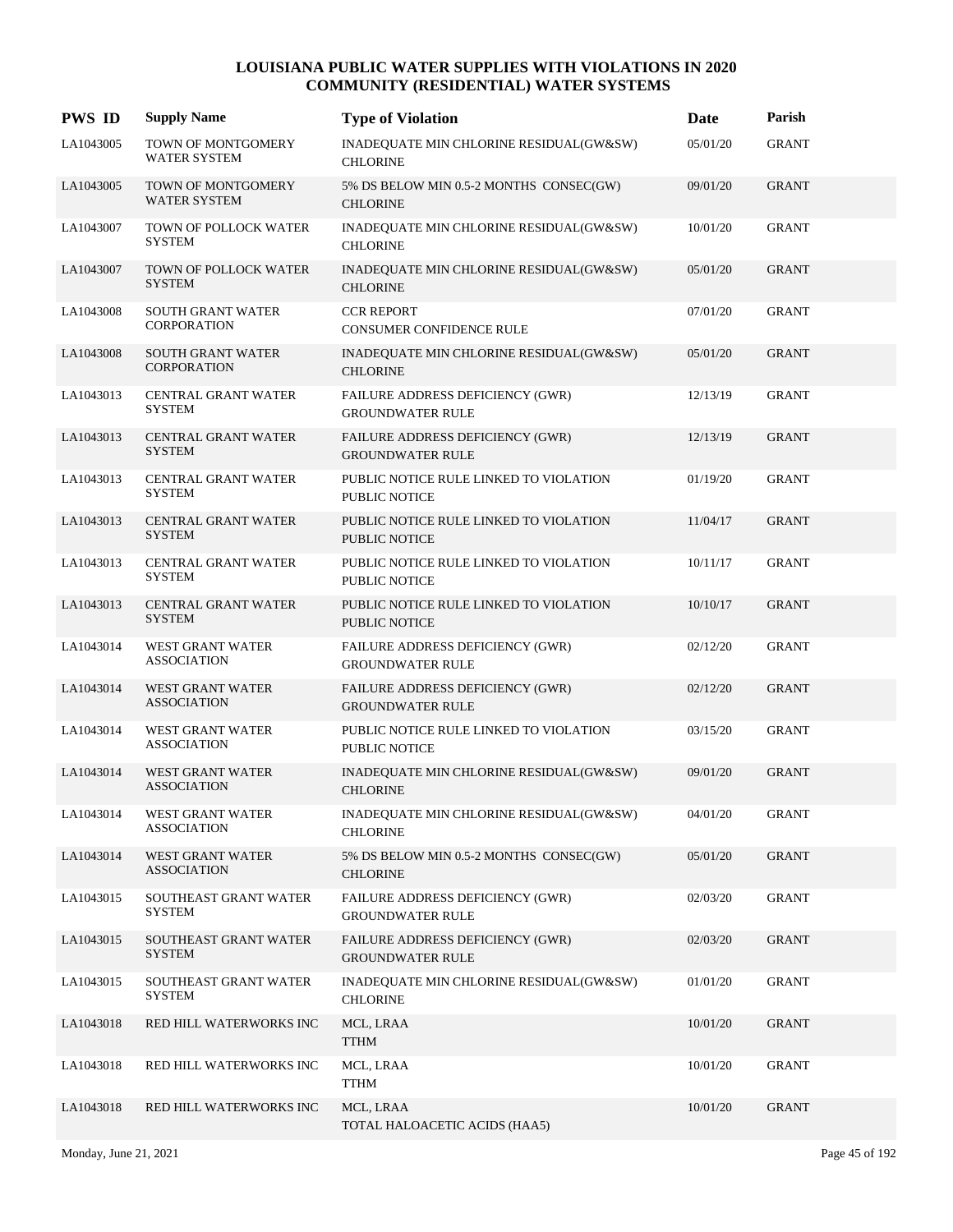| <b>PWS ID</b> | <b>Supply Name</b>                                      | <b>Type of Violation</b>                                       | Date     | Parish        |
|---------------|---------------------------------------------------------|----------------------------------------------------------------|----------|---------------|
| LA1043018     | RED HILL WATERWORKS INC                                 | MCL, LRAA<br>TOTAL HALOACETIC ACIDS (HAA5)                     | 07/01/20 | <b>GRANT</b>  |
| LA1043018     | RED HILL WATERWORKS INC                                 | MCL, LRAA<br><b>TTHM</b>                                       | 07/01/20 | <b>GRANT</b>  |
| LA1043018     | RED HILL WATERWORKS INC                                 | MCL, LRAA<br><b>TTHM</b>                                       | 04/01/20 | <b>GRANT</b>  |
| LA1043018     | RED HILL WATERWORKS INC                                 | MCL, LRAA<br>TOTAL HALOACETIC ACIDS (HAA5)                     | 04/01/20 | <b>GRANT</b>  |
| LA1043018     | RED HILL WATERWORKS INC                                 | MCL, LRAA<br><b>TTHM</b>                                       | 01/01/20 | <b>GRANT</b>  |
| LA1043018     | RED HILL WATERWORKS INC                                 | MCL, LRAA<br><b>TTHM</b>                                       | 01/01/20 | <b>GRANT</b>  |
| LA1043018     | RED HILL WATERWORKS INC                                 | MCL, LRAA<br>TOTAL HALOACETIC ACIDS (HAA5)                     | 01/01/20 | GRANT         |
| LA1043018     | RED HILL WATERWORKS INC                                 | INADEQUATE MIN CHLORINE RESIDUAL(GW&SW)<br><b>CHLORINE</b>     | 08/01/20 | <b>GRANT</b>  |
| LA1045002     | <b>IBERIA WATER WORKS</b><br><b>DISTRICT 3 - COTEAU</b> | FAILURE ADDRESS DEFICIENCY (GWR)<br><b>GROUNDWATER RULE</b>    | 10/02/19 | <b>IBERIA</b> |
| LA1045002     | <b>IBERIA WATER WORKS</b><br><b>DISTRICT 3 - COTEAU</b> | PUBLIC NOTICE RULE LINKED TO VIOLATION<br><b>PUBLIC NOTICE</b> | 12/13/19 | <b>IBERIA</b> |
| LA1045002     | <b>IBERIA WATER WORKS</b><br><b>DISTRICT 3 - COTEAU</b> | INADEQUATE MIN CHLORINE RESIDUAL(GW&SW)<br><b>CHLORINE</b>     | 11/01/20 | <b>IBERIA</b> |
| LA1045004     | CITY OF JEANERETTE WATER<br><b>SYSTEM</b>               | <b>CCR REPORT</b><br>CONSUMER CONFIDENCE RULE                  | 07/01/20 | <b>IBERIA</b> |
| LA1045004     | <b>CITY OF JEANERETTE WATER</b><br><b>SYSTEM</b>        | PUBLIC NOTICE RULE LINKED TO VIOLATION<br><b>PUBLIC NOTICE</b> | 06/24/19 | <b>IBERIA</b> |
| LA1045004     | CITY OF JEANERETTE WATER<br><b>SYSTEM</b>               | INADEQUATE MIN CHLORINE RESIDUAL(GW&SW)<br><b>CHLORINE</b>     | 02/01/20 | <b>IBERIA</b> |
| LA1045004     | <b>CITY OF JEANERETTE WATER</b><br><b>SYSTEM</b>        | 5% DS BELOW MIN 0.5-2 MONTHS CONSEC(GW)<br><b>CHLORINE</b>     | 04/01/20 | <b>IBERIA</b> |
| LA1045004     | CITY OF JEANERETTE WATER<br><b>SYSTEM</b>               | 5% DS BELOW MIN 0.5-2 MONTHS CONSEC(GW)<br><b>CHLORINE</b>     | 03/01/20 | <b>IBERIA</b> |
| LA1045004     | CITY OF JEANERETTE WATER<br>SYSTEM                      | NO CERTIFIED OPERATOR                                          | 12/23/19 | <b>IBERIA</b> |
| LA1045027     | LELEUX TRAILER PARK<br>WATER SYSTEM                     | FAILURE ADDRESS DEFICIENCY (GWR)<br><b>GROUNDWATER RULE</b>    | 06/13/19 | <b>IBERIA</b> |
| LA1045027     | LELEUX TRAILER PARK<br>WATER SYSTEM                     | FAILURE ADDRESS DEFICIENCY (GWR)<br><b>GROUNDWATER RULE</b>    | 06/13/19 | <b>IBERIA</b> |
| LA1045027     | LELEUX TRAILER PARK<br>WATER SYSTEM                     | <b>CCR REPORT</b><br>CONSUMER CONFIDENCE RULE                  | 07/01/19 | <b>IBERIA</b> |
| LA1045027     | LELEUX TRAILER PARK<br><b>WATER SYSTEM</b>              | PUBLIC NOTICE RULE LINKED TO VIOLATION<br>PUBLIC NOTICE        | 07/18/19 | <b>IBERIA</b> |
| LA1045027     | LELEUX TRAILER PARK<br>WATER SYSTEM                     | PUBLIC NOTICE RULE LINKED TO VIOLATION<br>PUBLIC NOTICE        | 04/17/17 | <b>IBERIA</b> |
| LA1045027     | LELEUX TRAILER PARK<br>WATER SYSTEM                     | PUBLIC NOTICE RULE LINKED TO VIOLATION<br>PUBLIC NOTICE        | 04/17/17 | <b>IBERIA</b> |
| LA1045027     | LELEUX TRAILER PARK<br>WATER SYSTEM                     | INADEQUATE MIN CHLORINE RESIDUAL(GW&SW)<br><b>CHLORINE</b>     | 08/01/20 | <b>IBERIA</b> |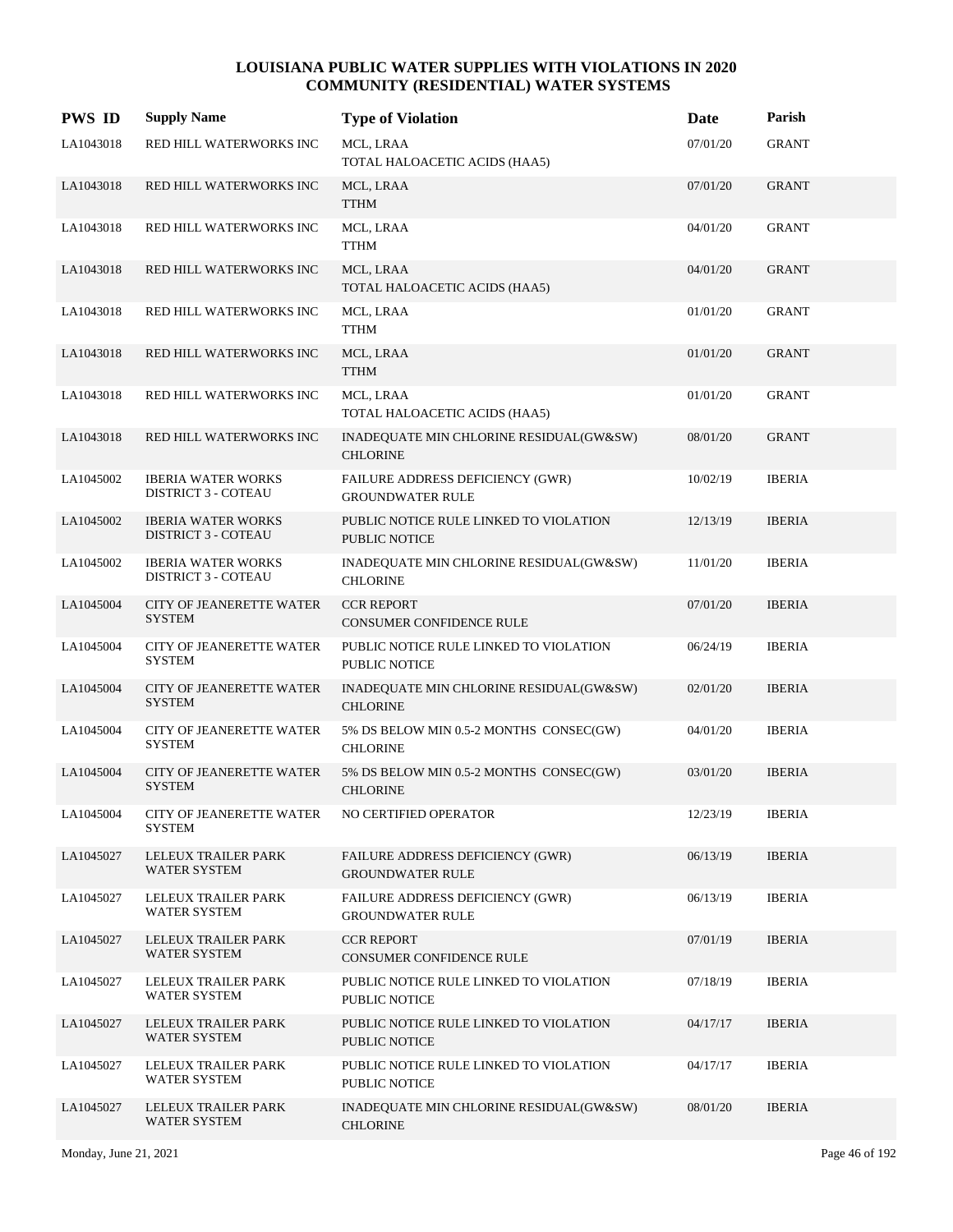| <b>PWS ID</b> | <b>Supply Name</b>                               | <b>Type of Violation</b>                                             | Date     | Parish        |
|---------------|--------------------------------------------------|----------------------------------------------------------------------|----------|---------------|
| LA1045027     | LELEUX TRAILER PARK<br>WATER SYSTEM              | INADEQUATE MIN CHLORINE RESIDUAL(GW&SW)<br><b>CHLORINE</b>           | 06/01/20 | <b>IBERIA</b> |
| LA1045027     | LELEUX TRAILER PARK<br><b>WATER SYSTEM</b>       | INADEQUATE MIN CHLORINE RESIDUAL(GW&SW)<br><b>CHLORINE</b>           | 01/01/20 | <b>IBERIA</b> |
| LA1045037     | TESI PORT EAST                                   | INADEQUATE MIN CHLORINE RESIDUAL(GW&SW)<br><b>CHLORINE</b>           | 11/01/20 | <b>IBERIA</b> |
| LA1045039     | <b>DUNCAN HEIGHTS MOBILE</b><br><b>HOME PARK</b> | FAILURE ADDRESS DEFICIENCY (GWR)<br><b>GROUNDWATER RULE</b>          | 06/28/19 | <b>IBERIA</b> |
| LA1045039     | <b>DUNCAN HEIGHTS MOBILE</b><br><b>HOME PARK</b> | FAILURE ADDRESS DEFICIENCY (GWR)<br><b>GROUNDWATER RULE</b>          | 06/28/19 | <b>IBERIA</b> |
| LA1045039     | <b>DUNCAN HEIGHTS MOBILE</b><br><b>HOME PARK</b> | <b>CCR REPORT</b><br>CONSUMER CONFIDENCE RULE                        | 07/01/19 | <b>IBERIA</b> |
| LA1045039     | <b>DUNCAN HEIGHTS MOBILE</b><br><b>HOME PARK</b> | <b>CCR REPORT</b><br><b>CONSUMER CONFIDENCE RULE</b>                 | 07/01/17 | <b>IBERIA</b> |
| LA1045039     | <b>DUNCAN HEIGHTS MOBILE</b><br><b>HOME PARK</b> | CCR ADEQUACY/AVAILABILITY/CONTENT<br><b>CONSUMER CONFIDENCE RULE</b> | 10/01/17 | <b>IBERIA</b> |
| LA1045039     | DUNCAN HEIGHTS MOBILE<br><b>HOME PARK</b>        | PUBLIC NOTICE RULE LINKED TO VIOLATION<br><b>PUBLIC NOTICE</b>       | 07/30/19 | <b>IBERIA</b> |
| LA1045039     | <b>DUNCAN HEIGHTS MOBILE</b><br><b>HOME PARK</b> | 5% DS BELOW MIN 0.5-2 MONTHS CONSEC(GW)<br><b>CHLORINE</b>           | 03/01/20 | <b>IBERIA</b> |
| LA1045039     | DUNCAN HEIGHTS MOBILE<br><b>HOME PARK</b>        | 5% DS BELOW MIN 0.5-2 MONTHS CONSEC(GW)<br><b>CHLORINE</b>           | 02/01/20 | <b>IBERIA</b> |
| LA1045039     | DUNCAN HEIGHTS MOBILE<br><b>HOME PARK</b>        | 5% DS BELOW MIN 0.5-2 MONTHS CONSEC(GW)<br><b>CHLORINE</b>           | 01/01/20 | <b>IBERIA</b> |
| LA1045039     | DUNCAN HEIGHTS MOBILE<br><b>HOME PARK</b>        | NO CERTIFIED OPERATOR                                                | 04/01/20 | <b>IBERIA</b> |
| LA1045040     | MJS ESTATES WATER SYSTEM                         | FAILURE ADDRESS DEFICIENCY (GWR)<br><b>GROUNDWATER RULE</b>          | 04/16/18 | <b>IBERIA</b> |
| LA1045040     | MJS ESTATES WATER SYSTEM                         | LEAD CONSUMER NOTICE (LCR)<br><b>LEAD &amp; COPPER RULE</b>          | 12/28/17 | <b>IBERIA</b> |
| LA1045040     | MJS ESTATES WATER SYSTEM                         | <b>CCR REPORT</b><br>CONSUMER CONFIDENCE RULE                        | 07/01/20 | <b>IBERIA</b> |
| LA1045040     | MJS ESTATES WATER SYSTEM                         | CCR ADEQUACY/AVAILABILITY/CONTENT<br>CONSUMER CONFIDENCE RULE        | 10/01/17 | <b>IBERIA</b> |
| LA1045040     | MJS ESTATES WATER SYSTEM                         | PUBLIC NOTICE RULE LINKED TO VIOLATION<br>PUBLIC NOTICE              | 06/08/18 | <b>IBERIA</b> |
| LA1045040     | MJS ESTATES WATER SYSTEM                         | INADEQUATE MIN CHLORINE RESIDUAL(GW&SW)<br><b>CHLORINE</b>           | 06/01/20 | <b>IBERIA</b> |
| LA1045040     | MJS ESTATES WATER SYSTEM                         | INADEQUATE MIN CHLORINE RESIDUAL(GW&SW)<br><b>CHLORINE</b>           | 04/01/20 | <b>IBERIA</b> |
| LA1045040     | MJS ESTATES WATER SYSTEM                         | 5% DS BELOW MIN 0.5-2 MONTHS CONSEC(GW)<br><b>CHLORINE</b>           | 12/01/20 | <b>IBERIA</b> |
| LA1045040     | MJS ESTATES WATER SYSTEM                         | 5% DS BELOW MIN 0.5-2 MONTHS CONSEC(GW)<br><b>CHLORINE</b>           | 11/01/20 | <b>IBERIA</b> |
| LA1045040     | MJS ESTATES WATER SYSTEM                         | 5% DS BELOW MIN 0.5-2 MONTHS CONSEC(GW)<br><b>CHLORINE</b>           | 10/01/20 | <b>IBERIA</b> |
| LA1045040     | MJS ESTATES WATER SYSTEM                         | 5% DS BELOW MIN 0.5-2 MONTHS CONSEC(GW)<br><b>CHLORINE</b>           | 09/01/20 | <b>IBERIA</b> |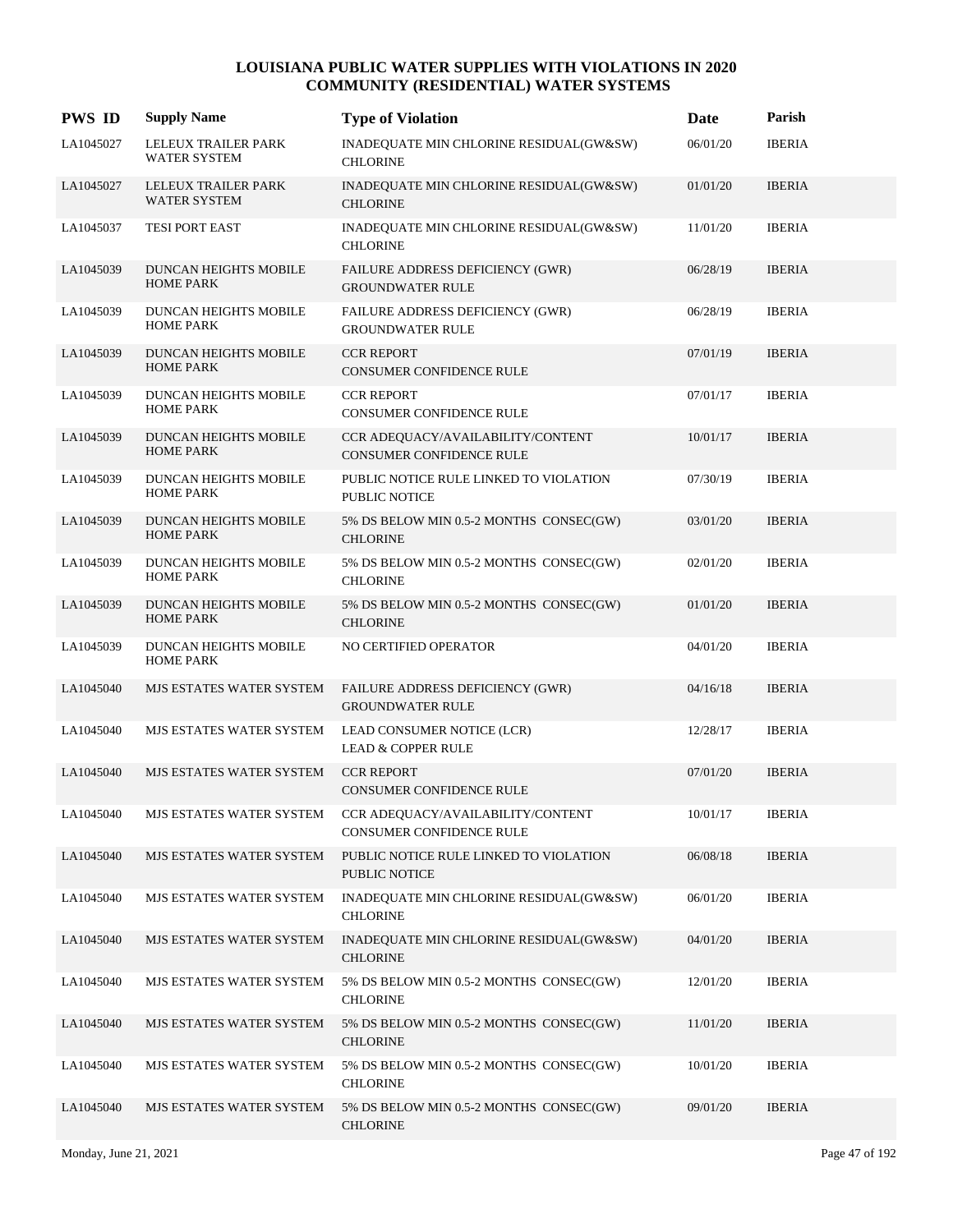| <b>PWS ID</b> | <b>Supply Name</b>                                | <b>Type of Violation</b>                                       | Date     | Parish           |
|---------------|---------------------------------------------------|----------------------------------------------------------------|----------|------------------|
| LA1045040     | MJS ESTATES WATER SYSTEM                          | 5% DS BELOW MIN 0.5-2 MONTHS CONSEC(GW)<br><b>CHLORINE</b>     | 08/01/20 | <b>IBERIA</b>    |
| LA1045040     | MJS ESTATES WATER SYSTEM                          | 5% DS BELOW MIN 0.5-2 MONTHS CONSEC(GW)<br><b>CHLORINE</b>     | 07/01/20 | <b>IBERIA</b>    |
| LA1045041     | R & D PROPERTIES MOBILE<br><b>HOME PARK</b>       | FAILURE ADDRESS DEFICIENCY (GWR)<br><b>GROUNDWATER RULE</b>    | 10/09/19 | <b>IBERIA</b>    |
| LA1045041     | R & D PROPERTIES MOBILE<br><b>HOME PARK</b>       | FAILURE ADDRESS DEFICIENCY (GWR)<br><b>GROUNDWATER RULE</b>    | 10/09/19 | <b>IBERIA</b>    |
| LA1047002     | <b>INTRACOASTAL WATER</b><br><b>SYSTEM WEST</b>   | INADEQUATE MIN CHLORINE RESIDUAL(GW&SW)<br><b>CHLORAMINE</b>   | 06/01/20 | <b>IBERVILLE</b> |
| LA1047002     | <b>INTRACOASTAL WATER</b><br><b>SYSTEM WEST</b>   | INADEQUATE MIN CHLORINE RESIDUAL(GW&SW)<br><b>CHLORAMINE</b>   | 03/01/20 | <b>IBERVILLE</b> |
| LA1047006     | <b>VILLAGE OF ROSEDALE</b><br>WATER SYSTEM        | MCL, LRAA<br><b>TTHM</b>                                       | 10/01/20 | <b>IBERVILLE</b> |
| LA1047006     | <b>VILLAGE OF ROSEDALE</b><br>WATER SYSTEM        | MCL, LRAA<br><b>TTHM</b>                                       | 07/01/20 | <b>IBERVILLE</b> |
| LA1047006     | <b>VILLAGE OF ROSEDALE</b><br><b>WATER SYSTEM</b> | PUBLIC NOTICE RULE LINKED TO VIOLATION<br><b>PUBLIC NOTICE</b> | 11/18/20 | <b>IBERVILLE</b> |
| LA1047009     | TOWN OF WHITE CASTLE<br><b>WATER SYSTEM</b>       | FAILURE ADDRESS DEFICIENCY (GWR)<br><b>GROUNDWATER RULE</b>    | 09/18/19 | <b>IBERVILLE</b> |
| LA1047009     | TOWN OF WHITE CASTLE<br><b>WATER SYSTEM</b>       | FAILURE ADDRESS DEFICIENCY (GWR)<br><b>GROUNDWATER RULE</b>    | 09/18/19 | <b>IBERVILLE</b> |
| LA1047009     | TOWN OF WHITE CASTLE<br>WATER SYSTEM              | FAILURE ADDRESS DEFICIENCY (GWR)<br><b>GROUNDWATER RULE</b>    | 09/18/19 | <b>IBERVILLE</b> |
| LA1047009     | TOWN OF WHITE CASTLE<br>WATER SYSTEM              | LEAD CONSUMER NOTICE (LCR)<br><b>LEAD &amp; COPPER RULE</b>    | 02/05/20 | <b>IBERVILLE</b> |
| LA1047009     | TOWN OF WHITE CASTLE<br><b>WATER SYSTEM</b>       | PUBLIC NOTICE RULE LINKED TO VIOLATION<br><b>PUBLIC NOTICE</b> | 01/16/20 | <b>IBERVILLE</b> |
| LA1047030     | <b>INTRACOASTAL WATER</b><br><b>SYSTEM EAST</b>   | INADEQUATE MIN CHLORINE RESIDUAL(GW&SW)<br><b>CHLORAMINE</b>   | 06/01/20 | <b>IBERVILLE</b> |
| LA1049001     | <b>BEAR CREEK WATER SYSTEM</b>                    | FAILURE ADDRESS DEFICIENCY (GWR)<br><b>GROUNDWATER RULE</b>    | 09/12/19 | <b>JACKSON</b>   |
| LA1049001     | BEAR CREEK WATER SYSTEM                           | PUBLIC NOTICE RULE LINKED TO VIOLATION<br>PUBLIC NOTICE        | 10/20/19 | <b>JACKSON</b>   |
| LA1049001     | BEAR CREEK WATER SYSTEM                           | INADEQUATE MIN CHLORINE RESIDUAL(GW&SW)<br><b>CHLORINE</b>     | 12/01/20 | <b>JACKSON</b>   |
| LA1049004     | CHATHAM WATER SYSTEM                              | MCL, LRAA<br><b>TTHM</b>                                       | 10/01/20 | <b>JACKSON</b>   |
| LA1049004     | CHATHAM WATER SYSTEM                              | MCL, LRAA<br>TOTAL HALOACETIC ACIDS (HAA5)                     | 10/01/20 | <b>JACKSON</b>   |
| LA1049004     | CHATHAM WATER SYSTEM                              | MCL, LRAA<br>TOTAL HALOACETIC ACIDS (HAA5)                     | 10/01/20 | <b>JACKSON</b>   |
| LA1049004     | CHATHAM WATER SYSTEM                              | MCL, LRAA<br><b>TTHM</b>                                       | 10/01/20 | <b>JACKSON</b>   |
| LA1049004     | CHATHAM WATER SYSTEM                              | MCL, LRAA<br><b>TTHM</b>                                       | 07/01/20 | <b>JACKSON</b>   |
| LA1049004     | CHATHAM WATER SYSTEM                              | MCL, LRAA<br><b>TTHM</b>                                       | 07/01/20 | <b>JACKSON</b>   |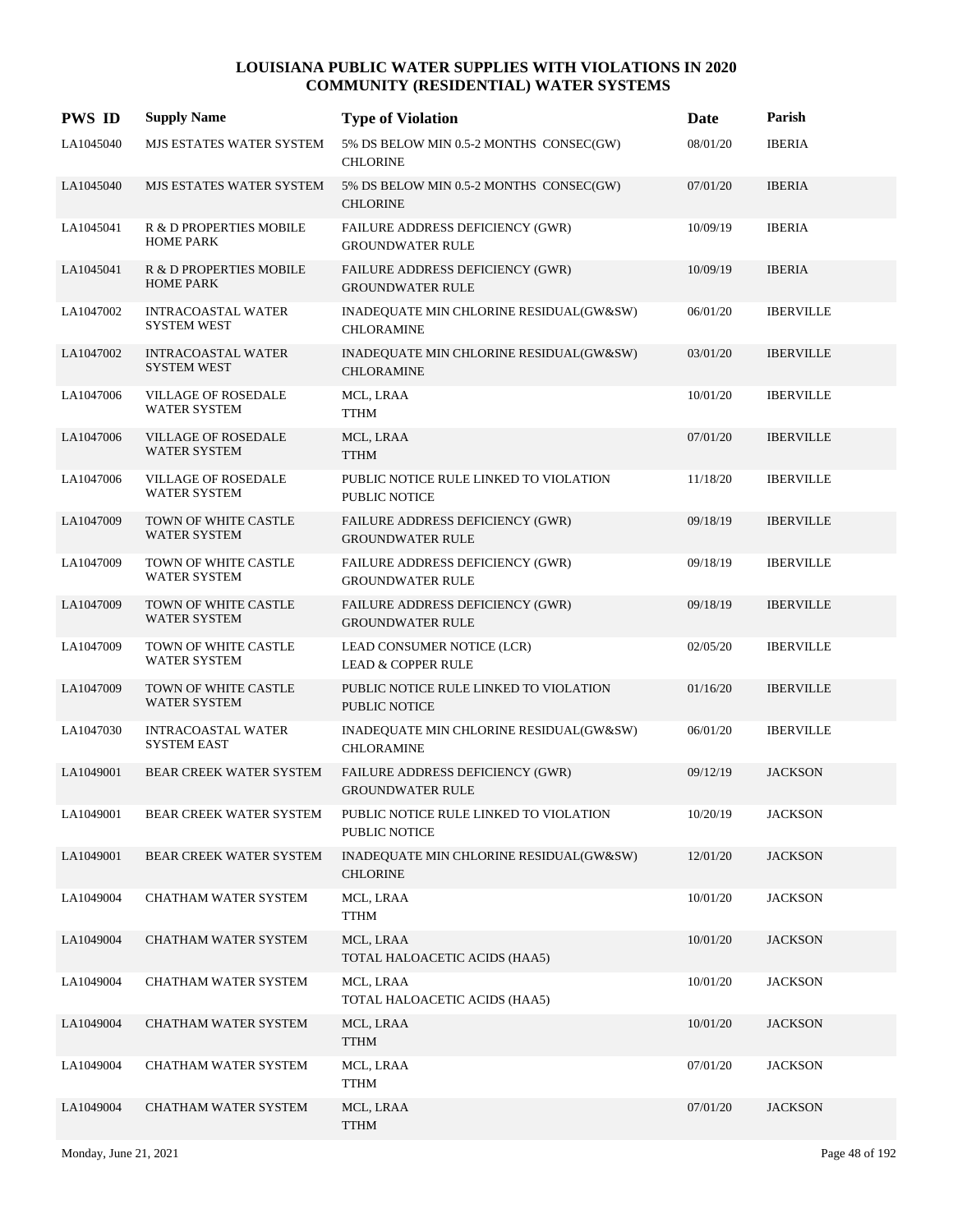| <b>PWS ID</b> | <b>Supply Name</b>             | <b>Type of Violation</b>                                            | Date     | Parish         |
|---------------|--------------------------------|---------------------------------------------------------------------|----------|----------------|
| LA1049004     | CHATHAM WATER SYSTEM           | MCL, LRAA<br><b>TTHM</b>                                            | 04/01/20 | <b>JACKSON</b> |
| LA1049004     | CHATHAM WATER SYSTEM           | MCL, LRAA<br><b>TTHM</b>                                            | 04/01/20 | <b>JACKSON</b> |
| LA1049004     | CHATHAM WATER SYSTEM           | MCL, LRAA<br><b>TTHM</b>                                            | 01/01/20 | <b>JACKSON</b> |
| LA1049004     | <b>CHATHAM WATER SYSTEM</b>    | MCL, LRAA<br><b>TTHM</b>                                            | 01/01/20 | <b>JACKSON</b> |
| LA1049004     | <b>CHATHAM WATER SYSTEM</b>    | MCL, LRAA<br>TOTAL HALOACETIC ACIDS (HAA5)                          | 01/01/20 | <b>JACKSON</b> |
| LA1049004     | CHATHAM WATER SYSTEM           | <b>CCR REPORT</b><br><b>CONSUMER CONFIDENCE RULE</b>                | 07/01/20 | <b>JACKSON</b> |
| LA1049004     | CHATHAM WATER SYSTEM           | PUBLIC NOTICE RULE LINKED TO VIOLATION<br><b>PUBLIC NOTICE</b>      | 07/09/20 | <b>JACKSON</b> |
| LA1049004     | <b>CHATHAM WATER SYSTEM</b>    | INADEQUATE MIN CHLORINE RESIDUAL(GW&SW)<br><b>CHLORINE</b>          | 08/01/20 | <b>JACKSON</b> |
| LA1049004     | <b>CHATHAM WATER SYSTEM</b>    | INADEQUATE MIN CHLORINE RESIDUAL(GW&SW)<br><b>CHLORINE</b>          | 02/01/20 | <b>JACKSON</b> |
| LA1049004     | CHATHAM WATER SYSTEM           | 5% DS BELOW MIN 0.5-2 MONTHS CONSEC(GW)<br><b>CHLORINE</b>          | 09/01/20 | <b>JACKSON</b> |
| LA1049004     | CHATHAM WATER SYSTEM           | 5% DS BELOW MIN 0.5-2 MONTHS CONSEC(GW)<br><b>CHLORINE</b>          | 04/01/20 | <b>JACKSON</b> |
| LA1049004     | <b>CHATHAM WATER SYSTEM</b>    | 5% DS BELOW MIN 0.5-2 MONTHS CONSEC(GW)<br><b>CHLORINE</b>          | 03/01/20 | <b>JACKSON</b> |
| LA1049006     | EAST HODGE WATER SYSTEM        | FAILURE ADDRESS DEFICIENCY (GWR)<br><b>GROUNDWATER RULE</b>         | 05/07/12 | <b>JACKSON</b> |
| LA1049006     | EAST HODGE WATER SYSTEM        | LEAD CONSUMER NOTICE (LCR)<br><b>LEAD &amp; COPPER RULE</b>         | 03/18/18 | <b>JACKSON</b> |
| LA1049006     | <b>EAST HODGE WATER SYSTEM</b> | <b>CCR REPORT</b><br><b>CONSUMER CONFIDENCE RULE</b>                | 07/01/20 | <b>JACKSON</b> |
| LA1049006     | <b>EAST HODGE WATER SYSTEM</b> | INADEQUATE MIN CHLORINE RESIDUAL(GW&SW)<br><b>CHLORINE</b>          | 03/01/20 | <b>JACKSON</b> |
| LA1049007     | EROS WATER SYSTEM              | FAILURE ADDRESS DEFICIENCY (GWR)<br><b>GROUNDWATER RULE</b>         | 05/20/20 | <b>JACKSON</b> |
| LA1049007     | <b>EROS WATER SYSTEM</b>       | FOLLOW-UP OR ROUTINE TAP M/R (LCR)<br><b>LEAD &amp; COPPER RULE</b> | 10/01/19 | <b>JACKSON</b> |
| LA1049007     | EROS WATER SYSTEM              | CCR ADEQUACY/AVAILABILITY/CONTENT<br>CONSUMER CONFIDENCE RULE       | 10/01/17 | <b>JACKSON</b> |
| LA1049007     | EROS WATER SYSTEM              | PUBLIC NOTICE RULE LINKED TO VIOLATION<br>PUBLIC NOTICE             | 06/27/20 | <b>JACKSON</b> |
| LA1049007     | EROS WATER SYSTEM              | PUBLIC NOTICE RULE LINKED TO VIOLATION<br>PUBLIC NOTICE             | 02/09/20 | <b>JACKSON</b> |
| LA1049007     | <b>EROS WATER SYSTEM</b>       | PUBLIC NOTICE RULE LINKED TO VIOLATION<br>PUBLIC NOTICE             | 04/06/19 | <b>JACKSON</b> |
| LA1049007     | <b>EROS WATER SYSTEM</b>       | PUBLIC NOTICE RULE LINKED TO VIOLATION<br>PUBLIC NOTICE             | 04/17/18 | <b>JACKSON</b> |
| LA1049007     | <b>EROS WATER SYSTEM</b>       | PUBLIC NOTICE RULE LINKED TO VIOLATION<br>PUBLIC NOTICE             | 02/03/18 | <b>JACKSON</b> |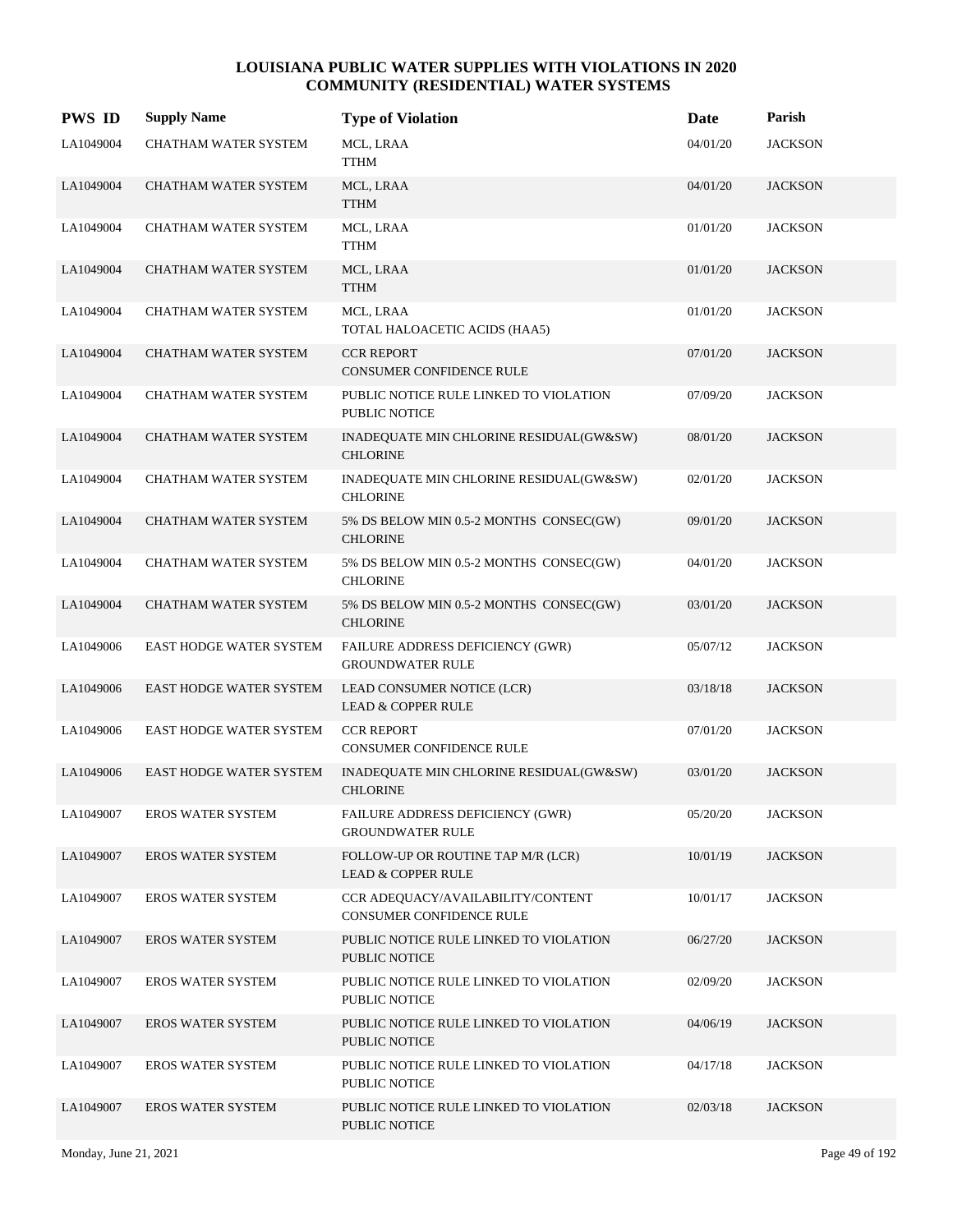| <b>PWS ID</b> | <b>Supply Name</b>                            | <b>Type of Violation</b>                                                         | Date     | Parish         |
|---------------|-----------------------------------------------|----------------------------------------------------------------------------------|----------|----------------|
| LA1049007     | EROS WATER SYSTEM                             | PUBLIC NOTICE RULE LINKED TO VIOLATION<br><b>PUBLIC NOTICE</b>                   | 12/13/17 | <b>JACKSON</b> |
| LA1049008     | HODGE WATER SYSTEM                            | INADEQUATE MIN CHLORINE RESIDUAL(GW&SW)<br><b>CHLORINE</b>                       | 12/01/20 | <b>JACKSON</b> |
| LA1049010     | JONESBORO WATER SYSTEM                        | FAILURE ADDRESS DEFICIENCY (GWR)<br><b>GROUNDWATER RULE</b>                      | 02/01/18 | <b>JACKSON</b> |
| LA1049010     | <b>JONESBORO WATER SYSTEM</b>                 | FAILURE ADDRESS DEFICIENCY (GWR)<br><b>GROUNDWATER RULE</b>                      | 02/01/18 | <b>JACKSON</b> |
| LA1049010     | <b>JONESBORO WATER SYSTEM</b>                 | FAILURE ADDRESS DEFICIENCY (GWR)<br><b>GROUNDWATER RULE</b>                      | 02/01/18 | <b>JACKSON</b> |
| LA1049010     | JONESBORO WATER SYSTEM                        | FAILURE ADDRESS DEFICIENCY (GWR)<br><b>GROUNDWATER RULE</b>                      | 02/01/18 | <b>JACKSON</b> |
| LA1049010     | JONESBORO WATER SYSTEM                        | FAILURE ADDRESS DEFICIENCY (GWR)<br><b>GROUNDWATER RULE</b>                      | 02/01/18 | <b>JACKSON</b> |
| LA1049010     | <b>JONESBORO WATER SYSTEM</b>                 | FAILURE ADDRESS DEFICIENCY (GWR)<br><b>GROUNDWATER RULE</b>                      | 02/01/18 | <b>JACKSON</b> |
| LA1049010     | JONESBORO WATER SYSTEM                        | FAILURE ADDRESS DEFICIENCY (GWR)<br><b>GROUNDWATER RULE</b>                      | 02/01/18 | <b>JACKSON</b> |
| LA1049010     | JONESBORO WATER SYSTEM                        | FAILURE ADDRESS DEFICIENCY (GWR)<br><b>GROUNDWATER RULE</b>                      | 02/01/18 | <b>JACKSON</b> |
| LA1049010     | JONESBORO WATER SYSTEM                        | FAILURE ADDRESS DEFICIENCY (GWR)<br><b>GROUNDWATER RULE</b>                      | 02/01/18 | <b>JACKSON</b> |
| LA1049010     | <b>JONESBORO WATER SYSTEM</b>                 | FAILURE ADDRESS DEFICIENCY (GWR)<br><b>GROUNDWATER RULE</b>                      | 02/01/18 | <b>JACKSON</b> |
| LA1049010     | JONESBORO WATER SYSTEM                        | FAILURE ADDRESS DEFICIENCY (GWR)<br><b>GROUNDWATER RULE</b>                      | 02/01/18 | <b>JACKSON</b> |
| LA1049010     | JONESBORO WATER SYSTEM                        | PUBLIC NOTICE RULE LINKED TO VIOLATION<br><b>PUBLIC NOTICE</b>                   | 06/03/19 | <b>JACKSON</b> |
| LA1049010     | JONESBORO WATER SYSTEM                        | PUBLIC NOTICE RULE LINKED TO VIOLATION<br><b>PUBLIC NOTICE</b>                   | 05/13/18 | <b>JACKSON</b> |
| LA1049010     | <b>JONESBORO WATER SYSTEM</b>                 | PUBLIC NOTICE RULE LINKED TO VIOLATION<br><b>PUBLIC NOTICE</b>                   | 03/12/18 | <b>JACKSON</b> |
| LA1049010     | JONESBORO WATER SYSTEM                        | PUBLIC NOTICE RULE LINKED TO VIOLATION<br>PUBLIC NOTICE                          | 04/11/17 | <b>JACKSON</b> |
| LA1049012     | NORTH HODGE WATER SYSTEM CCR REPORT           | CONSUMER CONFIDENCE RULE                                                         | 07/01/19 | <b>JACKSON</b> |
| LA1049012     |                                               | NORTH HODGE WATER SYSTEM PUBLIC NOTICE RULE LINKED TO VIOLATION<br>PUBLIC NOTICE | 10/20/19 | <b>JACKSON</b> |
| LA1049017     | SOUTHEAST HODGE WATER<br><b>SYSTEM</b>        | FAILURE ADDRESS DEFICIENCY (GWR)<br><b>GROUNDWATER RULE</b>                      | 03/11/20 | <b>JACKSON</b> |
| LA1049017     | SOUTHEAST HODGE WATER<br><b>SYSTEM</b>        | FAILURE ADDRESS DEFICIENCY (GWR)<br><b>GROUNDWATER RULE</b>                      | 03/11/20 | <b>JACKSON</b> |
| LA1049017     | <b>SOUTHEAST HODGE WATER</b><br><b>SYSTEM</b> | FAILURE ADDRESS DEFICIENCY (GWR)<br><b>GROUNDWATER RULE</b>                      | 03/11/20 | <b>JACKSON</b> |
| LA1049017     | SOUTHEAST HODGE WATER<br><b>SYSTEM</b>        | FAILURE ADDRESS DEFICIENCY (GWR)<br><b>GROUNDWATER RULE</b>                      | 01/01/18 | <b>JACKSON</b> |
| LA1049017     | SOUTHEAST HODGE WATER<br><b>SYSTEM</b>        | FAILURE ADDRESS DEFICIENCY (GWR)<br><b>GROUNDWATER RULE</b>                      | 01/01/18 | <b>JACKSON</b> |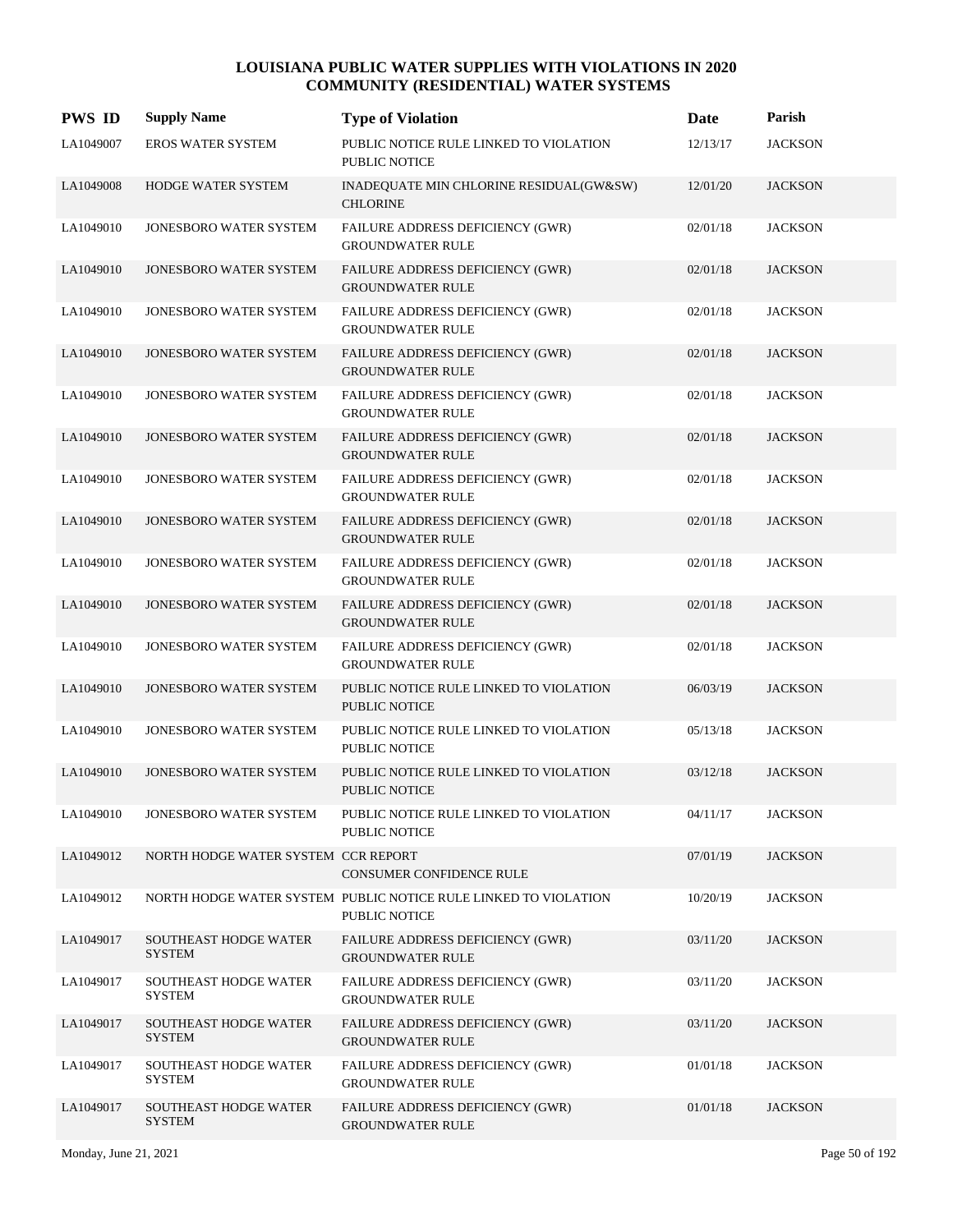| <b>PWS ID</b> | <b>Supply Name</b>                            | <b>Type of Violation</b>                                                            | Date     | Parish         |
|---------------|-----------------------------------------------|-------------------------------------------------------------------------------------|----------|----------------|
| LA1049017     | SOUTHEAST HODGE WATER<br><b>SYSTEM</b>        | FAILURE ADDRESS DEFICIENCY (GWR)<br><b>GROUNDWATER RULE</b>                         | 05/10/12 | <b>JACKSON</b> |
| LA1049017     | <b>SOUTHEAST HODGE WATER</b><br><b>SYSTEM</b> | <b>CCR REPORT</b><br><b>CONSUMER CONFIDENCE RULE</b>                                | 07/01/20 | <b>JACKSON</b> |
| LA1049017     | <b>SOUTHEAST HODGE WATER</b><br><b>SYSTEM</b> | PUBLIC NOTICE RULE LINKED TO VIOLATION<br><b>PUBLIC NOTICE</b>                      | 04/16/20 | <b>JACKSON</b> |
| LA1049017     | <b>SOUTHEAST HODGE WATER</b><br><b>SYSTEM</b> | PUBLIC NOTICE RULE LINKED TO VIOLATION<br><b>PUBLIC NOTICE</b>                      | 02/17/18 | <b>JACKSON</b> |
| LA1049019     | WESTON WATER SYSTEM                           | MCL, LRAA<br><b>TTHM</b>                                                            | 07/01/20 | <b>JACKSON</b> |
| LA1049019     | WESTON WATER SYSTEM                           | MCL, LRAA<br><b>TTHM</b>                                                            | 04/01/20 | <b>JACKSON</b> |
| LA1049019     | WESTON WATER SYSTEM                           | MCL, LRAA<br><b>TTHM</b>                                                            | 01/01/20 | <b>JACKSON</b> |
| LA1049022     | <b>EROS COMMUNITY WATER</b><br><b>SYSTEM</b>  | MCL, LRAA<br><b>TTHM</b>                                                            | 10/01/20 | <b>JACKSON</b> |
| LA1049022     | <b>EROS COMMUNITY WATER</b><br><b>SYSTEM</b>  | MCL, LRAA<br><b>TTHM</b>                                                            | 10/01/20 | <b>JACKSON</b> |
| LA1049022     | EROS COMMUNITY WATER<br><b>SYSTEM</b>         | MCL, LRAA<br><b>TTHM</b>                                                            | 07/01/20 | <b>JACKSON</b> |
| LA1049022     | <b>EROS COMMUNITY WATER</b><br><b>SYSTEM</b>  | MCL, LRAA<br><b>TTHM</b>                                                            | 07/01/20 | <b>JACKSON</b> |
| LA1049022     | <b>EROS COMMUNITY WATER</b><br><b>SYSTEM</b>  | MCL, LRAA<br><b>TTHM</b>                                                            | 04/01/20 | <b>JACKSON</b> |
| LA1049022     | <b>EROS COMMUNITY WATER</b><br><b>SYSTEM</b>  | MCL, LRAA<br><b>TTHM</b>                                                            | 04/01/20 | <b>JACKSON</b> |
| LA1049022     | EROS COMMUNITY WATER<br><b>SYSTEM</b>         | MCL, LRAA<br><b>TTHM</b>                                                            | 01/01/20 | <b>JACKSON</b> |
| LA1049022     | <b>EROS COMMUNITY WATER</b><br><b>SYSTEM</b>  | FAILURE ADDRESS DEFICIENCY (GWR)<br><b>GROUNDWATER RULE</b>                         | 11/01/18 | <b>JACKSON</b> |
| LA1049022     | <b>EROS COMMUNITY WATER</b><br><b>SYSTEM</b>  | FAILURE ADDRESS DEFICIENCY (GWR)<br><b>GROUNDWATER RULE</b>                         | 11/01/18 | <b>JACKSON</b> |
| LA1049022     | EROS COMMUNITY WATER<br><b>SYSTEM</b>         | FAILURE ADDRESS DEFICIENCY (GWR)<br><b>GROUNDWATER RULE</b>                         | 11/01/18 | <b>JACKSON</b> |
| LA1049022     | EROS COMMUNITY WATER<br><b>SYSTEM</b>         | PUBLIC NOTICE RULE LINKED TO VIOLATION<br>PUBLIC NOTICE                             | 10/23/19 | <b>JACKSON</b> |
| LA1049022     | <b>EROS COMMUNITY WATER</b><br>SYSTEM         | INADEQUATE MIN CHLORINE RESIDUAL(GW&SW)<br><b>CHLORINE</b>                          | 09/01/20 | <b>JACKSON</b> |
| LA1049022     | EROS COMMUNITY WATER<br><b>SYSTEM</b>         | INADEQUATE MIN CHLORINE RESIDUAL(GW&SW)<br><b>CHLORINE</b>                          | 04/01/20 | <b>JACKSON</b> |
| LA1049022     | <b>EROS COMMUNITY WATER</b><br><b>SYSTEM</b>  | 5% DS BELOW MIN 0.5-2 MONTHS CONSEC(GW)<br><b>CHLORINE</b>                          | 05/01/20 | <b>JACKSON</b> |
| LA1049023     |                                               | WALKER COMMUNITY SYSTEM FAILURE ADDRESS DEFICIENCY (GWR)<br><b>GROUNDWATER RULE</b> | 10/28/19 | <b>JACKSON</b> |
| LA1049024     | NEW HOPE ST CLAIR WATER<br><b>SYSTEM</b>      | MCL, LRAA<br><b>TTHM</b>                                                            | 01/01/20 | <b>JACKSON</b> |
| LA1049024     | NEW HOPE ST CLAIR WATER<br><b>SYSTEM</b>      | FOLLOW-UP OR ROUTINE TAP M/R (LCR)<br><b>LEAD &amp; COPPER RULE</b>                 | 10/01/20 | <b>JACKSON</b> |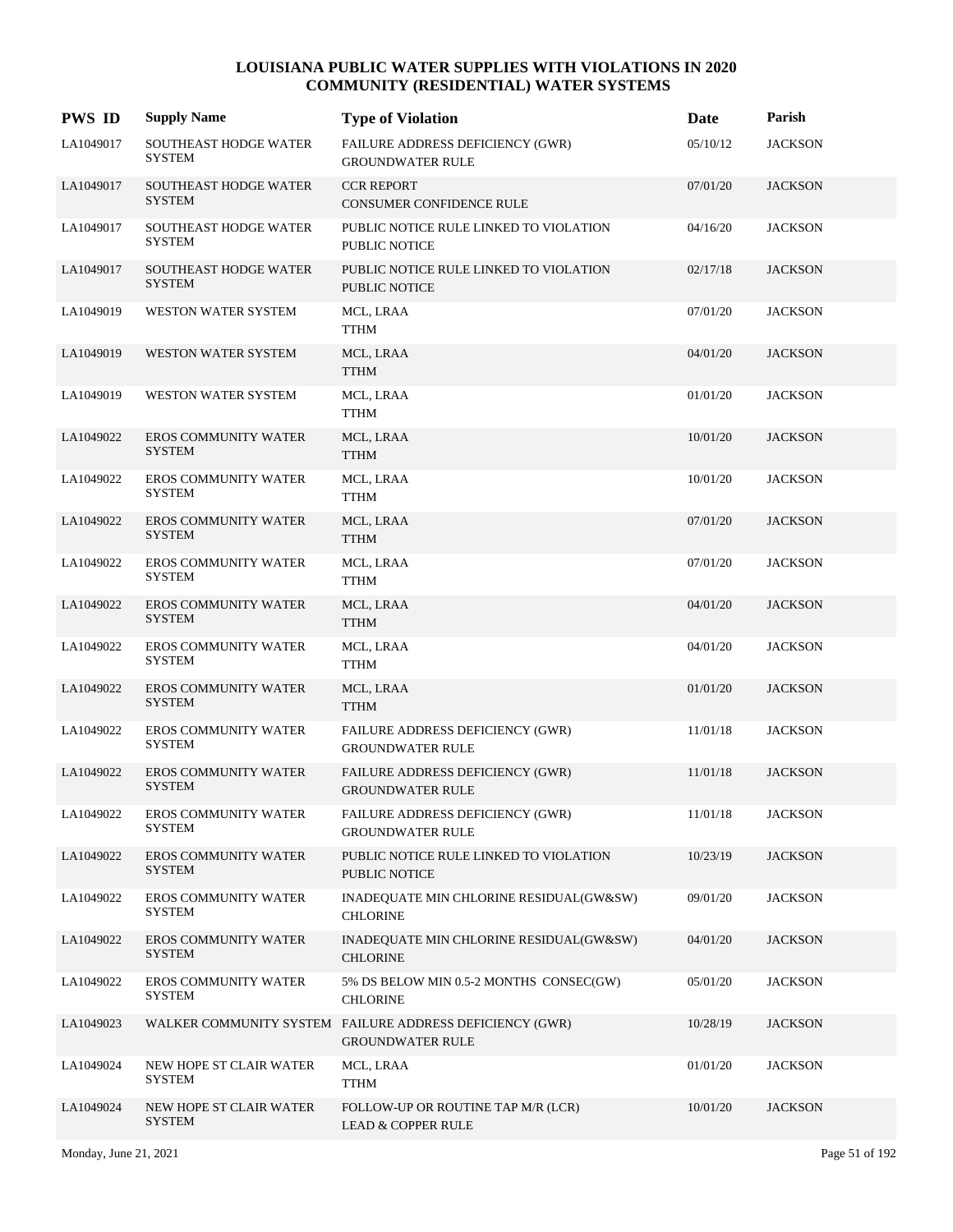| <b>PWS ID</b> | <b>Supply Name</b>                              | <b>Type of Violation</b>                                            | Date     | Parish         |
|---------------|-------------------------------------------------|---------------------------------------------------------------------|----------|----------------|
| LA1049024     | NEW HOPE ST CLAIR WATER<br><b>SYSTEM</b>        | FOLLOW-UP OR ROUTINE TAP M/R (LCR)<br><b>LEAD &amp; COPPER RULE</b> | 10/01/19 | <b>JACKSON</b> |
| LA1049024     | NEW HOPE ST CLAIR WATER<br><b>SYSTEM</b>        | PUBLIC NOTICE RULE LINKED TO VIOLATION<br><b>PUBLIC NOTICE</b>      | 02/09/20 | <b>JACKSON</b> |
| LA1049024     | NEW HOPE ST CLAIR WATER<br><b>SYSTEM</b>        | PUBLIC NOTICE RULE LINKED TO VIOLATION<br>PUBLIC NOTICE             | 12/06/19 | <b>JACKSON</b> |
| LA1049024     | <b>NEW HOPE ST CLAIR WATER</b><br><b>SYSTEM</b> | PUBLIC NOTICE RULE LINKED TO VIOLATION<br><b>PUBLIC NOTICE</b>      | 09/10/19 | <b>JACKSON</b> |
| LA1049024     | NEW HOPE ST CLAIR WATER<br><b>SYSTEM</b>        | INADEQUATE MIN CHLORINE RESIDUAL(GW&SW)<br><b>CHLORINE</b>          | 10/01/20 | <b>JACKSON</b> |
| LA1049027     | ROBINSON CHAPEL WATER<br><b>SYSTEM</b>          | MCL, LRAA<br><b>TTHM</b>                                            | 10/01/20 | <b>JACKSON</b> |
| LA1049027     | ROBINSON CHAPEL WATER<br><b>SYSTEM</b>          | MCL, LRAA<br><b>TTHM</b>                                            | 10/01/20 | <b>JACKSON</b> |
| LA1049027     | ROBINSON CHAPEL WATER<br><b>SYSTEM</b>          | MCL, LRAA<br><b>TTHM</b>                                            | 07/01/20 | <b>JACKSON</b> |
| LA1049027     | ROBINSON CHAPEL WATER<br><b>SYSTEM</b>          | MCL, LRAA<br><b>TTHM</b>                                            | 07/01/20 | <b>JACKSON</b> |
| LA1049027     | ROBINSON CHAPEL WATER<br><b>SYSTEM</b>          | MCL, LRAA<br><b>TTHM</b>                                            | 04/01/20 | <b>JACKSON</b> |
| LA1049027     | ROBINSON CHAPEL WATER<br><b>SYSTEM</b>          | MCL, LRAA<br><b>TTHM</b>                                            | 04/01/20 | <b>JACKSON</b> |
| LA1049027     | ROBINSON CHAPEL WATER<br><b>SYSTEM</b>          | MCL, LRAA<br><b>TTHM</b>                                            | 04/01/20 | <b>JACKSON</b> |
| LA1049027     | ROBINSON CHAPEL WATER<br><b>SYSTEM</b>          | MCL, LRAA<br><b>TTHM</b>                                            | 01/01/20 | <b>JACKSON</b> |
| LA1049027     | ROBINSON CHAPEL WATER<br><b>SYSTEM</b>          | MCL, LRAA<br><b>TTHM</b>                                            | 01/01/20 | <b>JACKSON</b> |
| LA1049027     | ROBINSON CHAPEL WATER<br><b>SYSTEM</b>          | MCL, LRAA<br><b>TTHM</b>                                            | 01/01/20 | <b>JACKSON</b> |
| LA1049027     | ROBINSON CHAPEL WATER<br><b>SYSTEM</b>          | PUBLIC NOTICE RULE LINKED TO VIOLATION<br><b>PUBLIC NOTICE</b>      | 02/04/20 | <b>JACKSON</b> |
| LA1049028     | SPRING CREEK SUBDIVISION<br>WATER SYSTEM        | MCL, LRAA<br>TOTAL HALOACETIC ACIDS (HAA5)                          | 10/01/20 | <b>JACKSON</b> |
| LA1049028     | SPRING CREEK SUBDIVISION<br>WATER SYSTEM        | MCL, LRAA<br><b>TTHM</b>                                            | 10/01/20 | <b>JACKSON</b> |
| LA1049028     | SPRING CREEK SUBDIVISION<br><b>WATER SYSTEM</b> | MCL, LRAA<br>TOTAL HALOACETIC ACIDS (HAA5)                          | 10/01/20 | <b>JACKSON</b> |
| LA1049028     | SPRING CREEK SUBDIVISION<br><b>WATER SYSTEM</b> | MCL, LRAA<br><b>TTHM</b>                                            | 10/01/20 | <b>JACKSON</b> |
| LA1049028     | SPRING CREEK SUBDIVISION<br><b>WATER SYSTEM</b> | MCL, LRAA<br><b>TTHM</b>                                            | 07/01/20 | <b>JACKSON</b> |
| LA1049028     | SPRING CREEK SUBDIVISION<br>WATER SYSTEM        | MCL, LRAA<br><b>TTHM</b>                                            | 07/01/20 | <b>JACKSON</b> |
| LA1049028     | SPRING CREEK SUBDIVISION<br>WATER SYSTEM        | MCL, LRAA<br>TOTAL HALOACETIC ACIDS (HAA5)                          | 07/01/20 | <b>JACKSON</b> |
| LA1049028     | SPRING CREEK SUBDIVISION<br>WATER SYSTEM        | MCL, LRAA<br><b>TTHM</b>                                            | 04/01/20 | <b>JACKSON</b> |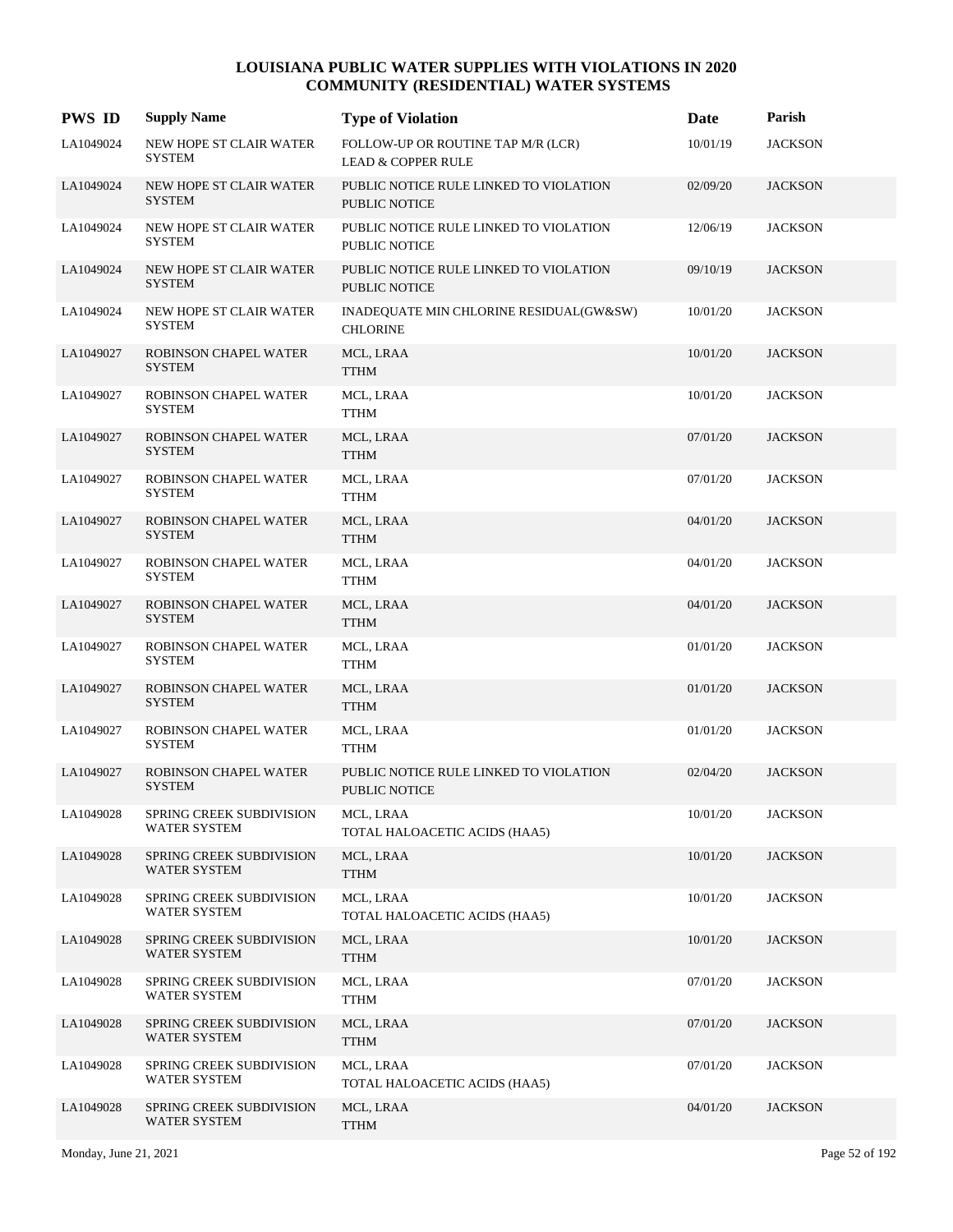| <b>PWS ID</b> | <b>Supply Name</b>                              | <b>Type of Violation</b>                                    | Date     | Parish         |
|---------------|-------------------------------------------------|-------------------------------------------------------------|----------|----------------|
| LA1049028     | SPRING CREEK SUBDIVISION<br>WATER SYSTEM        | MCL, LRAA<br>TOTAL HALOACETIC ACIDS (HAA5)                  | 04/01/20 | <b>JACKSON</b> |
| LA1049028     | SPRING CREEK SUBDIVISION<br><b>WATER SYSTEM</b> | MCL, LRAA<br>TOTAL HALOACETIC ACIDS (HAA5)                  | 04/01/20 | <b>JACKSON</b> |
| LA1049028     | SPRING CREEK SUBDIVISION<br><b>WATER SYSTEM</b> | MCL, LRAA<br><b>TTHM</b>                                    | 04/01/20 | <b>JACKSON</b> |
| LA1049028     | SPRING CREEK SUBDIVISION<br><b>WATER SYSTEM</b> | MCL, LRAA<br>TOTAL HALOACETIC ACIDS (HAA5)                  | 01/01/20 | <b>JACKSON</b> |
| LA1049028     | SPRING CREEK SUBDIVISION<br><b>WATER SYSTEM</b> | MCL, LRAA<br><b>TTHM</b>                                    | 01/01/20 | <b>JACKSON</b> |
| LA1049028     | SPRING CREEK SUBDIVISION<br>WATER SYSTEM        | MCL, LRAA<br>TOTAL HALOACETIC ACIDS (HAA5)                  | 01/01/20 | <b>JACKSON</b> |
| LA1049028     | SPRING CREEK SUBDIVISION<br>WATER SYSTEM        | MCL, LRAA<br><b>TTHM</b>                                    | 01/01/20 | <b>JACKSON</b> |
| LA1049028     | SPRING CREEK SUBDIVISION<br>WATER SYSTEM        | FAILURE ADDRESS DEFICIENCY (GWR)<br><b>GROUNDWATER RULE</b> | 06/23/20 | <b>JACKSON</b> |
| LA1049028     | SPRING CREEK SUBDIVISION<br><b>WATER SYSTEM</b> | FAILURE ADDRESS DEFICIENCY (GWR)<br><b>GROUNDWATER RULE</b> | 06/23/20 | <b>JACKSON</b> |
| LA1049028     | SPRING CREEK SUBDIVISION<br><b>WATER SYSTEM</b> | FAILURE ADDRESS DEFICIENCY (GWR)<br><b>GROUNDWATER RULE</b> | 11/27/18 | <b>JACKSON</b> |
| LA1049028     | SPRING CREEK SUBDIVISION<br><b>WATER SYSTEM</b> | FAILURE ADDRESS DEFICIENCY (GWR)<br><b>GROUNDWATER RULE</b> | 08/29/18 | <b>JACKSON</b> |
| LA1049028     | SPRING CREEK SUBDIVISION<br>WATER SYSTEM        | PUBLIC NOTICE RULE LINKED TO VIOLATION<br>PUBLIC NOTICE     | 07/30/20 | <b>JACKSON</b> |
| LA1049028     | SPRING CREEK SUBDIVISION<br>WATER SYSTEM        | PUBLIC NOTICE RULE LINKED TO VIOLATION<br>PUBLIC NOTICE     | 07/27/19 | <b>JACKSON</b> |
| LA1049028     | SPRING CREEK SUBDIVISION<br>WATER SYSTEM        | INADEQUATE MIN CHLORINE RESIDUAL(GW&SW)<br><b>CHLORINE</b>  | 07/01/20 | <b>JACKSON</b> |
| LA1049028     | SPRING CREEK SUBDIVISION<br>WATER SYSTEM        | INADEQUATE MIN CHLORINE RESIDUAL(GW&SW)<br><b>CHLORINE</b>  | 03/01/20 | <b>JACKSON</b> |
| LA1049028     | SPRING CREEK SUBDIVISION<br>WATER SYSTEM        | 5% DS BELOW MIN 0.5-2 MONTHS CONSEC(GW)<br><b>CHLORINE</b>  | 08/01/20 | <b>JACKSON</b> |
| LA1049030     | SPILLWAY ESTATES WATER<br><b>SYSTEM</b>         | INADEQUATE MIN CHLORINE RESIDUAL(GW&SW)<br><b>CHLORINE</b>  | 07/01/20 | <b>JACKSON</b> |
| LA1049031     | VIXEN WATER SYSTEM WEST                         | MCL, LRAA<br>TOTAL HALOACETIC ACIDS (HAA5)                  | 07/01/20 | <b>JACKSON</b> |
| LA1049031     | VIXEN WATER SYSTEM WEST                         | MCL, LRAA<br><b>TTHM</b>                                    | 07/01/20 | <b>JACKSON</b> |
| LA1049031     | VIXEN WATER SYSTEM WEST                         | MCL, LRAA<br><b>TTHM</b>                                    | 07/01/20 | <b>JACKSON</b> |
| LA1049031     | VIXEN WATER SYSTEM WEST                         | MCL, LRAA<br>TOTAL HALOACETIC ACIDS (HAA5)                  | 07/01/20 | <b>JACKSON</b> |
| LA1049031     | VIXEN WATER SYSTEM WEST                         | MCL, LRAA<br>TOTAL HALOACETIC ACIDS (HAA5)                  | 04/01/20 | <b>JACKSON</b> |
| LA1049031     | VIXEN WATER SYSTEM WEST                         | MCL, LRAA<br>TOTAL HALOACETIC ACIDS (HAA5)                  | 04/01/20 | <b>JACKSON</b> |
| LA1049031     | VIXEN WATER SYSTEM WEST                         | MCL, LRAA<br><b>TTHM</b>                                    | 04/01/20 | <b>JACKSON</b> |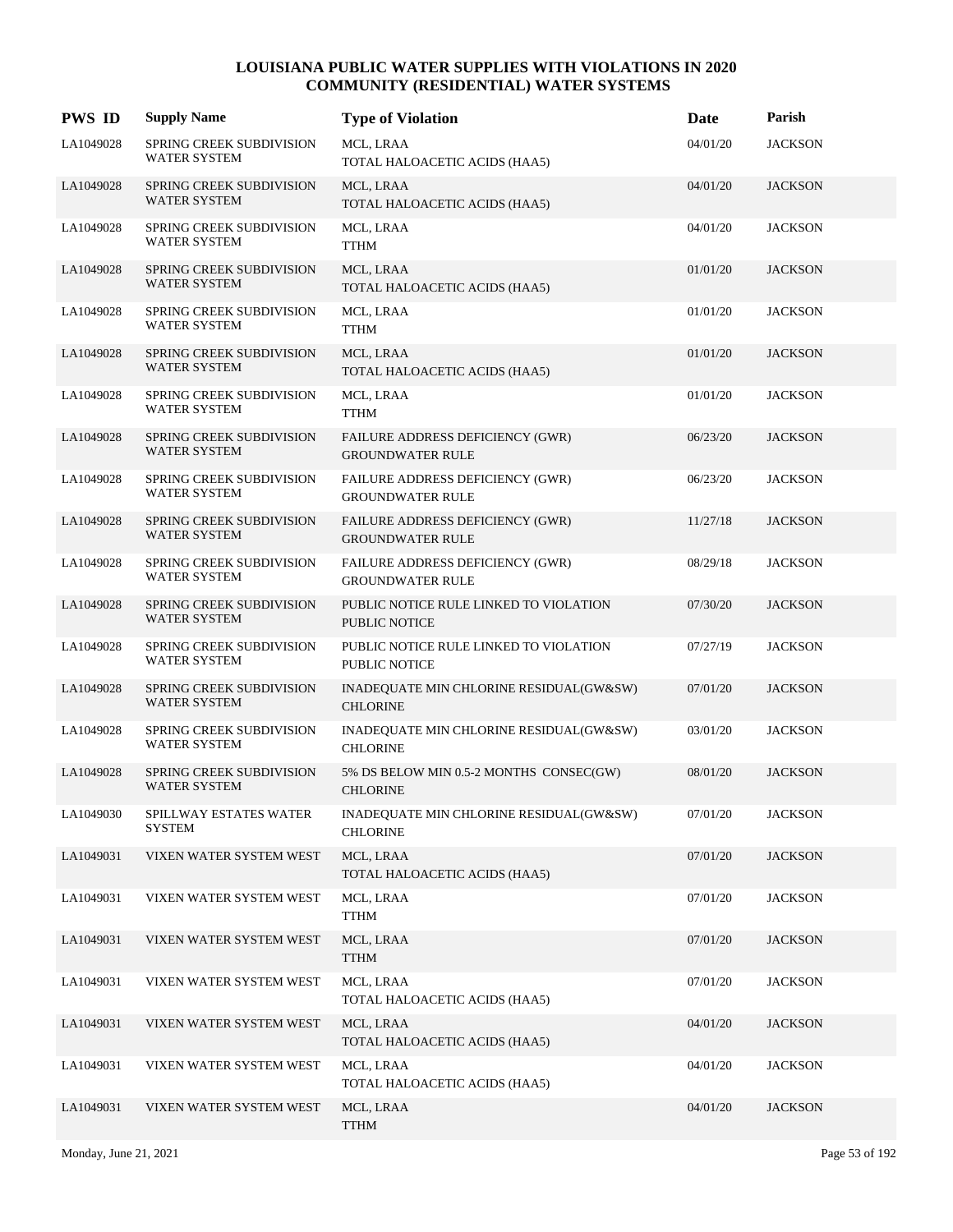| <b>PWS ID</b> | <b>Supply Name</b>                    | <b>Type of Violation</b>                                            | Date     | Parish           |
|---------------|---------------------------------------|---------------------------------------------------------------------|----------|------------------|
| LA1049031     | VIXEN WATER SYSTEM WEST               | MCL, LRAA<br><b>TTHM</b>                                            | 04/01/20 | <b>JACKSON</b>   |
| LA1049031     | VIXEN WATER SYSTEM WEST               | MCL, LRAA<br><b>TTHM</b>                                            | 01/01/20 | <b>JACKSON</b>   |
| LA1049031     | VIXEN WATER SYSTEM WEST               | MCL, LRAA<br><b>TTHM</b>                                            | 01/01/20 | <b>JACKSON</b>   |
| LA1049031     | VIXEN WATER SYSTEM WEST               | MCL, LRAA<br>TOTAL HALOACETIC ACIDS (HAA5)                          | 01/01/20 | <b>JACKSON</b>   |
| LA1049031     | VIXEN WATER SYSTEM WEST               | MCL, LRAA<br>TOTAL HALOACETIC ACIDS (HAA5)                          | 01/01/20 | <b>JACKSON</b>   |
| LA1049031     | VIXEN WATER SYSTEM WEST               | FAILURE SUBMIT OEL REPORT FOR TTHM<br><b>TTHM</b>                   | 10/31/17 | <b>JACKSON</b>   |
| LA1049031     | VIXEN WATER SYSTEM WEST               | FAILURE SUBMIT OEL REPORT FOR HAA5<br>TOTAL HALOACETIC ACIDS (HAA5) | 10/31/17 | <b>JACKSON</b>   |
| LA1049031     | VIXEN WATER SYSTEM WEST               | PUBLIC NOTICE RULE LINKED TO VIOLATION<br>PUBLIC NOTICE             | 07/23/20 | <b>JACKSON</b>   |
| LA1049031     | VIXEN WATER SYSTEM WEST               | PUBLIC NOTICE RULE LINKED TO VIOLATION<br><b>PUBLIC NOTICE</b>      | 10/10/19 | <b>JACKSON</b>   |
| LA1049031     | VIXEN WATER SYSTEM WEST               | PUBLIC NOTICE RULE LINKED TO VIOLATION<br><b>PUBLIC NOTICE</b>      | 07/30/19 | <b>JACKSON</b>   |
| LA1049031     | VIXEN WATER SYSTEM WEST               | INADEQUATE MIN CHLORINE RESIDUAL(GW&SW)<br><b>CHLORINE</b>          | 10/01/20 | <b>JACKSON</b>   |
| LA1049031     | VIXEN WATER SYSTEM WEST               | INADEQUATE MIN CHLORINE RESIDUAL(GW&SW)<br><b>CHLORINE</b>          | 08/01/20 | <b>JACKSON</b>   |
| LA1049031     | VIXEN WATER SYSTEM WEST               | INADEQUATE MIN CHLORINE RESIDUAL(GW&SW)<br><b>CHLORINE</b>          | 06/01/20 | <b>JACKSON</b>   |
| LA1049032     | PARADISE POINT WATER<br><b>SYSTEM</b> | MCL, LRAA<br><b>TTHM</b>                                            | 10/01/20 | <b>JACKSON</b>   |
| LA1049032     | PARADISE POINT WATER<br><b>SYSTEM</b> | INADEQUATE MIN CHLORINE RESIDUAL(GW&SW)<br><b>CHLORINE</b>          | 07/01/20 | <b>JACKSON</b>   |
| LA1051005     | <b>WESTWEGO WATERWORKS</b>            | <b>CCR REPORT</b><br><b>CONSUMER CONFIDENCE RULE</b>                | 07/01/20 | <b>JEFFERSON</b> |
| LA1051005     | WESTWEGO WATERWORKS                   | <b>CCR REPORT</b><br>CONSUMER CONFIDENCE RULE                       | 07/01/19 | <b>JEFFERSON</b> |
| LA1051005     | <b>WESTWEGO WATERWORKS</b>            | INADEQUATE MIN CHLORINE RESIDUAL(GW&SW)<br><b>CHLORAMINE</b>        | 09/01/20 | <b>JEFFERSON</b> |
| LA1053001     | TOWN OF ELTON WATER<br><b>SYSTEM</b>  | FAILURE ADDRESS DEFICIENCY (GWR)<br><b>GROUNDWATER RULE</b>         | 05/30/19 | JEFFERSON DAVIS  |
| LA1053001     | TOWN OF ELTON WATER<br><b>SYSTEM</b>  | PUBLIC NOTICE RULE LINKED TO VIOLATION<br>PUBLIC NOTICE             | 12/13/19 | JEFFERSON DAVIS  |
| LA1053001     | TOWN OF ELTON WATER<br><b>SYSTEM</b>  | INADEQUATE MIN CHLORINE RESIDUAL(GW&SW)<br><b>CHLORINE</b>          | 11/01/20 | JEFFERSON DAVIS  |
| LA1053001     | TOWN OF ELTON WATER<br><b>SYSTEM</b>  | INADEQUATE MIN CHLORINE RESIDUAL(GW&SW)<br><b>CHLORINE</b>          | 03/01/20 | JEFFERSON DAVIS  |
| LA1053001     | TOWN OF ELTON WATER<br><b>SYSTEM</b>  | 5% DS BELOW MIN 0.5-2 MONTHS CONSEC(GW)<br><b>CHLORINE</b>          | 06/01/20 | JEFFERSON DAVIS  |
| LA1053001     | TOWN OF ELTON WATER<br><b>SYSTEM</b>  | 5% DS BELOW MIN 0.5-2 MONTHS CONSEC(GW)<br><b>CHLORINE</b>          | 05/01/20 | JEFFERSON DAVIS  |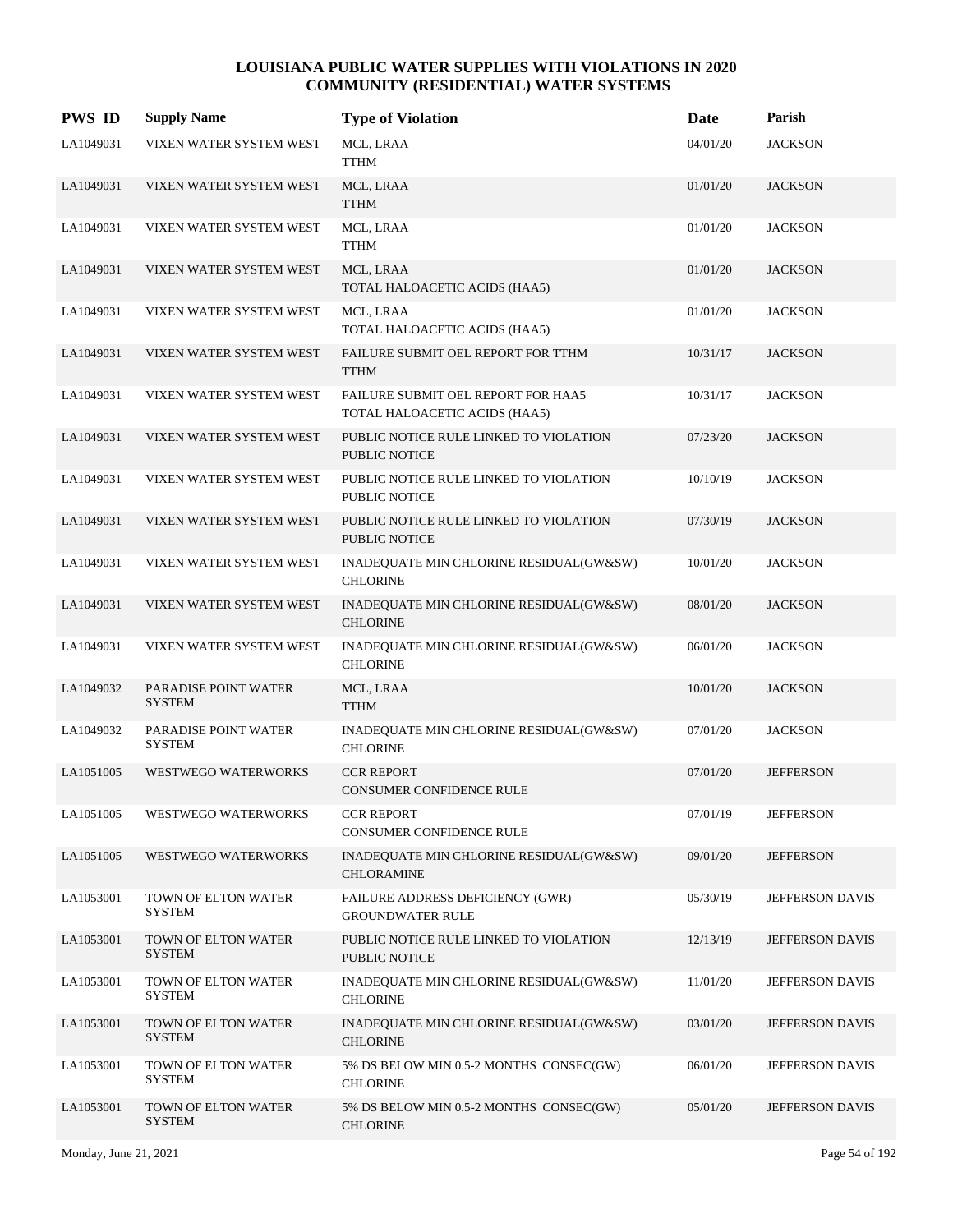| <b>PWS ID</b> | <b>Supply Name</b>                                          | <b>Type of Violation</b>                                                               | Date     | Parish                 |
|---------------|-------------------------------------------------------------|----------------------------------------------------------------------------------------|----------|------------------------|
| LA1053001     | TOWN OF ELTON WATER<br><b>SYSTEM</b>                        | 5% DS BELOW MIN 0.5-2 MONTHS CONSEC(GW)<br><b>CHLORINE</b>                             | 04/01/20 | JEFFERSON DAVIS        |
| LA1053001     | TOWN OF ELTON WATER<br><b>SYSTEM</b>                        | 5% DS BELOW MIN 0.5-2 MONTHS CONSEC(GW)<br><b>CHLORINE</b>                             | 01/01/20 | <b>JEFFERSON DAVIS</b> |
| LA1053003     | <b>CITY OF JENNINGS WATER</b><br><b>SYSTEM</b>              | FAILURE ADDRESS DEFICIENCY (GWR)<br><b>GROUNDWATER RULE</b>                            | 04/30/20 | <b>JEFFERSON DAVIS</b> |
| LA1053003     | <b>CITY OF JENNINGS WATER</b><br><b>SYSTEM</b>              | INADEQUATE MIN CHLORINE RESIDUAL(GW&SW)<br><b>CHLORINE</b>                             | 11/01/20 | <b>JEFFERSON DAVIS</b> |
| LA1053003     | <b>CITY OF JENNINGS WATER</b><br><b>SYSTEM</b>              | INADEQUATE MIN CHLORINE RESIDUAL(GW&SW)<br><b>CHLORINE</b>                             | 09/01/20 | <b>JEFFERSON DAVIS</b> |
| LA1053005     | TOWN OF LAKE ARTHUR<br><b>WATER SYSTEM</b>                  | INADEQUATE MIN CHLORINE RESIDUAL(GW&SW)<br><b>CHLORINE</b>                             | 10/01/20 | <b>JEFFERSON DAVIS</b> |
| LA1053006     | TOWN OF WELSH WATER<br><b>SYSTEM</b>                        | PUBLIC NOTICE RULE LINKED TO VIOLATION<br><b>PUBLIC NOTICE</b>                         | 12/13/19 | <b>JEFFERSON DAVIS</b> |
| LA1053007     | <b>VILLAGE OF FENTON WATER</b><br><b>SYSTEM</b>             | LEAD CONSUMER NOTICE (LCR)<br><b>LEAD &amp; COPPER RULE</b>                            | 11/29/19 | <b>JEFFERSON DAVIS</b> |
| LA1053007     | VILLAGE OF FENTON WATER<br><b>SYSTEM</b>                    | LEAD CONSUMER NOTICE (LCR)<br><b>LEAD &amp; COPPER RULE</b>                            | 03/04/17 | JEFFERSON DAVIS        |
| LA1053007     | VILLAGE OF FENTON WATER<br><b>SYSTEM</b>                    | INADEQUATE MIN CHLORINE RESIDUAL(GW&SW)<br><b>CHLORINE</b>                             | 08/01/20 | JEFFERSON DAVIS        |
| LA1053007     | VILLAGE OF FENTON WATER<br><b>SYSTEM</b>                    | INADEQUATE MIN CHLORINE RESIDUAL(GW&SW)<br><b>CHLORINE</b>                             | 04/01/20 | JEFFERSON DAVIS        |
| LA1053007     | <b>VILLAGE OF FENTON WATER</b><br><b>SYSTEM</b>             | 5% DS BELOW MIN 0.5-2 MONTHS CONSEC(GW)<br><b>CHLORINE</b>                             | 09/01/20 | <b>JEFFERSON DAVIS</b> |
| LA1053013     | JEFF DAVIS WATER DISTRICT 4                                 | <b>CCR REPORT</b><br><b>CONSUMER CONFIDENCE RULE</b>                                   | 07/01/20 | JEFFERSON DAVIS        |
| LA1053013     |                                                             | JEFF DAVIS WATER DISTRICT 4 INADEQUATE MIN CHLORINE RESIDUAL(GW&SW)<br><b>CHLORINE</b> | 03/01/20 | JEFFERSON DAVIS        |
| LA1053014     | JEFF DAVIS WATER AND<br><b>SEWER COMMISSION 1</b>           | INADEQUATE MIN CHLORINE RESIDUAL(GW&SW)<br><b>CHLORINE</b>                             | 01/01/20 | JEFFERSON DAVIS        |
| LA1055003     | <b>CITY OF BROUSSARD WATER</b><br><b>SYSTEM</b>             | FAILURE ADDRESS DEFICIENCY (GWR)<br><b>GROUNDWATER RULE</b>                            | 07/02/19 | LAFAYETTE              |
| LA1055003     | CITY OF BROUSSARD WATER<br><b>SYSTEM</b>                    | FAILURE ADDRESS DEFICIENCY (GWR)<br><b>GROUNDWATER RULE</b>                            | 07/16/17 | <b>LAFAYETTE</b>       |
| LA1055005     | <b>CITY OF CARENCRO WATER</b><br><b>SYSTEM</b>              | FOLLOW-UP OR ROUTINE TAP M/R (LCR)<br><b>LEAD &amp; COPPER RULE</b>                    | 10/01/20 | LAFAYETTE              |
| LA1055005     | <b>CITY OF CARENCRO WATER</b><br>SYSTEM                     | INADEQUATE MIN CHLORINE RESIDUAL(GW&SW)<br><b>CHLORINE</b>                             | 11/01/20 | <b>LAFAYETTE</b>       |
| LA1055005     | <b>CITY OF CARENCRO WATER</b><br><b>SYSTEM</b>              | 5% DS BELOW MIN 0.5-2 MONTHS CONSEC(GW)<br><b>CHLORINE</b>                             | 12/01/20 | LAFAYETTE              |
| LA1055013     | G & R MOBILE HOME PARK<br>WATER SYSTEM                      | OCCT/SOWT RECOMMENDATION/STUDY (LCR)<br><b>LEAD &amp; COPPER RULE</b>                  | 01/11/19 | <b>LAFAYETTE</b>       |
| LA1055014     | <b>G &amp; J MOBILE HOME ESTATES</b><br><b>WATER SYSTEM</b> | INADEQUATE MIN CHLORINE RESIDUAL(GW&SW)<br><b>CHLORINE</b>                             | 12/01/20 | <b>LAFAYETTE</b>       |
| LA1055014     | <b>G &amp; J MOBILE HOME ESTATES</b><br>WATER SYSTEM        | INADEQUATE MIN CHLORINE RESIDUAL(GW&SW)<br><b>CHLORINE</b>                             | 09/01/20 | <b>LAFAYETTE</b>       |
| LA1055014     | <b>G &amp; J MOBILE HOME ESTATES</b><br><b>WATER SYSTEM</b> | INADEQUATE MIN CHLORINE RESIDUAL(GW&SW)<br><b>CHLORINE</b>                             | 05/01/20 | LAFAYETTE              |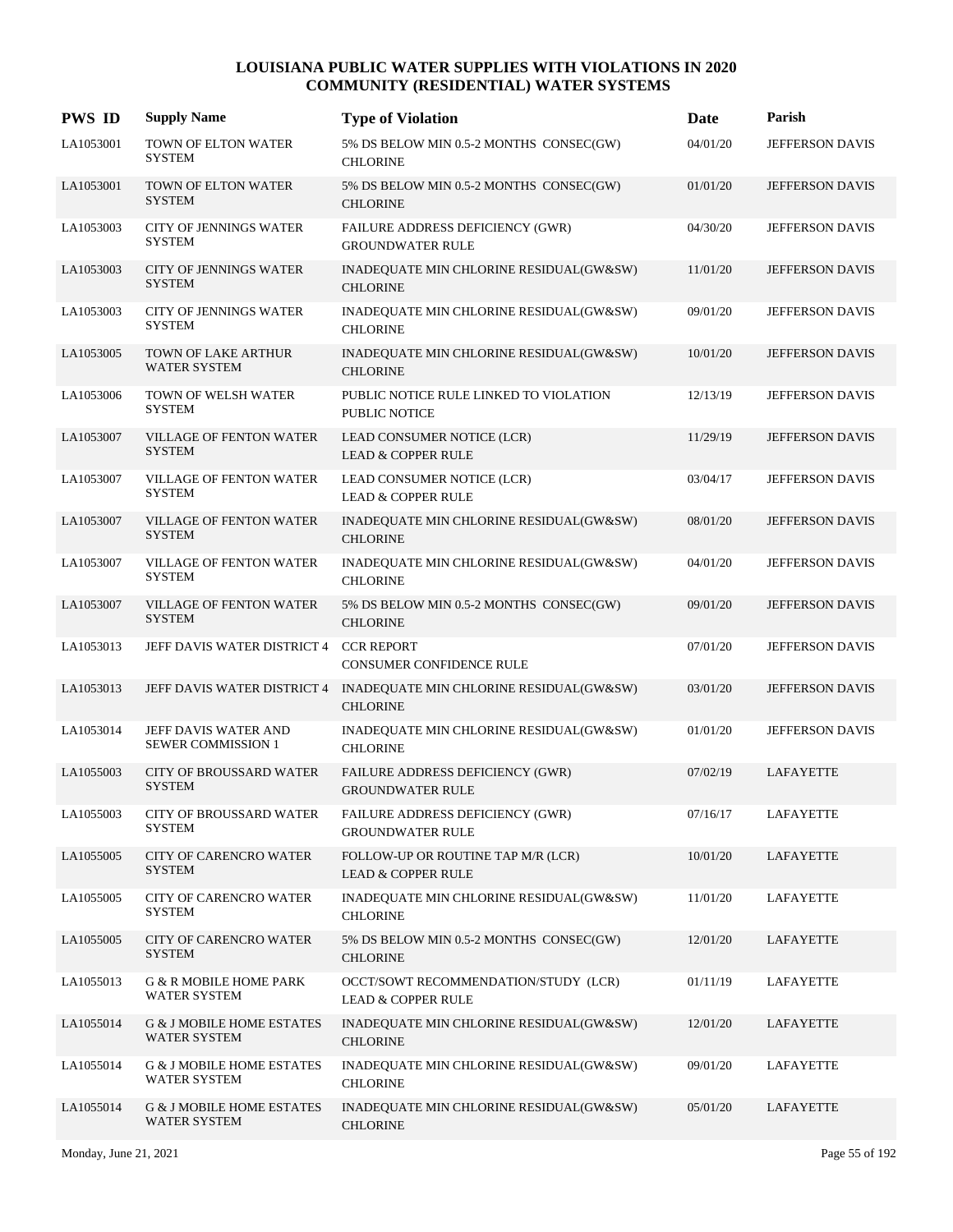| <b>PWS ID</b> | <b>Supply Name</b>                                          | <b>Type of Violation</b>                                                              | Date     | Parish           |
|---------------|-------------------------------------------------------------|---------------------------------------------------------------------------------------|----------|------------------|
| LA1055014     | <b>G &amp; J MOBILE HOME ESTATES</b><br><b>WATER SYSTEM</b> | INADEQUATE MIN CHLORINE RESIDUAL(GW&SW)<br><b>CHLORINE</b>                            | 01/01/20 | <b>LAFAYETTE</b> |
| LA1055014     | <b>G &amp; J MOBILE HOME ESTATES</b><br><b>WATER SYSTEM</b> | 5% DS BELOW MIN 0.5-2 MONTHS CONSEC(GW)<br><b>CHLORINE</b>                            | 06/01/20 | LAFAYETTE        |
| LA1055014     | <b>G &amp; J MOBILE HOME ESTATES</b><br><b>WATER SYSTEM</b> | 5% DS BELOW MIN 0.5-2 MONTHS CONSEC(GW)<br><b>CHLORINE</b>                            | 03/01/20 | LAFAYETTE        |
| LA1055014     | <b>G &amp; J MOBILE HOME ESTATES</b><br><b>WATER SYSTEM</b> | 5% DS BELOW MIN 0.5-2 MONTHS CONSEC(GW)<br><b>CHLORINE</b>                            | 02/01/20 | LAFAYETTE        |
| LA1055015     | <b>HOLIDAY MOBILE HOME</b><br>VILLA WATER SYSTEM            | FAILURE ADDRESS DEFICIENCY (GWR)<br><b>GROUNDWATER RULE</b>                           | 04/08/19 | <b>LAFAYETTE</b> |
| LA1055015     | <b>HOLIDAY MOBILE HOME</b><br>VILLA WATER SYSTEM            | OCCT/SOWT RECOMMENDATION/STUDY (LCR)<br><b>LEAD &amp; COPPER RULE</b>                 | 07/11/19 | LAFAYETTE        |
| LA1055015     | HOLIDAY MOBILE HOME<br>VILLA WATER SYSTEM                   | LEAD CONSUMER NOTICE (LCR)<br><b>LEAD &amp; COPPER RULE</b>                           | 10/04/19 | LAFAYETTE        |
| LA1055015     | <b>HOLIDAY MOBILE HOME</b><br>VILLA WATER SYSTEM            | <b>CCR REPORT</b><br><b>CONSUMER CONFIDENCE RULE</b>                                  | 07/01/19 | LAFAYETTE        |
| LA1055015     | HOLIDAY MOBILE HOME<br>VILLA WATER SYSTEM                   | PUBLIC NOTICE RULE LINKED TO VIOLATION<br><b>PUBLIC NOTICE</b>                        | 11/06/19 | <b>LAFAYETTE</b> |
| LA1055015     | HOLIDAY MOBILE HOME<br>VILLA WATER SYSTEM                   | PUBLIC NOTICE RULE LINKED TO VIOLATION<br><b>PUBLIC NOTICE</b>                        | 11/06/19 | LAFAYETTE        |
| LA1055015     | HOLIDAY MOBILE HOME<br>VILLA WATER SYSTEM                   | PUBLIC NOTICE RULE LINKED TO VIOLATION<br><b>PUBLIC NOTICE</b>                        | 05/06/19 | LAFAYETTE        |
| LA1055015     | HOLIDAY MOBILE HOME<br>VILLA WATER SYSTEM                   | INADEQUATE MIN CHLORINE RESIDUAL(GW&SW)<br><b>CHLORINE</b>                            | 09/01/20 | LAFAYETTE        |
| LA1055015     | HOLIDAY MOBILE HOME<br>VILLA WATER SYSTEM                   | INADEQUATE MIN CHLORINE RESIDUAL(GW&SW)<br><b>CHLORINE</b>                            | 06/01/20 | LAFAYETTE        |
| LA1055015     | <b>HOLIDAY MOBILE HOME</b><br>VILLA WATER SYSTEM            | 5% DS BELOW MIN 0.5-2 MONTHS CONSEC(GW)<br><b>CHLORINE</b>                            | 12/01/20 | LAFAYETTE        |
| LA1055015     | HOLIDAY MOBILE HOME<br>VILLA WATER SYSTEM                   | 5% DS BELOW MIN 0.5-2 MONTHS CONSEC(GW)<br><b>CHLORINE</b>                            | 11/01/20 | LAFAYETTE        |
| LA1055015     | HOLIDAY MOBILE HOME<br>VILLA WATER SYSTEM                   | 5% DS BELOW MIN 0.5-2 MONTHS CONSEC(GW)<br><b>CHLORINE</b>                            | 10/01/20 | LAFAYETTE        |
| LA1055015     | <b>HOLIDAY MOBILE HOME</b><br>VILLA WATER SYSTEM            | 5% DS BELOW MIN 0.5-2 MONTHS CONSEC(GW)<br><b>CHLORINE</b>                            | 07/01/20 | LAFAYETTE        |
| LA1055015     | <b>HOLIDAY MOBILE HOME</b><br>VILLA WATER SYSTEM            | 5% DS BELOW MIN 0.5-2 MONTHS CONSEC(GW)<br><b>CHLORINE</b>                            | 03/01/20 | LAFAYETTE        |
| LA1055015     | HOLIDAY MOBILE HOME<br>VILLA WATER SYSTEM                   | 5% DS BELOW MIN 0.5-2 MONTHS CONSEC(GW)<br><b>CHLORINE</b>                            | 02/01/20 | LAFAYETTE        |
| LA1055015     | HOLIDAY MOBILE HOME<br>VILLA WATER SYSTEM                   | 5% DS BELOW MIN 0.5-2 MONTHS CONSEC(GW)<br><b>CHLORINE</b>                            | 01/01/20 | LAFAYETTE        |
| LA1055021     | <b>SYSTEM</b>                                               | MAXIES CAMPGROUND WATER INADEQUATE MIN CHLORINE RESIDUAL(GW&SW)<br><b>CHLORINE</b>    | 11/01/20 | LAFAYETTE        |
| LA1055021     | <b>SYSTEM</b>                                               | MAXIES CAMPGROUND WATER INADEQUATE MIN CHLORINE RESIDUAL(GW&SW)<br><b>CHLORINE</b>    | 07/01/20 | LAFAYETTE        |
| LA1055021     | <b>SYSTEM</b>                                               | MAXIES CAMPGROUND WATER INADEQUATE MIN CHLORINE RESIDUAL(GW&SW)<br><b>CHLORINE</b>    | 04/01/20 | LAFAYETTE        |
| LA1055035     | <b>SYSTEM</b>                                               | CITY OF YOUNGSVILLE WATER LEAD CONSUMER NOTICE (LCR)<br><b>LEAD &amp; COPPER RULE</b> | 11/24/19 | LAFAYETTE        |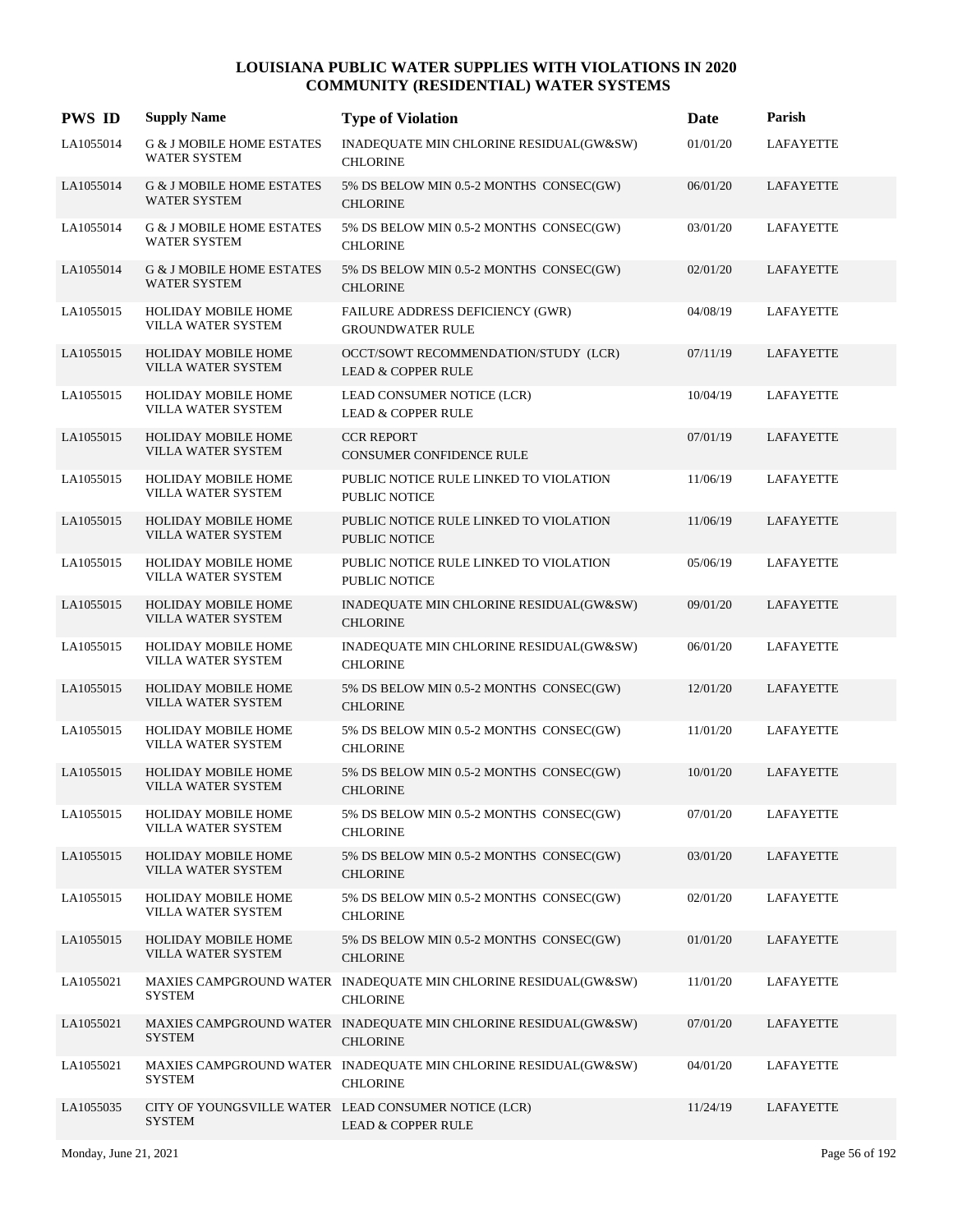| <b>PWS ID</b> | <b>Supply Name</b>                                  | <b>Type of Violation</b>                                                  | Date     | Parish           |
|---------------|-----------------------------------------------------|---------------------------------------------------------------------------|----------|------------------|
| LA1055067     | <b>LAKEVIEW TRAILER PARK</b><br>WATER SYSTEM        | CORRECTIVE/EXPEDITED ACTIONS (RTCR)<br>REVISED TOTAL COLIFORM RULE (RTCR) | 11/26/19 | <b>LAFAYETTE</b> |
| LA1055067     | <b>LAKEVIEW TRAILER PARK</b><br>WATER SYSTEM        | CORRECTIVE/EXPEDITED ACTIONS (RTCR)<br>REVISED TOTAL COLIFORM RULE (RTCR) | 09/30/19 | LAFAYETTE        |
| LA1055067     | LAKEVIEW TRAILER PARK<br><b>WATER SYSTEM</b>        | CORRECTIVE/EXPEDITED ACTIONS (RTCR)<br>REVISED TOTAL COLIFORM RULE (RTCR) | 09/30/19 | LAFAYETTE        |
| LA1055067     | <b>LAKEVIEW TRAILER PARK</b><br>WATER SYSTEM        | CORRECTIVE/EXPEDITED ACTIONS (RTCR)<br>REVISED TOTAL COLIFORM RULE (RTCR) | 08/15/19 | LAFAYETTE        |
| LA1055067     | <b>LAKEVIEW TRAILER PARK</b><br>WATER SYSTEM        | CORRECTIVE/EXPEDITED ACTIONS (RTCR)<br>REVISED TOTAL COLIFORM RULE (RTCR) | 08/15/19 | LAFAYETTE        |
| LA1055067     | <b>LAKEVIEW TRAILER PARK</b><br>WATER SYSTEM        | CORRECTIVE/EXPEDITED ACTIONS (RTCR)<br>REVISED TOTAL COLIFORM RULE (RTCR) | 04/26/19 | LAFAYETTE        |
| LA1055067     | <b>LAKEVIEW TRAILER PARK</b><br><b>WATER SYSTEM</b> | CORRECTIVE/EXPEDITED ACTIONS (RTCR)<br>REVISED TOTAL COLIFORM RULE (RTCR) | 04/26/19 | LAFAYETTE        |
| LA1055067     | <b>LAKEVIEW TRAILER PARK</b><br><b>WATER SYSTEM</b> | CORRECTIVE/EXPEDITED ACTIONS (RTCR)<br>REVISED TOTAL COLIFORM RULE (RTCR) | 04/24/19 | LAFAYETTE        |
| LA1055067     | <b>LAKEVIEW TRAILER PARK</b><br>WATER SYSTEM        | FAILURE ADDRESS DEFICIENCY (GWR)<br><b>GROUNDWATER RULE</b>               | 04/01/19 | LAFAYETTE        |
| LA1055067     | <b>LAKEVIEW TRAILER PARK</b><br>WATER SYSTEM        | FOLLOW-UP OR ROUTINE TAP M/R (LCR)<br><b>LEAD &amp; COPPER RULE</b>       | 10/01/20 | LAFAYETTE        |
| LA1055067     | <b>LAKEVIEW TRAILER PARK</b><br><b>WATER SYSTEM</b> | FOLLOW-UP OR ROUTINE TAP M/R (LCR)<br><b>LEAD &amp; COPPER RULE</b>       | 10/01/19 | LAFAYETTE        |
| LA1055067     | <b>LAKEVIEW TRAILER PARK</b><br><b>WATER SYSTEM</b> | <b>CCR REPORT</b><br><b>CONSUMER CONFIDENCE RULE</b>                      | 07/01/20 | LAFAYETTE        |
| LA1055067     | LAKEVIEW TRAILER PARK<br>WATER SYSTEM               | <b>CCR REPORT</b><br>CONSUMER CONFIDENCE RULE                             | 07/01/19 | LAFAYETTE        |
| LA1055067     | <b>LAKEVIEW TRAILER PARK</b><br>WATER SYSTEM        | <b>CCR REPORT</b><br>CONSUMER CONFIDENCE RULE                             | 07/01/18 | LAFAYETTE        |
| LA1055067     | LAKEVIEW TRAILER PARK<br><b>WATER SYSTEM</b>        | PUBLIC NOTICE RULE LINKED TO VIOLATION<br><b>PUBLIC NOTICE</b>            | 02/12/20 | LAFAYETTE        |
| LA1055067     | <b>LAKEVIEW TRAILER PARK</b><br><b>WATER SYSTEM</b> | PUBLIC NOTICE RULE LINKED TO VIOLATION<br><b>PUBLIC NOTICE</b>            | 02/09/20 | LAFAYETTE        |
| LA1055067     | <b>LAKEVIEW TRAILER PARK</b><br><b>WATER SYSTEM</b> | PUBLIC NOTICE RULE LINKED TO VIOLATION<br>PUBLIC NOTICE                   | 09/14/19 | <b>LAFAYETTE</b> |
| LA1055067     | LAKEVIEW TRAILER PARK<br>WATER SYSTEM               | PUBLIC NOTICE RULE LINKED TO VIOLATION<br>PUBLIC NOTICE                   | 05/31/19 | LAFAYETTE        |
| LA1055067     | LAKEVIEW TRAILER PARK<br>WATER SYSTEM               | PUBLIC NOTICE RULE LINKED TO VIOLATION<br>PUBLIC NOTICE                   | 05/31/19 | LAFAYETTE        |
| LA1055067     | LAKEVIEW TRAILER PARK<br><b>WATER SYSTEM</b>        | PUBLIC NOTICE RULE LINKED TO VIOLATION<br>PUBLIC NOTICE                   | 05/04/19 | <b>LAFAYETTE</b> |
| LA1055067     | LAKEVIEW TRAILER PARK<br><b>WATER SYSTEM</b>        | PUBLIC NOTICE RULE LINKED TO VIOLATION<br><b>PUBLIC NOTICE</b>            | 10/24/18 | LAFAYETTE        |
| LA1055067     | LAKEVIEW TRAILER PARK<br>WATER SYSTEM               | PUBLIC NOTICE RULE LINKED TO VIOLATION<br>PUBLIC NOTICE                   | 03/19/18 | LAFAYETTE        |
| LA1055067     | <b>LAKEVIEW TRAILER PARK</b><br><b>WATER SYSTEM</b> | INADEQUATE MIN CHLORINE RESIDUAL(GW&SW)<br><b>CHLORINE</b>                | 09/01/20 | LAFAYETTE        |
| LA1055067     | LAKEVIEW TRAILER PARK<br>WATER SYSTEM               | INADEQUATE MIN CHLORINE RESIDUAL(GW&SW)<br><b>CHLORINE</b>                | 01/01/20 | <b>LAFAYETTE</b> |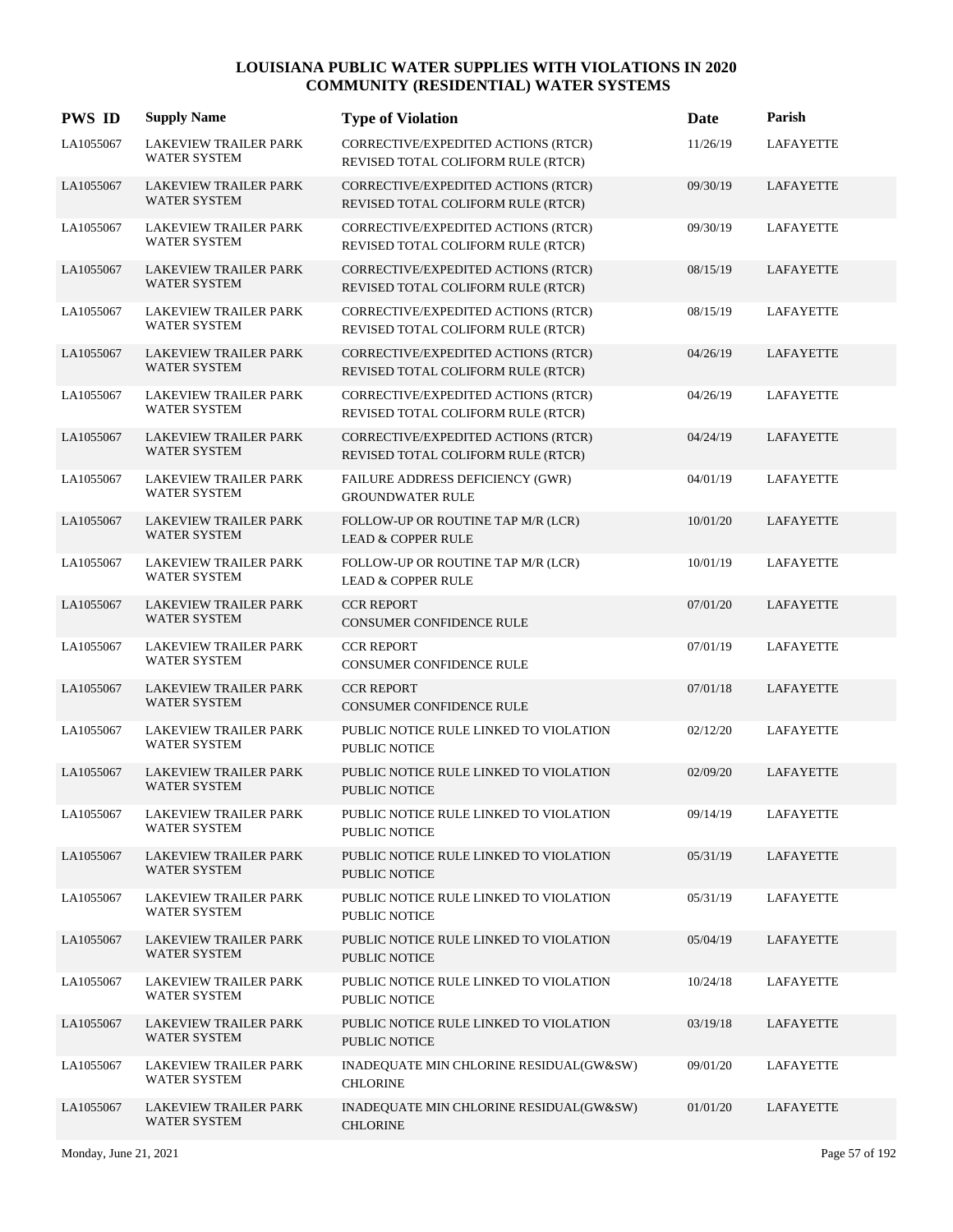| <b>PWS ID</b> | <b>Supply Name</b>                                  | <b>Type of Violation</b>                                    | Date     | Parish           |
|---------------|-----------------------------------------------------|-------------------------------------------------------------|----------|------------------|
| LA1055067     | <b>LAKEVIEW TRAILER PARK</b><br><b>WATER SYSTEM</b> | 5% DS BELOW MIN 0.5-2 MONTHS CONSEC(GW)<br><b>CHLORINE</b>  | 12/01/20 | <b>LAFAYETTE</b> |
| LA1055067     | <b>LAKEVIEW TRAILER PARK</b><br><b>WATER SYSTEM</b> | 5% DS BELOW MIN 0.5-2 MONTHS CONSEC(GW)<br><b>CHLORINE</b>  | 11/01/20 | LAFAYETTE        |
| LA1055067     | <b>LAKEVIEW TRAILER PARK</b><br><b>WATER SYSTEM</b> | 5% DS BELOW MIN 0.5-2 MONTHS CONSEC(GW)<br><b>CHLORINE</b>  | 08/01/20 | LAFAYETTE        |
| LA1055067     | <b>LAKEVIEW TRAILER PARK</b><br><b>WATER SYSTEM</b> | 5% DS BELOW MIN 0.5-2 MONTHS CONSEC(GW)<br><b>CHLORINE</b>  | 07/01/20 | LAFAYETTE        |
| LA1055067     | <b>LAKEVIEW TRAILER PARK</b><br>WATER SYSTEM        | 5% DS BELOW MIN 0.5-2 MONTHS CONSEC(GW)<br><b>CHLORINE</b>  | 06/01/20 | <b>LAFAYETTE</b> |
| LA1055067     | <b>LAKEVIEW TRAILER PARK</b><br><b>WATER SYSTEM</b> | 5% DS BELOW MIN 0.5-2 MONTHS CONSEC(GW)<br><b>CHLORINE</b>  | 05/01/20 | LAFAYETTE        |
| LA1055067     | <b>LAKEVIEW TRAILER PARK</b><br><b>WATER SYSTEM</b> | 5% DS BELOW MIN 0.5-2 MONTHS CONSEC(GW)<br><b>CHLORINE</b>  | 04/01/20 | LAFAYETTE        |
| LA1055067     | <b>LAKEVIEW TRAILER PARK</b><br><b>WATER SYSTEM</b> | 5% DS BELOW MIN 0.5-2 MONTHS CONSEC(GW)<br><b>CHLORINE</b>  | 03/01/20 | LAFAYETTE        |
| LA1055067     | <b>LAKEVIEW TRAILER PARK</b><br><b>WATER SYSTEM</b> | 5% DS BELOW MIN 0.5-2 MONTHS CONSEC(GW)<br><b>CHLORINE</b>  | 02/01/20 | LAFAYETTE        |
| LA1055070     | VILLAGE QUEST SUBDIVISION<br><b>WATER SYSTEM</b>    | FAILURE ADDRESS DEFICIENCY (GWR)<br><b>GROUNDWATER RULE</b> | 06/10/20 | <b>LAFAYETTE</b> |
| LA1055070     | VILLAGE QUEST SUBDIVISION<br><b>WATER SYSTEM</b>    | FAILURE ADDRESS DEFICIENCY (GWR)<br><b>GROUNDWATER RULE</b> | 06/10/20 | <b>LAFAYETTE</b> |
| LA1055070     | VILLAGE QUEST SUBDIVISION<br><b>WATER SYSTEM</b>    | LEAD CONSUMER NOTICE (LCR)<br><b>LEAD &amp; COPPER RULE</b> | 04/28/16 | LAFAYETTE        |
| LA1055070     | VILLAGE QUEST SUBDIVISION<br><b>WATER SYSTEM</b>    | PUBLIC NOTICE RULE LINKED TO VIOLATION<br>PUBLIC NOTICE     | 07/16/20 | <b>LAFAYETTE</b> |
| LA1055070     | VILLAGE QUEST SUBDIVISION<br><b>WATER SYSTEM</b>    | INADEQUATE MIN CHLORINE RESIDUAL(GW&SW)<br><b>CHLORINE</b>  | 12/01/20 | LAFAYETTE        |
| LA1055070     | VILLAGE QUEST SUBDIVISION<br><b>WATER SYSTEM</b>    | INADEQUATE MIN CHLORINE RESIDUAL(GW&SW)<br><b>CHLORINE</b>  | 08/01/20 | <b>LAFAYETTE</b> |
| LA1055074     | ROYAL MOBILE ESTATES<br><b>WATER SYSTEM</b>         | <b>CCR REPORT</b><br><b>CONSUMER CONFIDENCE RULE</b>        | 07/01/20 | LAFAYETTE        |
| LA1055074     | ROYAL MOBILE ESTATES<br><b>WATER SYSTEM</b>         | <b>CCR REPORT</b><br>CONSUMER CONFIDENCE RULE               | 07/01/19 | <b>LAFAYETTE</b> |
| LA1055074     | ROYAL MOBILE ESTATES<br><b>WATER SYSTEM</b>         | INADEQUATE MIN CHLORINE RESIDUAL(GW&SW)<br><b>CHLORINE</b>  | 09/01/20 | LAFAYETTE        |
| LA1055074     | ROYAL MOBILE ESTATES<br><b>WATER SYSTEM</b>         | INADEQUATE MIN CHLORINE RESIDUAL(GW&SW)<br><b>CHLORINE</b>  | 05/01/20 | <b>LAFAYETTE</b> |
| LA1055074     | ROYAL MOBILE ESTATES<br><b>WATER SYSTEM</b>         | 5% DS BELOW MIN 0.5-2 MONTHS CONSEC(GW)<br><b>CHLORINE</b>  | 10/01/20 | LAFAYETTE        |
| LA1055074     | ROYAL MOBILE ESTATES<br><b>WATER SYSTEM</b>         | 5% DS BELOW MIN 0.5-2 MONTHS CONSEC(GW)<br><b>CHLORINE</b>  | 06/01/20 | LAFAYETTE        |
| LA1055074     | ROYAL MOBILE ESTATES<br><b>WATER SYSTEM</b>         | 5% DS BELOW MIN 0.5-2 MONTHS CONSEC(GW)<br><b>CHLORINE</b>  | 02/01/20 | LAFAYETTE        |
| LA1055074     | ROYAL MOBILE ESTATES<br><b>WATER SYSTEM</b>         | 5% DS BELOW MIN 0.5-2 MONTHS CONSEC(GW)<br><b>CHLORINE</b>  | 01/01/20 | LAFAYETTE        |
| LA1055094     | BELLEVILLE SUBDIVISION<br><b>WATER SYSTEM</b>       | PUBLIC NOTICE RULE LINKED TO VIOLATION<br>PUBLIC NOTICE     | 12/13/19 | LAFAYETTE        |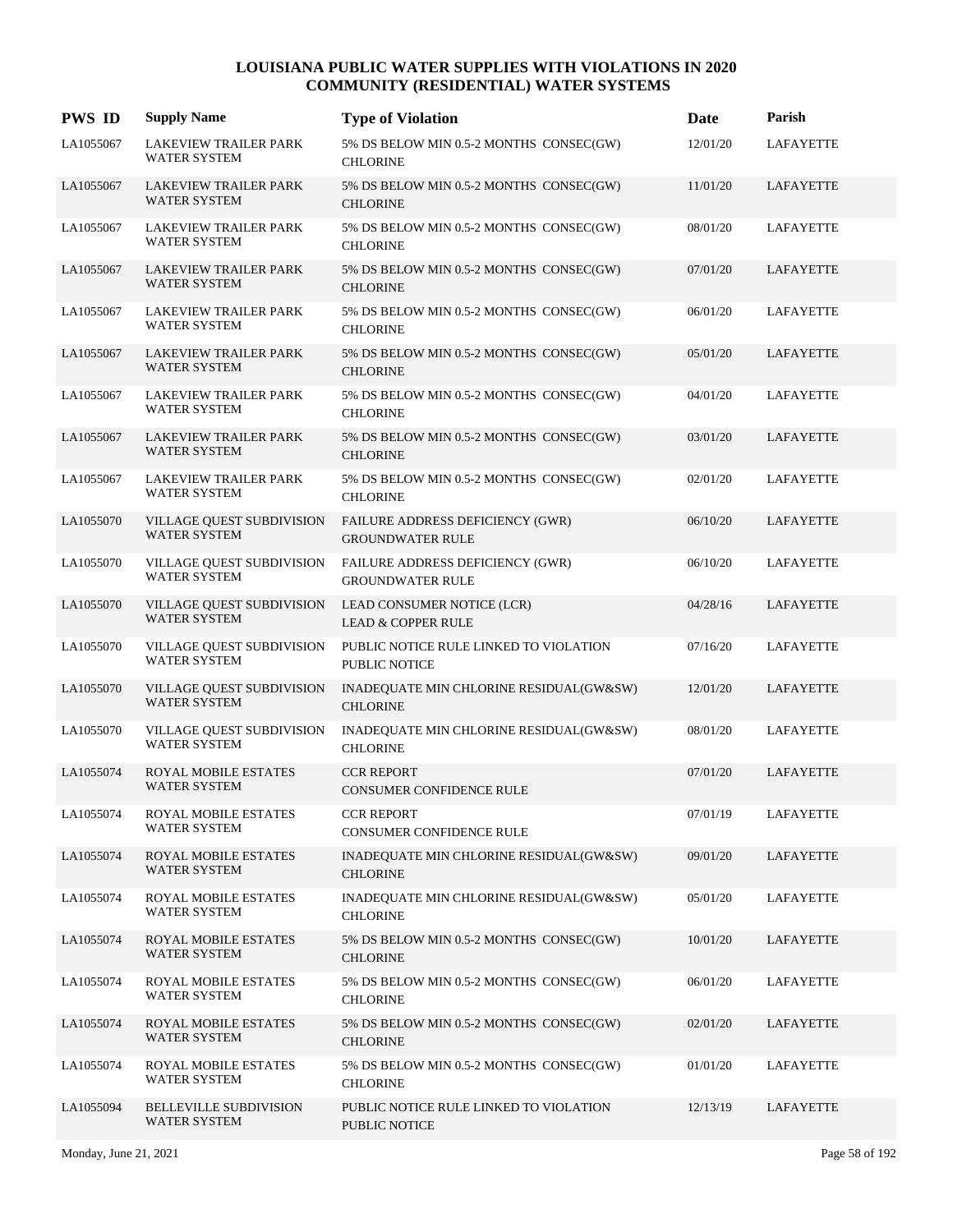| <b>PWS ID</b> | <b>Supply Name</b>                                   | <b>Type of Violation</b>                                            | Date     | Parish           |
|---------------|------------------------------------------------------|---------------------------------------------------------------------|----------|------------------|
| LA1055094     | <b>BELLEVILLE SUBDIVISION</b><br><b>WATER SYSTEM</b> | PUBLIC NOTICE RULE LINKED TO VIOLATION<br><b>PUBLIC NOTICE</b>      | 08/05/18 | <b>LAFAYETTE</b> |
| LA1055094     | <b>BELLEVILLE SUBDIVISION</b><br><b>WATER SYSTEM</b> | INADEQUATE MIN CHLORINE RESIDUAL(GW&SW)<br><b>CHLORINE</b>          | 02/01/20 | LAFAYETTE        |
| LA1055094     | <b>BELLEVILLE SUBDIVISION</b><br><b>WATER SYSTEM</b> | 5% DS BELOW MIN 0.5-2 MONTHS CONSEC(GW)<br><b>CHLORINE</b>          | 12/01/20 | LAFAYETTE        |
| LA1055094     | <b>BELLEVILLE SUBDIVISION</b><br><b>WATER SYSTEM</b> | 5% DS BELOW MIN 0.5-2 MONTHS CONSEC(GW)<br><b>CHLORINE</b>          | 11/01/20 | LAFAYETTE        |
| LA1055094     | <b>BELLEVILLE SUBDIVISION</b><br><b>WATER SYSTEM</b> | 5% DS BELOW MIN 0.5-2 MONTHS CONSEC(GW)<br><b>CHLORINE</b>          | 10/01/20 | LAFAYETTE        |
| LA1055094     | <b>BELLEVILLE SUBDIVISION</b><br><b>WATER SYSTEM</b> | 5% DS BELOW MIN 0.5-2 MONTHS CONSEC(GW)<br><b>CHLORINE</b>          | 09/01/20 | LAFAYETTE        |
| LA1055094     | <b>BELLEVILLE SUBDIVISION</b><br><b>WATER SYSTEM</b> | 5% DS BELOW MIN 0.5-2 MONTHS CONSEC(GW)<br><b>CHLORINE</b>          | 08/01/20 | LAFAYETTE        |
| LA1055094     | <b>BELLEVILLE SUBDIVISION</b><br><b>WATER SYSTEM</b> | 5% DS BELOW MIN 0.5-2 MONTHS CONSEC(GW)<br><b>CHLORINE</b>          | 07/01/20 | LAFAYETTE        |
| LA1055094     | <b>BELLEVILLE SUBDIVISION</b><br><b>WATER SYSTEM</b> | 5% DS BELOW MIN 0.5-2 MONTHS CONSEC(GW)<br><b>CHLORINE</b>          | 06/01/20 | LAFAYETTE        |
| LA1055094     | <b>BELLEVILLE SUBDIVISION</b><br><b>WATER SYSTEM</b> | 5% DS BELOW MIN 0.5-2 MONTHS CONSEC(GW)<br><b>CHLORINE</b>          | 05/01/20 | LAFAYETTE        |
| LA1055094     | <b>BELLEVILLE SUBDIVISION</b><br><b>WATER SYSTEM</b> | 5% DS BELOW MIN 0.5-2 MONTHS CONSEC(GW)<br><b>CHLORINE</b>          | 04/01/20 | LAFAYETTE        |
| LA1055094     | <b>BELLEVILLE SUBDIVISION</b><br><b>WATER SYSTEM</b> | 5% DS BELOW MIN 0.5-2 MONTHS CONSEC(GW)<br><b>CHLORINE</b>          | 03/01/20 | LAFAYETTE        |
| LA1055101     | TESI JACKSON SQUARE                                  | INADEQUATE MIN CHLORINE RESIDUAL(GW&SW)<br><b>CHLORINE</b>          | 06/01/20 | LAFAYETTE        |
| LA1055121     | CAJUN MOBILE HOME PARK<br><b>WATER SYSTEM</b>        | <b>CCR REPORT</b><br>CONSUMER CONFIDENCE RULE                       | 07/01/20 | LAFAYETTE        |
| LA1055123     | YOUNGS COMMUNITY LLC.<br><b>WATER SYSTEM</b>         | FOLLOW-UP OR ROUTINE TAP M/R (LCR)<br><b>LEAD &amp; COPPER RULE</b> | 10/01/19 | LAFAYETTE        |
| LA1055123     | YOUNGS COMMUNITY LLC.<br><b>WATER SYSTEM</b>         | FOLLOW-UP OR ROUTINE TAP M/R (LCR)<br><b>LEAD &amp; COPPER RULE</b> | 10/01/18 | LAFAYETTE        |
| LA1055123     | YOUNGS COMMUNITY LLC.<br><b>WATER SYSTEM</b>         | <b>CCR REPORT</b><br>CONSUMER CONFIDENCE RULE                       | 07/01/19 | LAFAYETTE        |
| LA1055123     | YOUNGS COMMUNITY LLC.<br><b>WATER SYSTEM</b>         | <b>CCR REPORT</b><br>CONSUMER CONFIDENCE RULE                       | 07/01/17 | <b>LAFAYETTE</b> |
| LA1055123     | YOUNGS COMMUNITY LLC.<br><b>WATER SYSTEM</b>         | CCR ADEQUACY/AVAILABILITY/CONTENT<br>CONSUMER CONFIDENCE RULE       | 10/01/17 | <b>LAFAYETTE</b> |
| LA1055123     | YOUNGS COMMUNITY LLC.<br><b>WATER SYSTEM</b>         | PUBLIC NOTICE RULE LINKED TO VIOLATION<br>PUBLIC NOTICE             | 02/09/20 | LAFAYETTE        |
| LA1055123     | YOUNGS COMMUNITY LLC.<br><b>WATER SYSTEM</b>         | PUBLIC NOTICE RULE LINKED TO VIOLATION<br>PUBLIC NOTICE             | 02/09/19 | <b>LAFAYETTE</b> |
| LA1055123     | YOUNGS COMMUNITY LLC.<br><b>WATER SYSTEM</b>         | INADEQUATE MIN CHLORINE RESIDUAL(GW&SW)<br><b>CHLORINE</b>          | 08/01/20 | LAFAYETTE        |
| LA1055123     | YOUNGS COMMUNITY LLC.<br><b>WATER SYSTEM</b>         | INADEQUATE MIN CHLORINE RESIDUAL(GW&SW)<br><b>CHLORINE</b>          | 06/01/20 | LAFAYETTE        |
| LA1055123     | YOUNGS COMMUNITY LLC.<br><b>WATER SYSTEM</b>         | INADEQUATE MIN CHLORINE RESIDUAL(GW&SW)<br><b>CHLORINE</b>          | 02/01/20 | LAFAYETTE        |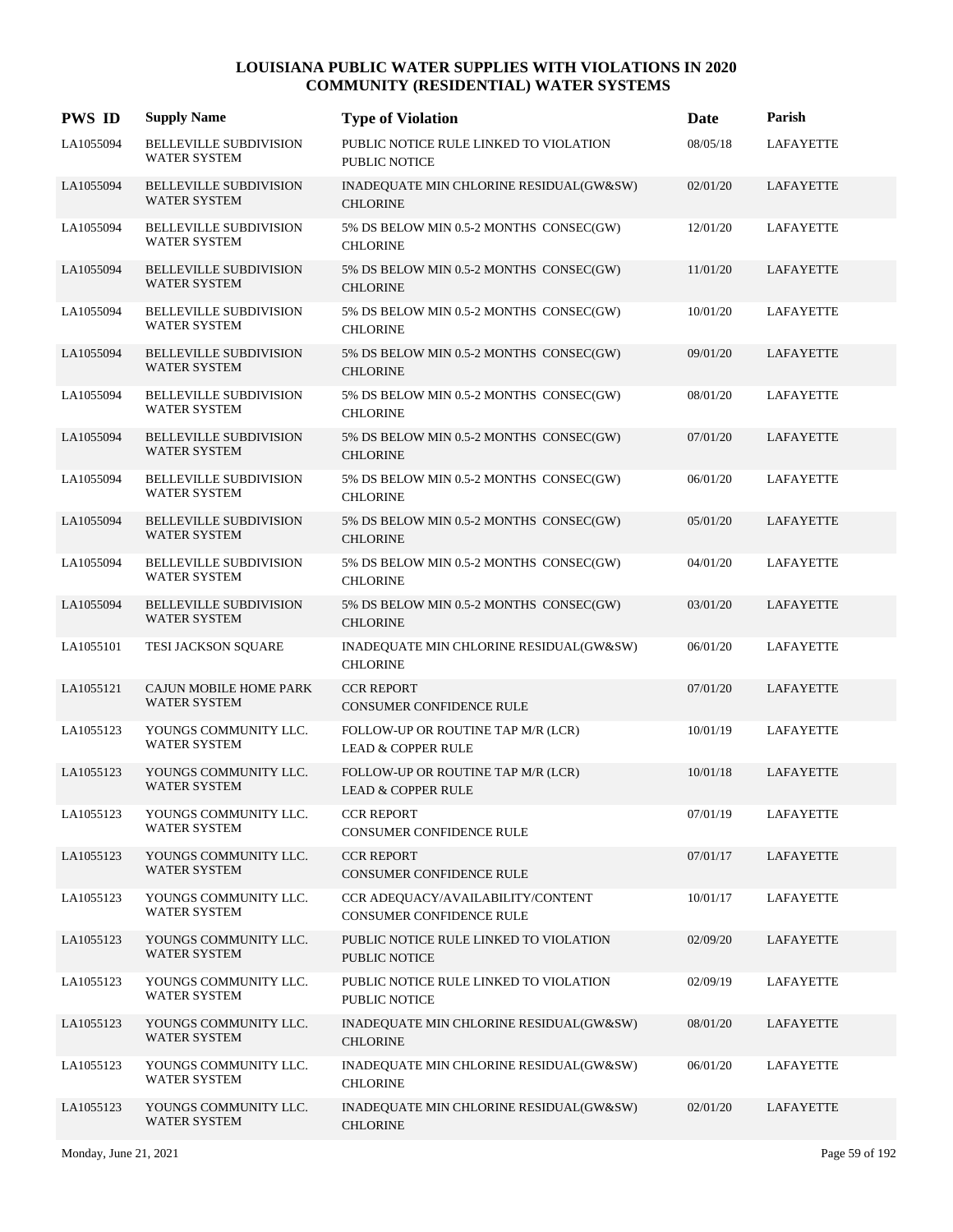| <b>PWS ID</b> | <b>Supply Name</b>                                     | <b>Type of Violation</b>                                                            | Date     | Parish           |
|---------------|--------------------------------------------------------|-------------------------------------------------------------------------------------|----------|------------------|
| LA1055123     | YOUNGS COMMUNITY LLC.<br><b>WATER SYSTEM</b>           | 5% DS BELOW MIN 0.5-2 MONTHS CONSEC(GW)<br><b>CHLORINE</b>                          | 09/01/20 | <b>LAFAYETTE</b> |
| LA1055123     | YOUNGS COMMUNITY LLC.<br><b>WATER SYSTEM</b>           | 5% DS BELOW MIN 0.5-2 MONTHS CONSEC(GW)<br><b>CHLORINE</b>                          | 03/01/20 | LAFAYETTE        |
| LA1055125     | <b>SYSTEM</b>                                          | SHADY OAKS ESTATES WATER INADEQUATE MIN CHLORINE RESIDUAL(GW&SW)<br><b>CHLORINE</b> | 10/01/20 | LAFAYETTE        |
| LA1055125     | <b>SYSTEM</b>                                          | SHADY OAKS ESTATES WATER MANGANESE EXCEEDS HEALTH ADVISORY<br><b>MANGANESE</b>      | 10/01/20 | <b>LAFAYETTE</b> |
| LA1055128     | TESI SOUTHFIELD SQUARE                                 | FAILURE ADDRESS DEFICIENCY (GWR)<br><b>GROUNDWATER RULE</b>                         | 11/08/19 | LAFAYETTE        |
| LA1055132     | KINGS COURT MHP WATER<br><b>SYSTEM</b>                 | <b>CCR REPORT</b><br><b>CONSUMER CONFIDENCE RULE</b>                                | 07/01/20 | LAFAYETTE        |
| LA1055132     | KINGS COURT MHP WATER<br><b>SYSTEM</b>                 | INADEQUATE MIN CHLORINE RESIDUAL(GW&SW)<br><b>CHLORINE</b>                          | 09/01/20 | LAFAYETTE        |
| LA1055132     | KINGS COURT MHP WATER<br><b>SYSTEM</b>                 | INADEQUATE MIN CHLORINE RESIDUAL(GW&SW)<br><b>CHLORINE</b>                          | 03/01/20 | LAFAYETTE        |
| LA1055132     | KINGS COURT MHP WATER<br><b>SYSTEM</b>                 | INADEQUATE MIN CHLORINE RESIDUAL(GW&SW)<br><b>CHLORINE</b>                          | 01/01/20 | LAFAYETTE        |
| LA1055132     | KINGS COURT MHP WATER<br><b>SYSTEM</b>                 | 5% DS BELOW MIN 0.5-2 MONTHS CONSEC(GW)<br><b>CHLORINE</b>                          | 10/01/20 | <b>LAFAYETTE</b> |
| LA1055137     | <b>MARKRIDGE PARK</b><br>SUBDIVISION WATER SYSTEM      | LEAD CONSUMER NOTICE (LCR)<br><b>LEAD &amp; COPPER RULE</b>                         | 04/28/16 | LAFAYETTE        |
| LA1055137     | <b>MARKRIDGE PARK</b><br>SUBDIVISION WATER SYSTEM      | INADEQUATE MIN CHLORINE RESIDUAL(GW&SW)<br><b>CHLORINE</b>                          | 11/01/20 | LAFAYETTE        |
| LA1055137     | <b>MARKRIDGE PARK</b><br>SUBDIVISION WATER SYSTEM      | 5% DS BELOW MIN 0.5-2 MONTHS CONSEC(GW)<br><b>CHLORINE</b>                          | 12/01/20 | LAFAYETTE        |
| LA1055138     | <b>GARDEN HEIGHTS</b><br>SUBDIVISION WATER SYSTEM      | <b>CCR REPORT</b><br><b>CONSUMER CONFIDENCE RULE</b>                                | 07/01/19 | LAFAYETTE        |
| LA1055138     | <b>GARDEN HEIGHTS</b><br>SUBDIVISION WATER SYSTEM      | PUBLIC NOTICE RULE LINKED TO VIOLATION<br>PUBLIC NOTICE                             | 12/13/19 | LAFAYETTE        |
| LA1055147     | TESI LEXINGTON HEIGHTS                                 | MONITOR GWR TRIGGERED/ADDITONAL, MAJOR<br>E. COLI                                   | 11/27/20 | <b>LAFAYETTE</b> |
| LA1055147     | TESI LEXINGTON HEIGHTS                                 | INADEQUATE MIN CHLORINE RESIDUAL(GW&SW)<br><b>CHLORINE</b>                          | 02/01/20 | LAFAYETTE        |
| LA1055149     | WEST GATE TRAILER PARK<br>WATER SYSTEM                 | INADEQUATE MIN CHLORINE RESIDUAL(GW&SW)<br><b>CHLORINE</b>                          | 05/01/20 | LAFAYETTE        |
| LA1055169     | TESI WINDY MEADOWS                                     | INADEQUATE MIN CHLORINE RESIDUAL(GW&SW)<br><b>CHLORINE</b>                          | 08/01/20 | LAFAYETTE        |
| LA1055191     | LPWDN NORTH REGION                                     | CORRECTIVE/EXPEDITED ACTIONS (RTCR)<br>REVISED TOTAL COLIFORM RULE (RTCR)           | 12/12/19 | LAFAYETTE        |
| LA1055193     | <b>CITY OF BROUSSARD</b><br>PURCHASE WATER SYSTEM      | FAILURE ADDRESS DEFICIENCY (GWR)<br><b>GROUNDWATER RULE</b>                         | 07/16/17 | <b>LAFAYETTE</b> |
| LA1055194     | <b>CITY OF BROUSSARD HWY 90</b><br><b>WATER SYSTEM</b> | FAILURE ADDRESS DEFICIENCY (GWR)<br><b>GROUNDWATER RULE</b>                         | 09/12/19 | LAFAYETTE        |
| LA1055194     | <b>CITY OF BROUSSARD HWY 90</b><br><b>WATER SYSTEM</b> | FAILURE ADDRESS DEFICIENCY (GWR)<br><b>GROUNDWATER RULE</b>                         | 04/11/19 | LAFAYETTE        |
| LA1055194     | CITY OF BROUSSARD HWY 90<br>WATER SYSTEM               | INITIAL/FOLLOW-UP/ROUTINE SOWT M/R (LCR)<br><b>LEAD &amp; COPPER RULE</b>           | 01/01/19 | LAFAYETTE        |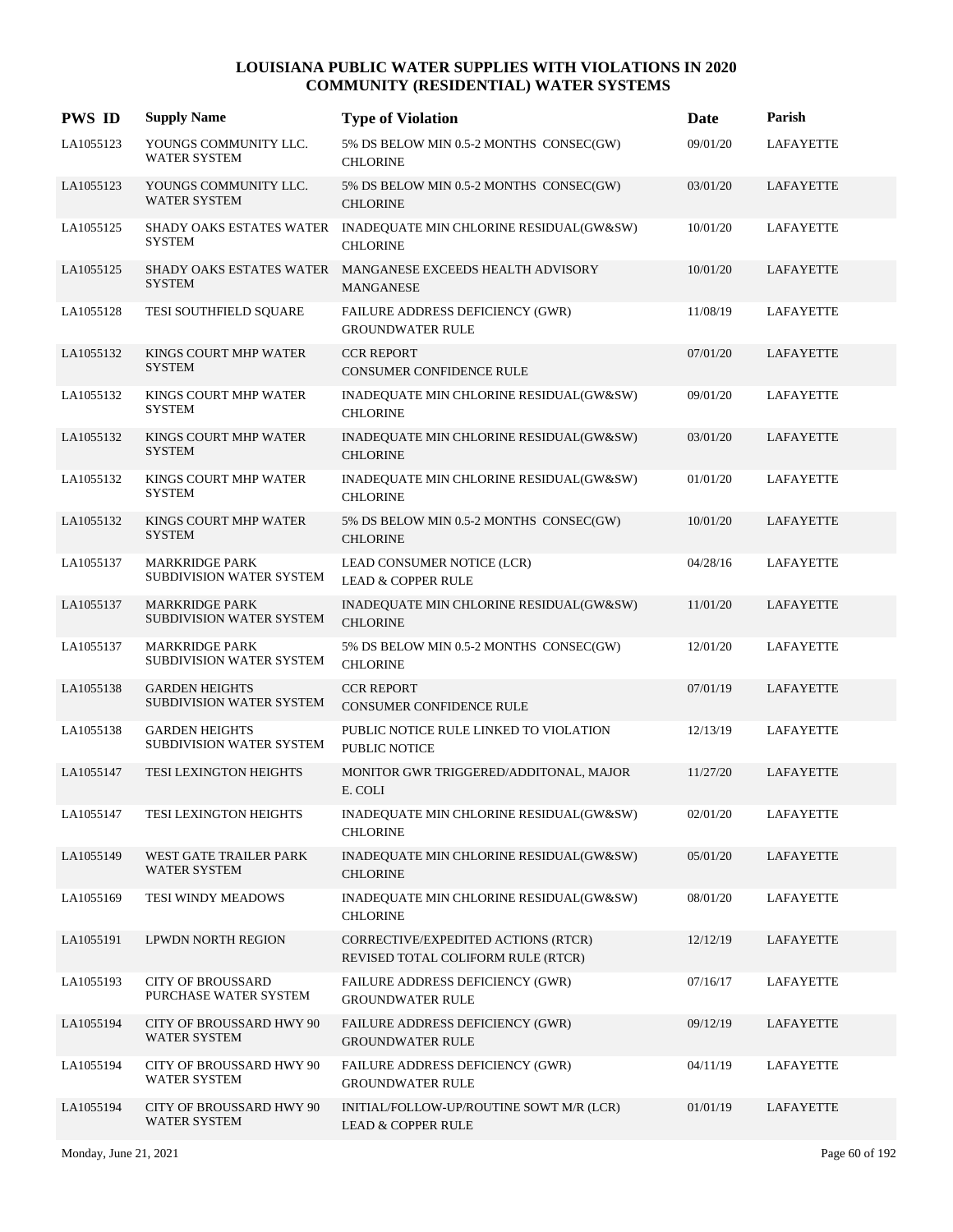| <b>PWS ID</b> | <b>Supply Name</b>                             | <b>Type of Violation</b>                                                                | Date     | Parish          |
|---------------|------------------------------------------------|-----------------------------------------------------------------------------------------|----------|-----------------|
| LA1055195     | <b>CITY OF YOUNGSVILLE</b><br>PURCHASE WS      | LEAD CONSUMER NOTICE (LCR)<br><b>LEAD &amp; COPPER RULE</b>                             | 12/29/18 | LAFAYETTE       |
| LA1055195     | <b>CITY OF YOUNGSVILLE</b><br>PURCHASE WS      | <b>CCR REPORT</b><br>CONSUMER CONFIDENCE RULE                                           | 07/01/20 | LAFAYETTE       |
| LA1059001     | BELAH FELLOWSHIP WATER<br><b>SYSTEM</b>        | FAILURE ADDRESS DEFICIENCY (GWR)<br><b>GROUNDWATER RULE</b>                             | 12/01/19 | <b>LA SALLE</b> |
| LA1059001     | <b>BELAH FELLOWSHIP WATER</b><br><b>SYSTEM</b> | FAILURE ADDRESS DEFICIENCY (GWR)<br><b>GROUNDWATER RULE</b>                             | 12/01/19 | <b>LA SALLE</b> |
| LA1059001     | <b>BELAH FELLOWSHIP WATER</b><br><b>SYSTEM</b> | FAILURE ADDRESS DEFICIENCY (GWR)<br><b>GROUNDWATER RULE</b>                             | 12/01/19 | <b>LA SALLE</b> |
| LA1059001     | <b>BELAH FELLOWSHIP WATER</b><br><b>SYSTEM</b> | FAILURE ADDRESS DEFICIENCY (GWR)<br><b>GROUNDWATER RULE</b>                             | 12/01/19 | <b>LA SALLE</b> |
| LA1059001     | BELAH FELLOWSHIP WATER<br><b>SYSTEM</b>        | PUBLIC NOTICE RULE LINKED TO VIOLATION<br>PUBLIC NOTICE                                 | 01/06/20 | <b>LA SALLE</b> |
| LA1059001     | <b>BELAH FELLOWSHIP WATER</b><br><b>SYSTEM</b> | PUBLIC NOTICE RULE LINKED TO VIOLATION<br>PUBLIC NOTICE                                 | 07/01/17 | <b>LA SALLE</b> |
| LA1059002     | LASALLE WATERWORKS<br><b>DISTRICT 1</b>        | FAILURE ADDRESS DEFICIENCY (GWR)<br><b>GROUNDWATER RULE</b>                             | 02/11/20 | <b>LA SALLE</b> |
| LA1059003     |                                                | TOWN OF JENA WATER SYSTEM INADEQUATE MIN CHLORINE RESIDUAL(GW&SW)<br><b>CHLORINE</b>    | 01/01/20 | <b>LA SALLE</b> |
| LA1059009     |                                                | SUMMERVILLE WATER SYSTEM PUBLIC NOTICE RULE LINKED TO VIOLATION<br><b>PUBLIC NOTICE</b> | 03/02/19 | <b>LA SALLE</b> |
| LA1059010     | TOWN OF TULLOS WATER<br><b>SYSTEM</b>          | MCL, LRAA<br>TOTAL HALOACETIC ACIDS (HAA5)                                              | 10/01/20 | <b>LA SALLE</b> |
| LA1059010     | TOWN OF TULLOS WATER<br><b>SYSTEM</b>          | MCL, LRAA<br>TTHM                                                                       | 10/01/20 | <b>LA SALLE</b> |
| LA1059010     | TOWN OF TULLOS WATER<br><b>SYSTEM</b>          | MCL, LRAA<br><b>TTHM</b>                                                                | 10/01/20 | <b>LA SALLE</b> |
| LA1059010     | TOWN OF TULLOS WATER<br><b>SYSTEM</b>          | MCL, LRAA<br>TOTAL HALOACETIC ACIDS (HAA5)                                              | 10/01/20 | <b>LA SALLE</b> |
| LA1059010     | TOWN OF TULLOS WATER<br><b>SYSTEM</b>          | MCL, LRAA<br>TOTAL HALOACETIC ACIDS (HAA5)                                              | 07/01/20 | <b>LA SALLE</b> |
| LA1059010     | TOWN OF TULLOS WATER<br><b>SYSTEM</b>          | MCL, LRAA<br><b>TTHM</b>                                                                | 07/01/20 | <b>LA SALLE</b> |
| LA1059010     | TOWN OF TULLOS WATER<br><b>SYSTEM</b>          | MCL, LRAA<br><b>TTHM</b>                                                                | 07/01/20 | <b>LA SALLE</b> |
| LA1059010     | TOWN OF TULLOS WATER<br><b>SYSTEM</b>          | MCL, LRAA<br>TOTAL HALOACETIC ACIDS (HAA5)                                              | 07/01/20 | LA SALLE        |
| LA1059010     | TOWN OF TULLOS WATER<br><b>SYSTEM</b>          | MCL, LRAA<br>TOTAL HALOACETIC ACIDS (HAA5)                                              | 04/01/20 | <b>LA SALLE</b> |
| LA1059010     | TOWN OF TULLOS WATER<br><b>SYSTEM</b>          | MCL, LRAA<br>TOTAL HALOACETIC ACIDS (HAA5)                                              | 04/01/20 | <b>LA SALLE</b> |
| LA1059010     | TOWN OF TULLOS WATER<br><b>SYSTEM</b>          | MCL, LRAA<br><b>TTHM</b>                                                                | 04/01/20 | <b>LA SALLE</b> |
| LA1059010     | TOWN OF TULLOS WATER<br><b>SYSTEM</b>          | MCL, LRAA<br><b>TTHM</b>                                                                | 04/01/20 | <b>LA SALLE</b> |
| LA1059010     | TOWN OF TULLOS WATER<br><b>SYSTEM</b>          | MCL, LRAA<br>TTHM                                                                       | 01/01/20 | <b>LA SALLE</b> |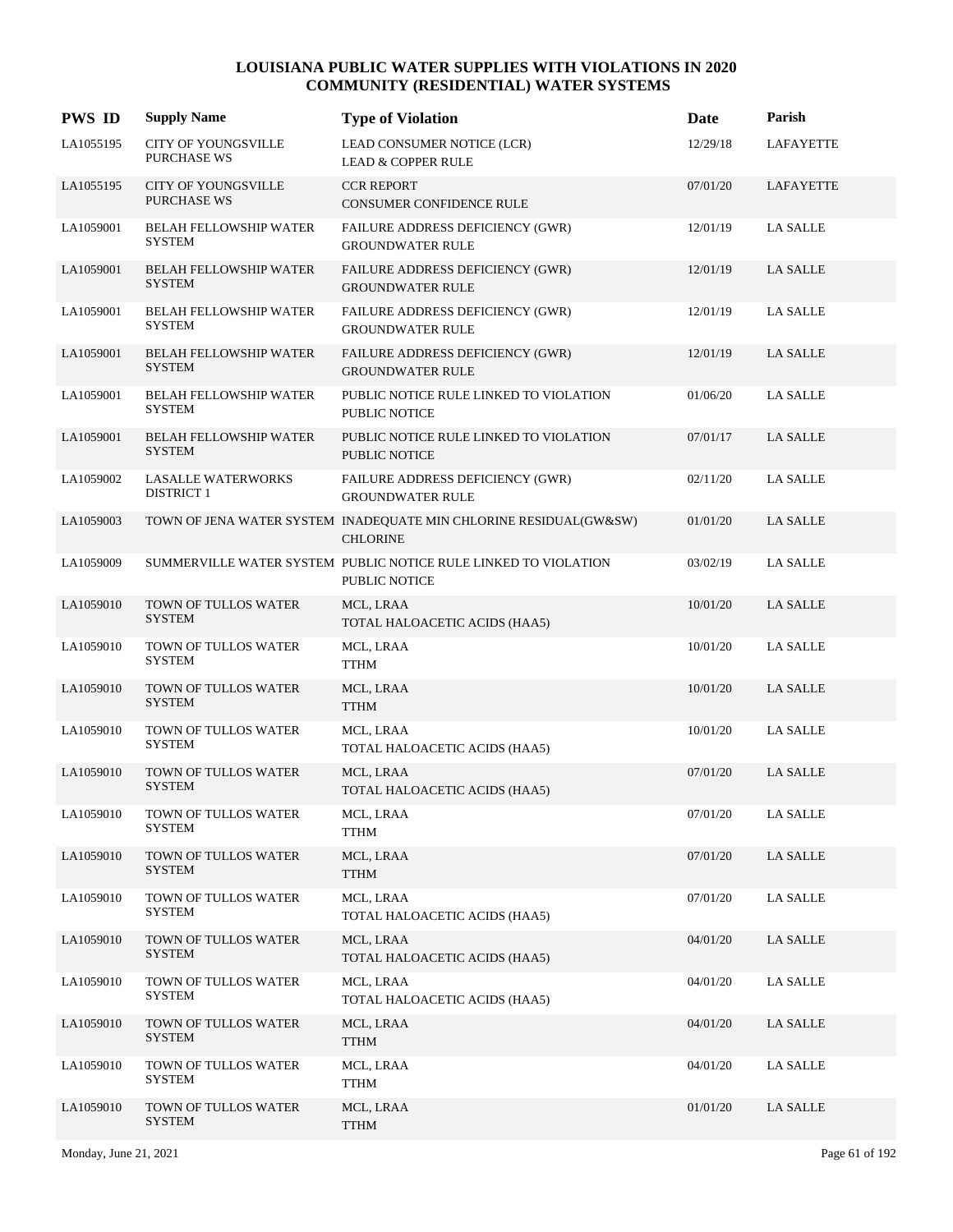| <b>PWS ID</b> | <b>Supply Name</b>                          | <b>Type of Violation</b>                                    | Date     | Parish          |
|---------------|---------------------------------------------|-------------------------------------------------------------|----------|-----------------|
| LA1059010     | TOWN OF TULLOS WATER<br><b>SYSTEM</b>       | MCL, LRAA<br>TTHM                                           | 01/01/20 | <b>LA SALLE</b> |
| LA1059010     | TOWN OF TULLOS WATER<br><b>SYSTEM</b>       | MCL, LRAA<br>TOTAL HALOACETIC ACIDS (HAA5)                  | 01/01/20 | <b>LA SALLE</b> |
| LA1059010     | TOWN OF TULLOS WATER<br><b>SYSTEM</b>       | MCL, LRAA<br>TOTAL HALOACETIC ACIDS (HAA5)                  | 01/01/20 | LA SALLE        |
| LA1059010     | TOWN OF TULLOS WATER<br><b>SYSTEM</b>       | FAILURE SUBMIT OEL REPORT FOR TTHM<br><b>TTHM</b>           | 10/31/17 | LA SALLE        |
| LA1059010     | TOWN OF TULLOS WATER<br><b>SYSTEM</b>       | FAILURE ADDRESS DEFICIENCY (GWR)<br><b>GROUNDWATER RULE</b> | 11/25/19 | LA SALLE        |
| LA1059010     | TOWN OF TULLOS WATER<br><b>SYSTEM</b>       | FAILURE ADDRESS DEFICIENCY (GWR)<br><b>GROUNDWATER RULE</b> | 11/25/19 | LA SALLE        |
| LA1059010     | TOWN OF TULLOS WATER<br><b>SYSTEM</b>       | FAILURE ADDRESS DEFICIENCY (GWR)<br><b>GROUNDWATER RULE</b> | 11/25/19 | <b>LA SALLE</b> |
| LA1059010     | TOWN OF TULLOS WATER<br><b>SYSTEM</b>       | FAILURE ADDRESS DEFICIENCY (GWR)<br><b>GROUNDWATER RULE</b> | 11/25/19 | LA SALLE        |
| LA1059010     | TOWN OF TULLOS WATER<br><b>SYSTEM</b>       | INADEQUATE MIN CHLORINE RESIDUAL(GW&SW)<br><b>CHLORINE</b>  | 08/01/20 | <b>LA SALLE</b> |
| LA1059010     | TOWN OF TULLOS WATER<br><b>SYSTEM</b>       | INADEQUATE MIN CHLORINE RESIDUAL(GW&SW)<br><b>CHLORINE</b>  | 06/01/20 | <b>LA SALLE</b> |
| LA1059012     | WHITEHALL WATER SYSTEM<br><b>INC</b>        | INADEQUATE MIN CHLORINE RESIDUAL(GW&SW)<br><b>CHLORINE</b>  | 07/01/20 | <b>LA SALLE</b> |
| LA1059013     | ROGERS COMMUNITY WATER<br>SYSTEM INC        | FAILURE ADDRESS DEFICIENCY (GWR)<br><b>GROUNDWATER RULE</b> | 02/03/20 | LA SALLE        |
| LA1059013     | ROGERS COMMUNITY WATER<br>SYSTEM INC        | FAILURE ADDRESS DEFICIENCY (GWR)<br><b>GROUNDWATER RULE</b> | 02/03/20 | <b>LA SALLE</b> |
| LA1059019     | PLEASANT RIDGE WATER<br><b>SYSTEM SOUTH</b> | MCL, LRAA<br><b>TTHM</b>                                    | 01/01/20 | LA SALLE        |
| LA1059019     | PLEASANT RIDGE WATER<br><b>SYSTEM SOUTH</b> | MCL, LRAA<br><b>TTHM</b>                                    | 01/01/20 | <b>LA SALLE</b> |
| LA1059019     | PLEASANT RIDGE WATER<br><b>SYSTEM SOUTH</b> | <b>CCR REPORT</b><br><b>CONSUMER CONFIDENCE RULE</b>        | 07/01/19 | <b>LA SALLE</b> |
| LA1061002     | CHOUDRANT WATER SYSTEM                      | FAILURE ADDRESS DEFICIENCY (GWR)<br><b>GROUNDWATER RULE</b> | 02/06/20 | <b>LINCOLN</b>  |
| LA1061002     | <b>CHOUDRANT WATER SYSTEM</b>               | FAILURE ADDRESS DEFICIENCY (GWR)<br><b>GROUNDWATER RULE</b> | 02/06/20 | <b>LINCOLN</b>  |
| LA1061002     | <b>CHOUDRANT WATER SYSTEM</b>               | FAILURE ADDRESS DEFICIENCY (GWR)<br><b>GROUNDWATER RULE</b> | 02/06/20 | <b>LINCOLN</b>  |
| LA1061002     | <b>CHOUDRANT WATER SYSTEM</b>               | FAILURE ADDRESS DEFICIENCY (GWR)<br><b>GROUNDWATER RULE</b> | 02/06/20 | <b>LINCOLN</b>  |
| LA1061002     | CHOUDRANT WATER SYSTEM                      | FAILURE ADDRESS DEFICIENCY (GWR)<br><b>GROUNDWATER RULE</b> | 02/06/20 | <b>LINCOLN</b>  |
| LA1061002     | <b>CHOUDRANT WATER SYSTEM</b>               | FAILURE ADDRESS DEFICIENCY (GWR)<br><b>GROUNDWATER RULE</b> | 02/06/20 | <b>LINCOLN</b>  |
| LA1061002     | CHOUDRANT WATER SYSTEM                      | PUBLIC NOTICE RULE LINKED TO VIOLATION<br>PUBLIC NOTICE     | 03/15/20 | <b>LINCOLN</b>  |
| LA1061002     | CHOUDRANT WATER SYSTEM                      | INADEQUATE MIN CHLORINE RESIDUAL(GW&SW)<br><b>CHLORINE</b>  | 09/01/20 | <b>LINCOLN</b>  |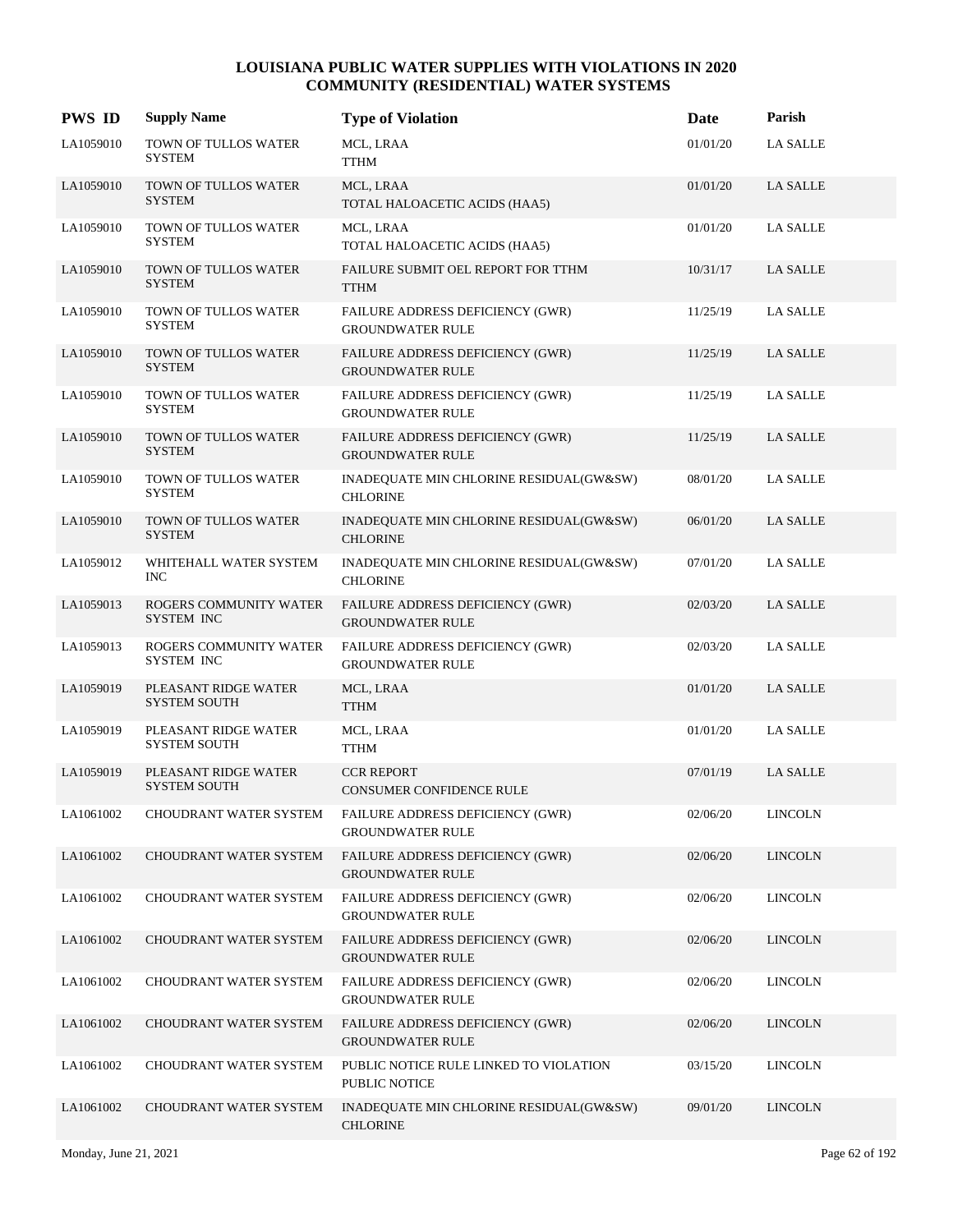| <b>PWS ID</b> | <b>Supply Name</b>                             | <b>Type of Violation</b>                                             | Date     | Parish         |
|---------------|------------------------------------------------|----------------------------------------------------------------------|----------|----------------|
| LA1061003     | DUBACH WATER SYSTEM                            | MCL, LRAA<br>TTHM                                                    | 10/01/20 | <b>LINCOLN</b> |
| LA1061003     | DUBACH WATER SYSTEM                            | MCL, LRAA<br><b>TTHM</b>                                             | 10/01/20 | <b>LINCOLN</b> |
| LA1061003     | DUBACH WATER SYSTEM                            | MCL, LRAA<br><b>TTHM</b>                                             | 07/01/20 | <b>LINCOLN</b> |
| LA1061003     | <b>DUBACH WATER SYSTEM</b>                     | MCL, LRAA<br><b>TTHM</b>                                             | 07/01/20 | <b>LINCOLN</b> |
| LA1061003     | <b>DUBACH WATER SYSTEM</b>                     | MCL, LRAA<br><b>TTHM</b>                                             | 04/01/20 | <b>LINCOLN</b> |
| LA1061003     | DUBACH WATER SYSTEM                            | MCL, LRAA<br><b>TTHM</b>                                             | 04/01/20 | <b>LINCOLN</b> |
| LA1061003     | DUBACH WATER SYSTEM                            | FOLLOW-UP OR ROUTINE TAP M/R (LCR)<br><b>LEAD &amp; COPPER RULE</b>  | 10/01/19 | <b>LINCOLN</b> |
| LA1061003     | <b>DUBACH WATER SYSTEM</b>                     | LEAD CONSUMER NOTICE (LCR)<br><b>LEAD &amp; COPPER RULE</b>          | 12/10/20 | <b>LINCOLN</b> |
| LA1061004     | FELLOWSHIP WATER SYSTEM                        | INADEQUATE MIN CHLORINE RESIDUAL(GW&SW)<br><b>CHLORINE</b>           | 09/01/20 | <b>LINCOLN</b> |
| LA1061004     | FELLOWSHIP WATER SYSTEM                        | INADEQUATE MIN CHLORINE RESIDUAL(GW&SW)<br><b>CHLORINE</b>           | 07/01/20 | <b>LINCOLN</b> |
| LA1061004     | FELLOWSHIP WATER SYSTEM                        | INADEQUATE MIN CHLORINE RESIDUAL(GW&SW)<br><b>CHLORINE</b>           | 04/01/20 | <b>LINCOLN</b> |
| LA1061004     | <b>FELLOWSHIP WATER SYSTEM</b>                 | 5% DS BELOW MIN 0.5-2 MONTHS CONSEC(GW)<br><b>CHLORINE</b>           | 01/01/20 | <b>LINCOLN</b> |
| LA1061005     | <b>GRAMBLING STATE</b><br><b>UNIVERSITY WS</b> | FAILURE ADDRESS DEFICIENCY (GWR)<br><b>GROUNDWATER RULE</b>          | 05/01/18 | <b>LINCOLN</b> |
| LA1061005     | <b>GRAMBLING STATE</b><br>UNIVERSITY WS        | <b>CCR REPORT</b><br>CONSUMER CONFIDENCE RULE                        | 07/01/20 | <b>LINCOLN</b> |
| LA1061005     | <b>GRAMBLING STATE</b><br><b>UNIVERSITY WS</b> | <b>CCR REPORT</b><br>CONSUMER CONFIDENCE RULE                        | 07/01/19 | <b>LINCOLN</b> |
| LA1061005     | <b>GRAMBLING STATE</b><br>UNIVERSITY WS        | <b>CCR REPORT</b><br><b>CONSUMER CONFIDENCE RULE</b>                 | 07/01/18 | <b>LINCOLN</b> |
| LA1061005     | <b>GRAMBLING STATE</b><br><b>UNIVERSITY WS</b> | <b>CCR REPORT</b><br>CONSUMER CONFIDENCE RULE                        | 07/01/17 | <b>LINCOLN</b> |
| LA1061005     | <b>GRAMBLING STATE</b><br>UNIVERSITY WS        | CCR ADEQUACY/AVAILABILITY/CONTENT<br><b>CONSUMER CONFIDENCE RULE</b> | 10/01/17 | <b>LINCOLN</b> |
| LA1061005     | <b>GRAMBLING STATE</b><br><b>UNIVERSITY WS</b> | PUBLIC NOTICE RULE LINKED TO VIOLATION<br><b>PUBLIC NOTICE</b>       | 03/08/19 | <b>LINCOLN</b> |
| LA1061006     | <b>GRAMBLING WATER SYSTEM</b>                  | FAILURE ADDRESS DEFICIENCY (GWR)<br><b>GROUNDWATER RULE</b>          | 05/03/20 | <b>LINCOLN</b> |
| LA1061006     | <b>GRAMBLING WATER SYSTEM</b>                  | LEAD CONSUMER NOTICE (LCR)<br><b>LEAD &amp; COPPER RULE</b>          | 02/17/18 | <b>LINCOLN</b> |
| LA1061006     | <b>GRAMBLING WATER SYSTEM</b>                  | INADEQUATE MIN CHLORINE RESIDUAL(GW&SW)<br><b>CHLORINE</b>           | 07/01/20 | <b>LINCOLN</b> |
| LA1061006     | <b>GRAMBLING WATER SYSTEM</b>                  | 5% DS BELOW MIN 0.5-2 MONTHS CONSEC(GW)<br><b>CHLORINE</b>           | 02/01/20 | <b>LINCOLN</b> |
| LA1061006     | <b>GRAMBLING WATER SYSTEM</b>                  | 5% DS BELOW MIN 0.5-2 MONTHS CONSEC(GW)<br><b>CHLORINE</b>           | 01/01/20 | <b>LINCOLN</b> |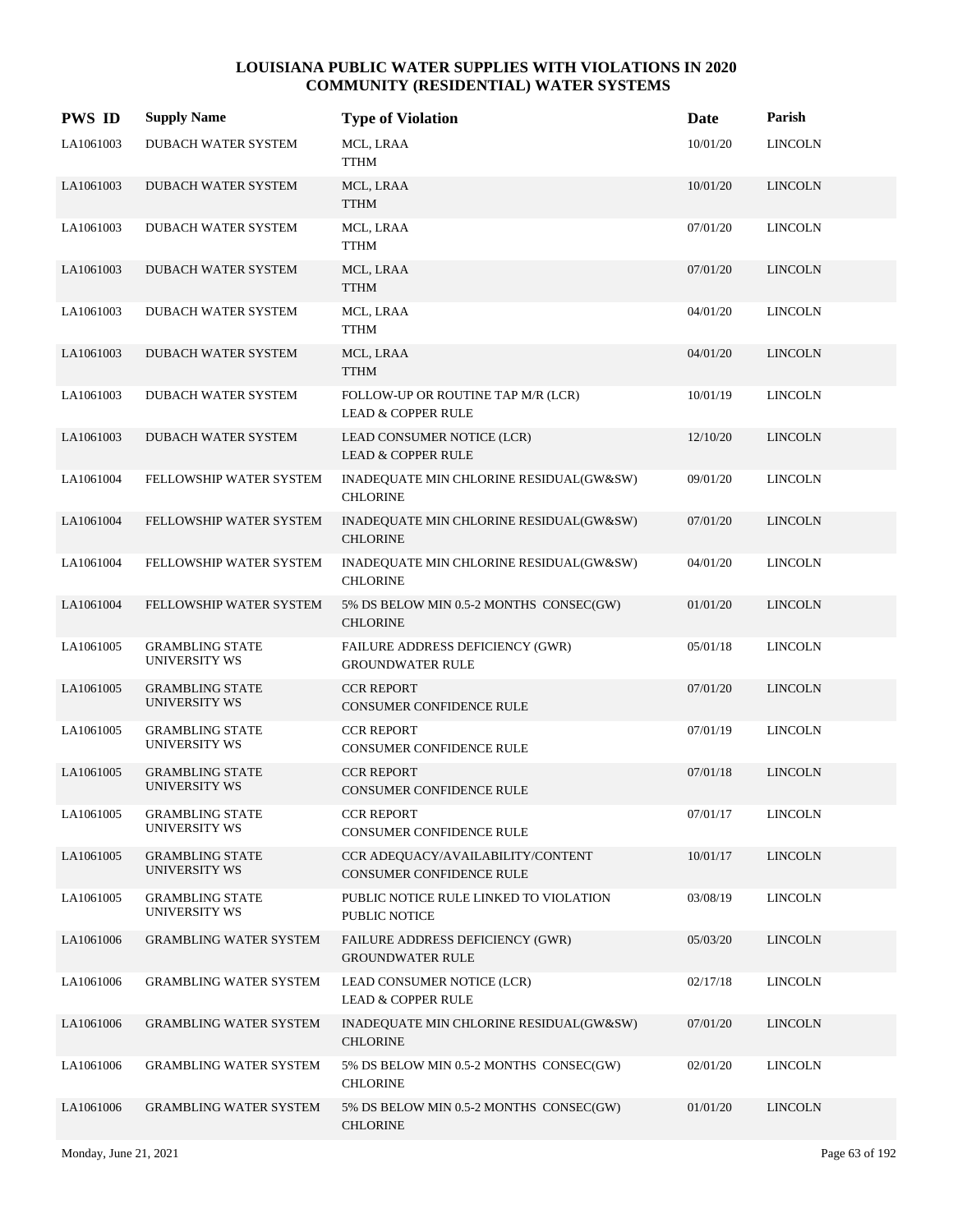| <b>PWS ID</b> | <b>Supply Name</b>                                     | <b>Type of Violation</b>                                                              | Date     | Parish         |
|---------------|--------------------------------------------------------|---------------------------------------------------------------------------------------|----------|----------------|
| LA1061007     | <b>GREATER WARD 1</b><br><b>WATERWORKS DISTRICT</b>    | FAILURE ADDRESS DEFICIENCY (GWR)<br><b>GROUNDWATER RULE</b>                           | 11/06/19 | <b>LINCOLN</b> |
| LA1061007     | <b>GREATER WARD 1</b><br><b>WATERWORKS DISTRICT</b>    | FAILURE ADDRESS DEFICIENCY (GWR)<br><b>GROUNDWATER RULE</b>                           | 11/06/19 | <b>LINCOLN</b> |
| LA1061007     | <b>GREATER WARD 1</b><br>WATERWORKS DISTRICT           | PUBLIC NOTICE RULE LINKED TO VIOLATION<br><b>PUBLIC NOTICE</b>                        | 12/08/19 | <b>LINCOLN</b> |
| LA1061008     | <b>HICO WATER SYSTEM</b>                               | MCL, LRAA<br><b>TTHM</b>                                                              | 10/01/20 | <b>LINCOLN</b> |
| LA1061008     | <b>HICO WATER SYSTEM</b>                               | MCL, LRAA<br><b>TTHM</b>                                                              | 10/01/20 | <b>LINCOLN</b> |
| LA1061008     | HICO WATER SYSTEM                                      | MCL, LRAA<br><b>TTHM</b>                                                              | 07/01/20 | <b>LINCOLN</b> |
| LA1061008     | <b>HICO WATER SYSTEM</b>                               | MCL, LRAA<br><b>TTHM</b>                                                              | 07/01/20 | <b>LINCOLN</b> |
| LA1061008     | <b>HICO WATER SYSTEM</b>                               | MCL, LRAA<br><b>TTHM</b>                                                              | 04/01/20 | <b>LINCOLN</b> |
| LA1061008     | HICO WATER SYSTEM                                      | MCL, LRAA<br><b>TTHM</b>                                                              | 04/01/20 | <b>LINCOLN</b> |
| LA1061008     | HICO WATER SYSTEM                                      | MCL, LRAA<br><b>TTHM</b>                                                              | 01/01/20 | <b>LINCOLN</b> |
| LA1061008     | <b>HICO WATER SYSTEM</b>                               | MCL, LRAA<br><b>TTHM</b>                                                              | 01/01/20 | <b>LINCOLN</b> |
| LA1061008     | <b>HICO WATER SYSTEM</b>                               | PUBLIC NOTICE RULE LINKED TO VIOLATION<br><b>PUBLIC NOTICE</b>                        | 12/06/19 | <b>LINCOLN</b> |
| LA1061008     | <b>HICO WATER SYSTEM</b>                               | PUBLIC NOTICE RULE LINKED TO VIOLATION<br><b>PUBLIC NOTICE</b>                        | 09/10/19 | <b>LINCOLN</b> |
| LA1061008     | HICO WATER SYSTEM                                      | INADEQUATE MIN CHLORINE RESIDUAL(GW&SW)<br><b>CHLORINE</b>                            | 09/01/20 | <b>LINCOLN</b> |
| LA1061009     | LINCOLN PARISH<br><b>WATERWORKS DISTRICT #1</b>        | MCL, LRAA<br><b>TTHM</b>                                                              | 01/01/20 | <b>LINCOLN</b> |
| LA1061009     | <b>LINCOLN PARISH</b><br><b>WATERWORKS DISTRICT #1</b> | INADEQUATE MIN CHLORINE RESIDUAL(GW&SW)<br><b>CHLORINE</b>                            | 11/01/20 | <b>LINCOLN</b> |
| LA1061010     | <b>LINCOLN PARISH</b><br><b>WATERWORKS DISTRICT #3</b> | CCR ADEQUACY/AVAILABILITY/CONTENT<br>CONSUMER CONFIDENCE RULE                         | 10/01/17 | <b>LINCOLN</b> |
| LA1061010     | <b>LINCOLN PARISH</b><br><b>WATERWORKS DISTRICT #3</b> | INADEQUATE MIN CHLORINE RESIDUAL(GW&SW)<br><b>CHLORINE</b>                            | 07/01/20 | <b>LINCOLN</b> |
| LA1061015     | MT ZION WATER SYSTEM                                   | 5% DS BELOW MIN 0.5-2 MONTHS CONSEC(GW)<br><b>CHLORINE</b>                            | 01/01/20 | <b>LINCOLN</b> |
| LA1061016     |                                                        | GRAMBLING STATE UNIV WEST FAILURE ADDRESS DEFICIENCY (GWR)<br><b>GROUNDWATER RULE</b> | 12/16/18 | <b>LINCOLN</b> |
| LA1061016     | GRAMBLING STATE UNIV WEST CCR REPORT                   | CONSUMER CONFIDENCE RULE                                                              | 07/01/20 | <b>LINCOLN</b> |
| LA1061016     | GRAMBLING STATE UNIV WEST CCR REPORT                   | CONSUMER CONFIDENCE RULE                                                              | 07/01/19 | <b>LINCOLN</b> |
| LA1061016     | GRAMBLING STATE UNIV WEST CCR REPORT                   | CONSUMER CONFIDENCE RULE                                                              | 07/01/18 | <b>LINCOLN</b> |
| LA1061016     | GRAMBLING STATE UNIV WEST CCR REPORT                   | CONSUMER CONFIDENCE RULE                                                              | 07/01/17 | <b>LINCOLN</b> |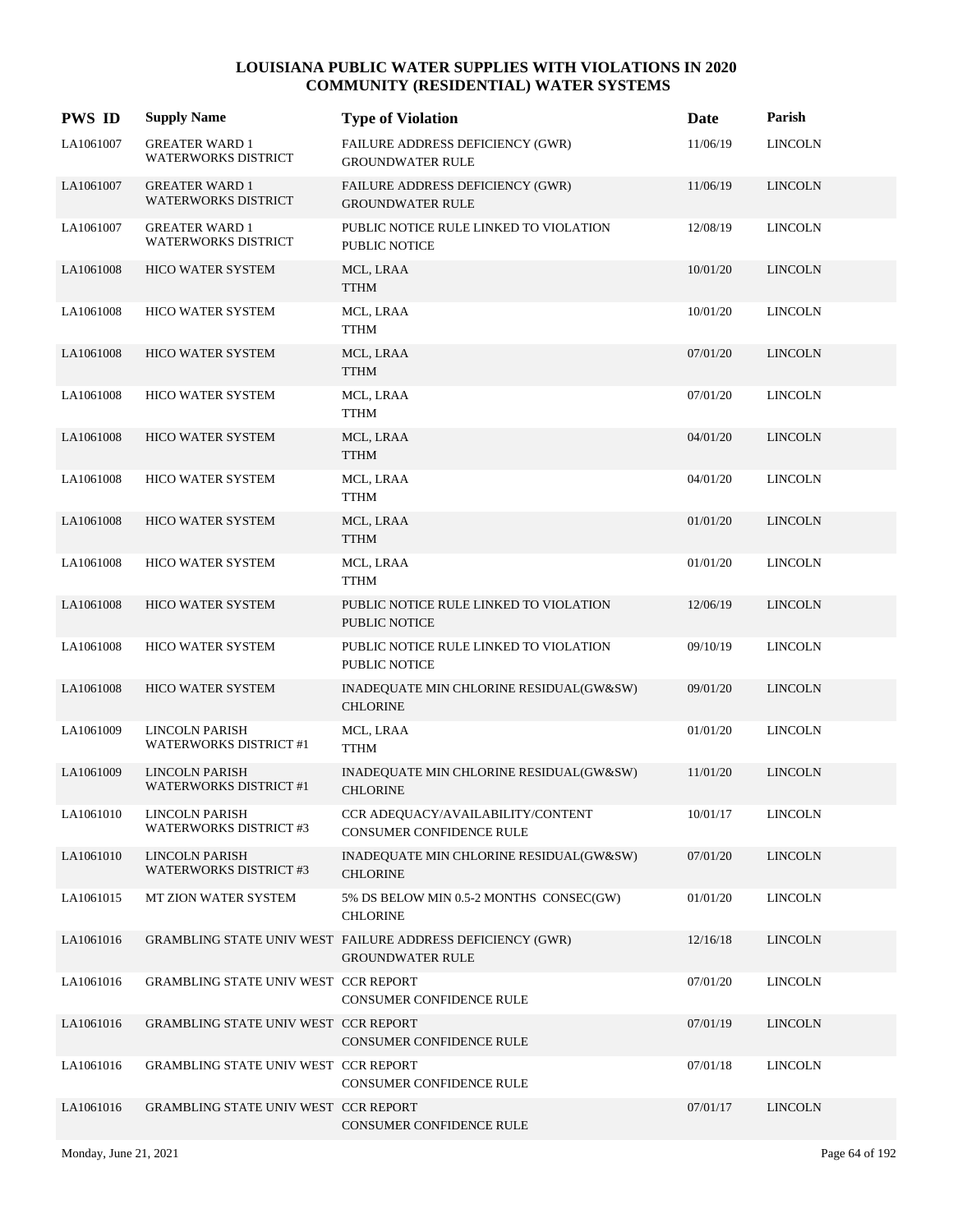| <b>PWS ID</b> | <b>Supply Name</b>                        | <b>Type of Violation</b>                                                                 | Date     | Parish            |
|---------------|-------------------------------------------|------------------------------------------------------------------------------------------|----------|-------------------|
| LA1061016     |                                           | GRAMBLING STATE UNIV WEST CCR ADEQUACY/AVAILABILITY/CONTENT<br>CONSUMER CONFIDENCE RULE  | 10/01/17 | <b>LINCOLN</b>    |
| LA1061016     |                                           | GRAMBLING STATE UNIV WEST PUBLIC NOTICE RULE LINKED TO VIOLATION<br><b>PUBLIC NOTICE</b> | 11/09/19 | <b>LINCOLN</b>    |
| LA1061016     |                                           | GRAMBLING STATE UNIV WEST INADEQUATE MIN CHLORINE RESIDUAL(GW&SW)<br><b>CHLORINE</b>     | 12/01/20 | <b>LINCOLN</b>    |
| LA1061016     |                                           | GRAMBLING STATE UNIV WEST INADEQUATE MIN CHLORINE RESIDUAL(GW&SW)<br><b>CHLORINE</b>     | 05/01/20 | <b>LINCOLN</b>    |
| LA1061017     | RUSTON WATER SYSTEM                       | INADEQUATE MIN CHLORINE RESIDUAL(GW&SW)<br><b>CHLORINE</b>                               | 05/01/20 | <b>LINCOLN</b>    |
| LA1061017     | <b>RUSTON WATER SYSTEM</b>                | INADEQUATE MIN CHLORINE RESIDUAL(GW&SW)<br><b>CHLORINE</b>                               | 03/01/20 | <b>LINCOLN</b>    |
| LA1061018     | SIMSBORO WATER SYSTEM                     | INADEQUATE MIN CHLORINE RESIDUAL(GW&SW)<br><b>CHLORINE</b>                               | 09/01/20 | <b>LINCOLN</b>    |
| LA1061020     | WESLEY CHAPEL WATER<br><b>SYSTEM</b>      | INADEQUATE MIN CHLORINE RESIDUAL(GW&SW)<br><b>CHLORINE</b>                               | 07/01/20 | <b>LINCOLN</b>    |
| LA1061024     | <b>CULBERTSON WATER SYSTEM</b>            | FAILURE ADDRESS DEFICIENCY (GWR)<br><b>GROUNDWATER RULE</b>                              | 03/04/20 | <b>LINCOLN</b>    |
| LA1061024     |                                           | CULBERTSON WATER SYSTEM FAILURE ADDRESS DEFICIENCY (GWR)<br><b>GROUNDWATER RULE</b>      | 03/04/20 | <b>LINCOLN</b>    |
| LA1061024     | <b>CULBERTSON WATER SYSTEM</b>            | FAILURE ADDRESS DEFICIENCY (GWR)<br><b>GROUNDWATER RULE</b>                              | 03/04/20 | <b>LINCOLN</b>    |
| LA1061024     | <b>CULBERTSON WATER SYSTEM</b>            | FAILURE ADDRESS DEFICIENCY (GWR)<br><b>GROUNDWATER RULE</b>                              | 03/04/20 | <b>LINCOLN</b>    |
| LA1061024     | <b>CULBERTSON WATER SYSTEM</b>            | FAILURE ADDRESS DEFICIENCY (GWR)<br><b>GROUNDWATER RULE</b>                              | 03/04/20 | <b>LINCOLN</b>    |
| LA1061024     | <b>CULBERTSON WATER SYSTEM</b>            | INADEQUATE MIN CHLORINE RESIDUAL(GW&SW)<br><b>CHLORINE</b>                               | 10/01/20 | <b>LINCOLN</b>    |
| LA1061027     | HILLY-GREENWOOD WATER<br><b>SYSTEM</b>    | INADEQUATE MIN CHLORINE RESIDUAL(GW&SW)<br><b>CHLORINE</b>                               | 08/01/20 | <b>LINCOLN</b>    |
| LA1061031     | TREMONT WATER DISTRICT                    | INADEQUATE MIN CHLORINE RESIDUAL(GW&SW)<br><b>CHLORINE</b>                               | 09/01/20 | <b>LINCOLN</b>    |
| LA1063003     |                                           | COLYELL COMMUNITY WATER INADEQUATE MIN CHLORINE RESIDUAL(GW&SW)<br><b>CHLORINE</b>       | 01/01/20 | <b>LIVINGSTON</b> |
| LA1063005     |                                           | FOURTH WARD WATER WORKS INADEQUATE MIN CHLORINE RESIDUAL(GW&SW)<br><b>CHLORINE</b>       | 10/01/20 | <b>LIVINGSTON</b> |
| LA1063005     |                                           | FOURTH WARD WATER WORKS INADEQUATE MIN CHLORINE RESIDUAL(GW&SW)<br><b>CHLORINE</b>       | 03/01/20 | <b>LIVINGSTON</b> |
| LA1063013     | TOWN OF LIVINGSTON WATER<br><b>SYSTEM</b> | INADEQUATE MIN CHLORINE RESIDUAL(GW&SW)<br><b>CHLORINE</b>                               | 07/01/20 | <b>LIVINGSTON</b> |
| LA1063019     | FSWC - FRENCH SETTLEMENT                  | INADEQUATE MIN CHLORINE RESIDUAL(GW&SW)<br><b>CHLORINE</b>                               | 12/01/20 | <b>LIVINGSTON</b> |
| LA1063019     | FSWC - FRENCH SETTLEMENT                  | INADEQUATE MIN CHLORINE RESIDUAL(GW&SW)<br><b>CHLORINE</b>                               | 06/01/20 | <b>LIVINGSTON</b> |
| LA1063019     | FSWC - FRENCH SETTLEMENT                  | INADEQUATE MIN CHLORINE RESIDUAL(GW&SW)<br><b>CHLORINE</b>                               | 04/01/20 | <b>LIVINGSTON</b> |
| LA1063019     | FSWC - FRENCH SETTLEMENT                  | INADEQUATE MIN CHLORINE RESIDUAL(GW&SW)<br><b>CHLORINE</b>                               | 03/01/20 | <b>LIVINGSTON</b> |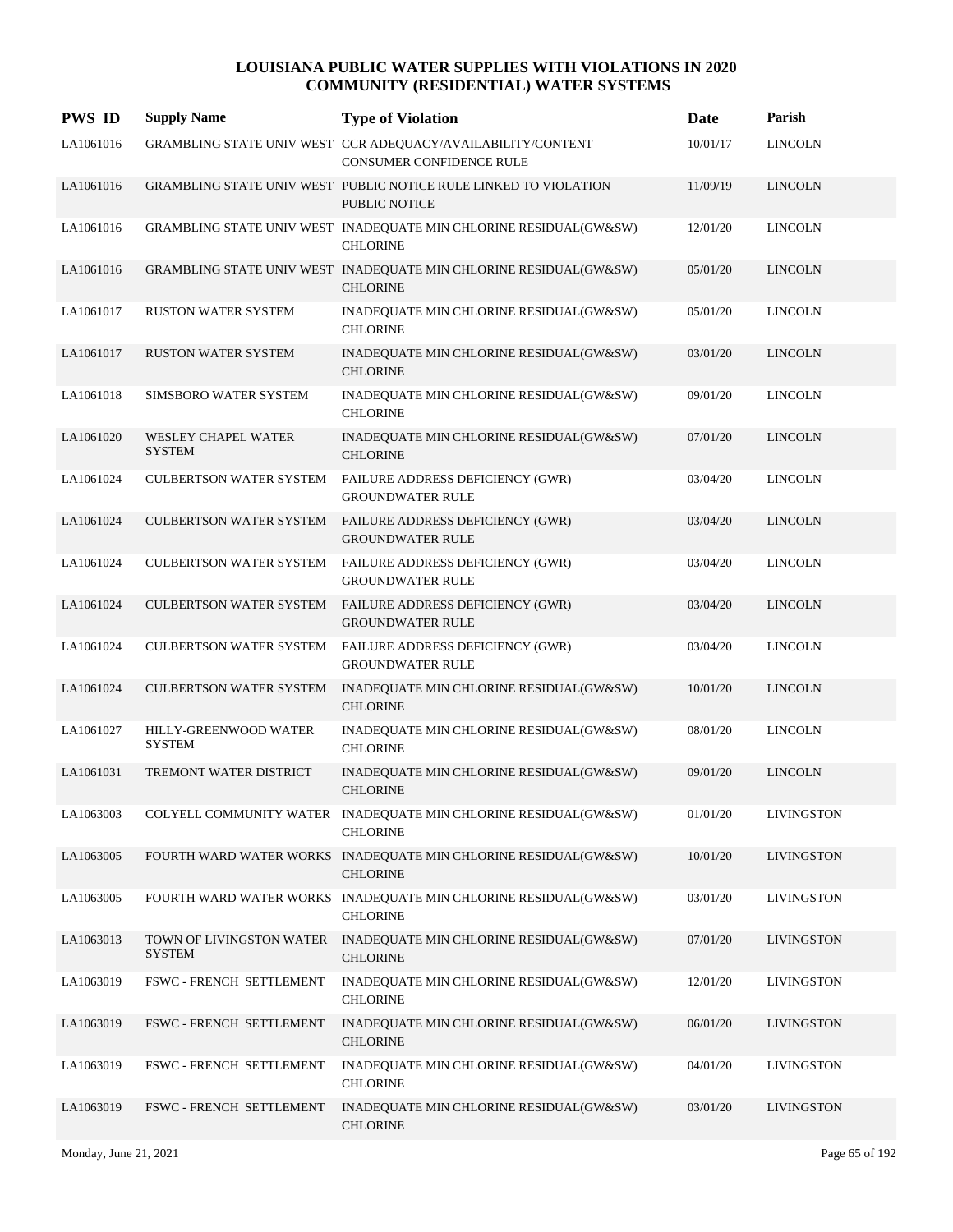| <b>PWS ID</b> | <b>Supply Name</b>                     | <b>Type of Violation</b>                                           | Date     | Parish            |
|---------------|----------------------------------------|--------------------------------------------------------------------|----------|-------------------|
| LA1063022     | TOWN OF ALBANY WATER<br><b>SYSTEM</b>  | INADEQUATE MIN CHLORINE RESIDUAL(GW&SW)<br><b>CHLORINE</b>         | 08/01/20 | <b>LIVINGSTON</b> |
| LA1063022     | TOWN OF ALBANY WATER<br><b>SYSTEM</b>  | INADEQUATE MIN CHLORINE RESIDUAL(GW&SW)<br><b>CHLORINE</b>         | 05/01/20 | <b>LIVINGSTON</b> |
| LA1063022     | TOWN OF ALBANY WATER<br><b>SYSTEM</b>  | INADEQUATE MIN CHLORINE RESIDUAL(GW&SW)<br><b>CHLORINE</b>         | 01/01/20 | <b>LIVINGSTON</b> |
| LA1063029     | DIVERSION WATER- OLIVIA<br><b>ROSE</b> | LEAD CONSUMER NOTICE (LCR)<br><b>LEAD &amp; COPPER RULE</b>        | 02/05/20 | <b>LIVINGSTON</b> |
| LA1063030     | KILLIAN WATER SYSTEM                   | INADEQUATE MIN CHLORINE RESIDUAL(GW&SW)<br><b>CHLORINE</b>         | 09/01/20 | <b>LIVINGSTON</b> |
| LA1063030     | KILLIAN WATER SYSTEM                   | INADEQUATE MIN CHLORINE RESIDUAL(GW&SW)<br><b>CHLORINE</b>         | 03/01/20 | <b>LIVINGSTON</b> |
| LA1063035     | SPRINGFIELD MOBILE HOME<br><b>PARK</b> | FAILURE ADDRESS DEFICIENCY (GWR)<br><b>GROUNDWATER RULE</b>        | 11/03/19 | <b>LIVINGSTON</b> |
| LA1063035     | SPRINGFIELD MOBILE HOME<br><b>PARK</b> | FAILURE ADDRESS DEFICIENCY (GWR)<br><b>GROUNDWATER RULE</b>        | 11/03/19 | <b>LIVINGSTON</b> |
| LA1063035     | SPRINGFIELD MOBILE HOME<br><b>PARK</b> | FAILURE ADDRESS DEFICIENCY (GWR)<br><b>GROUNDWATER RULE</b>        | 11/03/19 | <b>LIVINGSTON</b> |
| LA1063035     | SPRINGFIELD MOBILE HOME<br><b>PARK</b> | FAILURE ADDRESS DEFICIENCY (GWR)<br><b>GROUNDWATER RULE</b>        | 11/03/19 | <b>LIVINGSTON</b> |
| LA1063035     | SPRINGFIELD MOBILE HOME<br><b>PARK</b> | FAILURE ADDRESS DEFICIENCY (GWR)<br><b>GROUNDWATER RULE</b>        | 11/03/19 | <b>LIVINGSTON</b> |
| LA1063035     | SPRINGFIELD MOBILE HOME<br><b>PARK</b> | FAILURE ADDRESS DEFICIENCY (GWR)<br><b>GROUNDWATER RULE</b>        | 11/03/19 | <b>LIVINGSTON</b> |
| LA1063035     | SPRINGFIELD MOBILE HOME<br>PARK        | FAILURE ADDRESS DEFICIENCY (GWR)<br><b>GROUNDWATER RULE</b>        | 11/03/19 | <b>LIVINGSTON</b> |
| LA1063035     | SPRINGFIELD MOBILE HOME<br><b>PARK</b> | <b>FAILURE ADDRESS DEFICIENCY (GWR)</b><br><b>GROUNDWATER RULE</b> | 11/03/19 | <b>LIVINGSTON</b> |
| LA1063035     | SPRINGFIELD MOBILE HOME<br><b>PARK</b> | FAILURE ADDRESS DEFICIENCY (GWR)<br><b>GROUNDWATER RULE</b>        | 11/03/19 | <b>LIVINGSTON</b> |
| LA1063035     | SPRINGFIELD MOBILE HOME<br>PARK        | FAILURE ADDRESS DEFICIENCY (GWR)<br><b>GROUNDWATER RULE</b>        | 11/03/19 | <b>LIVINGSTON</b> |
| LA1063035     | SPRINGFIELD MOBILE HOME<br><b>PARK</b> | FAILURE ADDRESS DEFICIENCY (GWR)<br><b>GROUNDWATER RULE</b>        | 11/03/19 | <b>LIVINGSTON</b> |
| LA1063035     | SPRINGFIELD MOBILE HOME<br>PARK        | FAILURE ADDRESS DEFICIENCY (GWR)<br><b>GROUNDWATER RULE</b>        | 11/03/19 | <b>LIVINGSTON</b> |
| LA1063035     | SPRINGFIELD MOBILE HOME<br>PARK        | INITIAL TAP SAMPLING (LCR)<br><b>LEAD &amp; COPPER RULE</b>        | 01/01/20 | <b>LIVINGSTON</b> |
| LA1063035     | SPRINGFIELD MOBILE HOME<br>PARK        | PUBLIC NOTICE RULE LINKED TO VIOLATION<br>PUBLIC NOTICE            | 05/05/20 | <b>LIVINGSTON</b> |
| LA1063035     | SPRINGFIELD MOBILE HOME<br>PARK        | PUBLIC NOTICE RULE LINKED TO VIOLATION<br>PUBLIC NOTICE            | 01/16/20 | <b>LIVINGSTON</b> |
| LA1063035     | SPRINGFIELD MOBILE HOME<br><b>PARK</b> | INADEQUATE MIN CHLORINE RESIDUAL(GW&SW)<br><b>CHLORINE</b>         | 11/01/20 | <b>LIVINGSTON</b> |
| LA1063035     | SPRINGFIELD MOBILE HOME<br>PARK        | INADEQUATE MIN CHLORINE RESIDUAL(GW&SW)<br><b>CHLORINE</b>         | 10/01/20 | <b>LIVINGSTON</b> |
| LA1063035     | SPRINGFIELD MOBILE HOME<br>PARK        | INADEQUATE MIN CHLORINE RESIDUAL(GW&SW)<br><b>CHLORINE</b>         | 09/01/20 | <b>LIVINGSTON</b> |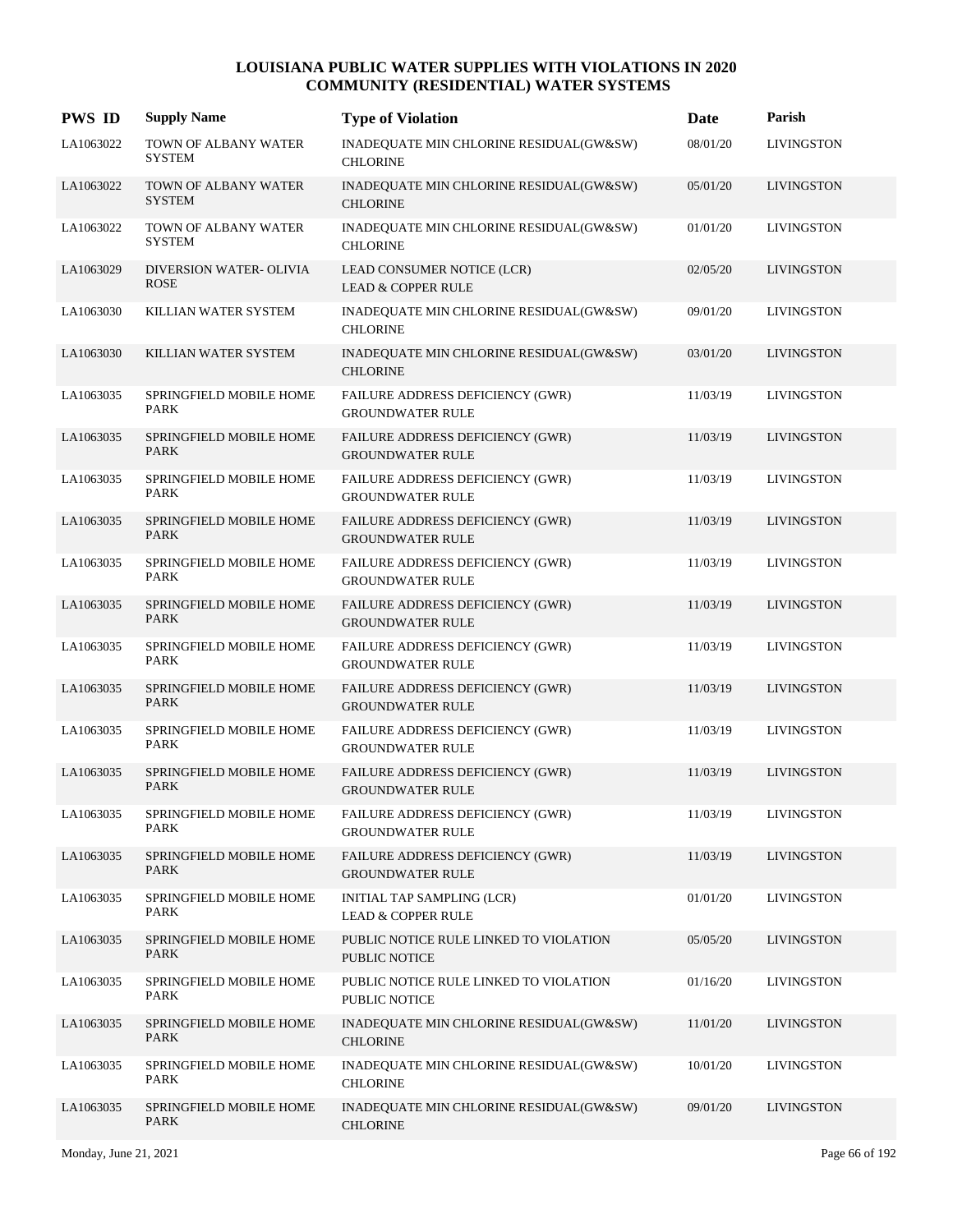| <b>PWS ID</b> | <b>Supply Name</b>                                        | <b>Type of Violation</b>                                            | Date     | Parish            |
|---------------|-----------------------------------------------------------|---------------------------------------------------------------------|----------|-------------------|
| LA1063035     | SPRINGFIELD MOBILE HOME<br>PARK                           | INADEQUATE MIN CHLORINE RESIDUAL(GW&SW)<br><b>CHLORINE</b>          | 08/01/20 | <b>LIVINGSTON</b> |
| LA1063035     | SPRINGFIELD MOBILE HOME<br><b>PARK</b>                    | INADEQUATE MIN CHLORINE RESIDUAL(GW&SW)<br><b>CHLORINE</b>          | 07/01/20 | <b>LIVINGSTON</b> |
| LA1063035     | SPRINGFIELD MOBILE HOME<br><b>PARK</b>                    | INADEQUATE MIN CHLORINE RESIDUAL(GW&SW)<br><b>CHLORINE</b>          | 06/01/20 | <b>LIVINGSTON</b> |
| LA1063035     | SPRINGFIELD MOBILE HOME<br><b>PARK</b>                    | INADEQUATE MIN CHLORINE RESIDUAL(GW&SW)<br><b>CHLORINE</b>          | 05/01/20 | <b>LIVINGSTON</b> |
| LA1063035     | SPRINGFIELD MOBILE HOME<br><b>PARK</b>                    | INADEQUATE MIN CHLORINE RESIDUAL(GW&SW)<br><b>CHLORINE</b>          | 02/01/20 | <b>LIVINGSTON</b> |
| LA1063035     | SPRINGFIELD MOBILE HOME<br><b>PARK</b>                    | <b>NO CERTIFIED OPERATOR</b>                                        | 04/15/19 | <b>LIVINGSTON</b> |
| LA1063036     | <b>DIVERSION WATER - TERRY</b><br><b>HARBOR CAMPSITES</b> | INADEQUATE MIN CHLORINE RESIDUAL(GW&SW)<br><b>CHLORINE</b>          | 06/01/20 | <b>LIVINGSTON</b> |
| LA1063039     | WARD II WATER DISTRICT                                    | LEAD CONSUMER NOTICE (LCR)<br><b>LEAD &amp; COPPER RULE</b>         | 12/10/20 | <b>LIVINGSTON</b> |
| LA1063076     | <b>JIMS TRAILER PARK</b>                                  | LEAD CONSUMER NOTICE (LCR)<br><b>LEAD &amp; COPPER RULE</b>         | 11/24/19 | <b>LIVINGSTON</b> |
| LA1063076     | <b>JIMS TRAILER PARK</b>                                  | <b>CCR REPORT</b><br>CONSUMER CONFIDENCE RULE                       | 07/01/20 | <b>LIVINGSTON</b> |
| LA1063076     | <b>JIMS TRAILER PARK</b>                                  | <b>CCR REPORT</b><br>CONSUMER CONFIDENCE RULE                       | 07/01/19 | <b>LIVINGSTON</b> |
| LA1063076     | <b>JIMS TRAILER PARK</b>                                  | <b>CCR REPORT</b><br>CONSUMER CONFIDENCE RULE                       | 07/01/17 | <b>LIVINGSTON</b> |
| LA1063076     | <b>JIMS TRAILER PARK</b>                                  | CCR ADEQUACY/AVAILABILITY/CONTENT<br>CONSUMER CONFIDENCE RULE       | 10/01/17 | <b>LIVINGSTON</b> |
| LA1063087     | TESI HIGHLAND RIDGE                                       | INADEQUATE MIN CHLORINE RESIDUAL(GW&SW)<br><b>CHLORINE</b>          | 02/01/20 | <b>LIVINGSTON</b> |
| LA1063104     | <b>DIVERSION WATER-WATER</b><br><b>FRONT WEST</b>         | LEAD CONSUMER NOTICE (LCR)<br><b>LEAD &amp; COPPER RULE</b>         | 02/05/20 | <b>LIVINGSTON</b> |
| LA1063104     | <b>DIVERSION WATER-WATER</b><br><b>FRONT WEST</b>         | INADEQUATE MIN CHLORINE RESIDUAL(GW&SW)<br><b>CHLORAMINE</b>        | 01/01/20 | <b>LIVINGSTON</b> |
| LA1063106     | MAGNOLIA WATER UTL-<br>RIVERSCAPE @ CLIO SUB              | RESIDUAL NOT MONITORED MRT-POE-ACR (GW)<br><b>CHLORINE</b>          | 09/30/19 | <b>LIVINGSTON</b> |
| LA1063106     | <b>MAGNOLIA WATER UTL-</b><br>RIVERSCAPE @ CLIO SUB       | INADEQUATE MIN CHLORINE RESIDUAL(GW&SW)<br><b>CHLORINE</b>          | 03/01/20 | <b>LIVINGSTON</b> |
| LA1063106     | <b>MAGNOLIA WATER UTL-</b><br>RIVERSCAPE @ CLIO SUB       | NO CERTIFIED OPERATOR                                               | 03/13/20 | <b>LIVINGSTON</b> |
| LA1063109     | DIVERSION WATER RIVER<br><b>HIGHLANDS</b>                 | FOLLOW-UP OR ROUTINE TAP M/R (LCR)<br><b>LEAD &amp; COPPER RULE</b> | 01/01/04 | <b>LIVINGSTON</b> |
| LA1063109     | DIVERSION WATER RIVER<br><b>HIGHLANDS</b>                 | LEAD CONSUMER NOTICE (LCR)<br><b>LEAD &amp; COPPER RULE</b>         | 02/05/20 | <b>LIVINGSTON</b> |
| LA1063115     | DIVERSION WATER - OLD MILL<br><b>SETTLEMENT</b>           | INADEQUATE MIN CHLORINE RESIDUAL(GW&SW)<br><b>CHLORINE</b>          | 11/01/20 | <b>LIVINGSTON</b> |
| LA1063119     | <b>CARTER PLANTATION</b>                                  | INADEQUATE MIN CHLORINE RESIDUAL(GW&SW)<br><b>CHLORINE</b>          | 11/01/20 | <b>LIVINGSTON</b> |
| LA1063119     | <b>CARTER PLANTATION</b>                                  | INADEQUATE MIN CHLORINE RESIDUAL(GW&SW)<br><b>CHLORINE</b>          | 07/01/20 | <b>LIVINGSTON</b> |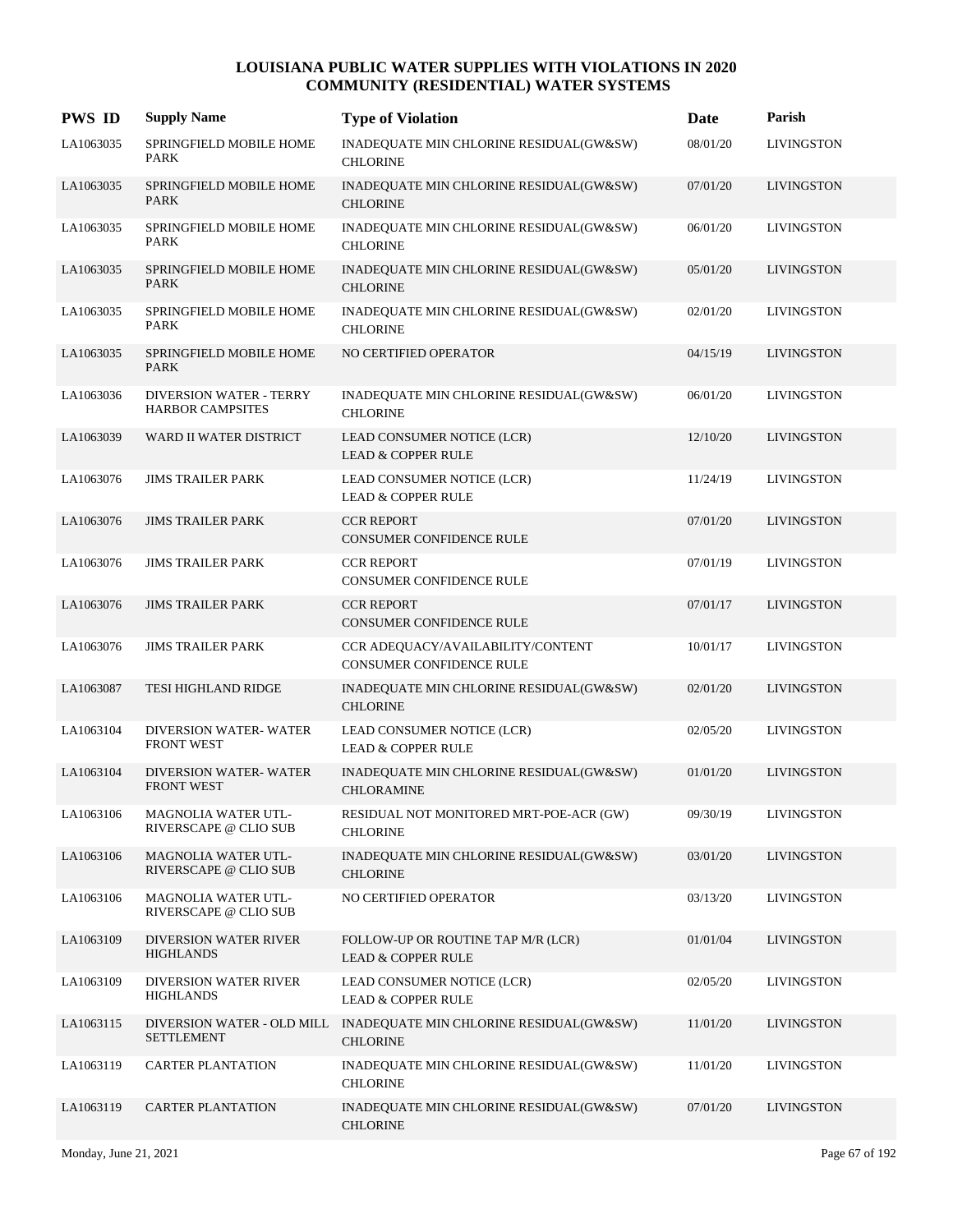| <b>PWS ID</b> | <b>Supply Name</b>                              | <b>Type of Violation</b>                                       | Date     | Parish            |
|---------------|-------------------------------------------------|----------------------------------------------------------------|----------|-------------------|
| LA1063119     | <b>CARTER PLANTATION</b>                        | INADEQUATE MIN CHLORINE RESIDUAL(GW&SW)<br><b>CHLORINE</b>     | 06/01/20 | <b>LIVINGSTON</b> |
| LA1063119     | <b>CARTER PLANTATION</b>                        | INADEQUATE MIN CHLORINE RESIDUAL(GW&SW)<br><b>CHLORINE</b>     | 01/01/20 | <b>LIVINGSTON</b> |
| LA1065003     | TALLULAH WATER SYSTEM                           | INADEQUATE MIN CHLORINE RESIDUAL(GW&SW)<br><b>CHLORINE</b>     | 09/01/20 | <b>MADISON</b>    |
| LA1065003     | TALLULAH WATER SYSTEM                           | INADEQUATE MIN CHLORINE RESIDUAL(GW&SW)<br><b>CHLORINE</b>     | 01/01/20 | <b>MADISON</b>    |
| LA1065003     | TALLULAH WATER SYSTEM                           | 5% DS BELOW MIN 0.5-2 MONTHS CONSEC(GW)<br><b>CHLORINE</b>     | 12/01/20 | <b>MADISON</b>    |
| LA1065003     | TALLULAH WATER SYSTEM                           | 5% DS BELOW MIN 0.5-2 MONTHS CONSEC(GW)<br><b>CHLORINE</b>     | 11/01/20 | <b>MADISON</b>    |
| LA1065003     | TALLULAH WATER SYSTEM                           | 5% DS BELOW MIN 0.5-2 MONTHS CONSEC(GW)<br><b>CHLORINE</b>     | 10/01/20 | <b>MADISON</b>    |
| LA1065003     | TALLULAH WATER SYSTEM                           | 5% DS BELOW MIN 0.5-2 MONTHS CONSEC(GW)<br><b>CHLORINE</b>     | 06/01/20 | <b>MADISON</b>    |
| LA1065003     | TALLULAH WATER SYSTEM                           | 5% DS BELOW MIN 0.5-2 MONTHS CONSEC(GW)<br><b>CHLORINE</b>     | 05/01/20 | <b>MADISON</b>    |
| LA1065003     | TALLULAH WATER SYSTEM                           | 5% DS BELOW MIN 0.5-2 MONTHS CONSEC(GW)<br><b>CHLORINE</b>     | 04/01/20 | <b>MADISON</b>    |
| LA1065003     | TALLULAH WATER SYSTEM                           | 5% DS BELOW MIN 0.5-2 MONTHS CONSEC(GW)<br><b>CHLORINE</b>     | 03/01/20 | <b>MADISON</b>    |
| LA1065003     | TALLULAH WATER SYSTEM                           | 5% DS BELOW MIN 0.5-2 MONTHS CONSEC(GW)<br><b>CHLORINE</b>     | 02/01/20 | <b>MADISON</b>    |
| LA1065004     | <b>WALNUT BAYOU WATER</b><br><b>ASSOCIATION</b> | FAILURE ADDRESS DEFICIENCY (GWR)<br><b>GROUNDWATER RULE</b>    | 08/01/20 | <b>MADISON</b>    |
| LA1065004     | <b>WALNUT BAYOU WATER</b><br><b>ASSOCIATION</b> | FAILURE ADDRESS DEFICIENCY (GWR)<br><b>GROUNDWATER RULE</b>    | 08/01/20 | <b>MADISON</b>    |
| LA1065004     | <b>WALNUT BAYOU WATER</b><br><b>ASSOCIATION</b> | FAILURE ADDRESS DEFICIENCY (GWR)<br><b>GROUNDWATER RULE</b>    | 08/01/20 | <b>MADISON</b>    |
| LA1065004     | <b>WALNUT BAYOU WATER</b><br><b>ASSOCIATION</b> | PUBLIC NOTICE RULE LINKED TO VIOLATION<br><b>PUBLIC NOTICE</b> | 09/23/20 | <b>MADISON</b>    |
| LA1065004     | <b>WALNUT BAYOU WATER</b><br><b>ASSOCIATION</b> | INADEQUATE MIN CHLORINE RESIDUAL(GW&SW)<br><b>CHLORINE</b>     | 02/01/20 | <b>MADISON</b>    |
| LA1065004     | <b>WALNUT BAYOU WATER</b><br><b>ASSOCIATION</b> | 5% DS BELOW MIN 0.5-2 MONTHS CONSEC(GW)<br><b>CHLORINE</b>     | 03/01/20 | <b>MADISON</b>    |
| LA1065005     | <b>BAYOU MACON WATER</b><br><b>SYSTEM</b>       | FAILURE ADDRESS DEFICIENCY (GWR)<br><b>GROUNDWATER RULE</b>    | 04/12/20 | <b>MADISON</b>    |
| LA1065005     | <b>BAYOU MACON WATER</b><br><b>SYSTEM</b>       | PUBLIC NOTICE RULE LINKED TO VIOLATION<br><b>PUBLIC NOTICE</b> | 04/10/17 | <b>MADISON</b>    |
| LA1065005     | <b>BAYOU MACON WATER</b><br><b>SYSTEM</b>       | INADEQUATE MIN CHLORINE RESIDUAL(GW&SW)<br><b>CHLORINE</b>     | 12/01/20 | <b>MADISON</b>    |
| LA1067002     | <b>BAYOU BONNE IDEE WS</b>                      | INADEQUATE MIN CHLORINE RESIDUAL(GW&SW)<br><b>CHLORINE</b>     | 10/01/20 | <b>MOREHOUSE</b>  |
| LA1067003     | <b>BASTROP WATER SYSTEM</b>                     | MANGANESE EXCEEDS HEALTH ADVISORY<br>MANGANESE                 | 10/01/20 | MOREHOUSE         |
| LA1067004     | BONITA WATER SYSTEM                             | FAILURE ADDRESS DEFICIENCY (GWR)<br><b>GROUNDWATER RULE</b>    | 06/17/19 | MOREHOUSE         |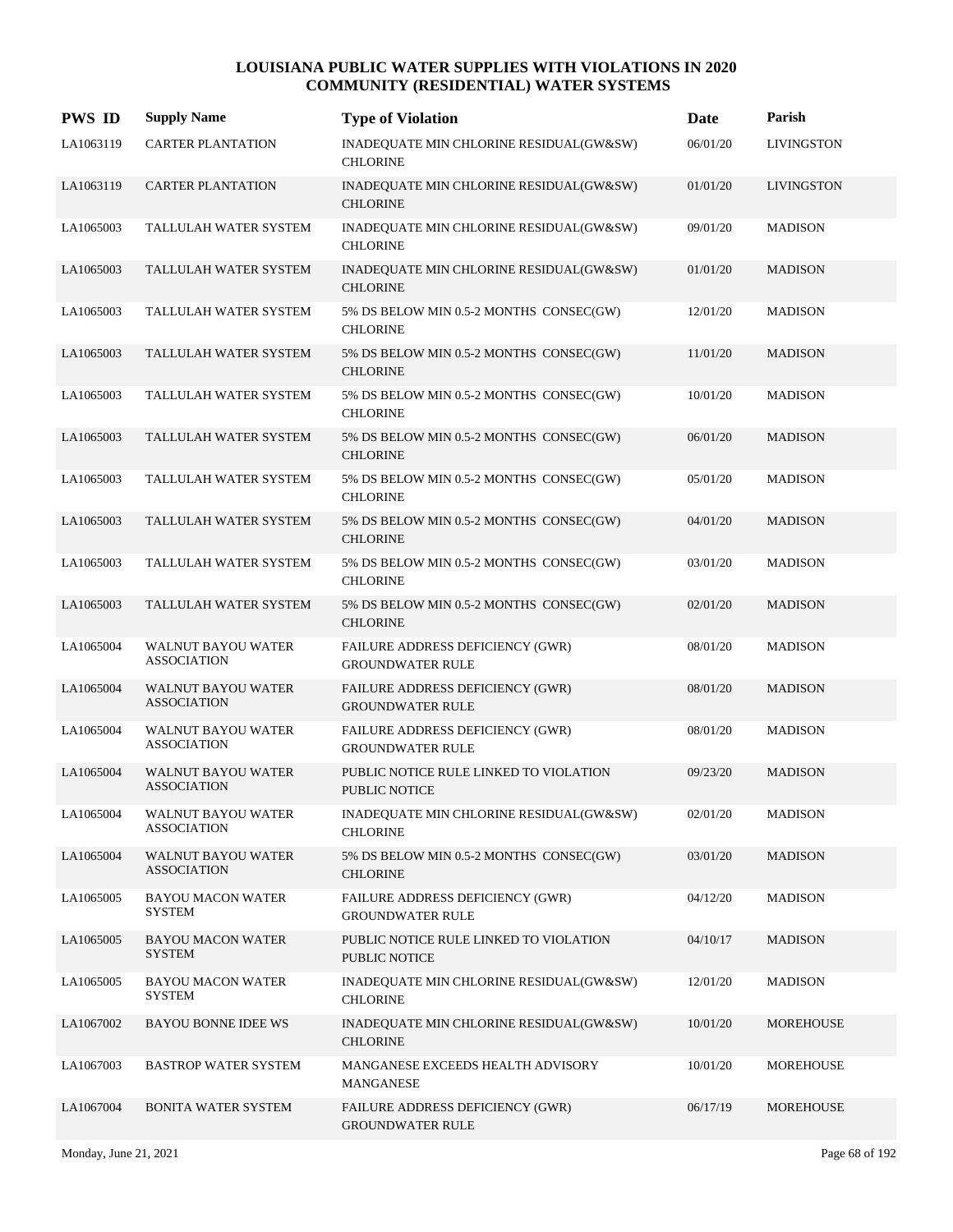| <b>PWS ID</b> | <b>Supply Name</b>                          | <b>Type of Violation</b>                                            | Date     | Parish           |
|---------------|---------------------------------------------|---------------------------------------------------------------------|----------|------------------|
| LA1067004     | BONITA WATER SYSTEM                         | FAILURE ADDRESS DEFICIENCY (GWR)<br><b>GROUNDWATER RULE</b>         | 05/01/19 | <b>MOREHOUSE</b> |
| LA1067004     | <b>BONITA WATER SYSTEM</b>                  | FAILURE ADDRESS DEFICIENCY (GWR)<br><b>GROUNDWATER RULE</b>         | 05/01/19 | <b>MOREHOUSE</b> |
| LA1067004     | <b>BONITA WATER SYSTEM</b>                  | <b>FAILURE ADDRESS DEFICIENCY (GWR)</b><br><b>GROUNDWATER RULE</b>  | 10/30/18 | <b>MOREHOUSE</b> |
| LA1067004     | <b>BONITA WATER SYSTEM</b>                  | FAILURE ADDRESS DEFICIENCY (GWR)<br><b>GROUNDWATER RULE</b>         | 10/30/18 | <b>MOREHOUSE</b> |
| LA1067004     | BONITA WATER SYSTEM                         | FAILURE ADDRESS DEFICIENCY (GWR)<br><b>GROUNDWATER RULE</b>         | 10/30/18 | MOREHOUSE        |
| LA1067004     | <b>BONITA WATER SYSTEM</b>                  | <b>FAILURE ADDRESS DEFICIENCY (GWR)</b><br><b>GROUNDWATER RULE</b>  | 01/02/16 | <b>MOREHOUSE</b> |
| LA1067004     | <b>BONITA WATER SYSTEM</b>                  | <b>CCR REPORT</b><br><b>CONSUMER CONFIDENCE RULE</b>                | 07/01/20 | MOREHOUSE        |
| LA1067004     | <b>BONITA WATER SYSTEM</b>                  | INADEQUATE MIN CHLORINE RESIDUAL(GW&SW)<br><b>CHLORINE</b>          | 11/01/20 | <b>MOREHOUSE</b> |
| LA1067004     | BONITA WATER SYSTEM                         | INADEQUATE MIN CHLORINE RESIDUAL(GW&SW)<br><b>CHLORINE</b>          | 06/01/20 | MOREHOUSE        |
| LA1067004     | <b>BONITA WATER SYSTEM</b>                  | INADEQUATE MIN CHLORINE RESIDUAL(GW&SW)<br><b>CHLORINE</b>          | 01/01/20 | MOREHOUSE        |
| LA1067004     | <b>BONITA WATER SYSTEM</b>                  | 5% DS BELOW MIN 0.5-2 MONTHS CONSEC(GW)<br><b>CHLORINE</b>          | 07/01/20 | MOREHOUSE        |
| LA1067005     | <b>COLLINSTON WATER SYSTEM</b>              | FOLLOW-UP OR ROUTINE TAP M/R (LCR)<br><b>LEAD &amp; COPPER RULE</b> | 10/01/18 | MOREHOUSE        |
| LA1067005     | COLLINSTON WATER SYSTEM                     | LEAD CONSUMER NOTICE (LCR)<br><b>LEAD &amp; COPPER RULE</b>         | 05/07/20 | MOREHOUSE        |
| LA1067010     | MOREHOUSE CENTRAL WS                        | <b>CCR REPORT</b><br><b>CONSUMER CONFIDENCE RULE</b>                | 07/01/20 | MOREHOUSE        |
| LA1067011     | <b>WATERWORKS 1 OF</b><br>MOREHOUSE, INC    | FAILURE ADDRESS DEFICIENCY (GWR)<br><b>GROUNDWATER RULE</b>         | 08/21/19 | MOREHOUSE        |
| LA1067011     | <b>WATERWORKS 1 OF</b><br>MOREHOUSE, INC    | FAILURE ADDRESS DEFICIENCY (GWR)<br><b>GROUNDWATER RULE</b>         | 08/21/19 | MOREHOUSE        |
| LA1067014     | OAK RIDGE WATER SYSTEM                      | INADEQUATE MIN CHLORINE RESIDUAL(GW&SW)<br><b>CHLORINE</b>          | 01/01/20 | MOREHOUSE        |
| LA1067016     | WARD 3 WATER ASSOCIATION                    | INADEQUATE MIN CHLORINE RESIDUAL(GW&SW)<br><b>CHLORINE</b>          | 04/01/20 | MOREHOUSE        |
| LA1067016     | <b>WARD 3 WATER ASSOCIATION</b>             | INADEQUATE MIN CHLORINE RESIDUAL(GW&SW)<br><b>CHLORINE</b>          | 02/01/20 | <b>MOREHOUSE</b> |
| LA1067016     | <b>WARD 3 WATER ASSOCIATION</b>             | 5% DS BELOW MIN 0.5-2 MONTHS CONSEC(GW)<br><b>CHLORINE</b>          | 05/01/20 | MOREHOUSE        |
| LA1067017     | JONES MCGINTY WATER<br><b>SYSTEM</b>        | MCL, LRAA<br><b>TTHM</b>                                            | 10/01/20 | MOREHOUSE        |
| LA1067017     | <b>JONES MCGINTY WATER</b><br><b>SYSTEM</b> | MCL, LRAA<br><b>TTHM</b>                                            | 10/01/20 | MOREHOUSE        |
| LA1067017     | <b>JONES MCGINTY WATER</b><br><b>SYSTEM</b> | MCL, LRAA<br><b>TTHM</b>                                            | 07/01/20 | MOREHOUSE        |
| LA1067017     | <b>JONES MCGINTY WATER</b><br><b>SYSTEM</b> | MCL, LRAA<br><b>TTHM</b>                                            | 07/01/20 | MOREHOUSE        |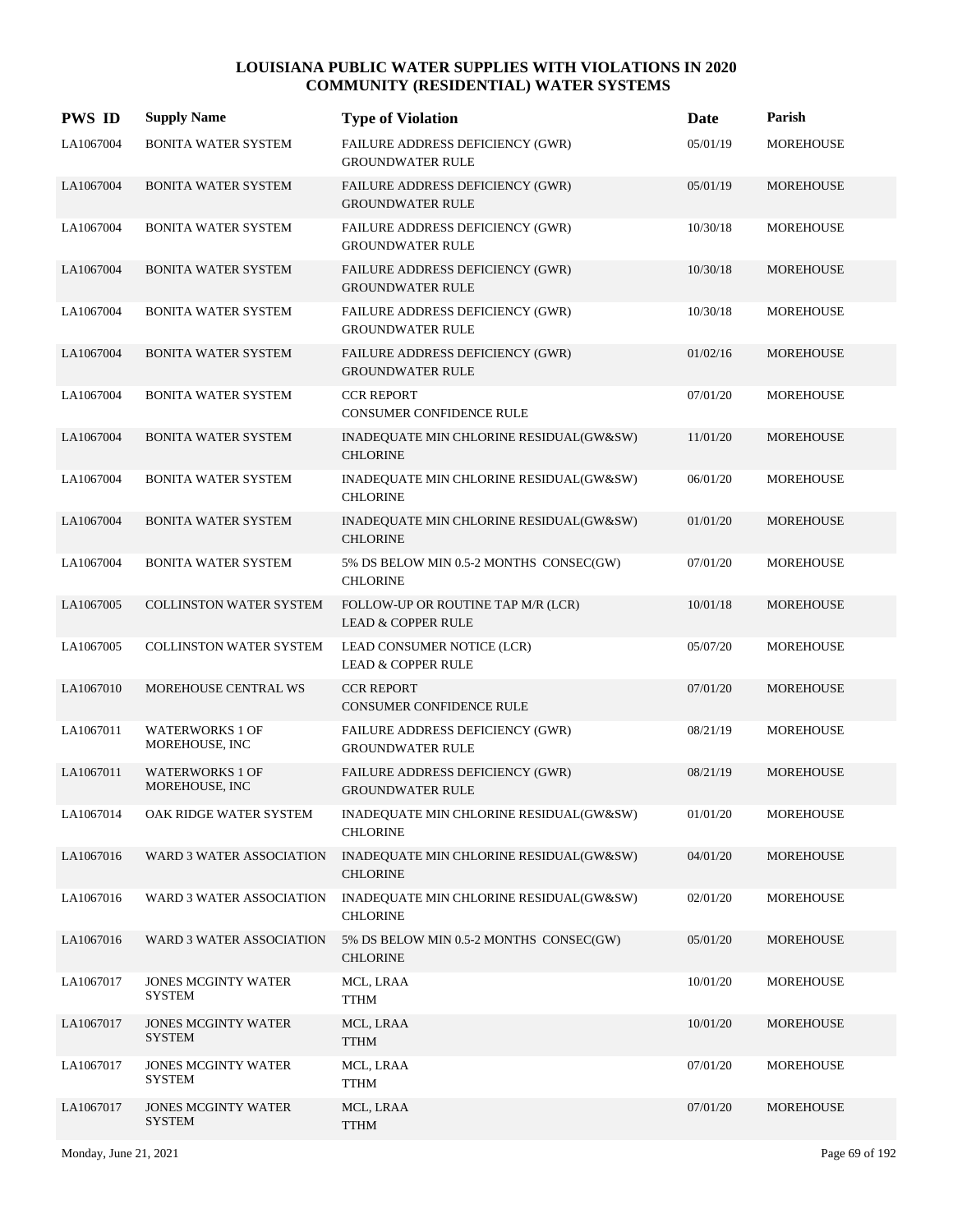| <b>PWS ID</b> | <b>Supply Name</b>                          | <b>Type of Violation</b>                                           | Date     | Parish           |
|---------------|---------------------------------------------|--------------------------------------------------------------------|----------|------------------|
| LA1067017     | <b>JONES MCGINTY WATER</b><br><b>SYSTEM</b> | MCL, LRAA<br>TOTAL HALOACETIC ACIDS (HAA5)                         | 04/01/20 | MOREHOUSE        |
| LA1067017     | <b>JONES MCGINTY WATER</b><br><b>SYSTEM</b> | MCL, LRAA<br><b>TTHM</b>                                           | 04/01/20 | MOREHOUSE        |
| LA1067017     | <b>JONES MCGINTY WATER</b><br><b>SYSTEM</b> | MCL, LRAA<br><b>TTHM</b>                                           | 04/01/20 | MOREHOUSE        |
| LA1067017     | <b>JONES MCGINTY WATER</b><br>SYSTEM        | MCL, LRAA<br>TOTAL HALOACETIC ACIDS (HAA5)                         | 01/01/20 | MOREHOUSE        |
| LA1067017     | <b>JONES MCGINTY WATER</b><br><b>SYSTEM</b> | MCL, LRAA<br><b>TTHM</b>                                           | 01/01/20 | MOREHOUSE        |
| LA1067017     | <b>JONES MCGINTY WATER</b><br><b>SYSTEM</b> | MCL, LRAA<br><b>TTHM</b>                                           | 01/01/20 | MOREHOUSE        |
| LA1067017     | <b>JONES MCGINTY WATER</b><br><b>SYSTEM</b> | FAILURE ADDRESS DEFICIENCY (GWR)<br><b>GROUNDWATER RULE</b>        | 10/28/20 | MOREHOUSE        |
| LA1067017     | <b>JONES MCGINTY WATER</b><br><b>SYSTEM</b> | FAILURE ADDRESS DEFICIENCY (GWR)<br><b>GROUNDWATER RULE</b>        | 10/28/20 | MOREHOUSE        |
| LA1067017     | <b>JONES MCGINTY WATER</b><br><b>SYSTEM</b> | FAILURE ADDRESS DEFICIENCY (GWR)<br><b>GROUNDWATER RULE</b>        | 10/28/20 | MOREHOUSE        |
| LA1067017     | <b>JONES MCGINTY WATER</b><br><b>SYSTEM</b> | FAILURE ADDRESS DEFICIENCY (GWR)<br><b>GROUNDWATER RULE</b>        | 10/28/20 | <b>MOREHOUSE</b> |
| LA1067017     | <b>JONES MCGINTY WATER</b><br><b>SYSTEM</b> | LEAD CONSUMER NOTICE (LCR)<br><b>LEAD &amp; COPPER RULE</b>        | 02/05/20 | MOREHOUSE        |
| LA1067017     | <b>JONES MCGINTY WATER</b><br><b>SYSTEM</b> | PUBLIC NOTICE RULE LINKED TO VIOLATION<br><b>PUBLIC NOTICE</b>     | 12/25/20 | <b>MOREHOUSE</b> |
| LA1067017     | <b>JONES MCGINTY WATER</b><br><b>SYSTEM</b> | PUBLIC NOTICE RULE LINKED TO VIOLATION<br><b>PUBLIC NOTICE</b>     | 11/18/20 | MOREHOUSE        |
| LA1067017     | <b>JONES MCGINTY WATER</b><br><b>SYSTEM</b> | PUBLIC NOTICE RULE LINKED TO VIOLATION<br><b>PUBLIC NOTICE</b>     | 08/14/20 | <b>MOREHOUSE</b> |
| LA1067017     | <b>JONES MCGINTY WATER</b><br><b>SYSTEM</b> | PUBLIC NOTICE RULE LINKED TO VIOLATION<br><b>PUBLIC NOTICE</b>     | 05/08/20 | MOREHOUSE        |
| LA1067017     | <b>JONES MCGINTY WATER</b><br><b>SYSTEM</b> | PUBLIC NOTICE RULE LINKED TO VIOLATION<br><b>PUBLIC NOTICE</b>     | 11/20/19 | <b>MOREHOUSE</b> |
| LA1067017     | <b>JONES MCGINTY WATER</b><br><b>SYSTEM</b> | PUBLIC NOTICE RULE LINKED TO VIOLATION<br>PUBLIC NOTICE            | 11/03/18 | MOREHOUSE        |
| LA1067017     | <b>JONES MCGINTY WATER</b><br><b>SYSTEM</b> | PUBLIC NOTICE RULE LINKED TO VIOLATION<br><b>PUBLIC NOTICE</b>     | 08/15/18 | MOREHOUSE        |
| LA1067017     | <b>JONES MCGINTY WATER</b><br><b>SYSTEM</b> | PUBLIC NOTICE RULE LINKED TO VIOLATION<br>PUBLIC NOTICE            | 06/15/18 | MOREHOUSE        |
| LA1067018     | BEEKMAN WATER SYSTEM                        | FAILURE ADDRESS DEFICIENCY (GWR)<br><b>GROUNDWATER RULE</b>        | 09/04/18 | MOREHOUSE        |
| LA1067018     | BEEKMAN WATER SYSTEM                        | FAILURE ADDRESS DEFICIENCY (GWR)<br><b>GROUNDWATER RULE</b>        | 09/04/18 | MOREHOUSE        |
| LA1067018     | BEEKMAN WATER SYSTEM                        | <b>FAILURE ADDRESS DEFICIENCY (GWR)</b><br><b>GROUNDWATER RULE</b> | 09/04/18 | MOREHOUSE        |
| LA1067018     | BEEKMAN WATER SYSTEM                        | FAILURE ADDRESS DEFICIENCY (GWR)<br><b>GROUNDWATER RULE</b>        | 09/04/18 | MOREHOUSE        |
| LA1067018     | BEEKMAN WATER SYSTEM                        | FAILURE ADDRESS DEFICIENCY (GWR)<br><b>GROUNDWATER RULE</b>        | 09/04/18 | MOREHOUSE        |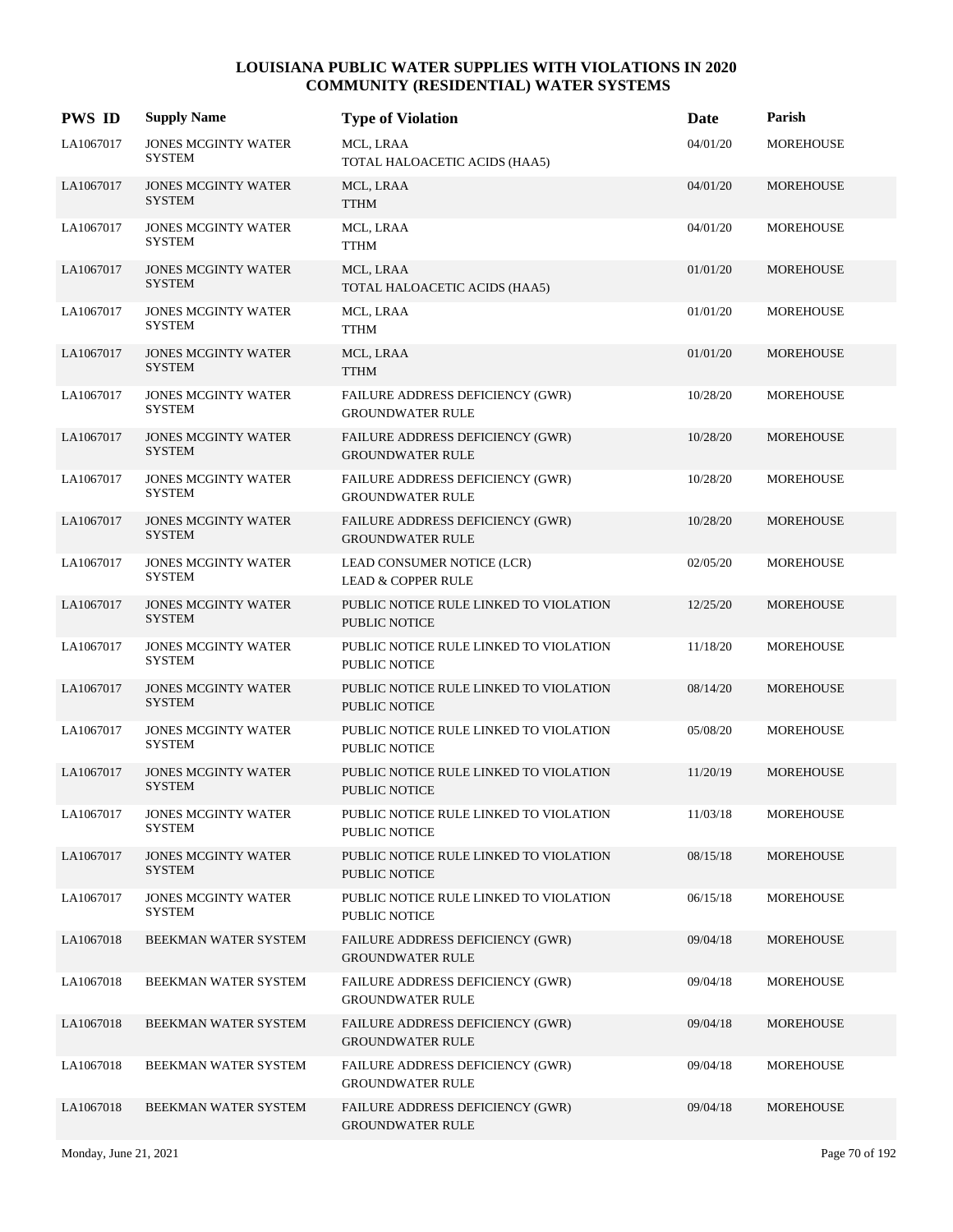| <b>PWS ID</b> | <b>Supply Name</b>                         | <b>Type of Violation</b>                                                  | Date     | Parish              |
|---------------|--------------------------------------------|---------------------------------------------------------------------------|----------|---------------------|
| LA1067022     | SPICEWOOD MOBILE HOME<br>PARK WATER SYSTEM | <b>CCR REPORT</b><br>CONSUMER CONFIDENCE RULE                             | 07/01/20 | <b>MOREHOUSE</b>    |
| LA1067022     | SPICEWOOD MOBILE HOME<br>PARK WATER SYSTEM | INADEQUATE MIN CHLORINE RESIDUAL(GW&SW)<br><b>CHLORINE</b>                | 07/01/20 | <b>MOREHOUSE</b>    |
| LA1069001     | <b>CAMPTI WATER SYSTEM</b>                 | FAILURE ADDRESS DEFICIENCY (GWR)<br><b>GROUNDWATER RULE</b>               | 05/03/19 | <b>NATCHITOCHES</b> |
| LA1069001     | <b>CAMPTI WATER SYSTEM</b>                 | INADEQUATE MIN CHLORINE RESIDUAL(GW&SW)<br><b>CHLORINE</b>                | 09/01/20 | <b>NATCHITOCHES</b> |
| LA1069001     | CAMPTI WATER SYSTEM                        | INADEQUATE MIN CHLORINE RESIDUAL(GW&SW)<br><b>CHLORINE</b>                | 01/01/20 | <b>NATCHITOCHES</b> |
| LA1069001     | <b>CAMPTI WATER SYSTEM</b>                 | 5% DS BELOW MIN 0.5-2 MONTHS CONSEC(GW)<br><b>CHLORINE</b>                | 11/01/20 | <b>NATCHITOCHES</b> |
| LA1069001     | CAMPTI WATER SYSTEM                        | 5% DS BELOW MIN 0.5-2 MONTHS CONSEC(GW)<br><b>CHLORINE</b>                | 10/01/20 | <b>NATCHITOCHES</b> |
| LA1069002     | <b>CLARENCE WATER SYSTEM</b>               | <b>CCR REPORT</b><br>CONSUMER CONFIDENCE RULE                             | 07/01/19 | <b>NATCHITOCHES</b> |
| LA1069002     | CLARENCE WATER SYSTEM                      | PUBLIC NOTICE RULE LINKED TO VIOLATION<br>PUBLIC NOTICE                   | 04/18/17 | <b>NATCHITOCHES</b> |
| LA1069002     | <b>CLARENCE WATER SYSTEM</b>               | INADEQUATE MIN CHLORINE RESIDUAL(GW&SW)<br><b>CHLORAMINE</b>              | 11/01/20 | <b>NATCHITOCHES</b> |
| LA1069002     | <b>CLARENCE WATER SYSTEM</b>               | INADEQUATE MIN CHLORINE RESIDUAL(GW&SW)<br><b>CHLORAMINE</b>              | 07/01/20 | <b>NATCHITOCHES</b> |
| LA1069002     | <b>CLARENCE WATER SYSTEM</b>               | INADEQUATE MIN CHLORINE RESIDUAL(GW&SW)<br><b>CHLORAMINE</b>              | 05/01/20 | <b>NATCHITOCHES</b> |
| LA1069002     | <b>CLARENCE WATER SYSTEM</b>               | 5% DS BELOW MIN 0.5-2 MONTHS CONSEC(GW)<br><b>CHLORAMINE</b>              | 08/01/20 | <b>NATCHITOCHES</b> |
| LA1069002     | <b>CLARENCE WATER SYSTEM</b>               | 5% DS BELOW MIN 0.5-2 MONTHS CONSEC(GW)<br><b>CHLORAMINE</b>              | 06/01/20 | <b>NATCHITOCHES</b> |
| LA1069003     | <b>CRESTON WATER SYSTEM</b>                | FAILURE ADDRESS DEFICIENCY (GWR)<br><b>GROUNDWATER RULE</b>               | 12/04/19 | <b>NATCHITOCHES</b> |
| LA1069003     | <b>CRESTON WATER SYSTEM</b>                | FAILURE ADDRESS DEFICIENCY (GWR)<br><b>GROUNDWATER RULE</b>               | 12/04/19 | <b>NATCHITOCHES</b> |
| LA1069003     | <b>CRESTON WATER SYSTEM</b>                | FAILURE ADDRESS DEFICIENCY (GWR)<br><b>GROUNDWATER RULE</b>               | 12/04/19 | <b>NATCHITOCHES</b> |
| LA1069003     | <b>CRESTON WATER SYSTEM</b>                | FOLLOW-UP OR ROUTINE TAP M/R (LCR)<br><b>LEAD &amp; COPPER RULE</b>       | 10/01/20 | <b>NATCHITOCHES</b> |
| LA1069003     | <b>CRESTON WATER SYSTEM</b>                | PUBLIC NOTICE RULE LINKED TO VIOLATION<br>PUBLIC NOTICE                   | 01/04/20 | <b>NATCHITOCHES</b> |
| LA1069003     | <b>CRESTON WATER SYSTEM</b>                | INADEQUATE MIN CHLORINE RESIDUAL(GW&SW)<br><b>CHLORINE</b>                | 03/01/20 | <b>NATCHITOCHES</b> |
| LA1069004     | <b>GOLDONNA WATER SYSTEM</b>               | INADEQUATE MIN CHLORINE RESIDUAL(GW&SW)<br><b>CHLORINE</b>                | 02/01/20 | <b>NATCHITOCHES</b> |
| LA1069005     | HAGEWOOD WATER SYSTEM                      | INADEQUATE MIN CHLORINE RESIDUAL(GW&SW)<br><b>CHLORINE</b>                | 11/01/20 | <b>NATCHITOCHES</b> |
| LA1069007     | NATCHITOCHES WATER<br><b>SYSTEM</b>        | INADEQUATE MIN CHLORINE RESIDUAL(GW&SW)<br><b>CHLORAMINE</b>              | 08/01/20 | <b>NATCHITOCHES</b> |
| LA1069008     | POWHATAN WATER SYSTEM                      | CORRECTIVE/EXPEDITED ACTIONS (RTCR)<br>REVISED TOTAL COLIFORM RULE (RTCR) | 10/10/19 | <b>NATCHITOCHES</b> |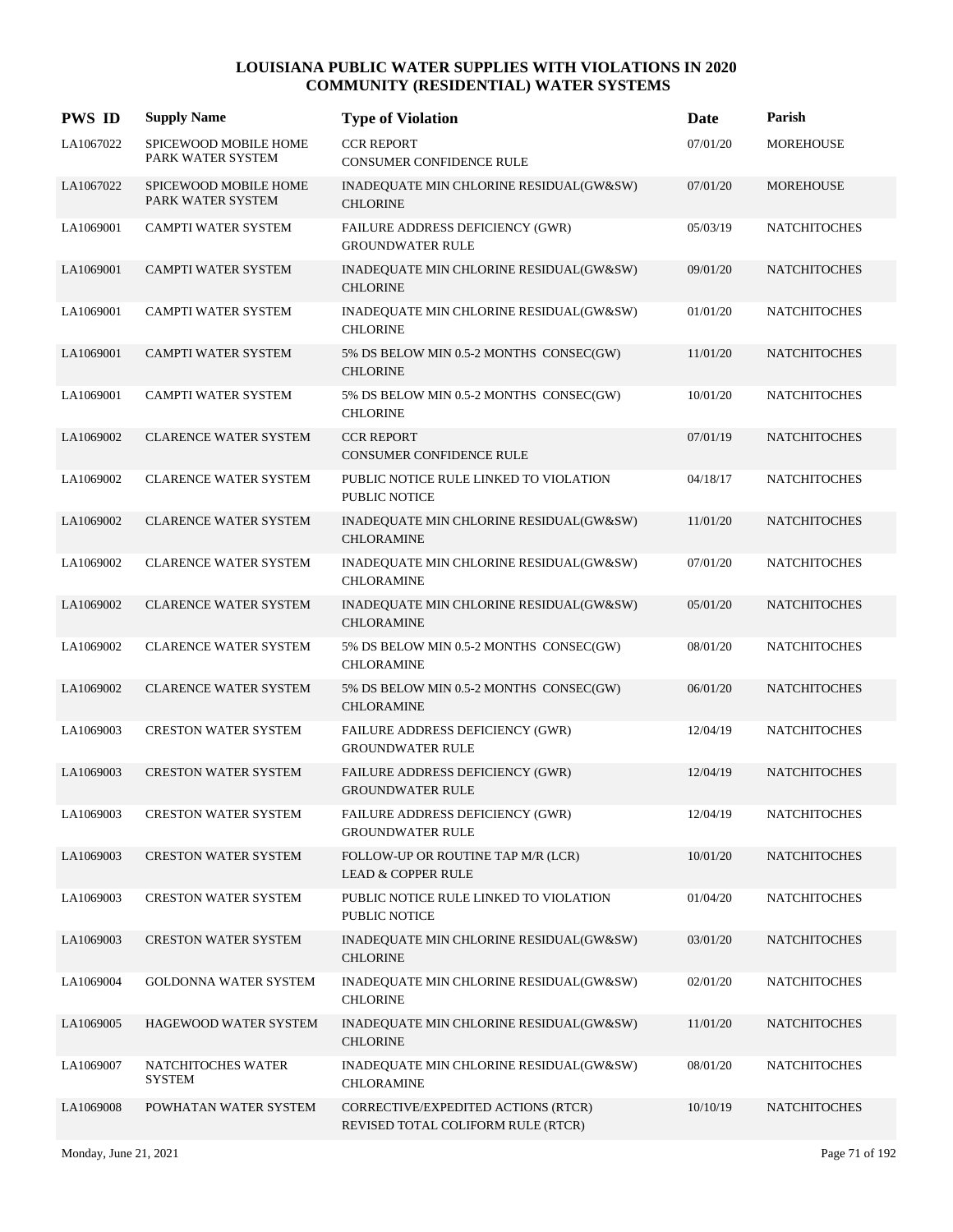| <b>PWS ID</b> | <b>Supply Name</b>    | <b>Type of Violation</b>                                           | Date     | Parish              |
|---------------|-----------------------|--------------------------------------------------------------------|----------|---------------------|
| LA1069008     | POWHATAN WATER SYSTEM | FAILURE ADDRESS DEFICIENCY (GWR)<br><b>GROUNDWATER RULE</b>        | 03/10/20 | <b>NATCHITOCHES</b> |
| LA1069008     | POWHATAN WATER SYSTEM | FAILURE ADDRESS DEFICIENCY (GWR)<br><b>GROUNDWATER RULE</b>        | 03/10/20 | <b>NATCHITOCHES</b> |
| LA1069008     | POWHATAN WATER SYSTEM | <b>FAILURE ADDRESS DEFICIENCY (GWR)</b><br><b>GROUNDWATER RULE</b> | 09/17/19 | <b>NATCHITOCHES</b> |
| LA1069008     | POWHATAN WATER SYSTEM | FAILURE ADDRESS DEFICIENCY (GWR)<br><b>GROUNDWATER RULE</b>        | 09/17/19 | <b>NATCHITOCHES</b> |
| LA1069008     | POWHATAN WATER SYSTEM | FAILURE ADDRESS DEFICIENCY (GWR)<br><b>GROUNDWATER RULE</b>        | 04/13/19 | <b>NATCHITOCHES</b> |
| LA1069008     | POWHATAN WATER SYSTEM | FAILURE ADDRESS DEFICIENCY (GWR)<br><b>GROUNDWATER RULE</b>        | 04/13/19 | <b>NATCHITOCHES</b> |
| LA1069008     | POWHATAN WATER SYSTEM | <b>FAILURE ADDRESS DEFICIENCY (GWR)</b><br><b>GROUNDWATER RULE</b> | 04/13/19 | <b>NATCHITOCHES</b> |
| LA1069008     | POWHATAN WATER SYSTEM | FAILURE ADDRESS DEFICIENCY (GWR)<br><b>GROUNDWATER RULE</b>        | 04/13/19 | <b>NATCHITOCHES</b> |
| LA1069008     | POWHATAN WATER SYSTEM | FAILURE ADDRESS DEFICIENCY (GWR)<br><b>GROUNDWATER RULE</b>        | 04/13/19 | <b>NATCHITOCHES</b> |
| LA1069008     | POWHATAN WATER SYSTEM | <b>FAILURE ADDRESS DEFICIENCY (GWR)</b><br><b>GROUNDWATER RULE</b> | 04/13/19 | <b>NATCHITOCHES</b> |
| LA1069008     | POWHATAN WATER SYSTEM | <b>FAILURE ADDRESS DEFICIENCY (GWR)</b><br><b>GROUNDWATER RULE</b> | 01/02/19 | <b>NATCHITOCHES</b> |
| LA1069008     | POWHATAN WATER SYSTEM | PUBLIC NOTICE RULE LINKED TO VIOLATION<br><b>PUBLIC NOTICE</b>     | 08/17/20 | <b>NATCHITOCHES</b> |
| LA1069008     | POWHATAN WATER SYSTEM | PUBLIC NOTICE RULE LINKED TO VIOLATION<br><b>PUBLIC NOTICE</b>     | 02/10/20 | <b>NATCHITOCHES</b> |
| LA1069008     | POWHATAN WATER SYSTEM | PUBLIC NOTICE RULE LINKED TO VIOLATION<br><b>PUBLIC NOTICE</b>     | 11/27/19 | <b>NATCHITOCHES</b> |
| LA1069008     | POWHATAN WATER SYSTEM | PUBLIC NOTICE RULE LINKED TO VIOLATION<br>PUBLIC NOTICE            | 05/03/19 | <b>NATCHITOCHES</b> |
| LA1069008     | POWHATAN WATER SYSTEM | PUBLIC NOTICE RULE LINKED TO VIOLATION<br>PUBLIC NOTICE            | 01/01/19 | <b>NATCHITOCHES</b> |
| LA1069008     | POWHATAN WATER SYSTEM | INADEQUATE MIN CHLORINE RESIDUAL(GW&SW)<br><b>CHLORINE</b>         | 10/01/20 | <b>NATCHITOCHES</b> |
| LA1069008     | POWHATAN WATER SYSTEM | INADEQUATE MIN CHLORINE RESIDUAL(GW&SW)<br><b>CHLORINE</b>         | 08/01/20 | <b>NATCHITOCHES</b> |
| LA1069008     | POWHATAN WATER SYSTEM | INADEQUATE MIN CHLORINE RESIDUAL(GW&SW)<br><b>CHLORINE</b>         | 04/01/20 | <b>NATCHITOCHES</b> |
| LA1069008     | POWHATAN WATER SYSTEM | INADEQUATE MIN CHLORINE RESIDUAL(GW&SW)<br><b>CHLORINE</b>         | 02/01/20 | <b>NATCHITOCHES</b> |
| LA1069008     | POWHATAN WATER SYSTEM | INADEQUATE MIN CHLORINE RESIDUAL(GW&SW)<br><b>CHLORINE</b>         | 01/01/20 | <b>NATCHITOCHES</b> |
| LA1069008     | POWHATAN WATER SYSTEM | 5% DS BELOW MIN 0.5-2 MONTHS CONSEC(GW)<br><b>CHLORINE</b>         | 12/01/20 | <b>NATCHITOCHES</b> |
| LA1069008     | POWHATAN WATER SYSTEM | 5% DS BELOW MIN 0.5-2 MONTHS CONSEC(GW)<br><b>CHLORINE</b>         | 11/01/20 | <b>NATCHITOCHES</b> |
| LA1069008     | POWHATAN WATER SYSTEM | 5% DS BELOW MIN 0.5-2 MONTHS CONSEC(GW)<br><b>CHLORINE</b>         | 06/01/20 | <b>NATCHITOCHES</b> |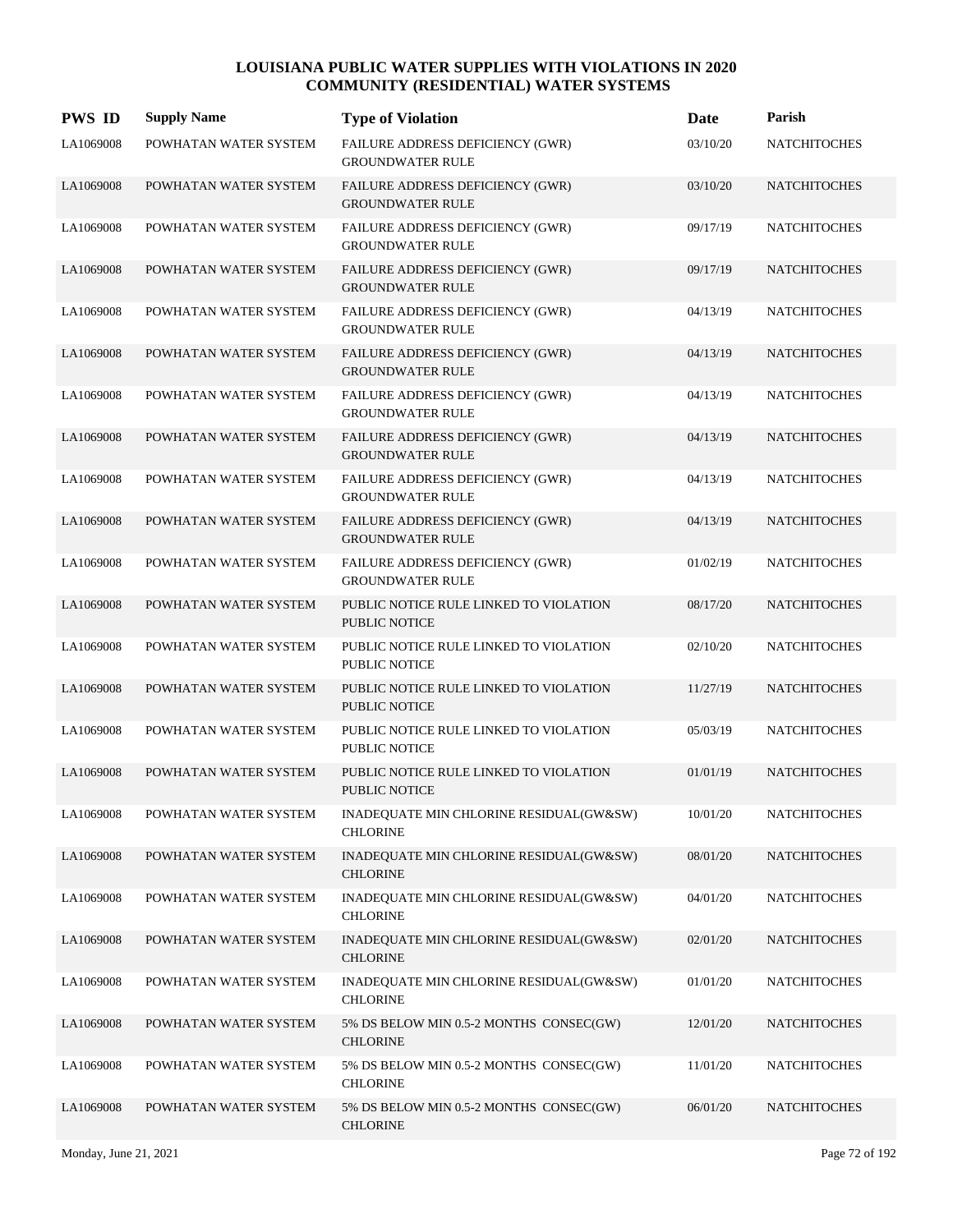| <b>PWS ID</b> | <b>Supply Name</b>                               | <b>Type of Violation</b>                                                      | Date     | Parish              |
|---------------|--------------------------------------------------|-------------------------------------------------------------------------------|----------|---------------------|
| LA1069009     | PROVENCAL WATER SYSTEM                           | LEVEL 1 ASSESS, TC POS RT NO RPT (RTCR)<br>REVISED TOTAL COLIFORM RULE (RTCR) | 07/21/16 | <b>NATCHITOCHES</b> |
| LA1069009     | PROVENCAL WATER SYSTEM                           | FAILURE ADDRESS DEFICIENCY (GWR)<br><b>GROUNDWATER RULE</b>                   | 09/03/19 | <b>NATCHITOCHES</b> |
| LA1069009     | PROVENCAL WATER SYSTEM                           | FAILURE ADDRESS DEFICIENCY (GWR)<br><b>GROUNDWATER RULE</b>                   | 09/03/19 | <b>NATCHITOCHES</b> |
| LA1069009     | PROVENCAL WATER SYSTEM                           | FAILURE ADDRESS DEFICIENCY (GWR)<br><b>GROUNDWATER RULE</b>                   | 09/03/19 | <b>NATCHITOCHES</b> |
| LA1069009     | PROVENCAL WATER SYSTEM                           | FAILURE ADDRESS DEFICIENCY (GWR)<br><b>GROUNDWATER RULE</b>                   | 09/03/19 | <b>NATCHITOCHES</b> |
| LA1069009     | PROVENCAL WATER SYSTEM                           | PUBLIC NOTICE RULE LINKED TO VIOLATION<br><b>PUBLIC NOTICE</b>                | 10/04/19 | <b>NATCHITOCHES</b> |
| LA1069009     | PROVENCAL WATER SYSTEM                           | INADEQUATE MIN CHLORINE RESIDUAL(GW&SW)<br><b>CHLORINE</b>                    | 08/01/20 | <b>NATCHITOCHES</b> |
| LA1069009     | PROVENCAL WATER SYSTEM                           | INADEQUATE MIN CHLORINE RESIDUAL(GW&SW)<br><b>CHLORINE</b>                    | 04/01/20 | <b>NATCHITOCHES</b> |
| LA1069011     | <b>CHEE CHEE BAY WATER</b><br><b>SYSTEM</b>      | INADEQUATE MIN CHLORINE RESIDUAL(GW&SW)<br><b>CHLORINE</b>                    | 02/01/20 | <b>NATCHITOCHES</b> |
| LA1069012     | <b>CHESTNUT-READHIMER</b><br><b>WATER SYSTEM</b> | FOLLOW-UP OR ROUTINE TAP M/R (LCR)<br><b>LEAD &amp; COPPER RULE</b>           | 07/01/20 | <b>NATCHITOCHES</b> |
| LA1069012     | CHESTNUT-READHIMER<br><b>WATER SYSTEM</b>        | FOLLOW-UP OR ROUTINE TAP M/R (LCR)<br><b>LEAD &amp; COPPER RULE</b>           | 01/01/20 | <b>NATCHITOCHES</b> |
| LA1069012     | <b>CHESTNUT-READHIMER</b><br><b>WATER SYSTEM</b> | FOLLOW-UP OR ROUTINE TAP M/R (LCR)<br><b>LEAD &amp; COPPER RULE</b>           | 07/01/19 | <b>NATCHITOCHES</b> |
| LA1069012     | <b>CHESTNUT-READHIMER</b><br><b>WATER SYSTEM</b> | OCCT/SOWT RECOMMENDATION/STUDY (LCR)<br><b>LEAD &amp; COPPER RULE</b>         | 07/11/18 | <b>NATCHITOCHES</b> |
| LA1069012     | <b>CHESTNUT-READHIMER</b><br><b>WATER SYSTEM</b> | LEAD CONSUMER NOTICE (LCR)<br><b>LEAD &amp; COPPER RULE</b>                   | 02/14/19 | <b>NATCHITOCHES</b> |
| LA1069012     | CHESTNUT-READHIMER<br><b>WATER SYSTEM</b>        | LEAD CONSUMER NOTICE (LCR)<br><b>LEAD &amp; COPPER RULE</b>                   | 04/22/18 | <b>NATCHITOCHES</b> |
| LA1069012     | <b>CHESTNUT-READHIMER</b><br><b>WATER SYSTEM</b> | PUBLIC NOTICE RULE LINKED TO VIOLATION<br>PUBLIC NOTICE                       | 05/05/20 | <b>NATCHITOCHES</b> |
| LA1069012     | CHESTNUT-READHIMER<br><b>WATER SYSTEM</b>        | PUBLIC NOTICE RULE LINKED TO VIOLATION<br>PUBLIC NOTICE                       | 11/09/19 | <b>NATCHITOCHES</b> |
| LA1069012     | <b>CHESTNUT-READHIMER</b><br><b>WATER SYSTEM</b> | PUBLIC NOTICE RULE LINKED TO VIOLATION<br>PUBLIC NOTICE                       | 05/12/19 | <b>NATCHITOCHES</b> |
| LA1069012     | <b>CHESTNUT-READHIMER</b><br><b>WATER SYSTEM</b> | PUBLIC NOTICE RULE LINKED TO VIOLATION<br>PUBLIC NOTICE                       | 11/05/18 | <b>NATCHITOCHES</b> |
| LA1069012     | CHESTNUT-READHIMER<br><b>WATER SYSTEM</b>        | INADEQUATE MIN CHLORINE RESIDUAL(GW&SW)<br><b>CHLORAMINE</b>                  | 11/01/20 | <b>NATCHITOCHES</b> |
| LA1069012     | CHESTNUT-READHIMER<br><b>WATER SYSTEM</b>        | INADEQUATE MIN CHLORINE RESIDUAL(GW&SW)<br><b>CHLORINE</b>                    | 08/01/20 | <b>NATCHITOCHES</b> |
| LA1069012     | CHESTNUT-READHIMER<br><b>WATER SYSTEM</b>        | INADEQUATE MIN CHLORINE RESIDUAL(GW&SW)<br><b>CHLORAMINE</b>                  | 02/01/20 | <b>NATCHITOCHES</b> |
| LA1069013     | SANDY POINT 480 WATER<br><b>SYSTEM</b>           | MCL, LRAA<br>TOTAL HALOACETIC ACIDS (HAA5)                                    | 10/01/20 | <b>NATCHITOCHES</b> |
| LA1069013     | SANDY POINT 480 WATER<br><b>SYSTEM</b>           | MCL, LRAA<br>TOTAL HALOACETIC ACIDS (HAA5)                                    | 10/01/20 | <b>NATCHITOCHES</b> |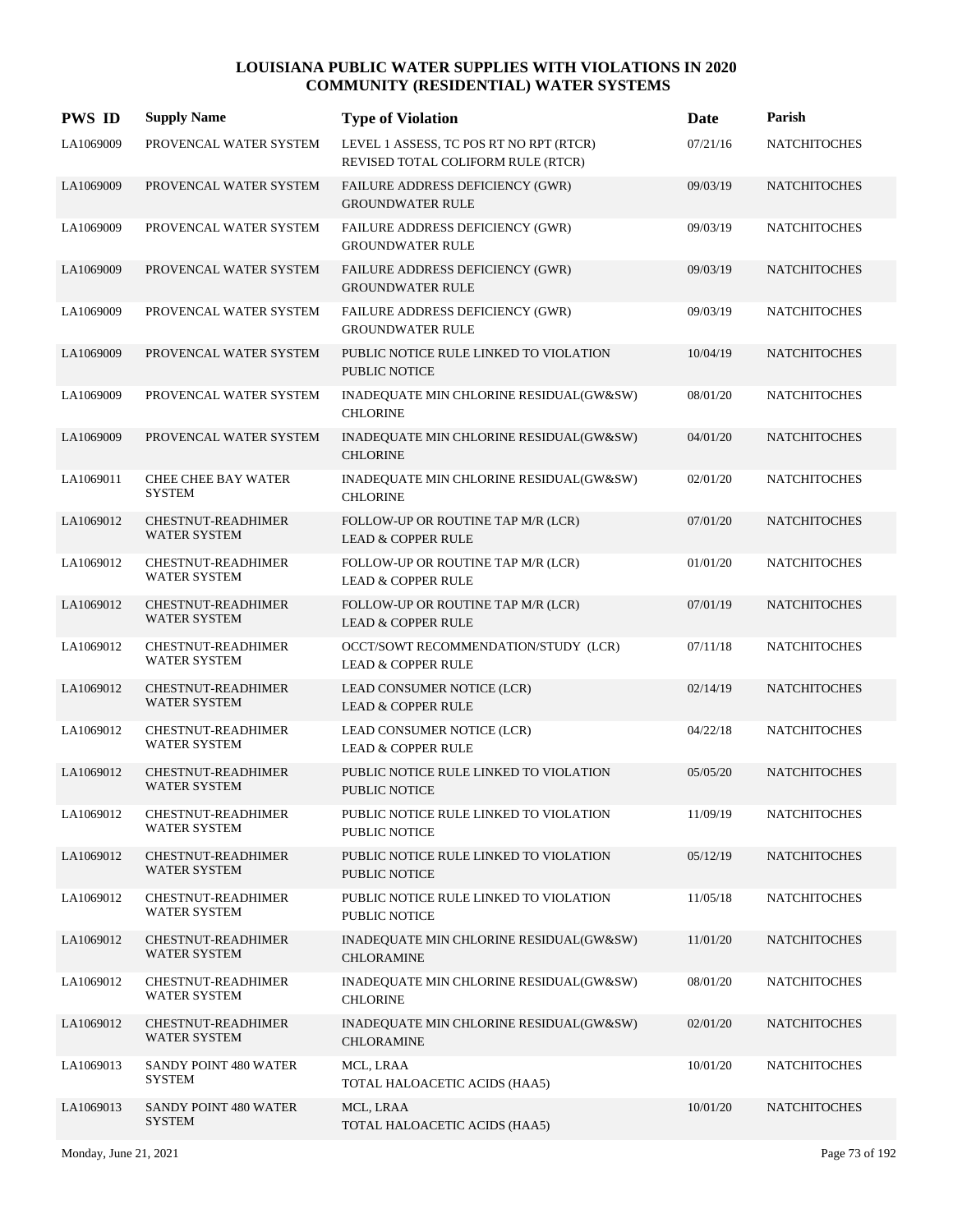| <b>PWS ID</b> | <b>Supply Name</b>                            | <b>Type of Violation</b>                                     | Date     | Parish              |
|---------------|-----------------------------------------------|--------------------------------------------------------------|----------|---------------------|
| LA1069013     | SANDY POINT 480 WATER<br>SYSTEM               | MCL, LRAA<br>TOTAL HALOACETIC ACIDS (HAA5)                   | 07/01/20 | <b>NATCHITOCHES</b> |
| LA1069013     | <b>SANDY POINT 480 WATER</b><br><b>SYSTEM</b> | MCL, LRAA<br>TOTAL HALOACETIC ACIDS (HAA5)                   | 04/01/20 | <b>NATCHITOCHES</b> |
| LA1069013     | SANDY POINT 480 WATER<br><b>SYSTEM</b>        | MCL, LRAA<br>TOTAL HALOACETIC ACIDS (HAA5)                   | 04/01/20 | <b>NATCHITOCHES</b> |
| LA1069013     | SANDY POINT 480 WATER<br><b>SYSTEM</b>        | MCL, LRAA<br><b>TTHM</b>                                     | 01/01/20 | <b>NATCHITOCHES</b> |
| LA1069013     | SANDY POINT 480 WATER<br><b>SYSTEM</b>        | MCL, LRAA<br>TOTAL HALOACETIC ACIDS (HAA5)                   | 01/01/20 | <b>NATCHITOCHES</b> |
| LA1069013     | SANDY POINT 480 WATER<br><b>SYSTEM</b>        | MCL, LRAA<br>TOTAL HALOACETIC ACIDS (HAA5)                   | 01/01/20 | <b>NATCHITOCHES</b> |
| LA1069013     | SANDY POINT 480 WATER<br><b>SYSTEM</b>        | INADEQUATE MIN CHLORINE RESIDUAL(GW&SW)<br><b>CHLORAMINE</b> | 07/01/20 | <b>NATCHITOCHES</b> |
| LA1069014     | BELLWOOD WATER SYSTEM                         | MCL, LRAA<br>TOTAL HALOACETIC ACIDS (HAA5)                   | 10/01/20 | <b>NATCHITOCHES</b> |
| LA1069014     | BELLWOOD WATER SYSTEM                         | MCL, LRAA<br><b>TTHM</b>                                     | 10/01/20 | <b>NATCHITOCHES</b> |
| LA1069014     | BELLWOOD WATER SYSTEM                         | MCL, LRAA<br>TOTAL HALOACETIC ACIDS (HAA5)                   | 10/01/20 | <b>NATCHITOCHES</b> |
| LA1069014     | BELLWOOD WATER SYSTEM                         | MCL, LRAA<br><b>TTHM</b>                                     | 10/01/20 | <b>NATCHITOCHES</b> |
| LA1069014     | BELLWOOD WATER SYSTEM                         | MCL, LRAA<br><b>TTHM</b>                                     | 07/01/20 | <b>NATCHITOCHES</b> |
| LA1069014     | BELLWOOD WATER SYSTEM                         | MCL, LRAA<br><b>TTHM</b>                                     | 07/01/20 | <b>NATCHITOCHES</b> |
| LA1069014     | BELLWOOD WATER SYSTEM                         | MCL, LRAA<br>TOTAL HALOACETIC ACIDS (HAA5)                   | 07/01/20 | <b>NATCHITOCHES</b> |
| LA1069014     | BELLWOOD WATER SYSTEM                         | MCL, LRAA<br>TOTAL HALOACETIC ACIDS (HAA5)                   | 07/01/20 | <b>NATCHITOCHES</b> |
| LA1069014     | <b>BELLWOOD WATER SYSTEM</b>                  | MCL, LRAA<br><b>TTHM</b>                                     | 04/01/20 | <b>NATCHITOCHES</b> |
| LA1069014     | BELLWOOD WATER SYSTEM                         | MCL, LRAA<br><b>TTHM</b>                                     | 04/01/20 | <b>NATCHITOCHES</b> |
| LA1069014     | BELLWOOD WATER SYSTEM                         | MCL, LRAA<br>TOTAL HALOACETIC ACIDS (HAA5)                   | 04/01/20 | <b>NATCHITOCHES</b> |
| LA1069014     | BELLWOOD WATER SYSTEM                         | MCL, LRAA<br>TOTAL HALOACETIC ACIDS (HAA5)                   | 04/01/20 | <b>NATCHITOCHES</b> |
| LA1069014     | BELLWOOD WATER SYSTEM                         | MCL, LRAA<br><b>TTHM</b>                                     | 01/01/20 | <b>NATCHITOCHES</b> |
| LA1069014     | BELLWOOD WATER SYSTEM                         | MCL, LRAA<br><b>TTHM</b>                                     | 01/01/20 | <b>NATCHITOCHES</b> |
| LA1069014     | BELLWOOD WATER SYSTEM                         | MCL, LRAA<br>TOTAL HALOACETIC ACIDS (HAA5)                   | 01/01/20 | <b>NATCHITOCHES</b> |
| LA1069014     | BELLWOOD WATER SYSTEM                         | MCL, LRAA<br>TOTAL HALOACETIC ACIDS (HAA5)                   | 01/01/20 | <b>NATCHITOCHES</b> |
| LA1069014     | BELLWOOD WATER SYSTEM                         | INADEQUATE MIN CHLORINE RESIDUAL(GW&SW)<br><b>CHLORINE</b>   | 10/01/20 | <b>NATCHITOCHES</b> |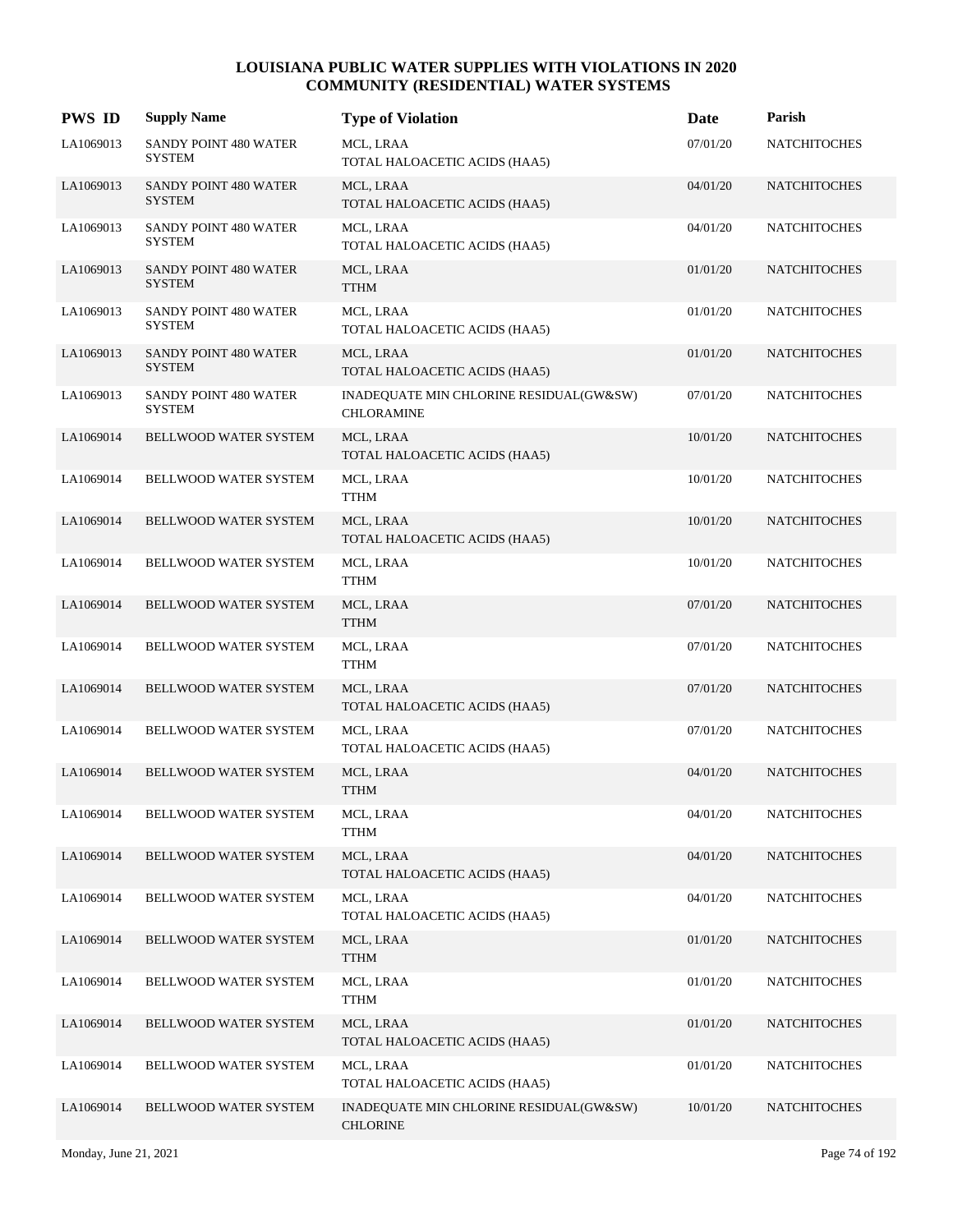| <b>PWS ID</b> | <b>Supply Name</b>                  | <b>Type of Violation</b>                                                                | Date     | Parish              |
|---------------|-------------------------------------|-----------------------------------------------------------------------------------------|----------|---------------------|
| LA1069014     | BELLWOOD WATER SYSTEM               | INADEQUATE MIN CHLORINE RESIDUAL(GW&SW)<br><b>CHLORINE</b>                              | 09/01/20 | <b>NATCHITOCHES</b> |
| LA1069014     | BELLWOOD WATER SYSTEM               | INADEQUATE MIN CHLORINE RESIDUAL(GW&SW)<br><b>CHLORINE</b>                              | 06/01/20 | <b>NATCHITOCHES</b> |
| LA1069014     | BELLWOOD WATER SYSTEM               | INADEQUATE MIN CHLORINE RESIDUAL(GW&SW)<br><b>CHLORINE</b>                              | 01/01/20 | <b>NATCHITOCHES</b> |
| LA1069015     | AJAX BEULAH WATER SYSTEM MCL, LRAA  | <b>TTHM</b>                                                                             | 10/01/20 | <b>NATCHITOCHES</b> |
| LA1069015     | AJAX BEULAH WATER SYSTEM MCL, LRAA  | <b>TTHM</b>                                                                             | 07/01/20 | <b>NATCHITOCHES</b> |
| LA1069015     | AJAX BEULAH WATER SYSTEM MCL, LRAA  | <b>TTHM</b>                                                                             | 07/01/20 | <b>NATCHITOCHES</b> |
| LA1069015     | AJAX BEULAH WATER SYSTEM MCL, LRAA  | <b>TTHM</b>                                                                             | 04/01/20 | <b>NATCHITOCHES</b> |
| LA1069015     | AJAX BEULAH WATER SYSTEM MCL, LRAA  | <b>TTHM</b>                                                                             | 04/01/20 | <b>NATCHITOCHES</b> |
| LA1069015     | AJAX BEULAH WATER SYSTEM MCL, LRAA  | <b>TTHM</b>                                                                             | 01/01/20 | <b>NATCHITOCHES</b> |
| LA1069015     | AJAX BEULAH WATER SYSTEM MCL, LRAA  | <b>TTHM</b>                                                                             | 01/01/20 | <b>NATCHITOCHES</b> |
| LA1069015     |                                     | AJAX BEULAH WATER SYSTEM FAILURE SUBMIT OEL REPORT FOR TTHM<br><b>TTHM</b>              | 10/31/17 | <b>NATCHITOCHES</b> |
| LA1069015     |                                     | AJAX BEULAH WATER SYSTEM FAILURE SUBMIT OEL REPORT FOR TTHM<br><b>TTHM</b>              | 07/31/17 | <b>NATCHITOCHES</b> |
| LA1069015     |                                     | AJAX BEULAH WATER SYSTEM FAILURE SUBMIT OEL REPORT FOR TTHM<br><b>TTHM</b>              | 05/01/17 | <b>NATCHITOCHES</b> |
| LA1069015     |                                     | AJAX BEULAH WATER SYSTEM FAILURE ADDRESS DEFICIENCY (GWR)<br><b>GROUNDWATER RULE</b>    | 03/11/20 | <b>NATCHITOCHES</b> |
| LA1069015     |                                     | AJAX BEULAH WATER SYSTEM LEAD CONSUMER NOTICE (LCR)<br><b>LEAD &amp; COPPER RULE</b>    | 02/13/20 | <b>NATCHITOCHES</b> |
| LA1069015     | AJAX BEULAH WATER SYSTEM CCR REPORT | <b>CONSUMER CONFIDENCE RULE</b>                                                         | 07/01/19 | <b>NATCHITOCHES</b> |
| LA1069015     | AJAX BEULAH WATER SYSTEM CCR REPORT | CONSUMER CONFIDENCE RULE                                                                | 07/01/18 | <b>NATCHITOCHES</b> |
| LA1069015     |                                     | AJAX BEULAH WATER SYSTEM CCR ADEOUACY/AVAILABILITY/CONTENT<br>CONSUMER CONFIDENCE RULE  | 10/01/17 | <b>NATCHITOCHES</b> |
| LA1069015     |                                     | AJAX BEULAH WATER SYSTEM PUBLIC NOTICE RULE LINKED TO VIOLATION<br>PUBLIC NOTICE        | 11/25/20 | <b>NATCHITOCHES</b> |
| LA1069015     |                                     | AJAX BEULAH WATER SYSTEM PUBLIC NOTICE RULE LINKED TO VIOLATION<br><b>PUBLIC NOTICE</b> | 08/05/20 | <b>NATCHITOCHES</b> |
| LA1069015     |                                     | AJAX BEULAH WATER SYSTEM PUBLIC NOTICE RULE LINKED TO VIOLATION<br><b>PUBLIC NOTICE</b> | 05/21/20 | <b>NATCHITOCHES</b> |
| LA1069015     |                                     | AJAX BEULAH WATER SYSTEM PUBLIC NOTICE RULE LINKED TO VIOLATION<br>PUBLIC NOTICE        | 04/16/20 | <b>NATCHITOCHES</b> |
| LA1069015     |                                     | AJAX BEULAH WATER SYSTEM PUBLIC NOTICE RULE LINKED TO VIOLATION<br><b>PUBLIC NOTICE</b> | 02/21/20 | <b>NATCHITOCHES</b> |
| LA1069015     |                                     | AJAX BEULAH WATER SYSTEM PUBLIC NOTICE RULE LINKED TO VIOLATION<br>PUBLIC NOTICE        | 11/27/19 | <b>NATCHITOCHES</b> |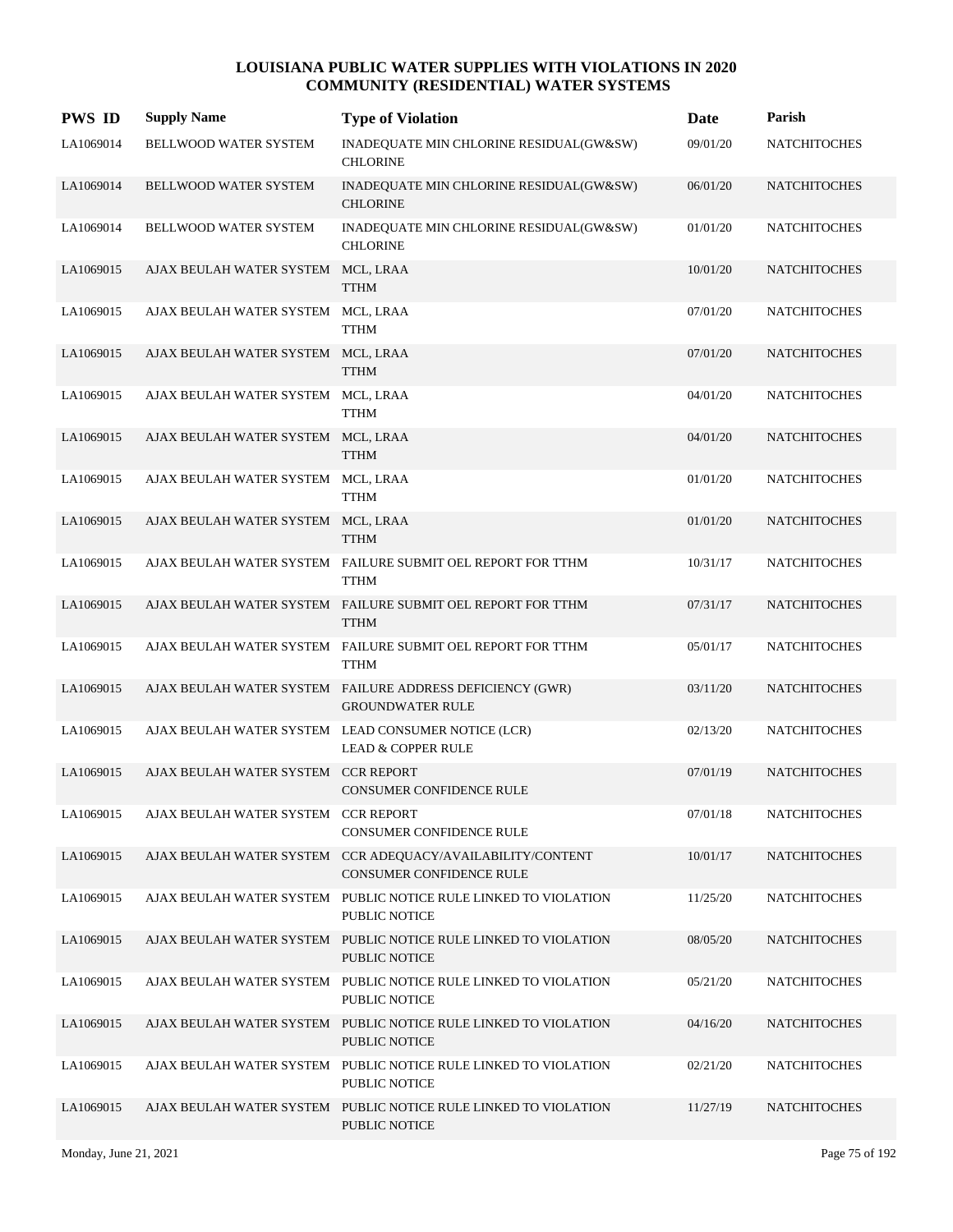| <b>PWS ID</b> | <b>Supply Name</b>                                  | <b>Type of Violation</b>                                                                | Date     | Parish              |
|---------------|-----------------------------------------------------|-----------------------------------------------------------------------------------------|----------|---------------------|
| LA1069015     | AJAX BEULAH WATER SYSTEM                            | PUBLIC NOTICE RULE LINKED TO VIOLATION<br><b>PUBLIC NOTICE</b>                          | 08/14/19 | <b>NATCHITOCHES</b> |
| LA1069015     |                                                     | AJAX BEULAH WATER SYSTEM PUBLIC NOTICE RULE LINKED TO VIOLATION<br><b>PUBLIC NOTICE</b> | 05/23/19 | <b>NATCHITOCHES</b> |
| LA1069015     |                                                     | AJAX BEULAH WATER SYSTEM PUBLIC NOTICE RULE LINKED TO VIOLATION<br><b>PUBLIC NOTICE</b> | 02/09/19 | <b>NATCHITOCHES</b> |
| LA1069015     |                                                     | AJAX BEULAH WATER SYSTEM PUBLIC NOTICE RULE LINKED TO VIOLATION<br>PUBLIC NOTICE        | 02/09/19 | <b>NATCHITOCHES</b> |
| LA1069015     |                                                     | AJAX BEULAH WATER SYSTEM PUBLIC NOTICE RULE LINKED TO VIOLATION<br>PUBLIC NOTICE        | 11/20/18 | <b>NATCHITOCHES</b> |
| LA1069015     |                                                     | AJAX BEULAH WATER SYSTEM PUBLIC NOTICE RULE LINKED TO VIOLATION<br><b>PUBLIC NOTICE</b> | 08/23/18 | <b>NATCHITOCHES</b> |
| LA1069015     |                                                     | AJAX BEULAH WATER SYSTEM PUBLIC NOTICE RULE LINKED TO VIOLATION<br>PUBLIC NOTICE        | 05/15/18 | <b>NATCHITOCHES</b> |
| LA1069015     |                                                     | AJAX BEULAH WATER SYSTEM PUBLIC NOTICE RULE LINKED TO VIOLATION<br><b>PUBLIC NOTICE</b> | 03/03/18 | <b>NATCHITOCHES</b> |
| LA1069015     |                                                     | AJAX BEULAH WATER SYSTEM PUBLIC NOTICE RULE LINKED TO VIOLATION<br><b>PUBLIC NOTICE</b> | 12/07/17 | <b>NATCHITOCHES</b> |
| LA1069015     |                                                     | AJAX BEULAH WATER SYSTEM PUBLIC NOTICE RULE LINKED TO VIOLATION<br><b>PUBLIC NOTICE</b> | 09/29/17 | <b>NATCHITOCHES</b> |
| LA1069015     |                                                     | AJAX BEULAH WATER SYSTEM PUBLIC NOTICE RULE LINKED TO VIOLATION<br><b>PUBLIC NOTICE</b> | 09/16/17 | <b>NATCHITOCHES</b> |
| LA1069015     |                                                     | AJAX BEULAH WATER SYSTEM INADEQUATE MIN CHLORINE RESIDUAL(GW&SW)<br><b>CHLORINE</b>     | 11/01/20 | <b>NATCHITOCHES</b> |
| LA1069015     |                                                     | AJAX BEULAH WATER SYSTEM INADEQUATE MIN CHLORINE RESIDUAL(GW&SW)<br><b>CHLORINE</b>     | 07/01/20 | <b>NATCHITOCHES</b> |
| LA1069015     |                                                     | AJAX BEULAH WATER SYSTEM 5% DS BELOW MIN 0.5-2 MONTHS CONSEC(GW)<br><b>CHLORINE</b>     | 08/01/20 | <b>NATCHITOCHES</b> |
| LA1073003     | <b>SYSTEM</b>                                       | BETTER WATERWORKS WATER INADEQUATE MIN CHLORINE RESIDUAL(GW&SW)<br><b>CHLORINE</b>      | 09/01/20 | <b>OUACHITA</b>     |
| LA1073003     | <b>SYSTEM</b>                                       | BETTER WATERWORKS WATER INADEQUATE MIN CHLORINE RESIDUAL(GW&SW)<br><b>CHLORINE</b>      | 05/01/20 | <b>OUACHITA</b>     |
| LA1073004     | BROWNVILLE WATER SYSTEM                             | INADEQUATE MIN CHLORINE RESIDUAL(GW&SW)<br><b>CHLORINE</b>                              | 06/01/20 | <b>OUACHITA</b>     |
| LA1073011     | <b>COUNTRY ESTATES WATER</b><br><b>SYSTEM NORTH</b> | MCL, LRAA<br><b>TTHM</b>                                                                | 10/01/20 | <b>OUACHITA</b>     |
| LA1073011     | <b>COUNTRY ESTATES WATER</b><br>SYSTEM NORTH        | MCL, LRAA<br><b>TTHM</b>                                                                | 10/01/20 | <b>OUACHITA</b>     |
| LA1073011     | <b>COUNTRY ESTATES WATER</b><br><b>SYSTEM NORTH</b> | MCL, LRAA<br><b>TTHM</b>                                                                | 07/01/20 | <b>OUACHITA</b>     |
| LA1073011     | <b>COUNTRY ESTATES WATER</b><br><b>SYSTEM NORTH</b> | MCL, LRAA<br><b>TTHM</b>                                                                | 07/01/20 | <b>OUACHITA</b>     |
| LA1073011     | <b>COUNTRY ESTATES WATER</b><br><b>SYSTEM NORTH</b> | MCL, LRAA<br><b>TTHM</b>                                                                | 04/01/20 | <b>OUACHITA</b>     |
| LA1073011     | <b>COUNTRY ESTATES WATER</b><br><b>SYSTEM NORTH</b> | MCL, LRAA<br><b>TTHM</b>                                                                | 04/01/20 | <b>OUACHITA</b>     |
| LA1073011     | <b>COUNTRY ESTATES WATER</b><br><b>SYSTEM NORTH</b> | MCL, LRAA<br><b>TTHM</b>                                                                | 01/01/20 | <b>OUACHITA</b>     |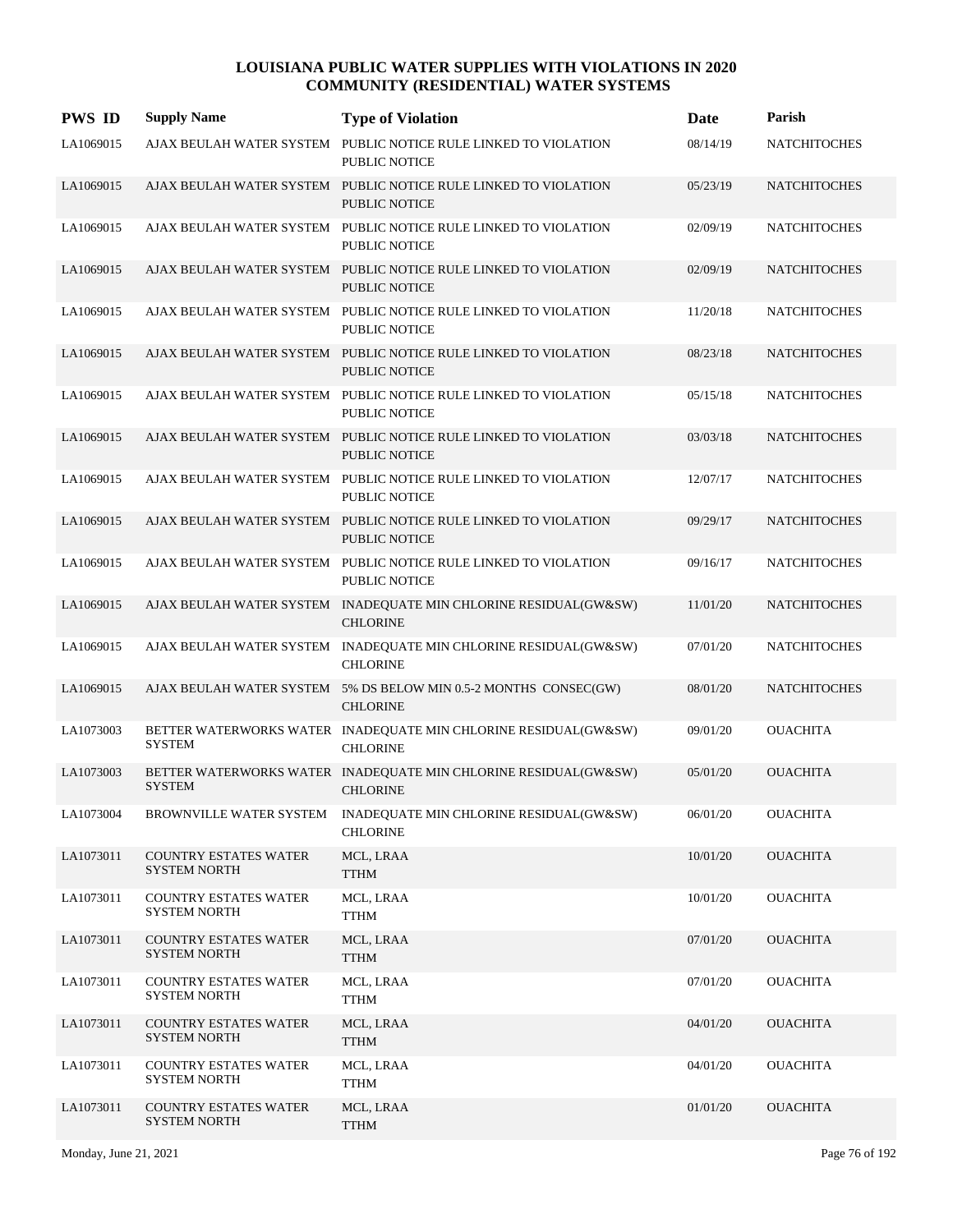| <b>PWS ID</b> | <b>Supply Name</b>                                  | <b>Type of Violation</b>                                     | <b>Date</b> | Parish          |
|---------------|-----------------------------------------------------|--------------------------------------------------------------|-------------|-----------------|
| LA1073011     | <b>COUNTRY ESTATES WATER</b><br><b>SYSTEM NORTH</b> | MCL, LRAA<br><b>TTHM</b>                                     | 01/01/20    | <b>OUACHITA</b> |
| LA1073028     | <b>MCCLENDON COMMUNITY</b><br>WATER WELL            | INADEQUATE MIN CHLORINE RESIDUAL(GW&SW)<br><b>CHLORINE</b>   | 08/01/20    | <b>OUACHITA</b> |
| LA1073028     | MCCLENDON COMMUNITY<br><b>WATER WELL</b>            | INADEQUATE MIN CHLORINE RESIDUAL(GW&SW)<br><b>CHLORINE</b>   | 04/01/20    | <b>OUACHITA</b> |
| LA1073031     | MONROE WATER SYSTEM                                 | INADEQUATE MIN CHLORINE RESIDUAL(GW&SW)<br><b>CHLORAMINE</b> | 09/01/20    | <b>OUACHITA</b> |
| LA1073031     | MONROE WATER SYSTEM                                 | INADEQUATE MIN CHLORINE RESIDUAL(GW&SW)<br><b>CHLORAMINE</b> | 06/01/20    | <b>OUACHITA</b> |
| LA1073035     | NORTH MONROE ET AL WATER MCL, LRAA<br><b>SYSTEM</b> | TOTAL HALOACETIC ACIDS (HAA5)                                | 10/01/20    | <b>OUACHITA</b> |
| LA1073035     | NORTH MONROE ET AL WATER MCL, LRAA<br><b>SYSTEM</b> | TTHM                                                         | 10/01/20    | <b>OUACHITA</b> |
| LA1073035     | NORTH MONROE ET AL WATER MCL, LRAA<br><b>SYSTEM</b> | TOTAL HALOACETIC ACIDS (HAA5)                                | 10/01/20    | <b>OUACHITA</b> |
| LA1073035     | NORTH MONROE ET AL WATER MCL, LRAA<br><b>SYSTEM</b> | TOTAL HALOACETIC ACIDS (HAA5)                                | 10/01/20    | <b>OUACHITA</b> |
| LA1073035     | NORTH MONROE ET AL WATER MCL, LRAA<br><b>SYSTEM</b> | <b>TTHM</b>                                                  | 10/01/20    | <b>OUACHITA</b> |
| LA1073035     | NORTH MONROE ET AL WATER MCL, LRAA<br><b>SYSTEM</b> | TTHM                                                         | 10/01/20    | <b>OUACHITA</b> |
| LA1073035     | NORTH MONROE ET AL WATER MCL, LRAA<br><b>SYSTEM</b> | <b>TTHM</b>                                                  | 10/01/20    | <b>OUACHITA</b> |
| LA1073035     | NORTH MONROE ET AL WATER MCL, LRAA<br><b>SYSTEM</b> | TOTAL HALOACETIC ACIDS (HAA5)                                | 10/01/20    | <b>OUACHITA</b> |
| LA1073035     | NORTH MONROE ET AL WATER MCL, LRAA<br><b>SYSTEM</b> | <b>TTHM</b>                                                  | 07/01/20    | <b>OUACHITA</b> |
| LA1073035     | NORTH MONROE ET AL WATER MCL, LRAA<br><b>SYSTEM</b> | TOTAL HALOACETIC ACIDS (HAA5)                                | 07/01/20    | <b>OUACHITA</b> |
| LA1073035     | NORTH MONROE ET AL WATER MCL, LRAA<br><b>SYSTEM</b> | <b>TTHM</b>                                                  | 07/01/20    | <b>OUACHITA</b> |
| LA1073035     | NORTH MONROE ET AL WATER MCL, LRAA<br><b>SYSTEM</b> | <b>TTHM</b>                                                  | 07/01/20    | <b>OUACHITA</b> |
| LA1073035     | NORTH MONROE ET AL WATER MCL, LRAA<br><b>SYSTEM</b> | <b>TTHM</b>                                                  | 07/01/20    | <b>OUACHITA</b> |
| LA1073035     | NORTH MONROE ET AL WATER MCL, LRAA<br><b>SYSTEM</b> | TOTAL HALOACETIC ACIDS (HAA5)                                | 07/01/20    | <b>OUACHITA</b> |
| LA1073035     | NORTH MONROE ET AL WATER MCL, LRAA<br><b>SYSTEM</b> | TOTAL HALOACETIC ACIDS (HAA5)                                | 07/01/20    | <b>OUACHITA</b> |
| LA1073035     | NORTH MONROE ET AL WATER MCL, LRAA<br><b>SYSTEM</b> | TOTAL HALOACETIC ACIDS (HAA5)                                | 07/01/20    | <b>OUACHITA</b> |
| LA1073035     | NORTH MONROE ET AL WATER MCL, LRAA<br><b>SYSTEM</b> | TOTAL HALOACETIC ACIDS (HAA5)                                | 04/01/20    | <b>OUACHITA</b> |
| LA1073035     | NORTH MONROE ET AL WATER MCL, LRAA<br>SYSTEM        | TOTAL HALOACETIC ACIDS (HAA5)                                | 04/01/20    | <b>OUACHITA</b> |
| LA1073035     | NORTH MONROE ET AL WATER MCL, LRAA<br><b>SYSTEM</b> | TOTAL HALOACETIC ACIDS (HAA5)                                | 04/01/20    | <b>OUACHITA</b> |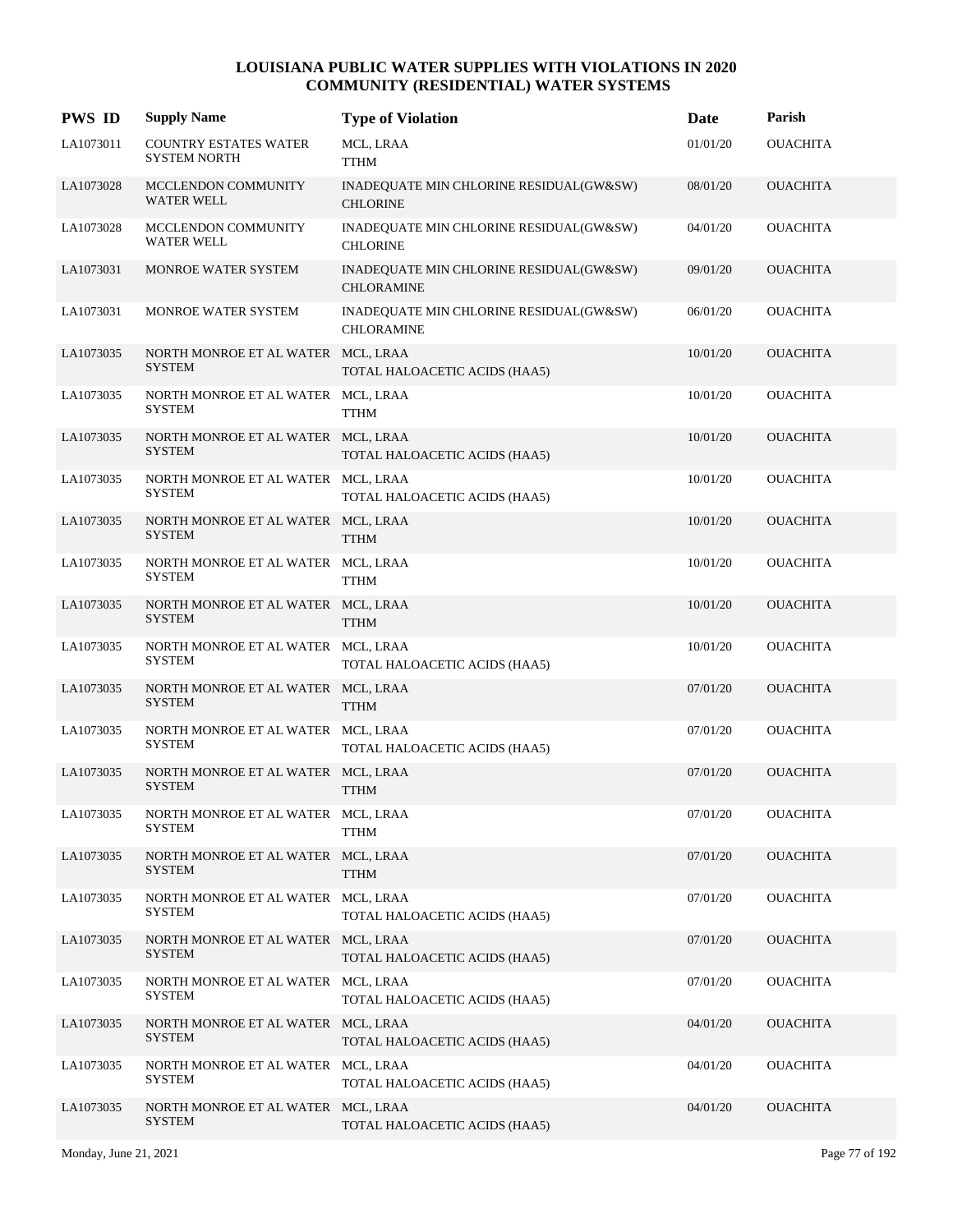| <b>PWS ID</b> | <b>Supply Name</b>                                  | <b>Type of Violation</b>                                       | Date     | Parish          |
|---------------|-----------------------------------------------------|----------------------------------------------------------------|----------|-----------------|
| LA1073035     | NORTH MONROE ET AL WATER MCL, LRAA<br><b>SYSTEM</b> | TOTAL HALOACETIC ACIDS (HAA5)                                  | 04/01/20 | <b>OUACHITA</b> |
| LA1073035     | NORTH MONROE ET AL WATER MCL, LRAA<br><b>SYSTEM</b> | TOTAL HALOACETIC ACIDS (HAA5)                                  | 01/01/20 | <b>OUACHITA</b> |
| LA1073035     | NORTH MONROE ET AL WATER MCL, LRAA<br><b>SYSTEM</b> | TOTAL HALOACETIC ACIDS (HAA5)                                  | 01/01/20 | <b>OUACHITA</b> |
| LA1073035     | NORTH MONROE ET AL WATER MCL, LRAA<br><b>SYSTEM</b> | TOTAL HALOACETIC ACIDS (HAA5)                                  | 01/01/20 | <b>OUACHITA</b> |
| LA1073035     | NORTH MONROE ET AL WATER MCL, LRAA<br><b>SYSTEM</b> | TOTAL HALOACETIC ACIDS (HAA5)                                  | 01/01/20 | <b>OUACHITA</b> |
| LA1073040     | PRAIRIE ROAD WATER<br><b>DISTRICT</b>               | FAILURE ADDRESS DEFICIENCY (GWR)<br><b>GROUNDWATER RULE</b>    | 06/03/20 | <b>OUACHITA</b> |
| LA1073040     | PRAIRIE ROAD WATER<br><b>DISTRICT</b>               | FAILURE ADDRESS DEFICIENCY (GWR)<br><b>GROUNDWATER RULE</b>    | 06/03/20 | <b>OUACHITA</b> |
| LA1073040     | PRAIRIE ROAD WATER<br><b>DISTRICT</b>               | FAILURE ADDRESS DEFICIENCY (GWR)<br><b>GROUNDWATER RULE</b>    | 06/03/20 | <b>OUACHITA</b> |
| LA1073040     | PRAIRIE ROAD WATER<br><b>DISTRICT</b>               | FAILURE ADDRESS DEFICIENCY (GWR)<br><b>GROUNDWATER RULE</b>    | 06/03/20 | <b>OUACHITA</b> |
| LA1073040     | PRAIRIE ROAD WATER<br><b>DISTRICT</b>               | FAILURE ADDRESS DEFICIENCY (GWR)<br><b>GROUNDWATER RULE</b>    | 06/03/20 | <b>OUACHITA</b> |
| LA1073040     | PRAIRIE ROAD WATER<br><b>DISTRICT</b>               | FAILURE ADDRESS DEFICIENCY (GWR)<br><b>GROUNDWATER RULE</b>    | 06/03/20 | <b>OUACHITA</b> |
| LA1073040     | PRAIRIE ROAD WATER<br><b>DISTRICT</b>               | FAILURE ADDRESS DEFICIENCY (GWR)<br><b>GROUNDWATER RULE</b>    | 06/24/19 | <b>OUACHITA</b> |
| LA1073040     | PRAIRIE ROAD WATER<br><b>DISTRICT</b>               | FAILURE ADDRESS DEFICIENCY (GWR)<br><b>GROUNDWATER RULE</b>    | 06/24/19 | <b>OUACHITA</b> |
| LA1073040     | PRAIRIE ROAD WATER<br><b>DISTRICT</b>               | PUBLIC NOTICE RULE LINKED TO VIOLATION<br><b>PUBLIC NOTICE</b> | 07/23/20 | <b>OUACHITA</b> |
| LA1073040     | PRAIRIE ROAD WATER<br><b>DISTRICT</b>               | INADEQUATE MIN CHLORINE RESIDUAL(GW&SW)<br><b>CHLORINE</b>     | 09/01/20 | <b>OUACHITA</b> |
| LA1073040     | PRAIRIE ROAD WATER<br><b>DISTRICT</b>               | INADEQUATE MIN CHLORINE RESIDUAL(GW&SW)<br><b>CHLORINE</b>     | 05/01/20 | <b>OUACHITA</b> |
| LA1073040     | PRAIRIE ROAD WATER<br><b>DISTRICT</b>               | INADEQUATE MIN CHLORINE RESIDUAL(GW&SW)<br><b>CHLORINE</b>     | 03/01/20 | <b>OUACHITA</b> |
| LA1073040     | PRAIRIE ROAD WATER<br><b>DISTRICT</b>               | 5% DS BELOW MIN 0.5-2 MONTHS CONSEC(GW)<br><b>CHLORINE</b>     | 10/01/20 | <b>OUACHITA</b> |
| LA1073040     | PRAIRIE ROAD WATER<br><b>DISTRICT</b>               | 5% DS BELOW MIN 0.5-2 MONTHS CONSEC(GW)<br><b>CHLORINE</b>     | 07/01/20 | <b>OUACHITA</b> |
| LA1073040     | PRAIRIE ROAD WATER<br><b>DISTRICT</b>               | 5% DS BELOW MIN 0.5-2 MONTHS CONSEC(GW)<br><b>CHLORINE</b>     | 06/01/20 | <b>OUACHITA</b> |
| LA1073046     | SOUTH MONROE WS GOWC                                | MCL, LRAA<br><b>TTHM</b>                                       | 01/01/20 | <b>OUACHITA</b> |
| LA1073047     | SOUTHWEST OUACHITA<br>WATERWORKS, INC               | MCL, LRAA<br><b>TTHM</b>                                       | 07/01/20 | <b>OUACHITA</b> |
| LA1073047     | SOUTHWEST OUACHITA<br>WATERWORKS, INC               | FAILURE ADDRESS DEFICIENCY (GWR)<br><b>GROUNDWATER RULE</b>    | 01/24/20 | <b>OUACHITA</b> |
| LA1073047     | SOUTHWEST OUACHITA<br><b>WATERWORKS, INC</b>        | FAILURE ADDRESS DEFICIENCY (GWR)<br><b>GROUNDWATER RULE</b>    | 01/24/20 | <b>OUACHITA</b> |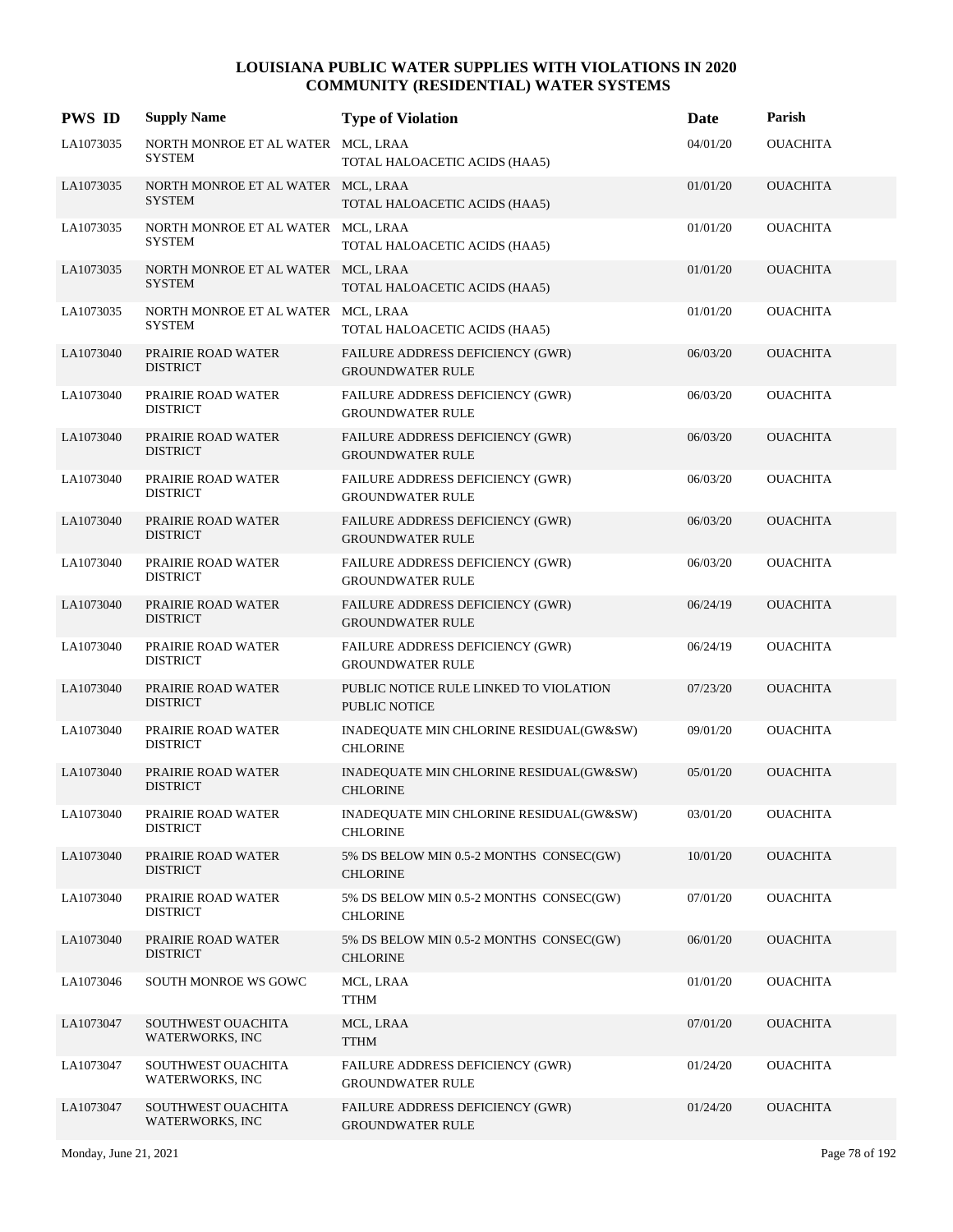| <b>PWS ID</b> | <b>Supply Name</b>                           | <b>Type of Violation</b>                                                                | Date     | Parish          |
|---------------|----------------------------------------------|-----------------------------------------------------------------------------------------|----------|-----------------|
| LA1073047     | SOUTHWEST OUACHITA<br>WATERWORKS, INC        | INADEQUATE MIN CHLORINE RESIDUAL(GW&SW)<br><b>CHLORINE</b>                              | 05/01/20 | <b>OUACHITA</b> |
| LA1073047     | SOUTHWEST OUACHITA<br><b>WATERWORKS, INC</b> | 5% DS BELOW MIN 0.5-2 MONTHS CONSEC(GW)<br><b>CHLORINE</b>                              | 07/01/20 | <b>OUACHITA</b> |
| LA1073047     | SOUTHWEST OUACHITA<br>WATERWORKS, INC        | 5% DS BELOW MIN 0.5-2 MONTHS CONSEC(GW)<br><b>CHLORINE</b>                              | 06/01/20 | <b>OUACHITA</b> |
| LA1073054     | TOWN & COUNTRY SERVICE                       | INADEQUATE MIN CHLORINE RESIDUAL(GW&SW)<br><b>CHLORINE</b>                              | 08/01/20 | <b>OUACHITA</b> |
| LA1073054     | TOWN & COUNTRY SERVICE                       | INADEQUATE MIN CHLORINE RESIDUAL(GW&SW)<br><b>CHLORINE</b>                              | 01/01/20 | <b>OUACHITA</b> |
| LA1073055     | WEST HWY 80 ARK ROAD WS                      | MCL, LRAA<br><b>TTHM</b>                                                                | 04/01/20 | <b>OUACHITA</b> |
| LA1073055     | WEST HWY 80 ARK ROAD WS                      | MCL, LRAA<br><b>TTHM</b>                                                                | 01/01/20 | <b>OUACHITA</b> |
| LA1073055     | WEST HWY 80 ARK ROAD WS                      | INADEQUATE MIN CHLORINE RESIDUAL(GW&SW)<br><b>CHLORINE</b>                              | 12/01/20 | <b>OUACHITA</b> |
| LA1073055     | WEST HWY 80 ARK ROAD WS                      | INADEQUATE MIN CHLORINE RESIDUAL(GW&SW)<br><b>CHLORINE</b>                              | 08/01/20 | <b>OUACHITA</b> |
| LA1073055     | WEST HWY 80 ARK ROAD WS                      | INADEQUATE MIN CHLORINE RESIDUAL(GW&SW)<br><b>CHLORINE</b>                              | 05/01/20 | <b>OUACHITA</b> |
| LA1073055     | WEST HWY 80 ARK ROAD WS                      | INADEQUATE MIN CHLORINE RESIDUAL(GW&SW)<br><b>CHLORAMINE</b>                            | 01/01/14 | <b>OUACHITA</b> |
| LA1073056     |                                              | WEST MONROE WATER SYSTEM FAILURE ADDRESS DEFICIENCY (GWR)<br><b>GROUNDWATER RULE</b>    | 02/24/20 | <b>OUACHITA</b> |
| LA1073056     |                                              | WEST MONROE WATER SYSTEM FAILURE ADDRESS DEFICIENCY (GWR)<br><b>GROUNDWATER RULE</b>    | 02/24/20 | <b>OUACHITA</b> |
| LA1073056     |                                              | WEST MONROE WATER SYSTEM FAILURE ADDRESS DEFICIENCY (GWR)<br><b>GROUNDWATER RULE</b>    | 02/24/20 | <b>OUACHITA</b> |
| LA1073056     |                                              | WEST MONROE WATER SYSTEM PUBLIC NOTICE RULE LINKED TO VIOLATION<br><b>PUBLIC NOTICE</b> | 04/15/20 | <b>OUACHITA</b> |
| LA1073056     |                                              | WEST MONROE WATER SYSTEM INADEQUATE MIN CHLORINE RESIDUAL(GW&SW)<br><b>CHLORAMINE</b>   | 09/01/20 | <b>OUACHITA</b> |
| LA1073058     | <b>INDIAN VILLAGE WATER</b><br>SYSTEM        | MCL, LRAA<br><b>TTHM</b>                                                                | 10/01/20 | <b>OUACHITA</b> |
| LA1073058     | <b>INDIAN VILLAGE WATER</b><br><b>SYSTEM</b> | MCL, LRAA<br><b>TTHM</b>                                                                | 07/01/20 | <b>OUACHITA</b> |
| LA1073058     | <b>INDIAN VILLAGE WATER</b><br><b>SYSTEM</b> | MCL, LRAA<br>TTHM                                                                       | 07/01/20 | OUACHITA        |
| LA1073058     | <b>INDIAN VILLAGE WATER</b><br><b>SYSTEM</b> | MCL, LRAA<br><b>TTHM</b>                                                                | 07/01/20 | <b>OUACHITA</b> |
| LA1073058     | <b>INDIAN VILLAGE WATER</b><br><b>SYSTEM</b> | MCL, LRAA<br><b>TTHM</b>                                                                | 04/01/20 | <b>OUACHITA</b> |
| LA1073058     | <b>INDIAN VILLAGE WATER</b><br><b>SYSTEM</b> | MCL, LRAA<br><b>TTHM</b>                                                                | 04/01/20 | <b>OUACHITA</b> |
| LA1073058     | <b>INDIAN VILLAGE WATER</b><br>SYSTEM        | MCL, LRAA<br>TTHM                                                                       | 04/01/20 | <b>OUACHITA</b> |
| LA1073058     | <b>INDIAN VILLAGE WATER</b><br><b>SYSTEM</b> | MCL, LRAA<br><b>TTHM</b>                                                                | 01/01/20 | <b>OUACHITA</b> |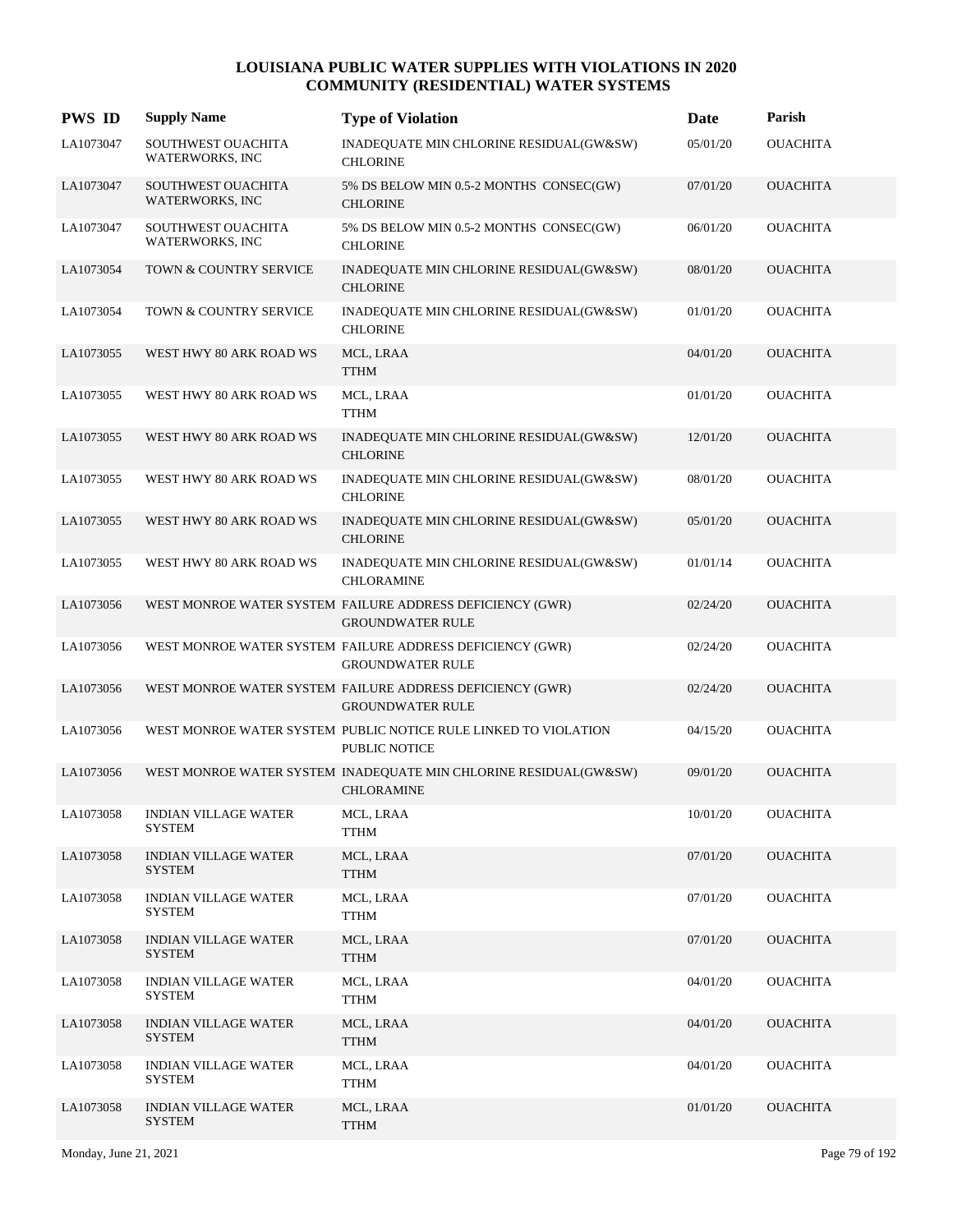| <b>PWS ID</b> | <b>Supply Name</b>                           | <b>Type of Violation</b>                                                              | Date     | Parish          |
|---------------|----------------------------------------------|---------------------------------------------------------------------------------------|----------|-----------------|
| LA1073058     | <b>INDIAN VILLAGE WATER</b><br><b>SYSTEM</b> | MCL, LRAA<br><b>TTHM</b>                                                              | 01/01/20 | <b>OUACHITA</b> |
| LA1073058     | <b>INDIAN VILLAGE WATER</b><br><b>SYSTEM</b> | MCL, LRAA<br><b>TTHM</b>                                                              | 01/01/20 | <b>OUACHITA</b> |
| LA1073060     | CADEVILLE WATER DISTRICT                     | MCL, LRAA<br><b>TTHM</b>                                                              | 10/01/20 | <b>OUACHITA</b> |
| LA1073060     | CADEVILLE WATER DISTRICT                     | MCL, LRAA<br><b>TTHM</b>                                                              | 07/01/20 | <b>OUACHITA</b> |
| LA1073060     | CADEVILLE WATER DISTRICT                     | MCL, LRAA<br><b>TTHM</b>                                                              | 04/01/20 | <b>OUACHITA</b> |
| LA1073060     | CADEVILLE WATER DISTRICT                     | MCL, LRAA<br><b>TTHM</b>                                                              | 01/01/20 | <b>OUACHITA</b> |
| LA1073060     | CADEVILLE WATER DISTRICT                     | FAILURE ADDRESS DEFICIENCY (GWR)<br><b>GROUNDWATER RULE</b>                           | 01/31/20 | <b>OUACHITA</b> |
| LA1073060     | CADEVILLE WATER DISTRICT                     | FAILURE ADDRESS DEFICIENCY (GWR)<br><b>GROUNDWATER RULE</b>                           | 01/31/20 | <b>OUACHITA</b> |
| LA1073060     | CADEVILLE WATER DISTRICT                     | FAILURE ADDRESS DEFICIENCY (GWR)<br><b>GROUNDWATER RULE</b>                           | 01/31/20 | <b>OUACHITA</b> |
| LA1073060     | CADEVILLE WATER DISTRICT                     | FAILURE ADDRESS DEFICIENCY (GWR)<br><b>GROUNDWATER RULE</b>                           | 01/31/20 | <b>OUACHITA</b> |
| LA1073060     | CADEVILLE WATER DISTRICT                     | FAILURE ADDRESS DEFICIENCY (GWR)<br><b>GROUNDWATER RULE</b>                           | 01/31/20 | <b>OUACHITA</b> |
| LA1073060     | CADEVILLE WATER DISTRICT                     | FAILURE ADDRESS DEFICIENCY (GWR)<br><b>GROUNDWATER RULE</b>                           | 01/31/20 | <b>OUACHITA</b> |
| LA1073060     | CADEVILLE WATER DISTRICT                     | FOLLOW-UP OR ROUTINE TAP M/R (LCR)<br><b>LEAD &amp; COPPER RULE</b>                   | 10/01/19 | <b>OUACHITA</b> |
| LA1073060     | CADEVILLE WATER DISTRICT                     | PUBLIC NOTICE RULE LINKED TO VIOLATION<br><b>PUBLIC NOTICE</b>                        | 03/15/20 | <b>OUACHITA</b> |
| LA1073060     | CADEVILLE WATER DISTRICT                     | PUBLIC NOTICE RULE LINKED TO VIOLATION<br><b>PUBLIC NOTICE</b>                        | 02/09/20 | <b>OUACHITA</b> |
| LA1073060     | CADEVILLE WATER DISTRICT                     | INADEQUATE MIN CHLORINE RESIDUAL(GW&SW)<br><b>CHLORINE</b>                            | 08/01/20 | <b>OUACHITA</b> |
| LA1073061     |                                              | HIDDEN OAKS SUBDIVISION WS INADEQUATE MIN CHLORINE RESIDUAL(GW&SW)<br><b>CHLORINE</b> | 09/01/20 | <b>OUACHITA</b> |
| LA1073063     | PECAN LAKE SUBDIVISION WS                    | INADEQUATE MIN CHLORINE RESIDUAL(GW&SW)<br><b>CHLORINE</b>                            | 04/01/20 | <b>OUACHITA</b> |
| LA1073071     | LAKESHORE SWARTZ WATER<br><b>SYSTEM</b>      | MCL, LRAA<br>TOTAL HALOACETIC ACIDS (HAA5)                                            | 10/01/20 | <b>OUACHITA</b> |
| LA1073071     | LAKESHORE SWARTZ WATER<br><b>SYSTEM</b>      | MCL, LRAA<br>TOTAL HALOACETIC ACIDS (HAA5)                                            | 10/01/20 | <b>OUACHITA</b> |
| LA1073071     | LAKESHORE SWARTZ WATER<br><b>SYSTEM</b>      | MCL, LRAA<br>TOTAL HALOACETIC ACIDS (HAA5)                                            | 10/01/20 | <b>OUACHITA</b> |
| LA1073071     | LAKESHORE SWARTZ WATER<br><b>SYSTEM</b>      | MCL, LRAA<br><b>TTHM</b>                                                              | 10/01/20 | <b>OUACHITA</b> |
| LA1073071     | LAKESHORE SWARTZ WATER<br><b>SYSTEM</b>      | MCL, LRAA<br><b>TTHM</b>                                                              | 10/01/20 | <b>OUACHITA</b> |
| LA1073071     | LAKESHORE SWARTZ WATER<br><b>SYSTEM</b>      | MCL, LRAA<br><b>TTHM</b>                                                              | 10/01/20 | <b>OUACHITA</b> |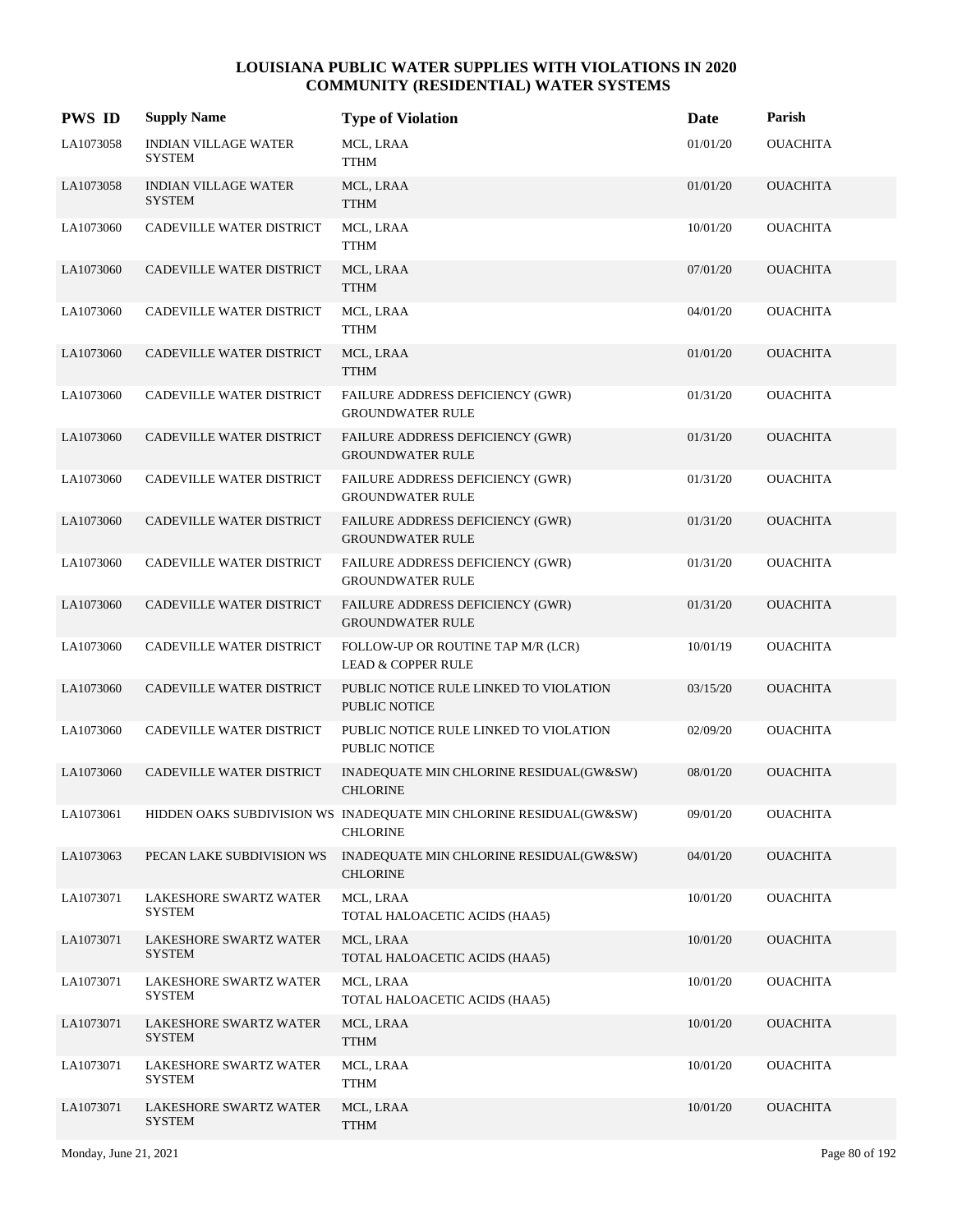| <b>PWS ID</b> | <b>Supply Name</b>                                | <b>Type of Violation</b>                                               | Date     | Parish          |
|---------------|---------------------------------------------------|------------------------------------------------------------------------|----------|-----------------|
| LA1073071     | LAKESHORE SWARTZ WATER<br>SYSTEM                  | MCL, LRAA<br><b>TTHM</b>                                               | 07/01/20 | <b>OUACHITA</b> |
| LA1073071     | <b>LAKESHORE SWARTZ WATER</b><br><b>SYSTEM</b>    | MCL, LRAA<br><b>TTHM</b>                                               | 07/01/20 | <b>OUACHITA</b> |
| LA1073071     | LAKESHORE SWARTZ WATER<br><b>SYSTEM</b>           | MCL, LRAA<br>${\sf TTHM}$                                              | 07/01/20 | <b>OUACHITA</b> |
| LA1073071     | LAKESHORE SWARTZ WATER<br><b>SYSTEM</b>           | MCL, LRAA<br>TOTAL HALOACETIC ACIDS (HAA5)                             | 07/01/20 | <b>OUACHITA</b> |
| LA1073071     | LAKESHORE SWARTZ WATER<br><b>SYSTEM</b>           | MCL, LRAA<br>TOTAL HALOACETIC ACIDS (HAA5)                             | 07/01/20 | <b>OUACHITA</b> |
| LA1073071     | LAKESHORE SWARTZ WATER<br><b>SYSTEM</b>           | MCL, LRAA<br>TOTAL HALOACETIC ACIDS (HAA5)                             | 07/01/20 | <b>OUACHITA</b> |
| LA1073071     | LAKESHORE SWARTZ WATER<br><b>SYSTEM</b>           | MCL, LRAA<br>TOTAL HALOACETIC ACIDS (HAA5)                             | 04/01/20 | <b>OUACHITA</b> |
| LA1073071     | LAKESHORE SWARTZ WATER<br><b>SYSTEM</b>           | MCL, LRAA<br>TOTAL HALOACETIC ACIDS (HAA5)                             | 04/01/20 | <b>OUACHITA</b> |
| LA1073071     | LAKESHORE SWARTZ WATER<br>SYSTEM                  | MCL, LRAA<br>TOTAL HALOACETIC ACIDS (HAA5)                             | 04/01/20 | <b>OUACHITA</b> |
| LA1073071     | <b>LAKESHORE SWARTZ WATER</b><br><b>SYSTEM</b>    | MCL, LRAA<br>TOTAL HALOACETIC ACIDS (HAA5)                             | 01/01/20 | <b>OUACHITA</b> |
| LA1073071     | LAKESHORE SWARTZ WATER<br><b>SYSTEM</b>           | MCL, LRAA<br>TOTAL HALOACETIC ACIDS (HAA5)                             | 01/01/20 | <b>OUACHITA</b> |
| LA1073071     | LAKESHORE SWARTZ WATER<br><b>SYSTEM</b>           | MCL, LRAA<br>TOTAL HALOACETIC ACIDS (HAA5)                             | 01/01/20 | <b>OUACHITA</b> |
| LA1073097     | WESTERN UTILITIES, INC                            | FAILURE ADDRESS DEFICIENCY (GWR)<br><b>GROUNDWATER RULE</b>            | 03/01/18 | <b>OUACHITA</b> |
| LA1073097     | WESTERN UTILITIES, INC                            | FAILURE ADDRESS DEFICIENCY (GWR)<br><b>GROUNDWATER RULE</b>            | 03/01/18 | <b>OUACHITA</b> |
| LA1073097     | WESTERN UTILITIES, INC                            | FAILURE ADDRESS DEFICIENCY (GWR)<br><b>GROUNDWATER RULE</b>            | 03/01/18 | <b>OUACHITA</b> |
| LA1073097     | WESTERN UTILITIES, INC                            | FAILURE ADDRESS DEFICIENCY (GWR)<br><b>GROUNDWATER RULE</b>            | 03/01/18 | <b>OUACHITA</b> |
| LA1073097     | WESTERN UTILITIES, INC                            | FAILURE ADDRESS DEFICIENCY (GWR)<br><b>GROUNDWATER RULE</b>            | 03/01/18 | <b>OUACHITA</b> |
| LA1073097     | WESTERN UTILITIES, INC                            | FAILURE ADDRESS DEFICIENCY (GWR)<br><b>GROUNDWATER RULE</b>            | 03/01/18 | <b>OUACHITA</b> |
| LA1073097     | WESTERN UTILITIES, INC                            | FAILURE ADDRESS DEFICIENCY (GWR)<br><b>GROUNDWATER RULE</b>            | 05/02/15 | <b>OUACHITA</b> |
| LA1073097     | WESTERN UTILITIES, INC                            | PUBLIC NOTICE RULE LINKED TO VIOLATION<br>PUBLIC NOTICE                | 09/14/18 | <b>OUACHITA</b> |
| LA1073099     | <b>CHENIERE DREW SOUTH</b><br><b>WATER SYSTEM</b> | MCL, LRAA<br><b>TTHM</b>                                               | 01/01/20 | <b>OUACHITA</b> |
| LA1073099     | <b>CHENIERE DREW SOUTH</b><br><b>WATER SYSTEM</b> | INADEQUATE MIN CHLORINE RESIDUAL(GW&SW)<br><b>CHLORINE</b>             | 05/01/20 | <b>OUACHITA</b> |
| LA1073100     | <b>CHENIERE DREW NORTH</b><br>WATER SYSTEM        | INADEQUATE MIN CHLORINE RESIDUAL(GW&SW)<br><b>CHLORINE</b>             | 02/01/20 | <b>OUACHITA</b> |
| LA1077013     | <b>INNIS WATER CORPORATION</b><br><b>INC</b>      | SAMPLE SITING PLAN ERRORS (RTCR)<br>REVISED TOTAL COLIFORM RULE (RTCR) | 04/01/16 | POINTE COUPEE   |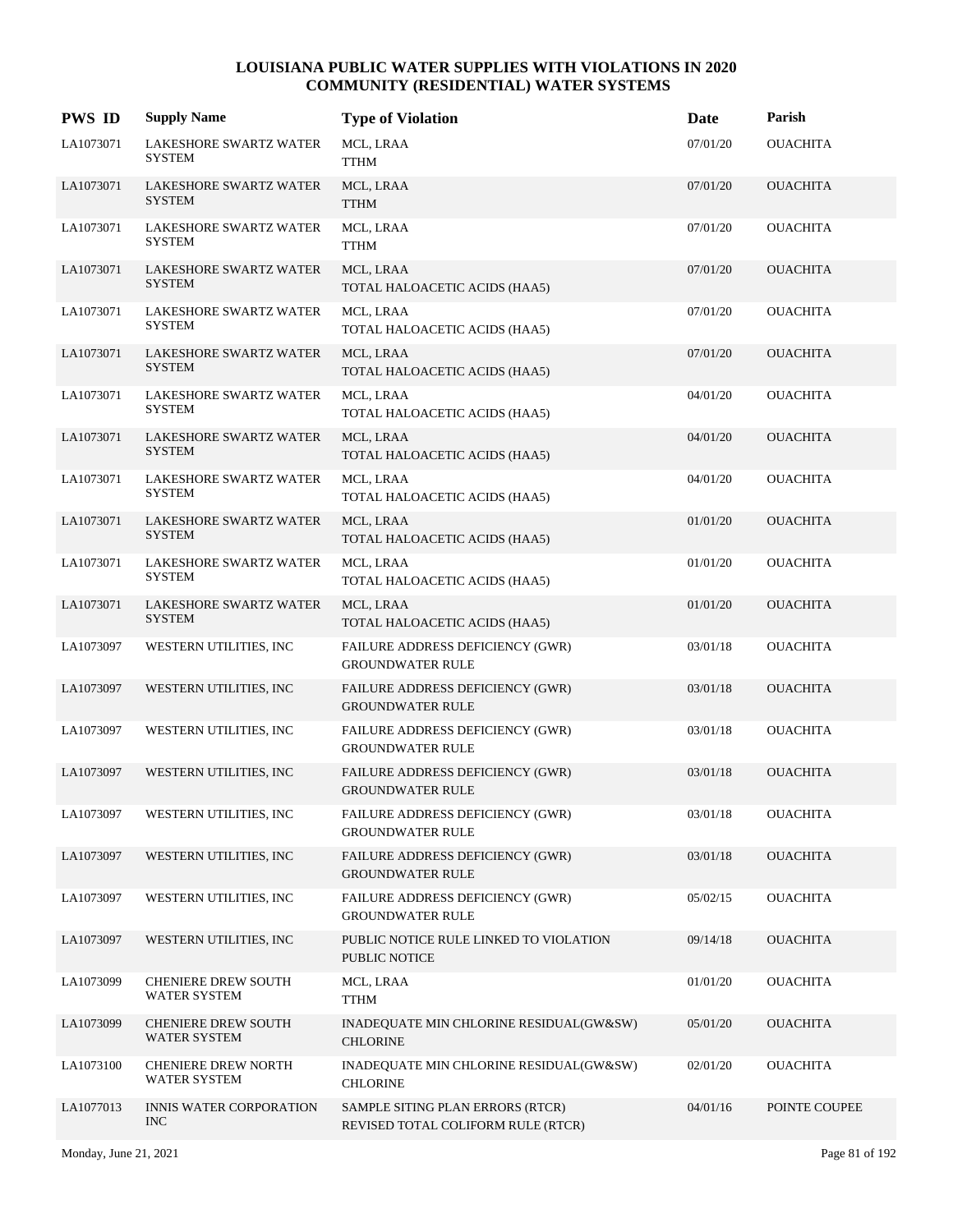| <b>PWS ID</b> | <b>Supply Name</b>                             | <b>Type of Violation</b>                                       | Date     | Parish         |
|---------------|------------------------------------------------|----------------------------------------------------------------|----------|----------------|
| LA1077043     | POINTE COUPEE WATER<br><b>WORKS DISTRICT 1</b> | FAILURE ADDRESS DEFICIENCY (GWR)<br><b>GROUNDWATER RULE</b>    | 10/08/19 | POINTE COUPEE  |
| LA1077043     | POINTE COUPEE WATER<br><b>WORKS DISTRICT 1</b> | PUBLIC NOTICE RULE LINKED TO VIOLATION<br><b>PUBLIC NOTICE</b> | 01/16/20 | POINTE COUPEE  |
| LA1077043     | POINTE COUPEE WATER<br><b>WORKS DISTRICT 1</b> | INADEQUATE MIN CHLORINE RESIDUAL(GW&SW)<br><b>CHLORINE</b>     | 03/01/20 | POINTE COUPEE  |
| LA1077043     | POINTE COUPEE WATER<br><b>WORKS DISTRICT 1</b> | INADEQUATE MIN CHLORINE RESIDUAL(GW&SW)<br><b>CHLORINE</b>     | 01/01/20 | POINTE COUPEE  |
| LA1077046     | POINTE COUPEE DETENTION<br><b>CENTER</b>       | <b>CCR REPORT</b><br>CONSUMER CONFIDENCE RULE                  | 07/01/19 | POINTE COUPEE  |
| LA1077048     | ALMA PLANTATION LTD                            | <b>CCR REPORT</b><br><b>CONSUMER CONFIDENCE RULE</b>           | 07/01/20 | POINTE COUPEE  |
| LA1077048     | <b>ALMA PLANTATION LTD</b>                     | <b>CCR REPORT</b><br><b>CONSUMER CONFIDENCE RULE</b>           | 07/01/19 | POINTE COUPEE  |
| LA1077050     | ALLEN'S WATER SERVICE -<br><b>MONK RD</b>      | FAILURE ADDRESS DEFICIENCY (GWR)<br><b>GROUNDWATER RULE</b>    | 02/19/20 | POINTE COUPEE  |
| LA1077050     | ALLEN'S WATER SERVICE -<br><b>MONK RD</b>      | FAILURE ADDRESS DEFICIENCY (GWR)<br><b>GROUNDWATER RULE</b>    | 02/19/20 | POINTE COUPEE  |
| LA1077050     | ALLEN'S WATER SERVICE -<br><b>MONK RD</b>      | PUBLIC NOTICE RULE LINKED TO VIOLATION<br><b>PUBLIC NOTICE</b> | 04/07/20 | POINTE COUPEE  |
| LA1077051     | ALLEN'S WATER SERVICE -<br><b>STEINSON RD</b>  | FAILURE ADDRESS DEFICIENCY (GWR)<br><b>GROUNDWATER RULE</b>    | 02/19/20 | POINTE COUPEE  |
| LA1077051     | ALLEN'S WATER SERVICE -<br><b>STEINSON RD</b>  | FAILURE ADDRESS DEFICIENCY (GWR)<br><b>GROUNDWATER RULE</b>    | 02/19/20 | POINTE COUPEE  |
| LA1077051     | ALLEN'S WATER SERVICE -<br><b>STEINSON RD</b>  | PUBLIC NOTICE RULE LINKED TO VIOLATION<br>PUBLIC NOTICE        | 04/07/20 | POINTE COUPEE  |
| LA1077052     | ALLEN'S WATER SERVICE -<br>PORTER RD           | FAILURE ADDRESS DEFICIENCY (GWR)<br><b>GROUNDWATER RULE</b>    | 02/19/20 | POINTE COUPEE  |
| LA1077052     | ALLEN'S WATER SERVICE -<br>PORTER RD           | FAILURE ADDRESS DEFICIENCY (GWR)<br><b>GROUNDWATER RULE</b>    | 02/19/20 | POINTE COUPEE  |
| LA1077052     | ALLEN'S WATER SERVICE -<br>PORTER RD           | PUBLIC NOTICE RULE LINKED TO VIOLATION<br><b>PUBLIC NOTICE</b> | 04/07/20 | POINTE COUPEE  |
| LA1079003     | TOWN OF BOYCE WATER<br><b>SYSTEM</b>           | INADEQUATE MIN CHLORINE RESIDUAL(GW&SW)<br><b>CHLORINE</b>     | 09/01/20 | <b>RAPIDES</b> |
| LA1079003     | TOWN OF BOYCE WATER<br><b>SYSTEM</b>           | INADEQUATE MIN CHLORINE RESIDUAL(GW&SW)<br><b>CHLORINE</b>     | 03/01/20 | <b>RAPIDES</b> |
| LA1079003     | TOWN OF BOYCE WATER<br><b>SYSTEM</b>           | 5% DS BELOW MIN 0.5-2 MONTHS CONSEC(GW)<br><b>CHLORINE</b>     | 10/01/20 | <b>RAPIDES</b> |
| LA1079004     | <b>BUCKEYE WATER DISTRICT 50</b>               | INADEQUATE MIN CHLORINE RESIDUAL(GW&SW)<br><b>CHLORINE</b>     | 12/01/20 | <b>RAPIDES</b> |
| LA1079005     | TOWN OF CHENEYVILLE<br><b>WATER SYSTEM</b>     | LEAD CONSUMER NOTICE (LCR)<br><b>LEAD &amp; COPPER RULE</b>    | 11/29/19 | <b>RAPIDES</b> |
| LA1079005     | TOWN OF CHENEYVILLE<br><b>WATER SYSTEM</b>     | PUBLIC NOTICE RULE LINKED TO VIOLATION<br>PUBLIC NOTICE        | 03/02/19 | <b>RAPIDES</b> |
| LA1079005     | TOWN OF CHENEYVILLE<br>WATER SYSTEM            | PUBLIC NOTICE RULE LINKED TO VIOLATION<br>PUBLIC NOTICE        | 02/09/19 | <b>RAPIDES</b> |
| LA1079005     | TOWN OF CHENEYVILLE<br>WATER SYSTEM            | INADEQUATE MIN CHLORINE RESIDUAL(GW&SW)<br><b>CHLORINE</b>     | 12/01/20 | <b>RAPIDES</b> |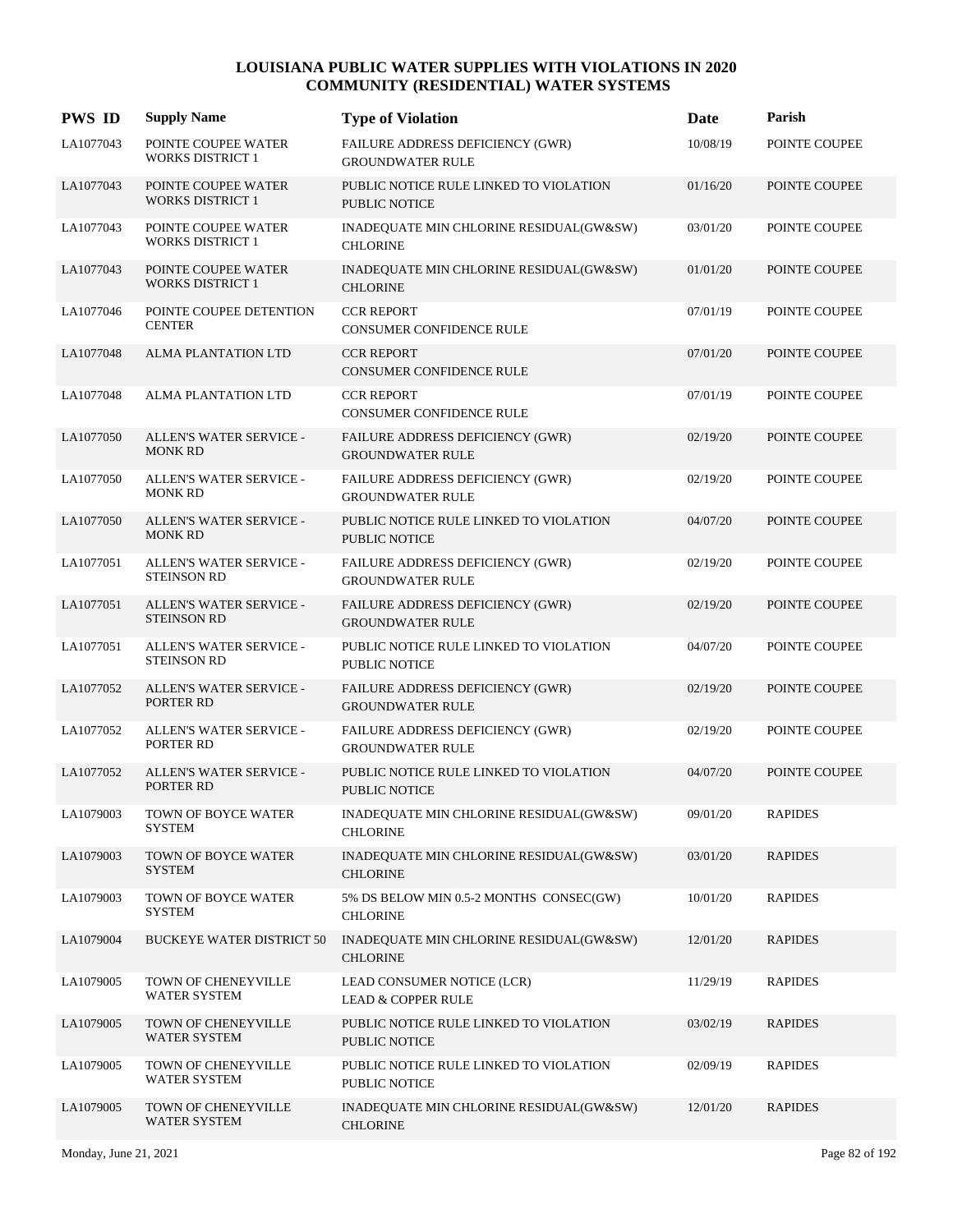| <b>PWS ID</b> | <b>Supply Name</b>                                    | <b>Type of Violation</b>                                           | Date     | Parish         |
|---------------|-------------------------------------------------------|--------------------------------------------------------------------|----------|----------------|
| LA1079005     | TOWN OF CHENEYVILLE<br><b>WATER SYSTEM</b>            | INADEQUATE MIN CHLORINE RESIDUAL(GW&SW)<br><b>CHLORINE</b>         | 06/01/20 | <b>RAPIDES</b> |
| LA1079005     | TOWN OF CHENEYVILLE<br><b>WATER SYSTEM</b>            | INADEQUATE MIN CHLORINE RESIDUAL(GW&SW)<br><b>CHLORINE</b>         | 02/01/20 | <b>RAPIDES</b> |
| LA1079011     | TOWN OF GLENMORA WATER<br><b>SYSTEM</b>               | INADEQUATE MIN CHLORINE RESIDUAL(GW&SW)<br><b>CHLORINE</b>         | 10/01/20 | <b>RAPIDES</b> |
| LA1079013     | <b>LATANIER WATER</b><br><b>ASSOCIATION</b>           | INADEQUATE MIN CHLORINE RESIDUAL(GW&SW)<br><b>CHLORINE</b>         | 12/01/20 | <b>RAPIDES</b> |
| LA1079015     | VILLAGE OF MCNARY WATER<br><b>SYSTEM</b>              | FAILURE ADDRESS DEFICIENCY (GWR)<br><b>GROUNDWATER RULE</b>        | 10/16/19 | <b>RAPIDES</b> |
| LA1079015     | VILLAGE OF MCNARY WATER<br><b>SYSTEM</b>              | FAILURE ADDRESS DEFICIENCY (GWR)<br><b>GROUNDWATER RULE</b>        | 10/16/19 | <b>RAPIDES</b> |
| LA1079015     | VILLAGE OF MCNARY WATER<br><b>SYSTEM</b>              | FAILURE ADDRESS DEFICIENCY (GWR)<br><b>GROUNDWATER RULE</b>        | 10/16/19 | <b>RAPIDES</b> |
| LA1079015     | <b>VILLAGE OF MCNARY WATER</b><br><b>SYSTEM</b>       | FAILURE ADDRESS DEFICIENCY (GWR)<br><b>GROUNDWATER RULE</b>        | 10/16/19 | <b>RAPIDES</b> |
| LA1079016     | <b>CITY OF PINEVILLE WATER</b><br><b>SYSTEM</b>       | INADEQUATE MIN CHLORINE RESIDUAL(GW&SW)<br><b>CHLORINE</b>         | 12/01/20 | <b>RAPIDES</b> |
| LA1079016     | <b>CITY OF PINEVILLE WATER</b><br><b>SYSTEM</b>       | INADEQUATE MIN CHLORINE RESIDUAL(GW&SW)<br><b>CHLORINE</b>         | 06/01/20 | <b>RAPIDES</b> |
| LA1079016     | <b>CITY OF PINEVILLE WATER</b><br><b>SYSTEM</b>       | 5% DS BELOW MIN 0.5-2 MONTHS CONSEC(GW)<br><b>CHLORINE</b>         | 07/01/20 | <b>RAPIDES</b> |
| LA1079017     | <b>RAPIDES PARISH</b><br><b>WATERWORKS DISTRICT 3</b> | INADEQUATE MIN CHLORINE RESIDUAL(GW&SW)<br><b>CHLORINE</b>         | 01/01/20 | <b>RAPIDES</b> |
| LA1079019     | LENA WATER SYSTEM INC                                 | FAILURE ADDRESS DEFICIENCY (GWR)<br><b>GROUNDWATER RULE</b>        | 12/01/19 | <b>RAPIDES</b> |
| LA1079019     | LENA WATER SYSTEM INC                                 | FAILURE ADDRESS DEFICIENCY (GWR)<br><b>GROUNDWATER RULE</b>        | 12/01/19 | <b>RAPIDES</b> |
| LA1079019     | LENA WATER SYSTEM INC                                 | INADEQUATE MIN CHLORINE RESIDUAL(GW&SW)<br><b>CHLORINE</b>         | 10/01/20 | <b>RAPIDES</b> |
| LA1079019     | LENA WATER SYSTEM INC                                 | INADEQUATE MIN CHLORINE RESIDUAL(GW&SW)<br><b>CHLORINE</b>         | 05/01/20 | <b>RAPIDES</b> |
| LA1079020     | RAPIDES ISLAND WATER<br><b>ASSOCIATION INC</b>        | EXCEED SECONDARY CONTAMINANT LEVEL<br><b>FLUORIDE</b>              | 01/01/20 | <b>RAPIDES</b> |
| LA1079025     | POLAND WATER ASSOCIATION                              | FAILURE ADDRESS DEFICIENCY (GWR)<br><b>GROUNDWATER RULE</b>        | 12/11/20 | <b>RAPIDES</b> |
| LA1079025     | POLAND WATER ASSOCIATION                              | FAILURE ADDRESS DEFICIENCY (GWR)<br><b>GROUNDWATER RULE</b>        | 12/11/20 | <b>RAPIDES</b> |
| LA1079027     | TOWN OF WOODWORTH<br><b>WATER SYSTEM</b>              | EXCEED SECONDARY CONTAMINANT LEVEL<br><b>FLUORIDE</b>              | 01/01/20 | <b>RAPIDES</b> |
| LA1079028     | <b>VETERANS ADMINISTRATION</b>                        | INADEQUATE MIN CHLORINE RESIDUAL(GW&SW)<br><b>CHLORINE</b>         | 11/01/20 | <b>RAPIDES</b> |
| LA1079028     | <b>VETERANS ADMINISTRATION</b>                        | INADEQUATE MIN CHLORINE RESIDUAL(GW&SW)<br><b>CHLORINE</b>         | 09/01/20 | <b>RAPIDES</b> |
| LA1079030     | HAMMOCK WATER SUPPLY                                  | <b>FAILURE ADDRESS DEFICIENCY (GWR)</b><br><b>GROUNDWATER RULE</b> | 12/01/20 | <b>RAPIDES</b> |
| LA1079030     | HAMMOCK WATER SUPPLY                                  | FAILURE ADDRESS DEFICIENCY (GWR)<br><b>GROUNDWATER RULE</b>        | 12/01/20 | <b>RAPIDES</b> |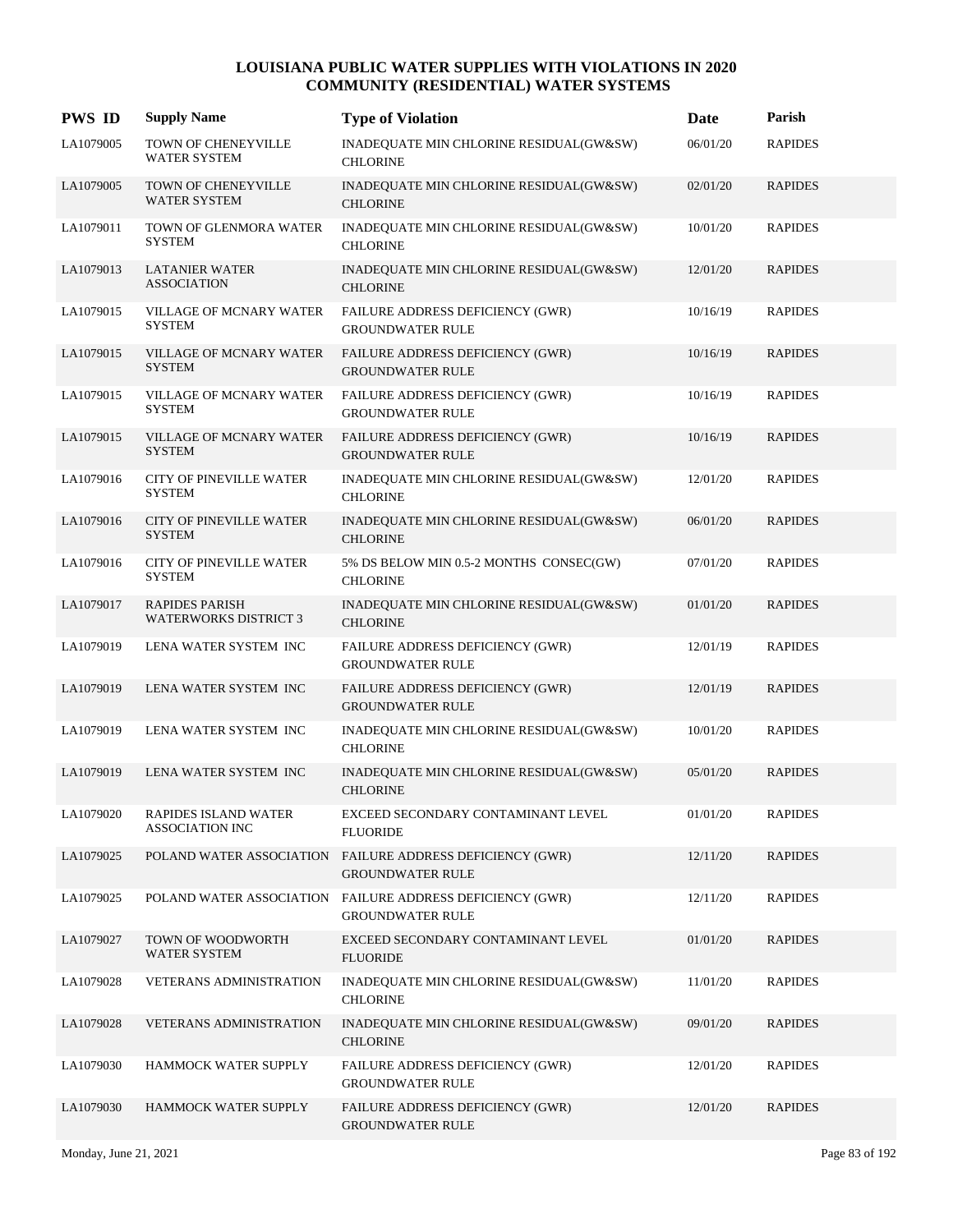| <b>PWS ID</b> | <b>Supply Name</b>                     | <b>Type of Violation</b>                                                             | <b>Date</b> | Parish           |
|---------------|----------------------------------------|--------------------------------------------------------------------------------------|-------------|------------------|
| LA1079030     | HAMMOCK WATER SUPPLY                   | FAILURE ADDRESS DEFICIENCY (GWR)<br><b>GROUNDWATER RULE</b>                          | 10/17/19    | <b>RAPIDES</b>   |
| LA1079030     | HAMMOCK WATER SUPPLY                   | <b>FAILURE ADDRESS DEFICIENCY (GWR)</b><br><b>GROUNDWATER RULE</b>                   | 10/17/19    | <b>RAPIDES</b>   |
| LA1079030     | HAMMOCK WATER SUPPLY                   | FAILURE ADDRESS DEFICIENCY (GWR)<br><b>GROUNDWATER RULE</b>                          | 06/01/15    | <b>RAPIDES</b>   |
| LA1079032     | SIEPER AREA WATER SYSTEM               | INADEQUATE MIN CHLORINE RESIDUAL(GW&SW)<br><b>CHLORINE</b>                           | 05/01/20    | <b>RAPIDES</b>   |
| LA1079032     | SIEPER AREA WATER SYSTEM               | 5% DS BELOW MIN 0.5-2 MONTHS CONSEC(GW)<br><b>CHLORINE</b>                           | 06/01/20    | <b>RAPIDES</b>   |
| LA1081001     | <b>COUSHATTA WATER SYSTEM</b>          | INADEQUATE MIN CHLORINE RESIDUAL(GW&SW)<br><b>CHLORINE</b>                           | 07/01/20    | <b>RED RIVER</b> |
| LA1081001     | COUSHATTA WATER SYSTEM                 | INADEQUATE MIN CHLORINE RESIDUAL(GW&SW)<br><b>CHLORINE</b>                           | 06/01/20    | <b>RED RIVER</b> |
| LA1081002     | <b>EAST CROSS WATER SYSTEM</b>         | OCCT/SOWT RECOMMENDATION/STUDY (LCR)<br><b>LEAD &amp; COPPER RULE</b>                | 01/11/20    | <b>RED RIVER</b> |
| LA1081002     | <b>EAST CROSS WATER SYSTEM</b>         | LEAD CONSUMER NOTICE (LCR)<br><b>LEAD &amp; COPPER RULE</b>                          | 11/06/20    | <b>RED RIVER</b> |
| LA1081002     | <b>EAST CROSS WATER SYSTEM</b>         | INADEQUATE MIN CHLORINE RESIDUAL(GW&SW)<br><b>CHLORINE</b>                           | 07/01/20    | <b>RED RIVER</b> |
| LA1081003     | EDGEFIELD WATER SYSTEM                 | FAILURE ADDRESS DEFICIENCY (GWR)<br><b>GROUNDWATER RULE</b>                          | 03/11/20    | <b>RED RIVER</b> |
| LA1081003     | EDGEFIELD WATER SYSTEM                 | FOLLOW-UP OR ROUTINE TAP M/R (LCR)<br><b>LEAD &amp; COPPER RULE</b>                  | 10/01/20    | <b>RED RIVER</b> |
| LA1081003     | EDGEFIELD WATER SYSTEM                 | PUBLIC NOTICE RULE LINKED TO VIOLATION<br><b>PUBLIC NOTICE</b>                       | 04/16/20    | <b>RED RIVER</b> |
| LA1081003     | EDGEFIELD WATER SYSTEM                 | PUBLIC NOTICE RULE LINKED TO VIOLATION<br><b>PUBLIC NOTICE</b>                       | 02/17/18    | <b>RED RIVER</b> |
| LA1081004     |                                        | HALL SUMMIT WATER SYSTEM FAILURE ADDRESS DEFICIENCY (GWR)<br><b>GROUNDWATER RULE</b> | 08/05/19    | <b>RED RIVER</b> |
| LA1081004     |                                        | HALL SUMMIT WATER SYSTEM FAILURE ADDRESS DEFICIENCY (GWR)<br><b>GROUNDWATER RULE</b> | 08/05/19    | <b>RED RIVER</b> |
| LA1081005     | HALFWAY-CARROLL WATER<br><b>SYSTEM</b> | MCL, E. COLI, POS E COLI (RTCR)<br>REVISED TOTAL COLIFORM RULE (RTCR)                | 03/01/20    | <b>RED RIVER</b> |
| LA1081005     | HALFWAY-CARROLL WATER<br><b>SYSTEM</b> | INADEQUATE MIN CHLORINE RESIDUAL(GW&SW)<br><b>CHLORINE</b>                           | 10/01/20    | <b>RED RIVER</b> |
| LA1081005     | HALFWAY-CARROLL WATER<br><b>SYSTEM</b> | INADEQUATE MIN CHLORINE RESIDUAL(GW&SW)<br><b>CHLORINE</b>                           | 06/01/20    | <b>RED RIVER</b> |
| LA1081005     | HALFWAY-CARROLL WATER<br><b>SYSTEM</b> | 5% DS BELOW MIN 0.5-2 MONTHS CONSEC(GW)<br><b>CHLORINE</b>                           | 11/01/20    | <b>RED RIVER</b> |
| LA1081005     | HALFWAY-CARROLL WATER<br><b>SYSTEM</b> | FAILURE TO SUBMIT MONITORING PLAN<br>TOTAL COLIFORM RULE                             | 01/01/14    | <b>RED RIVER</b> |
| LA1081006     | <b>MARTIN WATER SYSTEM</b>             | LEAD CONSUMER NOTICE (LCR)<br><b>LEAD &amp; COPPER RULE</b>                          | 12/13/18    | <b>RED RIVER</b> |
| LA1081006     | <b>MARTIN WATER SYSTEM</b>             | LEAD CONSUMER NOTICE (LCR)<br><b>LEAD &amp; COPPER RULE</b>                          | 05/07/16    | <b>RED RIVER</b> |
| LA1081006     | <b>MARTIN WATER SYSTEM</b>             | <b>CCR REPORT</b><br>CONSUMER CONFIDENCE RULE                                        | 07/01/20    | <b>RED RIVER</b> |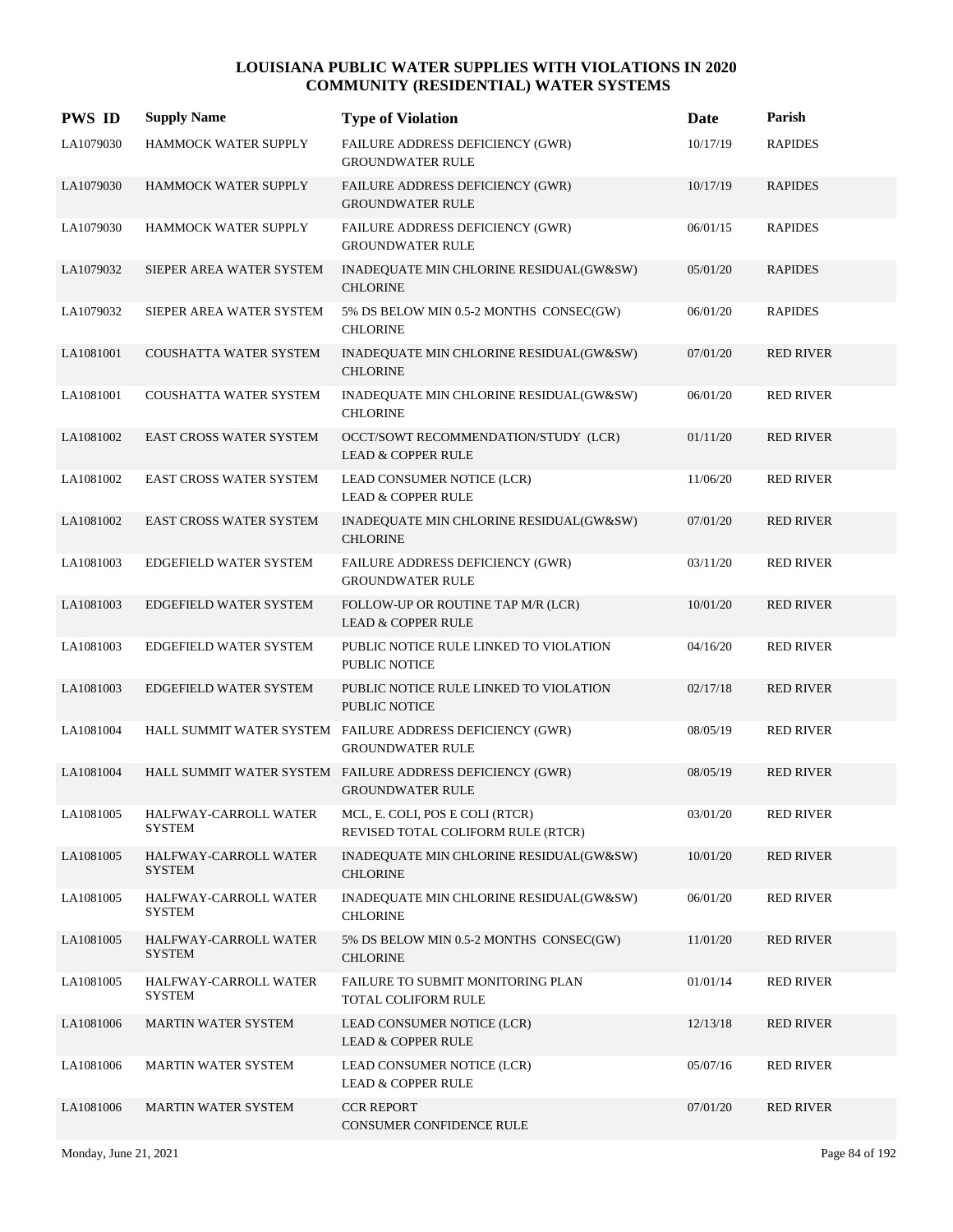| <b>PWS ID</b> | <b>Supply Name</b>                           | <b>Type of Violation</b>                                                              | Date     | Parish           |
|---------------|----------------------------------------------|---------------------------------------------------------------------------------------|----------|------------------|
| LA1081006     | <b>MARTIN WATER SYSTEM</b>                   | <b>CCR REPORT</b><br>CONSUMER CONFIDENCE RULE                                         | 07/01/19 | <b>RED RIVER</b> |
| LA1081006     | MARTIN WATER SYSTEM                          | <b>CCR REPORT</b><br><b>CONSUMER CONFIDENCE RULE</b>                                  | 07/01/18 | <b>RED RIVER</b> |
| LA1081006     | <b>MARTIN WATER SYSTEM</b>                   | CCR ADEQUACY/AVAILABILITY/CONTENT<br><b>CONSUMER CONFIDENCE RULE</b>                  | 10/01/17 | <b>RED RIVER</b> |
| LA1081006     | <b>MARTIN WATER SYSTEM</b>                   | INADEQUATE MIN CHLORINE RESIDUAL(GW&SW)<br><b>CHLORINE</b>                            | 06/01/20 | <b>RED RIVER</b> |
| LA1081008     |                                              | BAYOU PIERRE WATER SYSTEM FAILURE ADDRESS DEFICIENCY (GWR)<br><b>GROUNDWATER RULE</b> | 08/31/19 | <b>RED RIVER</b> |
| LA1081008     |                                              | BAYOU PIERRE WATER SYSTEM PUBLIC NOTICE RULE LINKED TO VIOLATION<br>PUBLIC NOTICE     | 10/04/19 | <b>RED RIVER</b> |
| LA1081010     | <b>HICKORY GROVE WATER</b><br><b>SYSTEM</b>  | FAILURE ADDRESS DEFICIENCY (GWR)<br><b>GROUNDWATER RULE</b>                           | 09/02/18 | <b>RED RIVER</b> |
| LA1081010     | <b>HICKORY GROVE WATER</b><br><b>SYSTEM</b>  | PUBLIC NOTICE RULE LINKED TO VIOLATION<br>PUBLIC NOTICE                               | 03/02/19 | <b>RED RIVER</b> |
| LA1081010     | <b>HICKORY GROVE WATER</b><br><b>SYSTEM</b>  | INADEQUATE MIN CHLORINE RESIDUAL(GW&SW)<br><b>CHLORAMINE</b>                          | 06/01/20 | <b>RED RIVER</b> |
| LA1081010     | HICKORY GROVE WATER<br><b>SYSTEM</b>         | 5% DS BELOW MIN 0.5-2 MONTHS CONSEC(GW)<br><b>CHLORAMINE</b>                          | 10/01/20 | <b>RED RIVER</b> |
| LA1081010     | HICKORY GROVE WATER<br><b>SYSTEM</b>         | 5% DS BELOW MIN 0.5-2 MONTHS CONSEC(GW)<br><b>CHLORAMINE</b>                          | 09/01/20 | <b>RED RIVER</b> |
| LA1081010     | HICKORY GROVE WATER<br><b>SYSTEM</b>         | 5% DS BELOW MIN 0.5-2 MONTHS CONSEC(GW)<br><b>CHLORAMINE</b>                          | 08/01/20 | <b>RED RIVER</b> |
| LA1081010     | HICKORY GROVE WATER<br><b>SYSTEM</b>         | 5% DS BELOW MIN 0.5-2 MONTHS CONSEC(GW)<br><b>CHLORAMINE</b>                          | 07/01/20 | <b>RED RIVER</b> |
| LA1081010     | HICKORY GROVE WATER<br><b>SYSTEM</b>         | 5% DS BELOW MIN 0.5-2 MONTHS CONSEC(GW)<br><b>CHLORAMINE</b>                          | 01/01/20 | <b>RED RIVER</b> |
| LA1081011     | SOCIAL SPRINGS WATER<br><b>SYSTEM SOUTH</b>  | INADEQUATE MIN CHLORINE RESIDUAL(GW&SW)<br><b>CHLORAMINE</b>                          | 11/01/20 | <b>RED RIVER</b> |
| LA1081012     | <b>FAIRVIEW UNION WATER</b><br><b>SYSTEM</b> | MCL, LRAA<br><b>TTHM</b>                                                              | 10/01/20 | <b>RED RIVER</b> |
| LA1081012     | <b>FAIRVIEW UNION WATER</b><br>SYSTEM        | MCL, LRAA<br>TOTAL HALOACETIC ACIDS (HAA5)                                            | 10/01/20 | <b>RED RIVER</b> |
| LA1081012     | <b>FAIRVIEW UNION WATER</b><br><b>SYSTEM</b> | MCL, LRAA<br><b>TTHM</b>                                                              | 10/01/20 | <b>RED RIVER</b> |
| LA1081012     | <b>FAIRVIEW UNION WATER</b><br><b>SYSTEM</b> | MCL, LRAA<br>TOTAL HALOACETIC ACIDS (HAA5)                                            | 10/01/20 | <b>RED RIVER</b> |
| LA1081012     | <b>FAIRVIEW UNION WATER</b><br><b>SYSTEM</b> | MCL, LRAA<br><b>TTHM</b>                                                              | 07/01/20 | <b>RED RIVER</b> |
| LA1081012     | <b>FAIRVIEW UNION WATER</b><br><b>SYSTEM</b> | MCL, LRAA<br>TOTAL HALOACETIC ACIDS (HAA5)                                            | 07/01/20 | <b>RED RIVER</b> |
| LA1081012     | <b>FAIRVIEW UNION WATER</b><br><b>SYSTEM</b> | MCL, LRAA<br>TOTAL HALOACETIC ACIDS (HAA5)                                            | 07/01/20 | <b>RED RIVER</b> |
| LA1081012     | <b>FAIRVIEW UNION WATER</b><br><b>SYSTEM</b> | MCL, LRAA<br>TTHM                                                                     | 07/01/20 | <b>RED RIVER</b> |
| LA1081012     | <b>FAIRVIEW UNION WATER</b><br><b>SYSTEM</b> | MCL, LRAA<br>TTHM                                                                     | 04/01/20 | <b>RED RIVER</b> |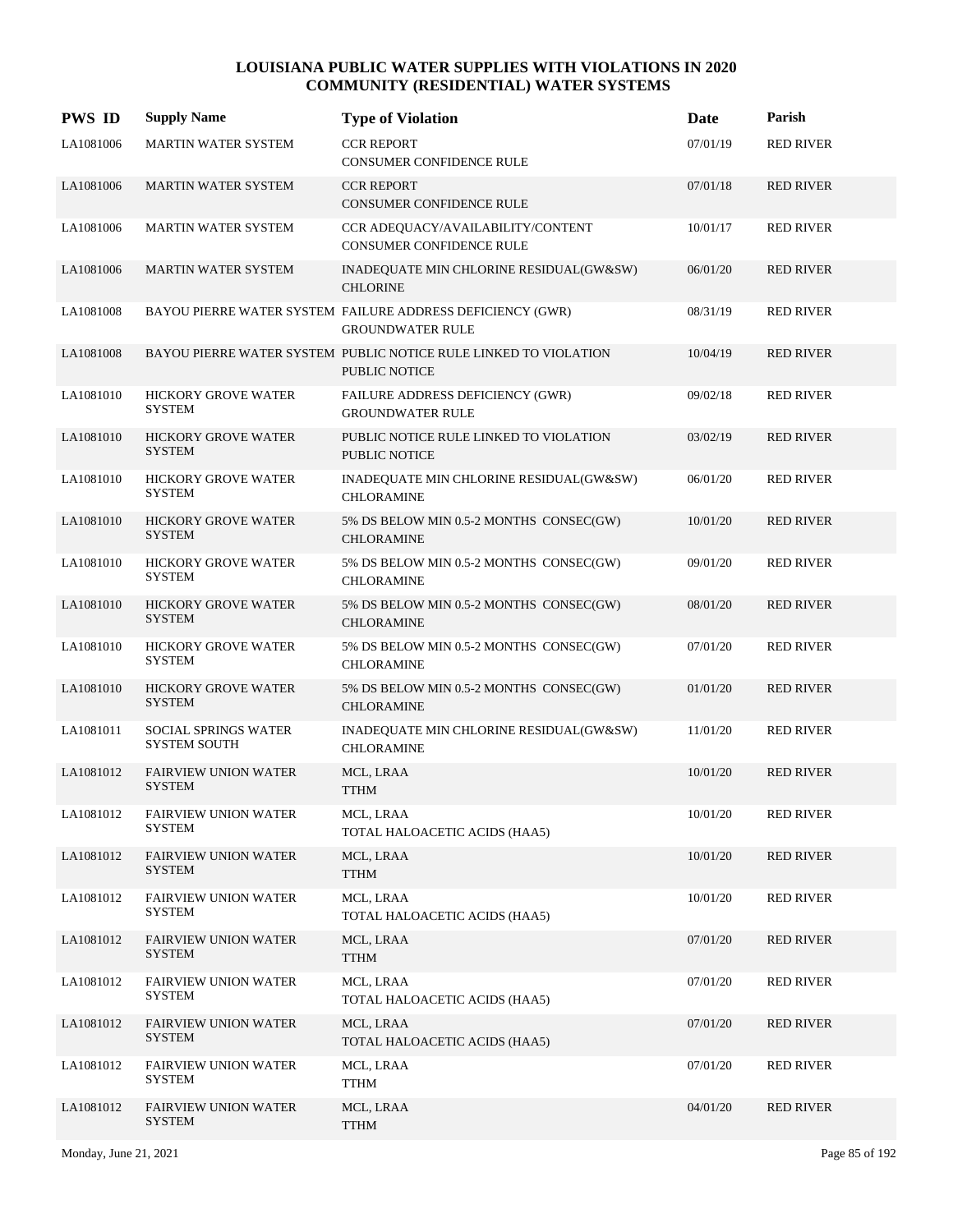| <b>PWS ID</b> | <b>Supply Name</b>                           | <b>Type of Violation</b>                                                     | Date     | Parish           |
|---------------|----------------------------------------------|------------------------------------------------------------------------------|----------|------------------|
| LA1081012     | <b>FAIRVIEW UNION WATER</b><br><b>SYSTEM</b> | MCL, LRAA<br>TOTAL HALOACETIC ACIDS (HAA5)                                   | 04/01/20 | <b>RED RIVER</b> |
| LA1081012     | <b>FAIRVIEW UNION WATER</b><br><b>SYSTEM</b> | MCL, LRAA<br>TOTAL HALOACETIC ACIDS (HAA5)                                   | 04/01/20 | <b>RED RIVER</b> |
| LA1081012     | <b>FAIRVIEW UNION WATER</b><br><b>SYSTEM</b> | MCL, LRAA<br>${\sf TTHM}$                                                    | 04/01/20 | <b>RED RIVER</b> |
| LA1081012     | <b>FAIRVIEW UNION WATER</b><br><b>SYSTEM</b> | MCL, LRAA<br>TOTAL HALOACETIC ACIDS (HAA5)                                   | 01/01/20 | <b>RED RIVER</b> |
| LA1081012     | <b>FAIRVIEW UNION WATER</b><br><b>SYSTEM</b> | MCL, LRAA<br><b>TTHM</b>                                                     | 01/01/20 | <b>RED RIVER</b> |
| LA1081012     | <b>FAIRVIEW UNION WATER</b><br><b>SYSTEM</b> | MCL, LRAA<br>TOTAL HALOACETIC ACIDS (HAA5)                                   | 01/01/20 | <b>RED RIVER</b> |
| LA1081012     | <b>FAIRVIEW UNION WATER</b><br><b>SYSTEM</b> | MCL, LRAA<br><b>TTHM</b>                                                     | 01/01/20 | <b>RED RIVER</b> |
| LA1081012     | <b>FAIRVIEW UNION WATER</b><br><b>SYSTEM</b> | FOLLOW-UP OR ROUTINE TAP M/R (LCR)<br><b>LEAD &amp; COPPER RULE</b>          | 10/01/19 | <b>RED RIVER</b> |
| LA1081012     | <b>FAIRVIEW UNION WATER</b><br><b>SYSTEM</b> | <b>CCR REPORT</b><br>CONSUMER CONFIDENCE RULE                                | 07/01/19 | <b>RED RIVER</b> |
| LA1081012     | <b>FAIRVIEW UNION WATER</b><br><b>SYSTEM</b> | PUBLIC NOTICE RULE LINKED TO VIOLATION<br>PUBLIC NOTICE                      | 02/09/20 | <b>RED RIVER</b> |
| LA1081012     | <b>FAIRVIEW UNION WATER</b><br><b>SYSTEM</b> | PUBLIC NOTICE RULE LINKED TO VIOLATION<br>PUBLIC NOTICE                      | 06/01/19 | <b>RED RIVER</b> |
| LA1083006     | RAYVILLE WATER SYSTEM                        | FAILURE ADDRESS DEFICIENCY (GWR)<br><b>GROUNDWATER RULE</b>                  | 05/31/19 | <b>RICHLAND</b>  |
| LA1083006     | RAYVILLE WATER SYSTEM                        | FAILURE ADDRESS DEFICIENCY (GWR)<br><b>GROUNDWATER RULE</b>                  | 05/31/19 | <b>RICHLAND</b>  |
| LA1083006     | RAYVILLE WATER SYSTEM                        | FAILURE ADDRESS DEFICIENCY (GWR)<br><b>GROUNDWATER RULE</b>                  | 05/31/19 | <b>RICHLAND</b>  |
| LA1083006     | RAYVILLE WATER SYSTEM                        | FAILURE ADDRESS DEFICIENCY (GWR)<br><b>GROUNDWATER RULE</b>                  | 05/31/19 | <b>RICHLAND</b>  |
| LA1083006     | RAYVILLE WATER SYSTEM                        | FAILURE ADDRESS DEFICIENCY (GWR)<br><b>GROUNDWATER RULE</b>                  | 01/24/12 | <b>RICHLAND</b>  |
| LA1083006     | RAYVILLE WATER SYSTEM                        | PUBLIC NOTICE RULE LINKED TO VIOLATION<br>PUBLIC NOTICE                      | 10/05/19 | <b>RICHLAND</b>  |
| LA1083006     | RAYVILLE WATER SYSTEM                        | PUBLIC NOTICE RULE LINKED TO VIOLATION<br><b>PUBLIC NOTICE</b>               | 12/11/18 | <b>RICHLAND</b>  |
| LA1083006     | RAYVILLE WATER SYSTEM                        | INADEQUATE MIN CHLORINE RESIDUAL(GW&SW)<br><b>CHLORINE</b>                   | 06/01/20 | <b>RICHLAND</b>  |
| LA1083008     | RIVER ROAD WATER SYSTEM                      | MCL, LRAA<br><b>TTHM</b>                                                     | 10/01/20 | <b>RICHLAND</b>  |
| LA1083008     | RIVER ROAD WATER SYSTEM                      | MCL, LRAA<br><b>TTHM</b>                                                     | 07/01/20 | <b>RICHLAND</b>  |
| LA1083008     | RIVER ROAD WATER SYSTEM                      | MCL, LRAA<br><b>TTHM</b>                                                     | 04/01/20 | <b>RICHLAND</b>  |
| LA1083008     | RIVER ROAD WATER SYSTEM                      | LEAD CONSUMER NOTICE (LCR)<br>LEAD & COPPER RULE                             | 02/15/20 | <b>RICHLAND</b>  |
| LA1083016     | <b>BCC DETENTION CENTER WS</b>               | LEVEL 1 ASSESS, MULTIPLE TC POS (RTCR)<br>REVISED TOTAL COLIFORM RULE (RTCR) | 07/01/18 | <b>RICHLAND</b>  |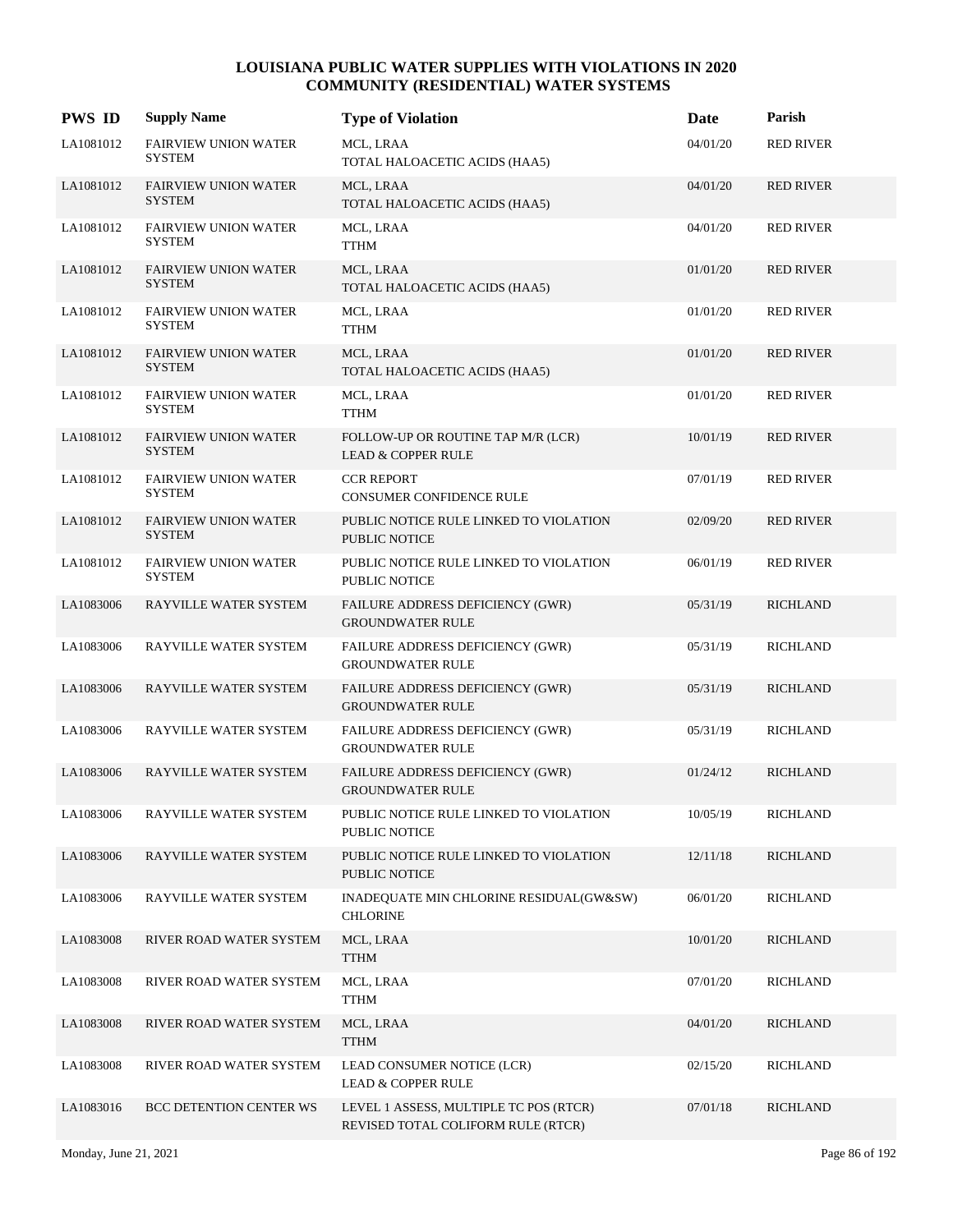| <b>PWS ID</b> | <b>Supply Name</b>                    | <b>Type of Violation</b>                                              | Date     | Parish          |
|---------------|---------------------------------------|-----------------------------------------------------------------------|----------|-----------------|
| LA1083016     | BCC DETENTION CENTER WS               | FAILURE ADDRESS DEFICIENCY (GWR)<br><b>GROUNDWATER RULE</b>           | 05/01/18 | <b>RICHLAND</b> |
| LA1083016     | BCC DETENTION CENTER WS               | OCCT/SOWT RECOMMENDATION/STUDY (LCR)<br><b>LEAD &amp; COPPER RULE</b> | 11/01/18 | <b>RICHLAND</b> |
| LA1083016     | BCC DETENTION CENTER WS               | OCCT/SOWT RECOMMENDATION/STUDY (LCR)<br><b>LEAD &amp; COPPER RULE</b> | 07/11/18 | <b>RICHLAND</b> |
| LA1083016     | <b>BCC DETENTION CENTER WS</b>        | PUBLIC NOTICE RULE LINKED TO VIOLATION<br><b>PUBLIC NOTICE</b>        | 11/09/19 | <b>RICHLAND</b> |
| LA1083016     | <b>BCC DETENTION CENTER WS</b>        | PUBLIC NOTICE RULE LINKED TO VIOLATION<br>PUBLIC NOTICE               | 10/13/19 | <b>RICHLAND</b> |
| LA1083016     | <b>BCC DETENTION CENTER WS</b>        | PUBLIC NOTICE RULE LINKED TO VIOLATION<br>PUBLIC NOTICE               | 04/29/19 | <b>RICHLAND</b> |
| LA1083016     | BCC DETENTION CENTER WS               | PUBLIC NOTICE RULE LINKED TO VIOLATION<br>PUBLIC NOTICE               | 11/05/18 | <b>RICHLAND</b> |
| LA1083016     | <b>BCC DETENTION CENTER WS</b>        | PUBLIC NOTICE RULE LINKED TO VIOLATION<br><b>PUBLIC NOTICE</b>        | 09/20/18 | <b>RICHLAND</b> |
| LA1083016     | <b>BCC DETENTION CENTER WS</b>        | PUBLIC NOTICE RULE LINKED TO VIOLATION<br><b>PUBLIC NOTICE</b>        | 09/14/18 | <b>RICHLAND</b> |
| LA1083017     | PALMETTO ADDICTION<br><b>RECOVERY</b> | MCL, AVERAGE<br><b>ARSENIC</b>                                        | 10/01/20 | <b>RICHLAND</b> |
| LA1083017     | PALMETTO ADDICTION<br><b>RECOVERY</b> | FAILURE ADDRESS DEFICIENCY (GWR)<br><b>GROUNDWATER RULE</b>           | 05/21/20 | <b>RICHLAND</b> |
| LA1083017     | PALMETTO ADDICTION<br><b>RECOVERY</b> | FAILURE ADDRESS DEFICIENCY (GWR)<br><b>GROUNDWATER RULE</b>           | 05/21/20 | <b>RICHLAND</b> |
| LA1083017     | PALMETTO ADDICTION<br><b>RECOVERY</b> | FAILURE ADDRESS DEFICIENCY (GWR)<br><b>GROUNDWATER RULE</b>           | 05/21/20 | <b>RICHLAND</b> |
| LA1083017     | PALMETTO ADDICTION<br><b>RECOVERY</b> | FAILURE ADDRESS DEFICIENCY (GWR)<br><b>GROUNDWATER RULE</b>           | 06/01/18 | <b>RICHLAND</b> |
| LA1083017     | PALMETTO ADDICTION<br><b>RECOVERY</b> | FAILURE ADDRESS DEFICIENCY (GWR)<br><b>GROUNDWATER RULE</b>           | 06/01/18 | <b>RICHLAND</b> |
| LA1083017     | PALMETTO ADDICTION<br><b>RECOVERY</b> | FAILURE ADDRESS DEFICIENCY (GWR)<br><b>GROUNDWATER RULE</b>           | 06/01/18 | <b>RICHLAND</b> |
| LA1083017     | PALMETTO ADDICTION<br><b>RECOVERY</b> | FAILURE ADDRESS DEFICIENCY (GWR)<br><b>GROUNDWATER RULE</b>           | 06/01/18 | <b>RICHLAND</b> |
| LA1083017     | PALMETTO ADDICTION<br><b>RECOVERY</b> | FAILURE ADDRESS DEFICIENCY (GWR)<br><b>GROUNDWATER RULE</b>           | 06/01/18 | <b>RICHLAND</b> |
| LA1083017     | PALMETTO ADDICTION<br><b>RECOVERY</b> | FAILURE ADDRESS DEFICIENCY (GWR)<br><b>GROUNDWATER RULE</b>           | 06/01/18 | <b>RICHLAND</b> |
| LA1083017     | PALMETTO ADDICTION<br><b>RECOVERY</b> | LEAD CONSUMER NOTICE (LCR)<br><b>LEAD &amp; COPPER RULE</b>           | 12/29/18 | <b>RICHLAND</b> |
| LA1083017     | PALMETTO ADDICTION<br><b>RECOVERY</b> | LEAD CONSUMER NOTICE (LCR)<br><b>LEAD &amp; COPPER RULE</b>           | 05/07/16 | <b>RICHLAND</b> |
| LA1083017     | PALMETTO ADDICTION<br><b>RECOVERY</b> | <b>CCR REPORT</b><br>CONSUMER CONFIDENCE RULE                         | 07/01/20 | <b>RICHLAND</b> |
| LA1083017     | PALMETTO ADDICTION<br><b>RECOVERY</b> | <b>CCR REPORT</b><br>CONSUMER CONFIDENCE RULE                         | 07/01/19 | <b>RICHLAND</b> |
| LA1083017     | PALMETTO ADDICTION<br><b>RECOVERY</b> | <b>CCR REPORT</b><br><b>CONSUMER CONFIDENCE RULE</b>                  | 07/01/18 | <b>RICHLAND</b> |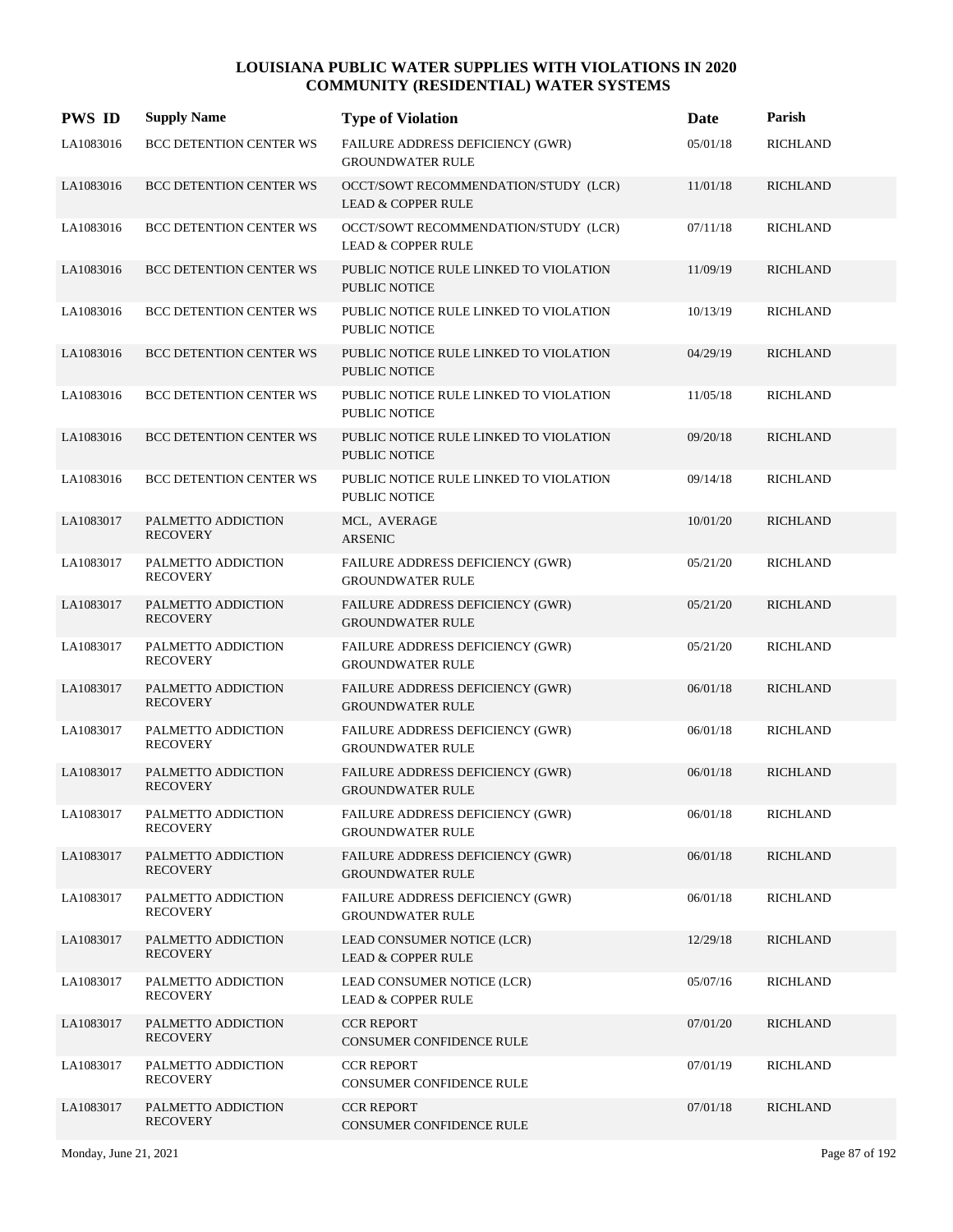| <b>PWS ID</b> | <b>Supply Name</b>                    | <b>Type of Violation</b>                                                               | Date     | Parish          |
|---------------|---------------------------------------|----------------------------------------------------------------------------------------|----------|-----------------|
| LA1083017     | PALMETTO ADDICTION<br><b>RECOVERY</b> | PUBLIC NOTICE RULE LINKED TO VIOLATION<br><b>PUBLIC NOTICE</b>                         | 06/27/20 | <b>RICHLAND</b> |
| LA1083017     | PALMETTO ADDICTION<br><b>RECOVERY</b> | PUBLIC NOTICE RULE LINKED TO VIOLATION<br><b>PUBLIC NOTICE</b>                         | 03/05/20 | <b>RICHLAND</b> |
| LA1083017     | PALMETTO ADDICTION<br><b>RECOVERY</b> | PUBLIC NOTICE RULE LINKED TO VIOLATION<br><b>PUBLIC NOTICE</b>                         | 11/12/19 | <b>RICHLAND</b> |
| LA1083017     | PALMETTO ADDICTION<br><b>RECOVERY</b> | PUBLIC NOTICE RULE LINKED TO VIOLATION<br><b>PUBLIC NOTICE</b>                         | 08/14/19 | <b>RICHLAND</b> |
| LA1083017     | PALMETTO ADDICTION<br><b>RECOVERY</b> | PUBLIC NOTICE RULE LINKED TO VIOLATION<br><b>PUBLIC NOTICE</b>                         | 05/10/19 | <b>RICHLAND</b> |
| LA1083017     | PALMETTO ADDICTION<br><b>RECOVERY</b> | PUBLIC NOTICE RULE LINKED TO VIOLATION<br><b>PUBLIC NOTICE</b>                         | 02/23/19 | <b>RICHLAND</b> |
| LA1083017     | PALMETTO ADDICTION<br><b>RECOVERY</b> | PUBLIC NOTICE RULE LINKED TO VIOLATION<br><b>PUBLIC NOTICE</b>                         | 09/14/18 | <b>RICHLAND</b> |
| LA1083017     | PALMETTO ADDICTION<br><b>RECOVERY</b> | INADEQUATE MIN CHLORINE RESIDUAL(GW&SW)<br><b>CHLORINE</b>                             | 09/01/20 | <b>RICHLAND</b> |
| LA1085007     | CONVERSE WATER SYSTEM                 | MCL, LRAA<br><b>TTHM</b>                                                               | 01/01/20 | <b>SABINE</b>   |
| LA1085009     | FISHER WATER SYSTEM                   | LEAD CONSUMER NOTICE (LCR)<br><b>LEAD &amp; COPPER RULE</b>                            | 04/12/18 | <b>SABINE</b>   |
| LA1085016     | CITY OF MANY WATER SYSTEM MCL, LRAA   | TOTAL HALOACETIC ACIDS (HAA5)                                                          | 10/01/20 | <b>SABINE</b>   |
| LA1085016     | CITY OF MANY WATER SYSTEM MCL, LRAA   | TOTAL HALOACETIC ACIDS (HAA5)                                                          | 07/01/20 | <b>SABINE</b>   |
| LA1085016     |                                       | CITY OF MANY WATER SYSTEM INADEQUATE MIN CHLORINE RESIDUAL(GW&SW)<br><b>CHLORAMINE</b> | 05/01/20 | <b>SABINE</b>   |
| LA1085016     |                                       | CITY OF MANY WATER SYSTEM INADEQUATE MIN CHLORINE RESIDUAL(GW&SW)<br><b>CHLORAMINE</b> | 01/01/20 | <b>SABINE</b>   |
| LA1085016     |                                       | CITY OF MANY WATER SYSTEM 5% DS BELOW MIN 0.5-2 MONTHS CONSEC(GW)<br><b>CHLORAMINE</b> | 02/01/20 | <b>SABINE</b>   |
| LA1085017     | <b>NOBLE WATER SYSTEM</b>             | CORRECTIVE/EXPEDITED ACTIONS (RTCR)<br>REVISED TOTAL COLIFORM RULE (RTCR)              | 08/13/19 | <b>SABINE</b>   |
| LA1085017     | NOBLE WATER SYSTEM                    | FAILURE ADDRESS DEFICIENCY (GWR)<br><b>GROUNDWATER RULE</b>                            | 08/02/13 | <b>SABINE</b>   |
| LA1085017     | <b>NOBLE WATER SYSTEM</b>             | FOLLOW-UP OR ROUTINE TAP M/R (LCR)<br><b>LEAD &amp; COPPER RULE</b>                    | 10/01/19 | <b>SABINE</b>   |
| LA1085017     | <b>NOBLE WATER SYSTEM</b>             | FOLLOW-UP OR ROUTINE TAP M/R (LCR)<br><b>LEAD &amp; COPPER RULE</b>                    | 10/01/18 | <b>SABINE</b>   |
| LA1085017     | NOBLE WATER SYSTEM                    | OCCT/SOWT RECOMMENDATION/STUDY (LCR)<br><b>LEAD &amp; COPPER RULE</b>                  | 07/11/18 | <b>SABINE</b>   |
| LA1085017     | NOBLE WATER SYSTEM                    | OCCT/SOWT INSTALL DEMONSTRATION (LCR)<br><b>LEAD &amp; COPPER RULE</b>                 | 01/01/19 | <b>SABINE</b>   |
| LA1085017     | NOBLE WATER SYSTEM                    | <b>CCR REPORT</b><br>CONSUMER CONFIDENCE RULE                                          | 07/01/19 | <b>SABINE</b>   |
| LA1085017     | NOBLE WATER SYSTEM                    | <b>CCR REPORT</b><br>CONSUMER CONFIDENCE RULE                                          | 07/01/18 | <b>SABINE</b>   |
| LA1085017     | NOBLE WATER SYSTEM                    | CCR ADEQUACY/AVAILABILITY/CONTENT<br>CONSUMER CONFIDENCE RULE                          | 10/01/17 | <b>SABINE</b>   |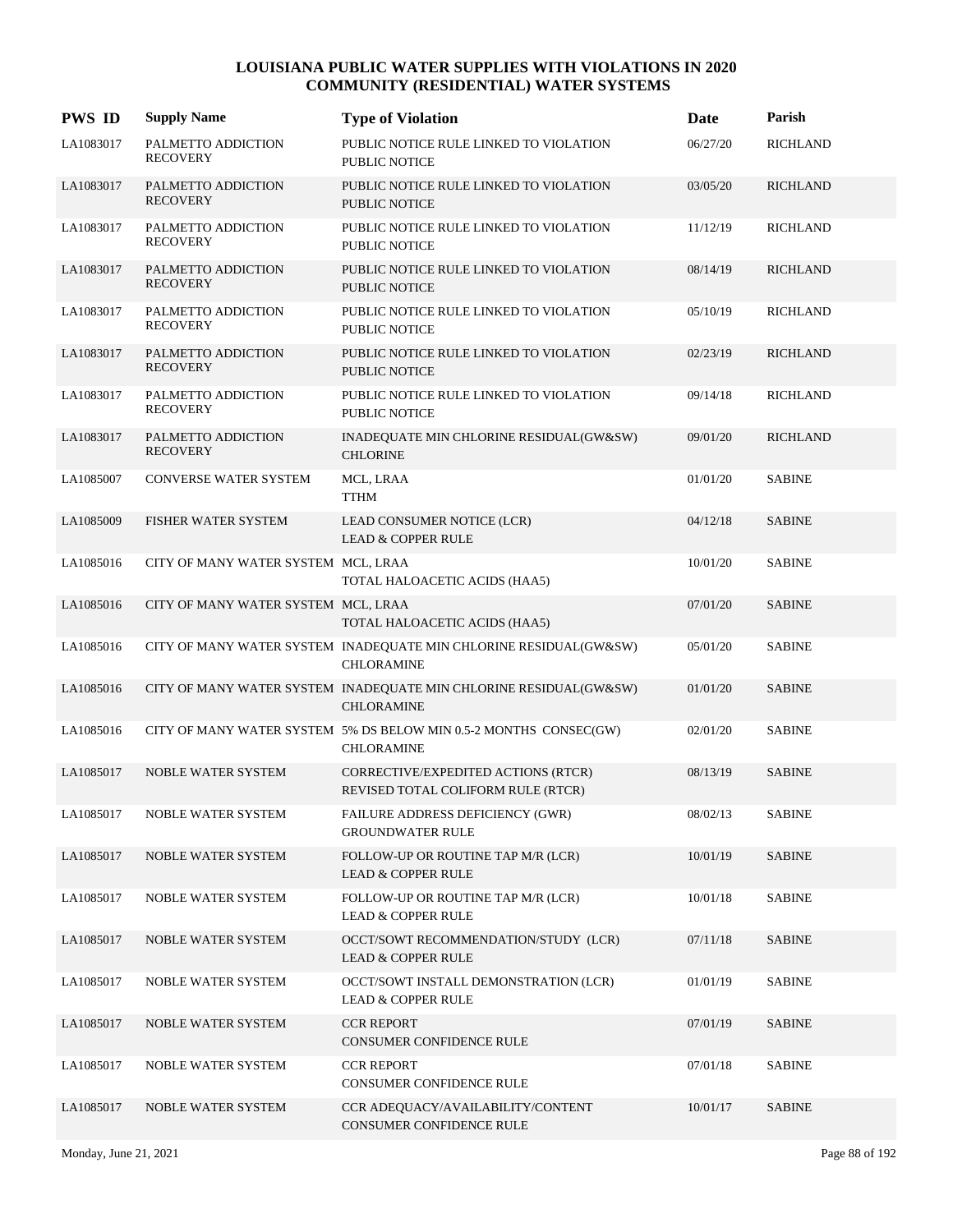| <b>PWS ID</b> | <b>Supply Name</b>                     | <b>Type of Violation</b>                                           | Date     | Parish        |
|---------------|----------------------------------------|--------------------------------------------------------------------|----------|---------------|
| LA1085017     | <b>NOBLE WATER SYSTEM</b>              | PUBLIC NOTICE RULE LINKED TO VIOLATION<br><b>PUBLIC NOTICE</b>     | 02/09/20 | <b>SABINE</b> |
| LA1085017     | NOBLE WATER SYSTEM                     | PUBLIC NOTICE RULE LINKED TO VIOLATION<br><b>PUBLIC NOTICE</b>     | 11/27/19 | <b>SABINE</b> |
| LA1085017     | <b>NOBLE WATER SYSTEM</b>              | PUBLIC NOTICE RULE LINKED TO VIOLATION<br><b>PUBLIC NOTICE</b>     | 03/02/19 | <b>SABINE</b> |
| LA1085017     | NOBLE WATER SYSTEM                     | PUBLIC NOTICE RULE LINKED TO VIOLATION<br>PUBLIC NOTICE            | 02/09/19 | <b>SABINE</b> |
| LA1085017     | <b>NOBLE WATER SYSTEM</b>              | PUBLIC NOTICE RULE LINKED TO VIOLATION<br><b>PUBLIC NOTICE</b>     | 01/17/19 | <b>SABINE</b> |
| LA1085017     | NOBLE WATER SYSTEM                     | PUBLIC NOTICE RULE LINKED TO VIOLATION<br><b>PUBLIC NOTICE</b>     | 09/14/18 | <b>SABINE</b> |
| LA1085017     | NOBLE WATER SYSTEM                     | 5% DS BELOW MIN 0.5-2 MONTHS CONSEC(GW)<br><b>CHLORINE</b>         | 12/01/20 | <b>SABINE</b> |
| LA1085017     | NOBLE WATER SYSTEM                     | 5% DS BELOW MIN 0.5-2 MONTHS CONSEC(GW)<br><b>CHLORINE</b>         | 11/01/20 | <b>SABINE</b> |
| LA1085017     | NOBLE WATER SYSTEM                     | 5% DS BELOW MIN 0.5-2 MONTHS CONSEC(GW)<br><b>CHLORINE</b>         | 10/01/20 | <b>SABINE</b> |
| LA1085017     | NOBLE WATER SYSTEM                     | 5% DS BELOW MIN 0.5-2 MONTHS CONSEC(GW)<br><b>CHLORINE</b>         | 09/01/20 | <b>SABINE</b> |
| LA1085017     | NOBLE WATER SYSTEM                     | 5% DS BELOW MIN 0.5-2 MONTHS CONSEC(GW)<br><b>CHLORINE</b>         | 08/01/20 | <b>SABINE</b> |
| LA1085017     | NOBLE WATER SYSTEM                     | 5% DS BELOW MIN 0.5-2 MONTHS CONSEC(GW)<br><b>CHLORINE</b>         | 07/01/20 | <b>SABINE</b> |
| LA1085017     | NOBLE WATER SYSTEM                     | 5% DS BELOW MIN 0.5-2 MONTHS CONSEC(GW)<br><b>CHLORINE</b>         | 06/01/20 | <b>SABINE</b> |
| LA1085017     | NOBLE WATER SYSTEM                     | 5% DS BELOW MIN 0.5-2 MONTHS CONSEC(GW)<br><b>CHLORINE</b>         | 05/01/20 | <b>SABINE</b> |
| LA1085017     | NOBLE WATER SYSTEM                     | 5% DS BELOW MIN 0.5-2 MONTHS CONSEC(GW)<br><b>CHLORINE</b>         | 04/01/20 | <b>SABINE</b> |
| LA1085017     | <b>NOBLE WATER SYSTEM</b>              | 5% DS BELOW MIN 0.5-2 MONTHS CONSEC(GW)<br><b>CHLORINE</b>         | 03/01/20 | <b>SABINE</b> |
| LA1085017     | NOBLE WATER SYSTEM                     | 5% DS BELOW MIN 0.5-2 MONTHS CONSEC(GW)<br><b>CHLORINE</b>         | 02/01/20 | <b>SABINE</b> |
| LA1085017     | <b>NOBLE WATER SYSTEM</b>              | 5% DS BELOW MIN 0.5-2 MONTHS CONSEC(GW)<br><b>CHLORINE</b>         | 01/01/20 | <b>SABINE</b> |
| LA1085017     | NOBLE WATER SYSTEM                     | EXCEED SECONDARY CONTAMINANT LEVEL<br><b>FLUORIDE</b>              | 01/01/20 | <b>SABINE</b> |
| LA1085021     | PLEASANT HILL WATER<br>SYSTEM, TOWN OF | <b>FAILURE ADDRESS DEFICIENCY (GWR)</b><br><b>GROUNDWATER RULE</b> | 07/29/19 | <b>SABINE</b> |
| LA1085021     | PLEASANT HILL WATER<br>SYSTEM, TOWN OF | <b>FAILURE ADDRESS DEFICIENCY (GWR)</b><br><b>GROUNDWATER RULE</b> | 07/29/19 | <b>SABINE</b> |
| LA1085021     | PLEASANT HILL WATER<br>SYSTEM, TOWN OF | <b>CCR REPORT</b><br>CONSUMER CONFIDENCE RULE                      | 07/01/20 | <b>SABINE</b> |
| LA1085021     | PLEASANT HILL WATER<br>SYSTEM, TOWN OF | PUBLIC NOTICE RULE LINKED TO VIOLATION<br>PUBLIC NOTICE            | 03/02/19 | <b>SABINE</b> |
| LA1085021     | PLEASANT HILL WATER<br>SYSTEM, TOWN OF | INADEQUATE MIN CHLORINE RESIDUAL(GW&SW)<br><b>CHLORAMINE</b>       | 12/01/20 | <b>SABINE</b> |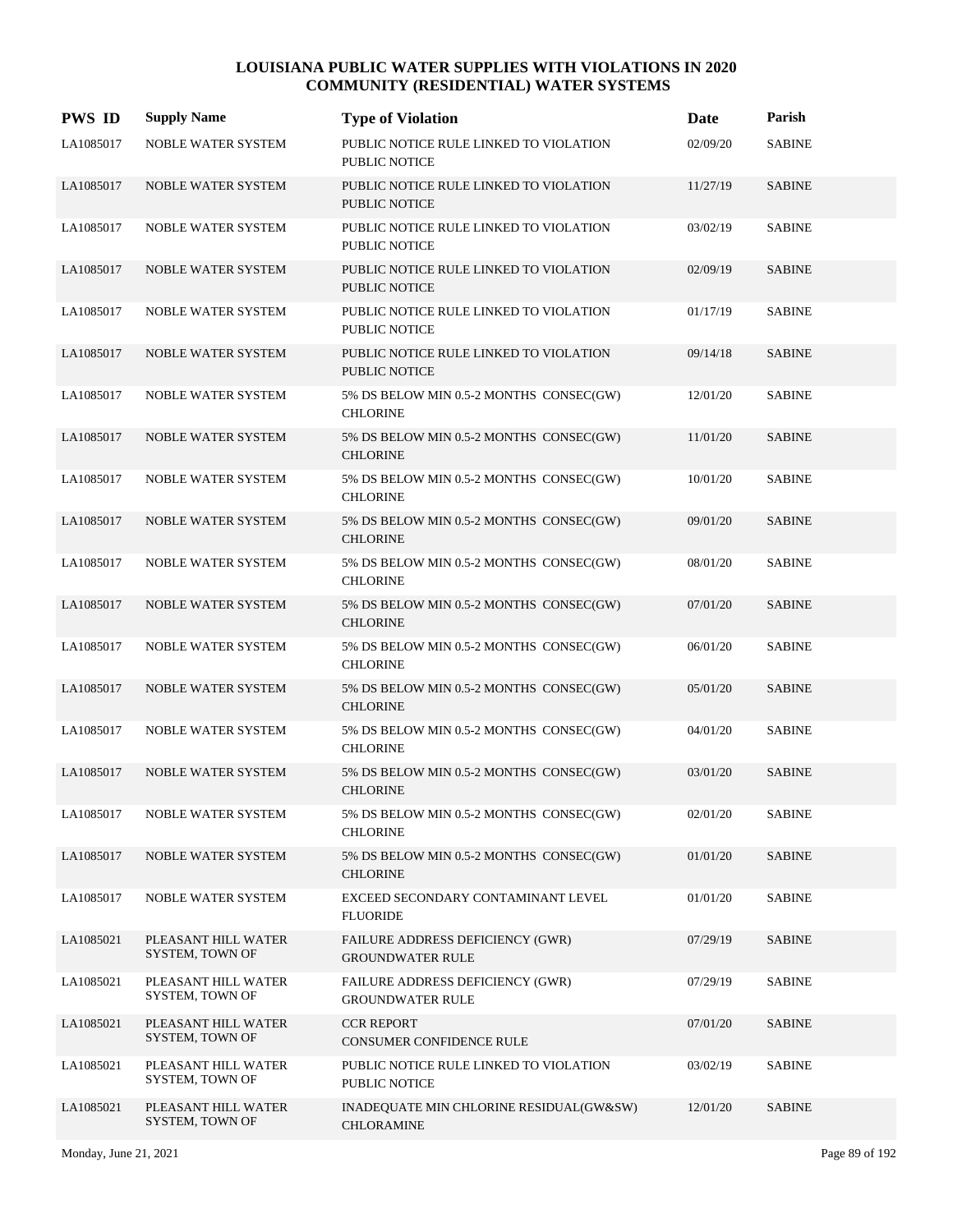| <b>PWS ID</b> | <b>Supply Name</b>                                   | <b>Type of Violation</b>                                                               | Date     | Parish        |
|---------------|------------------------------------------------------|----------------------------------------------------------------------------------------|----------|---------------|
| LA1085021     | PLEASANT HILL WATER<br>SYSTEM, TOWN OF               | INADEQUATE MIN CHLORINE RESIDUAL(GW&SW)<br><b>CHLORAMINE</b>                           | 07/01/20 | <b>SABINE</b> |
| LA1085032     | TOWN OF ZWOLLE WATER<br><b>SYSTEM</b>                | MCL, LRAA<br><b>TTHM</b>                                                               | 04/01/20 | <b>SABINE</b> |
| LA1085032     | TOWN OF ZWOLLE WATER<br><b>SYSTEM</b>                | INADEQUATE MIN CHLORINE RESIDUAL(GW&SW)<br><b>CHLORINE</b>                             | 07/01/20 | <b>SABINE</b> |
| LA1085032     | TOWN OF ZWOLLE WATER<br><b>SYSTEM</b>                | INADEQUATE MIN CHLORINE RESIDUAL(GW&SW)<br><b>CHLORINE</b>                             | 03/01/20 | <b>SABINE</b> |
| LA1085032     | TOWN OF ZWOLLE WATER<br><b>SYSTEM</b>                | INADEQUATE MIN CHLORINE RESIDUAL(GW&SW)<br><b>CHLORINE</b>                             | 02/01/20 | <b>SABINE</b> |
| LA1085032     | TOWN OF ZWOLLE WATER<br><b>SYSTEM</b>                | 5% DS BELOW MIN 0.5-2 MONTHS CONSEC(GW)<br><b>CHLORINE</b>                             | 12/01/20 | <b>SABINE</b> |
| LA1085032     | TOWN OF ZWOLLE WATER<br><b>SYSTEM</b>                | 5% DS BELOW MIN 0.5-2 MONTHS CONSEC(GW)<br><b>CHLORINE</b>                             | 11/01/20 | <b>SABINE</b> |
| LA1085032     | TOWN OF ZWOLLE WATER<br><b>SYSTEM</b>                | 5% DS BELOW MIN 0.5-2 MONTHS CONSEC(GW)<br><b>CHLORINE</b>                             | 10/01/20 | <b>SABINE</b> |
| LA1085032     | TOWN OF ZWOLLE WATER<br><b>SYSTEM</b>                | 5% DS BELOW MIN 0.5-2 MONTHS CONSEC(GW)<br><b>CHLORINE</b>                             | 09/01/20 | <b>SABINE</b> |
| LA1085032     | TOWN OF ZWOLLE WATER<br><b>SYSTEM</b>                | 5% DS BELOW MIN 0.5-2 MONTHS CONSEC(GW)<br><b>CHLORINE</b>                             | 08/01/20 | <b>SABINE</b> |
| LA1085032     | TOWN OF ZWOLLE WATER<br><b>SYSTEM</b>                | 5% DS BELOW MIN 0.5-2 MONTHS CONSEC(GW)<br><b>CHLORINE</b>                             | 05/01/20 | <b>SABINE</b> |
| LA1085032     | TOWN OF ZWOLLE WATER<br><b>SYSTEM</b>                | 5% DS BELOW MIN 0.5-2 MONTHS CONSEC(GW)<br><b>CHLORINE</b>                             | 04/01/20 | <b>SABINE</b> |
| LA1085043     | <b>EBARB WWKS DIST #1 - NORTH</b><br><b>EBARB</b>    | MCL, LRAA<br><b>TTHM</b>                                                               | 10/01/20 | <b>SABINE</b> |
| LA1085043     | EBARB WWKS DIST #1 - NORTH MCL, LRAA<br><b>EBARB</b> | <b>TTHM</b>                                                                            | 10/01/20 | <b>SABINE</b> |
| LA1085043     | EBARB WWKS DIST #1 - NORTH MCL, LRAA<br><b>EBARB</b> | <b>TTHM</b>                                                                            | 07/01/20 | <b>SABINE</b> |
| LA1085043     | EBARB WWKS DIST #1 - NORTH MCL, LRAA<br><b>EBARB</b> | <b>TTHM</b>                                                                            | 07/01/20 | <b>SABINE</b> |
| LA1085043     | EBARB WWKS DIST #1 - NORTH MCL, LRAA<br>EBARB        | <b>TTHM</b>                                                                            | 04/01/20 | <b>SABINE</b> |
| LA1085043     | EBARB WWKS DIST #1 - NORTH MCL, LRAA<br>EBARB        | <b>TTHM</b>                                                                            | 04/01/20 | <b>SABINE</b> |
| LA1085043     | EBARB WWKS DIST #1 - NORTH MCL, LRAA<br><b>EBARB</b> | <b>TTHM</b>                                                                            | 01/01/20 | <b>SABINE</b> |
| LA1085043     | EBARB WWKS DIST #1 - NORTH MCL, LRAA<br><b>EBARB</b> | <b>TTHM</b>                                                                            | 01/01/20 | <b>SABINE</b> |
| LA1085043     | <b>EBARB</b>                                         | EBARB WWKS DIST #1 - NORTH FAILURE ADDRESS DEFICIENCY (GWR)<br><b>GROUNDWATER RULE</b> | 08/01/20 | <b>SABINE</b> |
| LA1085043     | <b>EBARB</b>                                         | EBARB WWKS DIST #1 - NORTH FAILURE ADDRESS DEFICIENCY (GWR)<br><b>GROUNDWATER RULE</b> | 08/01/20 | <b>SABINE</b> |
| LA1085043     | EBARB                                                | EBARB WWKS DIST #1 - NORTH PUBLIC NOTICE RULE LINKED TO VIOLATION<br>PUBLIC NOTICE     | 09/23/20 | <b>SABINE</b> |
| LA1085043     | EBARB                                                | EBARB WWKS DIST #1 - NORTH PUBLIC NOTICE RULE LINKED TO VIOLATION<br>PUBLIC NOTICE     | 08/05/20 | <b>SABINE</b> |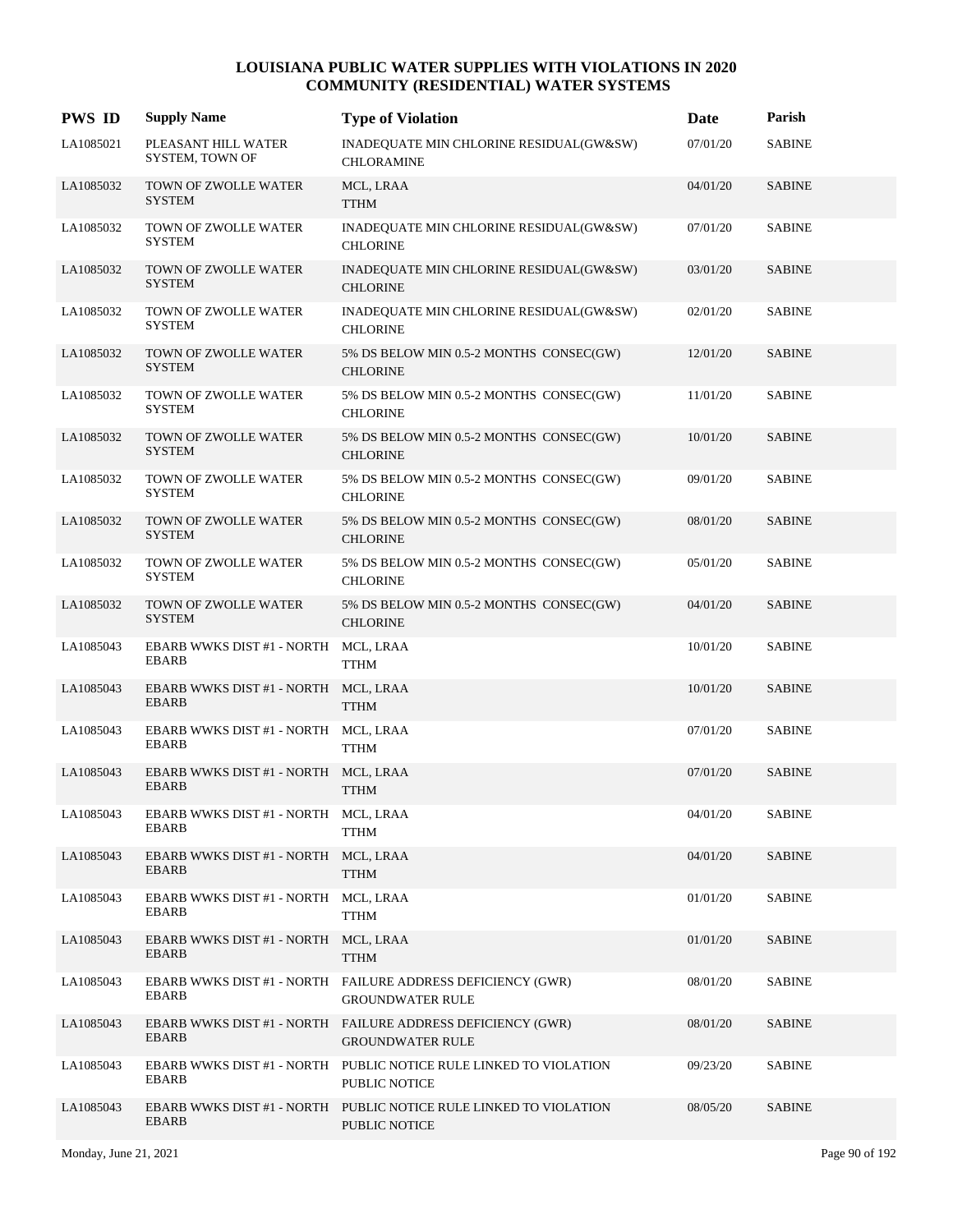| <b>PWS ID</b> | <b>Supply Name</b>                          | <b>Type of Violation</b>                                                              | Date     | Parish        |
|---------------|---------------------------------------------|---------------------------------------------------------------------------------------|----------|---------------|
| LA1085043     | <b>EBARB</b>                                | EBARB WWKS DIST #1 - NORTH INADEQUATE MIN CHLORINE RESIDUAL(GW&SW)<br><b>CHLORINE</b> | 02/01/20 | <b>SABINE</b> |
| LA1085043     | <b>EBARB</b>                                | EBARB WWKS DIST #1 - NORTH EXCEED SECONDARY CONTAMINANT LEVEL<br><b>FLUORIDE</b>      | 01/01/20 | <b>SABINE</b> |
| LA1085044     | <b>UNION SPRINGS WATER</b><br><b>SYSTEM</b> | MCL, LRAA<br><b>TTHM</b>                                                              | 10/01/20 | <b>SABINE</b> |
| LA1085044     | UNION SPRINGS WATER<br><b>SYSTEM</b>        | MCL, LRAA<br><b>TTHM</b>                                                              | 07/01/20 | <b>SABINE</b> |
| LA1085044     | UNION SPRINGS WATER<br><b>SYSTEM</b>        | MCL, LRAA<br><b>TTHM</b>                                                              | 04/01/20 | <b>SABINE</b> |
| LA1085044     | UNION SPRINGS WATER<br><b>SYSTEM</b>        | MCL, LRAA<br><b>TTHM</b>                                                              | 01/01/20 | <b>SABINE</b> |
| LA1085044     | <b>UNION SPRINGS WATER</b><br><b>SYSTEM</b> | FAILURE ADDRESS DEFICIENCY (GWR)<br><b>GROUNDWATER RULE</b>                           | 12/12/19 | <b>SABINE</b> |
| LA1085044     | UNION SPRINGS WATER<br><b>SYSTEM</b>        | INADEQUATE MIN CHLORINE RESIDUAL(GW&SW)<br><b>CHLORINE</b>                            | 08/01/20 | <b>SABINE</b> |
| LA1085044     | UNION SPRINGS WATER<br><b>SYSTEM</b>        | 5% DS BELOW MIN 0.5-2 MONTHS CONSEC(GW)<br><b>CHLORINE</b>                            | 09/01/20 | <b>SABINE</b> |
| LA1085046     | PENDLETON WATER<br><b>ASSOCIATION</b>       | MCL, LRAA<br>TOTAL HALOACETIC ACIDS (HAA5)                                            | 10/01/20 | <b>SABINE</b> |
| LA1085046     | PENDLETON WATER<br><b>ASSOCIATION</b>       | MCL, LRAA<br>TOTAL HALOACETIC ACIDS (HAA5)                                            | 07/01/20 | <b>SABINE</b> |
| LA1085046     | PENDLETON WATER<br><b>ASSOCIATION</b>       | MCL, LRAA<br>TOTAL HALOACETIC ACIDS (HAA5)                                            | 04/01/20 | <b>SABINE</b> |
| LA1085046     | PENDLETON WATER<br><b>ASSOCIATION</b>       | MCL, LRAA<br>TOTAL HALOACETIC ACIDS (HAA5)                                            | 01/01/20 | <b>SABINE</b> |
| LA1085046     | PENDLETON WATER<br><b>ASSOCIATION</b>       | PUBLIC NOTICE RULE LINKED TO VIOLATION<br><b>PUBLIC NOTICE</b>                        | 12/23/20 | <b>SABINE</b> |
| LA1085046     | PENDLETON WATER<br><b>ASSOCIATION</b>       | PUBLIC NOTICE RULE LINKED TO VIOLATION<br>PUBLIC NOTICE                               | 07/09/20 | <b>SABINE</b> |
| LA1085053     | BELMONT WATERWORKS INC                      | MCL, LRAA<br><b>TTHM</b>                                                              | 10/01/20 | <b>SABINE</b> |
| LA1085053     | BELMONT WATERWORKS INC                      | MCL, LRAA<br><b>TTHM</b>                                                              | 10/01/20 | <b>SABINE</b> |
| LA1085053     | BELMONT WATERWORKS INC                      | MCL, LRAA<br><b>TTHM</b>                                                              | 07/01/20 | <b>SABINE</b> |
| LA1085053     | BELMONT WATERWORKS INC                      | MCL, LRAA<br><b>TTHM</b>                                                              | 04/01/20 | <b>SABINE</b> |
| LA1085053     | BELMONT WATERWORKS INC                      | MCL, LRAA<br><b>TTHM</b>                                                              | 01/01/20 | <b>SABINE</b> |
| LA1085053     | BELMONT WATERWORKS INC                      | FAILURE SUBMIT OEL REPORT FOR TTHM<br><b>TTHM</b>                                     | 10/31/17 | <b>SABINE</b> |
| LA1085053     | BELMONT WATERWORKS INC                      | FAILURE SUBMIT OEL REPORT FOR TTHM<br><b>TTHM</b>                                     | 07/31/17 | <b>SABINE</b> |
| LA1085053     | BELMONT WATERWORKS INC                      | FAILURE SUBMIT OEL REPORT FOR TTHM<br><b>TTHM</b>                                     | 01/31/17 | <b>SABINE</b> |
| LA1085053     | BELMONT WATERWORKS INC                      | FAILURE ADDRESS DEFICIENCY (GWR)<br><b>GROUNDWATER RULE</b>                           | 05/16/20 | <b>SABINE</b> |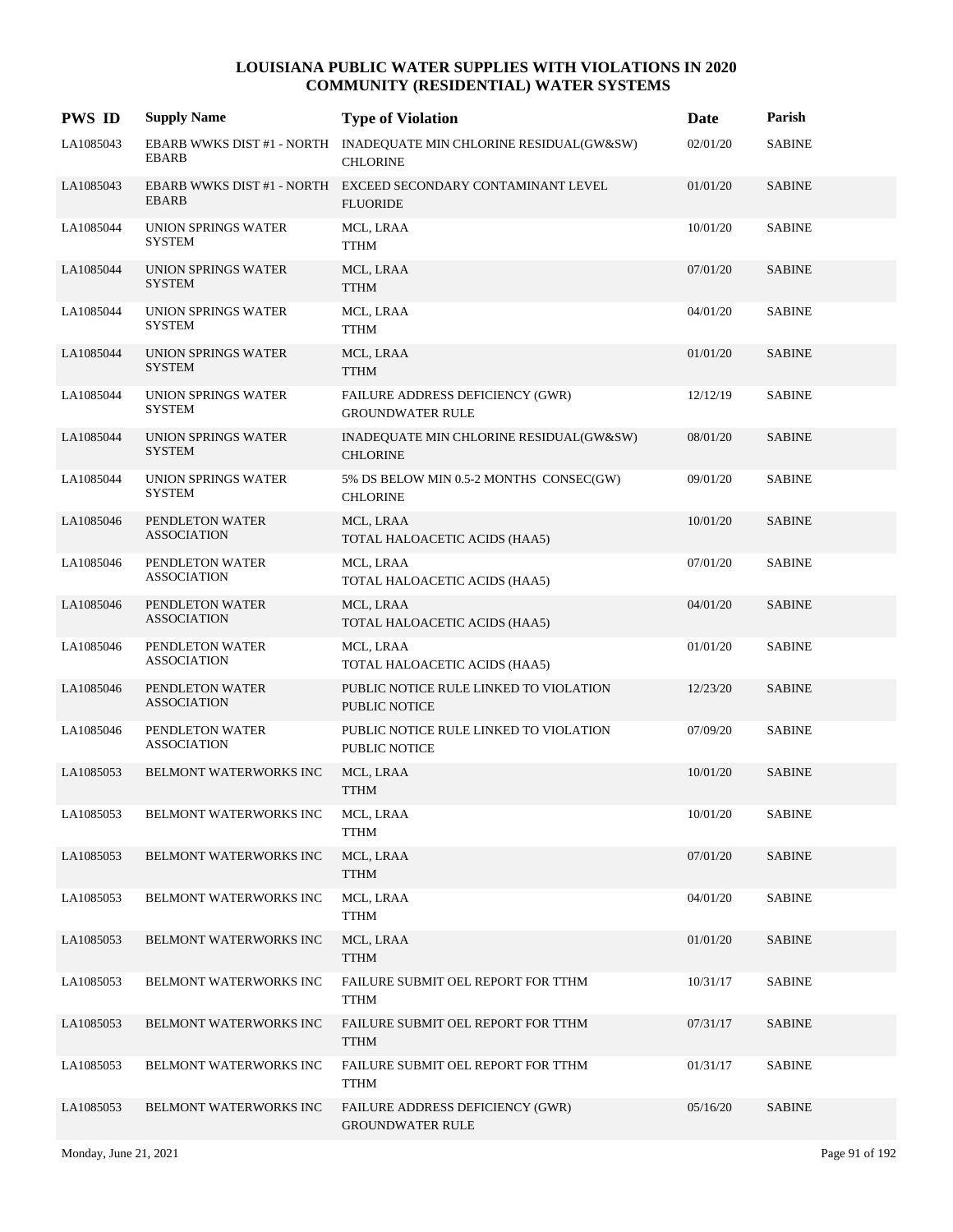| <b>PWS ID</b> | <b>Supply Name</b>            | <b>Type of Violation</b>                                             | Date     | Parish        |
|---------------|-------------------------------|----------------------------------------------------------------------|----------|---------------|
| LA1085053     | BELMONT WATERWORKS INC        | FAILURE ADDRESS DEFICIENCY (GWR)<br><b>GROUNDWATER RULE</b>          | 05/16/20 | <b>SABINE</b> |
| LA1085053     | <b>BELMONT WATERWORKS INC</b> | FAILURE ADDRESS DEFICIENCY (GWR)<br><b>GROUNDWATER RULE</b>          | 05/16/20 | <b>SABINE</b> |
| LA1085053     | BELMONT WATERWORKS INC        | FAILURE ADDRESS DEFICIENCY (GWR)<br><b>GROUNDWATER RULE</b>          | 05/16/20 | <b>SABINE</b> |
| LA1085053     | <b>BELMONT WATERWORKS INC</b> | FAILURE ADDRESS DEFICIENCY (GWR)<br><b>GROUNDWATER RULE</b>          | 05/16/20 | <b>SABINE</b> |
| LA1085053     | <b>BELMONT WATERWORKS INC</b> | LEAD CONSUMER NOTICE (LCR)<br><b>LEAD &amp; COPPER RULE</b>          | 02/13/20 | <b>SABINE</b> |
| LA1085053     | <b>BELMONT WATERWORKS INC</b> | LEAD CONSUMER NOTICE (LCR)<br><b>LEAD &amp; COPPER RULE</b>          | 03/24/17 | <b>SABINE</b> |
| LA1085053     | <b>BELMONT WATERWORKS INC</b> | <b>CCR REPORT</b><br>CONSUMER CONFIDENCE RULE                        | 07/01/20 | <b>SABINE</b> |
| LA1085053     | <b>BELMONT WATERWORKS INC</b> | <b>CCR REPORT</b><br><b>CONSUMER CONFIDENCE RULE</b>                 | 07/01/19 | <b>SABINE</b> |
| LA1085053     | BELMONT WATERWORKS INC        | <b>CCR REPORT</b><br><b>CONSUMER CONFIDENCE RULE</b>                 | 07/01/18 | <b>SABINE</b> |
| LA1085053     | BELMONT WATERWORKS INC        | CCR ADEQUACY/AVAILABILITY/CONTENT<br><b>CONSUMER CONFIDENCE RULE</b> | 10/01/17 | <b>SABINE</b> |
| LA1085053     | BELMONT WATERWORKS INC        | PUBLIC NOTICE RULE LINKED TO VIOLATION<br>PUBLIC NOTICE              | 11/06/20 | <b>SABINE</b> |
| LA1085053     | <b>BELMONT WATERWORKS INC</b> | PUBLIC NOTICE RULE LINKED TO VIOLATION<br>PUBLIC NOTICE              | 07/09/20 | <b>SABINE</b> |
| LA1085053     | BELMONT WATERWORKS INC        | PUBLIC NOTICE RULE LINKED TO VIOLATION<br>PUBLIC NOTICE              | 06/27/20 | <b>SABINE</b> |
| LA1085053     | BELMONT WATERWORKS INC        | PUBLIC NOTICE RULE LINKED TO VIOLATION<br><b>PUBLIC NOTICE</b>       | 04/25/20 | <b>SABINE</b> |
| LA1085053     | BELMONT WATERWORKS INC        | PUBLIC NOTICE RULE LINKED TO VIOLATION<br>PUBLIC NOTICE              | 01/22/20 | <b>SABINE</b> |
| LA1085053     | <b>BELMONT WATERWORKS INC</b> | PUBLIC NOTICE RULE LINKED TO VIOLATION<br>PUBLIC NOTICE              | 10/23/19 | <b>SABINE</b> |
| LA1085053     | BELMONT WATERWORKS INC        | PUBLIC NOTICE RULE LINKED TO VIOLATION<br>PUBLIC NOTICE              | 07/13/19 | <b>SABINE</b> |
| LA1085053     | BELMONT WATERWORKS INC        | PUBLIC NOTICE RULE LINKED TO VIOLATION<br>PUBLIC NOTICE              | 04/06/19 | <b>SABINE</b> |
| LA1085053     | BELMONT WATERWORKS INC        | PUBLIC NOTICE RULE LINKED TO VIOLATION<br>PUBLIC NOTICE              | 01/23/19 | <b>SABINE</b> |
| LA1085053     | BELMONT WATERWORKS INC        | PUBLIC NOTICE RULE LINKED TO VIOLATION<br>PUBLIC NOTICE              | 10/16/18 | <b>SABINE</b> |
| LA1085053     | BELMONT WATERWORKS INC        | PUBLIC NOTICE RULE LINKED TO VIOLATION<br>PUBLIC NOTICE              | 06/28/18 | <b>SABINE</b> |
| LA1085053     | BELMONT WATERWORKS INC        | PUBLIC NOTICE RULE LINKED TO VIOLATION<br>PUBLIC NOTICE              | 05/10/18 | <b>SABINE</b> |
| LA1085053     | BELMONT WATERWORKS INC        | PUBLIC NOTICE RULE LINKED TO VIOLATION<br>PUBLIC NOTICE              | 02/03/18 | <b>SABINE</b> |
| LA1085053     | BELMONT WATERWORKS INC        | PUBLIC NOTICE RULE LINKED TO VIOLATION<br>PUBLIC NOTICE              | 10/24/17 | <b>SABINE</b> |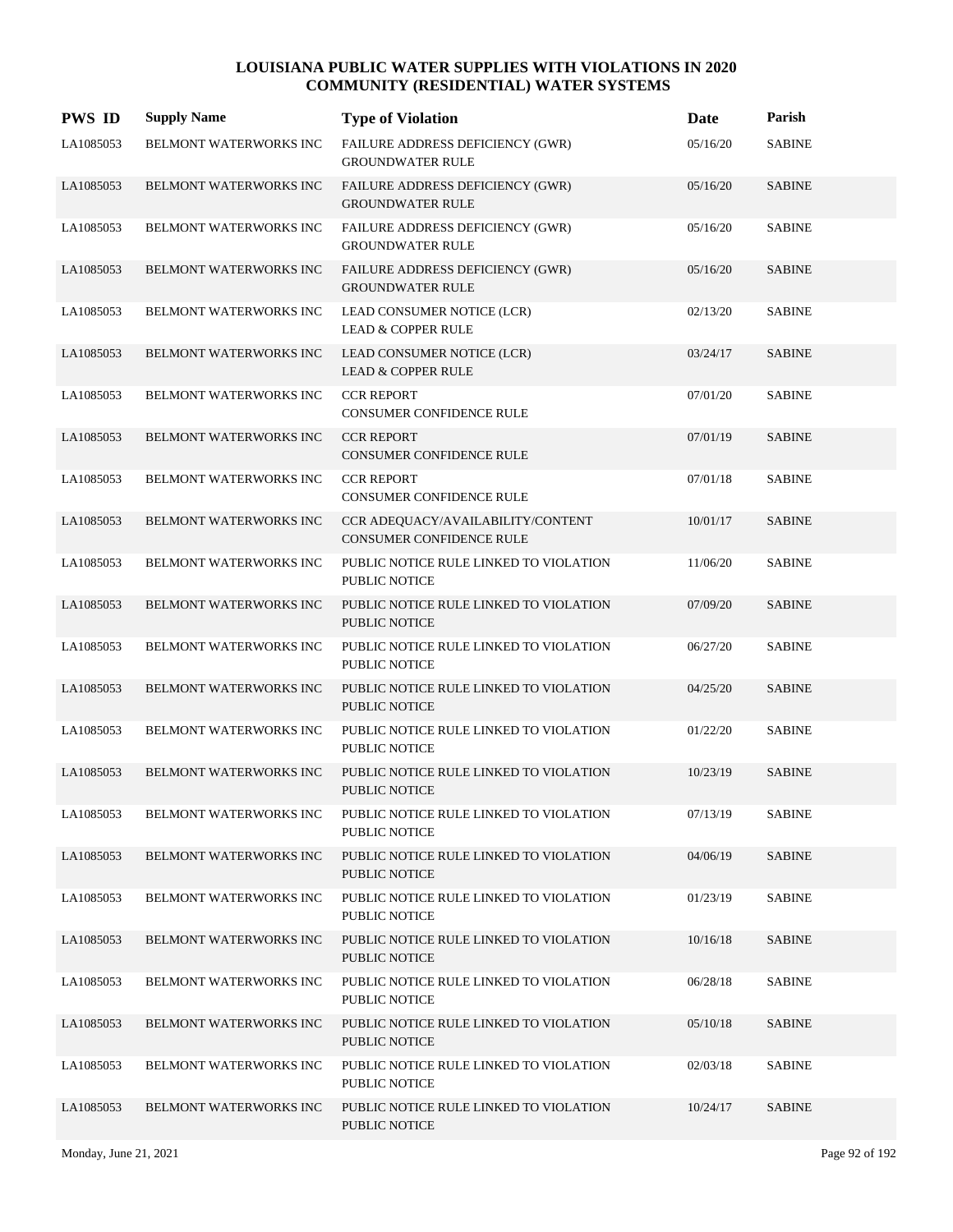| <b>PWS ID</b> | <b>Supply Name</b>                                | <b>Type of Violation</b>                                       | <b>Date</b> | Parish        |
|---------------|---------------------------------------------------|----------------------------------------------------------------|-------------|---------------|
| LA1085053     | BELMONT WATERWORKS INC                            | PUBLIC NOTICE RULE LINKED TO VIOLATION<br>PUBLIC NOTICE        | 08/11/17    | <b>SABINE</b> |
| LA1085053     | BELMONT WATERWORKS INC                            | PUBLIC NOTICE RULE LINKED TO VIOLATION<br>PUBLIC NOTICE        | 04/26/17    | <b>SABINE</b> |
| LA1085053     | BELMONT WATERWORKS INC                            | PUBLIC NOTICE RULE LINKED TO VIOLATION<br><b>PUBLIC NOTICE</b> | 02/11/17    | <b>SABINE</b> |
| LA1085053     | BELMONT WATERWORKS INC                            | 5% DS BELOW MIN 0.5-2 MONTHS CONSEC(GW)<br><b>CHLORINE</b>     | 02/01/20    | <b>SABINE</b> |
| LA1085053     | BELMONT WATERWORKS INC                            | 5% DS BELOW MIN 0.5-2 MONTHS CONSEC(GW)<br><b>CHLORINE</b>     | 01/01/20    | <b>SABINE</b> |
| LA1085055     | SOUTH TOLEDO BEND WATER<br><b>DISTRICT</b>        | MCL, LRAA<br><b>TTHM</b>                                       | 10/01/20    | <b>SABINE</b> |
| LA1085055     | SOUTH TOLEDO BEND WATER<br><b>DISTRICT</b>        | MCL, LRAA<br><b>TTHM</b>                                       | 10/01/20    | <b>SABINE</b> |
| LA1085055     | SOUTH TOLEDO BEND WATER<br><b>DISTRICT</b>        | MCL, LRAA<br><b>TTHM</b>                                       | 07/01/20    | <b>SABINE</b> |
| LA1085055     | SOUTH TOLEDO BEND WATER<br><b>DISTRICT</b>        | MCL, LRAA<br><b>TTHM</b>                                       | 07/01/20    | <b>SABINE</b> |
| LA1085055     | SOUTH TOLEDO BEND WATER<br><b>DISTRICT</b>        | INADEQUATE MIN CHLORINE RESIDUAL(GW&SW)<br><b>CHLORAMINE</b>   | 03/01/20    | <b>SABINE</b> |
| LA1085055     | <b>SOUTH TOLEDO BEND WATER</b><br><b>DISTRICT</b> | INADEQUATE MIN CHLORINE RESIDUAL(GW&SW)<br><b>CHLORINE</b>     | 01/01/20    | <b>SABINE</b> |
| LA1085058     | EBARB WWKS DIST #1-N<br>EBARB/BELMONT             | MCL, LRAA<br>TTHM                                              | 10/01/20    | <b>SABINE</b> |
| LA1085058     | EBARB WWKS DIST #1-N<br>EBARB/BELMONT             | MCL, LRAA<br><b>TTHM</b>                                       | 10/01/20    | <b>SABINE</b> |
| LA1085058     | EBARB WWKS DIST #1-N<br><b>EBARB/BELMONT</b>      | MCL, LRAA<br><b>TTHM</b>                                       | 07/01/20    | <b>SABINE</b> |
| LA1085058     | EBARB WWKS DIST #1-N<br>EBARB/BELMONT             | MCL, LRAA<br><b>TTHM</b>                                       | 07/01/20    | <b>SABINE</b> |
| LA1085058     | EBARB WWKS DIST #1 - N<br><b>EBARB/BELMONT</b>    | MCL, LRAA<br><b>TTHM</b>                                       | 04/01/20    | <b>SABINE</b> |
| LA1085058     | EBARB WWKS DIST #1-N<br>EBARB/BELMONT             | MCL, LRAA<br><b>TTHM</b>                                       | 04/01/20    | <b>SABINE</b> |
| LA1085058     | EBARB WWKS DIST #1 - N<br>EBARB/BELMONT           | MCL, LRAA<br>TTHM                                              | 01/01/20    | <b>SABINE</b> |
| LA1085058     | EBARB WWKS DIST #1 - N<br>EBARB/BELMONT           | MCL, LRAA<br><b>TTHM</b>                                       | 01/01/20    | <b>SABINE</b> |
| LA1085058     | EBARB WWKS DIST #1 - N<br>EBARB/BELMONT           | FAILURE ADDRESS DEFICIENCY (GWR)<br><b>GROUNDWATER RULE</b>    | 08/01/20    | <b>SABINE</b> |
| LA1085058     | EBARB WWKS DIST #1 - N<br><b>EBARB/BELMONT</b>    | PUBLIC NOTICE RULE LINKED TO VIOLATION<br><b>PUBLIC NOTICE</b> | 09/23/20    | <b>SABINE</b> |
| LA1085058     | EBARB WWKS DIST #1 - N<br>EBARB/BELMONT           | PUBLIC NOTICE RULE LINKED TO VIOLATION<br>PUBLIC NOTICE        | 08/05/20    | <b>SABINE</b> |
| LA1085059     | <b>EBARB WWKS DIST #1-</b><br>AIMWELL AREA        | FAILURE ADDRESS DEFICIENCY (GWR)<br><b>GROUNDWATER RULE</b>    | 08/01/20    | <b>SABINE</b> |
| LA1085059     | <b>EBARB WWKS DIST #1-</b><br><b>AIMWELL AREA</b> | FAILURE ADDRESS DEFICIENCY (GWR)<br><b>GROUNDWATER RULE</b>    | 08/01/20    | <b>SABINE</b> |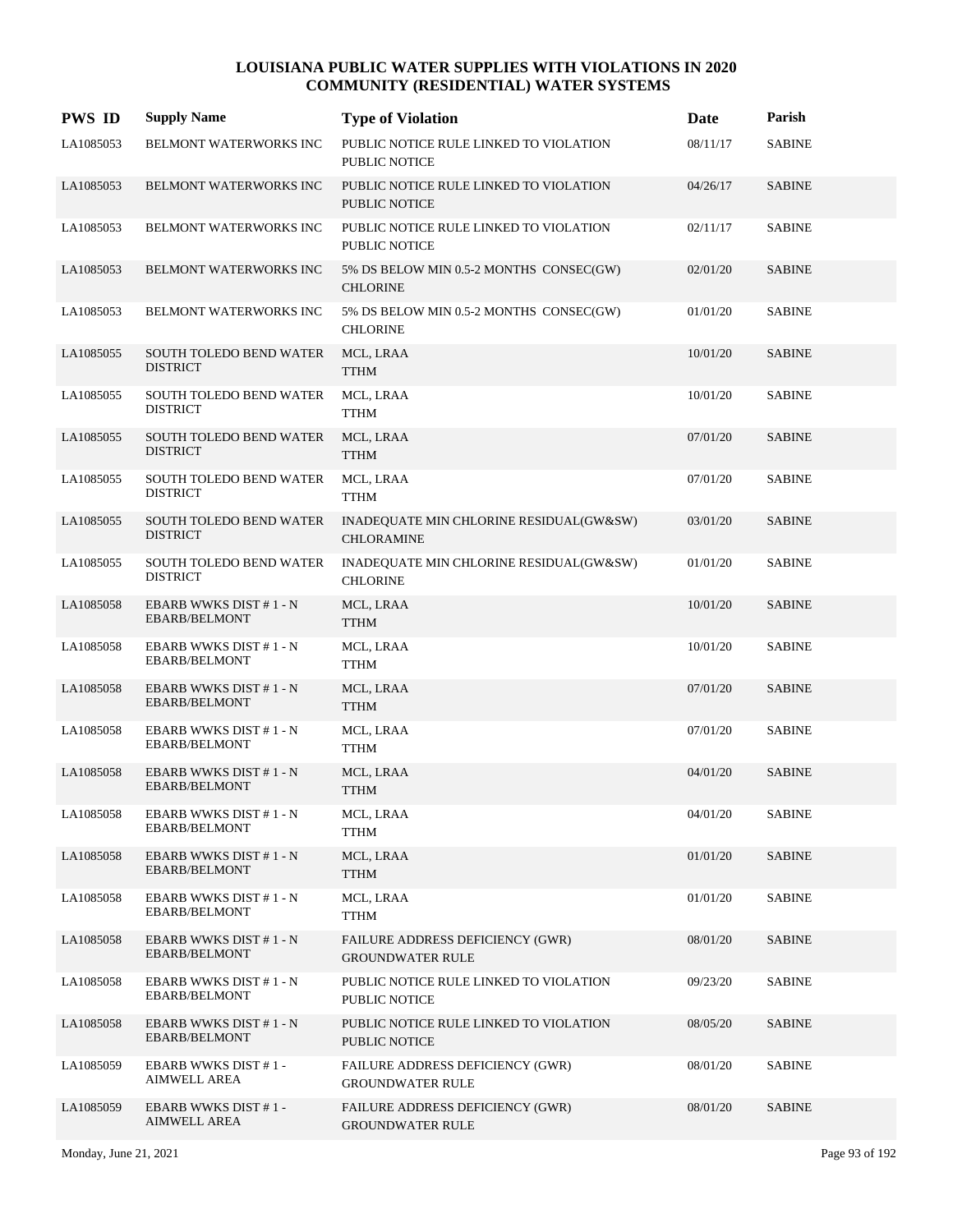| <b>PWS ID</b> | <b>Supply Name</b>                                | <b>Type of Violation</b>                                                            | Date     | Parish                               |
|---------------|---------------------------------------------------|-------------------------------------------------------------------------------------|----------|--------------------------------------|
| LA1085059     | <b>EBARB WWKS DIST #1-</b><br>AIMWELL AREA        | FAILURE ADDRESS DEFICIENCY (GWR)<br><b>GROUNDWATER RULE</b>                         | 08/01/20 | <b>SABINE</b>                        |
| LA1085059     | <b>EBARB WWKS DIST #1-</b><br><b>AIMWELL AREA</b> | PUBLIC NOTICE RULE LINKED TO VIOLATION<br><b>PUBLIC NOTICE</b>                      | 09/23/20 | <b>SABINE</b>                        |
| LA1091004     |                                                   | GREENSBURG WATER SYSTEM FAILURE ADDRESS DEFICIENCY (GWR)<br><b>GROUNDWATER RULE</b> | 01/09/20 | <b>ST HELENA</b>                     |
| LA1091004     | <b>GREENSBURG WATER SYSTEM</b>                    | PUBLIC NOTICE RULE LINKED TO VIOLATION<br><b>PUBLIC NOTICE</b>                      | 04/07/20 | <b>ST HELENA</b>                     |
| LA1091004     | <b>GREENSBURG WATER SYSTEM</b>                    | INADEQUATE MIN CHLORINE RESIDUAL(GW&SW)<br><b>CHLORINE</b>                          | 12/01/20 | <b>ST HELENA</b>                     |
| LA1091004     |                                                   | GREENSBURG WATER SYSTEM INADEQUATE MIN CHLORINE RESIDUAL(GW&SW)<br><b>CHLORINE</b>  | 09/01/20 | <b>ST HELENA</b>                     |
| LA1091004     | <b>GREENSBURG WATER SYSTEM</b>                    | INADEQUATE MIN CHLORINE RESIDUAL(GW&SW)<br><b>CHLORINE</b>                          | 08/01/20 | <b>ST HELENA</b>                     |
| LA1091004     | <b>GREENSBURG WATER SYSTEM</b>                    | INADEQUATE MIN CHLORINE RESIDUAL(GW&SW)<br><b>CHLORINE</b>                          | 03/01/20 | <b>ST HELENA</b>                     |
| LA1091006     | MONTPELIER WATER SUPPLY                           | INADEQUATE MIN CHLORINE RESIDUAL(GW&SW)<br><b>CHLORINE</b>                          | 08/01/20 | <b>ST HELENA</b>                     |
| LA1091006     | MONTPELIER WATER SUPPLY                           | INADEQUATE MIN CHLORINE RESIDUAL(GW&SW)<br><b>CHLORINE</b>                          | 04/01/20 | <b>ST HELENA</b>                     |
| LA1091006     | MONTPELIER WATER SUPPLY                           | INADEQUATE MIN CHLORINE RESIDUAL(GW&SW)<br><b>CHLORINE</b>                          | 03/01/20 | <b>ST HELENA</b>                     |
| LA1091006     | MONTPELIER WATER SUPPLY                           | INADEQUATE MIN CHLORINE RESIDUAL(GW&SW)<br><b>CHLORINE</b>                          | 01/01/20 | <b>ST HELENA</b>                     |
| LA1091006     | MONTPELIER WATER SUPPLY                           | 5% DS BELOW MIN 0.5-2 MONTHS CONSEC(GW)<br><b>CHLORINE</b>                          | 02/01/20 | <b>ST HELENA</b>                     |
| LA1091007     | WWKS DISTRICT 2 OF ST<br><b>HELENA</b>            | INADEQUATE MIN CHLORINE RESIDUAL(GW&SW)<br><b>CHLORINE</b>                          | 06/01/20 | <b>ST HELENA</b>                     |
| LA1093003     | LUTCHER WATERWORKS                                | INADEQUATE MIN CHLORINE RESIDUAL(GW&SW)<br><b>CHLORINE</b>                          | 09/01/20 | <b>ST JAMES</b>                      |
| LA1093003     | <b>LUTCHER WATERWORKS</b>                         | INADEQUATE MIN CHLORINE RESIDUAL(GW&SW)<br><b>CHLORINE</b>                          | 07/01/20 | <b>ST JAMES</b>                      |
| LA1093003     | LUTCHER WATERWORKS                                | INADEQUATE MIN CHLORINE RESIDUAL(GW&SW)<br><b>CHLORINE</b>                          | 05/01/20 | <b>ST JAMES</b>                      |
| LA1095002     | ST JOHN WATER DISTRICT 2                          | LEAD CONSUMER NOTICE (LCR)<br><b>LEAD &amp; COPPER RULE</b>                         | 12/08/19 | <b>ST JOHN THE</b><br><b>BAPTIST</b> |
| LA1095006     | PLEASURE BEND WATER<br><b>SUPPLY</b>              | INADEQUATE MIN CHLORINE RESIDUAL(GW&SW)<br><b>CHLORINE</b>                          | 01/01/20 | <b>ST JOHN THE</b><br><b>BAPTIST</b> |
| LA1095007     | ST JOHN WATER DISTRICT 3                          | INADEQUATE MIN CHLORINE RESIDUAL(GW&SW)<br><b>CHLORINE</b>                          | 03/01/20 | <b>ST JOHN THE</b><br><b>BAPTIST</b> |
| LA1095007     | ST JOHN WATER DISTRICT 3                          | INADEQUATE MIN CHLORINE RESIDUAL(GW&SW)<br><b>CHLORINE</b>                          | 02/01/20 | <b>ST JOHN THE</b><br><b>BAPTIST</b> |
| LA1097001     | TOWN OF GRAND COTEAU<br><b>WATER SYSTEM</b>       | FAILURE ADDRESS DEFICIENCY (GWR)<br><b>GROUNDWATER RULE</b>                         | 06/15/20 | <b>ST LANDRY</b>                     |
| LA1097001     | TOWN OF GRAND COTEAU<br><b>WATER SYSTEM</b>       | FAILURE ADDRESS DEFICIENCY (GWR)<br><b>GROUNDWATER RULE</b>                         | 06/15/20 | <b>ST LANDRY</b>                     |
| LA1097001     | TOWN OF GRAND COTEAU<br>WATER SYSTEM              | PUBLIC NOTICE RULE LINKED TO VIOLATION<br>PUBLIC NOTICE                             | 07/24/20 | <b>ST LANDRY</b>                     |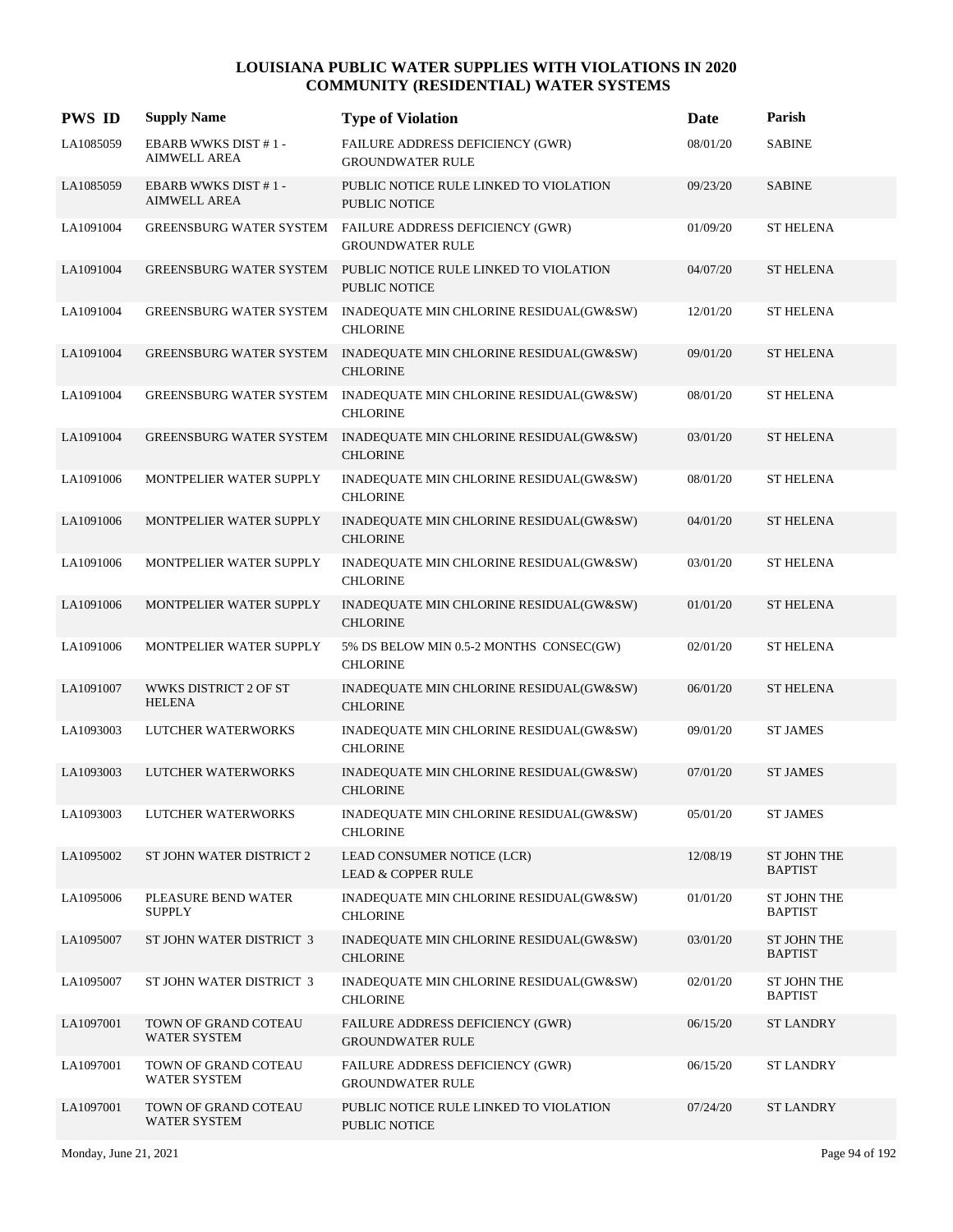| <b>PWS ID</b> | <b>Supply Name</b>                                 | <b>Type of Violation</b>                                                            | Date     | Parish           |
|---------------|----------------------------------------------------|-------------------------------------------------------------------------------------|----------|------------------|
| LA1097001     | TOWN OF GRAND COTEAU<br><b>WATER SYSTEM</b>        | INADEQUATE MIN CHLORINE RESIDUAL(GW&SW)<br><b>CHLORINE</b>                          | 05/01/20 | <b>ST LANDRY</b> |
| LA1097002     | <b>GRAND PRAIRIE WATER</b><br><b>SYSTEM</b>        | FAILURE ADDRESS DEFICIENCY (GWR)<br><b>GROUNDWATER RULE</b>                         | 09/30/19 | <b>ST LANDRY</b> |
| LA1097002     | <b>GRAND PRAIRIE WATER</b><br><b>SYSTEM</b>        | <b>FAILURE ADDRESS DEFICIENCY (GWR)</b><br><b>GROUNDWATER RULE</b>                  | 09/30/19 | <b>ST LANDRY</b> |
| LA1097002     | <b>GRAND PRAIRIE WATER</b><br><b>SYSTEM</b>        | FAILURE ADDRESS DEFICIENCY (GWR)<br><b>GROUNDWATER RULE</b>                         | 10/31/17 | <b>ST LANDRY</b> |
| LA1097002     | <b>GRAND PRAIRIE WATER</b><br><b>SYSTEM</b>        | <b>CCR REPORT</b><br><b>CONSUMER CONFIDENCE RULE</b>                                | 07/01/19 | <b>ST LANDRY</b> |
| LA1097002     | <b>GRAND PRAIRIE WATER</b><br><b>SYSTEM</b>        | <b>CCR REPORT</b><br><b>CONSUMER CONFIDENCE RULE</b>                                | 07/01/18 | <b>ST LANDRY</b> |
| LA1097002     | <b>GRAND PRAIRIE WATER</b><br><b>SYSTEM</b>        | <b>CCR REPORT</b><br><b>CONSUMER CONFIDENCE RULE</b>                                | 07/01/17 | <b>ST LANDRY</b> |
| LA1097002     | <b>GRAND PRAIRIE WATER</b><br><b>SYSTEM</b>        | CCR ADEQUACY/AVAILABILITY/CONTENT<br><b>CONSUMER CONFIDENCE RULE</b>                | 10/01/17 | <b>ST LANDRY</b> |
| LA1097002     | <b>GRAND PRAIRIE WATER</b><br><b>SYSTEM</b>        | PUBLIC NOTICE RULE LINKED TO VIOLATION<br><b>PUBLIC NOTICE</b>                      | 12/13/19 | <b>ST LANDRY</b> |
| LA1097002     | <b>GRAND PRAIRIE WATER</b><br><b>SYSTEM</b>        | PUBLIC NOTICE RULE LINKED TO VIOLATION<br><b>PUBLIC NOTICE</b>                      | 08/05/18 | <b>ST LANDRY</b> |
| LA1097002     | <b>GRAND PRAIRIE WATER</b><br><b>SYSTEM</b>        | PUBLIC NOTICE RULE LINKED TO VIOLATION<br><b>PUBLIC NOTICE</b>                      | 03/18/18 | <b>ST LANDRY</b> |
| LA1097002     | <b>GRAND PRAIRIE WATER</b><br><b>SYSTEM</b>        | PUBLIC NOTICE RULE LINKED TO VIOLATION<br><b>PUBLIC NOTICE</b>                      | 08/31/17 | <b>ST LANDRY</b> |
| LA1097002     | <b>GRAND PRAIRIE WATER</b><br><b>SYSTEM</b>        | PUBLIC NOTICE RULE LINKED TO VIOLATION<br><b>PUBLIC NOTICE</b>                      | 12/04/15 | <b>ST LANDRY</b> |
| LA1097002     | <b>GRAND PRAIRIE WATER</b><br><b>SYSTEM</b>        | PUBLIC NOTICE RULE LINKED TO VIOLATION<br><b>PUBLIC NOTICE</b>                      | 05/31/12 | <b>ST LANDRY</b> |
| LA1097002     | <b>GRAND PRAIRIE WATER</b><br><b>SYSTEM</b>        | INADEQUATE MIN CHLORINE RESIDUAL(GW&SW)<br><b>CHLORINE</b>                          | 02/01/20 | <b>ST LANDRY</b> |
| LA1097002     | <b>GRAND PRAIRIE WATER</b><br><b>SYSTEM</b>        | FAILURE TO SUBMIT MONITORING PLAN<br><b>TOTAL COLIFORM RULE</b>                     | 01/01/14 | <b>ST LANDRY</b> |
| LA1097003     | TOWN OF KROTZ SPRINGS<br><b>WATER SYSTEM</b>       | <b>CCR REPORT</b><br>CONSUMER CONFIDENCE RULE                                       | 07/01/20 | <b>ST LANDRY</b> |
| LA1097003     | TOWN OF KROTZ SPRINGS<br><b>WATER SYSTEM</b>       | INADEQUATE MIN CHLORINE RESIDUAL(GW&SW)<br><b>CHLORINE</b>                          | 10/01/20 | <b>ST LANDRY</b> |
| LA1097004     | <b>LAWTELL WATER WORKS</b><br><b>DISTRICT NO 1</b> | INADEQUATE MIN CHLORINE RESIDUAL(GW&SW)<br><b>CHLORINE</b>                          | 11/01/20 | <b>ST LANDRY</b> |
| LA1097005     | TOWN OF LEONVILLE WATER<br><b>SYSTEM</b>           | INADEQUATE MIN CHLORINE RESIDUAL(GW&SW)<br><b>CHLORINE</b>                          | 03/01/20 | <b>ST LANDRY</b> |
| LA1097005     | TOWN OF LEONVILLE WATER<br><b>SYSTEM</b>           | 5% DS BELOW MIN 0.5-2 MONTHS CONSEC(GW)<br><b>CHLORINE</b>                          | 04/01/20 | <b>ST LANDRY</b> |
| LA1097006     | <b>SYSTEM</b>                                      | LEWISBURG BELLEVUE WATER INADEQUATE MIN CHLORINE RESIDUAL(GW&SW)<br><b>CHLORINE</b> | 09/01/20 | <b>ST LANDRY</b> |
| LA1097007     | TOWN OF MELVILLE WATER<br><b>SYSTEM</b>            | LEAD CONSUMER NOTICE (LCR)<br><b>LEAD &amp; COPPER RULE</b>                         | 10/25/16 | <b>ST LANDRY</b> |
| LA1097008     | MIDWAY WATER SYSTEM INC                            | FAILURE ADDRESS DEFICIENCY (GWR)<br><b>GROUNDWATER RULE</b>                         | 08/12/19 | <b>ST LANDRY</b> |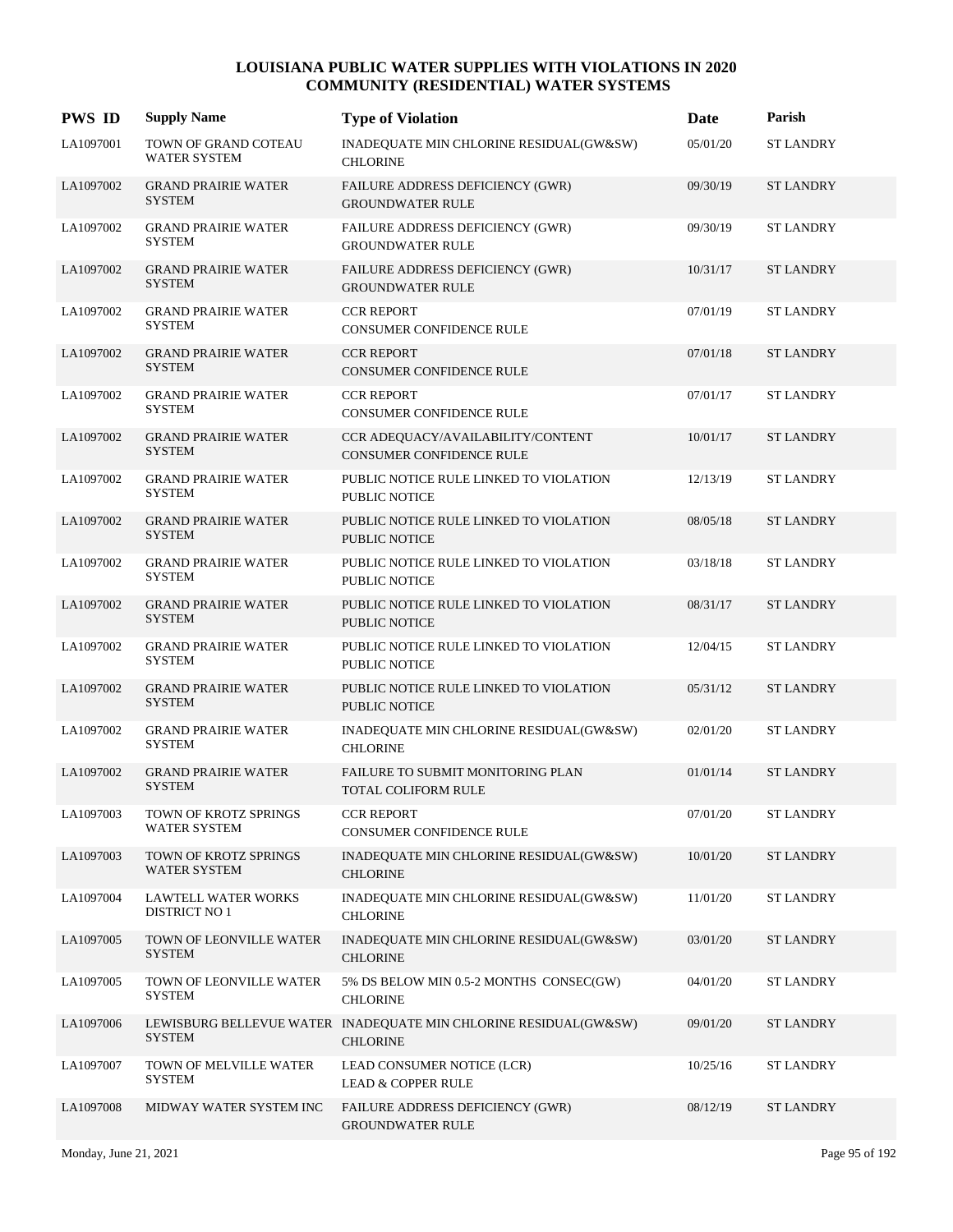| <b>PWS ID</b> | <b>Supply Name</b>      | <b>Type of Violation</b>                                            | Date     | Parish           |
|---------------|-------------------------|---------------------------------------------------------------------|----------|------------------|
| LA1097008     | MIDWAY WATER SYSTEM INC | FAILURE ADDRESS DEFICIENCY (GWR)<br><b>GROUNDWATER RULE</b>         | 08/12/19 | <b>ST LANDRY</b> |
| LA1097008     | MIDWAY WATER SYSTEM INC | FAILURE ADDRESS DEFICIENCY (GWR)<br><b>GROUNDWATER RULE</b>         | 08/12/19 | <b>ST LANDRY</b> |
| LA1097008     | MIDWAY WATER SYSTEM INC | FAILURE ADDRESS DEFICIENCY (GWR)<br><b>GROUNDWATER RULE</b>         | 08/12/19 | <b>ST LANDRY</b> |
| LA1097008     | MIDWAY WATER SYSTEM INC | FAILURE ADDRESS DEFICIENCY (GWR)<br><b>GROUNDWATER RULE</b>         | 08/12/19 | <b>ST LANDRY</b> |
| LA1097008     | MIDWAY WATER SYSTEM INC | FOLLOW-UP OR ROUTINE TAP M/R (LCR)<br><b>LEAD &amp; COPPER RULE</b> | 10/01/20 | <b>ST LANDRY</b> |
| LA1097008     | MIDWAY WATER SYSTEM INC | FOLLOW-UP OR ROUTINE TAP M/R (LCR)<br><b>LEAD &amp; COPPER RULE</b> | 10/01/19 | <b>ST LANDRY</b> |
| LA1097008     | MIDWAY WATER SYSTEM INC | FOLLOW-UP OR ROUTINE TAP M/R (LCR)<br><b>LEAD &amp; COPPER RULE</b> | 10/01/18 | <b>ST LANDRY</b> |
| LA1097008     | MIDWAY WATER SYSTEM INC | <b>CCR REPORT</b><br><b>CONSUMER CONFIDENCE RULE</b>                | 07/01/20 | <b>ST LANDRY</b> |
| LA1097008     | MIDWAY WATER SYSTEM INC | <b>CCR REPORT</b><br>CONSUMER CONFIDENCE RULE                       | 07/01/19 | <b>ST LANDRY</b> |
| LA1097008     | MIDWAY WATER SYSTEM INC | PUBLIC NOTICE RULE LINKED TO VIOLATION<br><b>PUBLIC NOTICE</b>      | 02/09/20 | <b>ST LANDRY</b> |
| LA1097008     | MIDWAY WATER SYSTEM INC | PUBLIC NOTICE RULE LINKED TO VIOLATION<br><b>PUBLIC NOTICE</b>      | 09/13/19 | <b>ST LANDRY</b> |
| LA1097008     | MIDWAY WATER SYSTEM INC | PUBLIC NOTICE RULE LINKED TO VIOLATION<br><b>PUBLIC NOTICE</b>      | 02/09/19 | <b>ST LANDRY</b> |
| LA1097008     | MIDWAY WATER SYSTEM INC | PUBLIC NOTICE RULE LINKED TO VIOLATION<br><b>PUBLIC NOTICE</b>      | 10/07/18 | <b>ST LANDRY</b> |
| LA1097008     | MIDWAY WATER SYSTEM INC | PUBLIC NOTICE RULE LINKED TO VIOLATION<br><b>PUBLIC NOTICE</b>      | 10/07/18 | <b>ST LANDRY</b> |
| LA1097008     | MIDWAY WATER SYSTEM INC | 5% DS BELOW MIN 0.5-2 MONTHS CONSEC(GW)<br><b>CHLORINE</b>          | 12/01/20 | <b>ST LANDRY</b> |
| LA1097008     | MIDWAY WATER SYSTEM INC | 5% DS BELOW MIN 0.5-2 MONTHS CONSEC(GW)<br><b>CHLORINE</b>          | 11/01/20 | <b>ST LANDRY</b> |
| LA1097008     | MIDWAY WATER SYSTEM INC | 5% DS BELOW MIN 0.5-2 MONTHS CONSEC(GW)<br><b>CHLORINE</b>          | 10/01/20 | <b>ST LANDRY</b> |
| LA1097008     | MIDWAY WATER SYSTEM INC | 5% DS BELOW MIN 0.5-2 MONTHS CONSEC(GW)<br><b>CHLORINE</b>          | 09/01/20 | <b>ST LANDRY</b> |
| LA1097008     | MIDWAY WATER SYSTEM INC | 5% DS BELOW MIN 0.5-2 MONTHS CONSEC(GW)<br><b>CHLORINE</b>          | 08/01/20 | <b>ST LANDRY</b> |
| LA1097008     | MIDWAY WATER SYSTEM INC | 5% DS BELOW MIN 0.5-2 MONTHS CONSEC(GW)<br><b>CHLORINE</b>          | 07/01/20 | <b>ST LANDRY</b> |
| LA1097008     | MIDWAY WATER SYSTEM INC | 5% DS BELOW MIN 0.5-2 MONTHS CONSEC(GW)<br><b>CHLORINE</b>          | 06/01/20 | <b>ST LANDRY</b> |
| LA1097008     | MIDWAY WATER SYSTEM INC | 5% DS BELOW MIN 0.5-2 MONTHS CONSEC(GW)<br><b>CHLORINE</b>          | 05/01/20 | <b>ST LANDRY</b> |
| LA1097008     | MIDWAY WATER SYSTEM INC | 5% DS BELOW MIN 0.5-2 MONTHS CONSEC(GW)<br><b>CHLORINE</b>          | 04/01/20 | <b>ST LANDRY</b> |
| LA1097008     | MIDWAY WATER SYSTEM INC | 5% DS BELOW MIN 0.5-2 MONTHS CONSEC(GW)<br><b>CHLORINE</b>          | 03/01/20 | <b>ST LANDRY</b> |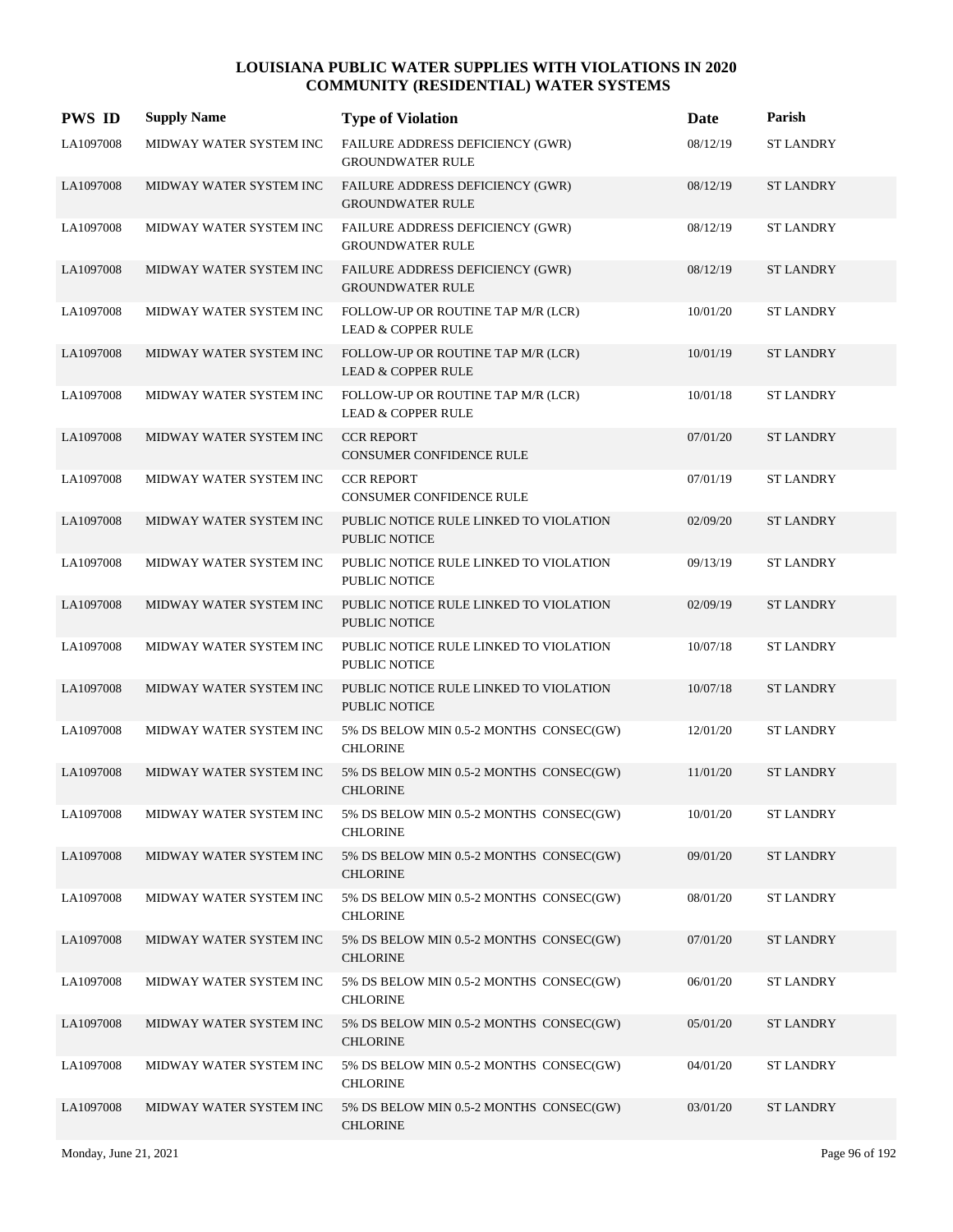| <b>PWS ID</b> | <b>Supply Name</b>                                | <b>Type of Violation</b>                                           | Date     | Parish           |
|---------------|---------------------------------------------------|--------------------------------------------------------------------|----------|------------------|
| LA1097008     | MIDWAY WATER SYSTEM INC                           | 5% DS BELOW MIN 0.5-2 MONTHS CONSEC(GW)<br><b>CHLORINE</b>         | 02/01/20 | <b>ST LANDRY</b> |
| LA1097008     | MIDWAY WATER SYSTEM INC                           | 5% DS BELOW MIN 0.5-2 MONTHS CONSEC(GW)<br><b>CHLORINE</b>         | 01/01/20 | <b>ST LANDRY</b> |
| LA1097008     | MIDWAY WATER SYSTEM INC                           | NO CERTIFIED OPERATOR                                              | 03/01/19 | <b>ST LANDRY</b> |
| LA1097010     | <b>CITY OF OPELOUSAS WATER</b><br><b>SYSTEM</b>   | FAILURE ADDRESS DEFICIENCY (GWR)<br><b>GROUNDWATER RULE</b>        | 08/22/19 | <b>ST LANDRY</b> |
| LA1097010     | CITY OF OPELOUSAS WATER<br><b>SYSTEM</b>          | LEAD CONSUMER NOTICE (LCR)<br><b>LEAD &amp; COPPER RULE</b>        | 06/08/18 | <b>ST LANDRY</b> |
| LA1097011     | <b>VILLAGE OF PALMETTO</b><br><b>WATER SYSTEM</b> | MCL, LRAA<br><b>TTHM</b>                                           | 10/01/20 | <b>ST LANDRY</b> |
| LA1097011     | VILLAGE OF PALMETTO<br><b>WATER SYSTEM</b>        | FAILURE ADDRESS DEFICIENCY (GWR)<br><b>GROUNDWATER RULE</b>        | 08/08/19 | <b>ST LANDRY</b> |
| LA1097011     | <b>VILLAGE OF PALMETTO</b><br>WATER SYSTEM        | FAILURE ADDRESS DEFICIENCY (GWR)<br><b>GROUNDWATER RULE</b>        | 08/08/19 | <b>ST LANDRY</b> |
| LA1097011     | <b>VILLAGE OF PALMETTO</b><br><b>WATER SYSTEM</b> | FAILURE ADDRESS DEFICIENCY (GWR)<br><b>GROUNDWATER RULE</b>        | 08/08/19 | <b>ST LANDRY</b> |
| LA1097011     | <b>VILLAGE OF PALMETTO</b><br><b>WATER SYSTEM</b> | <b>FAILURE ADDRESS DEFICIENCY (GWR)</b><br><b>GROUNDWATER RULE</b> | 08/08/19 | <b>ST LANDRY</b> |
| LA1097011     | VILLAGE OF PALMETTO<br><b>WATER SYSTEM</b>        | <b>FAILURE ADDRESS DEFICIENCY (GWR)</b><br><b>GROUNDWATER RULE</b> | 08/08/19 | <b>ST LANDRY</b> |
| LA1097011     | <b>VILLAGE OF PALMETTO</b><br>WATER SYSTEM        | PUBLIC NOTICE RULE LINKED TO VIOLATION<br><b>PUBLIC NOTICE</b>     | 09/08/19 | <b>ST LANDRY</b> |
| LA1097011     | VILLAGE OF PALMETTO<br>WATER SYSTEM               | INADEQUATE MIN CHLORINE RESIDUAL(GW&SW)<br><b>CHLORINE</b>         | 11/01/20 | <b>ST LANDRY</b> |
| LA1097011     | <b>VILLAGE OF PALMETTO</b><br><b>WATER SYSTEM</b> | INADEQUATE MIN CHLORINE RESIDUAL(GW&SW)<br><b>CHLORINE</b>         | 07/01/20 | <b>ST LANDRY</b> |
| LA1097011     | <b>VILLAGE OF PALMETTO</b><br><b>WATER SYSTEM</b> | INADEQUATE MIN CHLORINE RESIDUAL(GW&SW)<br><b>CHLORINE</b>         | 05/01/20 | <b>ST LANDRY</b> |
| LA1097011     | VILLAGE OF PALMETTO<br><b>WATER SYSTEM</b>        | 5% DS BELOW MIN 0.5-2 MONTHS CONSEC(GW)<br><b>CHLORINE</b>         | 12/01/20 | <b>ST LANDRY</b> |
| LA1097011     | VILLAGE OF PALMETTO<br>WATER SYSTEM               | 5% DS BELOW MIN 0.5-2 MONTHS CONSEC(GW)<br><b>CHLORINE</b>         | 09/01/20 | <b>ST LANDRY</b> |
| LA1097011     | <b>VILLAGE OF PALMETTO</b><br><b>WATER SYSTEM</b> | 5% DS BELOW MIN 0.5-2 MONTHS CONSEC(GW)<br><b>CHLORINE</b>         | 08/01/20 | <b>ST LANDRY</b> |
| LA1097011     | <b>VILLAGE OF PALMETTO</b><br><b>WATER SYSTEM</b> | 5% DS BELOW MIN 0.5-2 MONTHS CONSEC(GW)<br><b>CHLORINE</b>         | 02/01/20 | <b>ST LANDRY</b> |
| LA1097011     | VILLAGE OF PALMETTO<br><b>WATER SYSTEM</b>        | 5% DS BELOW MIN 0.5-2 MONTHS CONSEC(GW)<br><b>CHLORINE</b>         | 01/01/20 | <b>ST LANDRY</b> |
| LA1097012     | PLAISANCE WATER SYSTEM                            | LEAD CONSUMER NOTICE (LCR)<br><b>LEAD &amp; COPPER RULE</b>        | 05/24/17 | <b>ST LANDRY</b> |
| LA1097012     | PLAISANCE WATER SYSTEM                            | INADEQUATE MIN CHLORINE RESIDUAL(GW&SW)<br><b>CHLORINE</b>         | 09/01/20 | <b>ST LANDRY</b> |
| LA1097013     | TOWN OF PORT BARRE WATER<br><b>SYSTEM</b>         | INADEQUATE MIN CHLORINE RESIDUAL(GW&SW)<br><b>CHLORINE</b>         | 09/01/20 | <b>ST LANDRY</b> |
| LA1097013     | TOWN OF PORT BARRE WATER<br><b>SYSTEM</b>         | INADEQUATE MIN CHLORINE RESIDUAL(GW&SW)<br><b>CHLORINE</b>         | 04/01/20 | <b>ST LANDRY</b> |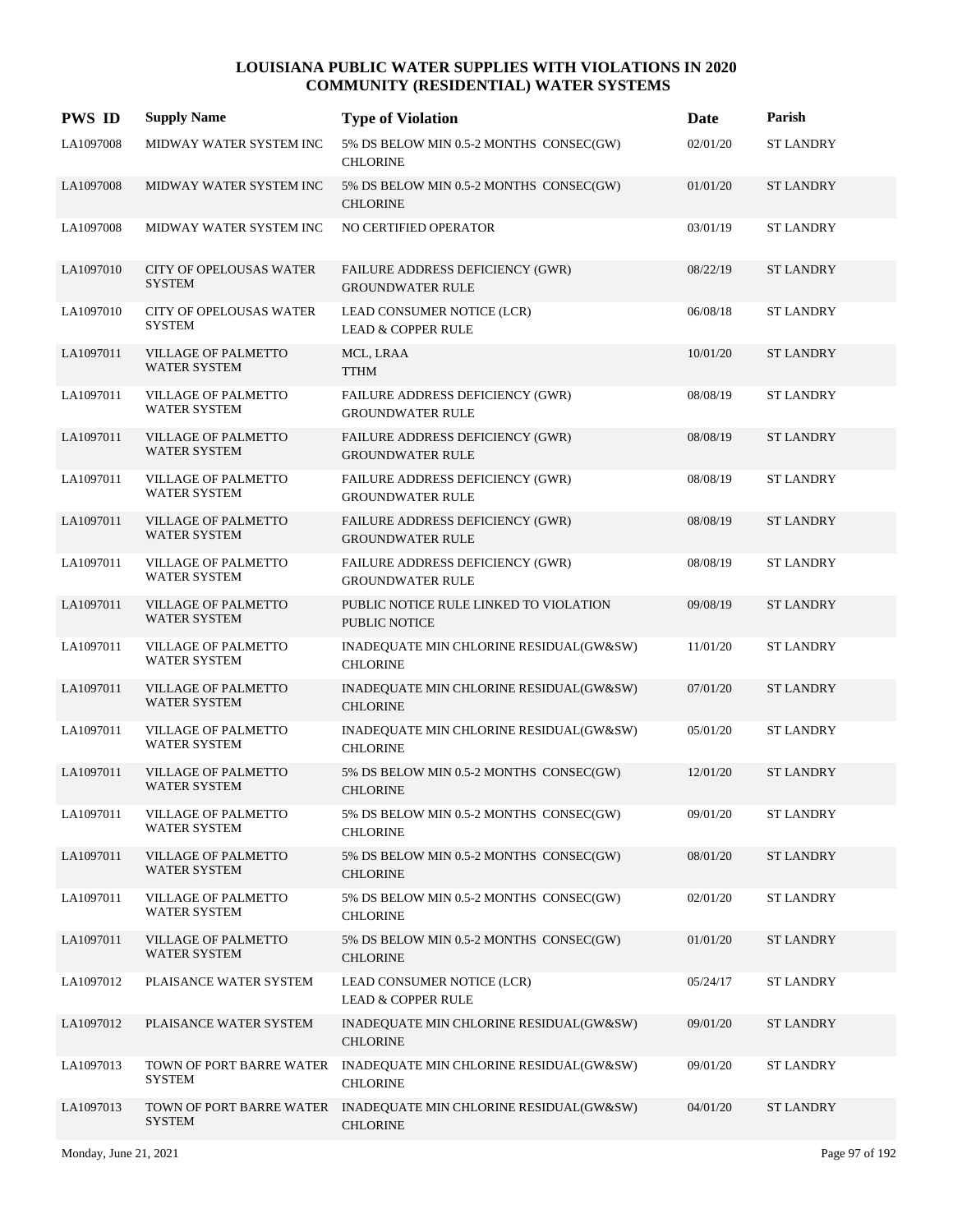| <b>PWS ID</b> | <b>Supply Name</b>                                     | <b>Type of Violation</b>                                                            | Date     | Parish           |
|---------------|--------------------------------------------------------|-------------------------------------------------------------------------------------|----------|------------------|
| LA1097013     | <b>SYSTEM</b>                                          | TOWN OF PORT BARRE WATER 5% DS BELOW MIN 0.5-2 MONTHS CONSEC(GW)<br><b>CHLORINE</b> | 06/01/20 | <b>ST LANDRY</b> |
| LA1097013     | <b>SYSTEM</b>                                          | TOWN OF PORT BARRE WATER 5% DS BELOW MIN 0.5-2 MONTHS CONSEC(GW)<br><b>CHLORINE</b> | 05/01/20 | <b>ST LANDRY</b> |
| LA1097014     | PRAIRIE RONDE WATER<br><b>SYSTEM INC</b>               | INADEQUATE MIN CHLORINE RESIDUAL(GW&SW)<br><b>CHLORINE</b>                          | 12/01/20 | <b>ST LANDRY</b> |
| LA1097014     | PRAIRIE RONDE WATER<br><b>SYSTEM INC</b>               | INADEQUATE MIN CHLORINE RESIDUAL(GW&SW)<br><b>CHLORINE</b>                          | 10/01/20 | <b>ST LANDRY</b> |
| LA1097015     | TOWN OF SUNSET WATER<br><b>SYSTEM</b>                  | FAILURE ADDRESS DEFICIENCY (GWR)<br><b>GROUNDWATER RULE</b>                         | 08/23/19 | <b>ST LANDRY</b> |
| LA1097015     | TOWN OF SUNSET WATER<br><b>SYSTEM</b>                  | FAILURE ADDRESS DEFICIENCY (GWR)<br><b>GROUNDWATER RULE</b>                         | 08/23/19 | <b>ST LANDRY</b> |
| LA1097015     | TOWN OF SUNSET WATER<br><b>SYSTEM</b>                  | LEAD CONSUMER NOTICE (LCR)<br><b>LEAD &amp; COPPER RULE</b>                         | 11/24/19 | <b>ST LANDRY</b> |
| LA1097015     | TOWN OF SUNSET WATER<br><b>SYSTEM</b>                  | PUBLIC NOTICE RULE LINKED TO VIOLATION<br><b>PUBLIC NOTICE</b>                      | 07/10/15 | <b>ST LANDRY</b> |
| LA1097016     | TOWN OF WASHINGTON<br><b>WATER SYSTEM</b>              | FAILURE ADDRESS DEFICIENCY (GWR)<br><b>GROUNDWATER RULE</b>                         | 02/17/20 | <b>ST LANDRY</b> |
| LA1097016     | TOWN OF WASHINGTON<br><b>WATER SYSTEM</b>              | FAILURE ADDRESS DEFICIENCY (GWR)<br><b>GROUNDWATER RULE</b>                         | 03/29/19 | <b>ST LANDRY</b> |
| LA1097016     | TOWN OF WASHINGTON<br><b>WATER SYSTEM</b>              | FAILURE ADDRESS DEFICIENCY (GWR)<br><b>GROUNDWATER RULE</b>                         | 03/29/19 | <b>ST LANDRY</b> |
| LA1097016     | TOWN OF WASHINGTON<br>WATER SYSTEM                     | PUBLIC NOTICE RULE LINKED TO VIOLATION<br><b>PUBLIC NOTICE</b>                      | 03/25/20 | <b>ST LANDRY</b> |
| LA1097024     | <b>SAVOY SWORDS WATER</b><br><b>SYSTEM INC</b>         | INADEQUATE MIN CHLORINE RESIDUAL(GW&SW)<br><b>CHLORINE</b>                          | 08/01/20 | <b>ST LANDRY</b> |
| LA1097024     | <b>SAVOY SWORDS WATER</b><br><b>SYSTEM INC</b>         | INADEQUATE MIN CHLORINE RESIDUAL(GW&SW)<br><b>CHLORINE</b>                          | 03/01/20 | <b>ST LANDRY</b> |
| LA1097024     | <b>SAVOY SWORDS WATER</b><br><b>SYSTEM INC</b>         | INADEQUATE MIN CHLORINE RESIDUAL(GW&SW)<br><b>CHLORINE</b>                          | 01/01/20 | <b>ST LANDRY</b> |
| LA1097025     | <b>SYSTEM</b>                                          | VILLAGE OF CANKTON WATER INADEQUATE MIN CHLORINE RESIDUAL(GW&SW)<br><b>CHLORINE</b> | 08/01/20 | <b>ST LANDRY</b> |
| LA1097031     | CANE VIEW MOBILE HOME<br>VILLAGE                       | <b>CCR REPORT</b><br>CONSUMER CONFIDENCE RULE                                       | 07/01/19 | <b>ST LANDRY</b> |
| LA1097031     | <b>CANE VIEW MOBILE HOME</b><br><b>VILLAGE</b>         | MANGANESE EXCEEDS HEALTH ADVISORY<br>MANGANESE                                      | 10/01/20 | <b>ST LANDRY</b> |
| LA1097031     | CANE VIEW MOBILE HOME<br>VILLAGE                       | MANGANESE EXCEEDS HEALTH ADVISORY<br>MANGANESE                                      | 07/01/20 | <b>ST LANDRY</b> |
| LA1097032     | <b>GREENBRIAR PRAIRIE BASSE</b><br><b>WATER SYSTEM</b> | INADEQUATE MIN CHLORINE RESIDUAL(GW&SW)<br><b>CHLORINE</b>                          | 12/01/20 | <b>ST LANDRY</b> |
| LA1097032     | <b>GREENBRIAR PRAIRIE BASSE</b><br><b>WATER SYSTEM</b> | INADEQUATE MIN CHLORINE RESIDUAL(GW&SW)<br><b>CHLORINE</b>                          | 07/01/20 | <b>ST LANDRY</b> |
| LA1097032     | <b>GREENBRIAR PRAIRIE BASSE</b><br><b>WATER SYSTEM</b> | INADEQUATE MIN CHLORINE RESIDUAL(GW&SW)<br><b>CHLORINE</b>                          | 04/01/20 | <b>ST LANDRY</b> |
| LA1097032     | <b>GREENBRIAR PRAIRIE BASSE</b><br>WATER SYSTEM        | INADEQUATE MIN CHLORINE RESIDUAL(GW&SW)<br><b>CHLORINE</b>                          | 01/01/20 | <b>ST LANDRY</b> |
| LA1097033     | ST LANDRY WATER WORKS<br>DISTRICT 2 RURAL              | INADEQUATE MIN CHLORINE RESIDUAL(GW&SW)<br><b>CHLORINE</b>                          | 08/01/20 | <b>ST LANDRY</b> |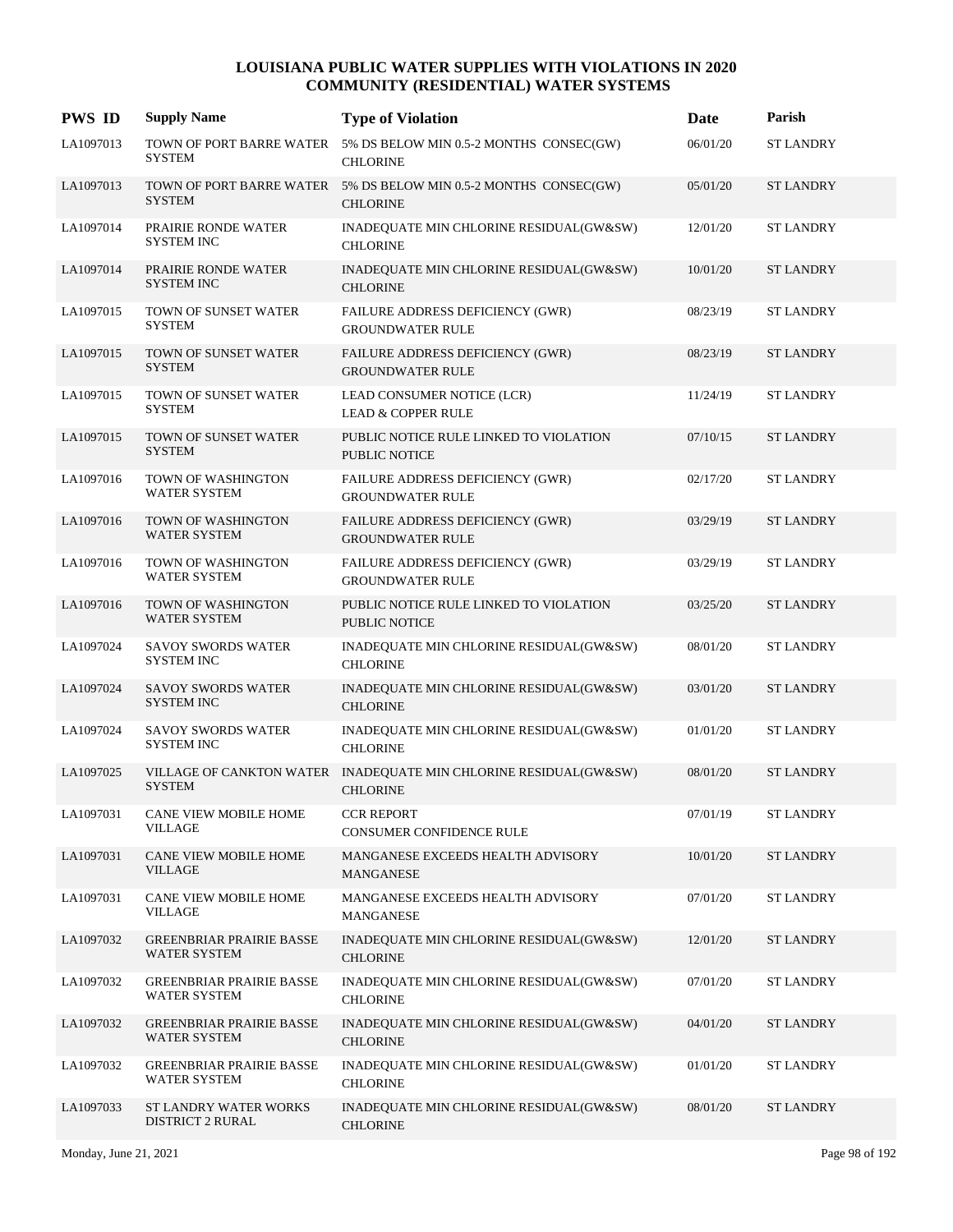| <b>PWS ID</b> | <b>Supply Name</b>                                  | <b>Type of Violation</b>                                               | Date     | Parish           |
|---------------|-----------------------------------------------------|------------------------------------------------------------------------|----------|------------------|
| LA1097033     | ST LANDRY WATER WORKS<br><b>DISTRICT 2 RURAL</b>    | 5% DS BELOW MIN 0.5-2 MONTHS CONSEC(GW)<br><b>CHLORINE</b>             | 09/01/20 | <b>ST LANDRY</b> |
| LA1097034     | ST LANDRY WWD 3 PORT<br><b>BARRE AREA A</b>         | INADEQUATE MIN CHLORINE RESIDUAL(GW&SW)<br><b>CHLORINE</b>             | 07/01/20 | <b>ST LANDRY</b> |
| LA1097034     | ST LANDRY WWD 3 PORT<br><b>BARRE AREA A</b>         | INADEQUATE MIN CHLORINE RESIDUAL(GW&SW)<br><b>CHLORINE</b>             | 05/01/20 | <b>ST LANDRY</b> |
| LA1097035     | ST LANDRY WWD 3 PORT<br><b>BARRE AREA B</b>         | MCL, LRAA<br><b>TTHM</b>                                               | 10/01/20 | <b>ST LANDRY</b> |
| LA1097035     | <b>ST LANDRY WWD 3 PORT</b><br><b>BARRE AREA B</b>  | MCL, LRAA<br><b>TTHM</b>                                               | 07/01/20 | <b>ST LANDRY</b> |
| LA1097035     | ST LANDRY WWD 3 PORT<br><b>BARRE AREA B</b>         | MCL, LRAA<br><b>TTHM</b>                                               | 04/01/20 | <b>ST LANDRY</b> |
| LA1097035     | ST LANDRY WWD 3 PORT<br><b>BARRE AREA B</b>         | MCL, LRAA<br><b>TTHM</b>                                               | 01/01/20 | <b>ST LANDRY</b> |
| LA1097035     | <b>ST LANDRY WWD 3 PORT</b><br><b>BARRE AREA B</b>  | INADEQUATE MIN CHLORINE RESIDUAL(GW&SW)<br><b>CHLORINE</b>             | 12/01/20 | <b>ST LANDRY</b> |
| LA1097035     | ST LANDRY WWD 3 PORT<br><b>BARRE AREA B</b>         | INADEQUATE MIN CHLORINE RESIDUAL(GW&SW)<br><b>CHLORINE</b>             | 07/01/20 | <b>ST LANDRY</b> |
| LA1097035     | ST LANDRY WWD 3 PORT<br><b>BARRE AREA B</b>         | INADEQUATE MIN CHLORINE RESIDUAL(GW&SW)<br><b>CHLORINE</b>             | 05/01/20 | <b>ST LANDRY</b> |
| LA1097035     | ST LANDRY WWD 3 PORT<br><b>BARRE AREA B</b>         | INADEQUATE MIN CHLORINE RESIDUAL(GW&SW)<br><b>CHLORINE</b>             | 02/01/20 | <b>ST LANDRY</b> |
| LA1097035     | ST LANDRY WWD 3 PORT<br><b>BARRE AREA B</b>         | 5% DS BELOW MIN 0.5-2 MONTHS CONSEC(GW)<br><b>CHLORINE</b>             | 08/01/20 | <b>ST LANDRY</b> |
| LA1097037     | ST LANDRY WWD 3 PORT<br><b>BARRE AREA D</b>         | INADEQUATE MIN CHLORINE RESIDUAL(GW&SW)<br><b>CHLORINE</b>             | 12/01/20 | <b>ST LANDRY</b> |
| LA1097037     | ST LANDRY WWD 3 PORT<br><b>BARRE AREA D</b>         | INADEQUATE MIN CHLORINE RESIDUAL(GW&SW)<br><b>CHLORINE</b>             | 07/01/20 | <b>ST LANDRY</b> |
| LA1097037     | ST LANDRY WWD 3 PORT<br><b>BARRE AREA D</b>         | INADEQUATE MIN CHLORINE RESIDUAL(GW&SW)<br><b>CHLORINE</b>             | 05/01/20 | <b>ST LANDRY</b> |
| LA1097039     | ST. LANDRY WATERWORKS<br>DISTRICT NO. 5             | SAMPLE SITING PLAN ERRORS (RTCR)<br>REVISED TOTAL COLIFORM RULE (RTCR) | 04/01/16 | <b>ST LANDRY</b> |
| LA1097039     | ST. LANDRY WATERWORKS<br>DISTRICT NO. 5             | <b>CCR REPORT</b><br>CONSUMER CONFIDENCE RULE                          | 07/01/20 | <b>ST LANDRY</b> |
| LA1099003     | <b>CITY OF BREAUX BRIDGE</b><br><b>WATER SYSTEM</b> | INADEQUATE MIN CHLORINE RESIDUAL(GW&SW)<br><b>CHLORINE</b>             | 09/01/20 | <b>ST MARTIN</b> |
| LA1099004     | ST MARTIN WATER DISTRICT<br>4 - CATAHOULA           | MCL, E. COLI, POS E COLI (RTCR)<br>REVISED TOTAL COLIFORM RULE (RTCR)  | 06/01/20 | <b>ST MARTIN</b> |
| LA1099004     | ST MARTIN WATER DISTRICT<br>4 - CATAHOULA           | CCR ADEQUACY/AVAILABILITY/CONTENT<br>CONSUMER CONFIDENCE RULE          | 10/01/17 | <b>ST MARTIN</b> |
| LA1099004     | ST MARTIN WATER DISTRICT<br>4 - CATAHOULA           | PUBLIC NOTICE RULE LINKED TO VIOLATION<br>PUBLIC NOTICE                | 04/09/11 | <b>ST MARTIN</b> |
| LA1099004     | ST MARTIN WATER DISTRICT<br>4 - CATAHOULA           | INADEQUATE MIN CHLORINE RESIDUAL(GW&SW)<br><b>CHLORINE</b>             | 05/01/20 | <b>ST MARTIN</b> |
| LA1099004     | ST MARTIN WATER DISTRICT<br>4 - CATAHOULA           | INADEQUATE MIN CHLORINE RESIDUAL(GW&SW)<br><b>CHLORINE</b>             | 03/01/20 | <b>ST MARTIN</b> |
| LA1099004     | ST MARTIN WATER DISTRICT<br>4 - CATAHOULA           | 5% DS BELOW MIN 0.5-2 MONTHS CONSEC(GW)<br><b>CHLORAMINE</b>           | 06/01/20 | <b>ST MARTIN</b> |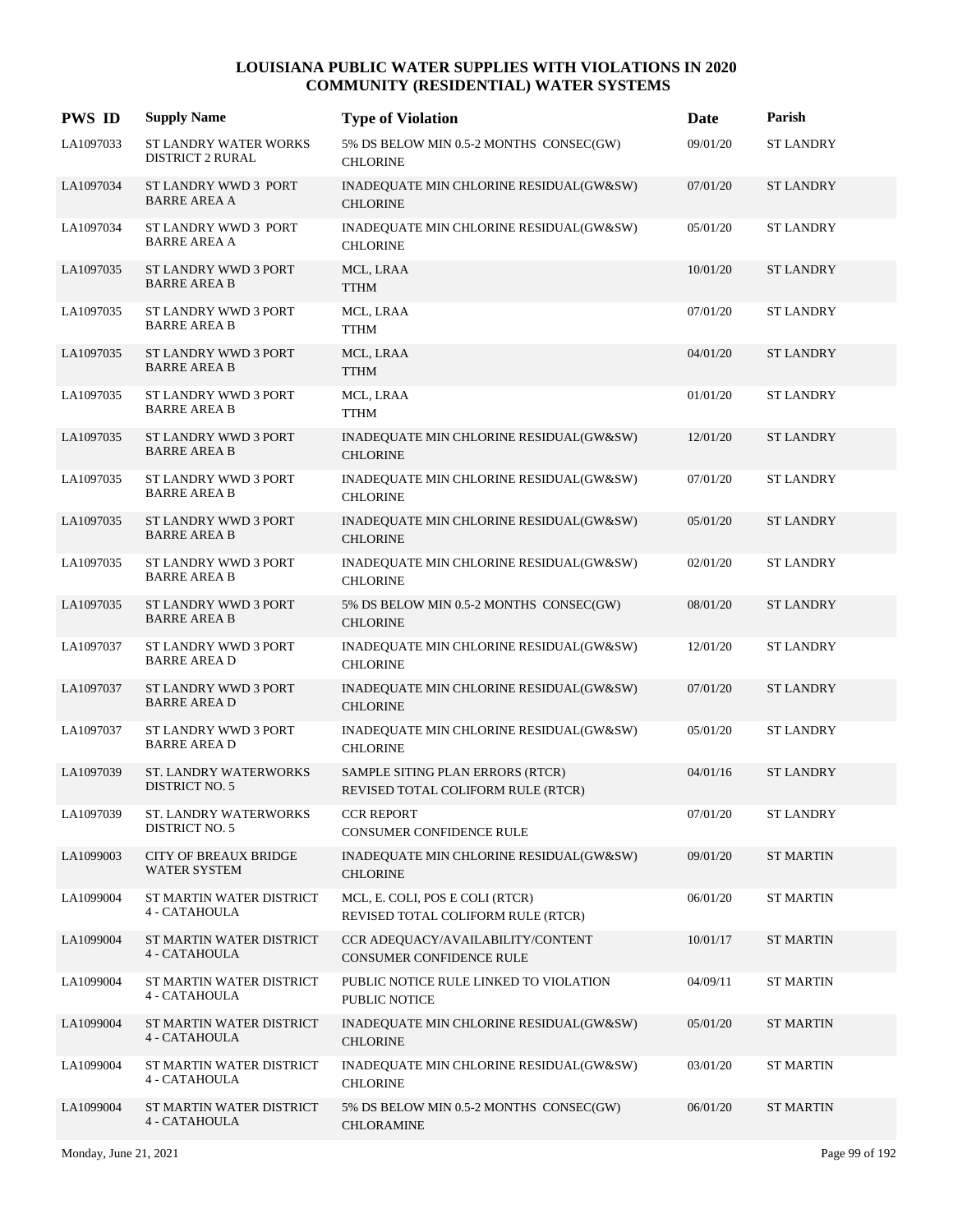| <b>PWS ID</b> | <b>Supply Name</b>                                   | <b>Type of Violation</b>                                                              | Date     | Parish           |
|---------------|------------------------------------------------------|---------------------------------------------------------------------------------------|----------|------------------|
| LA1099005     |                                                      | CECILIA WATER CORPORATION FAILURE ADDRESS DEFICIENCY (GWR)<br><b>GROUNDWATER RULE</b> | 06/02/20 | <b>ST MARTIN</b> |
| LA1099005     |                                                      | CECILIA WATER CORPORATION INADEQUATE MIN CHLORINE RESIDUAL(GW&SW)<br><b>CHLORINE</b>  | 07/01/20 | <b>ST MARTIN</b> |
| LA1099005     |                                                      | CECILIA WATER CORPORATION INADEQUATE MIN CHLORINE RESIDUAL(GW&SW)<br><b>CHLORINE</b>  | 03/01/20 | <b>ST MARTIN</b> |
| LA1099005     |                                                      | CECILIA WATER CORPORATION 5% DS BELOW MIN 0.5-2 MONTHS CONSEC(GW)<br><b>CHLORINE</b>  | 04/01/20 | <b>ST MARTIN</b> |
| LA1099005     |                                                      | CECILIA WATER CORPORATION 5% DS BELOW MIN 0.5-2 MONTHS CONSEC(GW)<br><b>CHLORINE</b>  | 01/01/20 | <b>ST MARTIN</b> |
| LA1099006     | HENDERSON NINA WATER<br><b>SYSTEM INC</b>            | INADEQUATE MIN CHLORINE RESIDUAL(GW&SW)<br><b>CHLORINE</b>                            | 07/01/20 | <b>ST MARTIN</b> |
| LA1099006     | <b>HENDERSON NINA WATER</b><br><b>SYSTEM INC</b>     | INADEQUATE MIN CHLORINE RESIDUAL(GW&SW)<br><b>CHLORINE</b>                            | 04/01/20 | <b>ST MARTIN</b> |
| LA1099007     | <b>CITY OF ST MARTINVILLE</b><br><b>WATER SYSTEM</b> | INADEQUATE MIN CHLORINE RESIDUAL(GW&SW)<br><b>CHLORINE</b>                            | 08/01/20 | <b>ST MARTIN</b> |
| LA1099007     | <b>CITY OF ST MARTINVILLE</b><br><b>WATER SYSTEM</b> | INADEQUATE MIN CHLORINE RESIDUAL(GW&SW)<br><b>CHLORINE</b>                            | 03/01/20 | <b>ST MARTIN</b> |
| LA1099007     | <b>CITY OF ST MARTINVILLE</b><br><b>WATER SYSTEM</b> | 5% DS BELOW MIN 0.5-2 MONTHS CONSEC(GW)<br><b>CHLORINE</b>                            | 04/01/20 | <b>ST MARTIN</b> |
| LA1099008     | <b>VILLAGE OF PARKS WATER</b><br><b>SYSTEM</b>       | FAILURE ADDRESS DEFICIENCY (GWR)<br><b>GROUNDWATER RULE</b>                           | 11/21/19 | <b>ST MARTIN</b> |
| LA1099008     | <b>VILLAGE OF PARKS WATER</b><br><b>SYSTEM</b>       | FAILURE ADDRESS DEFICIENCY (GWR)<br><b>GROUNDWATER RULE</b>                           | 11/21/19 | <b>ST MARTIN</b> |
| LA1099008     | <b>VILLAGE OF PARKS WATER</b><br><b>SYSTEM</b>       | PUBLIC NOTICE RULE LINKED TO VIOLATION<br>PUBLIC NOTICE                               | 12/22/19 | <b>ST MARTIN</b> |
| LA1099008     | VILLAGE OF PARKS WATER<br><b>SYSTEM</b>              | INADEQUATE MIN CHLORINE RESIDUAL(GW&SW)<br><b>CHLORINE</b>                            | 10/01/20 | <b>ST MARTIN</b> |
| LA1099008     | VILLAGE OF PARKS WATER<br><b>SYSTEM</b>              | 5% DS BELOW MIN 0.5-2 MONTHS CONSEC(GW)<br><b>CHLORINE</b>                            | 12/01/20 | <b>ST MARTIN</b> |
| LA1099008     | <b>VILLAGE OF PARKS WATER</b><br><b>SYSTEM</b>       | 5% DS BELOW MIN 0.5-2 MONTHS CONSEC(GW)<br><b>CHLORINE</b>                            | 11/01/20 | <b>ST MARTIN</b> |
| LA1099009     | UNITED WATER SYSTEM                                  | MCL, AVERAGE<br><b>ARSENIC</b>                                                        | 04/01/20 | <b>ST MARTIN</b> |
| LA1099009     | UNITED WATER SYSTEM                                  | MCL, AVERAGE<br><b>ARSENIC</b>                                                        | 01/01/20 | <b>ST MARTIN</b> |
| LA1099009     | UNITED WATER SYSTEM                                  | PUBLIC NOTICE RULE LINKED TO VIOLATION<br>PUBLIC NOTICE                               | 11/04/17 | <b>ST MARTIN</b> |
| LA1099009     | UNITED WATER SYSTEM                                  | PUBLIC NOTICE RULE LINKED TO VIOLATION<br><b>PUBLIC NOTICE</b>                        | 11/04/17 | <b>ST MARTIN</b> |
| LA1099009     | UNITED WATER SYSTEM                                  | INADEQUATE MIN CHLORINE RESIDUAL(GW&SW)<br><b>CHLORAMINE</b>                          | 09/01/20 | <b>ST MARTIN</b> |
| LA1099009     | UNITED WATER SYSTEM                                  | 5% DS BELOW MIN 0.5-2 MONTHS CONSEC(GW)<br><b>CHLORINE</b>                            | 12/01/20 | <b>ST MARTIN</b> |
| LA1099009     | UNITED WATER SYSTEM                                  | 5% DS BELOW MIN 0.5-2 MONTHS CONSEC(GW)<br><b>CHLORAMINE</b>                          | 11/01/20 | <b>ST MARTIN</b> |
| LA1099009     | UNITED WATER SYSTEM                                  | 5% DS BELOW MIN 0.5-2 MONTHS CONSEC(GW)<br><b>CHLORAMINE</b>                          | 10/01/20 | <b>ST MARTIN</b> |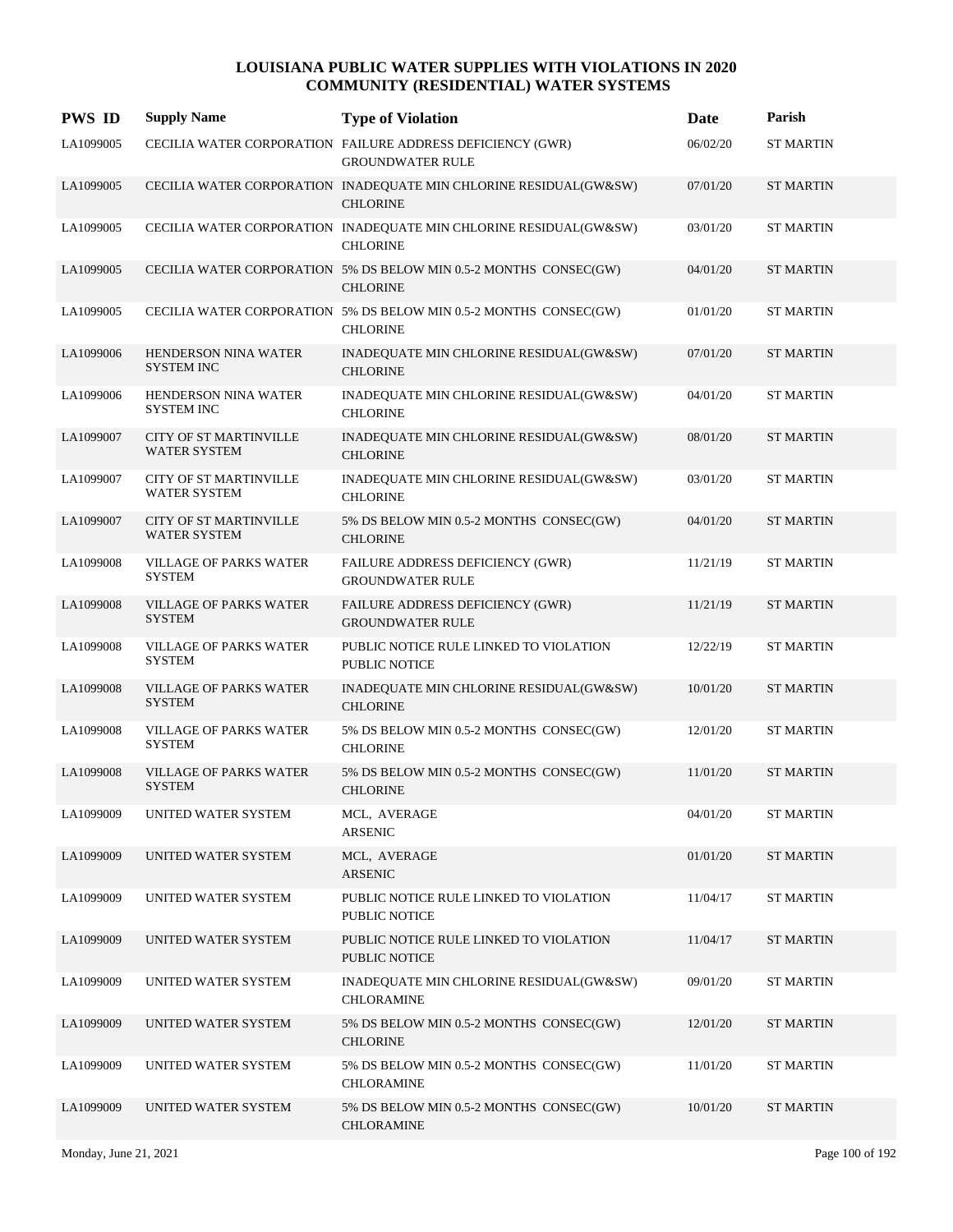| <b>PWS ID</b> | <b>Supply Name</b>                                               | <b>Type of Violation</b>                                                             | Date     | Parish           |
|---------------|------------------------------------------------------------------|--------------------------------------------------------------------------------------|----------|------------------|
| LA1099010     | ST MARTIN WATER AND<br><b>SEWER COMMISSION 1</b>                 | <b>CCR REPORT</b><br>CONSUMER CONFIDENCE RULE                                        | 07/01/20 | <b>ST MARTIN</b> |
| LA1099010     | <b>ST MARTIN WATER AND</b><br><b>SEWER COMMISSION 1</b>          | INADEQUATE MIN CHLORINE RESIDUAL(GW&SW)<br><b>CHLORINE</b>                           | 05/01/20 | <b>ST MARTIN</b> |
| LA1099010     | ST MARTIN WATER AND<br><b>SEWER COMMISSION 1</b>                 | 5% DS BELOW MIN 0.5-2 MONTHS CONSEC(GW)<br><b>CHLORINE</b>                           | 06/01/20 | <b>ST MARTIN</b> |
| LA1099013     | TESI ATCHAFALAYA ACRES                                           | FAILURE ADDRESS DEFICIENCY (GWR)<br><b>GROUNDWATER RULE</b>                          | 12/05/19 | <b>ST MARTIN</b> |
| LA1099013     | TESI ATCHAFALAYA ACRES                                           | INADEQUATE MIN CHLORINE RESIDUAL(GW&SW)<br><b>CHLORINE</b>                           | 07/01/20 | <b>ST MARTIN</b> |
| LA1099013     | TESI ATCHAFALAYA ACRES                                           | INADEQUATE MIN CHLORINE RESIDUAL(GW&SW)<br><b>CHLORINE</b>                           | 03/01/20 | <b>ST MARTIN</b> |
| LA1099013     | TESI ATCHAFALAYA ACRES                                           | 5% DS BELOW MIN 0.5-2 MONTHS CONSEC(GW)<br><b>CHLORINE</b>                           | 10/01/20 | <b>ST MARTIN</b> |
| LA1099013     | TESI ATCHAFALAYA ACRES                                           | 5% DS BELOW MIN 0.5-2 MONTHS CONSEC(GW)<br><b>CHLORINE</b>                           | 09/01/20 | <b>ST MARTIN</b> |
| LA1099013     | TESI ATCHAFALAYA ACRES                                           | 5% DS BELOW MIN 0.5-2 MONTHS CONSEC(GW)<br><b>CHLORINE</b>                           | 08/01/20 | <b>ST MARTIN</b> |
| LA1099023     | RIVER RIDGE ESTATES WATER<br><b>SYSTEM</b>                       | MCL, AVERAGE<br><b>ARSENIC</b>                                                       | 10/01/20 | <b>ST MARTIN</b> |
| LA1099023     | RIVER RIDGE ESTATES WATER<br><b>SYSTEM</b>                       | MCL, AVERAGE<br><b>ARSENIC</b>                                                       | 07/01/20 | <b>ST MARTIN</b> |
| LA1099023     | RIVER RIDGE ESTATES WATER MCL, AVERAGE<br><b>SYSTEM</b>          | <b>ARSENIC</b>                                                                       | 04/01/20 | <b>ST MARTIN</b> |
| LA1099023     | RIVER RIDGE ESTATES WATER<br><b>SYSTEM</b>                       | MCL, AVERAGE<br><b>ARSENIC</b>                                                       | 01/01/20 | <b>ST MARTIN</b> |
| LA1099023     | RIVER RIDGE ESTATES WATER<br><b>SYSTEM</b>                       | MONITORING, ROUTINE (DBP), MAJOR<br>TOT_TTHM/HAA5                                    | 10/01/20 | <b>ST MARTIN</b> |
| LA1099023     | RIVER RIDGE ESTATES WATER<br><b>SYSTEM</b>                       | CORRECTIVE/EXPEDITED ACTIONS (RTCR)<br>REVISED TOTAL COLIFORM RULE (RTCR)            | 08/26/19 | <b>ST MARTIN</b> |
| LA1099023     | RIVER RIDGE ESTATES WATER<br><b>SYSTEM</b>                       | CORRECTIVE/EXPEDITED ACTIONS (RTCR)<br>REVISED TOTAL COLIFORM RULE (RTCR)            | 08/26/19 | <b>ST MARTIN</b> |
| LA1099023     | <b>SYSTEM</b>                                                    | RIVER RIDGE ESTATES WATER PUBLIC NOTICE RULE LINKED TO VIOLATION<br>PUBLIC NOTICE    | 11/17/20 | <b>ST MARTIN</b> |
| LA1099023     | RIVER RIDGE ESTATES WATER<br><b>SYSTEM</b>                       | PUBLIC NOTICE RULE LINKED TO VIOLATION<br>PUBLIC NOTICE                              | 05/22/20 | <b>ST MARTIN</b> |
| LA1099023     | RIVER RIDGE ESTATES WATER<br><b>SYSTEM</b>                       | INADEQUATE MIN CHLORINE RESIDUAL(GW&SW)<br><b>CHLORINE</b>                           | 12/01/20 | <b>ST MARTIN</b> |
| LA1099023     | <b>SYSTEM</b>                                                    | RIVER RIDGE ESTATES WATER INADEQUATE MIN CHLORINE RESIDUAL(GW&SW)<br><b>CHLORINE</b> | 08/01/20 | <b>ST MARTIN</b> |
| LA1099023     | RIVER RIDGE ESTATES WATER<br><b>SYSTEM</b>                       | INADEQUATE MIN CHLORINE RESIDUAL(GW&SW)<br><b>CHLORINE</b>                           | 06/01/20 | <b>ST MARTIN</b> |
| LA1099023     | RIVER RIDGE ESTATES WATER<br><b>SYSTEM</b>                       | INADEQUATE MIN CHLORINE RESIDUAL(GW&SW)<br><b>CHLORINE</b>                           | 03/01/20 | <b>ST MARTIN</b> |
| LA1099023     | RIVER RIDGE ESTATES WATER<br><b>SYSTEM</b>                       | 5% DS BELOW MIN 0.5-2 MONTHS CONSEC(GW)<br><b>CHLORINE</b>                           | 09/01/20 | <b>ST MARTIN</b> |
| LA1099023     | RIVER RIDGE ESTATES WATER NO CERTIFIED OPERATOR<br><b>SYSTEM</b> |                                                                                      | 08/02/19 | <b>ST MARTIN</b> |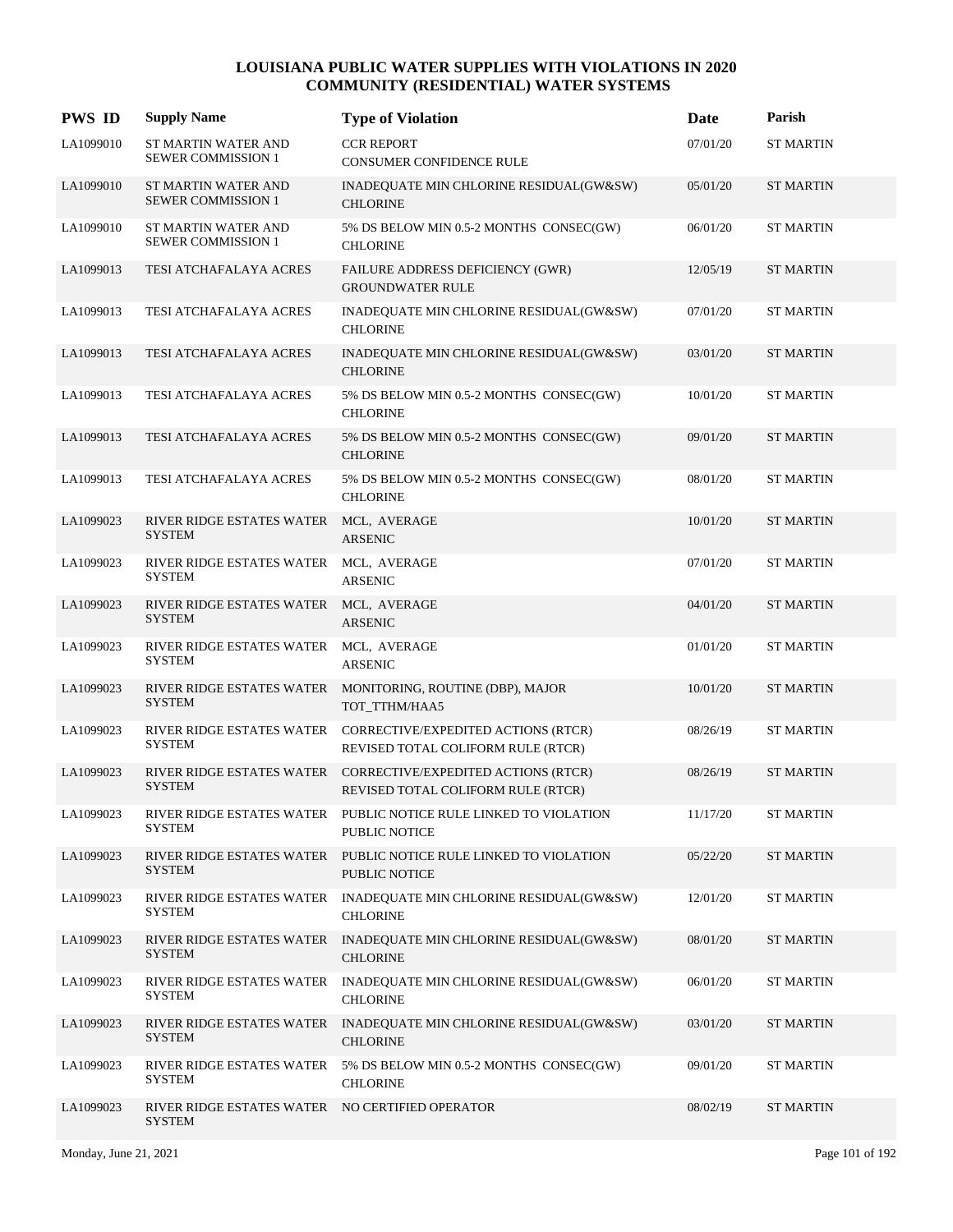| <b>PWS ID</b> | <b>Supply Name</b>                              | <b>Type of Violation</b>                                                  | Date     | Parish           |
|---------------|-------------------------------------------------|---------------------------------------------------------------------------|----------|------------------|
| LA1099024     | <b>ELM POINT ESTATES WATER</b><br><b>SYSTEM</b> | CORRECTIVE/EXPEDITED ACTIONS (RTCR)<br>REVISED TOTAL COLIFORM RULE (RTCR) | 10/17/19 | <b>ST MARTIN</b> |
| LA1099024     | <b>ELM POINT ESTATES WATER</b><br><b>SYSTEM</b> | FOLLOW-UP OR ROUTINE TAP M/R (LCR)<br><b>LEAD &amp; COPPER RULE</b>       | 10/01/20 | <b>ST MARTIN</b> |
| LA1099024     | <b>ELM POINT ESTATES WATER</b><br><b>SYSTEM</b> | INADEQUATE MIN CHLORINE RESIDUAL(GW&SW)<br><b>CHLORINE</b>                | 12/01/20 | <b>ST MARTIN</b> |
| LA1099024     | ELM POINT ESTATES WATER<br><b>SYSTEM</b>        | INADEQUATE MIN CHLORINE RESIDUAL(GW&SW)<br><b>CHLORINE</b>                | 08/01/20 | <b>ST MARTIN</b> |
| LA1099024     | ELM POINT ESTATES WATER<br><b>SYSTEM</b>        | INADEQUATE MIN CHLORINE RESIDUAL(GW&SW)<br><b>CHLORINE</b>                | 02/01/20 | <b>ST MARTIN</b> |
| LA1099024     | <b>ELM POINT ESTATES WATER</b><br><b>SYSTEM</b> | 5% DS BELOW MIN 0.5-2 MONTHS CONSEC(GW)<br><b>CHLORINE</b>                | 10/01/20 | <b>ST MARTIN</b> |
| LA1099024     | ELM POINT ESTATES WATER<br><b>SYSTEM</b>        | 5% DS BELOW MIN 0.5-2 MONTHS CONSEC(GW)<br><b>CHLORINE</b>                | 09/01/20 | <b>ST MARTIN</b> |
| LA1099024     | <b>ELM POINT ESTATES WATER</b><br><b>SYSTEM</b> | 5% DS BELOW MIN 0.5-2 MONTHS CONSEC(GW)<br><b>CHLORINE</b>                | 06/01/20 | <b>ST MARTIN</b> |
| LA1099024     | ELM POINT ESTATES WATER<br><b>SYSTEM</b>        | 5% DS BELOW MIN 0.5-2 MONTHS CONSEC(GW)<br><b>CHLORINE</b>                | 05/01/20 | <b>ST MARTIN</b> |
| LA1099024     | ELM POINT ESTATES WATER<br><b>SYSTEM</b>        | 5% DS BELOW MIN 0.5-2 MONTHS CONSEC(GW)<br><b>CHLORINE</b>                | 04/01/20 | <b>ST MARTIN</b> |
| LA1099024     | ELM POINT ESTATES WATER<br><b>SYSTEM</b>        | 5% DS BELOW MIN 0.5-2 MONTHS CONSEC(GW)<br><b>CHLORINE</b>                | 03/01/20 | <b>ST MARTIN</b> |
| LA1099024     | <b>ELM POINT ESTATES WATER</b><br><b>SYSTEM</b> | NO CERTIFIED OPERATOR                                                     | 08/02/19 | <b>ST MARTIN</b> |
| LA1099025     | MY PLACE MOBILE HOME<br>PARK WATER SYSTEM       | CORRECTIVE/EXPEDITED ACTIONS (RTCR)<br>REVISED TOTAL COLIFORM RULE (RTCR) | 10/18/19 | <b>ST MARTIN</b> |
| LA1099025     | MY PLACE MOBILE HOME<br>PARK WATER SYSTEM       | CORRECTIVE/EXPEDITED ACTIONS (RTCR)<br>REVISED TOTAL COLIFORM RULE (RTCR) | 10/18/19 | <b>ST MARTIN</b> |
| LA1099025     | MY PLACE MOBILE HOME<br>PARK WATER SYSTEM       | CORRECTIVE/EXPEDITED ACTIONS (RTCR)<br>REVISED TOTAL COLIFORM RULE (RTCR) | 10/18/19 | <b>ST MARTIN</b> |
| LA1099025     | MY PLACE MOBILE HOME<br>PARK WATER SYSTEM       | CORRECTIVE/EXPEDITED ACTIONS (RTCR)<br>REVISED TOTAL COLIFORM RULE (RTCR) | 10/18/19 | <b>ST MARTIN</b> |
| LA1099025     | MY PLACE MOBILE HOME<br>PARK WATER SYSTEM       | CORRECTIVE/EXPEDITED ACTIONS (RTCR)<br>REVISED TOTAL COLIFORM RULE (RTCR) | 10/18/19 | <b>ST MARTIN</b> |
| LA1099025     | MY PLACE MOBILE HOME<br>PARK WATER SYSTEM       | CORRECTIVE/EXPEDITED ACTIONS (RTCR)<br>REVISED TOTAL COLIFORM RULE (RTCR) | 10/17/19 | <b>ST MARTIN</b> |
| LA1099025     | MY PLACE MOBILE HOME<br>PARK WATER SYSTEM       | CORRECTIVE/EXPEDITED ACTIONS (RTCR)<br>REVISED TOTAL COLIFORM RULE (RTCR) | 10/17/19 | <b>ST MARTIN</b> |
| LA1099025     | MY PLACE MOBILE HOME<br>PARK WATER SYSTEM       | FAILURE ADDRESS DEFICIENCY (GWR)<br><b>GROUNDWATER RULE</b>               | 02/16/19 | <b>ST MARTIN</b> |
| LA1099025     | MY PLACE MOBILE HOME<br>PARK WATER SYSTEM       | FOLLOW-UP OR ROUTINE TAP M/R (LCR)<br><b>LEAD &amp; COPPER RULE</b>       | 10/01/20 | <b>ST MARTIN</b> |
| LA1099025     | MY PLACE MOBILE HOME<br>PARK WATER SYSTEM       | <b>CCR REPORT</b><br>CONSUMER CONFIDENCE RULE                             | 07/01/19 | <b>ST MARTIN</b> |
| LA1099025     | MY PLACE MOBILE HOME<br>PARK WATER SYSTEM       | PUBLIC NOTICE RULE LINKED TO VIOLATION<br>PUBLIC NOTICE                   | 01/01/20 | <b>ST MARTIN</b> |
| LA1099025     | MY PLACE MOBILE HOME<br>PARK WATER SYSTEM       | PUBLIC NOTICE RULE LINKED TO VIOLATION<br>PUBLIC NOTICE                   | 04/26/19 | <b>ST MARTIN</b> |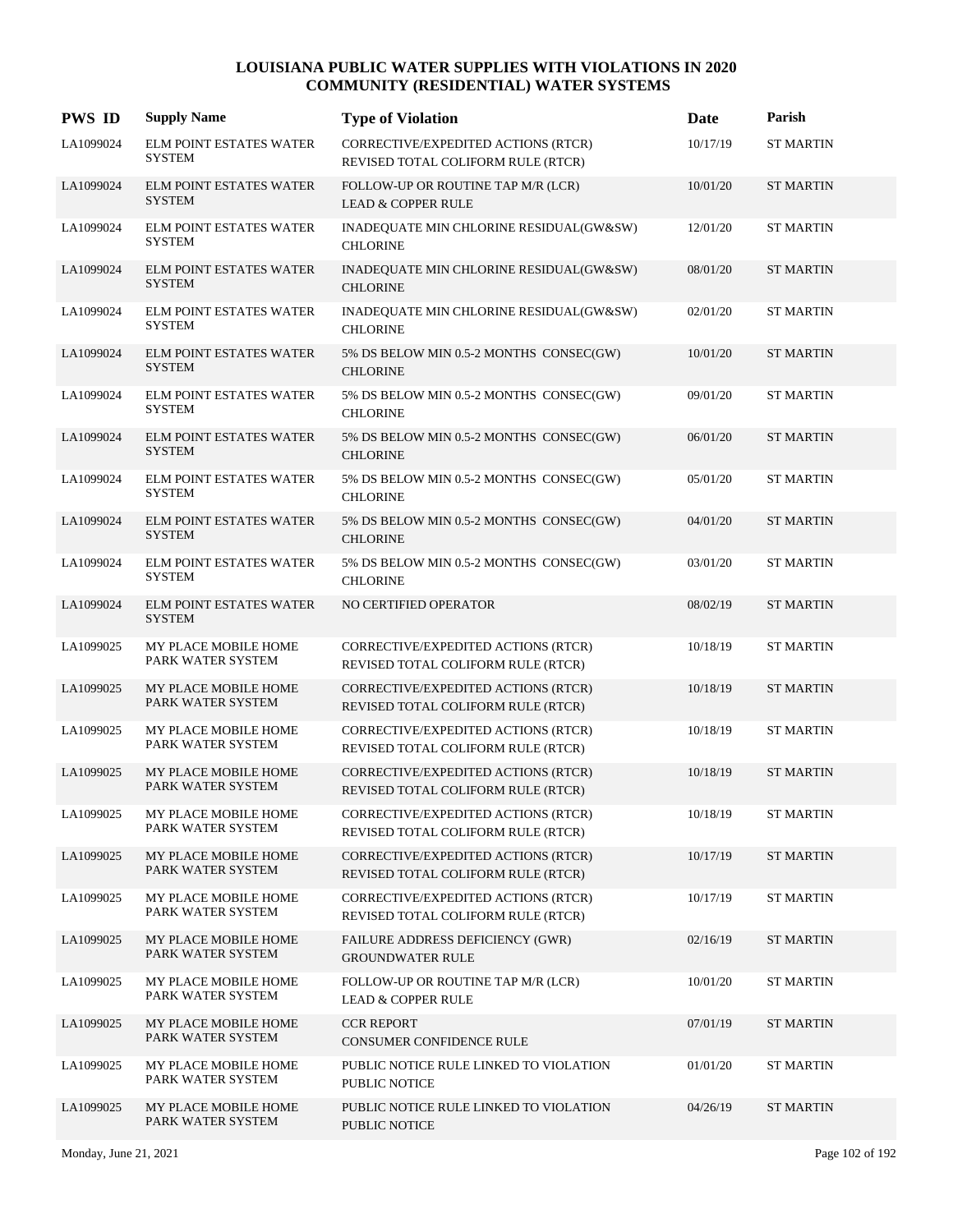| <b>PWS ID</b> | <b>Supply Name</b>                                | <b>Type of Violation</b>                                           | Date     | Parish           |
|---------------|---------------------------------------------------|--------------------------------------------------------------------|----------|------------------|
| LA1099025     | MY PLACE MOBILE HOME<br>PARK WATER SYSTEM         | INADEQUATE MIN CHLORINE RESIDUAL(GW&SW)<br><b>CHLORINE</b>         | 08/01/20 | <b>ST MARTIN</b> |
| LA1099025     | MY PLACE MOBILE HOME<br>PARK WATER SYSTEM         | INADEQUATE MIN CHLORINE RESIDUAL(GW&SW)<br><b>CHLORINE</b>         | 03/01/20 | <b>ST MARTIN</b> |
| LA1099025     | MY PLACE MOBILE HOME<br>PARK WATER SYSTEM         | 5% DS BELOW MIN 0.5-2 MONTHS CONSEC(GW)<br><b>CHLORINE</b>         | 11/01/20 | <b>ST MARTIN</b> |
| LA1099025     | MY PLACE MOBILE HOME<br>PARK WATER SYSTEM         | 5% DS BELOW MIN 0.5-2 MONTHS CONSEC(GW)<br><b>CHLORINE</b>         | 10/01/20 | <b>ST MARTIN</b> |
| LA1099025     | MY PLACE MOBILE HOME<br>PARK WATER SYSTEM         | 5% DS BELOW MIN 0.5-2 MONTHS CONSEC(GW)<br><b>CHLORINE</b>         | 09/01/20 | <b>ST MARTIN</b> |
| LA1099025     | MY PLACE MOBILE HOME<br>PARK WATER SYSTEM         | 5% DS BELOW MIN 0.5-2 MONTHS CONSEC(GW)<br><b>CHLORINE</b>         | 05/01/20 | <b>ST MARTIN</b> |
| LA1099025     | MY PLACE MOBILE HOME<br>PARK WATER SYSTEM         | 5% DS BELOW MIN 0.5-2 MONTHS CONSEC(GW)<br><b>CHLORINE</b>         | 04/01/20 | <b>ST MARTIN</b> |
| LA1099028     | ST MARTIN WATER WORKS<br><b>DISTRICT 3 - CADE</b> | <b>CCR REPORT</b><br><b>CONSUMER CONFIDENCE RULE</b>               | 07/01/19 | <b>ST MARTIN</b> |
| LA1099028     | ST MARTIN WATER WORKS<br><b>DISTRICT 3 - CADE</b> | PUBLIC NOTICE RULE LINKED TO VIOLATION<br><b>PUBLIC NOTICE</b>     | 05/08/19 | <b>ST MARTIN</b> |
| LA1099028     | ST MARTIN WATER WORKS<br><b>DISTRICT 3 - CADE</b> | PUBLIC NOTICE RULE LINKED TO VIOLATION<br><b>PUBLIC NOTICE</b>     | 05/08/19 | <b>ST MARTIN</b> |
| LA1099029     | ST MARTIN INDUSTRIAL PARK<br><b>WATER SYSTEM</b>  | FAILURE ADDRESS DEFICIENCY (GWR)<br><b>GROUNDWATER RULE</b>        | 02/02/19 | <b>ST MARTIN</b> |
| LA1099029     | ST MARTIN INDUSTRIAL PARK<br>WATER SYSTEM         | FAILURE ADDRESS DEFICIENCY (GWR)<br><b>GROUNDWATER RULE</b>        | 02/02/19 | <b>ST MARTIN</b> |
| LA1099029     | ST MARTIN INDUSTRIAL PARK<br><b>WATER SYSTEM</b>  | PUBLIC NOTICE RULE LINKED TO VIOLATION<br>PUBLIC NOTICE            | 05/03/19 | <b>ST MARTIN</b> |
| LA1101001     | TOWN OF BALDWIN WATER<br><b>SUPPLY</b>            | <b>FAILURE ADDRESS DEFICIENCY (GWR)</b><br><b>GROUNDWATER RULE</b> | 01/31/18 | <b>ST MARY</b>   |
| LA1101001     | TOWN OF BALDWIN WATER<br><b>SUPPLY</b>            | FAILURE ADDRESS DEFICIENCY (GWR)<br><b>GROUNDWATER RULE</b>        | 01/31/18 | ST MARY          |
| LA1101001     | TOWN OF BALDWIN WATER<br><b>SUPPLY</b>            | <b>CCR REPORT</b><br>CONSUMER CONFIDENCE RULE                      | 07/01/20 | <b>ST MARY</b>   |
| LA1101001     | TOWN OF BALDWIN WATER<br><b>SUPPLY</b>            | <b>CCR REPORT</b><br>CONSUMER CONFIDENCE RULE                      | 07/01/19 | <b>ST MARY</b>   |
| LA1101001     | TOWN OF BALDWIN WATER<br><b>SUPPLY</b>            | PUBLIC NOTICE RULE LINKED TO VIOLATION<br><b>PUBLIC NOTICE</b>     | 11/05/18 | ST MARY          |
| LA1101001     | TOWN OF BALDWIN WATER<br><b>SUPPLY</b>            | PUBLIC NOTICE RULE LINKED TO VIOLATION<br>PUBLIC NOTICE            | 05/13/18 | ST MARY          |
| LA1101001     | TOWN OF BALDWIN WATER<br><b>SUPPLY</b>            | PUBLIC NOTICE RULE LINKED TO VIOLATION<br>PUBLIC NOTICE            | 04/15/18 | ST MARY          |
| LA1101001     | TOWN OF BALDWIN WATER<br><b>SUPPLY</b>            | INADEQUATE MIN CHLORINE RESIDUAL(GW&SW)<br><b>CHLORINE</b>         | 09/01/20 | ST MARY          |
| LA1101003     | FRANKLIN WATER SUPPLY                             | SINGLE COMB FLTR EFFLUENT (IESWTR/LT1)<br><b>TURBIDITY</b>         | 04/01/20 | ST MARY          |
| LA1101003     | FRANKLIN WATER SUPPLY                             | SINGLE COMB FLTR EFFLUENT (IESWTR/LT1)<br><b>TURBIDITY</b>         | 03/01/20 | ST MARY          |
| LA1101003     | FRANKLIN WATER SUPPLY                             | SINGLE COMB FLTR EFFLUENT (IESWTR/LT1)<br><b>TURBIDITY</b>         | 02/01/20 | ST MARY          |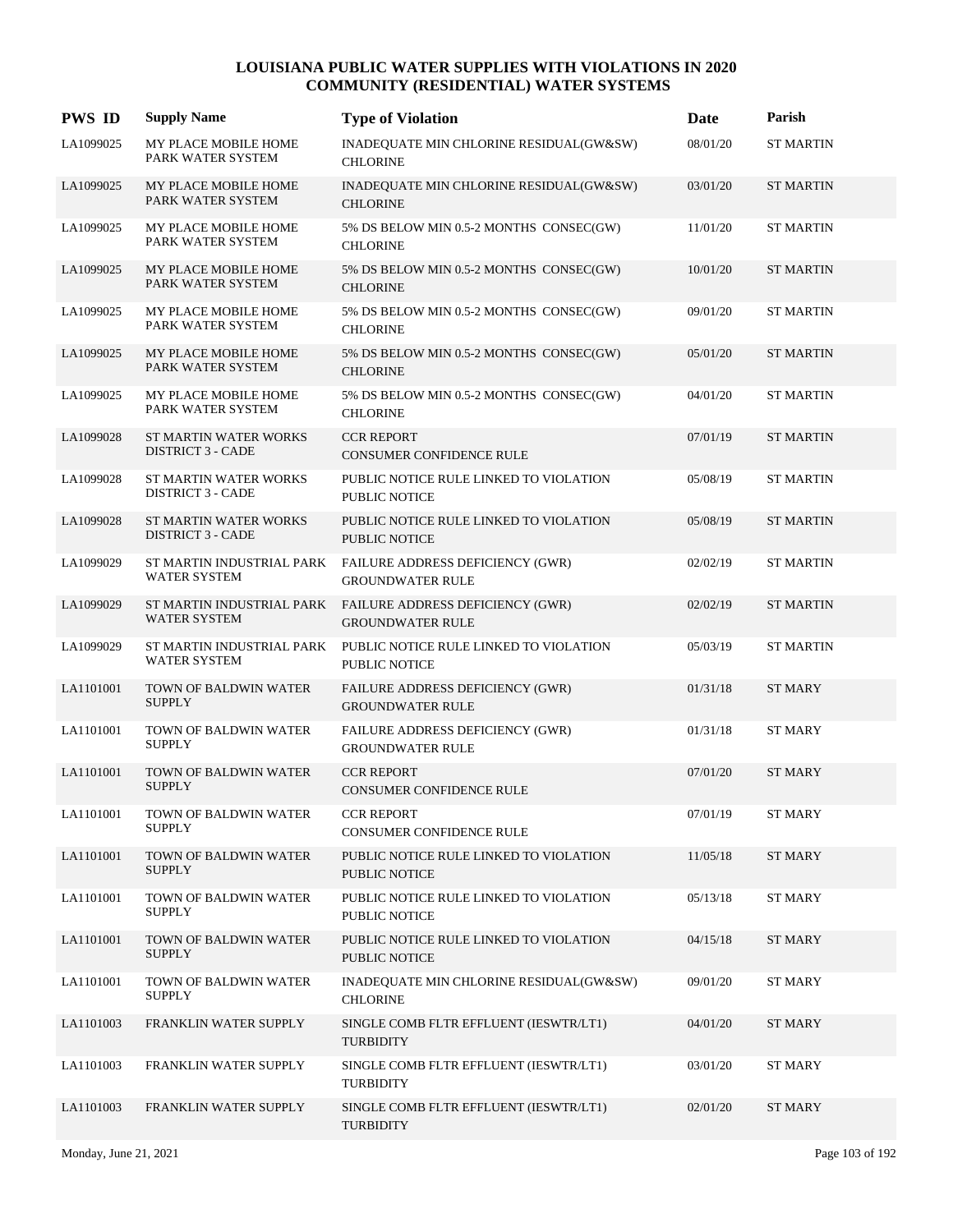| <b>PWS ID</b> | <b>Supply Name</b>                                | <b>Type of Violation</b>                                                             | <b>Date</b> | Parish         |
|---------------|---------------------------------------------------|--------------------------------------------------------------------------------------|-------------|----------------|
| LA1101003     | FRANKLIN WATER SUPPLY                             | MONTHLY COMB FLTR EFFLUENT (IESWTR/LT1)<br><b>TURBIDITY</b>                          | 05/01/20    | <b>ST MARY</b> |
| LA1101003     | FRANKLIN WATER SUPPLY                             | MONTHLY COMB FLTR EFFLUENT (IESWTR/LT1)<br><b>TURBIDITY</b>                          | 04/01/20    | <b>ST MARY</b> |
| LA1101003     | FRANKLIN WATER SUPPLY                             | MONTHLY COMB FLTR EFFLUENT (IESWTR/LT1)<br><b>TURBIDITY</b>                          | 03/01/20    | ST MARY        |
| LA1101003     | FRANKLIN WATER SUPPLY                             | MONTHLY COMB FLTR EFFLUENT (IESWTR/LT1)<br><b>TURBIDITY</b>                          | 02/01/20    | <b>ST MARY</b> |
| LA1101003     | FRANKLIN WATER SUPPLY                             | <b>CCR REPORT</b><br>CONSUMER CONFIDENCE RULE                                        | 07/01/20    | <b>ST MARY</b> |
| LA1101003     | FRANKLIN WATER SUPPLY                             | PUBLIC NOTICE RULE LINKED TO VIOLATION<br><b>PUBLIC NOTICE</b>                       | 11/26/19    | <b>ST MARY</b> |
| LA1101003     | FRANKLIN WATER SUPPLY                             | INADEQUATE MIN CHLORINE RESIDUAL(GW&SW)<br><b>CHLORINE</b>                           | 12/01/20    | <b>ST MARY</b> |
| LA1101003     | FRANKLIN WATER SUPPLY                             | INADEQUATE MIN CHLORINE RESIDUAL(GW&SW)<br><b>CHLORINE</b>                           | 09/01/20    | <b>ST MARY</b> |
| LA1101003     | FRANKLIN WATER SUPPLY                             | INADEQUATE MIN CHLORINE RESIDUAL(GW&SW)<br><b>CHLORINE</b>                           | 08/01/20    | <b>ST MARY</b> |
| LA1101003     | FRANKLIN WATER SUPPLY                             | INADEQUATE MIN CHLORINE RESIDUAL(GW&SW)<br><b>CHLORINE</b>                           | 07/01/20    | <b>ST MARY</b> |
| LA1101003     | FRANKLIN WATER SUPPLY                             | INADEQUATE MIN CHLORINE RESIDUAL(GW&SW)<br><b>CHLORINE</b>                           | 06/01/20    | <b>ST MARY</b> |
| LA1101003     | FRANKLIN WATER SUPPLY                             | INADEQUATE MIN CHLORINE RESIDUAL(GW&SW)<br><b>CHLORINE</b>                           | 04/01/20    | <b>ST MARY</b> |
| LA1101003     | FRANKLIN WATER SUPPLY                             | INADEQUATE MIN CHLORINE RESIDUAL(GW&SW)<br><b>CHLORINE</b>                           | 03/01/20    | <b>ST MARY</b> |
| LA1101003     | FRANKLIN WATER SUPPLY                             | INADEQUATE MIN CHLORINE RESIDUAL(GW&SW)<br><b>CHLORINE</b>                           | 02/01/20    | <b>ST MARY</b> |
| LA1101003     | FRANKLIN WATER SUPPLY                             | INADEQUATE MIN CHLORINE RESIDUAL(GW&SW)<br><b>CHLORAMINE</b>                         | 01/01/20    | <b>ST MARY</b> |
| LA1101004     | <b>SYSTEM</b>                                     | GLENCOE COMMUNITY WATER FAILURE ADDRESS DEFICIENCY (GWR)<br><b>GROUNDWATER RULE</b>  | 06/08/20    | <b>ST MARY</b> |
| LA1101004     | <b>SYSTEM</b>                                     | GLENCOE COMMUNITY WATER INADEQUATE MIN CHLORINE RESIDUAL(GW&SW)<br><b>CHLORAMINE</b> | 04/01/20    | <b>ST MARY</b> |
| LA1101004     | <b>SYSTEM</b>                                     | GLENCOE COMMUNITY WATER INADEQUATE MIN CHLORINE RESIDUAL(GW&SW)<br><b>CHLORINE</b>   | 01/01/20    | <b>ST MARY</b> |
| LA1101006     | PATTERSON WATER SYSTEM                            | INADEQUATE MIN CHLORINE RESIDUAL(GW&SW)<br><b>CHLORINE</b>                           | 06/01/20    | ST MARY        |
| LA1101006     | PATTERSON WATER SYSTEM                            | NO CERTIFIED OPERATOR                                                                | 04/14/20    | ST MARY        |
| LA1101009     | ST MARY PARISH WATER<br>SEWERAGE COMM 1           | <b>CCR REPORT</b><br>CONSUMER CONFIDENCE RULE                                        | 07/01/20    | <b>ST MARY</b> |
| LA1101009     | ST MARY PARISH WATER<br>SEWERAGE COMM 1           | <b>CCR REPORT</b><br>CONSUMER CONFIDENCE RULE                                        | 07/01/19    | <b>ST MARY</b> |
| LA1101009     | ST MARY PARISH WATER<br>SEWERAGE COMM 1           | INADEQUATE MIN CHLORINE RESIDUAL(GW&SW)<br><b>CHLORINE</b>                           | 09/01/20    | <b>ST MARY</b> |
| LA1101012     | ST MARY PAR JT WATER<br><b>SEWER COMMISSION 5</b> | INADEQUATE MIN CHLORINE RESIDUAL(GW&SW)<br><b>CHLORINE</b>                           | 08/01/20    | ST MARY        |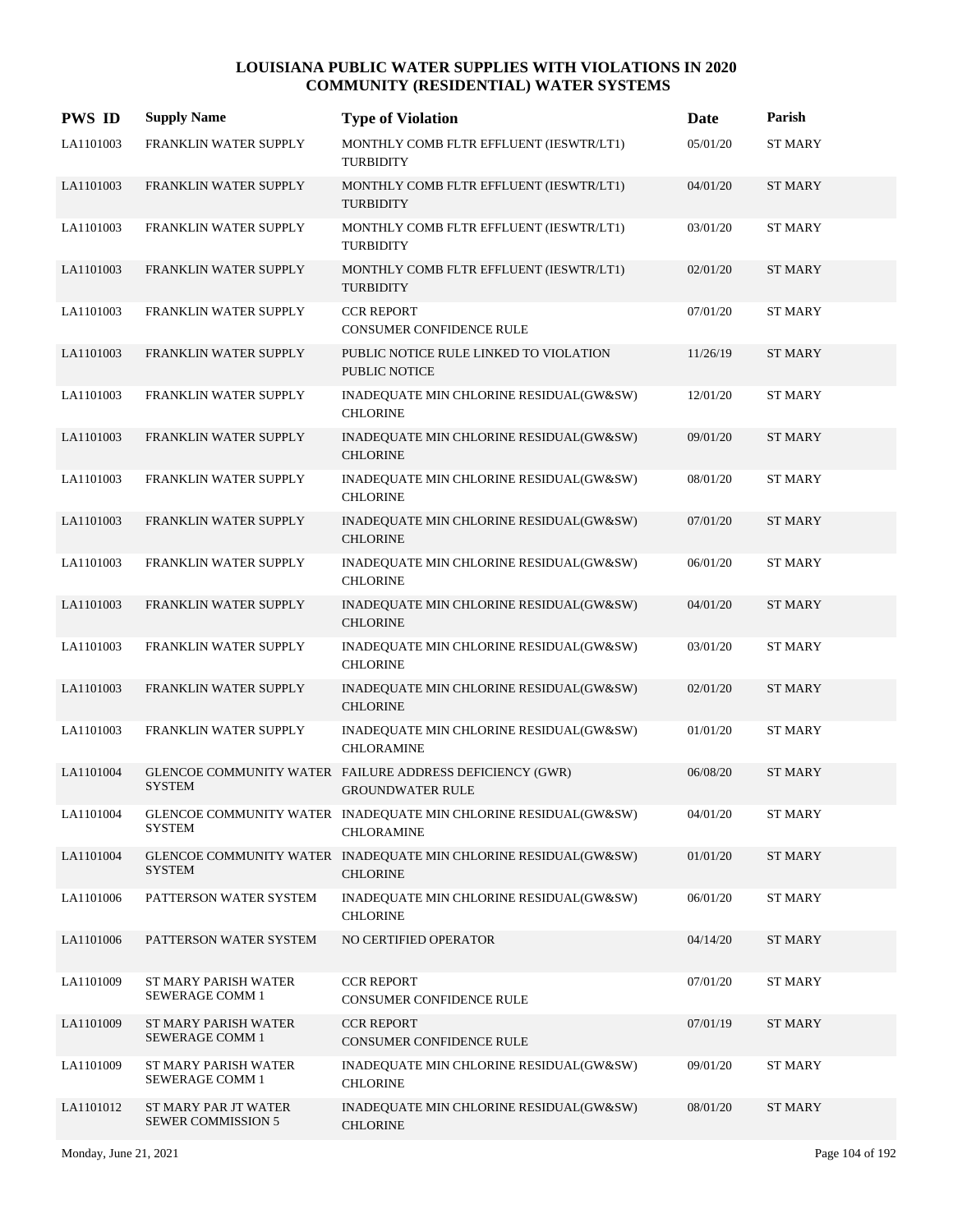| <b>PWS ID</b> | <b>Supply Name</b>                          | <b>Type of Violation</b>                                           | Date     | Parish            |
|---------------|---------------------------------------------|--------------------------------------------------------------------|----------|-------------------|
| LA1101013     | PORT OF WEST ST MARY                        | INADEQUATE MIN CHLORINE RESIDUAL(GW&SW)<br><b>CHLORAMINE</b>       | 11/01/20 | <b>ST MARY</b>    |
| LA1101013     | PORT OF WEST ST MARY                        | INADEQUATE MIN CHLORINE RESIDUAL(GW&SW)<br><b>CHLORAMINE</b>       | 07/01/20 | <b>ST MARY</b>    |
| LA1101013     | PORT OF WEST ST MARY                        | INADEQUATE MIN CHLORINE RESIDUAL(GW&SW)<br><b>CHLORAMINE</b>       | 05/01/20 | <b>ST MARY</b>    |
| LA1101013     | PORT OF WEST ST MARY                        | INADEQUATE MIN CHLORINE RESIDUAL(GW&SW)<br><b>CHLORAMINE</b>       | 02/01/20 | <b>ST MARY</b>    |
| LA1101014     | TOWN OF BERWICK                             | INADEQUATE MIN CHLORINE RESIDUAL(GW&SW)<br><b>CHLORAMINE</b>       | 11/01/20 | <b>ST MARY</b>    |
| LA1101014     | TOWN OF BERWICK                             | INADEQUATE MIN CHLORINE RESIDUAL(GW&SW)<br><b>CHLORAMINE</b>       | 09/01/20 | ST MARY           |
| LA1101014     | TOWN OF BERWICK                             | INADEQUATE MIN CHLORINE RESIDUAL(GW&SW)<br><b>CHLORAMINE</b>       | 01/01/20 | <b>ST MARY</b>    |
| LA1103002     | <b>ABITA SPRINGS WATER</b><br><b>SYSTEM</b> | FAILURE ADDRESS DEFICIENCY (GWR)<br><b>GROUNDWATER RULE</b>        | 10/01/20 | <b>ST TAMMANY</b> |
| LA1103004     | <b>AZALEA LANE TRAILER PARK</b>             | PUBLIC NOTICE RULE LINKED TO VIOLATION<br><b>PUBLIC NOTICE</b>     | 12/19/19 | <b>ST TAMMANY</b> |
| LA1103004     | <b>AZALEA LANE TRAILER PARK</b>             | PUBLIC NOTICE RULE LINKED TO VIOLATION<br><b>PUBLIC NOTICE</b>     | 10/16/17 | <b>ST TAMMANY</b> |
| LA1103004     | AZALEA LANE TRAILER PARK                    | INADEQUATE MIN CHLORINE RESIDUAL(GW&SW)<br><b>CHLORINE</b>         | 07/01/20 | <b>ST TAMMANY</b> |
| LA1103011     | <b>COVINGTON WATER SUPPLY</b>               | <b>CCR REPORT</b><br><b>CONSUMER CONFIDENCE RULE</b>               | 07/01/20 | <b>ST TAMMANY</b> |
| LA1103011     | COVINGTON WATER SUPPLY                      | INADEQUATE MIN CHLORINE RESIDUAL(GW&SW)<br><b>CHLORINE</b>         | 06/01/20 | <b>ST TAMMANY</b> |
| LA1103011     | <b>COVINGTON WATER SUPPLY</b>               | INADEQUATE MIN CHLORINE RESIDUAL(GW&SW)<br><b>CHLORINE</b>         | 05/01/20 | <b>ST TAMMANY</b> |
| LA1103011     | <b>COVINGTON WATER SUPPLY</b>               | INADEQUATE MIN CHLORINE RESIDUAL(GW&SW)<br><b>CHLORINE</b>         | 04/01/20 | <b>ST TAMMANY</b> |
| LA1103011     | <b>COVINGTON WATER SUPPLY</b>               | INADEQUATE MIN CHLORINE RESIDUAL(GW&SW)<br><b>CHLORINE</b>         | 03/01/20 | <b>ST TAMMANY</b> |
| LA1103011     | <b>COVINGTON WATER SUPPLY</b>               | INADEQUATE MIN CHLORINE RESIDUAL(GW&SW)<br><b>CHLORINE</b>         | 02/01/20 | <b>ST TAMMANY</b> |
| LA1103011     | <b>COVINGTON WATER SUPPLY</b>               | INADEQUATE MIN CHLORINE RESIDUAL(GW&SW)<br><b>CHLORINE</b>         | 01/01/20 | <b>ST TAMMANY</b> |
| LA1103020     | LEE ROAD WATER<br>CORPORATION               | INADEQUATE MIN CHLORINE RESIDUAL(GW&SW)<br><b>CHLORINE</b>         | 12/01/20 | <b>ST TAMMANY</b> |
| LA1103020     | LEE ROAD WATER<br>CORPORATION               | INADEQUATE MIN CHLORINE RESIDUAL(GW&SW)<br><b>CHLORINE</b>         | 02/01/20 | <b>ST TAMMANY</b> |
| LA1103032     | ST JOSEPH ABBEY                             | FAILURE ADDRESS DEFICIENCY (GWR)<br><b>GROUNDWATER RULE</b>        | 03/15/19 | <b>ST TAMMANY</b> |
| LA1103032     | <b>ST JOSEPH ABBEY</b>                      | <b>FAILURE ADDRESS DEFICIENCY (GWR)</b><br><b>GROUNDWATER RULE</b> | 03/15/19 | <b>ST TAMMANY</b> |
| LA1103032     | ST JOSEPH ABBEY                             | FAILURE ADDRESS DEFICIENCY (GWR)<br><b>GROUNDWATER RULE</b>        | 03/15/19 | <b>ST TAMMANY</b> |
| LA1103032     | ST JOSEPH ABBEY                             | FAILURE ADDRESS DEFICIENCY (GWR)<br><b>GROUNDWATER RULE</b>        | 03/15/19 | <b>ST TAMMANY</b> |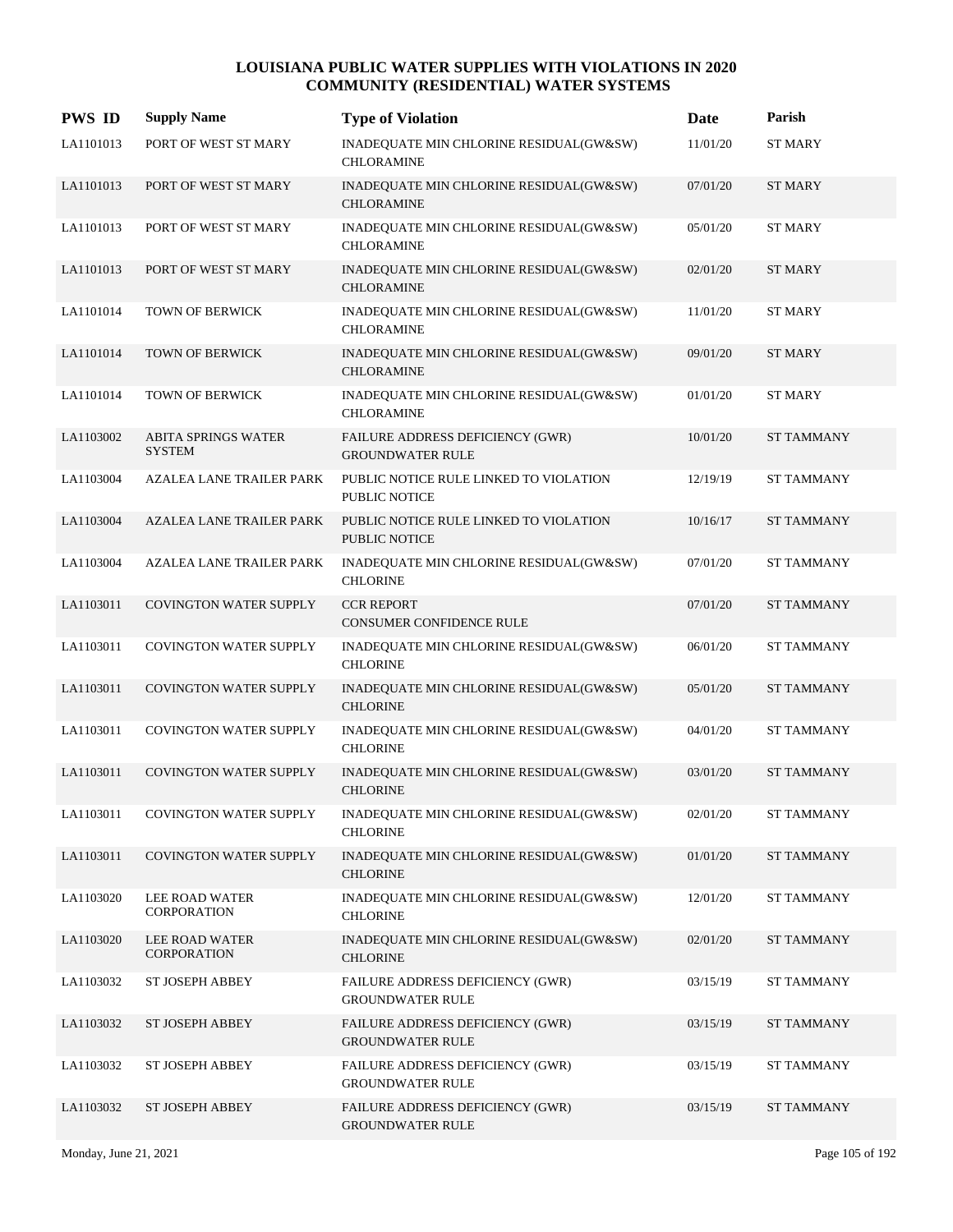| <b>PWS ID</b> | <b>Supply Name</b>                 | <b>Type of Violation</b>                                       | Date     | Parish            |
|---------------|------------------------------------|----------------------------------------------------------------|----------|-------------------|
| LA1103032     | ST JOSEPH ABBEY                    | LEAD CONSUMER NOTICE (LCR)<br><b>LEAD &amp; COPPER RULE</b>    | 01/31/19 | <b>ST TAMMANY</b> |
| LA1103032     | <b>ST JOSEPH ABBEY</b>             | LEAD CONSUMER NOTICE (LCR)<br><b>LEAD &amp; COPPER RULE</b>    | 05/07/16 | <b>ST TAMMANY</b> |
| LA1103032     | ST JOSEPH ABBEY                    | <b>CCR REPORT</b><br><b>CONSUMER CONFIDENCE RULE</b>           | 07/01/20 | <b>ST TAMMANY</b> |
| LA1103032     | ST JOSEPH ABBEY                    | PUBLIC NOTICE RULE LINKED TO VIOLATION<br><b>PUBLIC NOTICE</b> | 04/25/19 | <b>ST TAMMANY</b> |
| LA1103038     | <b>SUN WATER SUPPLY</b>            | FAILURE ADDRESS DEFICIENCY (GWR)<br><b>GROUNDWATER RULE</b>    | 11/30/18 | <b>ST TAMMANY</b> |
| LA1103038     | SUN WATER SUPPLY                   | FAILURE ADDRESS DEFICIENCY (GWR)<br><b>GROUNDWATER RULE</b>    | 11/30/18 | <b>ST TAMMANY</b> |
| LA1103038     | <b>SUN WATER SUPPLY</b>            | FAILURE ADDRESS DEFICIENCY (GWR)<br><b>GROUNDWATER RULE</b>    | 11/30/18 | ST TAMMANY        |
| LA1103038     | <b>SUN WATER SUPPLY</b>            | FAILURE ADDRESS DEFICIENCY (GWR)<br><b>GROUNDWATER RULE</b>    | 11/30/18 | <b>ST TAMMANY</b> |
| LA1103038     | <b>SUN WATER SUPPLY</b>            | FAILURE ADDRESS DEFICIENCY (GWR)<br><b>GROUNDWATER RULE</b>    | 11/30/18 | <b>ST TAMMANY</b> |
| LA1103038     | <b>SUN WATER SUPPLY</b>            | FAILURE ADDRESS DEFICIENCY (GWR)<br><b>GROUNDWATER RULE</b>    | 11/30/18 | <b>ST TAMMANY</b> |
| LA1103038     | <b>SUN WATER SUPPLY</b>            | FAILURE ADDRESS DEFICIENCY (GWR)<br><b>GROUNDWATER RULE</b>    | 11/30/18 | <b>ST TAMMANY</b> |
| LA1103038     | SUN WATER SUPPLY                   | INADEQUATE MIN CHLORINE RESIDUAL(GW&SW)<br><b>CHLORINE</b>     | 11/01/20 | <b>ST TAMMANY</b> |
| LA1103038     | <b>SUN WATER SUPPLY</b>            | NO CERTIFIED OPERATOR                                          | 12/04/19 | <b>ST TAMMANY</b> |
| LA1103040     | SHADY PINES TRAILER PARK           | FAILURE ADDRESS DEFICIENCY (GWR)<br><b>GROUNDWATER RULE</b>    | 03/03/20 | <b>ST TAMMANY</b> |
| LA1103040     | SHADY PINES TRAILER PARK           | FAILURE ADDRESS DEFICIENCY (GWR)<br><b>GROUNDWATER RULE</b>    | 03/03/20 | <b>ST TAMMANY</b> |
| LA1103040     | SHADY PINES TRAILER PARK           | PUBLIC NOTICE RULE LINKED TO VIOLATION<br>PUBLIC NOTICE        | 09/21/20 | <b>ST TAMMANY</b> |
| LA1103040     | SHADY PINES TRAILER PARK           | INADEQUATE MIN CHLORINE RESIDUAL(GW&SW)<br><b>CHLORINE</b>     | 11/01/20 | <b>ST TAMMANY</b> |
| LA1103040     | <b>SHADY PINES TRAILER PARK</b>    | INADEQUATE MIN CHLORINE RESIDUAL(GW&SW)<br><b>CHLORINE</b>     | 09/01/20 | <b>ST TAMMANY</b> |
| LA1103040     | SHADY PINES TRAILER PARK           | INADEQUATE MIN CHLORINE RESIDUAL(GW&SW)<br><b>CHLORINE</b>     | 08/01/20 | ST TAMMANY        |
| LA1103040     | <b>SHADY PINES TRAILER PARK</b>    | INADEQUATE MIN CHLORINE RESIDUAL(GW&SW)<br><b>CHLORINE</b>     | 07/01/20 | <b>ST TAMMANY</b> |
| LA1103040     | SHADY PINES TRAILER PARK           | INADEQUATE MIN CHLORINE RESIDUAL(GW&SW)<br><b>CHLORINE</b>     | 06/01/20 | <b>ST TAMMANY</b> |
| LA1103042     | TAMMANY MOBILE HOME<br><b>PARK</b> | FAILURE ADDRESS DEFICIENCY (GWR)<br><b>GROUNDWATER RULE</b>    | 11/02/19 | <b>ST TAMMANY</b> |
| LA1103042     | TAMMANY MOBILE HOME<br>PARK        | FAILURE ADDRESS DEFICIENCY (GWR)<br><b>GROUNDWATER RULE</b>    | 11/02/19 | <b>ST TAMMANY</b> |
| LA1103042     | TAMMANY MOBILE HOME<br>PARK        | PUBLIC NOTICE RULE LINKED TO VIOLATION<br>PUBLIC NOTICE        | 01/16/20 | <b>ST TAMMANY</b> |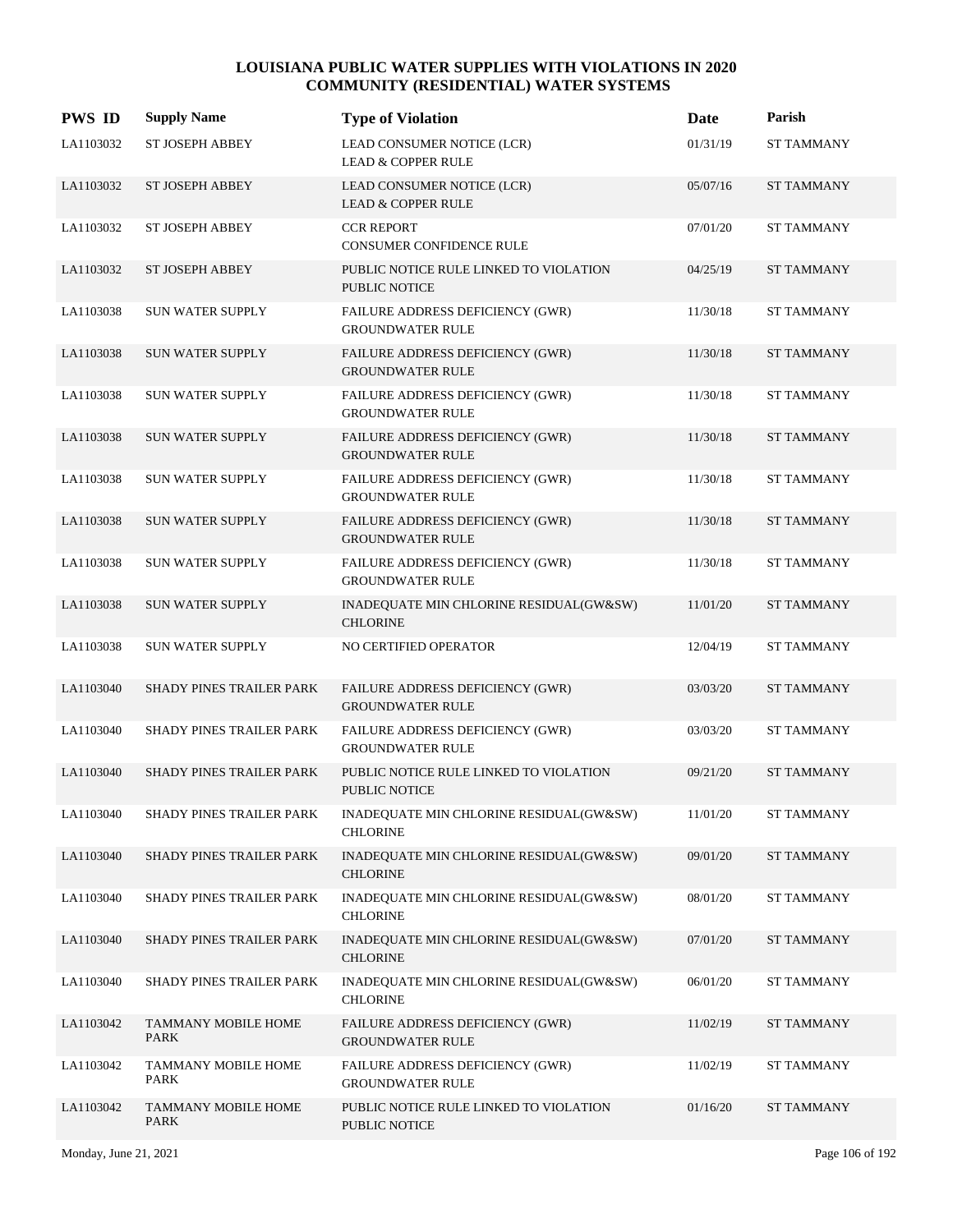| <b>PWS ID</b> | <b>Supply Name</b>                               | <b>Type of Violation</b>                                                                 | Date     | Parish            |
|---------------|--------------------------------------------------|------------------------------------------------------------------------------------------|----------|-------------------|
| LA1103053     | SD                                               | ST TAM PARISH - CROSS GATES INADEQUATE MIN CHLORINE RESIDUAL(GW&SW)<br><b>CHLORAMINE</b> | 08/01/20 | <b>ST TAMMANY</b> |
| LA1103055     | UTILITIES INC - KINGSPOINT<br><b>SUBDIVISION</b> | INADEQUATE MIN CHLORINE RESIDUAL(GW&SW)<br><b>CHLORINE</b>                               | 09/01/20 | <b>ST TAMMANY</b> |
| LA1103056     | ST TAMMANY WATER<br><b>DISTRICT 3</b>            | LEAD CONSUMER NOTICE (LCR)<br><b>LEAD &amp; COPPER RULE</b>                              | 01/10/20 | <b>ST TAMMANY</b> |
| LA1103056     | ST TAMMANY WATER<br><b>DISTRICT 3</b>            | LEAD CONSUMER NOTICE (LCR)<br><b>LEAD &amp; COPPER RULE</b>                              | 01/05/17 | <b>ST TAMMANY</b> |
| LA1103056     | <b>ST TAMMANY WATER</b><br><b>DISTRICT 3</b>     | <b>CCR REPORT</b><br>CONSUMER CONFIDENCE RULE                                            | 07/01/20 | <b>ST TAMMANY</b> |
| LA1103062     | <b>GIVING HOPE RETREAT</b>                       | <b>CCR REPORT</b><br><b>CONSUMER CONFIDENCE RULE</b>                                     | 07/01/19 | <b>ST TAMMANY</b> |
| LA1103062     | <b>GIVING HOPE RETREAT</b>                       | INADEQUATE MIN CHLORINE RESIDUAL(GW&SW)<br><b>CHLORINE</b>                               | 09/01/20 | <b>ST TAMMANY</b> |
| LA1103062     | <b>GIVING HOPE RETREAT</b>                       | INADEQUATE MIN CHLORINE RESIDUAL(GW&SW)<br><b>CHLORINE</b>                               | 07/01/20 | <b>ST TAMMANY</b> |
| LA1103062     | <b>GIVING HOPE RETREAT</b>                       | INADEQUATE MIN CHLORINE RESIDUAL(GW&SW)<br><b>CHLORINE</b>                               | 04/01/20 | <b>ST TAMMANY</b> |
| LA1103062     | <b>GIVING HOPE RETREAT</b>                       | INADEQUATE MIN CHLORINE RESIDUAL(GW&SW)<br><b>CHLORINE</b>                               | 03/01/20 | <b>ST TAMMANY</b> |
| LA1103066     | <b>VILLAGE GUTHRIE</b><br><b>SUBDIVISION</b>     | LEAD CONSUMER NOTICE (LCR)<br><b>LEAD &amp; COPPER RULE</b>                              | 02/14/19 | <b>ST TAMMANY</b> |
| LA1103066     | <b>VILLAGE GUTHRIE</b><br><b>SUBDIVISION</b>     | LEAD CONSUMER NOTICE (LCR)<br><b>LEAD &amp; COPPER RULE</b>                              | 05/07/16 | <b>ST TAMMANY</b> |
| LA1103066     | <b>VILLAGE GUTHRIE</b><br><b>SUBDIVISION</b>     | <b>CCR REPORT</b><br>CONSUMER CONFIDENCE RULE                                            | 07/01/19 | <b>ST TAMMANY</b> |
| LA1103066     | <b>VILLAGE GUTHRIE</b><br><b>SUBDIVISION</b>     | <b>CCR REPORT</b><br>CONSUMER CONFIDENCE RULE                                            | 07/01/18 | <b>ST TAMMANY</b> |
| LA1103066     | <b>VILLAGE GUTHRIE</b><br><b>SUBDIVISION</b>     | <b>CCR REPORT</b><br>CONSUMER CONFIDENCE RULE                                            | 07/01/17 | <b>ST TAMMANY</b> |
| LA1103066     | <b>VILLAGE GUTHRIE</b><br><b>SUBDIVISION</b>     | <b>CCR REPORT</b><br><b>CONSUMER CONFIDENCE RULE</b>                                     | 07/01/16 | <b>ST TAMMANY</b> |
| LA1103066     | <b>VILLAGE GUTHRIE</b><br><b>SUBDIVISION</b>     | <b>CCR REPORT</b><br>CONSUMER CONFIDENCE RULE                                            | 07/01/15 | ST TAMMANY        |
| LA1103066     | <b>VILLAGE GUTHRIE</b><br><b>SUBDIVISION</b>     | <b>CCR REPORT</b><br>CONSUMER CONFIDENCE RULE                                            | 07/01/14 | <b>ST TAMMANY</b> |
| LA1103066     | <b>VILLAGE GUTHRIE</b><br><b>SUBDIVISION</b>     | CCR ADEQUACY/AVAILABILITY/CONTENT<br>CONSUMER CONFIDENCE RULE                            | 10/01/17 | <b>ST TAMMANY</b> |
| LA1103066     | <b>VILLAGE GUTHRIE</b><br><b>SUBDIVISION</b>     | CCR ADEQUACY/AVAILABILITY/CONTENT<br>CONSUMER CONFIDENCE RULE                            | 10/01/16 | <b>ST TAMMANY</b> |
| LA1103066     | <b>VILLAGE GUTHRIE</b><br><b>SUBDIVISION</b>     | CCR ADEQUACY/AVAILABILITY/CONTENT<br>CONSUMER CONFIDENCE RULE                            | 10/01/15 | <b>ST TAMMANY</b> |
| LA1103066     | <b>VILLAGE GUTHRIE</b><br><b>SUBDIVISION</b>     | CCR ADEQUACY/AVAILABILITY/CONTENT<br>CONSUMER CONFIDENCE RULE                            | 10/01/14 | <b>ST TAMMANY</b> |
| LA1103066     | <b>VILLAGE GUTHRIE</b><br><b>SUBDIVISION</b>     | PUBLIC NOTICE RULE LINKED TO VIOLATION<br>PUBLIC NOTICE                                  | 02/21/17 | <b>ST TAMMANY</b> |
| LA1103066     | <b>VILLAGE GUTHRIE</b><br><b>SUBDIVISION</b>     | INADEQUATE MIN CHLORINE RESIDUAL(GW&SW)<br><b>CHLORINE</b>                               | 05/01/20 | <b>ST TAMMANY</b> |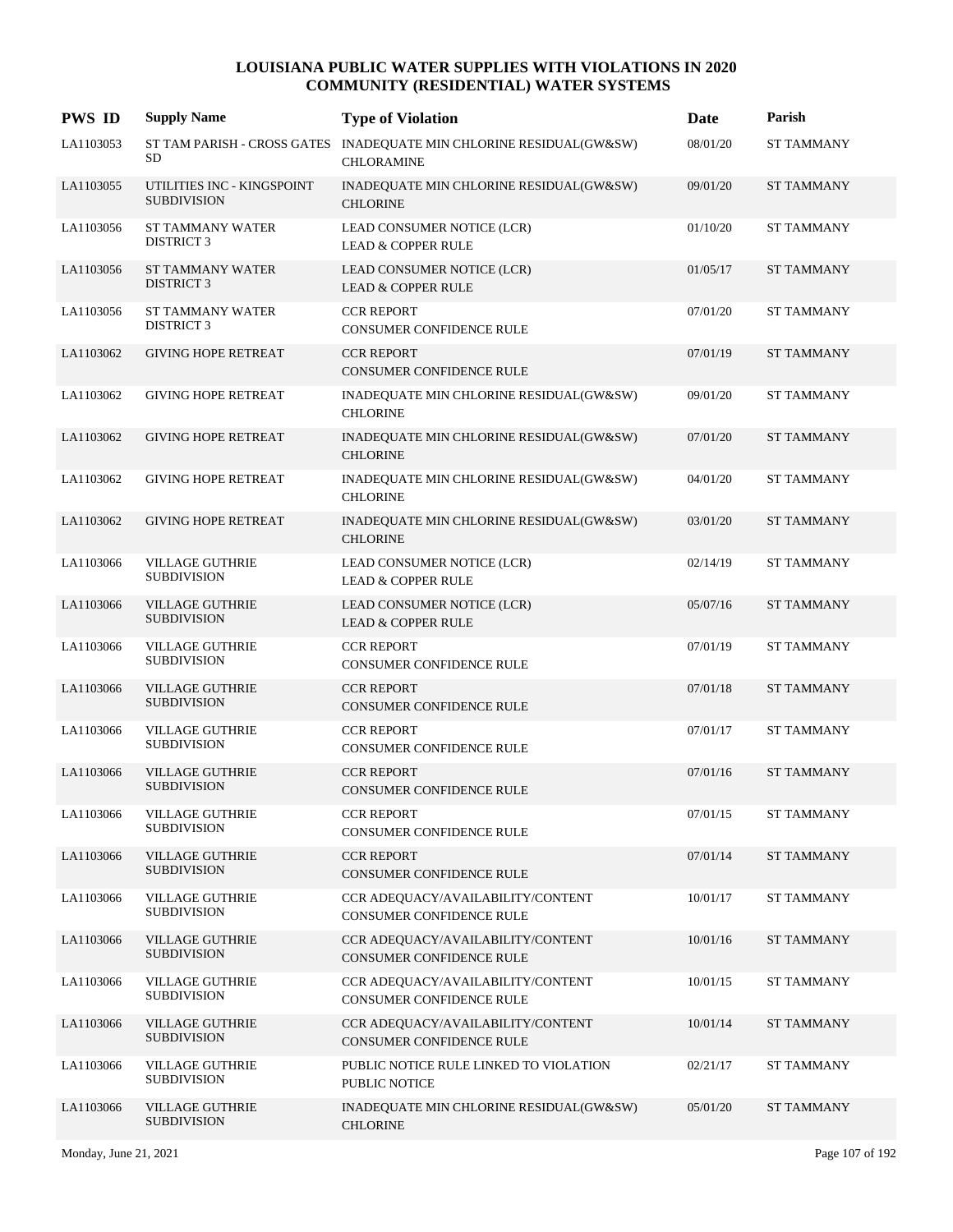| <b>PWS ID</b> | <b>Supply Name</b>            | <b>Type of Violation</b>                                            | Date     | Parish            |
|---------------|-------------------------------|---------------------------------------------------------------------|----------|-------------------|
| LA1103069     | OZONE PINE SUBDIVISION        | FAILURE ADDRESS DEFICIENCY (GWR)<br><b>GROUNDWATER RULE</b>         | 01/03/20 | <b>ST TAMMANY</b> |
| LA1103069     | OZONE PINE SUBDIVISION        | FAILURE ADDRESS DEFICIENCY (GWR)<br><b>GROUNDWATER RULE</b>         | 01/03/20 | <b>ST TAMMANY</b> |
| LA1103069     | OZONE PINE SUBDIVISION        | <b>FAILURE ADDRESS DEFICIENCY (GWR)</b><br><b>GROUNDWATER RULE</b>  | 01/03/20 | <b>ST TAMMANY</b> |
| LA1103069     | <b>OZONE PINE SUBDIVISION</b> | FAILURE ADDRESS DEFICIENCY (GWR)<br><b>GROUNDWATER RULE</b>         | 01/03/20 | <b>ST TAMMANY</b> |
| LA1103069     | OZONE PINE SUBDIVISION        | FAILURE ADDRESS DEFICIENCY (GWR)<br><b>GROUNDWATER RULE</b>         | 03/29/17 | <b>ST TAMMANY</b> |
| LA1103069     | OZONE PINE SUBDIVISION        | FAILURE ADDRESS DEFICIENCY (GWR)<br><b>GROUNDWATER RULE</b>         | 03/29/17 | <b>ST TAMMANY</b> |
| LA1103069     | OZONE PINE SUBDIVISION        | <b>FAILURE ADDRESS DEFICIENCY (GWR)</b><br><b>GROUNDWATER RULE</b>  | 03/29/17 | <b>ST TAMMANY</b> |
| LA1103069     | <b>OZONE PINE SUBDIVISION</b> | FAILURE ADDRESS DEFICIENCY (GWR)<br><b>GROUNDWATER RULE</b>         | 03/29/17 | <b>ST TAMMANY</b> |
| LA1103069     | OZONE PINE SUBDIVISION        | FOLLOW-UP OR ROUTINE TAP M/R (LCR)<br><b>LEAD &amp; COPPER RULE</b> | 07/01/20 | <b>ST TAMMANY</b> |
| LA1103069     | OZONE PINE SUBDIVISION        | FOLLOW-UP OR ROUTINE TAP M/R (LCR)<br><b>LEAD &amp; COPPER RULE</b> | 01/01/20 | <b>ST TAMMANY</b> |
| LA1103069     | OZONE PINE SUBDIVISION        | <b>CCR REPORT</b><br>CONSUMER CONFIDENCE RULE                       | 07/01/20 | <b>ST TAMMANY</b> |
| LA1103069     | <b>OZONE PINE SUBDIVISION</b> | <b>CCR REPORT</b><br><b>CONSUMER CONFIDENCE RULE</b>                | 07/01/19 | <b>ST TAMMANY</b> |
| LA1103069     | OZONE PINE SUBDIVISION        | <b>CCR REPORT</b><br>CONSUMER CONFIDENCE RULE                       | 07/01/18 | <b>ST TAMMANY</b> |
| LA1103069     | <b>OZONE PINE SUBDIVISION</b> | <b>CCR REPORT</b><br>CONSUMER CONFIDENCE RULE                       | 07/01/17 | <b>ST TAMMANY</b> |
| LA1103069     | OZONE PINE SUBDIVISION        | <b>CCR REPORT</b><br>CONSUMER CONFIDENCE RULE                       | 07/01/16 | <b>ST TAMMANY</b> |
| LA1103069     | <b>OZONE PINE SUBDIVISION</b> | <b>CCR REPORT</b><br><b>CONSUMER CONFIDENCE RULE</b>                | 07/01/15 | <b>ST TAMMANY</b> |
| LA1103069     | OZONE PINE SUBDIVISION        | <b>CCR REPORT</b><br>CONSUMER CONFIDENCE RULE                       | 07/01/14 | <b>ST TAMMANY</b> |
| LA1103069     | OZONE PINE SUBDIVISION        | <b>CCR REPORT</b><br>CONSUMER CONFIDENCE RULE                       | 07/01/13 | <b>ST TAMMANY</b> |
| LA1103069     | OZONE PINE SUBDIVISION        | <b>CCR REPORT</b><br>CONSUMER CONFIDENCE RULE                       | 07/01/12 | <b>ST TAMMANY</b> |
| LA1103069     | OZONE PINE SUBDIVISION        | <b>CCR REPORT</b><br>CONSUMER CONFIDENCE RULE                       | 07/01/11 | <b>ST TAMMANY</b> |
| LA1103069     | OZONE PINE SUBDIVISION        | <b>CCR REPORT</b><br>CONSUMER CONFIDENCE RULE                       | 07/01/10 | <b>ST TAMMANY</b> |
| LA1103069     | OZONE PINE SUBDIVISION        | CCR ADEQUACY/AVAILABILITY/CONTENT<br>CONSUMER CONFIDENCE RULE       | 10/01/17 | <b>ST TAMMANY</b> |
| LA1103069     | OZONE PINE SUBDIVISION        | CCR ADEQUACY/AVAILABILITY/CONTENT<br>CONSUMER CONFIDENCE RULE       | 10/01/16 | <b>ST TAMMANY</b> |
| LA1103069     | OZONE PINE SUBDIVISION        | CCR ADEQUACY/AVAILABILITY/CONTENT<br>CONSUMER CONFIDENCE RULE       | 10/01/15 | <b>ST TAMMANY</b> |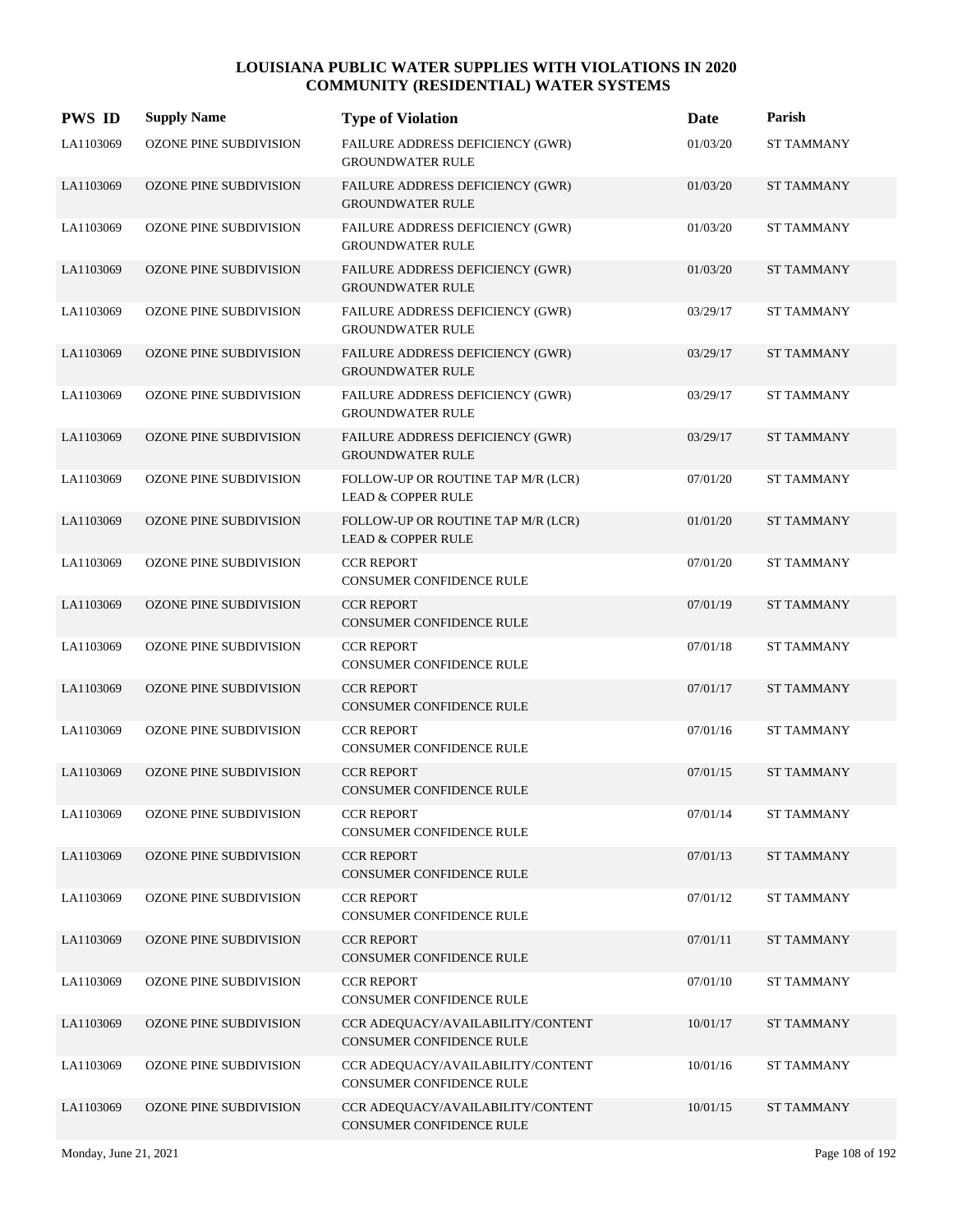| <b>PWS ID</b> | <b>Supply Name</b>            | <b>Type of Violation</b>                                             | Date     | Parish            |
|---------------|-------------------------------|----------------------------------------------------------------------|----------|-------------------|
| LA1103069     | OZONE PINE SUBDIVISION        | CCR ADEQUACY/AVAILABILITY/CONTENT<br>CONSUMER CONFIDENCE RULE        | 10/01/14 | <b>ST TAMMANY</b> |
| LA1103069     | OZONE PINE SUBDIVISION        | CCR ADEQUACY/AVAILABILITY/CONTENT<br><b>CONSUMER CONFIDENCE RULE</b> | 10/01/13 | <b>ST TAMMANY</b> |
| LA1103069     | OZONE PINE SUBDIVISION        | CCR ADEQUACY/AVAILABILITY/CONTENT<br>CONSUMER CONFIDENCE RULE        | 10/01/12 | <b>ST TAMMANY</b> |
| LA1103069     | OZONE PINE SUBDIVISION        | CCR ADEQUACY/AVAILABILITY/CONTENT<br>CONSUMER CONFIDENCE RULE        | 10/01/11 | <b>ST TAMMANY</b> |
| LA1103069     | OZONE PINE SUBDIVISION        | CCR ADEQUACY/AVAILABILITY/CONTENT<br>CONSUMER CONFIDENCE RULE        | 10/01/10 | <b>ST TAMMANY</b> |
| LA1103069     | OZONE PINE SUBDIVISION        | PUBLIC NOTICE RULE LINKED TO VIOLATION<br><b>PUBLIC NOTICE</b>       | 11/02/20 | <b>ST TAMMANY</b> |
| LA1103069     | OZONE PINE SUBDIVISION        | PUBLIC NOTICE RULE LINKED TO VIOLATION<br>PUBLIC NOTICE              | 05/05/20 | <b>ST TAMMANY</b> |
| LA1103069     | OZONE PINE SUBDIVISION        | PUBLIC NOTICE RULE LINKED TO VIOLATION<br>PUBLIC NOTICE              | 04/07/20 | <b>ST TAMMANY</b> |
| LA1103069     | <b>OZONE PINE SUBDIVISION</b> | PUBLIC NOTICE RULE LINKED TO VIOLATION<br>PUBLIC NOTICE              | 02/09/19 | <b>ST TAMMANY</b> |
| LA1103069     | <b>OZONE PINE SUBDIVISION</b> | PUBLIC NOTICE RULE LINKED TO VIOLATION<br><b>PUBLIC NOTICE</b>       | 06/03/18 | <b>ST TAMMANY</b> |
| LA1103069     | OZONE PINE SUBDIVISION        | PUBLIC NOTICE RULE LINKED TO VIOLATION<br>PUBLIC NOTICE              | 03/19/18 | <b>ST TAMMANY</b> |
| LA1103069     | <b>OZONE PINE SUBDIVISION</b> | PUBLIC NOTICE RULE LINKED TO VIOLATION<br>PUBLIC NOTICE              | 04/10/17 | <b>ST TAMMANY</b> |
| LA1103069     | OZONE PINE SUBDIVISION        | PUBLIC NOTICE RULE LINKED TO VIOLATION<br>PUBLIC NOTICE              | 03/26/17 | <b>ST TAMMANY</b> |
| LA1103069     | <b>OZONE PINE SUBDIVISION</b> | PUBLIC NOTICE RULE LINKED TO VIOLATION<br><b>PUBLIC NOTICE</b>       | 03/22/17 | <b>ST TAMMANY</b> |
| LA1103069     | <b>OZONE PINE SUBDIVISION</b> | PUBLIC NOTICE RULE LINKED TO VIOLATION<br><b>PUBLIC NOTICE</b>       | 03/11/17 | <b>ST TAMMANY</b> |
| LA1103069     | <b>OZONE PINE SUBDIVISION</b> | PUBLIC NOTICE RULE LINKED TO VIOLATION<br>PUBLIC NOTICE              | 03/11/17 | <b>ST TAMMANY</b> |
| LA1103069     | OZONE PINE SUBDIVISION        | PUBLIC NOTICE RULE LINKED TO VIOLATION<br>PUBLIC NOTICE              | 02/21/17 | <b>ST TAMMANY</b> |
| LA1103069     | OZONE PINE SUBDIVISION        | PUBLIC NOTICE RULE LINKED TO VIOLATION<br>PUBLIC NOTICE              | 01/25/17 | <b>ST TAMMANY</b> |
| LA1103069     | OZONE PINE SUBDIVISION        | PUBLIC NOTICE RULE LINKED TO VIOLATION<br>PUBLIC NOTICE              | 01/02/17 | <b>ST TAMMANY</b> |
| LA1103069     | <b>OZONE PINE SUBDIVISION</b> | PUBLIC NOTICE RULE LINKED TO VIOLATION<br>PUBLIC NOTICE              | 01/02/17 | <b>ST TAMMANY</b> |
| LA1103069     | OZONE PINE SUBDIVISION        | PUBLIC NOTICE RULE LINKED TO VIOLATION<br>PUBLIC NOTICE              | 11/28/16 | <b>ST TAMMANY</b> |
| LA1103069     | <b>OZONE PINE SUBDIVISION</b> | PUBLIC NOTICE RULE LINKED TO VIOLATION<br>PUBLIC NOTICE              | 11/28/16 | <b>ST TAMMANY</b> |
| LA1103069     | <b>OZONE PINE SUBDIVISION</b> | PUBLIC NOTICE RULE LINKED TO VIOLATION<br>PUBLIC NOTICE              | 10/19/16 | <b>ST TAMMANY</b> |
| LA1103069     | <b>OZONE PINE SUBDIVISION</b> | PUBLIC NOTICE RULE LINKED TO VIOLATION<br>PUBLIC NOTICE              | 10/19/16 | <b>ST TAMMANY</b> |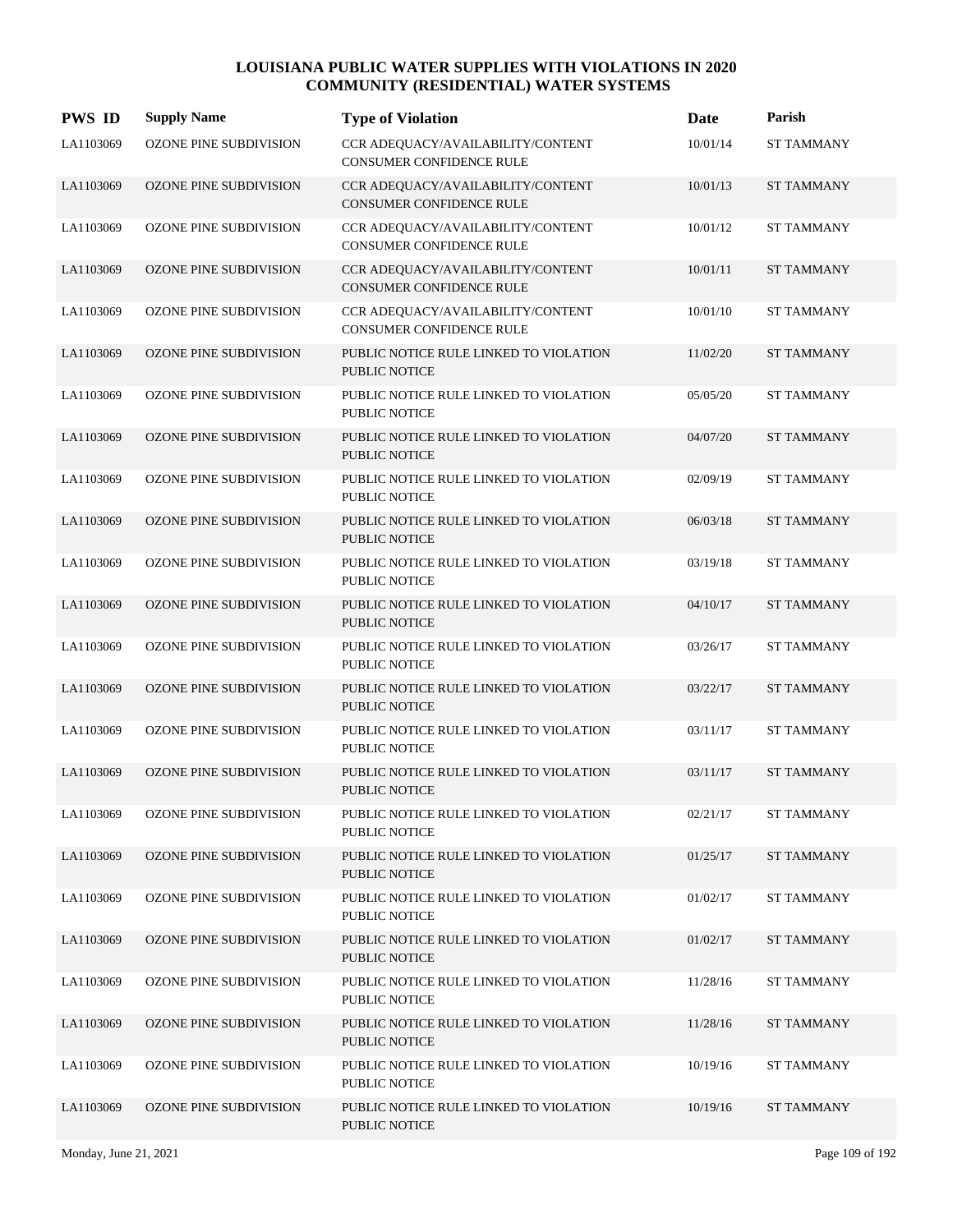| <b>PWS ID</b> | <b>Supply Name</b>            | <b>Type of Violation</b>                                       | Date     | Parish            |
|---------------|-------------------------------|----------------------------------------------------------------|----------|-------------------|
| LA1103069     | OZONE PINE SUBDIVISION        | PUBLIC NOTICE RULE LINKED TO VIOLATION<br><b>PUBLIC NOTICE</b> | 09/21/16 | <b>ST TAMMANY</b> |
| LA1103069     | OZONE PINE SUBDIVISION        | PUBLIC NOTICE RULE LINKED TO VIOLATION<br><b>PUBLIC NOTICE</b> | 08/21/16 | <b>ST TAMMANY</b> |
| LA1103069     | OZONE PINE SUBDIVISION        | PUBLIC NOTICE RULE LINKED TO VIOLATION<br><b>PUBLIC NOTICE</b> | 07/31/16 | <b>ST TAMMANY</b> |
| LA1103069     | OZONE PINE SUBDIVISION        | PUBLIC NOTICE RULE LINKED TO VIOLATION<br><b>PUBLIC NOTICE</b> | 07/25/16 | <b>ST TAMMANY</b> |
| LA1103069     | OZONE PINE SUBDIVISION        | PUBLIC NOTICE RULE LINKED TO VIOLATION<br><b>PUBLIC NOTICE</b> | 07/07/16 | <b>ST TAMMANY</b> |
| LA1103069     | OZONE PINE SUBDIVISION        | PUBLIC NOTICE RULE LINKED TO VIOLATION<br><b>PUBLIC NOTICE</b> | 06/28/16 | <b>ST TAMMANY</b> |
| LA1103069     | OZONE PINE SUBDIVISION        | PUBLIC NOTICE RULE LINKED TO VIOLATION<br><b>PUBLIC NOTICE</b> | 06/20/16 | <b>ST TAMMANY</b> |
| LA1103069     | <b>OZONE PINE SUBDIVISION</b> | PUBLIC NOTICE RULE LINKED TO VIOLATION<br><b>PUBLIC NOTICE</b> | 06/20/16 | <b>ST TAMMANY</b> |
| LA1103069     | <b>OZONE PINE SUBDIVISION</b> | PUBLIC NOTICE RULE LINKED TO VIOLATION<br><b>PUBLIC NOTICE</b> | 06/08/16 | <b>ST TAMMANY</b> |
| LA1103069     | <b>OZONE PINE SUBDIVISION</b> | PUBLIC NOTICE RULE LINKED TO VIOLATION<br><b>PUBLIC NOTICE</b> | 05/24/16 | <b>ST TAMMANY</b> |
| LA1103069     | OZONE PINE SUBDIVISION        | PUBLIC NOTICE RULE LINKED TO VIOLATION<br><b>PUBLIC NOTICE</b> | 04/29/16 | <b>ST TAMMANY</b> |
| LA1103069     | <b>OZONE PINE SUBDIVISION</b> | PUBLIC NOTICE RULE LINKED TO VIOLATION<br><b>PUBLIC NOTICE</b> | 04/20/16 | <b>ST TAMMANY</b> |
| LA1103069     | OZONE PINE SUBDIVISION        | PUBLIC NOTICE RULE LINKED TO VIOLATION<br><b>PUBLIC NOTICE</b> | 03/20/16 | <b>ST TAMMANY</b> |
| LA1103069     | <b>OZONE PINE SUBDIVISION</b> | PUBLIC NOTICE RULE LINKED TO VIOLATION<br><b>PUBLIC NOTICE</b> | 03/20/16 | <b>ST TAMMANY</b> |
| LA1103069     | OZONE PINE SUBDIVISION        | PUBLIC NOTICE RULE LINKED TO VIOLATION<br><b>PUBLIC NOTICE</b> | 03/20/16 | <b>ST TAMMANY</b> |
| LA1103069     | <b>OZONE PINE SUBDIVISION</b> | PUBLIC NOTICE RULE LINKED TO VIOLATION<br><b>PUBLIC NOTICE</b> | 03/20/16 | <b>ST TAMMANY</b> |
| LA1103069     | OZONE PINE SUBDIVISION        | PUBLIC NOTICE RULE LINKED TO VIOLATION<br>PUBLIC NOTICE        | 03/20/16 | <b>ST TAMMANY</b> |
| LA1103069     | <b>OZONE PINE SUBDIVISION</b> | PUBLIC NOTICE RULE LINKED TO VIOLATION<br>PUBLIC NOTICE        | 03/20/16 | <b>ST TAMMANY</b> |
| LA1103069     | <b>OZONE PINE SUBDIVISION</b> | PUBLIC NOTICE RULE LINKED TO VIOLATION<br>PUBLIC NOTICE        | 03/20/16 | <b>ST TAMMANY</b> |
| LA1103069     | OZONE PINE SUBDIVISION        | PUBLIC NOTICE RULE LINKED TO VIOLATION<br>PUBLIC NOTICE        | 03/20/16 | <b>ST TAMMANY</b> |
| LA1103069     | OZONE PINE SUBDIVISION        | PUBLIC NOTICE RULE LINKED TO VIOLATION<br>PUBLIC NOTICE        | 03/20/16 | <b>ST TAMMANY</b> |
| LA1103069     | OZONE PINE SUBDIVISION        | PUBLIC NOTICE RULE LINKED TO VIOLATION<br>PUBLIC NOTICE        | 03/20/16 | <b>ST TAMMANY</b> |
| LA1103069     | OZONE PINE SUBDIVISION        | PUBLIC NOTICE RULE LINKED TO VIOLATION<br>PUBLIC NOTICE        | 03/20/16 | <b>ST TAMMANY</b> |
| LA1103069     | OZONE PINE SUBDIVISION        | PUBLIC NOTICE RULE LINKED TO VIOLATION<br>PUBLIC NOTICE        | 02/27/16 | <b>ST TAMMANY</b> |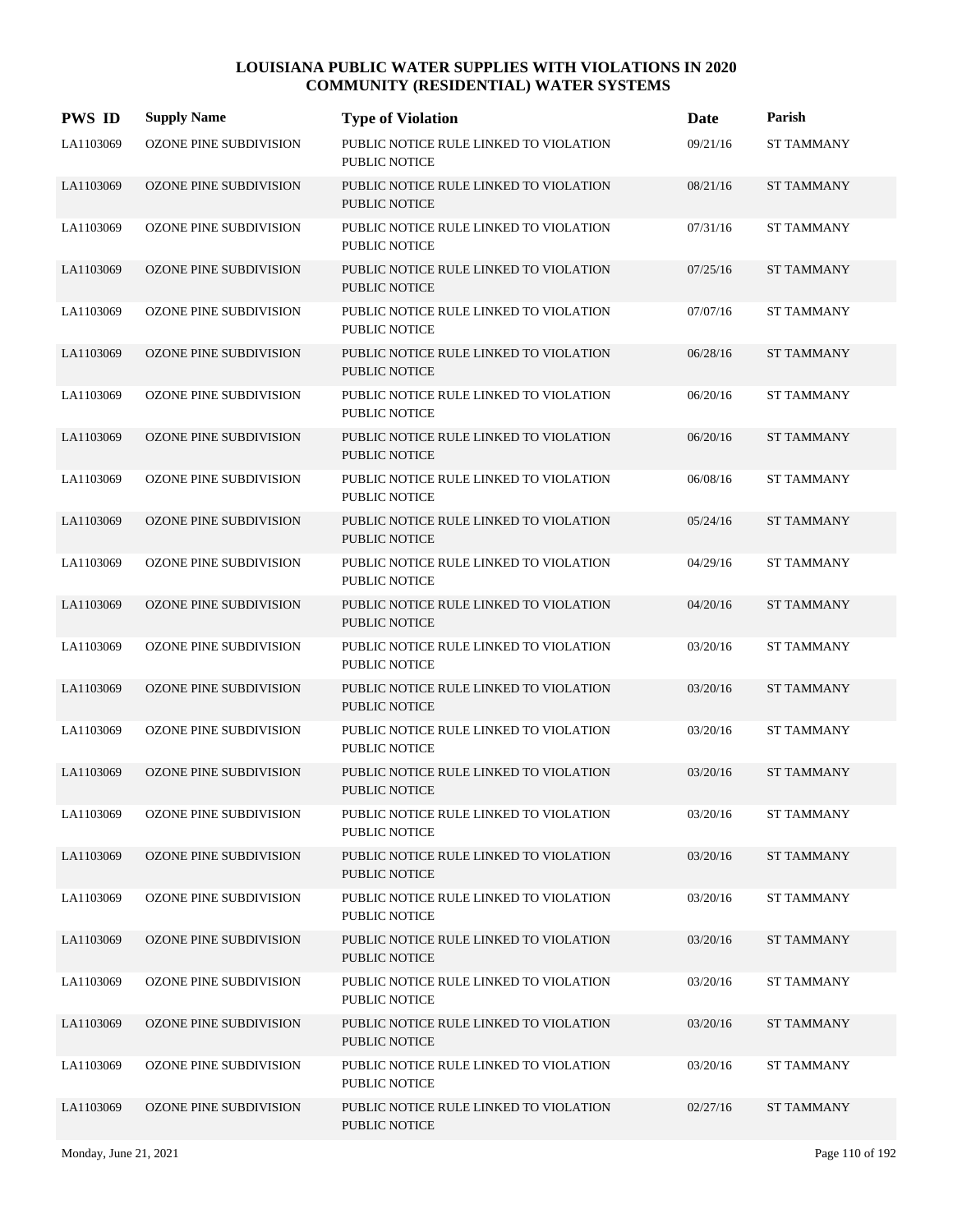| <b>PWS ID</b> | <b>Supply Name</b>            | <b>Type of Violation</b>                                       | Date     | Parish            |
|---------------|-------------------------------|----------------------------------------------------------------|----------|-------------------|
| LA1103069     | OZONE PINE SUBDIVISION        | PUBLIC NOTICE RULE LINKED TO VIOLATION<br><b>PUBLIC NOTICE</b> | 02/16/16 | <b>ST TAMMANY</b> |
| LA1103069     | OZONE PINE SUBDIVISION        | PUBLIC NOTICE RULE LINKED TO VIOLATION<br><b>PUBLIC NOTICE</b> | 02/08/16 | <b>ST TAMMANY</b> |
| LA1103069     | <b>OZONE PINE SUBDIVISION</b> | PUBLIC NOTICE RULE LINKED TO VIOLATION<br><b>PUBLIC NOTICE</b> | 01/11/16 | <b>ST TAMMANY</b> |
| LA1103069     | OZONE PINE SUBDIVISION        | PUBLIC NOTICE RULE LINKED TO VIOLATION<br><b>PUBLIC NOTICE</b> | 11/10/15 | <b>ST TAMMANY</b> |
| LA1103069     | OZONE PINE SUBDIVISION        | PUBLIC NOTICE RULE LINKED TO VIOLATION<br><b>PUBLIC NOTICE</b> | 09/08/15 | <b>ST TAMMANY</b> |
| LA1103069     | OZONE PINE SUBDIVISION        | PUBLIC NOTICE RULE LINKED TO VIOLATION<br><b>PUBLIC NOTICE</b> | 08/29/15 | <b>ST TAMMANY</b> |
| LA1103069     | OZONE PINE SUBDIVISION        | PUBLIC NOTICE RULE LINKED TO VIOLATION<br><b>PUBLIC NOTICE</b> | 08/11/15 | <b>ST TAMMANY</b> |
| LA1103069     | <b>OZONE PINE SUBDIVISION</b> | PUBLIC NOTICE RULE LINKED TO VIOLATION<br>PUBLIC NOTICE        | 07/10/15 | <b>ST TAMMANY</b> |
| LA1103069     | OZONE PINE SUBDIVISION        | PUBLIC NOTICE RULE LINKED TO VIOLATION<br><b>PUBLIC NOTICE</b> | 06/10/15 | <b>ST TAMMANY</b> |
| LA1103069     | OZONE PINE SUBDIVISION        | PUBLIC NOTICE RULE LINKED TO VIOLATION<br><b>PUBLIC NOTICE</b> | 05/08/15 | <b>ST TAMMANY</b> |
| LA1103069     | OZONE PINE SUBDIVISION        | PUBLIC NOTICE RULE LINKED TO VIOLATION<br><b>PUBLIC NOTICE</b> | 04/15/15 | <b>ST TAMMANY</b> |
| LA1103069     | <b>OZONE PINE SUBDIVISION</b> | PUBLIC NOTICE RULE LINKED TO VIOLATION<br><b>PUBLIC NOTICE</b> | 03/09/15 | <b>ST TAMMANY</b> |
| LA1103069     | OZONE PINE SUBDIVISION        | PUBLIC NOTICE RULE LINKED TO VIOLATION<br><b>PUBLIC NOTICE</b> | 02/16/15 | <b>ST TAMMANY</b> |
| LA1103069     | <b>OZONE PINE SUBDIVISION</b> | PUBLIC NOTICE RULE LINKED TO VIOLATION<br><b>PUBLIC NOTICE</b> | 02/09/15 | <b>ST TAMMANY</b> |
| LA1103069     | <b>OZONE PINE SUBDIVISION</b> | PUBLIC NOTICE RULE LINKED TO VIOLATION<br><b>PUBLIC NOTICE</b> | 01/08/15 | <b>ST TAMMANY</b> |
| LA1103069     | <b>OZONE PINE SUBDIVISION</b> | PUBLIC NOTICE RULE LINKED TO VIOLATION<br><b>PUBLIC NOTICE</b> | 12/09/14 | <b>ST TAMMANY</b> |
| LA1103069     | OZONE PINE SUBDIVISION        | PUBLIC NOTICE RULE LINKED TO VIOLATION<br><b>PUBLIC NOTICE</b> | 10/08/14 | <b>ST TAMMANY</b> |
| LA1103069     | <b>OZONE PINE SUBDIVISION</b> | PUBLIC NOTICE RULE LINKED TO VIOLATION<br>PUBLIC NOTICE        | 09/22/14 | <b>ST TAMMANY</b> |
| LA1103069     | <b>OZONE PINE SUBDIVISION</b> | PUBLIC NOTICE RULE LINKED TO VIOLATION<br>PUBLIC NOTICE        | 09/05/14 | <b>ST TAMMANY</b> |
| LA1103069     | OZONE PINE SUBDIVISION        | PUBLIC NOTICE RULE LINKED TO VIOLATION<br>PUBLIC NOTICE        | 08/08/14 | <b>ST TAMMANY</b> |
| LA1103069     | OZONE PINE SUBDIVISION        | PUBLIC NOTICE RULE LINKED TO VIOLATION<br>PUBLIC NOTICE        | 07/11/14 | <b>ST TAMMANY</b> |
| LA1103069     | <b>OZONE PINE SUBDIVISION</b> | PUBLIC NOTICE RULE LINKED TO VIOLATION<br>PUBLIC NOTICE        | 06/10/14 | <b>ST TAMMANY</b> |
| LA1103069     | OZONE PINE SUBDIVISION        | PUBLIC NOTICE RULE LINKED TO VIOLATION<br>PUBLIC NOTICE        | 05/12/14 | <b>ST TAMMANY</b> |
| LA1103069     | OZONE PINE SUBDIVISION        | PUBLIC NOTICE RULE LINKED TO VIOLATION<br>PUBLIC NOTICE        | 04/10/14 | <b>ST TAMMANY</b> |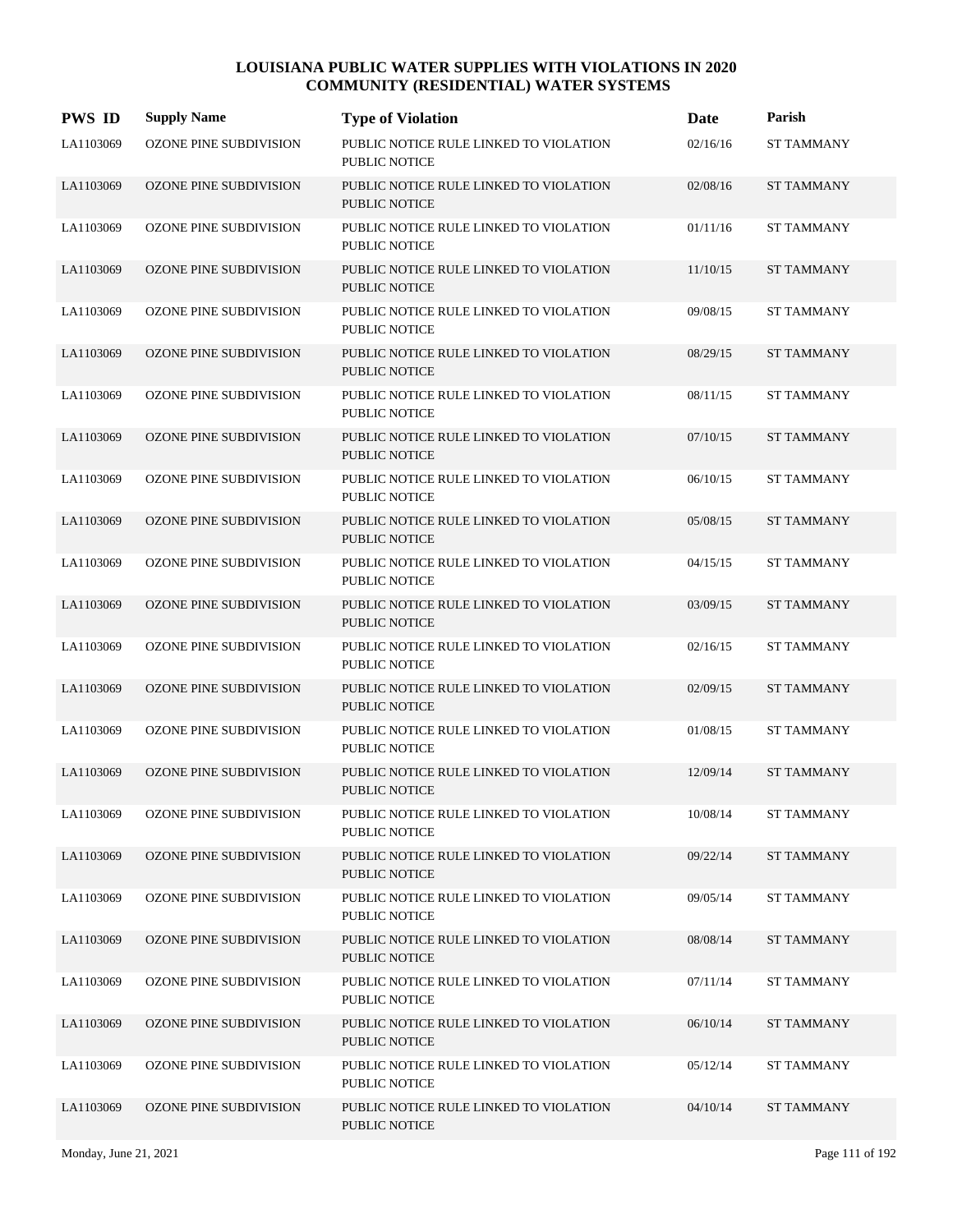| <b>PWS ID</b> | <b>Supply Name</b>            | <b>Type of Violation</b>                                       | Date     | Parish            |
|---------------|-------------------------------|----------------------------------------------------------------|----------|-------------------|
| LA1103069     | OZONE PINE SUBDIVISION        | PUBLIC NOTICE RULE LINKED TO VIOLATION<br><b>PUBLIC NOTICE</b> | 03/19/14 | ST TAMMANY        |
| LA1103069     | OZONE PINE SUBDIVISION        | PUBLIC NOTICE RULE LINKED TO VIOLATION<br><b>PUBLIC NOTICE</b> | 03/07/14 | <b>ST TAMMANY</b> |
| LA1103069     | OZONE PINE SUBDIVISION        | PUBLIC NOTICE RULE LINKED TO VIOLATION<br><b>PUBLIC NOTICE</b> | 02/06/14 | <b>ST TAMMANY</b> |
| LA1103069     | OZONE PINE SUBDIVISION        | PUBLIC NOTICE RULE LINKED TO VIOLATION<br><b>PUBLIC NOTICE</b> | 01/08/14 | <b>ST TAMMANY</b> |
| LA1103069     | OZONE PINE SUBDIVISION        | PUBLIC NOTICE RULE LINKED TO VIOLATION<br><b>PUBLIC NOTICE</b> | 12/10/13 | <b>ST TAMMANY</b> |
| LA1103069     | OZONE PINE SUBDIVISION        | PUBLIC NOTICE RULE LINKED TO VIOLATION<br><b>PUBLIC NOTICE</b> | 11/13/13 | <b>ST TAMMANY</b> |
| LA1103069     | OZONE PINE SUBDIVISION        | PUBLIC NOTICE RULE LINKED TO VIOLATION<br><b>PUBLIC NOTICE</b> | 10/11/13 | <b>ST TAMMANY</b> |
| LA1103069     | <b>OZONE PINE SUBDIVISION</b> | PUBLIC NOTICE RULE LINKED TO VIOLATION<br><b>PUBLIC NOTICE</b> | 09/09/13 | <b>ST TAMMANY</b> |
| LA1103069     | <b>OZONE PINE SUBDIVISION</b> | PUBLIC NOTICE RULE LINKED TO VIOLATION<br><b>PUBLIC NOTICE</b> | 08/08/13 | <b>ST TAMMANY</b> |
| LA1103069     | <b>OZONE PINE SUBDIVISION</b> | PUBLIC NOTICE RULE LINKED TO VIOLATION<br><b>PUBLIC NOTICE</b> | 07/10/13 | <b>ST TAMMANY</b> |
| LA1103069     | OZONE PINE SUBDIVISION        | PUBLIC NOTICE RULE LINKED TO VIOLATION<br><b>PUBLIC NOTICE</b> | 06/06/13 | <b>ST TAMMANY</b> |
| LA1103069     | <b>OZONE PINE SUBDIVISION</b> | PUBLIC NOTICE RULE LINKED TO VIOLATION<br><b>PUBLIC NOTICE</b> | 05/10/13 | <b>ST TAMMANY</b> |
| LA1103069     | OZONE PINE SUBDIVISION        | PUBLIC NOTICE RULE LINKED TO VIOLATION<br><b>PUBLIC NOTICE</b> | 04/11/13 | <b>ST TAMMANY</b> |
| LA1103069     | <b>OZONE PINE SUBDIVISION</b> | PUBLIC NOTICE RULE LINKED TO VIOLATION<br><b>PUBLIC NOTICE</b> | 03/14/13 | <b>ST TAMMANY</b> |
| LA1103069     | <b>OZONE PINE SUBDIVISION</b> | PUBLIC NOTICE RULE LINKED TO VIOLATION<br><b>PUBLIC NOTICE</b> | 03/14/13 | <b>ST TAMMANY</b> |
| LA1103069     | <b>OZONE PINE SUBDIVISION</b> | PUBLIC NOTICE RULE LINKED TO VIOLATION<br><b>PUBLIC NOTICE</b> | 02/08/13 | <b>ST TAMMANY</b> |
| LA1103069     | OZONE PINE SUBDIVISION        | PUBLIC NOTICE RULE LINKED TO VIOLATION<br>PUBLIC NOTICE        | 01/16/13 | <b>ST TAMMANY</b> |
| LA1103069     | OZONE PINE SUBDIVISION        | PUBLIC NOTICE RULE LINKED TO VIOLATION<br>PUBLIC NOTICE        | 12/14/12 | <b>ST TAMMANY</b> |
| LA1103069     | OZONE PINE SUBDIVISION        | PUBLIC NOTICE RULE LINKED TO VIOLATION<br>PUBLIC NOTICE        | 05/31/12 | <b>ST TAMMANY</b> |
| LA1103069     | OZONE PINE SUBDIVISION        | INADEQUATE MIN CHLORINE RESIDUAL(GW&SW)<br><b>CHLORAMINE</b>   | 12/01/20 | <b>ST TAMMANY</b> |
| LA1103069     | <b>OZONE PINE SUBDIVISION</b> | INADEQUATE MIN CHLORINE RESIDUAL(GW&SW)<br><b>CHLORAMINE</b>   | 11/01/20 | <b>ST TAMMANY</b> |
| LA1103069     | OZONE PINE SUBDIVISION        | INADEQUATE MIN CHLORINE RESIDUAL(GW&SW)<br><b>CHLORAMINE</b>   | 10/01/20 | <b>ST TAMMANY</b> |
| LA1103069     | OZONE PINE SUBDIVISION        | INADEQUATE MIN CHLORINE RESIDUAL(GW&SW)<br><b>CHLORAMINE</b>   | 09/01/20 | <b>ST TAMMANY</b> |
| LA1103069     | OZONE PINE SUBDIVISION        | INADEQUATE MIN CHLORINE RESIDUAL(GW&SW)<br><b>CHLORAMINE</b>   | 08/01/20 | <b>ST TAMMANY</b> |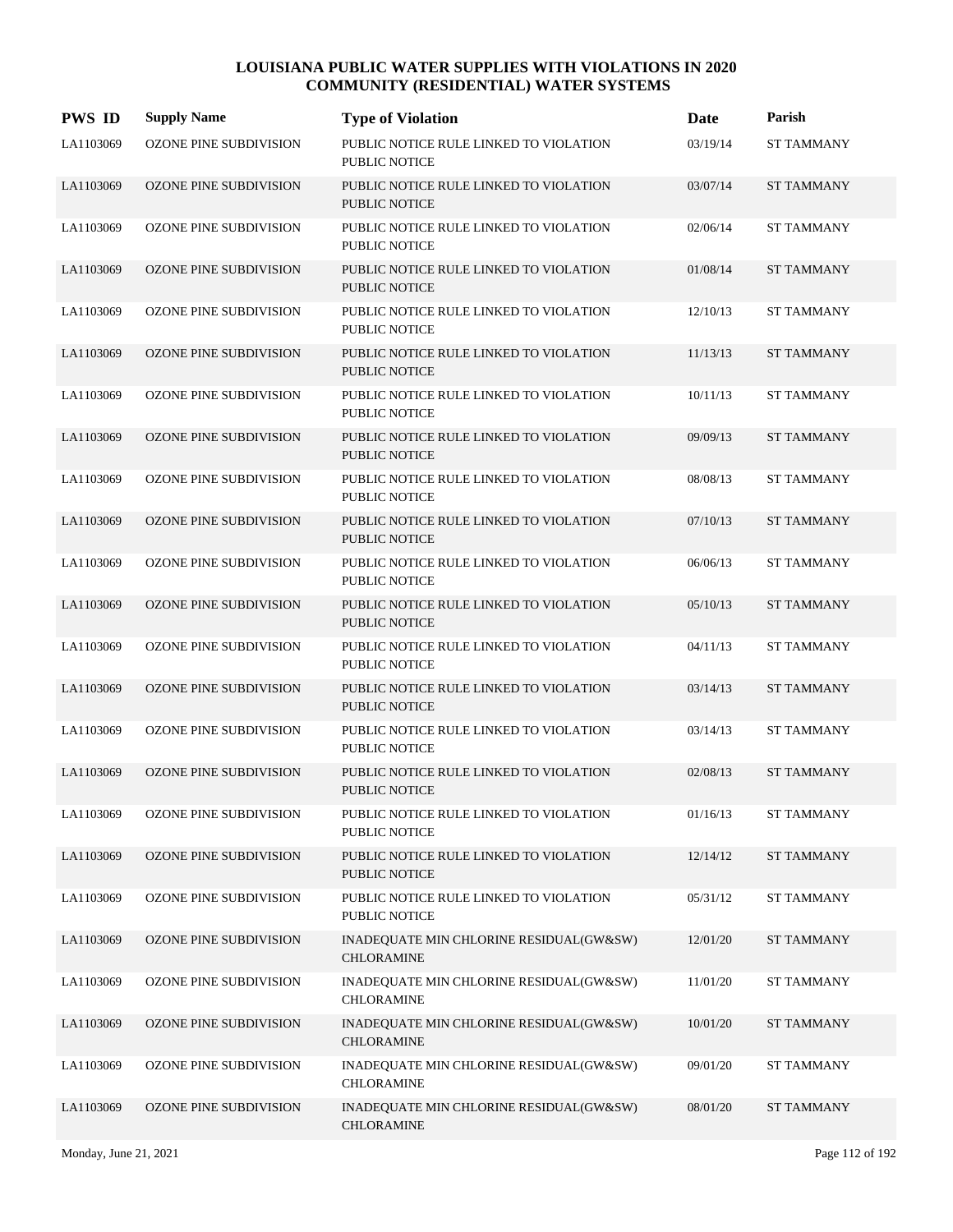| <b>PWS ID</b> | <b>Supply Name</b>                                | <b>Type of Violation</b>                                        | Date     | Parish            |
|---------------|---------------------------------------------------|-----------------------------------------------------------------|----------|-------------------|
| LA1103069     | OZONE PINE SUBDIVISION                            | INADEQUATE MIN CHLORINE RESIDUAL(GW&SW)<br><b>CHLORAMINE</b>    | 07/01/20 | <b>ST TAMMANY</b> |
| LA1103069     | OZONE PINE SUBDIVISION                            | INADEQUATE MIN CHLORINE RESIDUAL(GW&SW)<br><b>CHLORINE</b>      | 05/01/20 | <b>ST TAMMANY</b> |
| LA1103069     | OZONE PINE SUBDIVISION                            | INADEQUATE MIN CHLORINE RESIDUAL(GW&SW)<br><b>CHLORAMINE</b>    | 04/01/20 | <b>ST TAMMANY</b> |
| LA1103069     | OZONE PINE SUBDIVISION                            | 5% DS BELOW MIN 0.5-2 MONTHS CONSEC(GW)<br><b>CHLORAMINE</b>    | 06/01/20 | <b>ST TAMMANY</b> |
| LA1103069     | <b>OZONE PINE SUBDIVISION</b>                     | 5% DS BELOW MIN 0.5-2 MONTHS CONSEC(GW)<br><b>CHLORAMINE</b>    | 03/01/20 | <b>ST TAMMANY</b> |
| LA1103069     | OZONE PINE SUBDIVISION                            | 5% DS BELOW MIN 0.5-2 MONTHS CONSEC(GW)<br><b>CHLORAMINE</b>    | 02/01/20 | <b>ST TAMMANY</b> |
| LA1103069     | OZONE PINE SUBDIVISION                            | 5% DS BELOW MIN 0.5-2 MONTHS CONSEC(GW)<br><b>CHLORAMINE</b>    | 01/01/20 | <b>ST TAMMANY</b> |
| LA1103069     | <b>OZONE PINE SUBDIVISION</b>                     | FAILURE TO SUBMIT MONITORING PLAN<br><b>TOTAL COLIFORM RULE</b> | 01/01/14 | <b>ST TAMMANY</b> |
| LA1103069     | OZONE PINE SUBDIVISION                            | NO CERTIFIED OPERATOR                                           | 04/01/19 | <b>ST TAMMANY</b> |
| LA1103072     | HOMELAND HEIGHTS                                  | LEAD CONSUMER NOTICE (LCR)<br><b>LEAD &amp; COPPER RULE</b>     | 02/16/19 | <b>ST TAMMANY</b> |
| LA1103072     | HOMELAND HEIGHTS                                  | <b>CCR REPORT</b><br>CONSUMER CONFIDENCE RULE                   | 07/01/19 | <b>ST TAMMANY</b> |
| LA1103072     | <b>HOMELAND HEIGHTS</b>                           | <b>CCR REPORT</b><br><b>CONSUMER CONFIDENCE RULE</b>            | 07/01/18 | <b>ST TAMMANY</b> |
| LA1103072     | HOMELAND HEIGHTS                                  | <b>CCR REPORT</b><br>CONSUMER CONFIDENCE RULE                   | 07/01/17 | <b>ST TAMMANY</b> |
| LA1103072     | <b>HOMELAND HEIGHTS</b>                           | CCR ADEQUACY/AVAILABILITY/CONTENT<br>CONSUMER CONFIDENCE RULE   | 10/01/17 | <b>ST TAMMANY</b> |
| LA1103072     | HOMELAND HEIGHTS                                  | INADEQUATE MIN CHLORINE RESIDUAL(GW&SW)<br><b>CHLORINE</b>      | 10/01/20 | <b>ST TAMMANY</b> |
| LA1103072     | <b>HOMELAND HEIGHTS</b>                           | INADEQUATE MIN CHLORINE RESIDUAL(GW&SW)<br><b>CHLORINE</b>      | 08/01/20 | <b>ST TAMMANY</b> |
| LA1103072     | HOMELAND HEIGHTS                                  | INADEQUATE MIN CHLORINE RESIDUAL(GW&SW)<br><b>CHLORINE</b>      | 06/01/20 | <b>ST TAMMANY</b> |
| LA1103072     | <b>HOMELAND HEIGHTS</b>                           | INADEQUATE MIN CHLORINE RESIDUAL(GW&SW)<br><b>CHLORINE</b>      | 05/01/20 | <b>ST TAMMANY</b> |
| LA1103072     | HOMELAND HEIGHTS                                  | INADEQUATE MIN CHLORINE RESIDUAL(GW&SW)<br><b>CHLORINE</b>      | 04/01/20 | <b>ST TAMMANY</b> |
| LA1103074     | UTILITIES INC - QUAIL RIDGE<br><b>SUBDIVISION</b> | INADEQUATE MIN CHLORINE RESIDUAL(GW&SW)<br><b>CHLORINE</b>      | 07/01/20 | <b>ST TAMMANY</b> |
| LA1103077     | PONDEROSA RANCHES<br><b>SUBDIVISION</b>           | LEAD CONSUMER NOTICE (LCR)<br><b>LEAD &amp; COPPER RULE</b>     | 02/14/19 | <b>ST TAMMANY</b> |
| LA1103077     | PONDEROSA RANCHES<br><b>SUBDIVISION</b>           | LEAD CONSUMER NOTICE (LCR)<br><b>LEAD &amp; COPPER RULE</b>     | 05/07/16 | <b>ST TAMMANY</b> |
| LA1103077     | PONDEROSA RANCHES<br><b>SUBDIVISION</b>           | <b>CCR REPORT</b><br>CONSUMER CONFIDENCE RULE                   | 07/01/19 | <b>ST TAMMANY</b> |
| LA1103077     | PONDEROSA RANCHES<br><b>SUBDIVISION</b>           | <b>CCR REPORT</b><br>CONSUMER CONFIDENCE RULE                   | 07/01/18 | <b>ST TAMMANY</b> |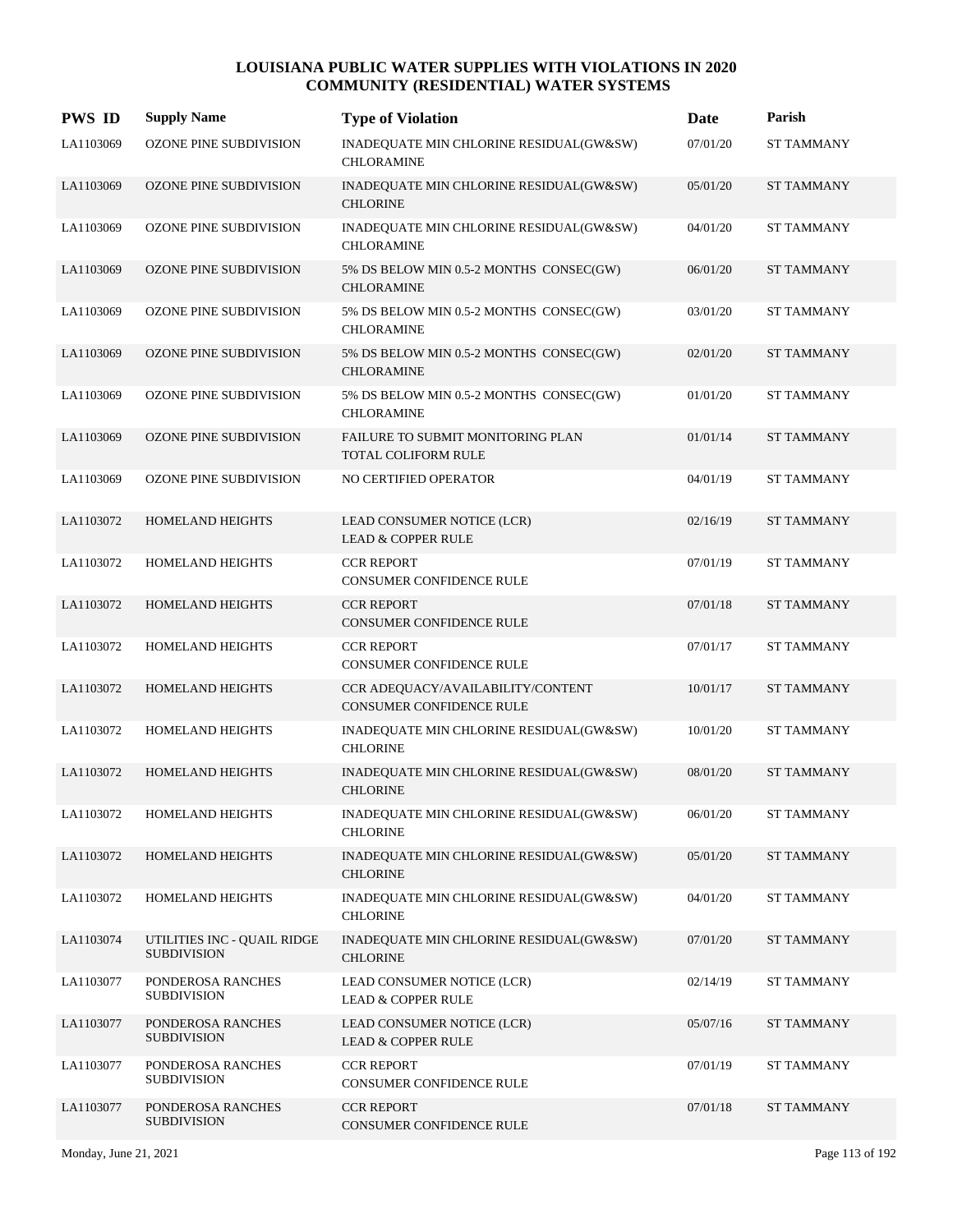| <b>PWS ID</b> | <b>Supply Name</b>                          | <b>Type of Violation</b>                                      | Date     | Parish            |
|---------------|---------------------------------------------|---------------------------------------------------------------|----------|-------------------|
| LA1103077     | PONDEROSA RANCHES<br><b>SUBDIVISION</b>     | <b>CCR REPORT</b><br>CONSUMER CONFIDENCE RULE                 | 07/01/17 | ST TAMMANY        |
| LA1103077     | PONDEROSA RANCHES<br><b>SUBDIVISION</b>     | CCR ADEQUACY/AVAILABILITY/CONTENT<br>CONSUMER CONFIDENCE RULE | 10/01/17 | <b>ST TAMMANY</b> |
| LA1103077     | PONDEROSA RANCHES<br><b>SUBDIVISION</b>     | INADEQUATE MIN CHLORINE RESIDUAL(GW&SW)<br><b>CHLORINE</b>    | 08/01/20 | <b>ST TAMMANY</b> |
| LA1103077     | PONDEROSA RANCHES<br><b>SUBDIVISION</b>     | INADEQUATE MIN CHLORINE RESIDUAL(GW&SW)<br><b>CHLORINE</b>    | 07/01/20 | <b>ST TAMMANY</b> |
| LA1103077     | PONDEROSA RANCHES<br><b>SUBDIVISION</b>     | INADEQUATE MIN CHLORINE RESIDUAL(GW&SW)<br><b>CHLORINE</b>    | 01/01/20 | <b>ST TAMMANY</b> |
| LA1103078     | PINE CREST TRAILER PARK                     | INADEQUATE MIN CHLORINE RESIDUAL(GW&SW)<br><b>CHLORINE</b>    | 12/01/20 | <b>ST TAMMANY</b> |
| LA1103079     | ST TAM PARISH - BRIARWOOD<br><b>TERRACE</b> | INADEQUATE MIN CHLORINE RESIDUAL(GW&SW)<br><b>CHLORINE</b>    | 05/01/20 | <b>ST TAMMANY</b> |
| LA1103079     | ST TAM PARISH - BRIARWOOD<br><b>TERRACE</b> | INADEQUATE MIN CHLORINE RESIDUAL(GW&SW)<br><b>CHLORINE</b>    | 04/01/20 | <b>ST TAMMANY</b> |
| LA1103088     | <b>CENTRAL PARK SUBDIVISION</b>             | FAILURE ADDRESS DEFICIENCY (GWR)<br><b>GROUNDWATER RULE</b>   | 03/13/20 | <b>ST TAMMANY</b> |
| LA1103088     | CENTRAL PARK SUBDIVISION                    | LEAD CONSUMER NOTICE (LCR)<br><b>LEAD &amp; COPPER RULE</b>   | 02/13/20 | <b>ST TAMMANY</b> |
| LA1103088     | CENTRAL PARK SUBDIVISION                    | LEAD CONSUMER NOTICE (LCR)<br><b>LEAD &amp; COPPER RULE</b>   | 03/24/17 | <b>ST TAMMANY</b> |
| LA1103088     | <b>CENTRAL PARK SUBDIVISION</b>             | <b>CCR REPORT</b><br>CONSUMER CONFIDENCE RULE                 | 07/01/19 | <b>ST TAMMANY</b> |
| LA1103088     | CENTRAL PARK SUBDIVISION                    | <b>CCR REPORT</b><br>CONSUMER CONFIDENCE RULE                 | 07/01/18 | <b>ST TAMMANY</b> |
| LA1103088     | CENTRAL PARK SUBDIVISION                    | <b>CCR REPORT</b><br>CONSUMER CONFIDENCE RULE                 | 07/01/17 | <b>ST TAMMANY</b> |
| LA1103088     | CENTRAL PARK SUBDIVISION                    | <b>CCR REPORT</b><br>CONSUMER CONFIDENCE RULE                 | 07/01/16 | <b>ST TAMMANY</b> |
| LA1103088     | <b>CENTRAL PARK SUBDIVISION</b>             | CCR ADEQUACY/AVAILABILITY/CONTENT<br>CONSUMER CONFIDENCE RULE | 10/01/17 | <b>ST TAMMANY</b> |
| LA1103088     | <b>CENTRAL PARK SUBDIVISION</b>             | CCR ADEQUACY/AVAILABILITY/CONTENT<br>CONSUMER CONFIDENCE RULE | 10/01/16 | ST TAMMANY        |
| LA1103088     | <b>CENTRAL PARK SUBDIVISION</b>             | PUBLIC NOTICE RULE LINKED TO VIOLATION<br>PUBLIC NOTICE       | 05/22/20 | <b>ST TAMMANY</b> |
| LA1103095     | LAZY WHEELS TRAILER PARK                    | FAILURE ADDRESS DEFICIENCY (GWR)<br><b>GROUNDWATER RULE</b>   | 02/13/20 | <b>ST TAMMANY</b> |
| LA1103095     | LAZY WHEELS TRAILER PARK                    | PUBLIC NOTICE RULE LINKED TO VIOLATION<br>PUBLIC NOTICE       | 04/07/20 | <b>ST TAMMANY</b> |
| LA1103095     | LAZY WHEELS TRAILER PARK                    | INADEQUATE MIN CHLORINE RESIDUAL(GW&SW)<br><b>CHLORINE</b>    | 12/01/20 | ST TAMMANY        |
| LA1103106     | MAGNOLIA WATER UTILITIES -<br>THE MEADOWS   | INADEQUATE MIN CHLORINE RESIDUAL(GW&SW)<br><b>CHLORINE</b>    | 08/01/20 | <b>ST TAMMANY</b> |
| LA1103106     | MAGNOLIA WATER UTILITIES -<br>THE MEADOWS   | INADEQUATE MIN CHLORINE RESIDUAL(GW&SW)<br><b>CHLORINE</b>    | 06/01/20 | <b>ST TAMMANY</b> |
| LA1103108     | UTILITIES INC - OAKMONT<br><b>SUBD</b>      | INADEQUATE MIN CHLORINE RESIDUAL(GW&SW)<br><b>CHLORINE</b>    | 06/01/20 | <b>ST TAMMANY</b> |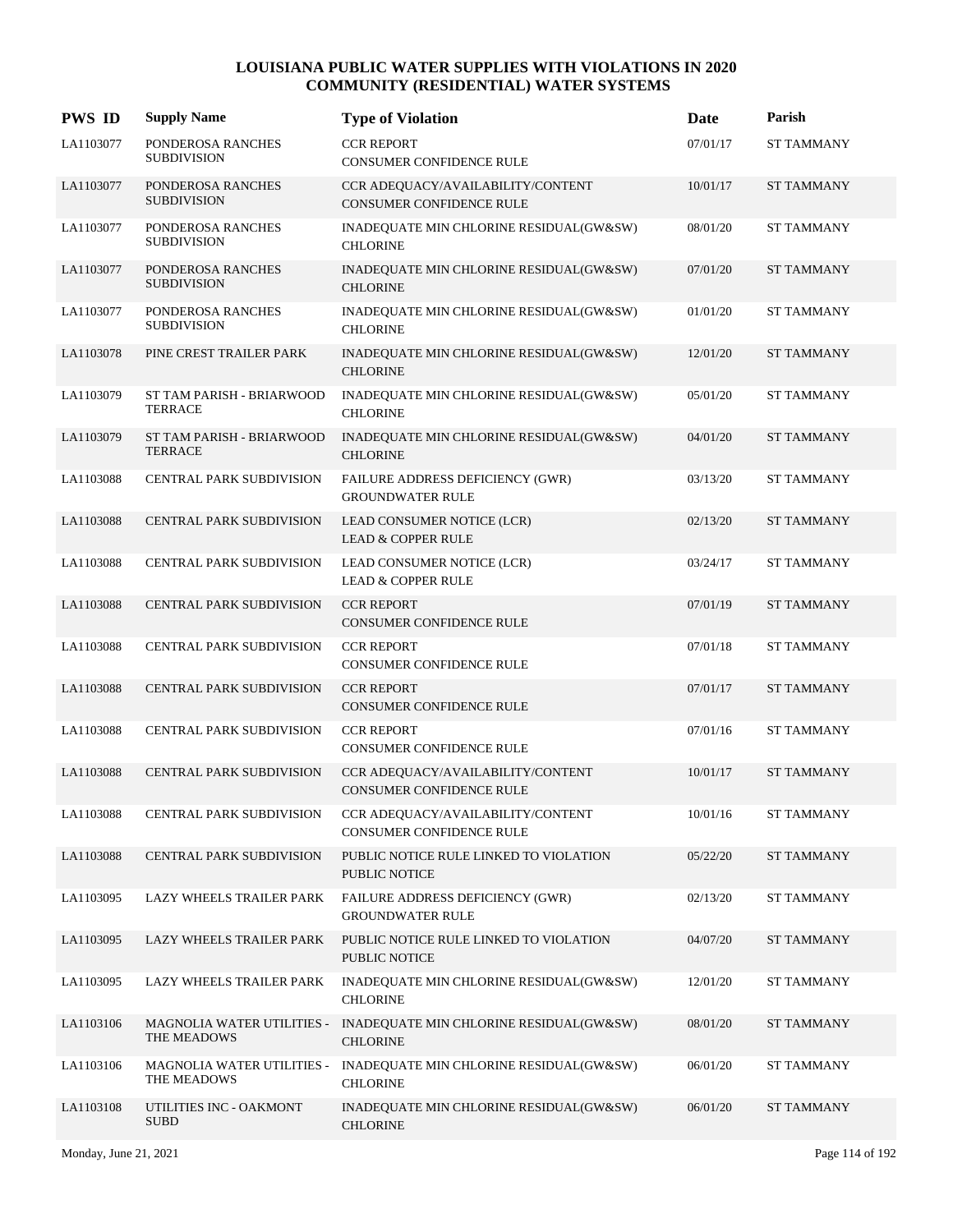| <b>PWS ID</b> | <b>Supply Name</b>                               | <b>Type of Violation</b>                                                                | Date     | Parish            |
|---------------|--------------------------------------------------|-----------------------------------------------------------------------------------------|----------|-------------------|
| LA1103110     | EAGLE LAKE MOBILE HOME<br>PARK                   | FAILURE ADDRESS DEFICIENCY (GWR)<br><b>GROUNDWATER RULE</b>                             | 05/19/20 | ST TAMMANY        |
| LA1103110     | <b>EAGLE LAKE MOBILE HOME</b><br><b>PARK</b>     | FAILURE ADDRESS DEFICIENCY (GWR)<br><b>GROUNDWATER RULE</b>                             | 05/19/20 | <b>ST TAMMANY</b> |
| LA1103110     | EAGLE LAKE MOBILE HOME<br><b>PARK</b>            | PUBLIC NOTICE RULE LINKED TO VIOLATION<br><b>PUBLIC NOTICE</b>                          | 08/13/20 | <b>ST TAMMANY</b> |
| LA1103110     | <b>EAGLE LAKE MOBILE HOME</b><br><b>PARK</b>     | INADEQUATE MIN CHLORINE RESIDUAL(GW&SW)<br><b>CHLORINE</b>                              | 10/01/20 | <b>ST TAMMANY</b> |
| LA1103110     | EAGLE LAKE MOBILE HOME<br><b>PARK</b>            | INADEQUATE MIN CHLORINE RESIDUAL(GW&SW)<br><b>CHLORINE</b>                              | 08/01/20 | <b>ST TAMMANY</b> |
| LA1103110     | <b>EAGLE LAKE MOBILE HOME</b><br><b>PARK</b>     | INADEQUATE MIN CHLORINE RESIDUAL(GW&SW)<br><b>CHLORINE</b>                              | 07/01/20 | <b>ST TAMMANY</b> |
| LA1103110     | <b>EAGLE LAKE MOBILE HOME</b><br><b>PARK</b>     | INADEQUATE MIN CHLORINE RESIDUAL(GW&SW)<br><b>CHLORINE</b>                              | 01/01/20 | <b>ST TAMMANY</b> |
| LA1103111     | <b>SOUTHERN MANOR M H P</b>                      | INADEQUATE MIN CHLORINE RESIDUAL(GW&SW)<br><b>CHLORINE</b>                              | 09/01/20 | <b>ST TAMMANY</b> |
| LA1103111     | SOUTHERN MANOR M H P                             | INADEQUATE MIN CHLORINE RESIDUAL(GW&SW)<br><b>CHLORINE</b>                              | 05/01/20 | <b>ST TAMMANY</b> |
| LA1103118     | <b>GREENLEAVES</b>                               | MAGNOLIA WATER UTILITIES - INADEQUATE MIN CHLORINE RESIDUAL(GW&SW)<br><b>CHLORAMINE</b> | 06/01/20 | <b>ST TAMMANY</b> |
| LA1103118     | MAGNOLIA WATER UTILITIES -<br><b>GREENLEAVES</b> | INADEQUATE MIN CHLORINE RESIDUAL(GW&SW)<br><b>CHLORAMINE</b>                            | 05/01/20 | <b>ST TAMMANY</b> |
| LA1103118     | <b>GREENLEAVES</b>                               | MAGNOLIA WATER UTILITIES - INADEQUATE MIN CHLORINE RESIDUAL(GW&SW)<br><b>CHLORAMINE</b> | 01/01/20 | <b>ST TAMMANY</b> |
| LA1103122     | TESI RIGOLETS ESTATES                            | MCL, LRAA<br>TOTAL HALOACETIC ACIDS (HAA5)                                              | 10/01/20 | <b>ST TAMMANY</b> |
| LA1103122     | TESI RIGOLETS ESTATES                            | MCL, LRAA<br><b>TTHM</b>                                                                | 10/01/20 | <b>ST TAMMANY</b> |
| LA1103122     | TESI RIGOLETS ESTATES                            | MCL, LRAA<br>TOTAL HALOACETIC ACIDS (HAA5)                                              | 10/01/20 | <b>ST TAMMANY</b> |
| LA1103122     | <b>TESI RIGOLETS ESTATES</b>                     | MCL, LRAA<br>TOTAL HALOACETIC ACIDS (HAA5)                                              | 07/01/20 | <b>ST TAMMANY</b> |
| LA1103122     | TESI RIGOLETS ESTATES                            | MCL, LRAA<br><b>TTHM</b>                                                                | 07/01/20 | <b>ST TAMMANY</b> |
| LA1103122     | <b>TESI RIGOLETS ESTATES</b>                     | INADEQUATE MIN CHLORINE RESIDUAL(GW&SW)<br><b>CHLORINE</b>                              | 09/01/20 | <b>ST TAMMANY</b> |
| LA1103123     | <b>MARINA DEL RAY WATER</b><br><b>SYSTEM</b>     | FAILURE ADDRESS DEFICIENCY (GWR)<br><b>GROUNDWATER RULE</b>                             | 02/01/20 | ST TAMMANY        |
| LA1103123     | <b>MARINA DEL RAY WATER</b><br><b>SYSTEM</b>     | LEAD CONSUMER NOTICE (LCR)<br><b>LEAD &amp; COPPER RULE</b>                             | 12/13/18 | <b>ST TAMMANY</b> |
| LA1103123     | <b>MARINA DEL RAY WATER</b><br><b>SYSTEM</b>     | LEAD CONSUMER NOTICE (LCR)<br><b>LEAD &amp; COPPER RULE</b>                             | 05/12/16 | <b>ST TAMMANY</b> |
| LA1103123     | <b>MARINA DEL RAY WATER</b><br><b>SYSTEM</b>     | <b>CCR REPORT</b><br>CONSUMER CONFIDENCE RULE                                           | 07/01/20 | <b>ST TAMMANY</b> |
| LA1103123     | <b>MARINA DEL RAY WATER</b><br>SYSTEM            | PUBLIC NOTICE RULE LINKED TO VIOLATION<br>PUBLIC NOTICE                                 | 04/07/20 | <b>ST TAMMANY</b> |
| LA1103123     | <b>MARINA DEL RAY WATER</b><br><b>SYSTEM</b>     | INADEQUATE MIN CHLORINE RESIDUAL(GW&SW)<br><b>CHLORINE</b>                              | 11/01/20 | ST TAMMANY        |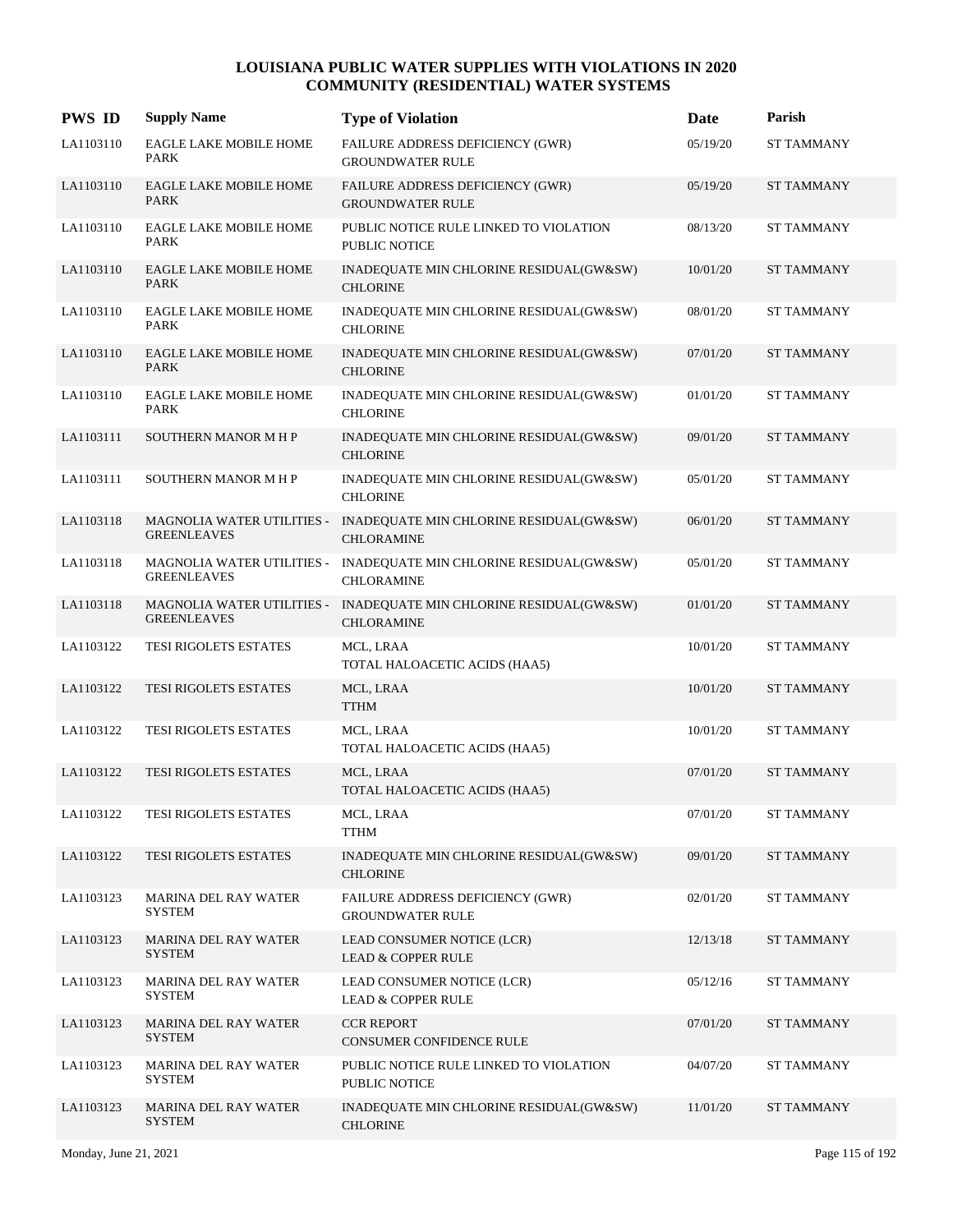| <b>PWS ID</b> | <b>Supply Name</b>                                 | <b>Type of Violation</b>                                                                | Date     | Parish            |
|---------------|----------------------------------------------------|-----------------------------------------------------------------------------------------|----------|-------------------|
| LA1103124     | UTILITIES INC - NORTH PARK<br><b>WATER SUPPLY</b>  | INADEQUATE MIN CHLORINE RESIDUAL(GW&SW)<br><b>CHLORINE</b>                              | 07/01/20 | ST TAMMANY        |
| LA1103124     | UTILITIES INC - NORTH PARK<br><b>WATER SUPPLY</b>  | INADEQUATE MIN CHLORINE RESIDUAL(GW&SW)<br><b>CHLORINE</b>                              | 02/01/20 | <b>ST TAMMANY</b> |
| LA1103125     | CHAHTA MOBILE HOME PARK                            | FAILURE ADDRESS DEFICIENCY (GWR)<br><b>GROUNDWATER RULE</b>                             | 08/06/20 | <b>ST TAMMANY</b> |
| LA1103125     | CHAHTA MOBILE HOME PARK                            | PUBLIC NOTICE RULE LINKED TO VIOLATION<br><b>PUBLIC NOTICE</b>                          | 10/16/20 | <b>ST TAMMANY</b> |
| LA1103128     | ST TAM PARISH - LAKE HILLS<br><b>VILLAGE</b>       | FAILURE ADDRESS DEFICIENCY (GWR)<br><b>GROUNDWATER RULE</b>                             | 12/21/20 | <b>ST TAMMANY</b> |
| LA1103128     | ST TAM PARISH - LAKE HILLS<br><b>VILLAGE</b>       | FAILURE ADDRESS DEFICIENCY (GWR)<br><b>GROUNDWATER RULE</b>                             | 11/28/19 | <b>ST TAMMANY</b> |
| LA1103128     | ST TAM PARISH - LAKE HILLS<br><b>VILLAGE</b>       | <b>FAILURE ADDRESS DEFICIENCY (GWR)</b><br><b>GROUNDWATER RULE</b>                      | 11/28/19 | <b>ST TAMMANY</b> |
| LA1103128     | ST TAM PARISH - LAKE HILLS<br><b>VILLAGE</b>       | PUBLIC NOTICE RULE LINKED TO VIOLATION<br><b>PUBLIC NOTICE</b>                          | 01/16/20 | <b>ST TAMMANY</b> |
| LA1103129     | TESI CHERRYWOOD                                    | INADEQUATE MIN CHLORINE RESIDUAL(GW&SW)<br><b>CHLORINE</b>                              | 12/01/20 | <b>ST TAMMANY</b> |
| LA1103130     | UTILITIES INC - GREEN BRIER<br><b>WATER SUPPLY</b> | PUBLIC NOTICE RULE LINKED TO VIOLATION<br><b>PUBLIC NOTICE</b>                          | 06/16/19 | <b>ST TAMMANY</b> |
| LA1103131     |                                                    | PEARL PLANTATION TOWNHSE FAILURE ADDRESS DEFICIENCY (GWR)<br><b>GROUNDWATER RULE</b>    | 09/01/20 | <b>ST TAMMANY</b> |
| LA1103131     | PEARL PLANTATION TOWNHSE CCR REPORT                | <b>CONSUMER CONFIDENCE RULE</b>                                                         | 07/01/20 | <b>ST TAMMANY</b> |
| LA1103131     |                                                    | PEARL PLANTATION TOWNHSE PUBLIC NOTICE RULE LINKED TO VIOLATION<br><b>PUBLIC NOTICE</b> | 10/16/20 | <b>ST TAMMANY</b> |
| LA1103131     |                                                    | PEARL PLANTATION TOWNHSE INADEQUATE MIN CHLORINE RESIDUAL(GW&SW)<br><b>CHLORINE</b>     | 11/01/20 | <b>ST TAMMANY</b> |
| LA1103131     |                                                    | PEARL PLANTATION TOWNHSE INADEQUATE MIN CHLORINE RESIDUAL(GW&SW)<br><b>CHLORINE</b>     | 07/01/20 | <b>ST TAMMANY</b> |
| LA1103131     |                                                    | PEARL PLANTATION TOWNHSE INADEQUATE MIN CHLORINE RESIDUAL(GW&SW)<br><b>CHLORINE</b>     | 02/01/20 | <b>ST TAMMANY</b> |
| LA1103131     |                                                    | PEARL PLANTATION TOWNHSE POSITIVE ECOLI AT GW SOURCE<br>E. COLI                         | 11/19/20 | <b>ST TAMMANY</b> |
| LA1103134     | TESI BEAU PRE                                      | INADEQUATE MIN CHLORINE RESIDUAL(GW&SW)<br><b>CHLORINE</b>                              | 11/01/20 | <b>ST TAMMANY</b> |
| LA1103134     | TESI BEAU PRE                                      | INADEQUATE MIN CHLORINE RESIDUAL(GW&SW)<br><b>CHLORINE</b>                              | 07/01/20 | <b>ST TAMMANY</b> |
| LA1103137     | FOREST GLEN SD                                     | LEAD CONSUMER NOTICE (LCR)<br><b>LEAD &amp; COPPER RULE</b>                             | 02/13/20 | <b>ST TAMMANY</b> |
| LA1103137     | FOREST GLEN SD                                     | LEAD CONSUMER NOTICE (LCR)<br>LEAD & COPPER RULE                                        | 03/24/17 | <b>ST TAMMANY</b> |
| LA1103137     | FOREST GLEN SD                                     | <b>CCR REPORT</b><br>CONSUMER CONFIDENCE RULE                                           | 07/01/19 | <b>ST TAMMANY</b> |
| LA1103137     | FOREST GLEN SD                                     | <b>CCR REPORT</b><br>CONSUMER CONFIDENCE RULE                                           | 07/01/18 | <b>ST TAMMANY</b> |
| LA1103137     | FOREST GLEN SD                                     | <b>CCR REPORT</b><br>CONSUMER CONFIDENCE RULE                                           | 07/01/17 | <b>ST TAMMANY</b> |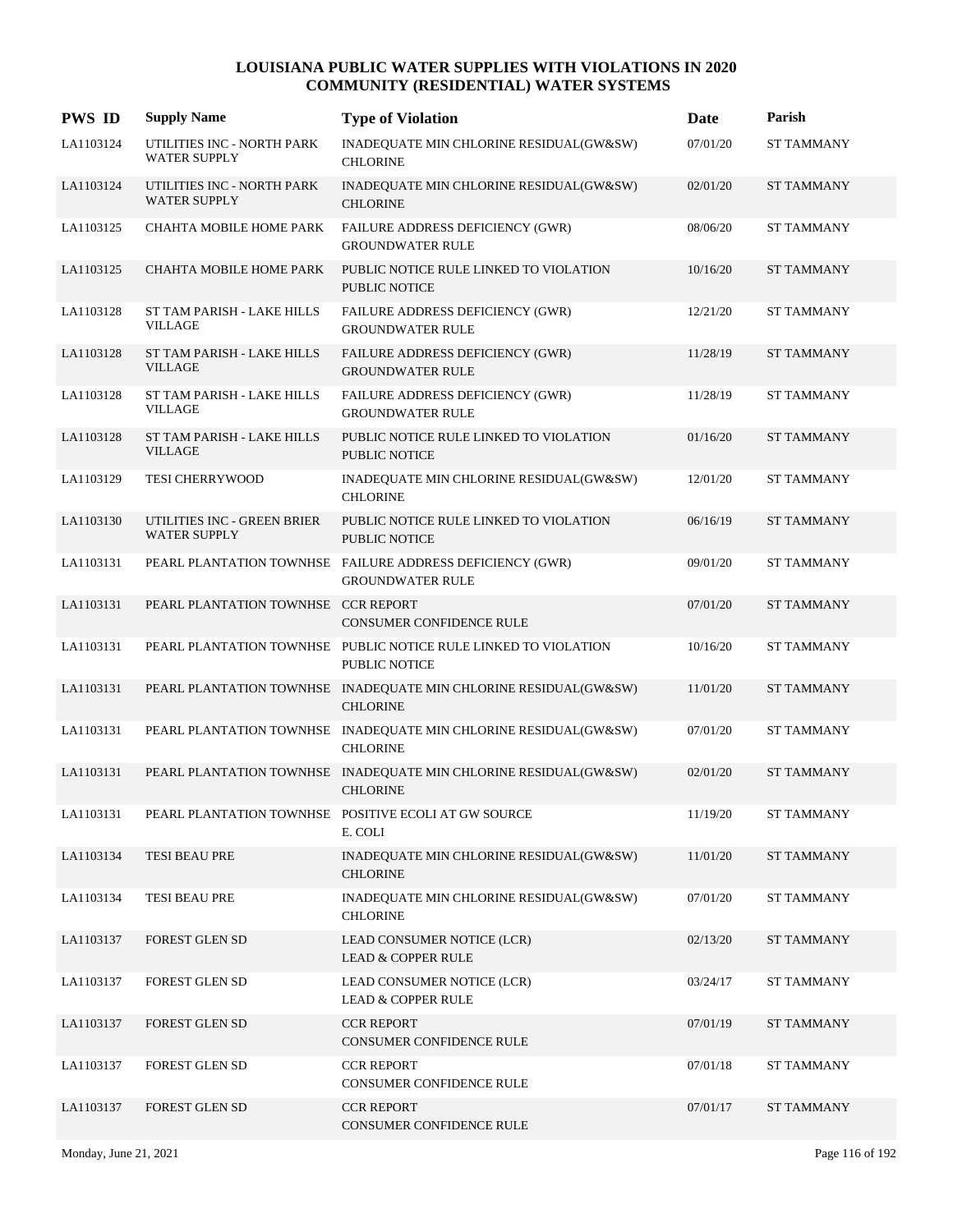| <b>PWS ID</b> | <b>Supply Name</b>                               | <b>Type of Violation</b>                                             | Date     | Parish            |
|---------------|--------------------------------------------------|----------------------------------------------------------------------|----------|-------------------|
| LA1103137     | <b>FOREST GLEN SD</b>                            | <b>CCR REPORT</b><br>CONSUMER CONFIDENCE RULE                        | 07/01/16 | ST TAMMANY        |
| LA1103137     | <b>FOREST GLEN SD</b>                            | CCR ADEQUACY/AVAILABILITY/CONTENT<br>CONSUMER CONFIDENCE RULE        | 10/01/17 | <b>ST TAMMANY</b> |
| LA1103137     | <b>FOREST GLEN SD</b>                            | CCR ADEQUACY/AVAILABILITY/CONTENT<br><b>CONSUMER CONFIDENCE RULE</b> | 10/01/16 | <b>ST TAMMANY</b> |
| LA1103137     | <b>FOREST GLEN SD</b>                            | PUBLIC NOTICE RULE LINKED TO VIOLATION<br>PUBLIC NOTICE              | 02/21/17 | <b>ST TAMMANY</b> |
| LA1103137     | FOREST GLEN SD                                   | INADEQUATE MIN CHLORINE RESIDUAL(GW&SW)<br><b>CHLORINE</b>           | 01/01/20 | <b>ST TAMMANY</b> |
| LA1103139     | <b>LAKE RAMSEY</b>                               | FAILURE ADDRESS DEFICIENCY (GWR)<br><b>GROUNDWATER RULE</b>          | 03/11/20 | <b>ST TAMMANY</b> |
| LA1103139     | <b>LAKE RAMSEY</b>                               | <b>FAILURE ADDRESS DEFICIENCY (GWR)</b><br><b>GROUNDWATER RULE</b>   | 03/11/20 | <b>ST TAMMANY</b> |
| LA1103139     | <b>LAKE RAMSEY</b>                               | FAILURE ADDRESS DEFICIENCY (GWR)<br><b>GROUNDWATER RULE</b>          | 03/11/20 | <b>ST TAMMANY</b> |
| LA1103139     | <b>LAKE RAMSEY</b>                               | PUBLIC NOTICE RULE LINKED TO VIOLATION<br><b>PUBLIC NOTICE</b>       | 08/14/20 | <b>ST TAMMANY</b> |
| LA1103143     | INDIAN HILLS TRAILER PARK                        | LEAD CONSUMER NOTICE (LCR)<br><b>LEAD &amp; COPPER RULE</b>          | 02/14/19 | <b>ST TAMMANY</b> |
| LA1103143     | INDIAN HILLS TRAILER PARK                        | <b>CCR REPORT</b><br>CONSUMER CONFIDENCE RULE                        | 07/01/20 | <b>ST TAMMANY</b> |
| LA1103145     | ST TAM PARISH - ALTON                            | INADEQUATE MIN CHLORINE RESIDUAL(GW&SW)<br><b>CHLORINE</b>           | 12/01/20 | <b>ST TAMMANY</b> |
| LA1103145     | ST TAM PARISH - ALTON                            | INADEQUATE MIN CHLORINE RESIDUAL(GW&SW)<br><b>CHLORINE</b>           | 08/01/20 | <b>ST TAMMANY</b> |
| LA1103145     | ST TAM PARISH - ALTON                            | INADEQUATE MIN CHLORINE RESIDUAL(GW&SW)<br><b>CHLORINE</b>           | 04/01/20 | <b>ST TAMMANY</b> |
| LA1103146     | ST TAM PARISH -<br>MEADOWLAKE SUBDIVISION        | FAILURE ADDRESS DEFICIENCY (GWR)<br><b>GROUNDWATER RULE</b>          | 08/20/20 | <b>ST TAMMANY</b> |
| LA1103146     | <b>ST TAM PARISH -</b><br>MEADOWLAKE SUBDIVISION | FAILURE ADDRESS DEFICIENCY (GWR)<br><b>GROUNDWATER RULE</b>          | 12/03/19 | <b>ST TAMMANY</b> |
| LA1103149     | ST TAM PARISH-FAUBOURG-<br><b>COQUILLE</b>       | INADEQUATE MIN CHLORINE RESIDUAL(GW&SW)<br><b>CHLORINE</b>           | 05/01/20 | <b>ST TAMMANY</b> |
| LA1103150     | <b>CHAPMAN APARTMENTS</b>                        | CCR ADEQUACY/AVAILABILITY/CONTENT<br>CONSUMER CONFIDENCE RULE        | 10/01/17 | ST TAMMANY        |
| LA1103150     | <b>CHAPMAN APARTMENTS</b>                        | INADEQUATE MIN CHLORINE RESIDUAL(GW&SW)<br><b>CHLORINE</b>           | 11/01/20 | <b>ST TAMMANY</b> |
| LA1103152     | OAK VILLA TRAILER PARK                           | FAILURE ADDRESS DEFICIENCY (GWR)<br><b>GROUNDWATER RULE</b>          | 12/23/20 | ST TAMMANY        |
| LA1103152     | OAK VILLA TRAILER PARK                           | LEAD CONSUMER NOTICE (LCR)<br><b>LEAD &amp; COPPER RULE</b>          | 12/13/19 | <b>ST TAMMANY</b> |
| LA1103152     | OAK VILLA TRAILER PARK                           | LEAD CONSUMER NOTICE (LCR)<br><b>LEAD &amp; COPPER RULE</b>          | 03/24/17 | <b>ST TAMMANY</b> |
| LA1103156     | LEWISBURG ESTATES                                | FAILURE ADDRESS DEFICIENCY (GWR)<br><b>GROUNDWATER RULE</b>          | 02/07/20 | <b>ST TAMMANY</b> |
| LA1103156     | <b>LEWISBURG ESTATES</b>                         | FAILURE ADDRESS DEFICIENCY (GWR)<br><b>GROUNDWATER RULE</b>          | 09/08/19 | ST TAMMANY        |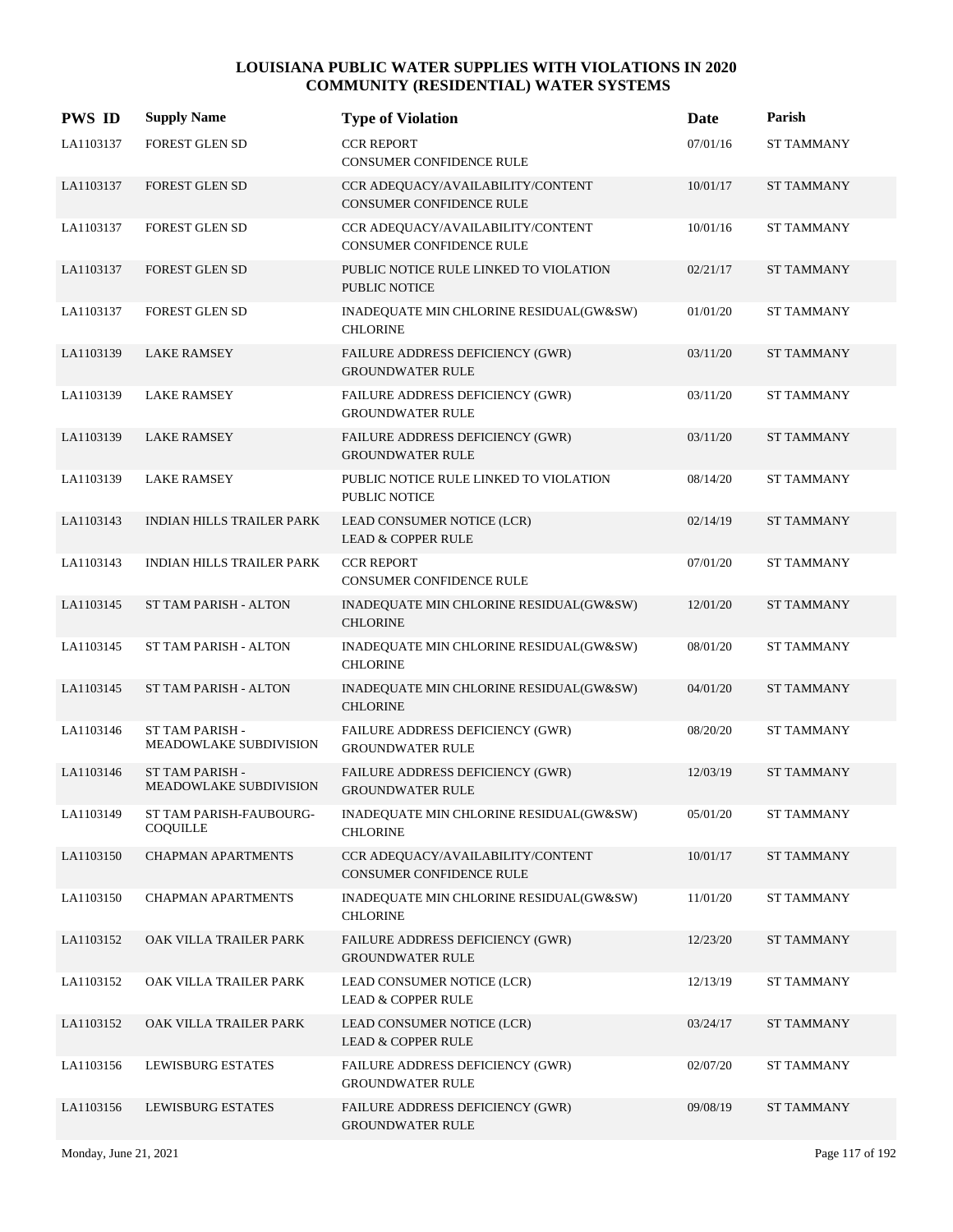| <b>PWS ID</b> | <b>Supply Name</b>                      | <b>Type of Violation</b>                                                  | Date     | Parish            |
|---------------|-----------------------------------------|---------------------------------------------------------------------------|----------|-------------------|
| LA1103156     | <b>LEWISBURG ESTATES</b>                | FAILURE ADDRESS DEFICIENCY (GWR)<br><b>GROUNDWATER RULE</b>               | 09/08/19 | <b>ST TAMMANY</b> |
| LA1103156     | <b>LEWISBURG ESTATES</b>                | <b>CCR REPORT</b><br><b>CONSUMER CONFIDENCE RULE</b>                      | 07/01/19 | <b>ST TAMMANY</b> |
| LA1103156     | <b>LEWISBURG ESTATES</b>                | PUBLIC NOTICE RULE LINKED TO VIOLATION<br><b>PUBLIC NOTICE</b>            | 04/07/20 | <b>ST TAMMANY</b> |
| LA1103156     | <b>LEWISBURG ESTATES</b>                | PUBLIC NOTICE RULE LINKED TO VIOLATION<br><b>PUBLIC NOTICE</b>            | 11/21/19 | <b>ST TAMMANY</b> |
| LA1103156     | LEWISBURG ESTATES                       | INADEQUATE MIN CHLORINE RESIDUAL(GW&SW)<br><b>CHLORINE</b>                | 11/01/20 | <b>ST TAMMANY</b> |
| LA1103159     | OAK RIVER ESTATES                       | FAILURE ADDRESS DEFICIENCY (GWR)<br><b>GROUNDWATER RULE</b>               | 09/25/19 | <b>ST TAMMANY</b> |
| LA1103159     | OAK RIVER ESTATES                       | FAILURE ADDRESS DEFICIENCY (GWR)<br><b>GROUNDWATER RULE</b>               | 09/25/19 | <b>ST TAMMANY</b> |
| LA1103159     | <b>OAK RIVER ESTATES</b>                | FAILURE ADDRESS DEFICIENCY (GWR)<br><b>GROUNDWATER RULE</b>               | 10/28/16 | <b>ST TAMMANY</b> |
| LA1103159     | OAK RIVER ESTATES                       | FAILURE ADDRESS DEFICIENCY (GWR)<br><b>GROUNDWATER RULE</b>               | 10/28/16 | <b>ST TAMMANY</b> |
| LA1103159     | OAK RIVER ESTATES                       | FAILURE ADDRESS DEFICIENCY (GWR)<br><b>GROUNDWATER RULE</b>               | 10/28/16 | <b>ST TAMMANY</b> |
| LA1103159     | OAK RIVER ESTATES                       | FAILURE ADDRESS DEFICIENCY (GWR)<br><b>GROUNDWATER RULE</b>               | 10/28/16 | <b>ST TAMMANY</b> |
| LA1103159     | <b>OAK RIVER ESTATES</b>                | FAILURE ADDRESS DEFICIENCY (GWR)<br><b>GROUNDWATER RULE</b>               | 10/28/16 | <b>ST TAMMANY</b> |
| LA1103159     | OAK RIVER ESTATES                       | PUBLIC NOTICE RULE LINKED TO VIOLATION<br><b>PUBLIC NOTICE</b>            | 11/10/19 | <b>ST TAMMANY</b> |
| LA1103159     | OAK RIVER ESTATES                       | INADEQUATE MIN CHLORINE RESIDUAL(GW&SW)<br><b>CHLORINE</b>                | 06/01/20 | <b>ST TAMMANY</b> |
| LA1103159     | OAK RIVER ESTATES                       | NO CERTIFIED OPERATOR                                                     | 07/25/16 | <b>ST TAMMANY</b> |
| LA1103160     | HILLCREST / SNEAD<br><b>APARTMENTS</b>  | CCR ADEQUACY/AVAILABILITY/CONTENT<br><b>CONSUMER CONFIDENCE RULE</b>      | 10/01/17 | <b>ST TAMMANY</b> |
| LA1103171     | <b>LAKESHORE ESTATES</b>                | FAILURE ADDRESS DEFICIENCY (GWR)<br><b>GROUNDWATER RULE</b>               | 02/06/19 | <b>ST TAMMANY</b> |
| LA1103174     | DREAM COURTS MOBILE<br><b>HOME PARK</b> | FAILURE ADDRESS DEFICIENCY (GWR)<br><b>GROUNDWATER RULE</b>               | 01/16/20 | <b>ST TAMMANY</b> |
| LA1103174     | DREAM COURTS MOBILE<br><b>HOME PARK</b> | PUBLIC NOTICE RULE LINKED TO VIOLATION<br>PUBLIC NOTICE                   | 04/07/20 | <b>ST TAMMANY</b> |
| LA1103174     | DREAM COURTS MOBILE<br><b>HOME PARK</b> | INADEQUATE MIN CHLORINE RESIDUAL(GW&SW)<br><b>CHLORINE</b>                | 09/01/20 | <b>ST TAMMANY</b> |
| LA1103174     | DREAM COURTS MOBILE<br><b>HOME PARK</b> | INADEQUATE MIN CHLORINE RESIDUAL(GW&SW)<br><b>CHLORINE</b>                | 06/01/20 | <b>ST TAMMANY</b> |
| LA1103175     | <b>SAND JRV PARK</b>                    | CORRECTIVE/EXPEDITED ACTIONS (RTCR)<br>REVISED TOTAL COLIFORM RULE (RTCR) | 12/06/18 | <b>ST TAMMANY</b> |
| LA1103175     | <b>SAND JRV PARK</b>                    | CORRECTIVE/EXPEDITED ACTIONS (RTCR)<br>REVISED TOTAL COLIFORM RULE (RTCR) | 12/06/18 | <b>ST TAMMANY</b> |
| LA1103175     | <b>S AND J RV PARK</b>                  | CORRECTIVE/EXPEDITED ACTIONS (RTCR)<br>REVISED TOTAL COLIFORM RULE (RTCR) | 12/06/18 | <b>ST TAMMANY</b> |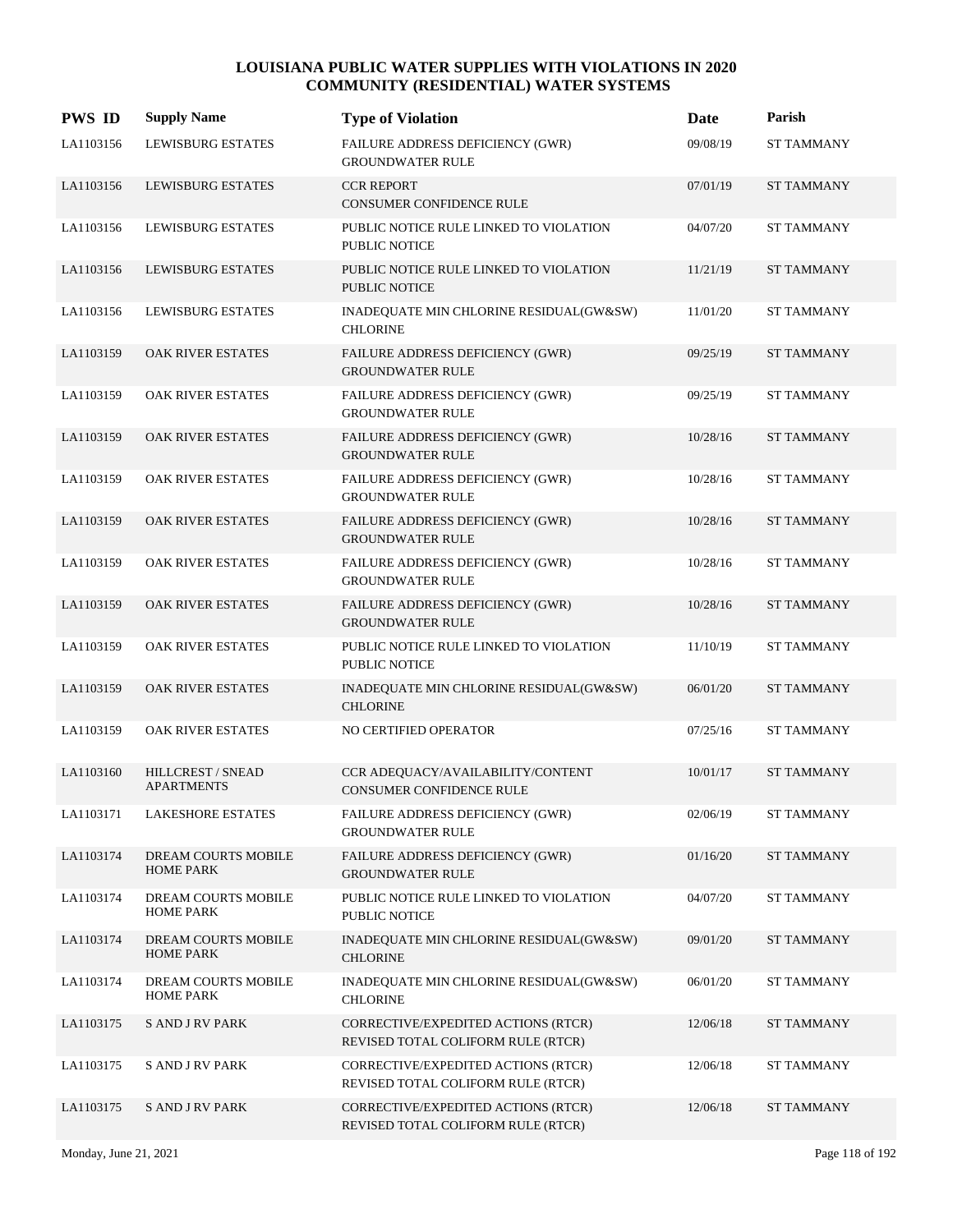| <b>PWS ID</b> | <b>Supply Name</b>     | <b>Type of Violation</b>                                                  | Date     | Parish            |
|---------------|------------------------|---------------------------------------------------------------------------|----------|-------------------|
| LA1103175     | <b>S AND J RV PARK</b> | CORRECTIVE/EXPEDITED ACTIONS (RTCR)<br>REVISED TOTAL COLIFORM RULE (RTCR) | 12/06/18 | <b>ST TAMMANY</b> |
| LA1103175     | <b>SAND J RV PARK</b>  | CORRECTIVE/EXPEDITED ACTIONS (RTCR)<br>REVISED TOTAL COLIFORM RULE (RTCR) | 12/06/18 | <b>ST TAMMANY</b> |
| LA1103175     | <b>SAND JRV PARK</b>   | CORRECTIVE/EXPEDITED ACTIONS (RTCR)<br>REVISED TOTAL COLIFORM RULE (RTCR) | 12/06/18 | <b>ST TAMMANY</b> |
| LA1103175     | <b>SAND JRV PARK</b>   | CORRECTIVE/EXPEDITED ACTIONS (RTCR)<br>REVISED TOTAL COLIFORM RULE (RTCR) | 12/06/18 | <b>ST TAMMANY</b> |
| LA1103175     | <b>SAND JRV PARK</b>   | FAILURE ADDRESS DEFICIENCY (GWR)<br><b>GROUNDWATER RULE</b>               | 11/12/19 | ST TAMMANY        |
| LA1103175     | <b>SAND JRV PARK</b>   | FAILURE ADDRESS DEFICIENCY (GWR)<br><b>GROUNDWATER RULE</b>               | 06/02/17 | <b>ST TAMMANY</b> |
| LA1103175     | <b>SAND JRV PARK</b>   | FAILURE ADDRESS DEFICIENCY (GWR)<br><b>GROUNDWATER RULE</b>               | 06/02/17 | <b>ST TAMMANY</b> |
| LA1103175     | <b>SAND JRV PARK</b>   | FAILURE ADDRESS DEFICIENCY (GWR)<br><b>GROUNDWATER RULE</b>               | 10/24/11 | <b>ST TAMMANY</b> |
| LA1103175     | <b>SAND JRV PARK</b>   | FOLLOW-UP OR ROUTINE TAP M/R (LCR)<br><b>LEAD &amp; COPPER RULE</b>       | 07/01/20 | ST TAMMANY        |
| LA1103175     | <b>SAND JRV PARK</b>   | FOLLOW-UP OR ROUTINE TAP M/R (LCR)<br><b>LEAD &amp; COPPER RULE</b>       | 01/01/20 | <b>ST TAMMANY</b> |
| LA1103175     | <b>SAND JRV PARK</b>   | FOLLOW-UP OR ROUTINE TAP M/R (LCR)<br><b>LEAD &amp; COPPER RULE</b>       | 07/01/19 | ST TAMMANY        |
| LA1103175     | <b>SAND JRV PARK</b>   | FOLLOW-UP OR ROUTINE TAP M/R (LCR)<br><b>LEAD &amp; COPPER RULE</b>       | 01/01/19 | ST TAMMANY        |
| LA1103175     | <b>S AND J RV PARK</b> | FOLLOW-UP OR ROUTINE TAP M/R (LCR)<br><b>LEAD &amp; COPPER RULE</b>       | 07/01/18 | ST TAMMANY        |
| LA1103175     | <b>SAND JRV PARK</b>   | FOLLOW-UP OR ROUTINE TAP M/R (LCR)<br><b>LEAD &amp; COPPER RULE</b>       | 01/01/18 | ST TAMMANY        |
| LA1103175     | <b>S AND J RV PARK</b> | FOLLOW-UP OR ROUTINE TAP M/R (LCR)<br><b>LEAD &amp; COPPER RULE</b>       | 07/01/17 | ST TAMMANY        |
| LA1103175     | <b>SAND JRV PARK</b>   | FOLLOW-UP OR ROUTINE TAP M/R (LCR)<br><b>LEAD &amp; COPPER RULE</b>       | 01/01/17 | <b>ST TAMMANY</b> |
| LA1103175     | <b>SAND JRV PARK</b>   | <b>CCR REPORT</b><br>CONSUMER CONFIDENCE RULE                             | 07/01/20 | <b>ST TAMMANY</b> |
| LA1103175     | <b>SAND JRV PARK</b>   | <b>CCR REPORT</b><br>CONSUMER CONFIDENCE RULE                             | 07/01/19 | <b>ST TAMMANY</b> |
| LA1103175     | <b>SAND JRV PARK</b>   | <b>CCR REPORT</b><br>CONSUMER CONFIDENCE RULE                             | 07/01/18 | ST TAMMANY        |
| LA1103175     | <b>SAND JRV PARK</b>   | <b>CCR REPORT</b><br><b>CONSUMER CONFIDENCE RULE</b>                      | 07/01/17 | ST TAMMANY        |
| LA1103175     | <b>SAND JRV PARK</b>   | <b>CCR REPORT</b><br>CONSUMER CONFIDENCE RULE                             | 07/01/16 | ST TAMMANY        |
| LA1103175     | <b>SAND JRV PARK</b>   | <b>CCR REPORT</b><br>CONSUMER CONFIDENCE RULE                             | 07/01/15 | <b>ST TAMMANY</b> |
| LA1103175     | S AND J RV PARK        | CCR REPORT<br>CONSUMER CONFIDENCE RULE                                    | 07/01/14 | ST TAMMANY        |
| LA1103175     | <b>SAND JRV PARK</b>   | <b>CCR REPORT</b><br>CONSUMER CONFIDENCE RULE                             | 07/01/13 | ST TAMMANY        |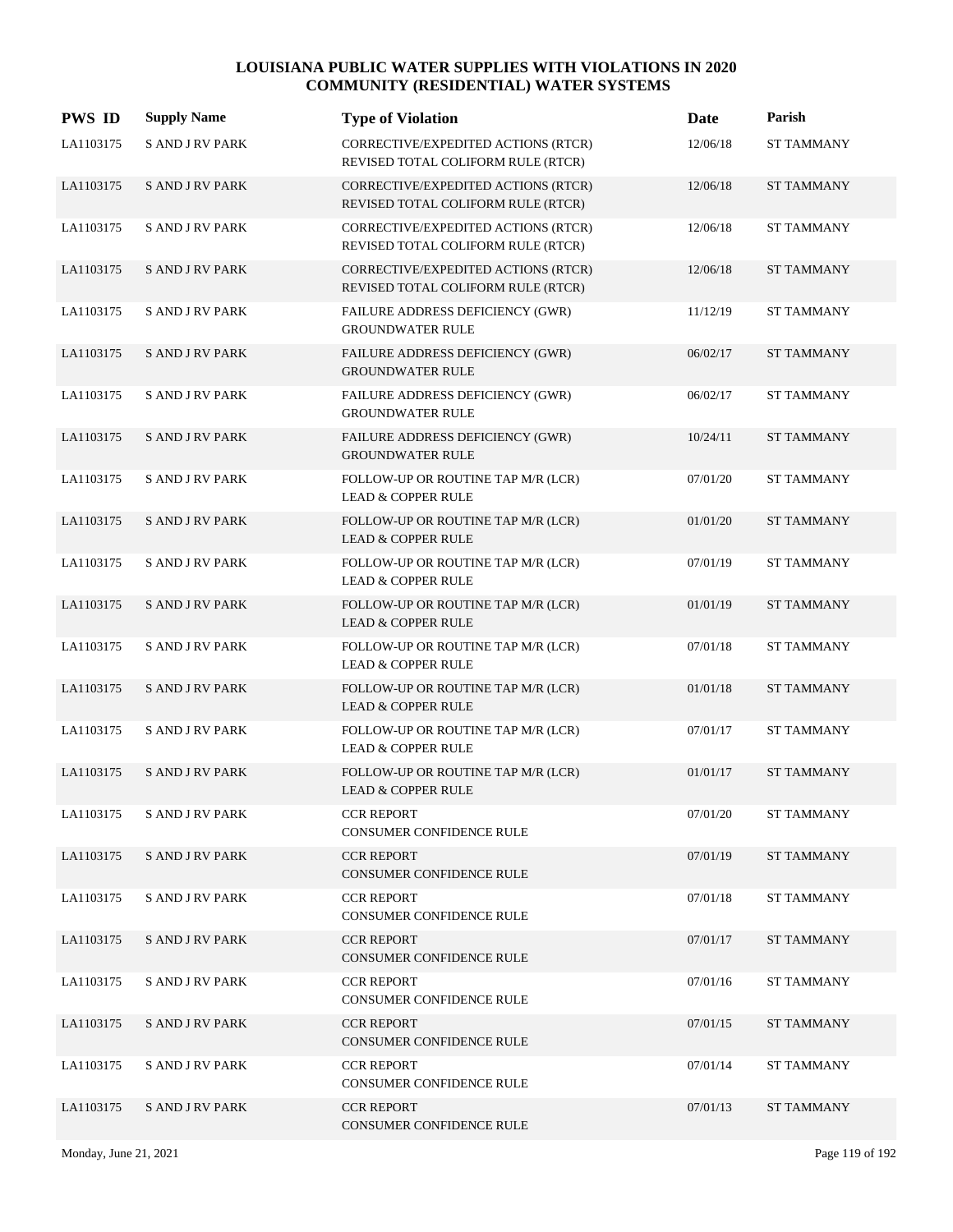| <b>PWS ID</b> | <b>Supply Name</b>     | <b>Type of Violation</b>                                       | Date     | Parish            |
|---------------|------------------------|----------------------------------------------------------------|----------|-------------------|
| LA1103175     | <b>S AND J RV PARK</b> | PUBLIC NOTICE RULE LINKED TO VIOLATION<br><b>PUBLIC NOTICE</b> | 11/02/20 | <b>ST TAMMANY</b> |
| LA1103175     | <b>SAND JRV PARK</b>   | PUBLIC NOTICE RULE LINKED TO VIOLATION<br><b>PUBLIC NOTICE</b> | 05/05/20 | <b>ST TAMMANY</b> |
| LA1103175     | <b>SAND JRV PARK</b>   | PUBLIC NOTICE RULE LINKED TO VIOLATION<br>PUBLIC NOTICE        | 01/16/20 | <b>ST TAMMANY</b> |
| LA1103175     | <b>SAND JRV PARK</b>   | PUBLIC NOTICE RULE LINKED TO VIOLATION<br><b>PUBLIC NOTICE</b> | 11/09/19 | <b>ST TAMMANY</b> |
| LA1103175     | <b>SAND JRV PARK</b>   | PUBLIC NOTICE RULE LINKED TO VIOLATION<br><b>PUBLIC NOTICE</b> | 06/14/19 | <b>ST TAMMANY</b> |
| LA1103175     | <b>SAND JRV PARK</b>   | PUBLIC NOTICE RULE LINKED TO VIOLATION<br><b>PUBLIC NOTICE</b> | 05/18/19 | <b>ST TAMMANY</b> |
| LA1103175     | <b>S AND J RV PARK</b> | PUBLIC NOTICE RULE LINKED TO VIOLATION<br><b>PUBLIC NOTICE</b> | 03/18/19 | <b>ST TAMMANY</b> |
| LA1103175     | <b>SAND JRV PARK</b>   | PUBLIC NOTICE RULE LINKED TO VIOLATION<br><b>PUBLIC NOTICE</b> | 03/10/19 | <b>ST TAMMANY</b> |
| LA1103175     | <b>SAND JRV PARK</b>   | PUBLIC NOTICE RULE LINKED TO VIOLATION<br><b>PUBLIC NOTICE</b> | 01/06/19 | <b>ST TAMMANY</b> |
| LA1103175     | <b>SAND JRV PARK</b>   | PUBLIC NOTICE RULE LINKED TO VIOLATION<br><b>PUBLIC NOTICE</b> | 01/06/19 | <b>ST TAMMANY</b> |
| LA1103175     | <b>SAND JRV PARK</b>   | PUBLIC NOTICE RULE LINKED TO VIOLATION<br><b>PUBLIC NOTICE</b> | 11/05/18 | <b>ST TAMMANY</b> |
| LA1103175     | <b>SAND JRV PARK</b>   | PUBLIC NOTICE RULE LINKED TO VIOLATION<br><b>PUBLIC NOTICE</b> | 05/13/18 | <b>ST TAMMANY</b> |
| LA1103175     | <b>S AND J RV PARK</b> | PUBLIC NOTICE RULE LINKED TO VIOLATION<br><b>PUBLIC NOTICE</b> | 12/11/17 | <b>ST TAMMANY</b> |
| LA1103175     | <b>SAND JRV PARK</b>   | PUBLIC NOTICE RULE LINKED TO VIOLATION<br><b>PUBLIC NOTICE</b> | 05/30/17 | <b>ST TAMMANY</b> |
| LA1103175     | <b>SAND JRV PARK</b>   | PUBLIC NOTICE RULE LINKED TO VIOLATION<br><b>PUBLIC NOTICE</b> | 07/31/16 | <b>ST TAMMANY</b> |
| LA1103175     | <b>SAND JRV PARK</b>   | PUBLIC NOTICE RULE LINKED TO VIOLATION<br><b>PUBLIC NOTICE</b> | 07/25/16 | <b>ST TAMMANY</b> |
| LA1103175     | <b>SAND JRV PARK</b>   | PUBLIC NOTICE RULE LINKED TO VIOLATION<br>PUBLIC NOTICE        | 06/20/16 | <b>ST TAMMANY</b> |
| LA1103175     | <b>SAND JRV PARK</b>   | PUBLIC NOTICE RULE LINKED TO VIOLATION<br>PUBLIC NOTICE        | 06/20/16 | <b>ST TAMMANY</b> |
| LA1103175     | <b>SAND JRV PARK</b>   | PUBLIC NOTICE RULE LINKED TO VIOLATION<br>PUBLIC NOTICE        | 06/08/16 | <b>ST TAMMANY</b> |
| LA1103175     | <b>SAND JRV PARK</b>   | PUBLIC NOTICE RULE LINKED TO VIOLATION<br>PUBLIC NOTICE        | 05/24/16 | <b>ST TAMMANY</b> |
| LA1103175     | <b>SAND JRV PARK</b>   | PUBLIC NOTICE RULE LINKED TO VIOLATION<br>PUBLIC NOTICE        | 05/08/16 | <b>ST TAMMANY</b> |
| LA1103175     | <b>SAND JRV PARK</b>   | PUBLIC NOTICE RULE LINKED TO VIOLATION<br>PUBLIC NOTICE        | 04/29/16 | ST TAMMANY        |
| LA1103175     | <b>SAND JRV PARK</b>   | PUBLIC NOTICE RULE LINKED TO VIOLATION<br>PUBLIC NOTICE        | 04/20/16 | <b>ST TAMMANY</b> |
| LA1103175     | <b>SAND JRV PARK</b>   | PUBLIC NOTICE RULE LINKED TO VIOLATION<br>PUBLIC NOTICE        | 03/20/16 | <b>ST TAMMANY</b> |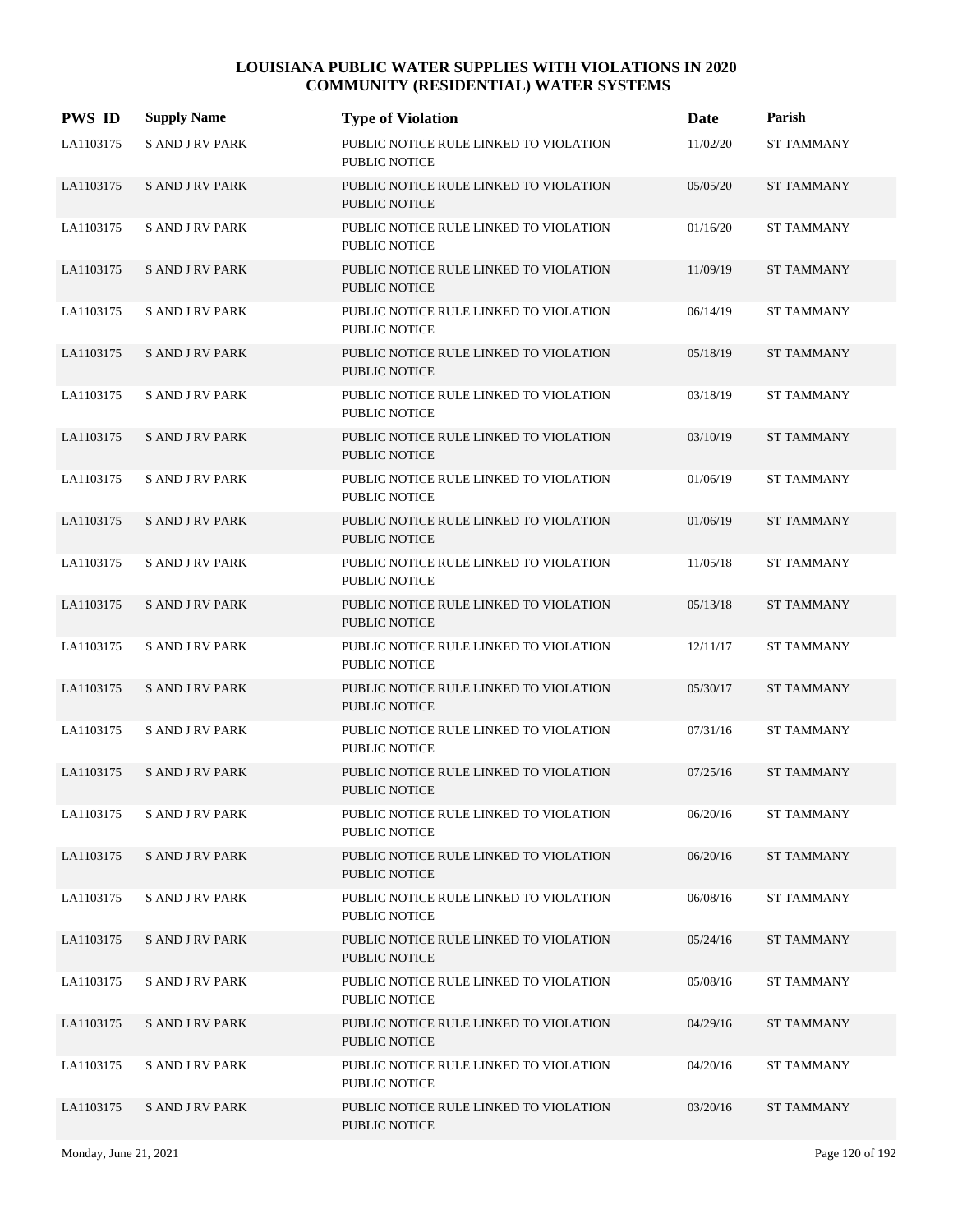| <b>PWS ID</b> | <b>Supply Name</b>     | <b>Type of Violation</b>                                       | Date     | Parish            |
|---------------|------------------------|----------------------------------------------------------------|----------|-------------------|
| LA1103175     | <b>SAND JRV PARK</b>   | PUBLIC NOTICE RULE LINKED TO VIOLATION<br><b>PUBLIC NOTICE</b> | 03/20/16 | <b>ST TAMMANY</b> |
| LA1103175     | <b>SAND J RV PARK</b>  | PUBLIC NOTICE RULE LINKED TO VIOLATION<br><b>PUBLIC NOTICE</b> | 03/20/16 | <b>ST TAMMANY</b> |
| LA1103175     | <b>SAND JRV PARK</b>   | PUBLIC NOTICE RULE LINKED TO VIOLATION<br><b>PUBLIC NOTICE</b> | 03/20/16 | <b>ST TAMMANY</b> |
| LA1103175     | <b>SAND JRV PARK</b>   | PUBLIC NOTICE RULE LINKED TO VIOLATION<br>PUBLIC NOTICE        | 03/20/16 | <b>ST TAMMANY</b> |
| LA1103175     | <b>SAND JRV PARK</b>   | PUBLIC NOTICE RULE LINKED TO VIOLATION<br><b>PUBLIC NOTICE</b> | 03/20/16 | <b>ST TAMMANY</b> |
| LA1103175     | <b>SAND JRV PARK</b>   | PUBLIC NOTICE RULE LINKED TO VIOLATION<br><b>PUBLIC NOTICE</b> | 03/20/16 | <b>ST TAMMANY</b> |
| LA1103175     | <b>SAND JRV PARK</b>   | PUBLIC NOTICE RULE LINKED TO VIOLATION<br>PUBLIC NOTICE        | 03/20/16 | <b>ST TAMMANY</b> |
| LA1103175     | <b>SAND JRV PARK</b>   | PUBLIC NOTICE RULE LINKED TO VIOLATION<br><b>PUBLIC NOTICE</b> | 03/20/16 | <b>ST TAMMANY</b> |
| LA1103175     | <b>SAND JRV PARK</b>   | PUBLIC NOTICE RULE LINKED TO VIOLATION<br><b>PUBLIC NOTICE</b> | 03/20/16 | <b>ST TAMMANY</b> |
| LA1103175     | <b>SAND JRV PARK</b>   | PUBLIC NOTICE RULE LINKED TO VIOLATION<br><b>PUBLIC NOTICE</b> | 03/20/16 | <b>ST TAMMANY</b> |
| LA1103175     | <b>SAND JRV PARK</b>   | PUBLIC NOTICE RULE LINKED TO VIOLATION<br><b>PUBLIC NOTICE</b> | 02/21/16 | <b>ST TAMMANY</b> |
| LA1103175     | <b>SAND JRV PARK</b>   | PUBLIC NOTICE RULE LINKED TO VIOLATION<br><b>PUBLIC NOTICE</b> | 02/16/16 | <b>ST TAMMANY</b> |
| LA1103175     | <b>SAND JRV PARK</b>   | PUBLIC NOTICE RULE LINKED TO VIOLATION<br><b>PUBLIC NOTICE</b> | 01/11/16 | <b>ST TAMMANY</b> |
| LA1103175     | <b>SAND JRV PARK</b>   | PUBLIC NOTICE RULE LINKED TO VIOLATION<br><b>PUBLIC NOTICE</b> | 11/05/15 | <b>ST TAMMANY</b> |
| LA1103175     | <b>SAND JRV PARK</b>   | PUBLIC NOTICE RULE LINKED TO VIOLATION<br><b>PUBLIC NOTICE</b> | 10/13/15 | <b>ST TAMMANY</b> |
| LA1103175     | <b>S AND J RV PARK</b> | PUBLIC NOTICE RULE LINKED TO VIOLATION<br><b>PUBLIC NOTICE</b> | 09/26/15 | <b>ST TAMMANY</b> |
| LA1103175     | <b>SAND JRV PARK</b>   | PUBLIC NOTICE RULE LINKED TO VIOLATION<br><b>PUBLIC NOTICE</b> | 09/16/15 | <b>ST TAMMANY</b> |
| LA1103175     | <b>SAND JRV PARK</b>   | PUBLIC NOTICE RULE LINKED TO VIOLATION<br>PUBLIC NOTICE        | 08/11/15 | <b>ST TAMMANY</b> |
| LA1103175     | <b>SAND JRV PARK</b>   | PUBLIC NOTICE RULE LINKED TO VIOLATION<br>PUBLIC NOTICE        | 07/25/15 | ST TAMMANY        |
| LA1103175     | <b>SAND JRV PARK</b>   | PUBLIC NOTICE RULE LINKED TO VIOLATION<br><b>PUBLIC NOTICE</b> | 07/10/15 | <b>ST TAMMANY</b> |
| LA1103175     | <b>S AND J RV PARK</b> | PUBLIC NOTICE RULE LINKED TO VIOLATION<br><b>PUBLIC NOTICE</b> | 06/10/15 | <b>ST TAMMANY</b> |
| LA1103175     | <b>S AND J RV PARK</b> | PUBLIC NOTICE RULE LINKED TO VIOLATION<br>PUBLIC NOTICE        | 05/14/15 | <b>ST TAMMANY</b> |
| LA1103175     | <b>SAND JRV PARK</b>   | PUBLIC NOTICE RULE LINKED TO VIOLATION<br><b>PUBLIC NOTICE</b> | 05/08/15 | <b>ST TAMMANY</b> |
| LA1103175     | <b>SAND JRV PARK</b>   | PUBLIC NOTICE RULE LINKED TO VIOLATION<br>PUBLIC NOTICE        | 04/15/15 | <b>ST TAMMANY</b> |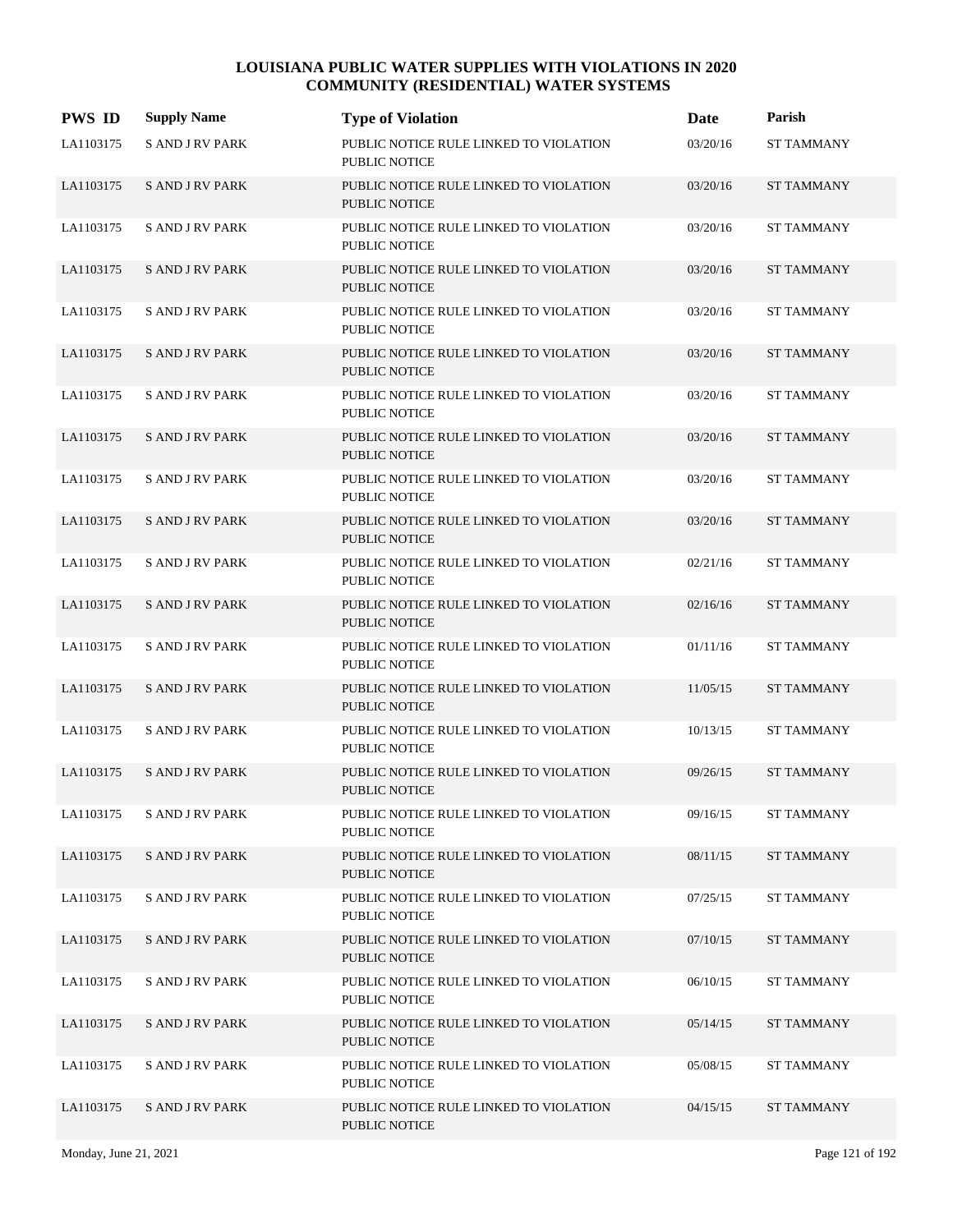| <b>PWS ID</b> | <b>Supply Name</b>     | <b>Type of Violation</b>                                       | Date     | Parish            |
|---------------|------------------------|----------------------------------------------------------------|----------|-------------------|
| LA1103175     | <b>S AND J RV PARK</b> | PUBLIC NOTICE RULE LINKED TO VIOLATION<br><b>PUBLIC NOTICE</b> | 03/09/15 | <b>ST TAMMANY</b> |
| LA1103175     | <b>SAND JRV PARK</b>   | PUBLIC NOTICE RULE LINKED TO VIOLATION<br><b>PUBLIC NOTICE</b> | 02/11/15 | <b>ST TAMMANY</b> |
| LA1103175     | <b>SAND JRV PARK</b>   | PUBLIC NOTICE RULE LINKED TO VIOLATION<br>PUBLIC NOTICE        | 02/09/15 | <b>ST TAMMANY</b> |
| LA1103175     | <b>SAND JRV PARK</b>   | PUBLIC NOTICE RULE LINKED TO VIOLATION<br><b>PUBLIC NOTICE</b> | 01/08/15 | <b>ST TAMMANY</b> |
| LA1103175     | <b>SAND JRV PARK</b>   | PUBLIC NOTICE RULE LINKED TO VIOLATION<br><b>PUBLIC NOTICE</b> | 12/09/14 | <b>ST TAMMANY</b> |
| LA1103175     | <b>SAND JRV PARK</b>   | PUBLIC NOTICE RULE LINKED TO VIOLATION<br><b>PUBLIC NOTICE</b> | 12/02/14 | <b>ST TAMMANY</b> |
| LA1103175     | <b>S AND J RV PARK</b> | PUBLIC NOTICE RULE LINKED TO VIOLATION<br><b>PUBLIC NOTICE</b> | 10/08/14 | <b>ST TAMMANY</b> |
| LA1103175     | <b>SAND JRV PARK</b>   | PUBLIC NOTICE RULE LINKED TO VIOLATION<br><b>PUBLIC NOTICE</b> | 09/22/14 | <b>ST TAMMANY</b> |
| LA1103175     | <b>SAND JRV PARK</b>   | PUBLIC NOTICE RULE LINKED TO VIOLATION<br><b>PUBLIC NOTICE</b> | 09/05/14 | <b>ST TAMMANY</b> |
| LA1103175     | <b>SAND JRV PARK</b>   | PUBLIC NOTICE RULE LINKED TO VIOLATION<br><b>PUBLIC NOTICE</b> | 07/11/14 | <b>ST TAMMANY</b> |
| LA1103175     | <b>SAND JRV PARK</b>   | PUBLIC NOTICE RULE LINKED TO VIOLATION<br><b>PUBLIC NOTICE</b> | 06/10/14 | <b>ST TAMMANY</b> |
| LA1103175     | <b>SAND JRV PARK</b>   | PUBLIC NOTICE RULE LINKED TO VIOLATION<br><b>PUBLIC NOTICE</b> | 05/12/14 | <b>ST TAMMANY</b> |
| LA1103175     | <b>S AND J RV PARK</b> | PUBLIC NOTICE RULE LINKED TO VIOLATION<br><b>PUBLIC NOTICE</b> | 04/23/14 | <b>ST TAMMANY</b> |
| LA1103175     | <b>SAND JRV PARK</b>   | PUBLIC NOTICE RULE LINKED TO VIOLATION<br><b>PUBLIC NOTICE</b> | 04/10/14 | <b>ST TAMMANY</b> |
| LA1103175     | <b>SAND JRV PARK</b>   | PUBLIC NOTICE RULE LINKED TO VIOLATION<br><b>PUBLIC NOTICE</b> | 03/07/14 | <b>ST TAMMANY</b> |
| LA1103175     | <b>SAND JRV PARK</b>   | PUBLIC NOTICE RULE LINKED TO VIOLATION<br><b>PUBLIC NOTICE</b> | 02/06/14 | <b>ST TAMMANY</b> |
| LA1103175     | <b>SAND JRV PARK</b>   | PUBLIC NOTICE RULE LINKED TO VIOLATION<br>PUBLIC NOTICE        | 01/28/14 | <b>ST TAMMANY</b> |
| LA1103175     | <b>SAND JRV PARK</b>   | PUBLIC NOTICE RULE LINKED TO VIOLATION<br>PUBLIC NOTICE        | 01/08/14 | <b>ST TAMMANY</b> |
| LA1103175     | <b>SAND JRV PARK</b>   | PUBLIC NOTICE RULE LINKED TO VIOLATION<br>PUBLIC NOTICE        | 12/10/13 | <b>ST TAMMANY</b> |
| LA1103175     | <b>SAND JRV PARK</b>   | PUBLIC NOTICE RULE LINKED TO VIOLATION<br>PUBLIC NOTICE        | 11/19/13 | <b>ST TAMMANY</b> |
| LA1103175     | <b>SAND JRV PARK</b>   | PUBLIC NOTICE RULE LINKED TO VIOLATION<br>PUBLIC NOTICE        | 11/13/13 | <b>ST TAMMANY</b> |
| LA1103175     | <b>SAND JRV PARK</b>   | PUBLIC NOTICE RULE LINKED TO VIOLATION<br>PUBLIC NOTICE        | 10/11/13 | <b>ST TAMMANY</b> |
| LA1103175     | <b>SAND JRV PARK</b>   | PUBLIC NOTICE RULE LINKED TO VIOLATION<br>PUBLIC NOTICE        | 09/09/13 | ST TAMMANY        |
| LA1103175     | <b>SAND JRV PARK</b>   | PUBLIC NOTICE RULE LINKED TO VIOLATION<br>PUBLIC NOTICE        | 08/08/13 | ST TAMMANY        |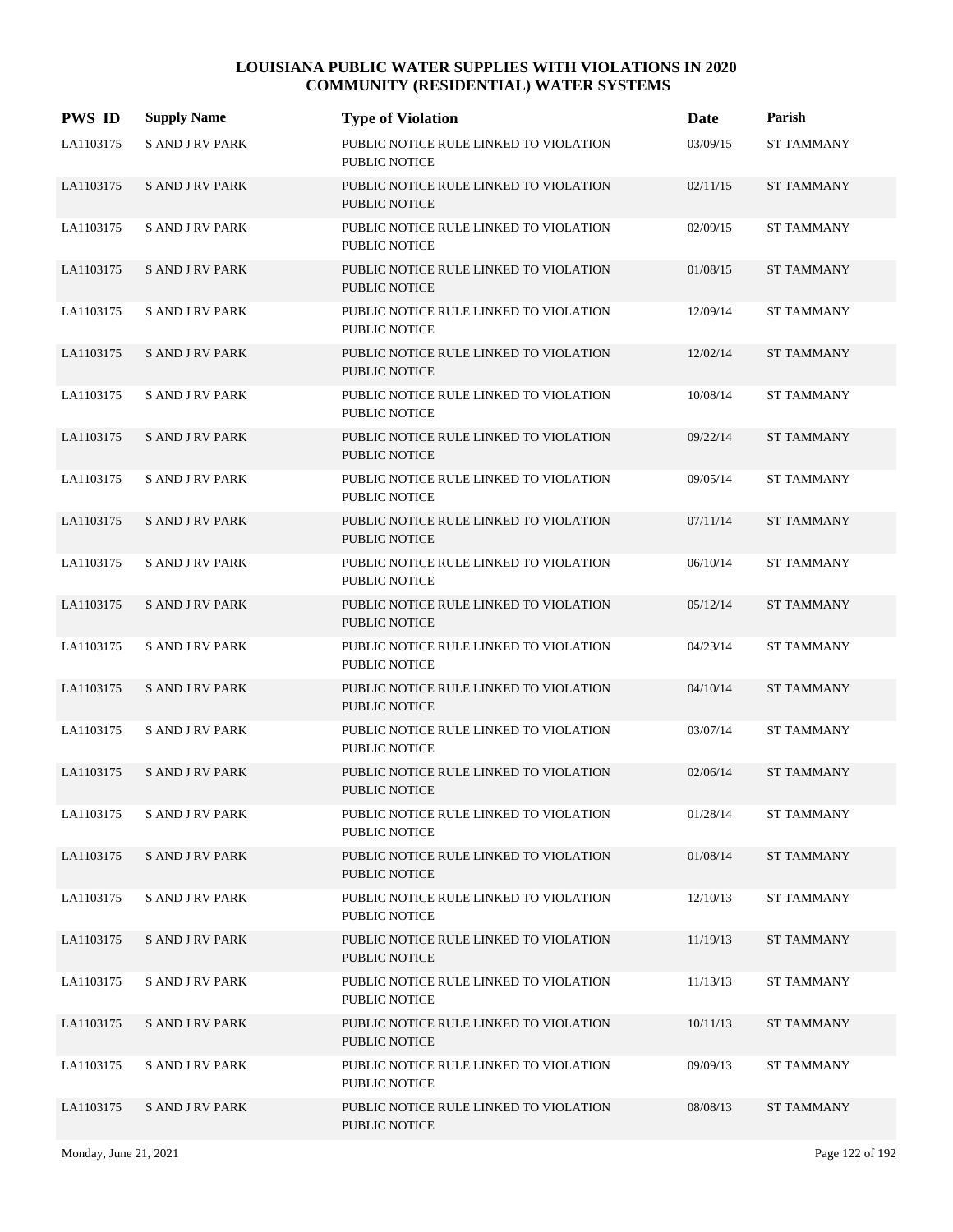| <b>PWS ID</b> | <b>Supply Name</b>       | <b>Type of Violation</b>                                           | Date     | Parish            |
|---------------|--------------------------|--------------------------------------------------------------------|----------|-------------------|
| LA1103175     | <b>S AND J RV PARK</b>   | PUBLIC NOTICE RULE LINKED TO VIOLATION<br>PUBLIC NOTICE            | 07/10/13 | <b>ST TAMMANY</b> |
| LA1103175     | <b>SAND JRV PARK</b>     | PUBLIC NOTICE RULE LINKED TO VIOLATION<br><b>PUBLIC NOTICE</b>     | 06/06/13 | <b>ST TAMMANY</b> |
| LA1103175     | <b>SAND JRV PARK</b>     | PUBLIC NOTICE RULE LINKED TO VIOLATION<br><b>PUBLIC NOTICE</b>     | 05/10/13 | <b>ST TAMMANY</b> |
| LA1103175     | <b>SAND JRV PARK</b>     | PUBLIC NOTICE RULE LINKED TO VIOLATION<br><b>PUBLIC NOTICE</b>     | 05/09/13 | <b>ST TAMMANY</b> |
| LA1103175     | <b>SAND JRV PARK</b>     | PUBLIC NOTICE RULE LINKED TO VIOLATION<br><b>PUBLIC NOTICE</b>     | 11/12/12 | <b>ST TAMMANY</b> |
| LA1103175     | <b>SAND JRV PARK</b>     | PUBLIC NOTICE RULE LINKED TO VIOLATION<br><b>PUBLIC NOTICE</b>     | 06/10/12 | <b>ST TAMMANY</b> |
| LA1103175     | <b>S AND J RV PARK</b>   | PUBLIC NOTICE RULE LINKED TO VIOLATION<br><b>PUBLIC NOTICE</b>     | 05/31/12 | <b>ST TAMMANY</b> |
| LA1103175     | <b>SAND JRV PARK</b>     | INADEQUATE MIN CHLORINE RESIDUAL(GW&SW)<br><b>CHLORINE</b>         | 09/01/20 | <b>ST TAMMANY</b> |
| LA1103175     | <b>SAND JRV PARK</b>     | INADEQUATE MIN CHLORINE RESIDUAL(GW&SW)<br><b>CHLORINE</b>         | 08/01/20 | <b>ST TAMMANY</b> |
| LA1103175     | <b>SAND JRV PARK</b>     | INADEQUATE MIN CHLORINE RESIDUAL(GW&SW)<br><b>CHLORINE</b>         | 07/01/20 | <b>ST TAMMANY</b> |
| LA1103175     | <b>SAND JRV PARK</b>     | INADEQUATE MIN CHLORINE RESIDUAL(GW&SW)<br><b>CHLORINE</b>         | 04/01/20 | <b>ST TAMMANY</b> |
| LA1103175     | <b>SAND JRV PARK</b>     | INADEQUATE MIN CHLORINE RESIDUAL(GW&SW)<br><b>CHLORINE</b>         | 01/01/20 | <b>ST TAMMANY</b> |
| LA1103175     | <b>S AND J RV PARK</b>   | 5% DS BELOW MIN 0.5-2 MONTHS CONSEC(GW)<br><b>CHLORINE</b>         | 05/01/20 | <b>ST TAMMANY</b> |
| LA1103175     | <b>SAND JRV PARK</b>     | 5% DS BELOW MIN 0.5-2 MONTHS CONSEC(GW)<br><b>CHLORINE</b>         | 02/01/20 | <b>ST TAMMANY</b> |
| LA1103175     | <b>SAND JRV PARK</b>     | POSITIVE ECOLI AT GW SOURCE<br>E. COLI                             | 03/14/19 | <b>ST TAMMANY</b> |
| LA1103175     | <b>SAND JRV PARK</b>     | FAILURE TO SUBMIT MONITORING PLAN<br><b>TOTAL COLIFORM RULE</b>    | 01/01/14 | <b>ST TAMMANY</b> |
| LA1103175     | <b>S AND J RV PARK</b>   | NO CERTIFIED OPERATOR                                              | 10/23/18 | <b>ST TAMMANY</b> |
| LA1103176     | MADISONVILLE ON THE LAKE | FAILURE ADDRESS DEFICIENCY (GWR)<br><b>GROUNDWATER RULE</b>        | 02/08/20 | <b>ST TAMMANY</b> |
| LA1103176     | MADISONVILLE ON THE LAKE | <b>FAILURE ADDRESS DEFICIENCY (GWR)</b><br><b>GROUNDWATER RULE</b> | 02/08/20 | <b>ST TAMMANY</b> |
| LA1103176     | MADISONVILLE ON THE LAKE | FAILURE ADDRESS DEFICIENCY (GWR)<br><b>GROUNDWATER RULE</b>        | 02/08/20 | <b>ST TAMMANY</b> |
| LA1103176     | MADISONVILLE ON THE LAKE | INADEQUATE MIN CHLORINE RESIDUAL(GW&SW)<br><b>CHLORINE</b>         | 11/01/20 | <b>ST TAMMANY</b> |
| LA1103176     | MADISONVILLE ON THE LAKE | INADEQUATE MIN CHLORINE RESIDUAL(GW&SW)<br><b>CHLORINE</b>         | 01/01/20 | <b>ST TAMMANY</b> |
| LA1103178     | BEVERLY HEIGHTS MANOR    | FAILURE ADDRESS DEFICIENCY (GWR)<br><b>GROUNDWATER RULE</b>        | 03/04/20 | <b>ST TAMMANY</b> |
| LA1103178     | BEVERLY HEIGHTS MANOR    | FAILURE ADDRESS DEFICIENCY (GWR)<br><b>GROUNDWATER RULE</b>        | 03/04/20 | <b>ST TAMMANY</b> |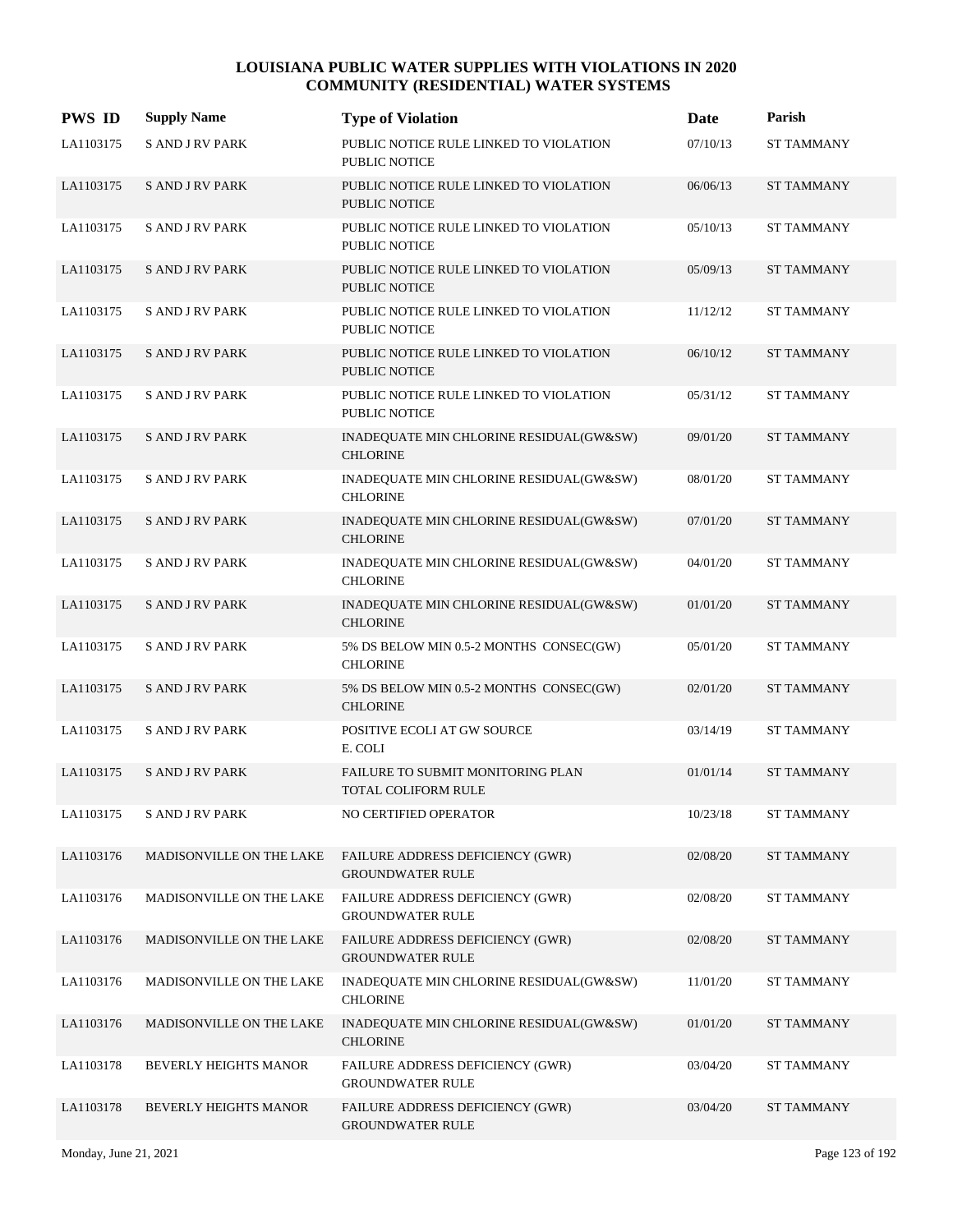| <b>PWS ID</b> | <b>Supply Name</b>                             | <b>Type of Violation</b>                                             | Date     | Parish            |
|---------------|------------------------------------------------|----------------------------------------------------------------------|----------|-------------------|
| LA1103178     | BEVERLY HEIGHTS MANOR                          | FAILURE ADDRESS DEFICIENCY (GWR)<br><b>GROUNDWATER RULE</b>          | 03/04/20 | <b>ST TAMMANY</b> |
| LA1103178     | BEVERLY HEIGHTS MANOR                          | LEAD CONSUMER NOTICE (LCR)<br><b>LEAD &amp; COPPER RULE</b>          | 02/16/19 | <b>ST TAMMANY</b> |
| LA1103178     | BEVERLY HEIGHTS MANOR                          | <b>CCR REPORT</b><br>CONSUMER CONFIDENCE RULE                        | 07/01/19 | <b>ST TAMMANY</b> |
| LA1103178     | <b>BEVERLY HEIGHTS MANOR</b>                   | <b>CCR REPORT</b><br><b>CONSUMER CONFIDENCE RULE</b>                 | 07/01/18 | <b>ST TAMMANY</b> |
| LA1103178     | BEVERLY HEIGHTS MANOR                          | <b>CCR REPORT</b><br><b>CONSUMER CONFIDENCE RULE</b>                 | 07/01/17 | <b>ST TAMMANY</b> |
| LA1103178     | <b>BEVERLY HEIGHTS MANOR</b>                   | CCR ADEQUACY/AVAILABILITY/CONTENT<br><b>CONSUMER CONFIDENCE RULE</b> | 10/01/17 | <b>ST TAMMANY</b> |
| LA1103178     | BEVERLY HEIGHTS MANOR                          | PUBLIC NOTICE RULE LINKED TO VIOLATION<br><b>PUBLIC NOTICE</b>       | 05/22/20 | <b>ST TAMMANY</b> |
| LA1103178     | <b>BEVERLY HEIGHTS MANOR</b>                   | INADEQUATE MIN CHLORINE RESIDUAL(GW&SW)<br><b>CHLORINE</b>           | 07/01/20 | <b>ST TAMMANY</b> |
| LA1103178     | BEVERLY HEIGHTS MANOR                          | INADEQUATE MIN CHLORINE RESIDUAL(GW&SW)<br><b>CHLORINE</b>           | 04/01/20 | <b>ST TAMMANY</b> |
| LA1103184     | ST TAM PARISH SALVATION<br><b>MANOR ST JOE</b> | <b>CCR REPORT</b><br><b>CONSUMER CONFIDENCE RULE</b>                 | 07/01/20 | <b>ST TAMMANY</b> |
| LA1103193     | PILOT STREET WATER SUPPLY                      | FAILURE ADDRESS DEFICIENCY (GWR)<br><b>GROUNDWATER RULE</b>          | 07/04/19 | <b>ST TAMMANY</b> |
| LA1103193     | PILOT STREET WATER SUPPLY                      | FAILURE ADDRESS DEFICIENCY (GWR)<br><b>GROUNDWATER RULE</b>          | 07/04/19 | <b>ST TAMMANY</b> |
| LA1103193     | PILOT STREET WATER SUPPLY                      | FAILURE ADDRESS DEFICIENCY (GWR)<br><b>GROUNDWATER RULE</b>          | 07/04/19 | <b>ST TAMMANY</b> |
| LA1103193     | PILOT STREET WATER SUPPLY                      | FAILURE ADDRESS DEFICIENCY (GWR)<br><b>GROUNDWATER RULE</b>          | 08/22/16 | <b>ST TAMMANY</b> |
| LA1103193     | PILOT STREET WATER SUPPLY                      | FOLLOW-UP OR ROUTINE TAP M/R (LCR)<br><b>LEAD &amp; COPPER RULE</b>  | 10/01/17 | <b>ST TAMMANY</b> |
| LA1103193     | PILOT STREET WATER SUPPLY                      | LEAD CONSUMER NOTICE (LCR)<br><b>LEAD &amp; COPPER RULE</b>          | 02/16/19 | <b>ST TAMMANY</b> |
| LA1103193     | PILOT STREET WATER SUPPLY                      | <b>CCR REPORT</b><br>CONSUMER CONFIDENCE RULE                        | 07/01/19 | <b>ST TAMMANY</b> |
| LA1103193     | PILOT STREET WATER SUPPLY                      | <b>CCR REPORT</b><br>CONSUMER CONFIDENCE RULE                        | 07/01/18 | <b>ST TAMMANY</b> |
| LA1103193     | PILOT STREET WATER SUPPLY                      | <b>CCR REPORT</b><br>CONSUMER CONFIDENCE RULE                        | 07/01/17 | <b>ST TAMMANY</b> |
| LA1103193     | PILOT STREET WATER SUPPLY                      | CCR ADEQUACY/AVAILABILITY/CONTENT<br>CONSUMER CONFIDENCE RULE        | 10/01/17 | <b>ST TAMMANY</b> |
| LA1103193     | PILOT STREET WATER SUPPLY                      | PUBLIC NOTICE RULE LINKED TO VIOLATION<br>PUBLIC NOTICE              | 09/12/19 | <b>ST TAMMANY</b> |
| LA1103193     | PILOT STREET WATER SUPPLY                      | PUBLIC NOTICE RULE LINKED TO VIOLATION<br>PUBLIC NOTICE              | 04/26/19 | <b>ST TAMMANY</b> |
| LA1103193     | PILOT STREET WATER SUPPLY                      | PUBLIC NOTICE RULE LINKED TO VIOLATION<br>PUBLIC NOTICE              | 03/19/18 | <b>ST TAMMANY</b> |
| LA1103194     | TIMBERLAND MOBILE HOME<br>PARK                 | MRDL (CHLORINE/CHLORAMINE)<br><b>CHLORINE</b>                        | 10/01/20 | <b>ST TAMMANY</b> |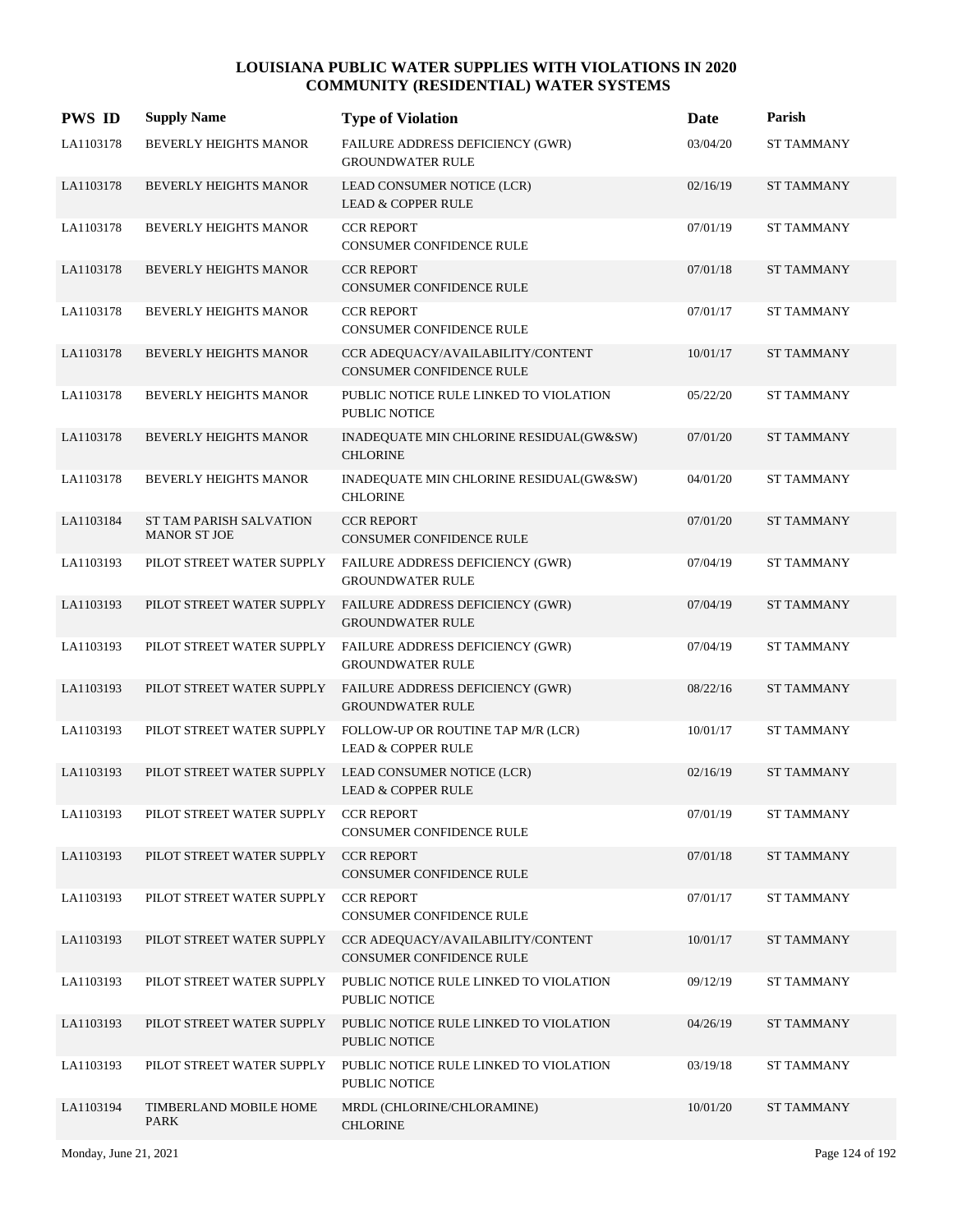| <b>PWS ID</b> | <b>Supply Name</b>                                  | <b>Type of Violation</b>                                       | Date     | Parish            |
|---------------|-----------------------------------------------------|----------------------------------------------------------------|----------|-------------------|
| LA1103194     | TIMBERLAND MOBILE HOME<br>PARK                      | MRDL (CHLORINE/CHLORAMINE)<br><b>CHLORINE</b>                  | 10/01/20 | <b>ST TAMMANY</b> |
| LA1103194     | TIMBERLAND MOBILE HOME<br><b>PARK</b>               | MRDL (CHLORINE/CHLORAMINE)<br><b>CHLORINE</b>                  | 07/01/20 | <b>ST TAMMANY</b> |
| LA1103194     | TIMBERLAND MOBILE HOME<br><b>PARK</b>               | MRDL (CHLORINE/CHLORAMINE)<br><b>CHLORINE</b>                  | 07/01/20 | <b>ST TAMMANY</b> |
| LA1103194     | TIMBERLAND MOBILE HOME<br><b>PARK</b>               | MRDL (CHLORINE/CHLORAMINE)<br><b>CHLORINE</b>                  | 07/01/20 | <b>ST TAMMANY</b> |
| LA1103194     | TIMBERLAND MOBILE HOME<br>PARK                      | INADEQUATE MIN CHLORINE RESIDUAL(GW&SW)<br><b>CHLORINE</b>     | 11/01/20 | <b>ST TAMMANY</b> |
| LA1103196     | ALEXANDER MILNE HOME FOR CCR REPORT<br><b>WOMEN</b> | CONSUMER CONFIDENCE RULE                                       | 07/01/20 | <b>ST TAMMANY</b> |
| LA1103198     | MAGNOLIA WATER UTILITIES -<br><b>RIVER PARK</b>     | INADEQUATE MIN CHLORINE RESIDUAL(GW&SW)<br><b>CHLORINE</b>     | 09/01/20 | <b>ST TAMMANY</b> |
| LA1103199     | ST TAM PARISH - TAMANEND                            | INADEQUATE MIN CHLORINE RESIDUAL(GW&SW)<br><b>CHLORINE</b>     | 07/01/20 | <b>ST TAMMANY</b> |
| LA1105003     | <b>EASTERN HEIGHTS WATER</b><br><b>WORKS</b>        | FAILURE ADDRESS DEFICIENCY (GWR)<br><b>GROUNDWATER RULE</b>    | 02/24/20 | <b>TANGIPAHOA</b> |
| LA1105003     | <b>EASTERN HEIGHTS WATER</b><br><b>WORKS</b>        | INADEQUATE MIN CHLORINE RESIDUAL(GW&SW)<br><b>CHLORINE</b>     | 09/01/20 | <b>TANGIPAHOA</b> |
| LA1105005     | FLUKER CHAPEL WATER<br><b>WORKS</b>                 | FAILURE ADDRESS DEFICIENCY (GWR)<br><b>GROUNDWATER RULE</b>    | 02/25/20 | <b>TANGIPAHOA</b> |
| LA1105005     | <b>FLUKER CHAPEL WATER</b><br><b>WORKS</b>          | PUBLIC NOTICE RULE LINKED TO VIOLATION<br><b>PUBLIC NOTICE</b> | 04/07/20 | <b>TANGIPAHOA</b> |
| LA1105010     | <b>FSWC - HAMMOND HEIGHTS</b>                       | INADEQUATE MIN CHLORINE RESIDUAL(GW&SW)<br><b>CHLORINE</b>     | 09/01/20 | <b>TANGIPAHOA</b> |
| LA1105010     | <b>FSWC - HAMMOND HEIGHTS</b>                       | INADEQUATE MIN CHLORINE RESIDUAL(GW&SW)<br><b>CHLORINE</b>     | 07/01/20 | <b>TANGIPAHOA</b> |
| LA1105010     | <b>FSWC - HAMMOND HEIGHTS</b>                       | INADEQUATE MIN CHLORINE RESIDUAL(GW&SW)<br><b>CHLORINE</b>     | 06/01/20 | <b>TANGIPAHOA</b> |
| LA1105010     | <b>FSWC - HAMMOND HEIGHTS</b>                       | INADEQUATE MIN CHLORINE RESIDUAL(GW&SW)<br><b>CHLORINE</b>     | 05/01/20 | <b>TANGIPAHOA</b> |
| LA1105010     | <b>FSWC - HAMMOND HEIGHTS</b>                       | INADEQUATE MIN CHLORINE RESIDUAL(GW&SW)<br><b>CHLORINE</b>     | 03/01/20 | <b>TANGIPAHOA</b> |
| LA1105010     | <b>FSWC - HAMMOND HEIGHTS</b>                       | INADEQUATE MIN CHLORINE RESIDUAL(GW&SW)<br><b>CHLORINE</b>     | 02/01/20 | <b>TANGIPAHOA</b> |
| LA1105012     | <b>INDEPENDENCE WATER</b><br>SYSTEM                 | INADEQUATE MIN CHLORINE RESIDUAL(GW&SW)<br><b>CHLORINE</b>     | 07/01/20 | <b>TANGIPAHOA</b> |
| LA1105014     | KENTWOOD WATER SYSTEM                               | FAILURE ADDRESS DEFICIENCY (GWR)<br><b>GROUNDWATER RULE</b>    | 12/14/18 | <b>TANGIPAHOA</b> |
| LA1105014     | KENTWOOD WATER SYSTEM                               | FAILURE ADDRESS DEFICIENCY (GWR)<br><b>GROUNDWATER RULE</b>    | 12/14/18 | <b>TANGIPAHOA</b> |
| LA1105019     | PONTCHATOULA WATER<br><b>SYSTEM</b>                 | INADEQUATE MIN CHLORINE RESIDUAL(GW&SW)<br><b>CHLORINE</b>     | 09/01/20 | <b>TANGIPAHOA</b> |
| LA1105019     | PONTCHATOULA WATER<br><b>SYSTEM</b>                 | INADEQUATE MIN CHLORINE RESIDUAL(GW&SW)<br><b>CHLORINE</b>     | 08/01/20 | <b>TANGIPAHOA</b> |
| LA1105026     | VILLAGE OF TANGIPAHOA<br><b>WATER SYSTEM</b>        | FAILURE ADDRESS DEFICIENCY (GWR)<br><b>GROUNDWATER RULE</b>    | 07/27/20 | <b>TANGIPAHOA</b> |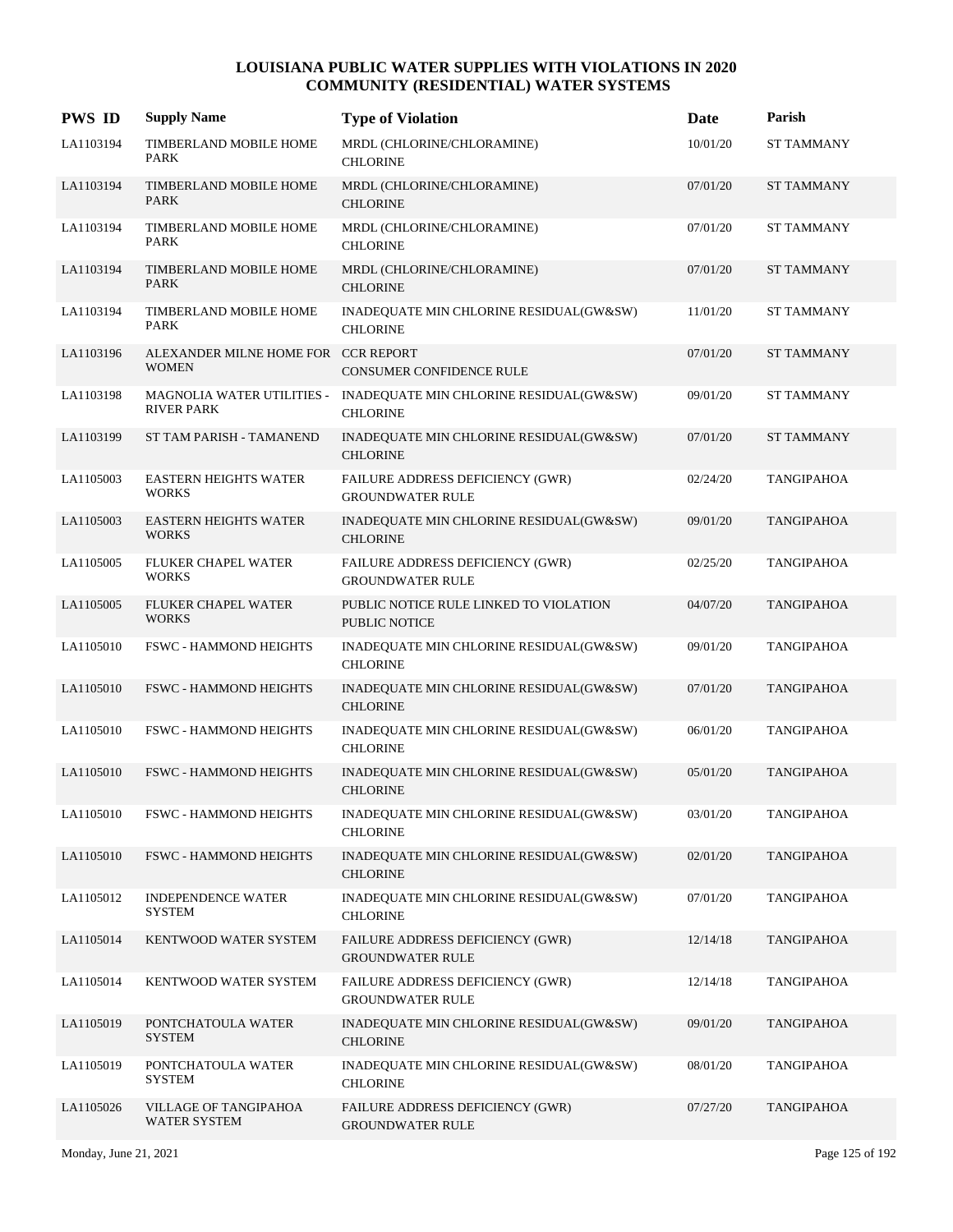| <b>PWS ID</b> | <b>Supply Name</b>                           | <b>Type of Violation</b>                                           | Date     | Parish            |
|---------------|----------------------------------------------|--------------------------------------------------------------------|----------|-------------------|
| LA1105026     | VILLAGE OF TANGIPAHOA<br><b>WATER SYSTEM</b> | FAILURE ADDRESS DEFICIENCY (GWR)<br><b>GROUNDWATER RULE</b>        | 07/27/20 | <b>TANGIPAHOA</b> |
| LA1105026     | <b>VILLAGE OF TANGIPAHOA</b><br>WATER SYSTEM | FAILURE ADDRESS DEFICIENCY (GWR)<br><b>GROUNDWATER RULE</b>        | 12/15/19 | <b>TANGIPAHOA</b> |
| LA1105026     | VILLAGE OF TANGIPAHOA<br><b>WATER SYSTEM</b> | FAILURE ADDRESS DEFICIENCY (GWR)<br><b>GROUNDWATER RULE</b>        | 12/15/19 | TANGIPAHOA        |
| LA1105026     | VILLAGE OF TANGIPAHOA<br>WATER SYSTEM        | FAILURE ADDRESS DEFICIENCY (GWR)<br><b>GROUNDWATER RULE</b>        | 12/15/19 | <b>TANGIPAHOA</b> |
| LA1105026     | VILLAGE OF TANGIPAHOA<br>WATER SYSTEM        | FAILURE ADDRESS DEFICIENCY (GWR)<br><b>GROUNDWATER RULE</b>        | 04/01/16 | TANGIPAHOA        |
| LA1105026     | VILLAGE OF TANGIPAHOA<br><b>WATER SYSTEM</b> | FAILURE ADDRESS DEFICIENCY (GWR)<br><b>GROUNDWATER RULE</b>        | 04/01/16 | <b>TANGIPAHOA</b> |
| LA1105026     | VILLAGE OF TANGIPAHOA<br><b>WATER SYSTEM</b> | <b>FAILURE ADDRESS DEFICIENCY (GWR)</b><br><b>GROUNDWATER RULE</b> | 03/24/15 | TANGIPAHOA        |
| LA1105026     | VILLAGE OF TANGIPAHOA<br><b>WATER SYSTEM</b> | LEAD CONSUMER NOTICE (LCR)<br><b>LEAD &amp; COPPER RULE</b>        | 02/28/19 | <b>TANGIPAHOA</b> |
| LA1105026     | VILLAGE OF TANGIPAHOA<br><b>WATER SYSTEM</b> | <b>CCR REPORT</b><br>CONSUMER CONFIDENCE RULE                      | 07/01/20 | TANGIPAHOA        |
| LA1105026     | VILLAGE OF TANGIPAHOA<br><b>WATER SYSTEM</b> | <b>CCR REPORT</b><br>CONSUMER CONFIDENCE RULE                      | 07/01/19 | <b>TANGIPAHOA</b> |
| LA1105026     | VILLAGE OF TANGIPAHOA<br><b>WATER SYSTEM</b> | <b>CCR REPORT</b><br>CONSUMER CONFIDENCE RULE                      | 07/01/18 | TANGIPAHOA        |
| LA1105026     | VILLAGE OF TANGIPAHOA<br><b>WATER SYSTEM</b> | <b>CCR REPORT</b><br>CONSUMER CONFIDENCE RULE                      | 07/01/17 | <b>TANGIPAHOA</b> |
| LA1105026     | VILLAGE OF TANGIPAHOA<br><b>WATER SYSTEM</b> | CCR ADEQUACY/AVAILABILITY/CONTENT<br>CONSUMER CONFIDENCE RULE      | 10/01/17 | TANGIPAHOA        |
| LA1105026     | VILLAGE OF TANGIPAHOA<br>WATER SYSTEM        | PUBLIC NOTICE RULE LINKED TO VIOLATION<br><b>PUBLIC NOTICE</b>     | 09/21/20 | <b>TANGIPAHOA</b> |
| LA1105026     | VILLAGE OF TANGIPAHOA<br><b>WATER SYSTEM</b> | PUBLIC NOTICE RULE LINKED TO VIOLATION<br>PUBLIC NOTICE            | 06/16/19 | TANGIPAHOA        |
| LA1105026     | VILLAGE OF TANGIPAHOA<br><b>WATER SYSTEM</b> | INADEQUATE MIN CHLORINE RESIDUAL(GW&SW)<br><b>CHLORINE</b>         | 05/01/20 | <b>TANGIPAHOA</b> |
| LA1105027     | TICKFAW WATER SYSTEM                         | INADEQUATE MIN CHLORINE RESIDUAL(GW&SW)<br><b>CHLORINE</b>         | 09/01/20 | <b>TANGIPAHOA</b> |
| LA1105028     | <b>WESTVIEW WATER WORKS</b>                  | FAILURE ADDRESS DEFICIENCY (GWR)<br><b>GROUNDWATER RULE</b>        | 01/28/20 | <b>TANGIPAHOA</b> |
| LA1105028     | WESTVIEW WATER WORKS                         | INADEQUATE MIN CHLORINE RESIDUAL(GW&SW)<br><b>CHLORINE</b>         | 06/01/20 | <b>TANGIPAHOA</b> |
| LA1105036     | <b>FSWC-BANKSTON</b>                         | INADEQUATE MIN CHLORINE RESIDUAL(GW&SW)<br><b>CHLORINE</b>         | 05/01/20 | <b>TANGIPAHOA</b> |
| LA1105042     | TANGI MOBILE HOME PARK                       | INADEQUATE MIN CHLORINE RESIDUAL(GW&SW)<br><b>CHLORINE</b>         | 05/01/20 | TANGIPAHOA        |
| LA1105045     | <b>BAYWOOD ESTATES SUBD</b>                  | FAILURE ADDRESS DEFICIENCY (GWR)<br><b>GROUNDWATER RULE</b>        | 03/15/19 | <b>TANGIPAHOA</b> |
| LA1105045     | <b>BAYWOOD ESTATES SUBD</b>                  | <b>FAILURE ADDRESS DEFICIENCY (GWR)</b><br><b>GROUNDWATER RULE</b> | 03/15/19 | TANGIPAHOA        |
| LA1105045     | <b>BAYWOOD ESTATES SUBD</b>                  | FAILURE ADDRESS DEFICIENCY (GWR)<br><b>GROUNDWATER RULE</b>        | 03/15/19 | TANGIPAHOA        |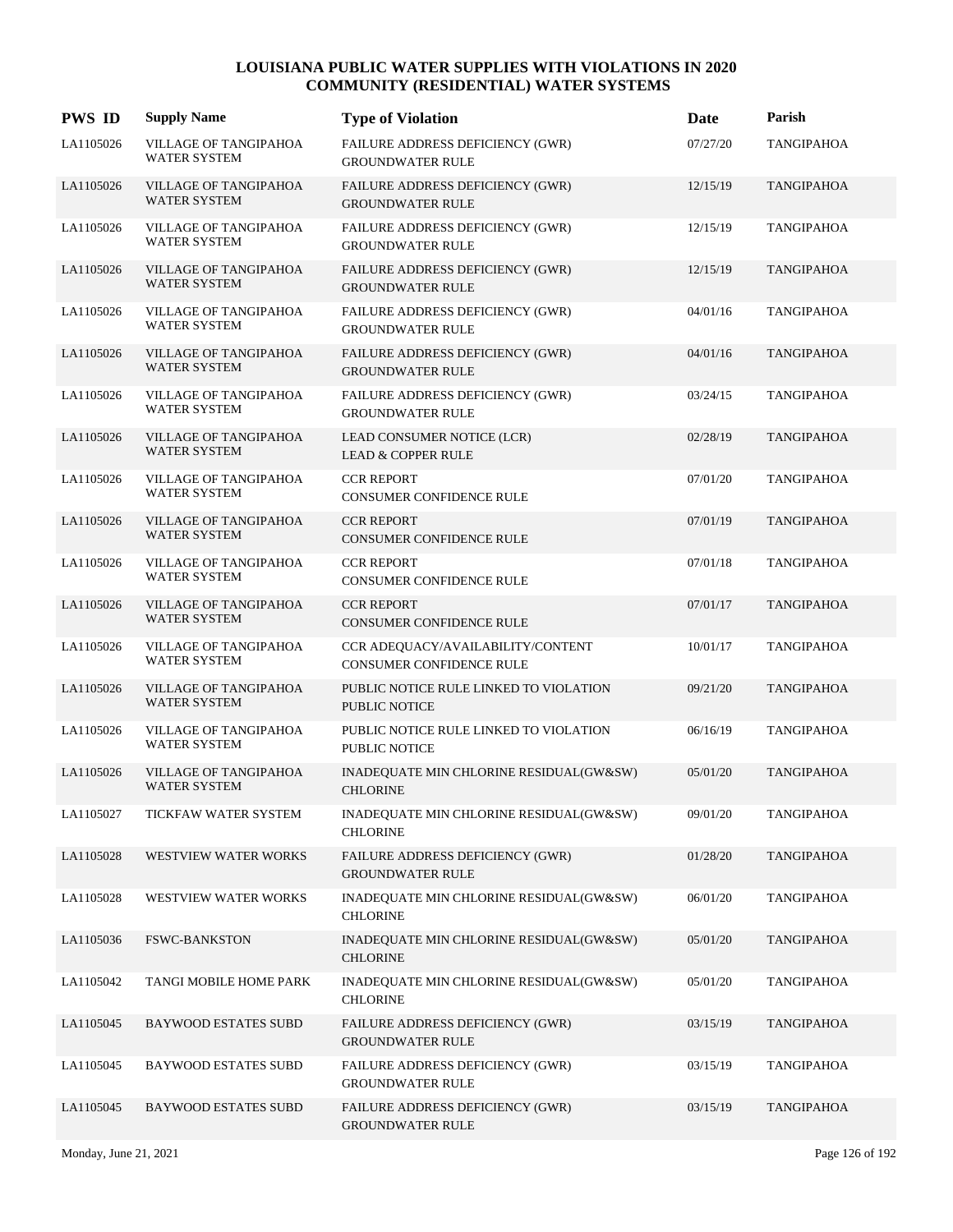| <b>PWS ID</b> | <b>Supply Name</b>          | <b>Type of Violation</b>                                       | Date     | Parish            |
|---------------|-----------------------------|----------------------------------------------------------------|----------|-------------------|
| LA1105045     | <b>BAYWOOD ESTATES SUBD</b> | FAILURE ADDRESS DEFICIENCY (GWR)<br><b>GROUNDWATER RULE</b>    | 03/15/19 | <b>TANGIPAHOA</b> |
| LA1105045     | <b>BAYWOOD ESTATES SUBD</b> | INADEQUATE MIN CHLORINE RESIDUAL(GW&SW)<br><b>CHLORINE</b>     | 05/01/20 | <b>TANGIPAHOA</b> |
| LA1105045     | <b>BAYWOOD ESTATES SUBD</b> | NO CERTIFIED OPERATOR                                          | 12/14/18 | <b>TANGIPAHOA</b> |
| LA1105078     | <b>FSWC- VELMA</b>          | INADEQUATE MIN CHLORINE RESIDUAL(GW&SW)<br><b>CHLORINE</b>     | 09/01/20 | <b>TANGIPAHOA</b> |
| LA1105084     | VIOLA MOBILE HOME PARK      | INADEQUATE MIN CHLORINE RESIDUAL(GW&SW)<br><b>CHLORINE</b>     | 12/01/20 | <b>TANGIPAHOA</b> |
| LA1105084     | VIOLA MOBILE HOME PARK      | INADEQUATE MIN CHLORINE RESIDUAL(GW&SW)<br><b>CHLORINE</b>     | 10/01/20 | <b>TANGIPAHOA</b> |
| LA1105088     | HIGHWAY 51 MHP              | FAILURE ADDRESS DEFICIENCY (GWR)<br><b>GROUNDWATER RULE</b>    | 06/29/20 | <b>TANGIPAHOA</b> |
| LA1105088     | HIGHWAY 51 MHP              | LEAD CONSUMER NOTICE (LCR)<br><b>LEAD &amp; COPPER RULE</b>    | 12/10/20 | <b>TANGIPAHOA</b> |
| LA1105088     | HIGHWAY 51 MHP              | PUBLIC NOTICE RULE LINKED TO VIOLATION<br><b>PUBLIC NOTICE</b> | 08/14/20 | <b>TANGIPAHOA</b> |
| LA1105090     | WOODSIDE MHP                | LEAD CONSUMER NOTICE (LCR)<br><b>LEAD &amp; COPPER RULE</b>    | 05/24/18 | <b>TANGIPAHOA</b> |
| LA1105090     | WOODSIDE MHP                | <b>CCR REPORT</b><br>CONSUMER CONFIDENCE RULE                  | 07/01/20 | <b>TANGIPAHOA</b> |
| LA1105090     | <b>WOODSIDE MHP</b>         | INADEQUATE MIN CHLORINE RESIDUAL(GW&SW)<br><b>CHLORINE</b>     | 09/01/20 | <b>TANGIPAHOA</b> |
| LA1105090     | WOODSIDE MHP                | INADEQUATE MIN CHLORINE RESIDUAL(GW&SW)<br><b>CHLORINE</b>     | 02/01/20 | <b>TANGIPAHOA</b> |
| LA1107003     | NEWELLTON WATER SYSTEM      | RES DISINFECT CONCENTRATION (SWTR)<br><b>CHLORAMINE</b>        | 10/01/20 | <b>TENSAS</b>     |
| LA1107003     | NEWELLTON WATER SYSTEM      | RES DISINFECT CONCENTRATION (SWTR)<br><b>CHLORAMINE</b>        | 08/01/20 | <b>TENSAS</b>     |
| LA1107003     | NEWELLTON WATER SYSTEM      | RES DISINFECT CONCENTRATION (SWTR)<br><b>CHLORAMINE</b>        | 07/01/20 | <b>TENSAS</b>     |
| LA1107003     | NEWELLTON WATER SYSTEM      | SINGLE COMB FLTR EFFLUENT (IESWTR/LT1)<br>TURBIDITY            | 06/01/20 | <b>TENSAS</b>     |
| LA1107003     | NEWELLTON WATER SYSTEM      | MONTHLY COMB FLTR EFFLUENT (IESWTR/LT1)<br><b>TURBIDITY</b>    | 07/01/20 | <b>TENSAS</b>     |
| LA1107003     | NEWELLTON WATER SYSTEM      | MONTHLY COMB FLTR EFFLUENT (IESWTR/LT1)<br><b>TURBIDITY</b>    | 06/01/20 | <b>TENSAS</b>     |
| LA1107003     | NEWELLTON WATER SYSTEM      | MONTHLY COMB FLTR EFFLUENT (IESWTR/LT1)<br><b>TURBIDITY</b>    | 05/01/20 | <b>TENSAS</b>     |
| LA1107003     | NEWELLTON WATER SYSTEM      | MONTHLY COMB FLTR EFFLUENT (IESWTR/LT1)<br><b>TURBIDITY</b>    | 04/01/20 | <b>TENSAS</b>     |
| LA1107003     | NEWELLTON WATER SYSTEM      | PUBLIC NOTICE RULE LINKED TO VIOLATION<br>PUBLIC NOTICE        | 09/22/20 | <b>TENSAS</b>     |
| LA1107003     | NEWELLTON WATER SYSTEM      | PUBLIC NOTICE RULE LINKED TO VIOLATION<br>PUBLIC NOTICE        | 08/15/20 | <b>TENSAS</b>     |
| LA1107003     | NEWELLTON WATER SYSTEM      | PUBLIC NOTICE RULE LINKED TO VIOLATION<br>PUBLIC NOTICE        | 07/18/20 | <b>TENSAS</b>     |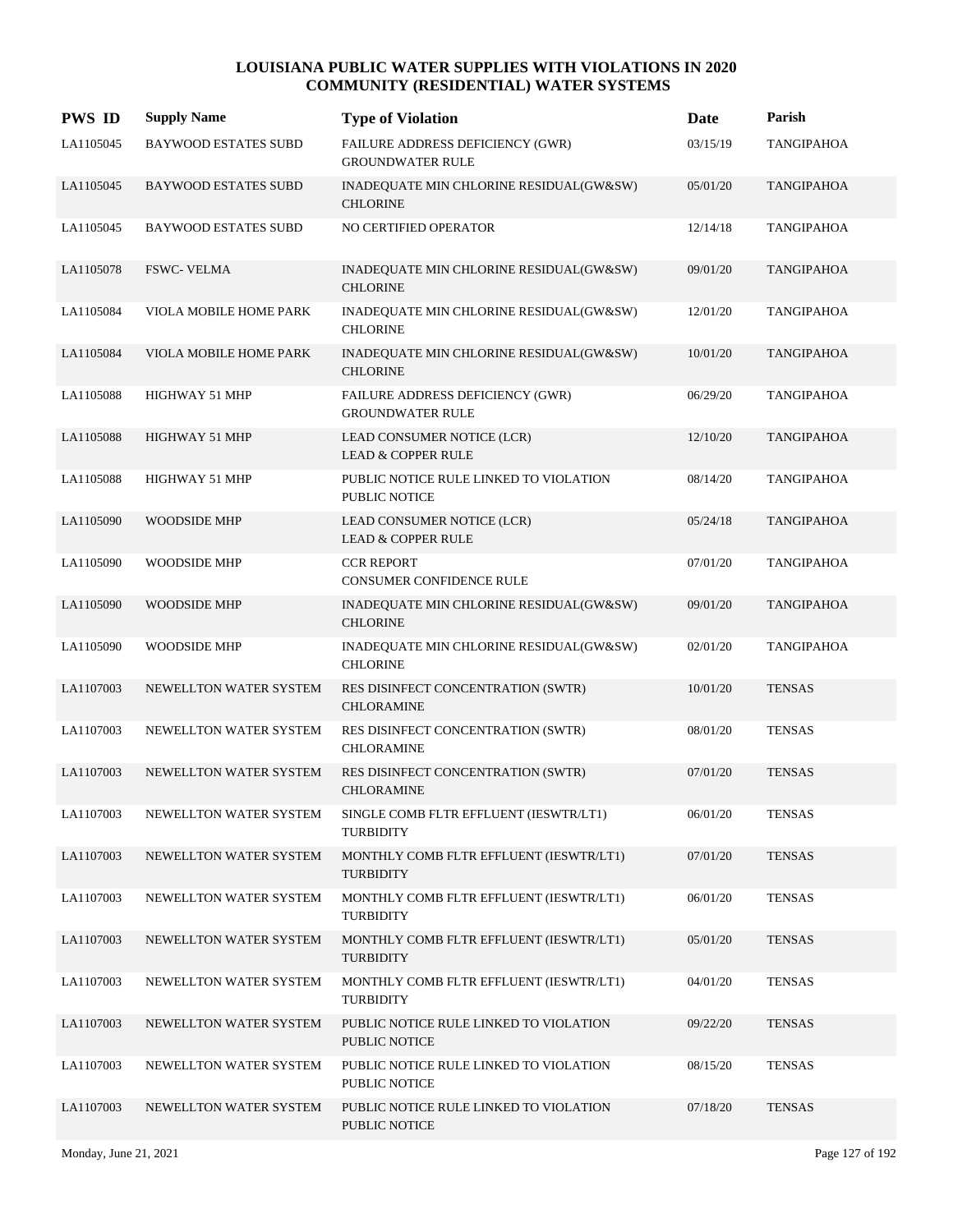| <b>PWS ID</b> | <b>Supply Name</b>                          | <b>Type of Violation</b>                                                                             | <b>Date</b> | Parish        |
|---------------|---------------------------------------------|------------------------------------------------------------------------------------------------------|-------------|---------------|
| LA1107003     | NEWELLTON WATER SYSTEM                      | PUBLIC NOTICE RULE LINKED TO VIOLATION<br>PUBLIC NOTICE                                              | 06/10/20    | <b>TENSAS</b> |
| LA1107003     | NEWELLTON WATER SYSTEM                      | PUBLIC NOTICE RULE LINKED TO VIOLATION<br><b>PUBLIC NOTICE</b>                                       | 02/26/20    | <b>TENSAS</b> |
| LA1107003     | NEWELLTON WATER SYSTEM                      | PUBLIC NOTICE RULE LINKED TO VIOLATION<br><b>PUBLIC NOTICE</b>                                       | 12/21/19    | <b>TENSAS</b> |
| LA1107003     | NEWELLTON WATER SYSTEM                      | INADEQUATE MIN CHLORINE RESIDUAL(GW&SW)<br><b>CHLORAMINE</b>                                         | 07/01/20    | <b>TENSAS</b> |
| LA1107004     | ST JOSEPH WATER SYSTEM                      | MCL, LRAA<br><b>TTHM</b>                                                                             | 04/01/20    | <b>TENSAS</b> |
| LA1107004     | ST JOSEPH WATER SYSTEM                      | MCL, LRAA<br><b>TTHM</b>                                                                             | 04/01/20    | <b>TENSAS</b> |
| LA1107004     | ST JOSEPH WATER SYSTEM                      | MCL, LRAA<br><b>TTHM</b>                                                                             | 01/01/20    | <b>TENSAS</b> |
| LA1107004     | ST JOSEPH WATER SYSTEM                      | MCL, LRAA<br><b>TTHM</b>                                                                             | 01/01/20    | <b>TENSAS</b> |
| LA1107004     | ST JOSEPH WATER SYSTEM                      | FAILURE ADDRESS DEFICIENCY (GWR)<br><b>GROUNDWATER RULE</b>                                          | 12/02/18    | <b>TENSAS</b> |
| LA1107004     | ST JOSEPH WATER SYSTEM                      | FAILURE ADDRESS DEFICIENCY (GWR)<br><b>GROUNDWATER RULE</b>                                          | 05/02/16    | <b>TENSAS</b> |
| LA1107004     | ST JOSEPH WATER SYSTEM                      | INADEQUATE MIN CHLORINE RESIDUAL(GW&SW)<br><b>CHLORINE</b>                                           | 01/01/20    | <b>TENSAS</b> |
| LA1107005     |                                             | WATERPROOF WATER SYSTEM MRDL (CHLORINE/CHLORAMINE)<br><b>CHLORAMINE</b>                              | 04/01/20    | <b>TENSAS</b> |
| LA1107005     |                                             | WATERPROOF WATER SYSTEM MRDL (CHLORINE/CHLORAMINE)<br><b>CHLORAMINE</b>                              | 01/01/20    | <b>TENSAS</b> |
| LA1107005     |                                             | WATERPROOF WATER SYSTEM LEVEL 1 ASSESS, MULTIPLE TC POS (RTCR)<br>REVISED TOTAL COLIFORM RULE (RTCR) | 09/13/17    | <b>TENSAS</b> |
| LA1107005     |                                             | WATERPROOF WATER SYSTEM LEAD CONSUMER NOTICE (LCR)<br><b>LEAD &amp; COPPER RULE</b>                  | 10/24/19    | <b>TENSAS</b> |
| LA1107005     | WATERPROOF WATER SYSTEM CCR REPORT          | <b>CONSUMER CONFIDENCE RULE</b>                                                                      | 07/01/20    | <b>TENSAS</b> |
| LA1107005     | WATERPROOF WATER SYSTEM CCR REPORT          | CONSUMER CONFIDENCE RULE                                                                             | 07/01/19    | <b>TENSAS</b> |
| LA1107005     | WATERPROOF WATER SYSTEM CCR REPORT          | CONSUMER CONFIDENCE RULE                                                                             | 07/01/18    | <b>TENSAS</b> |
| LA1107005     |                                             | WATERPROOF WATER SYSTEM CCR ADEQUACY/AVAILABILITY/CONTENT<br><b>CONSUMER CONFIDENCE RULE</b>         | 10/01/17    | <b>TENSAS</b> |
| LA1107005     |                                             | WATERPROOF WATER SYSTEM PUBLIC NOTICE RULE LINKED TO VIOLATION<br>PUBLIC NOTICE                      | 10/19/17    | <b>TENSAS</b> |
| LA1107009     | TENSAS WATER DISTRICT<br><b>ASSOCIATION</b> | SINGLE COMB FLTR EFFLUENT (IESWTR/LT1)<br><b>TURBIDITY</b>                                           | 12/01/20    | <b>TENSAS</b> |
| LA1107009     | TENSAS WATER DISTRICT<br><b>ASSOCIATION</b> | SINGLE COMB FLTR EFFLUENT (IESWTR/LT1)<br><b>TURBIDITY</b>                                           | 11/01/20    | <b>TENSAS</b> |
| LA1107009     | TENSAS WATER DISTRICT<br><b>ASSOCIATION</b> | SINGLE COMB FLTR EFFLUENT (IESWTR/LT1)<br><b>TURBIDITY</b>                                           | 10/01/20    | <b>TENSAS</b> |
| LA1107009     | TENSAS WATER DISTRICT<br><b>ASSOCIATION</b> | MONTHLY COMB FLTR EFFLUENT (IESWTR/LT1)<br><b>TURBIDITY</b>                                          | 11/01/20    | <b>TENSAS</b> |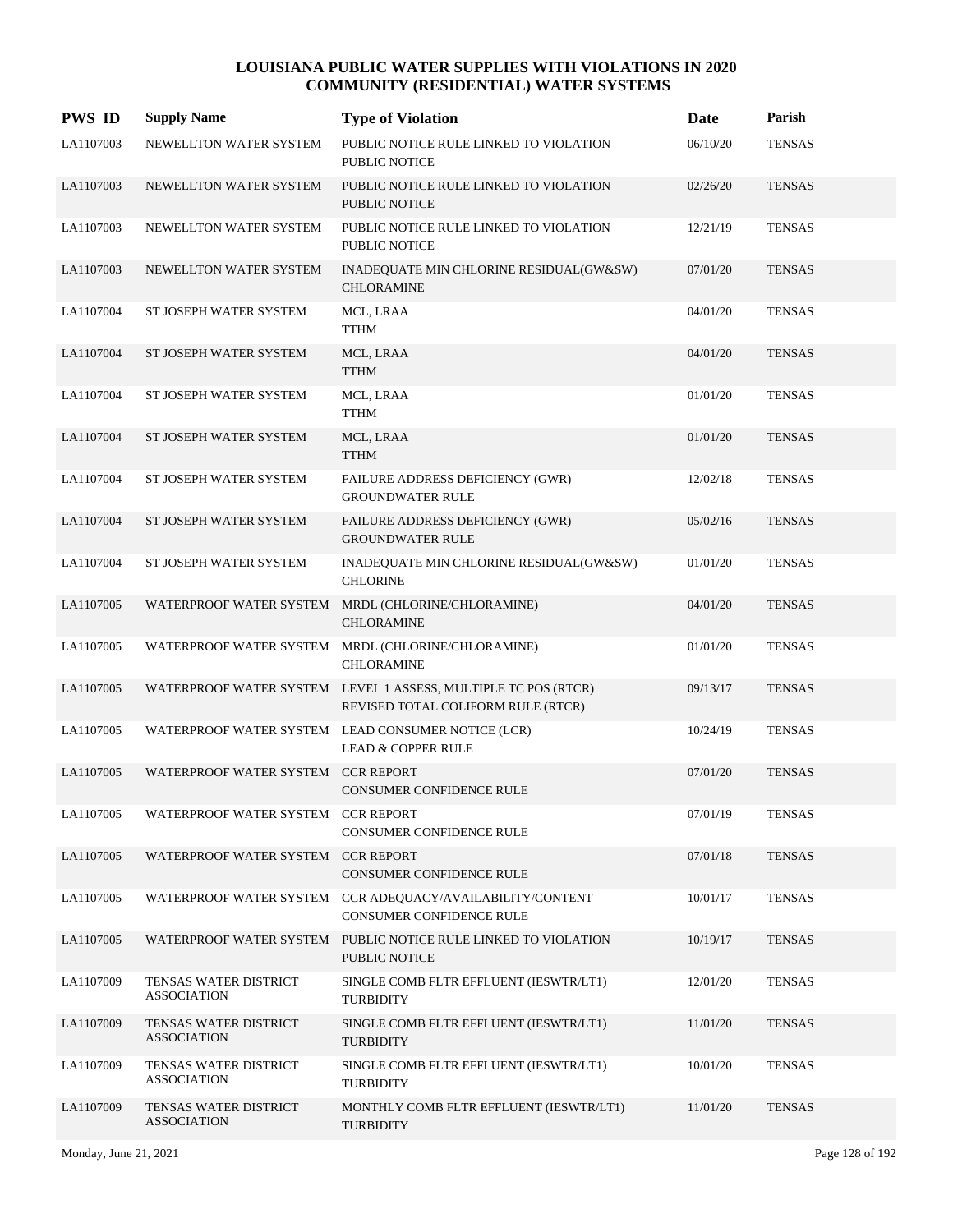| <b>PWS ID</b> | <b>Supply Name</b>                           | <b>Type of Violation</b>                                       | Date     | Parish            |
|---------------|----------------------------------------------|----------------------------------------------------------------|----------|-------------------|
| LA1109001     | HOUMA WATER TREATMENT<br><b>SERVICE AREA</b> | MONITORING, (DBP) (CHL. DIOXIDE)<br><b>CHLORINE DIOXIDE</b>    | 07/01/20 | <b>TERREBONNE</b> |
| LA1109001     | HOUMA WATER TREATMENT<br><b>SERVICE AREA</b> | PUBLIC NOTICE RULE LINKED TO VIOLATION<br><b>PUBLIC NOTICE</b> | 04/03/18 | <b>TERREBONNE</b> |
| LA1111001     | BERNICE WATER SYSTEM                         | MCL, LRAA<br><b>TTHM</b>                                       | 10/01/20 | <b>UNION</b>      |
| LA1111001     | <b>BERNICE WATER SYSTEM</b>                  | MCL, LRAA<br>TTHM                                              | 10/01/20 | <b>UNION</b>      |
| LA1111001     | BERNICE WATER SYSTEM                         | MCL, LRAA<br>TTHM                                              | 07/01/20 | <b>UNION</b>      |
| LA1111001     | BERNICE WATER SYSTEM                         | MCL, LRAA<br><b>TTHM</b>                                       | 04/01/20 | <b>UNION</b>      |
| LA1111001     | BERNICE WATER SYSTEM                         | FAILURE ADDRESS DEFICIENCY (GWR)<br><b>GROUNDWATER RULE</b>    | 05/07/20 | <b>UNION</b>      |
| LA1111001     | <b>BERNICE WATER SYSTEM</b>                  | FAILURE ADDRESS DEFICIENCY (GWR)<br><b>GROUNDWATER RULE</b>    | 05/07/20 | <b>UNION</b>      |
| LA1111001     | BERNICE WATER SYSTEM                         | FAILURE ADDRESS DEFICIENCY (GWR)<br><b>GROUNDWATER RULE</b>    | 05/07/20 | <b>UNION</b>      |
| LA1111001     | BERNICE WATER SYSTEM                         | PUBLIC NOTICE RULE LINKED TO VIOLATION<br><b>PUBLIC NOTICE</b> | 11/06/20 | <b>UNION</b>      |
| LA1111001     | BERNICE WATER SYSTEM                         | PUBLIC NOTICE RULE LINKED TO VIOLATION<br>PUBLIC NOTICE        | 07/17/20 | <b>UNION</b>      |
| LA1111001     | <b>BERNICE WATER SYSTEM</b>                  | PUBLIC NOTICE RULE LINKED TO VIOLATION<br>PUBLIC NOTICE        | 06/27/20 | <b>UNION</b>      |
| LA1111001     | BERNICE WATER SYSTEM                         | INADEQUATE MIN CHLORINE RESIDUAL(GW&SW)<br><b>CHLORINE</b>     | 08/01/20 | <b>UNION</b>      |
| LA1111001     | BERNICE WATER SYSTEM                         | INADEQUATE MIN CHLORINE RESIDUAL(GW&SW)<br><b>CHLORINE</b>     | 04/01/20 | <b>UNION</b>      |
| LA1111001     | BERNICE WATER SYSTEM                         | INADEQUATE MIN CHLORINE RESIDUAL(GW&SW)<br><b>CHLORINE</b>     | 01/01/20 | <b>UNION</b>      |
| LA1111001     | <b>BERNICE WATER SYSTEM</b>                  | 5% DS BELOW MIN 0.5-2 MONTHS CONSEC(GW)<br><b>CHLORINE</b>     | 10/01/20 | <b>UNION</b>      |
| LA1111001     | BERNICE WATER SYSTEM                         | 5% DS BELOW MIN 0.5-2 MONTHS CONSEC(GW)<br><b>CHLORINE</b>     | 09/01/20 | <b>UNION</b>      |
| LA1111004     | DOWNSVILLE WATER SYSTEM                      | MCL, LRAA<br><b>TTHM</b>                                       | 10/01/20 | <b>UNION</b>      |
| LA1111004     | DOWNSVILLE WATER SYSTEM                      | MCL, LRAA<br><b>TTHM</b>                                       | 10/01/20 | <b>UNION</b>      |
| LA1111004     | DOWNSVILLE WATER SYSTEM                      | MCL, LRAA<br>TOTAL HALOACETIC ACIDS (HAA5)                     | 10/01/20 | <b>UNION</b>      |
| LA1111004     | DOWNSVILLE WATER SYSTEM                      | MCL, LRAA<br>TOTAL HALOACETIC ACIDS (HAA5)                     | 10/01/20 | <b>UNION</b>      |
| LA1111004     | DOWNSVILLE WATER SYSTEM                      | MCL, LRAA<br><b>TTHM</b>                                       | 07/01/20 | <b>UNION</b>      |
| LA1111004     | DOWNSVILLE WATER SYSTEM                      | MCL, LRAA<br>TOTAL HALOACETIC ACIDS (HAA5)                     | 07/01/20 | <b>UNION</b>      |
| LA1111004     | DOWNSVILLE WATER SYSTEM                      | MCL, LRAA<br>TOTAL HALOACETIC ACIDS (HAA5)                     | 07/01/20 | <b>UNION</b>      |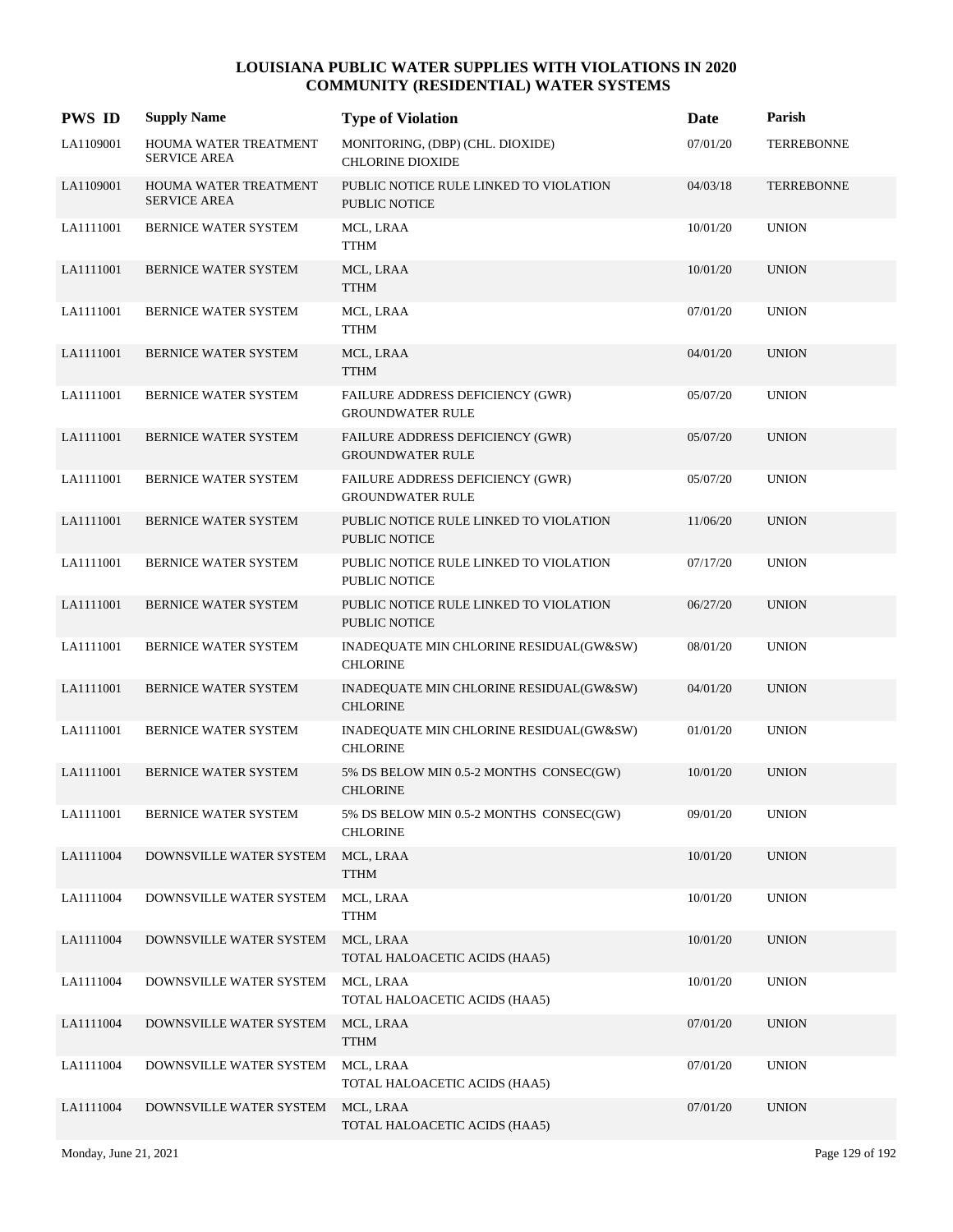| <b>PWS ID</b> | <b>Supply Name</b>                          | <b>Type of Violation</b>                                                             | Date     | Parish       |
|---------------|---------------------------------------------|--------------------------------------------------------------------------------------|----------|--------------|
| LA1111004     | DOWNSVILLE WATER SYSTEM                     | MCL, LRAA<br><b>TTHM</b>                                                             | 07/01/20 | <b>UNION</b> |
| LA1111004     | DOWNSVILLE WATER SYSTEM                     | MCL, LRAA<br>TOTAL HALOACETIC ACIDS (HAA5)                                           | 04/01/20 | <b>UNION</b> |
| LA1111004     | DOWNSVILLE WATER SYSTEM                     | MCL, LRAA<br><b>TTHM</b>                                                             | 04/01/20 | <b>UNION</b> |
| LA1111004     | DOWNSVILLE WATER SYSTEM                     | MCL, LRAA<br>TOTAL HALOACETIC ACIDS (HAA5)                                           | 04/01/20 | <b>UNION</b> |
| LA1111004     | DOWNSVILLE WATER SYSTEM                     | MCL, LRAA<br><b>TTHM</b>                                                             | 04/01/20 | <b>UNION</b> |
| LA1111004     | DOWNSVILLE WATER SYSTEM                     | MCL, LRAA<br><b>TTHM</b>                                                             | 01/01/20 | <b>UNION</b> |
| LA1111004     | DOWNSVILLE WATER SYSTEM                     | MCL, LRAA<br><b>TTHM</b>                                                             | 01/01/20 | <b>UNION</b> |
| LA1111004     | DOWNSVILLE WATER SYSTEM                     | MCL, LRAA<br>TOTAL HALOACETIC ACIDS (HAA5)                                           | 01/01/20 | <b>UNION</b> |
| LA1111004     | DOWNSVILLE WATER SYSTEM                     | MCL, LRAA<br>TOTAL HALOACETIC ACIDS (HAA5)                                           | 01/01/20 | <b>UNION</b> |
| LA1111004     | DOWNSVILLE WATER SYSTEM                     | PUBLIC NOTICE RULE LINKED TO VIOLATION<br>PUBLIC NOTICE                              | 05/14/20 | <b>UNION</b> |
| LA1111004     | DOWNSVILLE WATER SYSTEM                     | INADEQUATE MIN CHLORINE RESIDUAL(GW&SW)<br><b>CHLORINE</b>                           | 04/01/20 | <b>UNION</b> |
| LA1111004     | DOWNSVILLE WATER SYSTEM                     | 5% DS BELOW MIN 0.5-2 MONTHS CONSEC(GW)<br><b>CHLORINE</b>                           | 07/01/20 | <b>UNION</b> |
| LA1111004     | DOWNSVILLE WATER SYSTEM                     | 5% DS BELOW MIN 0.5-2 MONTHS CONSEC(GW)<br><b>CHLORINE</b>                           | 06/01/20 | <b>UNION</b> |
| LA1111004     | DOWNSVILLE WATER SYSTEM                     | 5% DS BELOW MIN 0.5-2 MONTHS CONSEC(GW)<br><b>CHLORINE</b>                           | 05/01/20 | <b>UNION</b> |
| LA1111005     | FARMERVILLE WATER SYSTEM MCL, LRAA          | <b>TTHM</b>                                                                          | 10/01/20 | <b>UNION</b> |
| LA1111005     | FARMERVILLE WATER SYSTEM MCL, LRAA          | <b>TTHM</b>                                                                          | 07/01/20 | <b>UNION</b> |
| LA1111005     | FARMERVILLE WATER SYSTEM MCL, LRAA          | <b>TTHM</b>                                                                          | 04/01/20 | <b>UNION</b> |
| LA1111005     | FARMERVILLE WATER SYSTEM MCL, LRAA          | <b>TTHM</b>                                                                          | 01/01/20 | <b>UNION</b> |
| LA1111005     |                                             | FARMERVILLE WATER SYSTEM INADEQUATE MIN CHLORINE RESIDUAL(GW&SW)<br><b>CHLORINE</b>  | 04/01/20 | <b>UNION</b> |
| LA1111005     |                                             | FARMERVILLE WATER SYSTEM 5% DS BELOW MIN 0.5-2 MONTHS CONSEC(GW)<br><b>CHLORINE</b>  | 05/01/20 | <b>UNION</b> |
| LA1111008     |                                             | HOLMESVILLE WATER SYSTEM LEAD CONSUMER NOTICE (LCR)<br><b>LEAD &amp; COPPER RULE</b> | 12/13/18 | <b>UNION</b> |
| LA1111009     | <b>JUNCTION CITY WATER</b><br><b>SYSTEM</b> | FAILURE ADDRESS DEFICIENCY (GWR)<br><b>GROUNDWATER RULE</b>                          | 01/06/20 | <b>UNION</b> |
| LA1111009     | JUNCTION CITY WATER<br><b>SYSTEM</b>        | FAILURE ADDRESS DEFICIENCY (GWR)<br><b>GROUNDWATER RULE</b>                          | 01/06/20 | <b>UNION</b> |
| LA1111009     | <b>JUNCTION CITY WATER</b><br><b>SYSTEM</b> | INADEQUATE MIN CHLORINE RESIDUAL(GW&SW)<br><b>CHLORINE</b>                           | 12/01/20 | <b>UNION</b> |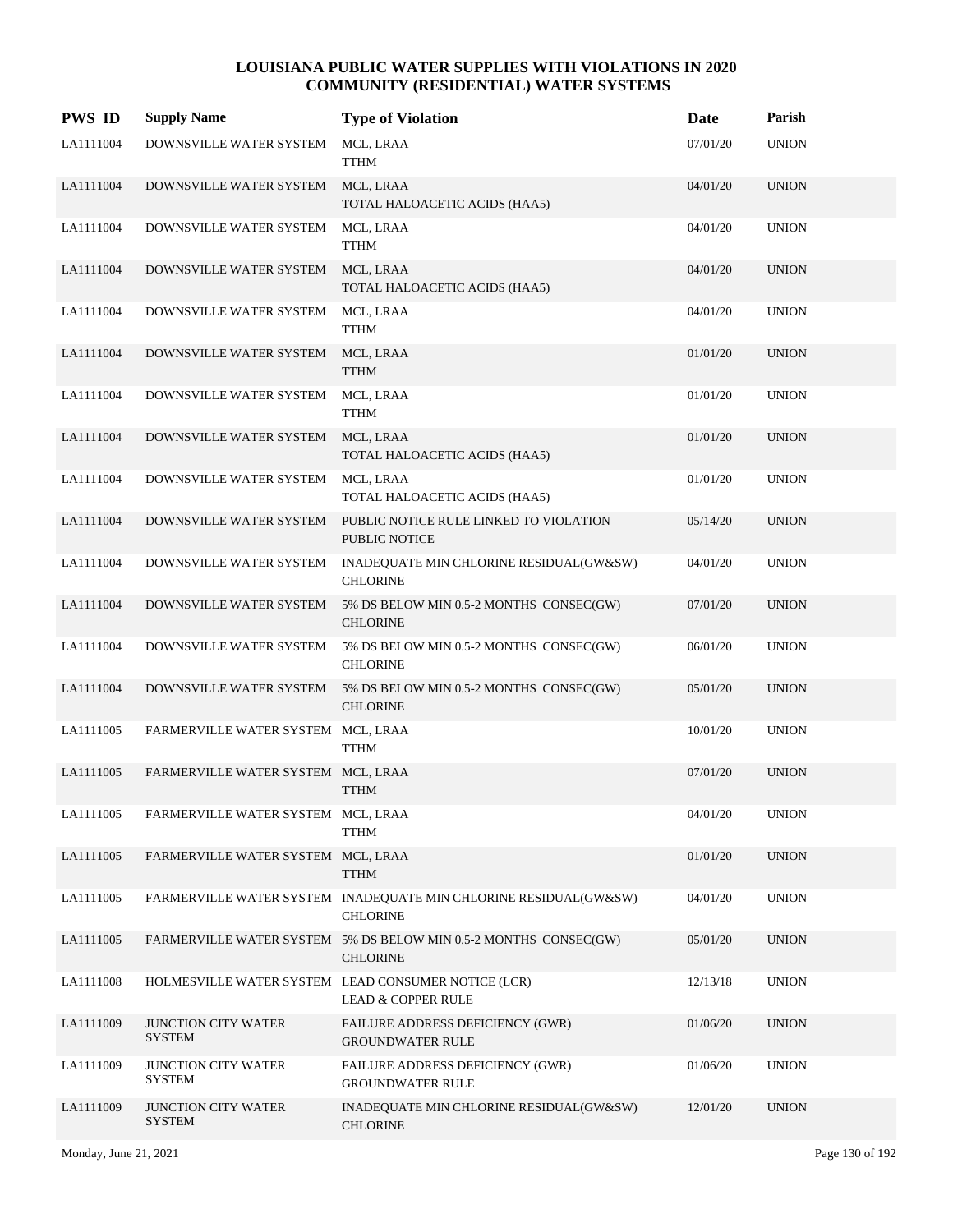| <b>PWS ID</b> | <b>Supply Name</b>                          | <b>Type of Violation</b>                                           | Date     | Parish       |
|---------------|---------------------------------------------|--------------------------------------------------------------------|----------|--------------|
| LA1111009     | <b>JUNCTION CITY WATER</b><br><b>SYSTEM</b> | INADEQUATE MIN CHLORINE RESIDUAL(GW&SW)<br><b>CHLORINE</b>         | 07/01/20 | <b>UNION</b> |
| LA1111010     | LINVILLE-HAILE WATER<br><b>SYSTEM</b>       | MCL, LRAA<br><b>TTHM</b>                                           | 10/01/20 | <b>UNION</b> |
| LA1111010     | LINVILLE-HAILE WATER<br><b>SYSTEM</b>       | MCL, LRAA<br><b>TTHM</b>                                           | 10/01/20 | <b>UNION</b> |
| LA1111010     | LINVILLE-HAILE WATER<br><b>SYSTEM</b>       | MCL, LRAA<br><b>TTHM</b>                                           | 07/01/20 | <b>UNION</b> |
| LA1111010     | LINVILLE-HAILE WATER<br>SYSTEM              | MCL, LRAA<br><b>TTHM</b>                                           | 07/01/20 | <b>UNION</b> |
| LA1111010     | LINVILLE-HAILE WATER<br><b>SYSTEM</b>       | MCL, LRAA<br><b>TTHM</b>                                           | 04/01/20 | <b>UNION</b> |
| LA1111010     | LINVILLE-HAILE WATER<br><b>SYSTEM</b>       | MCL, LRAA<br><b>TTHM</b>                                           | 04/01/20 | <b>UNION</b> |
| LA1111010     | LINVILLE-HAILE WATER<br><b>SYSTEM</b>       | MCL, LRAA<br><b>TTHM</b>                                           | 01/01/20 | <b>UNION</b> |
| LA1111010     | LINVILLE-HAILE WATER<br><b>SYSTEM</b>       | MCL, LRAA<br><b>TTHM</b>                                           | 01/01/20 | <b>UNION</b> |
| LA1111011     | <b>MARION WATER SYSTEM</b>                  | MCL, LRAA<br><b>TTHM</b>                                           | 04/01/20 | <b>UNION</b> |
| LA1111011     | <b>MARION WATER SYSTEM</b>                  | MCL, LRAA<br><b>TTHM</b>                                           | 04/01/20 | <b>UNION</b> |
| LA1111011     | <b>MARION WATER SYSTEM</b>                  | MCL, LRAA<br><b>TTHM</b>                                           | 01/01/20 | <b>UNION</b> |
| LA1111011     | <b>MARION WATER SYSTEM</b>                  | MCL, LRAA<br><b>TTHM</b>                                           | 01/01/20 | <b>UNION</b> |
| LA1111012     | POINT WILHITE WS                            | FAILURE ADDRESS DEFICIENCY (GWR)<br><b>GROUNDWATER RULE</b>        | 11/15/19 | <b>UNION</b> |
| LA1111012     | POINT WILHITE WS                            | FAILURE ADDRESS DEFICIENCY (GWR)<br><b>GROUNDWATER RULE</b>        | 03/02/18 | <b>UNION</b> |
| LA1111012     | POINT WILHITE WS                            | LEAD CONSUMER NOTICE (LCR)<br><b>LEAD &amp; COPPER RULE</b>        | 12/29/18 | <b>UNION</b> |
| LA1111012     | POINT WILHITE WS                            | PUBLIC NOTICE RULE LINKED TO VIOLATION<br>PUBLIC NOTICE            | 12/16/19 | <b>UNION</b> |
| LA1111012     | POINT WILHITE WS                            | PUBLIC NOTICE RULE LINKED TO VIOLATION<br>PUBLIC NOTICE            | 09/14/18 | <b>UNION</b> |
| LA1111012     | POINT WILHITE WS                            | PUBLIC NOTICE RULE LINKED TO VIOLATION<br>PUBLIC NOTICE            | 03/15/14 | <b>UNION</b> |
| LA1111013     | ROCKY BRANCH WATER<br><b>SYSTEM</b>         | FAILURE ADDRESS DEFICIENCY (GWR)<br><b>GROUNDWATER RULE</b>        | 01/24/20 | <b>UNION</b> |
| LA1111013     | ROCKY BRANCH WATER<br><b>SYSTEM</b>         | <b>FAILURE ADDRESS DEFICIENCY (GWR)</b><br><b>GROUNDWATER RULE</b> | 01/24/20 | <b>UNION</b> |
| LA1111013     | ROCKY BRANCH WATER<br><b>SYSTEM</b>         | <b>FAILURE ADDRESS DEFICIENCY (GWR)</b><br><b>GROUNDWATER RULE</b> | 01/24/20 | <b>UNION</b> |
| LA1111013     | ROCKY BRANCH WATER<br><b>SYSTEM</b>         | FAILURE ADDRESS DEFICIENCY (GWR)<br><b>GROUNDWATER RULE</b>        | 01/24/20 | <b>UNION</b> |
| LA1111013     | ROCKY BRANCH WATER<br><b>SYSTEM</b>         | INADEQUATE MIN CHLORINE RESIDUAL(GW&SW)<br><b>CHLORINE</b>         | 02/01/20 | <b>UNION</b> |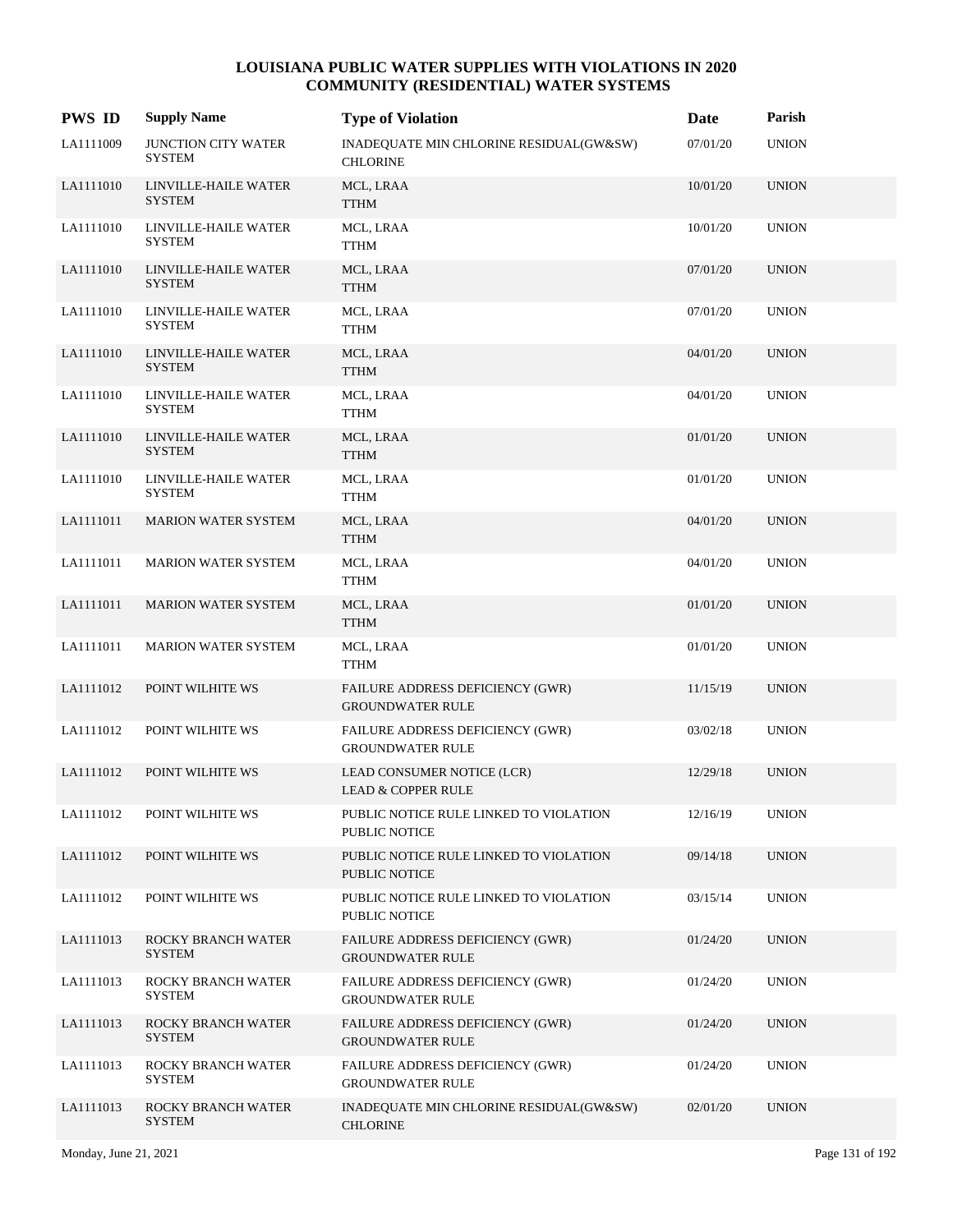| <b>PWS ID</b> | <b>Supply Name</b>        | <b>Type of Violation</b>                                            | Date     | Parish       |
|---------------|---------------------------|---------------------------------------------------------------------|----------|--------------|
| LA1111014     | <b>SALEM WATER SYSTEM</b> | MCL, LRAA<br>TTHM                                                   | 10/01/20 | <b>UNION</b> |
| LA1111014     | SALEM WATER SYSTEM        | MCL, LRAA<br><b>TTHM</b>                                            | 10/01/20 | <b>UNION</b> |
| LA1111014     | <b>SALEM WATER SYSTEM</b> | MCL, LRAA<br>TTHM                                                   | 07/01/20 | <b>UNION</b> |
| LA1111014     | <b>SALEM WATER SYSTEM</b> | MCL, LRAA<br>TTHM                                                   | 07/01/20 | <b>UNION</b> |
| LA1111014     | <b>SALEM WATER SYSTEM</b> | MCL, LRAA<br>TTHM                                                   | 04/01/20 | <b>UNION</b> |
| LA1111014     | <b>SALEM WATER SYSTEM</b> | MCL, LRAA<br><b>TTHM</b>                                            | 04/01/20 | <b>UNION</b> |
| LA1111014     | <b>SALEM WATER SYSTEM</b> | FAILURE SUBMIT OEL REPORT FOR TTHM<br>TTHM                          | 10/31/17 | <b>UNION</b> |
| LA1111014     | <b>SALEM WATER SYSTEM</b> | FAILURE SUBMIT OEL REPORT FOR TTHM<br><b>TTHM</b>                   | 07/31/17 | <b>UNION</b> |
| LA1111014     | <b>SALEM WATER SYSTEM</b> | FAILURE SUBMIT OEL REPORT FOR TTHM<br>TTHM                          | 05/01/17 | <b>UNION</b> |
| LA1111014     | SALEM WATER SYSTEM        | FAILURE SUBMIT OEL REPORT FOR TTHM<br><b>TTHM</b>                   | 01/31/17 | <b>UNION</b> |
| LA1111014     | <b>SALEM WATER SYSTEM</b> | FAILURE SUBMIT OEL REPORT FOR TTHM<br><b>TTHM</b>                   | 10/31/16 | <b>UNION</b> |
| LA1111014     | <b>SALEM WATER SYSTEM</b> | FAILURE SUBMIT OEL REPORT FOR TTHM<br><b>TTHM</b>                   | 07/31/16 | <b>UNION</b> |
| LA1111014     | <b>SALEM WATER SYSTEM</b> | FAILURE ADDRESS DEFICIENCY (GWR)<br><b>GROUNDWATER RULE</b>         | 05/26/20 | <b>UNION</b> |
| LA1111014     | SALEM WATER SYSTEM        | FAILURE ADDRESS DEFICIENCY (GWR)<br><b>GROUNDWATER RULE</b>         | 05/26/20 | <b>UNION</b> |
| LA1111014     | SALEM WATER SYSTEM        | FAILURE ADDRESS DEFICIENCY (GWR)<br><b>GROUNDWATER RULE</b>         | 05/26/20 | <b>UNION</b> |
| LA1111014     | <b>SALEM WATER SYSTEM</b> | FAILURE ADDRESS DEFICIENCY (GWR)<br><b>GROUNDWATER RULE</b>         | 05/26/20 | <b>UNION</b> |
| LA1111014     | <b>SALEM WATER SYSTEM</b> | FAILURE ADDRESS DEFICIENCY (GWR)<br><b>GROUNDWATER RULE</b>         | 05/26/20 | <b>UNION</b> |
| LA1111014     | <b>SALEM WATER SYSTEM</b> | FAILURE ADDRESS DEFICIENCY (GWR)<br><b>GROUNDWATER RULE</b>         | 05/26/20 | <b>UNION</b> |
| LA1111014     | <b>SALEM WATER SYSTEM</b> | FOLLOW-UP OR ROUTINE TAP M/R (LCR)<br><b>LEAD &amp; COPPER RULE</b> | 10/01/20 | <b>UNION</b> |
| LA1111014     | <b>SALEM WATER SYSTEM</b> | <b>CCR REPORT</b><br>CONSUMER CONFIDENCE RULE                       | 07/01/20 | <b>UNION</b> |
| LA1111014     | <b>SALEM WATER SYSTEM</b> | <b>CCR REPORT</b><br>CONSUMER CONFIDENCE RULE                       | 07/01/19 | <b>UNION</b> |
| LA1111014     | <b>SALEM WATER SYSTEM</b> | PUBLIC NOTICE RULE LINKED TO VIOLATION<br>PUBLIC NOTICE             | 11/06/20 | <b>UNION</b> |
| LA1111014     | <b>SALEM WATER SYSTEM</b> | PUBLIC NOTICE RULE LINKED TO VIOLATION<br>PUBLIC NOTICE             | 07/17/20 | <b>UNION</b> |
| LA1111014     | <b>SALEM WATER SYSTEM</b> | PUBLIC NOTICE RULE LINKED TO VIOLATION<br>PUBLIC NOTICE             | 07/03/20 | <b>UNION</b> |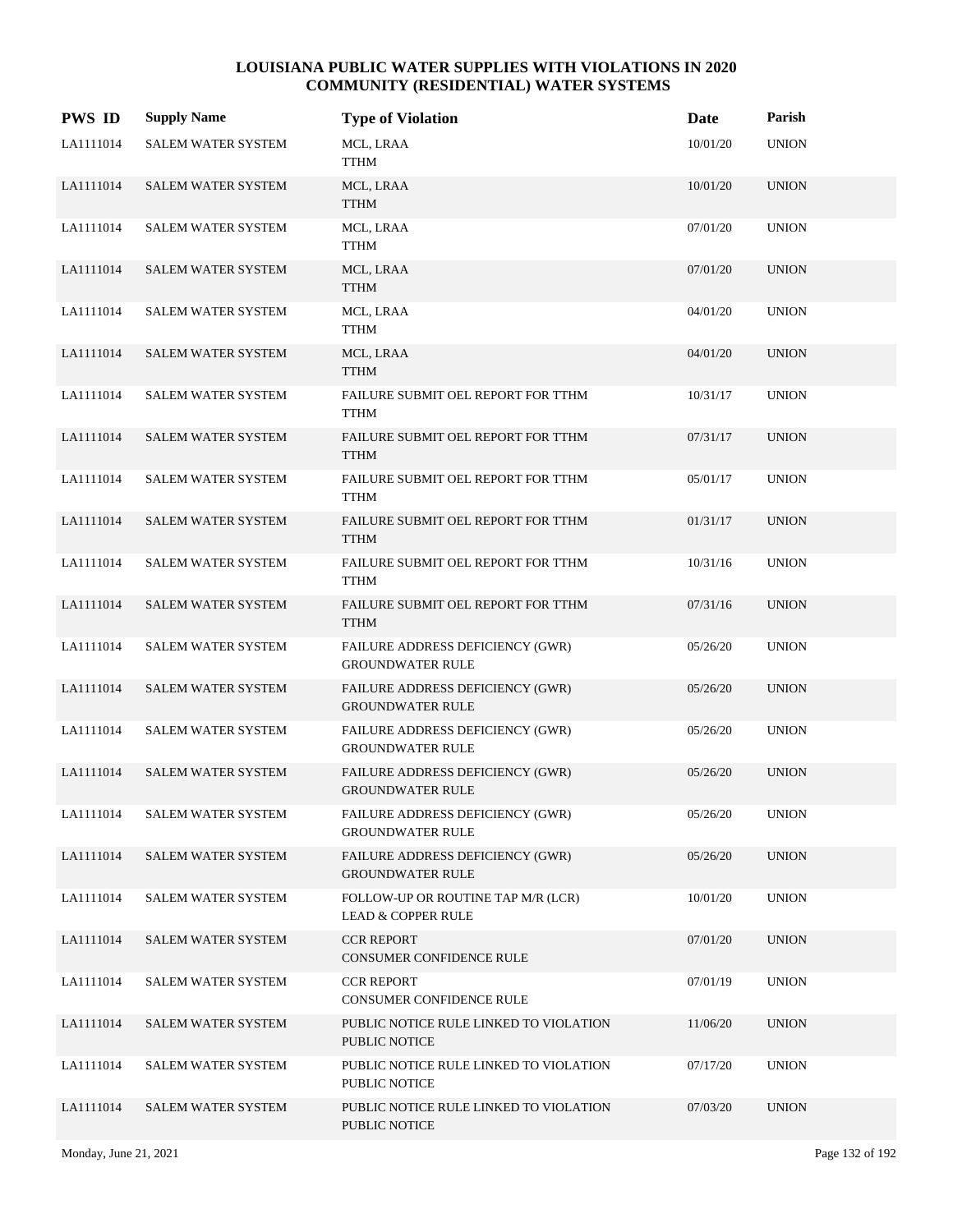| <b>PWS ID</b> | <b>Supply Name</b>                                  | <b>Type of Violation</b>                                                     | Date     | Parish       |
|---------------|-----------------------------------------------------|------------------------------------------------------------------------------|----------|--------------|
| LA1111014     | SALEM WATER SYSTEM                                  | PUBLIC NOTICE RULE LINKED TO VIOLATION<br>PUBLIC NOTICE                      | 09/22/19 | <b>UNION</b> |
| LA1111014     | <b>SALEM WATER SYSTEM</b>                           | PUBLIC NOTICE RULE LINKED TO VIOLATION<br><b>PUBLIC NOTICE</b>               | 05/01/19 | <b>UNION</b> |
| LA1111014     | <b>SALEM WATER SYSTEM</b>                           | PUBLIC NOTICE RULE LINKED TO VIOLATION<br><b>PUBLIC NOTICE</b>               | 07/21/17 | <b>UNION</b> |
| LA1111014     | <b>SALEM WATER SYSTEM</b>                           | INADEQUATE MIN CHLORINE RESIDUAL(GW&SW)<br><b>CHLORINE</b>                   | 09/01/20 | <b>UNION</b> |
| LA1111014     | SALEM WATER SYSTEM                                  | INADEQUATE MIN CHLORINE RESIDUAL(GW&SW)<br><b>CHLORINE</b>                   | 06/01/20 | <b>UNION</b> |
| LA1111014     | SALEM WATER SYSTEM                                  | INADEQUATE MIN CHLORINE RESIDUAL(GW&SW)<br><b>CHLORINE</b>                   | 02/01/20 | <b>UNION</b> |
| LA1111015     | UNION PARISH WATERWORKS<br><b>DISTRICT 1</b>        | MCL, LRAA<br><b>TTHM</b>                                                     | 04/01/20 | <b>UNION</b> |
| LA1111015     | UNION PARISH WATERWORKS<br><b>DISTRICT 1</b>        | MCL, LRAA<br><b>TTHM</b>                                                     | 01/01/20 | <b>UNION</b> |
| LA1111015     | UNION PARISH WATERWORKS<br><b>DISTRICT 1</b>        | MCL, LRAA<br><b>TTHM</b>                                                     | 01/01/20 | <b>UNION</b> |
| LA1111015     | UNION PARISH WATERWORKS<br><b>DISTRICT 1</b>        | LEVEL 1 ASSESS, MULTIPLE TC POS (RTCR)<br>REVISED TOTAL COLIFORM RULE (RTCR) | 09/06/17 | <b>UNION</b> |
| LA1111015     | <b>UNION PARISH WATERWORKS</b><br><b>DISTRICT 1</b> | FAILURE SUBMIT OEL REPORT FOR TTHM<br><b>TTHM</b>                            | 10/31/17 | <b>UNION</b> |
| LA1111015     | UNION PARISH WATERWORKS<br><b>DISTRICT 1</b>        | FAILURE SUBMIT OEL REPORT FOR TTHM<br><b>TTHM</b>                            | 07/31/17 | <b>UNION</b> |
| LA1111015     | UNION PARISH WATERWORKS<br><b>DISTRICT 1</b>        | FAILURE SUBMIT OEL REPORT FOR TTHM<br><b>TTHM</b>                            | 05/01/17 | <b>UNION</b> |
| LA1111015     | UNION PARISH WATERWORKS<br><b>DISTRICT 1</b>        | FAILURE SUBMIT OEL REPORT FOR TTHM<br><b>TTHM</b>                            | 10/31/16 | <b>UNION</b> |
| LA1111015     | UNION PARISH WATERWORKS<br><b>DISTRICT 1</b>        | FAILURE SUBMIT OEL REPORT FOR HAA5<br>TOTAL HALOACETIC ACIDS (HAA5)          | 07/31/16 | <b>UNION</b> |
| LA1111015     | UNION PARISH WATERWORKS<br><b>DISTRICT 1</b>        | FAILURE SUBMIT OEL REPORT FOR TTHM<br><b>TTHM</b>                            | 07/31/16 | <b>UNION</b> |
| LA1111015     | UNION PARISH WATERWORKS<br><b>DISTRICT 1</b>        | FAILURE SUBMIT OEL REPORT FOR TTHM<br><b>TTHM</b>                            | 05/01/15 | <b>UNION</b> |
| LA1111015     | UNION PARISH WATERWORKS<br><b>DISTRICT 1</b>        | FAILURE ADDRESS DEFICIENCY (GWR)<br><b>GROUNDWATER RULE</b>                  | 04/27/20 | <b>UNION</b> |
| LA1111015     | UNION PARISH WATERWORKS<br><b>DISTRICT 1</b>        | FAILURE ADDRESS DEFICIENCY (GWR)<br>GROUNDWATER RULE                         | 10/01/18 | <b>UNION</b> |
| LA1111015     | UNION PARISH WATERWORKS<br><b>DISTRICT 1</b>        | FAILURE ADDRESS DEFICIENCY (GWR)<br><b>GROUNDWATER RULE</b>                  | 10/01/18 | <b>UNION</b> |
| LA1111015     | <b>UNION PARISH WATERWORKS</b><br><b>DISTRICT 1</b> | FAILURE ADDRESS DEFICIENCY (GWR)<br><b>GROUNDWATER RULE</b>                  | 10/01/18 | <b>UNION</b> |
| LA1111015     | UNION PARISH WATERWORKS<br><b>DISTRICT 1</b>        | FAILURE ADDRESS DEFICIENCY (GWR)<br><b>GROUNDWATER RULE</b>                  | 10/01/18 | <b>UNION</b> |
| LA1111015     | UNION PARISH WATERWORKS<br><b>DISTRICT 1</b>        | FAILURE ADDRESS DEFICIENCY (GWR)<br><b>GROUNDWATER RULE</b>                  | 10/01/18 | <b>UNION</b> |
| LA1111015     | UNION PARISH WATERWORKS<br><b>DISTRICT 1</b>        | LEAD CONSUMER NOTICE (LCR)<br><b>LEAD &amp; COPPER RULE</b>                  | 02/13/20 | <b>UNION</b> |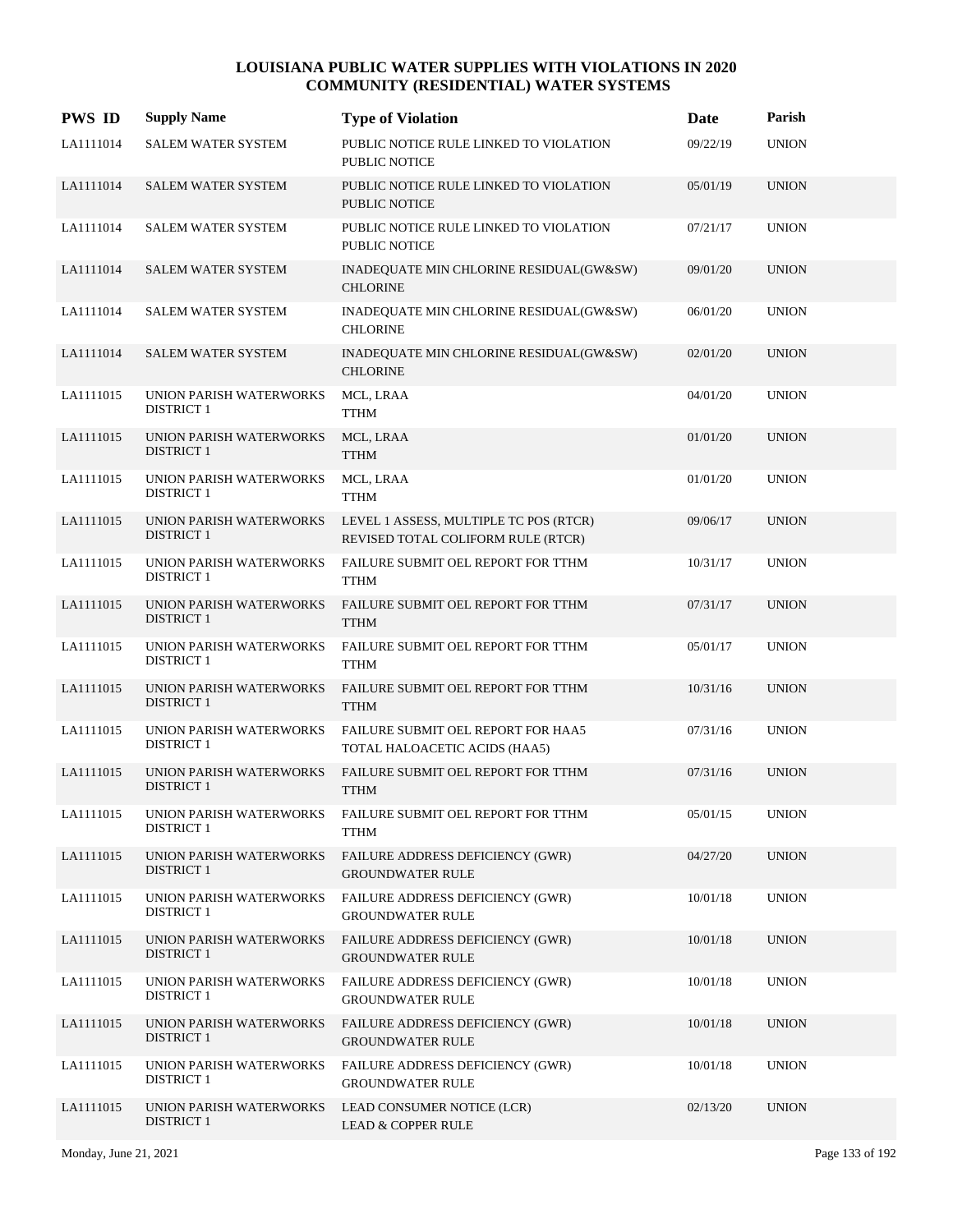| <b>PWS ID</b> | <b>Supply Name</b>                           | <b>Type of Violation</b>                                           | <b>Date</b> | Parish       |
|---------------|----------------------------------------------|--------------------------------------------------------------------|-------------|--------------|
| LA1111015     | UNION PARISH WATERWORKS<br><b>DISTRICT 1</b> | <b>CCR REPORT</b><br>CONSUMER CONFIDENCE RULE                      | 07/01/20    | <b>UNION</b> |
| LA1111015     | UNION PARISH WATERWORKS<br><b>DISTRICT 1</b> | PUBLIC NOTICE RULE LINKED TO VIOLATION<br><b>PUBLIC NOTICE</b>     | 07/17/20    | <b>UNION</b> |
| LA1111015     | UNION PARISH WATERWORKS<br><b>DISTRICT 1</b> | PUBLIC NOTICE RULE LINKED TO VIOLATION<br>PUBLIC NOTICE            | 01/22/20    | <b>UNION</b> |
| LA1111015     | UNION PARISH WATERWORKS<br><b>DISTRICT 1</b> | PUBLIC NOTICE RULE LINKED TO VIOLATION<br>PUBLIC NOTICE            | 10/23/19    | <b>UNION</b> |
| LA1111015     | UNION PARISH WATERWORKS<br><b>DISTRICT 1</b> | PUBLIC NOTICE RULE LINKED TO VIOLATION<br>PUBLIC NOTICE            | 02/03/18    | <b>UNION</b> |
| LA1111015     | UNION PARISH WATERWORKS<br><b>DISTRICT 1</b> | PUBLIC NOTICE RULE LINKED TO VIOLATION<br>PUBLIC NOTICE            | 11/28/17    | <b>UNION</b> |
| LA1111015     | UNION PARISH WATERWORKS<br><b>DISTRICT 1</b> | INADEQUATE MIN CHLORINE RESIDUAL(GW&SW)<br><b>CHLORINE</b>         | 05/01/20    | <b>UNION</b> |
| LA1111015     | UNION PARISH WATERWORKS<br><b>DISTRICT 1</b> | INADEQUATE MIN CHLORINE RESIDUAL(GW&SW)<br><b>CHLORINE</b>         | 01/01/20    | <b>UNION</b> |
| LA1111015     | UNION PARISH WATERWORKS<br><b>DISTRICT 1</b> | 5% DS BELOW MIN 0.5-2 MONTHS CONSEC(GW)<br><b>CHLORINE</b>         | 08/01/20    | <b>UNION</b> |
| LA1111015     | UNION PARISH WATERWORKS<br><b>DISTRICT 1</b> | 5% DS BELOW MIN 0.5-2 MONTHS CONSEC(GW)<br><b>CHLORINE</b>         | 07/01/20    | <b>UNION</b> |
| LA1111015     | UNION PARISH WATERWORKS<br><b>DISTRICT 1</b> | 5% DS BELOW MIN 0.5-2 MONTHS CONSEC(GW)<br><b>CHLORINE</b>         | 06/01/20    | <b>UNION</b> |
| LA1111015     | UNION PARISH WATERWORKS<br><b>DISTRICT 1</b> | 5% DS BELOW MIN 0.5-2 MONTHS CONSEC(GW)<br><b>CHLORINE</b>         | 02/01/20    | <b>UNION</b> |
| LA1111016     | WARDS CHAPEL WATER<br><b>SYSTEM</b>          | MCL, LRAA<br><b>TTHM</b>                                           | 10/01/20    | <b>UNION</b> |
| LA1111016     | <b>WARDS CHAPEL WATER</b><br><b>SYSTEM</b>   | MCL, LRAA<br><b>TTHM</b>                                           | 10/01/20    | <b>UNION</b> |
| LA1111016     | WARDS CHAPEL WATER<br><b>SYSTEM</b>          | MCL, LRAA<br><b>TTHM</b>                                           | 07/01/20    | <b>UNION</b> |
| LA1111016     | <b>WARDS CHAPEL WATER</b><br><b>SYSTEM</b>   | MCL, LRAA<br><b>TTHM</b>                                           | 07/01/20    | <b>UNION</b> |
| LA1111016     | <b>WARDS CHAPEL WATER</b><br><b>SYSTEM</b>   | MCL, LRAA<br><b>TTHM</b>                                           | 04/01/20    | <b>UNION</b> |
| LA1111016     | <b>WARDS CHAPEL WATER</b><br><b>SYSTEM</b>   | MCL, LRAA<br><b>TTHM</b>                                           | 04/01/20    | <b>UNION</b> |
| LA1111016     | WARDS CHAPEL WATER<br><b>SYSTEM</b>          | MCL, LRAA<br><b>TTHM</b>                                           | 01/01/20    | <b>UNION</b> |
| LA1111016     | WARDS CHAPEL WATER<br><b>SYSTEM</b>          | MCL, LRAA<br><b>TTHM</b>                                           | 01/01/20    | <b>UNION</b> |
| LA1111016     | <b>WARDS CHAPEL WATER</b><br><b>SYSTEM</b>   | FAILURE ADDRESS DEFICIENCY (GWR)<br><b>GROUNDWATER RULE</b>        | 04/14/20    | <b>UNION</b> |
| LA1111016     | <b>WARDS CHAPEL WATER</b><br><b>SYSTEM</b>   | <b>FAILURE ADDRESS DEFICIENCY (GWR)</b><br><b>GROUNDWATER RULE</b> | 04/14/20    | <b>UNION</b> |
| LA1111016     | WARDS CHAPEL WATER<br><b>SYSTEM</b>          | PUBLIC NOTICE RULE LINKED TO VIOLATION<br>PUBLIC NOTICE            | 05/27/20    | <b>UNION</b> |
| LA1111016     | WARDS CHAPEL WATER<br><b>SYSTEM</b>          | PUBLIC NOTICE RULE LINKED TO VIOLATION<br>PUBLIC NOTICE            | 02/13/20    | <b>UNION</b> |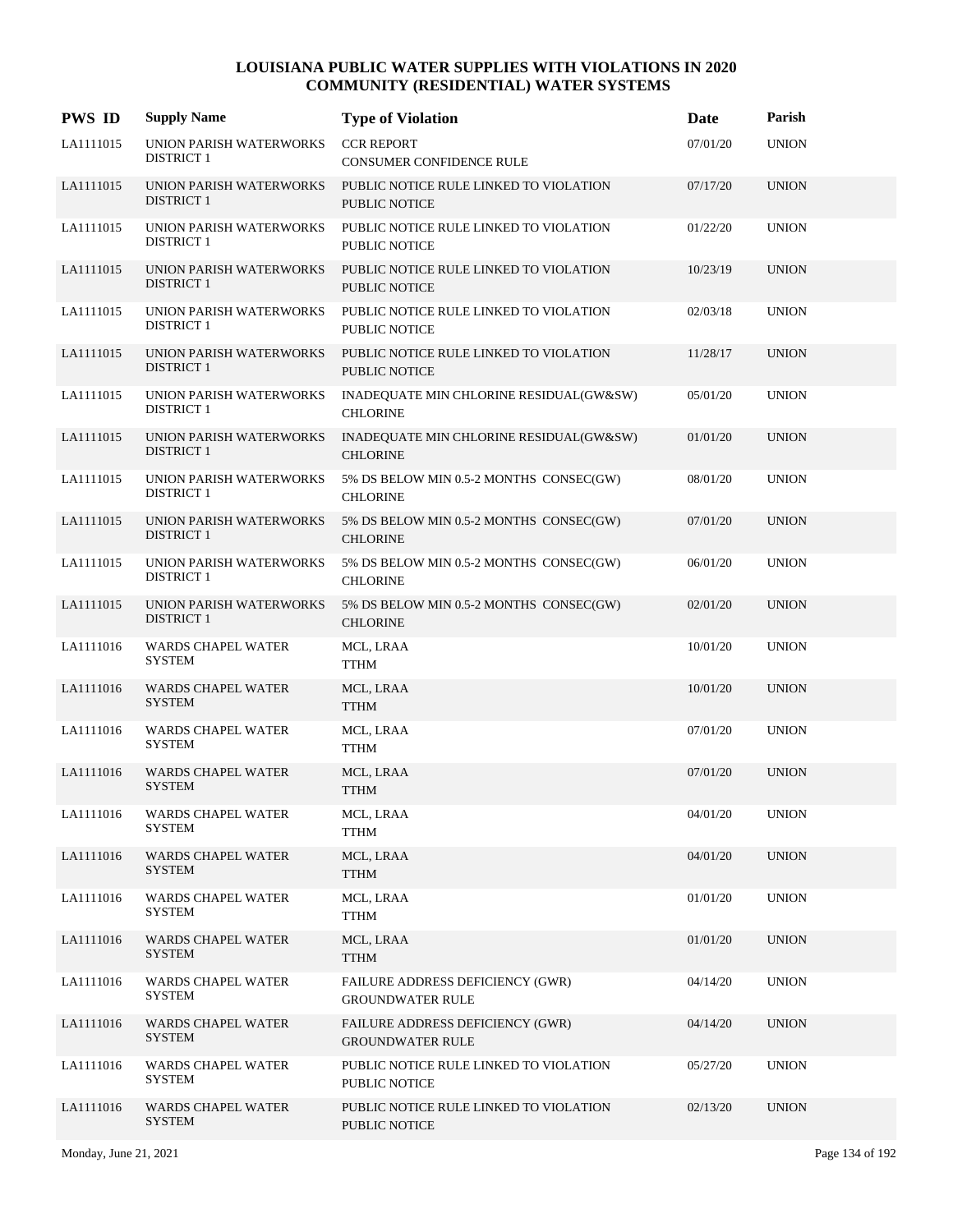| <b>PWS ID</b> | <b>Supply Name</b>                         | <b>Type of Violation</b>                                   | Date     | Parish       |
|---------------|--------------------------------------------|------------------------------------------------------------|----------|--------------|
| LA1111016     | <b>WARDS CHAPEL WATER</b><br><b>SYSTEM</b> | PUBLIC NOTICE RULE LINKED TO VIOLATION<br>PUBLIC NOTICE    | 11/20/19 | <b>UNION</b> |
| LA1111016     | <b>WARDS CHAPEL WATER</b><br><b>SYSTEM</b> | INADEQUATE MIN CHLORINE RESIDUAL(GW&SW)<br><b>CHLORINE</b> | 07/01/20 | <b>UNION</b> |
| LA1111016     | WARDS CHAPEL WATER<br><b>SYSTEM</b>        | INADEQUATE MIN CHLORINE RESIDUAL(GW&SW)<br><b>CHLORINE</b> | 05/01/20 | <b>UNION</b> |
| LA1111017     | WEST STERLINGTON WATER<br><b>SYSTEM</b>    | MCL, LRAA<br><b>TTHM</b>                                   | 10/01/20 | <b>UNION</b> |
| LA1111017     | WEST STERLINGTON WATER<br><b>SYSTEM</b>    | MCL, LRAA<br><b>TTHM</b>                                   | 10/01/20 | <b>UNION</b> |
| LA1111017     | WEST STERLINGTON WATER<br><b>SYSTEM</b>    | MCL, LRAA<br><b>TTHM</b>                                   | 07/01/20 | <b>UNION</b> |
| LA1111017     | WEST STERLINGTON WATER<br><b>SYSTEM</b>    | MCL, LRAA<br><b>TTHM</b>                                   | 07/01/20 | <b>UNION</b> |
| LA1111017     | WEST STERLINGTON WATER<br><b>SYSTEM</b>    | MCL, LRAA<br><b>TTHM</b>                                   | 04/01/20 | <b>UNION</b> |
| LA1111017     | WEST STERLINGTON WATER<br><b>SYSTEM</b>    | MCL, LRAA<br><b>TTHM</b>                                   | 04/01/20 | <b>UNION</b> |
| LA1111017     | WEST STERLINGTON WATER<br><b>SYSTEM</b>    | MCL, LRAA<br><b>TTHM</b>                                   | 01/01/20 | <b>UNION</b> |
| LA1111017     | WEST STERLINGTON WATER<br><b>SYSTEM</b>    | MCL, LRAA<br><b>TTHM</b>                                   | 01/01/20 | <b>UNION</b> |
| LA1111017     | WEST STERLINGTON WATER<br><b>SYSTEM</b>    | PUBLIC NOTICE RULE LINKED TO VIOLATION<br>PUBLIC NOTICE    | 09/10/19 | <b>UNION</b> |
| LA1111018     | RANDOLPH WATER SYSTEM                      | MCL, LRAA<br><b>TTHM</b>                                   | 10/01/20 | <b>UNION</b> |
| LA1111018     | RANDOLPH WATER SYSTEM                      | MCL, LRAA<br><b>TTHM</b>                                   | 10/01/20 | <b>UNION</b> |
| LA1111018     | RANDOLPH WATER SYSTEM                      | MCL, LRAA<br><b>TTHM</b>                                   | 07/01/20 | <b>UNION</b> |
| LA1111018     | RANDOLPH WATER SYSTEM                      | MCL, LRAA<br><b>TTHM</b>                                   | 07/01/20 | <b>UNION</b> |
| LA1111018     | RANDOLPH WATER SYSTEM                      | MCL, LRAA<br><b>TTHM</b>                                   | 04/01/20 | <b>UNION</b> |
| LA1111018     | RANDOLPH WATER SYSTEM                      | MCL, LRAA<br><b>TTHM</b>                                   | 04/01/20 | <b>UNION</b> |
| LA1111018     | RANDOLPH WATER SYSTEM                      | MCL, LRAA<br>${\sf TTHM}$                                  | 01/01/20 | <b>UNION</b> |
| LA1111018     | RANDOLPH WATER SYSTEM                      | MCL, LRAA<br><b>TTHM</b>                                   | 01/01/20 | <b>UNION</b> |
| LA1111020     | TRI-WATER SYSTEM                           | MCL, LRAA<br><b>TTHM</b>                                   | 10/01/20 | <b>UNION</b> |
| LA1111020     | TRI-WATER SYSTEM                           | MCL, LRAA<br><b>TTHM</b>                                   | 10/01/20 | <b>UNION</b> |
| LA1111020     | TRI-WATER SYSTEM                           | MCL, LRAA<br><b>TTHM</b>                                   | 07/01/20 | <b>UNION</b> |
| LA1111020     | TRI-WATER SYSTEM                           | MCL, LRAA<br><b>TTHM</b>                                   | 07/01/20 | <b>UNION</b> |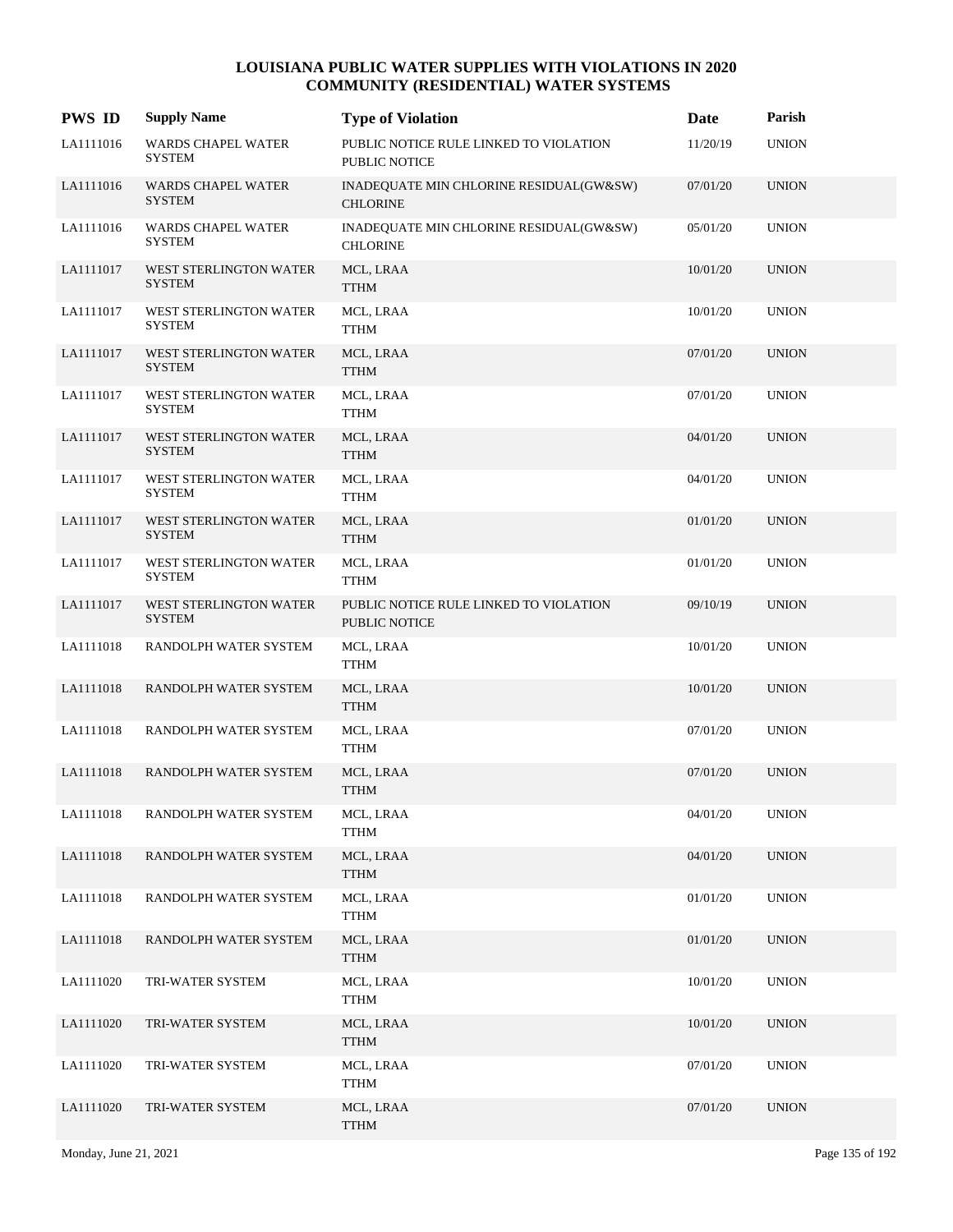| <b>PWS ID</b> | <b>Supply Name</b>          | <b>Type of Violation</b>                                       | Date     | Parish       |
|---------------|-----------------------------|----------------------------------------------------------------|----------|--------------|
| LA1111020     | TRI-WATER SYSTEM            | MCL, LRAA<br>TTHM                                              | 04/01/20 | <b>UNION</b> |
| LA1111020     | TRI-WATER SYSTEM            | MCL, LRAA<br><b>TTHM</b>                                       | 01/01/20 | <b>UNION</b> |
| LA1111020     | TRI-WATER SYSTEM            | MCL, LRAA<br>TTHM                                              | 01/01/20 | <b>UNION</b> |
| LA1111021     | SARDIS WATER SYSTEM         | MCL, LRAA<br><b>TTHM</b>                                       | 10/01/20 | <b>UNION</b> |
| LA1111021     | SARDIS WATER SYSTEM         | MCL, LRAA<br>TTHM                                              | 10/01/20 | <b>UNION</b> |
| LA1111021     | SARDIS WATER SYSTEM         | MCL, LRAA<br><b>TTHM</b>                                       | 07/01/20 | <b>UNION</b> |
| LA1111021     | SARDIS WATER SYSTEM         | MCL, LRAA<br><b>TTHM</b>                                       | 07/01/20 | <b>UNION</b> |
| LA1111021     | SARDIS WATER SYSTEM         | MCL, LRAA<br><b>TTHM</b>                                       | 04/01/20 | <b>UNION</b> |
| LA1111021     | SARDIS WATER SYSTEM         | MCL, LRAA<br><b>TTHM</b>                                       | 04/01/20 | <b>UNION</b> |
| LA1111021     | SARDIS WATER SYSTEM         | MCL, LRAA<br><b>TTHM</b>                                       | 01/01/20 | <b>UNION</b> |
| LA1111021     | SARDIS WATER SYSTEM         | MCL, LRAA<br><b>TTHM</b>                                       | 01/01/20 | <b>UNION</b> |
| LA1111021     | SARDIS WATER SYSTEM         | PUBLIC NOTICE RULE LINKED TO VIOLATION<br>PUBLIC NOTICE        | 12/23/20 | <b>UNION</b> |
| LA1111021     | SARDIS WATER SYSTEM         | PUBLIC NOTICE RULE LINKED TO VIOLATION<br><b>PUBLIC NOTICE</b> | 11/04/20 | <b>UNION</b> |
| LA1111021     | SARDIS WATER SYSTEM         | PUBLIC NOTICE RULE LINKED TO VIOLATION<br><b>PUBLIC NOTICE</b> | 12/14/19 | <b>UNION</b> |
| LA1111022     | CONCORD WATER SYSTEM        | MCL, LRAA<br><b>TTHM</b>                                       | 10/01/20 | <b>UNION</b> |
| LA1111022     | <b>CONCORD WATER SYSTEM</b> | MCL, LRAA<br><b>TTHM</b>                                       | 10/01/20 | <b>UNION</b> |
| LA1111022     | CONCORD WATER SYSTEM        | MCL, LRAA<br><b>TTHM</b>                                       | 07/01/20 | <b>UNION</b> |
| LA1111022     | CONCORD WATER SYSTEM        | MCL, LRAA<br><b>TTHM</b>                                       | 07/01/20 | <b>UNION</b> |
| LA1111022     | CONCORD WATER SYSTEM        | MCL, LRAA<br><b>TTHM</b>                                       | 04/01/20 | <b>UNION</b> |
| LA1111022     | CONCORD WATER SYSTEM        | MCL, LRAA<br><b>TTHM</b>                                       | 04/01/20 | <b>UNION</b> |
| LA1111022     | CONCORD WATER SYSTEM        | MCL, LRAA<br><b>TTHM</b>                                       | 01/01/20 | <b>UNION</b> |
| LA1111022     | CONCORD WATER SYSTEM        | MCL, LRAA<br><b>TTHM</b>                                       | 01/01/20 | <b>UNION</b> |
| LA1111022     | CONCORD WATER SYSTEM        | PUBLIC NOTICE RULE LINKED TO VIOLATION<br>PUBLIC NOTICE        | 07/17/20 | <b>UNION</b> |
| LA1111022     | CONCORD WATER SYSTEM        | PUBLIC NOTICE RULE LINKED TO VIOLATION<br>PUBLIC NOTICE        | 04/25/20 | <b>UNION</b> |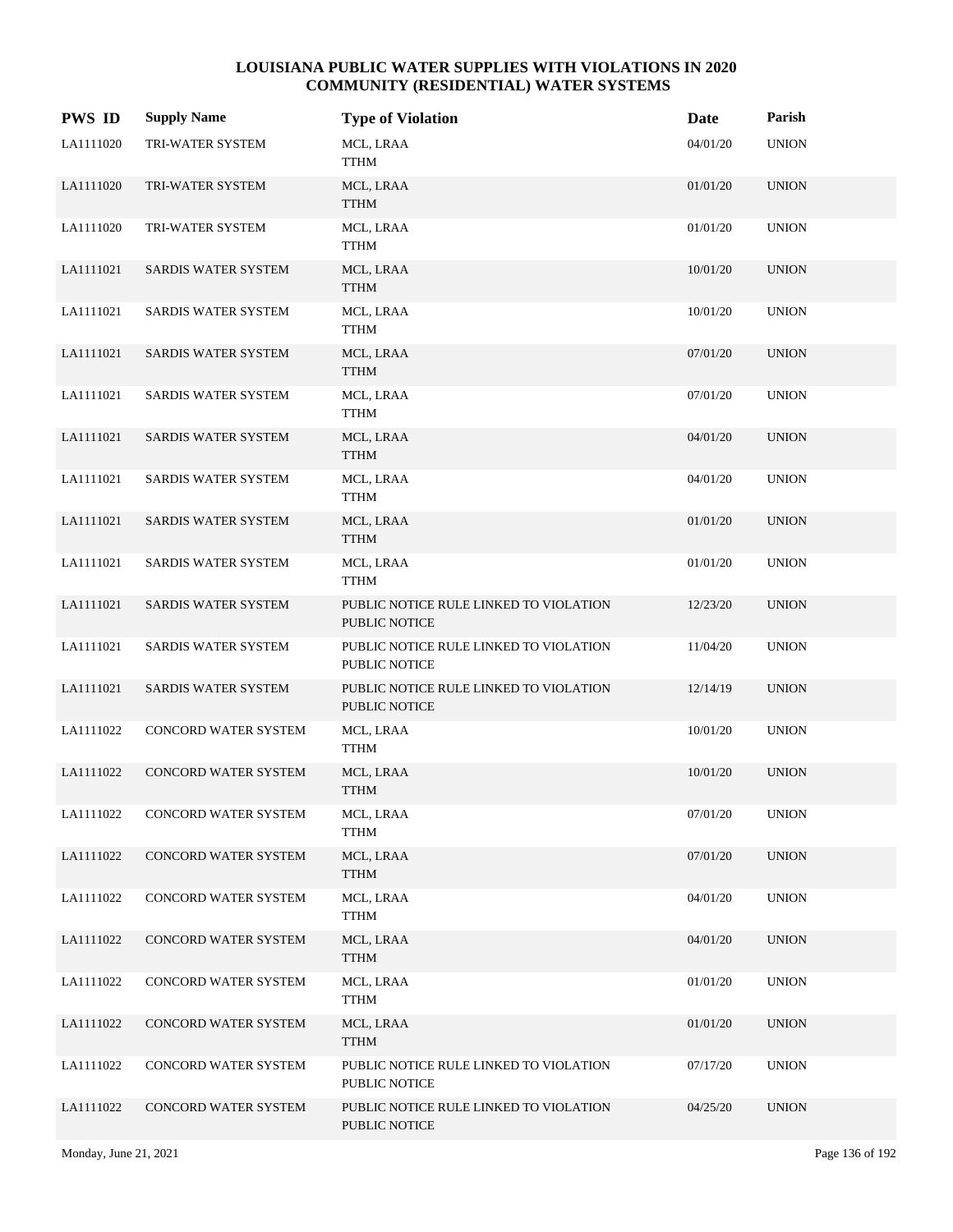| <b>PWS ID</b> | <b>Supply Name</b>          | <b>Type of Violation</b>                                       | Date     | Parish       |
|---------------|-----------------------------|----------------------------------------------------------------|----------|--------------|
| LA1111022     | CONCORD WATER SYSTEM        | PUBLIC NOTICE RULE LINKED TO VIOLATION<br>PUBLIC NOTICE        | 01/22/20 | <b>UNION</b> |
| LA1111022     | CONCORD WATER SYSTEM        | PUBLIC NOTICE RULE LINKED TO VIOLATION<br>PUBLIC NOTICE        | 10/23/19 | <b>UNION</b> |
| LA1111022     | CONCORD WATER SYSTEM        | PUBLIC NOTICE RULE LINKED TO VIOLATION<br>PUBLIC NOTICE        | 05/01/19 | <b>UNION</b> |
| LA1111022     | <b>CONCORD WATER SYSTEM</b> | PUBLIC NOTICE RULE LINKED TO VIOLATION<br>PUBLIC NOTICE        | 01/15/19 | <b>UNION</b> |
| LA1111022     | CONCORD WATER SYSTEM        | PUBLIC NOTICE RULE LINKED TO VIOLATION<br>PUBLIC NOTICE        | 10/27/18 | <b>UNION</b> |
| LA1111022     | CONCORD WATER SYSTEM        | PUBLIC NOTICE RULE LINKED TO VIOLATION<br><b>PUBLIC NOTICE</b> | 07/20/18 | <b>UNION</b> |
| LA1111022     | CONCORD WATER SYSTEM        | INADEQUATE MIN CHLORINE RESIDUAL(GW&SW)<br><b>CHLORINE</b>     | 02/01/20 | <b>UNION</b> |
| LA1111023     | DARBONNE WS SOUTH           | MCL, LRAA<br><b>TTHM</b>                                       | 07/01/20 | <b>UNION</b> |
| LA1111023     | DARBONNE WS SOUTH           | MCL, LRAA<br>TTHM                                              | 04/01/20 | <b>UNION</b> |
| LA1111023     | DARBONNE WS SOUTH           | MCL, LRAA<br><b>TTHM</b>                                       | 01/01/20 | <b>UNION</b> |
| LA1111023     | DARBONNE WS SOUTH           | MCL, LRAA<br><b>TTHM</b>                                       | 01/01/20 | <b>UNION</b> |
| LA1111024     | DARBONNE WS NORTH           | MCL, LRAA<br><b>TTHM</b>                                       | 10/01/20 | <b>UNION</b> |
| LA1111024     | DARBONNE WS NORTH           | MCL, LRAA<br>TTHM                                              | 07/01/20 | <b>UNION</b> |
| LA1111024     | DARBONNE WS NORTH           | MCL, LRAA<br><b>TTHM</b>                                       | 04/01/20 | <b>UNION</b> |
| LA1111024     | DARBONNE WS NORTH           | MCL, LRAA<br>TTHM                                              | 01/01/20 | <b>UNION</b> |
| LA1111024     | DARBONNE WS NORTH           | INADEQUATE MIN CHLORINE RESIDUAL(GW&SW)<br><b>CHLORINE</b>     | 04/01/20 | <b>UNION</b> |
| LA1111025     | LITROE WATER SYSTEM         | MCL, LRAA<br><b>TTHM</b>                                       | 10/01/20 | <b>UNION</b> |
| LA1111025     | LITROE WATER SYSTEM         | MCL, LRAA<br><b>TTHM</b>                                       | 10/01/20 | <b>UNION</b> |
| LA1111025     | LITROE WATER SYSTEM         | MCL, LRAA<br><b>TTHM</b>                                       | 07/01/20 | <b>UNION</b> |
| LA1111025     | LITROE WATER SYSTEM         | MCL, LRAA<br><b>TTHM</b>                                       | 07/01/20 | <b>UNION</b> |
| LA1111025     | LITROE WATER SYSTEM         | MCL, LRAA<br><b>TTHM</b>                                       | 04/01/20 | <b>UNION</b> |
| LA1111025     | LITROE WATER SYSTEM         | MCL, LRAA<br><b>TTHM</b>                                       | 04/01/20 | <b>UNION</b> |
| LA1111025     | LITROE WATER SYSTEM         | MCL, LRAA<br><b>TTHM</b>                                       | 01/01/20 | <b>UNION</b> |
| LA1111025     | LITROE WATER SYSTEM         | MCL, LRAA<br>TOTAL HALOACETIC ACIDS (HAA5)                     | 01/01/20 | <b>UNION</b> |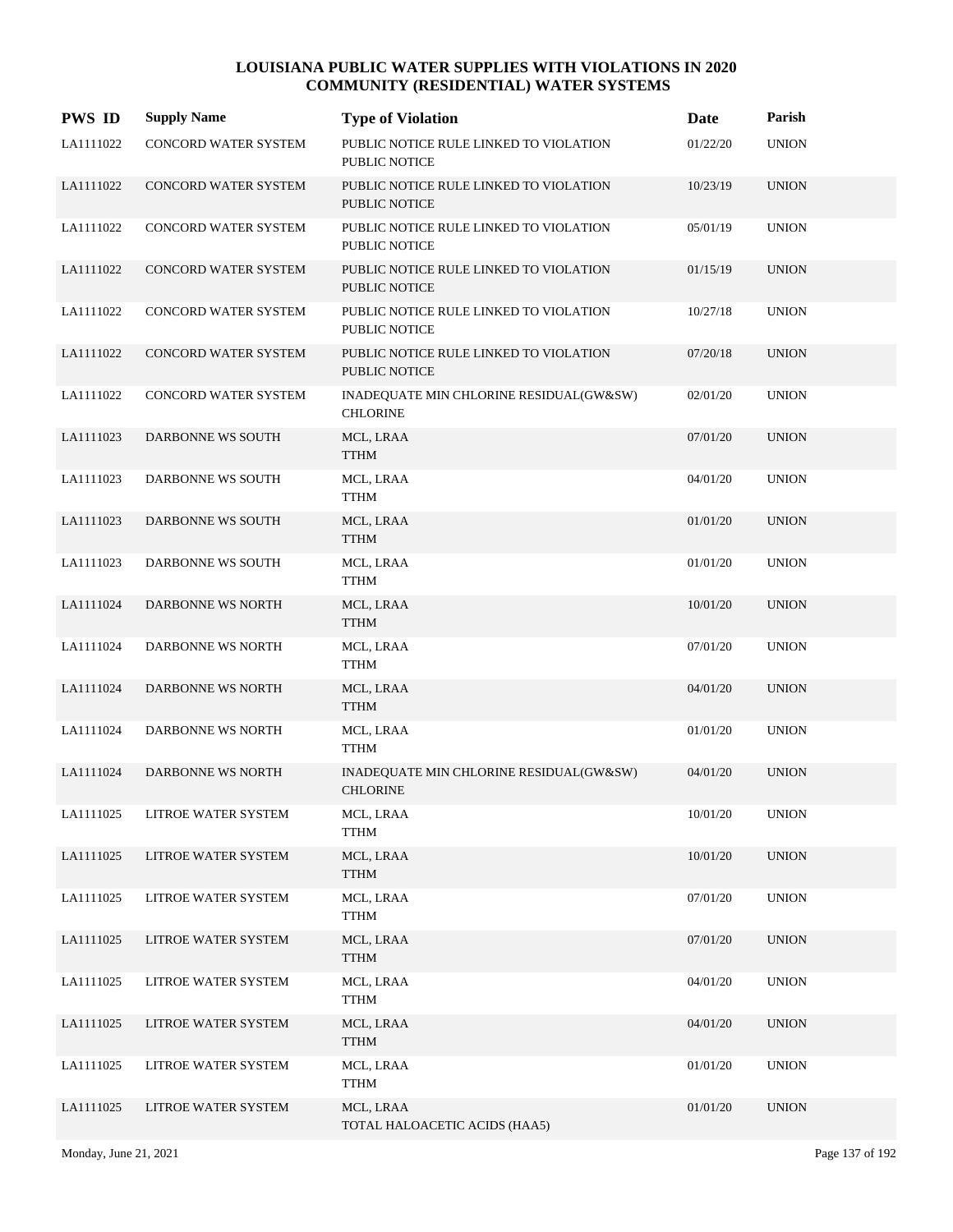| <b>PWS ID</b> | <b>Supply Name</b>         | <b>Type of Violation</b>                                       | Date     | Parish       |
|---------------|----------------------------|----------------------------------------------------------------|----------|--------------|
| LA1111025     | LITROE WATER SYSTEM        | MCL, LRAA<br><b>TTHM</b>                                       | 01/01/20 | <b>UNION</b> |
| LA1111025     | LITROE WATER SYSTEM        | FAILURE ADDRESS DEFICIENCY (GWR)<br><b>GROUNDWATER RULE</b>    | 09/01/18 | <b>UNION</b> |
| LA1111025     | LITROE WATER SYSTEM        | LEAD CONSUMER NOTICE (LCR)<br><b>LEAD &amp; COPPER RULE</b>    | 10/30/20 | <b>UNION</b> |
| LA1111025     | <b>LITROE WATER SYSTEM</b> | LEAD CONSUMER NOTICE (LCR)<br><b>LEAD &amp; COPPER RULE</b>    | 04/01/18 | <b>UNION</b> |
| LA1111025     | LITROE WATER SYSTEM        | PUBLIC NOTICE RULE LINKED TO VIOLATION<br><b>PUBLIC NOTICE</b> | 11/18/20 | <b>UNION</b> |
| LA1111025     | LITROE WATER SYSTEM        | PUBLIC NOTICE RULE LINKED TO VIOLATION<br><b>PUBLIC NOTICE</b> | 08/12/20 | <b>UNION</b> |
| LA1111025     | LITROE WATER SYSTEM        | PUBLIC NOTICE RULE LINKED TO VIOLATION<br><b>PUBLIC NOTICE</b> | 05/14/20 | <b>UNION</b> |
| LA1111025     | LITROE WATER SYSTEM        | PUBLIC NOTICE RULE LINKED TO VIOLATION<br><b>PUBLIC NOTICE</b> | 02/04/20 | <b>UNION</b> |
| LA1111025     | LITROE WATER SYSTEM        | PUBLIC NOTICE RULE LINKED TO VIOLATION<br><b>PUBLIC NOTICE</b> | 11/08/19 | <b>UNION</b> |
| LA1111025     | LITROE WATER SYSTEM        | PUBLIC NOTICE RULE LINKED TO VIOLATION<br>PUBLIC NOTICE        | 03/02/19 | <b>UNION</b> |
| LA1111025     | LITROE WATER SYSTEM        | PUBLIC NOTICE RULE LINKED TO VIOLATION<br>PUBLIC NOTICE        | 11/20/18 | <b>UNION</b> |
| LA1111025     | LITROE WATER SYSTEM        | PUBLIC NOTICE RULE LINKED TO VIOLATION<br>PUBLIC NOTICE        | 08/23/18 | <b>UNION</b> |
| LA1111025     | LITROE WATER SYSTEM        | PUBLIC NOTICE RULE LINKED TO VIOLATION<br><b>PUBLIC NOTICE</b> | 05/01/18 | <b>UNION</b> |
| LA1111025     | LITROE WATER SYSTEM        | PUBLIC NOTICE RULE LINKED TO VIOLATION<br><b>PUBLIC NOTICE</b> | 03/03/18 | <b>UNION</b> |
| LA1111025     | LITROE WATER SYSTEM        | PUBLIC NOTICE RULE LINKED TO VIOLATION<br><b>PUBLIC NOTICE</b> | 12/13/17 | <b>UNION</b> |
| LA1111025     | LITROE WATER SYSTEM        | PUBLIC NOTICE RULE LINKED TO VIOLATION<br>PUBLIC NOTICE        | 09/06/17 | <b>UNION</b> |
| LA1111025     | LITROE WATER SYSTEM        | PUBLIC NOTICE RULE LINKED TO VIOLATION<br>PUBLIC NOTICE        | 05/04/17 | <b>UNION</b> |
| LA1111025     | LITROE WATER SYSTEM        | PUBLIC NOTICE RULE LINKED TO VIOLATION<br>PUBLIC NOTICE        | 02/22/17 | <b>UNION</b> |
| LA1111025     | LITROE WATER SYSTEM        | PUBLIC NOTICE RULE LINKED TO VIOLATION<br>PUBLIC NOTICE        | 12/16/16 | <b>UNION</b> |
| LA1111025     | LITROE WATER SYSTEM        | PUBLIC NOTICE RULE LINKED TO VIOLATION<br><b>PUBLIC NOTICE</b> | 10/12/16 | <b>UNION</b> |
| LA1111025     | LITROE WATER SYSTEM        | PUBLIC NOTICE RULE LINKED TO VIOLATION<br>PUBLIC NOTICE        | 06/08/16 | <b>UNION</b> |
| LA1111025     | LITROE WATER SYSTEM        | PUBLIC NOTICE RULE LINKED TO VIOLATION<br>PUBLIC NOTICE        | 03/19/16 | <b>UNION</b> |
| LA1111025     | LITROE WATER SYSTEM        | PUBLIC NOTICE RULE LINKED TO VIOLATION<br>PUBLIC NOTICE        | 12/11/15 | <b>UNION</b> |
| LA1111025     | LITROE WATER SYSTEM        | PUBLIC NOTICE RULE LINKED TO VIOLATION<br>PUBLIC NOTICE        | 09/10/15 | <b>UNION</b> |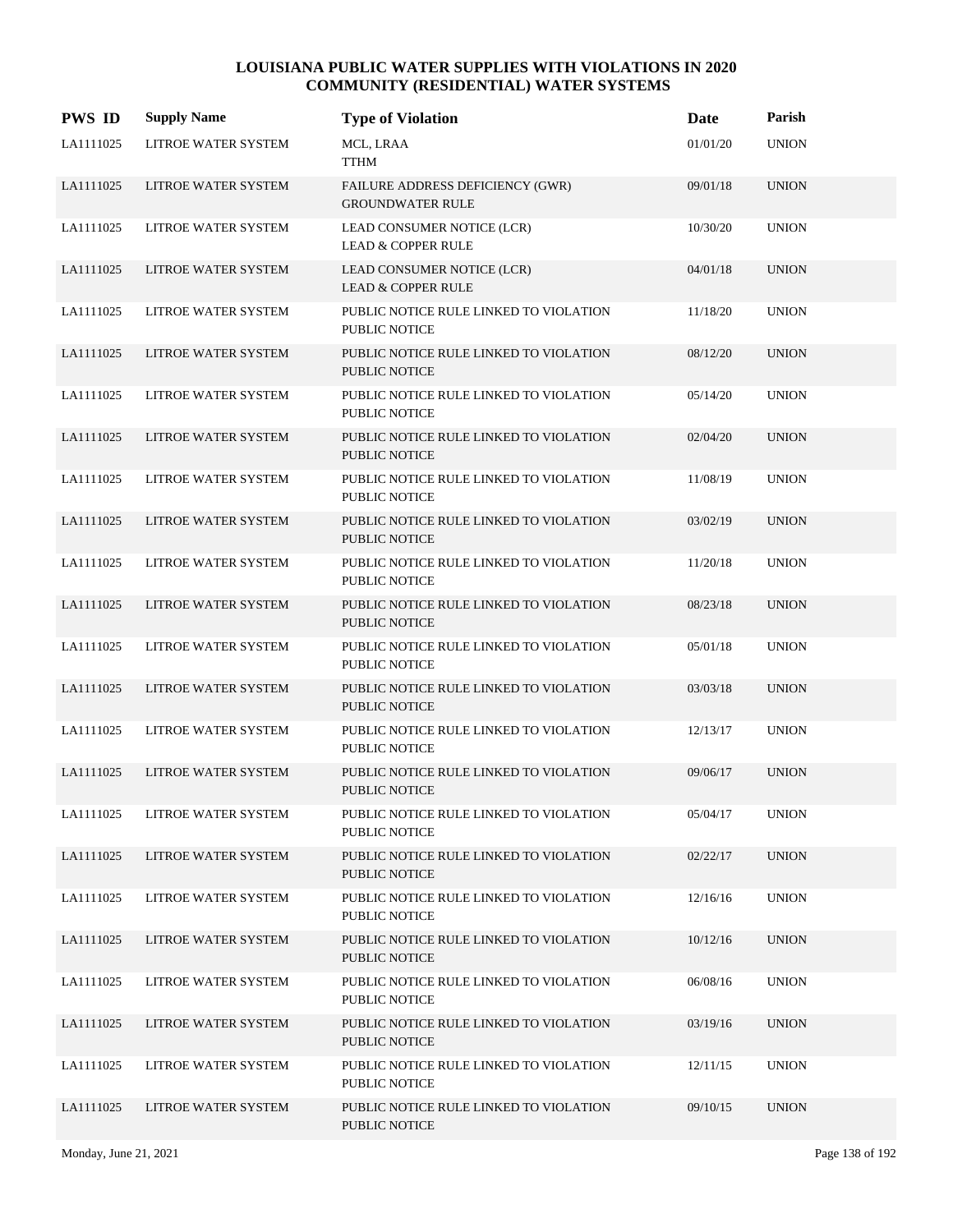| <b>PWS ID</b> | <b>Supply Name</b>                                  | <b>Type of Violation</b>                                           | Date     | Parish            |
|---------------|-----------------------------------------------------|--------------------------------------------------------------------|----------|-------------------|
| LA1111025     | LITROE WATER SYSTEM                                 | PUBLIC NOTICE RULE LINKED TO VIOLATION<br>PUBLIC NOTICE            | 05/01/15 | <b>UNION</b>      |
| LA1111025     | LITROE WATER SYSTEM                                 | PUBLIC NOTICE RULE LINKED TO VIOLATION<br><b>PUBLIC NOTICE</b>     | 02/07/15 | <b>UNION</b>      |
| LA1111025     | LITROE WATER SYSTEM                                 | PUBLIC NOTICE RULE LINKED TO VIOLATION<br><b>PUBLIC NOTICE</b>     | 11/23/14 | <b>UNION</b>      |
| LA1113004     | TOWN OF DELCAMBRE WATER CCR REPORT<br><b>SYSTEM</b> | <b>CONSUMER CONFIDENCE RULE</b>                                    | 07/01/19 | <b>VERMILION</b>  |
| LA1113005     | TOWN OF ERATH WATER<br><b>SYSTEM</b>                | INADEQUATE MIN CHLORINE RESIDUAL(GW&SW)<br><b>CHLORINE</b>         | 04/01/20 | <b>VERMILION</b>  |
| LA1113029     | PECAN ISLAND WW DISTRICT<br>NO <sub>3</sub>         | INADEQUATE MIN CHLORINE RESIDUAL(GW&SW)<br><b>CHLORINE</b>         | 08/01/20 | <b>VERMILION</b>  |
| LA1113029     | PECAN ISLAND WW DISTRICT<br>NO <sub>3</sub>         | INADEQUATE MIN CHLORINE RESIDUAL(GW&SW)<br><b>CHLORINE</b>         | 05/01/20 | <b>VERMILION</b>  |
| LA1113029     | PECAN ISLAND WW DISTRICT<br>NO <sub>3</sub>         | 5% DS BELOW MIN 0.5-2 MONTHS CONSEC(GW)<br><b>CHLORAMINE</b>       | 09/01/20 | <b>VERMILION</b>  |
| LA1113034     | VERMILION WATERWORKS<br><b>DISTRICT 1</b>           | INADEQUATE MIN CHLORINE RESIDUAL(GW&SW)<br><b>CHLORINE</b>         | 02/01/20 | <b>VERMILION</b>  |
| LA1115022     | <b>NEW LLANO WATER</b><br><b>DEPARTMENT</b>         | FAILURE ADDRESS DEFICIENCY (GWR)<br><b>GROUNDWATER RULE</b>        | 01/16/20 | <b>VERNON</b>     |
| LA1115022     | <b>NEW LLANO WATER</b><br><b>DEPARTMENT</b>         | INADEQUATE MIN CHLORINE RESIDUAL(GW&SW)<br><b>CHLORINE</b>         | 09/01/20 | <b>VERNON</b>     |
| LA1115090     | SANDY HILL WATER & SEWER                            | FAILURE ADDRESS DEFICIENCY (GWR)<br><b>GROUNDWATER RULE</b>        | 09/22/20 | <b>VERNON</b>     |
| LA1115090     | SANDY HILL WATER & SEWER                            | FAILURE ADDRESS DEFICIENCY (GWR)<br><b>GROUNDWATER RULE</b>        | 09/22/20 | <b>VERNON</b>     |
| LA1115090     | SANDY HILL WATER & SEWER                            | FAILURE ADDRESS DEFICIENCY (GWR)<br><b>GROUNDWATER RULE</b>        | 04/02/19 | <b>VERNON</b>     |
| LA1115090     | SANDY HILL WATER & SEWER                            | FAILURE ADDRESS DEFICIENCY (GWR)<br><b>GROUNDWATER RULE</b>        | 04/02/19 | <b>VERNON</b>     |
| LA1115090     | <b>SANDY HILL WATER &amp; SEWER</b>                 | FAILURE ADDRESS DEFICIENCY (GWR)<br><b>GROUNDWATER RULE</b>        | 04/02/19 | <b>VERNON</b>     |
| LA1115090     | SANDY HILL WATER & SEWER                            | FAILURE ADDRESS DEFICIENCY (GWR)<br><b>GROUNDWATER RULE</b>        | 04/02/19 | <b>VERNON</b>     |
| LA1115090     | <b>SANDY HILL WATER &amp; SEWER</b>                 | PUBLIC NOTICE RULE LINKED TO VIOLATION<br>PUBLIC NOTICE            | 10/20/20 | <b>VERNON</b>     |
| LA1115090     | SANDY HILL WATER & SEWER                            | PUBLIC NOTICE RULE LINKED TO VIOLATION<br>PUBLIC NOTICE            | 07/05/19 | <b>VERNON</b>     |
| LA1115090     | SANDY HILL WATER & SEWER                            | INADEQUATE MIN CHLORINE RESIDUAL(GW&SW)<br><b>CHLORINE</b>         | 10/01/20 | <b>VERNON</b>     |
| LA1115090     | SANDY HILL WATER & SEWER                            | INADEQUATE MIN CHLORINE RESIDUAL(GW&SW)<br><b>CHLORINE</b>         | 04/01/20 | <b>VERNON</b>     |
| LA1115121     | WEST VERNON PARISH<br><b>WATERWORKS DISTRICT</b>    | LEAD CONSUMER NOTICE (LCR)<br><b>LEAD &amp; COPPER RULE</b>        | 11/06/20 | <b>VERNON</b>     |
| LA1117002     | TOWN OF FRANKLINTON<br>WATER SYSTEM                 | <b>FAILURE ADDRESS DEFICIENCY (GWR)</b><br><b>GROUNDWATER RULE</b> | 10/06/19 | WASHINGTON        |
| LA1117002     | TOWN OF FRANKLINTON<br>WATER SYSTEM                 | FAILURE ADDRESS DEFICIENCY (GWR)<br><b>GROUNDWATER RULE</b>        | 10/06/19 | <b>WASHINGTON</b> |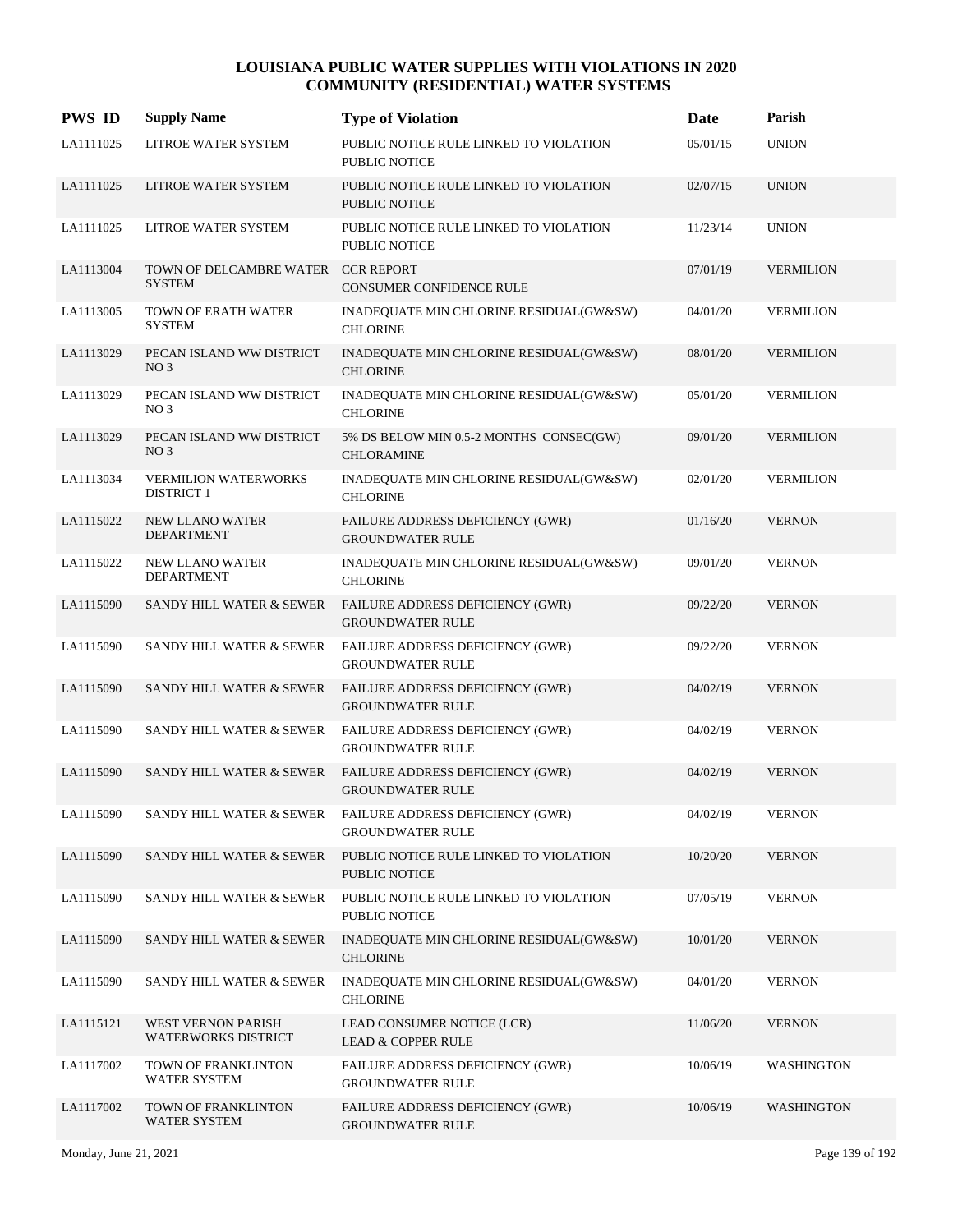| <b>PWS ID</b> | <b>Supply Name</b>                                | <b>Type of Violation</b>                                       | Date     | Parish            |
|---------------|---------------------------------------------------|----------------------------------------------------------------|----------|-------------------|
| LA1117002     | TOWN OF FRANKLINTON<br>WATER SYSTEM               | FAILURE ADDRESS DEFICIENCY (GWR)<br><b>GROUNDWATER RULE</b>    | 10/06/19 | WASHINGTON        |
| LA1117002     | TOWN OF FRANKLINTON<br>WATER SYSTEM               | FAILURE ADDRESS DEFICIENCY (GWR)<br><b>GROUNDWATER RULE</b>    | 10/06/19 | WASHINGTON        |
| LA1117002     | TOWN OF FRANKLINTON<br>WATER SYSTEM               | FAILURE ADDRESS DEFICIENCY (GWR)<br><b>GROUNDWATER RULE</b>    | 10/06/19 | WASHINGTON        |
| LA1117002     | TOWN OF FRANKLINTON<br>WATER SYSTEM               | PUBLIC NOTICE RULE LINKED TO VIOLATION<br><b>PUBLIC NOTICE</b> | 12/15/19 | <b>WASHINGTON</b> |
| LA1117002     | TOWN OF FRANKLINTON<br><b>WATER SYSTEM</b>        | INADEQUATE MIN CHLORINE RESIDUAL(GW&SW)<br><b>CHLORINE</b>     | 10/01/20 | WASHINGTON        |
| LA1117002     | TOWN OF FRANKLINTON<br><b>WATER SYSTEM</b>        | INADEQUATE MIN CHLORINE RESIDUAL(GW&SW)<br><b>CHLORINE</b>     | 09/01/20 | <b>WASHINGTON</b> |
| LA1117002     | TOWN OF FRANKLINTON<br><b>WATER SYSTEM</b>        | INADEQUATE MIN CHLORINE RESIDUAL(GW&SW)<br><b>CHLORINE</b>     | 08/01/20 | <b>WASHINGTON</b> |
| LA1117002     | TOWN OF FRANKLINTON<br>WATER SYSTEM               | INADEQUATE MIN CHLORINE RESIDUAL(GW&SW)<br><b>CHLORINE</b>     | 07/01/20 | <b>WASHINGTON</b> |
| LA1117002     | TOWN OF FRANKLINTON<br>WATER SYSTEM               | INADEQUATE MIN CHLORINE RESIDUAL(GW&SW)<br><b>CHLORINE</b>     | 06/01/20 | <b>WASHINGTON</b> |
| LA1117002     | TOWN OF FRANKLINTON<br><b>WATER SYSTEM</b>        | INADEQUATE MIN CHLORINE RESIDUAL(GW&SW)<br><b>CHLORINE</b>     | 05/01/20 | <b>WASHINGTON</b> |
| LA1117002     | TOWN OF FRANKLINTON<br><b>WATER SYSTEM</b>        | INADEQUATE MIN CHLORINE RESIDUAL(GW&SW)<br><b>CHLORINE</b>     | 04/01/20 | WASHINGTON        |
| LA1117002     | TOWN OF FRANKLINTON<br>WATER SYSTEM               | INADEQUATE MIN CHLORINE RESIDUAL(GW&SW)<br><b>CHLORINE</b>     | 03/01/20 | WASHINGTON        |
| LA1117002     | TOWN OF FRANKLINTON<br>WATER SYSTEM               | INADEQUATE MIN CHLORINE RESIDUAL(GW&SW)<br><b>CHLORINE</b>     | 02/01/20 | WASHINGTON        |
| LA1117002     | <b>TOWN OF FRANKLINTON</b><br><b>WATER SYSTEM</b> | INADEQUATE MIN CHLORINE RESIDUAL(GW&SW)<br><b>CHLORINE</b>     | 01/01/20 | <b>WASHINGTON</b> |
| LA1117003     | RURAL FRANKLINTON WATER                           | INADEQUATE MIN CHLORINE RESIDUAL(GW&SW)<br><b>CHLORINE</b>     | 11/01/20 | WASHINGTON        |
| LA1117003     | <b>RURAL FRANKLINTON WATER</b>                    | INADEQUATE MIN CHLORINE RESIDUAL(GW&SW)<br><b>CHLORINE</b>     | 05/01/20 | <b>WASHINGTON</b> |
| LA1117003     | RURAL FRANKLINTON WATER                           | INADEQUATE MIN CHLORINE RESIDUAL(GW&SW)<br><b>CHLORINE</b>     | 03/01/20 | WASHINGTON        |
| LA1117006     | VARNADO WATER WORKS                               | INADEQUATE MIN CHLORINE RESIDUAL(GW&SW)<br><b>CHLORINE</b>     | 01/01/20 | WASHINGTON        |
| LA1117019     | WILLA VILLA MOBILE HOME                           | LEAD CONSUMER NOTICE (LCR)<br>LEAD & COPPER RULE               | 03/01/19 | WASHINGTON        |
| LA1117019     | WILLA VILLA MOBILE HOME                           | <b>CCR REPORT</b><br>CONSUMER CONFIDENCE RULE                  | 07/01/20 | WASHINGTON        |
| LA1117019     | WILLA VILLA MOBILE HOME                           | INADEQUATE MIN CHLORINE RESIDUAL(GW&SW)<br><b>CHLORINE</b>     | 06/01/20 | WASHINGTON        |
| LA1117021     | MOUNT HERMAN WATER<br><b>DISTRICT</b>             | INADEQUATE MIN CHLORINE RESIDUAL(GW&SW)<br><b>CHLORINE</b>     | 12/01/20 | WASHINGTON        |
| LA1117021     | MOUNT HERMAN WATER<br><b>DISTRICT</b>             | INADEQUATE MIN CHLORINE RESIDUAL(GW&SW)<br><b>CHLORINE</b>     | 11/01/20 | WASHINGTON        |
| LA1117022     | <b>RON SON BEAR</b>                               | FAILURE ADDRESS DEFICIENCY (GWR)<br><b>GROUNDWATER RULE</b>    | 11/09/19 | WASHINGTON        |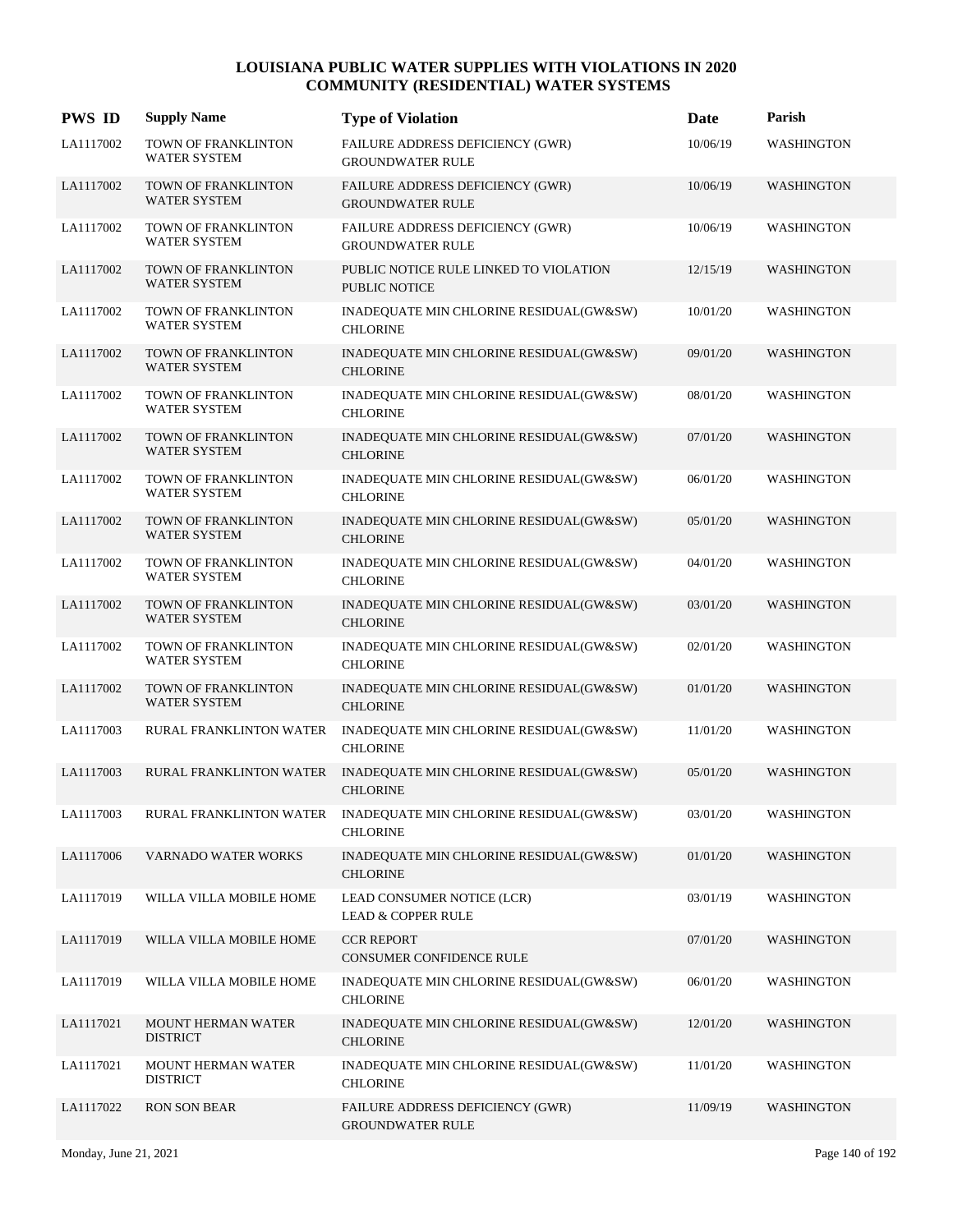| <b>PWS ID</b> | <b>Supply Name</b>           | <b>Type of Violation</b>                                                  | Date     | Parish            |
|---------------|------------------------------|---------------------------------------------------------------------------|----------|-------------------|
| LA1117022     | <b>RON SON BEAR</b>          | PUBLIC NOTICE RULE LINKED TO VIOLATION<br><b>PUBLIC NOTICE</b>            | 01/16/20 | WASHINGTON        |
| LA1117022     | <b>RON SON BEAR</b>          | INADEQUATE MIN CHLORINE RESIDUAL(GW&SW)<br><b>CHLORINE</b>                | 10/01/20 | <b>WASHINGTON</b> |
| LA1117023     | <b>29 PALMS TRAILER PARK</b> | CORRECTIVE/EXPEDITED ACTIONS (RTCR)<br>REVISED TOTAL COLIFORM RULE (RTCR) | 09/02/20 | <b>WASHINGTON</b> |
| LA1117023     | <b>29 PALMS TRAILER PARK</b> | MONITOR GWR TRIGGERED/ADDITONAL, MAJOR<br>E. COLI                         | 11/12/20 | WASHINGTON        |
| LA1117023     | <b>29 PALMS TRAILER PARK</b> | FAILURE ADDRESS DEFICIENCY (GWR)<br><b>GROUNDWATER RULE</b>               | 11/22/19 | WASHINGTON        |
| LA1117023     | <b>29 PALMS TRAILER PARK</b> | FAILURE ADDRESS DEFICIENCY (GWR)<br><b>GROUNDWATER RULE</b>               | 11/22/19 | <b>WASHINGTON</b> |
| LA1117023     | <b>29 PALMS TRAILER PARK</b> | <b>FAILURE ADDRESS DEFICIENCY (GWR)</b><br><b>GROUNDWATER RULE</b>        | 11/22/19 | WASHINGTON        |
| LA1117023     | <b>29 PALMS TRAILER PARK</b> | FAILURE ADDRESS DEFICIENCY (GWR)<br><b>GROUNDWATER RULE</b>               | 04/02/18 | <b>WASHINGTON</b> |
| LA1117023     | <b>29 PALMS TRAILER PARK</b> | FOLLOW-UP OR ROUTINE TAP M/R (LCR)<br><b>LEAD &amp; COPPER RULE</b>       | 10/01/20 | WASHINGTON        |
| LA1117023     | <b>29 PALMS TRAILER PARK</b> | FOLLOW-UP OR ROUTINE TAP M/R (LCR)<br><b>LEAD &amp; COPPER RULE</b>       | 10/01/19 | WASHINGTON        |
| LA1117023     | <b>29 PALMS TRAILER PARK</b> | FOLLOW-UP OR ROUTINE TAP M/R (LCR)<br><b>LEAD &amp; COPPER RULE</b>       | 10/01/18 | WASHINGTON        |
| LA1117023     | <b>29 PALMS TRAILER PARK</b> | FOLLOW-UP OR ROUTINE TAP M/R (LCR)<br><b>LEAD &amp; COPPER RULE</b>       | 10/01/17 | WASHINGTON        |
| LA1117023     | <b>29 PALMS TRAILER PARK</b> | FOLLOW-UP OR ROUTINE TAP M/R (LCR)<br><b>LEAD &amp; COPPER RULE</b>       | 10/01/16 | WASHINGTON        |
| LA1117023     | <b>29 PALMS TRAILER PARK</b> | FOLLOW-UP OR ROUTINE TAP M/R (LCR)<br><b>LEAD &amp; COPPER RULE</b>       | 10/01/14 | <b>WASHINGTON</b> |
| LA1117023     | <b>29 PALMS TRAILER PARK</b> | <b>CCR REPORT</b><br>CONSUMER CONFIDENCE RULE                             | 07/01/20 | WASHINGTON        |
| LA1117023     | <b>29 PALMS TRAILER PARK</b> | <b>CCR REPORT</b><br><b>CONSUMER CONFIDENCE RULE</b>                      | 07/01/19 | WASHINGTON        |
| LA1117023     | <b>29 PALMS TRAILER PARK</b> | <b>CCR REPORT</b><br>CONSUMER CONFIDENCE RULE                             | 07/01/18 | WASHINGTON        |
| LA1117023     | <b>29 PALMS TRAILER PARK</b> | <b>CCR REPORT</b><br>CONSUMER CONFIDENCE RULE                             | 07/01/16 | <b>WASHINGTON</b> |
| LA1117023     | <b>29 PALMS TRAILER PARK</b> | <b>CCR REPORT</b><br>CONSUMER CONFIDENCE RULE                             | 07/01/15 | WASHINGTON        |
| LA1117023     | <b>29 PALMS TRAILER PARK</b> | <b>CCR REPORT</b><br>CONSUMER CONFIDENCE RULE                             | 07/01/14 | <b>WASHINGTON</b> |
| LA1117023     | 29 PALMS TRAILER PARK        | <b>CCR REPORT</b><br>CONSUMER CONFIDENCE RULE                             | 07/01/13 | WASHINGTON        |
| LA1117023     | <b>29 PALMS TRAILER PARK</b> | <b>CCR REPORT</b><br>CONSUMER CONFIDENCE RULE                             | 07/01/12 | <b>WASHINGTON</b> |
| LA1117023     | <b>29 PALMS TRAILER PARK</b> | CCR ADEQUACY/AVAILABILITY/CONTENT<br>CONSUMER CONFIDENCE RULE             | 10/01/16 | WASHINGTON        |
| LA1117023     | <b>29 PALMS TRAILER PARK</b> | CCR ADEQUACY/AVAILABILITY/CONTENT<br>CONSUMER CONFIDENCE RULE             | 10/01/15 | <b>WASHINGTON</b> |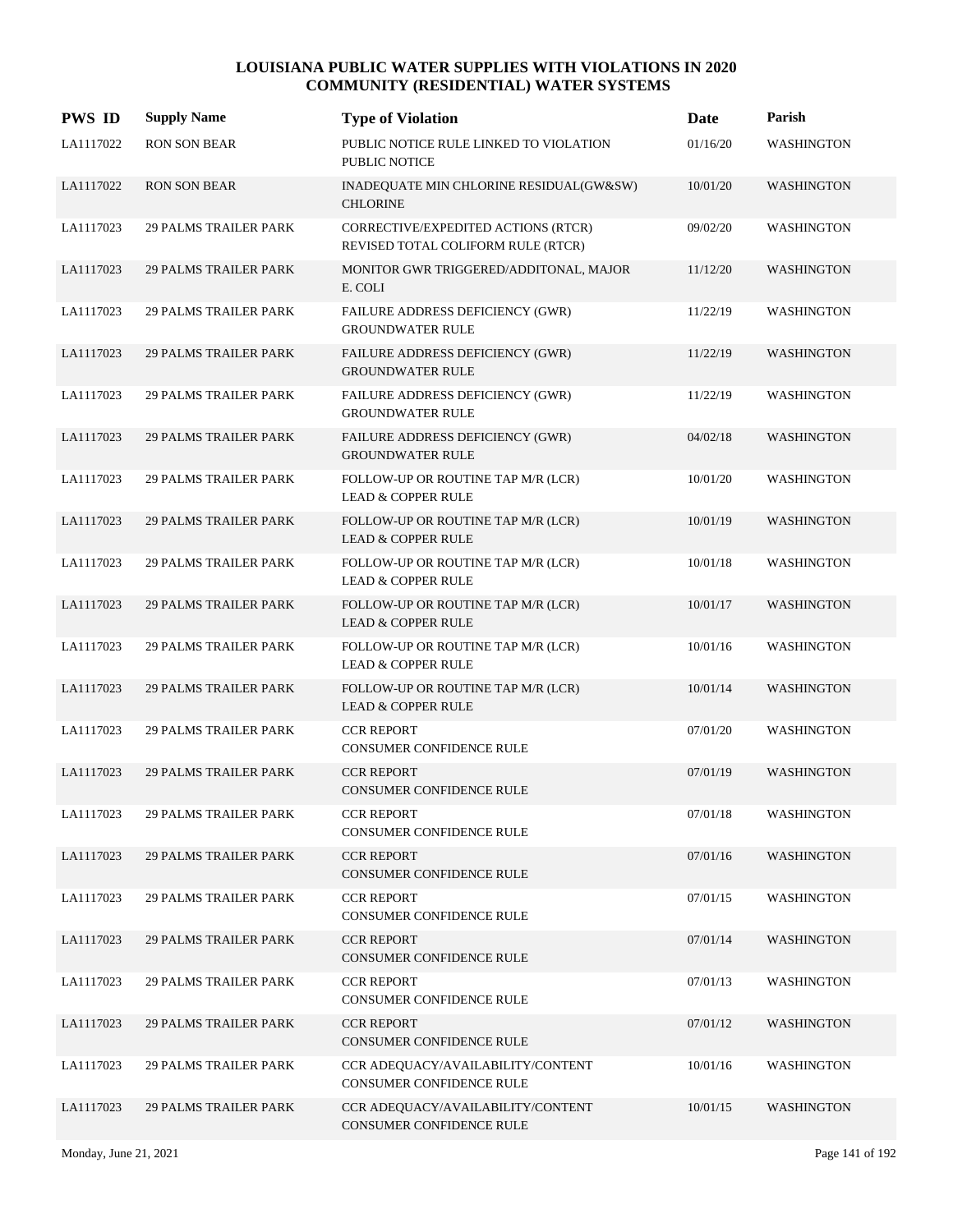| <b>PWS ID</b> | <b>Supply Name</b>           | <b>Type of Violation</b>                                             | Date     | Parish            |
|---------------|------------------------------|----------------------------------------------------------------------|----------|-------------------|
| LA1117023     | <b>29 PALMS TRAILER PARK</b> | CCR ADEQUACY/AVAILABILITY/CONTENT<br><b>CONSUMER CONFIDENCE RULE</b> | 10/01/14 | <b>WASHINGTON</b> |
| LA1117023     | <b>29 PALMS TRAILER PARK</b> | CCR ADEQUACY/AVAILABILITY/CONTENT<br><b>CONSUMER CONFIDENCE RULE</b> | 10/01/13 | <b>WASHINGTON</b> |
| LA1117023     | <b>29 PALMS TRAILER PARK</b> | CCR ADEQUACY/AVAILABILITY/CONTENT<br><b>CONSUMER CONFIDENCE RULE</b> | 10/01/12 | <b>WASHINGTON</b> |
| LA1117023     | <b>29 PALMS TRAILER PARK</b> | PUBLIC NOTICE RULE LINKED TO VIOLATION<br>PUBLIC NOTICE              | 10/17/20 | WASHINGTON        |
| LA1117023     | <b>29 PALMS TRAILER PARK</b> | PUBLIC NOTICE RULE LINKED TO VIOLATION<br>PUBLIC NOTICE              | 02/09/20 | WASHINGTON        |
| LA1117023     | <b>29 PALMS TRAILER PARK</b> | PUBLIC NOTICE RULE LINKED TO VIOLATION<br><b>PUBLIC NOTICE</b>       | 01/16/20 | <b>WASHINGTON</b> |
| LA1117023     | <b>29 PALMS TRAILER PARK</b> | PUBLIC NOTICE RULE LINKED TO VIOLATION<br>PUBLIC NOTICE              | 02/09/19 | WASHINGTON        |
| LA1117023     | <b>29 PALMS TRAILER PARK</b> | PUBLIC NOTICE RULE LINKED TO VIOLATION<br>PUBLIC NOTICE              | 06/14/18 | <b>WASHINGTON</b> |
| LA1117023     | <b>29 PALMS TRAILER PARK</b> | PUBLIC NOTICE RULE LINKED TO VIOLATION<br><b>PUBLIC NOTICE</b>       | 03/19/18 | WASHINGTON        |
| LA1117023     | <b>29 PALMS TRAILER PARK</b> | PUBLIC NOTICE RULE LINKED TO VIOLATION<br><b>PUBLIC NOTICE</b>       | 01/29/18 | <b>WASHINGTON</b> |
| LA1117023     | <b>29 PALMS TRAILER PARK</b> | PUBLIC NOTICE RULE LINKED TO VIOLATION<br>PUBLIC NOTICE              | 10/07/17 | <b>WASHINGTON</b> |
| LA1117023     | <b>29 PALMS TRAILER PARK</b> | PUBLIC NOTICE RULE LINKED TO VIOLATION<br>PUBLIC NOTICE              | 10/07/17 | <b>WASHINGTON</b> |
| LA1117023     | <b>29 PALMS TRAILER PARK</b> | PUBLIC NOTICE RULE LINKED TO VIOLATION<br>PUBLIC NOTICE              | 09/17/17 | WASHINGTON        |
| LA1117023     | <b>29 PALMS TRAILER PARK</b> | PUBLIC NOTICE RULE LINKED TO VIOLATION<br><b>PUBLIC NOTICE</b>       | 09/17/17 | <b>WASHINGTON</b> |
| LA1117023     | <b>29 PALMS TRAILER PARK</b> | PUBLIC NOTICE RULE LINKED TO VIOLATION<br><b>PUBLIC NOTICE</b>       | 09/17/17 | <b>WASHINGTON</b> |
| LA1117023     | <b>29 PALMS TRAILER PARK</b> | PUBLIC NOTICE RULE LINKED TO VIOLATION<br>PUBLIC NOTICE              | 09/17/17 | <b>WASHINGTON</b> |
| LA1117023     | <b>29 PALMS TRAILER PARK</b> | PUBLIC NOTICE RULE LINKED TO VIOLATION<br>PUBLIC NOTICE              | 09/16/17 | WASHINGTON        |
| LA1117023     | <b>29 PALMS TRAILER PARK</b> | PUBLIC NOTICE RULE LINKED TO VIOLATION<br>PUBLIC NOTICE              | 08/26/17 | <b>WASHINGTON</b> |
| LA1117023     | <b>29 PALMS TRAILER PARK</b> | PUBLIC NOTICE RULE LINKED TO VIOLATION<br>PUBLIC NOTICE              | 07/29/17 | <b>WASHINGTON</b> |
| LA1117023     | <b>29 PALMS TRAILER PARK</b> | PUBLIC NOTICE RULE LINKED TO VIOLATION<br>PUBLIC NOTICE              | 06/14/17 | <b>WASHINGTON</b> |
| LA1117023     | <b>29 PALMS TRAILER PARK</b> | PUBLIC NOTICE RULE LINKED TO VIOLATION<br>PUBLIC NOTICE              | 06/05/17 | WASHINGTON        |
| LA1117023     | <b>29 PALMS TRAILER PARK</b> | PUBLIC NOTICE RULE LINKED TO VIOLATION<br>PUBLIC NOTICE              | 04/10/17 | <b>WASHINGTON</b> |
| LA1117023     | <b>29 PALMS TRAILER PARK</b> | PUBLIC NOTICE RULE LINKED TO VIOLATION<br>PUBLIC NOTICE              | 03/26/17 | WASHINGTON        |
| LA1117023     | <b>29 PALMS TRAILER PARK</b> | PUBLIC NOTICE RULE LINKED TO VIOLATION<br>PUBLIC NOTICE              | 03/22/17 | <b>WASHINGTON</b> |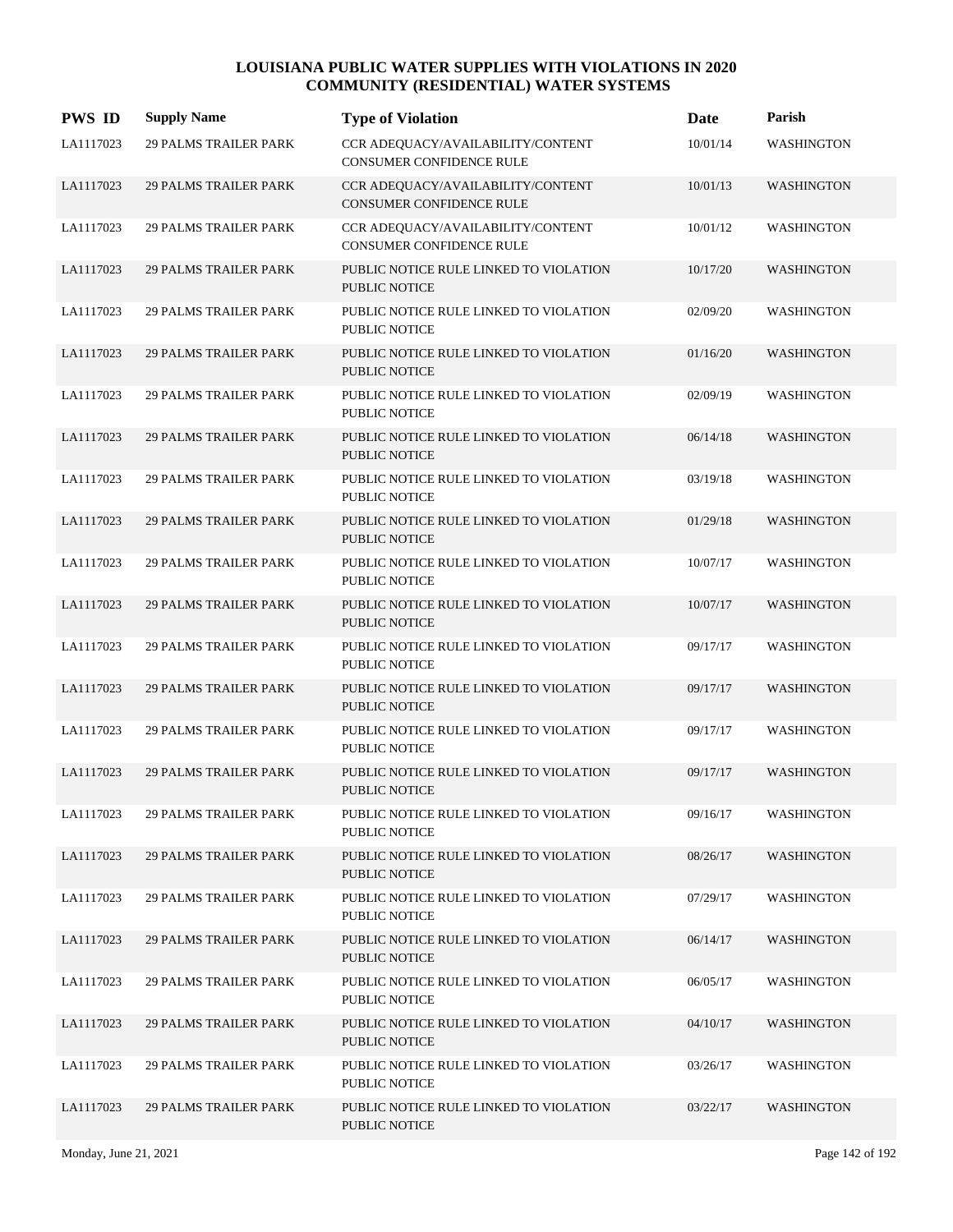| <b>PWS ID</b> | <b>Supply Name</b>              | <b>Type of Violation</b>                                               | Date     | Parish            |
|---------------|---------------------------------|------------------------------------------------------------------------|----------|-------------------|
| LA1117023     | <b>29 PALMS TRAILER PARK</b>    | PUBLIC NOTICE RULE LINKED TO VIOLATION<br>PUBLIC NOTICE                | 03/11/17 | WASHINGTON        |
| LA1117023     | <b>29 PALMS TRAILER PARK</b>    | PUBLIC NOTICE RULE LINKED TO VIOLATION<br><b>PUBLIC NOTICE</b>         | 03/11/17 | <b>WASHINGTON</b> |
| LA1117023     | <b>29 PALMS TRAILER PARK</b>    | PUBLIC NOTICE RULE LINKED TO VIOLATION<br>PUBLIC NOTICE                | 02/21/17 | <b>WASHINGTON</b> |
| LA1117023     | <b>29 PALMS TRAILER PARK</b>    | PUBLIC NOTICE RULE LINKED TO VIOLATION<br>PUBLIC NOTICE                | 02/21/16 | <b>WASHINGTON</b> |
| LA1117023     | <b>29 PALMS TRAILER PARK</b>    | PUBLIC NOTICE RULE LINKED TO VIOLATION<br>PUBLIC NOTICE                | 03/09/15 | <b>WASHINGTON</b> |
| LA1117023     | <b>29 PALMS TRAILER PARK</b>    | PUBLIC NOTICE RULE LINKED TO VIOLATION<br>PUBLIC NOTICE                | 02/06/15 | <b>WASHINGTON</b> |
| LA1117023     | <b>29 PALMS TRAILER PARK</b>    | PUBLIC NOTICE RULE LINKED TO VIOLATION<br>PUBLIC NOTICE                | 01/21/14 | <b>WASHINGTON</b> |
| LA1117023     | <b>29 PALMS TRAILER PARK</b>    | PUBLIC NOTICE RULE LINKED TO VIOLATION<br>PUBLIC NOTICE                | 05/31/12 | <b>WASHINGTON</b> |
| LA1117023     | <b>29 PALMS TRAILER PARK</b>    | INADEQUATE MIN CHLORINE RESIDUAL(GW&SW)<br><b>CHLORINE</b>             | 12/01/20 | <b>WASHINGTON</b> |
| LA1117023     | <b>29 PALMS TRAILER PARK</b>    | INADEQUATE MIN CHLORINE RESIDUAL(GW&SW)<br><b>CHLORINE</b>             | 11/01/20 | <b>WASHINGTON</b> |
| LA1117023     | <b>29 PALMS TRAILER PARK</b>    | INADEQUATE MIN CHLORINE RESIDUAL(GW&SW)<br><b>CHLORINE</b>             | 10/01/20 | WASHINGTON        |
| LA1117023     | <b>29 PALMS TRAILER PARK</b>    | INADEQUATE MIN CHLORINE RESIDUAL(GW&SW)<br><b>CHLORINE</b>             | 09/01/20 | <b>WASHINGTON</b> |
| LA1117023     | <b>29 PALMS TRAILER PARK</b>    | INADEQUATE MIN CHLORINE RESIDUAL(GW&SW)<br><b>CHLORINE</b>             | 08/01/20 | <b>WASHINGTON</b> |
| LA1117023     | <b>29 PALMS TRAILER PARK</b>    | INADEQUATE MIN CHLORINE RESIDUAL(GW&SW)<br><b>CHLORINE</b>             | 07/01/20 | <b>WASHINGTON</b> |
| LA1117023     | <b>29 PALMS TRAILER PARK</b>    | INADEQUATE MIN CHLORINE RESIDUAL(GW&SW)<br><b>CHLORINE</b>             | 06/01/20 | WASHINGTON        |
| LA1117023     | <b>29 PALMS TRAILER PARK</b>    | INADEQUATE MIN CHLORINE RESIDUAL(GW&SW)<br><b>CHLORINE</b>             | 05/01/20 | WASHINGTON        |
| LA1117023     | <b>29 PALMS TRAILER PARK</b>    | INADEQUATE MIN CHLORINE RESIDUAL(GW&SW)<br><b>CHLORINE</b>             | 01/01/20 | WASHINGTON        |
| LA1117023     | <b>29 PALMS TRAILER PARK</b>    | 5% DS BELOW MIN 0.5-2 MONTHS CONSEC(GW)<br><b>CHLORINE</b>             | 04/01/20 | WASHINGTON        |
| LA1117023     | <b>29 PALMS TRAILER PARK</b>    | 5% DS BELOW MIN 0.5-2 MONTHS CONSEC(GW)<br><b>CHLORINE</b>             | 03/01/20 | WASHINGTON        |
| LA1117023     | <b>29 PALMS TRAILER PARK</b>    | 5% DS BELOW MIN 0.5-2 MONTHS CONSEC(GW)<br><b>CHLORINE</b>             | 02/01/20 | <b>WASHINGTON</b> |
| LA1117023     | 29 PALMS TRAILER PARK           | NO CERTIFIED OPERATOR                                                  | 09/11/17 | WASHINGTON        |
| LA1117024     | HAPPY ACRES MOBILE HOME<br>PARK | OCCT/SOWT INSTALL DEMONSTRATION (LCR)<br><b>LEAD &amp; COPPER RULE</b> | 01/01/19 | WASHINGTON        |
| LA1117024     | HAPPY ACRES MOBILE HOME<br>PARK | OCCT/SOWT INSTALL DEMONSTRATION (LCR)<br><b>LEAD &amp; COPPER RULE</b> | 01/01/17 | WASHINGTON        |
| LA1117024     | HAPPY ACRES MOBILE HOME<br>PARK | LEAD CONSUMER NOTICE (LCR)<br><b>LEAD &amp; COPPER RULE</b>            | 11/06/20 | <b>WASHINGTON</b> |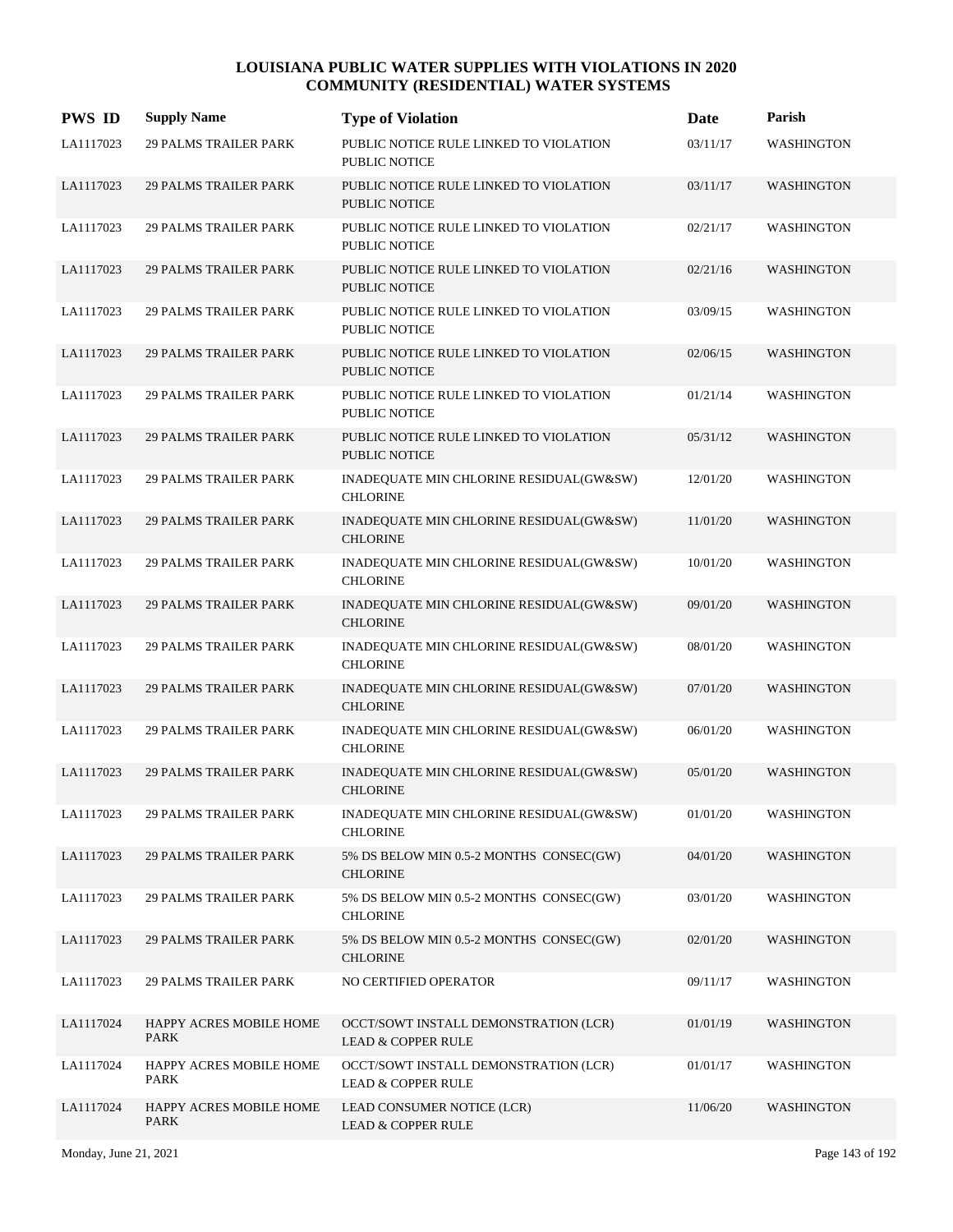| <b>PWS ID</b> | <b>Supply Name</b>                             | <b>Type of Violation</b>                                            | Date     | Parish            |
|---------------|------------------------------------------------|---------------------------------------------------------------------|----------|-------------------|
| LA1117024     | HAPPY ACRES MOBILE HOME<br>PARK                | <b>CCR REPORT</b><br>CONSUMER CONFIDENCE RULE                       | 07/01/20 | <b>WASHINGTON</b> |
| LA1117024     | HAPPY ACRES MOBILE HOME<br>PARK                | INADEQUATE MIN CHLORINE RESIDUAL(GW&SW)<br><b>CHLORINE</b>          | 12/01/20 | <b>WASHINGTON</b> |
| LA1117127     | SANDSTONE LAKE WATER<br><b>SUPPLY</b>          | FOLLOW-UP OR ROUTINE TAP M/R (LCR)<br><b>LEAD &amp; COPPER RULE</b> | 07/01/20 | WASHINGTON        |
| LA1117127     | <b>SANDSTONE LAKE WATER</b><br><b>SUPPLY</b>   | <b>CCR REPORT</b><br><b>CONSUMER CONFIDENCE RULE</b>                | 07/01/19 | <b>WASHINGTON</b> |
| LA1119003     | <b>CENTRAL WATER SYSTEM</b>                    | LEAD CONSUMER NOTICE (LCR)<br><b>LEAD &amp; COPPER RULE</b>         | 12/02/18 | <b>WEBSTER</b>    |
| LA1119003     | <b>CENTRAL WATER SYSTEM</b>                    | INADEQUATE MIN CHLORINE RESIDUAL(GW&SW)<br><b>CHLORINE</b>          | 11/01/20 | <b>WEBSTER</b>    |
| LA1119003     | CENTRAL WATER SYSTEM                           | 5% DS BELOW MIN 0.5-2 MONTHS CONSEC(GW)<br><b>CHLORINE</b>          | 12/01/20 | <b>WEBSTER</b>    |
| LA1119004     | <b>COTTON VALLEY WATER</b><br><b>SYSTEM</b>    | FAILURE ADDRESS DEFICIENCY (GWR)<br><b>GROUNDWATER RULE</b>         | 09/23/20 | <b>WEBSTER</b>    |
| LA1119004     | <b>COTTON VALLEY WATER</b><br><b>SYSTEM</b>    | FAILURE ADDRESS DEFICIENCY (GWR)<br><b>GROUNDWATER RULE</b>         | 09/23/20 | <b>WEBSTER</b>    |
| LA1119004     | <b>COTTON VALLEY WATER</b><br><b>SYSTEM</b>    | FAILURE ADDRESS DEFICIENCY (GWR)<br><b>GROUNDWATER RULE</b>         | 09/23/20 | <b>WEBSTER</b>    |
| LA1119004     | <b>COTTON VALLEY WATER</b><br><b>SYSTEM</b>    | FAILURE ADDRESS DEFICIENCY (GWR)<br><b>GROUNDWATER RULE</b>         | 08/02/18 | WEBSTER           |
| LA1119004     | COTTON VALLEY WATER<br><b>SYSTEM</b>           | <b>CCR REPORT</b><br>CONSUMER CONFIDENCE RULE                       | 07/01/20 | <b>WEBSTER</b>    |
| LA1119004     | <b>COTTON VALLEY WATER</b><br><b>SYSTEM</b>    | <b>CCR REPORT</b><br>CONSUMER CONFIDENCE RULE                       | 07/01/19 | <b>WEBSTER</b>    |
| LA1119004     | <b>COTTON VALLEY WATER</b><br><b>SYSTEM</b>    | PUBLIC NOTICE RULE LINKED TO VIOLATION<br><b>PUBLIC NOTICE</b>      | 11/05/20 | <b>WEBSTER</b>    |
| LA1119004     | <b>COTTON VALLEY WATER</b><br><b>SYSTEM</b>    | PUBLIC NOTICE RULE LINKED TO VIOLATION<br>PUBLIC NOTICE             | 03/08/19 | WEBSTER           |
| LA1119005     | <b>CULLEN WATER SYSTEM</b>                     | FAILURE ADDRESS DEFICIENCY (GWR)<br><b>GROUNDWATER RULE</b>         | 07/10/19 | <b>WEBSTER</b>    |
| LA1119005     | <b>CULLEN WATER SYSTEM</b>                     | FAILURE ADDRESS DEFICIENCY (GWR)<br><b>GROUNDWATER RULE</b>         | 07/10/19 | <b>WEBSTER</b>    |
| LA1119007     | <b>DIXIE OVERLAND WATER</b><br><b>SYSTEM</b>   | <b>CCR REPORT</b><br>CONSUMER CONFIDENCE RULE                       | 07/01/20 | <b>WEBSTER</b>    |
| LA1119008     | DOYLINE WATERWORKS<br><b>DISTRICT 1</b>        | FOLLOW-UP OR ROUTINE TAP M/R (LCR)<br><b>LEAD &amp; COPPER RULE</b> | 10/01/19 | <b>WEBSTER</b>    |
| LA1119008     | DOYLINE WATERWORKS<br><b>DISTRICT 1</b>        | FOLLOW-UP OR ROUTINE TAP M/R (LCR)<br><b>LEAD &amp; COPPER RULE</b> | 10/01/18 | <b>WEBSTER</b>    |
| LA1119008     | DOYLINE WATERWORKS<br><b>DISTRICT 1</b>        | FOLLOW-UP OR ROUTINE TAP M/R (LCR)<br><b>LEAD &amp; COPPER RULE</b> | 10/01/17 | <b>WEBSTER</b>    |
| LA1119008     | DOYLINE WATERWORKS<br><b>DISTRICT 1</b>        | FOLLOW-UP OR ROUTINE TAP M/R (LCR)<br><b>LEAD &amp; COPPER RULE</b> | 10/01/16 | <b>WEBSTER</b>    |
| LA1119008     | DOYLINE WATERWORKS<br><b>DISTRICT 1</b>        | FOLLOW-UP OR ROUTINE TAP M/R (LCR)<br><b>LEAD &amp; COPPER RULE</b> | 10/01/14 | WEBSTER           |
| LA1119008     | <b>DOYLINE WATERWORKS</b><br><b>DISTRICT 1</b> | PUBLIC NOTICE RULE LINKED TO VIOLATION<br>PUBLIC NOTICE             | 02/09/20 | <b>WEBSTER</b>    |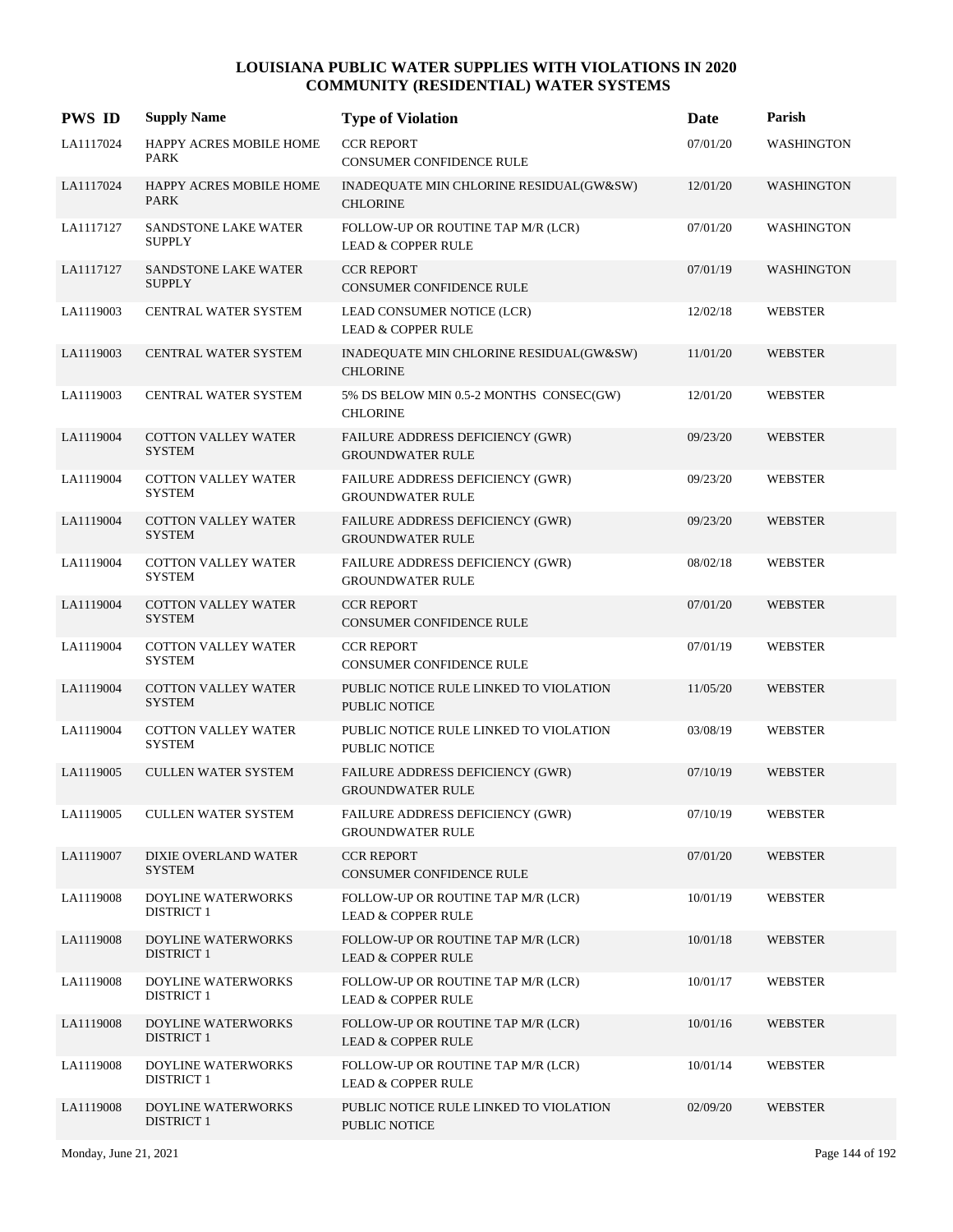| <b>PWS ID</b> | <b>Supply Name</b>                                | <b>Type of Violation</b>                                                               | Date     | Parish         |
|---------------|---------------------------------------------------|----------------------------------------------------------------------------------------|----------|----------------|
| LA1119008     | DOYLINE WATERWORKS<br><b>DISTRICT 1</b>           | PUBLIC NOTICE RULE LINKED TO VIOLATION<br><b>PUBLIC NOTICE</b>                         | 02/09/19 | <b>WEBSTER</b> |
| LA1119008     | <b>DOYLINE WATERWORKS</b><br><b>DISTRICT 1</b>    | PUBLIC NOTICE RULE LINKED TO VIOLATION<br><b>PUBLIC NOTICE</b>                         | 03/19/18 | <b>WEBSTER</b> |
| LA1119009     | DUBBERLY WATER SYSTEM                             | INADEQUATE MIN CHLORINE RESIDUAL(GW&SW)<br><b>CHLORINE</b>                             | 07/01/20 | <b>WEBSTER</b> |
| LA1119011     | <b>GERMANTOWN WATER</b><br><b>SYSTEM</b>          | INADEQUATE MIN CHLORINE RESIDUAL(GW&SW)<br><b>CHLORINE</b>                             | 03/01/20 | WEBSTER        |
| LA1119012     | <b>GILARK WATER SYSTEM</b>                        | FAILURE ADDRESS DEFICIENCY (GWR)<br><b>GROUNDWATER RULE</b>                            | 08/02/18 | <b>WEBSTER</b> |
| LA1119012     | <b>GILARK WATER SYSTEM</b>                        | FOLLOW-UP OR ROUTINE TAP M/R (LCR)<br><b>LEAD &amp; COPPER RULE</b>                    | 10/01/20 | WEBSTER        |
| LA1119012     | <b>GILARK WATER SYSTEM</b>                        | <b>CCR REPORT</b><br>CONSUMER CONFIDENCE RULE                                          | 07/01/20 | <b>WEBSTER</b> |
| LA1119012     | <b>GILARK WATER SYSTEM</b>                        | INADEQUATE MIN CHLORINE RESIDUAL(GW&SW)<br><b>CHLORINE</b>                             | 01/01/20 | <b>WEBSTER</b> |
| LA1119015     | HORSE SHOE ROAD WATER<br><b>SYSTEM</b>            | PUBLIC NOTICE RULE LINKED TO VIOLATION<br><b>PUBLIC NOTICE</b>                         | 02/04/20 | <b>WEBSTER</b> |
| LA1119015     | HORSE SHOE ROAD WATER<br><b>SYSTEM</b>            | PUBLIC NOTICE RULE LINKED TO VIOLATION<br><b>PUBLIC NOTICE</b>                         | 11/08/19 | <b>WEBSTER</b> |
| LA1119015     | HORSE SHOE ROAD WATER<br><b>SYSTEM</b>            | PUBLIC NOTICE RULE LINKED TO VIOLATION<br><b>PUBLIC NOTICE</b>                         | 07/30/19 | <b>WEBSTER</b> |
| LA1119015     | HORSE SHOE ROAD WATER<br><b>SYSTEM</b>            | PUBLIC NOTICE RULE LINKED TO VIOLATION<br><b>PUBLIC NOTICE</b>                         | 05/01/19 | <b>WEBSTER</b> |
| LA1119015     | HORSE SHOE ROAD WATER<br><b>SYSTEM</b>            | INADEQUATE MIN CHLORINE RESIDUAL(GW&SW)<br><b>CHLORINE</b>                             | 11/01/20 | <b>WEBSTER</b> |
| LA1119015     | HORSE SHOE ROAD WATER<br><b>SYSTEM</b>            | INADEQUATE MIN CHLORINE RESIDUAL(GW&SW)<br><b>CHLORAMINE</b>                           | 07/01/20 | <b>WEBSTER</b> |
| LA1119016     | <b>JENKINS COMMUNITY WATER</b><br><b>SYSTEM</b>   | FAILURE ADDRESS DEFICIENCY (GWR)<br><b>GROUNDWATER RULE</b>                            | 01/02/20 | <b>WEBSTER</b> |
| LA1119016     | <b>JENKINS COMMUNITY WATER</b><br><b>SYSTEM</b>   | INADEQUATE MIN CHLORINE RESIDUAL(GW&SW)<br><b>CHLORAMINE</b>                           | 10/01/20 | <b>WEBSTER</b> |
| LA1119018     | <b>CAMP MINDEN</b>                                | STATE OF LA MILITARY DEPT - INADEQUATE MIN CHLORINE RESIDUAL(GW&SW)<br><b>CHLORINE</b> | 11/01/20 | <b>WEBSTER</b> |
| LA1119018     | STATE OF LA MILITARY DEPT -<br><b>CAMP MINDEN</b> | INADEQUATE MIN CHLORINE RESIDUAL(GW&SW)<br><b>CHLORINE</b>                             | 05/01/20 | <b>WEBSTER</b> |
| LA1119018     | STATE OF LA MILITARY DEPT -<br><b>CAMP MINDEN</b> | 5% DS BELOW MIN 0.5-2 MONTHS CONSEC(GW)<br><b>CHLORINE</b>                             | 06/01/20 | <b>WEBSTER</b> |
| LA1119019     | MCINTYRE WATER SYSTEM                             | LEAD CONSUMER NOTICE (LCR)<br><b>LEAD &amp; COPPER RULE</b>                            | 12/12/19 | WEBSTER        |
| LA1119019     | MCINTYRE WATER SYSTEM                             | LEAD CONSUMER NOTICE (LCR)<br><b>LEAD &amp; COPPER RULE</b>                            | 03/24/17 | WEBSTER        |
| LA1119020     | MIDWAY WATER SYSTEM                               | LEAD CONSUMER NOTICE (LCR)<br><b>LEAD &amp; COPPER RULE</b>                            | 12/02/18 | <b>WEBSTER</b> |
| LA1119022     | PALMETTO WATER WORKS INC PUBLIC EDUCATION (LCR)   | <b>LEAD &amp; COPPER RULE</b>                                                          | 12/06/19 | WEBSTER        |
| LA1119022     |                                                   | PALMETTO WATER WORKS INC LEAD CONSUMER NOTICE (LCR)<br><b>LEAD &amp; COPPER RULE</b>   | 11/27/20 | <b>WEBSTER</b> |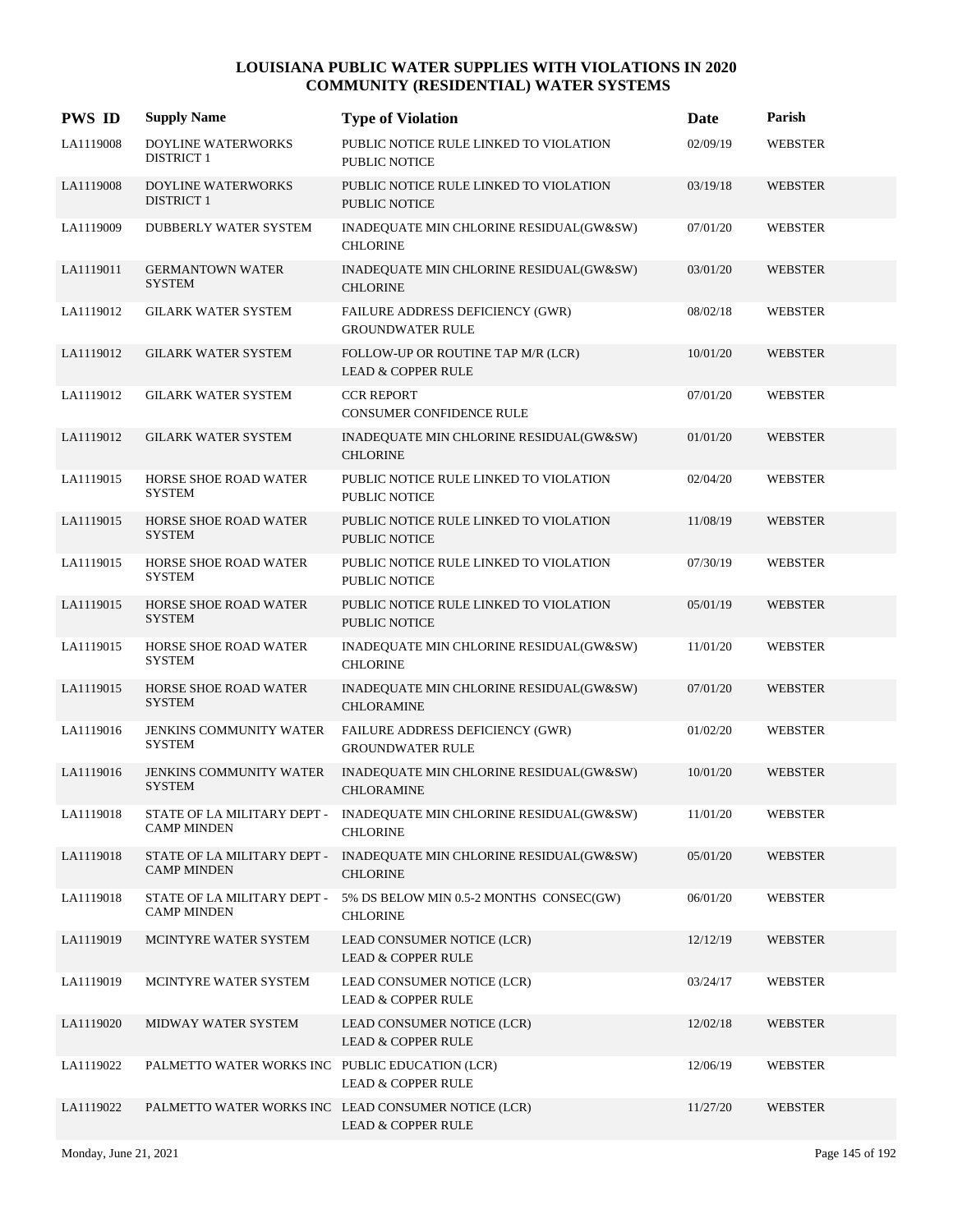| <b>PWS ID</b> | <b>Supply Name</b>                     | <b>Type of Violation</b>                                                                | <b>Date</b> | Parish         |
|---------------|----------------------------------------|-----------------------------------------------------------------------------------------|-------------|----------------|
| LA1119022     |                                        | PALMETTO WATER WORKS INC PUBLIC NOTICE RULE LINKED TO VIOLATION<br><b>PUBLIC NOTICE</b> | 02/09/19    | <b>WEBSTER</b> |
| LA1119023     | PLEASANT VALLEY WATER<br><b>SYSTEM</b> | <b>CCR REPORT</b><br><b>CONSUMER CONFIDENCE RULE</b>                                    | 07/01/20    | <b>WEBSTER</b> |
| LA1119023     | PLEASANT VALLEY WATER<br><b>SYSTEM</b> | INADEQUATE MIN CHLORINE RESIDUAL(GW&SW)<br><b>CHLORINE</b>                              | 10/01/20    | <b>WEBSTER</b> |
| LA1119023     | PLEASANT VALLEY WATER<br><b>SYSTEM</b> | INADEQUATE MIN CHLORINE RESIDUAL(GW&SW)<br><b>CHLORINE</b>                              | 06/01/20    | <b>WEBSTER</b> |
| LA1119023     | PLEASANT VALLEY WATER<br><b>SYSTEM</b> | 5% DS BELOW MIN 0.5-2 MONTHS CONSEC(GW)<br><b>CHLORINE</b>                              | 11/01/20    | <b>WEBSTER</b> |
| LA1119023     | PLEASANT VALLEY WATER<br><b>SYSTEM</b> | 5% DS BELOW MIN 0.5-2 MONTHS CONSEC(GW)<br><b>CHLORINE</b>                              | 07/01/20    | <b>WEBSTER</b> |
| LA1119024     | SALT WORKS WATER SYSTEM                | INADEQUATE MIN CHLORINE RESIDUAL(GW&SW)<br><b>CHLORINE</b>                              | 10/01/20    | <b>WEBSTER</b> |
| LA1119024     | SALT WORKS WATER SYSTEM                | INADEQUATE MIN CHLORINE RESIDUAL(GW&SW)<br><b>CHLORINE</b>                              | 07/01/20    | <b>WEBSTER</b> |
| LA1119024     | SALT WORKS WATER SYSTEM                | INADEQUATE MIN CHLORINE RESIDUAL(GW&SW)<br><b>CHLORINE</b>                              | 06/01/20    | <b>WEBSTER</b> |
| LA1119024     | SALT WORKS WATER SYSTEM                | INADEQUATE MIN CHLORINE RESIDUAL(GW&SW)<br><b>CHLORINE</b>                              | 01/01/20    | <b>WEBSTER</b> |
| LA1119025     | SAREPTA WATER WORKS<br><b>DISTRICT</b> | PUBLIC NOTICE RULE LINKED TO VIOLATION<br>PUBLIC NOTICE                                 | 03/02/19    | <b>WEBSTER</b> |
| LA1119025     | SAREPTA WATER WORKS<br><b>DISTRICT</b> | INADEQUATE MIN CHLORINE RESIDUAL(GW&SW)<br><b>CHLORINE</b>                              | 11/01/20    | <b>WEBSTER</b> |
| LA1119025     | SAREPTA WATER WORKS<br><b>DISTRICT</b> | INADEQUATE MIN CHLORINE RESIDUAL(GW&SW)<br><b>CHLORINE</b>                              | 09/01/20    | <b>WEBSTER</b> |
| LA1119025     | SAREPTA WATER WORKS<br><b>DISTRICT</b> | INADEQUATE MIN CHLORINE RESIDUAL(GW&SW)<br><b>CHLORINE</b>                              | 05/01/20    | <b>WEBSTER</b> |
| LA1119025     | SAREPTA WATER WORKS<br><b>DISTRICT</b> | 5% DS BELOW MIN 0.5-2 MONTHS CONSEC(GW)<br><b>CHLORINE</b>                              | 07/01/20    | <b>WEBSTER</b> |
| LA1119025     | SAREPTA WATER WORKS<br><b>DISTRICT</b> | 5% DS BELOW MIN 0.5-2 MONTHS CONSEC(GW)<br><b>CHLORINE</b>                              | 06/01/20    | <b>WEBSTER</b> |
| LA1119026     | SHONGALOO WATER SYSTEM                 | <b>CCR REPORT</b><br>CONSUMER CONFIDENCE RULE                                           | 07/01/20    | <b>WEBSTER</b> |
| LA1119027     | SIBLEY WATER SYSTEM                    | PUBLIC NOTICE RULE LINKED TO VIOLATION<br><b>PUBLIC NOTICE</b>                          | 09/15/19    | <b>WEBSTER</b> |
| LA1119027     | SIBLEY WATER SYSTEM                    | INADEQUATE MIN CHLORINE RESIDUAL(GW&SW)<br><b>CHLORINE</b>                              | 05/01/20    | <b>WEBSTER</b> |
| LA1119027     | SIBLEY WATER SYSTEM                    | INADEQUATE MIN CHLORINE RESIDUAL(GW&SW)<br><b>CHLORINE</b>                              | 01/01/20    | <b>WEBSTER</b> |
| LA1119027     | SIBLEY WATER SYSTEM                    | 5% DS BELOW MIN 0.5-2 MONTHS CONSEC(GW)<br><b>CHLORINE</b>                              | 02/01/20    | <b>WEBSTER</b> |
| LA1119028     | SPRINGHILL WATER SYSTEM                | FAILURE ADDRESS DEFICIENCY (GWR)<br><b>GROUNDWATER RULE</b>                             | 05/01/19    | <b>WEBSTER</b> |
| LA1119028     | SPRINGHILL WATER SYSTEM                | INADEQUATE MIN CHLORINE RESIDUAL(GW&SW)<br><b>CHLORINE</b>                              | 09/01/20    | WEBSTER        |
| LA1119028     | SPRINGHILL WATER SYSTEM                | INADEQUATE MIN CHLORINE RESIDUAL(GW&SW)<br><b>CHLORINE</b>                              | 05/01/20    | <b>WEBSTER</b> |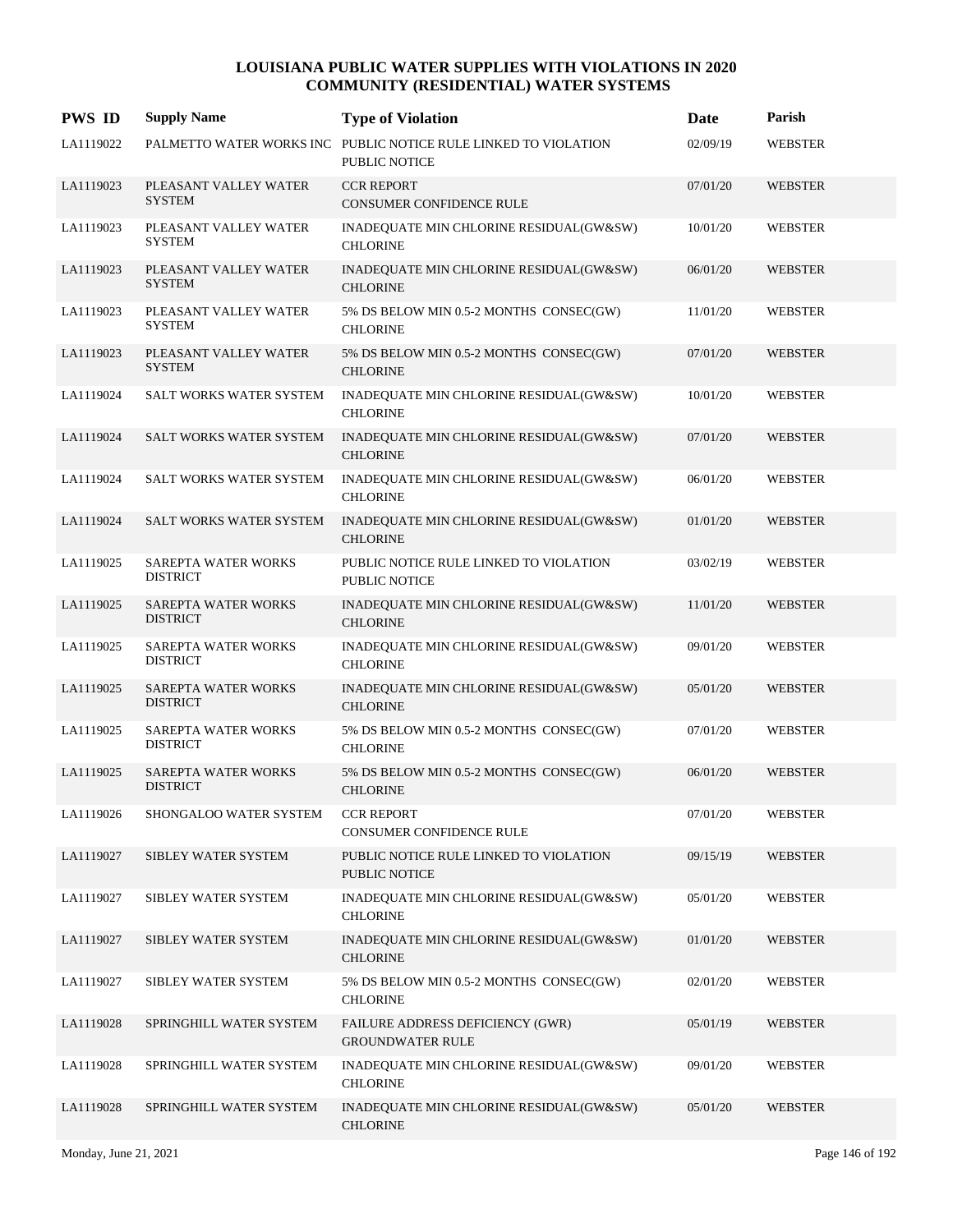| <b>PWS ID</b> | <b>Supply Name</b>                                        | <b>Type of Violation</b>                                                             | Date     | Parish                  |
|---------------|-----------------------------------------------------------|--------------------------------------------------------------------------------------|----------|-------------------------|
| LA1119028     | SPRINGHILL WATER SYSTEM                                   | INADEQUATE MIN CHLORINE RESIDUAL(GW&SW)<br><b>CHLORINE</b>                           | 01/01/20 | <b>WEBSTER</b>          |
| LA1119030     |                                                           | THOMASVILLE WATER SYSTEM INADEQUATE MIN CHLORINE RESIDUAL(GW&SW)<br><b>CHLORINE</b>  | 07/01/20 | <b>WEBSTER</b>          |
| LA1119031     |                                                           | UNION GROVE WATER SYSTEM FAILURE ADDRESS DEFICIENCY (GWR)<br><b>GROUNDWATER RULE</b> | 06/20/20 | <b>WEBSTER</b>          |
| LA1119034     | <b>GIL-GAL WATER SYSTEM</b>                               | INADEQUATE MIN CHLORINE RESIDUAL(GW&SW)<br><b>CHLORINE</b>                           | 06/01/20 | <b>WEBSTER</b>          |
| LA1119035     | ST JAMES WATER SYSTEM                                     | FAILURE ADDRESS DEFICIENCY (GWR)<br><b>GROUNDWATER RULE</b>                          | 01/01/12 | <b>WEBSTER</b>          |
| LA1121008     | WBR PUBLIC UTILITIES                                      | INADEQUATE MIN CHLORINE RESIDUAL(GW&SW)<br><b>CHLORINE</b>                           | 12/01/20 | WEST BATON ROUGE        |
| LA1121018     | WEST BATON ROUGE WATER<br><b>WORKS DISTRICT 2</b>         | INADEQUATE MIN CHLORINE RESIDUAL(GW&SW)<br><b>CHLORINE</b>                           | 10/01/20 | WEST BATON ROUGE        |
| LA1121018     | WEST BATON ROUGE WATER<br><b>WORKS DISTRICT 2</b>         | INADEQUATE MIN CHLORINE RESIDUAL(GW&SW)<br><b>CHLORINE</b>                           | 08/01/20 | <b>WEST BATON ROUGE</b> |
| LA1121018     | WEST BATON ROUGE WATER<br><b>WORKS DISTRICT 2</b>         | INADEQUATE MIN CHLORINE RESIDUAL(GW&SW)<br><b>CHLORINE</b>                           | 07/01/20 | WEST BATON ROUGE        |
| LA1121018     | WEST BATON ROUGE WATER<br><b>WORKS DISTRICT 2</b>         | INADEQUATE MIN CHLORINE RESIDUAL(GW&SW)<br><b>CHLORINE</b>                           | 01/01/20 | <b>WEST BATON ROUGE</b> |
| LA1121026     | WBR DISTRICT 4 - ARBROTH                                  | INADEQUATE MIN CHLORINE RESIDUAL(GW&SW)<br><b>CHLORINE</b>                           | 05/01/20 | WEST BATON ROUGE        |
| LA1121027     | <b>WBR DISTRICT 4 -SECTION</b><br>ROAD WINTERVILLE        | INADEQUATE MIN CHLORINE RESIDUAL(GW&SW)<br><b>CHLORINE</b>                           | 10/01/20 | <b>WEST BATON ROUGE</b> |
| LA1121027     | WBR DISTRICT 4 -SECTION<br>ROAD WINTERVILLE               | INADEQUATE MIN CHLORINE RESIDUAL(GW&SW)<br><b>CHLORINE</b>                           | 06/01/20 | WEST BATON ROUGE        |
| LA1121027     | <b>WBR DISTRICT 4 -SECTION</b><br><b>ROAD WINTERVILLE</b> | INADEQUATE MIN CHLORINE RESIDUAL(GW&SW)<br><b>CHLORINE</b>                           | 05/01/20 | <b>WEST BATON ROUGE</b> |
| LA1123001     | EPPS WATER SYSTEM                                         | FAILURE ADDRESS DEFICIENCY (GWR)<br><b>GROUNDWATER RULE</b>                          | 08/13/19 | WEST CARROLL            |
| LA1123001     | <b>EPPS WATER SYSTEM</b>                                  | PUBLIC NOTICE RULE LINKED TO VIOLATION<br>PUBLIC NOTICE                              | 10/05/19 | <b>WEST CARROLL</b>     |
| LA1123001     | EPPS WATER SYSTEM                                         | INADEQUATE MIN CHLORINE RESIDUAL(GW&SW)<br><b>CHLORINE</b>                           | 10/01/20 | WEST CARROLL            |
| LA1123001     | <b>EPPS WATER SYSTEM</b>                                  | INADEQUATE MIN CHLORINE RESIDUAL(GW&SW)<br><b>CHLORINE</b>                           | 04/01/20 | <b>WEST CARROLL</b>     |
| LA1123001     | EPPS WATER SYSTEM                                         | INADEQUATE MIN CHLORINE RESIDUAL(GW&SW)<br><b>CHLORINE</b>                           | 02/01/20 | <b>WEST CARROLL</b>     |
| LA1123002     | FISKE UNION WATER SYSTEM                                  | INADEQUATE MIN CHLORINE RESIDUAL(GW&SW)<br><b>CHLORINE</b>                           | 04/01/20 | <b>WEST CARROLL</b>     |
| LA1123003     | <b>VILLAGE OF FOREST WATER</b><br>SYSTEM                  | INADEQUATE MIN CHLORINE RESIDUAL(GW&SW)<br><b>CHLORINE</b>                           | 01/01/20 | WEST CARROLL            |
| LA1123005     |                                                           | NEW CARROLL WATER SYSTEM FAILURE ADDRESS DEFICIENCY (GWR)<br><b>GROUNDWATER RULE</b> | 09/17/19 | <b>WEST CARROLL</b>     |
| LA1123005     |                                                           | NEW CARROLL WATER SYSTEM FAILURE ADDRESS DEFICIENCY (GWR)<br><b>GROUNDWATER RULE</b> | 09/17/19 | <b>WEST CARROLL</b>     |
| LA1123005     |                                                           | NEW CARROLL WATER SYSTEM FAILURE ADDRESS DEFICIENCY (GWR)<br><b>GROUNDWATER RULE</b> | 09/17/19 | <b>WEST CARROLL</b>     |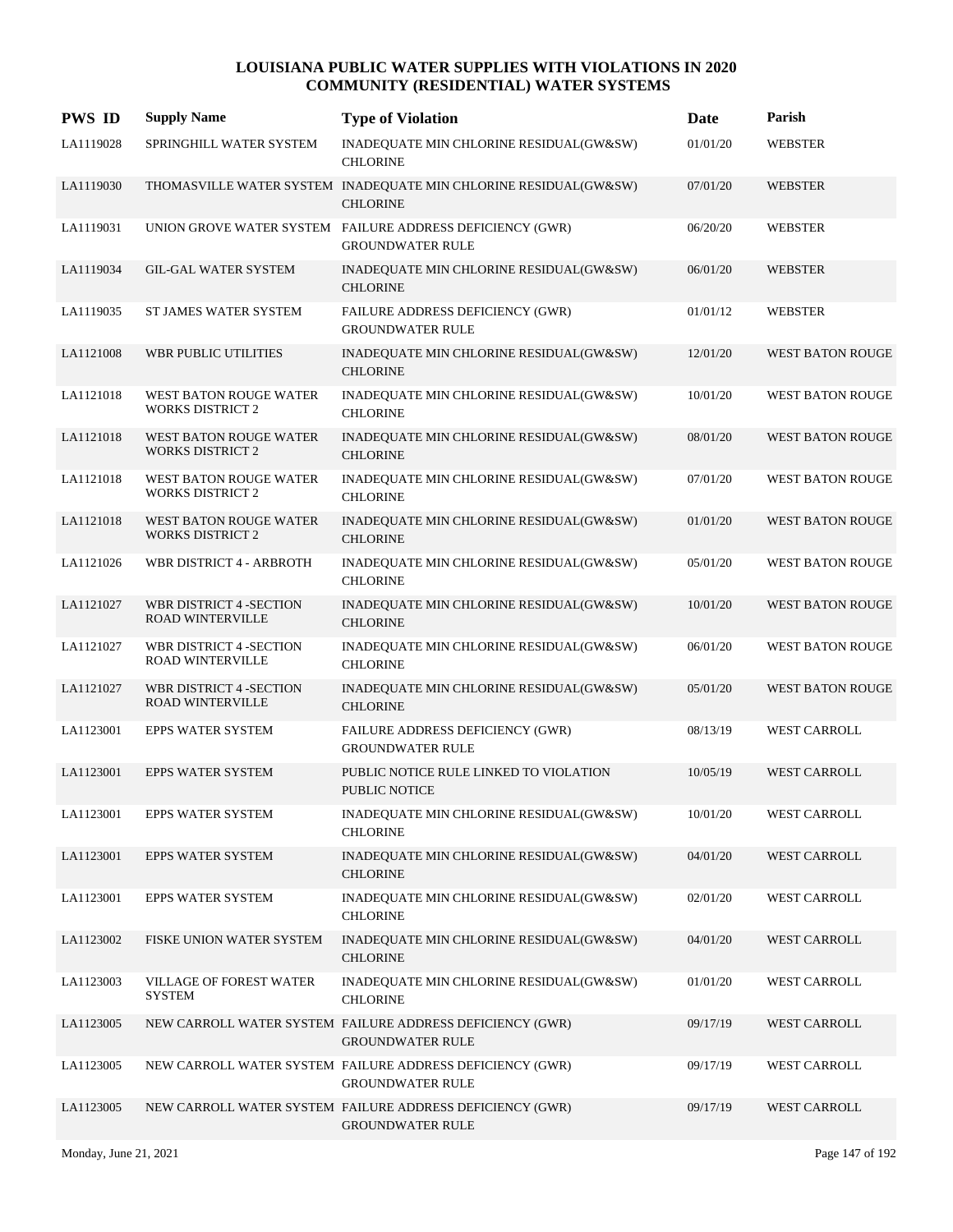| <b>PWS ID</b> | <b>Supply Name</b>     | <b>Type of Violation</b>                                                                     | Date     | Parish              |
|---------------|------------------------|----------------------------------------------------------------------------------------------|----------|---------------------|
| LA1123005     |                        | NEW CARROLL WATER SYSTEM FAILURE ADDRESS DEFICIENCY (GWR)<br><b>GROUNDWATER RULE</b>         | 09/17/19 | <b>WEST CARROLL</b> |
| LA1123005     |                        | NEW CARROLL WATER SYSTEM FAILURE ADDRESS DEFICIENCY (GWR)<br><b>GROUNDWATER RULE</b>         | 09/17/19 | <b>WEST CARROLL</b> |
| LA1123005     |                        | NEW CARROLL WATER SYSTEM FAILURE ADDRESS DEFICIENCY (GWR)<br><b>GROUNDWATER RULE</b>         | 09/17/19 | <b>WEST CARROLL</b> |
| LA1123005     |                        | NEW CARROLL WATER SYSTEM FAILURE ADDRESS DEFICIENCY (GWR)<br><b>GROUNDWATER RULE</b>         | 09/17/19 | <b>WEST CARROLL</b> |
| LA1123005     |                        | NEW CARROLL WATER SYSTEM FAILURE ADDRESS DEFICIENCY (GWR)<br><b>GROUNDWATER RULE</b>         | 09/17/19 | <b>WEST CARROLL</b> |
| LA1123005     |                        | NEW CARROLL WATER SYSTEM FOLLOW-UP OR ROUTINE TAP M/R (LCR)<br><b>LEAD &amp; COPPER RULE</b> | 10/01/20 | WEST CARROLL        |
| LA1123006     | OAK GROVE WATER SYSTEM | MONITORING, (DBP) (CHL. DIOXIDE)<br><b>CHLORINE DIOXIDE</b>                                  | 09/01/20 | <b>WEST CARROLL</b> |
| LA1123006     | OAK GROVE WATER SYSTEM | MONITORING, (DBP) (CHL. DIOXIDE)<br><b>CHLORINE DIOXIDE</b>                                  | 08/01/20 | <b>WEST CARROLL</b> |
| LA1123006     | OAK GROVE WATER SYSTEM | MONITORING, (DBP) (CHL. DIOXIDE)<br><b>CHLORINE DIOXIDE</b>                                  | 07/01/20 | <b>WEST CARROLL</b> |
| LA1123006     | OAK GROVE WATER SYSTEM | MONITORING, (DBP) (CHL. DIOXIDE)<br><b>CHLORINE DIOXIDE</b>                                  | 06/01/20 | <b>WEST CARROLL</b> |
| LA1123006     | OAK GROVE WATER SYSTEM | MONITORING, (DBP) (CHL. DIOXIDE)<br><b>CHLORINE DIOXIDE</b>                                  | 05/01/20 | <b>WEST CARROLL</b> |
| LA1123006     | OAK GROVE WATER SYSTEM | MONITORING, (DBP) (CHL. DIOXIDE)<br><b>CHLORINE DIOXIDE</b>                                  | 04/01/20 | <b>WEST CARROLL</b> |
| LA1123006     | OAK GROVE WATER SYSTEM | FAILURE ADDRESS DEFICIENCY (GWR)<br><b>GROUNDWATER RULE</b>                                  | 03/01/18 | <b>WEST CARROLL</b> |
| LA1123006     | OAK GROVE WATER SYSTEM | FAILURE ADDRESS DEFICIENCY (GWR)<br><b>GROUNDWATER RULE</b>                                  | 03/01/18 | <b>WEST CARROLL</b> |
| LA1123006     | OAK GROVE WATER SYSTEM | FAILURE ADDRESS DEFICIENCY (GWR)<br><b>GROUNDWATER RULE</b>                                  | 03/01/18 | <b>WEST CARROLL</b> |
| LA1127001     | ATLANTA WATER SUPPLY   | MCL, LRAA<br><b>TTHM</b>                                                                     | 10/01/20 | <b>WINN</b>         |
| LA1127001     | ATLANTA WATER SUPPLY   | MCL, LRAA<br>TOTAL HALOACETIC ACIDS (HAA5)                                                   | 10/01/20 | <b>WINN</b>         |
| LA1127001     | ATLANTA WATER SUPPLY   | MCL, LRAA<br>TOTAL HALOACETIC ACIDS (HAA5)                                                   | 10/01/20 | <b>WINN</b>         |
| LA1127001     | ATLANTA WATER SUPPLY   | MCL, LRAA<br><b>TTHM</b>                                                                     | 10/01/20 | <b>WINN</b>         |
| LA1127001     | ATLANTA WATER SUPPLY   | MCL, LRAA<br>TOTAL HALOACETIC ACIDS (HAA5)                                                   | 07/01/20 | <b>WINN</b>         |
| LA1127001     | ATLANTA WATER SUPPLY   | MCL, LRAA<br>TOTAL HALOACETIC ACIDS (HAA5)                                                   | 07/01/20 | <b>WINN</b>         |
| LA1127001     | ATLANTA WATER SUPPLY   | MCL, LRAA<br><b>TTHM</b>                                                                     | 07/01/20 | <b>WINN</b>         |
| LA1127001     | ATLANTA WATER SUPPLY   | MCL, LRAA<br><b>TTHM</b>                                                                     | 07/01/20 | <b>WINN</b>         |
| LA1127001     | ATLANTA WATER SUPPLY   | MCL, LRAA<br>TTHM                                                                            | 04/01/20 | <b>WINN</b>         |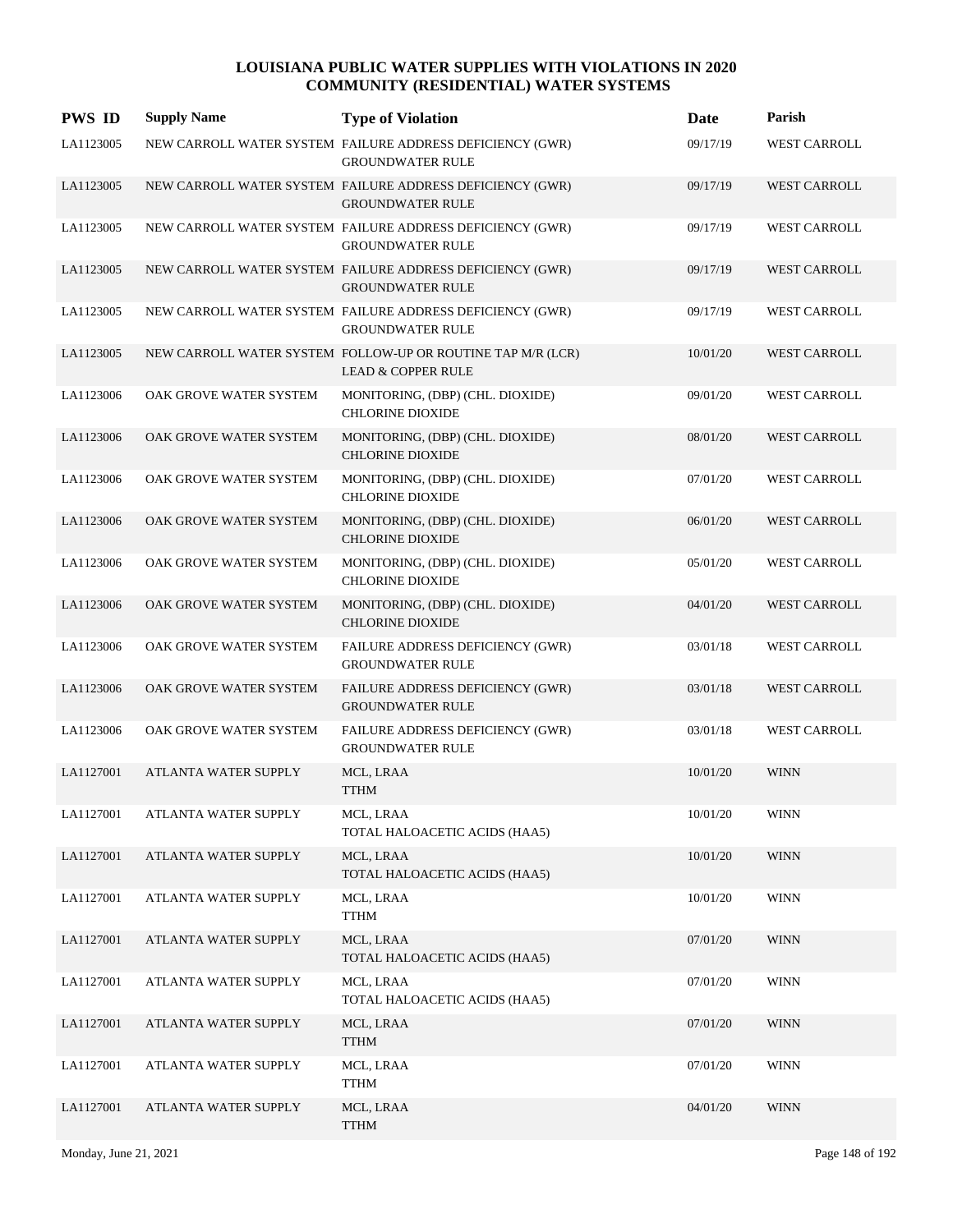| <b>PWS ID</b> | <b>Supply Name</b>                              | <b>Type of Violation</b>                                    | Date     | Parish      |
|---------------|-------------------------------------------------|-------------------------------------------------------------|----------|-------------|
| LA1127001     | ATLANTA WATER SUPPLY                            | MCL, LRAA<br><b>TTHM</b>                                    | 04/01/20 | <b>WINN</b> |
| LA1127001     | <b>ATLANTA WATER SUPPLY</b>                     | MCL, LRAA<br>TOTAL HALOACETIC ACIDS (HAA5)                  | 04/01/20 | <b>WINN</b> |
| LA1127001     | ATLANTA WATER SUPPLY                            | MCL, LRAA<br>TOTAL HALOACETIC ACIDS (HAA5)                  | 04/01/20 | <b>WINN</b> |
| LA1127001     | ATLANTA WATER SUPPLY                            | MCL, LRAA<br><b>TTHM</b>                                    | 01/01/20 | <b>WINN</b> |
| LA1127001     | ATLANTA WATER SUPPLY                            | MCL, LRAA<br>TTHM                                           | 01/01/20 | <b>WINN</b> |
| LA1127001     | ATLANTA WATER SUPPLY                            | MCL, LRAA<br>TOTAL HALOACETIC ACIDS (HAA5)                  | 01/01/20 | <b>WINN</b> |
| LA1127001     | ATLANTA WATER SUPPLY                            | MCL, LRAA<br>TOTAL HALOACETIC ACIDS (HAA5)                  | 01/01/20 | <b>WINN</b> |
| LA1127001     | ATLANTA WATER SUPPLY                            | INADEQUATE MIN CHLORINE RESIDUAL(GW&SW)<br><b>CHLORINE</b>  | 06/01/20 | <b>WINN</b> |
| LA1127002     | <b>VILLAGE OF CALVIN WATER</b><br><b>SYSTEM</b> | MCL, LRAA<br><b>TTHM</b>                                    | 10/01/20 | <b>WINN</b> |
| LA1127002     | VILLAGE OF CALVIN WATER<br><b>SYSTEM</b>        | MCL, LRAA<br><b>TTHM</b>                                    | 10/01/20 | <b>WINN</b> |
| LA1127002     | VILLAGE OF CALVIN WATER<br><b>SYSTEM</b>        | MCL, LRAA<br><b>TTHM</b>                                    | 07/01/20 | <b>WINN</b> |
| LA1127002     | VILLAGE OF CALVIN WATER<br><b>SYSTEM</b>        | MCL, LRAA<br><b>TTHM</b>                                    | 07/01/20 | <b>WINN</b> |
| LA1127002     | VILLAGE OF CALVIN WATER<br>SYSTEM               | MCL, LRAA<br><b>TTHM</b>                                    | 04/01/20 | WINN        |
| LA1127002     | VILLAGE OF CALVIN WATER<br><b>SYSTEM</b>        | MCL, LRAA<br><b>TTHM</b>                                    | 04/01/20 | <b>WINN</b> |
| LA1127002     | VILLAGE OF CALVIN WATER<br><b>SYSTEM</b>        | MCL, LRAA<br><b>TTHM</b>                                    | 01/01/20 | <b>WINN</b> |
| LA1127002     | VILLAGE OF CALVIN WATER<br><b>SYSTEM</b>        | MCL, LRAA<br><b>TTHM</b>                                    | 01/01/20 | <b>WINN</b> |
| LA1127002     | VILLAGE OF CALVIN WATER<br><b>SYSTEM</b>        | LEAD CONSUMER NOTICE (LCR)<br><b>LEAD &amp; COPPER RULE</b> | 04/01/18 | <b>WINN</b> |
| LA1127002     | VILLAGE OF CALVIN WATER<br><b>SYSTEM</b>        | LEAD CONSUMER NOTICE (LCR)<br><b>LEAD &amp; COPPER RULE</b> | 05/10/17 | <b>WINN</b> |
| LA1127002     | VILLAGE OF CALVIN WATER<br>SYSTEM               | <b>CCR REPORT</b><br>CONSUMER CONFIDENCE RULE               | 07/01/19 | <b>WINN</b> |
| LA1127002     | <b>VILLAGE OF CALVIN WATER</b><br><b>SYSTEM</b> | <b>CCR REPORT</b><br>CONSUMER CONFIDENCE RULE               | 07/01/18 | <b>WINN</b> |
| LA1127002     | VILLAGE OF CALVIN WATER<br><b>SYSTEM</b>        | <b>CCR REPORT</b><br>CONSUMER CONFIDENCE RULE               | 07/01/17 | <b>WINN</b> |
| LA1127002     | VILLAGE OF CALVIN WATER<br><b>SYSTEM</b>        | <b>CCR REPORT</b><br>CONSUMER CONFIDENCE RULE               | 07/01/16 | <b>WINN</b> |
| LA1127002     | <b>VILLAGE OF CALVIN WATER</b><br><b>SYSTEM</b> | <b>CCR REPORT</b><br>CONSUMER CONFIDENCE RULE               | 07/01/15 | <b>WINN</b> |
| LA1127002     | <b>VILLAGE OF CALVIN WATER</b><br><b>SYSTEM</b> | <b>CCR REPORT</b><br>CONSUMER CONFIDENCE RULE               | 07/01/14 | <b>WINN</b> |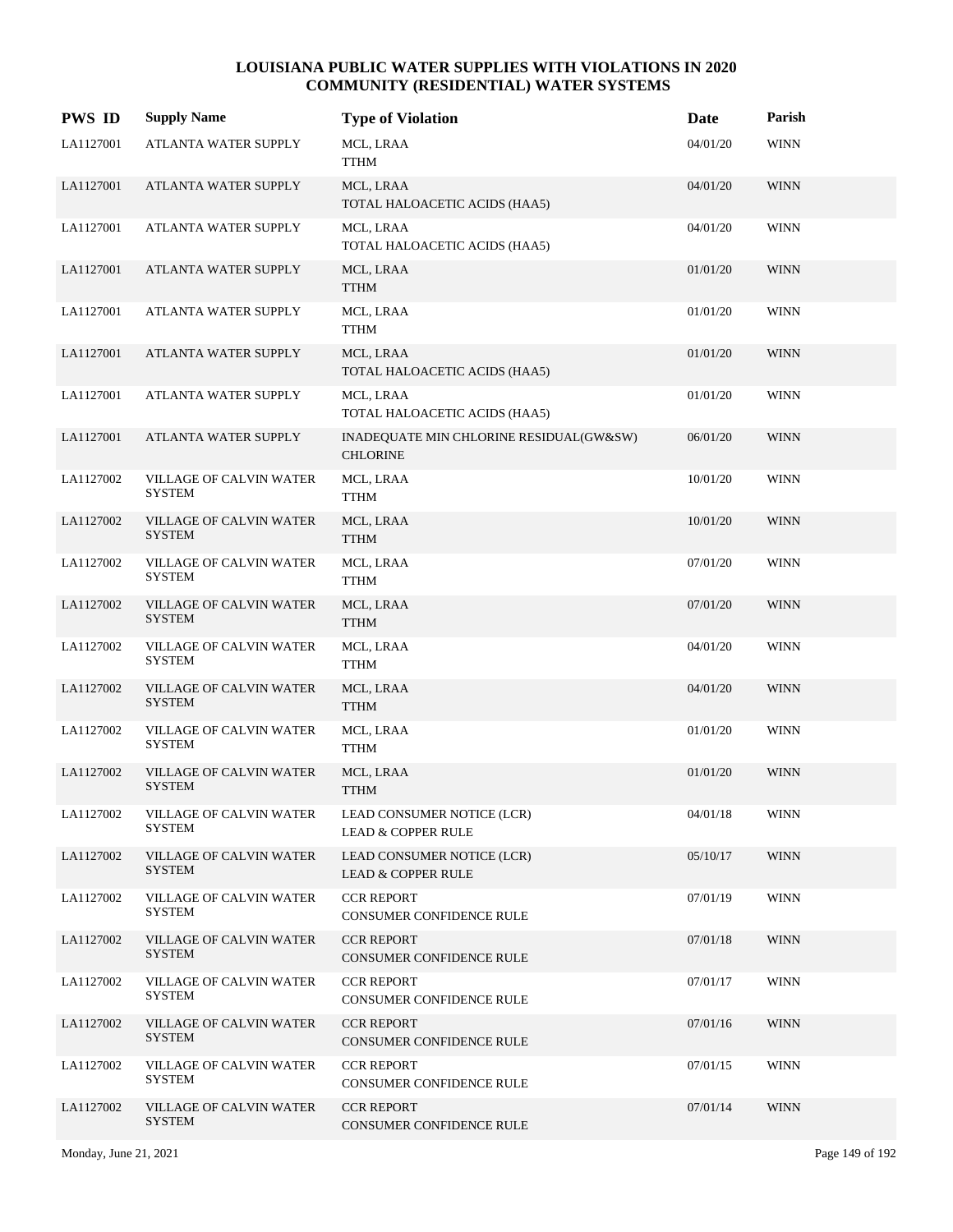| <b>PWS ID</b> | <b>Supply Name</b>                       | <b>Type of Violation</b>                                             | Date     | Parish      |
|---------------|------------------------------------------|----------------------------------------------------------------------|----------|-------------|
| LA1127002     | VILLAGE OF CALVIN WATER<br><b>SYSTEM</b> | CCR ADEQUACY/AVAILABILITY/CONTENT<br>CONSUMER CONFIDENCE RULE        | 10/01/17 | <b>WINN</b> |
| LA1127002     | VILLAGE OF CALVIN WATER<br><b>SYSTEM</b> | CCR ADEQUACY/AVAILABILITY/CONTENT<br>CONSUMER CONFIDENCE RULE        | 10/01/16 | <b>WINN</b> |
| LA1127002     | VILLAGE OF CALVIN WATER<br><b>SYSTEM</b> | CCR ADEQUACY/AVAILABILITY/CONTENT<br><b>CONSUMER CONFIDENCE RULE</b> | 10/01/15 | <b>WINN</b> |
| LA1127002     | VILLAGE OF CALVIN WATER<br><b>SYSTEM</b> | CCR ADEQUACY/AVAILABILITY/CONTENT<br><b>CONSUMER CONFIDENCE RULE</b> | 10/01/14 | <b>WINN</b> |
| LA1127002     | VILLAGE OF CALVIN WATER<br><b>SYSTEM</b> | PUBLIC NOTICE RULE LINKED TO VIOLATION<br><b>PUBLIC NOTICE</b>       | 02/04/20 | <b>WINN</b> |
| LA1127002     | VILLAGE OF CALVIN WATER<br><b>SYSTEM</b> | PUBLIC NOTICE RULE LINKED TO VIOLATION<br><b>PUBLIC NOTICE</b>       | 11/08/19 | <b>WINN</b> |
| LA1127002     | VILLAGE OF CALVIN WATER<br><b>SYSTEM</b> | PUBLIC NOTICE RULE LINKED TO VIOLATION<br><b>PUBLIC NOTICE</b>       | 07/30/19 | <b>WINN</b> |
| LA1127002     | VILLAGE OF CALVIN WATER<br><b>SYSTEM</b> | PUBLIC NOTICE RULE LINKED TO VIOLATION<br><b>PUBLIC NOTICE</b>       | 05/01/19 | <b>WINN</b> |
| LA1127002     | VILLAGE OF CALVIN WATER<br><b>SYSTEM</b> | PUBLIC NOTICE RULE LINKED TO VIOLATION<br>PUBLIC NOTICE              | 01/23/19 | <b>WINN</b> |
| LA1127002     | VILLAGE OF CALVIN WATER<br><b>SYSTEM</b> | PUBLIC NOTICE RULE LINKED TO VIOLATION<br>PUBLIC NOTICE              | 10/27/18 | <b>WINN</b> |
| LA1127002     | VILLAGE OF CALVIN WATER<br><b>SYSTEM</b> | PUBLIC NOTICE RULE LINKED TO VIOLATION<br><b>PUBLIC NOTICE</b>       | 07/20/18 | <b>WINN</b> |
| LA1127002     | VILLAGE OF CALVIN WATER<br><b>SYSTEM</b> | PUBLIC NOTICE RULE LINKED TO VIOLATION<br><b>PUBLIC NOTICE</b>       | 05/01/18 | <b>WINN</b> |
| LA1127002     | VILLAGE OF CALVIN WATER<br><b>SYSTEM</b> | PUBLIC NOTICE RULE LINKED TO VIOLATION<br><b>PUBLIC NOTICE</b>       | 02/03/18 | <b>WINN</b> |
| LA1127002     | VILLAGE OF CALVIN WATER<br><b>SYSTEM</b> | PUBLIC NOTICE RULE LINKED TO VIOLATION<br><b>PUBLIC NOTICE</b>       | 12/13/17 | <b>WINN</b> |
| LA1127002     | VILLAGE OF CALVIN WATER<br><b>SYSTEM</b> | PUBLIC NOTICE RULE LINKED TO VIOLATION<br>PUBLIC NOTICE              | 08/11/17 | <b>WINN</b> |
| LA1127002     | VILLAGE OF CALVIN WATER<br><b>SYSTEM</b> | PUBLIC NOTICE RULE LINKED TO VIOLATION<br>PUBLIC NOTICE              | 07/01/17 | <b>WINN</b> |
| LA1127002     | VILLAGE OF CALVIN WATER<br><b>SYSTEM</b> | PUBLIC NOTICE RULE LINKED TO VIOLATION<br>PUBLIC NOTICE              | 04/26/17 | <b>WINN</b> |
| LA1127002     | VILLAGE OF CALVIN WATER<br><b>SYSTEM</b> | PUBLIC NOTICE RULE LINKED TO VIOLATION<br>PUBLIC NOTICE              | 04/10/17 | <b>WINN</b> |
| LA1127002     | VILLAGE OF CALVIN WATER<br>SYSTEM        | PUBLIC NOTICE RULE LINKED TO VIOLATION<br>PUBLIC NOTICE              | 03/09/17 | <b>WINN</b> |
| LA1127002     | VILLAGE OF CALVIN WATER<br><b>SYSTEM</b> | PUBLIC NOTICE RULE LINKED TO VIOLATION<br>PUBLIC NOTICE              | 02/11/17 | <b>WINN</b> |
| LA1127002     | VILLAGE OF CALVIN WATER<br><b>SYSTEM</b> | PUBLIC NOTICE RULE LINKED TO VIOLATION<br>PUBLIC NOTICE              | 12/16/16 | <b>WINN</b> |
| LA1127002     | VILLAGE OF CALVIN WATER<br><b>SYSTEM</b> | PUBLIC NOTICE RULE LINKED TO VIOLATION<br><b>PUBLIC NOTICE</b>       | 10/18/16 | <b>WINN</b> |
| LA1127002     | VILLAGE OF CALVIN WATER<br><b>SYSTEM</b> | PUBLIC NOTICE RULE LINKED TO VIOLATION<br>PUBLIC NOTICE              | 10/12/16 | <b>WINN</b> |
| LA1127002     | VILLAGE OF CALVIN WATER<br><b>SYSTEM</b> | PUBLIC NOTICE RULE LINKED TO VIOLATION<br>PUBLIC NOTICE              | 08/16/16 | <b>WINN</b> |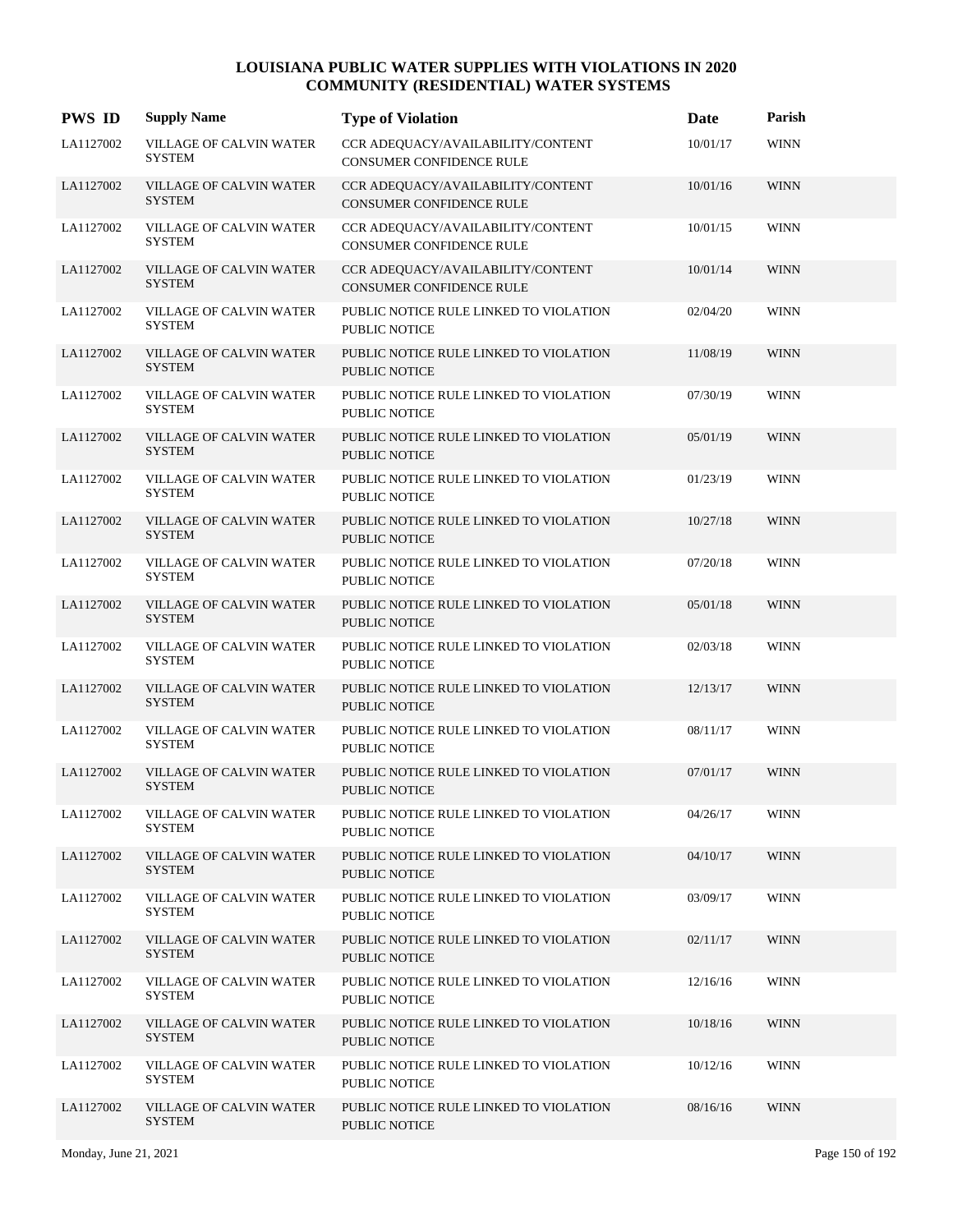| <b>PWS ID</b> | <b>Supply Name</b>                              | <b>Type of Violation</b>                                       | Date     | Parish      |
|---------------|-------------------------------------------------|----------------------------------------------------------------|----------|-------------|
| LA1127002     | <b>VILLAGE OF CALVIN WATER</b><br><b>SYSTEM</b> | PUBLIC NOTICE RULE LINKED TO VIOLATION<br><b>PUBLIC NOTICE</b> | 03/19/16 | <b>WINN</b> |
| LA1127002     | <b>VILLAGE OF CALVIN WATER</b><br><b>SYSTEM</b> | PUBLIC NOTICE RULE LINKED TO VIOLATION<br><b>PUBLIC NOTICE</b> | 12/09/15 | <b>WINN</b> |
| LA1127002     | VILLAGE OF CALVIN WATER<br><b>SYSTEM</b>        | PUBLIC NOTICE RULE LINKED TO VIOLATION<br>PUBLIC NOTICE        | 12/09/15 | <b>WINN</b> |
| LA1127002     | VILLAGE OF CALVIN WATER<br><b>SYSTEM</b>        | PUBLIC NOTICE RULE LINKED TO VIOLATION<br>PUBLIC NOTICE        | 11/24/15 | <b>WINN</b> |
| LA1127002     | VILLAGE OF CALVIN WATER<br><b>SYSTEM</b>        | PUBLIC NOTICE RULE LINKED TO VIOLATION<br>PUBLIC NOTICE        | 11/13/15 | <b>WINN</b> |
| LA1127002     | VILLAGE OF CALVIN WATER<br><b>SYSTEM</b>        | PUBLIC NOTICE RULE LINKED TO VIOLATION<br>PUBLIC NOTICE        | 10/30/15 | <b>WINN</b> |
| LA1127002     | VILLAGE OF CALVIN WATER<br><b>SYSTEM</b>        | PUBLIC NOTICE RULE LINKED TO VIOLATION<br><b>PUBLIC NOTICE</b> | 07/17/15 | <b>WINN</b> |
| LA1127002     | <b>VILLAGE OF CALVIN WATER</b><br><b>SYSTEM</b> | PUBLIC NOTICE RULE LINKED TO VIOLATION<br><b>PUBLIC NOTICE</b> | 06/10/15 | <b>WINN</b> |
| LA1127002     | VILLAGE OF CALVIN WATER<br><b>SYSTEM</b>        | PUBLIC NOTICE RULE LINKED TO VIOLATION<br><b>PUBLIC NOTICE</b> | 05/16/15 | <b>WINN</b> |
| LA1127002     | VILLAGE OF CALVIN WATER<br><b>SYSTEM</b>        | PUBLIC NOTICE RULE LINKED TO VIOLATION<br>PUBLIC NOTICE        | 05/16/15 | <b>WINN</b> |
| LA1127002     | VILLAGE OF CALVIN WATER<br><b>SYSTEM</b>        | PUBLIC NOTICE RULE LINKED TO VIOLATION<br>PUBLIC NOTICE        | 04/28/15 | <b>WINN</b> |
| LA1127002     | <b>VILLAGE OF CALVIN WATER</b><br><b>SYSTEM</b> | PUBLIC NOTICE RULE LINKED TO VIOLATION<br><b>PUBLIC NOTICE</b> | 02/27/15 | <b>WINN</b> |
| LA1127002     | VILLAGE OF CALVIN WATER<br><b>SYSTEM</b>        | PUBLIC NOTICE RULE LINKED TO VIOLATION<br><b>PUBLIC NOTICE</b> | 02/27/15 | <b>WINN</b> |
| LA1127002     | VILLAGE OF CALVIN WATER<br><b>SYSTEM</b>        | PUBLIC NOTICE RULE LINKED TO VIOLATION<br>PUBLIC NOTICE        | 02/27/15 | <b>WINN</b> |
| LA1127002     | VILLAGE OF CALVIN WATER<br><b>SYSTEM</b>        | PUBLIC NOTICE RULE LINKED TO VIOLATION<br><b>PUBLIC NOTICE</b> | 02/27/15 | <b>WINN</b> |
| LA1127002     | <b>VILLAGE OF CALVIN WATER</b><br><b>SYSTEM</b> | PUBLIC NOTICE RULE LINKED TO VIOLATION<br><b>PUBLIC NOTICE</b> | 02/25/15 | <b>WINN</b> |
| LA1127002     | VILLAGE OF CALVIN WATER<br><b>SYSTEM</b>        | PUBLIC NOTICE RULE LINKED TO VIOLATION<br><b>PUBLIC NOTICE</b> | 01/08/15 | <b>WINN</b> |
| LA1127002     | VILLAGE OF CALVIN WATER<br><b>SYSTEM</b>        | PUBLIC NOTICE RULE LINKED TO VIOLATION<br><b>PUBLIC NOTICE</b> | 01/07/15 | <b>WINN</b> |
| LA1127002     | VILLAGE OF CALVIN WATER<br><b>SYSTEM</b>        | PUBLIC NOTICE RULE LINKED TO VIOLATION<br><b>PUBLIC NOTICE</b> | 09/08/14 | <b>WINN</b> |
| LA1127002     | VILLAGE OF CALVIN WATER<br><b>SYSTEM</b>        | PUBLIC NOTICE RULE LINKED TO VIOLATION<br><b>PUBLIC NOTICE</b> | 09/08/14 | <b>WINN</b> |
| LA1127002     | VILLAGE OF CALVIN WATER<br><b>SYSTEM</b>        | PUBLIC NOTICE RULE LINKED TO VIOLATION<br>PUBLIC NOTICE        | 07/30/14 | <b>WINN</b> |
| LA1127002     | VILLAGE OF CALVIN WATER<br><b>SYSTEM</b>        | PUBLIC NOTICE RULE LINKED TO VIOLATION<br><b>PUBLIC NOTICE</b> | 05/23/14 | <b>WINN</b> |
| LA1127002     | VILLAGE OF CALVIN WATER<br><b>SYSTEM</b>        | PUBLIC NOTICE RULE LINKED TO VIOLATION<br><b>PUBLIC NOTICE</b> | 05/08/14 | <b>WINN</b> |
| LA1127002     | VILLAGE OF CALVIN WATER<br><b>SYSTEM</b>        | PUBLIC NOTICE RULE LINKED TO VIOLATION<br>PUBLIC NOTICE        | 03/15/14 | <b>WINN</b> |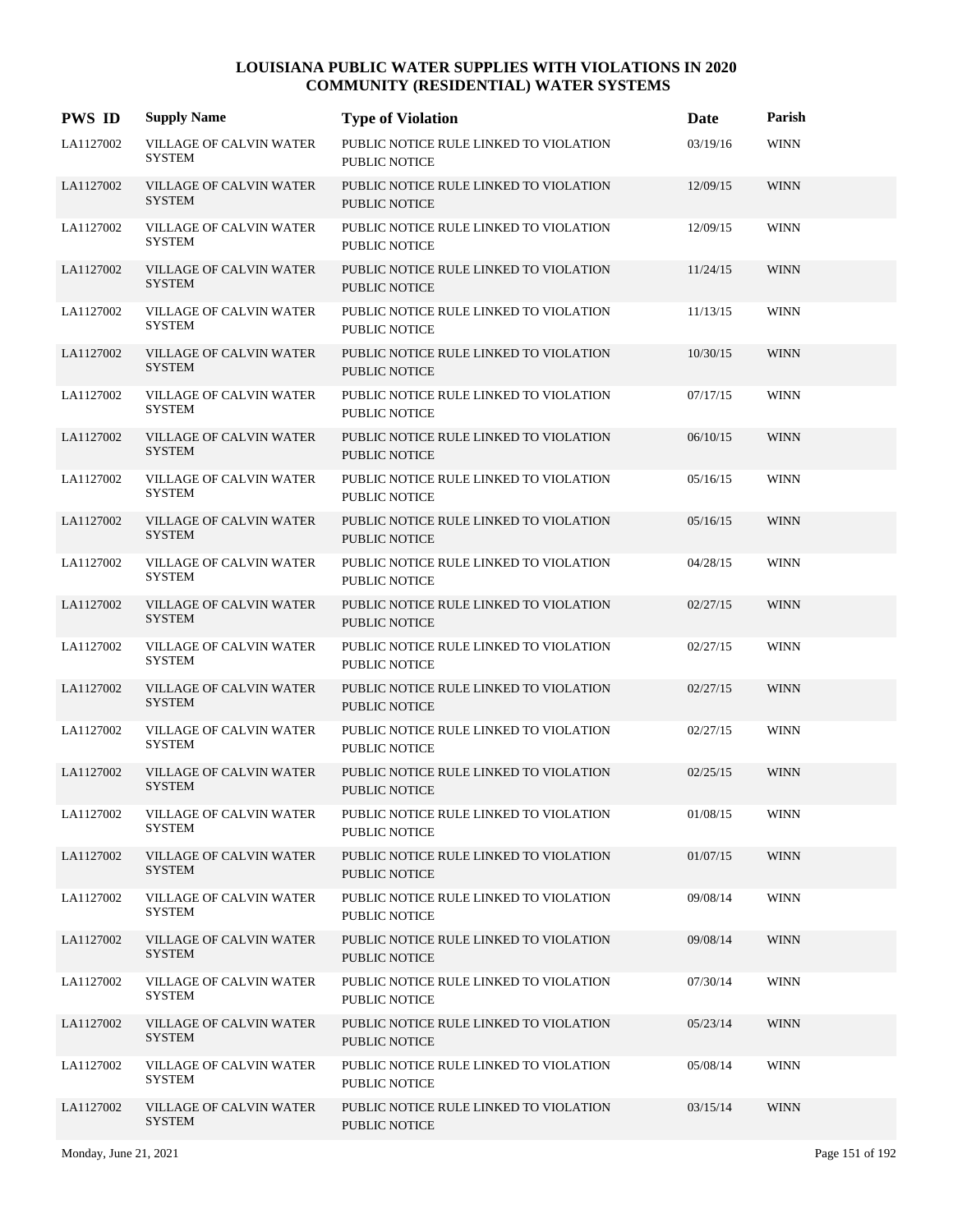| <b>PWS ID</b> | <b>Supply Name</b>                              | <b>Type of Violation</b>                                       | Date     | Parish      |
|---------------|-------------------------------------------------|----------------------------------------------------------------|----------|-------------|
| LA1127002     | <b>VILLAGE OF CALVIN WATER</b><br><b>SYSTEM</b> | PUBLIC NOTICE RULE LINKED TO VIOLATION<br><b>PUBLIC NOTICE</b> | 12/08/13 | <b>WINN</b> |
| LA1127002     | <b>VILLAGE OF CALVIN WATER</b><br><b>SYSTEM</b> | PUBLIC NOTICE RULE LINKED TO VIOLATION<br><b>PUBLIC NOTICE</b> | 04/20/13 | <b>WINN</b> |
| LA1127002     | VILLAGE OF CALVIN WATER<br><b>SYSTEM</b>        | PUBLIC NOTICE RULE LINKED TO VIOLATION<br><b>PUBLIC NOTICE</b> | 12/02/12 | <b>WINN</b> |
| LA1127002     | VILLAGE OF CALVIN WATER<br><b>SYSTEM</b>        | PUBLIC NOTICE RULE LINKED TO VIOLATION<br><b>PUBLIC NOTICE</b> | 04/29/12 | <b>WINN</b> |
| LA1127002     | VILLAGE OF CALVIN WATER<br><b>SYSTEM</b>        | INADEQUATE MIN CHLORINE RESIDUAL(GW&SW)<br><b>CHLORINE</b>     | 12/01/20 | <b>WINN</b> |
| LA1127002     | VILLAGE OF CALVIN WATER<br><b>SYSTEM</b>        | INADEQUATE MIN CHLORINE RESIDUAL(GW&SW)<br><b>CHLORINE</b>     | 08/01/20 | <b>WINN</b> |
| LA1127002     | VILLAGE OF CALVIN WATER<br><b>SYSTEM</b>        | INADEQUATE MIN CHLORINE RESIDUAL(GW&SW)<br><b>CHLORINE</b>     | 01/01/20 | <b>WINN</b> |
| LA1127002     | VILLAGE OF CALVIN WATER<br><b>SYSTEM</b>        | 5% DS BELOW MIN 0.5-2 MONTHS CONSEC(GW)<br><b>CHLORINE</b>     | 10/01/20 | <b>WINN</b> |
| LA1127002     | VILLAGE OF CALVIN WATER<br><b>SYSTEM</b>        | 5% DS BELOW MIN 0.5-2 MONTHS CONSEC(GW)<br><b>CHLORINE</b>     | 09/01/20 | <b>WINN</b> |
| LA1127002     | VILLAGE OF CALVIN WATER<br><b>SYSTEM</b>        | 5% DS BELOW MIN 0.5-2 MONTHS CONSEC(GW)<br><b>CHLORINE</b>     | 02/01/20 | <b>WINN</b> |
| LA1127007     | HWY 84 WEST WATER SUPPLY                        | MCL, LRAA<br><b>TTHM</b>                                       | 04/01/20 | <b>WINN</b> |
| LA1127007     | HWY 84 WEST WATER SUPPLY                        | MCL, LRAA<br><b>TTHM</b>                                       | 01/01/20 | <b>WINN</b> |
| LA1127007     | HWY 84 WEST WATER SUPPLY                        | MCL, LRAA<br><b>TTHM</b>                                       | 01/01/20 | <b>WINN</b> |
| LA1127007     | HWY 84 WEST WATER SUPPLY                        | INADEQUATE MIN CHLORINE RESIDUAL(GW&SW)<br><b>CHLORINE</b>     | 11/01/20 | <b>WINN</b> |
| LA1127007     | HWY 84 WEST WATER SUPPLY                        | INADEQUATE MIN CHLORINE RESIDUAL(GW&SW)<br><b>CHLORAMINE</b>   | 08/01/20 | <b>WINN</b> |
| LA1127007     | HWY 84 WEST WATER SUPPLY                        | 5% DS BELOW MIN 0.5-2 MONTHS CONSEC(GW)<br><b>CHLORAMINE</b>   | 12/01/20 | <b>WINN</b> |
| LA1127007     | HWY 84 WEST WATER SUPPLY                        | 5% DS BELOW MIN 0.5-2 MONTHS CONSEC(GW)<br><b>CHLORAMINE</b>   | 09/01/20 | <b>WINN</b> |
| LA1127008     | JOYCE WATER SUPPLY                              | MCL, LRAA<br><b>TTHM</b>                                       | 10/01/20 | <b>WINN</b> |
| LA1127008     | JOYCE WATER SUPPLY                              | MCL, LRAA<br><b>TTHM</b>                                       | 10/01/20 | <b>WINN</b> |
| LA1127008     | JOYCE WATER SUPPLY                              | MCL, LRAA<br><b>TTHM</b>                                       | 07/01/20 | <b>WINN</b> |
| LA1127008     | JOYCE WATER SUPPLY                              | MCL, LRAA<br><b>TTHM</b>                                       | 07/01/20 | <b>WINN</b> |
| LA1127008     | JOYCE WATER SUPPLY                              | MCL, LRAA<br>TOTAL HALOACETIC ACIDS (HAA5)                     | 04/01/20 | <b>WINN</b> |
| LA1127008     | JOYCE WATER SUPPLY                              | MCL, LRAA<br>TOTAL HALOACETIC ACIDS (HAA5)                     | 04/01/20 | <b>WINN</b> |
| LA1127008     | JOYCE WATER SUPPLY                              | MCL, LRAA<br><b>TTHM</b>                                       | 04/01/20 | <b>WINN</b> |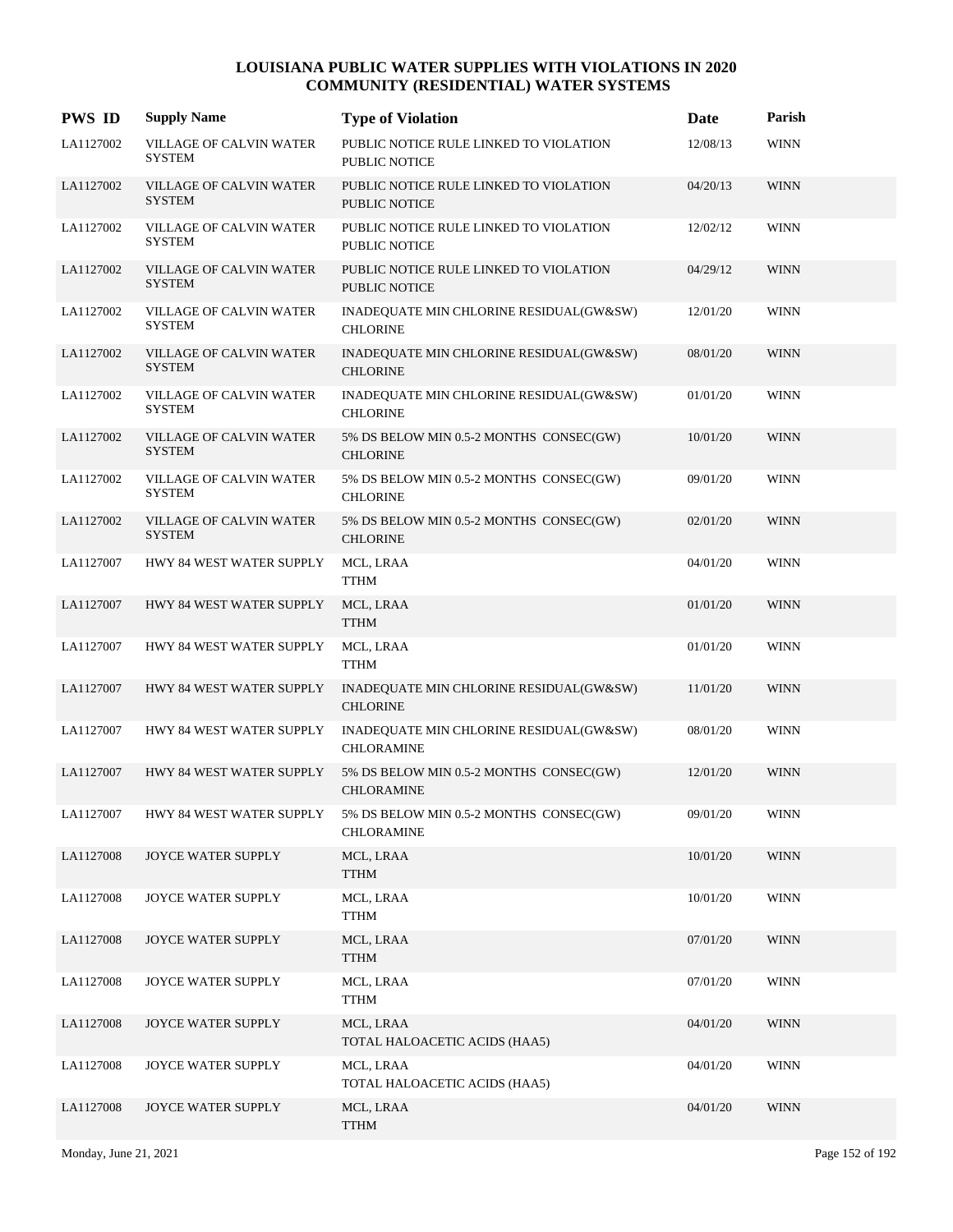| <b>PWS ID</b> | <b>Supply Name</b>                             | <b>Type of Violation</b>                                           | Date     | Parish      |
|---------------|------------------------------------------------|--------------------------------------------------------------------|----------|-------------|
| LA1127008     | JOYCE WATER SUPPLY                             | MCL, LRAA<br><b>TTHM</b>                                           | 04/01/20 | <b>WINN</b> |
| LA1127008     | JOYCE WATER SUPPLY                             | MCL, LRAA<br><b>TTHM</b>                                           | 01/01/20 | <b>WINN</b> |
| LA1127008     | JOYCE WATER SUPPLY                             | MCL, LRAA<br>TOTAL HALOACETIC ACIDS (HAA5)                         | 01/01/20 | <b>WINN</b> |
| LA1127008     | <b>JOYCE WATER SUPPLY</b>                      | MCL, LRAA<br><b>TTHM</b>                                           | 01/01/20 | <b>WINN</b> |
| LA1127008     | JOYCE WATER SUPPLY                             | MCL, LRAA<br>TOTAL HALOACETIC ACIDS (HAA5)                         | 01/01/20 | <b>WINN</b> |
| LA1127008     | JOYCE WATER SUPPLY                             | <b>FAILURE ADDRESS DEFICIENCY (GWR)</b><br><b>GROUNDWATER RULE</b> | 01/01/20 | <b>WINN</b> |
| LA1127008     | JOYCE WATER SUPPLY                             | FAILURE ADDRESS DEFICIENCY (GWR)<br><b>GROUNDWATER RULE</b>        | 01/01/20 | <b>WINN</b> |
| LA1127008     | <b>JOYCE WATER SUPPLY</b>                      | PUBLIC NOTICE RULE LINKED TO VIOLATION<br><b>PUBLIC NOTICE</b>     | 11/06/20 | <b>WINN</b> |
| LA1127008     | JOYCE WATER SUPPLY                             | PUBLIC NOTICE RULE LINKED TO VIOLATION<br>PUBLIC NOTICE            | 07/17/20 | <b>WINN</b> |
| LA1127008     | JOYCE WATER SUPPLY                             | PUBLIC NOTICE RULE LINKED TO VIOLATION<br><b>PUBLIC NOTICE</b>     | 02/14/20 | <b>WINN</b> |
| LA1127008     | JOYCE WATER SUPPLY                             | PUBLIC NOTICE RULE LINKED TO VIOLATION<br><b>PUBLIC NOTICE</b>     | 02/10/20 | <b>WINN</b> |
| LA1127010     | <b>VILLAGE OF SIKES WATER</b><br><b>SYSTEM</b> | MCL, LRAA<br><b>TTHM</b>                                           | 10/01/20 | <b>WINN</b> |
| LA1127010     | <b>VILLAGE OF SIKES WATER</b><br><b>SYSTEM</b> | MCL, LRAA<br>TOTAL HALOACETIC ACIDS (HAA5)                         | 10/01/20 | <b>WINN</b> |
| LA1127010     | VILLAGE OF SIKES WATER<br><b>SYSTEM</b>        | MCL, LRAA<br>TOTAL HALOACETIC ACIDS (HAA5)                         | 10/01/20 | <b>WINN</b> |
| LA1127010     | <b>VILLAGE OF SIKES WATER</b><br><b>SYSTEM</b> | MCL, LRAA<br><b>TTHM</b>                                           | 07/01/20 | <b>WINN</b> |
| LA1127010     | <b>VILLAGE OF SIKES WATER</b><br><b>SYSTEM</b> | MCL, LRAA<br>TOTAL HALOACETIC ACIDS (HAA5)                         | 07/01/20 | <b>WINN</b> |
| LA1127010     | <b>VILLAGE OF SIKES WATER</b><br>SYSTEM        | MCL, LRAA<br>TOTAL HALOACETIC ACIDS (HAA5)                         | 07/01/20 | <b>WINN</b> |
| LA1127010     | <b>VILLAGE OF SIKES WATER</b><br><b>SYSTEM</b> | MCL, LRAA<br><b>TTHM</b>                                           | 07/01/20 | <b>WINN</b> |
| LA1127010     | <b>VILLAGE OF SIKES WATER</b><br>SYSTEM        | MCL, LRAA<br>TOTAL HALOACETIC ACIDS (HAA5)                         | 04/01/20 | WINN        |
| LA1127010     | <b>VILLAGE OF SIKES WATER</b><br><b>SYSTEM</b> | MCL, LRAA<br><b>TTHM</b>                                           | 04/01/20 | <b>WINN</b> |
| LA1127010     | VILLAGE OF SIKES WATER<br><b>SYSTEM</b>        | MCL, LRAA<br>TOTAL HALOACETIC ACIDS (HAA5)                         | 04/01/20 | <b>WINN</b> |
| LA1127010     | <b>VILLAGE OF SIKES WATER</b><br><b>SYSTEM</b> | MCL, LRAA<br><b>TTHM</b>                                           | 04/01/20 | <b>WINN</b> |
| LA1127010     | <b>VILLAGE OF SIKES WATER</b><br><b>SYSTEM</b> | MCL, LRAA<br>TOTAL HALOACETIC ACIDS (HAA5)                         | 01/01/20 | WINN        |
| LA1127010     | <b>VILLAGE OF SIKES WATER</b><br><b>SYSTEM</b> | MCL, LRAA<br><b>TTHM</b>                                           | 01/01/20 | <b>WINN</b> |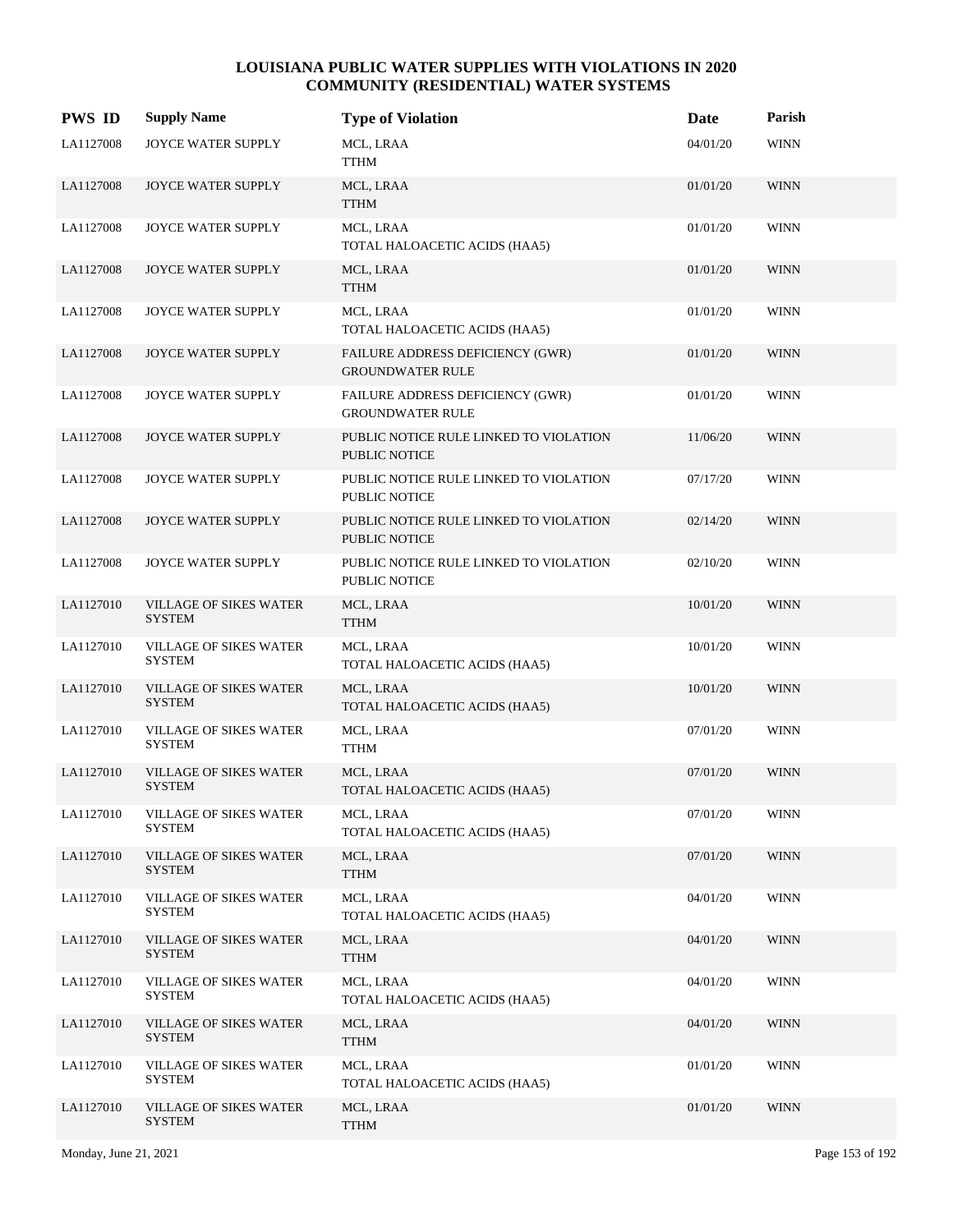| <b>PWS ID</b> | <b>Supply Name</b>                             | <b>Type of Violation</b>                                       | Date     | Parish      |
|---------------|------------------------------------------------|----------------------------------------------------------------|----------|-------------|
| LA1127010     | <b>VILLAGE OF SIKES WATER</b><br><b>SYSTEM</b> | MCL, LRAA<br>TOTAL HALOACETIC ACIDS (HAA5)                     | 01/01/20 | <b>WINN</b> |
| LA1127010     | <b>VILLAGE OF SIKES WATER</b><br><b>SYSTEM</b> | MCL, LRAA<br><b>TTHM</b>                                       | 01/01/20 | <b>WINN</b> |
| LA1127010     | VILLAGE OF SIKES WATER<br><b>SYSTEM</b>        | FAILURE ADDRESS DEFICIENCY (GWR)<br><b>GROUNDWATER RULE</b>    | 03/12/19 | <b>WINN</b> |
| LA1127010     | <b>VILLAGE OF SIKES WATER</b><br><b>SYSTEM</b> | LEAD CONSUMER NOTICE (LCR)<br><b>LEAD &amp; COPPER RULE</b>    | 05/14/16 | <b>WINN</b> |
| LA1127010     | <b>VILLAGE OF SIKES WATER</b><br><b>SYSTEM</b> | <b>CCR REPORT</b><br><b>CONSUMER CONFIDENCE RULE</b>           | 07/01/19 | <b>WINN</b> |
| LA1127010     | <b>VILLAGE OF SIKES WATER</b><br><b>SYSTEM</b> | PUBLIC NOTICE RULE LINKED TO VIOLATION<br><b>PUBLIC NOTICE</b> | 07/23/20 | <b>WINN</b> |
| LA1127010     | <b>VILLAGE OF SIKES WATER</b><br><b>SYSTEM</b> | PUBLIC NOTICE RULE LINKED TO VIOLATION<br><b>PUBLIC NOTICE</b> | 05/05/20 | <b>WINN</b> |
| LA1127010     | <b>VILLAGE OF SIKES WATER</b><br><b>SYSTEM</b> | PUBLIC NOTICE RULE LINKED TO VIOLATION<br><b>PUBLIC NOTICE</b> | 05/03/19 | <b>WINN</b> |
| LA1127010     | VILLAGE OF SIKES WATER<br><b>SYSTEM</b>        | INADEQUATE MIN CHLORINE RESIDUAL(GW&SW)<br><b>CHLORINE</b>     | 06/01/20 | <b>WINN</b> |
| LA1127010     | VILLAGE OF SIKES WATER<br><b>SYSTEM</b>        | 5% DS BELOW MIN 0.5-2 MONTHS CONSEC(GW)<br><b>CHLORINE</b>     | 07/01/20 | <b>WINN</b> |
| LA1127011     | WEST WINN WATER SYSTEM<br><b>INC</b>           | MCL, LRAA<br>TOTAL HALOACETIC ACIDS (HAA5)                     | 10/01/20 | <b>WINN</b> |
| LA1127011     | WEST WINN WATER SYSTEM<br><b>INC</b>           | MCL, LRAA<br><b>TTHM</b>                                       | 10/01/20 | <b>WINN</b> |
| LA1127011     | WEST WINN WATER SYSTEM<br><b>INC</b>           | MCL, LRAA<br>TOTAL HALOACETIC ACIDS (HAA5)                     | 07/01/20 | <b>WINN</b> |
| LA1127011     | WEST WINN WATER SYSTEM<br><b>INC</b>           | MCL, LRAA<br><b>TTHM</b>                                       | 07/01/20 | <b>WINN</b> |
| LA1127011     | WEST WINN WATER SYSTEM<br><b>INC</b>           | MCL, LRAA<br>TOTAL HALOACETIC ACIDS (HAA5)                     | 07/01/20 | <b>WINN</b> |
| LA1127011     | WEST WINN WATER SYSTEM<br><b>INC</b>           | MCL, LRAA<br>TOTAL HALOACETIC ACIDS (HAA5)                     | 04/01/20 | <b>WINN</b> |
| LA1127011     | WEST WINN WATER SYSTEM<br><b>INC</b>           | MCL, LRAA<br><b>TTHM</b>                                       | 01/01/20 | <b>WINN</b> |
| LA1127011     | WEST WINN WATER SYSTEM<br><b>INC</b>           | MCL, LRAA<br>TOTAL HALOACETIC ACIDS (HAA5)                     | 01/01/20 | <b>WINN</b> |
| LA1127011     | WEST WINN WATER SYSTEM<br>INC                  | MCL, LRAA<br>TOTAL HALOACETIC ACIDS (HAA5)                     | 01/01/20 | <b>WINN</b> |
| LA1127011     | WEST WINN WATER SYSTEM<br><b>INC</b>           | INADEQUATE MIN CHLORINE RESIDUAL(GW&SW)<br><b>CHLORINE</b>     | 09/01/20 | <b>WINN</b> |
| LA1127011     | WEST WINN WATER SYSTEM<br><b>INC</b>           | INADEQUATE MIN CHLORINE RESIDUAL(GW&SW)<br><b>CHLORINE</b>     | 07/01/20 | <b>WINN</b> |
| LA1127011     | WEST WINN WATER SYSTEM<br><b>INC</b>           | 5% DS BELOW MIN 0.5-2 MONTHS CONSEC(GW)<br><b>CHLORINE</b>     | 12/01/20 | <b>WINN</b> |
| LA1127011     | WEST WINN WATER SYSTEM<br><b>INC</b>           | 5% DS BELOW MIN 0.5-2 MONTHS CONSEC(GW)<br><b>CHLORINE</b>     | 11/01/20 | WINN        |
| LA1127011     | WEST WINN WATER SYSTEM<br><b>INC</b>           | 5% DS BELOW MIN 0.5-2 MONTHS CONSEC(GW)<br><b>CHLORINE</b>     | 10/01/20 | <b>WINN</b> |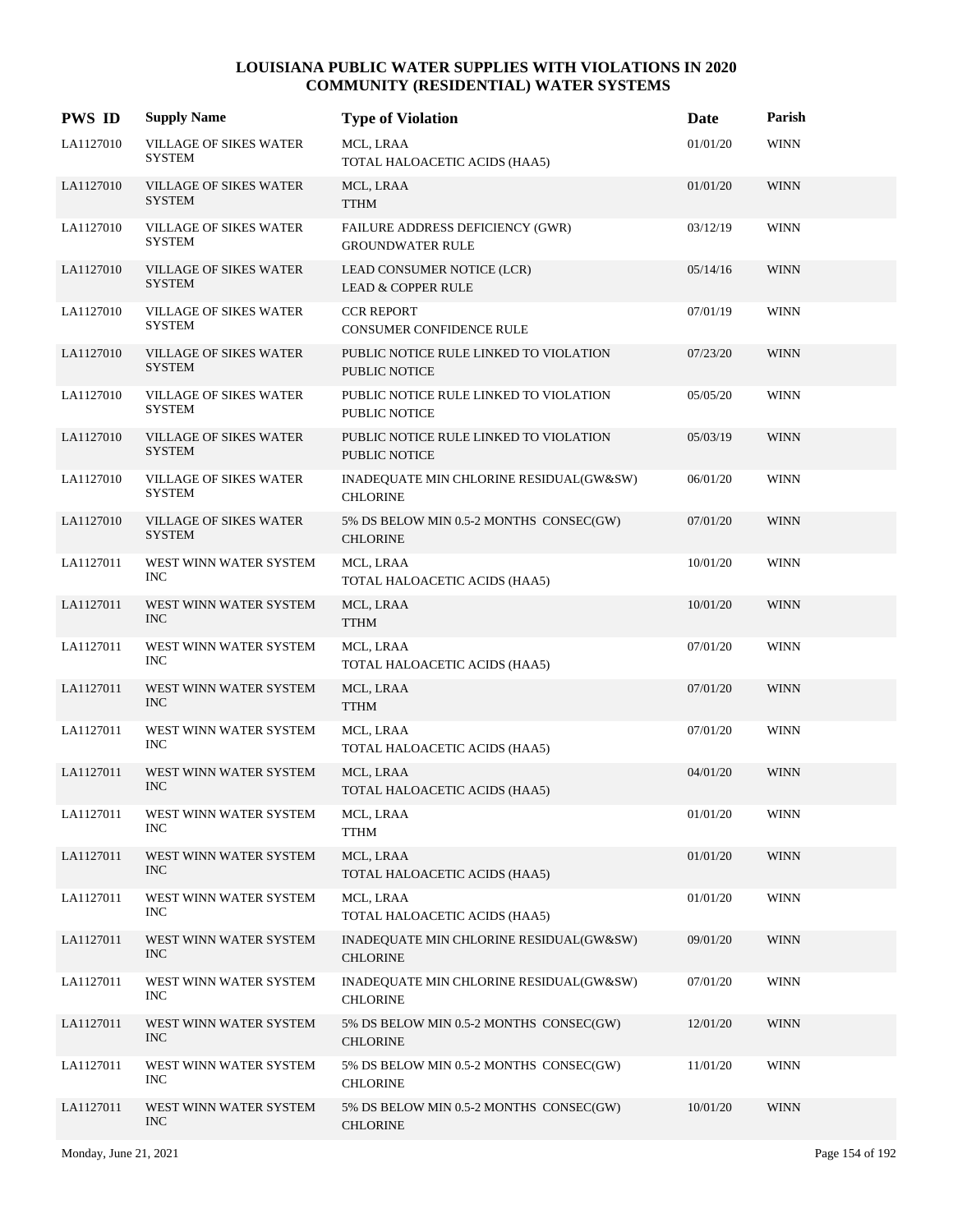| <b>PWS ID</b> | <b>Supply Name</b>                              | <b>Type of Violation</b>                                       | Date     | Parish      |
|---------------|-------------------------------------------------|----------------------------------------------------------------|----------|-------------|
| LA1127012     | CITY OF WINNFIELD WATER<br><b>SYSTEM</b>        | FAILURE ADDRESS DEFICIENCY (GWR)<br><b>GROUNDWATER RULE</b>    | 07/01/20 | <b>WINN</b> |
| LA1127012     | <b>CITY OF WINNFIELD WATER</b><br><b>SYSTEM</b> | FAILURE ADDRESS DEFICIENCY (GWR)<br><b>GROUNDWATER RULE</b>    | 11/02/19 | <b>WINN</b> |
| LA1127012     | CITY OF WINNFIELD WATER<br><b>SYSTEM</b>        | <b>CCR REPORT</b><br>CONSUMER CONFIDENCE RULE                  | 07/01/20 | <b>WINN</b> |
| LA1127012     | CITY OF WINNFIELD WATER<br><b>SYSTEM</b>        | <b>CCR REPORT</b><br>CONSUMER CONFIDENCE RULE                  | 07/01/19 | <b>WINN</b> |
| LA1127012     | CITY OF WINNFIELD WATER<br><b>SYSTEM</b>        | PUBLIC NOTICE RULE LINKED TO VIOLATION<br><b>PUBLIC NOTICE</b> | 08/14/20 | <b>WINN</b> |
| LA1127012     | CITY OF WINNFIELD WATER<br><b>SYSTEM</b>        | INADEQUATE MIN CHLORINE RESIDUAL(GW&SW)<br><b>CHLORAMINE</b>   | 09/01/20 | <b>WINN</b> |
| LA1127015     | HUDSON GAARS MILL WATER<br><b>SYSTEM</b>        | MCL, LRAA<br>TOTAL HALOACETIC ACIDS (HAA5)                     | 10/01/20 | <b>WINN</b> |
| LA1127015     | HUDSON GAARS MILL WATER<br><b>SYSTEM</b>        | MCL, LRAA<br>TOTAL HALOACETIC ACIDS (HAA5)                     | 10/01/20 | <b>WINN</b> |
| LA1127015     | HUDSON GAARS MILL WATER<br><b>SYSTEM</b>        | MCL, LRAA<br><b>TTHM</b>                                       | 10/01/20 | <b>WINN</b> |
| LA1127015     | HUDSON GAARS MILL WATER<br><b>SYSTEM</b>        | MCL, LRAA<br><b>TTHM</b>                                       | 10/01/20 | <b>WINN</b> |
| LA1127015     | HUDSON GAARS MILL WATER<br><b>SYSTEM</b>        | MCL, LRAA<br>TOTAL HALOACETIC ACIDS (HAA5)                     | 07/01/20 | <b>WINN</b> |
| LA1127015     | HUDSON GAARS MILL WATER<br><b>SYSTEM</b>        | MCL, LRAA<br><b>TTHM</b>                                       | 07/01/20 | <b>WINN</b> |
| LA1127015     | HUDSON GAARS MILL WATER<br><b>SYSTEM</b>        | MCL, LRAA<br>TOTAL HALOACETIC ACIDS (HAA5)                     | 07/01/20 | <b>WINN</b> |
| LA1127015     | HUDSON GAARS MILL WATER<br><b>SYSTEM</b>        | MCL, LRAA<br><b>TTHM</b>                                       | 07/01/20 | <b>WINN</b> |
| LA1127015     | HUDSON GAARS MILL WATER<br><b>SYSTEM</b>        | MCL, LRAA<br>TOTAL HALOACETIC ACIDS (HAA5)                     | 04/01/20 | <b>WINN</b> |
| LA1127015     | <b>HUDSON GAARS MILL WATER</b><br><b>SYSTEM</b> | MCL, LRAA<br><b>TTHM</b>                                       | 04/01/20 | <b>WINN</b> |
| LA1127015     | HUDSON GAARS MILL WATER<br><b>SYSTEM</b>        | MCL, LRAA<br><b>TTHM</b>                                       | 04/01/20 | <b>WINN</b> |
| LA1127015     | <b>HUDSON GAARS MILL WATER</b><br><b>SYSTEM</b> | MCL, LRAA<br>TOTAL HALOACETIC ACIDS (HAA5)                     | 04/01/20 | <b>WINN</b> |
| LA1127015     | HUDSON GAARS MILL WATER<br><b>SYSTEM</b>        | MCL, LRAA<br>TOTAL HALOACETIC ACIDS (HAA5)                     | 01/01/20 | <b>WINN</b> |
| LA1127015     | HUDSON GAARS MILL WATER<br><b>SYSTEM</b>        | MCL, LRAA<br><b>TTHM</b>                                       | 01/01/20 | <b>WINN</b> |
| LA1127015     | HUDSON GAARS MILL WATER<br><b>SYSTEM</b>        | MCL, LRAA<br>TOTAL HALOACETIC ACIDS (HAA5)                     | 01/01/20 | <b>WINN</b> |
| LA1127015     | HUDSON GAARS MILL WATER<br><b>SYSTEM</b>        | MCL, LRAA<br><b>TTHM</b>                                       | 01/01/20 | <b>WINN</b> |
| LA1127015     | HUDSON GAARS MILL WATER<br><b>SYSTEM</b>        | FAILURE ADDRESS DEFICIENCY (GWR)<br><b>GROUNDWATER RULE</b>    | 12/23/19 | <b>WINN</b> |
| LA1127015     | HUDSON GAARS MILL WATER<br><b>SYSTEM</b>        | PUBLIC NOTICE RULE LINKED TO VIOLATION<br>PUBLIC NOTICE        | 02/10/20 | <b>WINN</b> |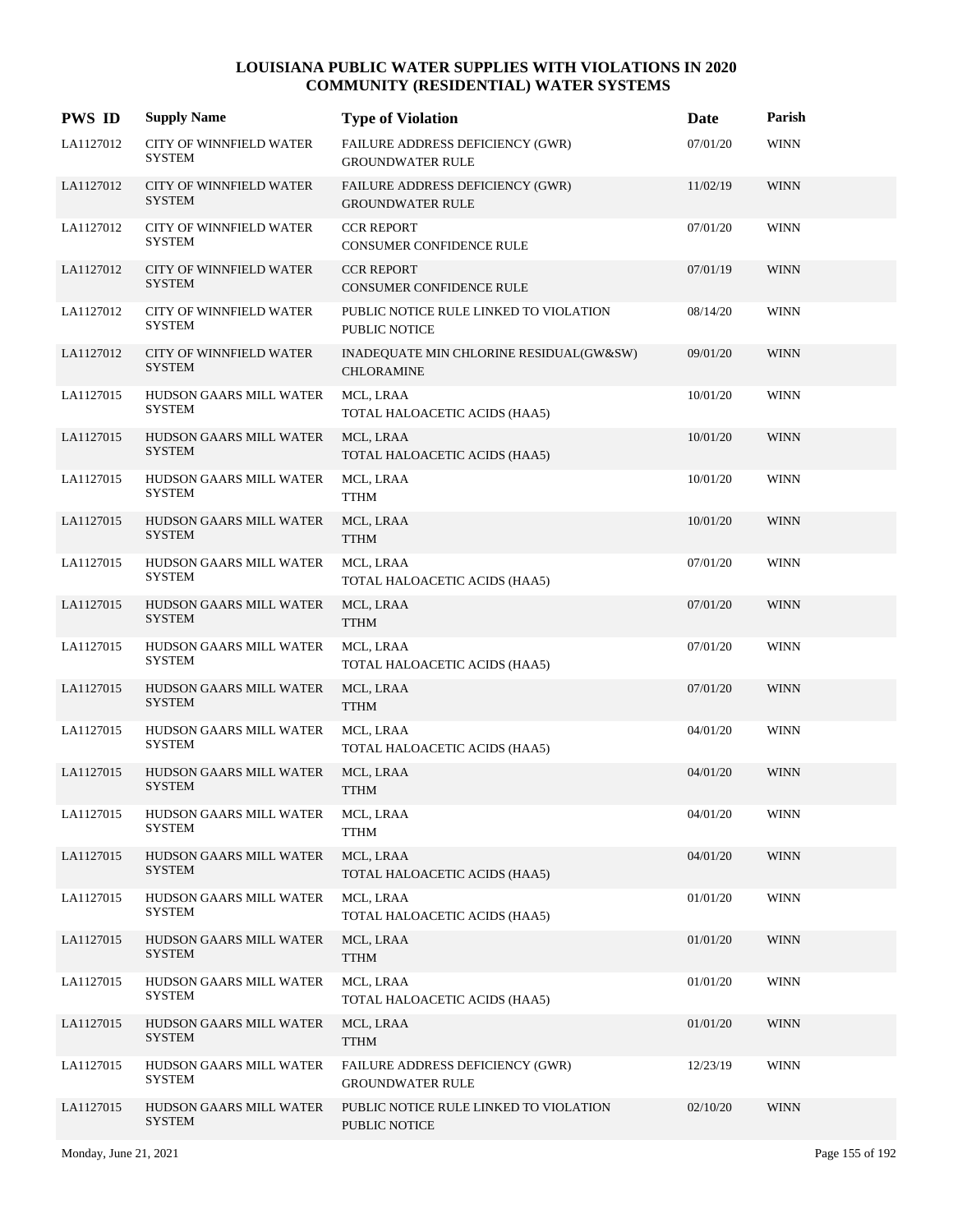| <b>PWS ID</b> | <b>Supply Name</b>                             | <b>Type of Violation</b>                                              | Date     | Parish      |
|---------------|------------------------------------------------|-----------------------------------------------------------------------|----------|-------------|
| LA1127017     | TANNEHILL WATER SYSTEM                         | MCL, LRAA<br><b>TTHM</b>                                              | 10/01/20 | <b>WINN</b> |
| LA1127017     | TANNEHILL WATER SYSTEM                         | MCL, LRAA<br><b>TTHM</b>                                              | 10/01/20 | <b>WINN</b> |
| LA1127017     | TANNEHILL WATER SYSTEM                         | MCL, LRAA<br>TOTAL HALOACETIC ACIDS (HAA5)                            | 10/01/20 | <b>WINN</b> |
| LA1127017     | TANNEHILL WATER SYSTEM                         | MCL, LRAA<br><b>TTHM</b>                                              | 07/01/20 | <b>WINN</b> |
| LA1127017     | TANNEHILL WATER SYSTEM                         | MCL, LRAA<br><b>TTHM</b>                                              | 07/01/20 | <b>WINN</b> |
| LA1127017     | TANNEHILL WATER SYSTEM                         | MCL, LRAA<br><b>TTHM</b>                                              | 04/01/20 | <b>WINN</b> |
| LA1127017     | TANNEHILL WATER SYSTEM                         | MCL, LRAA<br><b>TTHM</b>                                              | 04/01/20 | <b>WINN</b> |
| LA1127017     | TANNEHILL WATER SYSTEM                         | MCL, LRAA<br><b>TTHM</b>                                              | 01/01/20 | <b>WINN</b> |
| LA1127017     | TANNEHILL WATER SYSTEM                         | MCL, LRAA<br><b>TTHM</b>                                              | 01/01/20 | <b>WINN</b> |
| LA1127017     | TANNEHILL WATER SYSTEM                         | INADEQUATE MIN CHLORINE RESIDUAL(GW&SW)<br><b>CHLORINE</b>            | 09/01/20 | <b>WINN</b> |
| LA1127017     | TANNEHILL WATER SYSTEM                         | INADEQUATE MIN CHLORINE RESIDUAL(GW&SW)<br><b>CHLORINE</b>            | 08/01/20 | <b>WINN</b> |
| LA1127017     | TANNEHILL WATER SYSTEM                         | INADEQUATE MIN CHLORINE RESIDUAL(GW&SW)<br><b>CHLORINE</b>            | 05/01/20 | <b>WINN</b> |
| LA1127017     | TANNEHILL WATER SYSTEM                         | 5% DS BELOW MIN 0.5-2 MONTHS CONSEC(GW)<br><b>CHLORINE</b>            | 06/01/20 | <b>WINN</b> |
| LA1127019     | WHEELING WATER SYSTEM<br><b>INC</b>            | FAILURE ADDRESS DEFICIENCY (GWR)<br><b>GROUNDWATER RULE</b>           | 04/01/19 | <b>WINN</b> |
| LA1127019     | WHEELING WATER SYSTEM<br><b>INC</b>            | FAILURE ADDRESS DEFICIENCY (GWR)<br><b>GROUNDWATER RULE</b>           | 04/01/19 | <b>WINN</b> |
| LA1127019     | WHEELING WATER SYSTEM<br><b>INC</b>            | OCCT/SOWT RECOMMENDATION/STUDY (LCR)<br><b>LEAD &amp; COPPER RULE</b> | 07/11/19 | <b>WINN</b> |
| LA1127019     | WHEELING WATER SYSTEM<br>INC.                  | <b>CCR REPORT</b><br>CONSUMER CONFIDENCE RULE                         | 07/01/19 | <b>WINN</b> |
| LA1127019     | WHEELING WATER SYSTEM<br>INC                   | PUBLIC NOTICE RULE LINKED TO VIOLATION<br>PUBLIC NOTICE               | 11/06/19 | <b>WINN</b> |
| LA1127019     | WHEELING WATER SYSTEM<br>INC                   | PUBLIC NOTICE RULE LINKED TO VIOLATION<br>PUBLIC NOTICE               | 11/06/19 | <b>WINN</b> |
| LA1127022     | <b>BACKWOOD VILLAGE WATER</b><br><b>SYSTEM</b> | MCL, LRAA<br><b>TTHM</b>                                              | 10/01/20 | <b>WINN</b> |
| LA1127022     | <b>BACKWOOD VILLAGE WATER</b><br><b>SYSTEM</b> | MCL, LRAA<br><b>TTHM</b>                                              | 10/01/20 | <b>WINN</b> |
| LA1127022     | <b>BACKWOOD VILLAGE WATER</b><br><b>SYSTEM</b> | MCL, LRAA<br><b>TTHM</b>                                              | 07/01/20 | <b>WINN</b> |
| LA1127022     | <b>BACKWOOD VILLAGE WATER</b><br><b>SYSTEM</b> | MCL, LRAA<br><b>TTHM</b>                                              | 07/01/20 | <b>WINN</b> |
| LA1127022     | <b>BACKWOOD VILLAGE WATER</b><br><b>SYSTEM</b> | MCL, LRAA<br><b>TTHM</b>                                              | 04/01/20 | <b>WINN</b> |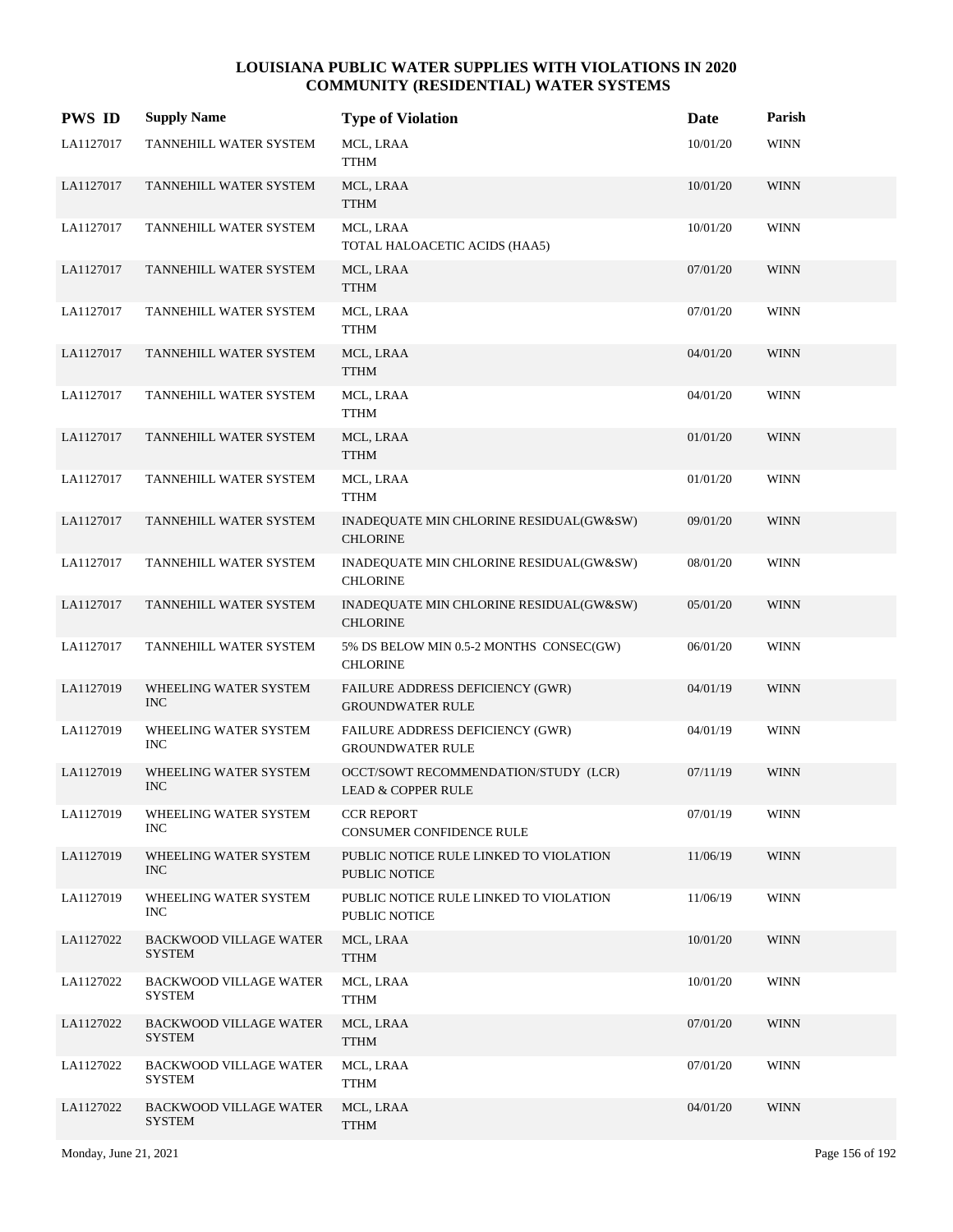| <b>PWS ID</b> | <b>Supply Name</b>                               | <b>Type of Violation</b>                                            | Date     | Parish      |
|---------------|--------------------------------------------------|---------------------------------------------------------------------|----------|-------------|
| LA1127022     | <b>BACKWOOD VILLAGE WATER</b><br>SYSTEM          | MCL, LRAA<br><b>TTHM</b>                                            | 04/01/20 | <b>WINN</b> |
| LA1127022     | <b>BACKWOOD VILLAGE WATER</b><br><b>SYSTEM</b>   | MCL, LRAA<br><b>TTHM</b>                                            | 01/01/20 | <b>WINN</b> |
| LA1127022     | <b>BACKWOOD VILLAGE WATER</b><br><b>SYSTEM</b>   | MCL, LRAA<br><b>TTHM</b>                                            | 01/01/20 | WINN        |
| LA1127022     | <b>BACKWOOD VILLAGE WATER</b><br><b>SYSTEM</b>   | LEAD CONSUMER NOTICE (LCR)<br><b>LEAD &amp; COPPER RULE</b>         | 01/12/19 | <b>WINN</b> |
| LA1127022     | <b>BACKWOOD VILLAGE WATER</b><br>SYSTEM          | <b>CCR REPORT</b><br>CONSUMER CONFIDENCE RULE                       | 07/01/20 | WINN        |
| LA1127022     | <b>BACKWOOD VILLAGE WATER</b><br><b>SYSTEM</b>   | PUBLIC NOTICE RULE LINKED TO VIOLATION<br>PUBLIC NOTICE             | 02/13/20 | <b>WINN</b> |
| LA1127022     | <b>BACKWOOD VILLAGE WATER</b><br><b>SYSTEM</b>   | INADEQUATE MIN CHLORINE RESIDUAL(GW&SW)<br><b>CHLORINE</b>          | 09/01/20 | <b>WINN</b> |
| LA1127022     | <b>BACKWOOD VILLAGE WATER</b><br><b>SYSTEM</b>   | INADEQUATE MIN CHLORINE RESIDUAL(GW&SW)<br><b>CHLORINE</b>          | 06/01/20 | <b>WINN</b> |
| LA1127022     | <b>BACKWOOD VILLAGE WATER</b><br><b>SYSTEM</b>   | INADEQUATE MIN CHLORINE RESIDUAL(GW&SW)<br><b>CHLORINE</b>          | 05/01/20 | WINN        |
| LA1127022     | <b>BACKWOOD VILLAGE WATER</b><br><b>SYSTEM</b>   | INADEQUATE MIN CHLORINE RESIDUAL(GW&SW)<br><b>CHLORINE</b>          | 03/01/20 | <b>WINN</b> |
| LA1127023     | PLEASANT HILLS-<br>CROSSROADS WATER SYSTEMS TTHM | MCL, LRAA                                                           | 10/01/20 | <b>WINN</b> |
| LA1127023     | PLEASANT HILLS-<br>CROSSROADS WATER SYSTEMS TTHM | MCL, LRAA                                                           | 10/01/20 | <b>WINN</b> |
| LA1127023     | PLEASANT HILLS-<br>CROSSROADS WATER SYSTEMS TTHM | MCL, LRAA                                                           | 07/01/20 | WINN        |
| LA1127023     | PLEASANT HILLS-<br>CROSSROADS WATER SYSTEMS TTHM | MCL, LRAA                                                           | 07/01/20 | <b>WINN</b> |
| LA1127023     | PLEASANT HILLS-                                  | MCL, LRAA<br>CROSSROADS WATER SYSTEMS TOTAL HALOACETIC ACIDS (HAA5) | 04/01/20 | <b>WINN</b> |
| LA1127023     | PLEASANT HILLS-<br>CROSSROADS WATER SYSTEMS      | MCL, LRAA<br><b>TTHM</b>                                            | 04/01/20 | <b>WINN</b> |
| LA1127023     | PLEASANT HILLS-                                  | MCL, LRAA<br>CROSSROADS WATER SYSTEMS TOTAL HALOACETIC ACIDS (HAA5) | 04/01/20 | <b>WINN</b> |
| LA1127023     | PLEASANT HILLS-<br>CROSSROADS WATER SYSTEMS TTHM | MCL, LRAA                                                           | 04/01/20 | <b>WINN</b> |
| LA1127023     | PLEASANT HILLS-<br>CROSSROADS WATER SYSTEMS TTHM | MCL, LRAA                                                           | 01/01/20 | WINN        |
| LA1127023     | PLEASANT HILLS-<br>CROSSROADS WATER SYSTEMS      | MCL, LRAA<br><b>TTHM</b>                                            | 01/01/20 | <b>WINN</b> |
| LA1127023     | PLEASANT HILLS-<br>CROSSROADS WATER SYSTEMS      | MCL, LRAA<br>TOTAL HALOACETIC ACIDS (HAA5)                          | 01/01/20 | WINN        |
| LA1127023     | PLEASANT HILLS-                                  | MCL, LRAA<br>CROSSROADS WATER SYSTEMS TOTAL HALOACETIC ACIDS (HAA5) | 01/01/20 | <b>WINN</b> |
| LA1127023     | PLEASANT HILLS-<br>CROSSROADS WATER SYSTEMS      | FAILURE SUBMIT OEL REPORT FOR TTHM<br><b>TTHM</b>                   | 10/31/17 | WINN        |
| LA1127023     | PLEASANT HILLS-<br>CROSSROADS WATER SYSTEMS      | FAILURE SUBMIT OEL REPORT FOR TTHM<br><b>TTHM</b>                   | 07/31/17 | <b>WINN</b> |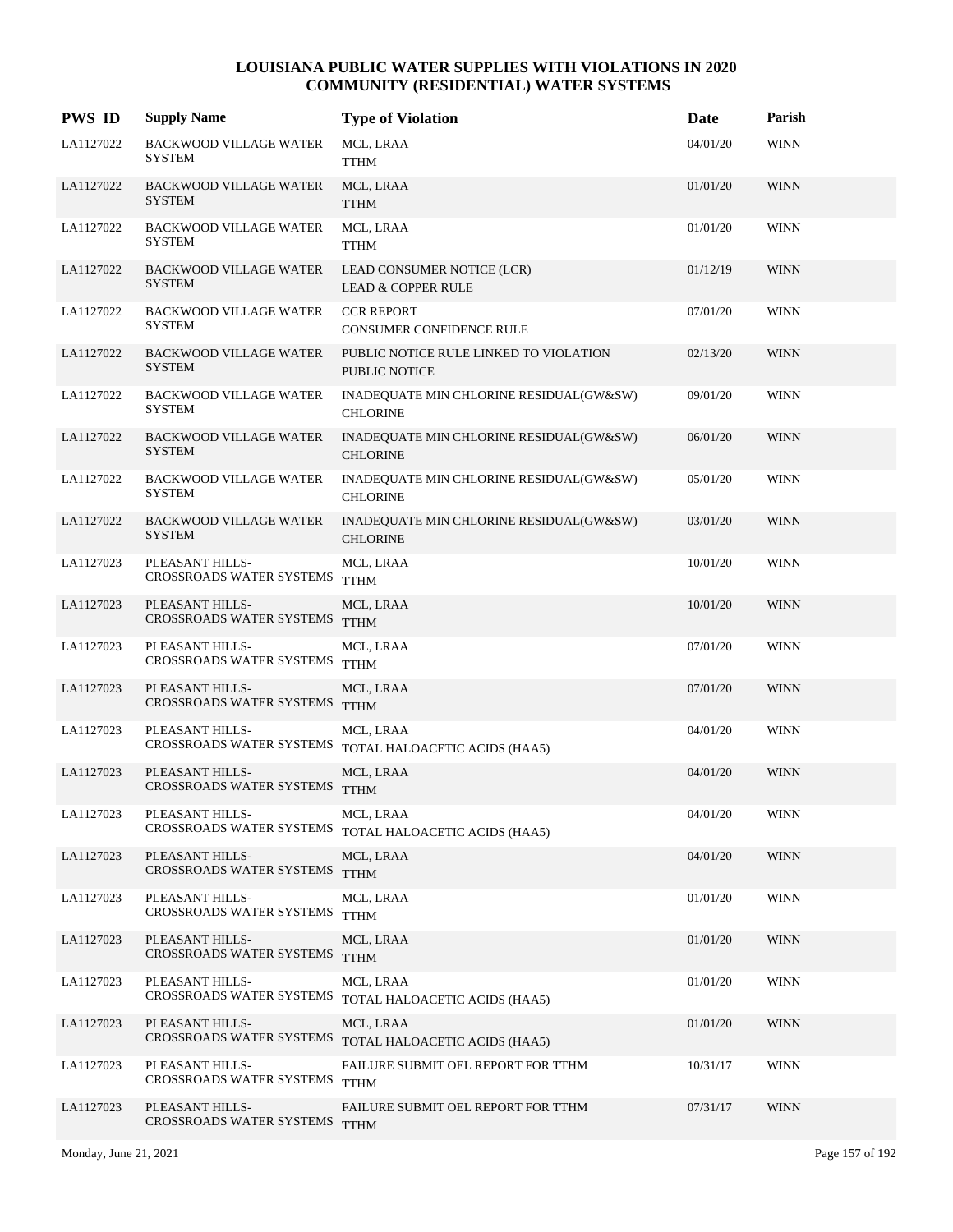| <b>PWS ID</b> | <b>Supply Name</b>                                 | <b>Type of Violation</b>                                                   | Date     | Parish      |
|---------------|----------------------------------------------------|----------------------------------------------------------------------------|----------|-------------|
| LA1127023     | PLEASANT HILLS-<br><b>CROSSROADS WATER SYSTEMS</b> | FAILURE SUBMIT OEL REPORT FOR TTHM<br><b>TTHM</b>                          | 05/01/17 | <b>WINN</b> |
| LA1127023     | PLEASANT HILLS-<br><b>CROSSROADS WATER SYSTEMS</b> | FAILURE SUBMIT OEL REPORT FOR TTHM<br><b>TTHM</b>                          | 01/31/17 | <b>WINN</b> |
| LA1127023     | PLEASANT HILLS-<br><b>CROSSROADS WATER SYSTEMS</b> | FAILURE SUBMIT OEL REPORT FOR TTHM<br><b>TTHM</b>                          | 10/31/16 | <b>WINN</b> |
| LA1127023     | PLEASANT HILLS-<br><b>CROSSROADS WATER SYSTEMS</b> | FAILURE SUBMIT OEL REPORT FOR TTHM<br><b>TTHM</b>                          | 07/31/16 | <b>WINN</b> |
| LA1127023     | PLEASANT HILLS-<br><b>CROSSROADS WATER SYSTEMS</b> | FAILURE SUBMIT OEL REPORT FOR TTHM<br><b>TTHM</b>                          | 05/01/15 | <b>WINN</b> |
| LA1127023     | PLEASANT HILLS-<br>CROSSROADS WATER SYSTEMS        | FAILURE SUBMIT OEL REPORT FOR TTHM<br><b>TTHM</b>                          | 01/31/15 | <b>WINN</b> |
| LA1127023     | PLEASANT HILLS-<br><b>CROSSROADS WATER SYSTEMS</b> | FAILURE SUBMIT OEL REPORT FOR TTHM<br><b>TTHM</b>                          | 10/31/14 | <b>WINN</b> |
| LA1127023     | PLEASANT HILLS-<br><b>CROSSROADS WATER SYSTEMS</b> | FAILURE SUBMIT OEL REPORT FOR TTHM<br><b>TTHM</b>                          | 07/31/14 | <b>WINN</b> |
| LA1127023     | PLEASANT HILLS-<br><b>CROSSROADS WATER SYSTEMS</b> | FAILURE SUBMIT OEL REPORT FOR HAA5<br>TOTAL HALOACETIC ACIDS (HAA5)        | 07/31/14 | <b>WINN</b> |
| LA1127023     | PLEASANT HILLS-<br>CROSSROADS WATER SYSTEMS        | <b>FAILURE SUBMIT OEL REPORT FOR HAA5</b><br>TOTAL HALOACETIC ACIDS (HAA5) | 05/01/14 | <b>WINN</b> |
| LA1127023     | PLEASANT HILLS-<br><b>CROSSROADS WATER SYSTEMS</b> | FAILURE SUBMIT OEL REPORT FOR TTHM<br><b>TTHM</b>                          | 05/01/14 | <b>WINN</b> |
| LA1127023     | PLEASANT HILLS-<br><b>CROSSROADS WATER SYSTEMS</b> | INADEQUATE MIN CHLORINE RESIDUAL(GW&SW)<br><b>CHLORINE</b>                 | 10/01/20 | <b>WINN</b> |
| LA1127023     | PLEASANT HILLS-<br><b>CROSSROADS WATER SYSTEMS</b> | INADEQUATE MIN CHLORINE RESIDUAL(GW&SW)<br><b>CHLORINE</b>                 | 06/01/20 | <b>WINN</b> |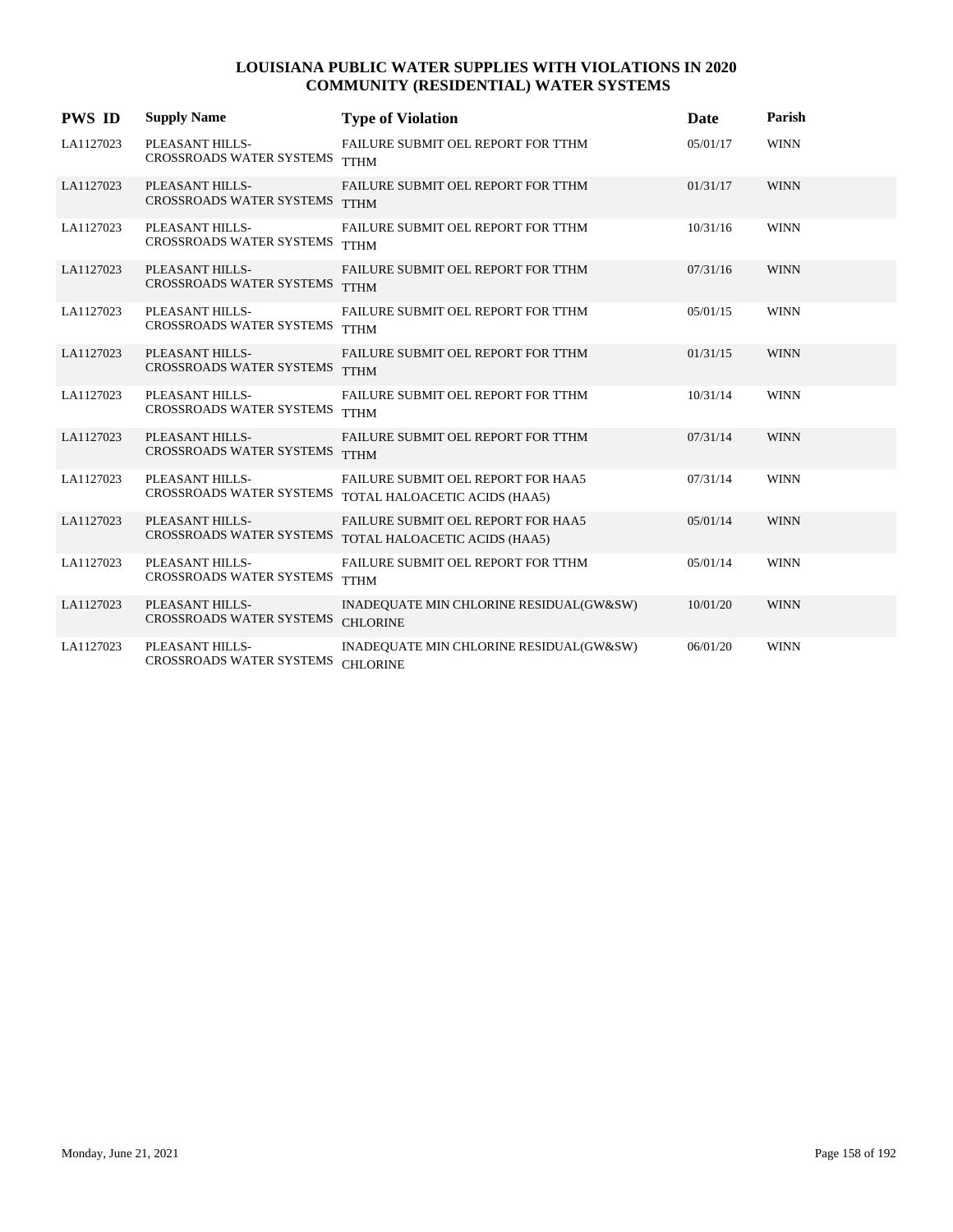| <b>PWS ID</b> | <b>Supply Name</b>          | <b>Type of Violation</b>                                       | <b>Date</b> | Parish           |
|---------------|-----------------------------|----------------------------------------------------------------|-------------|------------------|
| LA2005026     | <b>RYANS FAMILY GROCERY</b> | FAILURE ADDRESS DEFICIENCY (GWR)<br><b>GROUNDWATER RULE</b>    | 05/23/14    | <b>ASCENSION</b> |
| LA2005026     | <b>RYANS FAMILY GROCERY</b> | INADEQUATE MIN CHLORINE RESIDUAL(GW&SW)<br><b>CHLORINE</b>     | 08/01/20    | <b>ASCENSION</b> |
| LA2005026     | <b>RYANS FAMILY GROCERY</b> | INADEQUATE MIN CHLORINE RESIDUAL(GW&SW)<br><b>CHLORINE</b>     | 07/01/20    | <b>ASCENSION</b> |
| LA2005026     | <b>RYANS FAMILY GROCERY</b> | INADEQUATE MIN CHLORINE RESIDUAL(GW&SW)<br><b>CHLORINE</b>     | 06/01/20    | <b>ASCENSION</b> |
| LA2005026     | <b>RYANS FAMILY GROCERY</b> | INADEQUATE MIN CHLORINE RESIDUAL(GW&SW)<br><b>CHLORINE</b>     | 01/01/20    | <b>ASCENSION</b> |
| LA2005123     | <b>BEST STOP#5</b>          | FAILURE ADDRESS DEFICIENCY (GWR)<br><b>GROUNDWATER RULE</b>    | 05/12/20    | <b>ASCENSION</b> |
| LA2005123     | <b>BEST STOP#5</b>          | FAILURE ADDRESS DEFICIENCY (GWR)<br><b>GROUNDWATER RULE</b>    | 05/12/20    | <b>ASCENSION</b> |
| LA2005123     | <b>BEST STOP#5</b>          | FAILURE ADDRESS DEFICIENCY (GWR)<br><b>GROUNDWATER RULE</b>    | 05/12/20    | <b>ASCENSION</b> |
| LA2005123     | <b>BEST STOP#5</b>          | FAILURE ADDRESS DEFICIENCY (GWR)<br><b>GROUNDWATER RULE</b>    | 10/01/15    | <b>ASCENSION</b> |
| LA2005123     | <b>BEST STOP#5</b>          | FAILURE ADDRESS DEFICIENCY (GWR)<br><b>GROUNDWATER RULE</b>    | 10/01/15    | <b>ASCENSION</b> |
| LA2005123     | <b>BEST STOP#5</b>          | FAILURE ADDRESS DEFICIENCY (GWR)<br><b>GROUNDWATER RULE</b>    | 10/01/15    | <b>ASCENSION</b> |
| LA2005123     | <b>BEST STOP#5</b>          | FAILURE ADDRESS DEFICIENCY (GWR)<br><b>GROUNDWATER RULE</b>    | 10/01/15    | <b>ASCENSION</b> |
| LA2005123     | <b>BEST STOP#5</b>          | FAILURE ADDRESS DEFICIENCY (GWR)<br><b>GROUNDWATER RULE</b>    | 10/01/15    | <b>ASCENSION</b> |
| LA2005123     | <b>BEST STOP#5</b>          | FAILURE ADDRESS DEFICIENCY (GWR)<br><b>GROUNDWATER RULE</b>    | 10/01/15    | <b>ASCENSION</b> |
| LA2005123     | <b>BEST STOP#5</b>          | FAILURE ADDRESS DEFICIENCY (GWR)<br><b>GROUNDWATER RULE</b>    | 10/01/15    | <b>ASCENSION</b> |
| LA2005123     | <b>BEST STOP#5</b>          | PUBLIC NOTICE RULE LINKED TO VIOLATION<br><b>PUBLIC NOTICE</b> | 08/01/20    | <b>ASCENSION</b> |
| LA2005123     | <b>BEST STOP#5</b>          | RESIDUAL NOT MONITORED MRT-POE-ACR (GW)<br><b>CHLORINE</b>     | 01/23/20    | <b>ASCENSION</b> |
| LA2005165     | LALUMINA LLC.               | MCL, LRAA<br>TOTAL HALOACETIC ACIDS (HAA5)                     | 04/01/20    | <b>ASCENSION</b> |
| LA2005165     | LALUMINA LLC.               | MCL, LRAA<br>TOTAL HALOACETIC ACIDS (HAA5)                     | 01/01/20    | <b>ASCENSION</b> |
| LA2005165     | LALUMINA LLC.               | SINGLE COMB FLTR EFFLUENT (IESWTR/LT1)<br><b>TURBIDITY</b>     | 06/01/20    | <b>ASCENSION</b> |
| LA2005165     | LALUMINA LLC.               | SINGLE COMB FLTR EFFLUENT (IESWTR/LT1)<br><b>TURBIDITY</b>     | 05/01/20    | <b>ASCENSION</b> |
| LA2005165     | LALUMINA LLC.               | SINGLE COMB FLTR EFFLUENT (IESWTR/LT1)<br><b>TURBIDITY</b>     | 04/01/20    | <b>ASCENSION</b> |
| LA2005165     | LALUMINA LLC.               | SINGLE COMB FLTR EFFLUENT (IESWTR/LT1)<br><b>TURBIDITY</b>     | 03/01/20    | <b>ASCENSION</b> |
| LA2005165     | LALUMINA LLC.               | SINGLE COMB FLTR EFFLUENT (IESWTR/LT1)<br><b>TURBIDITY</b>     | 02/01/20    | <b>ASCENSION</b> |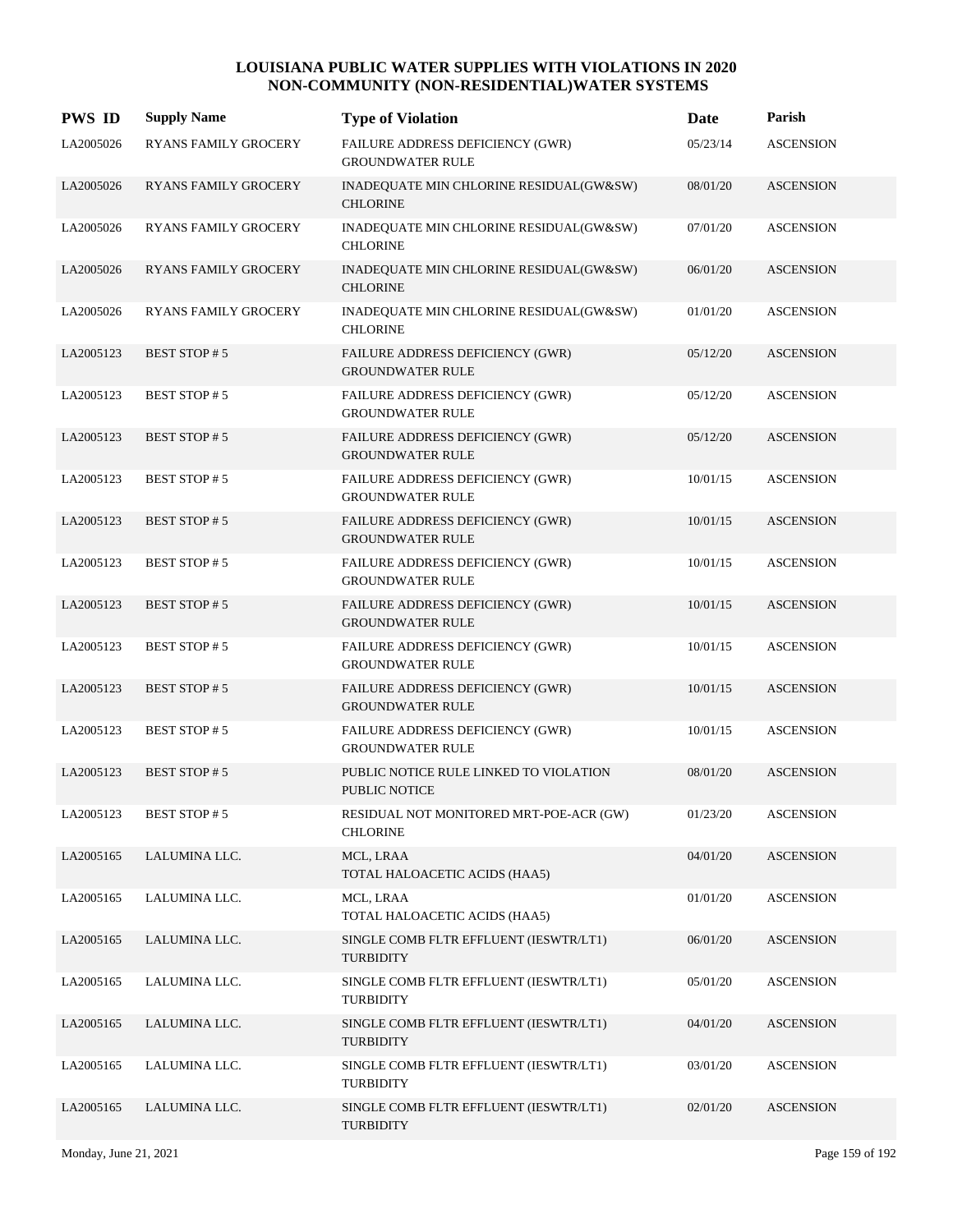| <b>PWS ID</b> | <b>Supply Name</b>            | <b>Type of Violation</b>                                    | Date     | Parish           |
|---------------|-------------------------------|-------------------------------------------------------------|----------|------------------|
| LA2005165     | LALUMINA LLC.                 | SINGLE COMB FLTR EFFLUENT (IESWTR/LT1)<br><b>TURBIDITY</b>  | 01/01/20 | <b>ASCENSION</b> |
| LA2005165     | LALUMINA LLC.                 | MONTHLY COMB FLTR EFFLUENT (IESWTR/LT1)<br><b>TURBIDITY</b> | 05/01/20 | <b>ASCENSION</b> |
| LA2005165     | LALUMINA LLC.                 | MONTHLY COMB FLTR EFFLUENT (IESWTR/LT1)<br><b>TURBIDITY</b> | 04/01/20 | <b>ASCENSION</b> |
| LA2005165     | LALUMINA LLC.                 | MONTHLY COMB FLTR EFFLUENT (IESWTR/LT1)<br><b>TURBIDITY</b> | 03/01/20 | <b>ASCENSION</b> |
| LA2005165     | LALUMINA LLC.                 | MONTHLY COMB FLTR EFFLUENT (IESWTR/LT1)<br><b>TURBIDITY</b> | 02/01/20 | <b>ASCENSION</b> |
| LA2005165     | LALUMINA LLC.                 | MONTHLY COMB FLTR EFFLUENT (IESWTR/LT1)<br><b>TURBIDITY</b> | 01/01/20 | <b>ASCENSION</b> |
| LA2005232     | ORLEANS ROOM                  | INADEQUATE MIN CHLORINE RESIDUAL(GW&SW)<br><b>CHLORINE</b>  | 01/01/20 | <b>ASCENSION</b> |
| LA2005232     | ORLEANS ROOM                  | 5% DS BELOW MIN 0.5-2 MONTHS CONSEC(GW)<br><b>CHLORINE</b>  | 02/01/20 | <b>ASCENSION</b> |
| LA2005252     | <b>GO BEARS FOOD MART #24</b> | INADEQUATE MIN CHLORINE RESIDUAL(GW&SW)<br><b>CHLORINE</b>  | 02/01/20 | <b>ASCENSION</b> |
| LA2005252     | <b>GO BEARS FOOD MART #24</b> | INADEQUATE MIN CHLORINE RESIDUAL(GW&SW)<br><b>CHLORINE</b>  | 01/01/20 | <b>ASCENSION</b> |
| LA2005252     | <b>GO BEARS FOOD MART #24</b> | 5% DS BELOW MIN 0.5-2 MONTHS CONSEC(GW)<br><b>CHLORINE</b>  | 03/01/20 | <b>ASCENSION</b> |
| LA2005253     | <b>FISHERMANS ONE STOP</b>    | INADEQUATE MIN CHLORINE RESIDUAL(GW&SW)<br><b>CHLORINE</b>  | 12/01/20 | <b>ASCENSION</b> |
| LA2005253     | <b>FISHERMANS ONE STOP</b>    | INADEQUATE MIN CHLORINE RESIDUAL(GW&SW)<br><b>CHLORINE</b>  | 11/01/20 | <b>ASCENSION</b> |
| LA2005253     | <b>FISHERMANS ONE STOP</b>    | INADEQUATE MIN CHLORINE RESIDUAL(GW&SW)<br><b>CHLORINE</b>  | 10/01/20 | <b>ASCENSION</b> |
| LA2005253     | <b>FISHERMANS ONE STOP</b>    | INADEQUATE MIN CHLORINE RESIDUAL(GW&SW)<br><b>CHLORINE</b>  | 09/01/20 | <b>ASCENSION</b> |
| LA2005253     | <b>FISHERMANS ONE STOP</b>    | INADEQUATE MIN CHLORINE RESIDUAL(GW&SW)<br><b>CHLORINE</b>  | 08/01/20 | <b>ASCENSION</b> |
| LA2005253     | <b>FISHERMANS ONE STOP</b>    | INADEQUATE MIN CHLORINE RESIDUAL(GW&SW)<br><b>CHLORINE</b>  | 07/01/20 | <b>ASCENSION</b> |
| LA2005253     | <b>FISHERMANS ONE STOP</b>    | INADEQUATE MIN CHLORINE RESIDUAL(GW&SW)<br><b>CHLORINE</b>  | 05/01/20 | <b>ASCENSION</b> |
| LA2005253     | FISHERMANS ONE STOP           | INADEQUATE MIN CHLORINE RESIDUAL(GW&SW)<br><b>CHLORINE</b>  | 04/01/20 | <b>ASCENSION</b> |
| LA2005253     | FISHERMANS ONE STOP           | INADEQUATE MIN CHLORINE RESIDUAL(GW&SW)<br><b>CHLORINE</b>  | 01/01/20 | <b>ASCENSION</b> |
| LA2005253     | FISHERMANS ONE STOP           | 5% DS BELOW MIN 0.5-2 MONTHS CONSEC(GW)<br><b>CHLORINE</b>  | 03/01/20 | <b>ASCENSION</b> |
| LA2005253     | <b>FISHERMANS ONE STOP</b>    | 5% DS BELOW MIN 0.5-2 MONTHS CONSEC(GW)<br><b>CHLORINE</b>  | 02/01/20 | <b>ASCENSION</b> |
| LA2005259     | <b>FISHERMANS WHARF</b>       | INADEQUATE MIN CHLORINE RESIDUAL(GW&SW)<br><b>CHLORINE</b>  | 01/01/20 | <b>ASCENSION</b> |
| LA2005265     | <b>SAFE HARBOR</b>            | INADEQUATE MIN CHLORINE RESIDUAL(GW&SW)<br><b>CHLORINE</b>  | 02/01/20 | <b>ASCENSION</b> |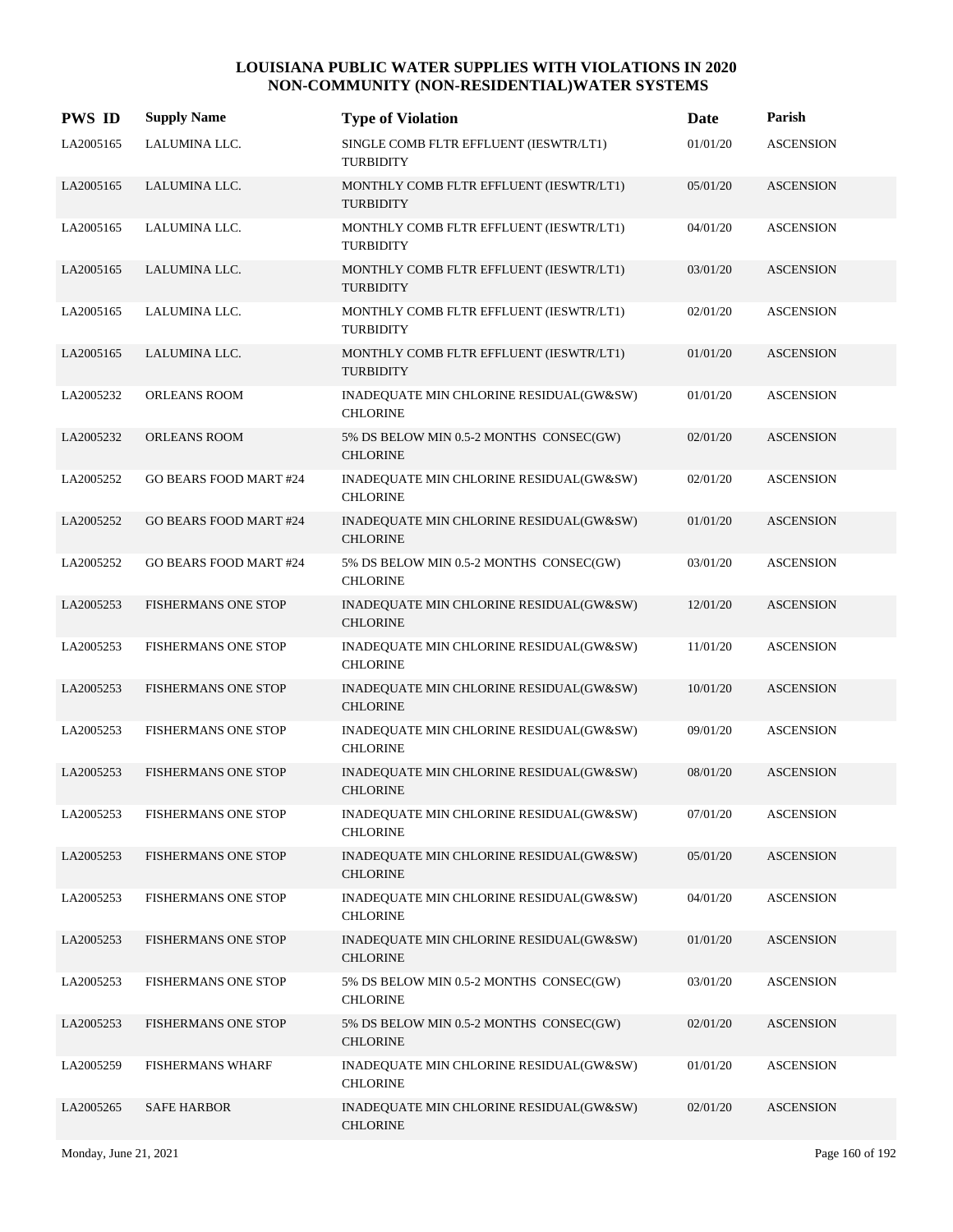| <b>PWS ID</b> | <b>Supply Name</b>                                | <b>Type of Violation</b>                                       | Date     | Parish           |
|---------------|---------------------------------------------------|----------------------------------------------------------------|----------|------------------|
| LA2005271     | KNIGHTS OF COLUMBUS 6389                          | INADEQUATE MIN CHLORINE RESIDUAL(GW&SW)<br><b>CHLORINE</b>     | 12/01/20 | <b>ASCENSION</b> |
| LA2005271     | KNIGHTS OF COLUMBUS 6389                          | INADEQUATE MIN CHLORINE RESIDUAL(GW&SW)<br><b>CHLORINE</b>     | 11/01/20 | <b>ASCENSION</b> |
| LA2005271     | KNIGHTS OF COLUMBUS 6389                          | INADEQUATE MIN CHLORINE RESIDUAL(GW&SW)<br><b>CHLORINE</b>     | 09/01/20 | <b>ASCENSION</b> |
| LA2005271     | KNIGHTS OF COLUMBUS 6389                          | INADEQUATE MIN CHLORINE RESIDUAL(GW&SW)<br><b>CHLORINE</b>     | 08/01/20 | <b>ASCENSION</b> |
| LA2005271     | KNIGHTS OF COLUMBUS 6389                          | INADEQUATE MIN CHLORINE RESIDUAL(GW&SW)<br><b>CHLORINE</b>     | 01/01/20 | <b>ASCENSION</b> |
| LA2005271     | KNIGHTS OF COLUMBUS 6389                          | 5% DS BELOW MIN 0.5-2 MONTHS CONSEC(GW)<br><b>CHLORINE</b>     | 02/01/20 | <b>ASCENSION</b> |
| LA2013012     | FOSTER POULTRY FARMS<br>(ARCADIA FEEDMILL)        | MRDL (CHLORINE/CHLORAMINE)<br><b>CHLORINE</b>                  | 10/01/20 | <b>BIENVILLE</b> |
| LA2013012     | <b>FOSTER POULTRY FARMS</b><br>(ARCADIA FEEDMILL) | MRDL (CHLORINE/CHLORAMINE)<br><b>CHLORINE</b>                  | 10/01/20 | <b>BIENVILLE</b> |
| LA2013012     | <b>FOSTER POULTRY FARMS</b><br>(ARCADIA FEEDMILL) | MRDL (CHLORINE/CHLORAMINE)<br><b>CHLORINE</b>                  | 10/01/20 | <b>BIENVILLE</b> |
| LA2013012     | FOSTER POULTRY FARMS<br>(ARCADIA FEEDMILL)        | MRDL (CHLORINE/CHLORAMINE)<br><b>CHLORINE</b>                  | 07/01/20 | <b>BIENVILLE</b> |
| LA2013012     | FOSTER POULTRY FARMS<br>(ARCADIA FEEDMILL)        | MRDL (CHLORINE/CHLORAMINE)<br><b>CHLORINE</b>                  | 07/01/20 | <b>BIENVILLE</b> |
| LA2013012     | <b>FOSTER POULTRY FARMS</b><br>(ARCADIA FEEDMILL) | MRDL (CHLORINE/CHLORAMINE)<br><b>CHLORINE</b>                  | 04/01/20 | <b>BIENVILLE</b> |
| LA2013012     | FOSTER POULTRY FARMS<br>(ARCADIA FEEDMILL)        | PUBLIC NOTICE RULE LINKED TO VIOLATION<br><b>PUBLIC NOTICE</b> | 08/25/20 | <b>BIENVILLE</b> |
| LA2013012     | <b>FOSTER POULTRY FARMS</b><br>(ARCADIA FEEDMILL) | PUBLIC NOTICE RULE LINKED TO VIOLATION<br><b>PUBLIC NOTICE</b> | 02/24/17 | <b>BIENVILLE</b> |
| LA2013012     | <b>FOSTER POULTRY FARMS</b><br>(ARCADIA FEEDMILL) | PUBLIC NOTICE RULE LINKED TO VIOLATION<br><b>PUBLIC NOTICE</b> | 09/03/16 | <b>BIENVILLE</b> |
| LA2013012     | <b>FOSTER POULTRY FARMS</b><br>(ARCADIA FEEDMILL) | PUBLIC NOTICE RULE LINKED TO VIOLATION<br><b>PUBLIC NOTICE</b> | 08/20/16 | <b>BIENVILLE</b> |
| LA2013012     | FOSTER POULTRY FARMS<br>(ARCADIA FEEDMILL)        | PUBLIC NOTICE RULE LINKED TO VIOLATION<br>PUBLIC NOTICE        | 11/15/15 | <b>BIENVILLE</b> |
| LA2013012     | FOSTER POULTRY FARMS<br>(ARCADIA FEEDMILL)        | PUBLIC NOTICE RULE LINKED TO VIOLATION<br>PUBLIC NOTICE        | 11/03/15 | <b>BIENVILLE</b> |
| LA2013012     | <b>FOSTER POULTRY FARMS</b><br>(ARCADIA FEEDMILL) | FAILURE TO SUBMIT MONITORING PLAN<br>TOTAL COLIFORM RULE       | 01/01/14 | <b>BIENVILLE</b> |
| LA2013015     | <b>HOUSE OF RAEFORD</b>                           | LEAD CONSUMER NOTICE (LCR)<br><b>LEAD &amp; COPPER RULE</b>    | 02/15/20 | <b>BIENVILLE</b> |
| LA2013015     | <b>HOUSE OF RAEFORD</b>                           | LEAD CONSUMER NOTICE (LCR)<br><b>LEAD &amp; COPPER RULE</b>    | 03/04/17 | <b>BIENVILLE</b> |
| LA2013015     | <b>HOUSE OF RAEFORD</b>                           | PUBLIC NOTICE RULE LINKED TO VIOLATION<br>PUBLIC NOTICE        | 02/09/19 | <b>BIENVILLE</b> |
| LA2013015     | <b>HOUSE OF RAEFORD</b>                           | PUBLIC NOTICE RULE LINKED TO VIOLATION<br><b>PUBLIC NOTICE</b> | 03/03/14 | <b>BIENVILLE</b> |
| LA2013015     | <b>HOUSE OF RAEFORD</b>                           | PUBLIC NOTICE RULE LINKED TO VIOLATION<br>PUBLIC NOTICE        | 07/10/13 | <b>BIENVILLE</b> |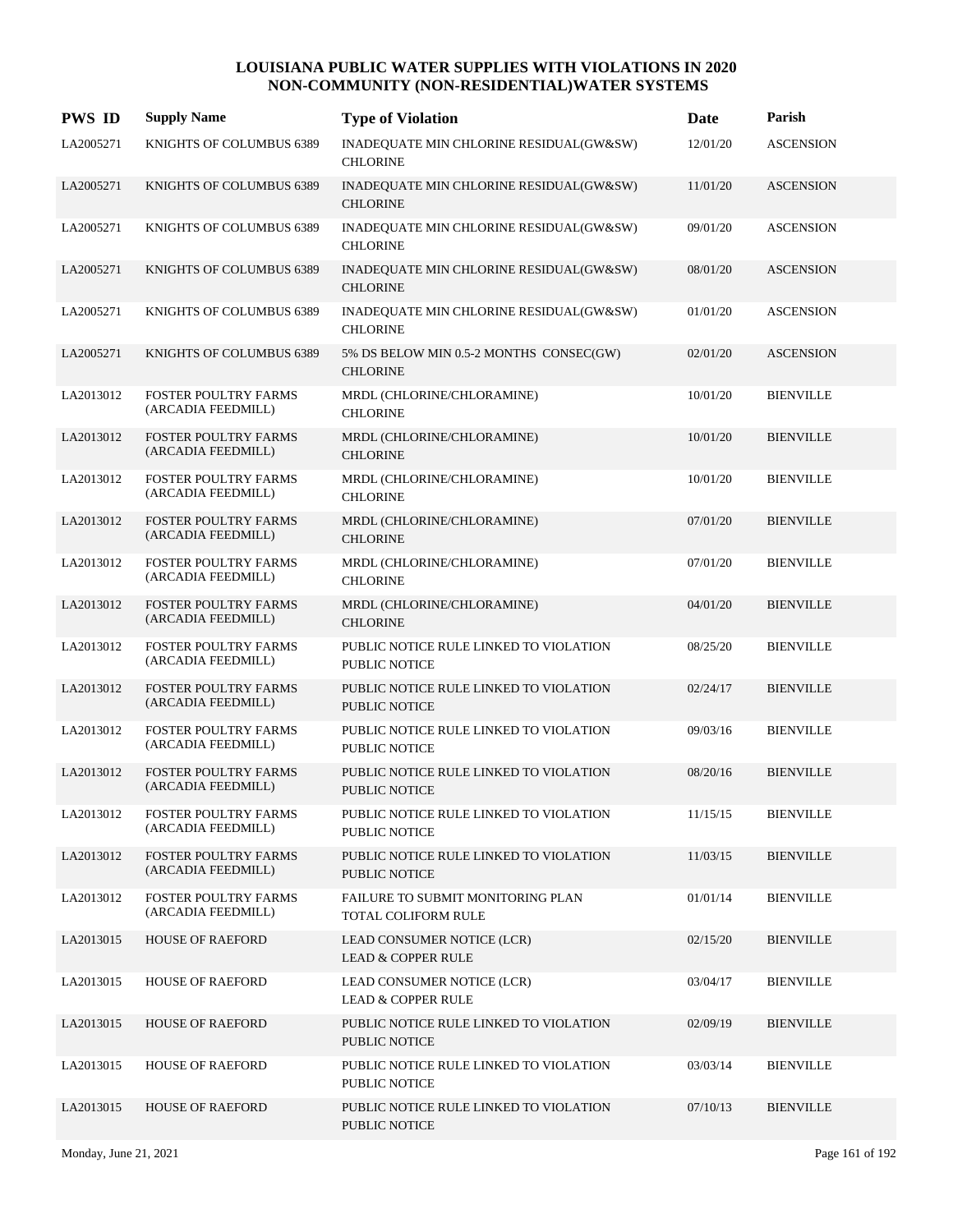| <b>PWS ID</b> | <b>Supply Name</b>                            | <b>Type of Violation</b>                                                  | <b>Date</b> | Parish           |
|---------------|-----------------------------------------------|---------------------------------------------------------------------------|-------------|------------------|
| LA2013015     | <b>HOUSE OF RAEFORD</b>                       | PUBLIC NOTICE RULE LINKED TO VIOLATION<br><b>PUBLIC NOTICE</b>            | 05/31/12    | <b>BIENVILLE</b> |
| LA2013015     | <b>HOUSE OF RAEFORD</b>                       | INADEQUATE MIN CHLORINE RESIDUAL(GW&SW)<br><b>CHLORINE</b>                | 11/01/20    | <b>BIENVILLE</b> |
| LA2013015     | <b>HOUSE OF RAEFORD</b>                       | INADEQUATE MIN CHLORINE RESIDUAL(GW&SW)<br><b>CHLORINE</b>                | 07/01/20    | <b>BIENVILLE</b> |
| LA2013015     | <b>HOUSE OF RAEFORD</b>                       | 5% DS BELOW MIN 0.5-2 MONTHS CONSEC(GW)<br><b>CHLORINE</b>                | 12/01/20    | <b>BIENVILLE</b> |
| LA2015004     | <b>GREEN PARK CAMP WATER</b><br><b>SYSTEM</b> | MCL, E. COLI, POS E COLI (RTCR)<br>REVISED TOTAL COLIFORM RULE (RTCR)     | 12/01/20    | <b>BOSSIER</b>   |
| LA2015004     | <b>GREEN PARK CAMP WATER</b><br><b>SYSTEM</b> | CORRECTIVE/EXPEDITED ACTIONS (RTCR)<br>REVISED TOTAL COLIFORM RULE (RTCR) | 06/07/20    | <b>BOSSIER</b>   |
| LA2015004     | <b>GREEN PARK CAMP WATER</b><br><b>SYSTEM</b> | CORRECTIVE/EXPEDITED ACTIONS (RTCR)<br>REVISED TOTAL COLIFORM RULE (RTCR) | 06/07/20    | <b>BOSSIER</b>   |
| LA2015004     | <b>GREEN PARK CAMP WATER</b><br><b>SYSTEM</b> | PUBLIC NOTICE RULE LINKED TO VIOLATION<br><b>PUBLIC NOTICE</b>            | 12/12/20    | <b>BOSSIER</b>   |
| LA2015004     | <b>GREEN PARK CAMP WATER</b><br><b>SYSTEM</b> | INADEQUATE MIN CHLORINE RESIDUAL(GW&SW)<br><b>CHLORINE</b>                | 12/01/20    | <b>BOSSIER</b>   |
| LA2015004     | <b>GREEN PARK CAMP WATER</b><br><b>SYSTEM</b> | INADEQUATE MIN CHLORINE RESIDUAL(GW&SW)<br><b>CHLORINE</b>                | 08/01/20    | <b>BOSSIER</b>   |
| LA2015004     | <b>GREEN PARK CAMP WATER</b><br><b>SYSTEM</b> | INADEQUATE MIN CHLORINE RESIDUAL(GW&SW)<br><b>CHLORINE</b>                | 04/01/20    | <b>BOSSIER</b>   |
| LA2015004     | <b>GREEN PARK CAMP WATER</b><br><b>SYSTEM</b> | 5% DS BELOW MIN 0.5-2 MONTHS CONSEC(GW)<br><b>CHLORINE</b>                | 10/01/20    | <b>BOSSIER</b>   |
| LA2015004     | <b>GREEN PARK CAMP WATER</b><br>SYSTEM        | 5% DS BELOW MIN 0.5-2 MONTHS CONSEC(GW)<br><b>CHLORINE</b>                | 09/01/20    | <b>BOSSIER</b>   |
| LA2015004     | <b>GREEN PARK CAMP WATER</b><br><b>SYSTEM</b> | 5% DS BELOW MIN 0.5-2 MONTHS CONSEC(GW)<br><b>CHLORINE</b>                | 05/01/20    | <b>BOSSIER</b>   |
| LA2015009     | <b>WILSON'S STEAK AND</b><br><b>SEAFOOD</b>   | INADEQUATE MIN CHLORINE RESIDUAL(GW&SW)<br><b>CHLORINE</b>                | 09/01/20    | <b>BOSSIER</b>   |
| LA2015009     | WILSON'S STEAK AND<br><b>SEAFOOD</b>          | INADEQUATE MIN CHLORINE RESIDUAL(GW&SW)<br><b>CHLORINE</b>                | 03/01/20    | <b>BOSSIER</b>   |
| LA2015009     | WILSON'S STEAK AND<br><b>SEAFOOD</b>          | 5% DS BELOW MIN 0.5-2 MONTHS CONSEC(GW)<br><b>CHLORINE</b>                | 12/01/20    | <b>BOSSIER</b>   |
| LA2015009     | <b>WILSON'S STEAK AND</b><br><b>SEAFOOD</b>   | 5% DS BELOW MIN 0.5-2 MONTHS CONSEC(GW)<br><b>CHLORINE</b>                | 11/01/20    | <b>BOSSIER</b>   |
| LA2015009     | <b>WILSON'S STEAK AND</b><br><b>SEAFOOD</b>   | 5% DS BELOW MIN 0.5-2 MONTHS CONSEC(GW)<br><b>CHLORINE</b>                | 10/01/20    | <b>BOSSIER</b>   |
| LA2015009     | WILSON'S STEAK AND<br><b>SEAFOOD</b>          | 5% DS BELOW MIN 0.5-2 MONTHS CONSEC(GW)<br><b>CHLORINE</b>                | 09/01/20    | <b>BOSSIER</b>   |
| LA2015009     | WILSON'S STEAK AND<br><b>SEAFOOD</b>          | 5% DS BELOW MIN 0.5-2 MONTHS CONSEC(GW)<br><b>CHLORINE</b>                | 08/01/20    | <b>BOSSIER</b>   |
| LA2015009     | WILSON'S STEAK AND<br><b>SEAFOOD</b>          | 5% DS BELOW MIN 0.5-2 MONTHS CONSEC(GW)<br><b>CHLORINE</b>                | 07/01/20    | <b>BOSSIER</b>   |
| LA2015009     | WILSON'S STEAK AND<br><b>SEAFOOD</b>          | 5% DS BELOW MIN 0.5-2 MONTHS CONSEC(GW)<br><b>CHLORINE</b>                | 06/01/20    | <b>BOSSIER</b>   |
| LA2015009     | WILSON'S STEAK AND<br><b>SEAFOOD</b>          | 5% DS BELOW MIN 0.5-2 MONTHS CONSEC(GW)<br><b>CHLORINE</b>                | 05/01/20    | <b>BOSSIER</b>   |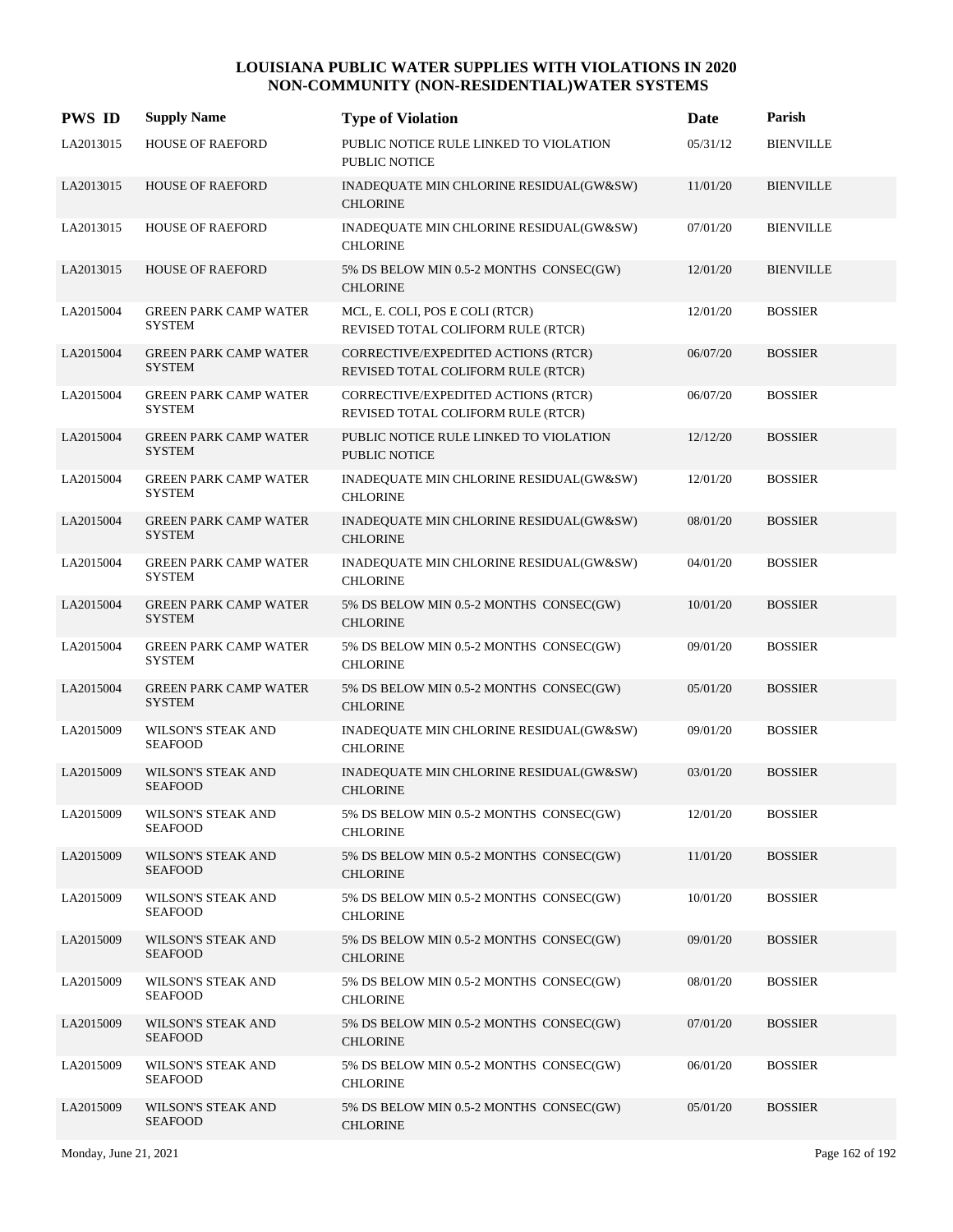| <b>PWS ID</b> | <b>Supply Name</b>                            | <b>Type of Violation</b>                                                     | Date     | Parish         |
|---------------|-----------------------------------------------|------------------------------------------------------------------------------|----------|----------------|
| LA2015009     | <b>WILSON'S STEAK AND</b><br><b>SEAFOOD</b>   | 5% DS BELOW MIN 0.5-2 MONTHS CONSEC(GW)<br><b>CHLORINE</b>                   | 04/01/20 | <b>BOSSIER</b> |
| LA2015020     | <b>CAMP JOY MARINA WATER</b><br><b>SYSTEM</b> | FAILURE ADDRESS DEFICIENCY (GWR)<br><b>GROUNDWATER RULE</b>                  | 01/27/20 | <b>BOSSIER</b> |
| LA2015020     | CAMP JOY MARINA WATER<br><b>SYSTEM</b>        | FAILURE ADDRESS DEFICIENCY (GWR)<br><b>GROUNDWATER RULE</b>                  | 01/27/20 | <b>BOSSIER</b> |
| LA2015020     | <b>CAMP JOY MARINA WATER</b><br><b>SYSTEM</b> | FAILURE ADDRESS DEFICIENCY (GWR)<br><b>GROUNDWATER RULE</b>                  | 05/02/15 | <b>BOSSIER</b> |
| LA2015020     | <b>CAMP JOY MARINA WATER</b><br><b>SYSTEM</b> | FAILURE ADDRESS DEFICIENCY (GWR)<br><b>GROUNDWATER RULE</b>                  | 05/02/15 | <b>BOSSIER</b> |
| LA2015020     | <b>CAMP JOY MARINA WATER</b><br><b>SYSTEM</b> | PUBLIC NOTICE RULE LINKED TO VIOLATION<br><b>PUBLIC NOTICE</b>               | 03/01/20 | <b>BOSSIER</b> |
| LA2015020     | <b>CAMP JOY MARINA WATER</b><br><b>SYSTEM</b> | PUBLIC NOTICE RULE LINKED TO VIOLATION<br><b>PUBLIC NOTICE</b>               | 03/03/19 | <b>BOSSIER</b> |
| LA2015020     | <b>CAMP JOY MARINA WATER</b><br><b>SYSTEM</b> | INADEQUATE MIN CHLORINE RESIDUAL(GW&SW)<br><b>CHLORINE</b>                   | 11/01/20 | <b>BOSSIER</b> |
| LA2015020     | <b>CAMP JOY MARINA WATER</b><br><b>SYSTEM</b> | INADEQUATE MIN CHLORINE RESIDUAL(GW&SW)<br><b>CHLORINE</b>                   | 07/01/20 | <b>BOSSIER</b> |
| LA2015020     | <b>CAMP JOY MARINA WATER</b><br><b>SYSTEM</b> | 5% DS BELOW MIN 0.5-2 MONTHS CONSEC(GW)<br><b>CHLORINE</b>                   | 08/01/20 | <b>BOSSIER</b> |
| LA2015021     | CASH POINT LANDING                            | LEVEL 1 ASSESS, MULTIPLE TC POS (RTCR)<br>REVISED TOTAL COLIFORM RULE (RTCR) | 01/10/20 | <b>BOSSIER</b> |
| LA2015021     | <b>CASH POINT LANDING</b>                     | FOLLOW-UP OR ROUTINE TAP M/R (LCR)<br><b>LEAD &amp; COPPER RULE</b>          | 10/01/20 | <b>BOSSIER</b> |
| LA2015021     | <b>CASH POINT LANDING</b>                     | LEAD CONSUMER NOTICE (LCR)<br><b>LEAD &amp; COPPER RULE</b>                  | 05/17/20 | <b>BOSSIER</b> |
| LA2015021     | <b>CASH POINT LANDING</b>                     | LEAD CONSUMER NOTICE (LCR)<br><b>LEAD &amp; COPPER RULE</b>                  | 11/24/19 | <b>BOSSIER</b> |
| LA2015021     | CASH POINT LANDING                            | PUBLIC NOTICE RULE LINKED TO VIOLATION<br><b>PUBLIC NOTICE</b>               | 04/25/15 | <b>BOSSIER</b> |
| LA2015021     | CASH POINT LANDING                            | INADEQUATE MIN CHLORINE RESIDUAL(GW&SW)<br><b>CHLORINE</b>                   | 10/01/20 | <b>BOSSIER</b> |
| LA2015021     | <b>CASH POINT LANDING</b>                     | 5% DS BELOW MIN 0.5-2 MONTHS CONSEC(GW)<br><b>CHLORINE</b>                   | 11/01/20 | <b>BOSSIER</b> |
| LA2015025     | RODGERS MARINA                                | INADEQUATE MIN CHLORINE RESIDUAL(GW&SW)<br><b>CHLORINE</b>                   | 10/01/20 | <b>BOSSIER</b> |
| LA2015025     | RODGERS MARINA                                | INADEQUATE MIN CHLORINE RESIDUAL(GW&SW)<br><b>CHLORINE</b>                   | 05/01/20 | <b>BOSSIER</b> |
| LA2015025     | RODGERS MARINA                                | 5% DS BELOW MIN 0.5-2 MONTHS CONSEC(GW)<br><b>CHLORINE</b>                   | 11/01/20 | <b>BOSSIER</b> |
| LA2015025     | RODGERS MARINA                                | 5% DS BELOW MIN 0.5-2 MONTHS CONSEC(GW)<br><b>CHLORINE</b>                   | 08/01/20 | <b>BOSSIER</b> |
| LA2015025     | RODGERS MARINA                                | 5% DS BELOW MIN 0.5-2 MONTHS CONSEC(GW)<br><b>CHLORINE</b>                   | 07/01/20 | <b>BOSSIER</b> |
| LA2015025     | RODGERS MARINA                                | 5% DS BELOW MIN 0.5-2 MONTHS CONSEC(GW)<br><b>CHLORINE</b>                   | 06/01/20 | <b>BOSSIER</b> |
| LA2015026     | DOWNTOWN KORAN STORE<br>WATER SYSTEM          | PUBLIC NOTICE RULE LINKED TO VIOLATION<br>PUBLIC NOTICE                      | 02/23/15 | <b>BOSSIER</b> |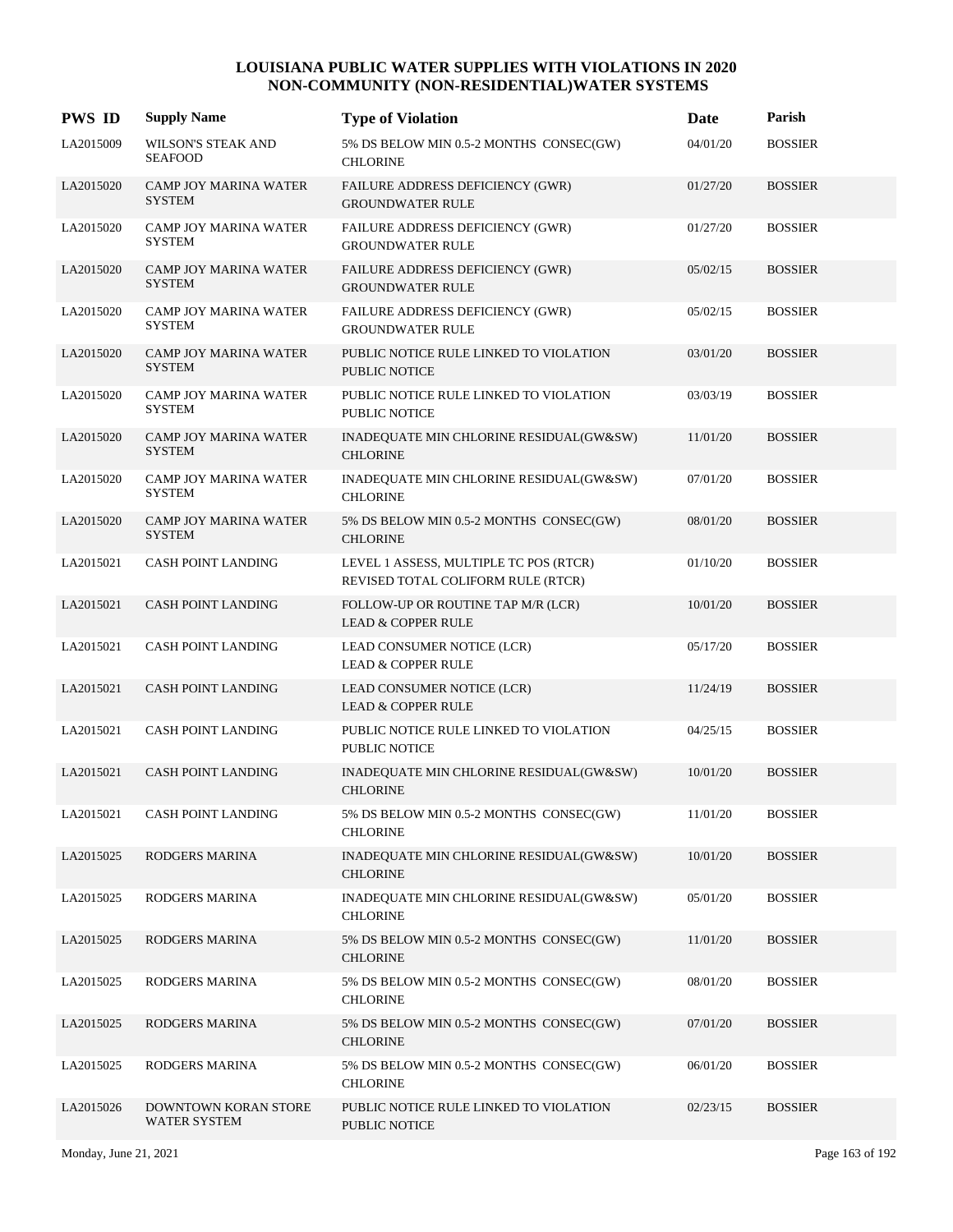| <b>PWS ID</b> | <b>Supply Name</b>                                  | <b>Type of Violation</b>                                       | Date     | Parish         |
|---------------|-----------------------------------------------------|----------------------------------------------------------------|----------|----------------|
| LA2015027     | <b>OUR PLACE BAR &amp; GRILL WS</b>                 | FAILURE ADDRESS DEFICIENCY (GWR)<br><b>GROUNDWATER RULE</b>    | 04/21/20 | <b>BOSSIER</b> |
| LA2015027     | <b>OUR PLACE BAR &amp; GRILL WS</b>                 | FAILURE ADDRESS DEFICIENCY (GWR)<br><b>GROUNDWATER RULE</b>    | 06/02/15 | <b>BOSSIER</b> |
| LA2015027     | <b>OUR PLACE BAR &amp; GRILL WS</b>                 | FAILURE ADDRESS DEFICIENCY (GWR)<br><b>GROUNDWATER RULE</b>    | 06/02/15 | <b>BOSSIER</b> |
| LA2015027     | <b>OUR PLACE BAR &amp; GRILL WS</b>                 | PUBLIC NOTICE RULE LINKED TO VIOLATION<br><b>PUBLIC NOTICE</b> | 05/27/20 | <b>BOSSIER</b> |
| LA2015027     | <b>OUR PLACE BAR &amp; GRILL WS</b>                 | PUBLIC NOTICE RULE LINKED TO VIOLATION<br>PUBLIC NOTICE        | 02/20/19 | <b>BOSSIER</b> |
| LA2015027     | <b>OUR PLACE BAR &amp; GRILL WS</b>                 | PUBLIC NOTICE RULE LINKED TO VIOLATION<br>PUBLIC NOTICE        | 07/01/17 | <b>BOSSIER</b> |
| LA2015027     | OUR PLACE BAR & GRILL WS                            | INADEQUATE MIN CHLORINE RESIDUAL(GW&SW)<br><b>CHLORINE</b>     | 11/01/20 | <b>BOSSIER</b> |
| LA2015027     | <b>OUR PLACE BAR &amp; GRILL WS</b>                 | INADEQUATE MIN CHLORINE RESIDUAL(GW&SW)<br><b>CHLORINE</b>     | 07/01/20 | <b>BOSSIER</b> |
| LA2015027     | OUR PLACE BAR & GRILL WS                            | INADEQUATE MIN CHLORINE RESIDUAL(GW&SW)<br><b>CHLORINE</b>     | 05/01/20 | <b>BOSSIER</b> |
| LA2015027     | OUR PLACE BAR & GRILL WS                            | 5% DS BELOW MIN 0.5-2 MONTHS CONSEC(GW)<br><b>CHLORINE</b>     | 09/01/20 | <b>BOSSIER</b> |
| LA2015027     | OUR PLACE BAR & GRILL WS                            | 5% DS BELOW MIN 0.5-2 MONTHS CONSEC(GW)<br><b>CHLORINE</b>     | 08/01/20 | <b>BOSSIER</b> |
| LA2017018     | KEITHVILLE ELEMENTARY<br>AND MIDDLE SCHOOL          | INADEQUATE MIN CHLORINE RESIDUAL(GW&SW)<br><b>CHLORINE</b>     | 07/01/20 | CADDO          |
| LA2017026     | <b>RELAY STATION</b>                                | PUBLIC NOTICE RULE LINKED TO VIOLATION<br><b>PUBLIC NOTICE</b> | 07/15/16 | CADDO          |
| LA2017026     | <b>RELAY STATION</b>                                | PUBLIC NOTICE RULE LINKED TO VIOLATION<br><b>PUBLIC NOTICE</b> | 03/06/16 | CADDO          |
| LA2017026     | <b>RELAY STATION</b>                                | PUBLIC NOTICE RULE LINKED TO VIOLATION<br><b>PUBLIC NOTICE</b> | 08/23/14 | CADDO          |
| LA2017026     | <b>RELAY STATION</b>                                | PUBLIC NOTICE RULE LINKED TO VIOLATION<br><b>PUBLIC NOTICE</b> | 04/10/13 | CADDO          |
| LA2017026     | <b>RELAY STATION</b>                                | INADEQUATE MIN CHLORINE RESIDUAL(GW&SW)<br><b>CHLORINE</b>     | 08/01/20 | CADDO          |
| LA2017026     | <b>RELAY STATION</b>                                | INADEQUATE MIN CHLORINE RESIDUAL(GW&SW)<br><b>CHLORINE</b>     | 06/01/20 | CADDO          |
| LA2017026     | <b>RELAY STATION</b>                                | INADEQUATE MIN CHLORINE RESIDUAL(GW&SW)<br><b>CHLORINE</b>     | 01/01/20 | CADDO          |
| LA2017027     | <b>CRAWDADDYS TRUCK STOP</b><br><b>WATER SYSTEM</b> | PUBLIC NOTICE RULE LINKED TO VIOLATION<br>PUBLIC NOTICE        | 07/27/17 | CADDO          |
| LA2017028     | <b>CAMP BETHANY WATER</b><br><b>SYSTEM</b>          | INADEQUATE MIN CHLORINE RESIDUAL(GW&SW)<br><b>CHLORINE</b>     | 11/01/20 | CADDO          |
| LA2017032     | EL PATIO RESTAURANT<br>WATER SYSTEM                 | INADEQUATE MIN CHLORINE RESIDUAL(GW&SW)<br><b>CHLORINE</b>     | 11/01/20 | CADDO          |
| LA2017032     | EL PATIO RESTAURANT<br>WATER SYSTEM                 | INADEQUATE MIN CHLORINE RESIDUAL(GW&SW)<br><b>CHLORINE</b>     | 04/01/20 | CADDO          |
| LA2019015     | CITGO PETROLEUM REFINERY<br><b>WATER SYSTEM</b>     | INADEQUATE MIN CHLORINE RESIDUAL(GW&SW)<br><b>CHLORINE</b>     | 08/01/20 | CALCASIEU      |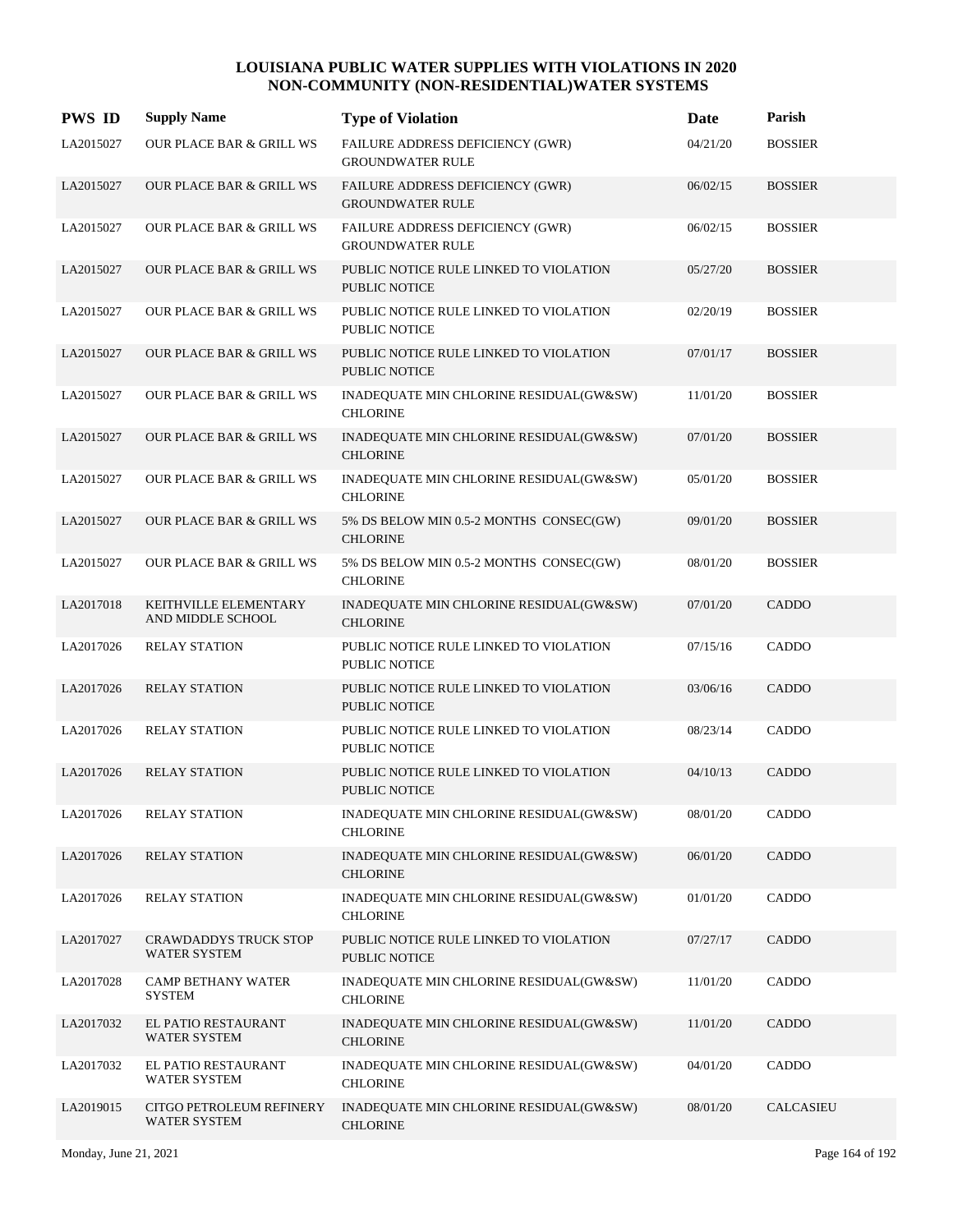| <b>PWS ID</b> | <b>Supply Name</b>                                     | <b>Type of Violation</b>                                                            | Date     | Parish           |
|---------------|--------------------------------------------------------|-------------------------------------------------------------------------------------|----------|------------------|
| LA2019015     | CITGO PETROLEUM REFINERY<br><b>WATER SYSTEM</b>        | INADEQUATE MIN CHLORINE RESIDUAL(GW&SW)<br><b>CHLORINE</b>                          | 03/01/20 | CALCASIEU        |
| LA2019015     | <b>CITGO PETROLEUM REFINERY</b><br><b>WATER SYSTEM</b> | 5% DS BELOW MIN 0.5-2 MONTHS CONSEC(GW)<br><b>CHLORINE</b>                          | 10/01/20 | <b>CALCASIEU</b> |
| LA2019015     | CITGO PETROLEUM REFINERY<br><b>WATER SYSTEM</b>        | 5% DS BELOW MIN 0.5-2 MONTHS CONSEC(GW)<br><b>CHLORINE</b>                          | 09/01/20 | <b>CALCASIEU</b> |
| LA2019021     | DELTA DOWNS INC WATER<br><b>SYSTEM</b>                 | INADEQUATE MIN CHLORINE RESIDUAL(GW&SW)<br><b>CHLORINE</b>                          | 03/01/20 | <b>CALCASIEU</b> |
| LA2019053     | <b>BIOLAB, INC</b>                                     | INADEQUATE MIN CHLORINE RESIDUAL(GW&SW)<br><b>CHLORINE</b>                          | 07/01/20 | <b>CALCASIEU</b> |
| LA2019070     | TEXAS PELICAN COMPLEX                                  | INADEQUATE MIN CHLORINE RESIDUAL(GW&SW)<br><b>CHLORINE</b>                          | 06/01/20 | <b>CALCASIEU</b> |
| LA2019070     | TEXAS PELICAN COMPLEX                                  | INADEQUATE MIN CHLORINE RESIDUAL(GW&SW)<br><b>CHLORINE</b>                          | 04/01/20 | CALCASIEU        |
| LA2019070     | <b>TEXAS PELICAN COMPLEX</b>                           | INADEQUATE MIN CHLORINE RESIDUAL(GW&SW)<br><b>CHLORINE</b>                          | 02/01/20 | <b>CALCASIEU</b> |
| LA2019087     | LAKE CHARLES HARBOR &<br><b>TERMINAL COKE PLNT</b>     | INADEQUATE MIN CHLORINE RESIDUAL(GW&SW)<br><b>CHLORINE</b>                          | 08/01/20 | <b>CALCASIEU</b> |
| LA2019121     | <b>EAGLE US 2 LLC FAMILY</b><br><b>CENTER W S</b>      | PUBLIC NOTICE RULE LINKED TO VIOLATION<br><b>PUBLIC NOTICE</b>                      | 01/17/13 | <b>CALCASIEU</b> |
| LA2019121     | <b>EAGLE US 2 LLC FAMILY</b><br>CENTER W S             | INADEQUATE MIN CHLORINE RESIDUAL(GW&SW)<br><b>CHLORINE</b>                          | 10/01/20 | <b>CALCASIEU</b> |
| LA2019121     | <b>EAGLE US 2 LLC FAMILY</b><br>CENTER W S             | 5% DS BELOW MIN 0.5-2 MONTHS CONSEC(GW)<br><b>CHLORINE</b>                          | 11/01/20 | <b>CALCASIEU</b> |
| LA2019125     | NIBBLETTS BLUFF PARK<br><b>WATER SYSTEM</b>            | FAILURE ADDRESS DEFICIENCY (GWR)<br><b>GROUNDWATER RULE</b>                         | 04/16/19 | <b>CALCASIEU</b> |
| LA2019125     | NIBBLETTS BLUFF PARK<br><b>WATER SYSTEM</b>            | INADEQUATE MIN CHLORINE RESIDUAL(GW&SW)<br><b>CHLORINE</b>                          | 02/01/20 | <b>CALCASIEU</b> |
| LA2019126     | THE LONGHORN TRUCK STOP<br>AND RESTAURANT              | INADEQUATE MIN CHLORINE RESIDUAL(GW&SW)<br><b>CHLORINE</b>                          | 07/01/20 | <b>CALCASIEU</b> |
| LA2019129     | <b>CASH MAGIC-VINTON WATER</b><br><b>SYSTEM</b>        | INADEQUATE MIN CHLORINE RESIDUAL(GW&SW)<br><b>CHLORINE</b>                          | 06/01/20 | <b>CALCASIEU</b> |
| LA2019129     | CASH MAGIC-VINTON WATER<br><b>SYSTEM</b>               | INADEQUATE MIN CHLORINE RESIDUAL(GW&SW)<br><b>CHLORINE</b>                          | 02/01/20 | CALCASIEU        |
| LA2019131     |                                                        | BORDER TOWN TRAVEL PLAZA INADEQUATE MIN CHLORINE RESIDUAL(GW&SW)<br><b>CHLORINE</b> | 11/01/20 | <b>CALCASIEU</b> |
| LA2019131     |                                                        | BORDER TOWN TRAVEL PLAZA INADEQUATE MIN CHLORINE RESIDUAL(GW&SW)<br><b>CHLORINE</b> | 03/01/20 | <b>CALCASIEU</b> |
| LA2019131     |                                                        | BORDER TOWN TRAVEL PLAZA 5% DS BELOW MIN 0.5-2 MONTHS CONSEC(GW)<br><b>CHLORINE</b> | 07/01/20 | <b>CALCASIEU</b> |
| LA2019131     |                                                        | BORDER TOWN TRAVEL PLAZA 5% DS BELOW MIN 0.5-2 MONTHS CONSEC(GW)<br><b>CHLORINE</b> | 06/01/20 | CALCASIEU        |
| LA2019131     |                                                        | BORDER TOWN TRAVEL PLAZA 5% DS BELOW MIN 0.5-2 MONTHS CONSEC(GW)<br><b>CHLORINE</b> | 05/01/20 | <b>CALCASIEU</b> |
| LA2019131     |                                                        | BORDER TOWN TRAVEL PLAZA 5% DS BELOW MIN 0.5-2 MONTHS CONSEC(GW)<br><b>CHLORINE</b> | 04/01/20 | CALCASIEU        |
| LA2019134     | <b>SYSTEM</b>                                          | DUNHAM PRICE GROUP WATER INADEQUATE MIN CHLORINE RESIDUAL(GW&SW)<br><b>CHLORINE</b> | 04/01/20 | <b>CALCASIEU</b> |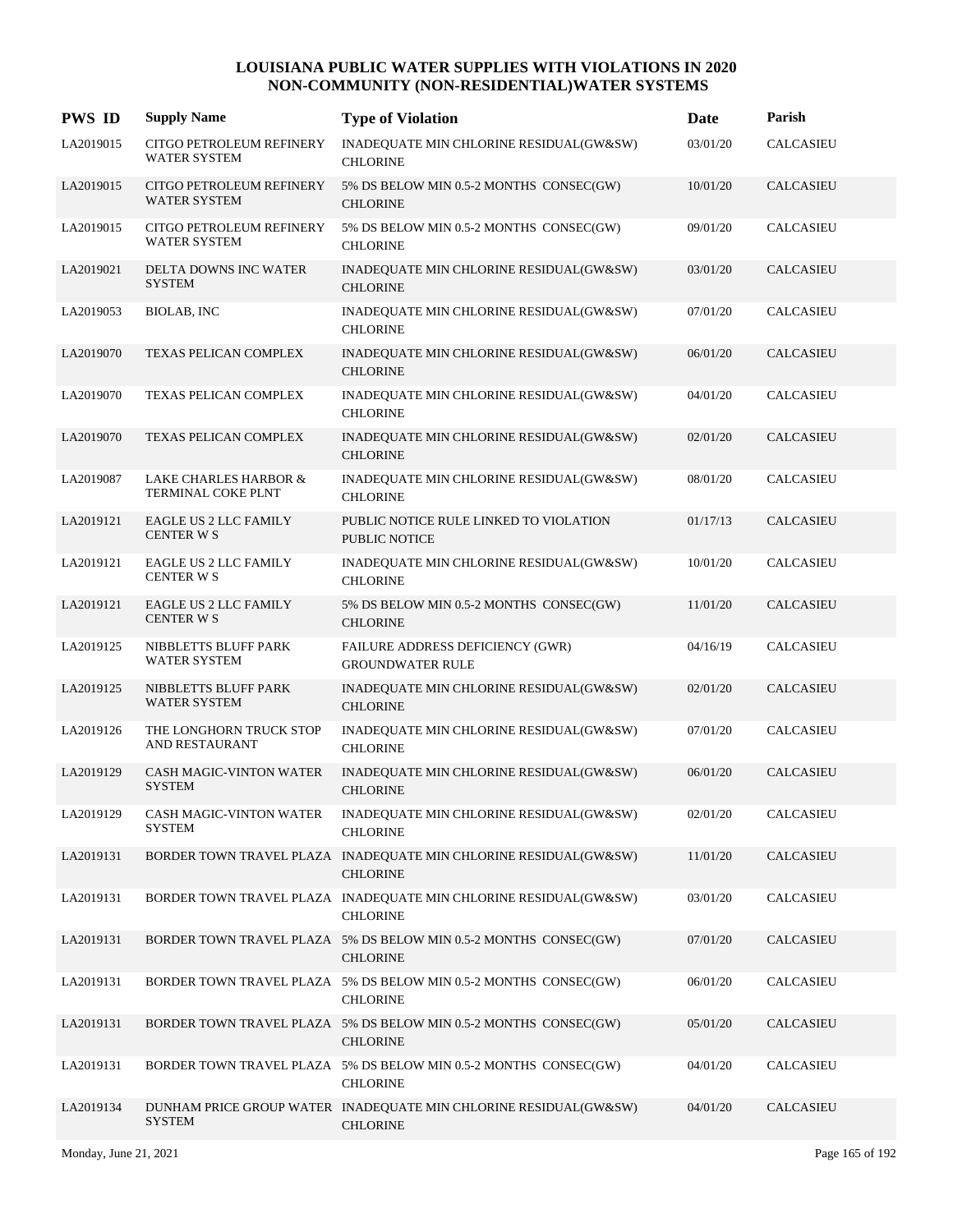| <b>PWS ID</b> | <b>Supply Name</b>                             | <b>Type of Violation</b>                                       | Date     | Parish           |
|---------------|------------------------------------------------|----------------------------------------------------------------|----------|------------------|
| LA2019136     | FOUR CORNERS WATER<br><b>SYSTEM</b>            | INADEQUATE MIN CHLORINE RESIDUAL(GW&SW)<br><b>CHLORINE</b>     | 12/01/20 | CALCASIEU        |
| LA2019136     | <b>FOUR CORNERS WATER</b><br><b>SYSTEM</b>     | INADEQUATE MIN CHLORINE RESIDUAL(GW&SW)<br><b>CHLORINE</b>     | 03/01/20 | <b>CALCASIEU</b> |
| LA2019138     | CITGO PETROLEUM -<br>CONTRACTOR COMP W S       | INADEQUATE MIN CHLORINE RESIDUAL(GW&SW)<br><b>CHLORINE</b>     | 04/01/20 | CALCASIEU        |
| LA2019141     | CITGO-PECAN GROVE CENTER                       | INADEQUATE MIN CHLORINE RESIDUAL(GW&SW)<br><b>CHLORINE</b>     | 07/01/20 | <b>CALCASIEU</b> |
| LA2019143     | PRAIRIE PLAZA WATER<br><b>SYSTEM</b>           | PUBLIC NOTICE RULE LINKED TO VIOLATION<br><b>PUBLIC NOTICE</b> | 10/07/15 | <b>CALCASIEU</b> |
| LA2019143     | PRAIRIE PLAZA WATER<br><b>SYSTEM</b>           | PUBLIC NOTICE RULE LINKED TO VIOLATION<br><b>PUBLIC NOTICE</b> | 05/31/14 | <b>CALCASIEU</b> |
| LA2019143     | PRAIRIE PLAZA WATER<br><b>SYSTEM</b>           | PUBLIC NOTICE RULE LINKED TO VIOLATION<br><b>PUBLIC NOTICE</b> | 02/28/14 | <b>CALCASIEU</b> |
| LA2019143     | PRAIRIE PLAZA WATER<br><b>SYSTEM</b>           | PUBLIC NOTICE RULE LINKED TO VIOLATION<br><b>PUBLIC NOTICE</b> | 08/23/13 | <b>CALCASIEU</b> |
| LA2019143     | PRAIRIE PLAZA WATER<br><b>SYSTEM</b>           | PUBLIC NOTICE RULE LINKED TO VIOLATION<br><b>PUBLIC NOTICE</b> | 04/12/13 | <b>CALCASIEU</b> |
| LA2019143     | PRAIRIE PLAZA WATER<br><b>SYSTEM</b>           | INADEQUATE MIN CHLORINE RESIDUAL(GW&SW)<br><b>CHLORINE</b>     | 07/01/20 | <b>CALCASIEU</b> |
| LA2019143     | PRAIRIE PLAZA WATER<br><b>SYSTEM</b>           | INADEQUATE MIN CHLORINE RESIDUAL(GW&SW)<br><b>CHLORINE</b>     | 04/01/20 | <b>CALCASIEU</b> |
| LA2019144     | <b>BIG LAKE FUEL MART</b>                      | PUBLIC NOTICE RULE LINKED TO VIOLATION<br><b>PUBLIC NOTICE</b> | 01/05/19 | <b>CALCASIEU</b> |
| LA2019144     | <b>BIG LAKE FUEL MART</b>                      | PUBLIC NOTICE RULE LINKED TO VIOLATION<br><b>PUBLIC NOTICE</b> | 01/05/19 | <b>CALCASIEU</b> |
| LA2019144     | <b>BIG LAKE FUEL MART</b>                      | PUBLIC NOTICE RULE LINKED TO VIOLATION<br><b>PUBLIC NOTICE</b> | 12/05/18 | <b>CALCASIEU</b> |
| LA2019144     | <b>BIG LAKE FUEL MART</b>                      | PUBLIC NOTICE RULE LINKED TO VIOLATION<br><b>PUBLIC NOTICE</b> | 12/05/18 | CALCASIEU        |
| LA2019144     | <b>BIG LAKE FUEL MART</b>                      | PUBLIC NOTICE RULE LINKED TO VIOLATION<br>PUBLIC NOTICE        | 07/12/13 | CALCASIEU        |
| LA2019144     | <b>BIG LAKE FUEL MART</b>                      | INADEQUATE MIN CHLORINE RESIDUAL(GW&SW)<br><b>CHLORINE</b>     | 03/01/20 | CALCASIEU        |
| LA2019144     | <b>BIG LAKE FUEL MART</b>                      | 5% DS BELOW MIN 0.5-2 MONTHS CONSEC(GW)<br><b>CHLORINE</b>     | 04/01/20 | <b>CALCASIEU</b> |
| LA2019144     | <b>BIG LAKE FUEL MART</b>                      | NO CERTIFIED OPERATOR                                          | 10/30/18 | CALCASIEU        |
| LA2019146     | <b>BIG LAKE RV PARK WATER</b><br><b>SYSTEM</b> | INADEQUATE MIN CHLORINE RESIDUAL(GW&SW)<br><b>CHLORINE</b>     | 09/01/20 | <b>CALCASIEU</b> |
| LA2019146     | BIG LAKE RV PARK WATER<br><b>SYSTEM</b>        | FAILURE TO SUBMIT MONITORING PLAN<br>TOTAL COLIFORM RULE       | 01/01/14 | CALCASIEU        |
| LA2019147     | DELTA FOOD & FUEL WATER<br><b>SYSTEM</b>       | INADEQUATE MIN CHLORINE RESIDUAL(GW&SW)<br><b>CHLORINE</b>     | 06/01/20 | CALCASIEU        |
| LA2019148     | FREDS LOUNGE WATER<br><b>SYSTEM</b>            | PUBLIC NOTICE RULE LINKED TO VIOLATION<br>PUBLIC NOTICE        | 06/01/19 | CALCASIEU        |
| LA2019148     | FREDS LOUNGE WATER<br><b>SYSTEM</b>            | INADEQUATE MIN CHLORINE RESIDUAL(GW&SW)<br><b>CHLORINE</b>     | 01/01/20 | <b>CALCASIEU</b> |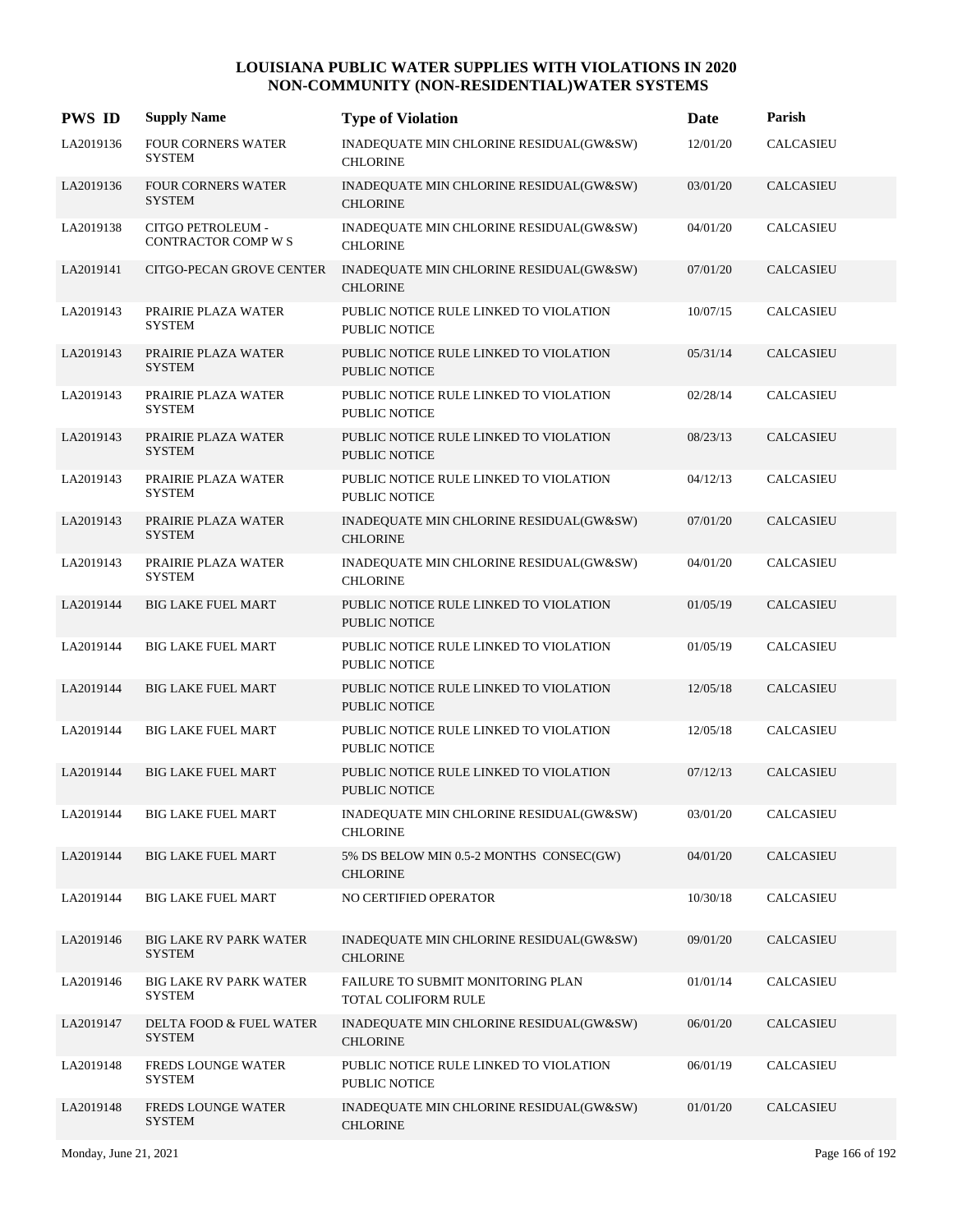| <b>PWS ID</b> | <b>Supply Name</b>                               | <b>Type of Violation</b>                                                             | Date     | Parish           |
|---------------|--------------------------------------------------|--------------------------------------------------------------------------------------|----------|------------------|
| LA2019149     | <b>WESTLAKE DISCOUNT</b><br>TOBACCO WATER SYSTEM | CORRECTIVE/EXPEDITED ACTIONS (RTCR)<br>REVISED TOTAL COLIFORM RULE (RTCR)            | 12/13/17 | <b>CALCASIEU</b> |
| LA2019154     | PUTTERS GOLF COMPLEX<br><b>WATER SYSTEM</b>      | PUBLIC NOTICE RULE LINKED TO VIOLATION<br><b>PUBLIC NOTICE</b>                       | 07/12/19 | CALCASIEU        |
| LA2019155     | JAYS MELODY CLUB WATER<br><b>SYSTEM</b>          | INADEQUATE MIN CHLORINE RESIDUAL(GW&SW)<br><b>CHLORINE</b>                           | 02/01/20 | <b>CALCASIEU</b> |
| LA2019155     | JAYS MELODY CLUB WATER<br><b>SYSTEM</b>          | 5% DS BELOW MIN 0.5-2 MONTHS CONSEC(GW)<br><b>CHLORINE</b>                           | 03/01/20 | <b>CALCASIEU</b> |
| LA2019156     | HACKETTS CAJUN KITCHEN<br>WATER SYSTEM           | PUBLIC NOTICE RULE LINKED TO VIOLATION<br>PUBLIC NOTICE                              | 02/28/15 | <b>CALCASIEU</b> |
| LA2019156     | HACKETTS CAJUN KITCHEN<br><b>WATER SYSTEM</b>    | INADEQUATE MIN CHLORINE RESIDUAL(GW&SW)<br><b>CHLORINE</b>                           | 03/01/20 | <b>CALCASIEU</b> |
| LA2019157     | <b>FAMILY DOLLAR 5483 WATER</b><br><b>SYSTEM</b> | PUBLIC NOTICE RULE LINKED TO VIOLATION<br><b>PUBLIC NOTICE</b>                       | 04/23/17 | <b>CALCASIEU</b> |
| LA2019157     | <b>FAMILY DOLLAR 5483 WATER</b><br><b>SYSTEM</b> | PUBLIC NOTICE RULE LINKED TO VIOLATION<br><b>PUBLIC NOTICE</b>                       | 03/03/17 | <b>CALCASIEU</b> |
| LA2019157     | <b>FAMILY DOLLAR 5483 WATER</b><br><b>SYSTEM</b> | PUBLIC NOTICE RULE LINKED TO VIOLATION<br><b>PUBLIC NOTICE</b>                       | 02/16/17 | <b>CALCASIEU</b> |
| LA2019157     | <b>FAMILY DOLLAR 5483 WATER</b><br><b>SYSTEM</b> | PUBLIC NOTICE RULE LINKED TO VIOLATION<br><b>PUBLIC NOTICE</b>                       | 01/18/17 | <b>CALCASIEU</b> |
| LA2019157     | <b>FAMILY DOLLAR 5483 WATER</b><br><b>SYSTEM</b> | PUBLIC NOTICE RULE LINKED TO VIOLATION<br><b>PUBLIC NOTICE</b>                       | 12/21/16 | <b>CALCASIEU</b> |
| LA2019157     | <b>FAMILY DOLLAR 5483 WATER</b><br><b>SYSTEM</b> | PUBLIC NOTICE RULE LINKED TO VIOLATION<br><b>PUBLIC NOTICE</b>                       | 08/03/16 | <b>CALCASIEU</b> |
| LA2019157     | <b>FAMILY DOLLAR 5483 WATER</b><br><b>SYSTEM</b> | PUBLIC NOTICE RULE LINKED TO VIOLATION<br><b>PUBLIC NOTICE</b>                       | 11/29/15 | <b>CALCASIEU</b> |
| LA2019157     | <b>FAMILY DOLLAR 5483 WATER</b><br><b>SYSTEM</b> | PUBLIC NOTICE RULE LINKED TO VIOLATION<br>PUBLIC NOTICE                              | 10/07/15 | <b>CALCASIEU</b> |
| LA2019157     | <b>FAMILY DOLLAR 5483 WATER</b><br><b>SYSTEM</b> | PUBLIC NOTICE RULE LINKED TO VIOLATION<br><b>PUBLIC NOTICE</b>                       | 05/25/15 | <b>CALCASIEU</b> |
| LA2019157     | <b>FAMILY DOLLAR 5483 WATER</b><br><b>SYSTEM</b> | PUBLIC NOTICE RULE LINKED TO VIOLATION<br><b>PUBLIC NOTICE</b>                       | 02/28/15 | <b>CALCASIEU</b> |
| LA2019157     | <b>FAMILY DOLLAR 5483 WATER</b><br><b>SYSTEM</b> | INADEQUATE MIN CHLORINE RESIDUAL(GW&SW)<br><b>CHLORINE</b>                           | 07/01/20 | <b>CALCASIEU</b> |
| LA2019158     | <b>SYSTEM</b>                                    | DOLLAR GENERAL 8777 WATER PUBLIC NOTICE RULE LINKED TO VIOLATION<br>PUBLIC NOTICE    | 05/28/15 | CALCASIEU        |
| LA2019158     | <b>SYSTEM</b>                                    | DOLLAR GENERAL 8777 WATER INADEQUATE MIN CHLORINE RESIDUAL(GW&SW)<br><b>CHLORINE</b> | 08/01/20 | <b>CALCASIEU</b> |
| LA2019158     | <b>SYSTEM</b>                                    | DOLLAR GENERAL 8777 WATER INADEQUATE MIN CHLORINE RESIDUAL(GW&SW)<br><b>CHLORINE</b> | 04/01/20 | CALCASIEU        |
| LA2019158     | <b>SYSTEM</b>                                    | DOLLAR GENERAL 8777 WATER 5% DS BELOW MIN 0.5-2 MONTHS CONSEC(GW)<br><b>CHLORINE</b> | 05/01/20 | <b>CALCASIEU</b> |
| LA2019161     | <b>SYSTEM</b>                                    | SMOKERS PARADISE #3 WATER INADEQUATE MIN CHLORINE RESIDUAL(GW&SW)<br><b>CHLORINE</b> | 06/01/20 | CALCASIEU        |
| LA2019165     | LAKE CHARLES HARBOR<br>TERMINAL DISTRICT WS      | INADEQUATE MIN CHLORINE RESIDUAL(GW&SW)<br><b>CHLORINE</b>                           | 09/01/20 | CALCASIEU        |
| LA2019167     | MAPLEWOOD PLACE PARK<br>WATER SYSTEM             | INADEQUATE MIN CHLORINE RESIDUAL(GW&SW)<br><b>CHLORINE</b>                           | 07/01/20 | CALCASIEU        |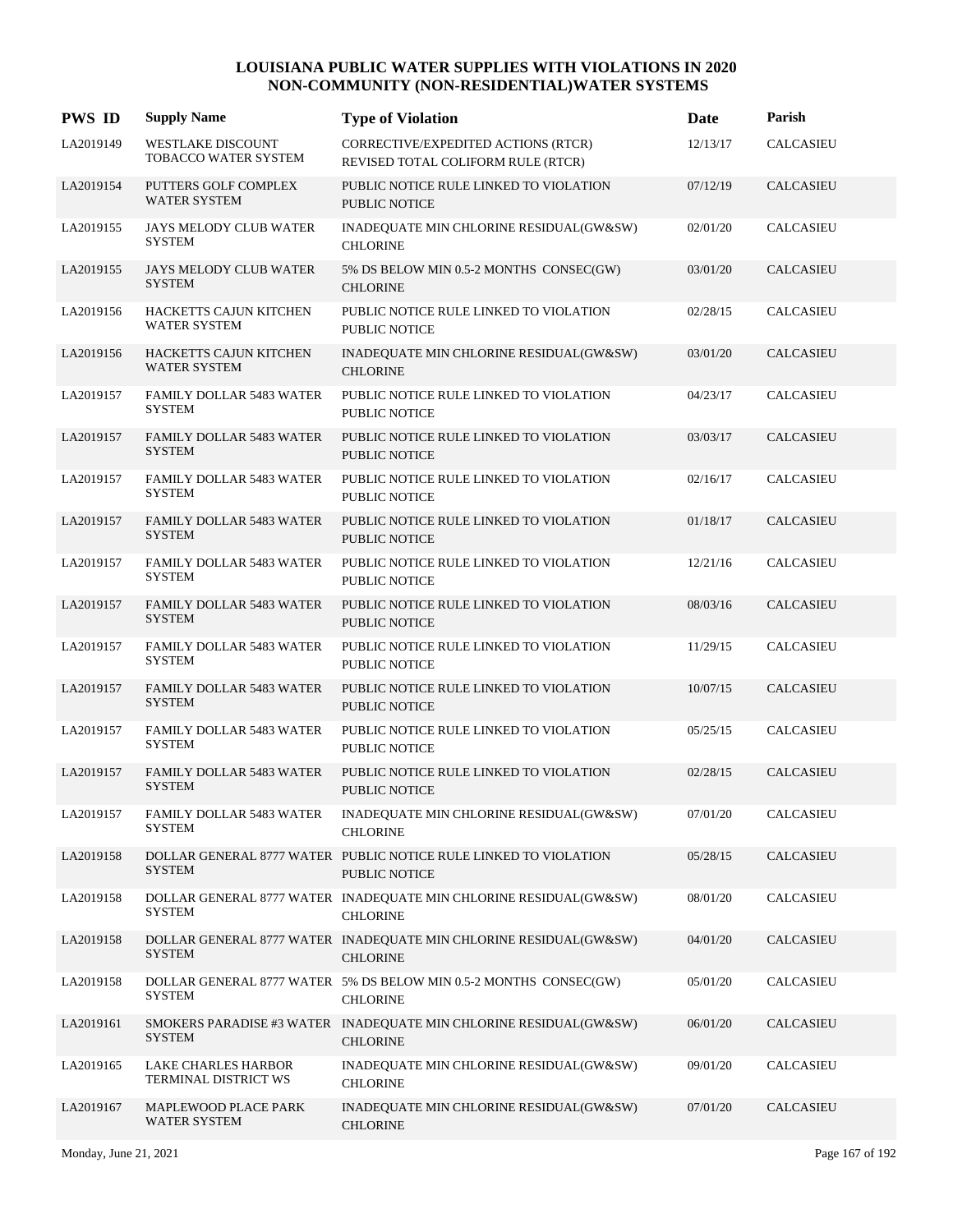| <b>PWS ID</b> | <b>Supply Name</b>                                | <b>Type of Violation</b>                                                             | Date     | Parish                  |
|---------------|---------------------------------------------------|--------------------------------------------------------------------------------------|----------|-------------------------|
| LA2019167     | MAPLEWOOD PLACE PARK<br><b>WATER SYSTEM</b>       | INADEQUATE MIN CHLORINE RESIDUAL(GW&SW)<br><b>CHLORINE</b>                           | 01/01/20 | CALCASIEU               |
| LA2019167     | MAPLEWOOD PLACE PARK<br><b>WATER SYSTEM</b>       | 5% DS BELOW MIN 0.5-2 MONTHS CONSEC(GW)<br><b>CHLORINE</b>                           | 02/01/20 | <b>CALCASIEU</b>        |
| LA2019168     | PINE RIDGE RV PARK WATER<br><b>SYSTEM</b>         | INADEQUATE MIN CHLORINE RESIDUAL(GW&SW)<br><b>CHLORINE</b>                           | 11/01/20 | <b>CALCASIEU</b>        |
| LA2019171     | <b>GRAB N GEAUX #4 WATER</b><br><b>SYSTEM</b>     | INADEQUATE MIN CHLORINE RESIDUAL(GW&SW)<br><b>CHLORINE</b>                           | 07/01/20 | <b>CALCASIEU</b>        |
| LA2019172     | THE BOOT WATER SYSTEM                             | INADEQUATE MIN CHLORINE RESIDUAL(GW&SW)<br><b>CHLORINE</b>                           | 02/01/20 | <b>CALCASIEU</b>        |
| LA2019173     | CAJUN OASIS WATER SYSTEM                          | INADEQUATE MIN CHLORINE RESIDUAL(GW&SW)<br><b>CHLORINE</b>                           | 03/01/20 | <b>CALCASIEU</b>        |
| LA2027003     |                                                   | LAKE CLAIBORNE STATE PARK INADEQUATE MIN CHLORINE RESIDUAL(GW&SW)<br><b>CHLORINE</b> | 12/01/20 | <b>CLAIBORNE</b>        |
| LA2027003     |                                                   | LAKE CLAIBORNE STATE PARK INADEQUATE MIN CHLORINE RESIDUAL(GW&SW)<br><b>CHLORINE</b> | 10/01/20 | <b>CLAIBORNE</b>        |
| LA2027003     |                                                   | LAKE CLAIBORNE STATE PARK INADEQUATE MIN CHLORINE RESIDUAL(GW&SW)<br><b>CHLORINE</b> | 08/01/20 | <b>CLAIBORNE</b>        |
| LA2027003     |                                                   | LAKE CLAIBORNE STATE PARK INADEQUATE MIN CHLORINE RESIDUAL(GW&SW)<br><b>CHLORINE</b> | 06/01/20 | <b>CLAIBORNE</b>        |
| LA2027003     |                                                   | LAKE CLAIBORNE STATE PARK INADEQUATE MIN CHLORINE RESIDUAL(GW&SW)<br><b>CHLORINE</b> | 04/01/20 | <b>CLAIBORNE</b>        |
| LA2029001     | LA HYDROELECTRIC LIMITED<br><b>PARTNERSHIP</b>    | INADEQUATE MIN CHLORINE RESIDUAL(GW&SW)<br><b>CHLORINE</b>                           | 03/01/20 | <b>CONCORDIA</b>        |
| LA2031002     | KINSEY SCOUT RESERVATION<br><b>WATER SYSTEM</b>   | FAILURE ADDRESS DEFICIENCY (GWR)<br><b>GROUNDWATER RULE</b>                          | 10/08/19 | DE SOTO                 |
| LA2031002     | KINSEY SCOUT RESERVATION<br>WATER SYSTEM          | FAILURE ADDRESS DEFICIENCY (GWR)<br><b>GROUNDWATER RULE</b>                          | 10/08/19 | DE SOTO                 |
| LA2031002     | KINSEY SCOUT RESERVATION<br><b>WATER SYSTEM</b>   | FAILURE ADDRESS DEFICIENCY (GWR)<br><b>GROUNDWATER RULE</b>                          | 10/08/19 | DE SOTO                 |
| LA2031002     | KINSEY SCOUT RESERVATION<br><b>WATER SYSTEM</b>   | FAILURE ADDRESS DEFICIENCY (GWR)<br><b>GROUNDWATER RULE</b>                          | 10/08/19 | DE SOTO                 |
| LA2031002     | KINSEY SCOUT RESERVATION<br><b>WATER SYSTEM</b>   | FAILURE ADDRESS DEFICIENCY (GWR)<br><b>GROUNDWATER RULE</b>                          | 10/08/19 | DE SOTO                 |
| LA2031002     | KINSEY SCOUT RESERVATION<br><b>WATER SYSTEM</b>   | FAILURE ADDRESS DEFICIENCY (GWR)<br><b>GROUNDWATER RULE</b>                          | 10/08/19 | DE SOTO                 |
| LA2031002     | KINSEY SCOUT RESERVATION<br>WATER SYSTEM          | FAILURE ADDRESS DEFICIENCY (GWR)<br><b>GROUNDWATER RULE</b>                          | 10/08/19 | DE SOTO                 |
| LA2031002     | KINSEY SCOUT RESERVATION<br>WATER SYSTEM          | FAILURE ADDRESS DEFICIENCY (GWR)<br><b>GROUNDWATER RULE</b>                          | 10/08/19 | DE SOTO                 |
| LA2031002     | KINSEY SCOUT RESERVATION<br>WATER SYSTEM          | PUBLIC NOTICE RULE LINKED TO VIOLATION<br>PUBLIC NOTICE                              | 11/23/19 | DE SOTO                 |
| LA2031009     | <b>INTERNATIONAL PAPER</b><br>(MANSFIELD)         | INADEQUATE MIN CHLORINE RESIDUAL(GW&SW)<br><b>CHLORINE</b>                           | 02/01/20 | DE SOTO                 |
| LA2033003     | EXXONMOBIL CHEMICAL<br><b>BATON ROUGE POLYMER</b> | LEAD CONSUMER NOTICE (LCR)<br><b>LEAD &amp; COPPER RULE</b>                          | 01/26/19 | <b>EAST BATON ROUGE</b> |
| LA2033025     | DELTECH CORPORATION                               | FAILURE ADDRESS DEFICIENCY (GWR)<br><b>GROUNDWATER RULE</b>                          | 03/14/16 | <b>EAST BATON ROUGE</b> |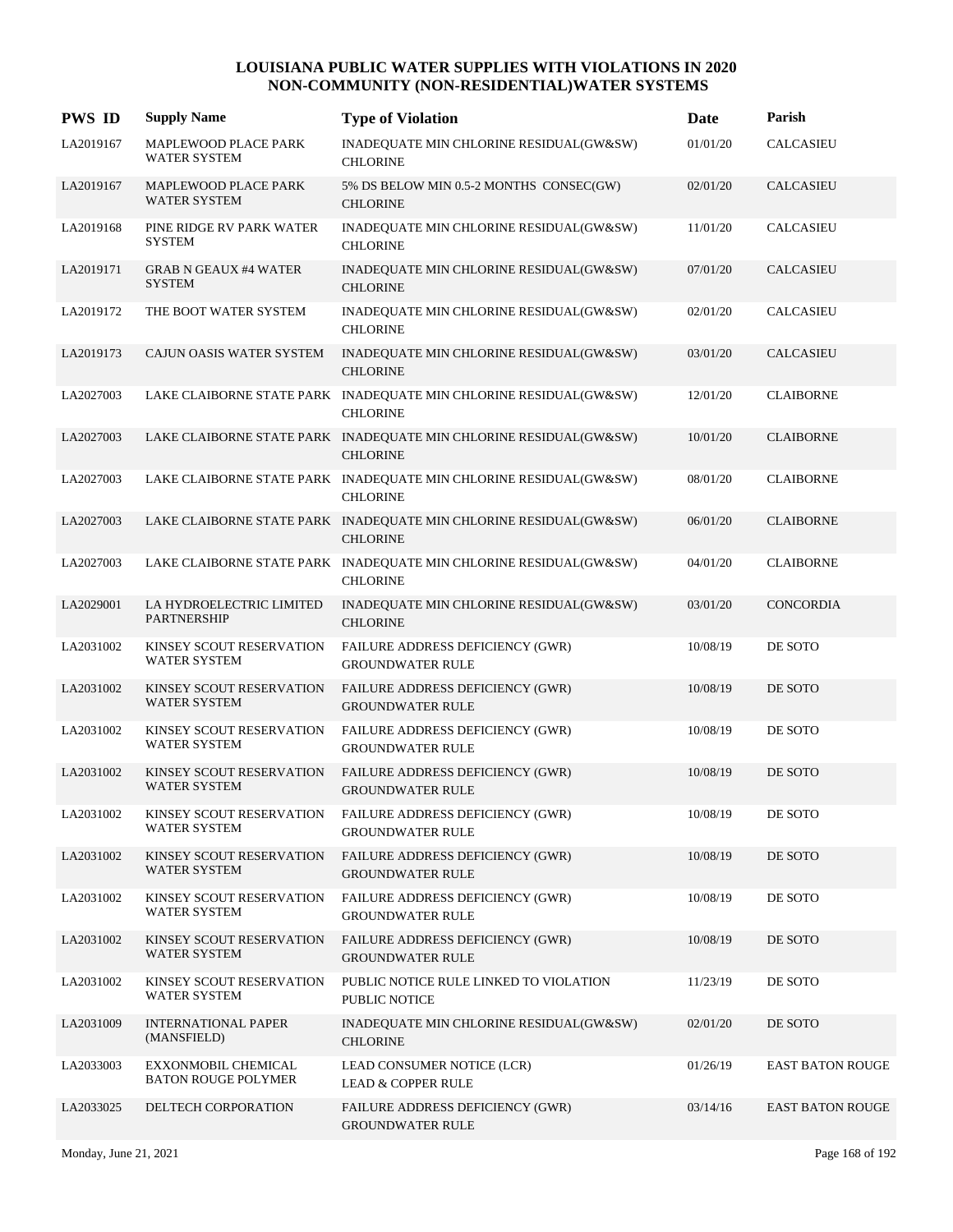| <b>PWS ID</b> | <b>Supply Name</b>                                    | <b>Type of Violation</b>                                              | Date     | Parish                  |
|---------------|-------------------------------------------------------|-----------------------------------------------------------------------|----------|-------------------------|
| LA2033025     | DELTECH CORPORATION                                   | FAILURE ADDRESS DEFICIENCY (GWR)<br><b>GROUNDWATER RULE</b>           | 03/14/16 | EAST BATON ROUGE        |
| LA2033025     | DELTECH CORPORATION                                   | OCCT/SOWT RECOMMENDATION/STUDY (LCR)<br><b>LEAD &amp; COPPER RULE</b> | 07/11/18 | <b>EAST BATON ROUGE</b> |
| LA2033025     | DELTECH CORPORATION                                   | LEAD CONSUMER NOTICE (LCR)<br><b>LEAD &amp; COPPER RULE</b>           | 03/18/18 | <b>EAST BATON ROUGE</b> |
| LA2033025     | DELTECH CORPORATION                                   | PUBLIC NOTICE RULE LINKED TO VIOLATION<br><b>PUBLIC NOTICE</b>        | 01/07/17 | <b>EAST BATON ROUGE</b> |
| LA2033025     | DELTECH CORPORATION                                   | PUBLIC NOTICE RULE LINKED TO VIOLATION<br><b>PUBLIC NOTICE</b>        | 08/21/16 | <b>EAST BATON ROUGE</b> |
| LA2033025     | DELTECH CORPORATION                                   | RESIDUAL NOT MONITORED MRT-POE-ACR (GW)<br><b>CHLORINE</b>            | 04/01/20 | <b>EAST BATON ROUGE</b> |
| LA2033102     | <b>FORMOSA PLASTICS</b><br><b>CORPORATION</b>         | INADEQUATE MIN CHLORINE RESIDUAL(GW&SW)<br><b>CHLORINE</b>            | 01/01/20 | <b>EAST BATON ROUGE</b> |
| LA2033135     | <b>MADE TO GO TRUCKSTOP</b>                           | INADEQUATE MIN CHLORINE RESIDUAL(GW&SW)<br><b>CHLORINE</b>            | 09/01/20 | <b>EAST BATON ROUGE</b> |
| LA2033135     | MADE TO GO TRUCKSTOP                                  | INADEQUATE MIN CHLORINE RESIDUAL(GW&SW)<br><b>CHLORINE</b>            | 08/01/20 | <b>EAST BATON ROUGE</b> |
| LA2033135     | MADE TO GO TRUCKSTOP                                  | 5% DS BELOW MIN 0.5-2 MONTHS CONSEC(GW)<br><b>CHLORINE</b>            | 03/01/20 | <b>EAST BATON ROUGE</b> |
| LA2033135     | MADE TO GO TRUCKSTOP                                  | 5% DS BELOW MIN 0.5-2 MONTHS CONSEC(GW)<br><b>CHLORINE</b>            | 02/01/20 | <b>EAST BATON ROUGE</b> |
| LA2033135     | <b>MADE TO GO TRUCKSTOP</b>                           | 5% DS BELOW MIN 0.5-2 MONTHS CONSEC(GW)<br><b>CHLORINE</b>            | 01/01/20 | <b>EAST BATON ROUGE</b> |
| LA2045057     | MA PATOUT & SON SUGAR<br>MILL WATER SYSTEM            | INADEQUATE MIN CHLORINE RESIDUAL(GW&SW)<br><b>CHLORINE</b>            | 12/01/20 | <b>IBERIA</b>           |
| LA2045057     | MA PATOUT & SON SUGAR<br>MILL WATER SYSTEM            | INADEQUATE MIN CHLORINE RESIDUAL(GW&SW)<br><b>CHLORINE</b>            | 03/01/20 | <b>IBERIA</b>           |
| LA2045068     | LAKE FAUSSE POINTE PARK<br><b>WATER SYSTEM</b>        | FAILURE ADDRESS DEFICIENCY (GWR)<br><b>GROUNDWATER RULE</b>           | 03/01/20 | <b>IBERIA</b>           |
| LA2045068     | <b>LAKE FAUSSE POINTE PARK</b><br><b>WATER SYSTEM</b> | FAILURE ADDRESS DEFICIENCY (GWR)<br><b>GROUNDWATER RULE</b>           | 01/02/20 | <b>IBERIA</b>           |
| LA2045068     | LAKE FAUSSE POINTE PARK<br>WATER SYSTEM               | PUBLIC NOTICE RULE LINKED TO VIOLATION<br>PUBLIC NOTICE               | 02/02/20 | <b>IBERIA</b>           |
| LA2045068     | LAKE FAUSSE POINTE PARK<br>WATER SYSTEM               | INADEQUATE MIN CHLORINE RESIDUAL(GW&SW)<br><b>CHLORINE</b>            | 11/01/20 | <b>IBERIA</b>           |
| LA2045068     | LAKE FAUSSE POINTE PARK<br>WATER SYSTEM               | INADEQUATE MIN CHLORINE RESIDUAL(GW&SW)<br><b>CHLORINE</b>            | 02/01/20 | <b>IBERIA</b>           |
| LA2045068     | LAKE FAUSSE POINTE PARK<br><b>WATER SYSTEM</b>        | 5% DS BELOW MIN 0.5-2 MONTHS CONSEC(GW)<br><b>CHLORINE</b>            | 12/01/20 | <b>IBERIA</b>           |
| LA2045068     | LAKE FAUSSE POINTE PARK<br>WATER SYSTEM               | 5% DS BELOW MIN 0.5-2 MONTHS CONSEC(GW)<br><b>CHLORINE</b>            | 05/01/20 | <b>IBERIA</b>           |
| LA2045068     | LAKE FAUSSE POINTE PARK<br>WATER SYSTEM               | 5% DS BELOW MIN 0.5-2 MONTHS CONSEC(GW)<br><b>CHLORINE</b>            | 04/01/20 | <b>IBERIA</b>           |
| LA2045068     | LAKE FAUSSE POINTE PARK<br>WATER SYSTEM               | 5% DS BELOW MIN 0.5-2 MONTHS CONSEC(GW)<br><b>CHLORINE</b>            | 03/01/20 | <b>IBERIA</b>           |
| LA2045071     | <b>CVD CERAMICS</b>                                   | MCL, AVERAGE<br><b>ARSENIC</b>                                        | 10/01/20 | <b>IBERIA</b>           |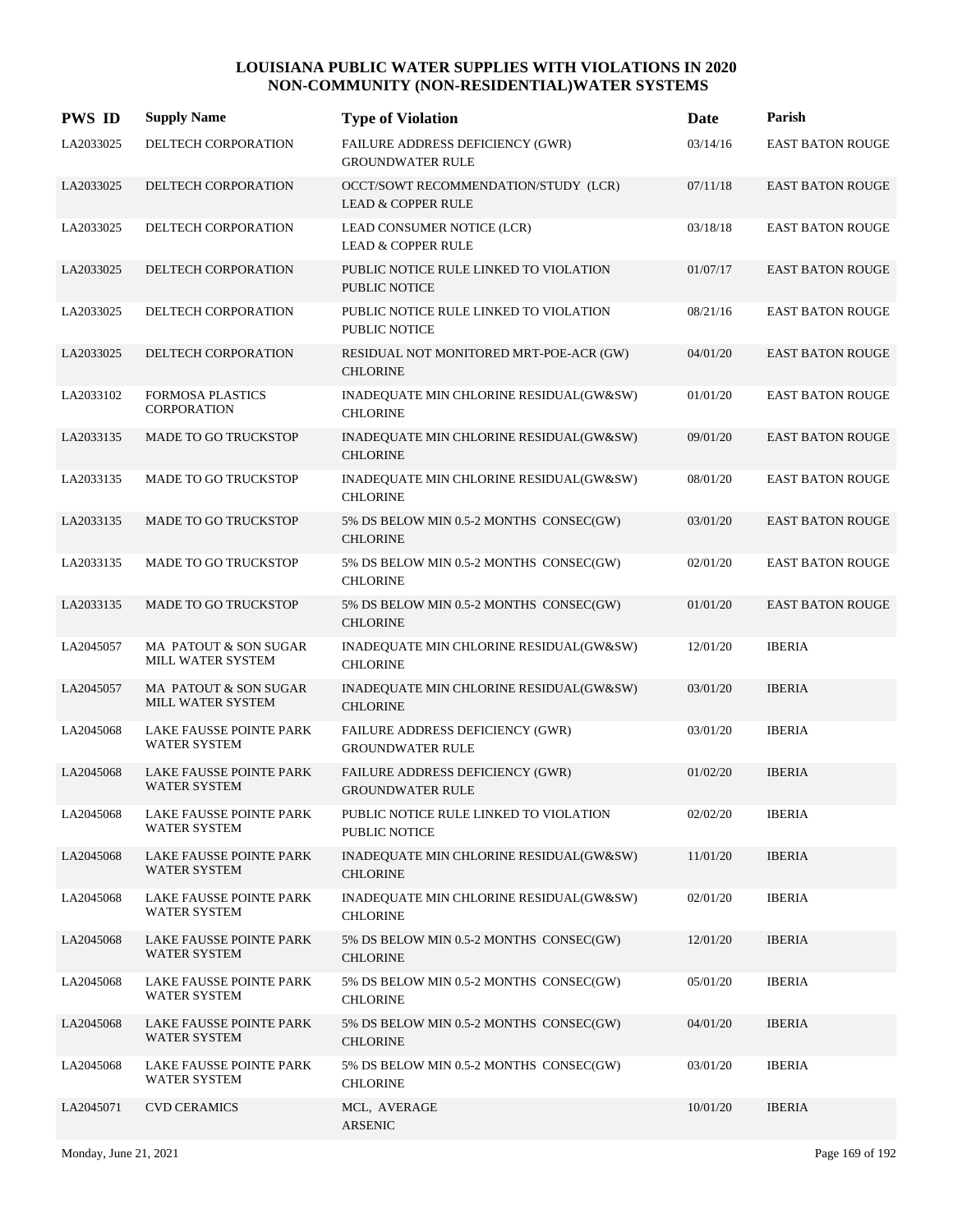| <b>PWS ID</b> | <b>Supply Name</b>                                 | <b>Type of Violation</b>                                                  | Date     | Parish                 |
|---------------|----------------------------------------------------|---------------------------------------------------------------------------|----------|------------------------|
| LA2045074     | <b>CHASES RV PARK WATER</b><br><b>SYSTEM</b>       | INADEQUATE MIN CHLORINE RESIDUAL(GW&SW)<br><b>CHLORINE</b>                | 09/01/20 | <b>IBERIA</b>          |
| LA2045074     | <b>CHASES RV PARK WATER</b><br><b>SYSTEM</b>       | INADEQUATE MIN CHLORINE RESIDUAL(GW&SW)<br><b>CHLORINE</b>                | 07/01/20 | <b>IBERIA</b>          |
| LA2045074     | <b>CHASES RV PARK WATER</b><br><b>SYSTEM</b>       | INADEQUATE MIN CHLORINE RESIDUAL(GW&SW)<br><b>CHLORINE</b>                | 03/01/20 | <b>IBERIA</b>          |
| LA2045074     | <b>CHASES RV PARK WATER</b><br><b>SYSTEM</b>       | 5% DS BELOW MIN 0.5-2 MONTHS CONSEC(GW)<br><b>CHLORINE</b>                | 04/01/20 | <b>IBERIA</b>          |
| LA2045079     | <b>DOLLAR GENERAL 14262</b><br><b>WATER SYSTEM</b> | CORRECTIVE/EXPEDITED ACTIONS (RTCR)<br>REVISED TOTAL COLIFORM RULE (RTCR) | 01/09/20 | <b>IBERIA</b>          |
| LA2045079     | <b>DOLLAR GENERAL 14262</b><br><b>WATER SYSTEM</b> | CORRECTIVE/EXPEDITED ACTIONS (RTCR)<br>REVISED TOTAL COLIFORM RULE (RTCR) | 01/09/20 | <b>IBERIA</b>          |
| LA2045079     | DOLLAR GENERAL 14262<br><b>WATER SYSTEM</b>        | CORRECTIVE/EXPEDITED ACTIONS (RTCR)<br>REVISED TOTAL COLIFORM RULE (RTCR) | 01/09/20 | <b>IBERIA</b>          |
| LA2045079     | <b>DOLLAR GENERAL 14262</b><br><b>WATER SYSTEM</b> | FAILURE ADDRESS DEFICIENCY (GWR)<br><b>GROUNDWATER RULE</b>               | 04/29/19 | <b>IBERIA</b>          |
| LA2045079     | DOLLAR GENERAL 14262<br>WATER SYSTEM               | FAILURE ADDRESS DEFICIENCY (GWR)<br><b>GROUNDWATER RULE</b>               | 04/29/19 | <b>IBERIA</b>          |
| LA2045079     | DOLLAR GENERAL 14262<br><b>WATER SYSTEM</b>        | FAILURE ADDRESS DEFICIENCY (GWR)<br><b>GROUNDWATER RULE</b>               | 04/29/19 | <b>IBERIA</b>          |
| LA2045079     | DOLLAR GENERAL 14262<br><b>WATER SYSTEM</b>        | FAILURE ADDRESS DEFICIENCY (GWR)<br><b>GROUNDWATER RULE</b>               | 04/29/19 | <b>IBERIA</b>          |
| LA2045079     | DOLLAR GENERAL 14262<br>WATER SYSTEM               | FAILURE ADDRESS DEFICIENCY (GWR)<br><b>GROUNDWATER RULE</b>               | 04/29/19 | <b>IBERIA</b>          |
| LA2045079     | DOLLAR GENERAL 14262<br>WATER SYSTEM               | INADEQUATE MIN CHLORINE RESIDUAL(GW&SW)<br><b>CHLORINE</b>                | 11/01/20 | <b>IBERIA</b>          |
| LA2045079     | <b>DOLLAR GENERAL 14262</b><br>WATER SYSTEM        | INADEQUATE MIN CHLORINE RESIDUAL(GW&SW)<br><b>CHLORINE</b>                | 08/01/20 | <b>IBERIA</b>          |
| LA2045079     | DOLLAR GENERAL 14262<br><b>WATER SYSTEM</b>        | INADEQUATE MIN CHLORINE RESIDUAL(GW&SW)<br><b>CHLORINE</b>                | 06/01/20 | <b>IBERIA</b>          |
| LA2045079     | <b>DOLLAR GENERAL 14262</b><br>WATER SYSTEM        | INADEQUATE MIN CHLORINE RESIDUAL(GW&SW)<br><b>CHLORINE</b>                | 02/01/20 | <b>IBERIA</b>          |
| LA2045079     | DOLLAR GENERAL 14262<br>WATER SYSTEM               | 5% DS BELOW MIN 0.5-2 MONTHS CONSEC(GW)<br><b>CHLORINE</b>                | 12/01/20 | <b>IBERIA</b>          |
| LA2053010     | <b>LACASSINE RV PARK WATER</b><br><b>SYSTEM</b>    | FAILURE ADDRESS DEFICIENCY (GWR)<br><b>GROUNDWATER RULE</b>               | 08/16/20 | <b>JEFFERSON DAVIS</b> |
| LA2053010     | <b>LACASSINE RV PARK WATER</b><br><b>SYSTEM</b>    | PUBLIC NOTICE RULE LINKED TO VIOLATION<br>PUBLIC NOTICE                   | 10/29/20 | JEFFERSON DAVIS        |
| LA2055086     | OMNI GEOPHYSICAL LLC<br>WATER SYSTEM               | INADEQUATE MIN CHLORINE RESIDUAL(GW&SW)<br><b>CHLORINE</b>                | 06/01/20 | <b>LAFAYETTE</b>       |
| LA2055086     | OMNI GEOPHYSICAL LLC<br><b>WATER SYSTEM</b>        | INADEQUATE MIN CHLORINE RESIDUAL(GW&SW)<br><b>CHLORINE</b>                | 01/01/20 | <b>LAFAYETTE</b>       |
| LA2055095     | <b>ACADIANA GYMNASTICS</b><br>WATER SYSTEM         | FAILURE ADDRESS DEFICIENCY (GWR)<br><b>GROUNDWATER RULE</b>               | 05/16/17 | LAFAYETTE              |
| LA2055095     | ACADIANA GYMNASTICS<br>WATER SYSTEM                | PUBLIC NOTICE RULE LINKED TO VIOLATION<br>PUBLIC NOTICE                   | 03/18/18 | LAFAYETTE              |
| LA2055095     | <b>ACADIANA GYMNASTICS</b><br>WATER SYSTEM         | INADEQUATE MIN CHLORINE RESIDUAL(GW&SW)<br><b>CHLORINE</b>                | 05/01/20 | LAFAYETTE              |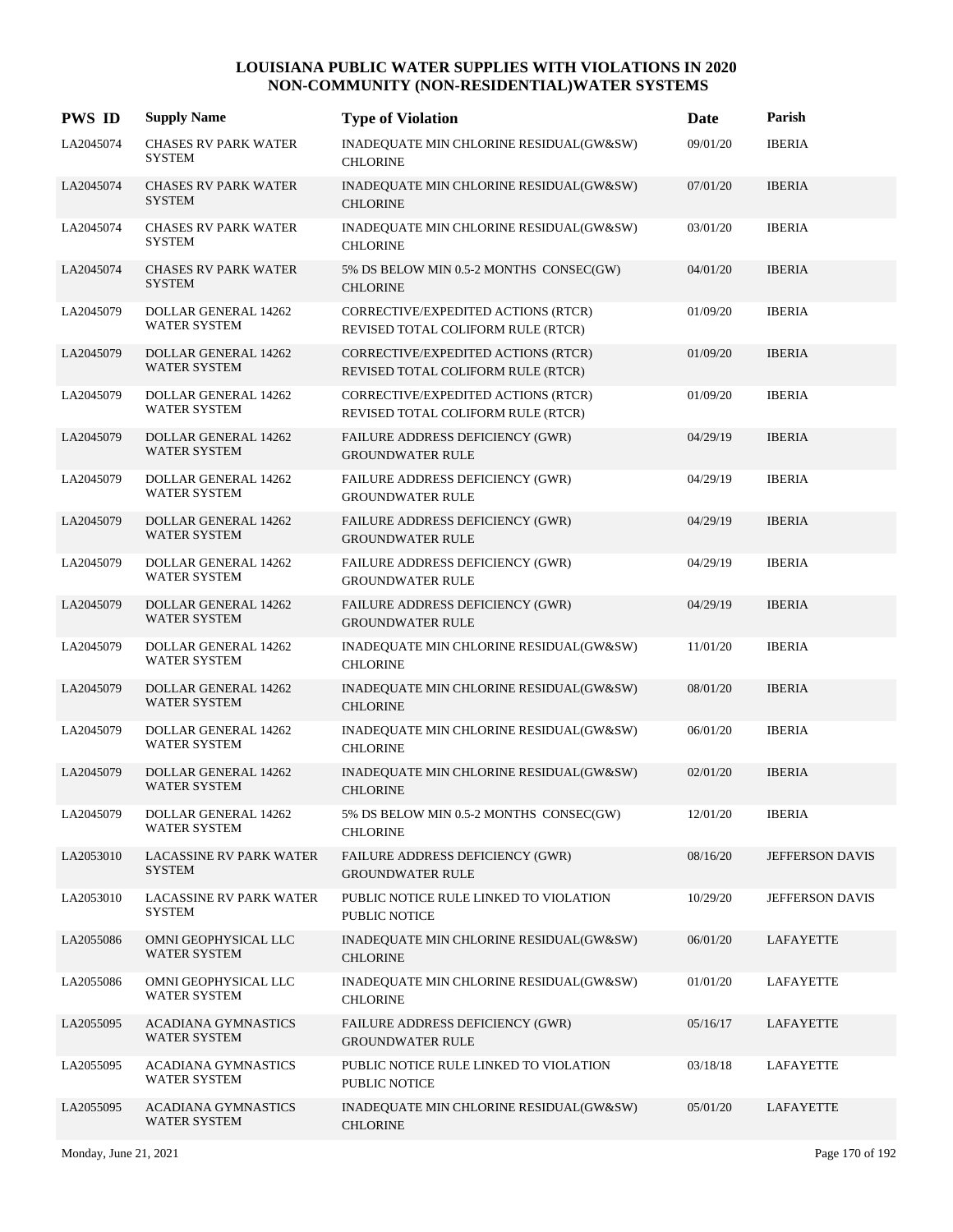| <b>PWS ID</b> | <b>Supply Name</b>                                | <b>Type of Violation</b>                                                     | Date     | Parish            |
|---------------|---------------------------------------------------|------------------------------------------------------------------------------|----------|-------------------|
| LA2055095     | ACADIANA GYMNASTICS<br><b>WATER SYSTEM</b>        | 5% DS BELOW MIN 0.5-2 MONTHS CONSEC(GW)<br><b>CHLORINE</b>                   | 09/01/20 | <b>LAFAYETTE</b>  |
| LA2055095     | <b>ACADIANA GYMNASTICS</b><br><b>WATER SYSTEM</b> | 5% DS BELOW MIN 0.5-2 MONTHS CONSEC(GW)<br><b>CHLORINE</b>                   | 08/01/20 | LAFAYETTE         |
| LA2055095     | <b>ACADIANA GYMNASTICS</b><br><b>WATER SYSTEM</b> | 5% DS BELOW MIN 0.5-2 MONTHS CONSEC(GW)<br><b>CHLORINE</b>                   | 07/01/20 | <b>LAFAYETTE</b>  |
| LA2055095     | <b>ACADIANA GYMNASTICS</b><br><b>WATER SYSTEM</b> | 5% DS BELOW MIN 0.5-2 MONTHS CONSEC(GW)<br><b>CHLORINE</b>                   | 06/01/20 | <b>LAFAYETTE</b>  |
| LA2061003     | <b>ARDAGH GLASS WATER</b><br><b>SYSTEM</b>        | LEAD CONSUMER NOTICE (LCR)<br><b>LEAD &amp; COPPER RULE</b>                  | 11/24/16 | <b>LINCOLN</b>    |
| LA2061009     | WEYERHAEUSER NR -<br><b>ARCADIA OSB</b>           | PUBLIC NOTICE RULE LINKED TO VIOLATION<br><b>PUBLIC NOTICE</b>               | 03/12/15 | <b>LINCOLN</b>    |
| LA2063043     | TICKFAW STATE PARK                                | INADEQUATE MIN CHLORINE RESIDUAL(GW&SW)<br><b>CHLORINE</b>                   | 12/01/20 | <b>LIVINGSTON</b> |
| LA2063043     | TICKFAW STATE PARK                                | INADEQUATE MIN CHLORINE RESIDUAL(GW&SW)<br><b>CHLORINE</b>                   | 07/01/20 | <b>LIVINGSTON</b> |
| LA2063043     | TICKFAW STATE PARK                                | INADEQUATE MIN CHLORINE RESIDUAL(GW&SW)<br><b>CHLORINE</b>                   | 06/01/20 | <b>LIVINGSTON</b> |
| LA2063043     | TICKFAW STATE PARK                                | INADEQUATE MIN CHLORINE RESIDUAL(GW&SW)<br><b>CHLORINE</b>                   | 05/01/20 | <b>LIVINGSTON</b> |
| LA2063043     | TICKFAW STATE PARK                                | INADEQUATE MIN CHLORINE RESIDUAL(GW&SW)<br><b>CHLORINE</b>                   | 02/01/20 | <b>LIVINGSTON</b> |
| LA2063043     | TICKFAW STATE PARK                                | INADEQUATE MIN CHLORINE RESIDUAL(GW&SW)<br><b>CHLORINE</b>                   | 01/01/20 | <b>LIVINGSTON</b> |
| LA2063044     | <b>GILLS GROCERY</b>                              | INADEQUATE MIN CHLORINE RESIDUAL(GW&SW)<br><b>CHLORINE</b>                   | 09/01/20 | <b>LIVINGSTON</b> |
| LA2063044     | <b>GILLS GROCERY</b>                              | INADEQUATE MIN CHLORINE RESIDUAL(GW&SW)<br><b>CHLORINE</b>                   | 07/01/20 | <b>LIVINGSTON</b> |
| LA2063044     | <b>GILLS GROCERY</b>                              | INADEQUATE MIN CHLORINE RESIDUAL(GW&SW)<br><b>CHLORINE</b>                   | 04/01/20 | <b>LIVINGSTON</b> |
| LA2071116     | <b>CRAZY ALS LOUNGE</b>                           | LEVEL 1 ASSESS, MULTIPLE TC POS (RTCR)<br>REVISED TOTAL COLIFORM RULE (RTCR) | 12/01/20 | <b>ORLEANS</b>    |
| LA2071116     | <b>CRAZY ALS LOUNGE</b>                           | FAILURE ADDRESS DEFICIENCY (GWR)<br><b>GROUNDWATER RULE</b>                  | 05/17/16 | <b>ORLEANS</b>    |
| LA2071116     | <b>CRAZY ALS LOUNGE</b>                           | PUBLIC NOTICE RULE LINKED TO VIOLATION<br><b>PUBLIC NOTICE</b>               | 02/26/17 | <b>ORLEANS</b>    |
| LA2071116     | <b>CRAZY ALS LOUNGE</b>                           | PUBLIC NOTICE RULE LINKED TO VIOLATION<br>PUBLIC NOTICE                      | 02/05/17 | <b>ORLEANS</b>    |
| LA2071116     | <b>CRAZY ALS LOUNGE</b>                           | PUBLIC NOTICE RULE LINKED TO VIOLATION<br><b>PUBLIC NOTICE</b>               | 11/06/16 | <b>ORLEANS</b>    |
| LA2071116     | <b>CRAZY ALS LOUNGE</b>                           | INADEQUATE MIN CHLORINE RESIDUAL(GW&SW)<br><b>CHLORINE</b>                   | 11/01/20 | <b>ORLEANS</b>    |
| LA2071116     | <b>CRAZY ALS LOUNGE</b>                           | INADEQUATE MIN CHLORINE RESIDUAL(GW&SW)<br><b>CHLORINE</b>                   | 10/01/20 | <b>ORLEANS</b>    |
| LA2071116     | <b>CRAZY ALS LOUNGE</b>                           | INADEQUATE MIN CHLORINE RESIDUAL(GW&SW)<br><b>CHLORINE</b>                   | 03/01/20 | <b>ORLEANS</b>    |
| LA2071116     | <b>CRAZY ALS LOUNGE</b>                           | INADEQUATE MIN CHLORINE RESIDUAL(GW&SW)<br><b>CHLORINE</b>                   | 02/01/20 | <b>ORLEANS</b>    |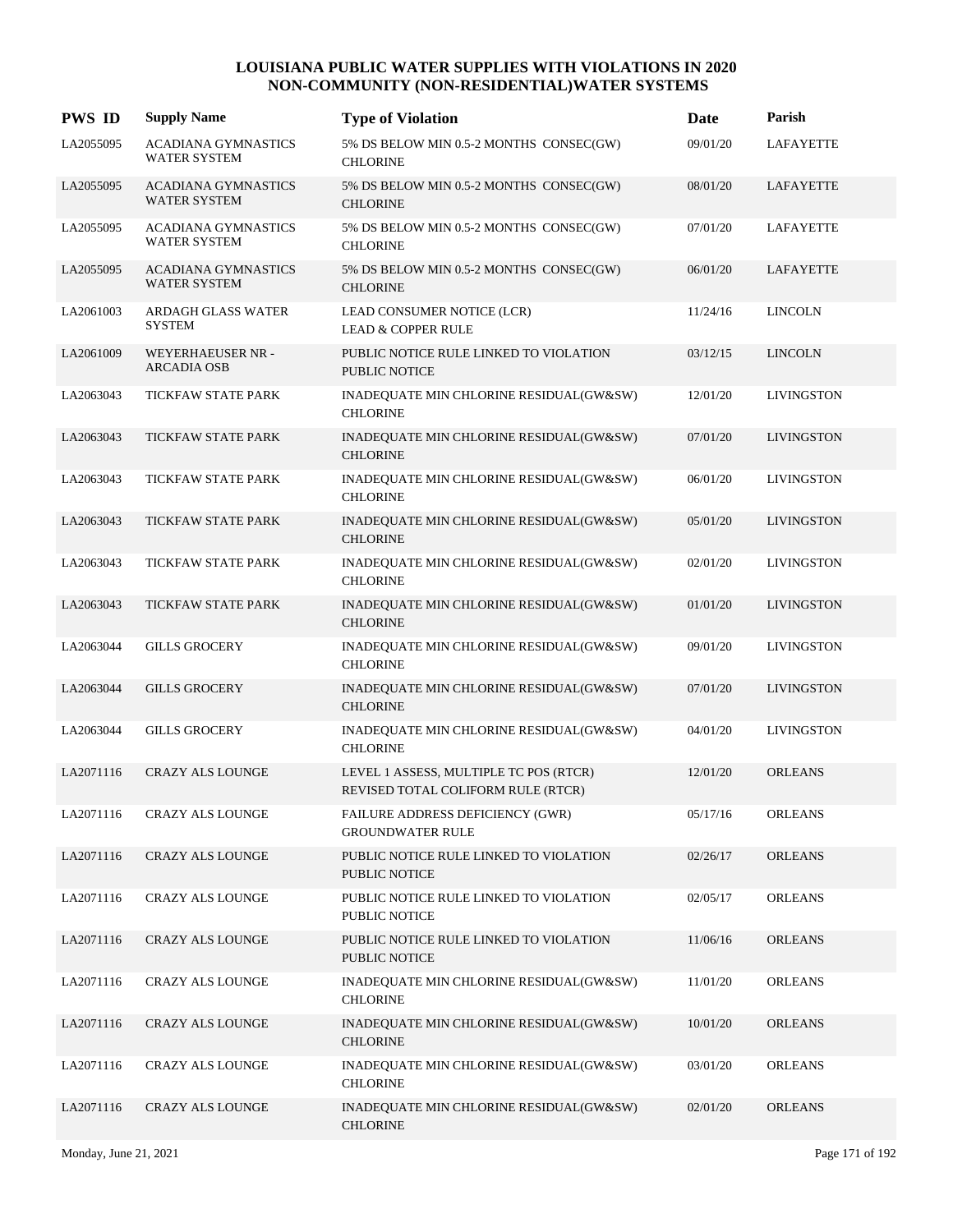| <b>PWS ID</b> | <b>Supply Name</b>                                       | <b>Type of Violation</b>                                                             | <b>Date</b> | Parish             |
|---------------|----------------------------------------------------------|--------------------------------------------------------------------------------------|-------------|--------------------|
| LA2071116     | <b>CRAZY ALS LOUNGE</b>                                  | INADEQUATE MIN CHLORINE RESIDUAL(GW&SW)<br><b>CHLORINE</b>                           | 01/01/20    | <b>ORLEANS</b>     |
| LA2071116     | <b>CRAZY ALS LOUNGE</b>                                  | FAILURE TO SUBMIT MONITORING PLAN<br>TOTAL COLIFORM RULE                             | 01/01/14    | <b>ORLEANS</b>     |
| LA2071116     | <b>CRAZY ALS LOUNGE</b>                                  | NO CERTIFIED OPERATOR                                                                | 12/01/18    | <b>ORLEANS</b>     |
| LA2071117     | PNO CRUISE TERMINALS                                     | MONITORING, RTN/RPT MINOR (SWTR-FILTER)<br><b>CHLORINE</b>                           | 06/01/20    | <b>ORLEANS</b>     |
| LA2071118     | PNO UPTOWN FACILITIES                                    | MONITORING, RTN/RPT MINOR (SWTR-FILTER)<br><b>CHLORINE</b>                           | 06/01/20    | <b>ORLEANS</b>     |
| LA2071119     | WAREHOUSE                                                | PNO LOUISIANA NEXT COTTON MONITORING, RTN/RPT MINOR (SWTR-FILTER)<br><b>CHLORINE</b> | 06/01/20    | <b>ORLEANS</b>     |
| LA2071120     | PNO ALABO STREET WHARF                                   | MONITORING, RTN/RPT MINOR (SWTR-FILTER)<br><b>CHLORINE</b>                           | 06/01/20    | <b>ORLEANS</b>     |
| LA2071120     | PNO ALABO STREET WHARF                                   | MONITORING, ROUTINE, MINOR (RTCR)<br>REVISED TOTAL COLIFORM RULE (RTCR)              | 01/01/20    | <b>ORLEANS</b>     |
| LA2071121     | PNO 3401 JOURDAN ROAD                                    | MONITORING, RTN/RPT MINOR (SWTR-FILTER)<br><b>CHLORINE</b>                           | 06/01/20    | <b>ORLEANS</b>     |
| LA2071122     | PNO HARMONY ST. WHARF                                    | MONITORING, RTN/RPT MINOR (SWTR-FILTER)<br><b>CHLORINE</b>                           | 06/01/20    | <b>ORLEANS</b>     |
| LA2071125     | PNO ELAINE STREET WHARF                                  | MONITORING, RTN/RPT MINOR (SWTR-FILTER)<br><b>CHLORINE</b>                           | 06/01/20    | <b>ORLEANS</b>     |
| LA2073043     | <b>GRAPHIC PACKAGING</b><br><b>INTERNATIONAL INC - A</b> | INADEQUATE MIN CHLORINE RESIDUAL(GW&SW)<br><b>CHLORINE</b>                           | 01/01/20    | <b>OUACHITA</b>    |
| LA2075002     | <b>WATER SYSTEM</b>                                      | WOODLAND INDUSTRIAL PARK INADEQUATE MIN CHLORINE RESIDUAL(GW&SW)<br><b>CHLORINE</b>  | 09/01/20    | <b>PLAQUEMINES</b> |
| LA2079009     | LSU AT ALEXANDRIA                                        | MCL, AVERAGE<br><b>ARSENIC</b>                                                       | 07/01/20    | <b>RAPIDES</b>     |
| LA2079009     | LSU AT ALEXANDRIA                                        | MCL, AVERAGE<br><b>ARSENIC</b>                                                       | 04/01/20    | <b>RAPIDES</b>     |
| LA2079017     | ASSEMBLY OF GOD CHURCH<br><b>CAMP</b>                    | 5% DS BELOW MIN 0.5-2 MONTHS CONSEC(GW)<br><b>CHLORINE</b>                           | 02/01/20    | <b>RAPIDES</b>     |
| LA2079017     | ASSEMBLY OF GOD CHURCH<br><b>CAMP</b>                    | 5% DS BELOW MIN 0.5-2 MONTHS CONSEC(GW)<br><b>CHLORINE</b>                           | 01/01/20    | <b>RAPIDES</b>     |
| LA2081007     | WARE YOUTH CENTER WATER<br><b>SYSTEM</b>                 | INADEQUATE MIN CHLORINE RESIDUAL(GW&SW)<br><b>CHLORINE</b>                           | 03/01/20    | <b>RED RIVER</b>   |
| LA2085063     | WRIGHTS LANDING WATER<br><b>SYSTEM</b>                   | PUBLIC NOTICE RULE LINKED TO VIOLATION<br><b>PUBLIC NOTICE</b>                       | 08/20/16    | <b>SABINE</b>      |
| LA2085063     | <b>WRIGHTS LANDING WATER</b><br><b>SYSTEM</b>            | PUBLIC NOTICE RULE LINKED TO VIOLATION<br>PUBLIC NOTICE                              | 12/11/11    | <b>SABINE</b>      |
| LA2085063     | WRIGHTS LANDING WATER<br><b>SYSTEM</b>                   | PUBLIC NOTICE RULE LINKED TO VIOLATION<br>PUBLIC NOTICE                              | 09/22/11    | <b>SABINE</b>      |
| LA2085063     | WRIGHTS LANDING WATER<br><b>SYSTEM</b>                   | PUBLIC NOTICE RULE LINKED TO VIOLATION<br><b>PUBLIC NOTICE</b>                       | 08/30/11    | <b>SABINE</b>      |
| LA2085063     | WRIGHTS LANDING WATER<br><b>SYSTEM</b>                   | INADEQUATE MIN CHLORINE RESIDUAL(GW&SW)<br><b>CHLORINE</b>                           | 07/01/20    | <b>SABINE</b>      |
| LA2085063     | WRIGHTS LANDING WATER<br><b>SYSTEM</b>                   | INADEQUATE MIN CHLORINE RESIDUAL(GW&SW)<br><b>CHLORINE</b>                           | 02/01/20    | <b>SABINE</b>      |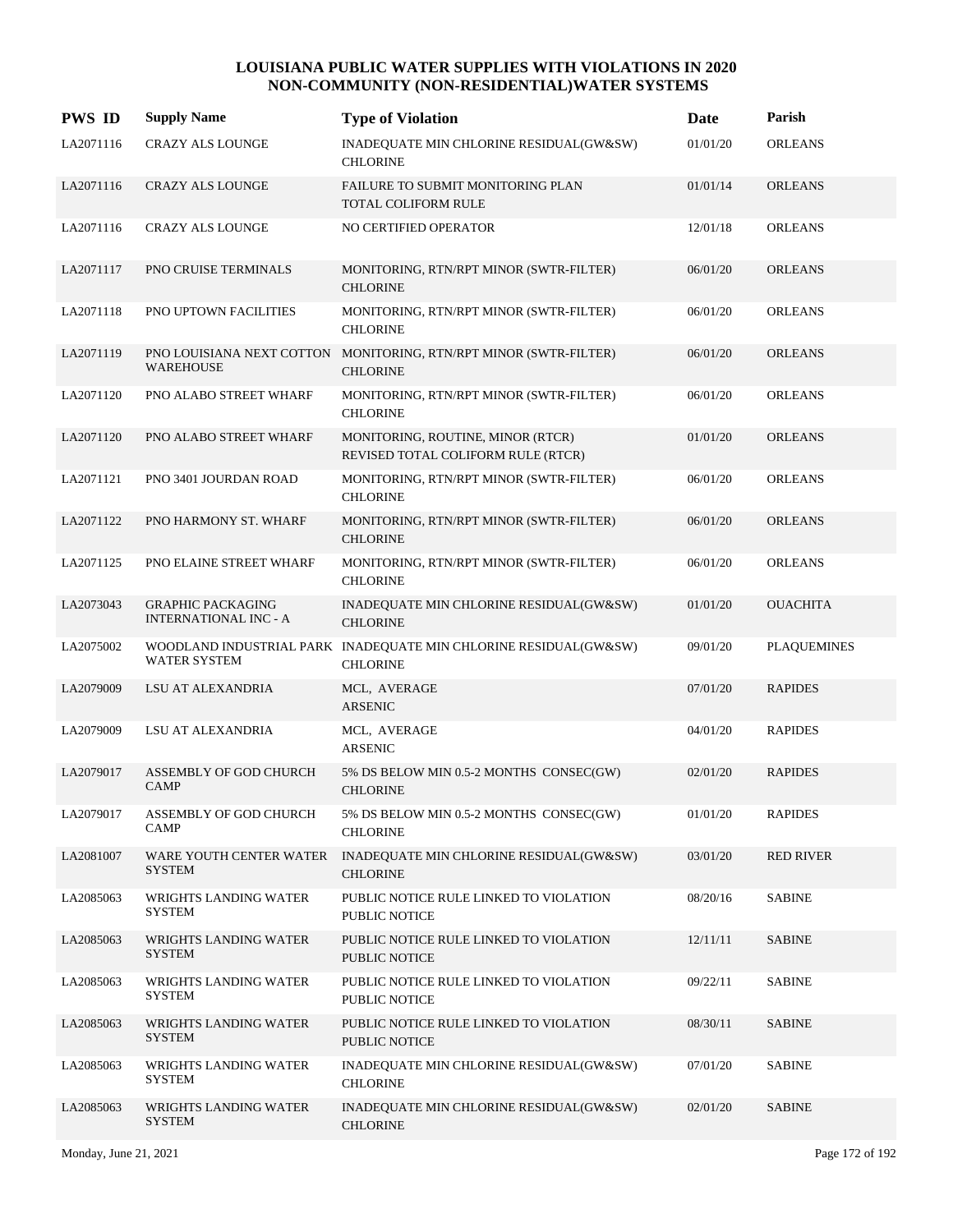| <b>PWS ID</b> | <b>Supply Name</b>                                 | <b>Type of Violation</b>                                                               | <b>Date</b> | Parish                               |
|---------------|----------------------------------------------------|----------------------------------------------------------------------------------------|-------------|--------------------------------------|
| LA2085079     | HARBOR MHP WATER SYSTEM                            | PUBLIC NOTICE RULE LINKED TO VIOLATION<br>PUBLIC NOTICE                                | 09/10/16    | <b>SABINE</b>                        |
| LA2085079     |                                                    | HARBOR MHP WATER SYSTEM PUBLIC NOTICE RULE LINKED TO VIOLATION<br><b>PUBLIC NOTICE</b> | 06/19/16    | <b>SABINE</b>                        |
| LA2085079     | HARBOR MHP WATER SYSTEM                            | INADEQUATE MIN CHLORINE RESIDUAL(GW&SW)<br><b>CHLORINE</b>                             | 04/01/20    | <b>SABINE</b>                        |
| LA2085079     | HARBOR MHP WATER SYSTEM                            | 5% DS BELOW MIN 0.5-2 MONTHS CONSEC(GW)<br><b>CHLORINE</b>                             | 06/01/20    | <b>SABINE</b>                        |
| LA2085079     | HARBOR MHP WATER SYSTEM                            | 5% DS BELOW MIN 0.5-2 MONTHS CONSEC(GW)<br><b>CHLORINE</b>                             | 05/01/20    | <b>SABINE</b>                        |
| LA2085079     | HARBOR MHP WATER SYSTEM                            | 5% DS BELOW MIN 0.5-2 MONTHS CONSEC(GW)<br><b>CHLORINE</b>                             | 01/01/20    | <b>SABINE</b>                        |
| LA2085087     | R R & L PARK                                       | PUBLIC NOTICE RULE LINKED TO VIOLATION<br><b>PUBLIC NOTICE</b>                         | 09/10/16    | <b>SABINE</b>                        |
| LA2085087     | R R & L PARK                                       | PUBLIC NOTICE RULE LINKED TO VIOLATION<br>PUBLIC NOTICE                                | 08/20/16    | <b>SABINE</b>                        |
| LA2085087     | R R & L PARK                                       | FAILURE TO SUBMIT MONITORING PLAN<br>TOTAL COLIFORM RULE                               | 01/01/14    | <b>SABINE</b>                        |
| LA2087001     | <b>DOMINO SUGAR</b>                                | SINGLE COMB FLTR EFFLUENT (IESWTR/LT1)<br><b>TURBIDITY</b>                             | 11/01/20    | <b>ST BERNARD</b>                    |
| LA2091032     | NATALBANY CREEK<br><b>CAMPGROUND</b>               | INADEQUATE MIN CHLORINE RESIDUAL(GW&SW)<br><b>CHLORINE</b>                             | 08/01/20    | <b>ST HELENA</b>                     |
| LA2091032     | <b>NATALBANY CREEK</b><br>CAMPGROUND               | INADEQUATE MIN CHLORINE RESIDUAL(GW&SW)<br><b>CHLORINE</b>                             | 07/01/20    | <b>ST HELENA</b>                     |
| LA2091032     | NATALBANY CREEK<br>CAMPGROUND                      | INADEQUATE MIN CHLORINE RESIDUAL(GW&SW)<br><b>CHLORINE</b>                             | 01/01/20    | <b>ST HELENA</b>                     |
| LA2091033     | <b>TALLTIMBERS CASINO</b>                          | INADEQUATE MIN CHLORINE RESIDUAL(GW&SW)<br><b>CHLORINE</b>                             | 10/01/20    | <b>ST HELENA</b>                     |
| LA2091033     | <b>TALLTIMBERS CASINO</b>                          | INADEQUATE MIN CHLORINE RESIDUAL(GW&SW)<br><b>CHLORINE</b>                             | 05/01/20    | <b>ST HELENA</b>                     |
| LA2091033     | <b>TALLTIMBERS CASINO</b>                          | INADEQUATE MIN CHLORINE RESIDUAL(GW&SW)<br><b>CHLORINE</b>                             | 01/01/20    | <b>ST HELENA</b>                     |
| LA2093002     | NORANDA ALUMINA, LLC                               | INADEQUATE MIN CHLORINE RESIDUAL(GW&SW)<br><b>CHLORINE</b>                             | 05/01/20    | <b>ST JAMES</b>                      |
| LA2093002     | NORANDA ALUMINA, LLC                               | INADEQUATE MIN CHLORINE RESIDUAL(GW&SW)<br><b>CHLORAMINE</b>                           | 04/01/20    | <b>ST JAMES</b>                      |
| LA2095042     | CAJUN PRIDE WATER SYSTEM                           | INADEQUATE MIN CHLORINE RESIDUAL(GW&SW)<br><b>CHLORINE</b>                             | 01/01/20    | ST JOHN THE<br><b>BAPTIST</b>        |
| LA2095043     | <b>BEC'S AT THE LAKE</b><br>RESTAURANT AND CATERIN | <b>FAILURE ADDRESS DEFICIENCY (GWR)</b><br><b>GROUNDWATER RULE</b>                     | 06/22/20    | ST JOHN THE<br><b>BAPTIST</b>        |
| LA2095043     | <b>BEC'S AT THE LAKE</b><br>RESTAURANT AND CATERIN | PUBLIC NOTICE RULE LINKED TO VIOLATION<br>PUBLIC NOTICE                                | 02/08/12    | <b>ST JOHN THE</b><br><b>BAPTIST</b> |
| LA2095043     | <b>BEC'S AT THE LAKE</b><br>RESTAURANT AND CATERIN | INADEQUATE MIN CHLORINE RESIDUAL(GW&SW)<br><b>CHLORINE</b>                             | 11/01/20    | <b>ST JOHN THE</b><br><b>BAPTIST</b> |
| LA2095043     | <b>BEC'S AT THE LAKE</b><br>RESTAURANT AND CATERIN | INADEQUATE MIN CHLORINE RESIDUAL(GW&SW)<br><b>CHLORINE</b>                             | 01/01/20    | <b>ST JOHN THE</b><br><b>BAPTIST</b> |
| LA2095045     | <b>FRENIER LANDING</b><br><b>RESTAURANT</b>        | INADEQUATE MIN CHLORINE RESIDUAL(GW&SW)<br><b>CHLORAMINE</b>                           | 06/01/20    | <b>ST JOHN THE</b><br><b>BAPTIST</b> |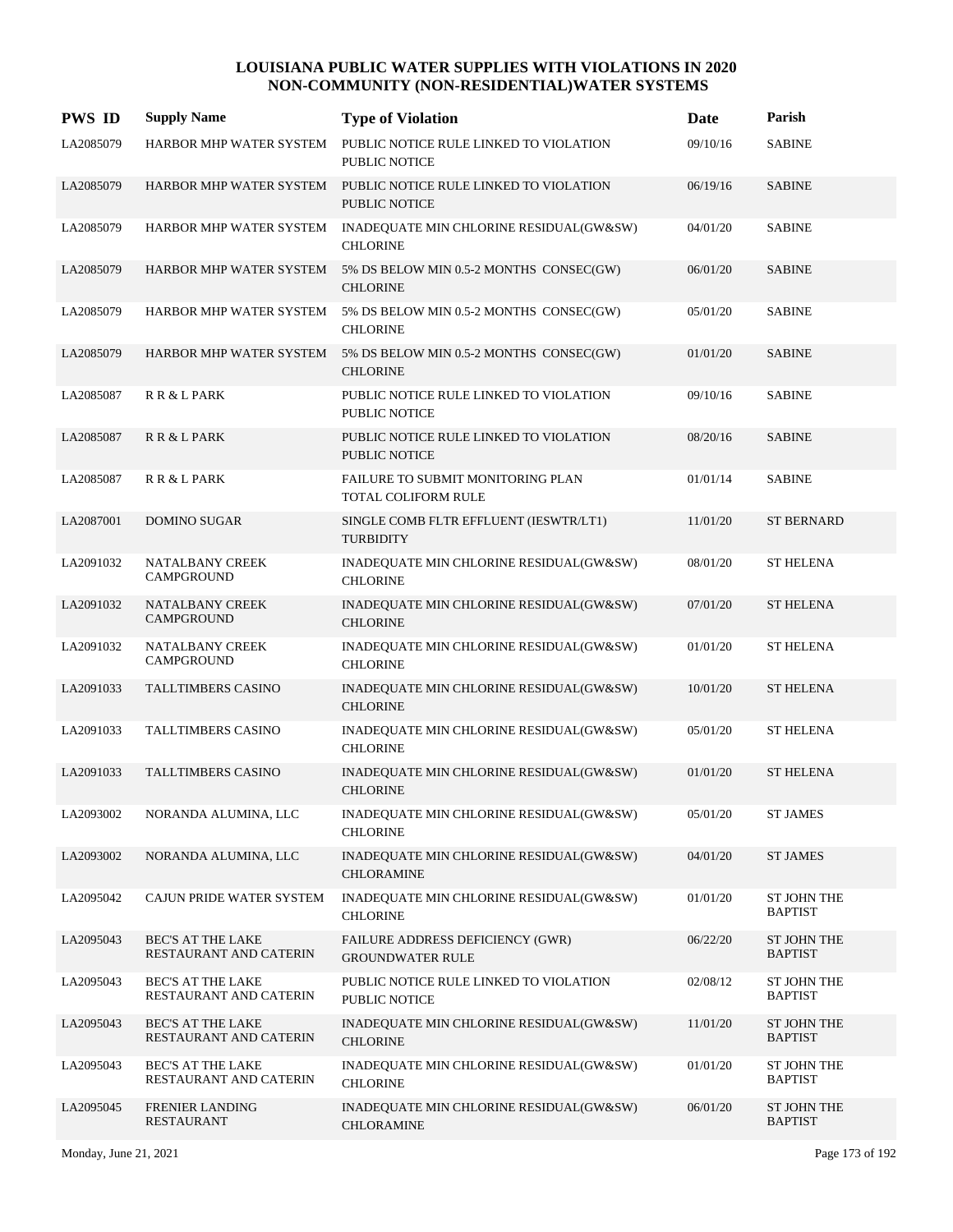| <b>PWS ID</b> | <b>Supply Name</b>                                      | <b>Type of Violation</b>                                       | Date     | Parish                               |
|---------------|---------------------------------------------------------|----------------------------------------------------------------|----------|--------------------------------------|
| LA2095045     | <b>FRENIER LANDING</b><br><b>RESTAURANT</b>             | INADEQUATE MIN CHLORINE RESIDUAL(GW&SW)<br><b>CHLORAMINE</b>   | 03/01/20 | <b>ST JOHN THE</b><br><b>BAPTIST</b> |
| LA2095045     | <b>FRENIER LANDING</b><br><b>RESTAURANT</b>             | INADEQUATE MIN CHLORINE RESIDUAL(GW&SW)<br><b>CHLORAMINE</b>   | 01/01/20 | <b>ST JOHN THE</b><br><b>BAPTIST</b> |
| LA2097051     | <b>WALMART DISTRIBUTION</b><br>CENTER WATER SYSTEM      | PUBLIC NOTICE RULE LINKED TO VIOLATION<br><b>PUBLIC NOTICE</b> | 03/19/18 | <b>ST LANDRY</b>                     |
| LA2097051     | <b>WALMART DISTRIBUTION</b><br>CENTER WATER SYSTEM      | PUBLIC NOTICE RULE LINKED TO VIOLATION<br><b>PUBLIC NOTICE</b> | 11/06/17 | <b>ST LANDRY</b>                     |
| LA2099008     | <b>ATCHAFALAYA BASIN</b><br><b>LANDING WATER SYSTEM</b> | MONITOR GWR TRIGGERED/ADDITONAL, MAJOR<br>E. COLI              | 07/23/20 | <b>ST MARTIN</b>                     |
| LA2099008     | ATCHAFALAYA BASIN<br><b>LANDING WATER SYSTEM</b>        | INADEQUATE MIN CHLORINE RESIDUAL(GW&SW)<br><b>CHLORINE</b>     | 11/01/20 | <b>ST MARTIN</b>                     |
| LA2099008     | ATCHAFALAYA BASIN<br><b>LANDING WATER SYSTEM</b>        | INADEQUATE MIN CHLORINE RESIDUAL(GW&SW)<br><b>CHLORINE</b>     | 08/01/20 | <b>ST MARTIN</b>                     |
| LA2099008     | ATCHAFALAYA BASIN<br>LANDING WATER SYSTEM               | INADEQUATE MIN CHLORINE RESIDUAL(GW&SW)<br><b>CHLORINE</b>     | 06/01/20 | <b>ST MARTIN</b>                     |
| LA2099008     | ATCHAFALAYA BASIN<br>LANDING WATER SYSTEM               | INADEQUATE MIN CHLORINE RESIDUAL(GW&SW)<br><b>CHLORINE</b>     | 04/01/20 | <b>ST MARTIN</b>                     |
| LA2099008     | ATCHAFALAYA BASIN<br><b>LANDING WATER SYSTEM</b>        | 5% DS BELOW MIN 0.5-2 MONTHS CONSEC(GW)<br><b>CHLORINE</b>     | 09/01/20 | <b>ST MARTIN</b>                     |
| LA2099010     | CAJUN HERITAGE RV PARK<br><b>WATER SYSTEM</b>           | FAILURE ADDRESS DEFICIENCY (GWR)<br><b>GROUNDWATER RULE</b>    | 05/02/20 | <b>ST MARTIN</b>                     |
| LA2099010     | CAJUN HERITAGE RV PARK<br>WATER SYSTEM                  | INADEQUATE MIN CHLORINE RESIDUAL(GW&SW)<br><b>CHLORINE</b>     | 10/01/20 | <b>ST MARTIN</b>                     |
| LA2099010     | CAJUN HERITAGE RV PARK<br>WATER SYSTEM                  | INADEQUATE MIN CHLORINE RESIDUAL(GW&SW)<br><b>CHLORINE</b>     | 07/01/20 | <b>ST MARTIN</b>                     |
| LA2099010     | CAJUN HERITAGE RV PARK<br><b>WATER SYSTEM</b>           | INADEQUATE MIN CHLORINE RESIDUAL(GW&SW)<br><b>CHLORINE</b>     | 04/01/20 | <b>ST MARTIN</b>                     |
| LA2099010     | CAJUN HERITAGE RV PARK<br><b>WATER SYSTEM</b>           | 5% DS BELOW MIN 0.5-2 MONTHS CONSEC(GW)<br><b>CHLORINE</b>     | 11/01/20 | <b>ST MARTIN</b>                     |
| LA2099010     | CAJUN HERITAGE RV PARK<br>WATER SYSTEM                  | 5% DS BELOW MIN 0.5-2 MONTHS CONSEC(GW)<br><b>CHLORINE</b>     | 08/01/20 | <b>ST MARTIN</b>                     |
| LA2099036     | <b>BUTTE LA ROSE REST AREA</b><br>WATER SYSTEM          | NO CERTIFIED OPERATOR                                          | 05/17/19 | <b>ST MARTIN</b>                     |
| LA2099062     | <b>BREAUX BRIDGE GAMING</b><br>WATER SYSTEM             | INADEQUATE MIN CHLORINE RESIDUAL(GW&SW)<br><b>CHLORINE</b>     | 07/01/20 | <b>ST MARTIN</b>                     |
| LA2099062     | <b>BREAUX BRIDGE GAMING</b><br>WATER SYSTEM             | INADEQUATE MIN CHLORINE RESIDUAL(GW&SW)<br><b>CHLORINE</b>     | 02/01/20 | <b>ST MARTIN</b>                     |
| LA2099062     | <b>BREAUX BRIDGE GAMING</b><br><b>WATER SYSTEM</b>      | 5% DS BELOW MIN 0.5-2 MONTHS CONSEC(GW)<br><b>CHLORINE</b>     | 08/01/20 | <b>ST MARTIN</b>                     |
| LA2099063     | VEGAS STYLE SOUTH                                       | MONITOR GWR TRIGGERED/ADDITONAL, MAJOR<br>E. COLI              | 04/25/20 | <b>ST MARTIN</b>                     |
| LA2099063     | <b>VEGAS STYLE SOUTH</b>                                | PUBLIC NOTICE RULE LINKED TO VIOLATION<br><b>PUBLIC NOTICE</b> | 10/05/19 | <b>ST MARTIN</b>                     |
| LA2099063     | <b>VEGAS STYLE SOUTH</b>                                | INADEQUATE MIN CHLORINE RESIDUAL(GW&SW)<br><b>CHLORINE</b>     | 11/01/20 | <b>ST MARTIN</b>                     |
| LA2099063     | VEGAS STYLE SOUTH                                       | INADEQUATE MIN CHLORINE RESIDUAL(GW&SW)<br><b>CHLORINE</b>     | 04/01/20 | <b>ST MARTIN</b>                     |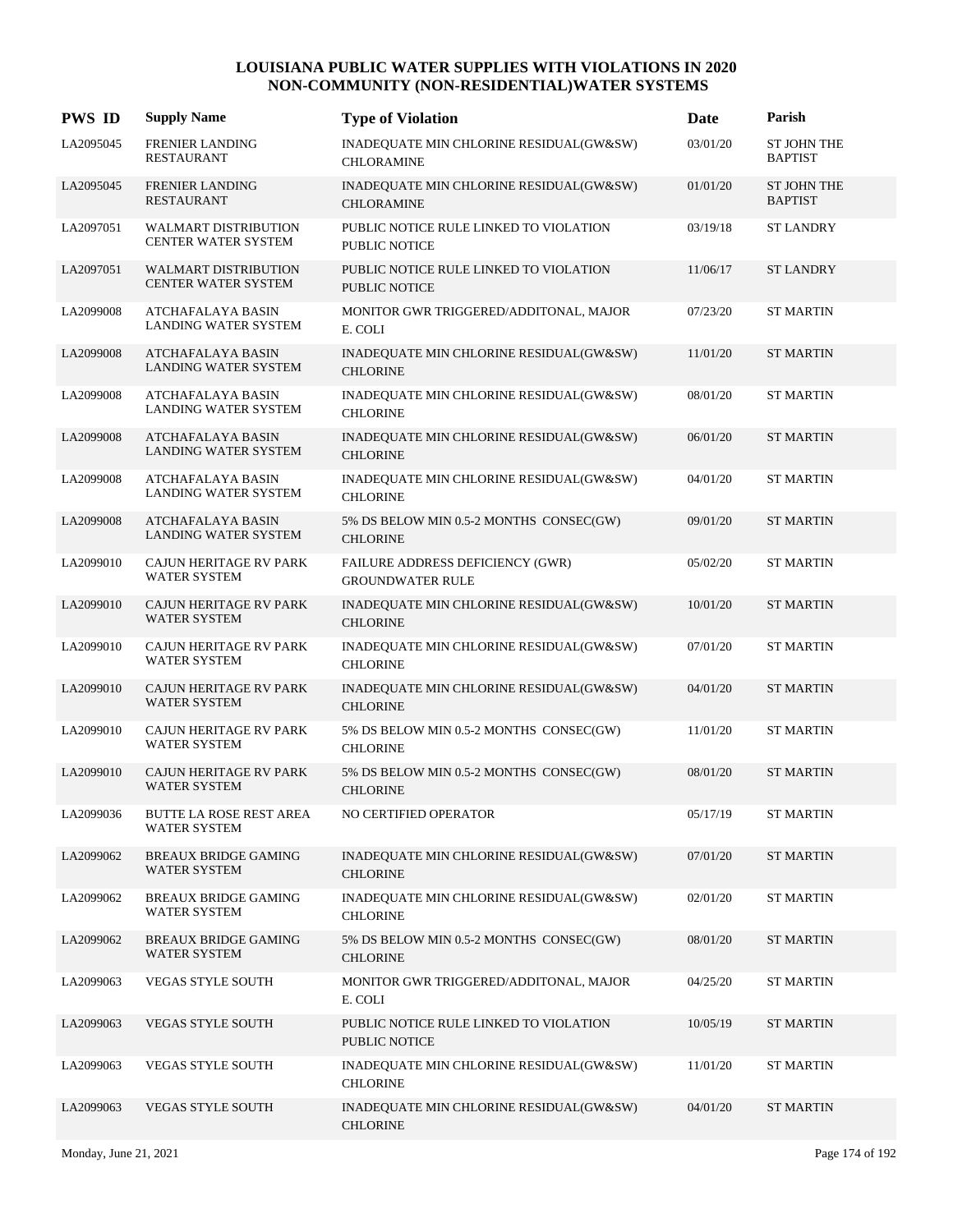| <b>PWS ID</b> | <b>Supply Name</b>                                           | <b>Type of Violation</b>                                                             | Date     | Parish           |
|---------------|--------------------------------------------------------------|--------------------------------------------------------------------------------------|----------|------------------|
| LA2099063     | <b>VEGAS STYLE SOUTH</b>                                     | INADEQUATE MIN CHLORINE RESIDUAL(GW&SW)<br><b>CHLORINE</b>                           | 01/01/20 | <b>ST MARTIN</b> |
| LA2099064     | MINNOWS SHELL TRUCK STOP<br><b>WATER SYSTEM</b>              | INADEQUATE MIN CHLORINE RESIDUAL(GW&SW)<br><b>CHLORINE</b>                           | 07/01/20 | <b>ST MARTIN</b> |
| LA2099064     | MINNOWS SHELL TRUCK STOP<br><b>WATER SYSTEM</b>              | INADEQUATE MIN CHLORINE RESIDUAL(GW&SW)<br><b>CHLORINE</b>                           | 04/01/20 | <b>ST MARTIN</b> |
| LA2099064     | MINNOWS SHELL TRUCK STOP<br>WATER SYSTEM                     | 5% DS BELOW MIN 0.5-2 MONTHS CONSEC(GW)<br><b>CHLORINE</b>                           | 09/01/20 | <b>ST MARTIN</b> |
| LA2099064     | MINNOWS SHELL TRUCK STOP<br>WATER SYSTEM                     | 5% DS BELOW MIN 0.5-2 MONTHS CONSEC(GW)<br><b>CHLORINE</b>                           | 08/01/20 | <b>ST MARTIN</b> |
| LA2099064     | MINNOWS SHELL TRUCK STOP<br><b>WATER SYSTEM</b>              | 5% DS BELOW MIN 0.5-2 MONTHS CONSEC(GW)<br><b>CHLORINE</b>                           | 01/01/20 | <b>ST MARTIN</b> |
| LA2099067     |                                                              | ENSO FITNESS WATER SYSTEM INADEQUATE MIN CHLORINE RESIDUAL(GW&SW)<br><b>CHLORINE</b> | 01/01/20 | <b>ST MARTIN</b> |
| LA2099076     | CASH MAGIC BREAUX BRIDGE<br><b>LLC</b>                       | INADEQUATE MIN CHLORINE RESIDUAL(GW&SW)<br><b>CHLORINE</b>                           | 09/01/20 | <b>ST MARTIN</b> |
| LA2099076     | CASH MAGIC BREAUX BRIDGE<br><b>LLC</b>                       | INADEQUATE MIN CHLORINE RESIDUAL(GW&SW)<br><b>CHLORINE</b>                           | 04/01/20 | <b>ST MARTIN</b> |
| LA2099076     | <b>LLC</b>                                                   | CASH MAGIC BREAUX BRIDGE 5% DS BELOW MIN 0.5-2 MONTHS CONSEC(GW)<br><b>CHLORINE</b>  | 11/01/20 | <b>ST MARTIN</b> |
| LA2099076     | CASH MAGIC BREAUX BRIDGE<br><b>LLC</b>                       | 5% DS BELOW MIN 0.5-2 MONTHS CONSEC(GW)<br><b>CHLORINE</b>                           | 10/01/20 | <b>ST MARTIN</b> |
| LA2099076     | CASH MAGIC BREAUX BRIDGE<br><b>LLC</b>                       | 5% DS BELOW MIN 0.5-2 MONTHS CONSEC(GW)<br><b>CHLORINE</b>                           | 06/01/20 | <b>ST MARTIN</b> |
| LA2099076     | CASH MAGIC BREAUX BRIDGE<br><b>LLC</b>                       | 5% DS BELOW MIN 0.5-2 MONTHS CONSEC(GW)<br><b>CHLORINE</b>                           | 05/01/20 | <b>ST MARTIN</b> |
| LA2099076     | CASH MAGIC BREAUX BRIDGE NO CERTIFIED OPERATOR<br><b>LLC</b> |                                                                                      | 10/16/20 | <b>ST MARTIN</b> |
| LA2099077     | HI TECH GAMES WATER<br><b>SYSTEM</b>                         | PUBLIC NOTICE RULE LINKED TO VIOLATION<br><b>PUBLIC NOTICE</b>                       | 03/03/17 | <b>ST MARTIN</b> |
| LA2099077     | HI TECH GAMES WATER<br><b>SYSTEM</b>                         | PUBLIC NOTICE RULE LINKED TO VIOLATION<br><b>PUBLIC NOTICE</b>                       | 02/16/17 | <b>ST MARTIN</b> |
| LA2099077     | HI TECH GAMES WATER<br><b>SYSTEM</b>                         | PUBLIC NOTICE RULE LINKED TO VIOLATION<br>PUBLIC NOTICE                              | 01/18/17 | <b>ST MARTIN</b> |
| LA2099078     | UNCLE DICK DAVIS RV PARK<br>WATER SYSTEM                     | FAILURE ADDRESS DEFICIENCY (GWR)<br><b>GROUNDWATER RULE</b>                          | 05/07/19 | <b>ST MARTIN</b> |
| LA2099078     | UNCLE DICK DAVIS RV PARK<br>WATER SYSTEM                     | FAILURE ADDRESS DEFICIENCY (GWR)<br><b>GROUNDWATER RULE</b>                          | 05/05/19 | <b>ST MARTIN</b> |
| LA2099078     | UNCLE DICK DAVIS RV PARK<br>WATER SYSTEM                     | PUBLIC NOTICE RULE LINKED TO VIOLATION<br>PUBLIC NOTICE                              | 06/12/19 | <b>ST MARTIN</b> |
| LA2099078     | UNCLE DICK DAVIS RV PARK<br><b>WATER SYSTEM</b>              | INADEQUATE MIN CHLORINE RESIDUAL(GW&SW)<br><b>CHLORINE</b>                           | 11/01/20 | <b>ST MARTIN</b> |
| LA2099078     | UNCLE DICK DAVIS RV PARK<br>WATER SYSTEM                     | INADEQUATE MIN CHLORINE RESIDUAL(GW&SW)<br><b>CHLORINE</b>                           | 09/01/20 | <b>ST MARTIN</b> |
| LA2099078     | UNCLE DICK DAVIS RV PARK<br>WATER SYSTEM                     | INADEQUATE MIN CHLORINE RESIDUAL(GW&SW)<br><b>CHLORINE</b>                           | 05/01/20 | <b>ST MARTIN</b> |
| LA2099094     | <b>SYSTEM</b>                                                | SOUTHEASTERN MILLS WATER INADEQUATE MIN CHLORINE RESIDUAL(GW&SW)<br><b>CHLORINE</b>  | 12/01/20 | <b>ST MARTIN</b> |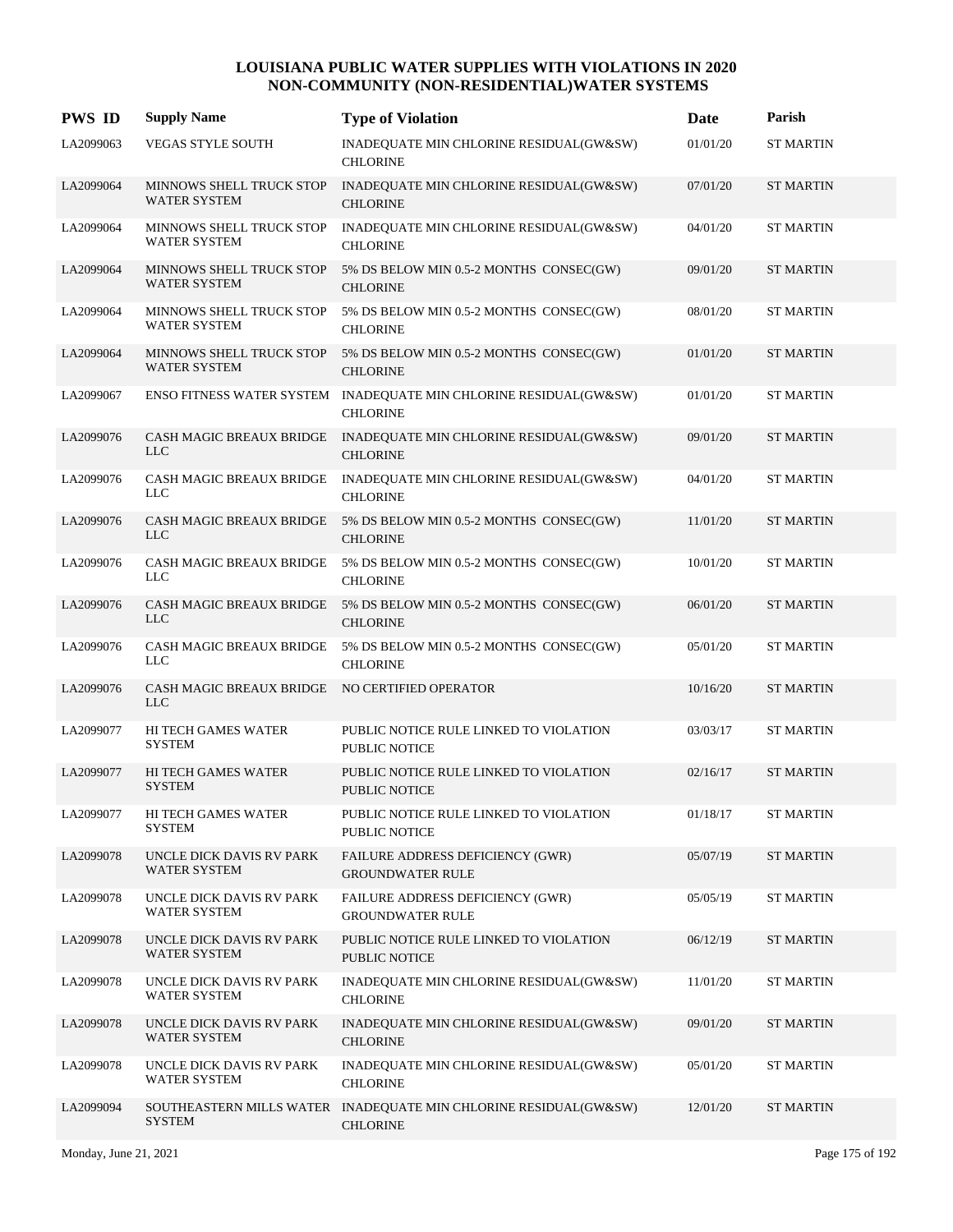| <b>PWS ID</b> | <b>Supply Name</b>                           | <b>Type of Violation</b>                                                            | Date     | Parish            |
|---------------|----------------------------------------------|-------------------------------------------------------------------------------------|----------|-------------------|
| LA2099094     | <b>SYSTEM</b>                                | SOUTHEASTERN MILLS WATER INADEQUATE MIN CHLORINE RESIDUAL(GW&SW)<br><b>CHLORINE</b> | 07/01/20 | <b>ST MARTIN</b>  |
| LA2099094     | <b>SYSTEM</b>                                | SOUTHEASTERN MILLS WATER INADEQUATE MIN CHLORINE RESIDUAL(GW&SW)<br><b>CHLORINE</b> | 04/01/20 | <b>ST MARTIN</b>  |
| LA2101023     | <b>CYPREMORT POINT STATE</b><br><b>PARK</b>  | INADEQUATE MIN CHLORINE RESIDUAL(GW&SW)<br><b>CHLORINE</b>                          | 12/01/20 | ST MARY           |
| LA2101026     | <b>BAYVIEW DEVELOPMENT</b>                   | INADEQUATE MIN CHLORINE RESIDUAL(GW&SW)<br><b>CHLORAMINE</b>                        | 12/01/20 | <b>ST MARY</b>    |
| LA2101026     | <b>BAYVIEW DEVELOPMENT</b>                   | INADEQUATE MIN CHLORINE RESIDUAL(GW&SW)<br><b>CHLORAMINE</b>                        | 03/01/20 | ST MARY           |
| LA2101028     | QUINTANA MARINA                              | INADEQUATE MIN CHLORINE RESIDUAL(GW&SW)<br><b>CHLORAMINE</b>                        | 09/01/20 | <b>ST MARY</b>    |
| LA2101028     | QUINTANA MARINA                              | INADEQUATE MIN CHLORINE RESIDUAL(GW&SW)<br><b>CHLORINE</b>                          | 08/01/20 | ST MARY           |
| LA2101028     | QUINTANA MARINA                              | INADEQUATE MIN CHLORINE RESIDUAL(GW&SW)<br><b>CHLORAMINE</b>                        | 03/01/20 | <b>ST MARY</b>    |
| LA2101028     | QUINTANA MARINA                              | INADEQUATE MIN CHLORINE RESIDUAL(GW&SW)<br><b>CHLORAMINE</b>                        | 02/01/20 | <b>ST MARY</b>    |
| LA2103026     | <b>BUSH SHELL 2</b>                          | INADEQUATE MIN CHLORINE RESIDUAL(GW&SW)<br><b>CHLORINE</b>                          | 08/01/20 | <b>ST TAMMANY</b> |
| LA2103050     | K C ABBEY YOUTH CAMP W S                     | INADEQUATE MIN CHLORINE RESIDUAL(GW&SW)<br><b>CHLORINE</b>                          | 07/01/20 | <b>ST TAMMANY</b> |
| LA2103050     | K C ABBEY YOUTH CAMP W S                     | INADEQUATE MIN CHLORINE RESIDUAL(GW&SW)<br><b>CHLORINE</b>                          | 05/01/20 | <b>ST TAMMANY</b> |
| LA2103053     | <b>BAYOU LACOMBE MIDDLE</b><br><b>SCHOOL</b> | FAILURE ADDRESS DEFICIENCY (GWR)<br><b>GROUNDWATER RULE</b>                         | 04/12/18 | <b>ST TAMMANY</b> |
| LA2103053     | <b>BAYOU LACOMBE MIDDLE</b><br><b>SCHOOL</b> | LEAD CONSUMER NOTICE (LCR)<br><b>LEAD &amp; COPPER RULE</b>                         | 02/17/18 | <b>ST TAMMANY</b> |
| LA2103053     | <b>BAYOU LACOMBE MIDDLE</b><br><b>SCHOOL</b> | INADEQUATE MIN CHLORINE RESIDUAL(GW&SW)<br><b>CHLORINE</b>                          | 03/01/20 | <b>ST TAMMANY</b> |
| LA2103072     | FAT SPOON CAFE #2                            | <b>FAILURE TO SUBMIT MONITORING PLAN</b><br>TOTAL COLIFORM RULE                     | 01/01/14 | <b>ST TAMMANY</b> |
| LA2103080     | SAL & JUDYS WATER SUPPLY                     | FAILURE ADDRESS DEFICIENCY (GWR)<br><b>GROUNDWATER RULE</b>                         | 05/02/17 | ST TAMMANY        |
| LA2103094     | STATE POLICE TROOP L                         | OCCT/SOWT RECOMMENDATION/STUDY (LCR)<br><b>LEAD &amp; COPPER RULE</b>               | 07/11/18 | <b>ST TAMMANY</b> |
| LA2103094     | STATE POLICE TROOP L                         | LEAD CONSUMER NOTICE (LCR)<br><b>LEAD &amp; COPPER RULE</b>                         | 11/24/19 | <b>ST TAMMANY</b> |
| LA2103094     | STATE POLICE TROOP L                         | LEAD CONSUMER NOTICE (LCR)<br><b>LEAD &amp; COPPER RULE</b>                         | 08/14/16 | <b>ST TAMMANY</b> |
| LA2103147     | NO PLACE LIKE HOME                           | INADEQUATE MIN CHLORINE RESIDUAL(GW&SW)<br><b>CHLORINE</b>                          | 12/01/20 | <b>ST TAMMANY</b> |
| LA2103147     | NO PLACE LIKE HOME                           | INADEQUATE MIN CHLORINE RESIDUAL(GW&SW)<br><b>CHLORINE</b>                          | 09/01/20 | <b>ST TAMMANY</b> |
| LA2103147     | NO PLACE LIKE HOME                           | INADEQUATE MIN CHLORINE RESIDUAL(GW&SW)<br><b>CHLORINE</b>                          | 08/01/20 | <b>ST TAMMANY</b> |
| LA2103147     | NO PLACE LIKE HOME                           | INADEQUATE MIN CHLORINE RESIDUAL(GW&SW)<br><b>CHLORINE</b>                          | 07/01/20 | <b>ST TAMMANY</b> |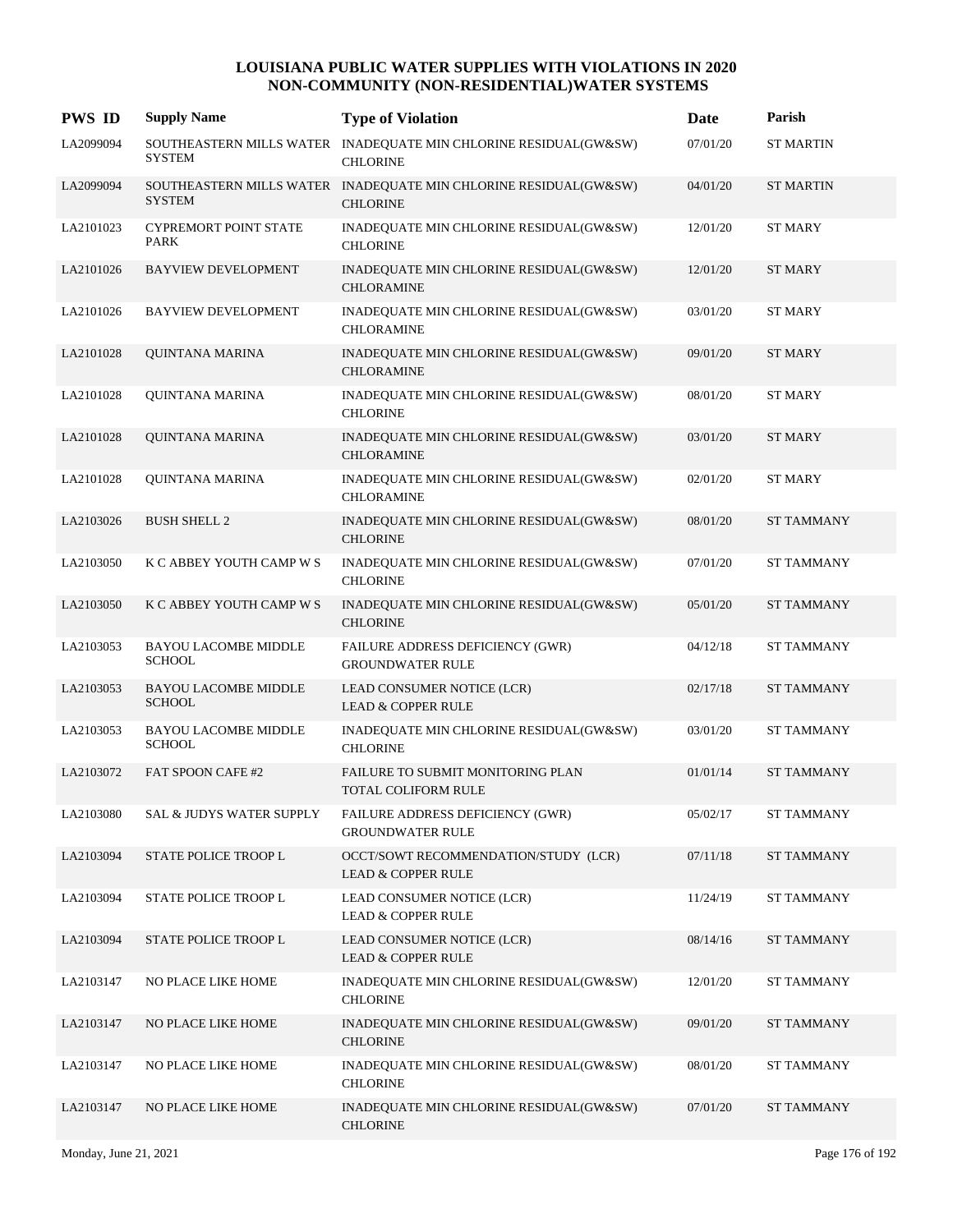| <b>PWS ID</b> | <b>Supply Name</b>      | <b>Type of Violation</b>                                       | Date     | Parish            |
|---------------|-------------------------|----------------------------------------------------------------|----------|-------------------|
| LA2103147     | NO PLACE LIKE HOME      | INADEQUATE MIN CHLORINE RESIDUAL(GW&SW)<br><b>CHLORINE</b>     | 06/01/20 | ST TAMMANY        |
| LA2103147     | NO PLACE LIKE HOME      | INADEQUATE MIN CHLORINE RESIDUAL(GW&SW)<br><b>CHLORINE</b>     | 05/01/20 | <b>ST TAMMANY</b> |
| LA2103147     | NO PLACE LIKE HOME      | INADEQUATE MIN CHLORINE RESIDUAL(GW&SW)<br><b>CHLORINE</b>     | 04/01/20 | <b>ST TAMMANY</b> |
| LA2103147     | NO PLACE LIKE HOME      | INADEQUATE MIN CHLORINE RESIDUAL(GW&SW)<br><b>CHLORINE</b>     | 03/01/20 | <b>ST TAMMANY</b> |
| LA2103147     | NO PLACE LIKE HOME      | INADEQUATE MIN CHLORINE RESIDUAL(GW&SW)<br><b>CHLORINE</b>     | 01/01/20 | <b>ST TAMMANY</b> |
| LA2103147     | NO PLACE LIKE HOME      | NO CERTIFIED OPERATOR                                          | 11/01/20 | <b>ST TAMMANY</b> |
| LA2103233     | RAMSEY GRILL AND CAFE   | INADEQUATE MIN CHLORINE RESIDUAL(GW&SW)<br><b>CHLORINE</b>     | 06/01/20 | <b>ST TAMMANY</b> |
| LA2103233     | RAMSEY GRILL AND CAFE   | INADEQUATE MIN CHLORINE RESIDUAL(GW&SW)<br><b>CHLORINE</b>     | 02/01/20 | <b>ST TAMMANY</b> |
| LA2103241     | <b>OLIVIA INN</b>       | FAILURE ADDRESS DEFICIENCY (GWR)<br><b>GROUNDWATER RULE</b>    | 05/16/18 | <b>ST TAMMANY</b> |
| LA2103241     | <b>OLIVIA INN</b>       | FAILURE ADDRESS DEFICIENCY (GWR)<br><b>GROUNDWATER RULE</b>    | 05/16/18 | <b>ST TAMMANY</b> |
| LA2103241     | <b>OLIVIA INN</b>       | FAILURE ADDRESS DEFICIENCY (GWR)<br><b>GROUNDWATER RULE</b>    | 05/16/18 | <b>ST TAMMANY</b> |
| LA2103241     | <b>OLIVIA INN</b>       | PUBLIC NOTICE RULE LINKED TO VIOLATION<br><b>PUBLIC NOTICE</b> | 06/16/19 | <b>ST TAMMANY</b> |
| LA2103241     | <b>OLIVIA INN</b>       | INADEQUATE MIN CHLORINE RESIDUAL(GW&SW)<br><b>CHLORINE</b>     | 07/01/20 | <b>ST TAMMANY</b> |
| LA2103241     | <b>OLIVIA INN</b>       | INADEQUATE MIN CHLORINE RESIDUAL(GW&SW)<br><b>CHLORINE</b>     | 06/01/20 | <b>ST TAMMANY</b> |
| LA2103241     | <b>OLIVIA INN</b>       | INADEQUATE MIN CHLORINE RESIDUAL(GW&SW)<br><b>CHLORINE</b>     | 05/01/20 | <b>ST TAMMANY</b> |
| LA2103241     | <b>OLIVIA INN</b>       | INADEQUATE MIN CHLORINE RESIDUAL(GW&SW)<br><b>CHLORINE</b>     | 04/01/20 | <b>ST TAMMANY</b> |
| LA2103241     | <b>OLIVIA INN</b>       | INADEQUATE MIN CHLORINE RESIDUAL(GW&SW)<br><b>CHLORINE</b>     | 03/01/20 | <b>ST TAMMANY</b> |
| LA2103241     | <b>OLIVIA INN</b>       | FAILURE TO SUBMIT MONITORING PLAN<br>TOTAL COLIFORM RULE       | 01/01/14 | <b>ST TAMMANY</b> |
| LA2103244     | POPEYES FRIED CHICKEN   | INADEQUATE MIN CHLORINE RESIDUAL(GW&SW)<br><b>CHLORINE</b>     | 08/01/20 | ST TAMMANY        |
| LA2103292     | HILLCREST LAKE VILLAS   | INADEQUATE MIN CHLORINE RESIDUAL(GW&SW)<br><b>CHLORINE</b>     | 02/01/20 | <b>ST TAMMANY</b> |
| LA2103292     | HILLCREST LAKE VILLAS   | INADEQUATE MIN CHLORINE RESIDUAL(GW&SW)<br><b>CHLORINE</b>     | 01/01/20 | <b>ST TAMMANY</b> |
| LA2103299     | <b>HOUSE OF SEAFOOD</b> | INADEQUATE MIN CHLORINE RESIDUAL(GW&SW)<br><b>CHLORINE</b>     | 09/01/20 | <b>ST TAMMANY</b> |
| LA2103304     | KINDERHAUS MONTESORRI   | LEAD CONSUMER NOTICE (LCR)<br>LEAD & COPPER RULE               | 03/03/19 | <b>ST TAMMANY</b> |
| LA2103306     | PELICAN PARK            | INADEQUATE MIN CHLORINE RESIDUAL(GW&SW)<br><b>CHLORINE</b>     | 05/01/20 | <b>ST TAMMANY</b> |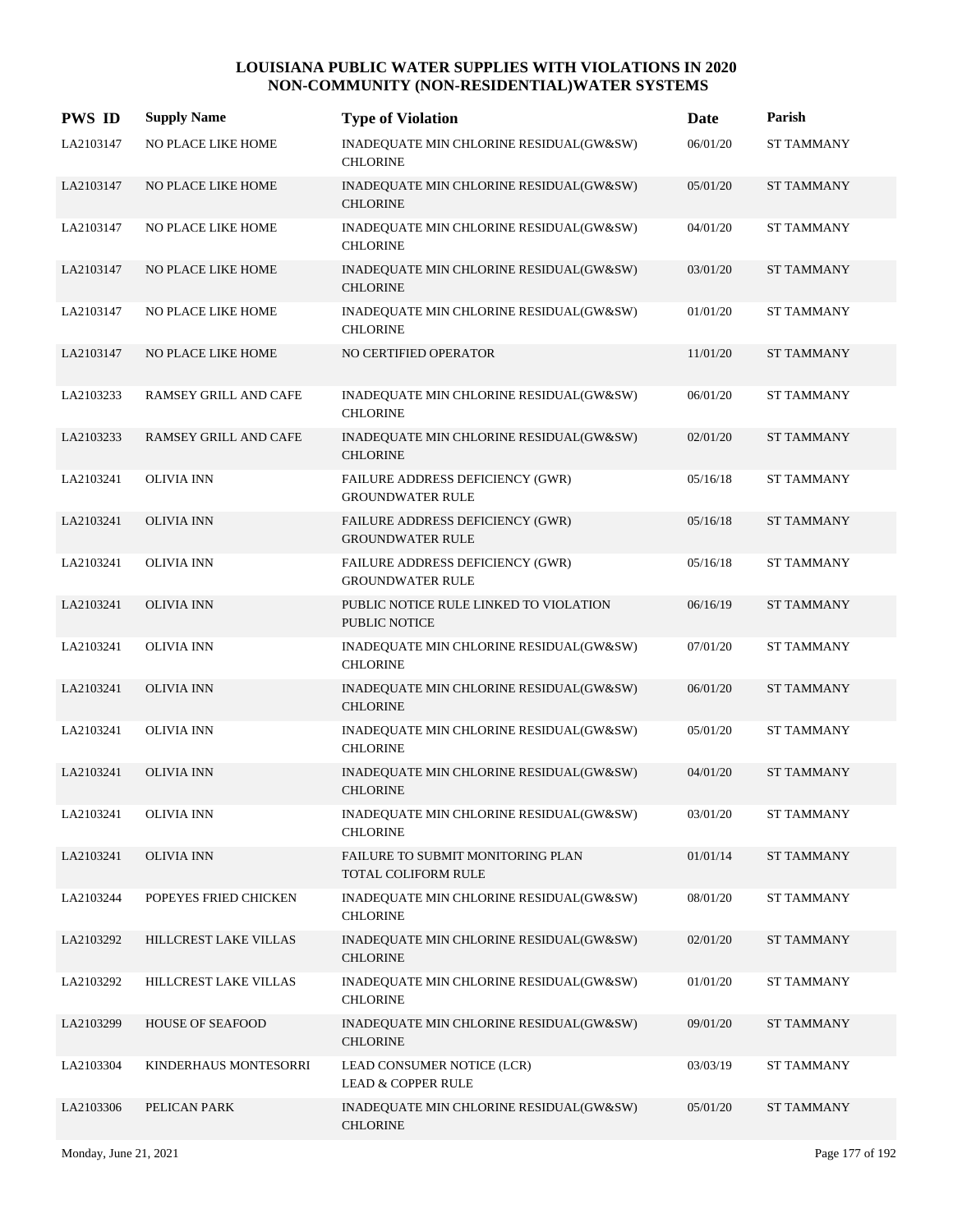| <b>PWS ID</b> | <b>Supply Name</b>                             | <b>Type of Violation</b>                                                             | Date     | Parish            |
|---------------|------------------------------------------------|--------------------------------------------------------------------------------------|----------|-------------------|
| LA2103306     | PELICAN PARK                                   | INADEQUATE MIN CHLORINE RESIDUAL(GW&SW)<br><b>CHLORINE</b>                           | 03/01/20 | <b>ST TAMMANY</b> |
| LA2103307     |                                                | KNIGHTS OF COLUMBUS BINGO INADEQUATE MIN CHLORINE RESIDUAL(GW&SW)<br><b>CHLORINE</b> | 01/01/20 | <b>ST TAMMANY</b> |
| LA2103310     | <b>BAYOU INDUSTRIAL PARK</b>                   | INADEQUATE MIN CHLORINE RESIDUAL(GW&SW)<br><b>CHLORINE</b>                           | 09/01/20 | <b>ST TAMMANY</b> |
| LA2103312     | <b>ALICE RESTAURANT</b>                        | INADEQUATE MIN CHLORINE RESIDUAL(GW&SW)<br><b>CHLORINE</b>                           | 02/01/20 | <b>ST TAMMANY</b> |
| LA2103318     | THE LITTLE ACADEMY                             | INADEQUATE MIN CHLORINE RESIDUAL(GW&SW)<br><b>CHLORINE</b>                           | 07/01/20 | <b>ST TAMMANY</b> |
| LA2103320     | A TO Z DAYCARE CENTER                          | INADEQUATE MIN CHLORINE RESIDUAL(GW&SW)<br><b>CHLORINE</b>                           | 03/01/20 | <b>ST TAMMANY</b> |
| LA2103340     | DIRTY LAUNDRY LINEN<br><b>SERVICE</b>          | INADEQUATE MIN CHLORINE RESIDUAL(GW&SW)<br><b>CHLORINE</b>                           | 06/01/20 | <b>ST TAMMANY</b> |
| LA2103340     | DIRTY LAUNDRY LINEN<br><b>SERVICE</b>          | INADEQUATE MIN CHLORINE RESIDUAL(GW&SW)<br><b>CHLORINE</b>                           | 03/01/20 | <b>ST TAMMANY</b> |
| LA2103343     | <b>ARCOSA MARINE PRODUCTS</b>                  | PUBLIC NOTICE RULE LINKED TO VIOLATION<br><b>PUBLIC NOTICE</b>                       | 01/07/17 | <b>ST TAMMANY</b> |
| LA2103343     | <b>ARCOSA MARINE PRODUCTS</b>                  | INADEQUATE MIN CHLORINE RESIDUAL(GW&SW)<br><b>CHLORINE</b>                           | 09/01/20 | <b>ST TAMMANY</b> |
| LA2103343     | <b>ARCOSA MARINE PRODUCTS</b>                  | INADEQUATE MIN CHLORINE RESIDUAL(GW&SW)<br><b>CHLORINE</b>                           | 01/01/20 | <b>ST TAMMANY</b> |
| LA2103356     | LACOMBE-MANDEVILLE<br>HEADSTART                | FOLLOW-UP OR ROUTINE TAP M/R (LCR)<br><b>LEAD &amp; COPPER RULE</b>                  | 10/01/20 | <b>ST TAMMANY</b> |
| LA2103356     | LACOMBE-MANDEVILLE<br><b>HEADSTART</b>         | LEAD CONSUMER NOTICE (LCR)<br><b>LEAD &amp; COPPER RULE</b>                          | 01/18/17 | <b>ST TAMMANY</b> |
| LA2103356     | LACOMBE-MANDEVILLE<br><b>HEADSTART</b>         | PUBLIC NOTICE RULE LINKED TO VIOLATION<br><b>PUBLIC NOTICE</b>                       | 01/07/17 | <b>ST TAMMANY</b> |
| LA2103356     | LACOMBE-MANDEVILLE<br>HEADSTART                | INADEQUATE MIN CHLORINE RESIDUAL(GW&SW)<br><b>CHLORINE</b>                           | 10/01/20 | <b>ST TAMMANY</b> |
| LA2103356     | LACOMBE-MANDEVILLE<br>HEADSTART                | INADEQUATE MIN CHLORINE RESIDUAL(GW&SW)<br><b>CHLORINE</b>                           | 05/01/20 | <b>ST TAMMANY</b> |
| LA2103356     | LACOMBE-MANDEVILLE<br><b>HEADSTART</b>         | FAILURE TO SUBMIT MONITORING PLAN<br>TOTAL COLIFORM RULE                             | 01/01/14 | <b>ST TAMMANY</b> |
| LA2103357     | <b>NORTHMINSTER</b><br>PRESBYTERIAN MONTESSORI | LEAD CONSUMER NOTICE (LCR)<br><b>LEAD &amp; COPPER RULE</b>                          | 02/14/19 | <b>ST TAMMANY</b> |
| LA2103357     | <b>NORTHMINSTER</b><br>PRESBYTERIAN MONTESSORI | INADEQUATE MIN CHLORINE RESIDUAL(GW&SW)<br><b>CHLORINE</b>                           | 02/01/20 | <b>ST TAMMANY</b> |
| LA2103365     | CHARLOUS PIZZERIA                              | INADEQUATE MIN CHLORINE RESIDUAL(GW&SW)<br><b>CHLORINE</b>                           | 11/01/20 | <b>ST TAMMANY</b> |
| LA2103365     | <b>CHARLOUS PIZZERIA</b>                       | INADEQUATE MIN CHLORINE RESIDUAL(GW&SW)<br><b>CHLORINE</b>                           | 10/01/20 | <b>ST TAMMANY</b> |
| LA2103365     | <b>CHARLOUS PIZZERIA</b>                       | INADEQUATE MIN CHLORINE RESIDUAL(GW&SW)<br><b>CHLORINE</b>                           | 09/01/20 | <b>ST TAMMANY</b> |
| LA2103365     | CHARLOUS PIZZERIA                              | INADEQUATE MIN CHLORINE RESIDUAL(GW&SW)<br><b>CHLORINE</b>                           | 08/01/20 | <b>ST TAMMANY</b> |
| LA2103365     | CHARLOUS PIZZERIA                              | INADEQUATE MIN CHLORINE RESIDUAL(GW&SW)<br><b>CHLORINE</b>                           | 07/01/20 | <b>ST TAMMANY</b> |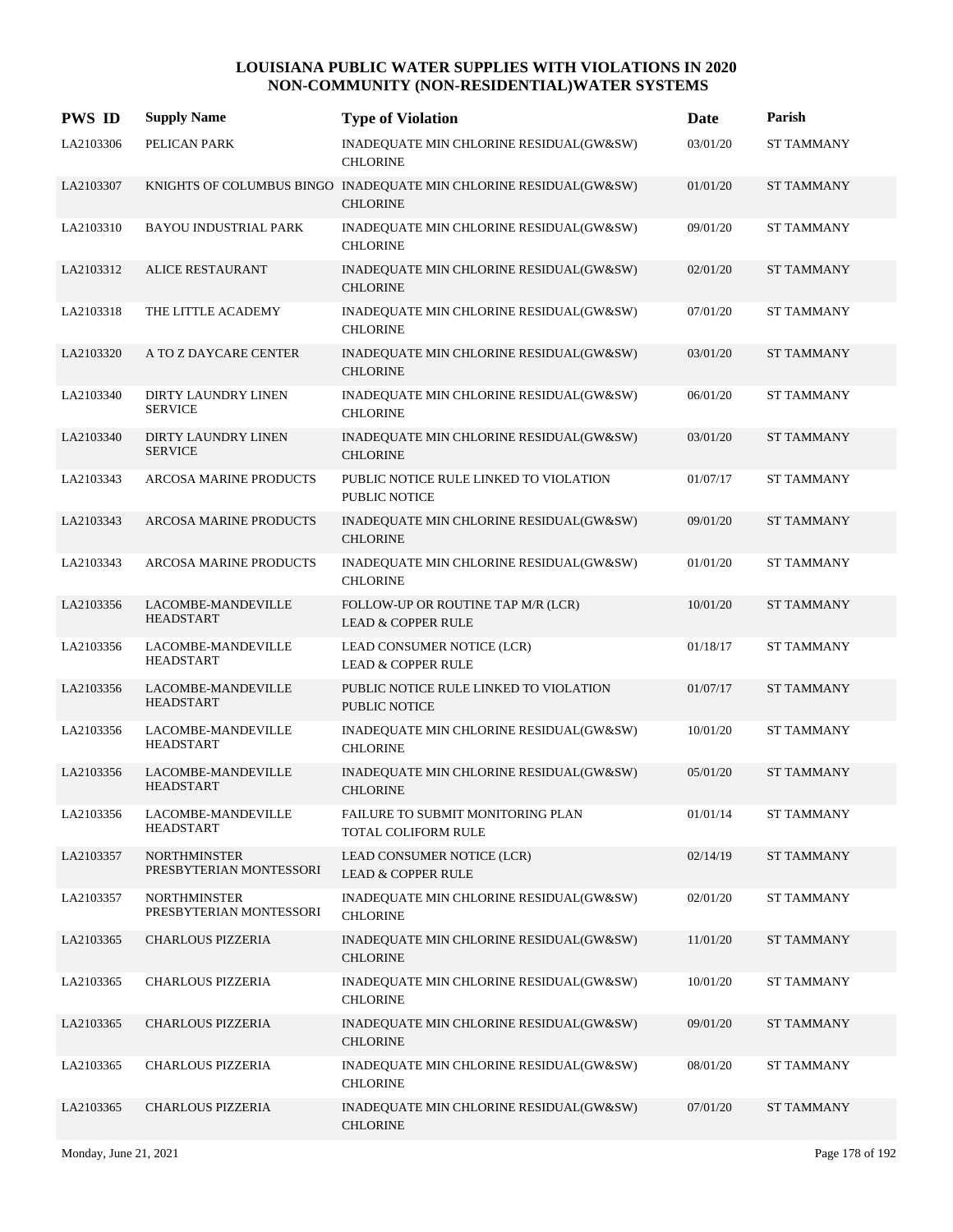| <b>PWS ID</b> | <b>Supply Name</b>       | <b>Type of Violation</b>                                       | Date     | Parish            |
|---------------|--------------------------|----------------------------------------------------------------|----------|-------------------|
| LA2103365     | <b>CHARLOUS PIZZERIA</b> | INADEQUATE MIN CHLORINE RESIDUAL(GW&SW)<br><b>CHLORINE</b>     | 05/01/20 | ST TAMMANY        |
| LA2103372     | <b>SCUTTLEBUTT</b>       | FAILURE ADDRESS DEFICIENCY (GWR)<br><b>GROUNDWATER RULE</b>    | 07/17/19 | <b>ST TAMMANY</b> |
| LA2103372     | <b>SCUTTLEBUTT</b>       | FAILURE ADDRESS DEFICIENCY (GWR)<br><b>GROUNDWATER RULE</b>    | 01/30/17 | <b>ST TAMMANY</b> |
| LA2103372     | <b>SCUTTLEBUTT</b>       | PUBLIC NOTICE RULE LINKED TO VIOLATION<br><b>PUBLIC NOTICE</b> | 09/15/19 | <b>ST TAMMANY</b> |
| LA2103372     | <b>SCUTTLEBUTT</b>       | PUBLIC NOTICE RULE LINKED TO VIOLATION<br><b>PUBLIC NOTICE</b> | 04/13/19 | <b>ST TAMMANY</b> |
| LA2103372     | <b>SCUTTLEBUTT</b>       | PUBLIC NOTICE RULE LINKED TO VIOLATION<br><b>PUBLIC NOTICE</b> | 06/14/17 | <b>ST TAMMANY</b> |
| LA2103372     | <b>SCUTTLEBUTT</b>       | PUBLIC NOTICE RULE LINKED TO VIOLATION<br><b>PUBLIC NOTICE</b> | 04/30/17 | <b>ST TAMMANY</b> |
| LA2103372     | <b>SCUTTLEBUTT</b>       | PUBLIC NOTICE RULE LINKED TO VIOLATION<br><b>PUBLIC NOTICE</b> | 04/21/17 | <b>ST TAMMANY</b> |
| LA2103372     | <b>SCUTTLEBUTT</b>       | INADEQUATE MIN CHLORINE RESIDUAL(GW&SW)<br><b>CHLORINE</b>     | 12/01/20 | <b>ST TAMMANY</b> |
| LA2103372     | <b>SCUTTLEBUTT</b>       | INADEQUATE MIN CHLORINE RESIDUAL(GW&SW)<br><b>CHLORINE</b>     | 11/01/20 | <b>ST TAMMANY</b> |
| LA2103372     | <b>SCUTTLEBUTT</b>       | INADEQUATE MIN CHLORINE RESIDUAL(GW&SW)<br><b>CHLORINE</b>     | 10/01/20 | <b>ST TAMMANY</b> |
| LA2103372     | <b>SCUTTLEBUTT</b>       | INADEQUATE MIN CHLORINE RESIDUAL(GW&SW)<br><b>CHLORINE</b>     | 09/01/20 | <b>ST TAMMANY</b> |
| LA2103372     | <b>SCUTTLEBUTT</b>       | INADEQUATE MIN CHLORINE RESIDUAL(GW&SW)<br><b>CHLORINE</b>     | 08/01/20 | <b>ST TAMMANY</b> |
| LA2103372     | <b>SCUTTLEBUTT</b>       | INADEQUATE MIN CHLORINE RESIDUAL(GW&SW)<br><b>CHLORINE</b>     | 07/01/20 | <b>ST TAMMANY</b> |
| LA2103372     | <b>SCUTTLEBUTT</b>       | INADEQUATE MIN CHLORINE RESIDUAL(GW&SW)<br><b>CHLORINE</b>     | 06/01/20 | <b>ST TAMMANY</b> |
| LA2103372     | <b>SCUTTLEBUTT</b>       | 5% DS BELOW MIN 0.5-2 MONTHS CONSEC(GW)<br><b>CHLORINE</b>     | 03/01/20 | <b>ST TAMMANY</b> |
| LA2103372     | <b>SCUTTLEBUTT</b>       | 5% DS BELOW MIN 0.5-2 MONTHS CONSEC(GW)<br><b>CHLORINE</b>     | 02/01/20 | <b>ST TAMMANY</b> |
| LA2103372     | <b>SCUTTLEBUTT</b>       | 5% DS BELOW MIN 0.5-2 MONTHS CONSEC(GW)<br><b>CHLORINE</b>     | 01/01/20 | <b>ST TAMMANY</b> |
| LA2103372     | <b>SCUTTLEBUTT</b>       | NO CERTIFIED OPERATOR                                          | 04/01/19 | ST TAMMANY        |
| LA2103373     | WASTE MANAGEMENT         | LEAD CONSUMER NOTICE (LCR)<br><b>LEAD &amp; COPPER RULE</b>    | 03/04/19 | <b>ST TAMMANY</b> |
| LA2103377     | $LIZ\ \&\ JAX$           | INADEQUATE MIN CHLORINE RESIDUAL(GW&SW)<br><b>CHLORINE</b>     | 11/01/20 | <b>ST TAMMANY</b> |
| LA2103377     | LIZ & JAX                | INADEQUATE MIN CHLORINE RESIDUAL(GW&SW)<br><b>CHLORINE</b>     | 10/01/20 | <b>ST TAMMANY</b> |
| LA2103377     | LIZ & JAX                | INADEQUATE MIN CHLORINE RESIDUAL(GW&SW)<br><b>CHLORINE</b>     | 07/01/20 | <b>ST TAMMANY</b> |
| LA2103379     | TWO SISTERS BILLIARDS    | INADEQUATE MIN CHLORINE RESIDUAL(GW&SW)<br><b>CHLORINE</b>     | 11/01/20 | ST TAMMANY        |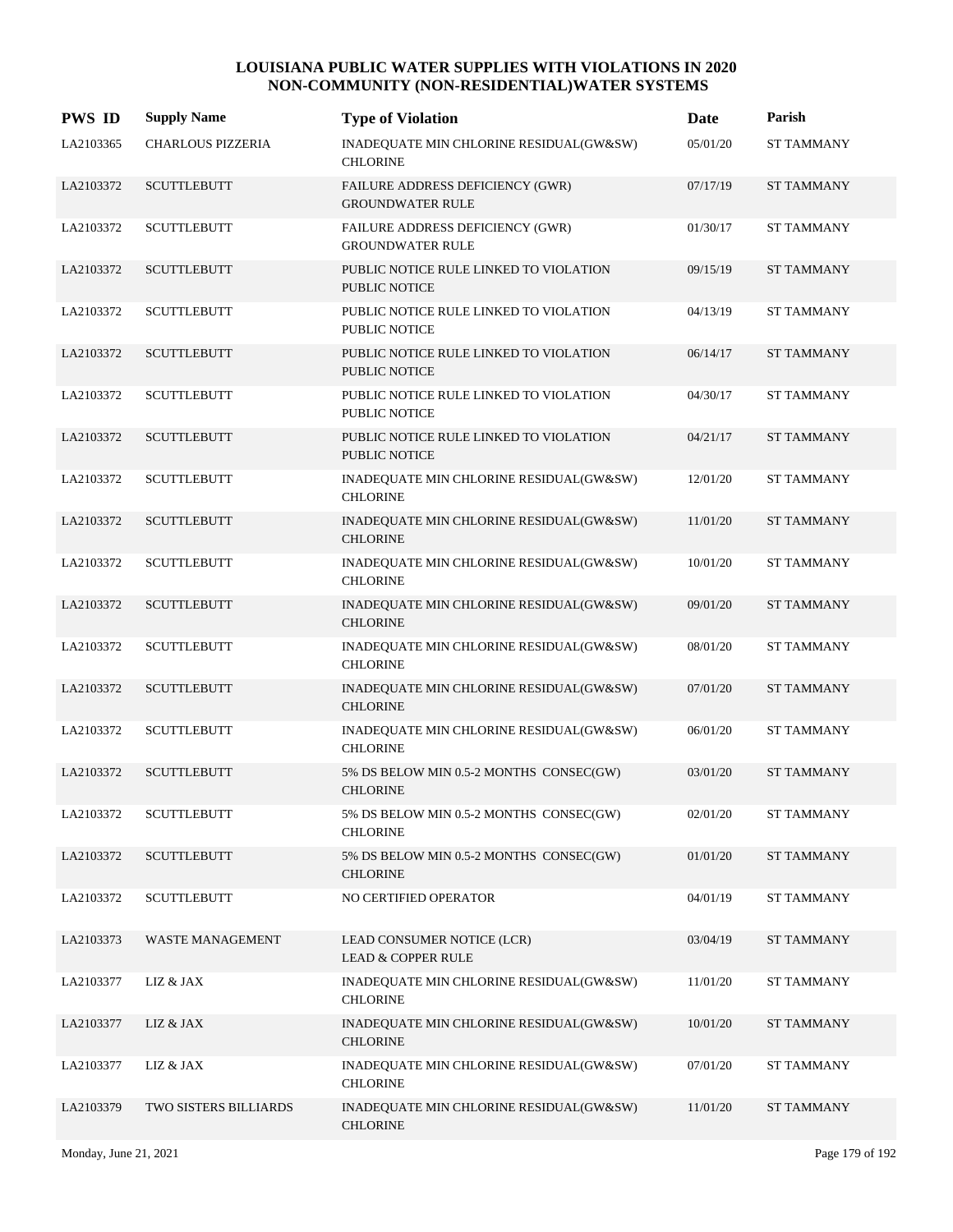| <b>PWS ID</b> | <b>Supply Name</b>           | <b>Type of Violation</b>                                           | Date     | Parish            |
|---------------|------------------------------|--------------------------------------------------------------------|----------|-------------------|
| LA2103379     | TWO SISTERS BILLIARDS        | FAILURE TO SUBMIT MONITORING PLAN<br>TOTAL COLIFORM RULE           | 01/01/14 | <b>ST TAMMANY</b> |
| LA2103380     | FONTAINEBLEAU SCHOOL         | FAILURE ADDRESS DEFICIENCY (GWR)<br><b>GROUNDWATER RULE</b>        | 09/26/16 | <b>ST TAMMANY</b> |
| LA2103380     | FONTAINEBLEAU SCHOOL         | <b>FAILURE ADDRESS DEFICIENCY (GWR)</b><br><b>GROUNDWATER RULE</b> | 09/26/16 | <b>ST TAMMANY</b> |
| LA2103380     | FONTAINEBLEAU SCHOOL         | PUBLIC NOTICE RULE LINKED TO VIOLATION<br><b>PUBLIC NOTICE</b>     | 10/25/15 | <b>ST TAMMANY</b> |
| LA2103380     | FONTAINEBLEAU SCHOOL         | INADEQUATE MIN CHLORINE RESIDUAL(GW&SW)<br><b>CHLORINE</b>         | 11/01/20 | <b>ST TAMMANY</b> |
| LA2103380     | FONTAINEBLEAU SCHOOL         | INADEQUATE MIN CHLORINE RESIDUAL(GW&SW)<br><b>CHLORINE</b>         | 01/01/20 | <b>ST TAMMANY</b> |
| LA2103384     | STOP N SHOP 15               | INADEQUATE MIN CHLORINE RESIDUAL(GW&SW)<br><b>CHLORINE</b>         | 07/01/20 | <b>ST TAMMANY</b> |
| LA2103386     | <b>LOCK ONE STORE</b>        | INADEQUATE MIN CHLORINE RESIDUAL(GW&SW)<br><b>CHLORINE</b>         | 10/01/20 | <b>ST TAMMANY</b> |
| LA2103386     | <b>LOCK ONE STORE</b>        | INADEQUATE MIN CHLORINE RESIDUAL(GW&SW)<br><b>CHLORINE</b>         | 08/01/20 | <b>ST TAMMANY</b> |
| LA2103386     | <b>LOCK ONE STORE</b>        | INADEQUATE MIN CHLORINE RESIDUAL(GW&SW)<br><b>CHLORINE</b>         | 07/01/20 | <b>ST TAMMANY</b> |
| LA2103386     | <b>LOCK ONE STORE</b>        | INADEQUATE MIN CHLORINE RESIDUAL(GW&SW)<br><b>CHLORINE</b>         | 06/01/20 | <b>ST TAMMANY</b> |
| LA2103386     | <b>LOCK ONE STORE</b>        | INADEQUATE MIN CHLORINE RESIDUAL(GW&SW)<br><b>CHLORINE</b>         | 03/01/20 | <b>ST TAMMANY</b> |
| LA2103386     | <b>LOCK ONE STORE</b>        | INADEQUATE MIN CHLORINE RESIDUAL(GW&SW)<br><b>CHLORINE</b>         | 02/01/20 | <b>ST TAMMANY</b> |
| LA2103386     | <b>LOCK ONE STORE</b>        | FAILURE TO SUBMIT MONITORING PLAN<br><b>TOTAL COLIFORM RULE</b>    | 01/01/14 | <b>ST TAMMANY</b> |
| LA2103390     | <b>SUNNY TIMES 4 LLC</b>     | INADEQUATE MIN CHLORINE RESIDUAL(GW&SW)<br><b>CHLORINE</b>         | 02/01/20 | <b>ST TAMMANY</b> |
| LA2103390     | <b>SUNNY TIMES 4 LLC</b>     | INADEQUATE MIN CHLORINE RESIDUAL(GW&SW)<br><b>CHLORINE</b>         | 01/01/20 | <b>ST TAMMANY</b> |
| LA2103397     | <b>BOASSO INDUSTRIES,LLC</b> | INADEQUATE MIN CHLORINE RESIDUAL(GW&SW)<br><b>CHLORINE</b>         | 08/01/20 | <b>ST TAMMANY</b> |
| LA2103406     | RALLYS HAMBURGERS            | PUBLIC NOTICE RULE LINKED TO VIOLATION<br>PUBLIC NOTICE            | 11/13/15 | <b>ST TAMMANY</b> |
| LA2103409     | LAKE CASTLE SCHOOL           | INADEQUATE MIN CHLORINE RESIDUAL(GW&SW)<br><b>CHLORINE</b>         | 07/01/20 | ST TAMMANY        |
| LA2103409     | LAKE CASTLE SCHOOL           | INADEQUATE MIN CHLORINE RESIDUAL(GW&SW)<br><b>CHLORINE</b>         | 06/01/20 | <b>ST TAMMANY</b> |
| LA2103414     | BACKROADS MERCANTILE         | INADEQUATE MIN CHLORINE RESIDUAL(GW&SW)<br><b>CHLORINE</b>         | 09/01/20 | <b>ST TAMMANY</b> |
| LA2103414     | <b>BACKROADS MERCANTILE</b>  | INADEQUATE MIN CHLORINE RESIDUAL(GW&SW)<br><b>CHLORINE</b>         | 02/01/20 | <b>ST TAMMANY</b> |
| LA2103414     | BACKROADS MERCANTILE         | INADEQUATE MIN CHLORINE RESIDUAL(GW&SW)<br><b>CHLORINE</b>         | 01/01/20 | <b>ST TAMMANY</b> |
| LA2103427     | TOYOTA OF SLIDELL            | INADEQUATE MIN CHLORINE RESIDUAL(GW&SW)<br><b>CHLORINE</b>         | 08/01/20 | <b>ST TAMMANY</b> |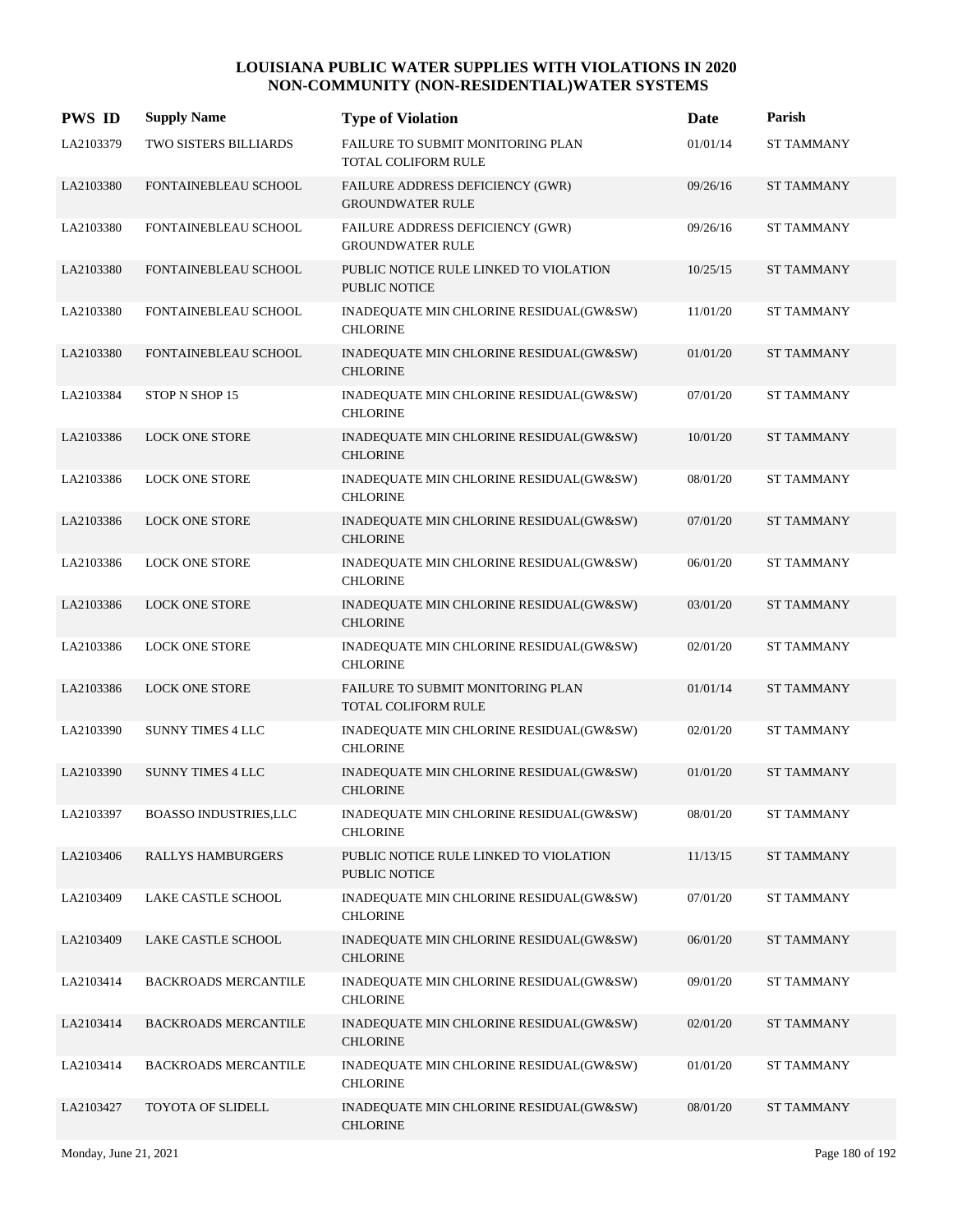| <b>PWS ID</b> | <b>Supply Name</b>        | <b>Type of Violation</b>                                       | Date     | Parish            |
|---------------|---------------------------|----------------------------------------------------------------|----------|-------------------|
| LA2103427     | <b>TOYOTA OF SLIDELL</b>  | INADEQUATE MIN CHLORINE RESIDUAL(GW&SW)<br><b>CHLORINE</b>     | 06/01/20 | <b>ST TAMMANY</b> |
| LA2103429     | LEGACY BUICK GMC          | PUBLIC NOTICE RULE LINKED TO VIOLATION<br><b>PUBLIC NOTICE</b> | 12/23/13 | <b>ST TAMMANY</b> |
| LA2103429     | LEGACY BUICK GMC          | PUBLIC NOTICE RULE LINKED TO VIOLATION<br>PUBLIC NOTICE        | 11/24/13 | <b>ST TAMMANY</b> |
| LA2103429     | <b>LEGACY BUICK GMC</b>   | INADEQUATE MIN CHLORINE RESIDUAL(GW&SW)<br><b>CHLORINE</b>     | 01/01/20 | <b>ST TAMMANY</b> |
| LA2103429     | LEGACY BUICK GMC          | FAILURE TO SUBMIT MONITORING PLAN<br>TOTAL COLIFORM RULE       | 01/01/14 | <b>ST TAMMANY</b> |
| LA2103436     | THE RESTAURANT            | PUBLIC NOTICE RULE LINKED TO VIOLATION<br><b>PUBLIC NOTICE</b> | 04/25/19 | <b>ST TAMMANY</b> |
| LA2103440     | WINN DIXIE #1500          | INADEQUATE MIN CHLORINE RESIDUAL(GW&SW)<br><b>CHLORINE</b>     | 03/01/20 | <b>ST TAMMANY</b> |
| LA2103446     | <b>BAYOU ADVENTURE</b>    | FAILURE ADDRESS DEFICIENCY (GWR)<br><b>GROUNDWATER RULE</b>    | 08/29/19 | <b>ST TAMMANY</b> |
| LA2103446     | <b>BAYOU ADVENTURE</b>    | PUBLIC NOTICE RULE LINKED TO VIOLATION<br><b>PUBLIC NOTICE</b> | 10/15/19 | <b>ST TAMMANY</b> |
| LA2103446     | <b>BAYOU ADVENTURE</b>    | PUBLIC NOTICE RULE LINKED TO VIOLATION<br><b>PUBLIC NOTICE</b> | 06/19/16 | <b>ST TAMMANY</b> |
| LA2103446     | <b>BAYOU ADVENTURE</b>    | PUBLIC NOTICE RULE LINKED TO VIOLATION<br><b>PUBLIC NOTICE</b> | 06/15/16 | <b>ST TAMMANY</b> |
| LA2103446     | <b>BAYOU ADVENTURE</b>    | PUBLIC NOTICE RULE LINKED TO VIOLATION<br><b>PUBLIC NOTICE</b> | 04/24/16 | <b>ST TAMMANY</b> |
| LA2103446     | <b>BAYOU ADVENTURE</b>    | PUBLIC NOTICE RULE LINKED TO VIOLATION<br><b>PUBLIC NOTICE</b> | 03/15/16 | <b>ST TAMMANY</b> |
| LA2103446     | <b>BAYOU ADVENTURE</b>    | PUBLIC NOTICE RULE LINKED TO VIOLATION<br><b>PUBLIC NOTICE</b> | 11/28/15 | <b>ST TAMMANY</b> |
| LA2103446     | <b>BAYOU ADVENTURE</b>    | PUBLIC NOTICE RULE LINKED TO VIOLATION<br><b>PUBLIC NOTICE</b> | 08/29/15 | <b>ST TAMMANY</b> |
| LA2103446     | <b>BAYOU ADVENTURE</b>    | INADEQUATE MIN CHLORINE RESIDUAL(GW&SW)<br><b>CHLORINE</b>     | 06/01/20 | <b>ST TAMMANY</b> |
| LA2103446     | <b>BAYOU ADVENTURE</b>    | INADEQUATE MIN CHLORINE RESIDUAL(GW&SW)<br><b>CHLORINE</b>     | 05/01/20 | <b>ST TAMMANY</b> |
| LA2103449     | WE DAT STOP               | PUBLIC NOTICE RULE LINKED TO VIOLATION<br>PUBLIC NOTICE        | 07/30/17 | <b>ST TAMMANY</b> |
| LA2103451     | <b>GOODBEE QUICKSTOP</b>  | PUBLIC NOTICE RULE LINKED TO VIOLATION<br>PUBLIC NOTICE        | 05/27/14 | <b>ST TAMMANY</b> |
| LA2103451     | <b>GOODBEE OUICKSTOP</b>  | PUBLIC NOTICE RULE LINKED TO VIOLATION<br><b>PUBLIC NOTICE</b> | 02/24/14 | <b>ST TAMMANY</b> |
| LA2103451     | <b>GOODBEE QUICKSTOP</b>  | FAILURE TO SUBMIT MONITORING PLAN<br>TOTAL COLIFORM RULE       | 01/01/14 | <b>ST TAMMANY</b> |
| LA2103460     | <b>HYUNDIA OF SLIDELL</b> | INADEQUATE MIN CHLORINE RESIDUAL(GW&SW)<br><b>CHLORINE</b>     | 09/01/20 | <b>ST TAMMANY</b> |
| LA2103460     | HYUNDIA OF SLIDELL        | INADEQUATE MIN CHLORINE RESIDUAL(GW&SW)<br><b>CHLORINE</b>     | 08/01/20 | <b>ST TAMMANY</b> |
| LA2103460     | HYUNDIA OF SLIDELL        | INADEQUATE MIN CHLORINE RESIDUAL(GW&SW)<br><b>CHLORINE</b>     | 05/01/20 | <b>ST TAMMANY</b> |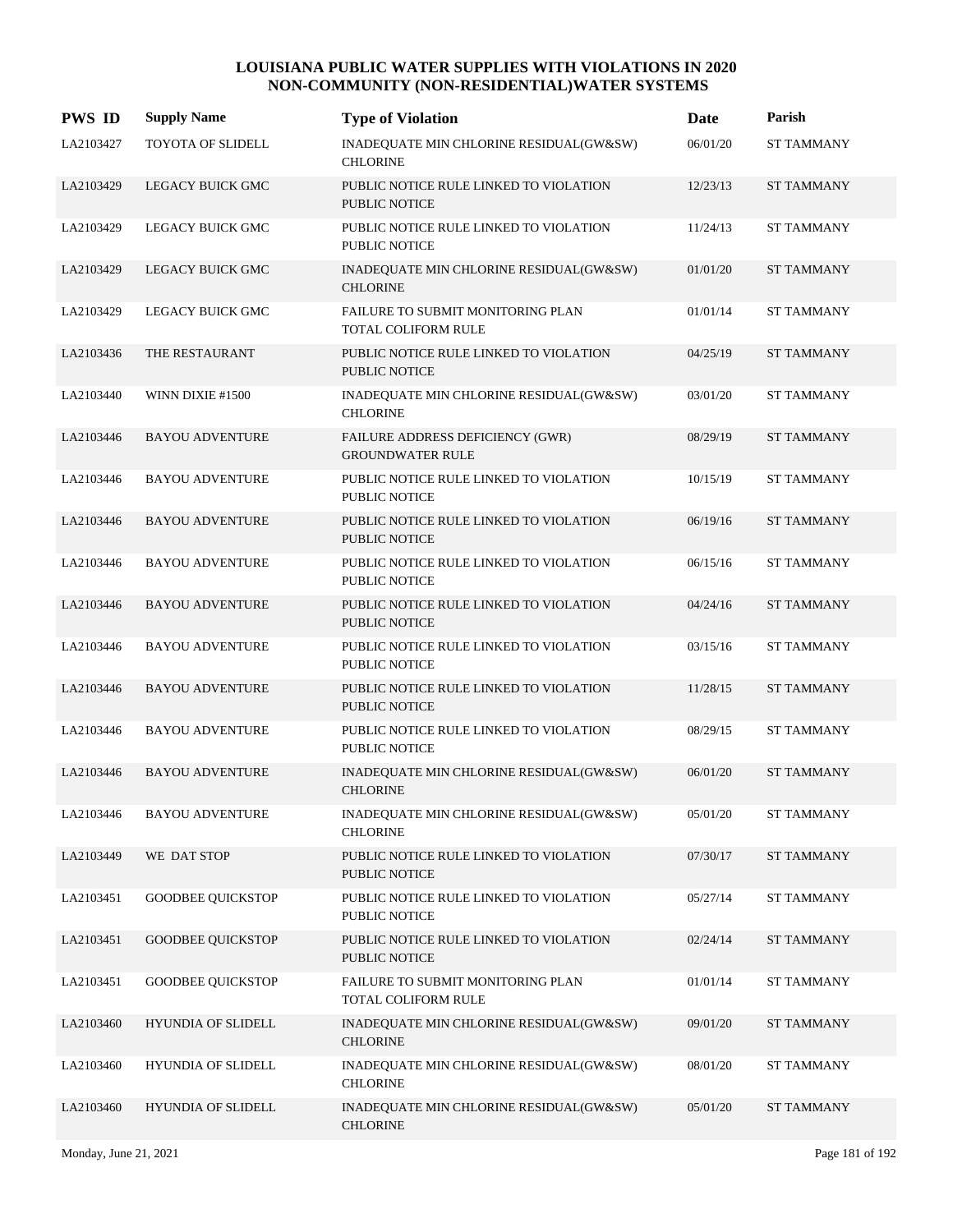| <b>PWS ID</b> | <b>Supply Name</b>                                | <b>Type of Violation</b>                                       | Date     | Parish            |
|---------------|---------------------------------------------------|----------------------------------------------------------------|----------|-------------------|
| LA2103460     | <b>HYUNDIA OF SLIDELL</b>                         | INADEQUATE MIN CHLORINE RESIDUAL(GW&SW)<br><b>CHLORINE</b>     | 02/01/20 | <b>ST TAMMANY</b> |
| LA2103461     | KIDZ KLUBHOUSE                                    | INADEQUATE MIN CHLORINE RESIDUAL(GW&SW)<br><b>CHLORINE</b>     | 06/01/20 | <b>ST TAMMANY</b> |
| LA2103467     | <b>J&amp;S BAYOU GAS &amp; GROCERY</b>            | INADEQUATE MIN CHLORINE RESIDUAL(GW&SW)<br><b>CHLORINE</b>     | 07/01/20 | <b>ST TAMMANY</b> |
| LA2103467     | <b>J&amp;S BAYOU GAS &amp; GROCERY</b>            | INADEQUATE MIN CHLORINE RESIDUAL(GW&SW)<br><b>CHLORINE</b>     | 06/01/20 | <b>ST TAMMANY</b> |
| LA2103471     | <b>COROLLAS SHOPPING CENTER</b>                   | INADEQUATE MIN CHLORINE RESIDUAL(GW&SW)<br><b>CHLORINE</b>     | 02/01/20 | <b>ST TAMMANY</b> |
| LA2103473     | <b>DUNAWAYS CENTER</b>                            | INADEQUATE MIN CHLORINE RESIDUAL(GW&SW)<br><b>CHLORINE</b>     | 11/01/20 | <b>ST TAMMANY</b> |
| LA2103473     | <b>DUNAWAYS CENTER</b>                            | INADEQUATE MIN CHLORINE RESIDUAL(GW&SW)<br><b>CHLORINE</b>     | 07/01/20 | <b>ST TAMMANY</b> |
| LA2103473     | <b>DUNAWAYS CENTER</b>                            | INADEQUATE MIN CHLORINE RESIDUAL(GW&SW)<br><b>CHLORINE</b>     | 01/01/20 | <b>ST TAMMANY</b> |
| LA2103473     | <b>DUNAWAYS CENTER</b>                            | 5% DS BELOW MIN 0.5-2 MONTHS CONSEC(GW)<br><b>CHLORINE</b>     | 05/01/20 | <b>ST TAMMANY</b> |
| LA2103473     | <b>DUNAWAYS CENTER</b>                            | 5% DS BELOW MIN 0.5-2 MONTHS CONSEC(GW)<br><b>CHLORINE</b>     | 04/01/20 | <b>ST TAMMANY</b> |
| LA2103473     | <b>DUNAWAYS CENTER</b>                            | 5% DS BELOW MIN 0.5-2 MONTHS CONSEC(GW)<br><b>CHLORINE</b>     | 03/01/20 | <b>ST TAMMANY</b> |
| LA2103473     | <b>DUNAWAYS CENTER</b>                            | 5% DS BELOW MIN 0.5-2 MONTHS CONSEC(GW)<br><b>CHLORINE</b>     | 02/01/20 | <b>ST TAMMANY</b> |
| LA2103477     | PETRO GUARDIAN LLC                                | LEAD CONSUMER NOTICE (LCR)<br><b>LEAD &amp; COPPER RULE</b>    | 05/10/20 | <b>ST TAMMANY</b> |
| LA2103478     | ST TAMMANY RECREATION<br><b>DISTRICT 2</b>        | FAILURE ADDRESS DEFICIENCY (GWR)<br><b>GROUNDWATER RULE</b>    | 03/19/19 | <b>ST TAMMANY</b> |
| LA2103478     | ST TAMMANY RECREATION<br><b>DISTRICT 2</b>        | FAILURE ADDRESS DEFICIENCY (GWR)<br><b>GROUNDWATER RULE</b>    | 03/19/19 | <b>ST TAMMANY</b> |
| LA2103478     | <b>ST TAMMANY RECREATION</b><br><b>DISTRICT 2</b> | PUBLIC NOTICE RULE LINKED TO VIOLATION<br><b>PUBLIC NOTICE</b> | 09/12/19 | <b>ST TAMMANY</b> |
| LA2103478     | ST TAMMANY RECREATION<br><b>DISTRICT 2</b>        | PUBLIC NOTICE RULE LINKED TO VIOLATION<br><b>PUBLIC NOTICE</b> | 06/05/18 | <b>ST TAMMANY</b> |
| LA2103478     | ST TAMMANY RECREATION<br><b>DISTRICT 2</b>        | PUBLIC NOTICE RULE LINKED TO VIOLATION<br>PUBLIC NOTICE        | 05/16/18 | <b>ST TAMMANY</b> |
| LA2103478     | ST TAMMANY RECREATION<br><b>DISTRICT 2</b>        | INADEQUATE MIN CHLORINE RESIDUAL(GW&SW)<br><b>CHLORINE</b>     | 12/01/20 | <b>ST TAMMANY</b> |
| LA2103478     | ST TAMMANY RECREATION<br><b>DISTRICT 2</b>        | NO CERTIFIED OPERATOR                                          | 12/13/18 | <b>ST TAMMANY</b> |
| LA2103479     | US FISH & WILDLIFE HQ                             | PUBLIC NOTICE RULE LINKED TO VIOLATION<br><b>PUBLIC NOTICE</b> | 10/04/14 | <b>ST TAMMANY</b> |
| LA2103479     | US FISH & WILDLIFE HQ                             | PUBLIC NOTICE RULE LINKED TO VIOLATION<br>PUBLIC NOTICE        | 03/19/14 | <b>ST TAMMANY</b> |
| LA2103479     | US FISH & WILDLIFE HQ                             | PUBLIC NOTICE RULE LINKED TO VIOLATION<br><b>PUBLIC NOTICE</b> | 02/24/14 | <b>ST TAMMANY</b> |
| LA2103479     | US FISH & WILDLIFE HQ                             | PUBLIC NOTICE RULE LINKED TO VIOLATION<br>PUBLIC NOTICE        | 11/24/13 | <b>ST TAMMANY</b> |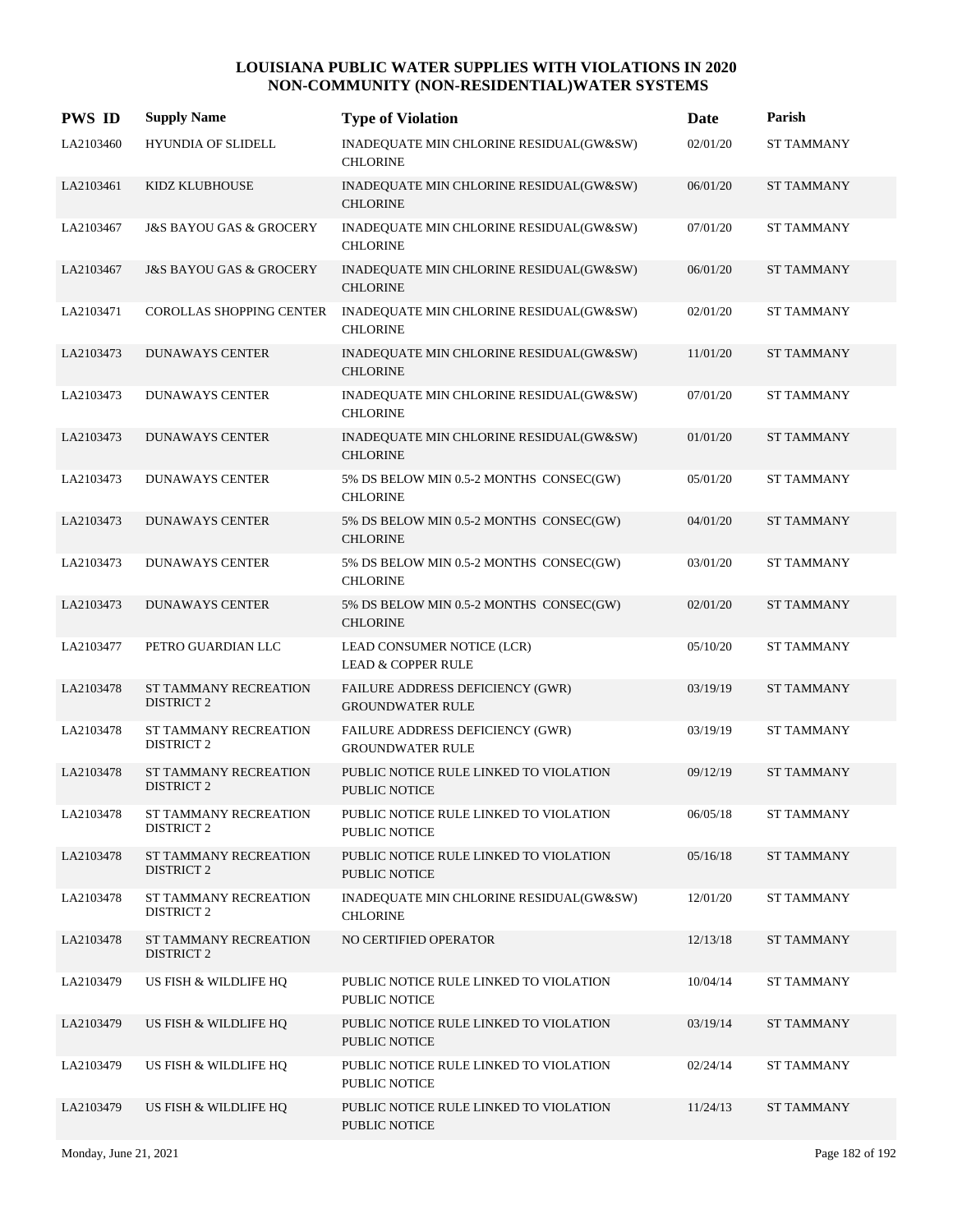| <b>PWS ID</b> | <b>Supply Name</b>                              | <b>Type of Violation</b>                                        | Date     | Parish            |
|---------------|-------------------------------------------------|-----------------------------------------------------------------|----------|-------------------|
| LA2103479     | US FISH & WILDLIFE HQ                           | PUBLIC NOTICE RULE LINKED TO VIOLATION<br><b>PUBLIC NOTICE</b>  | 10/05/13 | <b>ST TAMMANY</b> |
| LA2103479     | US FISH & WILDLIFE HQ                           | PUBLIC NOTICE RULE LINKED TO VIOLATION<br>PUBLIC NOTICE         | 08/27/13 | <b>ST TAMMANY</b> |
| LA2103479     | US FISH & WILDLIFE HQ                           | PUBLIC NOTICE RULE LINKED TO VIOLATION<br><b>PUBLIC NOTICE</b>  | 07/11/13 | <b>ST TAMMANY</b> |
| LA2103479     | US FISH & WILDLIFE HQ                           | PUBLIC NOTICE RULE LINKED TO VIOLATION<br><b>PUBLIC NOTICE</b>  | 05/09/13 | <b>ST TAMMANY</b> |
| LA2103479     | US FISH & WILDLIFE HQ                           | PUBLIC NOTICE RULE LINKED TO VIOLATION<br><b>PUBLIC NOTICE</b>  | 04/11/13 | <b>ST TAMMANY</b> |
| LA2103479     | US FISH & WILDLIFE HQ                           | PUBLIC NOTICE RULE LINKED TO VIOLATION<br><b>PUBLIC NOTICE</b>  | 01/16/13 | <b>ST TAMMANY</b> |
| LA2103479     | US FISH & WILDLIFE HQ                           | PUBLIC NOTICE RULE LINKED TO VIOLATION<br><b>PUBLIC NOTICE</b>  | 11/12/12 | <b>ST TAMMANY</b> |
| LA2103479     | US FISH & WILDLIFE HQ                           | PUBLIC NOTICE RULE LINKED TO VIOLATION<br><b>PUBLIC NOTICE</b>  | 05/31/12 | <b>ST TAMMANY</b> |
| LA2103479     | US FISH & WILDLIFE HQ                           | FAILURE TO SUBMIT MONITORING PLAN<br><b>TOTAL COLIFORM RULE</b> | 01/01/14 | <b>ST TAMMANY</b> |
| LA2103481     | FOLGER COFFEE CO-LACOMBE<br><b>DISTRIB CNTR</b> | INADEQUATE MIN CHLORINE RESIDUAL(GW&SW)<br><b>CHLORINE</b>      | 06/01/20 | <b>ST TAMMANY</b> |
| LA2103481     | FOLGER COFFEE CO-LACOMBE<br><b>DISTRIB CNTR</b> | INADEQUATE MIN CHLORINE RESIDUAL(GW&SW)<br><b>CHLORINE</b>      | 05/01/20 | <b>ST TAMMANY</b> |
| LA2103483     | <b>SLIDELL SEAFOOD</b>                          | FAILURE ADDRESS DEFICIENCY (GWR)<br><b>GROUNDWATER RULE</b>     | 11/02/16 | <b>ST TAMMANY</b> |
| LA2103483     | SLIDELL SEAFOOD                                 | PUBLIC NOTICE RULE LINKED TO VIOLATION<br><b>PUBLIC NOTICE</b>  | 02/05/17 | <b>ST TAMMANY</b> |
| LA2103483     | <b>SLIDELL SEAFOOD</b>                          | PUBLIC NOTICE RULE LINKED TO VIOLATION<br><b>PUBLIC NOTICE</b>  | 01/25/17 | <b>ST TAMMANY</b> |
| LA2103483     | <b>SLIDELL SEAFOOD</b>                          | PUBLIC NOTICE RULE LINKED TO VIOLATION<br><b>PUBLIC NOTICE</b>  | 12/11/16 | <b>ST TAMMANY</b> |
| LA2103483     | <b>SLIDELL SEAFOOD</b>                          | PUBLIC NOTICE RULE LINKED TO VIOLATION<br><b>PUBLIC NOTICE</b>  | 11/18/16 | <b>ST TAMMANY</b> |
| LA2103483     | <b>SLIDELL SEAFOOD</b>                          | PUBLIC NOTICE RULE LINKED TO VIOLATION<br>PUBLIC NOTICE         | 11/18/16 | <b>ST TAMMANY</b> |
| LA2103483     | <b>SLIDELL SEAFOOD</b>                          | PUBLIC NOTICE RULE LINKED TO VIOLATION<br><b>PUBLIC NOTICE</b>  | 10/14/16 | <b>ST TAMMANY</b> |
| LA2103483     | <b>SLIDELL SEAFOOD</b>                          | PUBLIC NOTICE RULE LINKED TO VIOLATION<br>PUBLIC NOTICE         | 09/04/16 | <b>ST TAMMANY</b> |
| LA2103483     | <b>SLIDELL SEAFOOD</b>                          | PUBLIC NOTICE RULE LINKED TO VIOLATION<br><b>PUBLIC NOTICE</b>  | 08/21/16 | <b>ST TAMMANY</b> |
| LA2103483     | <b>SLIDELL SEAFOOD</b>                          | PUBLIC NOTICE RULE LINKED TO VIOLATION<br>PUBLIC NOTICE         | 08/07/16 | <b>ST TAMMANY</b> |
| LA2103483     | <b>SLIDELL SEAFOOD</b>                          | PUBLIC NOTICE RULE LINKED TO VIOLATION<br>PUBLIC NOTICE         | 08/03/16 | <b>ST TAMMANY</b> |
| LA2103483     | <b>SLIDELL SEAFOOD</b>                          | PUBLIC NOTICE RULE LINKED TO VIOLATION<br>PUBLIC NOTICE         | 07/07/16 | <b>ST TAMMANY</b> |
| LA2103483     | <b>SLIDELL SEAFOOD</b>                          | PUBLIC NOTICE RULE LINKED TO VIOLATION<br>PUBLIC NOTICE         | 06/15/16 | <b>ST TAMMANY</b> |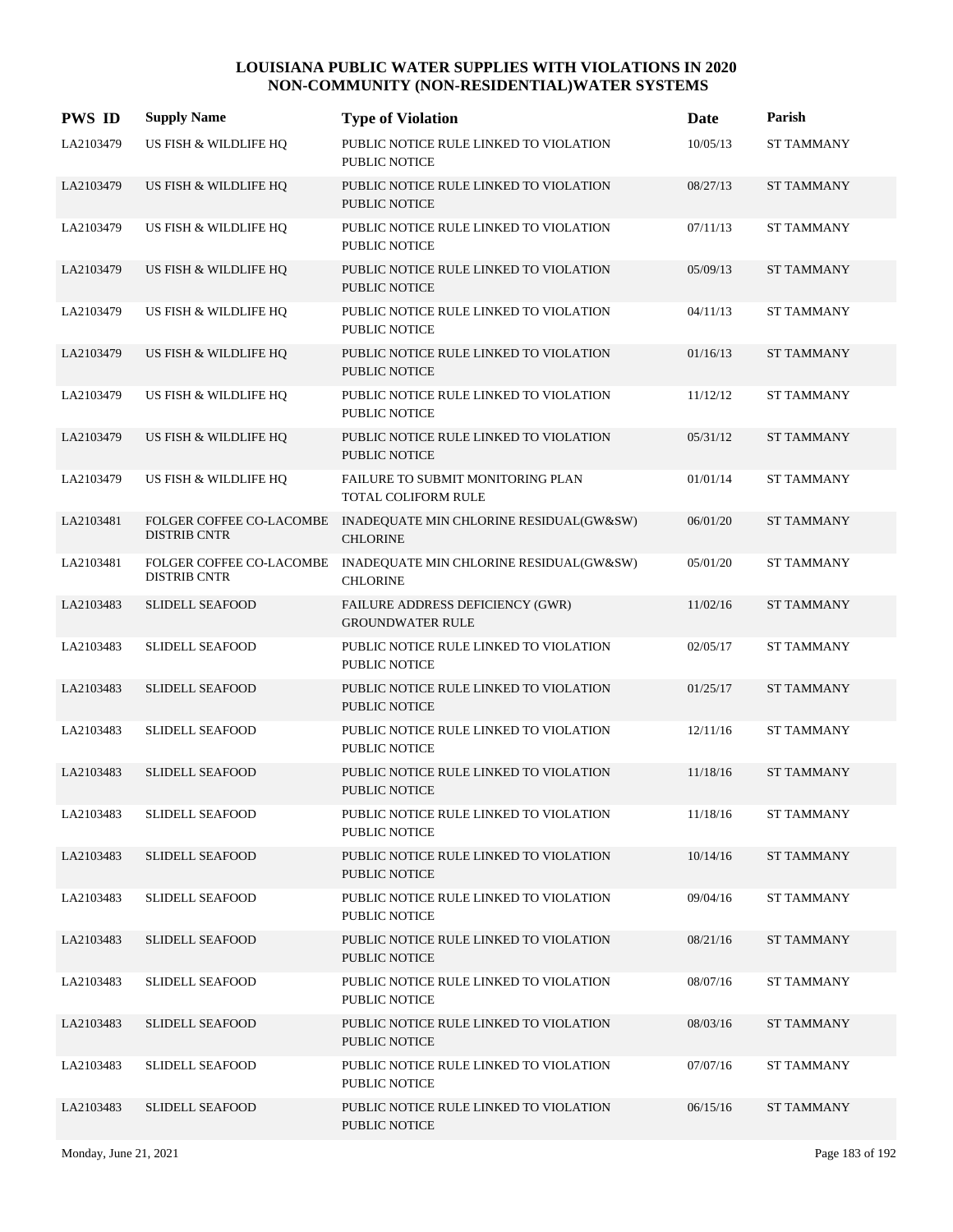| <b>PWS ID</b> | <b>Supply Name</b>      | <b>Type of Violation</b>                                                   | Date     | Parish            |
|---------------|-------------------------|----------------------------------------------------------------------------|----------|-------------------|
| LA2103483     | <b>SLIDELL SEAFOOD</b>  | PUBLIC NOTICE RULE LINKED TO VIOLATION<br><b>PUBLIC NOTICE</b>             | 04/24/16 | <b>ST TAMMANY</b> |
| LA2103483     | <b>SLIDELL SEAFOOD</b>  | PUBLIC NOTICE RULE LINKED TO VIOLATION<br><b>PUBLIC NOTICE</b>             | 03/15/16 | <b>ST TAMMANY</b> |
| LA2103483     | <b>SLIDELL SEAFOOD</b>  | PUBLIC NOTICE RULE LINKED TO VIOLATION<br><b>PUBLIC NOTICE</b>             | 08/29/15 | <b>ST TAMMANY</b> |
| LA2103483     | <b>SLIDELL SEAFOOD</b>  | PUBLIC NOTICE RULE LINKED TO VIOLATION<br><b>PUBLIC NOTICE</b>             | 05/26/15 | <b>ST TAMMANY</b> |
| LA2103483     | <b>SLIDELL SEAFOOD</b>  | PUBLIC NOTICE RULE LINKED TO VIOLATION<br><b>PUBLIC NOTICE</b>             | 03/01/15 | <b>ST TAMMANY</b> |
| LA2103483     | <b>SLIDELL SEAFOOD</b>  | PUBLIC NOTICE RULE LINKED TO VIOLATION<br><b>PUBLIC NOTICE</b>             | 11/24/14 | <b>ST TAMMANY</b> |
| LA2103483     | SLIDELL SEAFOOD         | PUBLIC NOTICE RULE LINKED TO VIOLATION<br><b>PUBLIC NOTICE</b>             | 08/24/14 | <b>ST TAMMANY</b> |
| LA2103483     | <b>SLIDELL SEAFOOD</b>  | PUBLIC NOTICE RULE LINKED TO VIOLATION<br><b>PUBLIC NOTICE</b>             | 05/27/14 | <b>ST TAMMANY</b> |
| LA2103483     | <b>SLIDELL SEAFOOD</b>  | PUBLIC NOTICE RULE LINKED TO VIOLATION<br><b>PUBLIC NOTICE</b>             | 02/24/14 | <b>ST TAMMANY</b> |
| LA2103483     | <b>SLIDELL SEAFOOD</b>  | PUBLIC NOTICE RULE LINKED TO VIOLATION<br><b>PUBLIC NOTICE</b>             | 11/24/13 | <b>ST TAMMANY</b> |
| LA2103483     | <b>SLIDELL SEAFOOD</b>  | PUBLIC NOTICE RULE LINKED TO VIOLATION<br><b>PUBLIC NOTICE</b>             | 08/27/13 | <b>ST TAMMANY</b> |
| LA2103483     | <b>SLIDELL SEAFOOD</b>  | PUBLIC NOTICE RULE LINKED TO VIOLATION<br><b>PUBLIC NOTICE</b>             | 07/11/13 | <b>ST TAMMANY</b> |
| LA2103483     | SLIDELL SEAFOOD         | PUBLIC NOTICE RULE LINKED TO VIOLATION<br><b>PUBLIC NOTICE</b>             | 01/16/13 | <b>ST TAMMANY</b> |
| LA2103483     | <b>SLIDELL SEAFOOD</b>  | INADEQUATE MIN CHLORINE RESIDUAL(GW&SW)<br><b>CHLORINE</b>                 | 04/01/20 | <b>ST TAMMANY</b> |
| LA2103483     | <b>SLIDELL SEAFOOD</b>  | FAILURE TO SUBMIT MONITORING PLAN<br>TOTAL COLIFORM RULE                   | 01/01/14 | <b>ST TAMMANY</b> |
| LA2103483     | <b>SLIDELL SEAFOOD</b>  | NO CERTIFIED OPERATOR                                                      | 06/09/16 | <b>ST TAMMANY</b> |
| LA2103484     | PLANET KIDS ACADEMY #2  | LEAD CONSUMER NOTICE (LCR)<br><b>LEAD &amp; COPPER RULE</b>                | 11/24/19 | <b>ST TAMMANY</b> |
| LA2103484     | PLANET KIDS ACADEMY #2  | INADEQUATE MIN CHLORINE RESIDUAL(GW&SW)<br><b>CHLORINE</b>                 | 06/01/20 | <b>ST TAMMANY</b> |
| LA2103484     | PLANET KIDS ACADEMY #2  | INADEQUATE MIN CHLORINE RESIDUAL(GW&SW)<br><b>CHLORINE</b>                 | 04/01/20 | <b>ST TAMMANY</b> |
| LA2103485     | KEITH YOUNGS RESTAURANT | INADEQUATE MIN CHLORINE RESIDUAL(GW&SW)<br><b>CHLORINE</b>                 | 07/01/20 | <b>ST TAMMANY</b> |
| LA2103489     |                         | MONTELEONE JR HIGH SCHOOL LEAD CONSUMER NOTICE (LCR)<br>LEAD & COPPER RULE | 02/17/18 | <b>ST TAMMANY</b> |
| LA2103490     | PIGGLY WIGGLY EXPRESS   | FAILURE ADDRESS DEFICIENCY (GWR)<br><b>GROUNDWATER RULE</b>                | 11/30/20 | <b>ST TAMMANY</b> |
| LA2103490     | PIGGLY WIGGLY EXPRESS   | FAILURE ADDRESS DEFICIENCY (GWR)<br><b>GROUNDWATER RULE</b>                | 11/30/20 | <b>ST TAMMANY</b> |
| LA2103492     | <b>HAPPY QUICK STOP</b> | INADEQUATE MIN CHLORINE RESIDUAL(GW&SW)<br><b>CHLORINE</b>                 | 05/01/20 | ST TAMMANY        |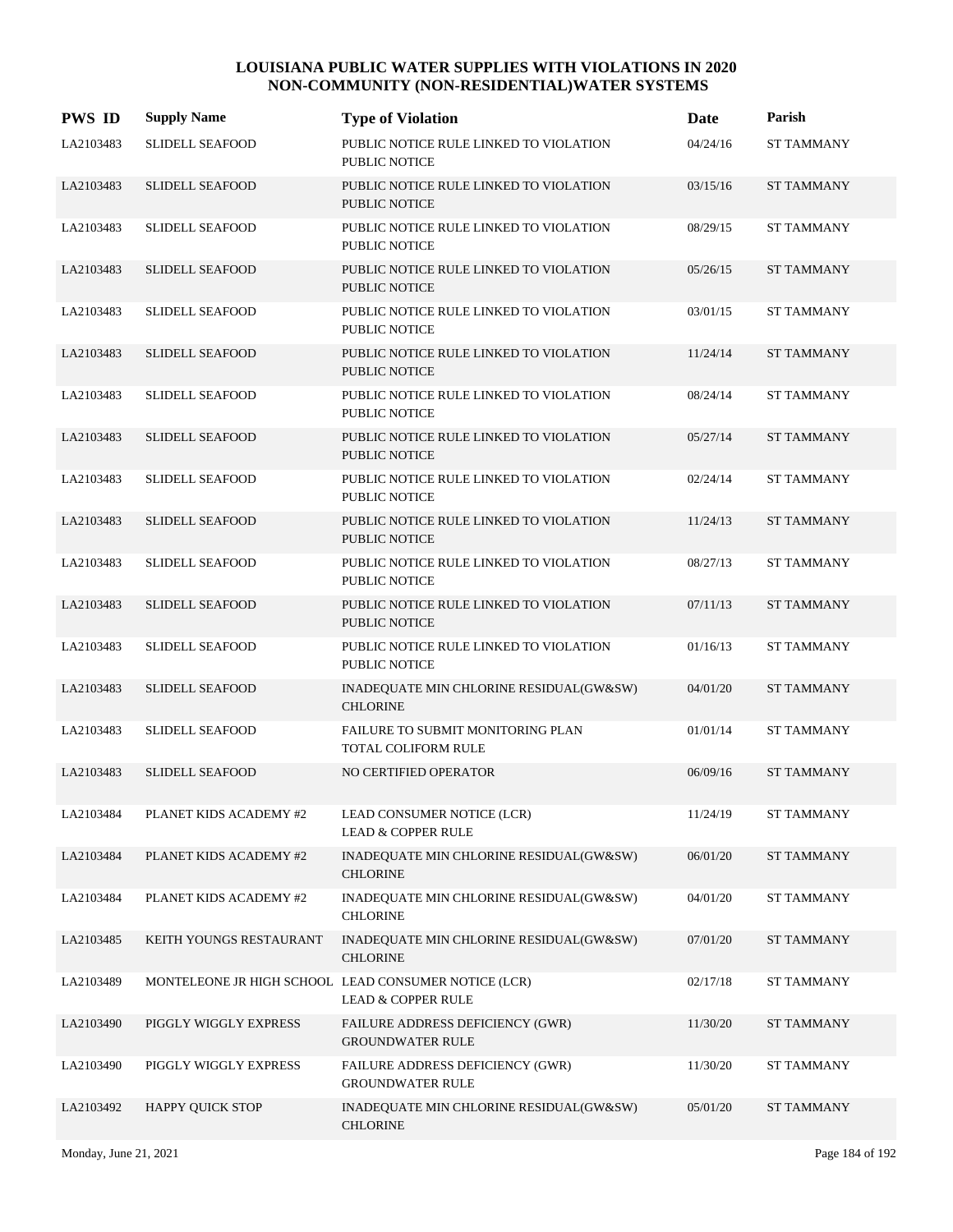| <b>PWS ID</b> | <b>Supply Name</b>                        | <b>Type of Violation</b>                                       | Date     | Parish            |
|---------------|-------------------------------------------|----------------------------------------------------------------|----------|-------------------|
| LA2103492     | <b>HAPPY QUICK STOP</b>                   | INADEQUATE MIN CHLORINE RESIDUAL(GW&SW)<br><b>CHLORINE</b>     | 01/01/20 | <b>ST TAMMANY</b> |
| LA2103492     | <b>HAPPY QUICK STOP</b>                   | 5% DS BELOW MIN 0.5-2 MONTHS CONSEC(GW)<br><b>CHLORINE</b>     | 02/01/20 | <b>ST TAMMANY</b> |
| LA2103494     | <b>TABIS HOUSE</b>                        | INADEQUATE MIN CHLORINE RESIDUAL(GW&SW)<br><b>CHLORINE</b>     | 05/01/20 | <b>ST TAMMANY</b> |
| LA2103496     | <b>T RIVERS</b>                           | FAILURE ADDRESS DEFICIENCY (GWR)<br><b>GROUNDWATER RULE</b>    | 11/09/19 | <b>ST TAMMANY</b> |
| LA2103496     | <b>T RIVERS</b>                           | FAILURE ADDRESS DEFICIENCY (GWR)<br><b>GROUNDWATER RULE</b>    | 11/09/19 | <b>ST TAMMANY</b> |
| LA2103496     | <b>T RIVERS</b>                           | FAILURE ADDRESS DEFICIENCY (GWR)<br><b>GROUNDWATER RULE</b>    | 11/09/19 | <b>ST TAMMANY</b> |
| LA2103496     | <b>T RIVERS</b>                           | FAILURE ADDRESS DEFICIENCY (GWR)<br><b>GROUNDWATER RULE</b>    | 10/06/14 | <b>ST TAMMANY</b> |
| LA2103496     | <b>T RIVERS</b>                           | PUBLIC NOTICE RULE LINKED TO VIOLATION<br><b>PUBLIC NOTICE</b> | 04/11/20 | <b>ST TAMMANY</b> |
| LA2103496     | <b>T RIVERS</b>                           | INADEQUATE MIN CHLORINE RESIDUAL(GW&SW)<br><b>CHLORINE</b>     | 12/01/20 | <b>ST TAMMANY</b> |
| LA2103496     | <b>T RIVERS</b>                           | INADEQUATE MIN CHLORINE RESIDUAL(GW&SW)<br><b>CHLORINE</b>     | 11/01/20 | <b>ST TAMMANY</b> |
| LA2103496     | <b>T RIVERS</b>                           | INADEQUATE MIN CHLORINE RESIDUAL(GW&SW)<br><b>CHLORINE</b>     | 08/01/20 | <b>ST TAMMANY</b> |
| LA2103496     | <b>T RIVERS</b>                           | NO CERTIFIED OPERATOR                                          | 07/07/14 | <b>ST TAMMANY</b> |
| LA2103500     | TRADING POST 1 INC.                       | INADEQUATE MIN CHLORINE RESIDUAL(GW&SW)<br><b>CHLORINE</b>     | 08/01/20 | <b>ST TAMMANY</b> |
| LA2103500     | TRADING POST 1 INC.                       | INADEQUATE MIN CHLORINE RESIDUAL(GW&SW)<br><b>CHLORINE</b>     | 01/01/20 | <b>ST TAMMANY</b> |
| LA2103501     | ST TAM PARISH - CAMP<br><b>SALMEN</b>     | INADEQUATE MIN CHLORINE RESIDUAL(GW&SW)<br><b>CHLORINE</b>     | 10/01/20 | <b>ST TAMMANY</b> |
| LA2103501     | ST TAM PARISH - CAMP<br><b>SALMEN</b>     | INADEQUATE MIN CHLORINE RESIDUAL(GW&SW)<br><b>CHLORINE</b>     | 08/01/20 | <b>ST TAMMANY</b> |
| LA2103501     | ST TAM PARISH - CAMP<br>SALMEN            | INADEQUATE MIN CHLORINE RESIDUAL(GW&SW)<br><b>CHLORINE</b>     | 01/01/20 | <b>ST TAMMANY</b> |
| LA2103502     | THE FIRST CLASS ACADEMY<br><b>DAYCARE</b> | INADEQUATE MIN CHLORINE RESIDUAL(GW&SW)<br><b>CHLORINE</b>     | 02/01/20 | <b>ST TAMMANY</b> |
| LA2103505     | MAYFIELD ELEMENTARY<br><b>SCHOOL</b>      | FAILURE ADDRESS DEFICIENCY (GWR)<br><b>GROUNDWATER RULE</b>    | 05/02/18 | ST TAMMANY        |
| LA2103505     | MAYFIELD ELEMENTARY<br><b>SCHOOL</b>      | FAILURE ADDRESS DEFICIENCY (GWR)<br><b>GROUNDWATER RULE</b>    | 05/02/18 | <b>ST TAMMANY</b> |
| LA2103505     | MAYFIELD ELEMENTARY<br><b>SCHOOL</b>      | PUBLIC NOTICE RULE LINKED TO VIOLATION<br>PUBLIC NOTICE        | 06/14/18 | <b>ST TAMMANY</b> |
| LA2103505     | MAYFIELD ELEMENTARY<br><b>SCHOOL</b>      | INADEQUATE MIN CHLORINE RESIDUAL(GW&SW)<br><b>CHLORINE</b>     | 08/01/20 | <b>ST TAMMANY</b> |
| LA2103505     | MAYFIELD ELEMENTARY<br><b>SCHOOL</b>      | INADEQUATE MIN CHLORINE RESIDUAL(GW&SW)<br><b>CHLORINE</b>     | 06/01/20 | <b>ST TAMMANY</b> |
| LA2103507     | <b>PAVESTONE</b>                          | LEAD CONSUMER NOTICE (LCR)<br><b>LEAD &amp; COPPER RULE</b>    | 03/24/17 | <b>ST TAMMANY</b> |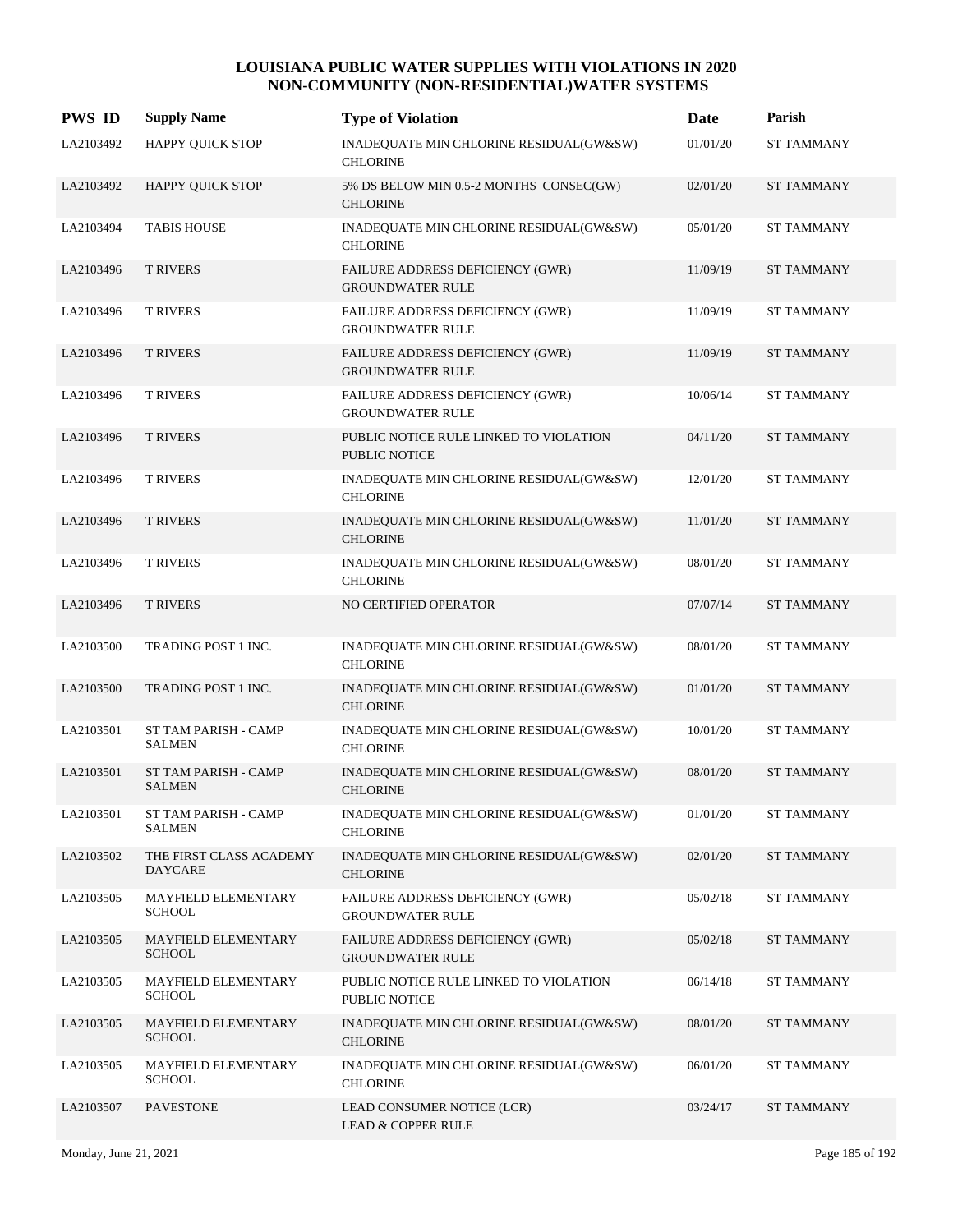| <b>PWS ID</b> | <b>Supply Name</b>                       | <b>Type of Violation</b>                                           | Date     | Parish            |
|---------------|------------------------------------------|--------------------------------------------------------------------|----------|-------------------|
| LA2103507     | <b>PAVESTONE</b>                         | INADEQUATE MIN CHLORINE RESIDUAL(GW&SW)<br><b>CHLORINE</b>         | 10/01/20 | <b>ST TAMMANY</b> |
| LA2103507     | <b>PAVESTONE</b>                         | INADEQUATE MIN CHLORINE RESIDUAL(GW&SW)<br><b>CHLORINE</b>         | 07/01/20 | <b>ST TAMMANY</b> |
| LA2103507     | <b>PAVESTONE</b>                         | NO CERTIFIED OPERATOR                                              | 12/16/19 | <b>ST TAMMANY</b> |
| LA2103511     | COASTAL ENVIRONMENTAL<br><b>SERVICES</b> | LEAD CONSUMER NOTICE (LCR)<br><b>LEAD &amp; COPPER RULE</b>        | 12/04/20 | <b>ST TAMMANY</b> |
| LA2103512     | <b>ABITA RV PARK</b>                     | INADEQUATE MIN CHLORINE RESIDUAL(GW&SW)<br><b>CHLORINE</b>         | 08/01/20 | <b>ST TAMMANY</b> |
| LA2103513     | <b>INSTA-GATOR RANCH</b>                 | FAILURE ADDRESS DEFICIENCY (GWR)<br><b>GROUNDWATER RULE</b>        | 12/29/20 | <b>ST TAMMANY</b> |
| LA2103513     | <b>INSTA-GATOR RANCH</b>                 | FAILURE ADDRESS DEFICIENCY (GWR)<br><b>GROUNDWATER RULE</b>        | 12/29/20 | <b>ST TAMMANY</b> |
| LA2103517     | PARALLEL LINES, LLC                      | INADEQUATE MIN CHLORINE RESIDUAL(GW&SW)<br><b>CHLORINE</b>         | 01/01/20 | <b>ST TAMMANY</b> |
| LA2103522     | CHILLCO, INC.                            | INADEQUATE MIN CHLORINE RESIDUAL(GW&SW)<br><b>CHLORINE</b>         | 12/01/20 | <b>ST TAMMANY</b> |
| LA2103523     | DOLLAR GENERAL STORE NO<br>09535         | INADEQUATE MIN CHLORINE RESIDUAL(GW&SW)<br><b>CHLORINE</b>         | 11/01/20 | <b>ST TAMMANY</b> |
| LA2103525     | <b>STARC FREAMAUX</b>                    | INADEQUATE MIN CHLORINE RESIDUAL(GW&SW)<br><b>CHLORINE</b>         | 12/01/20 | <b>ST TAMMANY</b> |
| LA2103527     | <b>MAYHEM BASEBALL</b>                   | INADEQUATE MIN CHLORINE RESIDUAL(GW&SW)<br><b>CHLORINE</b>         | 08/01/20 | <b>ST TAMMANY</b> |
| LA2103527     | <b>MAYHEM BASEBALL</b>                   | INADEQUATE MIN CHLORINE RESIDUAL(GW&SW)<br><b>CHLORINE</b>         | 06/01/20 | <b>ST TAMMANY</b> |
| LA2103530     | <b>GENES COUNTRY STORE</b>               | NO CERTIFIED OPERATOR                                              | 08/04/20 | <b>ST TAMMANY</b> |
| LA2103531     | <b>ABITA PETRO PLUS</b>                  | FAILURE ADDRESS DEFICIENCY (GWR)<br><b>GROUNDWATER RULE</b>        | 02/06/19 | <b>ST TAMMANY</b> |
| LA2103531     | <b>ABITA PETRO PLUS</b>                  | FAILURE ADDRESS DEFICIENCY (GWR)<br><b>GROUNDWATER RULE</b>        | 02/06/19 | <b>ST TAMMANY</b> |
| LA2103531     | <b>ABITA PETRO PLUS</b>                  | FAILURE ADDRESS DEFICIENCY (GWR)<br><b>GROUNDWATER RULE</b>        | 02/06/19 | <b>ST TAMMANY</b> |
| LA2103531     | <b>ABITA PETRO PLUS</b>                  | FAILURE ADDRESS DEFICIENCY (GWR)<br><b>GROUNDWATER RULE</b>        | 02/06/19 | <b>ST TAMMANY</b> |
| LA2103531     | <b>ABITA PETRO PLUS</b>                  | FAILURE ADDRESS DEFICIENCY (GWR)<br><b>GROUNDWATER RULE</b>        | 02/06/19 | <b>ST TAMMANY</b> |
| LA2103531     | <b>ABITA PETRO PLUS</b>                  | FAILURE ADDRESS DEFICIENCY (GWR)<br><b>GROUNDWATER RULE</b>        | 02/06/19 | <b>ST TAMMANY</b> |
| LA2103531     | <b>ABITA PETRO PLUS</b>                  | <b>FAILURE ADDRESS DEFICIENCY (GWR)</b><br><b>GROUNDWATER RULE</b> | 02/06/19 | <b>ST TAMMANY</b> |
| LA2103531     | <b>ABITA PETRO PLUS</b>                  | PUBLIC NOTICE RULE LINKED TO VIOLATION<br>PUBLIC NOTICE            | 04/26/19 | <b>ST TAMMANY</b> |
| LA2103531     | <b>ABITA PETRO PLUS</b>                  | PUBLIC NOTICE RULE LINKED TO VIOLATION<br>PUBLIC NOTICE            | 01/06/19 | <b>ST TAMMANY</b> |
| LA2103531     | <b>ABITA PETRO PLUS</b>                  | INADEQUATE MIN CHLORINE RESIDUAL(GW&SW)<br><b>CHLORINE</b>         | 01/01/20 | <b>ST TAMMANY</b> |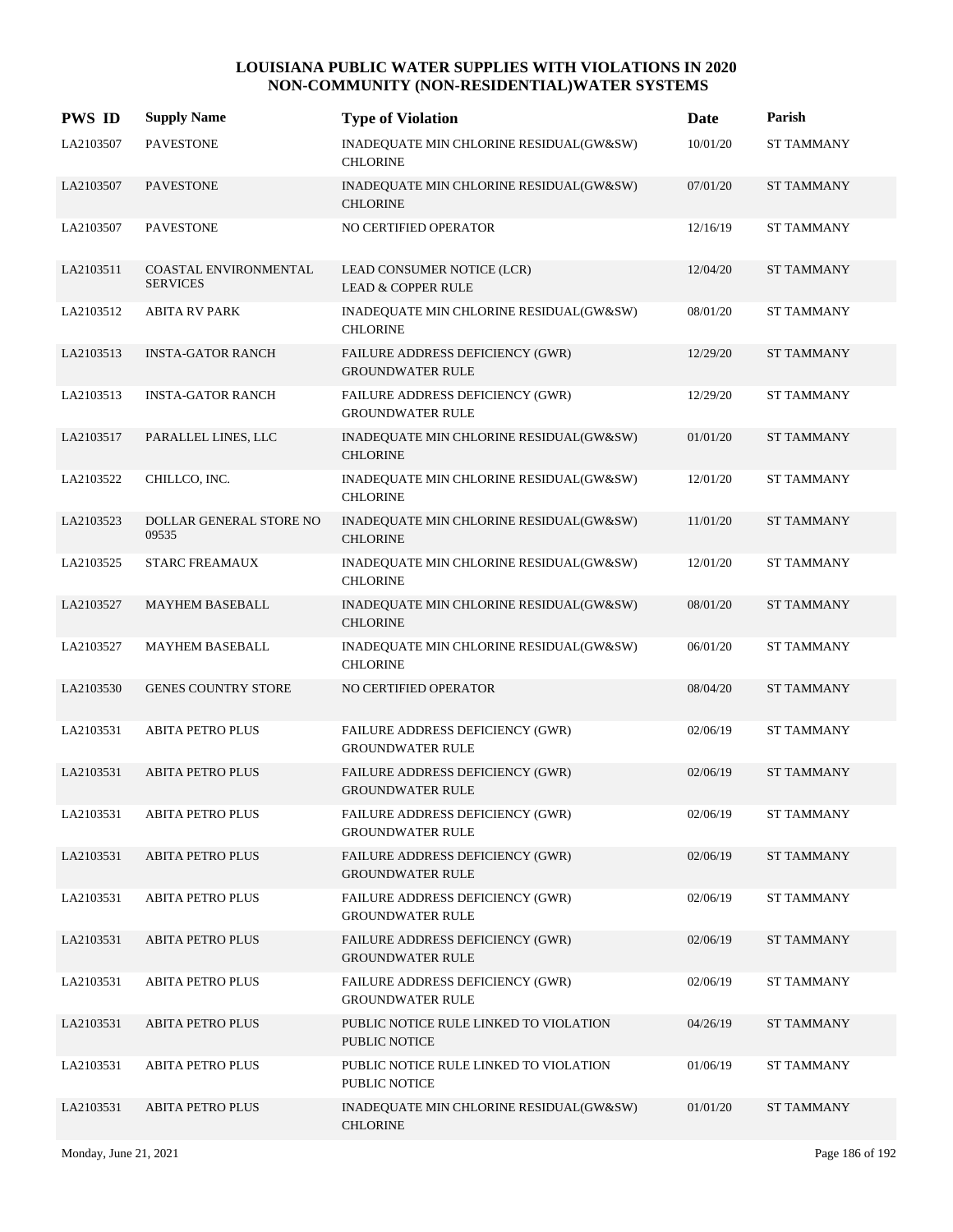| <b>PWS ID</b> | <b>Supply Name</b>                   | <b>Type of Violation</b>                                                     | Date     | Parish            |
|---------------|--------------------------------------|------------------------------------------------------------------------------|----------|-------------------|
| LA2103531     | <b>ABITA PETRO PLUS</b>              | 5% DS BELOW MIN 0.5-2 MONTHS CONSEC(GW)<br><b>CHLORINE</b>                   | 03/01/20 | <b>ST TAMMANY</b> |
| LA2103531     | <b>ABITA PETRO PLUS</b>              | 5% DS BELOW MIN 0.5-2 MONTHS CONSEC(GW)<br><b>CHLORINE</b>                   | 02/01/20 | <b>ST TAMMANY</b> |
| LA2103532     | DA CRAB TRAP                         | INADEQUATE MIN CHLORINE RESIDUAL(GW&SW)<br><b>CHLORINE</b>                   | 10/01/20 | <b>ST TAMMANY</b> |
| LA2103532     | <b>DA CRAB TRAP</b>                  | INADEQUATE MIN CHLORINE RESIDUAL(GW&SW)<br><b>CHLORINE</b>                   | 08/01/20 | <b>ST TAMMANY</b> |
| LA2103532     | DA CRAB TRAP                         | INADEQUATE MIN CHLORINE RESIDUAL(GW&SW)<br><b>CHLORINE</b>                   | 07/01/20 | <b>ST TAMMANY</b> |
| LA2103532     | <b>DA CRAB TRAP</b>                  | INADEQUATE MIN CHLORINE RESIDUAL(GW&SW)<br><b>CHLORINE</b>                   | 01/01/20 | <b>ST TAMMANY</b> |
| LA2105004     | SANDERSON FARMS, INC                 | INADEQUATE MIN CHLORINE RESIDUAL(GW&SW)<br><b>CHLORINE</b>                   | 06/01/20 | <b>TANGIPAHOA</b> |
| LA2105032     | <b>CRANKY CURVE LLC</b>              | INADEQUATE MIN CHLORINE RESIDUAL(GW&SW)<br><b>CHLORINE</b>                   | 12/01/20 | <b>TANGIPAHOA</b> |
| LA2105032     | <b>CRANKY CURVE LLC</b>              | INADEQUATE MIN CHLORINE RESIDUAL(GW&SW)<br><b>CHLORINE</b>                   | 09/01/20 | <b>TANGIPAHOA</b> |
| LA2105032     | <b>CRANKY CURVE LLC</b>              | INADEQUATE MIN CHLORINE RESIDUAL(GW&SW)<br><b>CHLORINE</b>                   | 02/01/20 | <b>TANGIPAHOA</b> |
| LA2105049     | YOGI BEARS JELLYSTONE PK             | LEVEL 1 ASSESS, MULTIPLE TC POS (RTCR)<br>REVISED TOTAL COLIFORM RULE (RTCR) | 02/23/17 | <b>TANGIPAHOA</b> |
| LA2105049     | YOGI BEARS JELLYSTONE PK             | CORRECTIVE/EXPEDITED ACTIONS (RTCR)<br>REVISED TOTAL COLIFORM RULE (RTCR)    | 07/19/18 | <b>TANGIPAHOA</b> |
| LA2105049     | YOGI BEARS JELLYSTONE PK             | CORRECTIVE/EXPEDITED ACTIONS (RTCR)<br>REVISED TOTAL COLIFORM RULE (RTCR)    | 07/19/18 | <b>TANGIPAHOA</b> |
| LA2105049     | YOGI BEARS JELLYSTONE PK             | PUBLIC NOTICE RULE LINKED TO VIOLATION<br>PUBLIC NOTICE                      | 03/15/19 | <b>TANGIPAHOA</b> |
| LA2105049     | YOGI BEARS JELLYSTONE PK             | PUBLIC NOTICE RULE LINKED TO VIOLATION<br><b>PUBLIC NOTICE</b>               | 06/19/17 | TANGIPAHOA        |
| LA2105049     | YOGI BEARS JELLYSTONE PK             | PUBLIC NOTICE RULE LINKED TO VIOLATION<br><b>PUBLIC NOTICE</b>               | 06/19/16 | <b>TANGIPAHOA</b> |
| LA2105049     | YOGI BEARS JELLYSTONE PK             | PUBLIC NOTICE RULE LINKED TO VIOLATION<br><b>PUBLIC NOTICE</b>               | 06/15/16 | <b>TANGIPAHOA</b> |
| LA2105049     | YOGI BEARS JELLYSTONE PK             | PUBLIC NOTICE RULE LINKED TO VIOLATION<br>PUBLIC NOTICE                      | 11/28/15 | <b>TANGIPAHOA</b> |
| LA2105066     | SOUTHEAST BAPTIST<br><b>ASSEMBLY</b> | PUBLIC NOTICE RULE LINKED TO VIOLATION<br><b>PUBLIC NOTICE</b>               | 07/07/16 | <b>TANGIPAHOA</b> |
| LA2105066     | SOUTHEAST BAPTIST<br><b>ASSEMBLY</b> | PUBLIC NOTICE RULE LINKED TO VIOLATION<br><b>PUBLIC NOTICE</b>               | 07/07/16 | <b>TANGIPAHOA</b> |
| LA2105089     | <b>COLONIAL INN MOTEL</b>            | INADEQUATE MIN CHLORINE RESIDUAL(GW&SW)<br><b>CHLORINE</b>                   | 07/01/20 | TANGIPAHOA        |
| LA2105095     | SKINNEYS RESTAURANT                  | INADEQUATE MIN CHLORINE RESIDUAL(GW&SW)<br><b>CHLORINE</b>                   | 06/01/20 | <b>TANGIPAHOA</b> |
| LA2105103     | <b>GLOBAL WILDLIFE CENTER</b>        | INADEQUATE MIN CHLORINE RESIDUAL(GW&SW)<br><b>CHLORINE</b>                   | 09/01/20 | TANGIPAHOA        |
| LA2105103     | <b>GLOBAL WILDLIFE CENTER</b>        | INADEQUATE MIN CHLORINE RESIDUAL(GW&SW)<br><b>CHLORINE</b>                   | 05/01/20 | <b>TANGIPAHOA</b> |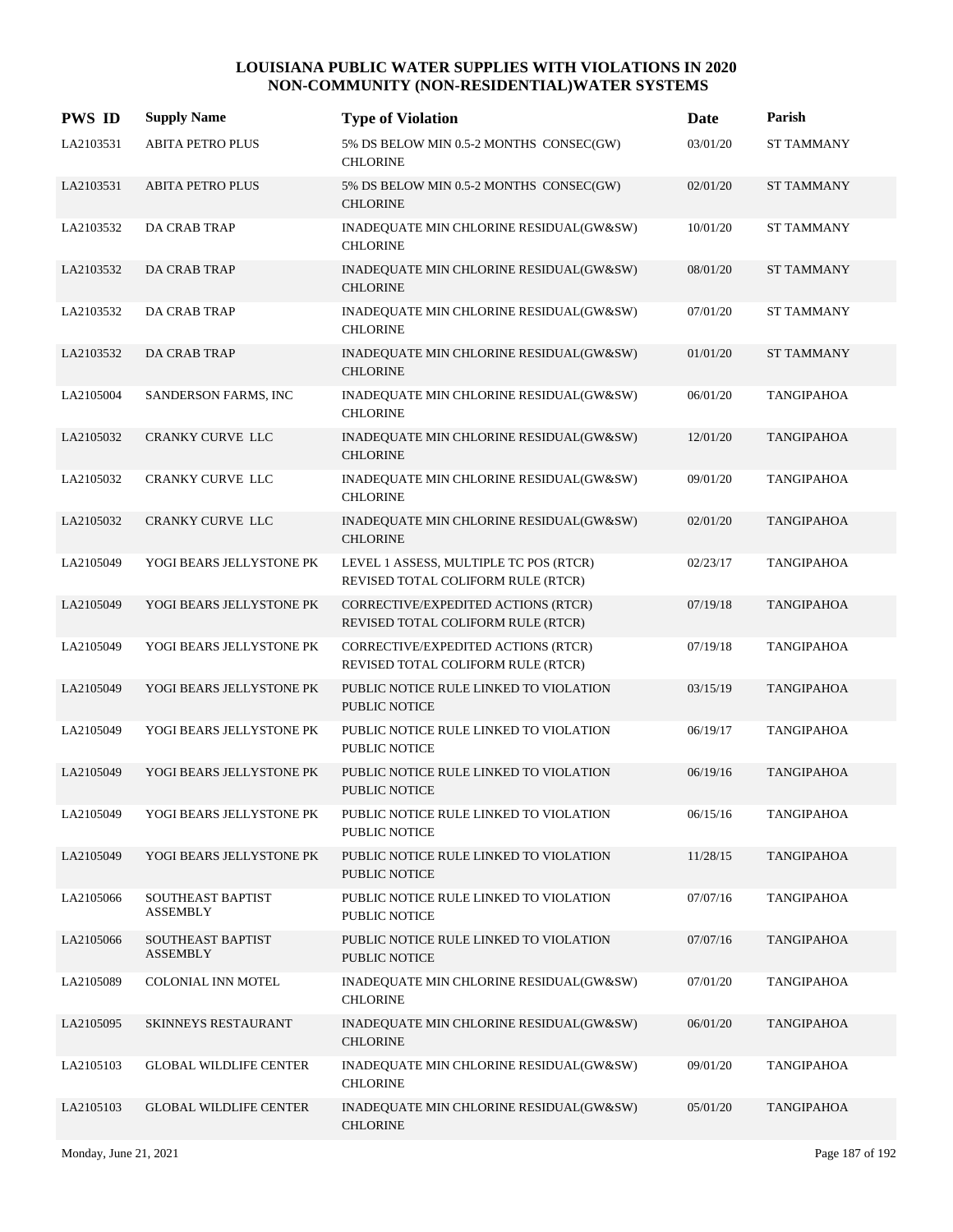| <b>PWS ID</b> | <b>Supply Name</b>                          | <b>Type of Violation</b>                                                  | Date     | Parish            |
|---------------|---------------------------------------------|---------------------------------------------------------------------------|----------|-------------------|
| LA2105103     | <b>GLOBAL WILDLIFE CENTER</b>               | INADEQUATE MIN CHLORINE RESIDUAL(GW&SW)<br><b>CHLORINE</b>                | 04/01/20 | <b>TANGIPAHOA</b> |
| LA2105124     | <b>MANCHAC</b>                              | INADEQUATE MIN CHLORINE RESIDUAL(GW&SW)<br><b>CHLORINE</b>                | 09/01/20 | TANGIPAHOA        |
| LA2105125     | <b>TOWER TRAX</b>                           | INADEQUATE MIN CHLORINE RESIDUAL(GW&SW)<br><b>CHLORINE</b>                | 10/01/20 | TANGIPAHOA        |
| LA2105125     | <b>TOWER TRAX</b>                           | INADEQUATE MIN CHLORINE RESIDUAL(GW&SW)<br><b>CHLORINE</b>                | 06/01/20 | TANGIPAHOA        |
| LA2105125     | TOWER TRAX                                  | INADEQUATE MIN CHLORINE RESIDUAL(GW&SW)<br><b>CHLORINE</b>                | 05/01/20 | TANGIPAHOA        |
| LA2105127     | L & L FAMILY GROCERY AND<br>DELI, LLC       | INADEQUATE MIN CHLORINE RESIDUAL(GW&SW)<br><b>CHLORINE</b>                | 11/01/20 | TANGIPAHOA        |
| LA2105127     | L & L FAMILY GROCERY AND<br>DELI, LLC       | INADEQUATE MIN CHLORINE RESIDUAL(GW&SW)<br><b>CHLORINE</b>                | 08/01/20 | TANGIPAHOA        |
| LA2105127     | L & L FAMILY GROCERY AND<br>DELI, LLC       | INADEQUATE MIN CHLORINE RESIDUAL(GW&SW)<br><b>CHLORINE</b>                | 03/01/20 | TANGIPAHOA        |
| LA2113276     | LA MAISON DES CHENES<br><b>WATER SYSTEM</b> | CORRECTIVE/EXPEDITED ACTIONS (RTCR)<br>REVISED TOTAL COLIFORM RULE (RTCR) | 05/06/20 | <b>VERMILION</b>  |
| LA2113276     | LA MAISON DES CHENES<br><b>WATER SYSTEM</b> | CORRECTIVE/EXPEDITED ACTIONS (RTCR)<br>REVISED TOTAL COLIFORM RULE (RTCR) | 05/06/20 | <b>VERMILION</b>  |
| LA2113276     | LA MAISON DES CHENES<br><b>WATER SYSTEM</b> | CORRECTIVE/EXPEDITED ACTIONS (RTCR)<br>REVISED TOTAL COLIFORM RULE (RTCR) | 05/06/20 | <b>VERMILION</b>  |
| LA2113276     | LA MAISON DES CHENES<br>WATER SYSTEM        | CORRECTIVE/EXPEDITED ACTIONS (RTCR)<br>REVISED TOTAL COLIFORM RULE (RTCR) | 05/06/20 | <b>VERMILION</b>  |
| LA2113276     | LA MAISON DES CHENES<br>WATER SYSTEM        | CORRECTIVE/EXPEDITED ACTIONS (RTCR)<br>REVISED TOTAL COLIFORM RULE (RTCR) | 05/06/20 | <b>VERMILION</b>  |
| LA2113276     | LA MAISON DES CHENES<br><b>WATER SYSTEM</b> | MONITORING, ROUTINE, MAJOR (RTCR)<br>REVISED TOTAL COLIFORM RULE (RTCR)   | 04/01/20 | <b>VERMILION</b>  |
| LA2113276     | LA MAISON DES CHENES<br><b>WATER SYSTEM</b> | MONITORING, ROUTINE, MAJOR (RTCR)<br>REVISED TOTAL COLIFORM RULE (RTCR)   | 03/01/20 | <b>VERMILION</b>  |
| LA2113276     | LA MAISON DES CHENES<br><b>WATER SYSTEM</b> | MONITORING, ROUTINE, MAJOR (RTCR)<br>REVISED TOTAL COLIFORM RULE (RTCR)   | 02/01/20 | <b>VERMILION</b>  |
| LA2113276     | LA MAISON DES CHENES<br><b>WATER SYSTEM</b> | MONITORING, ROUTINE, MAJOR (RTCR)<br>REVISED TOTAL COLIFORM RULE (RTCR)   | 01/01/20 | <b>VERMILION</b>  |
| LA2113276     | LA MAISON DES CHENES<br><b>WATER SYSTEM</b> | PUBLIC NOTICE RULE LINKED TO VIOLATION<br>PUBLIC NOTICE                   | 08/05/20 | <b>VERMILION</b>  |
| LA2113276     | LA MAISON DES CHENES<br>WATER SYSTEM        | INADEQUATE MIN CHLORINE RESIDUAL(GW&SW)<br><b>CHLORINE</b>                | 01/01/20 | <b>VERMILION</b>  |
| LA2113276     | LA MAISON DES CHENES<br><b>WATER SYSTEM</b> | 5% DS BELOW MIN 0.5-2 MONTHS CONSEC(GW)<br><b>CHLORINE</b>                | 12/01/20 | <b>VERMILION</b>  |
| LA2113276     | LA MAISON DES CHENES<br><b>WATER SYSTEM</b> | 5% DS BELOW MIN 0.5-2 MONTHS CONSEC(GW)<br><b>CHLORINE</b>                | 11/01/20 | <b>VERMILION</b>  |
| LA2113276     | LA MAISON DES CHENES<br><b>WATER SYSTEM</b> | 5% DS BELOW MIN 0.5-2 MONTHS CONSEC(GW)<br><b>CHLORINE</b>                | 10/01/20 | <b>VERMILION</b>  |
| LA2113276     | LA MAISON DES CHENES<br>WATER SYSTEM        | 5% DS BELOW MIN 0.5-2 MONTHS CONSEC(GW)<br><b>CHLORINE</b>                | 09/01/20 | <b>VERMILION</b>  |
| LA2113276     | LA MAISON DES CHENES<br><b>WATER SYSTEM</b> | 5% DS BELOW MIN 0.5-2 MONTHS CONSEC(GW)<br><b>CHLORINE</b>                | 08/01/20 | <b>VERMILION</b>  |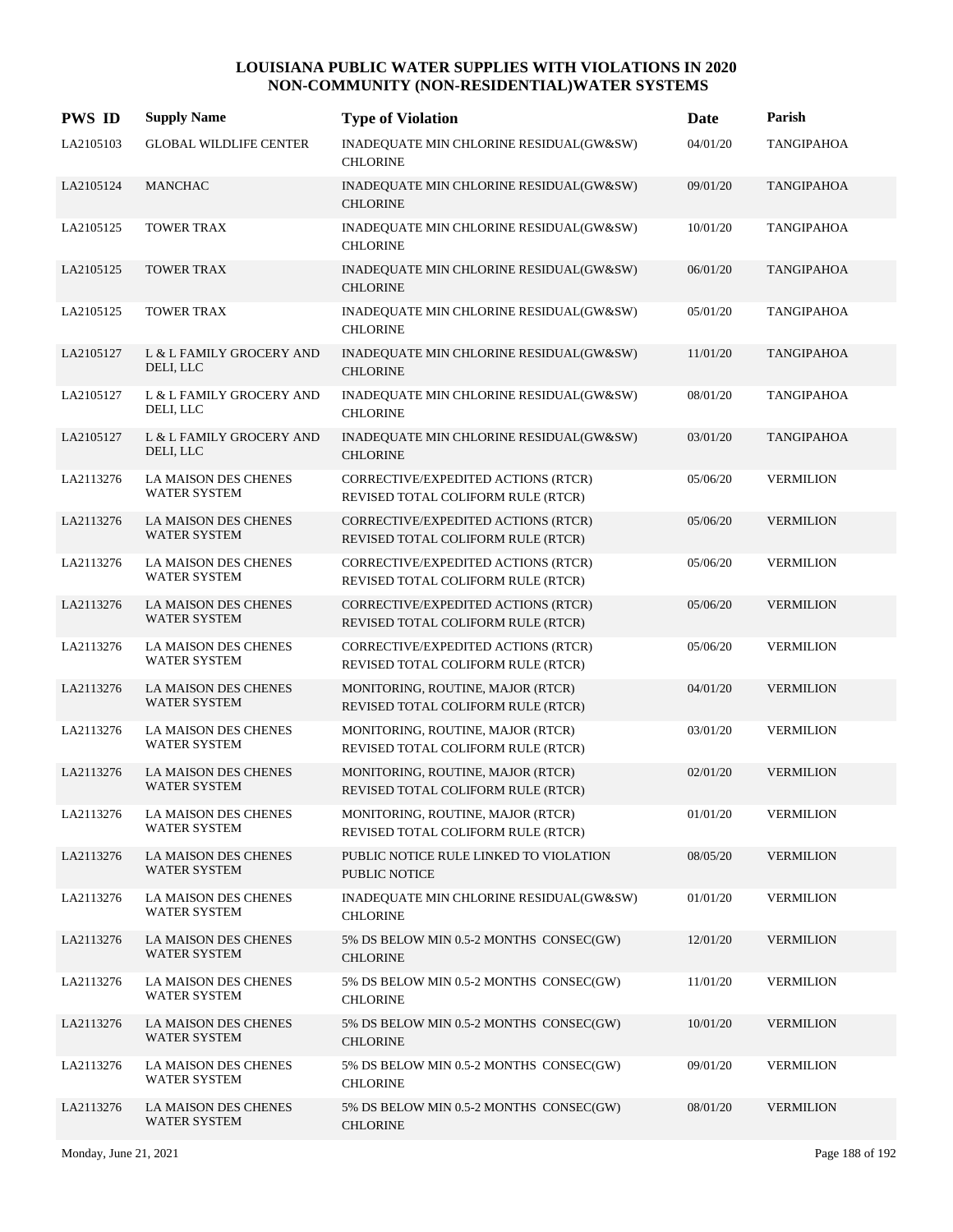| <b>PWS ID</b> | <b>Supply Name</b>                                 | <b>Type of Violation</b>                                                             | Date     | Parish            |
|---------------|----------------------------------------------------|--------------------------------------------------------------------------------------|----------|-------------------|
| LA2113276     | LA MAISON DES CHENES<br><b>WATER SYSTEM</b>        | 5% DS BELOW MIN 0.5-2 MONTHS CONSEC(GW)<br><b>CHLORINE</b>                           | 07/01/20 | <b>VERMILION</b>  |
| LA2113276     | <b>LA MAISON DES CHENES</b><br>WATER SYSTEM        | 5% DS BELOW MIN 0.5-2 MONTHS CONSEC(GW)<br><b>CHLORINE</b>                           | 06/01/20 | <b>VERMILION</b>  |
| LA2113276     | LA MAISON DES CHENES<br><b>WATER SYSTEM</b>        | 5% DS BELOW MIN 0.5-2 MONTHS CONSEC(GW)<br><b>CHLORINE</b>                           | 05/01/20 | <b>VERMILION</b>  |
| LA2113276     | <b>LA MAISON DES CHENES</b><br><b>WATER SYSTEM</b> | 5% DS BELOW MIN 0.5-2 MONTHS CONSEC(GW)<br><b>CHLORINE</b>                           | 04/01/20 | <b>VERMILION</b>  |
| LA2113276     | LA MAISON DES CHENES<br><b>WATER SYSTEM</b>        | 5% DS BELOW MIN 0.5-2 MONTHS CONSEC(GW)<br><b>CHLORINE</b>                           | 03/01/20 | <b>VERMILION</b>  |
| LA2113276     | LA MAISON DES CHENES<br><b>WATER SYSTEM</b>        | 5% DS BELOW MIN 0.5-2 MONTHS CONSEC(GW)<br><b>CHLORINE</b>                           | 02/01/20 | <b>VERMILION</b>  |
| LA2113279     | <b>SYSTEM</b>                                      | GRAND ISLE SHIPYARD WATER INADEQUATE MIN CHLORINE RESIDUAL(GW&SW)<br><b>CHLORINE</b> | 12/01/20 | <b>VERMILION</b>  |
| LA2113279     | <b>SYSTEM</b>                                      | GRAND ISLE SHIPYARD WATER INADEQUATE MIN CHLORINE RESIDUAL(GW&SW)<br><b>CHLORINE</b> | 08/01/20 | <b>VERMILION</b>  |
| LA2115003     | <b>EVANS SCHOOL</b>                                | INADEQUATE MIN CHLORINE RESIDUAL(GW&SW)<br><b>CHLORINE</b>                           | 08/01/20 | <b>VERNON</b>     |
| LA2115003     | <b>EVANS SCHOOL</b>                                | INADEQUATE MIN CHLORINE RESIDUAL(GW&SW)<br><b>CHLORINE</b>                           | 02/01/20 | <b>VERNON</b>     |
| LA2115011     | US FORESTRY FULLERTON<br><b>RECREATION AREA</b>    | INADEQUATE MIN CHLORINE RESIDUAL(GW&SW)<br><b>CHLORINE</b>                           | 05/01/20 | <b>VERNON</b>     |
| LA2115128     | <b>CRAVENS HANDI STOP</b>                          | FAILURE TO SUBMIT MONITORING PLAN<br>TOTAL COLIFORM RULE                             | 01/01/14 | <b>VERNON</b>     |
| LA2115130     | FOX STOP LLC                                       | INADEQUATE MIN CHLORINE RESIDUAL(GW&SW)<br><b>CHLORINE</b>                           | 07/01/20 | <b>VERNON</b>     |
| LA2115130     | FOX STOP LLC                                       | FAILURE TO SUBMIT MONITORING PLAN<br><b>TOTAL COLIFORM RULE</b>                      | 01/01/14 | <b>VERNON</b>     |
| LA2117015     | ENON ELEMENTARY SCHOOL                             | INADEQUATE MIN CHLORINE RESIDUAL(GW&SW)<br><b>CHLORINE</b>                           | 05/01/20 | WASHINGTON        |
| LA2117030     | <b>BOURNES SEAFOOD</b>                             | INADEQUATE MIN CHLORINE RESIDUAL(GW&SW)<br><b>CHLORINE</b>                           | 09/01/20 | WASHINGTON        |
| LA2117100     | <b>BO S STEAKHOUSE</b>                             | INADEQUATE MIN CHLORINE RESIDUAL(GW&SW)<br><b>CHLORINE</b>                           | 11/01/20 | WASHINGTON        |
| LA2117100     | <b>BO S STEAKHOUSE</b>                             | INADEQUATE MIN CHLORINE RESIDUAL(GW&SW)<br><b>CHLORINE</b>                           | 06/01/20 | WASHINGTON        |
| LA2117109     | PAPA JS HWY MART                                   | PUBLIC NOTICE RULE LINKED TO VIOLATION<br>PUBLIC NOTICE                              | 09/04/16 | WASHINGTON        |
| LA2117109     | PAPA JS HWY MART                                   | PUBLIC NOTICE RULE LINKED TO VIOLATION<br>PUBLIC NOTICE                              | 08/07/16 | WASHINGTON        |
| LA2117181     | <b>S AND P TRUCK STOP</b>                          | FAILURE ADDRESS DEFICIENCY (GWR)<br><b>GROUNDWATER RULE</b>                          | 03/15/19 | WASHINGTON        |
| LA2117181     | <b>S AND P TRUCK STOP</b>                          | FAILURE ADDRESS DEFICIENCY (GWR)<br><b>GROUNDWATER RULE</b>                          | 01/05/12 | WASHINGTON        |
| LA2117181     | <b>S AND P TRUCK STOP</b>                          | PUBLIC NOTICE RULE LINKED TO VIOLATION<br>PUBLIC NOTICE                              | 04/30/19 | WASHINGTON        |
| LA2117181     | <b>S AND P TRUCK STOP</b>                          | PUBLIC NOTICE RULE LINKED TO VIOLATION<br>PUBLIC NOTICE                              | 02/18/19 | <b>WASHINGTON</b> |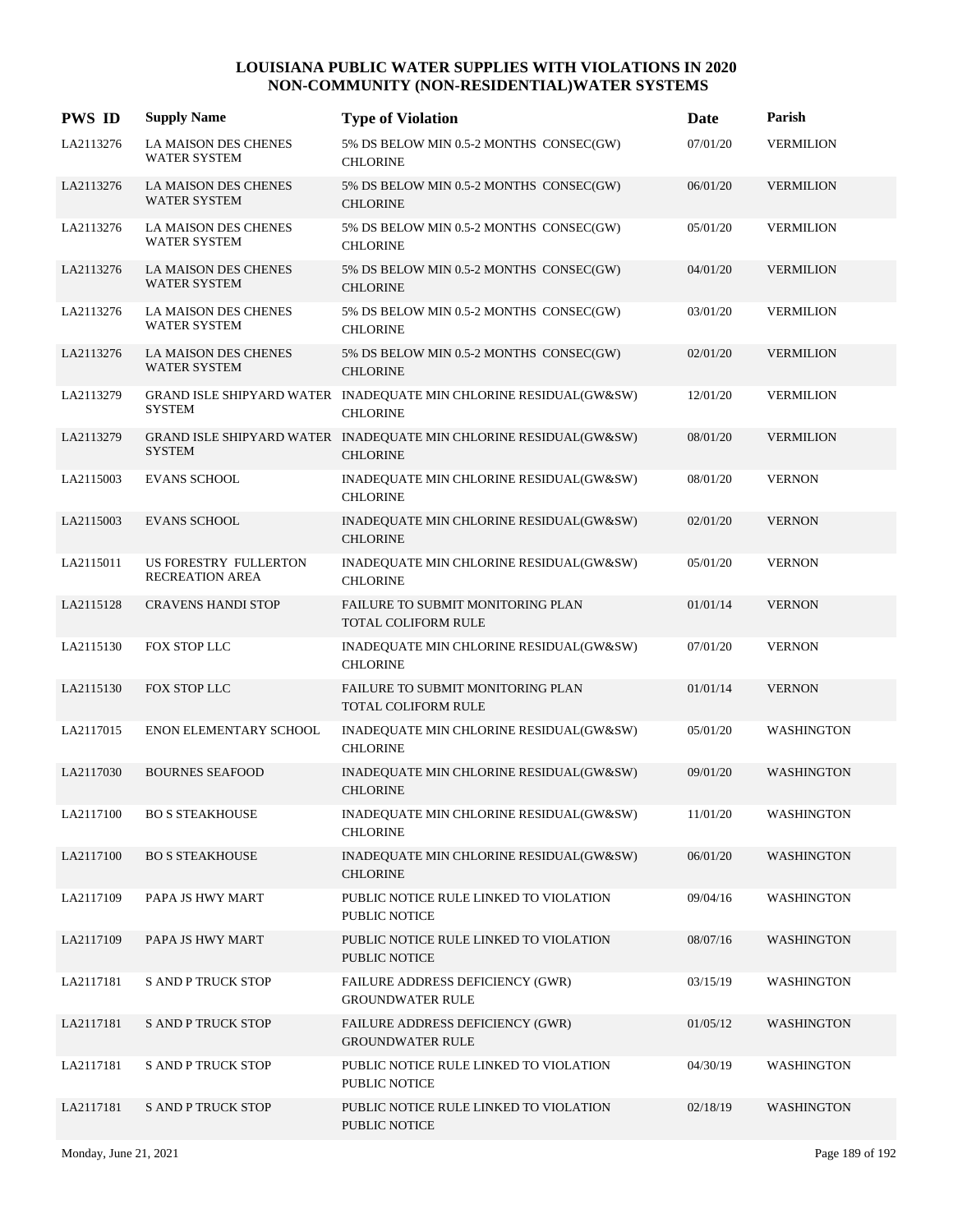| <b>PWS ID</b> | <b>Supply Name</b>        | <b>Type of Violation</b>                                       | <b>Date</b> | Parish            |
|---------------|---------------------------|----------------------------------------------------------------|-------------|-------------------|
| LA2117181     | <b>S AND P TRUCK STOP</b> | PUBLIC NOTICE RULE LINKED TO VIOLATION<br>PUBLIC NOTICE        | 02/05/17    | WASHINGTON        |
| LA2117181     | <b>S AND P TRUCK STOP</b> | PUBLIC NOTICE RULE LINKED TO VIOLATION<br><b>PUBLIC NOTICE</b> | 01/25/17    | WASHINGTON        |
| LA2117181     | <b>S AND P TRUCK STOP</b> | PUBLIC NOTICE RULE LINKED TO VIOLATION<br><b>PUBLIC NOTICE</b> | 05/26/15    | WASHINGTON        |
| LA2117181     | <b>S AND P TRUCK STOP</b> | PUBLIC NOTICE RULE LINKED TO VIOLATION<br><b>PUBLIC NOTICE</b> | 05/27/14    | <b>WASHINGTON</b> |
| LA2117181     | <b>S AND P TRUCK STOP</b> | PUBLIC NOTICE RULE LINKED TO VIOLATION<br><b>PUBLIC NOTICE</b> | 11/24/13    | WASHINGTON        |
| LA2117181     | <b>S AND P TRUCK STOP</b> | PUBLIC NOTICE RULE LINKED TO VIOLATION<br><b>PUBLIC NOTICE</b> | 08/27/13    | WASHINGTON        |
| LA2117181     | <b>S AND P TRUCK STOP</b> | PUBLIC NOTICE RULE LINKED TO VIOLATION<br><b>PUBLIC NOTICE</b> | 07/11/13    | WASHINGTON        |
| LA2117181     | <b>S AND P TRUCK STOP</b> | PUBLIC NOTICE RULE LINKED TO VIOLATION<br><b>PUBLIC NOTICE</b> | 04/11/13    | <b>WASHINGTON</b> |
| LA2117181     | <b>S AND P TRUCK STOP</b> | 5% DS BELOW MIN 0.5-2 MONTHS CONSEC(GW)<br><b>CHLORINE</b>     | 02/01/20    | WASHINGTON        |
| LA2117181     | <b>S AND P TRUCK STOP</b> | 5% DS BELOW MIN 0.5-2 MONTHS CONSEC(GW)<br><b>CHLORINE</b>     | 01/01/20    | <b>WASHINGTON</b> |
| LA2117181     | <b>S AND P TRUCK STOP</b> | NO CERTIFIED OPERATOR                                          | 11/09/11    | WASHINGTON        |
| LA2117184     | LIL LANDERS BAR           | FAILURE ADDRESS DEFICIENCY (GWR)<br><b>GROUNDWATER RULE</b>    | 08/10/18    | <b>WASHINGTON</b> |
| LA2117184     | LIL LANDERS BAR           | FAILURE ADDRESS DEFICIENCY (GWR)<br><b>GROUNDWATER RULE</b>    | 08/10/18    | <b>WASHINGTON</b> |
| LA2117184     | LIL LANDERS BAR           | FAILURE ADDRESS DEFICIENCY (GWR)<br><b>GROUNDWATER RULE</b>    | 08/10/18    | WASHINGTON        |
| LA2117184     | LIL LANDERS BAR           | PUBLIC NOTICE RULE LINKED TO VIOLATION<br><b>PUBLIC NOTICE</b> | 06/16/19    | WASHINGTON        |
| LA2117184     | <b>LIL LANDERS BAR</b>    | PUBLIC NOTICE RULE LINKED TO VIOLATION<br><b>PUBLIC NOTICE</b> | 12/14/12    | <b>WASHINGTON</b> |
| LA2117184     | LIL LANDERS BAR           | PUBLIC NOTICE RULE LINKED TO VIOLATION<br><b>PUBLIC NOTICE</b> | 01/09/12    | WASHINGTON        |
| LA2117184     | <b>LIL LANDERS BAR</b>    | PUBLIC NOTICE RULE LINKED TO VIOLATION<br>PUBLIC NOTICE        | 01/25/11    | <b>WASHINGTON</b> |
| LA2117184     | LIL LANDERS BAR           | INADEQUATE MIN CHLORINE RESIDUAL(GW&SW)<br><b>CHLORINE</b>     | 08/01/20    | WASHINGTON        |
| LA2117185     | CAJUN C'S RESTAURANT      | PUBLIC NOTICE RULE LINKED TO VIOLATION<br>PUBLIC NOTICE        | 10/05/17    | <b>WASHINGTON</b> |
| LA2117185     | CAJUN C'S RESTAURANT      | INADEQUATE MIN CHLORINE RESIDUAL(GW&SW)<br><b>CHLORINE</b>     | 12/01/20    | WASHINGTON        |
| LA2117185     | CAJUN C'S RESTAURANT      | INADEQUATE MIN CHLORINE RESIDUAL(GW&SW)<br><b>CHLORINE</b>     | 11/01/20    | WASHINGTON        |
| LA2117185     | CAJUN C'S RESTAURANT      | NO CERTIFIED OPERATOR                                          | 11/30/20    | WASHINGTON        |
| LA2117186     | WARNERTON QUICK STOP      | INADEQUATE MIN CHLORINE RESIDUAL(GW&SW)<br><b>CHLORINE</b>     | 03/01/20    | WASHINGTON        |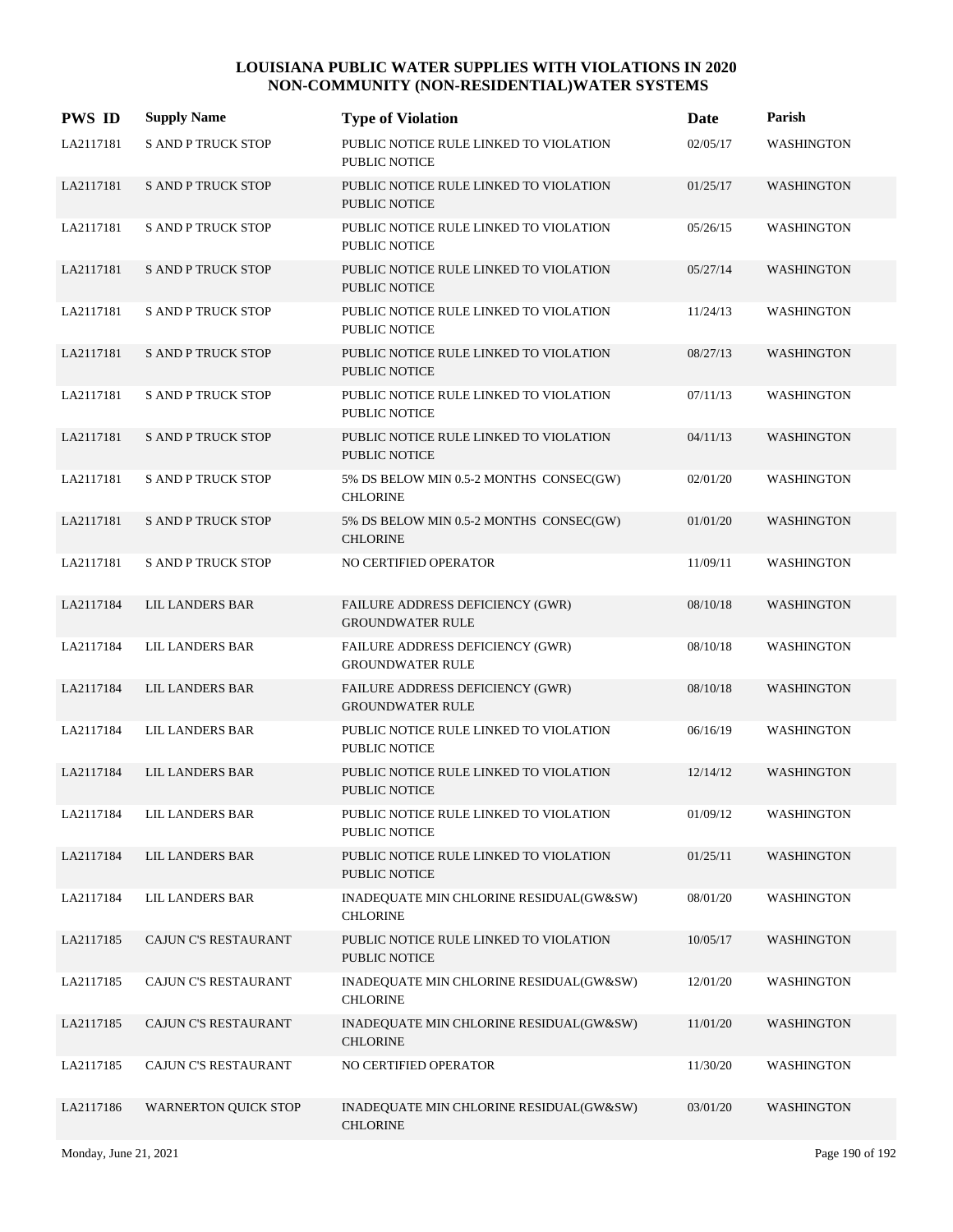| <b>PWS ID</b> | <b>Supply Name</b>                                        | <b>Type of Violation</b>                                                                 | Date     | Parish            |
|---------------|-----------------------------------------------------------|------------------------------------------------------------------------------------------|----------|-------------------|
| LA2117195     | COCONUTZ DAIQUIRIES                                       | INADEQUATE MIN CHLORINE RESIDUAL(GW&SW)<br><b>CHLORINE</b>                               | 01/01/20 | WASHINGTON        |
| LA2117198     | <b>BOGUE CHITTO STATE PARK-</b><br><b>UPLAND CAMPGROU</b> | PUBLIC NOTICE RULE LINKED TO VIOLATION<br><b>PUBLIC NOTICE</b>                           | 12/11/16 | WASHINGTON        |
| LA2117198     | <b>BOGUE CHITTO STATE PARK-</b><br>UPLAND CAMPGROU        | INADEQUATE MIN CHLORINE RESIDUAL(GW&SW)<br><b>CHLORINE</b>                               | 09/01/20 | WASHINGTON        |
| LA2117198     | <b>BOGUE CHITTO STATE PARK-</b><br>UPLAND CAMPGROU        | INADEQUATE MIN CHLORINE RESIDUAL(GW&SW)<br><b>CHLORINE</b>                               | 07/01/20 | <b>WASHINGTON</b> |
| LA2117199     | <b>BOGUE CHITTO STATE PARK-</b><br><b>BOTTOMLAND</b>      | INADEQUATE MIN CHLORINE RESIDUAL(GW&SW)<br><b>CHLORINE</b>                               | 07/01/20 | <b>WASHINGTON</b> |
| LA2117199     | <b>BOGUE CHITTO STATE PARK-</b><br><b>BOTTOMLAND</b>      | INADEQUATE MIN CHLORINE RESIDUAL(GW&SW)<br><b>CHLORINE</b>                               | 04/01/20 | <b>WASHINGTON</b> |
| LA2117200     | <b>BOGUE CHITTO STATE PARK-</b><br><b>CABINS</b>          | INADEQUATE MIN CHLORINE RESIDUAL(GW&SW)<br><b>CHLORINE</b>                               | 08/01/20 | <b>WASHINGTON</b> |
| LA2117200     | <b>BOGUE CHITTO STATE PARK-</b><br><b>CABINS</b>          | INADEQUATE MIN CHLORINE RESIDUAL(GW&SW)<br><b>CHLORINE</b>                               | 07/01/20 | <b>WASHINGTON</b> |
| LA2117205     |                                                           | ZONA ATV CONCESSION STAND FAILURE ADDRESS DEFICIENCY (GWR)<br><b>GROUNDWATER RULE</b>    | 11/06/20 | <b>WASHINGTON</b> |
| LA2117205     |                                                           | ZONA ATV CONCESSION STAND FAILURE ADDRESS DEFICIENCY (GWR)<br><b>GROUNDWATER RULE</b>    | 11/06/20 | <b>WASHINGTON</b> |
| LA2117205     |                                                           | ZONA ATV CONCESSION STAND FAILURE ADDRESS DEFICIENCY (GWR)<br><b>GROUNDWATER RULE</b>    | 11/06/20 | <b>WASHINGTON</b> |
| LA2117205     |                                                           | ZONA ATV CONCESSION STAND FAILURE ADDRESS DEFICIENCY (GWR)<br><b>GROUNDWATER RULE</b>    | 11/06/20 | <b>WASHINGTON</b> |
| LA2117205     |                                                           | ZONA ATV CONCESSION STAND PUBLIC NOTICE RULE LINKED TO VIOLATION<br><b>PUBLIC NOTICE</b> | 12/29/20 | <b>WASHINGTON</b> |
| LA2117206     | ZONA ATV RV PARK                                          | FAILURE ADDRESS DEFICIENCY (GWR)<br><b>GROUNDWATER RULE</b>                              | 11/06/20 | <b>WASHINGTON</b> |
| LA2117206     | ZONA ATV RV PARK                                          | FAILURE ADDRESS DEFICIENCY (GWR)<br><b>GROUNDWATER RULE</b>                              | 11/06/20 | <b>WASHINGTON</b> |
| LA2117206     | ZONA ATV RV PARK                                          | PUBLIC NOTICE RULE LINKED TO VIOLATION<br><b>PUBLIC NOTICE</b>                           | 12/29/20 | <b>WASHINGTON</b> |
| LA2117206     | ZONA ATV RV PARK                                          | INADEQUATE MIN CHLORINE RESIDUAL(GW&SW)<br><b>CHLORINE</b>                               | 11/01/20 | WASHINGTON        |
| LA2119001     | <b>BISTINEAU STATE PARK #1</b>                            | INADEQUATE MIN CHLORINE RESIDUAL(GW&SW)<br><b>CHLORINE</b>                               | 02/01/20 | <b>WEBSTER</b>    |
| LA2119011     | NORTH WEBSTER PARISH<br><b>INDUSTRIAL PARK</b>            | PUBLIC NOTICE RULE LINKED TO VIOLATION<br>PUBLIC NOTICE                                  | 01/10/16 | <b>WEBSTER</b>    |
| LA2119011     | NORTH WEBSTER PARISH<br><b>INDUSTRIAL PARK</b>            | INADEQUATE MIN CHLORINE RESIDUAL(GW&SW)<br><b>CHLORINE</b>                               | 11/01/20 | <b>WEBSTER</b>    |
| LA2119011     | NORTH WEBSTER PARISH<br><b>INDUSTRIAL PARK</b>            | INADEQUATE MIN CHLORINE RESIDUAL(GW&SW)<br><b>CHLORINE</b>                               | 08/01/20 | <b>WEBSTER</b>    |
| LA2119011     | NORTH WEBSTER PARISH<br><b>INDUSTRIAL PARK</b>            | INADEQUATE MIN CHLORINE RESIDUAL(GW&SW)<br><b>CHLORINE</b>                               | 03/01/20 | <b>WEBSTER</b>    |
| LA2119021     | <b>LAKESIDE RV PARK</b>                                   | FAILURE ADDRESS DEFICIENCY (GWR)<br><b>GROUNDWATER RULE</b>                              | 09/15/19 | WEBSTER           |
| LA2119021     | <b>LAKESIDE RV PARK</b>                                   | FAILURE ADDRESS DEFICIENCY (GWR)<br><b>GROUNDWATER RULE</b>                              | 09/15/19 | <b>WEBSTER</b>    |